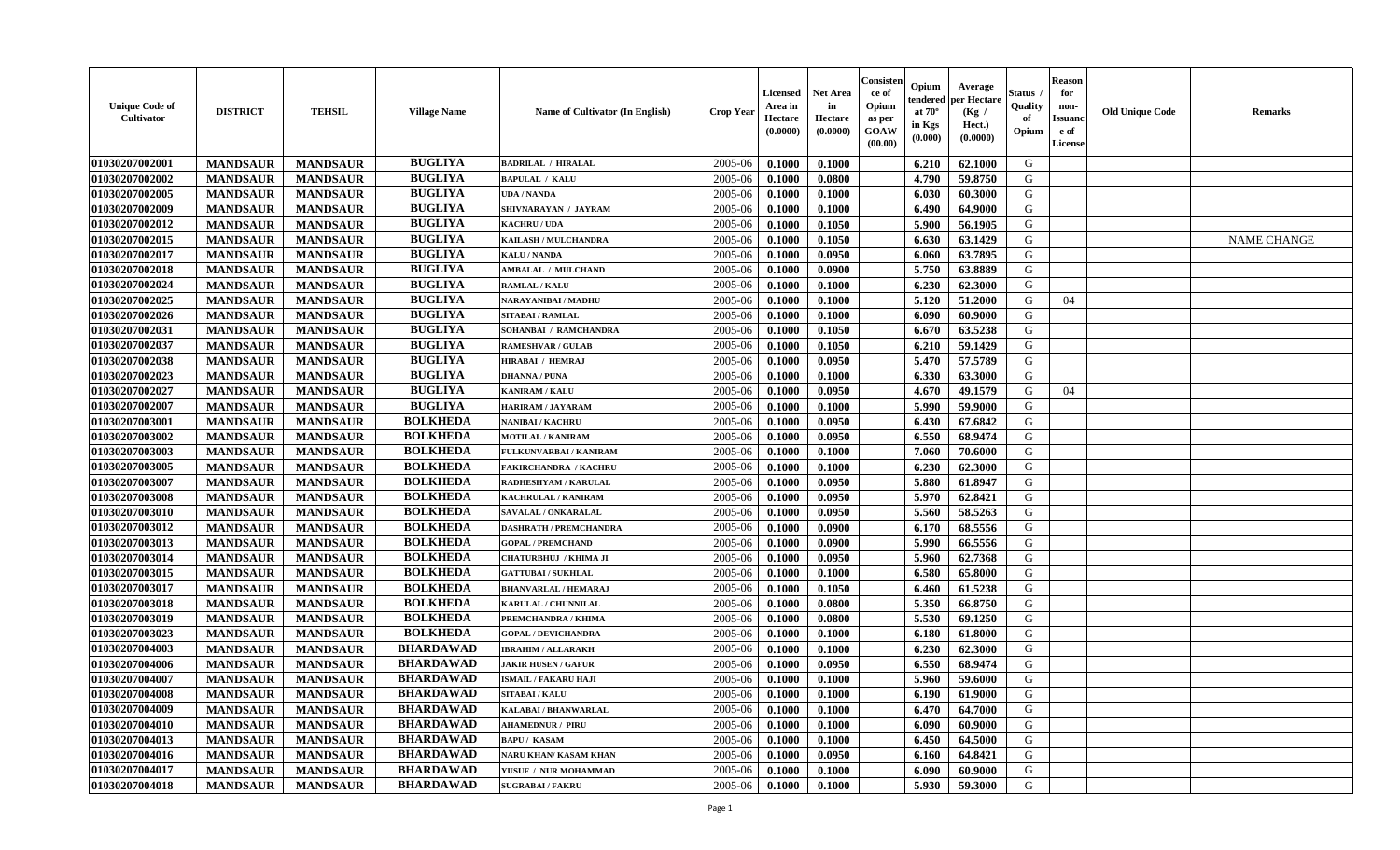| <b>Unique Code of</b><br>Cultivator | <b>DISTRICT</b> | <b>TEHSIL</b>   | <b>Village Name</b> | <b>Name of Cultivator (In English)</b> | <b>Crop Year</b> | <b>Licensed</b><br>Area in<br>Hectare<br>(0.0000) | <b>Net Area</b><br>in<br>Hectare<br>(0.0000) | Consister<br>ce of<br>Opium<br>as per<br><b>GOAW</b><br>(00.00) | Opium<br>tendered<br>at $70^\circ$<br>in Kgs<br>(0.000) | Average<br>per Hectare<br>(Kg /<br>Hect.)<br>(0.0000) | <b>Status</b><br>Quality<br>of<br>Opium | <b>Reason</b><br>for<br>non-<br><b>Issuand</b><br>e of<br>License | <b>Old Unique Code</b> | <b>Remarks</b>     |
|-------------------------------------|-----------------|-----------------|---------------------|----------------------------------------|------------------|---------------------------------------------------|----------------------------------------------|-----------------------------------------------------------------|---------------------------------------------------------|-------------------------------------------------------|-----------------------------------------|-------------------------------------------------------------------|------------------------|--------------------|
| 01030207004019                      | <b>MANDSAUR</b> | <b>MANDSAUR</b> | <b>BHARDAWAD</b>    | <b>ISHAK / FAKRU</b>                   | 2005-06          | 0.1000                                            | 0.1000                                       |                                                                 | 6.650                                                   | 66.5000                                               | G                                       |                                                                   |                        |                    |
| 01030207004020                      | <b>MANDSAUR</b> | <b>MANDSAUR</b> | <b>BHARDAWAD</b>    | <b>GOPAL / TULSIRAM</b>                | 2005-06          | 0.1000                                            | 0.1000                                       |                                                                 | 6.290                                                   | 62.9000                                               | G                                       |                                                                   |                        |                    |
| 01030207004021                      | <b>MANDSAUR</b> | <b>MANDSAUR</b> | <b>BHARDAWAD</b>    | <b>MOHANDAS / NANURAMDAS</b>           | 2005-06          | 0.1000                                            | 0.1000                                       |                                                                 | 5.990                                                   | 59.9000                                               | G                                       |                                                                   |                        |                    |
| 01030207004025                      | <b>MANDSAUR</b> | <b>MANDSAUR</b> | <b>BHARDAWAD</b>    | RAJARAM / BALARAM                      | 2005-06          | 0.1000                                            | 0.0950                                       |                                                                 | 5.930                                                   | 62.4211                                               | G                                       |                                                                   |                        |                    |
| 01030207004027                      | <b>MANDSAUR</b> | <b>MANDSAUR</b> | <b>BHARDAWAD</b>    | YUSUF / NAHAR KHAN                     | 2005-06          | 0.1000                                            | 0.0950                                       |                                                                 | 5.910                                                   | 62.2105                                               | G                                       |                                                                   |                        |                    |
| 01030207004028                      | <b>MANDSAUR</b> | <b>MANDSAUR</b> | <b>BHARDAWAD</b>    | <b>IBRAHIM / ALLRAKH</b>               | 2005-06          | 0.1000                                            | 0.0950                                       |                                                                 | 6.590                                                   | 69.3684                                               | G                                       |                                                                   |                        |                    |
| 01030207004030                      | <b>MANDSAUR</b> | <b>MANDSAUR</b> | <b>BHARDAWAD</b>    | KASAM / ALARAKH                        | 2005-06          | 0.1000                                            | 0.0950                                       |                                                                 | 5.970                                                   | 62.8421                                               | G                                       |                                                                   |                        |                    |
| 01030207004031                      | <b>MANDSAUR</b> | <b>MANDSAUR</b> | <b>BHARDAWAD</b>    | JAGANNATH / AMRATRAM                   | 2005-06          | 0.1000                                            | 0.1000                                       |                                                                 | 6.650                                                   | 66.5000                                               | G                                       |                                                                   |                        |                    |
| 01030207004032                      | <b>MANDSAUR</b> | <b>MANDSAUR</b> | <b>BHARDAWAD</b>    | <b>RAMESH / NARULAL</b>                | 2005-06          | 0.1000                                            | 0.1000                                       |                                                                 | 5.840                                                   | 58.4000                                               | G                                       |                                                                   |                        |                    |
| 01030207004035                      | <b>MANDSAUR</b> | <b>MANDSAUR</b> | <b>BHARDAWAD</b>    | <b>HIRALAL / RAMPRASAD</b>             | 2005-06          | 0.1000                                            | 0.0850                                       |                                                                 | 5.340                                                   | 62.8235                                               | G                                       |                                                                   |                        |                    |
| 01030207004036                      | <b>MANDSAUR</b> | <b>MANDSAUR</b> | <b>BHARDAWAD</b>    | NANDRAM / TULSIRAM                     | 2005-06          | 0.1000                                            | 0.1000                                       |                                                                 | 6.290                                                   | 62.9000                                               | G                                       |                                                                   |                        |                    |
| 01030207004037                      | <b>MANDSAUR</b> | <b>MANDSAUR</b> | <b>BHARDAWAD</b>    | <b>MANGILAL / BHERA</b>                | 2005-06          | 0.1000                                            | 0.1000                                       |                                                                 | 5.210                                                   | 52.1000                                               | G                                       | 04                                                                |                        |                    |
| 01030207004040                      | <b>MANDSAUR</b> | <b>MANDSAUR</b> | <b>BHARDAWAD</b>    | SOHANBAI / BAGDIRAM                    | 2005-06          | 0.1000                                            | 0.0950                                       |                                                                 | 5.770                                                   | 60.7368                                               | G                                       |                                                                   |                        |                    |
| 01030207004041                      | <b>MANDSAUR</b> | <b>MANDSAUR</b> | <b>BHARDAWAD</b>    | NANDRAM / MANGILAL                     | 2005-06          | 0.1000                                            | 0.1050                                       |                                                                 | 6.660                                                   | 63.4286                                               | G                                       |                                                                   |                        |                    |
| 01030207004043                      | <b>MANDSAUR</b> | <b>MANDSAUR</b> | <b>BHARDAWAD</b>    | <b>KESURAM / LALA</b>                  | 2005-06          | 0.1000                                            | 0.1000                                       |                                                                 | 6.650                                                   | 66.5000                                               | G                                       |                                                                   |                        |                    |
| 01030207004046                      | <b>MANDSAUR</b> | <b>MANDSAUR</b> | <b>BHARDAWAD</b>    | <b>IBRAHIM / BAPU</b>                  | 2005-06          | 0.1000                                            | 0.0800                                       |                                                                 | 6.190                                                   | 77.3750                                               | G                                       |                                                                   |                        |                    |
| 01030207004047                      | <b>MANDSAUR</b> | <b>MANDSAUR</b> | <b>BHARDAWAD</b>    | NURMOHAMMAD / NATHU                    | 2005-06          | 0.1000                                            | 0.1000                                       |                                                                 | 6.040                                                   | 60.4000                                               | G                                       |                                                                   |                        |                    |
| 01030207004049                      | <b>MANDSAUR</b> | <b>MANDSAUR</b> | <b>BHARDAWAD</b>    | MANGILAL / KISHNALAL                   | 2005-06          | 0.1000                                            | 0.1000                                       |                                                                 | 6.200                                                   | 62.0000                                               | G                                       |                                                                   |                        |                    |
| 01030207004050                      | <b>MANDSAUR</b> | <b>MANDSAUR</b> | <b>BHARDAWAD</b>    | <b>PYARIBAI / BAPU</b>                 | 2005-06          | 0.1000                                            | 0.0950                                       |                                                                 | 6.530                                                   | 68.7368                                               | G                                       |                                                                   |                        |                    |
| 01030207004052                      | <b>MANDSAUR</b> | <b>MANDSAUR</b> | <b>BHARDAWAD</b>    | <b>GAPHUR / KHAJU</b>                  | 2005-06          | 0.1000                                            | 0.0950                                       |                                                                 | 6.130                                                   | 64.5263                                               | G                                       |                                                                   |                        |                    |
| 01030207004053                      | <b>MANDSAUR</b> | <b>MANDSAUR</b> | <b>BHARDAWAD</b>    | <b>AMRITRAM / UDA</b>                  | 2005-06          | 0.1000                                            | 0.1000                                       |                                                                 | 6.450                                                   | 64.5000                                               | G                                       |                                                                   |                        |                    |
| 01030207004054                      | <b>MANDSAUR</b> | <b>MANDSAUR</b> | <b>BHARDAWAD</b>    | <b>BALARAM / RAM</b>                   | 2005-06          | 0.1000                                            | 0.1000                                       |                                                                 | 6.060                                                   | 60.6000                                               | G                                       |                                                                   |                        |                    |
| 01030207004055                      | <b>MANDSAUR</b> | <b>MANDSAUR</b> | <b>BHARDAWAD</b>    | <b>FAKRU / MEMDA</b>                   | 2005-06          | 0.1000                                            | 0.1000                                       |                                                                 | 6.310                                                   | 63.1000                                               | G                                       |                                                                   |                        |                    |
| 01030207004056                      | <b>MANDSAUR</b> | <b>MANDSAUR</b> | <b>BHARDAWAD</b>    | <b>IBRAHIM / PIRU</b>                  | 2005-06          | 0.1000                                            | 0.0950                                       |                                                                 | 6.420                                                   | 67.5789                                               | G                                       |                                                                   |                        |                    |
| 01030207004057                      | <b>MANDSAUR</b> | <b>MANDSAUR</b> | <b>BHARDAWAD</b>    | NAHAR KHA / RAJU                       | 2005-06          | 0.1000                                            | 0.0950                                       |                                                                 | 5.910                                                   | 62.2105                                               | G                                       |                                                                   |                        |                    |
| 01030207004058                      | <b>MANDSAUR</b> | <b>MANDSAUR</b> | <b>BHARDAWAD</b>    | <b>BAPU / JAMA</b>                     | 2005-06          | 0.1000                                            | 0.1000                                       |                                                                 | 6.440                                                   | 64.4000                                               | G                                       |                                                                   |                        |                    |
| 01030207004059                      | <b>MANDSAUR</b> | <b>MANDSAUR</b> | <b>BHARDAWAD</b>    | NARULAL / KESHURAM                     | 2005-06          | 0.1000                                            | 0.0950                                       |                                                                 | 6.380                                                   | 67.1579                                               | G                                       |                                                                   |                        |                    |
| 01030207004060                      | <b>MANDSAUR</b> | <b>MANDSAUR</b> | <b>BHARDAWAD</b>    | <b>BHANVARLAL / VISHRRAM</b>           | 2005-06          | 0.1000                                            | 0.1000                                       |                                                                 | 5.670                                                   | 56.7000                                               | G                                       |                                                                   |                        |                    |
| 01030207004062                      | <b>MANDSAUR</b> | <b>MANDSAUR</b> | <b>BHARDAWAD</b>    | <b>GAPHUR MO. / KALU</b>               | 2005-06          | 0.1000                                            | 0.1000                                       |                                                                 | 6.070                                                   | 60.7000                                               | G                                       |                                                                   |                        | <b>NAME CHANGE</b> |
| 01030207004065                      | <b>MANDSAUR</b> | <b>MANDSAUR</b> | <b>BHARDAWAD</b>    | JAMA / GASI                            | 2005-06          | 0.1000                                            | 0.1000                                       |                                                                 | 5.860                                                   | 58.6000                                               | G                                       |                                                                   |                        |                    |
| 01030207004066                      | <b>MANDSAUR</b> | <b>MANDSAUR</b> | <b>BHARDAWAD</b>    | JIVABAI / JAMAL                        | 2005-06          | 0.1000                                            | 0.1000                                       |                                                                 | 6.640                                                   | 66.4000                                               | G                                       |                                                                   |                        |                    |
| 01030207004067                      | <b>MANDSAUR</b> | <b>MANDSAUR</b> | <b>BHARDAWAD</b>    | <b>GAFUR / KHAJU</b>                   | 2005-06          | 0.1000                                            | 0.1000                                       |                                                                 | 6.130                                                   | 61.3000                                               | G                                       |                                                                   |                        |                    |
| 01030207004069                      | <b>MANDSAUR</b> | <b>MANDSAUR</b> | <b>BHARDAWAD</b>    | RAJU / KHAJU                           | 2005-06          | 0.1000                                            | 0.1000                                       |                                                                 | 5.700                                                   | 57.0000                                               | G                                       |                                                                   |                        | <b>NAME CHANGE</b> |
| 01030207004070                      | <b>MANDSAUR</b> | <b>MANDSAUR</b> | <b>BHARDAWAD</b>    | <b>PYARA / RAM</b>                     | 2005-06          | 0.1000                                            | 0.0950                                       |                                                                 | 6.010                                                   | 63.2632                                               | G                                       |                                                                   |                        |                    |
| 01030207004075                      | <b>MANDSAUR</b> | <b>MANDSAUR</b> | BHARDAWAD           | <b>ISMAIL / KASAM</b>                  | 2005-06          | 0.1000                                            | 0.1000                                       |                                                                 | 6.350                                                   | 63.5000                                               | G                                       |                                                                   |                        |                    |
| 01030207004077                      | <b>MANDSAUR</b> | MANDSAUR        | <b>BHARDAWAD</b>    | <b>NUR MO. / ALLARAKH</b>              | $2005 - 06$      | 0.1000                                            | 0.1000                                       |                                                                 | $6.040$                                                 | 60.4000                                               | G                                       |                                                                   |                        |                    |
| 01030207004078                      | <b>MANDSAUR</b> | <b>MANDSAUR</b> | <b>BHARDAWAD</b>    | SONIBAI / RAM                          | 2005-06          | 0.1000                                            | 0.1000                                       |                                                                 | 5.930                                                   | 59.3000                                               | G                                       |                                                                   |                        |                    |
| 01030207004079                      | <b>MANDSAUR</b> | <b>MANDSAUR</b> | <b>BHARDAWAD</b>    | RAJU / GHASI                           | 2005-06          | 0.1000                                            | 0.1000                                       |                                                                 | 6.280                                                   | 62.8000                                               | G                                       |                                                                   |                        |                    |
| 01030207004089                      | <b>MANDSAUR</b> | <b>MANDSAUR</b> | <b>BHARDAWAD</b>    | <b>LADA BAI / NURU</b>                 | 2005-06          | 0.1000                                            | 0.1000                                       |                                                                 | 6.070                                                   | 60.7000                                               | G                                       |                                                                   |                        |                    |
| 01030207004090                      | <b>MANDSAUR</b> | <b>MANDSAUR</b> | <b>BHARDAWAD</b>    | NURMOHAMMAD / LADU                     | 2005-06          | 0.1000                                            | 0.0950                                       |                                                                 | 5.640                                                   | 59.3684                                               | G                                       |                                                                   |                        |                    |
| 01030207004004                      | <b>MANDSAUR</b> | <b>MANDSAUR</b> | <b>BHARDAWAD</b>    | <b>GAFUR / KASAM</b>                   | 2005-06          | 0.1000                                            | 0.1000                                       |                                                                 | 6.050                                                   | 60.5000                                               | G                                       |                                                                   |                        |                    |
| 01030207004023                      | <b>MANDSAUR</b> | <b>MANDSAUR</b> | <b>BHARDAWAD</b>    | <b>ALLARAKH / KHAJU</b>                | 2005-06          | 0.1000                                            | 0.1000                                       |                                                                 | 6.210                                                   | 62.1000                                               | G                                       |                                                                   |                        |                    |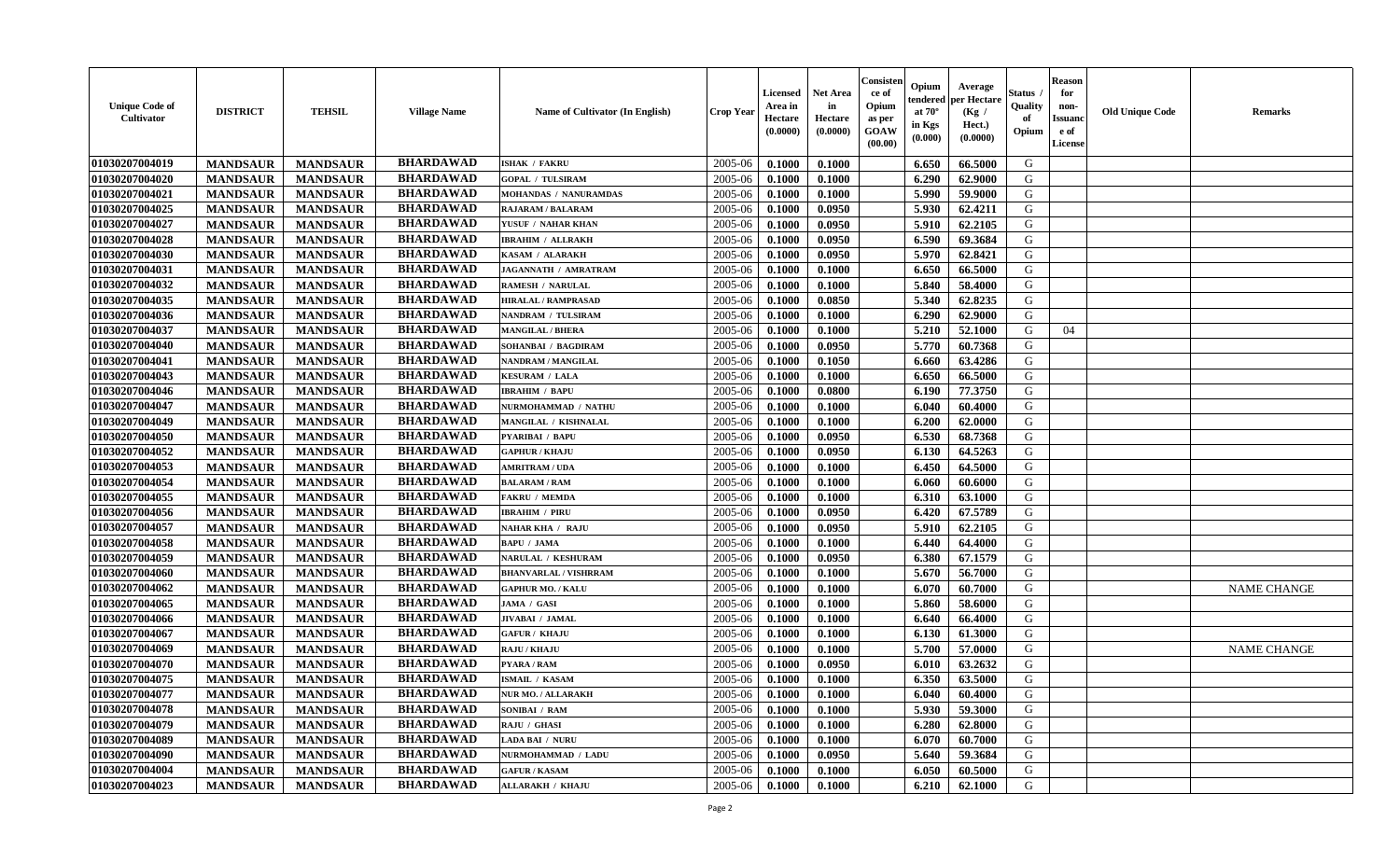| <b>Unique Code of</b><br><b>Cultivator</b> | <b>DISTRICT</b> | <b>TEHSIL</b>   | <b>Village Name</b> | Name of Cultivator (In English)    | <b>Crop Year</b> | <b>Licensed</b><br>Area in<br>Hectare<br>(0.0000) | <b>Net Area</b><br>in<br>Hectare<br>(0.0000) | Consisteı<br>ce of<br>Opium<br>as per<br><b>GOAW</b><br>(00.00) | Opium<br>endered<br>at $70^\circ$<br>in Kgs<br>$(\mathbf{0.000})$ | Average<br>per Hectare<br>(Kg /<br>Hect.)<br>(0.0000) | Status<br>Quality<br>of<br>Opium | Reason<br>for<br>non-<br>Issuan<br>e of<br>License | <b>Old Unique Code</b> | <b>Remarks</b>     |
|--------------------------------------------|-----------------|-----------------|---------------------|------------------------------------|------------------|---------------------------------------------------|----------------------------------------------|-----------------------------------------------------------------|-------------------------------------------------------------------|-------------------------------------------------------|----------------------------------|----------------------------------------------------|------------------------|--------------------|
| 01030207004026                             | <b>MANDSAUR</b> | <b>MANDSAUR</b> | <b>BHARDAWAD</b>    | YUSUF / KHAJU                      | 2005-06          | 0.1000                                            | 0.0950                                       |                                                                 | 6.050                                                             | 63.6842                                               | G                                |                                                    |                        |                    |
| 01030207004045                             | <b>MANDSAUR</b> | <b>MANDSAUR</b> | <b>BHARDAWAD</b>    | <b>ASHUBAI / ALLRAKH</b>           | 2005-06          | 0.1000                                            | 0.0950                                       |                                                                 | 5.730                                                             | 60.3158                                               | G                                |                                                    |                        |                    |
| 01030207004048                             | <b>MANDSAUR</b> | <b>MANDSAUR</b> | <b>BHARDAWAD</b>    | <b>FAKRU / MEMDA CHOUHAN</b>       | 2005-06          | 0.1000                                            | 0.1000                                       |                                                                 | 6.120                                                             | 61.2000                                               | G                                |                                                    |                        |                    |
| 01030207004061                             | <b>MANDSAUR</b> | <b>MANDSAUR</b> | <b>BHARDAWAD</b>    | KALIBAI / KHAJU                    | 2005-06          | 0.1000                                            | 0.1000                                       |                                                                 | 6.700                                                             | 67.0000                                               | G                                |                                                    |                        |                    |
| 01030207004064                             | <b>MANDSAUR</b> | <b>MANDSAUR</b> | <b>BHARDAWAD</b>    | <b>ALLRAKH / LADU</b>              | 2005-06          | 0.1000                                            | 0.1000                                       |                                                                 | 6.310                                                             | 63.1000                                               | G                                |                                                    |                        |                    |
| 01030207004071                             | <b>MANDSAUR</b> | <b>MANDSAUR</b> | <b>BHARDAWAD</b>    | <b>GAFUR / BHIMA</b>               | 2005-06          | 0.1000                                            | 0.1000                                       |                                                                 | 6.510                                                             | 65.1000                                               | G                                |                                                    |                        |                    |
| 01030207004074                             | <b>MANDSAUR</b> | <b>MANDSAUR</b> | <b>BHARDAWAD</b>    | <b>MANIBAI / ALLARAKH</b>          | 2005-06          | 0.1000                                            | 0.1050                                       |                                                                 | 6.340                                                             | 60.3810                                               | G                                |                                                    |                        |                    |
| 01030207004076                             | <b>MANDSAUR</b> | <b>MANDSAUR</b> | <b>BHARDAWAD</b>    | <b>ALLRAKH / JAMA</b>              | 2005-06          | 0.1000                                            | 0.1000                                       |                                                                 | 6.480                                                             | 64.8000                                               | G                                |                                                    |                        |                    |
| 01030207004081                             | <b>MANDSAUR</b> | <b>MANDSAUR</b> | <b>BHARDAWAD</b>    | MANGILAL / BHAGWAN CHAMAR          | 2005-06          | 0.1000                                            | 0.1000                                       |                                                                 | 6.610                                                             | 66.1000                                               | G                                |                                                    |                        |                    |
| 01030207004084                             | <b>MANDSAUR</b> | <b>MANDSAUR</b> | <b>BHARDAWAD</b>    | <b>SUGRABAI / GAFUR</b>            | 2005-06          | 0.1000                                            | 0.1000                                       |                                                                 | 6.180                                                             | 61.8000                                               | G                                |                                                    |                        |                    |
| 01030207004091                             | <b>MANDSAUR</b> | <b>MANDSAUR</b> | <b>BHARDAWAD</b>    | PYARA / KESHURAM GAYARI            | 2005-06          | 0.1000                                            | 0.1000                                       |                                                                 | 6.050                                                             | 60.5000                                               | G                                |                                                    |                        |                    |
| 01030207004093                             | <b>MANDSAUR</b> | <b>MANDSAUR</b> | <b>BHARDAWAD</b>    | HOSHIBAI / KASAM                   | 2005-06          | 0.1000                                            | 0.1050                                       |                                                                 | 6.230                                                             | 59.3333                                               | G                                |                                                    |                        |                    |
| 01030207004063                             | <b>MANDSAUR</b> | <b>MANDSAUR</b> | <b>BHARDAWAD</b>    | TAYYAB / LADU                      | 2005-06          | 0.1000                                            | 0.0950                                       |                                                                 | 5.960                                                             | 62.7368                                               | G                                |                                                    |                        |                    |
| 01030207004015                             | <b>MANDSAUR</b> | <b>MANDSAUR</b> | <b>BHARDAWAD</b>    | <b>IBRAHIM / GAFUR</b>             | 2005-06          | 0.1000                                            | 0.0950                                       |                                                                 | 6.230                                                             | 65.5789                                               | G                                |                                                    |                        |                    |
| 01030207004033                             | <b>MANDSAUR</b> | <b>MANDSAUR</b> | <b>BHARDAWAD</b>    | <b>MOHAMMAD / BAPU</b>             | 2005-06          | 0.1000                                            | 0.0800                                       |                                                                 | 5.040                                                             | 63.0000                                               | G                                |                                                    |                        |                    |
| 01030207004011                             | <b>MANDSAUR</b> | <b>MANDSAUR</b> | <b>BHARDAWAD</b>    | <b>ISMAIL / JAMA</b>               | 2005-06          | 0.1000                                            | 0.1000                                       |                                                                 | 6.360                                                             | 63.6000                                               | G                                |                                                    |                        |                    |
| 01030207004014                             | <b>MANDSAUR</b> | <b>MANDSAUR</b> | <b>BHARDAWAD</b>    | MOHAMMAD ISHAK / RAJU              | 2005-06          | 0.1000                                            | 0.1000                                       |                                                                 | 6.080                                                             | 60.8000                                               | G                                |                                                    |                        |                    |
| 01030207004051                             | <b>MANDSAUR</b> | <b>MANDSAUR</b> | <b>BHARDAWAD</b>    | NURMOHAMMAD / LADU                 | 2005-06          | 0.1000                                            | 0.1000                                       |                                                                 | 6.280                                                             | 62.8000                                               | G                                |                                                    |                        |                    |
| 01030207004005                             | <b>MANDSAUR</b> | <b>MANDSAUR</b> | <b>BHARDAWAD</b>    | <b>SHABBIR / RAJU</b>              | 2005-06          | 0.1000                                            | 0.1000                                       |                                                                 | 6.110                                                             | 61.1000                                               | G                                |                                                    |                        |                    |
| 01030207004080                             | <b>MANDSAUR</b> | <b>MANDSAUR</b> | <b>BHARDAWAD</b>    | <b>RAMLAL / CHUNNILAL</b>          | 2005-06          | 0.1000                                            | 0.1000                                       |                                                                 | 6.150                                                             | 61.5000                                               | G                                |                                                    |                        |                    |
| 01030207004082                             | <b>MANDSAUR</b> | <b>MANDSAUR</b> | <b>BHARDAWAD</b>    | <b>ISMAIL / MEMDA</b>              | 2005-06          | 0.1000                                            | 0.1000                                       |                                                                 | 5.860                                                             | 58.6000                                               | G                                |                                                    |                        |                    |
| 01030207004094                             | <b>MANDSAUR</b> | <b>MANDSAUR</b> | <b>BHARDAWAD</b>    | <b>RAMENSH / BHAGGA</b>            | 2005-06          | 0.1000                                            | 0.1000                                       |                                                                 | 6.560                                                             | 65.6000                                               | G                                |                                                    |                        |                    |
| 01030207004038                             | <b>MANDSAUR</b> | <b>MANDSAUR</b> | <b>BHARDAWAD</b>    | RANGLAL / BHANWARLAL               | 2005-06          | 0.1000                                            | 0.1050                                       |                                                                 | 6.220                                                             | 59.2381                                               | G                                |                                                    | 01030207018024         |                    |
| 01030207004087                             | <b>MANDSAUR</b> | <b>MANDSAUR</b> | <b>BHARDAWAD</b>    | PYARA / BHERA                      | 2005-06          | 0.1000                                            | 0.0950                                       |                                                                 | 6.050                                                             | 63.6842                                               | G                                |                                                    |                        |                    |
| 01030207005001                             | <b>MANDSAUR</b> | <b>MANDSAUR</b> | <b>BHUNIYAKHEDI</b> | <b>JANIBAI / JAGANNATH</b>         | 2005-06          | 0.1000                                            | 0.1050                                       |                                                                 | 5.630                                                             | 53.6190                                               | G                                | 04                                                 |                        | <b>NAME CHANGE</b> |
| 01030207005002                             | <b>MANDSAUR</b> | <b>MANDSAUR</b> | <b>BHUNIYAKHEDI</b> | KISHNIBAI / RAMLAL                 | 2005-06          | 0.1000                                            | 0.1000                                       |                                                                 | 6.790                                                             | 67.9000                                               | G                                |                                                    |                        |                    |
| 01030207005004                             | <b>MANDSAUR</b> | <b>MANDSAUR</b> | <b>BHUNIYAKHEDI</b> | <b>BADRILAL / ONKARLAL</b>         | 2005-06          | 0.1000                                            | 0.1000                                       |                                                                 | 6.260                                                             | 62.6000                                               | G                                |                                                    |                        |                    |
| 01030207005005                             | <b>MANDSAUR</b> | <b>MANDSAUR</b> | <b>BHUNIYAKHEDI</b> | <b>BHANVARIBAI / KISHANLAL</b>     | 2005-06          | 0.1000                                            | 0.1000                                       |                                                                 | 5.700                                                             | 57.0000                                               | G                                |                                                    |                        |                    |
| 01030207005006                             | <b>MANDSAUR</b> | <b>MANDSAUR</b> | <b>BHUNIYAKHEDI</b> | MOHANBAI / MOTILAL                 | 2005-06          | 0.1000                                            | 0.0950                                       |                                                                 | 5.600                                                             | 58.9474                                               | G                                |                                                    |                        |                    |
| 01030207005007                             | <b>MANDSAUR</b> | <b>MANDSAUR</b> | <b>BHUNIYAKHEDI</b> | <b>UDAYRAM / GAMERA</b>            | 2005-06          | 0.1000                                            | 0.1000                                       |                                                                 | 6.470                                                             | 64.7000                                               | G                                |                                                    |                        |                    |
| 01030207005009                             | <b>MANDSAUR</b> | <b>MANDSAUR</b> | <b>BHUNIYAKHEDI</b> | <b>GANGA BAI / RATANLAL</b>        | 2005-06          | 0.1000                                            | 0.1000                                       |                                                                 | 6.680                                                             | 66.8000                                               | G                                |                                                    |                        |                    |
| 01030207005010                             | <b>MANDSAUR</b> | <b>MANDSAUR</b> | <b>BHUNIYAKHEDI</b> | RAMCHANDRA / BHIMA                 | 2005-06          | 0.1000                                            | 0.1000                                       |                                                                 | 6.380                                                             | 63.8000                                               | G                                |                                                    |                        |                    |
| 01030207005011                             | <b>MANDSAUR</b> | <b>MANDSAUR</b> | <b>BHUNIYAKHEDI</b> | RATANLAL / BHIMA                   | 2005-06          | 0.1000                                            | 0.1000                                       |                                                                 | 6.130                                                             | 61.3000                                               | G                                |                                                    |                        |                    |
| 01030207005012                             | <b>MANDSAUR</b> | <b>MANDSAUR</b> | <b>BHUNIYAKHEDI</b> | KAMLA BAI / RAMLAL                 | 2005-06          | 0.1000                                            | 0.1050                                       |                                                                 | 6.660                                                             | 63.4286                                               | G                                |                                                    |                        |                    |
| 01030207005015                             | <b>MANDSAUR</b> | <b>MANDSAUR</b> | <b>BHUNIYAKHEDI</b> | RADHESHYAM / SHANKRLAL             | 2005-06          | 0.1000                                            | 0.1000                                       |                                                                 | 6.280                                                             | 62.8000                                               | G                                |                                                    |                        |                    |
| 01030207005018                             | <b>MANDSAUR</b> | <b>MANDSAUR</b> | <b>BHUNIYAKHEDI</b> | <b>GOPALSINGH / KESARSINGH</b>     | $2005 - 06$      | 0.1000                                            | 0.0950                                       |                                                                 | $5.980$                                                           | 62.9474                                               | G                                |                                                    |                        |                    |
| 01030207005019                             | <b>MANDSAUR</b> | <b>MANDSAUR</b> | <b>BHUNIYAKHEDI</b> | HEMANT KUMAR / ANTARSINGH          | 2005-06          | 0.1000                                            | 0.1000                                       |                                                                 | 6.180                                                             | 61.8000                                               | G                                |                                                    |                        |                    |
| <b>01030207005020</b>                      | <b>MANDSAUR</b> | <b>MANDSAUR</b> | <b>BHUNIYAKHEDI</b> | <b>BHERU SINGH / SAWARUP SINGH</b> | 2005-06          | 0.1000                                            | 0.1000                                       |                                                                 | 5.900                                                             | 59.0000                                               | G                                |                                                    |                        |                    |
| 01030207005029                             | <b>MANDSAUR</b> | <b>MANDSAUR</b> | <b>BHUNIYAKHEDI</b> | KACHRULAL / RAMCHANDRA             | 2005-06          | 0.1000                                            | 0.0900                                       |                                                                 | 5.270                                                             | 58.5556                                               | G                                |                                                    |                        |                    |
| 01030207005030                             | <b>MANDSAUR</b> | <b>MANDSAUR</b> | <b>BHUNIYAKHEDI</b> | KANCHAN BAI / SHAMBHULAL           | 2005-06          | 0.1000                                            | 0.0950                                       |                                                                 | 5.800                                                             | 61.0526                                               | G                                |                                                    |                        |                    |
| 01030207005024                             | <b>MANDSAUR</b> | <b>MANDSAUR</b> | <b>BHUNIYAKHEDI</b> | <b>NAGU / MODIRAM</b>              | 2005-06          | 0.1000                                            | 0.0950                                       |                                                                 | 5.340                                                             | 56.2105                                               | G                                |                                                    |                        |                    |
| 01030207007004                             | <b>MANDSAUR</b> | <b>MANDSAUR</b> | <b>DAWOODKHEDI</b>  | <b>RAMESHVAR / NANURAM</b>         | 2005-06          | 0.1000                                            | 0.1000                                       |                                                                 | 6.210                                                             | 62.1000                                               | G                                |                                                    |                        |                    |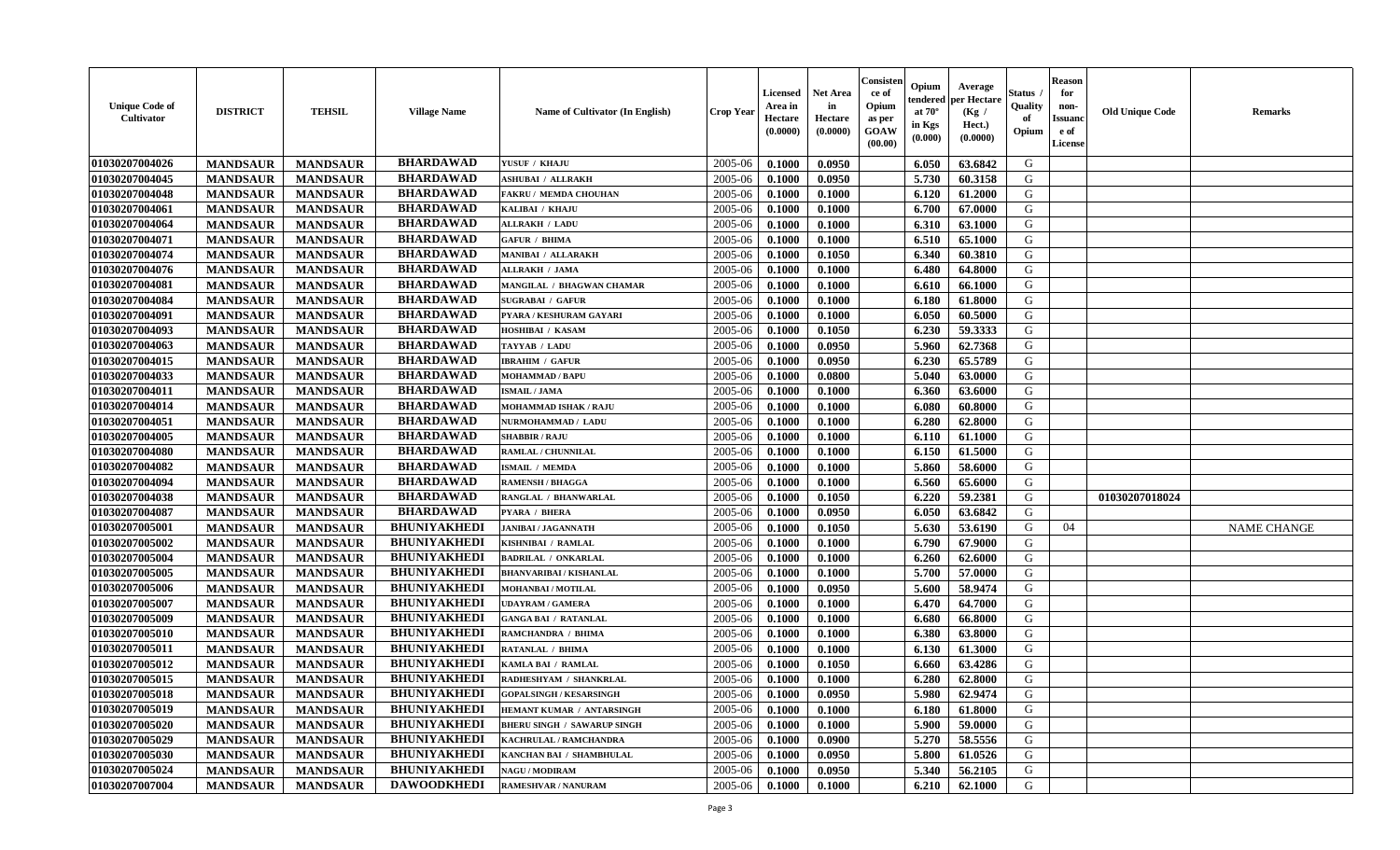| <b>Unique Code of</b><br><b>Cultivator</b> | <b>DISTRICT</b> | <b>TEHSIL</b>   | <b>Village Name</b> | Name of Cultivator (In English)     | <b>Crop Year</b> | <b>Licensed</b><br>Area in<br>Hectare<br>(0.0000) | <b>Net Area</b><br>in<br>Hectare<br>(0.0000) | Consisteı<br>ce of<br>Opium<br>as per<br><b>GOAW</b><br>(00.00) | Opium<br>endered<br>at $70^\circ$<br>in Kgs<br>$(\mathbf{0.000})$ | Average<br>per Hectare<br>(Kg /<br>Hect.)<br>(0.0000) | Status<br>Quality<br>of<br>Opium | Reason<br>for<br>non-<br>Issuan<br>e of<br>License | <b>Old Unique Code</b> | <b>Remarks</b>     |
|--------------------------------------------|-----------------|-----------------|---------------------|-------------------------------------|------------------|---------------------------------------------------|----------------------------------------------|-----------------------------------------------------------------|-------------------------------------------------------------------|-------------------------------------------------------|----------------------------------|----------------------------------------------------|------------------------|--------------------|
| 01030207007005                             | <b>MANDSAUR</b> | <b>MANDSAUR</b> | <b>DAWOODKHEDI</b>  | <b>CHUNNILAL / RODA</b>             | 2005-06          | 0.1000                                            | 0.1000                                       |                                                                 | 5.860                                                             | 58.6000                                               | G                                |                                                    |                        |                    |
| 01030207007006                             | <b>MANDSAUR</b> | <b>MANDSAUR</b> | <b>DAWOODKHEDI</b>  | PRABHULAL / CHUNILAL                | 2005-06          | 0.1000                                            | 0.1000                                       |                                                                 | 6.600                                                             | 66.0000                                               | G                                |                                                    |                        |                    |
| 01030207007008                             | <b>MANDSAUR</b> | <b>MANDSAUR</b> | <b>DAWOODKHEDI</b>  | <b>KANCHAN BAI / RAMLAL</b>         | 2005-06          | 0.1000                                            | 0.0950                                       |                                                                 | 6.400                                                             | 67.3684                                               | G                                |                                                    |                        |                    |
| 01030207007009                             | <b>MANDSAUR</b> | <b>MANDSAUR</b> | <b>DAWOODKHEDI</b>  | JAGANANTH / CHUNILAL                | 2005-06          | 0.1000                                            | 0.1000                                       |                                                                 | 6.570                                                             | 65.7000                                               | G                                |                                                    |                        |                    |
| 01030207007010                             | <b>MANDSAUR</b> | <b>MANDSAUR</b> | <b>DAWOODKHEDI</b>  | SITARAM / CHUNILAL                  | 2005-06          | 0.1000                                            | 0.1000                                       |                                                                 | 6.540                                                             | 65.4000                                               | G                                |                                                    |                        |                    |
| 01030207007011                             | <b>MANDSAUR</b> | <b>MANDSAUR</b> | <b>DAWOODKHEDI</b>  | <b>MAGANIRAM / CHUNILAL</b>         | 2005-06          | 0.1000                                            | 0.1000                                       |                                                                 | 6.480                                                             | 64.8000                                               | G                                |                                                    |                        |                    |
| 01030207007013                             | <b>MANDSAUR</b> | <b>MANDSAUR</b> | <b>DAWOODKHEDI</b>  | <b>PUNAMCHANDRA / BHERA</b>         | 2005-06          | 0.1000                                            | 0.1000                                       |                                                                 | 6.470                                                             | 64.7000                                               | G                                |                                                    |                        |                    |
| 01030207007014                             | <b>MANDSAUR</b> | <b>MANDSAUR</b> | <b>DAWOODKHEDI</b>  | RAJARAM / ONKARLAL                  | 2005-06          | 0.1000                                            | 0.1000                                       |                                                                 | 5.860                                                             | 58.6000                                               | G                                |                                                    |                        |                    |
| 01030207007015                             | <b>MANDSAUR</b> | <b>MANDSAUR</b> | <b>DAWOODKHEDI</b>  | KANVARALAL / BHAIRULAL              | 2005-06          | 0.1000                                            | 0.1000                                       |                                                                 | 6.370                                                             | 63.7000                                               | G                                |                                                    |                        |                    |
| 01030207007016                             | <b>MANDSAUR</b> | <b>MANDSAUR</b> | <b>DAWOODKHEDI</b>  | RAMLAL / BHUWAN                     | 2005-06          | 0.1000                                            | 0.1000                                       |                                                                 | 5.310                                                             | 53.1000                                               | G                                | 04                                                 |                        |                    |
| 01030207007017                             | <b>MANDSAUR</b> | <b>MANDSAUR</b> | <b>DAWOODKHEDI</b>  | <b>ONKAR / BHERA</b>                | 2005-06          | 0.1000                                            | 0.1000                                       |                                                                 | 6.370                                                             | 63.7000                                               | G                                |                                                    |                        |                    |
| 01030207007018                             | <b>MANDSAUR</b> | <b>MANDSAUR</b> | <b>DAWOODKHEDI</b>  | KISHANIBAI / NANDA                  | 2005-06          | 0.1000                                            | 0.1000                                       |                                                                 | 5.570                                                             | 55.7000                                               | G                                | 04                                                 |                        | <b>NAME CHANGE</b> |
| 01030207007019                             | <b>MANDSAUR</b> | <b>MANDSAUR</b> | <b>DAWOODKHEDI</b>  | <b>RAMIBAI/KALURAM</b>              | 2005-06          | 0.1000                                            | 0.1000                                       |                                                                 | 5.770                                                             | 57.7000                                               | G                                |                                                    |                        |                    |
| 01030207007020                             | <b>MANDSAUR</b> | <b>MANDSAUR</b> | <b>DAWOODKHEDI</b>  | <b>BHUVAN / BHERULAL</b>            | 2005-06          | 0.1000                                            | 0.0950                                       |                                                                 | 6.150                                                             | 64.7368                                               | G                                |                                                    |                        |                    |
| 01030207007021                             | <b>MANDSAUR</b> | <b>MANDSAUR</b> | <b>DAWOODKHEDI</b>  | KANKUBAI / MODA                     | 2005-06          | 0.1000                                            | 0.1000                                       |                                                                 | 5.960                                                             | 59.6000                                               | G                                |                                                    |                        |                    |
| 01030207007023                             | <b>MANDSAUR</b> | <b>MANDSAUR</b> | <b>DAWOODKHEDI</b>  | RAMIBAI / MOTILAL                   | 2005-06          | 0.1000                                            | 0.1000                                       |                                                                 | 6.090                                                             | 60.9000                                               | G                                |                                                    |                        |                    |
| 01030207007024                             | <b>MANDSAUR</b> | <b>MANDSAUR</b> | <b>DAWOODKHEDI</b>  | <b>BHARATLAL / UDAYRAM</b>          | 2005-06          | 0.1000                                            | 0.1000                                       |                                                                 | 6.430                                                             | 64.3000                                               | G                                |                                                    |                        |                    |
| 01030207007025                             | <b>MANDSAUR</b> | <b>MANDSAUR</b> | <b>DAWOODKHEDI</b>  | <b>GANGABAI/MODIRAM</b>             | 2005-06          | 0.1000                                            | 0.0900                                       |                                                                 | 5.330                                                             | 59,2222                                               | G                                |                                                    |                        |                    |
| 01030207010004                             | <b>MANDSAUR</b> | <b>MANDSAUR</b> | <b>DHARIYAKHEDI</b> | MOKAMSINGH / LALSINGH               | 2005-06          | 0.1000                                            | 0.0950                                       |                                                                 | 6.370                                                             | 67.0526                                               | G                                |                                                    |                        |                    |
| 01030207010005                             | <b>MANDSAUR</b> | <b>MANDSAUR</b> | <b>DHARIYAKHEDI</b> | <b>MANGILAL / NANURAM</b>           | 2005-06          | 0.1000                                            | 0.0950                                       |                                                                 | 6.540                                                             | 68.8421                                               | G                                |                                                    |                        |                    |
| 01030207010006                             | <b>MANDSAUR</b> | <b>MANDSAUR</b> | <b>DHARIYAKHEDI</b> | DAYAL SINGH / BHARAT SINGH          | 2005-06          | 0.1000                                            | 0.1000                                       |                                                                 | 7.940                                                             | 79.4000                                               | G                                |                                                    |                        |                    |
| 01030207010007                             | <b>MANDSAUR</b> | <b>MANDSAUR</b> | <b>DHARIYAKHEDI</b> | RAMCHANDRA / KHIMA                  | 2005-06          | 0.1000                                            | 0.0950                                       |                                                                 | 6.770                                                             | 71.2632                                               | G                                |                                                    |                        |                    |
| 01030207010012                             | <b>MANDSAUR</b> | <b>MANDSAUR</b> | <b>DHARIYAKHEDI</b> | NATHULAL / BHAGCHAND                | 2005-06          | 0.1000                                            | 0.1000                                       |                                                                 | 6.730                                                             | 67.3000                                               | G                                |                                                    |                        |                    |
| 01030207010013                             | <b>MANDSAUR</b> | <b>MANDSAUR</b> | <b>DHARIYAKHEDI</b> | <b>BHANWARSINGH / BALWANT SINGH</b> | 2005-06          | 0.1000                                            | 0.1000                                       |                                                                 | 6.980                                                             | 69.8000                                               | G                                |                                                    |                        |                    |
| 01030207010014                             | <b>MANDSAUR</b> | <b>MANDSAUR</b> | <b>DHARIYAKHEDI</b> | HUKUM SINGH / MADHO SINGH           | 2005-06          | 0.1000                                            | 0.0950                                       |                                                                 | 6.680                                                             | 70.3158                                               | G                                |                                                    |                        |                    |
| 01030207010015                             | <b>MANDSAUR</b> | <b>MANDSAUR</b> | <b>DHARIYAKHEDI</b> | KUSHAL SINGH / NAHAR SINGH          | 2005-06          | 0.1000                                            | 0.0950                                       |                                                                 | 6.510                                                             | 68.5263                                               | G                                |                                                    |                        |                    |
| 01030207010016                             | <b>MANDSAUR</b> | <b>MANDSAUR</b> | <b>DHARIYAKHEDI</b> | PRATAPSINGH / TAKHATSINGH           | 2005-06          | 0.1000                                            | 0.1000                                       |                                                                 | 6.950                                                             | 69.5000                                               | G                                |                                                    |                        |                    |
| 01030207010017                             | <b>MANDSAUR</b> | <b>MANDSAUR</b> | <b>DHARIYAKHEDI</b> | <b>BAPULAL / RANGLAL</b>            | 2005-06          | 0.1000                                            | 0.0950                                       |                                                                 | 6.670                                                             | 70.2105                                               | - 1                              | 02                                                 |                        |                    |
| 01030207010019                             | <b>MANDSAUR</b> | <b>MANDSAUR</b> | <b>DHARIYAKHEDI</b> | <b>RUP SINGH / RAM SINGH</b>        | 2005-06          | 0.1000                                            | 0.1000                                       |                                                                 | 6.650                                                             | 66.5000                                               | G                                |                                                    |                        |                    |
| 01030207010022                             | <b>MANDSAUR</b> | <b>MANDSAUR</b> | <b>DHARIYAKHEDI</b> | PRAHLAD SINGH / RAMLAL              | 2005-06          | 0.1000                                            | 0.1000                                       |                                                                 | 6.890                                                             | 68.9000                                               | G                                |                                                    |                        |                    |
| 01030207010025                             | <b>MANDSAUR</b> | <b>MANDSAUR</b> | <b>DHARIYAKHEDI</b> | LAKSHMIBAI / JAYASHNKAR             | 2005-06          | 0.1000                                            | 0.1050                                       |                                                                 | 7.850                                                             | 74.7619                                               | G                                |                                                    |                        |                    |
| 01030207010026                             | <b>MANDSAUR</b> | <b>MANDSAUR</b> | <b>DHARIYAKHEDI</b> | <b>UMARAVSINGH / LALSINGH</b>       | 2005-06          | 0.1000                                            | 0.1000                                       |                                                                 | 7.020                                                             | 70.2000                                               | G                                |                                                    |                        |                    |
| 01030207010028                             | <b>MANDSAUR</b> | <b>MANDSAUR</b> | <b>DHARIYAKHEDI</b> | DEVILAL / KANA                      | 2005-06          | 0.1000                                            | 0.1000                                       |                                                                 | 7.170                                                             | 71.7000                                               | G                                |                                                    |                        |                    |
| 01030207010029                             | <b>MANDSAUR</b> | <b>MANDSAUR</b> | <b>DHARIYAKHEDI</b> | <b>BHANWAR SINGH / DEVI SINGH</b>   | 2005-06          | 0.1000                                            | 0.1000                                       |                                                                 | 6.760                                                             | 67.6000                                               | G                                |                                                    |                        |                    |
| 01030207010032                             | <b>MANDSAUR</b> | <b>MANDSAUR</b> | <b>DHARIYAKHEDI</b> | <b>CHAGANLAL / RAMBAKSH</b>         | 2005-06          | 0.1000                                            | 0.0950                                       |                                                                 | 6.310                                                             | 66.4211                                               | G                                |                                                    |                        |                    |
| 01030207010035                             | <b>MANDSAUR</b> | <b>MANDSAUR</b> | DHARIYAKHEDI        | <b>BHANWARLAL / BHAGIRATH</b>       | $2005 - 06$      | 0.1000                                            | 0.1000                                       |                                                                 | $6.860$                                                           | 68.6000                                               | G                                |                                                    |                        |                    |
| 01030207010037                             | <b>MANDSAUR</b> | <b>MANDSAUR</b> | <b>DHARIYAKHEDI</b> | <b>CHENRAM / KHIMA</b>              | 2005-06          | 0.1000                                            | 0.0950                                       |                                                                 | 6.090                                                             | 64.1053                                               | G                                |                                                    |                        |                    |
| 01030207010038                             | <b>MANDSAUR</b> | <b>MANDSAUR</b> | <b>DHARIYAKHEDI</b> | <b>BHERULAL / KISHAN</b>            | 2005-06          | 0.1000                                            | 0.0900                                       |                                                                 | 6.720                                                             | 74.6667                                               | G                                |                                                    |                        |                    |
| 01030207010042                             | <b>MANDSAUR</b> | <b>MANDSAUR</b> | <b>DHARIYAKHEDI</b> | <b>BADRILAL / PRABHULAL</b>         | 2005-06          | 0.1000                                            | 0.0600                                       |                                                                 | 4.130                                                             | 68.8333                                               | G                                |                                                    |                        |                    |
| 01030207010043                             | <b>MANDSAUR</b> | <b>MANDSAUR</b> | <b>DHARIYAKHEDI</b> | MAN SINGH / SHAMBHU SINGH           | 2005-06          | 0.1000                                            | 0.1000                                       |                                                                 | 6.800                                                             | 68.0000                                               | G                                |                                                    |                        |                    |
| 01030207010046                             | <b>MANDSAUR</b> | <b>MANDSAUR</b> | <b>DHARIYAKHEDI</b> | <b>BALURAM / HARLAL</b>             | 2005-06          | 0.1000                                            | 0.1000                                       |                                                                 | 6.620                                                             | 66.2000                                               | G                                |                                                    |                        |                    |
| 01030207010047                             | <b>MANDSAUR</b> | <b>MANDSAUR</b> | <b>DHARIYAKHEDI</b> | <b>HARLAL / BHERULAL</b>            | 2005-06          | 0.1000                                            | 0.1000                                       |                                                                 | 6.510                                                             | 65.1000                                               | G                                |                                                    |                        |                    |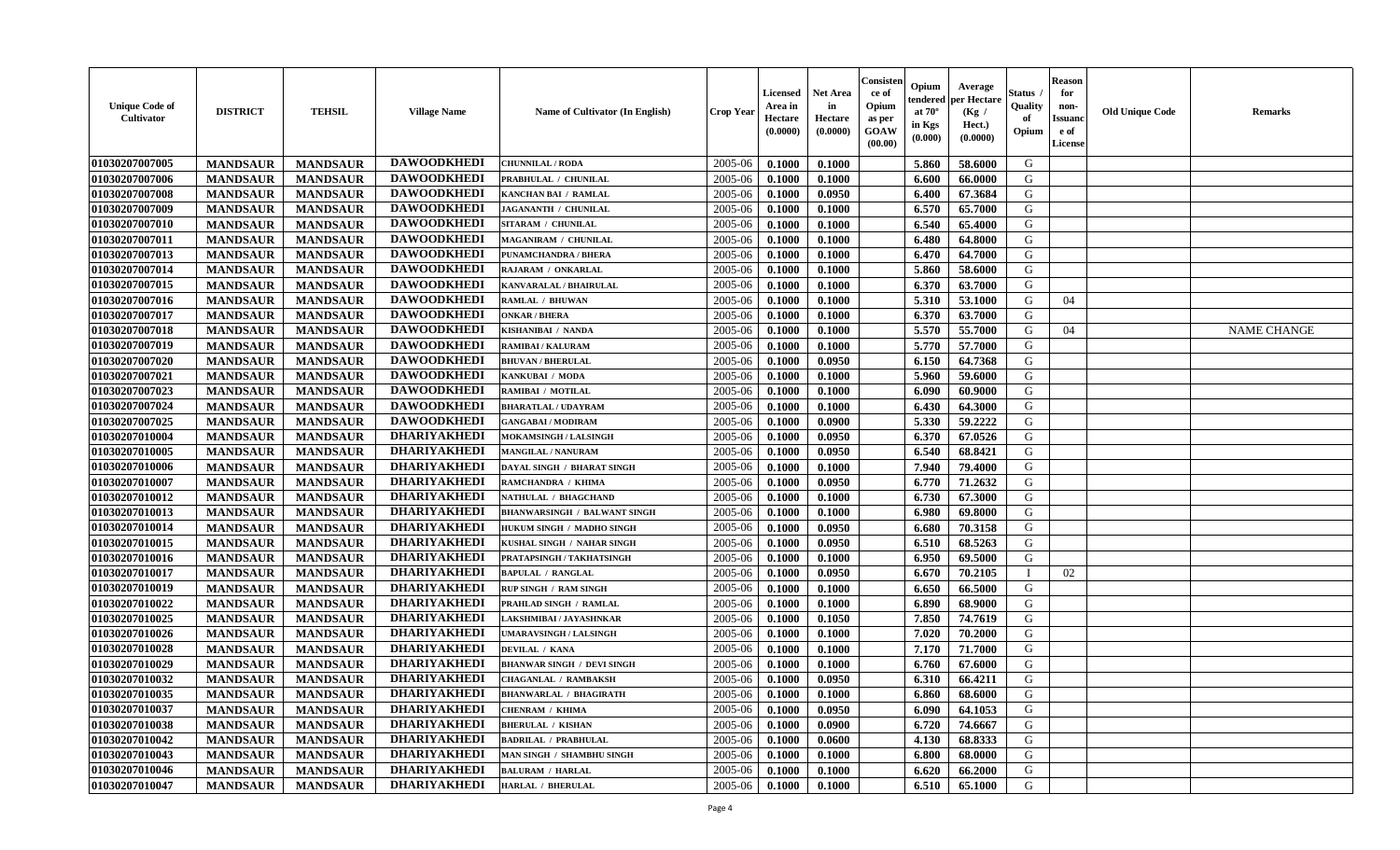| <b>Unique Code of</b><br><b>Cultivator</b> | <b>DISTRICT</b> | <b>TEHSIL</b>   | <b>Village Name</b> | Name of Cultivator (In English)         | <b>Crop Year</b> | <b>Licensed</b><br>Area in<br>Hectare<br>(0.0000) | <b>Net Area</b><br>in<br>Hectare<br>(0.0000) | Consister<br>ce of<br>Opium<br>as per<br><b>GOAW</b><br>(00.00) | Opium<br>endered<br>at $70^{\circ}$<br>in Kgs<br>$(\mathbf{0.000})$ | Average<br>per Hectare<br>(Kg)<br>Hect.)<br>(0.0000) | Status<br>Quality<br>of<br>Opium | <b>Reason</b><br>for<br>non-<br><b>Issuano</b><br>e of<br>License | <b>Old Unique Code</b> | <b>Remarks</b> |
|--------------------------------------------|-----------------|-----------------|---------------------|-----------------------------------------|------------------|---------------------------------------------------|----------------------------------------------|-----------------------------------------------------------------|---------------------------------------------------------------------|------------------------------------------------------|----------------------------------|-------------------------------------------------------------------|------------------------|----------------|
| 01030207010048                             | <b>MANDSAUR</b> | <b>MANDSAUR</b> | <b>DHARIYAKHEDI</b> | <b>BALWANT SINGH / BALBAHADUR SINGH</b> | 2005-06          | 0.1000                                            | 0.1000                                       |                                                                 | 6.700                                                               | 67.0000                                              | G                                |                                                                   |                        |                |
| 01030207010049                             | <b>MANDSAUR</b> | <b>MANDSAUR</b> | <b>DHARIYAKHEDI</b> | RAMCHANDSINGH / BALBAHADURSINGH         | 2005-06          | 0.1000                                            | 0.1000                                       |                                                                 | 7.100                                                               | 71.0000                                              | G                                |                                                                   |                        |                |
| 01030207010050                             | <b>MANDSAUR</b> | <b>MANDSAUR</b> | <b>DHARIYAKHEDI</b> | <b>CHENSINGH / TAKHATSINGH</b>          | 2005-06          | 0.1000                                            | 0.1000                                       |                                                                 | 6.760                                                               | 67.6000                                              | G                                |                                                                   |                        |                |
| 01030207010051                             | <b>MANDSAUR</b> | <b>MANDSAUR</b> | <b>DHARIYAKHEDI</b> | <b>CHANDRASINGH / GOVINDSINGH</b>       | 2005-06          | 0.1000                                            | 0.1000                                       |                                                                 | 6.380                                                               | 63.8000                                              | G                                |                                                                   |                        |                |
| 01030207010052                             | <b>MANDSAUR</b> | <b>MANDSAUR</b> | <b>DHARIYAKHEDI</b> | NEPAL SINGH / RANJIT SINGH              | 2005-06          | 0.1000                                            | 0.0900                                       |                                                                 | 5.810                                                               | 64.5556                                              | G                                |                                                                   |                        |                |
| 01030207010054                             | <b>MANDSAUR</b> | <b>MANDSAUR</b> | <b>DHARIYAKHEDI</b> | <b>GAJRAJ SINGH / MANGU SINGH</b>       | 2005-06          | 0.1000                                            | 0.0950                                       |                                                                 | 6.180                                                               | 65.0526                                              | G                                |                                                                   |                        |                |
| 01030207010055                             | <b>MANDSAUR</b> | <b>MANDSAUR</b> | <b>DHARIYAKHEDI</b> | KUSHAL SINGH / BHAGWAN SINGH            | 2005-06          | 0.1000                                            | 0.1000                                       |                                                                 | 6.800                                                               | 68.0000                                              | G                                |                                                                   |                        |                |
| 01030207010056                             | <b>MANDSAUR</b> | <b>MANDSAUR</b> | <b>DHARIYAKHEDI</b> | <b>NATHULAL / RAM</b>                   | 2005-06          | 0.1000                                            | 0.0950                                       |                                                                 | 6.900                                                               | 72.6316                                              | G                                |                                                                   |                        |                |
| 01030207010059                             | <b>MANDSAUR</b> | <b>MANDSAUR</b> | <b>DHARIYAKHEDI</b> | SHANKARSINGH / RATANSINGH               | 2005-06          | 0.1000                                            | 0.0950                                       |                                                                 | 6.190                                                               | 65.1579                                              | G                                |                                                                   |                        |                |
| 01030207010060                             | <b>MANDSAUR</b> | <b>MANDSAUR</b> | <b>DHARIYAKHEDI</b> | DILIP SINGH / SHAMBHU SINGH             | 2005-06          | 0.1000                                            | 0.1050                                       |                                                                 | 7.470                                                               | 71.1429                                              | G                                |                                                                   |                        |                |
| 01030207010061                             | <b>MANDSAUR</b> | <b>MANDSAUR</b> | <b>DHARIYAKHEDI</b> | <b>JETRAM / MANNA</b>                   | 2005-06          | 0.1000                                            | 0.1000                                       |                                                                 | 6.420                                                               | 64.2000                                              | G                                |                                                                   |                        |                |
| 01030207010065                             | <b>MANDSAUR</b> | <b>MANDSAUR</b> | <b>DHARIYAKHEDI</b> | <b>DASHRATH SINGH / BHARAT SINGH</b>    | 2005-06          | 0.1000                                            | 0.0950                                       |                                                                 | 6.650                                                               | 70.0000                                              | G                                |                                                                   |                        |                |
| 01030207010066                             | <b>MANDSAUR</b> | <b>MANDSAUR</b> | <b>DHARIYAKHEDI</b> | <b>GANESHRAM / MAGANIRAM</b>            | 2005-06          | 0.1000                                            | 0.1000                                       |                                                                 | 6.300                                                               | 63.0000                                              | G                                |                                                                   |                        |                |
| 01030207010073                             | <b>MANDSAUR</b> | <b>MANDSAUR</b> | <b>DHARIYAKHEDI</b> | MADHAVLAL / KANA                        | 2005-06          | 0.1000                                            | 0.1000                                       |                                                                 | 7.260                                                               | 72.6000                                              | G                                |                                                                   |                        |                |
| 01030207010074                             | <b>MANDSAUR</b> | <b>MANDSAUR</b> | <b>DHARIYAKHEDI</b> | <b>BADRILAL / BALURAM</b>               | 2005-06          | 0.1000                                            | 0.0950                                       |                                                                 | 6.670                                                               | 70.2105                                              | G                                |                                                                   |                        |                |
| 01030207010077                             | <b>MANDSAUR</b> | <b>MANDSAUR</b> | <b>DHARIYAKHEDI</b> | AMAR SINGH / BHAGWAN SINGH              | 2005-06          | 0.1000                                            | 0.0950                                       |                                                                 | 6.700                                                               | 70.5263                                              | G                                |                                                                   |                        |                |
| 01030207010078                             | <b>MANDSAUR</b> | <b>MANDSAUR</b> | <b>DHARIYAKHEDI</b> | <b>OMPRAKASH / SALAGRAM</b>             | 2005-06          | 0.1000                                            | 0.0950                                       |                                                                 | 6.560                                                               | 69.0526                                              | G                                |                                                                   |                        |                |
| 01030207010079                             | <b>MANDSAUR</b> | <b>MANDSAUR</b> | <b>DHARIYAKHEDI</b> | <b>GOPAL / BASANTILAL</b>               | 2005-06          | 0.1000                                            | 0.1000                                       |                                                                 | 6.390                                                               | 63.9000                                              | G                                |                                                                   |                        |                |
| 01030207010081                             | <b>MANDSAUR</b> | <b>MANDSAUR</b> | <b>DHARIYAKHEDI</b> | <b>JAWAHARLAL / JAGDISH</b>             | 2005-06          | 0.1000                                            | 0.0950                                       |                                                                 | 6.810                                                               | 71.6842                                              | G                                |                                                                   |                        |                |
| 01030207010082                             | <b>MANDSAUR</b> | <b>MANDSAUR</b> | <b>DHARIYAKHEDI</b> | PANNALAL / HIRALAL                      | 2005-06          | 0.1000                                            | 0.1000                                       |                                                                 | 6.780                                                               | 67.8000                                              | G                                |                                                                   |                        |                |
| 01030207010084                             | <b>MANDSAUR</b> | <b>MANDSAUR</b> | <b>DHARIYAKHEDI</b> | KACHRU SINGH / MANOHAR SINGH            | 2005-06          | 0.1000                                            | 0.0950                                       |                                                                 | 6.520                                                               | 68.6316                                              | G                                |                                                                   |                        |                |
| 01030207010086                             | <b>MANDSAUR</b> | <b>MANDSAUR</b> | <b>DHARIYAKHEDI</b> | MANOHAR SINGH / LAL SINGH               | 2005-06          | 0.1000                                            | 0.1000                                       |                                                                 | 6.860                                                               | 68.6000                                              | G                                |                                                                   |                        |                |
| 01030207010089                             | <b>MANDSAUR</b> | <b>MANDSAUR</b> | <b>DHARIYAKHEDI</b> | KAILASH / RAMLAL                        | 2005-06          | 0.1000                                            | 0.1000                                       |                                                                 | 6.780                                                               | 67.8000                                              | G                                |                                                                   |                        |                |
| 01030207010090                             | <b>MANDSAUR</b> | <b>MANDSAUR</b> | <b>DHARIYAKHEDI</b> | <b>CHEN SINGH / PRATAP SINGH</b>        | 2005-06          | 0.1000                                            | 0.1000                                       |                                                                 | 6.920                                                               | 69.2000                                              | G                                |                                                                   |                        |                |
| 01030207010106                             | <b>MANDSAUR</b> | <b>MANDSAUR</b> | <b>DHARIYAKHEDI</b> | UMABAI / RAJENDRA SINGH                 | 2005-06          | 0.1000                                            | 0.0700                                       |                                                                 | 4.330                                                               | 61.8571                                              | G                                |                                                                   |                        |                |
| 01030207010110                             | <b>MANDSAUR</b> | <b>MANDSAUR</b> | <b>DHARIYAKHEDI</b> | <b>GUDDIBAI / RAMESHCHANDRA</b>         | 2005-06          | 0.1000                                            | 0.1000                                       |                                                                 | 6.920                                                               | 69.2000                                              | G                                |                                                                   |                        |                |
| 01030207010115                             | <b>MANDSAUR</b> | <b>MANDSAUR</b> | <b>DHARIYAKHEDI</b> | JAGDISH / JAYSHANKAR SHARMA             | 2005-06          | 0.1000                                            | 0.1000                                       |                                                                 | 7.020                                                               | 70.2000                                              | G                                |                                                                   |                        |                |
| 01030207010119                             | <b>MANDSAUR</b> | <b>MANDSAUR</b> | <b>DHARIYAKHEDI</b> | CHAMANLAL / PRABHULAL                   | 2005-06          | 0.1000                                            | 0.0950                                       |                                                                 | 6.940                                                               | 73.0526                                              | G                                |                                                                   |                        |                |
| 01030207010120                             | <b>MANDSAUR</b> | <b>MANDSAUR</b> | <b>DHARIYAKHEDI</b> | <b>JAGDISH / RATANLAL</b>               | 2005-06          | 0.1000                                            | 0.0950                                       |                                                                 | 6.780                                                               | 71.3684                                              | G                                |                                                                   |                        |                |
| 01030207010121                             | <b>MANDSAUR</b> | <b>MANDSAUR</b> | <b>DHARIYAKHEDI</b> | KALU SINGH / HUKUM SINGH                | 2005-06          | 0.1000                                            | 0.1000                                       |                                                                 | 6.930                                                               | 69.3000                                              | G                                |                                                                   |                        |                |
| 01030207010122                             | <b>MANDSAUR</b> | <b>MANDSAUR</b> | <b>DHARIYAKHEDI</b> | SAMRATHMAL / DEVILAL                    | 2005-06          | 0.1000                                            | 0.1000                                       |                                                                 | 7.240                                                               | 72.4000                                              | G                                |                                                                   |                        |                |
| 01030207010126                             | <b>MANDSAUR</b> | <b>MANDSAUR</b> | <b>DHARIYAKHEDI</b> | <b>BANSHILAL / BHERULAL</b>             | 2005-06          | 0.1000                                            | 0.0900                                       |                                                                 | 6.890                                                               | 76.5556                                              | G                                |                                                                   |                        |                |
| 01030207010128                             | <b>MANDSAUR</b> | <b>MANDSAUR</b> | <b>DHARIYAKHEDI</b> | BHAGWAN SINGH / TAKHAT SINGH            | 2005-06          | 0.1000                                            | 0.1000                                       |                                                                 | 6.710                                                               | 67.1000                                              | G                                |                                                                   |                        |                |
| 01030207010130                             | <b>MANDSAUR</b> | <b>MANDSAUR</b> | <b>DHARIYAKHEDI</b> | <b>TANKU BAI / BALU</b>                 | 2005-06          | 0.1000                                            | 0.0950                                       |                                                                 | 6.860                                                               | 72.2105                                              | G                                |                                                                   |                        |                |
| 01030207010132                             | <b>MANDSAUR</b> | <b>MANDSAUR</b> | <b>DHARIYAKHEDI</b> | KHUSHALSINGH / GULABSINGH               | 2005-06          | 0.1000                                            | 0.1050                                       |                                                                 | 6.480                                                               | 61.7143                                              | G                                |                                                                   |                        |                |
| 01030207010136                             | <b>MANDSAUR</b> | <b>MANDSAUR</b> | <b>DHARIYAKHEDI</b> | SHIVNARAYAN / KALU                      | $2005 - 06$      | 0.1000                                            | 0.1000                                       |                                                                 | 6.800                                                               | 68.0000                                              | G                                |                                                                   |                        |                |
| 01030207010137                             | <b>MANDSAUR</b> | <b>MANDSAUR</b> | <b>DHARIYAKHEDI</b> | <b>BHANVARSINGH / BHUWANSINGH</b>       | 2005-06          | 0.1000                                            | 0.0950                                       |                                                                 | 6.060                                                               | 63.7895                                              | G                                |                                                                   |                        | NAME CHANGE    |
| 01030207010139                             | <b>MANDSAUR</b> | <b>MANDSAUR</b> | <b>DHARIYAKHEDI</b> | <b>BRADILAL / MAGANIRAM</b>             | 2005-06          | 0.1000                                            | 0.1000                                       |                                                                 | 6.190                                                               | 61.9000                                              | G                                |                                                                   |                        |                |
| 01030207010142                             | <b>MANDSAUR</b> | <b>MANDSAUR</b> | <b>DHARIYAKHEDI</b> | <b>MOHAN / KACHRU</b>                   | 2005-06          | 0.1000                                            | 0.0950                                       |                                                                 | 6.900                                                               | 72.6316                                              | G                                |                                                                   |                        |                |
| 01030207010143                             | <b>MANDSAUR</b> | <b>MANDSAUR</b> | <b>DHARIYAKHEDI</b> | SITABAI / KISHAN                        | 2005-06          | 0.1000                                            | 0.1000                                       |                                                                 | 7.140                                                               | 71.4000                                              | G                                |                                                                   |                        |                |
| 01030207010144                             | <b>MANDSAUR</b> | <b>MANDSAUR</b> | <b>DHARIYAKHEDI</b> | RAMESHWAR / PRABHULAL                   | 2005-06          | 0.1000                                            | 0.0950                                       |                                                                 | 6.620                                                               | 69.6842                                              | G                                |                                                                   |                        |                |
| 01030207010147                             | <b>MANDSAUR</b> | <b>MANDSAUR</b> | <b>DHARIYAKHEDI</b> | <b>GORDHAN / KALU</b>                   | 2005-06          | 0.1000                                            | 0.1000                                       |                                                                 | 6.770                                                               | 67.7000                                              | G                                |                                                                   |                        |                |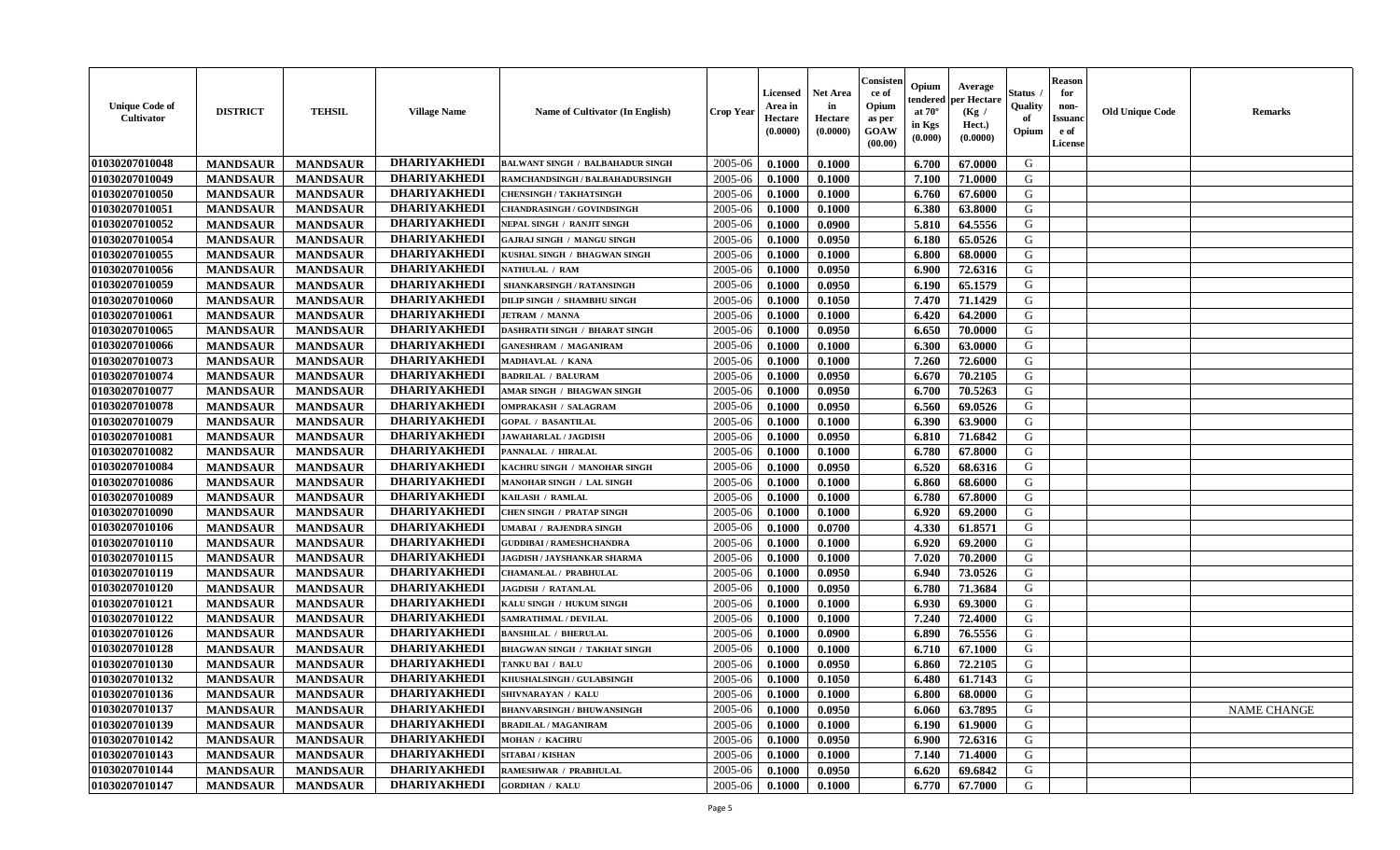| <b>Unique Code of</b><br><b>Cultivator</b> | <b>DISTRICT</b> | <b>TEHSIL</b>   | <b>Village Name</b> | Name of Cultivator (In English)    | <b>Crop Year</b> | <b>Licensed</b><br>Area in<br>Hectare<br>(0.0000) | <b>Net Area</b><br>in<br>Hectare<br>(0.0000) | Consisteı<br>ce of<br>Opium<br>as per<br><b>GOAW</b><br>(00.00) | Opium<br>endered<br>at $70^\circ$<br>in Kgs<br>$(\mathbf{0.000})$ | Average<br>per Hectare<br>(Kg /<br>Hect.)<br>(0.0000) | Status<br>Quality<br>of<br>Opium | Reason<br>for<br>non-<br>Issuan<br>e of<br>License | <b>Old Unique Code</b> | <b>Remarks</b>     |
|--------------------------------------------|-----------------|-----------------|---------------------|------------------------------------|------------------|---------------------------------------------------|----------------------------------------------|-----------------------------------------------------------------|-------------------------------------------------------------------|-------------------------------------------------------|----------------------------------|----------------------------------------------------|------------------------|--------------------|
| 01030207010149                             | <b>MANDSAUR</b> | <b>MANDSAUR</b> | <b>DHARIYAKHEDI</b> | <b>BALARAM / RAMBAKSH</b>          | 2005-06          | 0.1000                                            | 0.0900                                       |                                                                 | 5.620                                                             | 62.4444                                               | G                                |                                                    |                        |                    |
| 01030207010152                             | <b>MANDSAUR</b> | <b>MANDSAUR</b> | <b>DHARIYAKHEDI</b> | SHETAN KUNVAR / KALUSINGH          | 2005-06          | 0.1000                                            | 0.1000                                       |                                                                 | 6.330                                                             | 63.3000                                               | G                                |                                                    |                        |                    |
| 01030207010153                             | <b>MANDSAUR</b> | <b>MANDSAUR</b> | <b>DHARIYAKHEDI</b> | <b>RODSINGH / FOAJSINGH</b>        | 2005-06          | 0.1000                                            | 0.1000                                       |                                                                 | 6.400                                                             | 64.0000                                               | G                                |                                                    |                        |                    |
| 01030207010165                             | <b>MANDSAUR</b> | <b>MANDSAUR</b> | <b>DHARIYAKHEDI</b> | RUKMAN BAI / JAGANNATH             | 2005-06          | 0.1000                                            | 0.1000                                       |                                                                 | 6.570                                                             | 65.7000                                               | G                                |                                                    |                        |                    |
| 01030207010175                             | <b>MANDSAUR</b> | <b>MANDSAUR</b> | <b>DHARIYAKHEDI</b> | KAMLASHANKAR / CHAMPALAL           | 2005-06          | 0.1000                                            | 0.0950                                       |                                                                 | 6.440                                                             | 67.7895                                               | G                                |                                                    |                        |                    |
| 01030207010176                             | <b>MANDSAUR</b> | <b>MANDSAUR</b> | <b>DHARIYAKHEDI</b> | <b>MADANLAL / RAMRATAN</b>         | 2005-06          | 0.1000                                            | 0.1000                                       |                                                                 | 6.560                                                             | 65.6000                                               | G                                |                                                    |                        |                    |
| 01030207010178                             | <b>MANDSAUR</b> | <b>MANDSAUR</b> | <b>DHARIYAKHEDI</b> | <b>GOVINDSINGH / RAGHUVIRSINGH</b> | 2005-06          | 0.1000                                            | 0.1000                                       |                                                                 | 6.080                                                             | 60.8000                                               | G                                |                                                    |                        |                    |
| 01030207010179                             | <b>MANDSAUR</b> | <b>MANDSAUR</b> | <b>DHARIYAKHEDI</b> | <b>MANSINGH / PRAHALADSINGH</b>    | 2005-06          | 0.1000                                            | 0.0850                                       |                                                                 | 5.680                                                             | 66.8235                                               | G                                |                                                    |                        |                    |
| 01030207010182                             | <b>MANDSAUR</b> | <b>MANDSAUR</b> | <b>DHARIYAKHEDI</b> | SHAMBHUSINGH / MADANSINGH          | 2005-06          | 0.1000                                            | 0.0950                                       |                                                                 | 6.220                                                             | 65.4737                                               | G                                |                                                    |                        |                    |
| 01030207010183                             | <b>MANDSAUR</b> | <b>MANDSAUR</b> | <b>DHARIYAKHEDI</b> | TEJRAM / RAMCHANDRA                | 2005-06          | 0.1000                                            | 0.0950                                       |                                                                 | 6.050                                                             | 63.6842                                               | G                                |                                                    |                        |                    |
| 01030207010188                             | <b>MANDSAUR</b> | <b>MANDSAUR</b> | <b>DHARIYAKHEDI</b> | TULSIRAM / KANA                    | 2005-06          | 0.1000                                            | 0.0950                                       |                                                                 | 6.570                                                             | 69.1579                                               | G                                |                                                    |                        |                    |
| 01030207010189                             | <b>MANDSAUR</b> | <b>MANDSAUR</b> | <b>DHARIYAKHEDI</b> | <b>CHENARAM / JAGANNATH</b>        | 2005-06          | 0.1000                                            | 0.1000                                       |                                                                 | 6.160                                                             | 61.6000                                               | G                                |                                                    |                        |                    |
| 01030207010191                             | <b>MANDSAUR</b> | <b>MANDSAUR</b> | <b>DHARIYAKHEDI</b> | <b>BHERU SINGH / HINDU SINGH</b>   | 2005-06          | 0.1000                                            | 0.0950                                       |                                                                 | 6.290                                                             | 66.2105                                               | G                                |                                                    |                        |                    |
| 01030207010192                             | <b>MANDSAUR</b> | <b>MANDSAUR</b> | <b>DHARIYAKHEDI</b> | YUSUF KHA / BASHIR KHA             | 2005-06          | 0.1000                                            | 0.1000                                       |                                                                 | 6.650                                                             | 66.5000                                               | G                                |                                                    |                        |                    |
| 01030207010193                             | <b>MANDSAUR</b> | <b>MANDSAUR</b> | <b>DHARIYAKHEDI</b> | <b>DASHRATH / MANGILAL</b>         | 2005-06          | 0.1000                                            | 0.0950                                       |                                                                 | 6.380                                                             | 67.1579                                               | G                                |                                                    |                        |                    |
| 01030207010195                             | <b>MANDSAUR</b> | <b>MANDSAUR</b> | <b>DHARIYAKHEDI</b> | GOVIND SINGH / LAL SINGH           | 2005-06          | 0.1000                                            | 0.0950                                       |                                                                 | 7.000                                                             | 73.6842                                               | G                                |                                                    |                        |                    |
| 01030207010202                             | <b>MANDSAUR</b> | <b>MANDSAUR</b> | <b>DHARIYAKHEDI</b> | <b>BHERULAL / KACHRULAL</b>        | 2005-06          | 0.1000                                            | 0.0900                                       |                                                                 | 6.190                                                             | 68.7778                                               | G                                |                                                    |                        |                    |
| 01030207010204                             | <b>MANDSAUR</b> | <b>MANDSAUR</b> | <b>DHARIYAKHEDI</b> | MOHANLAL / KASHIRAM                | 2005-06          | 0.1000                                            | 0.0950                                       |                                                                 | 6.790                                                             | 71.4737                                               | G                                |                                                    |                        |                    |
| 01030207010205                             | <b>MANDSAUR</b> | <b>MANDSAUR</b> | <b>DHARIYAKHEDI</b> | <b>CHAINRAM / RUGNATH</b>          | 2005-06          | 0.1000                                            | 0.0950                                       |                                                                 | 6.370                                                             | 67.0526                                               | G                                |                                                    |                        |                    |
| 01030207010207                             | <b>MANDSAUR</b> | <b>MANDSAUR</b> | <b>DHARIYAKHEDI</b> | <b>SURATRAM / NANURAM</b>          | 2005-06          | 0.1000                                            | 0.0750                                       |                                                                 | 4.920                                                             | 65.6000                                               | G                                |                                                    |                        |                    |
| 01030207010208                             | <b>MANDSAUR</b> | <b>MANDSAUR</b> | <b>DHARIYAKHEDI</b> | <b>RAJARAM / BHERA</b>             | 2005-06          | 0.1000                                            | 0.1000                                       |                                                                 | 6.660                                                             | 66.6000                                               | G                                |                                                    |                        | <b>NAME CHANGE</b> |
| 01030207010124                             | <b>MANDSAUR</b> | <b>MANDSAUR</b> | <b>DHARIYAKHEDI</b> | <b>BHERULAL / MANGILAL</b>         | 2005-06          | 0.1000                                            | 0.0950                                       |                                                                 | 6.800                                                             | 71.5789                                               | G                                |                                                    |                        |                    |
| 01030207010034                             | <b>MANDSAUR</b> | <b>MANDSAUR</b> | <b>DHARIYAKHEDI</b> | NARAYANBAI / VARDICHAND            | 2005-06          | 0.1000                                            | 0.0950                                       |                                                                 | 6.020                                                             | 63.3684                                               | G                                |                                                    |                        |                    |
| 01030207010118                             | <b>MANDSAUR</b> | <b>MANDSAUR</b> | <b>DHARIYAKHEDI</b> | YASHPALSINGH / SHIVPALSINGH        | 2005-06          | 0.1000                                            | 0.1000                                       |                                                                 | 6.400                                                             | 64.0000                                               | G                                |                                                    |                        |                    |
| 01030207010092                             | <b>MANDSAUR</b> | <b>MANDSAUR</b> | <b>DHARIYAKHEDI</b> | <b>JALAM SINGH / RAM SINGH</b>     | 2005-06          | 0.1000                                            | 0.0950                                       |                                                                 | 6.300                                                             | 66.3158                                               | G                                |                                                    |                        |                    |
| 01030207010093                             | <b>MANDSAUR</b> | <b>MANDSAUR</b> | <b>DHARIYAKHEDI</b> | <b>GAJRAJ SINGH / BHOPAL SINGH</b> | 2005-06          | 0.1000                                            | 0.0950                                       |                                                                 | 6.010                                                             | 63.2632                                               | G                                |                                                    |                        |                    |
| 01030207010133                             | <b>MANDSAUR</b> | <b>MANDSAUR</b> | <b>DHARIYAKHEDI</b> | <b>NANDUBAI/CHENRAM</b>            | 2005-06          | 0.1000                                            | 0.1000                                       |                                                                 | 3.040                                                             | 30.4000                                               | G                                | 04                                                 |                        |                    |
| 01030207010155                             | <b>MANDSAUR</b> | <b>MANDSAUR</b> | <b>DHARIYAKHEDI</b> | <b>HULASIBAI / RAMESHWAR</b>       | 2005-06          | 0.1000                                            | 0.1000                                       |                                                                 | 7.190                                                             | 71.9000                                               | G                                |                                                    |                        |                    |
| 01030207010123                             | <b>MANDSAUR</b> | <b>MANDSAUR</b> | <b>DHARIYAKHEDI</b> | <b>GITA BAI / ONKAR</b>            | 2005-06          | 0.1000                                            | 0.1000                                       |                                                                 | 6.890                                                             | 68.9000                                               | G                                |                                                    |                        |                    |
| 01030207010011                             | <b>MANDSAUR</b> | <b>MANDSAUR</b> | <b>DHARIYAKHEDI</b> | PRABHULAL / HIRALAL                | 2005-06          | 0.1000                                            | 0.1000                                       |                                                                 | 6.780                                                             | 67.8000                                               | G                                |                                                    |                        |                    |
| 01030207010162                             | <b>MANDSAUR</b> | <b>MANDSAUR</b> | <b>DHARIYAKHEDI</b> | VINODKUMAR / KANHAIYALAL           | 2005-06          | 0.1000                                            | 0.1000                                       |                                                                 | 6.980                                                             | 69.8000                                               | G                                |                                                    |                        |                    |
| 01030207010125                             | <b>MANDSAUR</b> | <b>MANDSAUR</b> | <b>DHARIYAKHEDI</b> | MANGILAL / JAMNASHANKAR            | 2005-06          | 0.1000                                            | 0.1000                                       |                                                                 | 6.250                                                             | 62.5000                                               | G                                |                                                    |                        |                    |
| 01030207010116                             | <b>MANDSAUR</b> | <b>MANDSAUR</b> | <b>DHARIYAKHEDI</b> | AHSAN / NIJAM SHAH                 | 2005-06          | 0.1000                                            | 0.0950                                       |                                                                 | 5.780                                                             | 60.8421                                               | G                                |                                                    |                        |                    |
| 01030207010196                             | <b>MANDSAUR</b> | <b>MANDSAUR</b> | <b>DHARIYAKHEDI</b> | <b>JSMAN / NIJAM SHAH</b>          | 2005-06          | 0.1000                                            | 0.0950                                       |                                                                 | 6.100                                                             | 64.2105                                               | G                                |                                                    |                        |                    |
| 01030207010135                             | <b>MANDSAUR</b> | <b>MANDSAUR</b> | <b>DHARIYAKHEDI</b> | AVANTIBAI / KALURAM                | 2005-06          | 0.1000                                            | 0.1000                                       |                                                                 | 6.970                                                             | 69.7000                                               | G                                |                                                    |                        |                    |
| 01030207010117                             | <b>MANDSAUR</b> | <b>MANDSAUR</b> | <b>DHARIYAKHEDI</b> | <b>DURGASHANKAR / KALURAM</b>      | $2005 - 06$      | 0.1000                                            | 0.1000                                       |                                                                 |                                                                   | $6.740 \pm 67.4000$                                   | G                                |                                                    |                        |                    |
| 01030207010094                             | <b>MANDSAUR</b> | <b>MANDSAUR</b> | <b>DHARIYAKHEDI</b> | <b>BHOPAL SINGH / BHARAT SINGH</b> | 2005-06          | 0.1000                                            | 0.1000                                       |                                                                 | 6.390                                                             | 63.9000                                               | G                                |                                                    |                        |                    |
| 01030207010009                             | <b>MANDSAUR</b> | <b>MANDSAUR</b> | <b>DHARIYAKHEDI</b> | <b>BADRILAL / KACHRU</b>           | 2005-06          | 0.1000                                            | 0.1000                                       |                                                                 | 6.830                                                             | 68.3000                                               | G                                |                                                    |                        |                    |
| 01030207010001                             | <b>MANDSAUR</b> | <b>MANDSAUR</b> | <b>DHARIYAKHEDI</b> | SHAMBHU LAL / BHANWARLAL           | 2005-06          | 0.1000                                            | 0.1000                                       |                                                                 | 6.280                                                             | 62.8000                                               | G                                |                                                    |                        |                    |
| 01030207010080                             | <b>MANDSAUR</b> | <b>MANDSAUR</b> | <b>DHARIYAKHEDI</b> | RAMESHCHANDRA / SHAMBHULAL         | 2005-06          | 0.1000                                            | 0.1000                                       |                                                                 | 6.240                                                             | 62.4000                                               | G                                |                                                    |                        |                    |
| 01030207010021                             | <b>MANDSAUR</b> | <b>MANDSAUR</b> | <b>DHARIYAKHEDI</b> | <b>MANGIBAI / BANSHILAL</b>        | 2005-06          | 0.1000                                            | 0.0800                                       |                                                                 | 5.150                                                             | 64.3750                                               | G                                |                                                    |                        |                    |
| 01030207010148                             | <b>MANDSAUR</b> | <b>MANDSAUR</b> | <b>DHARIYAKHEDI</b> | <b>SURAJBAI / DEVILAL</b>          | 2005-06          | 0.1000                                            | 0.0950                                       |                                                                 | 6.050                                                             | 63.6842                                               | G                                |                                                    |                        |                    |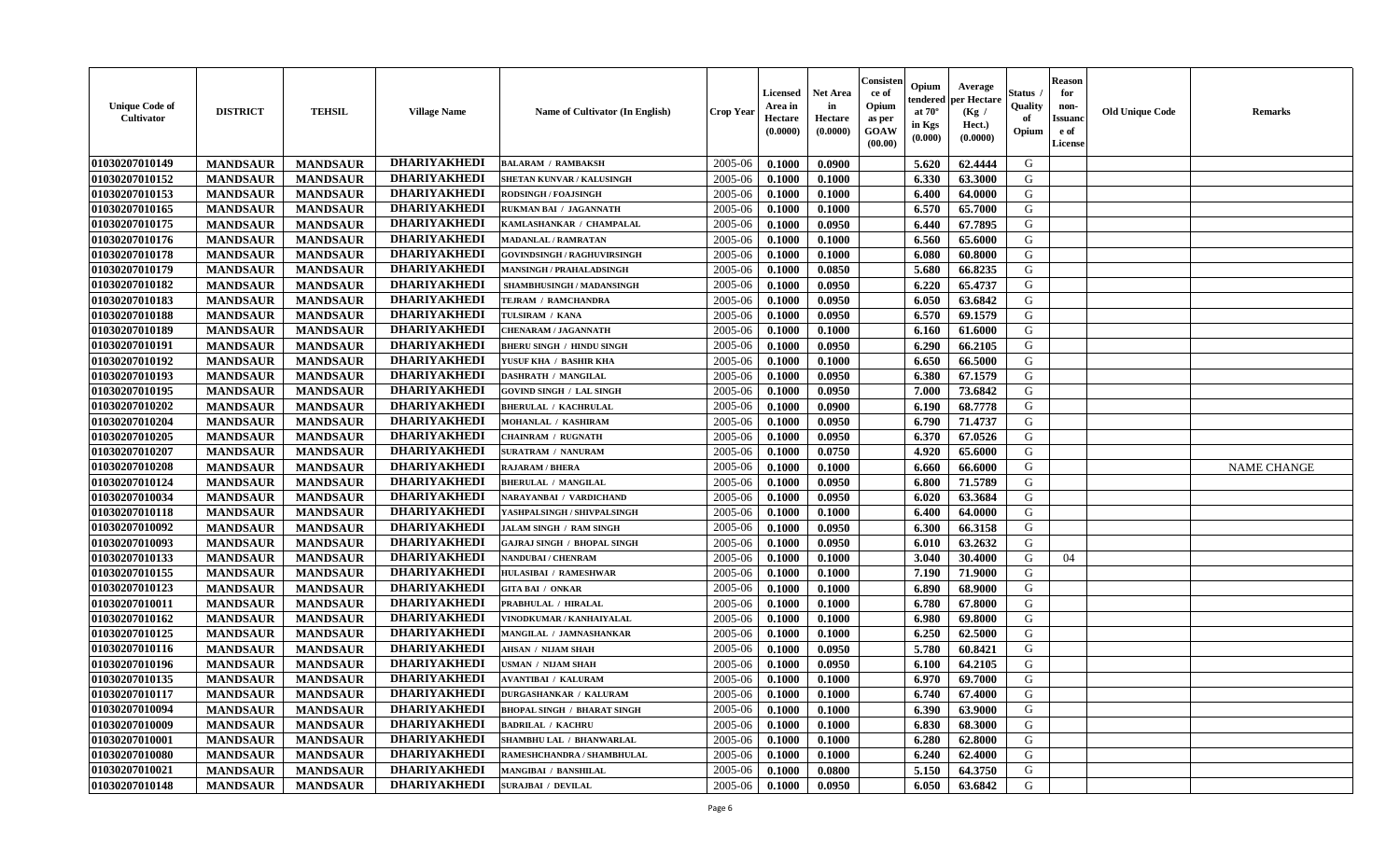| <b>Unique Code of</b><br><b>Cultivator</b> | <b>DISTRICT</b> | <b>TEHSIL</b>   | <b>Village Name</b> | Name of Cultivator (In English)      | <b>Crop Year</b> | <b>Licensed</b><br>Area in<br>Hectare<br>(0.0000) | <b>Net Area</b><br>in<br>Hectare<br>(0.0000) | Consisteı<br>ce of<br>Opium<br>as per<br><b>GOAW</b><br>(00.00) | Opium<br>endered<br>at $70^\circ$<br>in Kgs<br>$(\mathbf{0.000})$ | Average<br>per Hectare<br>(Kg /<br>Hect.)<br>(0.0000) | Status<br>Quality<br>of<br>Opium | Reason<br>for<br>non-<br>Issuan<br>e of<br>License | <b>Old Unique Code</b> | <b>Remarks</b>     |
|--------------------------------------------|-----------------|-----------------|---------------------|--------------------------------------|------------------|---------------------------------------------------|----------------------------------------------|-----------------------------------------------------------------|-------------------------------------------------------------------|-------------------------------------------------------|----------------------------------|----------------------------------------------------|------------------------|--------------------|
| 01030207010177                             | <b>MANDSAUR</b> | <b>MANDSAUR</b> | <b>DHARIYAKHEDI</b> | <b>GOPAL SINGH / RAM SINGH</b>       | 2005-06          | 0.1000                                            | 0.1000                                       |                                                                 | 6.550                                                             | 65.5000                                               | G                                |                                                    |                        |                    |
| 01030207010209                             | <b>MANDSAUR</b> | <b>MANDSAUR</b> | <b>DHARIYAKHEDI</b> | <b>BANOBEE / BASHIR</b>              | 2005-06          | 0.1000                                            | 0.0900                                       |                                                                 | 5.830                                                             | 64.7778                                               | G                                |                                                    |                        |                    |
| 01030207010087                             | <b>MANDSAUR</b> | <b>MANDSAUR</b> | <b>DHARIYAKHEDI</b> | RAJENDRA SINGH / LAXMAN SINGH        | 2005-06          | 0.1000                                            | 0.1000                                       |                                                                 | 6.370                                                             | 63.7000                                               | G                                |                                                    |                        |                    |
| 01030207010024                             | <b>MANDSAUR</b> | <b>MANDSAUR</b> | <b>DHARIYAKHEDI</b> | SAJJANSINGH / NAGUSINGH              | 2005-06          | 0.1000                                            | 0.1000                                       |                                                                 | 6.830                                                             | 68.3000                                               | G                                |                                                    |                        |                    |
| 01030207010064                             | <b>MANDSAUR</b> | <b>MANDSAUR</b> | <b>DHARIYAKHEDI</b> | <b>MANOHAR SINGH / NATHU SINGH</b>   | 2005-06          | 0.1000                                            | 0.1000                                       |                                                                 | 6.740                                                             | 67.4000                                               | G                                |                                                    |                        |                    |
| 01030207010200                             | <b>MANDSAUR</b> | <b>MANDSAUR</b> | <b>DHARIYAKHEDI</b> | <b>NATHUSINGH / DEVISINGH</b>        | 2005-06          | 0.1000                                            | 0.0850                                       |                                                                 | 5.560                                                             | 65.4118                                               | G                                |                                                    |                        |                    |
| 01030207010190                             | <b>MANDSAUR</b> | <b>MANDSAUR</b> | <b>DHARIYAKHEDI</b> | <b>GAJRAJ SINGH / BHERU SINGH</b>    | 2005-06          | 0.1000                                            | 0.0950                                       |                                                                 | 6.550                                                             | 68.9474                                               | G                                |                                                    |                        |                    |
| 01030207010018                             | <b>MANDSAUR</b> | <b>MANDSAUR</b> | <b>DHARIYAKHEDI</b> | PREM SINGH / SHANKAR SINGH           | 2005-06          | 0.1000                                            | 0.1000                                       |                                                                 | 6.490                                                             | 64.9000                                               | G                                |                                                    |                        |                    |
| 01030207010109                             | <b>MANDSAUR</b> | <b>MANDSAUR</b> | <b>DHARIYAKHEDI</b> | KANHEYALAL / PYARCHANDRA             | 2005-06          | 0.1000                                            | 0.1000                                       |                                                                 | 6.790                                                             | 67.9000                                               | G                                |                                                    |                        |                    |
| 01030207010198                             | <b>MANDSAUR</b> | <b>MANDSAUR</b> | <b>DHARIYAKHEDI</b> | SURESH KUMAR / CHAGANLAL             | 2005-06          | 0.1000                                            | 0.0950                                       |                                                                 | 6.750                                                             | 71.0526                                               | G                                |                                                    |                        |                    |
| 01030207010138                             | <b>MANDSAUR</b> | <b>MANDSAUR</b> | <b>DHARIYAKHEDI</b> | AKSHMIBAI / KANA                     | 2005-06          | 0.1000                                            | 0.1000                                       |                                                                 | 6.430                                                             | 64.3000                                               | G                                |                                                    |                        |                    |
| 01030207010102                             | <b>MANDSAUR</b> | <b>MANDSAUR</b> | <b>DHARIYAKHEDI</b> | SATYANARAYAN / MOTILAL               | 2005-06          | 0.1000                                            | 0.1000                                       |                                                                 | 6.700                                                             | 67.0000                                               | G                                |                                                    |                        |                    |
| 01030207010150                             | <b>MANDSAUR</b> | <b>MANDSAUR</b> | <b>DHARIYAKHEDI</b> | <b>BHANWAR SINGH / BAHADUR SINGH</b> | 2005-06          | 0.1000                                            | 0.1050                                       |                                                                 | 6.500                                                             | 61.9048                                               | G                                |                                                    |                        |                    |
| 01030207012001                             | <b>MANDSAUR</b> | <b>MANDSAUR</b> | <b>GUJRADA</b>      | RAMKISHAN / NANDRAM                  | 2005-06          | 0.1000                                            | 0.0950                                       |                                                                 | 6.300                                                             | 66.3158                                               | G                                |                                                    |                        |                    |
| 01030207012002                             | <b>MANDSAUR</b> | <b>MANDSAUR</b> | <b>GUJRADA</b>      | <b>RAJARAM / FAKIRCHAND</b>          | 2005-06          | 0.1000                                            | 0.1000                                       |                                                                 | 5.830                                                             | 58.3000                                               | G                                |                                                    |                        |                    |
| 01030207012004                             | <b>MANDSAUR</b> | <b>MANDSAUR</b> | <b>GUJRADA</b>      | <b>BHANVARLAL / NANDRAM</b>          | 2005-06          | 0.1000                                            | 0.1000                                       |                                                                 | 5.870                                                             | 58.7000                                               | G                                |                                                    |                        |                    |
| 01030207012006                             | <b>MANDSAUR</b> | <b>MANDSAUR</b> | <b>GUJRADA</b>      | <b>AMRITRAM / NANDA</b>              | 2005-06          | 0.1000                                            | 0.0950                                       |                                                                 | 5.810                                                             | 61.1579                                               | G                                |                                                    |                        |                    |
| 01030207012007                             | <b>MANDSAUR</b> | <b>MANDSAUR</b> | <b>GUJRADA</b>      | <b>BAGDIRAM / NANDRAM</b>            | 2005-06          | 0.1000                                            | 0.1000                                       |                                                                 | 6.500                                                             | 65.0000                                               | G                                |                                                    |                        |                    |
| 01030207012009                             | <b>MANDSAUR</b> | <b>MANDSAUR</b> | <b>GUJRADA</b>      | <b>AMBALAL / NANDRAM</b>             | 2005-06          | 0.1000                                            | 0.0950                                       |                                                                 | 6.280                                                             | 66.1053                                               | G                                |                                                    |                        |                    |
| 01030207012010                             | <b>MANDSAUR</b> | <b>MANDSAUR</b> | <b>GUJRADA</b>      | <b>GANGARAM / BHERA</b>              | 2005-06          | 0.1000                                            | 0.1000                                       |                                                                 | 6.040                                                             | 60.4000                                               | G                                |                                                    |                        |                    |
| 01030207012011                             | <b>MANDSAUR</b> | <b>MANDSAUR</b> | <b>GUJRADA</b>      | <b>BHARATSINGH / AMARSINGH</b>       | 2005-06          | 0.1000                                            | 0.0950                                       |                                                                 | 5.880                                                             | 61.8947                                               | G                                |                                                    |                        |                    |
| 01030207012012                             | <b>MANDSAUR</b> | <b>MANDSAUR</b> | <b>GUJRADA</b>      | SHANKARLAL / NANDRAM                 | 2005-06          | 0.1000                                            | 0.1000                                       |                                                                 | 6.910                                                             | 69.1000                                               | G                                |                                                    |                        |                    |
| 01030207012013                             | <b>MANDSAUR</b> | <b>MANDSAUR</b> | <b>GUJRADA</b>      | <b>AMRITRAM / BHERULAL</b>           | 2005-06          | 0.1000                                            | 0.1000                                       |                                                                 | 6.700                                                             | 67.0000                                               | G                                |                                                    |                        |                    |
| 01030207012015                             | <b>MANDSAUR</b> | <b>MANDSAUR</b> | <b>GUJRADA</b>      | <b>GANESHRAM / SHOBHARAM</b>         | 2005-06          | 0.1000                                            | 0.1050                                       |                                                                 | 9.660                                                             | 92.0000                                               | $\blacksquare$                   | 02                                                 |                        | <b>NAME CHANGE</b> |
| 01030207012016                             | <b>MANDSAUR</b> | <b>MANDSAUR</b> | <b>GUJRADA</b>      | <b>HARIRAM / BHAGIRATH</b>           | 2005-06          | 0.1000                                            | 0.0950                                       |                                                                 | 6.300                                                             | 66.3158                                               | G                                |                                                    |                        |                    |
| 01030207012017                             | <b>MANDSAUR</b> | <b>MANDSAUR</b> | <b>GUJRADA</b>      | <b>JAGANNATH / KISHANLAL</b>         | 2005-06          | 0.1000                                            | 0.0950                                       |                                                                 | 5.840                                                             | 61.4737                                               | G                                |                                                    |                        |                    |
| 01030207012018                             | <b>MANDSAUR</b> | <b>MANDSAUR</b> | <b>GUJRADA</b>      | RAMLAL / CHUNNILAL                   | 2005-06          | 0.1000                                            | 0.0950                                       |                                                                 | 6.350                                                             | 66.8421                                               | G                                |                                                    |                        |                    |
| 01030207012019                             | <b>MANDSAUR</b> | <b>MANDSAUR</b> | <b>GUJRADA</b>      | <b>DHAPUBAI/NANDRAM</b>              | 2005-06          | 0.1000                                            | 0.0950                                       |                                                                 | 5.460                                                             | 57,4737                                               | G                                |                                                    |                        |                    |
| 01030207012020                             | <b>MANDSAUR</b> | <b>MANDSAUR</b> | <b>GUJRADA</b>      | <b>RAMRATAN / KISAN</b>              | 2005-06          | 0.1000                                            | 0.0950                                       |                                                                 | 6.580                                                             | 69.2632                                               | G                                |                                                    |                        |                    |
| 01030207012024                             | <b>MANDSAUR</b> | <b>MANDSAUR</b> | <b>GUJRADA</b>      | <b>BAPULAL / BHERULAL</b>            | 2005-06          | 0.1000                                            | 0.0950                                       |                                                                 | 4.690                                                             | 49.3684                                               | G                                | 04                                                 |                        |                    |
| 01030207012025                             | <b>MANDSAUR</b> | <b>MANDSAUR</b> | <b>GUJRADA</b>      | <b>MANGILAL / HIRALAL</b>            | 2005-06          | 0.1000                                            | 0.1000                                       |                                                                 | 6.890                                                             | 68.9000                                               | G                                |                                                    |                        |                    |
| 01030207012030                             | <b>MANDSAUR</b> | <b>MANDSAUR</b> | <b>GUJRADA</b>      | HULASIBAI / MANGILAL                 | 2005-06          | 0.1000                                            | 0.0950                                       |                                                                 | 5.900                                                             | 62.1053                                               | G                                |                                                    |                        |                    |
| 01030207012035                             | <b>MANDSAUR</b> | <b>MANDSAUR</b> | <b>GUJRADA</b>      | <b>RAMLAL / GULAB</b>                | 2005-06          | 0.1000                                            | 0.0900                                       |                                                                 | 5.640                                                             | 62.6667                                               | G                                |                                                    |                        |                    |
| 01030207012037                             | <b>MANDSAUR</b> | <b>MANDSAUR</b> | <b>GUJRADA</b>      | <b>GULABKUNVAR / BHANVARSINGH</b>    | 2005-06          | 0.1000                                            | 0.1000                                       |                                                                 | 6.840                                                             | 68.4000                                               | G                                |                                                    |                        |                    |
| 01030207012038                             | <b>MANDSAUR</b> | <b>MANDSAUR</b> | <b>GUJRADA</b>      | <b>HEMRAJ / KALU</b>                 | 2005-06          | 0.1000                                            | 0.0950                                       |                                                                 | 5.520                                                             | 58.1053                                               | G                                |                                                    |                        |                    |
| <b>01030207012042</b>                      | <b>MANDSAUR</b> | <b>MANDSAUR</b> | <b>GUJRADA</b>      | <b>CHUNNILAL / FAKIRLAL</b>          | $2005 - 06$      | 0.1000                                            | 0.0950                                       |                                                                 | 6.630                                                             | 69.7895                                               | G                                |                                                    |                        |                    |
| 01030207012043                             | <b>MANDSAUR</b> | <b>MANDSAUR</b> | <b>GUJRADA</b>      | KALU / NANDA GAYARI                  | 2005-06          | 0.1000                                            | 0.1000                                       |                                                                 | 5.610                                                             | 56.1000                                               | G                                |                                                    |                        |                    |
| 01030207012044                             | <b>MANDSAUR</b> | <b>MANDSAUR</b> | <b>GUJRADA</b>      | <b>BABULAL / KACHRU</b>              | 2005-06          | 0.1000                                            | 0.0900                                       |                                                                 | 5.830                                                             | 64.7778                                               | G                                |                                                    |                        |                    |
| 01030207012046                             | <b>MANDSAUR</b> | <b>MANDSAUR</b> | <b>GUJRADA</b>      | <b>RAMIBAI/RATANLAL</b>              | 2005-06          | 0.1000                                            | 0.1050                                       |                                                                 | 8.500                                                             | 80.9524                                               | G                                |                                                    |                        |                    |
| 01030207012049                             | <b>MANDSAUR</b> | <b>MANDSAUR</b> | <b>GUJRADA</b>      | KACHRU / CHATURBHUJ                  | 2005-06          | 0.1000                                            | 0.1000                                       |                                                                 | 6.730                                                             | 67.3000                                               | G                                |                                                    |                        |                    |
| 01030207012050                             | <b>MANDSAUR</b> | <b>MANDSAUR</b> | <b>GUJRADA</b>      | <b>NANDRAM / LACCHIRAM</b>           | 2005-06          | 0.1000                                            | 0.0950                                       |                                                                 | 5.870                                                             | 61.7895                                               | G                                |                                                    |                        |                    |
| 01030207012052                             | <b>MANDSAUR</b> | <b>MANDSAUR</b> | <b>GUJRADA</b>      | <b>RAMLAL / BHAGIRATH</b>            | 2005-06          | 0.1000                                            | 0.0950                                       |                                                                 | 5.960                                                             | 62.7368                                               | G                                |                                                    |                        |                    |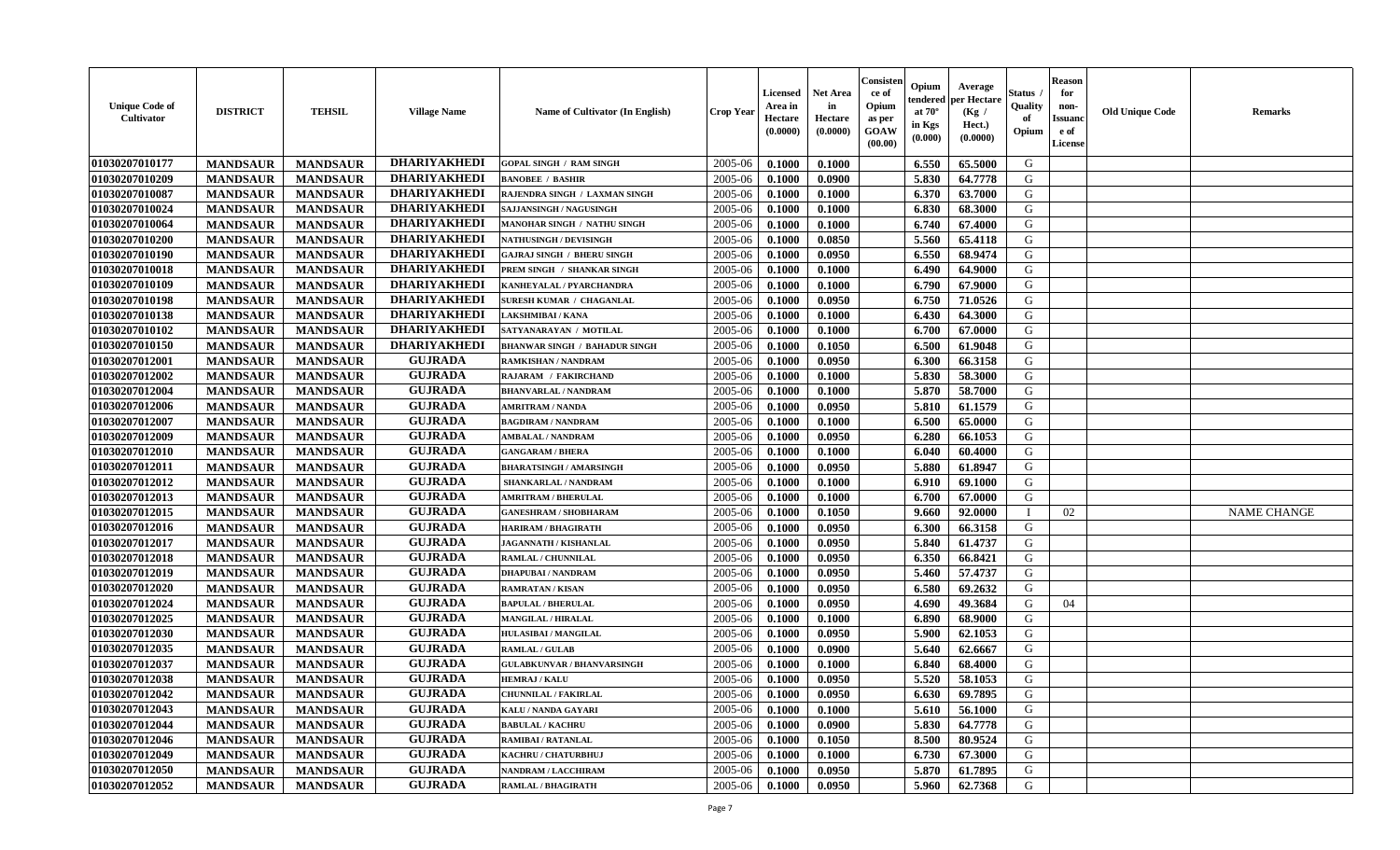| <b>Unique Code of</b><br><b>Cultivator</b> | <b>DISTRICT</b> | <b>TEHSIL</b>   | <b>Village Name</b>  | Name of Cultivator (In English)    | <b>Crop Year</b> | <b>Licensed</b><br>Area in<br>Hectare<br>(0.0000) | <b>Net Area</b><br>in<br>Hectare<br>(0.0000) | Consisteı<br>ce of<br>Opium<br>as per<br><b>GOAW</b><br>(00.00) | Opium<br>endered<br>at $70^\circ$<br>in Kgs<br>$(\mathbf{0.000})$ | Average<br>per Hectare<br>(Kg /<br>Hect.)<br>(0.0000) | Status<br>Quality<br>of<br>Opium | Reason<br>for<br>non-<br>Issuan<br>e of<br>License | <b>Old Unique Code</b> | <b>Remarks</b> |
|--------------------------------------------|-----------------|-----------------|----------------------|------------------------------------|------------------|---------------------------------------------------|----------------------------------------------|-----------------------------------------------------------------|-------------------------------------------------------------------|-------------------------------------------------------|----------------------------------|----------------------------------------------------|------------------------|----------------|
| 01030207012055                             | <b>MANDSAUR</b> | <b>MANDSAUR</b> | <b>GUJRADA</b>       | <b>VISHRAM / GAMERA</b>            | 2005-06          | 0.1000                                            | 0.0950                                       |                                                                 | 3.920                                                             | 41.2632                                               | G                                | 04                                                 |                        |                |
| 01030207012056                             | <b>MANDSAUR</b> | <b>MANDSAUR</b> | <b>GUJRADA</b>       | KISHANLAL / JAGANNATH              | 2005-06          | 0.1000                                            | 0.0950                                       |                                                                 | 5.560                                                             | 58.5263                                               | G                                |                                                    |                        |                |
| 01030207012060                             | <b>MANDSAUR</b> | <b>MANDSAUR</b> | <b>GUJRADA</b>       | <b>RAMPRATAP / KALU</b>            | 2005-06          | 0.1000                                            | 0.0950                                       |                                                                 | 5.740                                                             | 60.4211                                               | G                                |                                                    |                        |                |
| 01030207012064                             | <b>MANDSAUR</b> | <b>MANDSAUR</b> | <b>GUJRADA</b>       | <b>BHERULAL / KESHURAM</b>         | 2005-06          | 0.1000                                            | 0.0850                                       |                                                                 | 4.450                                                             | 52.3529                                               | G                                | 04                                                 |                        |                |
| 01030207012065                             | <b>MANDSAUR</b> | <b>MANDSAUR</b> | <b>GUJRADA</b>       | NANDUBAI / LAKSHMAN BAIRAGI        | 2005-06          | 0.1000                                            | 0.0950                                       |                                                                 | 6.050                                                             | 63.6842                                               | G                                |                                                    |                        |                |
| 01030207012067                             | <b>MANDSAUR</b> | <b>MANDSAUR</b> | <b>GUJRADA</b>       | <b>AMARSINGH / JUJHARSINGH</b>     | 2005-06          | 0.1000                                            | 0.0950                                       |                                                                 | 5.580                                                             | 58.7368                                               | G                                |                                                    |                        |                |
| 01030207012068                             | <b>MANDSAUR</b> | <b>MANDSAUR</b> | <b>GUJRADA</b>       | <b>BALARAM / MANGILAL JAT</b>      | 2005-06          | 0.1000                                            | 0.1000                                       |                                                                 | 5.820                                                             | 58.2000                                               | G                                |                                                    |                        |                |
| 01030207012070                             | <b>MANDSAUR</b> | <b>MANDSAUR</b> | <b>GUJRADA</b>       | <b>DEVRAM / BHERULAL</b>           | 2005-06          | 0.1000                                            | 0.0950                                       |                                                                 | 6.310                                                             | 66.4211                                               | G                                |                                                    |                        |                |
| 01030207012072                             | <b>MANDSAUR</b> | <b>MANDSAUR</b> | <b>GUJRADA</b>       | <b>CHUNNILAL / BHERULAL</b>        | 2005-06          | 0.1000                                            | 0.0950                                       |                                                                 | 5.800                                                             | 61.0526                                               | G                                |                                                    |                        |                |
| 01030207012076                             | <b>MANDSAUR</b> | <b>MANDSAUR</b> | <b>GUJRADA</b>       | RAJARAM / HEMRAJ                   | 2005-06          | 0.1000                                            | 0.0950                                       |                                                                 | 4.680                                                             | 49.2632                                               | G                                | 04                                                 |                        |                |
| 01030207012003                             | <b>MANDSAUR</b> | <b>MANDSAUR</b> | <b>GUJRADA</b>       | CHAMPALAL / RAMLAL                 | 2005-06          | 0.1000                                            | 0.0950                                       |                                                                 | 5.380                                                             | 56.6316                                               | G                                | 05                                                 |                        |                |
| 01030207012074                             | <b>MANDSAUR</b> | <b>MANDSAUR</b> | <b>GUJRADA</b>       | SHANTILAL / KISHANLAL              | 2005-06          | 0.1000                                            | 0.1000                                       |                                                                 | 6.480                                                             | 64.8000                                               | G                                |                                                    |                        |                |
| 01030207012080                             | <b>MANDSAUR</b> | <b>MANDSAUR</b> | <b>GUJRADA</b>       | MANGILAL / GORDHANLAL              | 2005-06          | 0.1000                                            | 0.1000                                       |                                                                 | 5.820                                                             | 58.2000                                               | G                                |                                                    | 01030207033028         |                |
| 01030207012081                             | <b>MANDSAUR</b> | <b>MANDSAUR</b> | <b>GUJRADA</b>       | KAVARLAL / GORDHANLAL              | 2005-06          | 0.1000                                            | 0.0950                                       |                                                                 | 5.530                                                             | 58.2105                                               | G                                |                                                    | 01030207033031         |                |
| 01030207013001                             | <b>MANDSAUR</b> | <b>MANDSAUR</b> | <b>GURADIYA DEDA</b> | HUKMICHANDRA / LAXMINARAYAN        | 2005-06          | 0.1000                                            | 0.0900                                       |                                                                 | 6.370                                                             | 70.7778                                               | G                                |                                                    |                        |                |
| 01030207013002                             | <b>MANDSAUR</b> | <b>MANDSAUR</b> | <b>GURADIYA DEDA</b> | <b>BHERULAL / BHANVARLAL</b>       | 2005-06          | 0.1000                                            | 0.1000                                       |                                                                 | 6.470                                                             | 64.7000                                               | G                                |                                                    |                        |                |
| 01030207013003                             | <b>MANDSAUR</b> | <b>MANDSAUR</b> | <b>GURADIYA DEDA</b> | <b>GOPALKRISHAN / BAPULAL</b>      | 2005-06          | 0.1000                                            | 0.1000                                       |                                                                 | 6.700                                                             | 67.0000                                               | G                                |                                                    |                        |                |
| 01030207013004                             | <b>MANDSAUR</b> | <b>MANDSAUR</b> | <b>GURADIYA DEDA</b> | RAMKUNWARBAI / RAMLAL              | 2005-06          | 0.1000                                            | 0.1000                                       |                                                                 | 6.690                                                             | 66.9000                                               | G                                |                                                    |                        |                |
| 01030207013005                             | <b>MANDSAUR</b> | <b>MANDSAUR</b> | <b>GURADIYA DEDA</b> | <b>HIRALAL / BAPULAL</b>           | 2005-06          | 0.1000                                            | 0.1000                                       |                                                                 | 6.400                                                             | 64.0000                                               | G                                |                                                    |                        |                |
| 01030207013006                             | <b>MANDSAUR</b> | <b>MANDSAUR</b> | <b>GURADIYA DEDA</b> | RAMNIVAS / SHOBHARAM               | 2005-06          | 0.1000                                            | 0.0950                                       |                                                                 | 6.130                                                             | 64.5263                                               | G                                |                                                    |                        |                |
| 01030207013007                             | <b>MANDSAUR</b> | <b>MANDSAUR</b> | <b>GURADIYA DEDA</b> | NATHURAM / BHAGATRAM               | 2005-06          | 0.1000                                            | 0.1000                                       |                                                                 | 6.680                                                             | 66.8000                                               | G                                |                                                    |                        |                |
| 01030207013008                             | <b>MANDSAUR</b> | <b>MANDSAUR</b> | <b>GURADIYA DEDA</b> | <b>JMMEDRAM / SHOBHARAM</b>        | 2005-06          | 0.1000                                            | 0.1000                                       |                                                                 | 5.930                                                             | 59.3000                                               | G                                |                                                    |                        |                |
| 01030207013014                             | <b>MANDSAUR</b> | <b>MANDSAUR</b> | <b>GURADIYA DEDA</b> | <b>BADRILAL / CHATURBHUJ</b>       | 2005-06          | 0.1000                                            | 0.1050                                       |                                                                 | 7.880                                                             | 75.0476                                               | G                                |                                                    |                        |                |
| 01030207013015                             | <b>MANDSAUR</b> | <b>MANDSAUR</b> | <b>GURADIYA DEDA</b> | <b>BAGDIRAM / AASHARAM</b>         | 2005-06          | 0.1000                                            | 0.1000                                       |                                                                 | 6.720                                                             | 67.2000                                               | G                                |                                                    |                        |                |
| 01030207013016                             | <b>MANDSAUR</b> | <b>MANDSAUR</b> | <b>GURADIYA DEDA</b> | <b>MANGILAL / BHUVANIRAM</b>       | 2005-06          | 0.1000                                            | 0.0950                                       |                                                                 | 6.550                                                             | 68.9474                                               | G                                |                                                    |                        |                |
| 01030207013018                             | <b>MANDSAUR</b> | <b>MANDSAUR</b> | <b>GURADIYA DEDA</b> | <b>JANIBAI/GOPAL</b>               | 2005-06          | 0.1000                                            | 0.1050                                       |                                                                 | 6.410                                                             | 61.0476                                               | G                                |                                                    |                        |                |
| 01030207013021                             | <b>MANDSAUR</b> | <b>MANDSAUR</b> | <b>GURADIYA DEDA</b> | <b>JAGDISH / NATHULAL</b>          | 2005-06          | 0.1000                                            | 0.1000                                       |                                                                 | 6.810                                                             | 68.1000                                               | G                                |                                                    |                        |                |
| 01030207013022                             | <b>MANDSAUR</b> | <b>MANDSAUR</b> | <b>GURADIYA DEDA</b> | <b>BANSHILAL / SHIVNARAYAN</b>     | 2005-06          | 0.1000                                            | 0.1000                                       |                                                                 | 6.810                                                             | 68.1000                                               | G                                |                                                    |                        |                |
| 01030207013023                             | <b>MANDSAUR</b> | <b>MANDSAUR</b> | <b>GURADIYA DEDA</b> | <b>MANGILAL / NANDRAM</b>          | 2005-06          | 0.1000                                            | 0.0950                                       |                                                                 | 5.860                                                             | 61.6842                                               | G                                |                                                    |                        |                |
| 01030207013024                             | <b>MANDSAUR</b> | <b>MANDSAUR</b> | <b>GURADIYA DEDA</b> | RAMDAYAL / KALURAM                 | 2005-06          | 0.1000                                            | 0.0950                                       |                                                                 | 6.060                                                             | 63.7895                                               | G                                |                                                    |                        |                |
| 01030207013026                             | <b>MANDSAUR</b> | <b>MANDSAUR</b> | <b>GURADIYA DEDA</b> | RAMNARYAN / PYARCHANDRA            | 2005-06          | 0.1000                                            | 0.1000                                       |                                                                 | 6.750                                                             | 67.5000                                               | G                                |                                                    |                        |                |
| 01030207013027                             | <b>MANDSAUR</b> | <b>MANDSAUR</b> | <b>GURADIYA DEDA</b> | KACHNBAI / KALU                    | 2005-06          | 0.1000                                            | 0.0950                                       |                                                                 | 6.440                                                             | 67.7895                                               | G                                |                                                    |                        |                |
| 01030207013028                             | <b>MANDSAUR</b> | <b>MANDSAUR</b> | <b>GURADIYA DEDA</b> | RAMA / DEVA                        | 2005-06          | 0.1000                                            | 0.1050                                       |                                                                 | 6.080                                                             | 57.9048                                               | G                                |                                                    |                        |                |
| 01030207013029                             | <b>MANDSAUR</b> | <b>MANDSAUR</b> | <b>GURADIYA DEDA</b> | <b>GIRDHARI / KALU</b>             | 2005-06          | 0.1000                                            | 0.1000                                       |                                                                 | 6.310                                                             | 63.1000                                               | G                                |                                                    |                        |                |
| 01030207013030                             | <b>MANDSAUR</b> | <b>MANDSAUR</b> | <b>GURADIYA DEDA</b> | <b>GIRDHARILAL / KASTURCHANDRA</b> | 2005-06          | 0.1000                                            | 0.0950                                       |                                                                 | 6.450                                                             | 67.8947                                               | G                                |                                                    |                        |                |
| 01030207013031                             | <b>MANDSAUR</b> | <b>MANDSAUR</b> | <b>GURADIYA DEDA</b> | <b>GORDHAN / JAGANNATH</b>         | $2005 - 06$      | 0.1000                                            | 0.1000                                       |                                                                 | $6.050$                                                           | 60.5000                                               | G                                |                                                    |                        |                |
| 01030207013032                             | <b>MANDSAUR</b> | <b>MANDSAUR</b> | <b>GURADIYA DEDA</b> | LALIBAI / CHAMPALAL                | 2005-06          | 0.1000                                            | 0.0900                                       |                                                                 | 5.280                                                             | 58.6667                                               | G                                |                                                    |                        |                |
| 01030207013034                             | <b>MANDSAUR</b> | <b>MANDSAUR</b> | <b>GURADIYA DEDA</b> | KANVARLAL / KASHIRAM               | 2005-06          | 0.1000                                            | 0.1000                                       |                                                                 | 7.170                                                             | 71.7000                                               | G                                |                                                    |                        |                |
| 01030207013040                             | <b>MANDSAUR</b> | <b>MANDSAUR</b> | <b>GURADIYA DEDA</b> | KAILASHCHANDRA / SHIVLAL           | 2005-06          | 0.1000                                            | 0.1000                                       |                                                                 | 6.650                                                             | 66.5000                                               | G                                |                                                    |                        |                |
| 01030207013041                             | <b>MANDSAUR</b> | <b>MANDSAUR</b> | <b>GURADIYA DEDA</b> | <b>BHAGATRAM / KALURAM</b>         | 2005-06          | 0.1000                                            | 0.0950                                       |                                                                 | 6.090                                                             | 64.1053                                               | G                                |                                                    |                        |                |
| 01030207013042                             | <b>MANDSAUR</b> | <b>MANDSAUR</b> | <b>GURADIYA DEDA</b> | <b>MOHANBAI/BADRILAL</b>           | 2005-06          | 0.1000                                            | 0.0950                                       |                                                                 | 6.210                                                             | 65.3684                                               | G                                |                                                    |                        |                |
| 01030207013046                             | <b>MANDSAUR</b> | <b>MANDSAUR</b> | <b>GURADIYA DEDA</b> | LAKSHMINARAYAN / BAPULAL           | 2005-06          | 0.1000                                            | 0.0900                                       |                                                                 | 6.570                                                             | 73.0000                                               | G                                |                                                    |                        |                |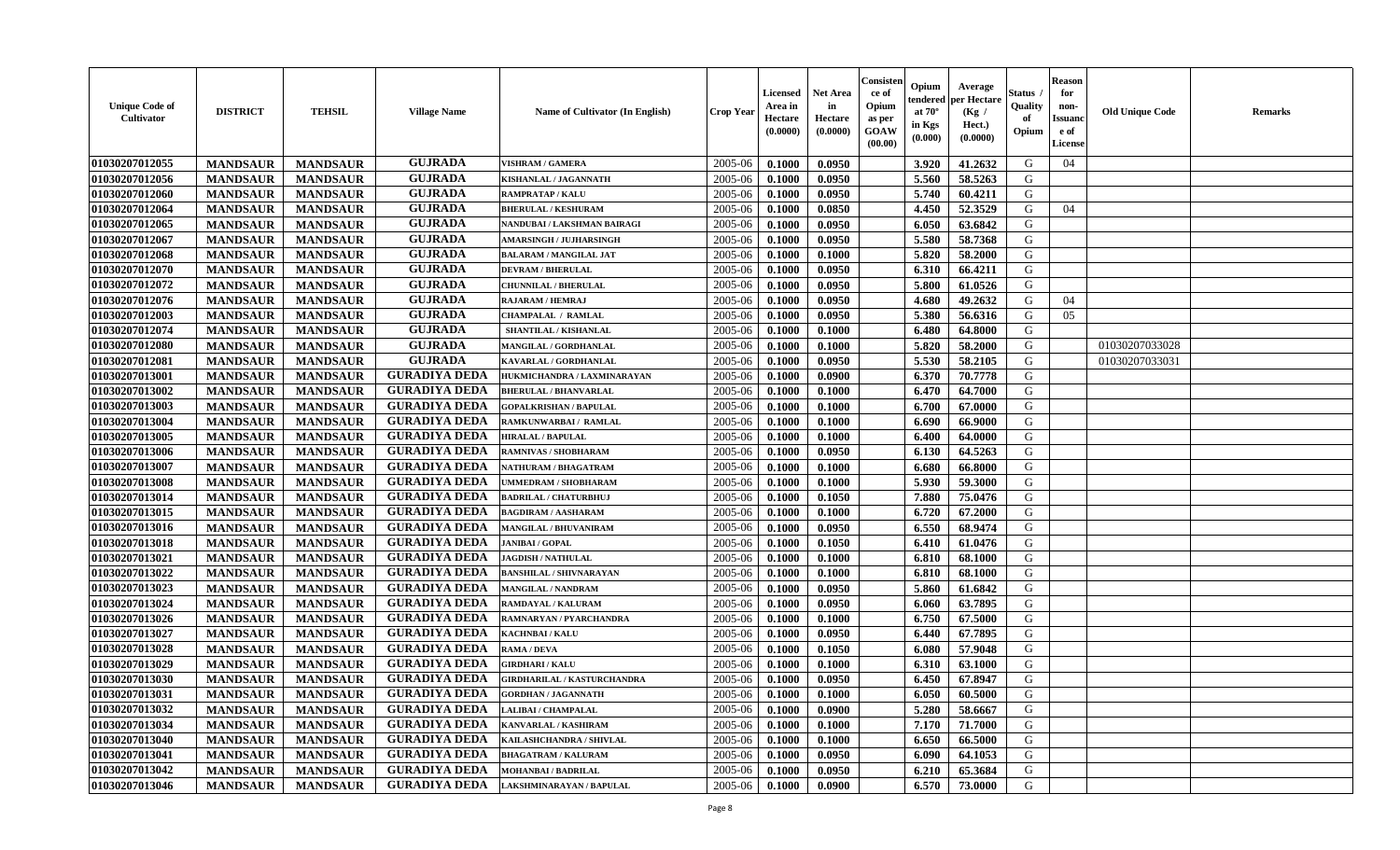| <b>Unique Code of</b><br>Cultivator | <b>DISTRICT</b> | <b>TEHSIL</b>   | <b>Village Name</b>  | <b>Name of Cultivator (In English)</b> | <b>Crop Year</b> | Licensed<br>Area in<br>Hectare<br>(0.0000) | <b>Net Area</b><br>in<br>Hectare<br>(0.0000) | Consister<br>ce of<br>Opium<br>as per<br><b>GOAW</b><br>(00.00) | Opium<br>endered<br>at $70^{\circ}$<br>in Kgs<br>(0.000) | Average<br>per Hectare<br>(Kg /<br>Hect.)<br>(0.0000) | Status<br>Quality<br>of<br>Opium | <b>Reason</b><br>for<br>non-<br><b>Issuano</b><br>e of<br>License | <b>Old Unique Code</b> | <b>Remarks</b> |
|-------------------------------------|-----------------|-----------------|----------------------|----------------------------------------|------------------|--------------------------------------------|----------------------------------------------|-----------------------------------------------------------------|----------------------------------------------------------|-------------------------------------------------------|----------------------------------|-------------------------------------------------------------------|------------------------|----------------|
| 01030207013047                      | <b>MANDSAUR</b> | <b>MANDSAUR</b> | <b>GURADIYA DEDA</b> | PANNALAL / GOTAM                       | 2005-06          | 0.1000                                     | 0.0950                                       |                                                                 | 6.220                                                    | 65.4737                                               | G                                |                                                                   |                        |                |
| 01030207013049                      | <b>MANDSAUR</b> | <b>MANDSAUR</b> | <b>GURADIYA DEDA</b> | <b>SHYAMSUNDAR / RATANLAL</b>          | 2005-06          | 0.1000                                     | 0.0950                                       |                                                                 | 7.660                                                    | 80.6316                                               | G                                |                                                                   |                        |                |
| 01030207013050                      | <b>MANDSAUR</b> | <b>MANDSAUR</b> | <b>GURADIYA DEDA</b> | <b>BHERULAL / CHAMANLAL</b>            | 2005-06          | 0.1000                                     | 0.0950                                       |                                                                 | 6.620                                                    | 69.6842                                               | G                                |                                                                   |                        |                |
| 01030207013051                      | <b>MANDSAUR</b> | <b>MANDSAUR</b> | <b>GURADIYA DEDA</b> | <b>BANSHIRAM / DALURAM</b>             | 2005-06          | 0.1000                                     | 0.1000                                       |                                                                 | 6.580                                                    | 65.8000                                               | G                                |                                                                   |                        |                |
| 01030207013052                      | <b>MANDSAUR</b> | <b>MANDSAUR</b> | <b>GURADIYA DEDA</b> | RAMDAYAL / VISHRAM                     | 2005-06          | 0.1000                                     | 0.0950                                       |                                                                 | 6.810                                                    | 71.6842                                               | G                                |                                                                   |                        |                |
| 01030207013053                      | <b>MANDSAUR</b> | <b>MANDSAUR</b> | <b>GURADIYA DEDA</b> | LAXMINARAYAN / KALURAM                 | 2005-06          | 0.1000                                     | 0.0950                                       |                                                                 | 6.330                                                    | 66.6316                                               | G                                |                                                                   |                        |                |
| 01030207013055                      | <b>MANDSAUR</b> | <b>MANDSAUR</b> | <b>GURADIYA DEDA</b> | RADHESHYAM / BHUVANIRAM                | 2005-06          | 0.1000                                     | 0.0950                                       |                                                                 | 5.930                                                    | 62,4211                                               | G                                |                                                                   |                        |                |
| 01030207013058                      | <b>MANDSAUR</b> | <b>MANDSAUR</b> | <b>GURADIYA DEDA</b> | <b>GANGARAM / JAGANNATH</b>            | 2005-06          | 0.1000                                     | 0.1000                                       |                                                                 | 6.670                                                    | 66.7000                                               | G                                |                                                                   |                        |                |
| 01030207013059                      | <b>MANDSAUR</b> | <b>MANDSAUR</b> | <b>GURADIYA DEDA</b> | NATHULAL / BHUVANIRAM                  | 2005-06          | 0.1000                                     | 0.0950                                       |                                                                 | 6.850                                                    | 72.1053                                               | G                                |                                                                   |                        |                |
| 01030207013060                      | <b>MANDSAUR</b> | <b>MANDSAUR</b> | <b>GURADIYA DEDA</b> | <b>NANDRAM / GOBA</b>                  | 2005-06          | 0.1000                                     | 0.1000                                       |                                                                 | 6.660                                                    | 66.6000                                               | G                                |                                                                   |                        |                |
| 01030207013061                      | <b>MANDSAUR</b> | <b>MANDSAUR</b> | <b>GURADIYA DEDA</b> | <b>BANSHILAL / MANGILAL</b>            | 2005-06          | 0.1000                                     | 0.0950                                       |                                                                 | 5.750                                                    | 60.5263                                               | G                                |                                                                   |                        |                |
| 01030207013063                      | <b>MANDSAUR</b> | <b>MANDSAUR</b> | <b>GURADIYA DEDA</b> | <b>BAPULAL / MANNALAL</b>              | 2005-06          | 0.1000                                     | 0.0950                                       |                                                                 | 5.670                                                    | 59.6842                                               | G                                |                                                                   |                        |                |
| 01030207013065                      | <b>MANDSAUR</b> | <b>MANDSAUR</b> | <b>GURADIYA DEDA</b> | <b>HIRALAL / BHUVANIRAM</b>            | 2005-06          | 0.1000                                     | 0.0950                                       |                                                                 | 6.360                                                    | 66.9474                                               | G                                |                                                                   |                        |                |
| 01030207013066                      | <b>MANDSAUR</b> | <b>MANDSAUR</b> | <b>GURADIYA DEDA</b> | <b>MADANLAL / RATANLAL</b>             | 2005-06          | 0.1000                                     | 0.1000                                       |                                                                 | 6.680                                                    | 66.8000                                               | G                                |                                                                   |                        |                |
| 01030207013069                      | <b>MANDSAUR</b> | <b>MANDSAUR</b> | <b>GURADIYA DEDA</b> | <b>ONKARSINGH / SHITALSINGH</b>        | 2005-06          | 0.1000                                     | 0.1000                                       |                                                                 | 6.340                                                    | 63.4000                                               | G                                |                                                                   |                        |                |
| 01030207013071                      | <b>MANDSAUR</b> | <b>MANDSAUR</b> | <b>GURADIYA DEDA</b> | CHAMPABAI / DHANRAJ                    | 2005-06          | 0.1000                                     | 0.1000                                       |                                                                 | 6.540                                                    | 65.4000                                               | G                                |                                                                   |                        |                |
| 01030207013072                      | <b>MANDSAUR</b> | <b>MANDSAUR</b> | <b>GURADIYA DEDA</b> | <b>DHAPUBAI/DOLATRAM</b>               | 2005-06          | 0.1000                                     | 0.0950                                       |                                                                 | 7.170                                                    | 75.4737                                               | G                                |                                                                   |                        |                |
| 01030207013073                      | <b>MANDSAUR</b> | <b>MANDSAUR</b> | <b>GURADIYA DEDA</b> | <b>KESHARBAI / BHAGIRATH</b>           | 2005-06          | 0.1000                                     | 0.1000                                       |                                                                 | 6.470                                                    | 64.7000                                               | G                                |                                                                   |                        |                |
| 01030207013076                      | <b>MANDSAUR</b> | <b>MANDSAUR</b> | <b>GURADIYA DEDA</b> | <b>MADANLAL / KASHIRAM</b>             | 2005-06          | 0.1000                                     | 0.1050                                       |                                                                 | 6.820                                                    | 64.9524                                               | G                                |                                                                   |                        |                |
| 01030207013077                      | <b>MANDSAUR</b> | <b>MANDSAUR</b> | <b>GURADIYA DEDA</b> | <b>GOPAL / BHUVANIRAM</b>              | 2005-06          | 0.1000                                     | 0.1000                                       |                                                                 | 7.200                                                    | 72.0000                                               | G                                |                                                                   |                        |                |
| 01030207013079                      | <b>MANDSAUR</b> | <b>MANDSAUR</b> | <b>GURADIYA DEDA</b> | SHANTILAL / RATANLAL                   | 2005-06          | 0.1000                                     | 0.0900                                       |                                                                 | 5.780                                                    | 64.2222                                               | G                                |                                                                   |                        |                |
| 01030207013080                      | <b>MANDSAUR</b> | <b>MANDSAUR</b> | <b>GURADIYA DEDA</b> | <b>SUKHALAL / BHAGIRATH</b>            | 2005-06          | 0.1000                                     | 0.1000                                       |                                                                 | 6.500                                                    | 65.0000                                               | G                                |                                                                   |                        |                |
| 01030207013081                      | <b>MANDSAUR</b> | <b>MANDSAUR</b> | <b>GURADIYA DEDA</b> | <b>OMPRAKASH / MANNALAL</b>            | 2005-06          | 0.1000                                     | 0.0950                                       |                                                                 | 5.760                                                    | 60.6316                                               | G                                |                                                                   |                        |                |
| 01030207013082                      | <b>MANDSAUR</b> | <b>MANDSAUR</b> | <b>GURADIYA DEDA</b> | PUSHKARLAL / LAXMINARAYAN              | 2005-06          | 0.1000                                     | 0.0900                                       |                                                                 | 6.340                                                    | 70.4444                                               | G                                |                                                                   |                        |                |
| 01030207013084                      | <b>MANDSAUR</b> | <b>MANDSAUR</b> | <b>GURADIYA DEDA</b> | SUBHASHCHANDRA / PARASRAM              | 2005-06          | 0.1000                                     | 0.0950                                       |                                                                 | 6.240                                                    | 65.6842                                               | G                                |                                                                   |                        |                |
| 01030207013085                      | <b>MANDSAUR</b> | <b>MANDSAUR</b> | <b>GURADIYA DEDA</b> | KESHRIMAL / PUNAMCHANDRA               | 2005-06          | 0.1000                                     | 0.0900                                       |                                                                 | 3.840                                                    | 42.6667                                               | G                                | 04                                                                |                        |                |
| 01030207013086                      | <b>MANDSAUR</b> | <b>MANDSAUR</b> | <b>GURADIYA DEDA</b> | <b>SUGRABAI/ ABDUL KARIM</b>           | 2005-06          | 0.1000                                     | 0.1000                                       |                                                                 | 6.330                                                    | 63.3000                                               | G                                |                                                                   |                        |                |
| 01030207013088                      | <b>MANDSAUR</b> | <b>MANDSAUR</b> | <b>GURADIYA DEDA</b> | <b>VIKRAM / NANDKISHOR</b>             | 2005-06          | 0.1000                                     | 0.1000                                       |                                                                 | 7.000                                                    | 70.0000                                               | G                                |                                                                   |                        |                |
| 01030207013090                      | <b>MANDSAUR</b> | <b>MANDSAUR</b> | <b>GURADIYA DEDA</b> | RAMCHANDRA / NATHULAL                  | 2005-06          | 0.1000                                     | 0.1000                                       |                                                                 | 6.200                                                    | 62.0000                                               | G                                |                                                                   |                        |                |
| 01030207013093                      | <b>MANDSAUR</b> | <b>MANDSAUR</b> | <b>GURADIYA DEDA</b> | <b>BHUVANSINGH / ABHAYSINGH</b>        | 2005-06          | 0.1000                                     | 0.1000                                       |                                                                 | 6.030                                                    | 60.3000                                               | G                                |                                                                   |                        |                |
| 01030207013094                      | <b>MANDSAUR</b> | <b>MANDSAUR</b> | <b>GURADIYA DEDA</b> | <b>DASHRATH / MANNALAL</b>             | 2005-06          | 0.1000                                     | 0.0950                                       |                                                                 | 5.940                                                    | 62.5263                                               | G                                |                                                                   |                        |                |
| 01030207013095                      | <b>MANDSAUR</b> | <b>MANDSAUR</b> | <b>GURADIYA DEDA</b> | RAMESHVAR / KALURAM                    | 2005-06          | 0.1000                                     | 0.0950                                       |                                                                 | 6.510                                                    | 68.5263                                               | G                                |                                                                   |                        |                |
| 01030207013097                      | <b>MANDSAUR</b> | <b>MANDSAUR</b> | <b>GURADIYA DEDA</b> | <b>SURAJBAI / JAGANNATH</b>            | 2005-06          | 0.1000                                     | 0.0950                                       |                                                                 | 6.100                                                    | 64.2105                                               | G                                |                                                                   |                        |                |
| 01030207013098                      | <b>MANDSAUR</b> | <b>MANDSAUR</b> | <b>GURADIYA DEDA</b> | RADHESHYAM / BARDILAL                  | 2005-06          | 0.1000                                     | 0.1000                                       |                                                                 | 6.660                                                    | 66.6000                                               | G                                |                                                                   |                        |                |
| 01030207013099                      | <b>MANDSAUR</b> | <b>MANDSAUR</b> | <b>GURADIYA DEDA</b> | SHIVNARAYAN / PRABHULAL                | 2005-06          | 0.1000                                     | 0.0950                                       |                                                                 | 6.010                                                    | 63.2632                                               | G                                |                                                                   |                        |                |
| 01030207013100                      | <b>MANDSAUR</b> | <b>MANDSAUR</b> | GURADIYA DEDA        | <b>PUSHKARLAL / RAMPRASAD</b>          | 2005-06          | 0.1000                                     | 0.1000                                       |                                                                 | $6.610$                                                  | 66.1000                                               | G                                |                                                                   |                        |                |
| 01030207013101                      | <b>MANDSAUR</b> | <b>MANDSAUR</b> | <b>GURADIYA DEDA</b> | <b>GOPAL / MANNALAL</b>                | 2005-06          | 0.1000                                     | 0.1000                                       |                                                                 | 6.580                                                    | 65.8000                                               | G                                |                                                                   |                        |                |
| 01030207013103                      | <b>MANDSAUR</b> | <b>MANDSAUR</b> | <b>GURADIYA DEDA</b> | PUSHKARLAL / HIRALAL                   | 2005-06          | 0.1000                                     | 0.0950                                       |                                                                 | 6.190                                                    | 65.1579                                               | G                                |                                                                   |                        |                |
| 01030207013104                      | <b>MANDSAUR</b> | <b>MANDSAUR</b> | <b>GURADIYA DEDA</b> | <b>GOPAL / RAJARAM</b>                 | 2005-06          | 0.1000                                     | 0.1000                                       |                                                                 | 6.690                                                    | 66.9000                                               | G                                |                                                                   |                        |                |
| 01030207013105                      | <b>MANDSAUR</b> | <b>MANDSAUR</b> | <b>GURADIYA DEDA</b> | <b>RAMESH / BHUVANIRAM</b>             | 2005-06          | 0.1000                                     | 0.1000                                       |                                                                 | 6.250                                                    | 62.5000                                               | G                                |                                                                   |                        |                |
| 01030207013106                      | <b>MANDSAUR</b> | <b>MANDSAUR</b> | <b>GURADIYA DEDA</b> | <b>CHANDMAL / AMRITRAM</b>             | 2005-06          | 0.1000                                     | 0.1000                                       |                                                                 | 6.200                                                    | 62.0000                                               | G                                |                                                                   |                        |                |
| 01030207013107                      | <b>MANDSAUR</b> | <b>MANDSAUR</b> | <b>GURADIYA DEDA</b> | <b>KISHOR / KANVARLAL</b>              | 2005-06          | 0.1000                                     | 0.0950                                       |                                                                 | 6.370                                                    | 67.0526                                               | G                                |                                                                   |                        |                |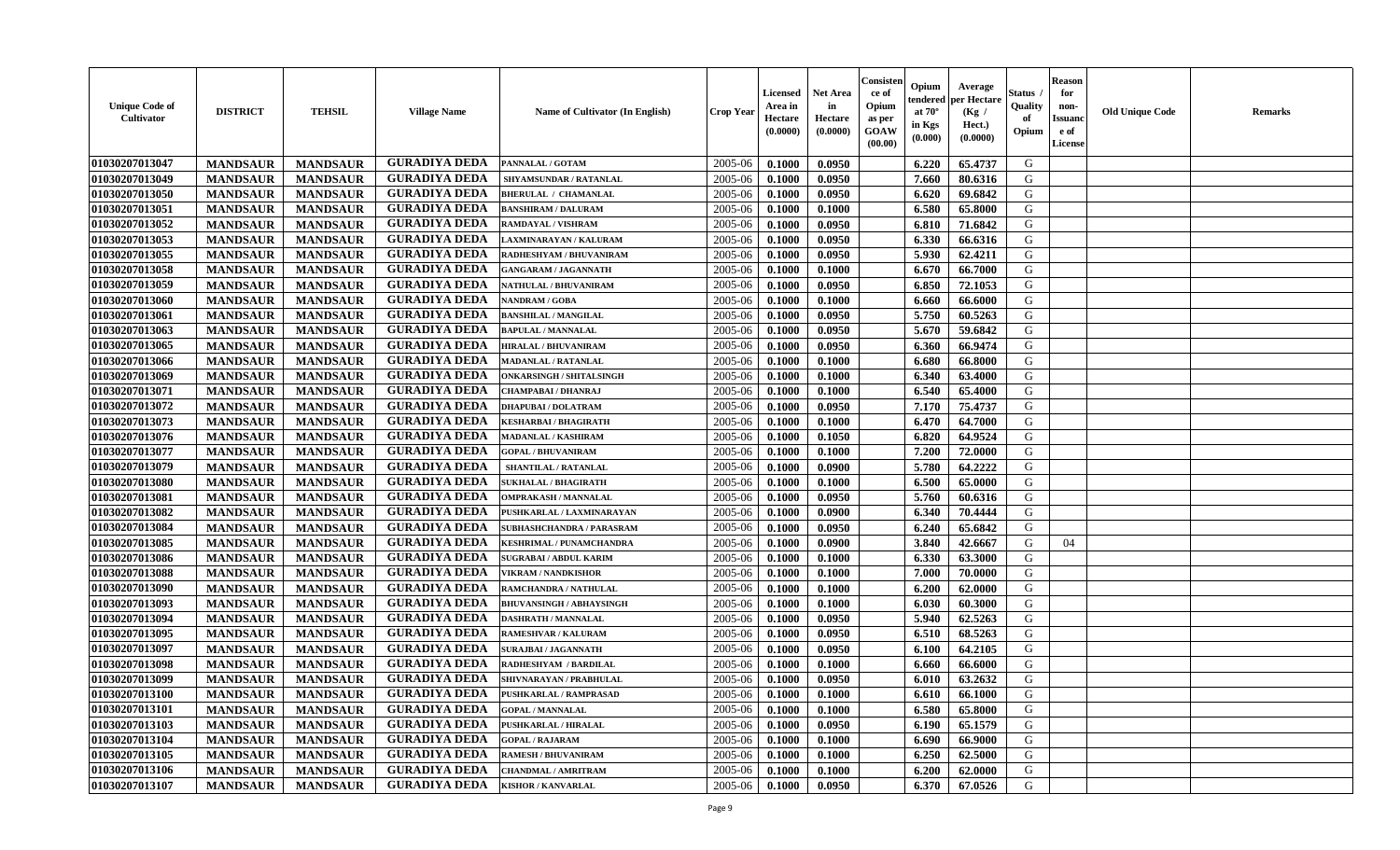| <b>Unique Code of</b><br>Cultivator | <b>DISTRICT</b> | <b>TEHSIL</b>   | <b>Village Name</b>  | Name of Cultivator (In English) | Crop Year | Licensed<br>Area in<br>Hectare<br>(0.0000) | <b>Net Area</b><br>in<br>Hectare<br>(0.0000) | Consisten<br>ce of<br>Opium<br>as per<br><b>GOAW</b><br>(00.00) | Opium<br>tendered<br>at $70^{\circ}$<br>in Kgs<br>(0.000) | Average<br>per Hectare<br>(Kg /<br>Hect.)<br>(0.0000) | Status<br>Quality<br>of<br>Opium | <b>Reason</b><br>for<br>non-<br><b>Issuand</b><br>e of<br>License | <b>Old Unique Code</b> | <b>Remarks</b>     |
|-------------------------------------|-----------------|-----------------|----------------------|---------------------------------|-----------|--------------------------------------------|----------------------------------------------|-----------------------------------------------------------------|-----------------------------------------------------------|-------------------------------------------------------|----------------------------------|-------------------------------------------------------------------|------------------------|--------------------|
| 01030207013108                      | <b>MANDSAUR</b> | <b>MANDSAUR</b> | <b>GURADIYA DEDA</b> | <b>MANGILAL / RAMNARAYAN</b>    | 2005-06   | 0.1000                                     | 0.1000                                       |                                                                 | 6.210                                                     | 62.1000                                               | G                                |                                                                   |                        |                    |
| 01030207013109                      | <b>MANDSAUR</b> | <b>MANDSAUR</b> | <b>GURADIYA DEDA</b> | SUBHASHCHANDRA / PRABHULAL      | 2005-06   | 0.1000                                     | 0.0950                                       |                                                                 | 5.770                                                     | 60.7368                                               | G                                |                                                                   |                        |                    |
| 01030207013110                      | <b>MANDSAUR</b> | <b>MANDSAUR</b> | <b>GURADIYA DEDA</b> | RADHESHYAM / MANGILAL           | 2005-06   | 0.1000                                     | 0.1000                                       |                                                                 | 6.380                                                     | 63.8000                                               | G                                |                                                                   |                        |                    |
| 01030207013114                      | <b>MANDSAUR</b> | <b>MANDSAUR</b> | <b>GURADIYA DEDA</b> | <b>BHANVARLAL / TEKARAM</b>     | 2005-06   | 0.1000                                     | 0.0950                                       |                                                                 | 6.300                                                     | 66.3158                                               | G                                |                                                                   |                        | <b>NAME CHANGE</b> |
| 01030207013115                      | <b>MANDSAUR</b> | <b>MANDSAUR</b> | <b>GURADIYA DEDA</b> | <b>JAMUNABAI / RATANDAS</b>     | 2005-06   | 0.1000                                     | 0.1000                                       |                                                                 | 5.300                                                     | 53.0000                                               | G                                | 04                                                                |                        |                    |
| 01030207013116                      | <b>MANDSAUR</b> | <b>MANDSAUR</b> | <b>GURADIYA DEDA</b> | RAMRATAN / CHENRAM              | 2005-06   | 0.1000                                     | 0.1050                                       |                                                                 | 6.020                                                     | 57.3333                                               | G                                |                                                                   |                        |                    |
| 01030207013119                      | <b>MANDSAUR</b> | <b>MANDSAUR</b> | <b>GURADIYA DEDA</b> | <b>BANSHILAL / BHERULAL</b>     | 2005-06   | 0.1000                                     | 0.1000                                       |                                                                 | 6.170                                                     | 61.7000                                               | G                                |                                                                   |                        |                    |
| 01030207013121                      | <b>MANDSAUR</b> | <b>MANDSAUR</b> | <b>GURADIYA DEDA</b> | <b>AMRITLAL / ONKARLAL</b>      | 2005-06   | 0.1000                                     | 0.1000                                       |                                                                 | 6.440                                                     | 64.4000                                               | G                                |                                                                   |                        |                    |
| 01030207013122                      | <b>MANDSAUR</b> | <b>MANDSAUR</b> | <b>GURADIYA DEDA</b> | RUKAMNIBAI / RAMCHANDRA         | 2005-06   | 0.1000                                     | 0.1000                                       |                                                                 | 6.460                                                     | 64.6000                                               | G                                |                                                                   |                        |                    |
| 01030207013126                      | <b>MANDSAUR</b> | <b>MANDSAUR</b> | <b>GURADIYA DEDA</b> | <b>BHERULAL / BALU JI</b>       | 2005-06   | 0.1000                                     | 0.1050                                       |                                                                 | 6.680                                                     | 63.6190                                               | G                                |                                                                   |                        |                    |
| 01030207013128                      | <b>MANDSAUR</b> | <b>MANDSAUR</b> | <b>GURADIYA DEDA</b> | PUSHKAR / RAMPRASD VYAPARI      | 2005-06   | 0.1000                                     | 0.1000                                       |                                                                 | 6.480                                                     | 64.8000                                               | G                                |                                                                   |                        |                    |
| 01030207013130                      | <b>MANDSAUR</b> | <b>MANDSAUR</b> | <b>GURADIYA DEDA</b> | KANVARLAL / DALURAM             | 2005-06   | 0.1000                                     | 0.1000                                       |                                                                 | 6.740                                                     | 67.4000                                               | G                                |                                                                   |                        |                    |
| 01030207013135                      | <b>MANDSAUR</b> | <b>MANDSAUR</b> | <b>GURADIYA DEDA</b> | <b>DHAPUBAI/NANURAM</b>         | 2005-06   | 0.1000                                     | 0.1000                                       |                                                                 | 6.340                                                     | 63.4000                                               | G                                | 01                                                                |                        |                    |
| 01030207013141                      | <b>MANDSAUR</b> | <b>MANDSAUR</b> | <b>GURADIYA DEDA</b> | RAMKANYA / CHENRAM              | 2005-06   | 0.1000                                     | 0.1000                                       |                                                                 | 6.630                                                     | 66.3000                                               | G                                |                                                                   |                        |                    |
| 01030207013142                      | <b>MANDSAUR</b> | <b>MANDSAUR</b> | <b>GURADIYA DEDA</b> | KAMLESH / SHYAMSUNDAR           | 2005-06   | 0.1000                                     | 0.0950                                       |                                                                 | 6.130                                                     | 64.5263                                               | G                                |                                                                   |                        |                    |
| 01030207013144                      | <b>MANDSAUR</b> | <b>MANDSAUR</b> | <b>GURADIYA DEDA</b> | SHYAMSUNDAR / GOPALKRISHAN      | 2005-06   | 0.1000                                     | 0.1000                                       |                                                                 | 6.550                                                     | 65.5000                                               | G                                |                                                                   |                        |                    |
| 01030207013145                      | <b>MANDSAUR</b> | <b>MANDSAUR</b> | <b>GURADIYA DEDA</b> | DVARKAPRASAD / HIRALAL          | 2005-06   | 0.1000                                     | 0.0950                                       |                                                                 | 6.450                                                     | 67.8947                                               | G                                |                                                                   |                        |                    |
| 01030207013146                      | <b>MANDSAUR</b> | <b>MANDSAUR</b> | <b>GURADIYA DEDA</b> | <b>BANVARILAL / RADHESHYAM</b>  | 2005-06   | 0.1000                                     | 0.0950                                       |                                                                 | 6.030                                                     | 63,4737                                               | G                                |                                                                   |                        |                    |
| 01030207013147                      | <b>MANDSAUR</b> | <b>MANDSAUR</b> | <b>GURADIYA DEDA</b> | <b>DEVILAL / BADRILAL</b>       | 2005-06   | 0.1000                                     | 0.0950                                       |                                                                 | 6.160                                                     | 64.8421                                               | G                                |                                                                   |                        |                    |
| 01030207013148                      | <b>MANDSAUR</b> | <b>MANDSAUR</b> | <b>GURADIYA DEDA</b> | GANESHRAM / JAGANNATH           | 2005-06   | 0.1000                                     | 0.1000                                       |                                                                 | 6.530                                                     | 65.3000                                               | G                                |                                                                   |                        |                    |
| 01030207013149                      | <b>MANDSAUR</b> | <b>MANDSAUR</b> | <b>GURADIYA DEDA</b> | DURGASHANKAR / GIRDHARI         | 2005-06   | 0.1000                                     | 0.1000                                       |                                                                 | 6.490                                                     | 64.9000                                               | G                                |                                                                   |                        |                    |
| 01030207013150                      | <b>MANDSAUR</b> | <b>MANDSAUR</b> | <b>GURADIYA DEDA</b> | SATAYNARAYAN / MANGILAL         | 2005-06   | 0.1000                                     | 0.0950                                       |                                                                 | 5.990                                                     | 63.0526                                               | G                                |                                                                   |                        |                    |
| 01030207013151                      | <b>MANDSAUR</b> | <b>MANDSAUR</b> | <b>GURADIYA DEDA</b> | SATYNARAYAN / BHAIRULAL         | 2005-06   | 0.1000                                     | 0.0950                                       |                                                                 | 6.900                                                     | 72.6316                                               | G                                |                                                                   |                        |                    |
| 01030207013152                      | <b>MANDSAUR</b> | <b>MANDSAUR</b> | <b>GURADIYA DEDA</b> | RAJMAL / LAKSHMINARAYAN         | 2005-06   | 0.1000                                     | 0.1000                                       |                                                                 | 6.670                                                     | 66.7000                                               | G                                |                                                                   |                        |                    |
| 01030207013153                      | <b>MANDSAUR</b> | <b>MANDSAUR</b> | <b>GURADIYA DEDA</b> | RUKAMANIBAI / KESHURAM          | 2005-06   | 0.1000                                     | 0.0950                                       |                                                                 | 6.250                                                     | 65.7895                                               | G                                |                                                                   |                        |                    |
| 01030207013154                      | <b>MANDSAUR</b> | <b>MANDSAUR</b> | <b>GURADIYA DEDA</b> | <b>MANGILAL / BHUVANIRAM</b>    | 2005-06   | 0.1000                                     | 0.1000                                       |                                                                 | 6.420                                                     | 64.2000                                               | G                                |                                                                   |                        |                    |
| 01030207013156                      | <b>MANDSAUR</b> | <b>MANDSAUR</b> | <b>GURADIYA DEDA</b> | SHIVNARAYAN / MANSHARAM         | 2005-06   | 0.1000                                     | 0.1000                                       |                                                                 | 6.130                                                     | 61.3000                                               | G                                |                                                                   |                        |                    |
| 01030207013157                      | <b>MANDSAUR</b> | <b>MANDSAUR</b> | <b>GURADIYA DEDA</b> | KANVARLAL / DHANRAJ             | 2005-06   | 0.1000                                     | 0.1000                                       |                                                                 | 6.300                                                     | 63.0000                                               | G                                |                                                                   |                        |                    |
| 01030207013159                      | <b>MANDSAUR</b> | <b>MANDSAUR</b> | <b>GURADIYA DEDA</b> | KALURAM / HIRALAL               | 2005-06   | 0.1000                                     | 0.0950                                       |                                                                 | 6.670                                                     | 70.2105                                               | G                                |                                                                   |                        |                    |
| 01030207013160                      | <b>MANDSAUR</b> | <b>MANDSAUR</b> | <b>GURADIYA DEDA</b> | YASHNVANT / SHRILAL             | 2005-06   | 0.1000                                     | 0.1000                                       |                                                                 | 6.270                                                     | 62.7000                                               | G                                |                                                                   |                        |                    |
| 01030207013162                      | <b>MANDSAUR</b> | <b>MANDSAUR</b> | <b>GURADIYA DEDA</b> | SAMRATHLAL / BHUVANIRAM         | 2005-06   | 0.1000                                     | 0.0950                                       |                                                                 | 5.980                                                     | 62.9474                                               | G                                |                                                                   |                        |                    |
| 01030207013163                      | <b>MANDSAUR</b> | <b>MANDSAUR</b> | <b>GURADIYA DEDA</b> | <b>DINDAYAL / MANGILAL</b>      | 2005-06   | 0.1000                                     | 0.0950                                       |                                                                 | 6.190                                                     | 65.1579                                               | G                                |                                                                   |                        |                    |
| 01030207013165                      | <b>MANDSAUR</b> | <b>MANDSAUR</b> | <b>GURADIYA DEDA</b> | KALURAM / BHAGATRAM             | 2005-06   | 0.1000                                     | 0.1000                                       |                                                                 | 6.690                                                     | 66.9000                                               | G                                |                                                                   |                        |                    |
| 01030207013166                      | <b>MANDSAUR</b> | <b>MANDSAUR</b> | <b>GURADIYA DEDA</b> | CHAGANLAL / BHAGATRAM           | 2005-06   | 0.1000                                     | 0.0950                                       |                                                                 | 6.480                                                     | 68.2105                                               | G                                |                                                                   |                        |                    |
| 01030207013167                      | <b>MANDSAUR</b> | <b>MANDSAUR</b> | <b>GURADIYA DEDA</b> | <b>NATHULAL / GOBA</b>          | 2005-06   | 0.1000                                     | 0.1050                                       |                                                                 | 6.440                                                     | 61.3333                                               | G                                |                                                                   |                        |                    |
| 01030207013168                      | <b>MANDSAUR</b> | <b>MANDSAUR</b> | <b>GURADIYA DEDA</b> | <b>HARIPRASAD / RAMDAYAL</b>    | 2005-06   | 0.1000                                     | 0.0950                                       |                                                                 | $6.870$                                                   | 72.3158                                               | G                                |                                                                   |                        |                    |
| 01030207013169                      | <b>MANDSAUR</b> | <b>MANDSAUR</b> | <b>GURADIYA DEDA</b> | LAXMINARAYAN / BHAGWANLAL       | 2005-06   | 0.1000                                     | 0.1000                                       |                                                                 | 6.400                                                     | 64.0000                                               | G                                |                                                                   |                        |                    |
| 01030207013170                      | <b>MANDSAUR</b> | <b>MANDSAUR</b> | <b>GURADIYA DEDA</b> | <b>KESHRIMAL / BHAGATRAM</b>    | 2005-06   | 0.1000                                     | 0.1000                                       |                                                                 | 6.620                                                     | 66.2000                                               | G                                |                                                                   |                        |                    |
| 01030207013171                      | <b>MANDSAUR</b> | <b>MANDSAUR</b> | <b>GURADIYA DEDA</b> | PREMSUKH / BHAGATRAM            | 2005-06   | 0.1000                                     | 0.1000                                       |                                                                 | 7.280                                                     | 72.8000                                               | G                                |                                                                   |                        |                    |
| 01030207013172                      | <b>MANDSAUR</b> | <b>MANDSAUR</b> | <b>GURADIYA DEDA</b> | <b>SURATRAM / RAMA</b>          | 2005-06   | 0.1000                                     | 0.1000                                       |                                                                 | 6.180                                                     | 61.8000                                               | G                                |                                                                   |                        |                    |
| 01030207013045                      | <b>MANDSAUR</b> | <b>MANDSAUR</b> | <b>GURADIYA DEDA</b> | SHANKARLAL / NANDRAM            | 2005-06   | 0.1000                                     | 0.1000                                       |                                                                 | 6.440                                                     | 64.4000                                               | G                                |                                                                   |                        |                    |
| 01030207013111                      | <b>MANDSAUR</b> | <b>MANDSAUR</b> | <b>GURADIYA DEDA</b> | <b>KESHURAM / FAKIRCHANDRA</b>  | 2005-06   | 0.1000                                     | $\boldsymbol{0.1000}$                        |                                                                 | 5.980                                                     | 59.8000                                               | G                                |                                                                   |                        |                    |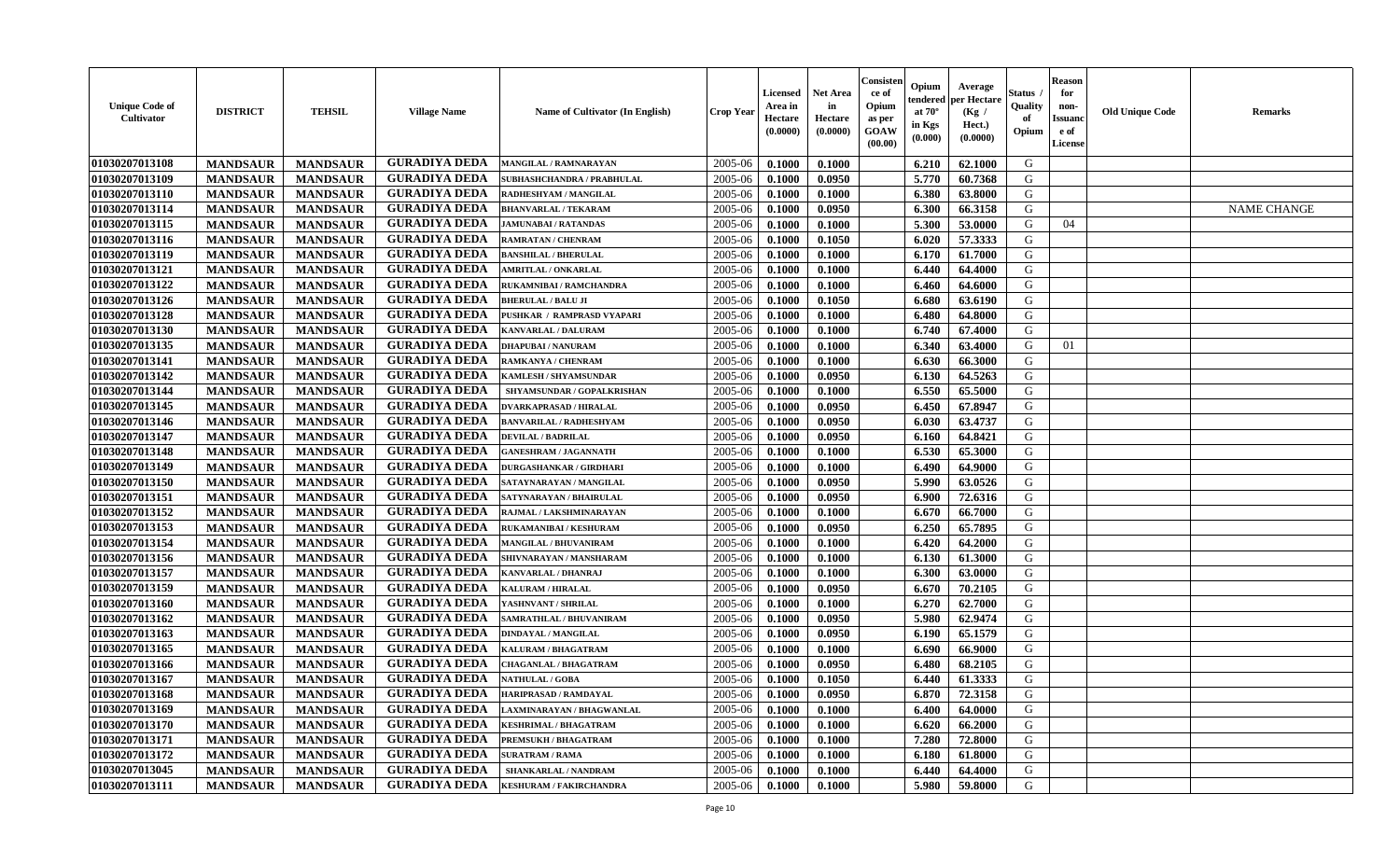| <b>Unique Code of</b><br>Cultivator | <b>DISTRICT</b> | <b>TEHSIL</b>   | <b>Village Name</b>               | Name of Cultivator (In English)  | <b>Crop Year</b> | <b>Licensed</b><br>Area in<br>Hectare<br>(0.0000) | <b>Net Area</b><br>in<br>Hectare<br>(0.0000) | Consiste<br>ce of<br>Opium<br>as per<br><b>GOAW</b><br>(00.00) | Opium<br>endereo<br>at 70°<br>in Kgs<br>(0.000) | Average<br>er Hectare<br>(Kg /<br>Hect.)<br>(0.0000) | Status<br>Quality<br>of<br>Opium | <b>Reason</b><br>for<br>non-<br>Issuand<br>e of<br>License | <b>Old Unique Code</b> | <b>Remarks</b>           |
|-------------------------------------|-----------------|-----------------|-----------------------------------|----------------------------------|------------------|---------------------------------------------------|----------------------------------------------|----------------------------------------------------------------|-------------------------------------------------|------------------------------------------------------|----------------------------------|------------------------------------------------------------|------------------------|--------------------------|
| 01030207013010                      | <b>MANDSAUR</b> | <b>MANDSAUR</b> | <b>GURADIYA DEDA</b>              | <b>GITABAI/MANGILAL</b>          | 2005-06          | 0.1000                                            | 0.1000                                       |                                                                | 6.770                                           | 67.7000                                              | G                                |                                                            |                        | <b>NAME CHANGE</b>       |
| 01030207013067                      | <b>MANDSAUR</b> | <b>MANDSAUR</b> | <b>GURADIYA DEDA</b>              | <b>BHAGATRAM / SHIVALAL</b>      | 2005-06          | 0.1000                                            | 0.1000                                       |                                                                | 6.830                                           | 68.3000                                              | G                                |                                                            |                        |                          |
| 01030207013143                      | <b>MANDSAUR</b> | <b>MANDSAUR</b> | <b>GURADIYA DEDA</b>              | RANJITKUMAR / MADANLAL           | 2005-06          | 0.1000                                            | 0.1000                                       |                                                                | 7.000                                           | 70.0000                                              | G                                |                                                            |                        |                          |
| 01030207013078                      | <b>MANDSAUR</b> | <b>MANDSAUR</b> | <b>GURADIYA DEDA</b>              | <b>GOPAL / RAMLAL</b>            | 2005-06          | 0.1000                                            | 0.1000                                       |                                                                | 6.390                                           | 63.9000                                              | G                                |                                                            |                        |                          |
| 01030207015001                      | <b>MANDSAUR</b> | <b>MANDSAUR</b> | <b>JAMALPURA</b>                  | MANGILAL / GULABCHANDRA          | 2005-06          | 0.1000                                            | 0.1000                                       |                                                                | 6.470                                           | 64.7000                                              | G                                |                                                            |                        |                          |
| 01030207015004                      | <b>MANDSAUR</b> | <b>MANDSAUR</b> | <b>JAMALPURA</b>                  | ALSINGH / MANGUSINGH             | 2005-06          | 0.1000                                            | 0.1000                                       |                                                                | 5.870                                           | 58.7000                                              | G                                |                                                            |                        |                          |
| 01030207015007                      | <b>MANDSAUR</b> | <b>MANDSAUR</b> | <b>JAMALPURA</b>                  | <b>SITABAI/DEVA</b>              | 2005-06          | 0.1000                                            |                                              |                                                                |                                                 | 0.0000                                               | $\mathbf N$                      |                                                            |                        |                          |
| 01030207015008                      | <b>MANDSAUR</b> | <b>MANDSAUR</b> | <b>JAMALPURA</b>                  | <b>BHERUSINGH / NATHUSINGH</b>   | 2005-06          | 0.1000                                            |                                              |                                                                |                                                 | 0.0000                                               | $\mathbf N$                      |                                                            |                        |                          |
| 01030207015010                      | <b>MANDSAUR</b> | <b>MANDSAUR</b> | <b>JAMALPURA</b>                  | <b>BHERULAL / SUNDARBAI</b>      | 2005-06          | 0.1000                                            | 0.0950                                       |                                                                | 5.100                                           | 53.6842                                              | G                                | 04                                                         |                        |                          |
| 01030207015013                      | <b>MANDSAUR</b> | <b>MANDSAUR</b> | <b>JAMALPURA</b>                  | RAMLAL / LALA JI                 | 2005-06          | 0.1000                                            | 0.1000                                       |                                                                | 5.940                                           | 59.4000                                              | G                                |                                                            |                        |                          |
| 01030207015015                      | <b>MANDSAUR</b> | <b>MANDSAUR</b> | <b>JAMALPURA</b>                  | <b>BALURAM / MADHU</b>           | 2005-06          | 0.1000                                            | 0.1000                                       |                                                                | 6.630                                           | 66.3000                                              | G                                |                                                            |                        |                          |
| 01030207015016                      | <b>MANDSAUR</b> | <b>MANDSAUR</b> | <b>JAMALPURA</b>                  | MANGILAL / NARAYAN               | 2005-06          | 0.1000                                            |                                              |                                                                |                                                 | 0.0000                                               | $\mathbf{F}$                     |                                                            |                        |                          |
| 01030207015020                      | <b>MANDSAUR</b> | <b>MANDSAUR</b> | <b>JAMALPURA</b>                  | KAMAL KUNVAR / DALEL SINGH       | 2005-06          | 0.1000                                            | 0.1000                                       |                                                                | 5.590                                           | 55.9000                                              | G                                | 04                                                         |                        |                          |
| 01030207015018                      | <b>MANDSAUR</b> | <b>MANDSAUR</b> | <b>JAMALPURA</b>                  | <b>BADRILAL / KESHURAM</b>       | 2005-06          | 0.1000                                            | 0.1000                                       |                                                                | 5.940                                           | 59.4000                                              | ${\bf G}$                        |                                                            |                        |                          |
| 01030207015022                      | <b>MANDSAUR</b> | <b>MANDSAUR</b> | <b>JAMALPURA</b>                  | RADHESHYAM / MOTILAL             | 2005-06          | 0.1000                                            | 0.1000                                       |                                                                | 5.930                                           | 59.3000                                              | G                                |                                                            |                        |                          |
| 01030207016012                      | <b>MANDSAUR</b> | <b>MANDSAUR</b> | <b>JAGGAKHEDI</b><br><b>KHURD</b> | <b>VANIBAI/KARU</b>              | 2005-06          | 0.1000                                            | 0.1000                                       |                                                                | 6.010                                           | 60.1000                                              | G                                |                                                            |                        | TRANSFER/SABAKHEDA       |
| 01030207016017                      | <b>MANDSAUR</b> | <b>MANDSAUR</b> | <b>JAGGAKHEDI</b><br><b>KHURD</b> | <b>SAHAYATABAI / GOTAMLAL</b>    | 2005-06          | 0.1000                                            | 0.1000                                       |                                                                | 6.170                                           | 61.7000                                              | G                                |                                                            |                        | TRANSFER/SABAKHEDA       |
| 01030207016005                      | <b>MANDSAUR</b> | <b>MANDSAUR</b> | <b>JAGGAKHEDI</b><br><b>KHURD</b> | <b>UDAYLAL / MANGILAL</b>        | 2005-06          | 0.1000                                            | 0.1000                                       |                                                                | 5.390                                           | 53.9000                                              | G                                | 04                                                         |                        |                          |
| 01030207016006                      | <b>MANDSAUR</b> | <b>MANDSAUR</b> | <b>JAGGAKHEDI</b><br><b>KHURD</b> | KISHANLAL / RAJARAM              | 2005-06          | 0.1000                                            | 0.1000                                       |                                                                | 5.560                                           | 55.6000                                              | G                                | 04                                                         |                        |                          |
| 01030207016014                      | <b>MANDSAUR</b> | <b>MANDSAUR</b> | <b>JAGGAKHEDI</b><br><b>KHURD</b> | <b>BHAGIRATH / KALU</b>          | 2005-06          | 0.1000                                            | 0.0950                                       |                                                                | 5.720                                           | 60.2105                                              | G                                |                                                            |                        | TRANSFER/SABAKHEDA       |
| 01030207016013                      | <b>MANDSAUR</b> | <b>MANDSAUR</b> | <b>JAGGAKHEDI</b><br><b>KHURD</b> | PANNALAL / JAYSINGH              | 2005-06          | 0.1000                                            | 0.1000                                       |                                                                | 6.200                                           | 62.0000                                              | G                                |                                                            |                        | <b>TRANSFER/BOLKHEDA</b> |
| 01030207016003                      | <b>MANDSAUR</b> | <b>MANDSAUR</b> | <b>JAGGAKHEDI</b><br><b>KHURD</b> | <b>GITABAI/BHANVARLAL</b>        | 2005-06          | 0.1000                                            | 0.1000                                       |                                                                | 6.670                                           | 66.7000                                              | G                                |                                                            |                        | TRANSFER/SABAKHEDA       |
| 01030207017001                      | <b>MANDSAUR</b> | <b>MANDSAUR</b> | <b>KAROLI</b>                     | PANNALAL / VARDICHANDRA          | 2005-06          | 0.1000                                            | 0.0950                                       |                                                                | 6.780                                           | 71.3684                                              | G                                |                                                            |                        |                          |
| 01030207017002                      | <b>MANDSAUR</b> | <b>MANDSAUR</b> | <b>KAROLI</b>                     | GIRDHARILAL / VARDICHANDRA       | 2005-06          | 0.1000                                            | 0.1000                                       |                                                                | 6.860                                           | 68.6000                                              | G                                |                                                            |                        |                          |
| 01030207017004                      | <b>MANDSAUR</b> | <b>MANDSAUR</b> | <b>KAROLI</b>                     | <b>AMBALAL / BAGDIRAM</b>        | 2005-06          | 0.1000                                            | 0.0950                                       |                                                                | 6.900                                           | 72.6316                                              | $\mathbf I$                      | 02                                                         |                        |                          |
| 01030207017006                      | <b>MANDSAUR</b> | <b>MANDSAUR</b> | <b>KAROLI</b>                     | NANDIBAI / BHANWARLAL            | 2005-06          | 0.1000                                            | 0.1000                                       |                                                                | 6.430                                           | 64.3000                                              | G                                |                                                            |                        |                          |
| 01030207017009                      | <b>MANDSAUR</b> | <b>MANDSAUR</b> | <b>KAROLI</b>                     | <b>MANGILAL / DOLATRAM</b>       | 2005-06          | 0.1000                                            | 0.0950                                       |                                                                | 6.610                                           | 69.5789                                              | G                                |                                                            |                        |                          |
| 01030207017011                      | <b>MANDSAUR</b> | <b>MANDSAUR</b> | <b>KAROLI</b>                     | <b>RESHMKUNWAR / HIMMATSINGH</b> | 2005-06          | 0.1000                                            | 0.1000                                       |                                                                | 6.820                                           | 68.2000                                              | G                                |                                                            |                        |                          |
| 01030207017013                      | <b>MANDSAUR</b> | <b>MANDSAUR</b> | <b>KAROLI</b>                     | NARAYANSINGH / UDAYSINGH         | 2005-06          | 0.1000                                            | 0.1000                                       |                                                                | 6.190                                           | 61.9000                                              | G                                |                                                            |                        |                          |
| 01030207017014                      | <b>MANDSAUR</b> | <b>MANDSAUR</b> | <b>KAROLI</b>                     | <b>MANGILAL / RAMLAL</b>         | 2005-06          | 0.1000                                            | 0.1000                                       |                                                                | 6.800                                           | 68.0000                                              | G                                |                                                            |                        |                          |
| 01030207017015                      | <b>MANDSAUR</b> | <b>MANDSAUR</b> | <b>KAROLI</b>                     | <b>BALMUKUND / DOLATRAM</b>      | 2005-06          | 0.1000                                            | 0.0950                                       |                                                                | 6.950                                           | 73.1579                                              | $\mathbf I$                      | 02                                                         |                        |                          |
| 01030207017017                      | <b>MANDSAUR</b> | <b>MANDSAUR</b> | <b>KAROLI</b>                     | <b>BHOPATSINGH / RAMSINGH</b>    | 2005-06          | 0.1000                                            | 0.0950                                       |                                                                | 6.740                                           | 70.9474                                              | G                                |                                                            |                        |                          |
| 01030207017018                      | <b>MANDSAUR</b> | <b>MANDSAUR</b> | <b>KAROLI</b>                     | NATHUSINGH / SAJJANSINGH         | 2005-06          | 0.1000                                            | 0.0950                                       |                                                                | 6.470                                           | 68.1053                                              | G                                |                                                            |                        |                          |
| 01030207017020                      | <b>MANDSAUR</b> | <b>MANDSAUR</b> | <b>KAROLI</b>                     | MANGILAL / VARDICHADRA           | 2005-06          | 0.1000                                            | 0.1000                                       |                                                                | 6.830                                           | 68.3000                                              | G                                |                                                            |                        |                          |
| 01030207017021                      | <b>MANDSAUR</b> | <b>MANDSAUR</b> | <b>KAROLI</b>                     | <b>RAMSINGH / SAJJANSINGH</b>    | 2005-06          | 0.1000                                            | 0.0900                                       |                                                                | 5.950                                           | 66.1111                                              | G                                |                                                            |                        |                          |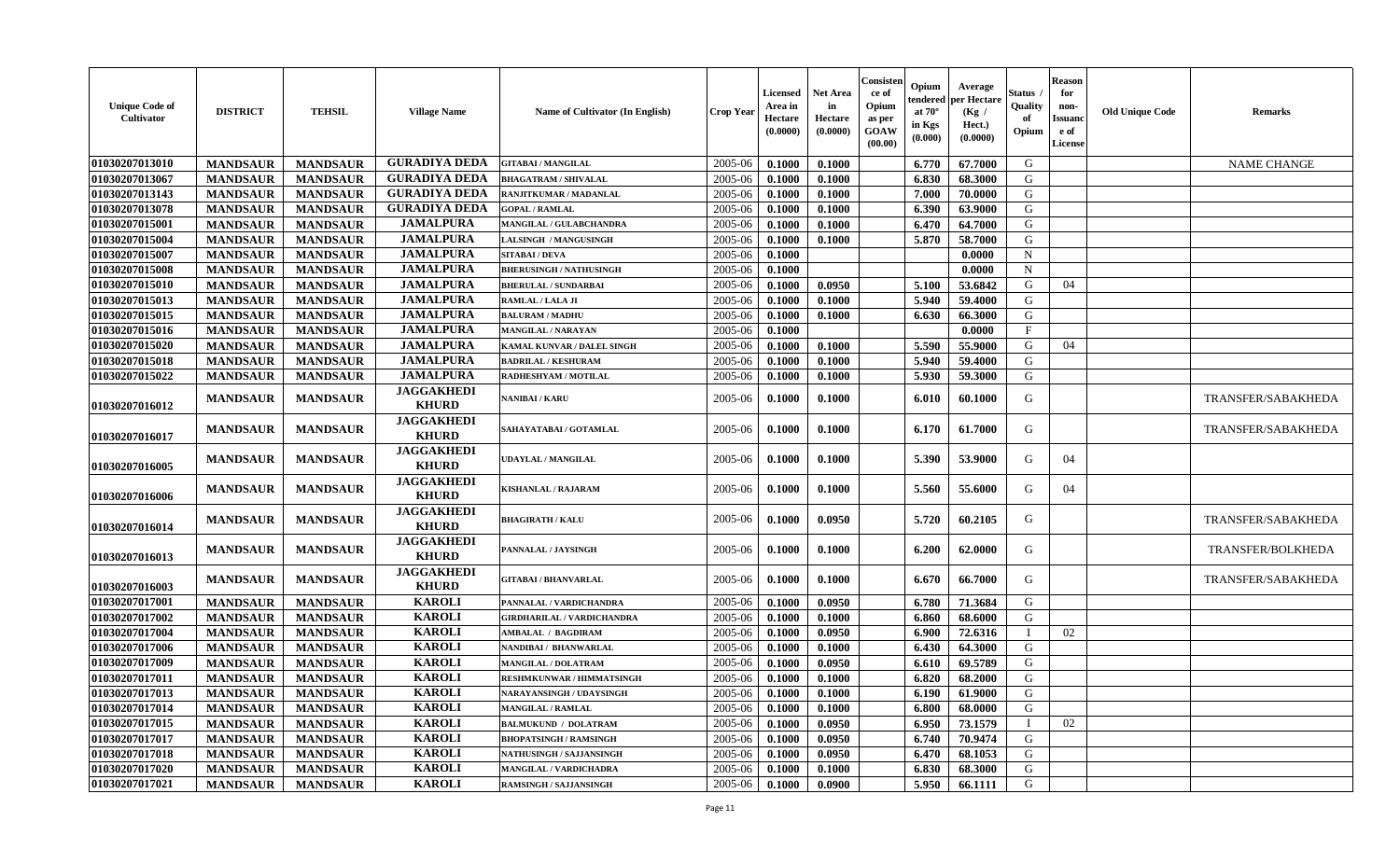| <b>Unique Code of</b><br><b>Cultivator</b> | <b>DISTRICT</b> | <b>TEHSIL</b>   | <b>Village Name</b> | Name of Cultivator (In English)  | <b>Crop Year</b> | <b>Licensed</b><br>Area in<br>Hectare<br>(0.0000) | <b>Net Area</b><br>in<br>Hectare<br>(0.0000) | Consister<br>ce of<br>Opium<br>as per<br><b>GOAW</b><br>(00.00) | Opium<br>endered<br>at $70^\circ$<br>in Kgs<br>(0.000) | Average<br><b>per Hectare</b><br>(Kg)<br>Hect.)<br>(0.0000) | Status<br>Quality<br>of<br>Opium | <b>Reason</b><br>for<br>non-<br><b>Issuand</b><br>e of<br><b>License</b> | <b>Old Unique Code</b> | <b>Remarks</b> |
|--------------------------------------------|-----------------|-----------------|---------------------|----------------------------------|------------------|---------------------------------------------------|----------------------------------------------|-----------------------------------------------------------------|--------------------------------------------------------|-------------------------------------------------------------|----------------------------------|--------------------------------------------------------------------------|------------------------|----------------|
| 01030207017022                             | <b>MANDSAUR</b> | <b>MANDSAUR</b> | <b>KAROLI</b>       | <b>BHULIBAI / AMBALAL</b>        | 2005-06          | 0.1000                                            | 0.1000                                       |                                                                 | 6.760                                                  | 67.6000                                                     | G                                |                                                                          |                        |                |
| 01030207017024                             | <b>MANDSAUR</b> | <b>MANDSAUR</b> | <b>KAROLI</b>       | RAMKISHAN / SHANKARLAL           | 2005-06          | 0.1000                                            | 0.0950                                       |                                                                 | 6.570                                                  | 69.1579                                                     | G                                |                                                                          |                        |                |
| 01030207017025                             | <b>MANDSAUR</b> | <b>MANDSAUR</b> | <b>KAROLI</b>       | SHANKARLAL / NATHULAL            | 2005-06          | 0.1000                                            | 0.1000                                       |                                                                 | 6.610                                                  | 66.1000                                                     | G                                |                                                                          |                        |                |
| 01030207017027                             | <b>MANDSAUR</b> | <b>MANDSAUR</b> | <b>KAROLI</b>       | <b>RAJULAL / MODIRAM</b>         | 2005-06          | 0.1000                                            | 0.0900                                       |                                                                 | 6.200                                                  | 68.8889                                                     | G                                |                                                                          |                        |                |
| 01030207017029                             | <b>MANDSAUR</b> | <b>MANDSAUR</b> | <b>KAROLI</b>       | <b>MANGUSINGH / AMARSINGH</b>    | 2005-06          | 0.1000                                            | 0.0950                                       |                                                                 | 6.800                                                  | 71.5789                                                     | G                                |                                                                          |                        |                |
| 01030207017031                             | <b>MANDSAUR</b> | <b>MANDSAUR</b> | <b>KAROLI</b>       | <b>CHENSINGH / UDAYSINGH</b>     | 2005-06          | 0.1000                                            | 0.0950                                       |                                                                 | 6.760                                                  | 71.1579                                                     | G                                |                                                                          |                        |                |
| 01030207017032                             | <b>MANDSAUR</b> | <b>MANDSAUR</b> | <b>KAROLI</b>       | <b>DEVATSINGH / GULABSINGH</b>   | 2005-06          | 0.1000                                            | 0.0900                                       |                                                                 | 6.970                                                  | 77.4444                                                     | G                                |                                                                          |                        |                |
| 01030207017033                             | <b>MANDSAUR</b> | <b>MANDSAUR</b> | <b>KAROLI</b>       | KARUSINGH / GULABSINGH           | 2005-06          | 0.1000                                            | 0.0900                                       |                                                                 | 6.580                                                  | 73.1111                                                     | ${\bf G}$                        |                                                                          |                        |                |
| 01030207017038                             | <b>MANDSAUR</b> | <b>MANDSAUR</b> | <b>KAROLI</b>       | VISHNUKNUWAR / KUSHALSINGH       | 2005-06          | 0.1000                                            | 0.0950                                       |                                                                 | 6.390                                                  | 67.2632                                                     | G                                |                                                                          |                        |                |
| 01030207017041                             | <b>MANDSAUR</b> | <b>MANDSAUR</b> | <b>KAROLI</b>       | <b>KRISHNABAI / NANALAL</b>      | 2005-06          | 0.1000                                            | 0.0950                                       |                                                                 | 6.530                                                  | 68.7368                                                     | G                                |                                                                          |                        |                |
| 01030207017043                             | <b>MANDSAUR</b> | <b>MANDSAUR</b> | <b>KAROLI</b>       | <b>AMRITRAM / PANNALAL</b>       | 2005-06          | 0.1000                                            | 0.0950                                       |                                                                 | 6.610                                                  | 69.5789                                                     | G                                |                                                                          |                        |                |
| 01030207017045                             | <b>MANDSAUR</b> | <b>MANDSAUR</b> | <b>KAROLI</b>       | <b>BHAGIRATH / PANNALAL</b>      | 2005-06          | 0.1000                                            | 0.0950                                       |                                                                 | 6.230                                                  | 65.5789                                                     | G                                |                                                                          |                        |                |
| 01030207017046                             | <b>MANDSAUR</b> | <b>MANDSAUR</b> | <b>KAROLI</b>       | <b>RAJULAL / BALMUKAND</b>       | 2005-06          | 0.1000                                            | 0.0950                                       |                                                                 | 6.910                                                  | 72.7368                                                     | G                                |                                                                          |                        |                |
| 01030207017047                             | <b>MANDSAUR</b> | <b>MANDSAUR</b> | <b>KAROLI</b>       | <b>DASHRATHLAL / BALMUKAND</b>   | 2005-06          | 0.1000                                            | 0.0950                                       |                                                                 | 6.730                                                  | 70.8421                                                     | G                                |                                                                          |                        |                |
| 01030207017048                             | <b>MANDSAUR</b> | <b>MANDSAUR</b> | <b>KAROLI</b>       | ISHWAR SINGH / AMAR SINGH        | 2005-06          | 0.1000                                            | 0.0900                                       |                                                                 | 7.070                                                  | 78.5556                                                     | G                                |                                                                          |                        |                |
| 01030207017049                             | <b>MANDSAUR</b> | <b>MANDSAUR</b> | <b>KAROLI</b>       | <b>KANTIBAI / TULSIRAM</b>       | 2005-06          | 0.1000                                            | 0.0950                                       |                                                                 | 6.750                                                  | 71.0526                                                     | G                                |                                                                          |                        |                |
| 01030207017050                             | <b>MANDSAUR</b> | <b>MANDSAUR</b> | <b>KAROLI</b>       | <b>MANUBAI/DEVILAL</b>           | 2005-06          | 0.1000                                            | 0.0950                                       |                                                                 | 6.840                                                  | 72.0000                                                     | G                                |                                                                          |                        |                |
| 01030207017058                             | <b>MANDSAUR</b> | <b>MANDSAUR</b> | <b>KAROLI</b>       | SHYAMKUNWAR / JASVANTSINGH       | 2005-06          | 0.1000                                            | 0.0950                                       |                                                                 | 6.040                                                  | 63.5789                                                     | G                                |                                                                          |                        |                |
| 01030207017059                             | <b>MANDSAUR</b> | <b>MANDSAUR</b> | <b>KAROLI</b>       | NARENDRASINGH / BHNUVANISINGH    | 2005-06          | 0.1000                                            | 0.1000                                       |                                                                 | 6.770                                                  | 67.7000                                                     | G                                |                                                                          |                        |                |
| 01030207017061                             | <b>MANDSAUR</b> | <b>MANDSAUR</b> | <b>KAROLI</b>       | KHUMANSINGH / UKARSINGH          | 2005-06          | 0.1000                                            | 0.0950                                       |                                                                 | 6.020                                                  | 63.3684                                                     | G                                |                                                                          |                        |                |
| 01030207017062                             | <b>MANDSAUR</b> | <b>MANDSAUR</b> | <b>KAROLI</b>       | <b>GOPALSINGH / BHUVANSINGH</b>  | 2005-06          | 0.1000                                            | 0.1000                                       |                                                                 | 6.880                                                  | 68.8000                                                     | G                                |                                                                          |                        |                |
| 01030207017028                             | <b>MANDSAUR</b> | <b>MANDSAUR</b> | <b>KAROLI</b>       | KISHOR / ONKARLAL                | 2005-06          | 0.1000                                            | 0.0950                                       |                                                                 | 6.570                                                  | 69.1579                                                     | G                                |                                                                          |                        |                |
| 01030207017037                             | <b>MANDSAUR</b> | <b>MANDSAUR</b> | <b>KAROLI</b>       | ONKARLAL / GORDHANLAL            | 2005-06          | 0.1000                                            | 0.0950                                       |                                                                 | 6.690                                                  | 70.4211                                                     | G                                |                                                                          |                        |                |
| 01030207017053                             | <b>MANDSAUR</b> | <b>MANDSAUR</b> | <b>KAROLI</b>       | KAILASHKUNWAR / BHAGVANSINGH     | 2005-06          | 0.1000                                            | 0.0950                                       |                                                                 | 6.730                                                  | 70.8421                                                     | G                                |                                                                          |                        |                |
| 01030207017063                             | <b>MANDSAUR</b> | <b>MANDSAUR</b> | <b>KAROLI</b>       | KANWARLAL / DOLATRAM             | 2005-06          | 0.1000                                            | 0.0950                                       |                                                                 | 6.350                                                  | 66.8421                                                     | G                                |                                                                          |                        |                |
| 01030207017012                             | <b>MANDSAUR</b> | <b>MANDSAUR</b> | <b>KAROLI</b>       | MODIRAM / GORDHANLAL             | 2005-06          | 0.1000                                            | 0.0900                                       |                                                                 | 6.300                                                  | 70.0000                                                     | G                                |                                                                          |                        |                |
| 01030207017026                             | <b>MANDSAUR</b> | <b>MANDSAUR</b> | <b>KAROLI</b>       | LAKSHMINARAYAN / MODIRAM         | 2005-06          | 0.1000                                            | 0.0900                                       |                                                                 | 6.070                                                  | 67.4444                                                     | G                                |                                                                          |                        |                |
| 01030207017055                             | <b>MANDSAUR</b> | <b>MANDSAUR</b> | <b>KAROLI</b>       | <b>SHRIRAM / RATANLAL</b>        | 2005-06          | 0.1000                                            | 0.0950                                       |                                                                 | 5.800                                                  | 61.0526                                                     | G                                |                                                                          |                        |                |
| 01030207017054                             | <b>MANDSAUR</b> | <b>MANDSAUR</b> | <b>KAROLI</b>       | <b>AMARSINGH / BALVANTSINGH</b>  | 2005-06          | 0.1000                                            | 0.0950                                       |                                                                 | 7.000                                                  | 73.6842                                                     | G                                |                                                                          |                        |                |
| 01030207017035                             | <b>MANDSAUR</b> | <b>MANDSAUR</b> | <b>KAROLI</b>       | <b>BHERUSINGH / MOTISINGH</b>    | 2005-06          | 0.1000                                            | 0.0950                                       |                                                                 | 6.790                                                  | 71.4737                                                     | G                                |                                                                          |                        |                |
| 01030207017044                             | <b>MANDSAUR</b> | <b>MANDSAUR</b> | <b>KAROLI</b>       | <b>RAGHUVIRSINGH / RAMSINGH</b>  | 2005-06          | 0.1000                                            | 0.0950                                       |                                                                 | 6.580                                                  | 69.2632                                                     | G                                |                                                                          |                        |                |
| 01030207017036                             | <b>MANDSAUR</b> | <b>MANDSAUR</b> | <b>KAROLI</b>       | <b>GOVINDSINGH / BHUVANSINGH</b> | 2005-06          | 0.1000                                            | 0.0900                                       |                                                                 | 6.140                                                  | 68.2222                                                     | ${\bf G}$                        |                                                                          |                        |                |
| 01030207017040                             | <b>MANDSAUR</b> | <b>MANDSAUR</b> | <b>KAROLI</b>       | NISHABAI / SHIVLAL               | 2005-06          | 0.1000                                            | 0.1000                                       |                                                                 | 6.390                                                  | 63.9000                                                     | G                                |                                                                          |                        |                |
| 01030207018001                             | <b>MANDSAUR</b> | <b>MANDSAUR</b> | <b>KOCHAVI</b>      | <b>RAMSINGH / CHATARSINGH</b>    | 2005-06          | 0.1000                                            | 0.1050                                       |                                                                 | 6.880                                                  | 65.5238                                                     | G                                |                                                                          |                        |                |
| 01030207018003                             | <b>MANDSAUR</b> | <b>MANDSAUR</b> | <b>KOCHAVI</b>      | <b>SARDARSINGH / DIPSINGH</b>    | 2005-06          | 0.1000                                            | 0.1050                                       |                                                                 | 6.180                                                  | 58.8571                                                     | G                                |                                                                          |                        |                |
| 01030207018008                             | <b>MANDSAUR</b> | <b>MANDSAUR</b> | <b>KOCHAVI</b>      | PYARA / LALA                     | 2005-06          | 0.1000                                            | 0.1000                                       |                                                                 | 6.460                                                  | 64.6000                                                     | G                                |                                                                          |                        |                |
| 01030207018022                             | <b>MANDSAUR</b> | <b>MANDSAUR</b> | <b>KOCHAVI</b>      | PARASKUNVAR / BALVANT            | 2005-06          | 0.1000                                            | 0.1000                                       |                                                                 | 7.090                                                  | 70.9000                                                     | G                                |                                                                          |                        |                |
| 01030207018023                             | <b>MANDSAUR</b> | <b>MANDSAUR</b> | <b>KOCHAVI</b>      | <b>KASAM / KHAJU</b>             | 2005-06          | 0.1000                                            | 0.1000                                       |                                                                 | 6.270                                                  | 62.7000                                                     | G                                |                                                                          |                        |                |
| 01030207018028                             | <b>MANDSAUR</b> | <b>MANDSAUR</b> | <b>KOCHAVI</b>      | <b>BHARATLAL / DEVILAL</b>       | 2005-06          | 0.1000                                            | 0.1000                                       |                                                                 | 7.100                                                  | 71.0000                                                     | G                                |                                                                          |                        |                |
| 01030207018033                             | <b>MANDSAUR</b> | <b>MANDSAUR</b> | <b>KOCHAVI</b>      | HUDIBAI / BHUVANILAL             | 2005-06          | 0.1000                                            | 0.1000                                       |                                                                 | 6.130                                                  | 61.3000                                                     | G                                |                                                                          |                        |                |
| 01030207018034                             | <b>MANDSAUR</b> | <b>MANDSAUR</b> | <b>KOCHAVI</b>      | SHANTILAL / BHANVARLAL           | 2005-06          | 0.1000                                            | 0.1000                                       |                                                                 | 6.750                                                  | 67.5000                                                     | G                                |                                                                          |                        |                |
| 01030207018036                             | <b>MANDSAUR</b> | <b>MANDSAUR</b> | <b>KOCHAVI</b>      | <b>DEVRAM / BAGDIRAM</b>         | 2005-06          | 0.1000                                            | 0.1050                                       |                                                                 | 6.440                                                  | 61.3333                                                     | G                                |                                                                          |                        |                |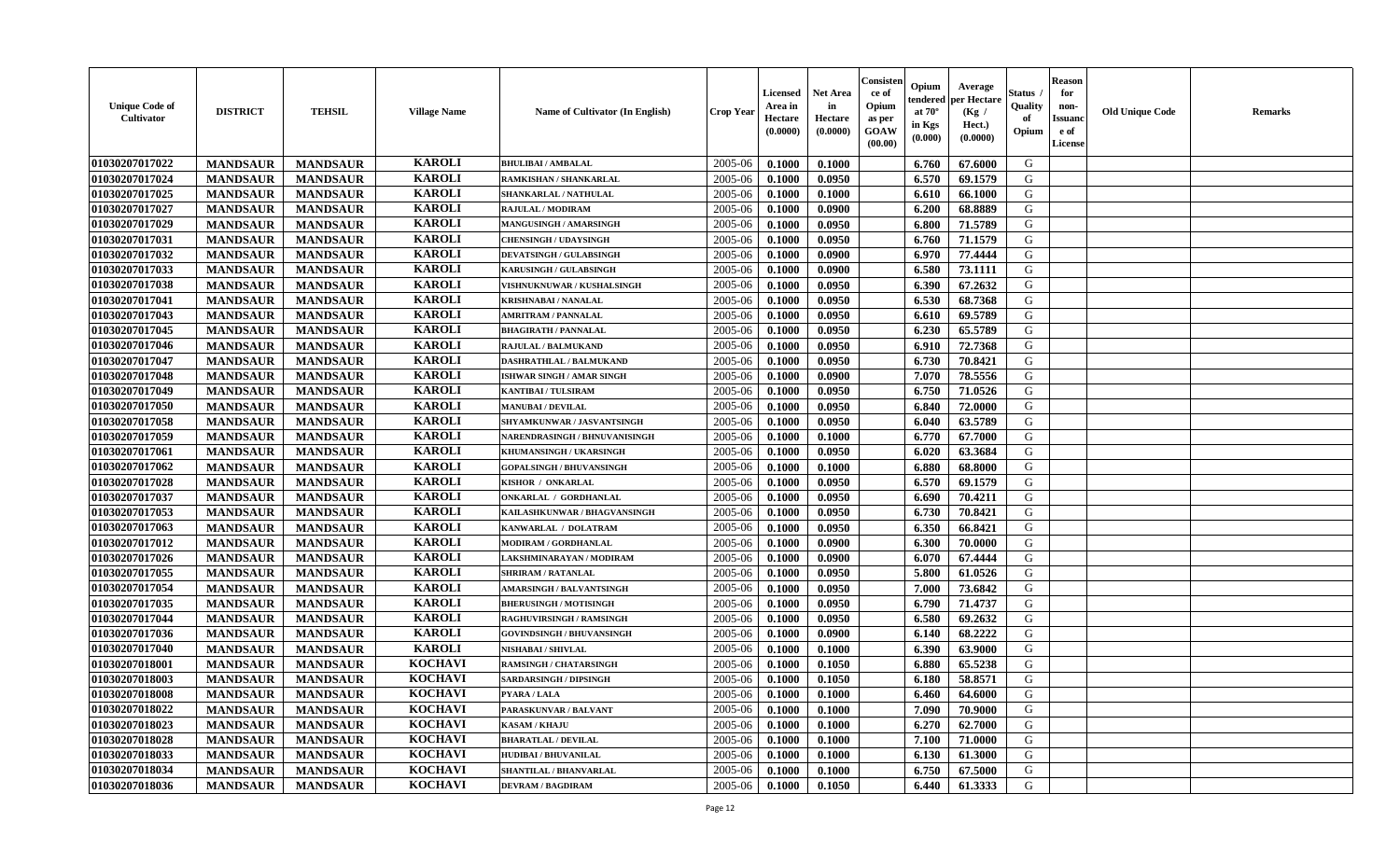| <b>Unique Code of</b><br><b>Cultivator</b> | <b>DISTRICT</b> | <b>TEHSIL</b>   | <b>Village Name</b> | Name of Cultivator (In English) | <b>Crop Year</b> | <b>Licensed</b><br>Area in<br>Hectare<br>(0.0000) | <b>Net Area</b><br>in<br>Hectare<br>(0.0000) | Consisteı<br>ce of<br>Opium<br>as per<br><b>GOAW</b><br>(00.00) | Opium<br>endered<br>at $70^\circ$<br>in Kgs<br>$(\mathbf{0.000})$ | Average<br>per Hectare<br>(Kg)<br>Hect.)<br>(0.0000) | Status<br>Quality<br>of<br>Opium | Reason<br>for<br>non-<br>Issuan<br>e of<br>License | <b>Old Unique Code</b> | <b>Remarks</b>     |
|--------------------------------------------|-----------------|-----------------|---------------------|---------------------------------|------------------|---------------------------------------------------|----------------------------------------------|-----------------------------------------------------------------|-------------------------------------------------------------------|------------------------------------------------------|----------------------------------|----------------------------------------------------|------------------------|--------------------|
| 01030207022003                             | <b>MANDSAUR</b> | <b>MANDSAUR</b> | <b>MALYAKHEDI</b>   | <b>AASHIKAALI / MEKHUB SHAH</b> | 2005-06          | 0.1000                                            |                                              |                                                                 |                                                                   | 0.0000                                               | $\mathbf{F}$                     |                                                    |                        |                    |
| 01030207022005                             | <b>MANDSAUR</b> | <b>MANDSAUR</b> | <b>MALYAKHEDI</b>   | <b>ISHAK/PIRU</b>               | 2005-06          | 0.1000                                            | 0.1000                                       |                                                                 | 5.940                                                             | 59.4000                                              | G                                |                                                    |                        |                    |
| 01030207022011                             | <b>MANDSAUR</b> | <b>MANDSAUR</b> | <b>MALYAKHEDI</b>   | <b>KHAJU / KASAM</b>            | 2005-06          | 0.1000                                            | 0.1000                                       |                                                                 | 5.290                                                             | 52.9000                                              | G                                | 04                                                 |                        |                    |
| 01030207022024                             | <b>MANDSAUR</b> | <b>MANDSAUR</b> | <b>MALYAKHEDI</b>   | <b>ABDUL GAFUR / RAJU</b>       | 2005-06          | 0.1000                                            | 0.1000                                       |                                                                 | 6.690                                                             | 66.9000                                              | G                                |                                                    |                        |                    |
| 01030207022025                             | <b>MANDSAUR</b> | <b>MANDSAUR</b> | MALYAKHEDI          | <b>KASAM / KHAJU</b>            | 2005-06          | 0.1000                                            | 0.1000                                       |                                                                 | 5.950                                                             | 59.5000                                              | G                                |                                                    |                        |                    |
| 01030207022029                             | <b>MANDSAUR</b> | <b>MANDSAUR</b> | MALYAKHEDI          | <b>HASAM / GAFUR</b>            | 2005-06          | 0.1000                                            | 0.0950                                       |                                                                 | 5.680                                                             | 59.7895                                              | G                                |                                                    |                        |                    |
| 01030207022030                             | <b>MANDSAUR</b> | <b>MANDSAUR</b> | <b>MALYAKHEDI</b>   | ISHAK / KASAM                   | 2005-06          | 0.1000                                            | 0.1000                                       |                                                                 | 5.970                                                             | 59.7000                                              | G                                |                                                    |                        |                    |
| 01030207022002                             | <b>MANDSAUR</b> | <b>MANDSAUR</b> | MALYAKHEDI          | <b>GAFUR / RAJU</b>             | 2005-06          | 0.1000                                            | 0.1000                                       |                                                                 | 6.050                                                             | 60.5000                                              | G                                |                                                    |                        |                    |
| 01030207023001                             | <b>MANDSAUR</b> | <b>MANDSAUR</b> | <b>MULTANPURA</b>   | <b>IKBAL / ABDUL MAJID</b>      | 2005-06          | 0.1000                                            | 0.0950                                       |                                                                 | 5.600                                                             | 58.9474                                              | G                                |                                                    |                        |                    |
| 01030207023004                             | <b>MANDSAUR</b> | <b>MANDSAUR</b> | <b>MULTANPURA</b>   | <b>MUKTIYAR / IBRAHIM</b>       | 2005-06          | 0.1000                                            | 0.1000                                       |                                                                 | 6.440                                                             | 64.4000                                              | G                                |                                                    |                        |                    |
| 01030207023005                             | <b>MANDSAUR</b> | <b>MANDSAUR</b> | <b>MULTANPURA</b>   | NANDRAM / GANGARAM              | 2005-06          | 0.1000                                            | 0.1000                                       |                                                                 | 4.390                                                             | 43.9000                                              |                                  | 02                                                 |                        | <b>NAME CHANGE</b> |
| 01030207023008                             | <b>MANDSAUR</b> | <b>MANDSAUR</b> | <b>MULTANPURA</b>   | <b>HASMATBAI/SHABBIR</b>        | 2005-06          | 0.1000                                            | 0.1000                                       |                                                                 | 6.250                                                             | 62.5000                                              | G                                |                                                    |                        |                    |
| 01030207023009                             | <b>MANDSAUR</b> | <b>MANDSAUR</b> | <b>MULTANPURA</b>   | <b>IBRAHIM / ABDUL RAHMAN</b>   | 2005-06          | 0.1000                                            | 0.1000                                       |                                                                 | 6.730                                                             | 67.3000                                              | G                                |                                                    |                        |                    |
| 01030207023011                             | <b>MANDSAUR</b> | <b>MANDSAUR</b> | <b>MULTANPURA</b>   | RAHIM / IMAMBAKSH               | 2005-06          | 0.1000                                            | 0.1000                                       |                                                                 | 6.320                                                             | 63.2000                                              | G                                |                                                    |                        |                    |
| 01030207023013                             | <b>MANDSAUR</b> | <b>MANDSAUR</b> | <b>MULTANPURA</b>   | <b>ABDUL / IBRAHIM</b>          | 2005-06          | 0.1000                                            | 0.0950                                       |                                                                 | 6.030                                                             | 63.4737                                              | G                                |                                                    |                        |                    |
| 01030207023016                             | <b>MANDSAUR</b> | <b>MANDSAUR</b> | <b>MULTANPURA</b>   | AYUB / IMAMBAKSH                | 2005-06          | 0.1000                                            | 0.1000                                       |                                                                 | 6.620                                                             | 66.2000                                              | G                                |                                                    |                        |                    |
| 01030207023018                             | <b>MANDSAUR</b> | <b>MANDSAUR</b> | <b>MULTANPURA</b>   | <b>ABDUL / ASHRAPH</b>          | 2005-06          | 0.1000                                            | 0.1050                                       |                                                                 | 6.490                                                             | 61.8095                                              | G                                |                                                    |                        |                    |
| 01030207023020                             | <b>MANDSAUR</b> | <b>MANDSAUR</b> | <b>MULTANPURA</b>   | <b>AMNA JI / ABDUL LATIF</b>    | 2005-06          | 0.1000                                            | 0.1000                                       |                                                                 | 6.320                                                             | 63.2000                                              | G                                |                                                    |                        |                    |
| 01030207023021                             | <b>MANDSAUR</b> | <b>MANDSAUR</b> | <b>MULTANPURA</b>   | <b>BABULAL / BHANVARLAL</b>     | 2005-06          | 0.1000                                            | 0.1000                                       |                                                                 | 6.900                                                             | 69.0000                                              | G                                |                                                    |                        |                    |
| 01030207023022                             | <b>MANDSAUR</b> | <b>MANDSAUR</b> | <b>MULTANPURA</b>   | NIJAMUDDIN / MAGIYA             | 2005-06          | 0.1000                                            | 0.0950                                       |                                                                 | 6.930                                                             | 72.9474                                              | G                                |                                                    |                        |                    |
| 01030207023024                             | <b>MANDSAUR</b> | <b>MANDSAUR</b> | <b>MULTANPURA</b>   | <b>MAJIDKHAN / NASRU GDAVI</b>  | 2005-06          | 0.1000                                            | 0.0950                                       |                                                                 | 6.430                                                             | 67.6842                                              | G                                |                                                    |                        |                    |
| 01030207023034                             | <b>MANDSAUR</b> | <b>MANDSAUR</b> | <b>MULTANPURA</b>   | SAIDIBAI / MOHAMMAD TIMARI      | 2005-06          | 0.1000                                            | 0.0950                                       |                                                                 | 6.500                                                             | 68.4211                                              | G                                |                                                    |                        |                    |
| 01030207023038                             | <b>MANDSAUR</b> | <b>MANDSAUR</b> | <b>MULTANPURA</b>   | <b>AHMAD / VALI MOHAMMAD</b>    | 2005-06          | 0.1000                                            | 0.0950                                       |                                                                 | 6.400                                                             | 67.3684                                              | G                                |                                                    |                        |                    |
| 01030207023039                             | <b>MANDSAUR</b> | <b>MANDSAUR</b> | <b>MULTANPURA</b>   | SHOKATSHAH / YASINSHAH          | 2005-06          | 0.1000                                            | 0.1000                                       |                                                                 | 6.360                                                             | 63.6000                                              | G                                |                                                    |                        |                    |
| 01030207023051                             | <b>MANDSAUR</b> | <b>MANDSAUR</b> | <b>MULTANPURA</b>   | <b>RUKMANBAI/BAGDIRAM</b>       | 2005-06          | 0.1000                                            | 0.1000                                       |                                                                 | 6.690                                                             | 66.9000                                              | G                                |                                                    |                        |                    |
| 01030207023062                             | <b>MANDSAUR</b> | <b>MANDSAUR</b> | <b>MULTANPURA</b>   | <b>MARIYAMBAI / BASHIR</b>      | 2005-06          | 0.1000                                            | 0.0950                                       |                                                                 | 6.320                                                             | 66.5263                                              | G                                |                                                    |                        |                    |
| 01030207023066                             | <b>MANDSAUR</b> | <b>MANDSAUR</b> | <b>MULTANPURA</b>   | <b>HALIMANBI / MUSHTAK</b>      | 2005-06          | 0.1000                                            | 0.1000                                       |                                                                 | 7.120                                                             | 71.2000                                              | G                                |                                                    |                        |                    |
| 01030207023069                             | <b>MANDSAUR</b> | <b>MANDSAUR</b> | <b>MULTANPURA</b>   | <b>SHABBIR / ABDUL KARIM</b>    | 2005-06          | 0.1000                                            | 0.0950                                       |                                                                 | 6.250                                                             | 65.7895                                              | G                                |                                                    |                        |                    |
| 01030207023071                             | <b>MANDSAUR</b> | <b>MANDSAUR</b> | <b>MULTANPURA</b>   | <b>BHANWARLAL / JAGANATH</b>    | 2005-06          | 0.1000                                            | 0.0950                                       |                                                                 | 6.150                                                             | 64.7368                                              | G                                |                                                    |                        |                    |
| 01030207023075                             | <b>MANDSAUR</b> | <b>MANDSAUR</b> | <b>MULTANPURA</b>   | <b>GORDHAN / GANGARAM</b>       | 2005-06          | 0.1000                                            | 0.0950                                       |                                                                 | 5.860                                                             | 61.6842                                              | G                                |                                                    |                        |                    |
| 01030207023081                             | <b>MANDSAUR</b> | <b>MANDSAUR</b> | <b>MULTANPURA</b>   | <b>LJHAR HUSEN / SHAKUR</b>     | 2005-06          | 0.1000                                            | 0.1000                                       |                                                                 | 6.820                                                             | 68.2000                                              | G                                |                                                    |                        |                    |
| 01030207023082                             | <b>MANDSAUR</b> | <b>MANDSAUR</b> | <b>MULTANPURA</b>   | <b>BHERULAL / BABRU</b>         | 2005-06          | 0.1000                                            | 0.1000                                       |                                                                 | 6.230                                                             | 62.3000                                              | G                                |                                                    |                        |                    |
| 01030207023083                             | <b>MANDSAUR</b> | <b>MANDSAUR</b> | <b>MULTANPURA</b>   | <b>ISHAK / EHAMAD PATEL</b>     | 2005-06          | 0.1000                                            | 0.1000                                       |                                                                 | 6.690                                                             | 66.9000                                              | G                                |                                                    |                        |                    |
| 01030207023084                             | <b>MANDSAUR</b> | <b>MANDSAUR</b> | <b>MULTANPURA</b>   | <b>AKHTAR HUSAIN / ISMAL</b>    | 2005-06          | 0.1000                                            | 0.0950                                       |                                                                 | 5.420                                                             | 57.0526                                              | G                                | 05                                                 |                        |                    |
| 01030207023060                             | <b>MANDSAUR</b> | <b>MANDSAUR</b> | <b>MULTANPURA</b>   | RAMJAN / ILABAKSH               | 2005-06          | 0.1000                                            | 0.0950                                       |                                                                 | 5.880                                                             | 61.8947                                              | G                                |                                                    |                        |                    |
| 01030207023079                             | <b>MANDSAUR</b> | <b>MANDSAUR</b> | <b>MULTANPURA</b>   | <b>SHAKUR / IBRAHIM</b>         | $2005 - 06$      | 0.1000                                            | 0.0950                                       |                                                                 |                                                                   | $6.000 \pm 63.1579$                                  | G                                |                                                    |                        |                    |
| 01030207023040                             | <b>MANDSAUR</b> | <b>MANDSAUR</b> | <b>MULTANPURA</b>   | <b>AHMAD / IMAMBAKSH</b>        | 2005-06          | 0.1000                                            | 0.1000                                       |                                                                 | 6.770                                                             | 67.7000                                              | G                                |                                                    |                        |                    |
| <b>01030207023080</b>                      | <b>MANDSAUR</b> | <b>MANDSAUR</b> | <b>MULTANPURA</b>   | <b>BISMILLA / KITIMULLA</b>     | 2005-06          | 0.1000                                            | 0.1000                                       |                                                                 | 4.670                                                             | 46.7000                                              | G                                | 04                                                 |                        |                    |
| 01030207023086                             | <b>MANDSAUR</b> | <b>MANDSAUR</b> | <b>MULTANPURA</b>   | <b>PARVINBEE / AARIF</b>        | 2005-06          | 0.1000                                            | 0.1000                                       |                                                                 | 6.610                                                             | 66.1000                                              | G                                | 08                                                 |                        |                    |
| 01030207023037                             | <b>MANDSAUR</b> | <b>MANDSAUR</b> | <b>MULTANPURA</b>   | <b>JAMILA BI/BABU</b>           | 2005-06          | 0.1000                                            | 0.1000                                       |                                                                 | 6.360                                                             | 63.6000                                              | G                                |                                                    |                        |                    |
| 01030207023087                             | <b>MANDSAUR</b> | <b>MANDSAUR</b> | <b>MULTANPURA</b>   | <b>GOPAL / KARULAL</b>          | 2005-06          | 0.1000                                            | 0.0950                                       |                                                                 | 6.120                                                             | 64.4211                                              | G                                |                                                    |                        |                    |
| 01030207023088                             | <b>MANDSAUR</b> | <b>MANDSAUR</b> | <b>MULTANPURA</b>   | <b>MUNSHILAL / GANGARAM</b>     | 2005-06          | 0.1000                                            | 0.1000                                       |                                                                 | 6.630                                                             | 66.3000                                              | G                                |                                                    |                        |                    |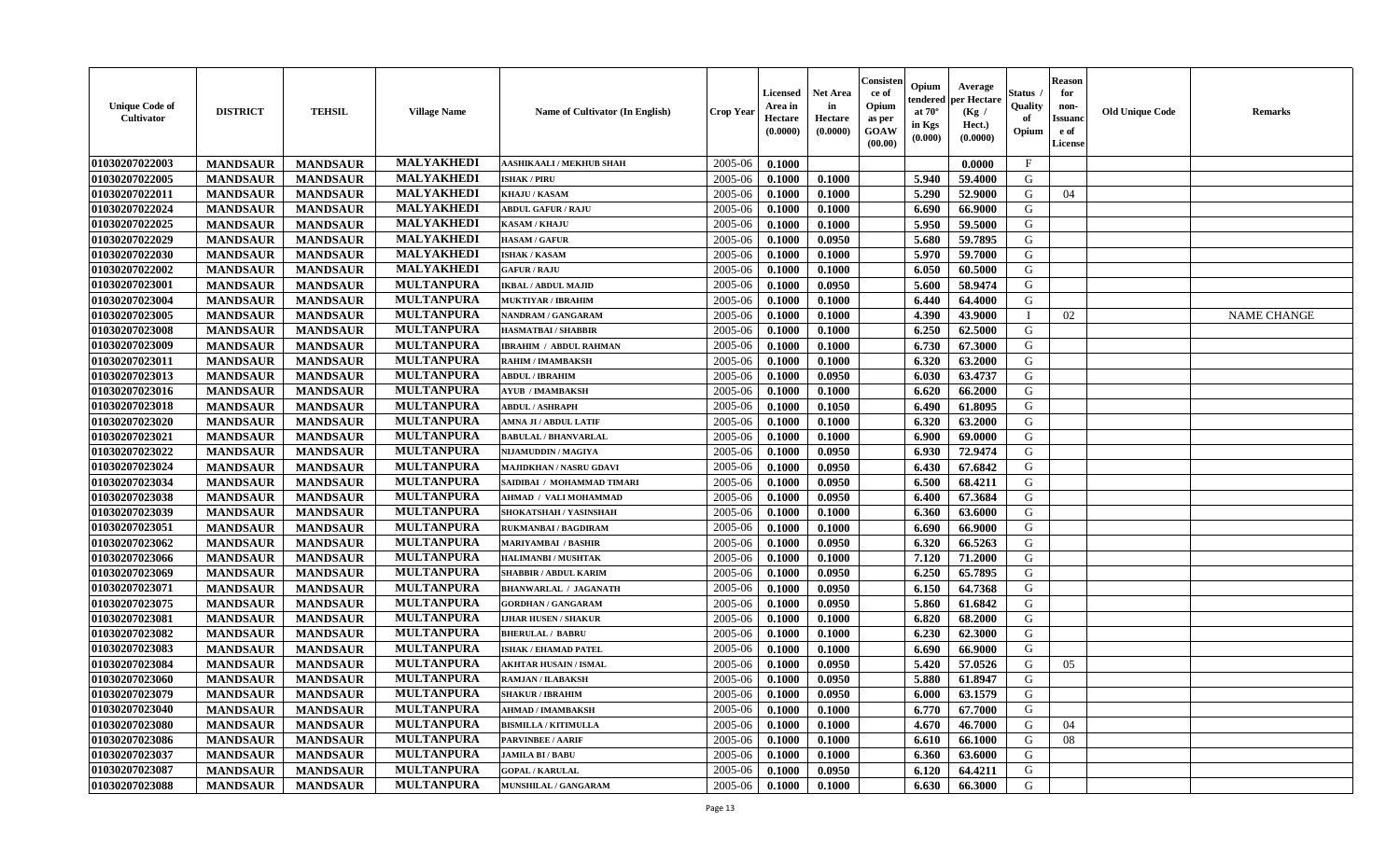| <b>Unique Code of</b><br>Cultivator | <b>DISTRICT</b> | <b>TEHSIL</b>   | <b>Village Name</b> | <b>Name of Cultivator (In English)</b> | <b>Crop Year</b> | <b>Licensed</b><br>Area in<br>Hectare<br>(0.0000) | <b>Net Area</b><br>in<br>Hectare<br>(0.0000) | Consister<br>ce of<br>Opium<br>as per<br>GOAW<br>(00.00) | Opium<br>endere<br>at $70^\circ$<br>in Kgs<br>(0.000) | Average<br>per Hectare<br>(Kg /<br>Hect.)<br>(0.0000) | Status<br>Quality<br>of<br>Opium | <b>Reason</b><br>for<br>non-<br>Issuan<br>e of<br>License | <b>Old Unique Code</b> | <b>Remarks</b>     |
|-------------------------------------|-----------------|-----------------|---------------------|----------------------------------------|------------------|---------------------------------------------------|----------------------------------------------|----------------------------------------------------------|-------------------------------------------------------|-------------------------------------------------------|----------------------------------|-----------------------------------------------------------|------------------------|--------------------|
| 01030207023072                      | <b>MANDSAUR</b> | <b>MANDSAUR</b> | <b>MULTANPURA</b>   | <b>GOPAL / CHHOGU</b>                  | 2005-06          | 0.1000                                            | 0.1000                                       |                                                          | 6.520                                                 | 65.2000                                               | G                                |                                                           |                        |                    |
| 01030207023089                      | <b>MANDSAUR</b> | <b>MANDSAUR</b> | <b>MULTANPURA</b>   | <b>SALAMUDADIN / IBRAHIM</b>           | 2005-06          | 0.1000                                            | 0.1000                                       |                                                          | 6.250                                                 | 62.5000                                               | G                                |                                                           |                        |                    |
| 01030207023092                      | <b>MANDSAUR</b> | <b>MANDSAUR</b> | <b>MULTANPURA</b>   | PANIBAI / LAKSHMAN                     | 2005-06          | 0.1000                                            | 0.1000                                       |                                                          | 6.570                                                 | 65.7000                                               | G                                |                                                           |                        |                    |
| 01030207023093                      | <b>MANDSAUR</b> | <b>MANDSAUR</b> | <b>MULTANPURA</b>   | <b>MO. RAFIK / IBRAHIM</b>             | 2005-06          | 0.1000                                            | 0.0950                                       |                                                          | 6.120                                                 | 64.4211                                               | G                                |                                                           |                        |                    |
| 01030207023095                      | <b>MANDSAUR</b> | <b>MANDSAUR</b> | <b>MULTANPURA</b>   | <b>BEGAMBAI / HAFIJ AHAMAD</b>         | 2005-06          | 0.1000                                            | 0.1000                                       |                                                          | 6.290                                                 | 62.9000                                               | G                                |                                                           |                        |                    |
| 01030207023096                      | <b>MANDSAUR</b> | <b>MANDSAUR</b> | <b>MULTANPURA</b>   | <b>JUMMA / ABDUL RAHMAN</b>            | 2005-06          | 0.1000                                            | 0.1000                                       |                                                          | 6.920                                                 | 69.2000                                               | G                                |                                                           |                        |                    |
| 01030207023097                      | <b>MANDSAUR</b> | <b>MANDSAUR</b> | <b>MULTANPURA</b>   | <b>FARUKH / AYYUB RODA</b>             | 2005-06          | 0.1000                                            | 0.1000                                       |                                                          | 6.330                                                 | 63.3000                                               | G                                |                                                           |                        |                    |
| 01030207023073                      | <b>MANDSAUR</b> | <b>MANDSAUR</b> | <b>MULTANPURA</b>   | RAMESHCHANDRA / BALARAM                | 2005-06          | 0.1000                                            | 0.1000                                       |                                                          | 6.580                                                 | 65.8000                                               | G                                |                                                           |                        |                    |
| 01030207023098                      | <b>MANDSAUR</b> | <b>MANDSAUR</b> | <b>MULTANPURA</b>   | <b>FATAMA BAI / SHAKUR</b>             | 2005-06          | 0.1000                                            | 0.0950                                       |                                                          | 6.320                                                 | 66.5263                                               | G                                |                                                           |                        |                    |
| 01030207023099                      | <b>MANDSAUR</b> | <b>MANDSAUR</b> | <b>MULTANPURA</b>   | LAKSHMINARAYAN / NANDA                 | 2005-06          | 0.1000                                            | 0.1000                                       |                                                          | 7.650                                                 | 76.5000                                               | G                                |                                                           |                        |                    |
| 01030207023090                      | <b>MANDSAUR</b> | <b>MANDSAUR</b> | <b>MULTANPURA</b>   | MOHAMMAD SALIM / JAN MOHAMMAD          | 2005-06          | 0.1000                                            | 0.0950                                       |                                                          | 6.480                                                 | 68.2105                                               | G                                |                                                           |                        |                    |
| 01030207025002                      | <b>MANDSAUR</b> | <b>MANDSAUR</b> | <b>NOGANVA</b>      | <b>MANGILAL / DOLATRAM</b>             | 2005-06          | 0.1000                                            | 0.1050                                       |                                                          | 6.840                                                 | 65.1429                                               | G                                |                                                           |                        |                    |
| 01030207025003                      | <b>MANDSAUR</b> | <b>MANDSAUR</b> | <b>NOGANVA</b>      | VISHNULAL / KISHANLAL                  | 2005-06          | 0.1000                                            | 0.0950                                       |                                                          | 6.020                                                 | 63.3684                                               | G                                |                                                           |                        | <b>NAME CHANGE</b> |
| 01030207025005                      | <b>MANDSAUR</b> | <b>MANDSAUR</b> | <b>NOGANVA</b>      | <b>BHURIBAI / BAGDIRAM</b>             | 2005-06          | 0.1000                                            | 0.1050                                       |                                                          | 6.650                                                 | 63.3333                                               | G                                |                                                           |                        |                    |
| 01030207025006                      | <b>MANDSAUR</b> | <b>MANDSAUR</b> | <b>NOGANVA</b>      | <b>GHISIBAI/LAKSHMAN</b>               | 2005-06          | 0.1000                                            | 0.1000                                       |                                                          | 6.940                                                 | 69.4000                                               | G                                |                                                           |                        |                    |
| 01030207025008                      | <b>MANDSAUR</b> | <b>MANDSAUR</b> | <b>NOGANVA</b>      | <b>BHANWAR SINGH / BHERU SINGH</b>     | 2005-06          | 0.1000                                            | 0.0950                                       |                                                          | 6.830                                                 | 71.8947                                               | G                                |                                                           |                        |                    |
| 01030207025009                      | <b>MANDSAUR</b> | <b>MANDSAUR</b> | <b>NOGANVA</b>      | <b>MANGIBAI/AMBALAL</b>                | 2005-06          | 0.1000                                            | 0.1000                                       |                                                          | 6.460                                                 | 64.6000                                               | G                                |                                                           |                        |                    |
| 01030207025010                      | <b>MANDSAUR</b> | <b>MANDSAUR</b> | <b>NOGANVA</b>      | <b>PYARCHAND / BHUWAN</b>              | 2005-06          | 0.1000                                            | 0.1000                                       |                                                          | 6.380                                                 | 63.8000                                               | G                                |                                                           |                        |                    |
| 01030207025011                      | <b>MANDSAUR</b> | <b>MANDSAUR</b> | <b>NOGANVA</b>      | <b>AMRITRAM / LAKSHMAN</b>             | 2005-06          | 0.1000                                            | 0.1000                                       |                                                          | 6.460                                                 | 64.6000                                               | G                                |                                                           |                        | <b>NAME CHANGE</b> |
| 01030207025012                      | <b>MANDSAUR</b> | <b>MANDSAUR</b> | <b>NOGANVA</b>      | <b>BAPULAL / JAYCHAND</b>              | 2005-06          | 0.1000                                            | 0.0950                                       |                                                          | 6.690                                                 | 70.4211                                               | G                                |                                                           |                        |                    |
| 01030207025013                      | <b>MANDSAUR</b> | <b>MANDSAUR</b> | <b>NOGANVA</b>      | HIRABAI / LABHCHANDRA                  | 2005-06          | 0.1000                                            | 0.0950                                       |                                                          | 6.570                                                 | 69.1579                                               | G                                |                                                           |                        |                    |
| 01030207025014                      | <b>MANDSAUR</b> | <b>MANDSAUR</b> | <b>NOGANVA</b>      | PRATAPBAI / PRABHULAL                  | 2005-06          | 0.1000                                            | 0.1000                                       |                                                          | 6.620                                                 | 66.2000                                               | G                                |                                                           |                        |                    |
| 01030207025015                      | <b>MANDSAUR</b> | <b>MANDSAUR</b> | <b>NOGANVA</b>      | <b>CHIMANLAL / CHATURBHUJ</b>          | 2005-06          | 0.1000                                            | 0.0950                                       |                                                          | 6.270                                                 | 66.0000                                               | G                                |                                                           |                        |                    |
| 01030207025016                      | <b>MANDSAUR</b> | <b>MANDSAUR</b> | <b>NOGANVA</b>      | SHIVSHANKAR / GOPAL                    | 2005-06          | 0.1000                                            | 0.1000                                       |                                                          | 6.610                                                 | 66.1000                                               | G                                |                                                           |                        | <b>NAME CHANGE</b> |
| 01030207025019                      | <b>MANDSAUR</b> | <b>MANDSAUR</b> | <b>NOGANVA</b>      | <b>BHERULAL / NATHULAL</b>             | 2005-06          | 0.1000                                            | 0.0900                                       |                                                          | 5.960                                                 | 66.2222                                               | G                                |                                                           |                        |                    |
| 01030207025020                      | <b>MANDSAUR</b> | <b>MANDSAUR</b> | <b>NOGANVA</b>      | <b>HIRALAL / BHANVARLAL</b>            | 2005-06          | 0.1000                                            | 0.1000                                       |                                                          | 6.690                                                 | 66.9000                                               | G                                |                                                           |                        |                    |
| 01030207025023                      | <b>MANDSAUR</b> | <b>MANDSAUR</b> | <b>NOGANVA</b>      | RAGURAJ SINGH / SAJJAN SINGH           | 2005-06          | 0.1000                                            | 0.1000                                       |                                                          | 6.310                                                 | 63.1000                                               | G                                |                                                           |                        |                    |
| 01030207025025                      | <b>MANDSAUR</b> | <b>MANDSAUR</b> | <b>NOGANVA</b>      | NARAYANSINGH / NAHARSINGH              | 2005-06          | 0.1000                                            | 0.0950                                       |                                                          | 6.260                                                 | 65.8947                                               | G                                |                                                           |                        |                    |
| 01030207025026                      | <b>MANDSAUR</b> | <b>MANDSAUR</b> | <b>NOGANVA</b>      | <b>BALMUKUND / BHUWAN</b>              | 2005-06          | 0.1000                                            | 0.0950                                       |                                                          | 6.170                                                 | 64.9474                                               | G                                |                                                           |                        |                    |
| 01030207025027                      | <b>MANDSAUR</b> | <b>MANDSAUR</b> | <b>NOGANVA</b>      | <b>BALARAM / LAXMICHAND</b>            | 2005-06          | 0.1000                                            | 0.1050                                       |                                                          | 6.500                                                 | 61.9048                                               | G                                |                                                           |                        |                    |
| 01030207025028                      | <b>MANDSAUR</b> | <b>MANDSAUR</b> | <b>NOGANVA</b>      | <b>UDA / BHUVAN</b>                    | 2005-06          | 0.1000                                            | 0.1000                                       |                                                          | 6.450                                                 | 64.5000                                               | G                                |                                                           |                        |                    |
| 01030207025029                      | <b>MANDSAUR</b> | <b>MANDSAUR</b> | <b>NOGANVA</b>      | LAKSHMICHANDRA / BHAGIRATH             | 2005-06          | 0.1000                                            | 0.1000                                       |                                                          | 6.700                                                 | 67.0000                                               | G                                |                                                           |                        | <b>NAME CHANGE</b> |
| 01030207025030                      | <b>MANDSAUR</b> | <b>MANDSAUR</b> | <b>NOGANVA</b>      | <b>HIRALAL / BHERULAL</b>              | 2005-06          | 0.1000                                            | 0.1000                                       |                                                          | 6.710                                                 | 67.1000                                               | G                                |                                                           |                        |                    |
| 01030207025031                      | <b>MANDSAUR</b> | <b>MANDSAUR</b> | <b>NOGANVA</b>      | <b>MANGIBAI / NIRBHERAM</b>            | 2005-06          | 0.1000                                            | 0.1000                                       |                                                          | 6.120                                                 | 61.2000                                               | G                                |                                                           |                        |                    |
| 01030207025033                      | <b>MANDSAUR</b> | <b>MANDSAUR</b> | <b>NOGANVA</b>      | <b>KESHARBAI/NANDA</b>                 | 2005-06          | 0.1000                                            | 0.1000                                       |                                                          | 6.440                                                 | 64.4000                                               | G                                |                                                           |                        |                    |
| 01030207025037                      | <b>MANDSAUR</b> | <b>MANDSAUR</b> | <b>NOGANVA</b>      | TULSIRAM / NANDRAM                     | $2005 - 06$      | 0.1000                                            | 0.0950                                       |                                                          | 6.470                                                 | 68.1053                                               | G                                |                                                           |                        |                    |
| 01030207025038                      | <b>MANDSAUR</b> | <b>MANDSAUR</b> | <b>NOGANVA</b>      | <b>HIRALAL / JAGANNATH</b>             | 2005-06          | 0.1000                                            | 0.1000                                       |                                                          | 6.800                                                 | 68.0000                                               | G                                |                                                           |                        |                    |
| 01030207025042                      | <b>MANDSAUR</b> | <b>MANDSAUR</b> | <b>NOGANVA</b>      | <b>GENDIBAI / BHAGIRATH</b>            | 2005-06          | 0.1000                                            | 0.1000                                       |                                                          | 6.350                                                 | 63.5000                                               | G                                |                                                           |                        |                    |
| 01030207025044                      | <b>MANDSAUR</b> | <b>MANDSAUR</b> | <b>NOGANVA</b>      | <b>TARABAI / BHERULAL</b>              | 2005-06          | 0.1000                                            | 0.1000                                       |                                                          | 6.540                                                 | 65.4000                                               | G                                |                                                           |                        |                    |
| 01030207025046                      | <b>MANDSAUR</b> | <b>MANDSAUR</b> | <b>NOGANVA</b>      | <b>KALABAI/SAVRAM</b>                  | 2005-06          | 0.1000                                            | 0.1000                                       |                                                          | 6.580                                                 | 65.8000                                               | G                                |                                                           |                        |                    |
| 01030207025050                      | <b>MANDSAUR</b> | <b>MANDSAUR</b> | <b>NOGANVA</b>      | <b>SHANTILAL / LABCHAND</b>            | 2005-06          | 0.1000                                            | 0.0950                                       |                                                          | 6.360                                                 | 66.9474                                               | G                                |                                                           |                        |                    |
| 01030207025051                      | <b>MANDSAUR</b> | <b>MANDSAUR</b> | <b>NOGANVA</b>      | MOHANPAL SINGH / LAXMAN SINGH          | 2005-06          | 0.1000                                            | 0.1000                                       |                                                          | 6.370                                                 | 63.7000                                               | G                                |                                                           |                        |                    |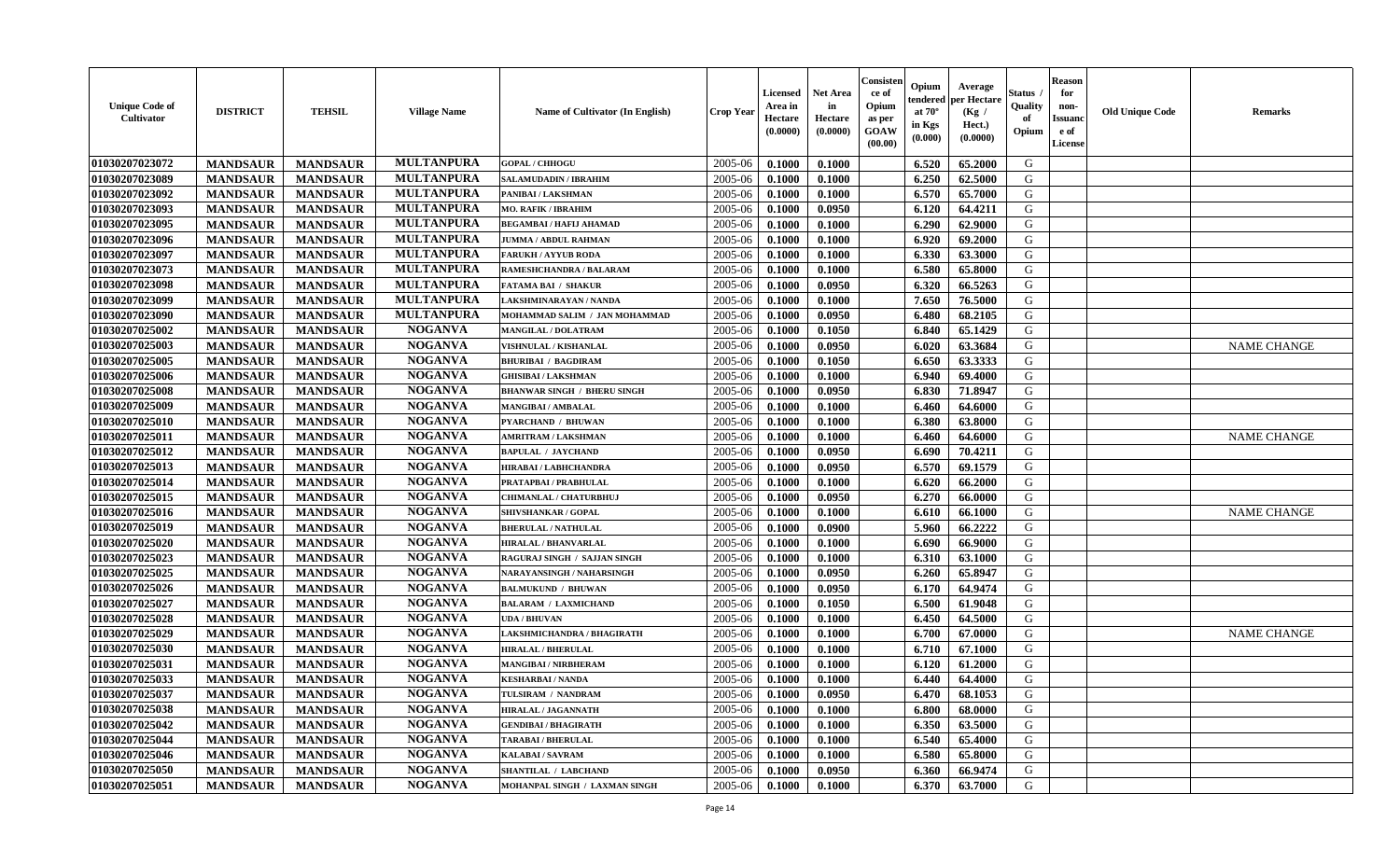| <b>Unique Code of</b><br><b>Cultivator</b> | <b>DISTRICT</b> | <b>TEHSIL</b>   | <b>Village Name</b> | Name of Cultivator (In English)         | <b>Crop Year</b> | <b>Licensed</b><br>Area in<br>Hectare<br>(0.0000) | <b>Net Area</b><br>in<br>Hectare<br>(0.0000) | Consister<br>ce of<br>Opium<br>as per<br><b>GOAW</b><br>(00.00) | Opium<br>endered<br>at $70^{\circ}$<br>in Kgs<br>$(\mathbf{0.000})$ | Average<br>per Hectare<br>(Kg)<br>Hect.)<br>(0.0000) | Status<br>Quality<br>of<br>Opium | <b>Reason</b><br>for<br>non-<br><b>Issuano</b><br>e of<br>License | <b>Old Unique Code</b> | <b>Remarks</b> |
|--------------------------------------------|-----------------|-----------------|---------------------|-----------------------------------------|------------------|---------------------------------------------------|----------------------------------------------|-----------------------------------------------------------------|---------------------------------------------------------------------|------------------------------------------------------|----------------------------------|-------------------------------------------------------------------|------------------------|----------------|
| 01030207025059                             | <b>MANDSAUR</b> | <b>MANDSAUR</b> | <b>NOGANVA</b>      | <b>JAGDISH / MANGILAL</b>               | 2005-06          | 0.1000                                            | 0.1000                                       |                                                                 | 5.930                                                               | 59.3000                                              | G                                |                                                                   |                        |                |
| 01030207025062                             | <b>MANDSAUR</b> | <b>MANDSAUR</b> | <b>NOGANVA</b>      | SURESHKUMAR / LAXMINARAYAN              | 2005-06          | 0.1000                                            | 0.1000                                       |                                                                 | 5.990                                                               | 59.9000                                              | G                                |                                                                   |                        |                |
| 01030207025063                             | <b>MANDSAUR</b> | <b>MANDSAUR</b> | <b>NOGANVA</b>      | <b>BABULAL / LAXMINARAYAN</b>           | 2005-06          | 0.1000                                            | 0.1000                                       |                                                                 | 6.850                                                               | 68.5000                                              | G                                |                                                                   |                        |                |
| 01030207025070                             | <b>MANDSAUR</b> | <b>MANDSAUR</b> | <b>NOGANVA</b>      | LAXMAN SINGH / SAJJAN SINGH             | 2005-06          | 0.1000                                            | 0.1000                                       |                                                                 | 6.260                                                               | 62.6000                                              | G                                |                                                                   |                        |                |
| 01030207025071                             | <b>MANDSAUR</b> | <b>MANDSAUR</b> | <b>NOGANVA</b>      | KOMAL SINGH / BHANWAR SINGH             | 2005-06          | 0.1000                                            | 0.1000                                       |                                                                 | 8.340                                                               | 83.4000                                              | G                                |                                                                   |                        |                |
| 01030207025072                             | <b>MANDSAUR</b> | <b>MANDSAUR</b> | <b>NOGANVA</b>      | DASHRATH SINGH / BHARAT SINGH           | 2005-06          | 0.1000                                            | 0.1000                                       |                                                                 | 6.850                                                               | 68.5000                                              | G                                |                                                                   |                        |                |
| 01030207025078                             | <b>MANDSAUR</b> | <b>MANDSAUR</b> | <b>NOGANVA</b>      | PANNALAL / BHAGIRATH                    | 2005-06          | 0.1000                                            | 0.1000                                       |                                                                 | 6.750                                                               | 67.5000                                              | G                                |                                                                   |                        |                |
| 01030207025079                             | <b>MANDSAUR</b> | <b>MANDSAUR</b> | <b>NOGANVA</b>      | <b>BHANVARLAL / RADHU</b>               | 2005-06          | 0.1000                                            | 0.0950                                       |                                                                 | 6.170                                                               | 64.9474                                              | G                                |                                                                   |                        |                |
| 01030207025084                             | <b>MANDSAUR</b> | <b>MANDSAUR</b> | <b>NOGANVA</b>      | <b>BHUWAN / BHERULAL</b>                | 2005-06          | 0.1000                                            | 0.0950                                       |                                                                 | 6.700                                                               | 70.5263                                              | G                                |                                                                   |                        |                |
| 01030207025085                             | <b>MANDSAUR</b> | <b>MANDSAUR</b> | <b>NOGANVA</b>      | HAJARILAL / AMRITLAL                    | 2005-06          | 0.1000                                            | 0.0950                                       |                                                                 | 6.480                                                               | 68.2105                                              | G                                |                                                                   |                        |                |
| 01030207025086                             | <b>MANDSAUR</b> | <b>MANDSAUR</b> | <b>NOGANVA</b>      | <b>HAKUBAI/VARADA</b>                   | 2005-06          | 0.1000                                            | 0.1050                                       |                                                                 | 7.090                                                               | 67.5238                                              | G                                |                                                                   |                        |                |
| 01030207025091                             | <b>MANDSAUR</b> | <b>MANDSAUR</b> | <b>NOGANVA</b>      | PARVATSINGH / NATHUSINGH                | 2005-06          | 0.1000                                            | 0.1000                                       |                                                                 | 6.440                                                               | 64.4000                                              | G                                |                                                                   |                        |                |
| 01030207025095                             | <b>MANDSAUR</b> | <b>MANDSAUR</b> | <b>NOGANVA</b>      | <b>KANCHAN BAI / NATHU</b>              | 2005-06          | 0.1000                                            | 0.0950                                       |                                                                 | 6.770                                                               | 71.2632                                              | G                                |                                                                   |                        |                |
| 01030207025099                             | <b>MANDSAUR</b> | <b>MANDSAUR</b> | <b>NOGANVA</b>      | MOHAN KUNWAR / MAHIPAL SINGH            | 2005-06          | 0.1000                                            | 0.0950                                       |                                                                 | 6.620                                                               | 69.6842                                              | G                                |                                                                   |                        |                |
| 01030207025100                             | <b>MANDSAUR</b> | <b>MANDSAUR</b> | <b>NOGANVA</b>      | <b>HIRALAL / SHOBHARAM</b>              | 2005-06          | 0.1000                                            | 0.0950                                       |                                                                 | 6.810                                                               | 71.6842                                              | G                                |                                                                   |                        |                |
| 01030207025032                             | <b>MANDSAUR</b> | <b>MANDSAUR</b> | <b>NOGANVA</b>      | VAJABAI / BHURIYA                       | 2005-06          | 0.1000                                            | 0.1050                                       |                                                                 | 7.140                                                               | 68.0000                                              | G                                |                                                                   |                        |                |
| 01030207025067                             | <b>MANDSAUR</b> | <b>MANDSAUR</b> | <b>NOGANVA</b>      | <b>GUNWANT SINGH / RAGURAJ SINGH</b>    | 2005-06          | 0.1000                                            | 0.1000                                       |                                                                 | 6.430                                                               | 64.3000                                              | G                                |                                                                   |                        |                |
| 01030207025069                             | <b>MANDSAUR</b> | <b>MANDSAUR</b> | <b>NOGANVA</b>      | <b>BHANUPRATAP SINGH / SAJJAN SINGH</b> | 2005-06          | 0.1000                                            | 0.0950                                       |                                                                 | 5.820                                                               | 61.2632                                              | G                                |                                                                   |                        |                |
| 01030207025094                             | <b>MANDSAUR</b> | <b>MANDSAUR</b> | <b>NOGANVA</b>      | SANTOSHKUMAR / MODIRAM                  | 2005-06          | 0.1000                                            | 0.1000                                       |                                                                 | 6.510                                                               | 65.1000                                              | G                                |                                                                   |                        |                |
| 01030207025001                             | <b>MANDSAUR</b> | <b>MANDSAUR</b> | <b>NOGANVA</b>      | <b>BHARATSINGH / NAHARSINGH</b>         | 2005-06          | 0.1000                                            | 0.1000                                       |                                                                 | 6.420                                                               | 64.2000                                              | G                                |                                                                   |                        |                |
| 01030207025024                             | <b>MANDSAUR</b> | <b>MANDSAUR</b> | <b>NOGANVA</b>      | <b>ONKARLAL / AMARCHAND</b>             | 2005-06          | 0.1000                                            | 0.1000                                       |                                                                 | 6.890                                                               | 68.9000                                              | G                                |                                                                   |                        |                |
| 01030207025004                             | <b>MANDSAUR</b> | <b>MANDSAUR</b> | <b>NOGANVA</b>      | RADHESHYAM / NANDA                      | 2005-06          | 0.1000                                            | 0.1000                                       |                                                                 | 6.250                                                               | 62.5000                                              | G                                |                                                                   |                        |                |
| 01030207025077                             | <b>MANDSAUR</b> | <b>MANDSAUR</b> | <b>NOGANVA</b>      | <b>KALABAI/GOPAL</b>                    | 2005-06          | 0.1000                                            | 0.0950                                       |                                                                 | 6.300                                                               | 66.3158                                              | G                                |                                                                   |                        |                |
| 01030207025101                             | <b>MANDSAUR</b> | <b>MANDSAUR</b> | <b>NOGANVA</b>      | PUNAMCHANDRA / HIRALAL                  | 2005-06          | 0.1000                                            | 0.1000                                       |                                                                 | 6.450                                                               | 64.5000                                              | G                                |                                                                   |                        |                |
| 01030207025102                             | <b>MANDSAUR</b> | <b>MANDSAUR</b> | <b>NOGANVA</b>      | <b>AMRITRAM / NANDA</b>                 | 2005-06          | 0.1000                                            | 0.0950                                       |                                                                 | 6.570                                                               | 69.1579                                              | G                                |                                                                   |                        |                |
| 01030207025040                             | <b>MANDSAUR</b> | <b>MANDSAUR</b> | <b>NOGANVA</b>      | <b>SURESHKUMAR / HIRALAL</b>            | 2005-06          | 0.1000                                            | 0.0950                                       |                                                                 | 6.390                                                               | 67.2632                                              | G                                |                                                                   |                        |                |
| 01030207025017                             | <b>MANDSAUR</b> | <b>MANDSAUR</b> | <b>NOGANVA</b>      | RUKMANIBAI / RAMLAL                     | 2005-06          | 0.1000                                            | 0.1000                                       |                                                                 | 6.610                                                               | 66.1000                                              | G                                |                                                                   |                        |                |
| 01030207025018                             | <b>MANDSAUR</b> | <b>MANDSAUR</b> | <b>NOGANVA</b>      | <b>KISHANLAL / GOBA</b>                 | 2005-06          | 0.1000                                            | 0.1000                                       |                                                                 | 6.360                                                               | 63.6000                                              | G                                |                                                                   |                        |                |
| 01030207026001                             | <b>MANDSAUR</b> | <b>MANDSAUR</b> | <b>PITHAKHEDI</b>   | PANKESH / MOTILAL                       | 2005-06          | 0.1000                                            | 0.1000                                       |                                                                 | 6.390                                                               | 63.9000                                              | G                                |                                                                   |                        |                |
| 01030207026002                             | <b>MANDSAUR</b> | <b>MANDSAUR</b> | <b>PITHAKHEDI</b>   | MANGILAL URF MAHADEV / PRAYRCHAND       | 2005-06          | 0.1000                                            | 0.0950                                       |                                                                 | 6.660                                                               | 70.1053                                              | G                                |                                                                   |                        |                |
| 01030207026004                             | <b>MANDSAUR</b> | <b>MANDSAUR</b> | <b>PITHAKHEDI</b>   | <b>BHERULAL / TULSIRAM</b>              | 2005-06          | 0.1000                                            | 0.1000                                       |                                                                 | 6.430                                                               | 64.3000                                              | G                                |                                                                   |                        |                |
| 01030207026005                             | <b>MANDSAUR</b> | <b>MANDSAUR</b> | <b>PITHAKHEDI</b>   | <b>GOPAL / KISHNALAL</b>                | 2005-06          | 0.1000                                            | 0.1000                                       |                                                                 | 6.530                                                               | 65.3000                                              | G                                |                                                                   |                        |                |
| 01030207026006                             | <b>MANDSAUR</b> | <b>MANDSAUR</b> | <b>PITHAKHEDI</b>   | NARAYANSINGH / BALWANTSINGH             | 2005-06          | 0.1000                                            | 0.1000                                       |                                                                 | 6.290                                                               | 62.9000                                              | G                                |                                                                   |                        |                |
| 01030207026009                             | <b>MANDSAUR</b> | <b>MANDSAUR</b> | <b>PITHAKHEDI</b>   | MANGIBAI / CHUNILAL                     | 2005-06          | 0.1000                                            | 0.0950                                       |                                                                 | 6.400                                                               | 67.3684                                              | G                                |                                                                   |                        |                |
| 01030207026011                             | <b>MANDSAUR</b> | <b>MANDSAUR</b> | <b>PITHAKHEDI</b>   | <b>BEGAMBAI/HAMIDKODA</b>               | 2005-06          | 0.1000                                            | 0.1000                                       |                                                                 | 6.520                                                               | 65.2000                                              | G                                |                                                                   |                        |                |
| 01030207026012                             | <b>MANDSAUR</b> | <b>MANDSAUR</b> | PITHAKHEDI          | NIRMALAKUNWAR / SHYAMSINGH              | 2005-06          | 0.1000                                            | 0.0950                                       |                                                                 | 6.600                                                               | 69.4737                                              | G                                |                                                                   |                        |                |
| 01030207026013                             | <b>MANDSAUR</b> | <b>MANDSAUR</b> | <b>PITHAKHEDI</b>   | <b>GOVINDSINGH / MANOHARSINGH</b>       | 2005-06          | 0.1000                                            | 0.0950                                       |                                                                 | 6.880                                                               | 72.4211                                              | G                                |                                                                   |                        |                |
| 01030207026014                             | <b>MANDSAUR</b> | <b>MANDSAUR</b> | <b>PITHAKHEDI</b>   | <b>BHUWAN / BHERA</b>                   | 2005-06          | 0.1000                                            | 0.1000                                       |                                                                 | 5.930                                                               | 59.3000                                              | G                                |                                                                   |                        |                |
| 01030207026017                             | <b>MANDSAUR</b> | <b>MANDSAUR</b> | <b>PITHAKHEDI</b>   | <b>JAGDISH / BHUWAN</b>                 | 2005-06          | 0.1000                                            | 0.0950                                       |                                                                 | 6.460                                                               | 68.0000                                              | G                                |                                                                   |                        |                |
| 01030207026019                             | <b>MANDSAUR</b> | <b>MANDSAUR</b> | <b>PITHAKHEDI</b>   | SHANTILAL / MANGILAL                    | 2005-06          | 0.1000                                            | 0.0950                                       |                                                                 | 6.600                                                               | 69.4737                                              | G                                |                                                                   |                        |                |
| 01030207026024                             | <b>MANDSAUR</b> | <b>MANDSAUR</b> | <b>PITHAKHEDI</b>   | SHNKARLAL / PYARCHAND                   | 2005-06          | 0.1000                                            | 0.0950                                       |                                                                 | 6.670                                                               | 70.2105                                              | G                                |                                                                   |                        |                |
| 01030207026025                             | <b>MANDSAUR</b> | <b>MANDSAUR</b> | <b>PITHAKHEDI</b>   | KISHOR / CHUNILAL                       | 2005-06          | 0.1000                                            | 0.0950                                       |                                                                 | 6.630                                                               | 69.7895                                              | G                                |                                                                   |                        |                |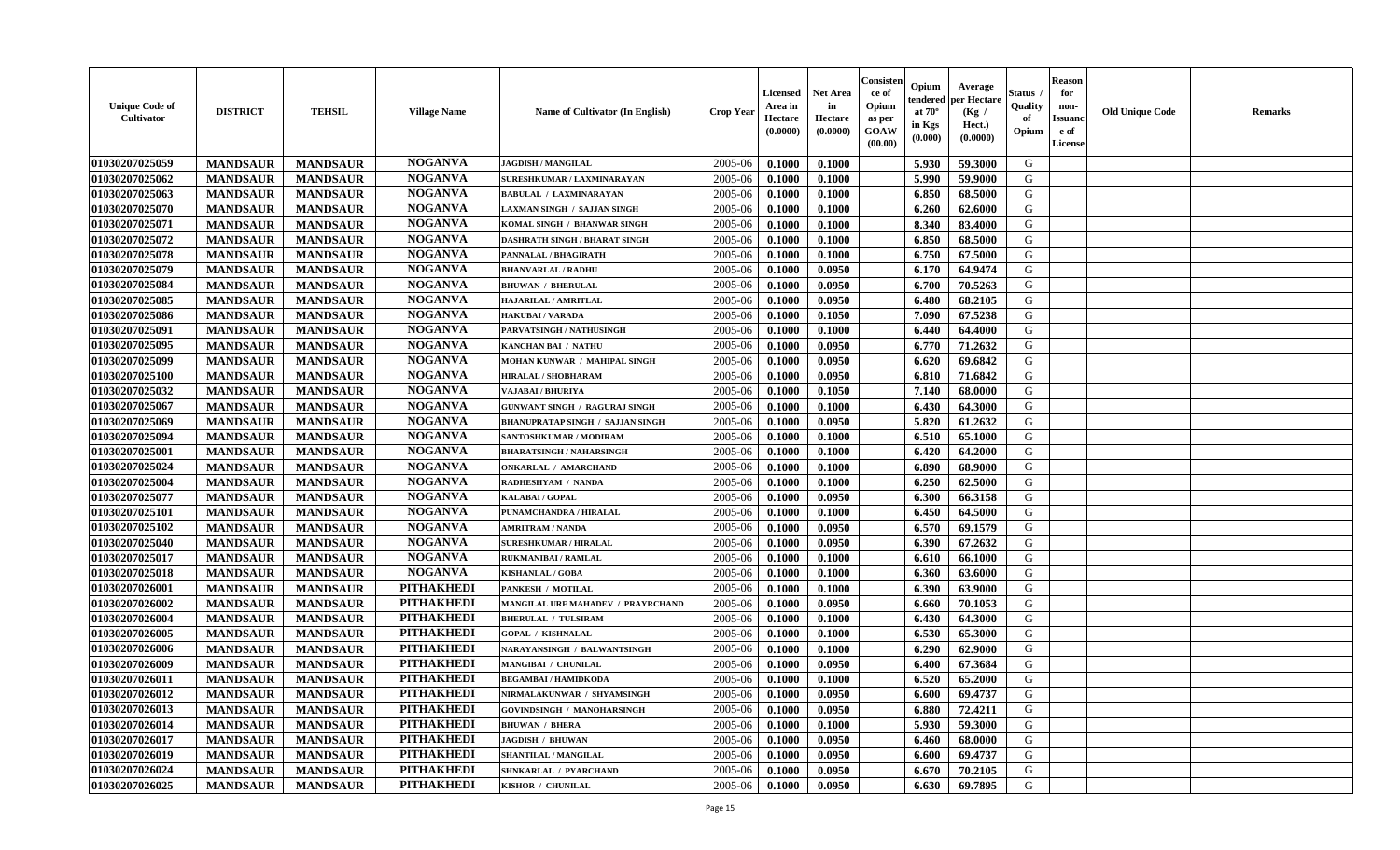| <b>Unique Code of</b><br><b>Cultivator</b> | <b>DISTRICT</b> | <b>TEHSIL</b>   | <b>Village Name</b> | Name of Cultivator (In English)    | <b>Crop Year</b> | <b>Licensed</b><br>Area in<br>Hectare<br>(0.0000) | <b>Net Area</b><br>in<br>Hectare<br>(0.0000) | Consister<br>ce of<br>Opium<br>as per<br><b>GOAW</b><br>(00.00) | Opium<br>endered<br>at $70^{\circ}$<br>in Kgs<br>$(\mathbf{0.000})$ | Average<br>per Hectare<br>(Kg)<br>Hect.)<br>(0.0000) | Status<br>Quality<br>of<br>Opium | <b>Reason</b><br>for<br>non-<br><b>Issuano</b><br>e of<br>License | <b>Old Unique Code</b> | <b>Remarks</b> |
|--------------------------------------------|-----------------|-----------------|---------------------|------------------------------------|------------------|---------------------------------------------------|----------------------------------------------|-----------------------------------------------------------------|---------------------------------------------------------------------|------------------------------------------------------|----------------------------------|-------------------------------------------------------------------|------------------------|----------------|
| 01030207026027                             | <b>MANDSAUR</b> | <b>MANDSAUR</b> | <b>PITHAKHEDI</b>   | TAMUSINGH / LAKSHMANSINGH          | 2005-06          | 0.1000                                            | 0.1000                                       |                                                                 | 6.930                                                               | 69.3000                                              | G                                |                                                                   |                        |                |
| 01030207026031                             | <b>MANDSAUR</b> | <b>MANDSAUR</b> | <b>PITHAKHEDI</b>   | <b>BHANWAR SINGH / MANGU SINGH</b> | 2005-06          | 0.1000                                            | 0.0950                                       |                                                                 | 6.390                                                               | 67.2632                                              | G                                |                                                                   |                        |                |
| 01030207026032                             | <b>MANDSAUR</b> | <b>MANDSAUR</b> | <b>PITHAKHEDI</b>   | DEVI SINGH / KALU SINGH            | 2005-06          | 0.1000                                            | 0.1050                                       |                                                                 | 7.030                                                               | 66.9524                                              | G                                |                                                                   |                        |                |
| 01030207026033                             | <b>MANDSAUR</b> | <b>MANDSAUR</b> | <b>PITHAKHEDI</b>   | <b>NAGU SINGH / PRATAP SINGH</b>   | 2005-06          | 0.1000                                            | 0.0950                                       |                                                                 | 6.360                                                               | 66.9474                                              | G                                |                                                                   |                        |                |
| 01030207026034                             | <b>MANDSAUR</b> | <b>MANDSAUR</b> | <b>PITHAKHEDI</b>   | LAXMINARAYAN / TULSIRAM            | 2005-06          | 0.1000                                            | 0.0950                                       |                                                                 | 6.520                                                               | 68.6316                                              | G                                |                                                                   |                        |                |
| 01030207026035                             | <b>MANDSAUR</b> | <b>MANDSAUR</b> | <b>PITHAKHEDI</b>   | <b>JAGDISH / JAYRAM</b>            | 2005-06          | 0.1000                                            | 0.0950                                       |                                                                 | 6.960                                                               | 73.2632                                              | G                                |                                                                   |                        |                |
| 01030207026036                             | <b>MANDSAUR</b> | <b>MANDSAUR</b> | <b>PITHAKHEDI</b>   | MAHENDRA SINGH / DAYAL SINGH       | 2005-06          | 0.1000                                            | 0.1000                                       |                                                                 | 6.480                                                               | 64.8000                                              | G                                |                                                                   |                        |                |
| 01030207026038                             | <b>MANDSAUR</b> | <b>MANDSAUR</b> | <b>PITHAKHEDI</b>   | LOKENDRASINGH / DASHRATHSINGH      | 2005-06          | 0.1000                                            | 0.1000                                       |                                                                 | 6.680                                                               | 66.8000                                              | G                                |                                                                   |                        |                |
| 01030207026039                             | <b>MANDSAUR</b> | <b>MANDSAUR</b> | <b>PITHAKHEDI</b>   | <b>GAJRAJ SINGH / DAYAL SINGH</b>  | 2005-06          | 0.1000                                            | 0.0950                                       |                                                                 | 6.460                                                               | 68.0000                                              | G                                |                                                                   |                        |                |
| 01030207026040                             | <b>MANDSAUR</b> | <b>MANDSAUR</b> | <b>PITHAKHEDI</b>   | <b>BABULAL / RAMLAL</b>            | 2005-06          | 0.1000                                            | 0.1050                                       |                                                                 | 6.900                                                               | 65.7143                                              | G                                |                                                                   |                        |                |
| 01030207026042                             | <b>MANDSAUR</b> | <b>MANDSAUR</b> | <b>PITHAKHEDI</b>   | KAILASHCHANDRA / BHURALAL          | 2005-06          | 0.1000                                            | 0.1000                                       |                                                                 | 6.650                                                               | 66.5000                                              | G                                |                                                                   |                        |                |
| 01030207026043                             | <b>MANDSAUR</b> | <b>MANDSAUR</b> | <b>PITHAKHEDI</b>   | <b>MUBARIK / MANGTU</b>            | 2005-06          | 0.1000                                            | 0.0950                                       |                                                                 | 5.720                                                               | 60.2105                                              | G                                |                                                                   |                        |                |
| 01030207026045                             | <b>MANDSAUR</b> | <b>MANDSAUR</b> | <b>PITHAKHEDI</b>   | PREM SINGH / MOHAN SINGH           | 2005-06          | 0.1000                                            | 0.1000                                       |                                                                 | 6.900                                                               | 69.0000                                              | G                                |                                                                   |                        |                |
| 01030207026046                             | <b>MANDSAUR</b> | <b>MANDSAUR</b> | <b>PITHAKHEDI</b>   | <b>RAKESH / MANGILAL</b>           | 2005-06          | 0.1000                                            | 0.1000                                       |                                                                 | 6.550                                                               | 65.5000                                              | G                                |                                                                   |                        |                |
| 01030207026050                             | <b>MANDSAUR</b> | <b>MANDSAUR</b> | <b>PITHAKHEDI</b>   | <b>BHAGWANSINGH / NAHARSINGH</b>   | 2005-06          | 0.1000                                            | 0.0950                                       |                                                                 | 6.400                                                               | 67.3684                                              | G                                |                                                                   |                        |                |
| 01030207026056                             | <b>MANDSAUR</b> | <b>MANDSAUR</b> | <b>PITHAKHEDI</b>   | <b>ONKARSINGH / NARAYANSINGH</b>   | 2005-06          | 0.1000                                            | 0.1000                                       |                                                                 | 6.390                                                               | 63.9000                                              | G                                |                                                                   |                        |                |
| 01030207026057                             | <b>MANDSAUR</b> | <b>MANDSAUR</b> | <b>PITHAKHEDI</b>   | <b>GHASIRAM / HEMRAJ</b>           | 2005-06          | 0.1000                                            | 0.1000                                       |                                                                 | 6.260                                                               | 62.6000                                              | G                                |                                                                   |                        |                |
| 01030207026058                             | <b>MANDSAUR</b> | <b>MANDSAUR</b> | <b>PITHAKHEDI</b>   | KAILASH / BHERULAL                 | 2005-06          | 0.1000                                            | 0.1000                                       |                                                                 | 6.920                                                               | 69.2000                                              | G                                |                                                                   |                        |                |
| 01030207026059                             | <b>MANDSAUR</b> | <b>MANDSAUR</b> | <b>PITHAKHEDI</b>   | DAYAL SINGH / RAM SINGH            | 2005-06          | 0.1000                                            | 0.0950                                       |                                                                 | 6.360                                                               | 66.9474                                              | G                                |                                                                   |                        |                |
| 01030207026060                             | <b>MANDSAUR</b> | <b>MANDSAUR</b> | <b>PITHAKHEDI</b>   | <b>RAGHUVIR SINGH / RAM SINGH</b>  | 2005-06          | 0.1000                                            | 0.1050                                       |                                                                 | 7.060                                                               | 67.2381                                              | G                                |                                                                   |                        |                |
| 01030207026065                             | <b>MANDSAUR</b> | <b>MANDSAUR</b> | <b>PITHAKHEDI</b>   | <b>RAGHUNATH / RAM SINGH</b>       | 2005-06          | 0.1000                                            | 0.1000                                       |                                                                 | 7.290                                                               | 72.9000                                              | G                                |                                                                   |                        |                |
| 01030207026066                             | <b>MANDSAUR</b> | <b>MANDSAUR</b> | <b>PITHAKHEDI</b>   | PRAHLADSINGH / HUKUM SINGH         | 2005-06          | 0.1000                                            | 0.1000                                       |                                                                 | 6.630                                                               | 66.3000                                              | G                                |                                                                   |                        |                |
| 01030207026026                             | <b>MANDSAUR</b> | <b>MANDSAUR</b> | <b>PITHAKHEDI</b>   | <b>GANGASINGH / KALUSINGH</b>      | 2005-06          | 0.1000                                            | 0.1000                                       |                                                                 | 6.290                                                               | 62.9000                                              | G                                |                                                                   |                        |                |
| 01030207026028                             | <b>MANDSAUR</b> | <b>MANDSAUR</b> | <b>PITHAKHEDI</b>   | HANSRAJ SINGH / KALU SINGH         | 2005-06          | 0.1000                                            | 0.1000                                       |                                                                 | 6.670                                                               | 66.7000                                              | G                                |                                                                   |                        |                |
| 01030207027003                             | <b>MANDSAUR</b> | <b>MANDSAUR</b> | <b>RALAYATA</b>     | RAMESHVAR / LAKSHMAN               | 2005-06          | 0.1000                                            | 0.0950                                       |                                                                 | 6.400                                                               | 67.3684                                              | G                                |                                                                   |                        |                |
| 01030207027006                             | <b>MANDSAUR</b> | <b>MANDSAUR</b> | <b>RALAYATA</b>     | <b>BADRILAL / NANDA</b>            | 2005-06          | 0.1000                                            | 0.0950                                       |                                                                 | 6.320                                                               | 66.5263                                              | G                                |                                                                   |                        |                |
| 01030207027009                             | <b>MANDSAUR</b> | <b>MANDSAUR</b> | <b>RALAYATA</b>     | RAMLAL / FAKIRCHAND                | 2005-06          | 0.1000                                            | 0.0950                                       |                                                                 | 6.110                                                               | 64.3158                                              | G                                |                                                                   |                        |                |
| 01030207027007                             | <b>MANDSAUR</b> | <b>MANDSAUR</b> | <b>RALAYATA</b>     | <b>BAGDIRAM / BALU</b>             | 2005-06          | 0.1000                                            | 0.0900                                       |                                                                 | 6.030                                                               | 67.0000                                              | G                                |                                                                   |                        |                |
| 01030207027014                             | <b>MANDSAUR</b> | <b>MANDSAUR</b> | <b>RALAYATA</b>     | <b>BABULAL / HEMRAJ</b>            | 2005-06          | 0.1000                                            | 0.0950                                       |                                                                 | 6.940                                                               | 73.0526                                              | G                                |                                                                   |                        |                |
| 01030207027015                             | <b>MANDSAUR</b> | <b>MANDSAUR</b> | <b>RALAYATA</b>     | NANDRAM / ONKARLAL                 | 2005-06          | 0.1000                                            | 0.0950                                       |                                                                 | 6.220                                                               | 65.4737                                              | G                                |                                                                   |                        |                |
| 01030207027021                             | <b>MANDSAUR</b> | <b>MANDSAUR</b> | <b>RALAYATA</b>     | <b>GOPAL / MOHANLAL</b>            | 2005-06          | 0.1000                                            | 0.0950                                       |                                                                 | 7.050                                                               | 74.2105                                              |                                  | 02                                                                |                        |                |
| 01030207027024                             | <b>MANDSAUR</b> | <b>MANDSAUR</b> | <b>RALAYATA</b>     | <b>BHAGATRAM / SHANKARLAL</b>      | 2005-06          | 0.1000                                            | 0.0950                                       |                                                                 | 6.340                                                               | 66.7368                                              | G                                |                                                                   |                        |                |
| 01030207027030                             | <b>MANDSAUR</b> | <b>MANDSAUR</b> | <b>RALAYATA</b>     | KAMLESH / RADHESHYAM               | 2005-06          | 0.1000                                            | 0.0950                                       |                                                                 | 5.640                                                               | 59.3684                                              | G                                |                                                                   |                        |                |
| 01030207027033                             | <b>MANDSAUR</b> | <b>MANDSAUR</b> | <b>RALAYATA</b>     | SHYAMLAL / BHERULAL                | 2005-06          | 0.1000                                            | 0.1000                                       |                                                                 | 7.660                                                               | 76.6000                                              |                                  | 02                                                                |                        |                |
| 01030207027040                             | <b>MANDSAUR</b> | <b>MANDSAUR</b> | <b>RALAYATA</b>     | KRISHNAKANHEYA / RAMNARAYAN        | 2005-06          | 0.1000                                            | 0.1000                                       |                                                                 | 7.030                                                               | 70.3000                                              | G                                |                                                                   |                        |                |
| 01030207027041                             | <b>MANDSAUR</b> | <b>MANDSAUR</b> | <b>RALAYATA</b>     | SHANKARLAL / BHURALAL              | $2005 - 06$      | 0.1000                                            | 0.1000                                       |                                                                 | 6.560                                                               | 65.6000                                              | G                                |                                                                   |                        |                |
| 01030207027043                             | <b>MANDSAUR</b> | <b>MANDSAUR</b> | <b>RALAYATA</b>     | SHYAMBAI / BASANTILAL              | 2005-06          | 0.1000                                            | 0.1000                                       |                                                                 | 6.280                                                               | 62.8000                                              | G                                |                                                                   |                        |                |
| 01030207027053                             | <b>MANDSAUR</b> | <b>MANDSAUR</b> | <b>RALAYATA</b>     | <b>JAGDISH / BHURALAL</b>          | 2005-06          | 0.1000                                            | 0.0950                                       |                                                                 | 6.580                                                               | 69.2632                                              | G                                |                                                                   |                        |                |
| 01030207027057                             | <b>MANDSAUR</b> | <b>MANDSAUR</b> | <b>RALAYATA</b>     | SATAYNARAYAN / VARDICHANDRA        | 2005-06          | 0.1000                                            | 0.1000                                       |                                                                 | 4.090                                                               | 40.9000                                              | G                                | 04                                                                |                        |                |
| 01030207027060                             | <b>MANDSAUR</b> | <b>MANDSAUR</b> | <b>RALAYATA</b>     | NARENDRKUMAR / MADANLAL            | 2005-06          | 0.1000                                            | 0.0750                                       |                                                                 | 4.250                                                               | 56.6667                                              | G                                |                                                                   |                        |                |
| 01030207027068                             | <b>MANDSAUR</b> | <b>MANDSAUR</b> | <b>RALAYATA</b>     | RAMESHVAR / GOVARDHAN              | 2005-06          | 0.1000                                            | 0.0950                                       |                                                                 | 6.650                                                               | 70.0000                                              | G                                |                                                                   |                        |                |
| 01030207027070                             | <b>MANDSAUR</b> | <b>MANDSAUR</b> | <b>RALAYATA</b>     | AVANTIBAI / LAKSHMINARAYAN         | 2005-06          | 0.1000                                            | 0.0950                                       |                                                                 | 6.470                                                               | 68.1053                                              | G                                |                                                                   |                        |                |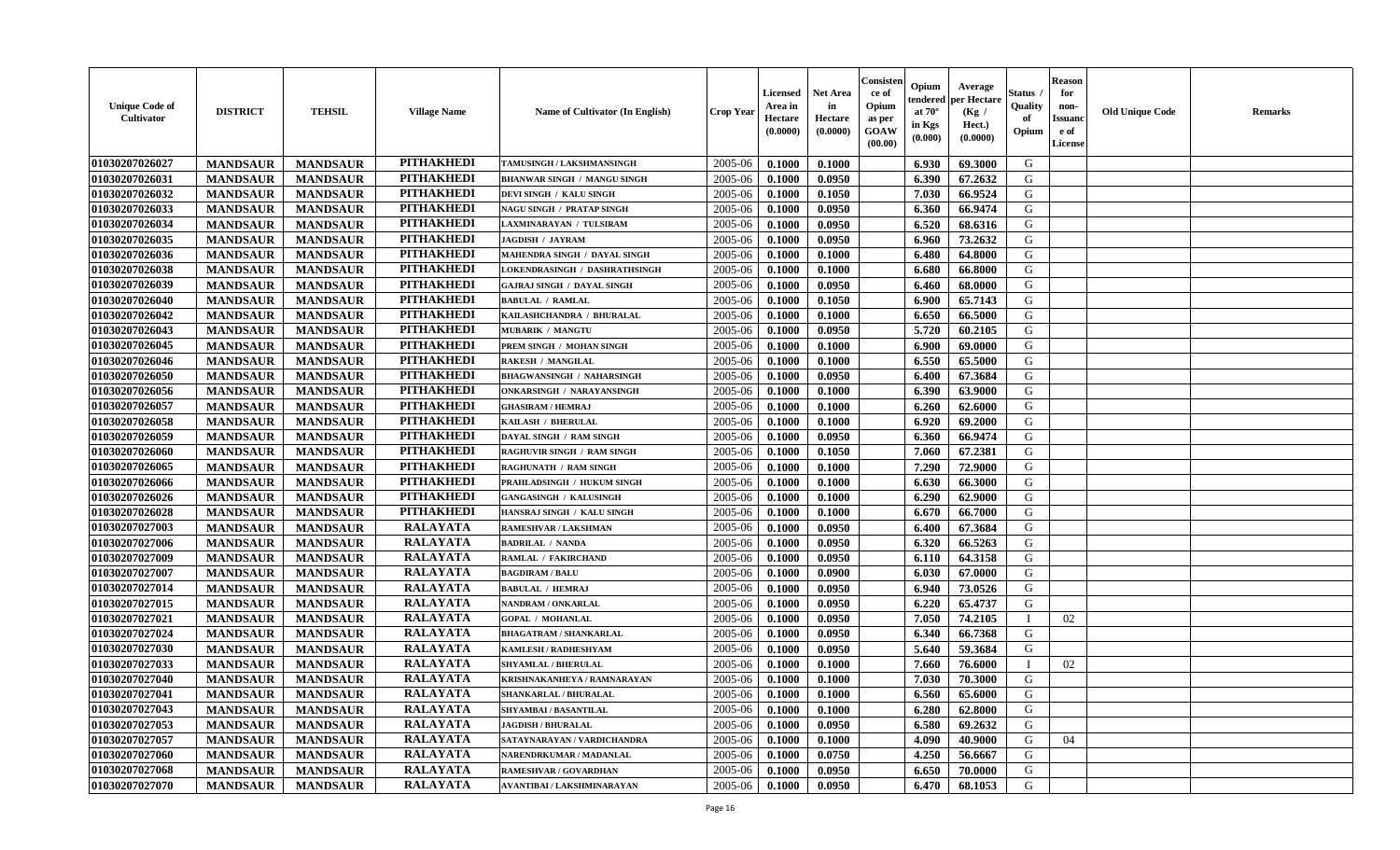| <b>Unique Code of</b><br><b>Cultivator</b> | <b>DISTRICT</b> | <b>TEHSIL</b>   | <b>Village Name</b> | Name of Cultivator (In English) | <b>Crop Year</b> | <b>Licensed</b><br>Area in<br>Hectare<br>(0.0000) | <b>Net Area</b><br>in<br>Hectare<br>(0.0000) | Consister<br>ce of<br>Opium<br>as per<br>GOAW<br>(00.00) | Opium<br>endered<br>at $70^\circ$<br>in Kgs<br>(0.000) | Average<br>per Hectare<br>(Kg /<br>Hect.)<br>(0.0000) | Status<br>Quality<br>of<br>Opium | <b>Reason</b><br>for<br>non-<br><b>Issuand</b><br>e of<br>License | <b>Old Unique Code</b> | Remarks |
|--------------------------------------------|-----------------|-----------------|---------------------|---------------------------------|------------------|---------------------------------------------------|----------------------------------------------|----------------------------------------------------------|--------------------------------------------------------|-------------------------------------------------------|----------------------------------|-------------------------------------------------------------------|------------------------|---------|
| 01030207027074                             | <b>MANDSAUR</b> | <b>MANDSAUR</b> | <b>RALAYATA</b>     | <b>BABULAL / MANGILAL</b>       | 2005-06          | 0.1000                                            | 0.0950                                       |                                                          | 5.960                                                  | 62.7368                                               | G                                |                                                                   |                        |         |
| 01030207027075                             | <b>MANDSAUR</b> | <b>MANDSAUR</b> | <b>RALAYATA</b>     | MANGILAL / NANDA                | 2005-06          | 0.1000                                            | 0.1000                                       |                                                          | 6.670                                                  | 66.7000                                               | G                                |                                                                   |                        |         |
| 01030207027076                             | <b>MANDSAUR</b> | <b>MANDSAUR</b> | <b>RALAYATA</b>     | PAPPUBAI / NANURAM              | 2005-06          | 0.1000                                            | 0.1000                                       |                                                          | 6.220                                                  | 62.2000                                               | G                                |                                                                   |                        |         |
| 01030207027077                             | <b>MANDSAUR</b> | <b>MANDSAUR</b> | <b>RALAYATA</b>     | LALIBAI / MANGILAL              | 2005-06          | 0.1000                                            | 0.1000                                       |                                                          | 6.320                                                  | 63.2000                                               | G                                |                                                                   |                        |         |
| 01030207027081                             | <b>MANDSAUR</b> | <b>MANDSAUR</b> | <b>RALAYATA</b>     | PRAHLAD / MOHANLAL              | 2005-06          | 0.1000                                            | 0.0950                                       |                                                          | 6.570                                                  | 69.1579                                               | G                                |                                                                   |                        |         |
| 01030207027082                             | <b>MANDSAUR</b> | <b>MANDSAUR</b> | <b>RALAYATA</b>     | <b>PRATAP / BABRU</b>           | 2005-06          | 0.1000                                            | 0.0950                                       |                                                          | 5.760                                                  | 60.6316                                               | G                                |                                                                   |                        |         |
| 01030207027090                             | <b>MANDSAUR</b> | <b>MANDSAUR</b> | <b>RALAYATA</b>     | <b>OMPRAKASH / HARIRAM</b>      | 2005-06          | 0.1000                                            | 0.1000                                       |                                                          | 6.100                                                  | 61.0000                                               | G                                |                                                                   |                        |         |
| 01030207027091                             | <b>MANDSAUR</b> | <b>MANDSAUR</b> | <b>RALAYATA</b>     | VARDICHAND / FAKIRCHAND         | 2005-06          | 0.1000                                            | 0.0950                                       |                                                          | 6.520                                                  | 68.6316                                               | G                                |                                                                   |                        |         |
| 01030207027098                             | <b>MANDSAUR</b> | <b>MANDSAUR</b> | <b>RALAYATA</b>     | KAVERIBAI / BADRILAL            | 2005-06          | 0.1000                                            | 0.1000                                       |                                                          | 6.980                                                  | 69.8000                                               | G                                |                                                                   |                        |         |
| 01030207027102                             | <b>MANDSAUR</b> | <b>MANDSAUR</b> | <b>RALAYATA</b>     | PRAHALAD / BADRILAL             | 2005-06          | 0.1000                                            | 0.1000                                       |                                                          | 5.670                                                  | 56.7000                                               | G                                |                                                                   |                        |         |
| 01030207027104                             | <b>MANDSAUR</b> | <b>MANDSAUR</b> | <b>RALAYATA</b>     | <b>RAMLAL / JAGDISH</b>         | 2005-06          | 0.1000                                            | 0.0950                                       |                                                          | 6.810                                                  | 71.6842                                               | G                                |                                                                   |                        |         |
| 01030207027117                             | <b>MANDSAUR</b> | <b>MANDSAUR</b> | <b>RALAYATA</b>     | <b>BABRU / RADHU</b>            | 2005-06          | 0.1000                                            | 0.0950                                       |                                                          | 5.710                                                  | 60.1053                                               | G                                |                                                                   |                        |         |
| 01030207027118                             | <b>MANDSAUR</b> | <b>MANDSAUR</b> | <b>RALAYATA</b>     | RAGHUNANDAN / TEKCHAND          | 2005-06          | 0.1000                                            | 0.1000                                       |                                                          | 5.930                                                  | 59.3000                                               | $\mathbf{I}$                     | 02                                                                |                        |         |
| 01030207027125                             | <b>MANDSAUR</b> | <b>MANDSAUR</b> | <b>RALAYATA</b>     | KISHANLAL / UDA                 | 2005-06          | 0.1000                                            | 0.0950                                       |                                                          | 5.960                                                  | 62.7368                                               | G                                |                                                                   |                        |         |
| 01030207027126                             | <b>MANDSAUR</b> | <b>MANDSAUR</b> | <b>RALAYATA</b>     | RAMLAL / MODA                   | 2005-06          | 0.1000                                            | 0.0900                                       |                                                          | 5.680                                                  | 63.1111                                               | $\mathbf G$                      |                                                                   |                        |         |
| 01030207027135                             | <b>MANDSAUR</b> | <b>MANDSAUR</b> | <b>RALAYATA</b>     | <b>JAGDISH / RAMLAL</b>         | 2005-06          | 0.1000                                            | 0.0950                                       |                                                          | 6.320                                                  | 66.5263                                               | G                                |                                                                   |                        |         |
| 01030207027141                             | <b>MANDSAUR</b> | <b>MANDSAUR</b> | <b>RALAYATA</b>     | <b>GANPATLAL / VARDICHAND</b>   | 2005-06          | 0.1000                                            | 0.1000                                       |                                                          | 6.430                                                  | 64.3000                                               | G                                |                                                                   |                        |         |
| 01030207027142                             | <b>MANDSAUR</b> | <b>MANDSAUR</b> | <b>RALAYATA</b>     | RAMCHADNRA / GOPI               | 2005-06          | 0.1000                                            | 0.1000                                       |                                                          | 8.140                                                  | 81.4000                                               | $\mathbf{I}$                     | 02                                                                |                        |         |
| 01030207027143                             | <b>MANDSAUR</b> | <b>MANDSAUR</b> | <b>RALAYATA</b>     | <b>MADANLAL / LAKSHMAN</b>      | 2005-06          | 0.1000                                            | 0.1000                                       |                                                          | 6.270                                                  | 62.7000                                               | G                                |                                                                   |                        |         |
| 01030207027123                             | <b>MANDSAUR</b> | <b>MANDSAUR</b> | <b>RALAYATA</b>     | JAGANNATH / CHUNNILAL           | 2005-06          | 0.1000                                            | 0.0950                                       |                                                          | 6.350                                                  | 66.8421                                               | G                                |                                                                   |                        |         |
| 01030207027004                             | <b>MANDSAUR</b> | <b>MANDSAUR</b> | <b>RALAYATA</b>     | SHANTIBAI / MOHANLAL            | 2005-06          | 0.1000                                            | 0.0950                                       |                                                          | 5.950                                                  | 62.6316                                               | G                                |                                                                   |                        |         |
| 01030207027067                             | <b>MANDSAUR</b> | <b>MANDSAUR</b> | <b>RALAYATA</b>     | <b>MANNALAL / JAGANNATH</b>     | 2005-06          | 0.1000                                            | 0.1000                                       |                                                          | 6.550                                                  | 65.5000                                               | G                                |                                                                   |                        |         |
| 01030207027097                             | <b>MANDSAUR</b> | <b>MANDSAUR</b> | <b>RALAYATA</b>     | LAKSHMINARAYAN / MANGILAL       | 2005-06          | 0.1000                                            | 0.1000                                       |                                                          | 2.100                                                  | 21.0000                                               |                                  | 02                                                                |                        |         |
| 01030207027109                             | <b>MANDSAUR</b> | <b>MANDSAUR</b> | <b>RALAYATA</b>     | <b>SHANTIBAI / KAILASH</b>      | 2005-06          | 0.1000                                            | 0.0900                                       |                                                          | 5.310                                                  | 59.0000                                               | G                                |                                                                   |                        |         |
| 01030207027115                             | <b>MANDSAUR</b> | <b>MANDSAUR</b> | <b>RALAYATA</b>     | <b>BHULIBAI / CHATRBHUJ</b>     | 2005-06          | 0.1000                                            | 0.1000                                       |                                                          | 6.440                                                  | 64.4000                                               | G                                |                                                                   |                        |         |
| 01030207027147                             | <b>MANDSAUR</b> | <b>MANDSAUR</b> | <b>RALAYATA</b>     | KANHAIYALAL / BAGDIRAM          | 2005-06          | 0.1000                                            | 0.1000                                       |                                                          | 6.600                                                  | 66.0000                                               | G                                |                                                                   |                        |         |
| 01030207027148                             | <b>MANDSAUR</b> | <b>MANDSAUR</b> | <b>RALAYATA</b>     | <b>GOPAL / NATHU</b>            | 2005-06          | 0.1000                                            | 0.1000                                       |                                                          | 6.550                                                  | 65.5000                                               | G                                |                                                                   |                        |         |
| 01030207027061                             | <b>MANDSAUR</b> | <b>MANDSAUR</b> | <b>RALAYATA</b>     | <b>NARAYAN / RAMLAL</b>         | 2005-06          | 0.1000                                            | 0.0950                                       |                                                          | 5.970                                                  | 62.8421                                               | G                                |                                                                   |                        |         |
| 01030207027037                             | <b>MANDSAUR</b> | <b>MANDSAUR</b> | <b>RALAYATA</b>     | RAMCHANDRA / JAGANNATH          | 2005-06          | 0.1000                                            | 0.1000                                       |                                                          | 6.190                                                  | 61.9000                                               | G                                |                                                                   |                        |         |
| 01030207027017                             | <b>MANDSAUR</b> | <b>MANDSAUR</b> | <b>RALAYATA</b>     | <b>RAMLAL / BAGDIRAM</b>        | 2005-06          | 0.1000                                            | 0.1000                                       |                                                          | 6.650                                                  | 66.5000                                               | G                                |                                                                   |                        |         |
| 01030207027089                             | <b>MANDSAUR</b> | <b>MANDSAUR</b> | <b>RALAYATA</b>     | <b>ASHOKKUMAR / MOHANLAL</b>    | 2005-06          | 0.1000                                            | 0.1000                                       |                                                          | 6.830                                                  | 68.3000                                               | $\mathbf{I}$                     | 02                                                                |                        |         |
| 01030207027150                             | <b>MANDSAUR</b> | <b>MANDSAUR</b> | <b>RALAYATA</b>     | RAMPRASAD / MANGILAL            | 2005-06          | 0.1000                                            | 0.1000                                       |                                                          | 6.310                                                  | 63.1000                                               | G                                |                                                                   |                        |         |
| 01030207027106                             | <b>MANDSAUR</b> | <b>MANDSAUR</b> | <b>RALAYATA</b>     | SHYAMLAL / MANGILAL             | 2005-06          | 0.1000                                            | 0.1000                                       |                                                          | 6.600                                                  | 66.0000                                               | G                                |                                                                   |                        |         |
| 01030207027151                             | <b>MANDSAUR</b> | <b>MANDSAUR</b> | <b>RALAYATA</b>     | KALURAM / NANURAM               | 2005-06          | 0.1000                                            | 0.1000                                       |                                                          | 6.240                                                  | 62.4000                                               | G                                |                                                                   |                        |         |
| 01030207027005                             | <b>MANDSAUR</b> | <b>MANDSAUR</b> | <b>RALAYATA</b>     | <b>MANGILAL / RAMCHANDRA</b>    | 2005-06          | 0.1000                                            | 0.0950                                       |                                                          | 6.400                                                  | 67.3684                                               | G                                |                                                                   |                        |         |
| 01030207027013                             | <b>MANDSAUR</b> | <b>MANDSAUR</b> | <b>RALAYATA</b>     | <b>DURGASHANKAR / AATMARAM</b>  | 2005-06          | 0.1000                                            | 0.1000                                       |                                                          | 6.320                                                  | 63.2000                                               | G                                |                                                                   |                        |         |
| 01030207027012                             | <b>MANDSAUR</b> | <b>MANDSAUR</b> | <b>RALAYATA</b>     | <b>KANIRAM / AASHARAM</b>       | 2005-06          | 0.1000                                            | 0.0950                                       |                                                          | 6.130                                                  | 64.5263                                               | G                                |                                                                   |                        |         |
| 01030207027138                             | <b>MANDSAUR</b> | <b>MANDSAUR</b> | <b>RALAYATA</b>     | <b>GIRDHARI / LALA</b>          | 2005-06          | 0.1000                                            | 0.1000                                       |                                                          | 5.930                                                  | 59.3000                                               | G                                |                                                                   |                        |         |
| 01030207027153                             | <b>MANDSAUR</b> | <b>MANDSAUR</b> | <b>RALAYATA</b>     | NATHULAL / BADRILAL             | 2005-06          | 0.1000                                            | 0.1000                                       |                                                          | 6.240                                                  | 62.4000                                               | G                                |                                                                   |                        |         |
| 01030207027023                             | <b>MANDSAUR</b> | <b>MANDSAUR</b> | <b>RALAYATA</b>     | RAMPRASAD / MADANLAL            | 2005-06          | 0.1000                                            | 0.1000                                       |                                                          | 6.160                                                  | 61.6000                                               | ${\bf G}$                        |                                                                   |                        |         |
| 01030207028001                             | <b>MANDSAUR</b> | <b>MANDSAUR</b> | REWASDEWDA          | NANALAL / RAMLAL                | 2005-06          | 0.1000                                            | 0.1000                                       |                                                          | 8.250                                                  | 82.5000                                               | G                                |                                                                   |                        |         |
| 01030207028003                             | <b>MANDSAUR</b> | <b>MANDSAUR</b> | <b>REWASDEWDA</b>   | SOHANBAI / PUNAMCHNAD           | 2005-06          | 0.1000                                            | 0.0950                                       |                                                          | 6.440                                                  | 67.7895                                               | G                                |                                                                   |                        |         |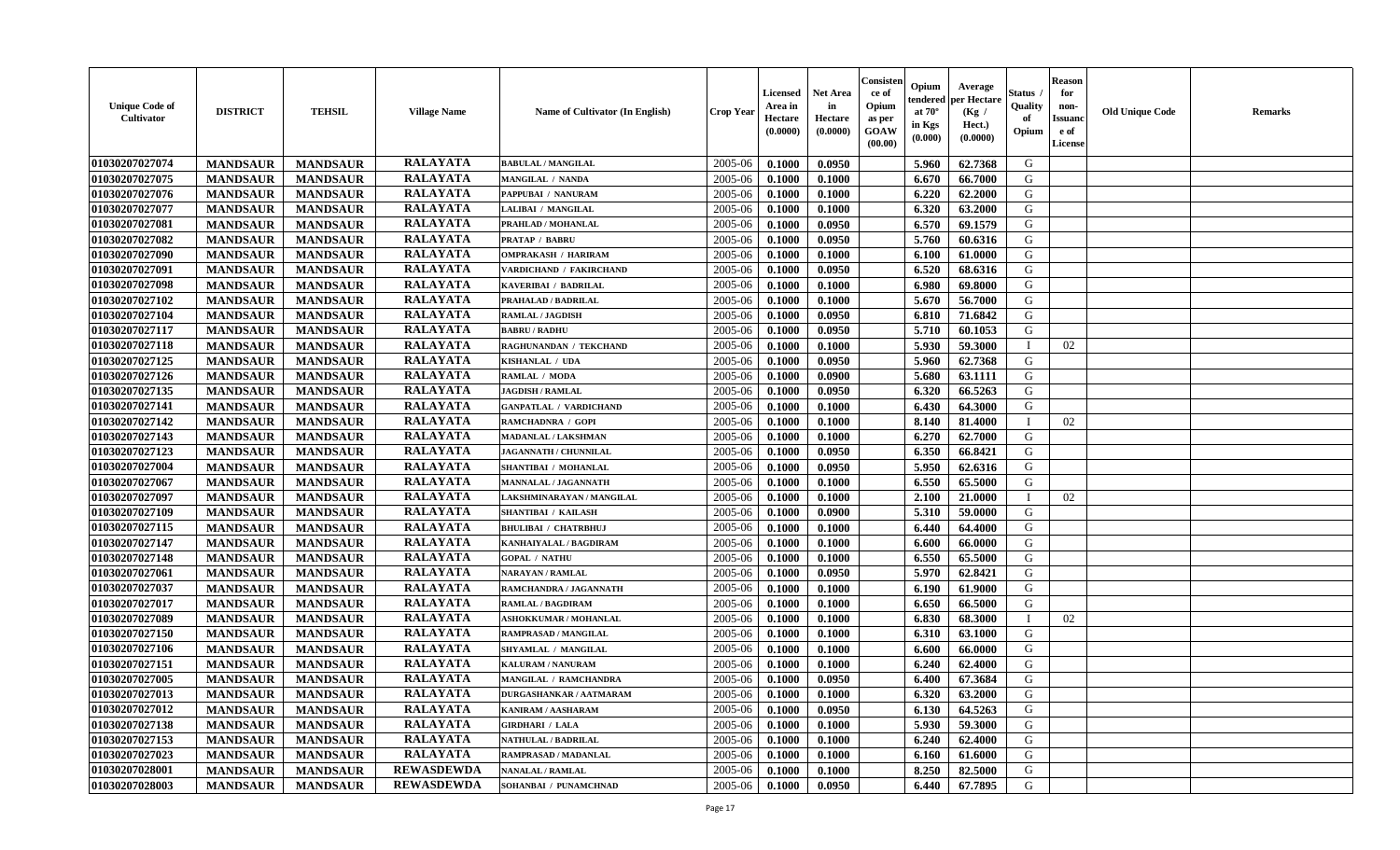| <b>Unique Code of</b><br>Cultivator | <b>DISTRICT</b> | <b>TEHSIL</b>   | <b>Village Name</b> | Name of Cultivator (In English)       | <b>Crop Year</b> | <b>Licensed</b><br>Area in<br>Hectare<br>(0.0000) | <b>Net Area</b><br>in<br>Hectare<br>(0.0000) | Consisteı<br>ce of<br>Opium<br>as per<br>GOAW<br>(00.00) | Opium<br>endered<br>at $70^\circ$<br>in Kgs<br>$(\mathbf{0.000})$ | Average<br>oer Hectare<br>(Kg /<br>Hect.)<br>(0.0000) | Status<br>Quality<br>of<br>Opium | Reason<br>for<br>non-<br>Issuan<br>e of<br>License | <b>Old Unique Code</b> | <b>Remarks</b>     |
|-------------------------------------|-----------------|-----------------|---------------------|---------------------------------------|------------------|---------------------------------------------------|----------------------------------------------|----------------------------------------------------------|-------------------------------------------------------------------|-------------------------------------------------------|----------------------------------|----------------------------------------------------|------------------------|--------------------|
| 01030207028004                      | <b>MANDSAUR</b> | <b>MANDSAUR</b> | <b>REWASDEWDA</b>   | MANGILAL / MANNALAL                   | 2005-06          | 0.1000                                            | 0.1000                                       |                                                          | 6.330                                                             | 63.3000                                               | G                                |                                                    |                        |                    |
| 01030207028005                      | <b>MANDSAUR</b> | <b>MANDSAUR</b> | <b>REWASDEWDA</b>   | <b>GOPAL / RUPA</b>                   | 2005-06          | 0.1000                                            | 0.1000                                       |                                                          | 6.110                                                             | 61.1000                                               | G                                |                                                    |                        |                    |
| 01030207028007                      | <b>MANDSAUR</b> | <b>MANDSAUR</b> | <b>REWASDEWDA</b>   | AXMICHNAD / PANNALAL                  | 2005-06          | 0.1000                                            | 0.1000                                       |                                                          | 6.480                                                             | 64.8000                                               | G                                |                                                    |                        |                    |
| 01030207028009                      | <b>MANDSAUR</b> | <b>MANDSAUR</b> | <b>REWASDEWDA</b>   | MOHANLAL / MATHURALAL                 | 2005-06          | 0.1000                                            | 0.1000                                       |                                                          | 6.180                                                             | 61.8000                                               | G                                |                                                    |                        |                    |
| 01030207028010                      | <b>MANDSAUR</b> | <b>MANDSAUR</b> | <b>REWASDEWDA</b>   | <b>DIWAN / BHUWAN</b>                 | 2005-06          | 0.1000                                            | 0.1000                                       |                                                          | 6.270                                                             | 62.7000                                               | G                                |                                                    |                        |                    |
| 01030207028011                      | <b>MANDSAUR</b> | <b>MANDSAUR</b> | <b>REWASDEWDA</b>   | NANDA / MOTI                          | 2005-06          | 0.1000                                            | 0.0950                                       |                                                          | 6.650                                                             | 70.0000                                               | G                                |                                                    |                        |                    |
| 01030207028013                      | <b>MANDSAUR</b> | <b>MANDSAUR</b> | <b>REWASDEWDA</b>   | KANKUBAI / CHUNNILAL                  | 2005-06          | 0.1000                                            | 0.1000                                       |                                                          | 6.790                                                             | 67.9000                                               | G                                |                                                    |                        | <b>NAME CHANGE</b> |
| 01030207028014                      | <b>MANDSAUR</b> | <b>MANDSAUR</b> | <b>REWASDEWDA</b>   | <b>GOVARDHAN / BHERULAL</b>           | 2005-06          | 0.1000                                            | 0.0950                                       |                                                          | 6.460                                                             | 68.0000                                               | G                                |                                                    |                        |                    |
| 01030207028015                      | <b>MANDSAUR</b> | <b>MANDSAUR</b> | <b>REWASDEWDA</b>   | RADHESHYAM / MANGILAL                 | 2005-06          | 0.1000                                            | 0.0950                                       |                                                          | 6.560                                                             | 69.0526                                               | G                                |                                                    |                        |                    |
| 01030207028016                      | <b>MANDSAUR</b> | <b>MANDSAUR</b> | <b>REWASDEWDA</b>   | <b>KAVERI BAI / PANNALAL</b>          | 2005-06          | 0.1000                                            | 0.1000                                       |                                                          | 6.930                                                             | 69.3000                                               | G                                |                                                    |                        |                    |
| 01030207028017                      | <b>MANDSAUR</b> | <b>MANDSAUR</b> | <b>REWASDEWDA</b>   | PANIBAI / BHERULAL                    | 2005-06          | 0.1000                                            | 0.0950                                       |                                                          | 6.470                                                             | 68.1053                                               | G                                |                                                    |                        |                    |
| 01030207028104                      | <b>MANDSAUR</b> | <b>MANDSAUR</b> | <b>REWASDEWDA</b>   | <b>MODIRAM / GANPAT</b>               | 2005-06          | 0.1000                                            | 0.1000                                       |                                                          | 6.660                                                             | 66.6000                                               | G                                |                                                    |                        |                    |
| 01030207028111                      | <b>MANDSAUR</b> | <b>MANDSAUR</b> | <b>REWASDEWDA</b>   | RAMCHAND / GOPAL                      | 2005-06          | 0.1000                                            | 0.1000                                       |                                                          | 5.990                                                             | 59.9000                                               | G                                |                                                    |                        |                    |
| 01030207028021                      | <b>MANDSAUR</b> | <b>MANDSAUR</b> | <b>REWASDEWDA</b>   | <b>GOVERDHAN SINGH / PARVAT SINGH</b> | 2005-06          | 0.1000                                            | 0.0950                                       |                                                          | 6.220                                                             | 65,4737                                               | G                                |                                                    |                        |                    |
| 01030207028023                      | <b>MANDSAUR</b> | <b>MANDSAUR</b> | <b>REWASDEWDA</b>   | <b>BHAGIRATH / NATHULAL</b>           | 2005-06          | 0.1000                                            | 0.0950                                       |                                                          | 6.700                                                             | 70.5263                                               | G                                |                                                    |                        | <b>NAME CHANGE</b> |
| 01030207028026                      | <b>MANDSAUR</b> | <b>MANDSAUR</b> | <b>REWASDEWDA</b>   | <b>VARDA / MOTI</b>                   | 2005-06          | 0.1000                                            | 0.0950                                       |                                                          | 6.870                                                             | 72.3158                                               | G                                |                                                    |                        | <b>NAME CHANGE</b> |
| 01030207028027                      | <b>MANDSAUR</b> | <b>MANDSAUR</b> | <b>REWASDEWDA</b>   | RADHESHYAM / CHUNILAL                 | 2005-06          | 0.1000                                            | 0.1000                                       |                                                          | 5.960                                                             | 59.6000                                               | G                                |                                                    |                        |                    |
| 01030207028028                      | <b>MANDSAUR</b> | <b>MANDSAUR</b> | <b>REWASDEWDA</b>   | <b>FAKIRCHAND / NANURAM</b>           | 2005-06          | 0.1000                                            | 0.1000                                       |                                                          | 6.470                                                             | 64.7000                                               | G                                |                                                    |                        |                    |
| 01030207028029                      | <b>MANDSAUR</b> | <b>MANDSAUR</b> | <b>REWASDEWDA</b>   | <b>HIRALAL / PANNALAL</b>             | 2005-06          | 0.1000                                            | 0.1000                                       |                                                          | 6.600                                                             | 66.0000                                               | G                                |                                                    |                        |                    |
| 01030207028030                      | <b>MANDSAUR</b> | <b>MANDSAUR</b> | <b>REWASDEWDA</b>   | <b>GANESHRAM / VARDA</b>              | 2005-06          | 0.1000                                            | 0.1000                                       |                                                          | 6.920                                                             | 69.2000                                               | G                                |                                                    |                        |                    |
| 01030207028032                      | <b>MANDSAUR</b> | <b>MANDSAUR</b> | <b>REWASDEWDA</b>   | KISHANLAL / MATHURALAL                | 2005-06          | 0.1000                                            | 0.1000                                       |                                                          | 6.570                                                             | 65.7000                                               | G                                |                                                    |                        |                    |
| 01030207028033                      | <b>MANDSAUR</b> | <b>MANDSAUR</b> | <b>REWASDEWDA</b>   | <b>CHAGANIBAI / MANGILAL</b>          | 2005-06          | 0.1000                                            | 0.1000                                       |                                                          | 6.550                                                             | 65.5000                                               | G                                |                                                    |                        |                    |
| 01030207028034                      | <b>MANDSAUR</b> | <b>MANDSAUR</b> | <b>REWASDEWDA</b>   | <b>KANKUBAI / TAIKA</b>               | 2005-06          | 0.1000                                            | 0.1000                                       |                                                          | 5.980                                                             | 59.8000                                               | G                                |                                                    |                        |                    |
| 01030207028036                      | <b>MANDSAUR</b> | <b>MANDSAUR</b> | <b>REWASDEWDA</b>   | CHAMPALAL / KESARIMAL / SUNDARBAI     | 2005-06          | 0.1000                                            | 0.0950                                       |                                                          | 6.550                                                             | 68.9474                                               | G                                |                                                    |                        |                    |
| 01030207028037                      | <b>MANDSAUR</b> | <b>MANDSAUR</b> | <b>REWASDEWDA</b>   | MANGILAL / RAMLAL                     | 2005-06          | 0.1000                                            | 0.1000                                       |                                                          | 6.680                                                             | 66.8000                                               | G                                |                                                    |                        |                    |
| 01030207028040                      | <b>MANDSAUR</b> | <b>MANDSAUR</b> | <b>REWASDEWDA</b>   | KANHAIYALAL / AMRITRAM                | 2005-06          | 0.1000                                            | 0.0950                                       |                                                          | 7.080                                                             | 74.5263                                               | G                                |                                                    |                        |                    |
| 01030207028041                      | <b>MANDSAUR</b> | <b>MANDSAUR</b> | <b>REWASDEWDA</b>   | RATANLAL / MOTILAL                    | 2005-06          | 0.1000                                            | 0.0950                                       |                                                          | 5.920                                                             | 62.3158                                               | G                                |                                                    |                        |                    |
| 01030207028042                      | <b>MANDSAUR</b> | <b>MANDSAUR</b> | <b>REWASDEWDA</b>   | KESARBAI / RADHAKISHAN                | 2005-06          | 0.1000                                            | 0.1000                                       |                                                          | 6.400                                                             | 64.0000                                               | G                                |                                                    |                        |                    |
| 01030207028043                      | <b>MANDSAUR</b> | <b>MANDSAUR</b> | <b>REWASDEWDA</b>   | LAXMIBAI / BHGWATILAL                 | 2005-06          | 0.1000                                            | 0.1000                                       |                                                          | 6.920                                                             | 69.2000                                               | G                                |                                                    |                        |                    |
| 01030207028044                      | <b>MANDSAUR</b> | <b>MANDSAUR</b> | <b>REWASDEWDA</b>   | <b>MULCHAND / KALURAM</b>             | 2005-06          | 0.1000                                            | 0.1000                                       |                                                          | 6.420                                                             | 64.2000                                               | G                                |                                                    |                        |                    |
| 01030207028046                      | <b>MANDSAUR</b> | <b>MANDSAUR</b> | <b>REWASDEWDA</b>   | AXMINARAYAN / CHUNILAL                | 2005-06          | 0.1000                                            | 0.1000                                       |                                                          | 6.630                                                             | 66.3000                                               | G                                |                                                    |                        |                    |
| 01030207028054                      | <b>MANDSAUR</b> | <b>MANDSAUR</b> | <b>REWASDEWDA</b>   | <b>CHAGANLAL / PANNALAL</b>           | 2005-06          | 0.1000                                            | 0.1000                                       |                                                          | 6.370                                                             | 63.7000                                               | G                                |                                                    |                        |                    |
| 01030207028055                      | <b>MANDSAUR</b> | <b>MANDSAUR</b> | <b>REWASDEWDA</b>   | PARMANAND / CHUNNILAL                 | 2005-06          | 0.1000                                            | 0.0950                                       |                                                          | 6.370                                                             | 67.0526                                               | G                                |                                                    |                        |                    |
| 01030207028056                      | <b>MANDSAUR</b> | <b>MANDSAUR</b> | <b>REWASDEWDA</b>   | MANGIBAI / RATANLAL                   | 2005-06          | 0.1000                                            | 0.0950                                       |                                                          | 6.200                                                             | 65.2632                                               | G                                |                                                    |                        |                    |
| 01030207028061                      | <b>MANDSAUR</b> | <b>MANDSAUR</b> | <b>REWASDEWDA</b>   | <b>BASANTIBAI / AMBARAM</b>           | 2005-06          | 0.1000                                            | 0.1000                                       |                                                          | 6.500                                                             | 65.0000                                               | G                                |                                                    |                        |                    |
| 01030207028062                      | <b>MANDSAUR</b> | MANDSAUR        | <b>REWASDEWDA</b>   | TULSIRAMDAS / RAMDAS                  | $2005-06$        | 0.1000                                            | 0.1000                                       |                                                          | 6.400                                                             | 64.0000                                               | G                                |                                                    |                        |                    |
| 01030207028067                      | <b>MANDSAUR</b> | <b>MANDSAUR</b> | <b>REWASDEWDA</b>   | <b>HIRALAL / NANALAL</b>              | 2005-06          | 0.1000                                            | 0.0950                                       |                                                          | 6.400                                                             | 67.3684                                               | G                                |                                                    |                        |                    |
| 01030207028068                      | <b>MANDSAUR</b> | <b>MANDSAUR</b> | <b>REWASDEWDA</b>   | <b>GOPAL / RAMLAL</b>                 | 2005-06          | 0.1000                                            | 0.0950                                       |                                                          | 6.750                                                             | 71.0526                                               | G                                |                                                    |                        |                    |
| 01030207028069                      | <b>MANDSAUR</b> | <b>MANDSAUR</b> | <b>REWASDEWDA</b>   | KISHANLAL / BHAGWAN                   | 2005-06          | 0.1000                                            | 0.0950                                       |                                                          | 6.880                                                             | 72.4211                                               | G                                |                                                    |                        |                    |
| 01030207028071                      | <b>MANDSAUR</b> | <b>MANDSAUR</b> | <b>REWASDEWDA</b>   | KAILASH / HARIRAM                     | 2005-06          | 0.1000                                            | 0.1000                                       |                                                          | 6.670                                                             | 66.7000                                               | G                                |                                                    |                        |                    |
| 01030207028073                      | <b>MANDSAUR</b> | <b>MANDSAUR</b> | <b>REWASDEWDA</b>   | VINOD / RAMCHAND                      | 2005-06          | 0.1000                                            | 0.0950                                       |                                                          | 6.560                                                             | 69.0526                                               | G                                |                                                    |                        |                    |
| 01030207028074                      | <b>MANDSAUR</b> | <b>MANDSAUR</b> | <b>REWASDEWDA</b>   | <b>BANSHILAL / RAMCHAND</b>           | 2005-06          | 0.1000                                            | 0.0950                                       |                                                          | 6.460                                                             | 68.0000                                               | G                                |                                                    |                        |                    |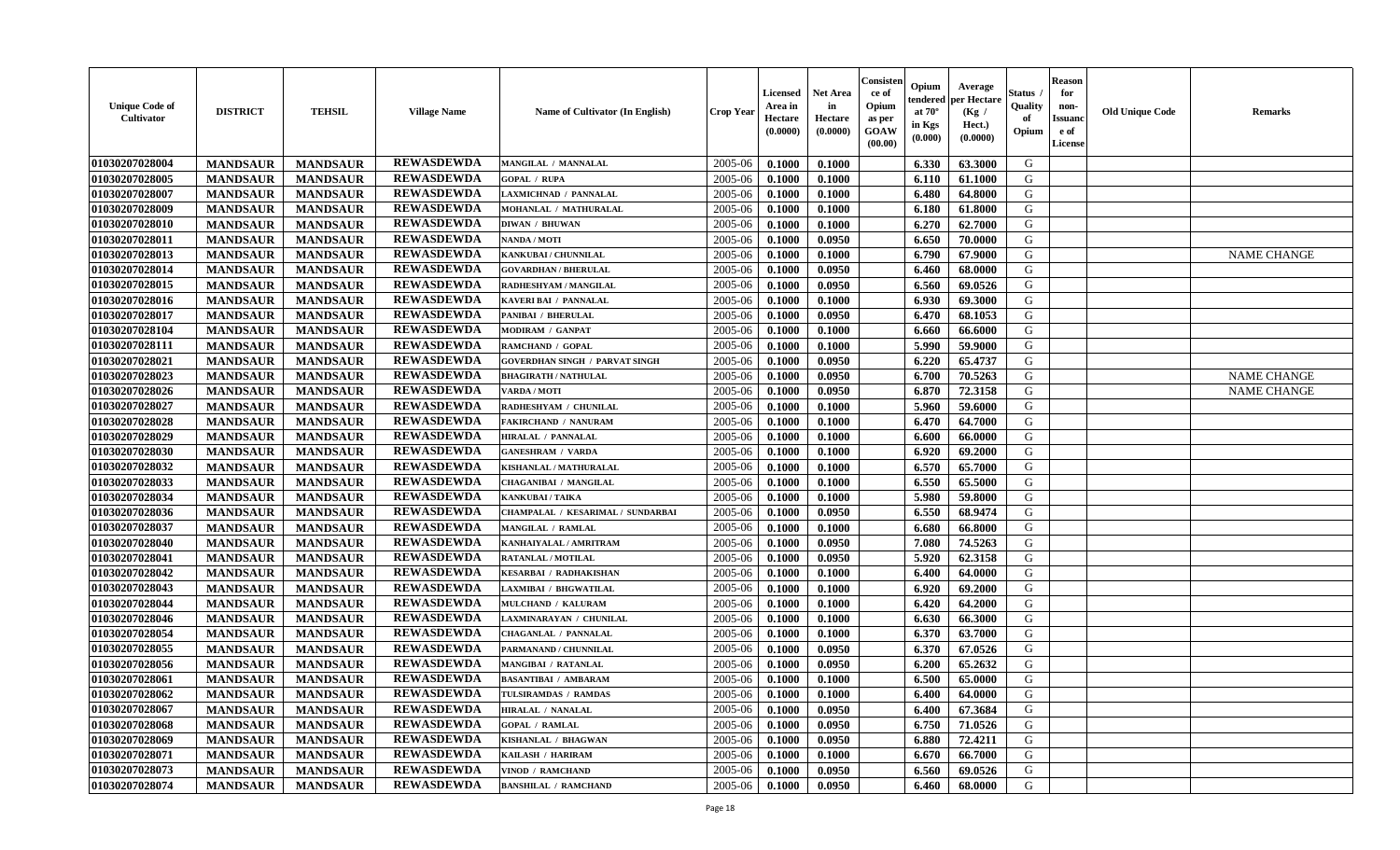| <b>Unique Code of</b><br><b>Cultivator</b> | <b>DISTRICT</b> | <b>TEHSIL</b>   | <b>Village Name</b> | Name of Cultivator (In English) | <b>Crop Year</b> | <b>Licensed</b><br>Area in<br>Hectare<br>(0.0000) | <b>Net Area</b><br>in<br>Hectare<br>(0.0000) | Consisteı<br>ce of<br>Opium<br>as per<br><b>GOAW</b><br>(00.00) | Opium<br>endered<br>at $70^\circ$<br>in Kgs<br>$(\mathbf{0.000})$ | Average<br>per Hectare<br>(Kg /<br>Hect.)<br>(0.0000) | Status<br>Quality<br>of<br>Opium | Reason<br>for<br>non-<br>Issuan<br>e of<br>License | <b>Old Unique Code</b> | <b>Remarks</b> |
|--------------------------------------------|-----------------|-----------------|---------------------|---------------------------------|------------------|---------------------------------------------------|----------------------------------------------|-----------------------------------------------------------------|-------------------------------------------------------------------|-------------------------------------------------------|----------------------------------|----------------------------------------------------|------------------------|----------------|
| 01030207028075                             | <b>MANDSAUR</b> | <b>MANDSAUR</b> | <b>REWASDEWDA</b>   | KANWARLAL / RAMCHAND            | 2005-06          | 0.1000                                            | 0.0950                                       |                                                                 | 6.260                                                             | 65.8947                                               | G                                |                                                    |                        |                |
| 01030207028076                             | <b>MANDSAUR</b> | <b>MANDSAUR</b> | <b>REWASDEWDA</b>   | KARULAL / BHAGWATILAL           | 2005-06          | 0.1000                                            | 0.1000                                       |                                                                 | 5.990                                                             | 59.9000                                               | G                                |                                                    |                        |                |
| 01030207028082                             | <b>MANDSAUR</b> | <b>MANDSAUR</b> | <b>REWASDEWDA</b>   | MANMAL / SHANTILAL              | 2005-06          | 0.1000                                            | 0.1000                                       |                                                                 | 6.370                                                             | 63.7000                                               | G                                |                                                    |                        |                |
| 01030207028083                             | <b>MANDSAUR</b> | <b>MANDSAUR</b> | <b>REWASDEWDA</b>   | RAMNATH / DALAMCHANDRA          | 2005-06          | 0.1000                                            | 0.0950                                       |                                                                 | 6.640                                                             | 69.8947                                               | G                                |                                                    |                        |                |
| 01030207028086                             | <b>MANDSAUR</b> | <b>MANDSAUR</b> | <b>REWASDEWDA</b>   | <b>GOPAL / RATANLAL</b>         | 2005-06          | 0.1000                                            | 0.1000                                       |                                                                 | 6.310                                                             | 63.1000                                               | G                                |                                                    |                        |                |
| 01030207028087                             | <b>MANDSAUR</b> | <b>MANDSAUR</b> | <b>REWASDEWDA</b>   | KAMLA BAI / GANESHRAM           | 2005-06          | 0.1000                                            | 0.1000                                       |                                                                 | 6.610                                                             | 66.1000                                               | G                                |                                                    |                        |                |
| 01030207028092                             | <b>MANDSAUR</b> | <b>MANDSAUR</b> | <b>REWASDEWDA</b>   | <b>GANESHRAM / DIWAN</b>        | 2005-06          | 0.1000                                            | 0.1000                                       |                                                                 | 6.660                                                             | 66.6000                                               | G                                |                                                    |                        |                |
| 01030207028102                             | <b>MANDSAUR</b> | <b>MANDSAUR</b> | <b>REWASDEWDA</b>   | <b>GANESHRAM / MAGANRAM</b>     | 2005-06          | 0.1000                                            | 0.1000                                       |                                                                 | 6.590                                                             | 65.9000                                               | G                                |                                                    |                        |                |
| 01030207028105                             | <b>MANDSAUR</b> | <b>MANDSAUR</b> | <b>REWASDEWDA</b>   | <b>SUBHASH / NANALAL</b>        | 2005-06          | 0.1000                                            | 0.0950                                       |                                                                 | 6.780                                                             | 71.3684                                               | G                                |                                                    |                        |                |
| 01030207028110                             | <b>MANDSAUR</b> | <b>MANDSAUR</b> | <b>REWASDEWDA</b>   | <b>BASANTILAL / KISHNA</b>      | 2005-06          | 0.1000                                            | 0.0950                                       |                                                                 | 6.820                                                             | 71.7895                                               | G                                |                                                    |                        |                |
| 01030207028114                             | <b>MANDSAUR</b> | <b>MANDSAUR</b> | <b>REWASDEWDA</b>   | <b>GOVINDRAM CHUNILAL</b>       | 2005-06          | 0.1000                                            | 0.0950                                       |                                                                 | 6.220                                                             | 65,4737                                               | G                                |                                                    |                        |                |
| 01030207028116                             | <b>MANDSAUR</b> | <b>MANDSAUR</b> | <b>REWASDEWDA</b>   | PANNALAL / CHUNILAL             | 2005-06          | 0.1000                                            | 0.0950                                       |                                                                 | 6.820                                                             | 71.7895                                               | G                                |                                                    |                        |                |
| 01030207028117                             | <b>MANDSAUR</b> | <b>MANDSAUR</b> | <b>REWASDEWDA</b>   | <b>BHERULAL / RATANLAL</b>      | 2005-06          | 0.1000                                            | 0.1000                                       |                                                                 | 6.670                                                             | 66.7000                                               | G                                |                                                    |                        |                |
| 01030207028120                             | <b>MANDSAUR</b> | <b>MANDSAUR</b> | <b>REWASDEWDA</b>   | KANHAIYALAL / VARDICHAND        | 2005-06          | 0.1000                                            | 0.1000                                       |                                                                 | 6.650                                                             | 66.5000                                               | G                                |                                                    |                        |                |
| 01030207028123                             | <b>MANDSAUR</b> | <b>MANDSAUR</b> | <b>REWASDEWDA</b>   | NIHALCHAND / KANHAIYALAL        | 2005-06          | 0.1000                                            | 0.0950                                       |                                                                 | 6.600                                                             | 69.4737                                               | G                                |                                                    |                        |                |
| 01030207028125                             | <b>MANDSAUR</b> | <b>MANDSAUR</b> | <b>REWASDEWDA</b>   | <b>SUKHLAL / LAXMICHNAD</b>     | 2005-06          | 0.1000                                            | 0.1000                                       |                                                                 | 6.650                                                             | 66.5000                                               | G                                |                                                    |                        |                |
| 01030207028126                             | <b>MANDSAUR</b> | <b>MANDSAUR</b> | <b>REWASDEWDA</b>   | NANDLAL / SHANTILAL             | 2005-06          | 0.1000                                            | 0.0950                                       |                                                                 | 6.920                                                             | 72.8421                                               | G                                | 01                                                 |                        |                |
| 01030207028129                             | <b>MANDSAUR</b> | <b>MANDSAUR</b> | <b>REWASDEWDA</b>   | RAMNATH / MATHURALAL            | 2005-06          | 0.1000                                            | 0.0950                                       |                                                                 | 7.080                                                             | 74.5263                                               | G                                |                                                    |                        |                |
| 01030207028131                             | <b>MANDSAUR</b> | <b>MANDSAUR</b> | <b>REWASDEWDA</b>   | <b>BADRILAL / JAGNATH</b>       | 2005-06          | 0.1000                                            | 0.0950                                       |                                                                 | 7.550                                                             | 79.4737                                               | G                                |                                                    |                        |                |
| 01030207028133                             | <b>MANDSAUR</b> | <b>MANDSAUR</b> | <b>REWASDEWDA</b>   | <b>HIRALAL / RATANLAL</b>       | 2005-06          | 0.1000                                            | 0.0950                                       |                                                                 | 6.310                                                             | 66.4211                                               | G                                |                                                    |                        |                |
| 01030207028138                             | <b>MANDSAUR</b> | <b>MANDSAUR</b> | <b>REWASDEWDA</b>   | MOHANLAL / RADHAKISHAN          | 2005-06          | 0.1000                                            | 0.0950                                       |                                                                 | 6.280                                                             | 66.1053                                               | G                                |                                                    |                        |                |
| 01030207028142                             | <b>MANDSAUR</b> | <b>MANDSAUR</b> | <b>REWASDEWDA</b>   | MADANLAL / NANDUBAI             | 2005-06          | 0.1000                                            | 0.1000                                       |                                                                 | 6.860                                                             | 68.6000                                               | G                                |                                                    |                        |                |
| 01030207028149                             | <b>MANDSAUR</b> | <b>MANDSAUR</b> | <b>REWASDEWDA</b>   | <b>GITA BAI / LAXMINARAYAN</b>  | 2005-06          | 0.1000                                            | 0.0950                                       |                                                                 | 6.540                                                             | 68.8421                                               | G                                |                                                    |                        |                |
| 01030207028154                             | <b>MANDSAUR</b> | <b>MANDSAUR</b> | <b>REWASDEWDA</b>   | <b>JAGDISH / BHAGIRATH</b>      | 2005-06          | 0.1000                                            | 0.1000                                       |                                                                 | 6.750                                                             | 67.5000                                               | G                                |                                                    |                        |                |
| 01030207028160                             | <b>MANDSAUR</b> | <b>MANDSAUR</b> | <b>REWASDEWDA</b>   | <b>GHISIBAI / HIRALAL</b>       | 2005-06          | 0.1000                                            | 0.0950                                       |                                                                 | 6.730                                                             | 70.8421                                               | G                                |                                                    |                        |                |
| 01030207028165                             | <b>MANDSAUR</b> | <b>MANDSAUR</b> | <b>REWASDEWDA</b>   | <b>BHAGIRATH / DADAMCHAND</b>   | 2005-06          | 0.1000                                            | 0.0950                                       |                                                                 | 6.080                                                             | 64.0000                                               | G                                |                                                    |                        |                |
| 01030207028168                             | <b>MANDSAUR</b> | <b>MANDSAUR</b> | <b>REWASDEWDA</b>   | <b>DEUBAI/BAGDIRAM</b>          | 2005-06          | 0.1000                                            | 0.1000                                       |                                                                 | 7.060                                                             | 70.6000                                               | G                                |                                                    |                        |                |
| 01030207028173                             | <b>MANDSAUR</b> | <b>MANDSAUR</b> | <b>REWASDEWDA</b>   | MAGANIBAI / KACHRUMAL           | 2005-06          | 0.1000                                            | 0.0950                                       |                                                                 | 6.410                                                             | 67.4737                                               | G                                |                                                    |                        |                |
| 01030207028176                             | <b>MANDSAUR</b> | <b>MANDSAUR</b> | <b>REWASDEWDA</b>   | <b>AMBALAL / TRILOK</b>         | 2005-06          | 0.1000                                            | 0.1050                                       |                                                                 | 6.860                                                             | 65.3333                                               | G                                |                                                    |                        |                |
| 01030207028180                             | <b>MANDSAUR</b> | <b>MANDSAUR</b> | <b>REWASDEWDA</b>   | <b>ONKAR / JAGANATH</b>         | 2005-06          | 0.1000                                            | 0.1000                                       |                                                                 | 6.440                                                             | 64.4000                                               | G                                |                                                    |                        |                |
| 01030207028185                             | <b>MANDSAUR</b> | <b>MANDSAUR</b> | <b>REWASDEWDA</b>   | <b>BADRILAL / RAMLAL</b>        | 2005-06          | 0.1000                                            | 0.0950                                       |                                                                 | 6.160                                                             | 64.8421                                               | G                                |                                                    |                        |                |
| 01030207028186                             | <b>MANDSAUR</b> | <b>MANDSAUR</b> | <b>REWASDEWDA</b>   | <b>DURGABAI/KISHANLAL</b>       | 2005-06          | 0.1000                                            | 0.1000                                       |                                                                 | 6.070                                                             | 60.7000                                               | G                                |                                                    |                        |                |
| 01030207028187                             | <b>MANDSAUR</b> | <b>MANDSAUR</b> | <b>REWASDEWDA</b>   | RAMRATAN / KISHANLAL            | 2005-06          | 0.1000                                            | 0.1000                                       |                                                                 | 6.620                                                             | 66.2000                                               | G                                |                                                    |                        |                |
| 01030207028192                             | <b>MANDSAUR</b> | <b>MANDSAUR</b> | <b>REWASDEWDA</b>   | KANWARLAL / NANURAM             | 2005-06          | 0.1000                                            | 0.1000                                       |                                                                 | 6.190                                                             | 61.9000                                               | G                                |                                                    |                        |                |
| 01030207028213                             | <b>MANDSAUR</b> | <b>MANDSAUR</b> | <b>REWASDEWDA</b>   | NONDRAM / PANNALAL              | 2005-06          | 0.1000                                            | 0.0950                                       |                                                                 | 6.560                                                             | 69.0526                                               | G                                |                                                    |                        |                |
| 01030207028214                             | <b>MANDSAUR</b> | <b>MANDSAUR</b> | <b>REWASDEWDA</b>   | KANHAIYALAL / RAMCHAND          | $2005 - 06$      | 0.1000                                            | 0.0950                                       |                                                                 |                                                                   | 6.890 72.5263                                         | G                                |                                                    |                        |                |
| 01030207028216                             | <b>MANDSAUR</b> | <b>MANDSAUR</b> | <b>REWASDEWDA</b>   | VIDHYABAI / BHANWARLAL          | 2005-06          | 0.1000                                            | 0.0950                                       |                                                                 | 6.570                                                             | 69.1579                                               | G                                |                                                    |                        |                |
| 01030207028217                             | <b>MANDSAUR</b> | <b>MANDSAUR</b> | <b>REWASDEWDA</b>   | KANHAIYALAL / NANDA             | 2005-06          | 0.1000                                            | 0.1000                                       |                                                                 | 6.750                                                             | 67.5000                                               | G                                |                                                    |                        |                |
| 01030207028218                             | <b>MANDSAUR</b> | <b>MANDSAUR</b> | <b>REWASDEWDA</b>   | <b>JAGANATH / KANIRAM</b>       | 2005-06          | 0.1000                                            | 0.1000                                       |                                                                 | 6.560                                                             | 65.6000                                               | G                                |                                                    |                        |                |
| 01030207028085                             | <b>MANDSAUR</b> | <b>MANDSAUR</b> | <b>REWASDEWDA</b>   | <b>CHAMPALAL / BHAG SINGH</b>   | 2005-06          | 0.1000                                            | 0.1000                                       |                                                                 | 6.720                                                             | 67.2000                                               | G                                |                                                    |                        |                |
| 01030207028203                             | <b>MANDSAUR</b> | <b>MANDSAUR</b> | <b>REWASDEWDA</b>   | KARULAL / BAGDIRAM              | 2005-06          | 0.1000                                            | 0.1000                                       |                                                                 | 6.290                                                             | 62.9000                                               | G                                |                                                    |                        |                |
| 01030207028190                             | <b>MANDSAUR</b> | <b>MANDSAUR</b> | <b>REWASDEWDA</b>   | <b>BADRILAL / KASTURCHAND</b>   | 2005-06          | 0.1000                                            | 0.0950                                       |                                                                 | 6.390                                                             | 67.2632                                               | G                                |                                                    |                        |                |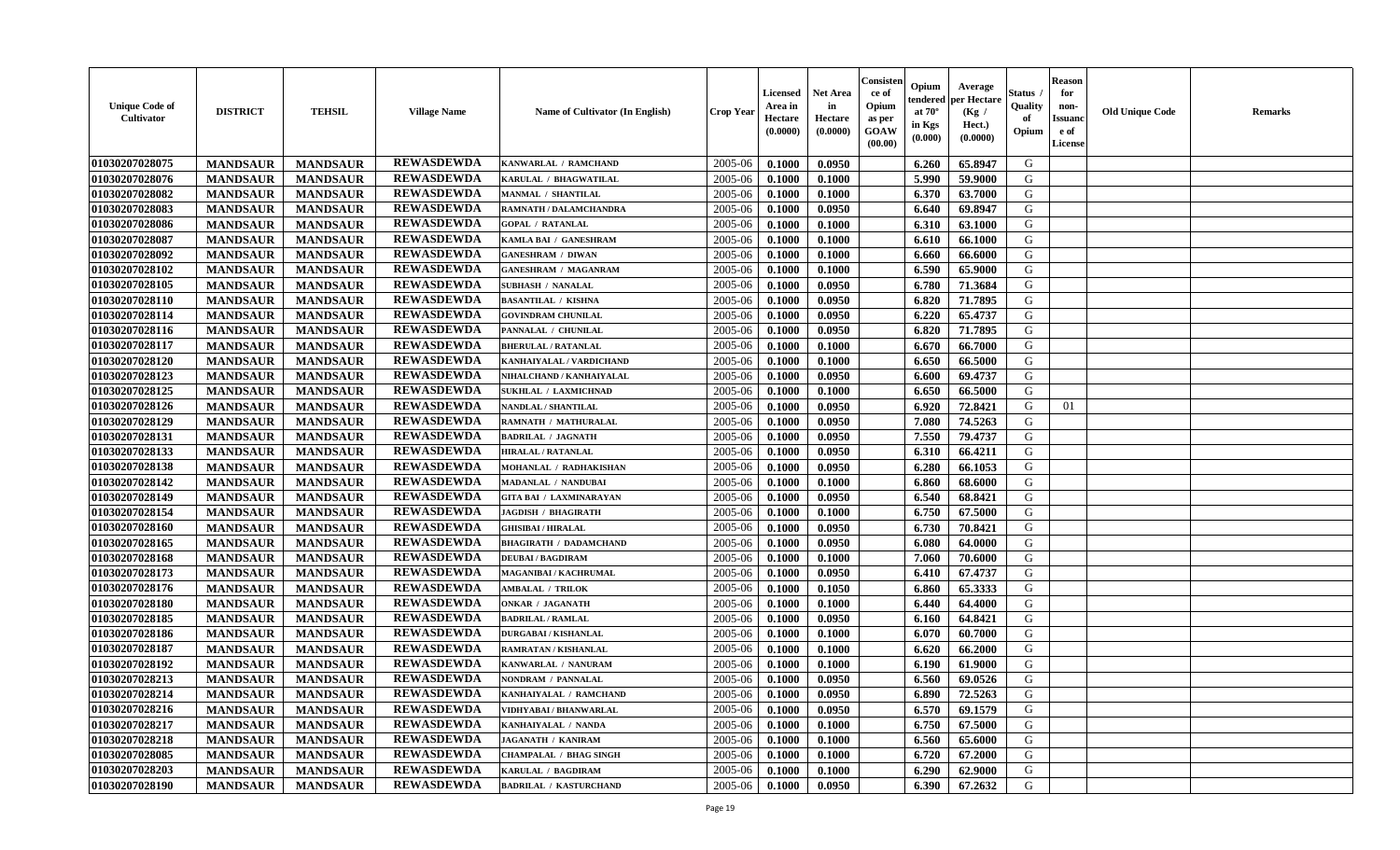| <b>Unique Code of</b><br><b>Cultivator</b> | <b>DISTRICT</b> | <b>TEHSIL</b>   | <b>Village Name</b> | Name of Cultivator (In English)     | <b>Crop Year</b> | <b>Licensed</b><br>Area in<br>Hectare<br>(0.0000) | <b>Net Area</b><br>in<br>Hectare<br>(0.0000) | Consisteı<br>ce of<br>Opium<br>as per<br><b>GOAW</b><br>(00.00) | Opium<br>endered<br>at $70^\circ$<br>in Kgs<br>$(\mathbf{0.000})$ | Average<br>per Hectare<br>(Kg /<br>Hect.)<br>(0.0000) | Status<br>Quality<br>of<br>Opium | Reason<br>for<br>non-<br>Issuan<br>e of<br>License | <b>Old Unique Code</b> | <b>Remarks</b>     |
|--------------------------------------------|-----------------|-----------------|---------------------|-------------------------------------|------------------|---------------------------------------------------|----------------------------------------------|-----------------------------------------------------------------|-------------------------------------------------------------------|-------------------------------------------------------|----------------------------------|----------------------------------------------------|------------------------|--------------------|
| 01030207028206                             | <b>MANDSAUR</b> | <b>MANDSAUR</b> | <b>REWASDEWDA</b>   | <b>DHARAMCHAND / PANNALAL</b>       | 2005-06          | 0.1000                                            | 0.1000                                       |                                                                 | 6.330                                                             | 63.3000                                               | G                                |                                                    |                        |                    |
| 01030207028205                             | <b>MANDSAUR</b> | <b>MANDSAUR</b> | <b>REWASDEWDA</b>   | MANGILAL / DEVILAL                  | 2005-06          | 0.1000                                            | 0.1000                                       |                                                                 | 6.590                                                             | 65.9000                                               | G                                |                                                    |                        |                    |
| 01030207028220                             | <b>MANDSAUR</b> | <b>MANDSAUR</b> | <b>REWASDEWDA</b>   | <b>JAGDISH / MANGILAL</b>           | 2005-06          | 0.1000                                            | 0.1000                                       |                                                                 | 6.590                                                             | 65.9000                                               | G                                |                                                    |                        |                    |
| 01030207028139                             | <b>MANDSAUR</b> | <b>MANDSAUR</b> | <b>REWASDEWDA</b>   | <b>DADAMCHANDRA / AMRITRAM</b>      | 2005-06          | 0.1000                                            | 0.1000                                       |                                                                 | 6.610                                                             | 66.1000                                               | G                                |                                                    |                        |                    |
| 01030207028208                             | <b>MANDSAUR</b> | <b>MANDSAUR</b> | <b>REWASDEWDA</b>   | <b>DULICHAND / RATANLAL</b>         | 2005-06          | 0.1000                                            | 0.0950                                       |                                                                 | 6.620                                                             | 69.6842                                               | G                                |                                                    |                        |                    |
| 01030207028058                             | <b>MANDSAUR</b> | <b>MANDSAUR</b> | <b>REWASDEWDA</b>   | <b>JAGDISH / NANURAM</b>            | 2005-06          | 0.1000                                            | 0.1000                                       |                                                                 | 6.930                                                             | 69.3000                                               | G                                |                                                    |                        |                    |
| 01030207028179                             | <b>MANDSAUR</b> | <b>MANDSAUR</b> | <b>REWASDEWDA</b>   | LAXMNA / MATHURALAL                 | 2005-06          | 0.1000                                            | 0.1000                                       |                                                                 | 6.650                                                             | 66.5000                                               | G                                |                                                    |                        |                    |
| 01030207028209                             | <b>MANDSAUR</b> | <b>MANDSAUR</b> | <b>REWASDEWDA</b>   | <b>JAGDISH / NANALAL</b>            | 2005-06          | 0.1000                                            | 0.0950                                       |                                                                 | 6.610                                                             | 69.5789                                               | G                                |                                                    |                        |                    |
| 01030207028212                             | <b>MANDSAUR</b> | <b>MANDSAUR</b> | <b>REWASDEWDA</b>   | NANDLAL / NANALAL                   | 2005-06          | 0.1000                                            | 0.0950                                       |                                                                 | 6.550                                                             | 68.9474                                               | G                                |                                                    |                        |                    |
| 01030207028064                             | <b>MANDSAUR</b> | <b>MANDSAUR</b> | <b>REWASDEWDA</b>   | RUPNARAYAN / RAMESHCHAND            | 2005-06          | 0.1000                                            | 0.0950                                       |                                                                 | 6.760                                                             | 71.1579                                               | G                                |                                                    |                        |                    |
| 01030207028060                             | <b>MANDSAUR</b> | <b>MANDSAUR</b> | <b>REWASDEWDA</b>   | <b>BHUWANIBAI / RAMESHCHAND</b>     | 2005-06          | 0.1000                                            | 0.0950                                       |                                                                 | 6.360                                                             | 66.9474                                               | G                                |                                                    |                        |                    |
| 01030207028049                             | <b>MANDSAUR</b> | <b>MANDSAUR</b> | <b>REWASDEWDA</b>   | <b>BHUWANISHANKAR / RATANLAL</b>    | 2005-06          | 0.1000                                            | 0.1000                                       |                                                                 | 6.730                                                             | 67.3000                                               | G                                |                                                    |                        |                    |
| 01030207028197                             | <b>MANDSAUR</b> | <b>MANDSAUR</b> | <b>REWASDEWDA</b>   | NANURAM / PYARAJI                   | 2005-06          | 0.1000                                            | 0.0950                                       |                                                                 | 6.060                                                             | 63.7895                                               | G                                |                                                    |                        |                    |
| 01030207028170                             | <b>MANDSAUR</b> | <b>MANDSAUR</b> | <b>REWASDEWDA</b>   | RATANLAL / NARAYAN                  | 2005-06          | 0.1000                                            | 0.0950                                       |                                                                 | 6.630                                                             | 69.7895                                               | G                                |                                                    |                        |                    |
| 01030207028122                             | <b>MANDSAUR</b> | <b>MANDSAUR</b> | <b>REWASDEWDA</b>   | RAMNARAYAN / NANURAM                | 2005-06          | 0.1000                                            | 0.1000                                       |                                                                 | 6.730                                                             | 67.3000                                               | G                                |                                                    |                        |                    |
| 01030207028113                             | <b>MANDSAUR</b> | <b>MANDSAUR</b> | <b>REWASDEWDA</b>   | MUNNALAL / BHAIRULAL                | 2005-06          | 0.1000                                            | 0.0950                                       |                                                                 | 6.040                                                             | 63.5789                                               | G                                |                                                    |                        |                    |
| 01030207028097                             | <b>MANDSAUR</b> | <b>MANDSAUR</b> | <b>REWASDEWDA</b>   | KAMAL / BHERULAL                    | 2005-06          | 0.1000                                            | 0.0950                                       |                                                                 | 7.430                                                             | 78.2105                                               | G                                |                                                    |                        |                    |
| 01030207028195                             | <b>MANDSAUR</b> | <b>MANDSAUR</b> | <b>REWASDEWDA</b>   | <b>KESHARBAI/BHAGIRATH</b>          | 2005-06          | 0.1000                                            | 0.1000                                       |                                                                 | 6.410                                                             | 64.1000                                               | G                                |                                                    |                        |                    |
| 01030207028163                             | <b>MANDSAUR</b> | <b>MANDSAUR</b> | <b>REWASDEWDA</b>   | <b>MANNALAL / HIRALAL</b>           | 2005-06          | 0.1000                                            | 0.0950                                       |                                                                 | 6.540                                                             | 68.8421                                               | G                                |                                                    |                        | <b>NAME CHANGE</b> |
| 01030207028066                             | <b>MANDSAUR</b> | <b>MANDSAUR</b> | <b>REWASDEWDA</b>   | <b>JAMANABAI / PURANMAL</b>         | 2005-06          | 0.1000                                            | 0.0950                                       |                                                                 | 6.900                                                             | 72.6316                                               | G                                |                                                    |                        |                    |
| 01030207028159                             | <b>MANDSAUR</b> | <b>MANDSAUR</b> | <b>REWASDEWDA</b>   | NANURAM / NATHU                     | 2005-06          | 0.1000                                            | 0.0950                                       |                                                                 | 6.270                                                             | 66.0000                                               | G                                |                                                    |                        |                    |
| 01030207028077                             | <b>MANDSAUR</b> | <b>MANDSAUR</b> | <b>REWASDEWDA</b>   | <b>SUBHASH / DALAMCHANDRA</b>       | 2005-06          | 0.1000                                            | 0.0950                                       |                                                                 | 6.020                                                             | 63.3684                                               | G                                |                                                    |                        |                    |
| 01030207028063                             | <b>MANDSAUR</b> | <b>MANDSAUR</b> | <b>REWASDEWDA</b>   | <b>KESARBAI / MADANLAL</b>          | 2005-06          | 0.1000                                            | 0.0950                                       |                                                                 | 6.530                                                             | 68.7368                                               | G                                |                                                    |                        |                    |
| 01030207028006                             | <b>MANDSAUR</b> | <b>MANDSAUR</b> | <b>REWASDEWDA</b>   | <b>BHAGWAN / RUPA</b>               | 2005-06          | 0.1000                                            | 0.1000                                       |                                                                 | 6.170                                                             | 61.7000                                               | G                                |                                                    |                        |                    |
| 01030207028080                             | <b>MANDSAUR</b> | <b>MANDSAUR</b> | <b>REWASDEWDA</b>   | MUNNIBAI / DHANNALAL                | 2005-06          | 0.1000                                            | 0.0900                                       |                                                                 | 6.030                                                             | 67.0000                                               | G                                |                                                    |                        |                    |
| 01030207028124                             | <b>MANDSAUR</b> | <b>MANDSAUR</b> | <b>REWASDEWDA</b>   | NYAYSHANKAR / MANGILAL              | 2005-06          | 0.1000                                            | 0.0950                                       |                                                                 | 6.050                                                             | 63.6842                                               | G                                |                                                    |                        |                    |
| 01030207028132                             | <b>MANDSAUR</b> | <b>MANDSAUR</b> | <b>REWASDEWDA</b>   | <b>MANGILAL / KHIMA</b>             | 2005-06          | 0.1000                                            | 0.1000                                       |                                                                 | 6.630                                                             | 66.3000                                               | G                                |                                                    |                        | <b>NAME CHANGE</b> |
| 01030207028152                             | <b>MANDSAUR</b> | <b>MANDSAUR</b> | <b>REWASDEWDA</b>   | <b>RATANLAL / RAMLAL</b>            | 2005-06          | 0.1000                                            | 0.1000                                       |                                                                 | 6.190                                                             | 61.9000                                               | G                                |                                                    |                        |                    |
| 01030207028008                             | <b>MANDSAUR</b> | <b>MANDSAUR</b> | <b>REWASDEWDA</b>   | <b>RUGHNATH / RUPA</b>              | 2005-06          | 0.1000                                            | 0.0950                                       |                                                                 | 6.520                                                             | 68.6316                                               | G                                |                                                    |                        |                    |
| 01030207028181                             | <b>MANDSAUR</b> | <b>MANDSAUR</b> | <b>REWASDEWDA</b>   | <b>GAPHURANBI / MEHABUB</b>         | 2005-06          | 0.1000                                            | 0.0950                                       |                                                                 | 5.900                                                             | 62.1053                                               | G                                |                                                    |                        |                    |
| 01030207028050                             | <b>MANDSAUR</b> | <b>MANDSAUR</b> | <b>REWASDEWDA</b>   | MULCHAND / MANGILAL                 | 2005-06          | 0.1000                                            | 0.0950                                       |                                                                 | 6.550                                                             | 68.9474                                               | G                                |                                                    |                        |                    |
| 01030207028053                             | <b>MANDSAUR</b> | <b>MANDSAUR</b> | <b>REWASDEWDA</b>   | KAILASH / NANDA                     | 2005-06          | 0.1000                                            | 0.1000                                       |                                                                 | 6.910                                                             | 69.1000                                               | G                                |                                                    |                        |                    |
| 01030207028182                             | <b>MANDSAUR</b> | <b>MANDSAUR</b> | <b>REWASDEWDA</b>   | MANGILAL / KHYALIRAM                | 2005-06          | 0.1000                                            | 0.0950                                       |                                                                 | 6.520                                                             | 68.6316                                               | G                                |                                                    |                        |                    |
| 01030207028221                             | <b>MANDSAUR</b> | <b>MANDSAUR</b> | <b>REWASDEWDA</b>   | <b>GITABAI / RAMLAL</b>             | 2005-06          | 0.1000                                            | 0.0950                                       |                                                                 | 6.290                                                             | 66.2105                                               | G                                |                                                    |                        |                    |
| 01030207028072                             | <b>MANDSAUR</b> | <b>MANDSAUR</b> | <b>REWASDEWDA</b>   | <b>AMBARAM / HIRALAL</b>            | 2005-06          | 0.1000                                            | 0.1000                                       |                                                                 | 6.750                                                             | 67.5000                                               | G                                |                                                    |                        |                    |
| 01030207028136                             | <b>MANDSAUR</b> | <b>MANDSAUR</b> | <b>REWASDEWDA</b>   | <b>BHERULAL / DEVA</b>              | $2005 - 06$      | 0.1000                                            | 0.1000                                       |                                                                 | $6.220$                                                           | 62.2000                                               | G                                |                                                    |                        |                    |
| 01030207028022                             | <b>MANDSAUR</b> | <b>MANDSAUR</b> | <b>REWASDEWDA</b>   | <b>NOJIBAI / KISHANLAL</b>          | 2005-06          | 0.1000                                            | 0.0950                                       |                                                                 | 6.410                                                             | 67.4737                                               | G                                |                                                    |                        |                    |
| 01030207028089                             | <b>MANDSAUR</b> | <b>MANDSAUR</b> | <b>REWASDEWDA</b>   | <b>BHANWAR SINGH / KISHOR SINGH</b> | 2005-06          | 0.1000                                            | 0.0900                                       |                                                                 | 6.210                                                             | 69.0000                                               | G                                |                                                    |                        |                    |
| 01030207028167                             | <b>MANDSAUR</b> | <b>MANDSAUR</b> | <b>REWASDEWDA</b>   | RUKMANIBAI / AMRATRAM               | 2005-06          | 0.1000                                            | 0.0950                                       |                                                                 | 6.350                                                             | 66.8421                                               | G                                |                                                    |                        |                    |
| 01030207028024                             | <b>MANDSAUR</b> | <b>MANDSAUR</b> | <b>REWASDEWDA</b>   | NANDUBAI / VARDICHANDRA             | 2005-06          | 0.1000                                            | 0.1000                                       |                                                                 | 6.580                                                             | 65.8000                                               | G                                |                                                    |                        |                    |
| 01030207028128                             | <b>MANDSAUR</b> | <b>MANDSAUR</b> | <b>REWASDEWDA</b>   | <b>RAMNRAYAN / BHERULAL</b>         | 2005-06          | 0.1000                                            | 0.1050                                       |                                                                 | 7.440                                                             | 70.8571                                               | G                                |                                                    |                        |                    |
| 01030207028171                             | <b>MANDSAUR</b> | <b>MANDSAUR</b> | <b>REWASDEWDA</b>   | <b>NANURAM / HIRALAL</b>            | 2005-06          | 0.1000                                            | 0.1000                                       |                                                                 | 5.950                                                             | 59.5000                                               | G                                |                                                    |                        |                    |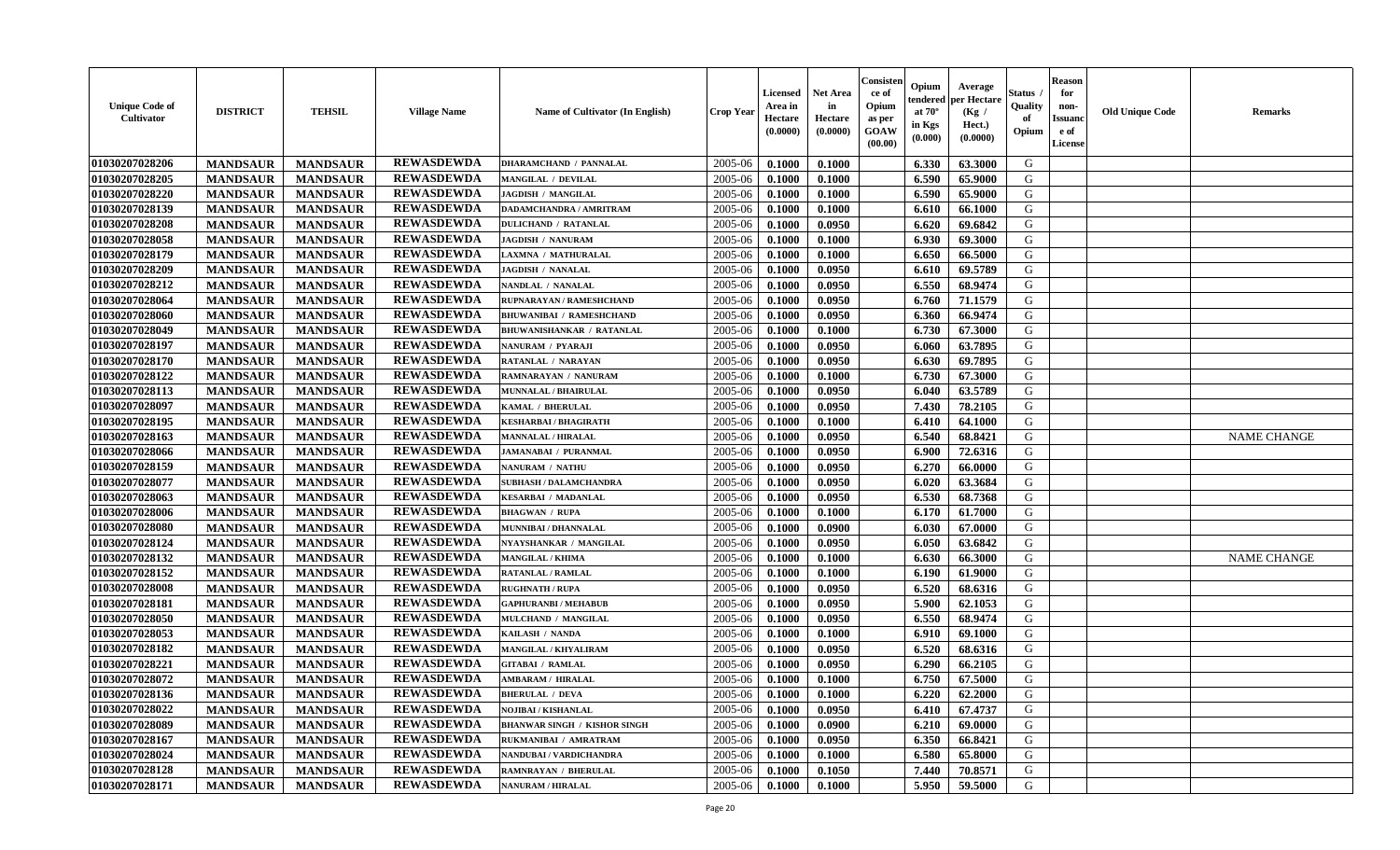| <b>Unique Code of</b><br>Cultivator | <b>DISTRICT</b> | <b>TEHSIL</b>   | <b>Village Name</b> | Name of Cultivator (In English)      | <b>Crop Year</b>   | <b>Licensed</b><br>Area in<br>Hectare<br>(0.0000) | <b>Net Area</b><br>in<br>Hectare<br>(0.0000) | Consisteı<br>ce of<br>Opium<br>as per<br>GOAW<br>(00.00) | Opium<br>endered<br>at $70^\circ$<br>in Kgs<br>$({\bf 0.000})$ | Average<br>oer Hectare<br>(Kg /<br>Hect.)<br>(0.0000) | Status<br>Quality<br>of<br>Opium | Reason<br>for<br>non-<br>Issuan<br>e of<br>License | <b>Old Unique Code</b> | <b>Remarks</b>     |
|-------------------------------------|-----------------|-----------------|---------------------|--------------------------------------|--------------------|---------------------------------------------------|----------------------------------------------|----------------------------------------------------------|----------------------------------------------------------------|-------------------------------------------------------|----------------------------------|----------------------------------------------------|------------------------|--------------------|
| 01030207028094                      | <b>MANDSAUR</b> | <b>MANDSAUR</b> | <b>REWASDEWDA</b>   | <b>DALLA / KISHAN</b>                | 2005-06            | 0.1000                                            | 0.1050                                       |                                                          | 6.630                                                          | 63.1429                                               | G                                |                                                    |                        |                    |
| 01030207028121                      | <b>MANDSAUR</b> | <b>MANDSAUR</b> | <b>REWASDEWDA</b>   | <b>AMBALAL / DEVA</b>                | 2005-06            | 0.1000                                            | 0.0900                                       |                                                          | 5.660                                                          | 62.8889                                               | G                                |                                                    |                        |                    |
| 01030207028198                      | <b>MANDSAUR</b> | <b>MANDSAUR</b> | <b>REWASDEWDA</b>   | RUPA / TULSIRAM                      | 2005-06            | 0.1000                                            | 0.0950                                       |                                                          | 6.340                                                          | 66.7368                                               | G                                |                                                    | 01030207017065         |                    |
| 01030207030001                      | <b>MANDSAUR</b> | <b>MANDSAUR</b> | <b>RINDWAN</b>      | <b>BALWANT SINGH / BAHADUR SINGH</b> | 2005-06            | 0.1000                                            | 0.0950                                       |                                                          | 6.380                                                          | 67.1579                                               | G                                |                                                    |                        |                    |
| 01030207030033                      | <b>MANDSAUR</b> | <b>MANDSAUR</b> | <b>RINDWAN</b>      | KAMAL SINGH / BALWANT SINGH          | 2005-06            | 0.1000                                            | 0.0950                                       |                                                          | 6.110                                                          | 64.3158                                               | G                                |                                                    |                        |                    |
| 01030207030004                      | <b>MANDSAUR</b> | <b>MANDSAUR</b> | <b>RINDWAN</b>      | <b>BAGDIRAM / JIVA</b>               | 2005-06            | 0.1000                                            | 0.1000                                       |                                                          | 6.810                                                          | 68.1000                                               | G                                |                                                    |                        |                    |
| 01030207030005                      | <b>MANDSAUR</b> | <b>MANDSAUR</b> | <b>RINDWAN</b>      | AMBALAL / KESHURAM                   | 2005-06            | 0.1000                                            | 0.0950                                       |                                                          | 6.310                                                          | 66.4211                                               | G                                |                                                    |                        |                    |
| 01030207030006                      | <b>MANDSAUR</b> | <b>MANDSAUR</b> | <b>RINDWAN</b>      | <b>JUJHARSINGH / LALSINGH</b>        | 2005-06            | 0.1000                                            | 0.1000                                       |                                                          | 6.430                                                          | 64.3000                                               | G                                |                                                    |                        | <b>NAME CHANGE</b> |
| 01030207030007                      | <b>MANDSAUR</b> | <b>MANDSAUR</b> | <b>RINDWAN</b>      | <b>GOPAL / MATHURALAL</b>            | 2005-06            | 0.1000                                            | 0.0950                                       |                                                          | 6.350                                                          | 66.8421                                               | G                                |                                                    |                        |                    |
| 01030207030010                      | <b>MANDSAUR</b> | <b>MANDSAUR</b> | <b>RINDWAN</b>      | FULCHAND / KISHANLAL                 | 2005-06            | 0.1000                                            | 0.1000                                       |                                                          | 7.520                                                          | 75.2000                                               | G                                |                                                    |                        |                    |
| 01030207030013                      | <b>MANDSAUR</b> | <b>MANDSAUR</b> | <b>RINDWAN</b>      | NANDRAM / DHANNA                     | 2005-06            | 0.1000                                            | 0.1000                                       |                                                          | 5.950                                                          | 59.5000                                               | G                                |                                                    |                        |                    |
| 01030207030014                      | <b>MANDSAUR</b> | <b>MANDSAUR</b> | <b>RINDWAN</b>      | <b>BHANWARLAL / HAJARILAL</b>        | 2005-06            | 0.1000                                            | 0.1000                                       |                                                          | 6.820                                                          | 68.2000                                               | G                                |                                                    |                        |                    |
| 01030207030019                      | <b>MANDSAUR</b> | <b>MANDSAUR</b> | <b>RINDWAN</b>      | <b>BHERULAL / RAMLAL</b>             | 2005-06            | 0.1000                                            | 0.1000                                       |                                                          | 6.520                                                          | 65.2000                                               | G                                |                                                    |                        |                    |
| 01030207030020                      | <b>MANDSAUR</b> | <b>MANDSAUR</b> | <b>RINDWAN</b>      | <b>CHAINRAM / BHERULAL</b>           | 2005-06            | 0.1000                                            | 0.1050                                       |                                                          | 7.140                                                          | 68.0000                                               | G                                |                                                    |                        |                    |
| 01030207030022                      | <b>MANDSAUR</b> | <b>MANDSAUR</b> | <b>RINDWAN</b>      | <b>MOTILAL / SAVA</b>                | 2005-06            | 0.1000                                            | 0.0900                                       |                                                          | 5.440                                                          | 60.4444                                               | G                                |                                                    |                        | <b>NAME CHANGE</b> |
| 01030207030023                      | <b>MANDSAUR</b> | <b>MANDSAUR</b> | <b>RINDWAN</b>      | <b>BHANWARLAL / BHERULAL</b>         | 2005-06            | 0.1000                                            | 0.1000                                       |                                                          | 5.870                                                          | 58.7000                                               | G                                |                                                    |                        |                    |
| 01030207030024                      | <b>MANDSAUR</b> | <b>MANDSAUR</b> | <b>RINDWAN</b>      | <b>FATE SINGH / JUJHAR SINGH</b>     | 2005-06            | 0.1000                                            | 0.1000                                       |                                                          | 6.340                                                          | 63.4000                                               | G                                |                                                    |                        |                    |
| 01030207030025                      | <b>MANDSAUR</b> | <b>MANDSAUR</b> | <b>RINDWAN</b>      | <b>GENDKUNWAR / BHERUSINGH</b>       | 2005-06            | 0.1000                                            | 0.1000                                       |                                                          | 6.660                                                          | 66.6000                                               | G                                |                                                    |                        |                    |
| 01030207030026                      | <b>MANDSAUR</b> | <b>MANDSAUR</b> | <b>RINDWAN</b>      | <b>GOVINDSINGH / BALWANT SINGH</b>   | 2005-06            | 0.1000                                            | 0.0950                                       |                                                          | 6.680                                                          | 70.3158                                               | G                                |                                                    |                        |                    |
| 01030207030029                      | <b>MANDSAUR</b> | <b>MANDSAUR</b> | <b>RINDWAN</b>      | <b>BHANWARLAL / DHURA</b>            | 2005-06            | 0.1000                                            | 0.1000                                       |                                                          | 6.300                                                          | 63.0000                                               | G                                |                                                    |                        |                    |
| 01030207030030                      | <b>MANDSAUR</b> | <b>MANDSAUR</b> | <b>RINDWAN</b>      | <b>BHUWANI SINGH / RATAN SINGH</b>   | 2005-06            | 0.1000                                            | 0.1000                                       |                                                          | 6.370                                                          | 63.7000                                               | G                                |                                                    |                        |                    |
| 01030207030031                      | <b>MANDSAUR</b> | <b>MANDSAUR</b> | <b>RINDWAN</b>      | <b>MANSINGH / RATANSINGH</b>         | 2005-06            | 0.1000                                            | 0.0950                                       |                                                          | 6.430                                                          | 67.6842                                               | G                                |                                                    |                        |                    |
| 01030207030032                      | <b>MANDSAUR</b> | <b>MANDSAUR</b> | <b>RINDWAN</b>      | MADANSINGH / BAHADURSINGH            | 2005-06            | 0.1000                                            | 0.1000                                       |                                                          | 6.110                                                          | 61.1000                                               | G                                |                                                    |                        |                    |
| 01030207030035                      | <b>MANDSAUR</b> | <b>MANDSAUR</b> | <b>RINDWAN</b>      | HANGAMI BAI / CHATARBHUJ             | 2005-06            | 0.1000                                            | 0.0950                                       |                                                          | 6.030                                                          | 63.4737                                               | G                                |                                                    |                        |                    |
| 01030207030036                      | <b>MANDSAUR</b> | <b>MANDSAUR</b> | <b>RINDWAN</b>      | NARAYAN / BHUWAN                     | 2005-06            | 0.1000                                            | 0.1000                                       |                                                          | 6.350                                                          | 63.5000                                               | G                                |                                                    |                        |                    |
| 01030207030039                      | <b>MANDSAUR</b> | <b>MANDSAUR</b> | <b>RINDWAN</b>      | <b>GOPAL / VARDICHAND</b>            | 2005-06            | 0.1000                                            | 0.0950                                       |                                                          | 6.630                                                          | 69.7895                                               | G                                |                                                    |                        |                    |
| 01030207030041                      | <b>MANDSAUR</b> | <b>MANDSAUR</b> | <b>RINDWAN</b>      | <b>GANGASINGH / LALSINGH</b>         | 2005-06            | 0.1000                                            | 0.1000                                       |                                                          | 6.350                                                          | 63.5000                                               | G                                |                                                    |                        |                    |
| 01030207030042                      | <b>MANDSAUR</b> | <b>MANDSAUR</b> | <b>RINDWAN</b>      | RANVIR SINGH / LAL SINGH             | 2005-06            | 0.1000                                            | 0.0950                                       |                                                          | 6.490                                                          | 68.3158                                               | G                                |                                                    |                        |                    |
| 01030207030043                      | <b>MANDSAUR</b> | <b>MANDSAUR</b> | <b>RINDWAN</b>      | <b>GHANSHYAM / VARDICHAND</b>        | 2005-06            | 0.1000                                            | 0.0950                                       |                                                          | 6.250                                                          | 65.7895                                               | G                                |                                                    |                        |                    |
| 01030207030044                      | <b>MANDSAUR</b> | <b>MANDSAUR</b> | <b>RINDWAN</b>      | PUNAMCHNAD / RAMNARAYAN              | 2005-06            | 0.1000                                            | 0.1000                                       |                                                          | 6.560                                                          | 65.6000                                               | G                                |                                                    |                        |                    |
| 01030207030017                      | <b>MANDSAUR</b> | <b>MANDSAUR</b> | <b>RINDWAN</b>      | <b>BHERULAL / DOULATRAM</b>          | 2005-06            | 0.1000                                            | 0.1000                                       |                                                          | 6.820                                                          | 68.2000                                               | G                                |                                                    |                        |                    |
| 01030207030015                      | <b>MANDSAUR</b> | <b>MANDSAUR</b> | <b>RINDWAN</b>      | RAMESHWAR / KISHANLAL                | 2005-06            | 0.1000                                            | 0.1000                                       |                                                          | 6.580                                                          | 65.8000                                               | G                                |                                                    |                        |                    |
| 01030207030018                      | <b>MANDSAUR</b> | <b>MANDSAUR</b> | <b>RINDWAN</b>      | HAJARILAL / RAMRATAN                 | 2005-06            | 0.1000                                            | 0.1000                                       |                                                          | 6.860                                                          | 68.6000                                               | G                                |                                                    |                        |                    |
| 01030207030012                      | <b>MANDSAUR</b> | <b>MANDSAUR</b> | <b>RINDWAN</b>      | UDAYRAM / KISHANLAL                  | 2005-06            | 0.1000                                            | 0.0900                                       |                                                          | 6.470                                                          | 71.8889                                               | G                                |                                                    |                        |                    |
| 01030207031003                      | <b>MANDSAUR</b> | <b>MANDSAUR</b> | <b>SABAKHEDA</b>    | <b>BAGDIBAI / SHANKARLAL</b>         | 2005-06            | 0.1000                                            | 0.0950                                       |                                                          | 6.350                                                          | 66.8421                                               | G                                |                                                    |                        |                    |
| 01030207031005                      | <b>MANDSAUR</b> | MANDSAUR        | <b>SABAKHEDA</b>    | <b>BANSHILAL / BADRILAL</b>          | $2005-06$   0.1000 |                                                   | 0.0950                                       |                                                          | 5.930                                                          | 62.4211                                               | G                                |                                                    |                        |                    |
| 01030207031006                      | <b>MANDSAUR</b> | <b>MANDSAUR</b> | <b>SABAKHEDA</b>    | <b>NANDA / GAMER</b>                 | 2005-06            | 0.1000                                            | 0.1050                                       |                                                          | 6.550                                                          | 62.3810                                               | G                                |                                                    |                        |                    |
| 01030207031007                      | <b>MANDSAUR</b> | <b>MANDSAUR</b> | <b>SABAKHEDA</b>    | <b>JAMANALAL / MANGILAL</b>          | 2005-06            | 0.1000                                            | 0.1050                                       |                                                          | 7.000                                                          | 66.6667                                               | G                                |                                                    |                        |                    |
| 01030207031009                      | <b>MANDSAUR</b> | <b>MANDSAUR</b> | <b>SABAKHEDA</b>    | KANWARLAL / CHUNILAL                 | 2005-06            | 0.1000                                            | 0.0950                                       |                                                          | 6.600                                                          | 69.4737                                               | G                                |                                                    |                        |                    |
| 01030207031012                      | <b>MANDSAUR</b> | <b>MANDSAUR</b> | <b>SABAKHEDA</b>    | <b>BHAGIRATH / MANGILAL</b>          | 2005-06            | 0.1000                                            | 0.0950                                       |                                                          | 6.500                                                          | 68.4211                                               | G                                |                                                    |                        |                    |
| 01030207031013                      | <b>MANDSAUR</b> | <b>MANDSAUR</b> | <b>SABAKHEDA</b>    | MOHANBAI / MANGILAL                  | 2005-06            | 0.1000                                            | 0.0900                                       |                                                          | 5.840                                                          | 64.8889                                               | G                                |                                                    |                        |                    |
| 01030207031016                      | <b>MANDSAUR</b> | <b>MANDSAUR</b> | <b>SABAKHEDA</b>    | KOMALRAM / MANGILAL                  | 2005-06            | 0.1000                                            | 0.1050                                       |                                                          | 7.270                                                          | 69.2381                                               | G                                |                                                    |                        |                    |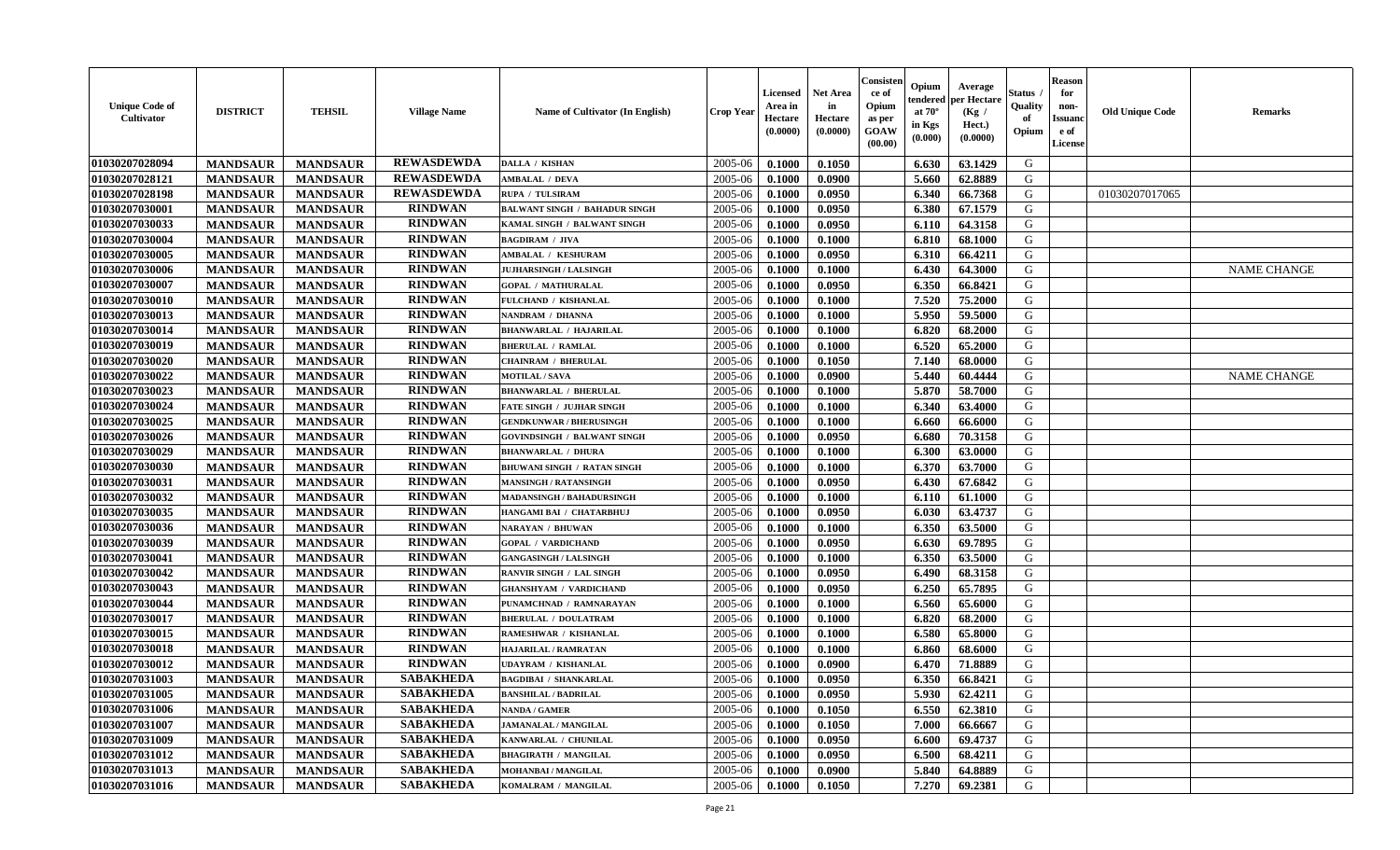| <b>Unique Code of</b><br>Cultivator | <b>DISTRICT</b> | <b>TEHSIL</b>   | <b>Village Name</b> | Name of Cultivator (In English) | <b>Crop Year</b> | <b>Licensed</b><br>Area in<br>Hectare<br>(0.0000) | <b>Net Area</b><br>in<br>Hectare<br>(0.0000) | Consisten<br>ce of<br>Opium<br>as per<br><b>GOAW</b><br>(00.00) | Opium<br>tendered<br>at $70^{\circ}$<br>in Kgs<br>(0.000) | Average<br>per Hectare<br>(Kg /<br>Hect.)<br>(0.0000) | Status .<br>Quality<br>of<br>Opium | <b>Reason</b><br>for<br>non-<br><b>Issuanc</b><br>e of<br>License | <b>Old Unique Code</b> | <b>Remarks</b>     |
|-------------------------------------|-----------------|-----------------|---------------------|---------------------------------|------------------|---------------------------------------------------|----------------------------------------------|-----------------------------------------------------------------|-----------------------------------------------------------|-------------------------------------------------------|------------------------------------|-------------------------------------------------------------------|------------------------|--------------------|
| 01030207031017                      | <b>MANDSAUR</b> | <b>MANDSAUR</b> | <b>SABAKHEDA</b>    | MOHANBAI / GOVINDRAM            | 2005-06          | 0.1000                                            | 0.1000                                       |                                                                 | 5.910                                                     | 59.1000                                               | G                                  |                                                                   |                        |                    |
| 01030207031024                      | <b>MANDSAUR</b> | <b>MANDSAUR</b> | <b>SABAKHEDA</b>    | <b>GHANSHYAM / CHAMPALAL</b>    | 2005-06          | 0.1000                                            | 0.1000                                       |                                                                 | 6.420                                                     | 64.2000                                               | G                                  |                                                                   |                        |                    |
| 01030207031026                      | <b>MANDSAUR</b> | <b>MANDSAUR</b> | <b>SABAKHEDA</b>    | PRAHLAD / GANGARAM              | 2005-06          | 0.1000                                            | 0.0950                                       |                                                                 | 6.290                                                     | 66.2105                                               | G                                  |                                                                   |                        |                    |
| 01030207031028                      | <b>MANDSAUR</b> | <b>MANDSAUR</b> | <b>SABAKHEDA</b>    | JHAMAKLAL / MOTILAL             | 2005-06          | 0.1000                                            | 0.0950                                       |                                                                 | 6.360                                                     | 66.9474                                               | G                                  |                                                                   |                        |                    |
| 01030207031031                      | <b>MANDSAUR</b> | <b>MANDSAUR</b> | <b>SABAKHEDA</b>    | MOHAMMAD SHAH / NAHAR SHAH      | 2005-06          | 0.1000                                            | 0.0900                                       |                                                                 | 5.620                                                     | 62.4444                                               | G                                  |                                                                   |                        |                    |
| 01030207031033                      | <b>MANDSAUR</b> | <b>MANDSAUR</b> | <b>SABAKHEDA</b>    | <b>MANOHARLAL / KANHAIYALAL</b> | 2005-06          | 0.1000                                            | 0.0950                                       |                                                                 | 6.010                                                     | 63.2632                                               | G                                  |                                                                   |                        |                    |
| 01030207031034                      | <b>MANDSAUR</b> | <b>MANDSAUR</b> | <b>SABAKHEDA</b>    | <b>GOBARLAL / NIMBAJI</b>       | 2005-06          | 0.1000                                            | 0.0950                                       |                                                                 | 6.370                                                     | 67.0526                                               | G                                  |                                                                   |                        |                    |
| 01030207031035                      | <b>MANDSAUR</b> | <b>MANDSAUR</b> | <b>SABAKHEDA</b>    | <b>JHAMAKLAL / JAYRAM</b>       | 2005-06          | 0.1000                                            | 0.1000                                       |                                                                 | 6.460                                                     | 64.6000                                               | G                                  |                                                                   |                        |                    |
| 01030207031037                      | <b>MANDSAUR</b> | <b>MANDSAUR</b> | <b>SABAKHEDA</b>    | KOMALRAM / BADRILAL             | 2005-06          | 0.1000                                            | 0.0950                                       |                                                                 | 6.270                                                     | 66.0000                                               | G                                  |                                                                   |                        |                    |
| 01030207031038                      | <b>MANDSAUR</b> | <b>MANDSAUR</b> | <b>SABAKHEDA</b>    | VARDICHANDRA / KALURAM          | 2005-06          | 0.1000                                            | 0.0950                                       |                                                                 | 6.450                                                     | 67.8947                                               | G                                  |                                                                   |                        |                    |
| 01030207031041                      | <b>MANDSAUR</b> | <b>MANDSAUR</b> | <b>SABAKHEDA</b>    | VINOD KUMAR / ONKARLAL          | 2005-06          | 0.1000                                            | 0.0950                                       |                                                                 | 6.970                                                     | 73.3684                                               | G                                  |                                                                   |                        |                    |
| 01030207031042                      | <b>MANDSAUR</b> | <b>MANDSAUR</b> | <b>SABAKHEDA</b>    | RAMCHADNRA / KACHARMAL          | 2005-06          | 0.1000                                            | 0.0950                                       |                                                                 | 6.230                                                     | 65.5789                                               | G                                  |                                                                   |                        |                    |
| 01030207031043                      | <b>MANDSAUR</b> | <b>MANDSAUR</b> | <b>SABAKHEDA</b>    | <b>OMPRAKASH / SHRIRAM</b>      | 2005-06          | 0.1000                                            | 0.1050                                       |                                                                 | 6.730                                                     | 64.0952                                               | G                                  |                                                                   |                        |                    |
| 01030207031044                      | <b>MANDSAUR</b> | <b>MANDSAUR</b> | <b>SABAKHEDA</b>    | JHAMKUBAI / LAXMINARAYAN        | 2005-06          | 0.1000                                            | 0.0950                                       |                                                                 | 6.580                                                     | 69.2632                                               | G                                  |                                                                   |                        |                    |
| 01030207031045                      | <b>MANDSAUR</b> | <b>MANDSAUR</b> | <b>SABAKHEDA</b>    | <b>RAMESHCHNAD / BABRU</b>      | 2005-06          | 0.1000                                            | 0.1000                                       |                                                                 | 6.810                                                     | 68.1000                                               | G                                  |                                                                   |                        |                    |
| 01030207031047                      | <b>MANDSAUR</b> | <b>MANDSAUR</b> | <b>SABAKHEDA</b>    | RAMKISHAN / KALU                | 2005-06          | 0.1000                                            | 0.1000                                       |                                                                 | 6.940                                                     | 69.4000                                               | G                                  |                                                                   |                        |                    |
| 01030207031048                      | <b>MANDSAUR</b> | <b>MANDSAUR</b> | <b>SABAKHEDA</b>    | <b>KESHURAM / DALU</b>          | 2005-06          | 0.1000                                            | 0.0950                                       |                                                                 | 6.310                                                     | 66.4211                                               | G                                  |                                                                   |                        |                    |
| 01030207031049                      | <b>MANDSAUR</b> | <b>MANDSAUR</b> | <b>SABAKHEDA</b>    | <b>BHERULAL / SAMDA</b>         | 2005-06          | 0.1000                                            | 0.1050                                       |                                                                 | 6.870                                                     | 65.4286                                               | G                                  |                                                                   |                        |                    |
| 01030207031050                      | <b>MANDSAUR</b> | <b>MANDSAUR</b> | <b>SABAKHEDA</b>    | <b>RUKMANBAI / RUGGA</b>        | 2005-06          | 0.1000                                            | 0.1000                                       |                                                                 | 6.190                                                     | 61.9000                                               | G                                  |                                                                   |                        |                    |
| 01030207031051                      | <b>MANDSAUR</b> | <b>MANDSAUR</b> | <b>SABAKHEDA</b>    | <b>ONKARLAL / RATANLAL</b>      | 2005-06          | 0.1000                                            | 0.1000                                       |                                                                 | 7.440                                                     | 74.4000                                               | G                                  |                                                                   |                        |                    |
| 01030207031052                      | <b>MANDSAUR</b> | <b>MANDSAUR</b> | <b>SABAKHEDA</b>    | AMBALAL / MOTILAL               | 2005-06          | 0.1000                                            | 0.1050                                       |                                                                 | 7.030                                                     | 66.9524                                               | G                                  |                                                                   |                        |                    |
| 01030207031053                      | <b>MANDSAUR</b> | <b>MANDSAUR</b> | <b>SABAKHEDA</b>    | KANHAIYALAL / BHANWARLAL        | 2005-06          | 0.1000                                            | 0.0950                                       |                                                                 | 6.570                                                     | 69.1579                                               | G                                  |                                                                   |                        |                    |
| 01030207031054                      | <b>MANDSAUR</b> | <b>MANDSAUR</b> | <b>SABAKHEDA</b>    | <b>ONKARLAL / CHAINRAM</b>      | 2005-06          | 0.1000                                            | 0.1000                                       |                                                                 | 6.880                                                     | 68.8000                                               | G                                  |                                                                   |                        |                    |
| 01030207031055                      | <b>MANDSAUR</b> | <b>MANDSAUR</b> | <b>SABAKHEDA</b>    | HAJARILAL / BHERULAL            | 2005-06          | 0.1000                                            | 0.0950                                       |                                                                 | 6.510                                                     | 68.5263                                               | G                                  |                                                                   |                        |                    |
| 01030207031058                      | <b>MANDSAUR</b> | <b>MANDSAUR</b> | <b>SABAKHEDA</b>    | RAMKUNVARBAI / NATHULAL         | 2005-06          | 0.1000                                            | 0.1050                                       |                                                                 | 6.670                                                     | 63.5238                                               | G                                  |                                                                   |                        |                    |
| 01030207031059                      | <b>MANDSAUR</b> | <b>MANDSAUR</b> | <b>SABAKHEDA</b>    | RATANABAI / SURATARAM           | 2005-06          | 0.1000                                            | 0.1000                                       |                                                                 | 6.490                                                     | 64.9000                                               | G                                  |                                                                   |                        |                    |
| 01030207031060                      | <b>MANDSAUR</b> | <b>MANDSAUR</b> | <b>SABAKHEDA</b>    | <b>JAN KUNWAR / BHAGIRATH</b>   | 2005-06          | 0.1000                                            | 0.0900                                       |                                                                 | 5.380                                                     | 59.7778                                               | G                                  |                                                                   |                        |                    |
| 01030207031061                      | <b>MANDSAUR</b> | <b>MANDSAUR</b> | <b>SABAKHEDA</b>    | <b>DEVRAM / JAYRAM</b>          | 2005-06          | 0.1000                                            | 0.0950                                       |                                                                 | 6.760                                                     | 71.1579                                               | G                                  |                                                                   |                        |                    |
| 01030207031062                      | <b>MANDSAUR</b> | <b>MANDSAUR</b> | <b>SABAKHEDA</b>    | PYARIBAI / MOHANLAL             | 2005-06          | 0.1000                                            | 0.0700                                       |                                                                 | 4.900                                                     | 70.0000                                               | G                                  |                                                                   |                        |                    |
| 01030207031067                      | <b>MANDSAUR</b> | <b>MANDSAUR</b> | <b>SABAKHEDA</b>    | PANNALAL / RAMLAL               | 2005-06          | 0.1000                                            | 0.1000                                       |                                                                 | 6.110                                                     | 61.1000                                               | G                                  |                                                                   |                        |                    |
| 01030207031068                      | <b>MANDSAUR</b> | <b>MANDSAUR</b> | <b>SABAKHEDA</b>    | NANURAM / BAGDIRAM              | 2005-06          | 0.1000                                            | 0.1000                                       |                                                                 | 6.460                                                     | 64.6000                                               | G                                  | 09                                                                |                        |                    |
| 01030207031069                      | <b>MANDSAUR</b> | <b>MANDSAUR</b> | <b>SABAKHEDA</b>    | <b>KISHANLAL / MODA</b>         | 2005-06          | 0.1000                                            | 0.0950                                       |                                                                 | 6.690                                                     | 70.4211                                               | G                                  |                                                                   |                        | <b>NAME CHANGE</b> |
| 01030207031070                      | <b>MANDSAUR</b> | <b>MANDSAUR</b> | <b>SABAKHEDA</b>    | <b>KACHRU / MEGHA</b>           | 2005-06          | 0.1000                                            | 0.0950                                       |                                                                 | 6.160                                                     | 64.8421                                               | G                                  |                                                                   |                        |                    |
| 01030207031072                      | <b>MANDSAUR</b> | <b>MANDSAUR</b> | <b>SABAKHEDA</b>    | <b>RAMNIWAS / DEVRAM</b>        | 2005-06          | 0.1000                                            | 0.0950                                       |                                                                 | 6.640                                                     | 69.8947                                               | G                                  |                                                                   |                        |                    |
| 01030207031073                      | <b>MANDSAUR</b> | <b>MANDSAUR</b> | <b>SABAKHEDA</b>    | KANKUBAI / MANGU                | 2005-06          | 0.1000                                            | 0.0950                                       |                                                                 | 6.350                                                     | 66.8421                                               | G                                  |                                                                   |                        |                    |
| 01030207031076                      | <b>MANDSAUR</b> | <b>MANDSAUR</b> | SABAKHEDA           | <b>LALIBAI / MANGILAL</b>       | $2005 - 06$      | 0.1000                                            | 0.1000                                       |                                                                 | 6.750                                                     | 67.5000                                               | G                                  |                                                                   |                        |                    |
| 01030207031077                      | <b>MANDSAUR</b> | <b>MANDSAUR</b> | <b>SABAKHEDA</b>    | <b>CHATRA NAND / VARDIBAI</b>   | 2005-06          | 0.1000                                            | 0.1050                                       |                                                                 | 6.990                                                     | 66.5714                                               | G                                  |                                                                   |                        |                    |
| 01030207031080                      | <b>MANDSAUR</b> | <b>MANDSAUR</b> | <b>SABAKHEDA</b>    | RATANLAL / TULSIRAM             | 2005-06          | 0.1000                                            | 0.1000                                       |                                                                 | 5.940                                                     | 59.4000                                               | G                                  |                                                                   |                        | <b>NAME CHANGE</b> |
| 01030207031083                      | <b>MANDSAUR</b> | <b>MANDSAUR</b> | <b>SABAKHEDA</b>    | NATHU / JAGANNATH               | 2005-06          | 0.1000                                            | 0.0950                                       |                                                                 | 6.720                                                     | 70.7368                                               | G                                  |                                                                   |                        |                    |
| 01030207031084                      | <b>MANDSAUR</b> | <b>MANDSAUR</b> | <b>SABAKHEDA</b>    | <b>MOHAN / PRABHULAL</b>        | 2005-06          | 0.1000                                            | 0.0950                                       |                                                                 | 6.870                                                     | 72.3158                                               | G                                  |                                                                   |                        |                    |
| 01030207031085                      | <b>MANDSAUR</b> | <b>MANDSAUR</b> | <b>SABAKHEDA</b>    | RAM KUNWAR / VARDICHAND         | 2005-06          | 0.1000                                            | 0.0900                                       |                                                                 | 5.850                                                     | 65.0000                                               | G                                  |                                                                   |                        |                    |
| 01030207031088                      | <b>MANDSAUR</b> | <b>MANDSAUR</b> | <b>SABAKHEDA</b>    | FULCHAND / JAYRAM               | 2005-06          | 0.1000                                            | 0.0950                                       |                                                                 | 6.610                                                     | 69.5789                                               | G                                  |                                                                   |                        |                    |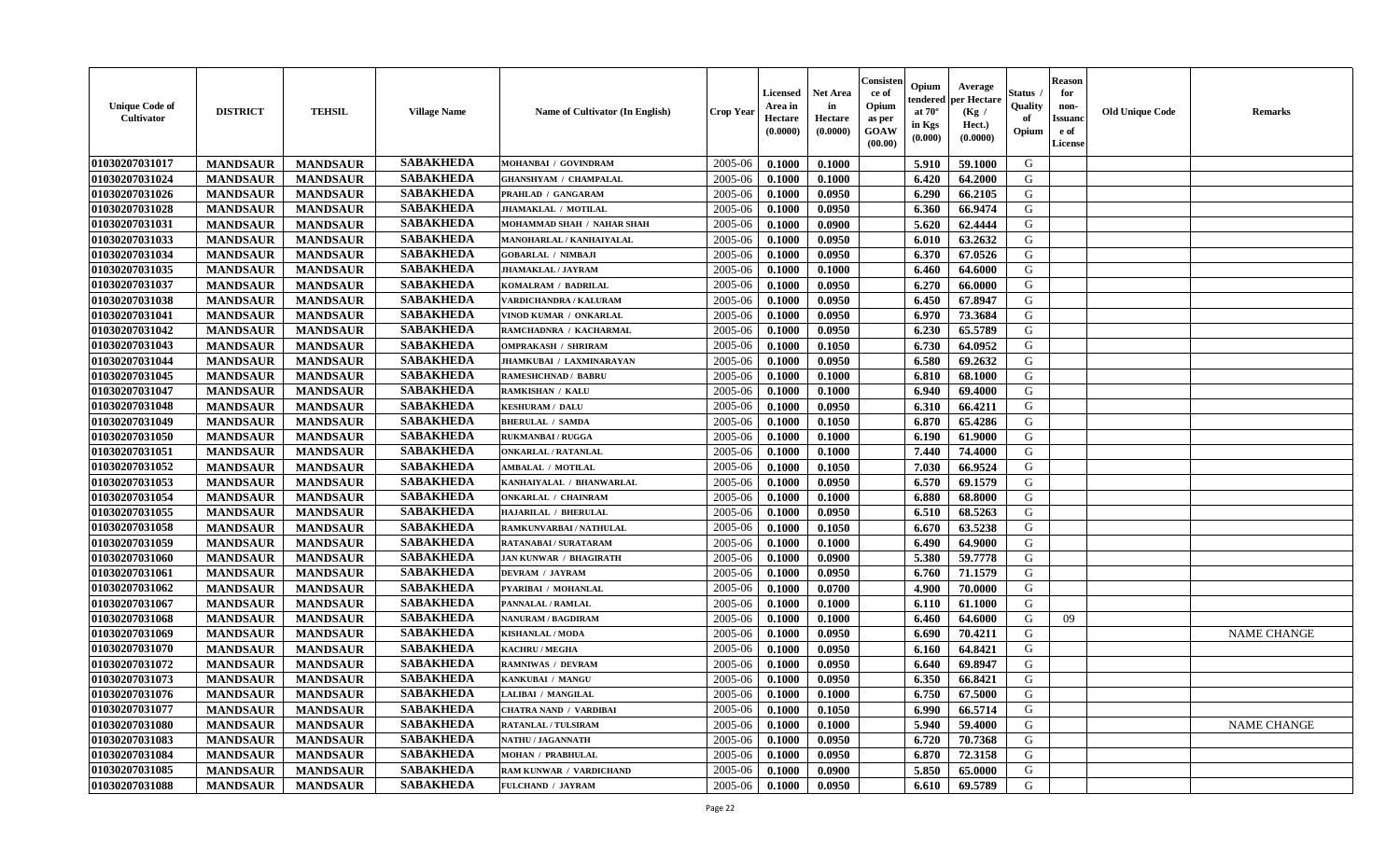| <b>Unique Code of</b><br><b>Cultivator</b> | <b>DISTRICT</b> | <b>TEHSIL</b>   | <b>Village Name</b> | Name of Cultivator (In English) | <b>Crop Year</b> | <b>Licensed</b><br>Area in<br>Hectare<br>(0.0000) | <b>Net Area</b><br>in<br>Hectare<br>(0.0000) | Consisteı<br>ce of<br>Opium<br>as per<br><b>GOAW</b><br>(00.00) | Opium<br>endered<br>at $70^\circ$<br>in Kgs<br>$(\mathbf{0.000})$ | Average<br>per Hectare<br>(Kg /<br>Hect.)<br>(0.0000) | Status<br>Quality<br>of<br>Opium | Reason<br>for<br>non-<br>Issuan<br>e of<br>License | <b>Old Unique Code</b> | <b>Remarks</b> |
|--------------------------------------------|-----------------|-----------------|---------------------|---------------------------------|------------------|---------------------------------------------------|----------------------------------------------|-----------------------------------------------------------------|-------------------------------------------------------------------|-------------------------------------------------------|----------------------------------|----------------------------------------------------|------------------------|----------------|
| 01030207031089                             | <b>MANDSAUR</b> | <b>MANDSAUR</b> | <b>SABAKHEDA</b>    | <b>BHAGATRAM / BHAGWAN</b>      | 2005-06          | 0.1000                                            | 0.1050                                       |                                                                 | 6.750                                                             | 64.2857                                               | G                                |                                                    |                        |                |
| 01030207031091                             | <b>MANDSAUR</b> | <b>MANDSAUR</b> | <b>SABAKHEDA</b>    | SAVIBAI / HEMA BHIL             | 2005-06          | 0.1000                                            | 0.1000                                       |                                                                 | 7.310                                                             | 73.1000                                               | G                                |                                                    |                        |                |
| 01030207031094                             | <b>MANDSAUR</b> | <b>MANDSAUR</b> | <b>SABAKHEDA</b>    | JHAMAKLAL / SALAGRAM            | 2005-06          | 0.1000                                            | 0.0900                                       |                                                                 | 6.310                                                             | 70.1111                                               | G                                |                                                    |                        |                |
| 01030207031096                             | <b>MANDSAUR</b> | <b>MANDSAUR</b> | <b>SABAKHEDA</b>    | RAMLAL / MAGNIRAM               | 2005-06          | 0.1000                                            | 0.0950                                       |                                                                 | 6.400                                                             | 67.3684                                               | G                                |                                                    |                        |                |
| 01030207031097                             | <b>MANDSAUR</b> | <b>MANDSAUR</b> | <b>SABAKHEDA</b>    | RAMCHANDRA / BHUVAN             | 2005-06          | 0.1000                                            | 0.0950                                       |                                                                 | 6.500                                                             | 68.4211                                               | G                                |                                                    |                        |                |
| 01030207031098                             | <b>MANDSAUR</b> | <b>MANDSAUR</b> | <b>SABAKHEDA</b>    | SHYAMSUNDAR / SALAGRAM          | 2005-06          | 0.1000                                            | 0.1000                                       |                                                                 | 6.580                                                             | 65.8000                                               | G                                |                                                    |                        |                |
| 01030207031099                             | <b>MANDSAUR</b> | <b>MANDSAUR</b> | <b>SABAKHEDA</b>    | <b>GOMATIBAI / SALAGRAM</b>     | 2005-06          | 0.1000                                            | 0.1000                                       |                                                                 | 6.170                                                             | 61.7000                                               | G                                |                                                    |                        |                |
| 01030207031101                             | <b>MANDSAUR</b> | <b>MANDSAUR</b> | <b>SABAKHEDA</b>    | <b>SHANTIBAI / BADRILAL</b>     | 2005-06          | 0.1000                                            | 0.1000                                       |                                                                 | 7.350                                                             | 73.5000                                               | G                                |                                                    |                        |                |
| 01030207031102                             | <b>MANDSAUR</b> | <b>MANDSAUR</b> | <b>SABAKHEDA</b>    | <b>GANGARAM / CHAMPALAL</b>     | 2005-06          | 0.1000                                            | 0.0950                                       |                                                                 | 6.240                                                             | 65.6842                                               | G                                |                                                    |                        |                |
| 01030207031103                             | <b>MANDSAUR</b> | <b>MANDSAUR</b> | <b>SABAKHEDA</b>    | <b>BALURAM / KISHANLAL</b>      | 2005-06          | 0.1000                                            | 0.0950                                       |                                                                 | 6.470                                                             | 68.1053                                               | G                                |                                                    |                        |                |
| 01030207031105                             | <b>MANDSAUR</b> | <b>MANDSAUR</b> | <b>SABAKHEDA</b>    | LAXMINARAYAN / MOHANLAL         | 2005-06          | 0.1000                                            | 0.0950                                       |                                                                 | 6.270                                                             | 66.0000                                               | G                                |                                                    |                        |                |
| 01030207031106                             | <b>MANDSAUR</b> | <b>MANDSAUR</b> | <b>SABAKHEDA</b>    | <b>BAGADIBAI/GODHA</b>          | 2005-06          | 0.1000                                            | 0.0950                                       |                                                                 | 6.250                                                             | 65.7895                                               | G                                |                                                    |                        |                |
| 01030207031109                             | <b>MANDSAUR</b> | <b>MANDSAUR</b> | <b>SABAKHEDA</b>    | <b>MOTYABAI/AMRA</b>            | 2005-06          | 0.1000                                            | 0.1050                                       |                                                                 | 6.510                                                             | 62.0000                                               | G                                |                                                    |                        |                |
| 01030207031111                             | <b>MANDSAUR</b> | <b>MANDSAUR</b> | <b>SABAKHEDA</b>    | <b>BHANWARLAL / KACHRU</b>      | 2005-06          | 0.1000                                            | 0.1000                                       |                                                                 | 6.370                                                             | 63.7000                                               | G                                |                                                    |                        |                |
| 01030207031112                             | <b>MANDSAUR</b> | <b>MANDSAUR</b> | <b>SABAKHEDA</b>    | KALU / BHERA                    | 2005-06          | 0.1000                                            | 0.1000                                       |                                                                 | 7.030                                                             | 70.3000                                               | G                                |                                                    |                        |                |
| 01030207031113                             | <b>MANDSAUR</b> | <b>MANDSAUR</b> | <b>SABAKHEDA</b>    | RAGHUNATH / PRABHULAL           | 2005-06          | 0.1000                                            | 0.0950                                       |                                                                 | 6.260                                                             | 65.8947                                               | G                                |                                                    |                        |                |
| 01030207031114                             | <b>MANDSAUR</b> | <b>MANDSAUR</b> | <b>SABAKHEDA</b>    | TULSIRAM / CHUNNILAL            | 2005-06          | 0.1000                                            | 0.0950                                       |                                                                 | 5.880                                                             | 61.8947                                               | G                                |                                                    |                        |                |
| 01030207031116                             | <b>MANDSAUR</b> | <b>MANDSAUR</b> | <b>SABAKHEDA</b>    | RAMESHCHAND / UDAYRAM           | 2005-06          | 0.1000                                            | 0.0900                                       |                                                                 | 6.110                                                             | 67.8889                                               | G                                |                                                    |                        |                |
| 01030207031117                             | <b>MANDSAUR</b> | <b>MANDSAUR</b> | <b>SABAKHEDA</b>    | RAMESHCHAND / RAMKISHAN         | 2005-06          | 0.1000                                            | 0.1000                                       |                                                                 | 6.620                                                             | 66.2000                                               | G                                |                                                    |                        |                |
| 01030207031120                             | <b>MANDSAUR</b> | <b>MANDSAUR</b> | <b>SABAKHEDA</b>    | <b>NAGU / DALU</b>              | 2005-06          | 0.1000                                            | 0.0950                                       |                                                                 | 6.420                                                             | 67.5789                                               | G                                |                                                    |                        |                |
| 01030207031121                             | <b>MANDSAUR</b> | <b>MANDSAUR</b> | <b>SABAKHEDA</b>    | RAMCHANDRAIBAI / MANGILAL       | 2005-06          | 0.1000                                            | 0.1000                                       |                                                                 | 6.100                                                             | 61.0000                                               | G                                |                                                    |                        |                |
| 01030207031122                             | <b>MANDSAUR</b> | <b>MANDSAUR</b> | <b>SABAKHEDA</b>    | NANDA / BHUWAN                  | 2005-06          | 0.1000                                            | 0.1050                                       |                                                                 | 6.490                                                             | 61.8095                                               | G                                |                                                    |                        |                |
| 01030207031123                             | <b>MANDSAUR</b> | <b>MANDSAUR</b> | <b>SABAKHEDA</b>    | SITARAM / RAMCHAND              | 2005-06          | 0.1000                                            | 0.0950                                       |                                                                 | 6.640                                                             | 69.8947                                               | G                                |                                                    |                        |                |
| 01030207031124                             | <b>MANDSAUR</b> | <b>MANDSAUR</b> | <b>SABAKHEDA</b>    | MANGILAL / SALAGRAM             | 2005-06          | 0.1000                                            | 0.1000                                       |                                                                 | 6.720                                                             | 67.2000                                               | G                                |                                                    |                        |                |
| 01030207031128                             | <b>MANDSAUR</b> | <b>MANDSAUR</b> | <b>SABAKHEDA</b>    | <b>DHAKHIBAI / BAPULAL</b>      | 2005-06          | 0.1000                                            |                                              |                                                                 |                                                                   | 0.0000                                                | $\mathbf N$                      |                                                    |                        |                |
| 01030207031131                             | <b>MANDSAUR</b> | <b>MANDSAUR</b> | <b>SABAKHEDA</b>    | <b>KALULAL / SAMDA</b>          | 2005-06          | 0.1000                                            | 0.0950                                       |                                                                 | 5.910                                                             | 62.2105                                               | G                                |                                                    |                        |                |
| 01030207031133                             | <b>MANDSAUR</b> | <b>MANDSAUR</b> | <b>SABAKHEDA</b>    | DORAPATIBAI / KISHORILAL        | 2005-06          | 0.1000                                            | 0.0950                                       |                                                                 | 6.240                                                             | 65.6842                                               | G                                |                                                    |                        |                |
| 01030207031134                             | <b>MANDSAUR</b> | <b>MANDSAUR</b> | <b>SABAKHEDA</b>    | <b>DASHRATH / ONKARLAL</b>      | 2005-06          | 0.1000                                            | 0.0900                                       |                                                                 | 5.880                                                             | 65.3333                                               | G                                |                                                    |                        |                |
| 01030207031137                             | <b>MANDSAUR</b> | <b>MANDSAUR</b> | <b>SABAKHEDA</b>    | RAMDAYAL / BAPULAL              | 2005-06          | 0.1000                                            | 0.1000                                       |                                                                 | 6.380                                                             | 63.8000                                               | G                                |                                                    |                        |                |
| 01030207031138                             | <b>MANDSAUR</b> | <b>MANDSAUR</b> | <b>SABAKHEDA</b>    | PANNALAL / LAXMAN               | 2005-06          | 0.1000                                            | 0.1050                                       |                                                                 | 6.570                                                             | 62.5714                                               | G                                |                                                    |                        |                |
| 01030207031140                             | <b>MANDSAUR</b> | <b>MANDSAUR</b> | <b>SABAKHEDA</b>    | <b>GHANSHYAM / ONKARLAL</b>     | 2005-06          | 0.1000                                            | 0.0950                                       |                                                                 | 6.070                                                             | 63.8947                                               | G                                |                                                    |                        |                |
| 01030207031142                             | <b>MANDSAUR</b> | <b>MANDSAUR</b> | <b>SABAKHEDA</b>    | <b>JANIBAI / RAGHUNATH</b>      | 2005-06          | 0.1000                                            | 0.1050                                       |                                                                 | 6.010                                                             | 57.2381                                               | G                                |                                                    |                        |                |
| 01030207031143                             | <b>MANDSAUR</b> | <b>MANDSAUR</b> | <b>SABAKHEDA</b>    | SURAJMAL / RAMCHAND             | 2005-06          | 0.1000                                            | 0.1000                                       |                                                                 | 6.340                                                             | 63.4000                                               | G                                |                                                    |                        |                |
| 01030207031144                             | <b>MANDSAUR</b> | <b>MANDSAUR</b> | <b>SABAKHEDA</b>    | VITHALLAL / CHENRAM             | 2005-06          | 0.1000                                            | 0.0950                                       |                                                                 | 6.140                                                             | 64.6316                                               | G                                |                                                    |                        |                |
| 01030207031145                             | <b>MANDSAUR</b> | <b>MANDSAUR</b> | <b>SABAKHEDA</b>    | PARMANAND / RAMCHANDRA          | 2005-06          | 0.1000                                            | 0.0950                                       |                                                                 | 6.640                                                             | 69.8947                                               | G                                |                                                    |                        |                |
| 01030207031146                             | <b>MANDSAUR</b> | MANDSAUR        | <b>SABAKHEDA</b>    | <b>GOPILAL / MANNALAL</b>       | $2005-06$ 0.1000 |                                                   | 0.0950                                       |                                                                 | $6.310$                                                           | 66.4211                                               | G                                |                                                    |                        |                |
| 01030207031147                             | <b>MANDSAUR</b> | <b>MANDSAUR</b> | <b>SABAKHEDA</b>    | TULASIBAI / BHANVARLAL          | 2005-06          | 0.1000                                            | 0.1000                                       |                                                                 | 6.380                                                             | 63.8000                                               | G                                |                                                    |                        |                |
| 01030207031148                             | <b>MANDSAUR</b> | <b>MANDSAUR</b> | <b>SABAKHEDA</b>    | <b>BAPULAL / CHENRAM</b>        | 2005-06          | 0.1000                                            | 0.1000                                       |                                                                 | 6.920                                                             | 69.2000                                               | G                                |                                                    |                        |                |
| 01030207031150                             | <b>MANDSAUR</b> | <b>MANDSAUR</b> | <b>SABAKHEDA</b>    | RAMESHCHAND / JAGDISH           | 2005-06          | 0.1000                                            | 0.0950                                       |                                                                 | 6.740                                                             | 70.9474                                               | G                                |                                                    |                        |                |
| 01030207031152                             | <b>MANDSAUR</b> | <b>MANDSAUR</b> | <b>SABAKHEDA</b>    | <b>LAXMINARAYAN / RAMNIWAS</b>  | 2005-06          | 0.1000                                            | 0.1000                                       |                                                                 | 6.420                                                             | 64.2000                                               | G                                |                                                    |                        |                |
| 01030207031153                             | <b>MANDSAUR</b> | <b>MANDSAUR</b> | <b>SABAKHEDA</b>    | SHIVLAL / BASANTILAL            | 2005-06          | 0.1000                                            | 0.0950                                       |                                                                 | 6.410                                                             | 67.4737                                               | G                                |                                                    |                        |                |
| 01030207031158                             | <b>MANDSAUR</b> | <b>MANDSAUR</b> | <b>SABAKHEDA</b>    | RAM LAL / MANGILAL              | 2005-06          | 0.1000                                            | 0.1000                                       |                                                                 | 6.690                                                             | 66.9000                                               | G                                |                                                    |                        |                |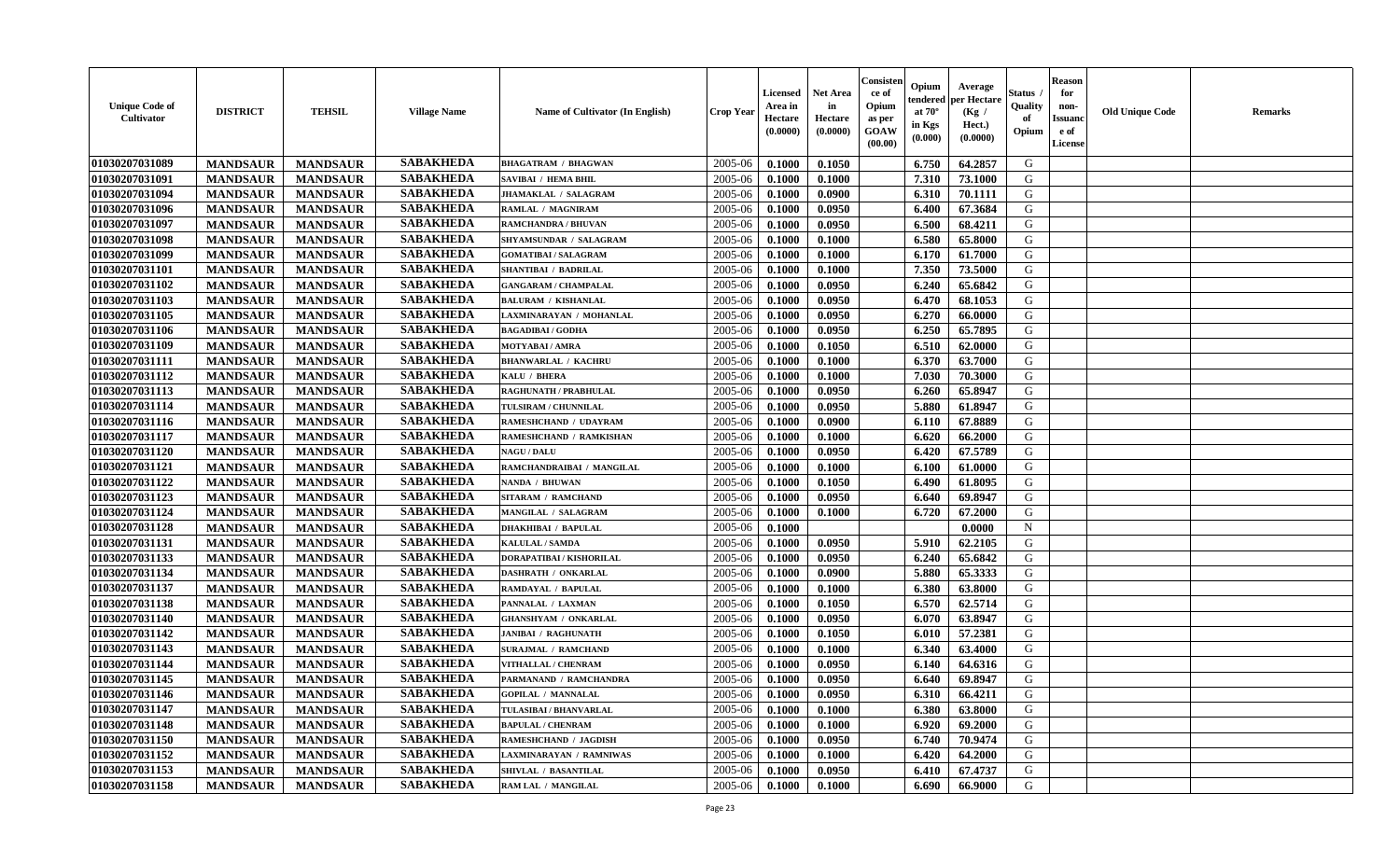| <b>Unique Code of</b><br>Cultivator | <b>DISTRICT</b> | <b>TEHSIL</b>   | <b>Village Name</b> | Name of Cultivator (In English) | <b>Crop Year</b> | <b>Licensed</b><br>Area in<br>Hectare<br>(0.0000) | <b>Net Area</b><br>in<br>Hectare<br>(0.0000) | Consisten<br>ce of<br>Opium<br>as per<br><b>GOAW</b><br>(00.00) | Opium<br>tendered<br>at $70^{\circ}$<br>in Kgs<br>(0.000) | Average<br>per Hectare<br>(Kg /<br>Hect.)<br>(0.0000) | Status .<br>Quality<br>of<br>Opium | <b>Reason</b><br>for<br>non-<br><b>Issuanc</b><br>e of<br>License | <b>Old Unique Code</b> | <b>Remarks</b>     |
|-------------------------------------|-----------------|-----------------|---------------------|---------------------------------|------------------|---------------------------------------------------|----------------------------------------------|-----------------------------------------------------------------|-----------------------------------------------------------|-------------------------------------------------------|------------------------------------|-------------------------------------------------------------------|------------------------|--------------------|
| 01030207031160                      | <b>MANDSAUR</b> | <b>MANDSAUR</b> | <b>SABAKHEDA</b>    | PARASRAM / TULSIRAM             | 2005-06          | 0.1000                                            | 0.0950                                       |                                                                 | 6.320                                                     | 66.5263                                               | G                                  |                                                                   |                        |                    |
| 01030207031162                      | <b>MANDSAUR</b> | <b>MANDSAUR</b> | <b>SABAKHEDA</b>    | <b>AMRATRAM / RAGHUNATH</b>     | 2005-06          | 0.1000                                            | 0.1000                                       |                                                                 | 6.670                                                     | 66.7000                                               | G                                  |                                                                   |                        |                    |
| 01030207031165                      | <b>MANDSAUR</b> | <b>MANDSAUR</b> | <b>SABAKHEDA</b>    | SHANKARLAL / DEVRAM             | 2005-06          | 0.1000                                            | 0.0950                                       |                                                                 | 6.420                                                     | 67.5789                                               | G                                  |                                                                   |                        |                    |
| 01030207031166                      | <b>MANDSAUR</b> | <b>MANDSAUR</b> | <b>SABAKHEDA</b>    | <b>CHENRAM / NIMBA</b>          | 2005-06          | 0.1000                                            | 0.1000                                       |                                                                 | 6.030                                                     | 60.3000                                               | G                                  |                                                                   |                        |                    |
| 01030207031167                      | <b>MANDSAUR</b> | <b>MANDSAUR</b> | <b>SABAKHEDA</b>    | <b>KESHURAM / NANURAM</b>       | 2005-06          | 0.1000                                            | 0.0950                                       |                                                                 | 6.590                                                     | 69.3684                                               | G                                  |                                                                   |                        |                    |
| 01030207031169                      | <b>MANDSAUR</b> | <b>MANDSAUR</b> | <b>SABAKHEDA</b>    | <b>DINESHKUMAR / MANALAL</b>    | 2005-06          | 0.1000                                            | 0.1000                                       |                                                                 | 6.530                                                     | 65.3000                                               | G                                  |                                                                   |                        |                    |
| 01030207031172                      | <b>MANDSAUR</b> | <b>MANDSAUR</b> | <b>SABAKHEDA</b>    | <b>JAMNALAL / RAIKLAL</b>       | 2005-06          | 0.1000                                            | 0.1000                                       |                                                                 | 6.360                                                     | 63.6000                                               | G                                  |                                                                   |                        |                    |
| 01030207031173                      | <b>MANDSAUR</b> | <b>MANDSAUR</b> | <b>SABAKHEDA</b>    | RAJMAL / HIRALAL                | 2005-06          | 0.1000                                            | 0.0950                                       |                                                                 | 6.720                                                     | 70.7368                                               | G                                  |                                                                   |                        |                    |
| 01030207031175                      | <b>MANDSAUR</b> | <b>MANDSAUR</b> | <b>SABAKHEDA</b>    | <b>SURESHCHANDRA / TULSIRAM</b> | 2005-06          | 0.1000                                            | 0.1000                                       |                                                                 | 6.570                                                     | 65.7000                                               | G                                  |                                                                   |                        |                    |
| 01030207031178                      | <b>MANDSAUR</b> | <b>MANDSAUR</b> | <b>SABAKHEDA</b>    | KALABAI / DHANNALAL             | 2005-06          | 0.1000                                            | 0.0950                                       |                                                                 | 6.820                                                     | 71.7895                                               | G                                  |                                                                   |                        |                    |
| 01030207031182                      | <b>MANDSAUR</b> | <b>MANDSAUR</b> | <b>SABAKHEDA</b>    | <b>CHHAGANLAL / HARLAL</b>      | 2005-06          | 0.1000                                            | 0.0950                                       |                                                                 | 6.170                                                     | 64.9474                                               | G                                  |                                                                   |                        |                    |
| 01030207031183                      | <b>MANDSAUR</b> | <b>MANDSAUR</b> | <b>SABAKHEDA</b>    | JUGALKISHOR / RAMNARAYAN        | 2005-06          | 0.1000                                            | 0.1050                                       |                                                                 | 6.490                                                     | 61.8095                                               | G                                  |                                                                   |                        |                    |
| 01030207031186                      | <b>MANDSAUR</b> | <b>MANDSAUR</b> | <b>SABAKHEDA</b>    | LAXMINARAYAN / RADHESHYAM       | 2005-06          | 0.1000                                            | 0.1050                                       |                                                                 | 6.390                                                     | 60.8571                                               | G                                  |                                                                   |                        |                    |
| 01030207031187                      | <b>MANDSAUR</b> | <b>MANDSAUR</b> | <b>SABAKHEDA</b>    | RAMESHCHAND / SALAGRAM          | 2005-06          | 0.1000                                            | 0.1050                                       |                                                                 | 6.750                                                     | 64.2857                                               | G                                  |                                                                   |                        |                    |
| 01030207031190                      | <b>MANDSAUR</b> | <b>MANDSAUR</b> | <b>SABAKHEDA</b>    | <b>HIRALAL / GOBA</b>           | 2005-06          | 0.1000                                            | 0.0950                                       |                                                                 | 6.490                                                     | 68.3158                                               | G                                  |                                                                   |                        |                    |
| 01030207031191                      | <b>MANDSAUR</b> | <b>MANDSAUR</b> | <b>SABAKHEDA</b>    | PANNALAL / GOPILAL              | 2005-06          | 0.1000                                            | 0.1050                                       |                                                                 | 7.040                                                     | 67.0476                                               | G                                  |                                                                   |                        |                    |
| 01030207031195                      | <b>MANDSAUR</b> | <b>MANDSAUR</b> | <b>SABAKHEDA</b>    | PRAHLAD / KACHRMAL              | 2005-06          | 0.1000                                            | 0.0950                                       |                                                                 | 5.820                                                     | 61.2632                                               | G                                  |                                                                   |                        |                    |
| 01030207031197                      | <b>MANDSAUR</b> | <b>MANDSAUR</b> | <b>SABAKHEDA</b>    | <b>BHERULAL / BADRILAL</b>      | 2005-06          | 0.1000                                            | 0.0900                                       |                                                                 | 6.910                                                     | 76.7778                                               | G                                  |                                                                   |                        |                    |
| 01030207031200                      | <b>MANDSAUR</b> | <b>MANDSAUR</b> | <b>SABAKHEDA</b>    | <b>BHAGATRAM / ONKARLAL</b>     | 2005-06          | 0.1000                                            | 0.1000                                       |                                                                 | 6.640                                                     | 66.4000                                               | G                                  |                                                                   |                        |                    |
| 01030207031204                      | <b>MANDSAUR</b> | <b>MANDSAUR</b> | <b>SABAKHEDA</b>    | <b>BABULAL / MOHANLAL</b>       | 2005-06          | 0.1000                                            | 0.1000                                       |                                                                 | 6.540                                                     | 65.4000                                               | G                                  | 01                                                                |                        |                    |
| 01030207031205                      | <b>MANDSAUR</b> | <b>MANDSAUR</b> | <b>SABAKHEDA</b>    | NIRMAL / RAMJAS                 | 2005-06          | 0.1000                                            | 0.0950                                       |                                                                 | 5.940                                                     | 62.5263                                               | G                                  |                                                                   |                        |                    |
| 01030207031207                      | <b>MANDSAUR</b> | <b>MANDSAUR</b> | <b>SABAKHEDA</b>    | <b>GHISALAL / DEVRAM</b>        | 2005-06          | 0.1000                                            | 0.1000                                       |                                                                 | 7.040                                                     | 70.4000                                               | G                                  |                                                                   |                        |                    |
| 01030207031208                      | <b>MANDSAUR</b> | <b>MANDSAUR</b> | <b>SABAKHEDA</b>    | <b>BALMUKUND / MODIRAM</b>      | 2005-06          | 0.1000                                            | 0.0950                                       |                                                                 | 6.570                                                     | 69.1579                                               | G                                  |                                                                   |                        |                    |
| 01030207031209                      | <b>MANDSAUR</b> | <b>MANDSAUR</b> | <b>SABAKHEDA</b>    | RUKMANBAI / GIRDHARI            | 2005-06          | 0.1000                                            | 0.1000                                       |                                                                 | 6.620                                                     | 66.2000                                               | G                                  |                                                                   |                        |                    |
| 01030207031210                      | <b>MANDSAUR</b> | <b>MANDSAUR</b> | <b>SABAKHEDA</b>    | <b>BHAVARLAL / KASHIRAM</b>     | 2005-06          | 0.1000                                            | 0.1000                                       |                                                                 | 6.450                                                     | 64.5000                                               | G                                  |                                                                   |                        | <b>NAME CHANGE</b> |
| 01030207031211                      | <b>MANDSAUR</b> | <b>MANDSAUR</b> | <b>SABAKHEDA</b>    | MUNNABAI / RAMNIWAS             | 2005-06          | 0.1000                                            | 0.1000                                       |                                                                 | 6.370                                                     | 63.7000                                               | G                                  |                                                                   |                        |                    |
| 01030207031213                      | <b>MANDSAUR</b> | <b>MANDSAUR</b> | <b>SABAKHEDA</b>    | <b>GOPAL / CHAMPALAL</b>        | 2005-06          | 0.1000                                            | 0.1000                                       |                                                                 | 6.710                                                     | 67.1000                                               | G                                  |                                                                   |                        |                    |
| 01030207031215                      | <b>MANDSAUR</b> | <b>MANDSAUR</b> | <b>SABAKHEDA</b>    | TULSIBAI / SHAMBHULAL           | 2005-06          | 0.1000                                            | 0.0900                                       |                                                                 | 5.980                                                     | 66.4444                                               | G                                  |                                                                   |                        |                    |
| 01030207031216                      | <b>MANDSAUR</b> | <b>MANDSAUR</b> | <b>SABAKHEDA</b>    | <b>INDARMAL / HIRALAL</b>       | 2005-06          | 0.1000                                            | 0.1000                                       |                                                                 | 6.630                                                     | 66.3000                                               | G                                  |                                                                   |                        |                    |
| 01030207031221                      | <b>MANDSAUR</b> | <b>MANDSAUR</b> | <b>SABAKHEDA</b>    | YASHWANT / PRAHLAD              | 2005-06          | 0.1000                                            | 0.1000                                       |                                                                 | 6.260                                                     | 62.6000                                               | G                                  |                                                                   |                        |                    |
| 01030207031224                      | <b>MANDSAUR</b> | <b>MANDSAUR</b> | <b>SABAKHEDA</b>    | DINESH KUMAR / KANHAIYALAL      | 2005-06          | 0.1000                                            |                                              |                                                                 |                                                           | 0.0000                                                | $\mathbf F$                        |                                                                   |                        |                    |
| 01030207031225                      | <b>MANDSAUR</b> | <b>MANDSAUR</b> | <b>SABAKHEDA</b>    | <b>MOHANBAI / BHERULAL</b>      | 2005-06          | 0.1000                                            | 0.0950                                       |                                                                 | 6.360                                                     | 66.9474                                               | G                                  |                                                                   |                        |                    |
| 01030207031227                      | <b>MANDSAUR</b> | <b>MANDSAUR</b> | <b>SABAKHEDA</b>    | SURESHCHANDRA / MOHANLAL        | 2005-06          | 0.1000                                            | 0.0950                                       |                                                                 | 7.070                                                     | 74.4211                                               | G                                  |                                                                   |                        |                    |
| 01030207031228                      | <b>MANDSAUR</b> | <b>MANDSAUR</b> | <b>SABAKHEDA</b>    | KISHORILAL / MANGILAL           | 2005-06          | 0.1000                                            | 0.1000                                       |                                                                 | 6.540                                                     | 65.4000                                               | G                                  |                                                                   |                        |                    |
| 01030207031229                      | <b>MANDSAUR</b> | <b>MANDSAUR</b> | <b>SABAKHEDA</b>    | <b>DEVRAM / PITHA</b>           | 2005-06          | 0.1000                                            | 0.0950                                       |                                                                 | 6.230                                                     | 65.5789                                               | G                                  |                                                                   |                        |                    |
| 01030207031230                      | <b>MANDSAUR</b> | <b>MANDSAUR</b> | <b>SABAKHEDA</b>    | <b>BADRILAL / LAKSHMAN</b>      | 2005-06          | 0.1000                                            | 0.1000                                       |                                                                 | 6.340                                                     | 63.4000                                               | G                                  |                                                                   |                        |                    |
| 01030207031231                      | <b>MANDSAUR</b> | <b>MANDSAUR</b> | <b>SABAKHEDA</b>    | <b>ASHOK KUMAR / LAXMAN</b>     | 2005-06          | 0.1000                                            | 0.1000                                       |                                                                 | 6.870                                                     | 68.7000                                               | G                                  |                                                                   |                        |                    |
| 01030207031232                      | <b>MANDSAUR</b> | <b>MANDSAUR</b> | <b>SABAKHEDA</b>    | RATANLAL / BHANWARLAL           | 2005-06          | 0.1000                                            | 0.0950                                       |                                                                 | 6.450                                                     | 67.8947                                               | G                                  |                                                                   |                        |                    |
| 01030207031234                      | <b>MANDSAUR</b> | <b>MANDSAUR</b> | <b>SABAKHEDA</b>    | <b>MADANLAL / GOUTAM</b>        | 2005-06          | 0.1000                                            | 0.0950                                       |                                                                 | 5.780                                                     | 60.8421                                               | G                                  |                                                                   |                        |                    |
| 01030207031236                      | <b>MANDSAUR</b> | <b>MANDSAUR</b> | <b>SABAKHEDA</b>    | SATAYNARAYAN / HIRALAL          | 2005-06          | 0.1000                                            | 0.0900                                       |                                                                 | 6.570                                                     | 73.0000                                               | G                                  |                                                                   |                        |                    |
| 01030207031237                      | <b>MANDSAUR</b> | <b>MANDSAUR</b> | <b>SABAKHEDA</b>    | KARULAL / JAGANNATH             | 2005-06          | 0.1000                                            | 0.0950                                       |                                                                 | 5.980                                                     | 62.9474                                               | G                                  |                                                                   |                        |                    |
| 01030207031238                      | <b>MANDSAUR</b> | <b>MANDSAUR</b> | <b>SABAKHEDA</b>    | RAJENDRA KUMAR / AMBALAL        | 2005-06          | 0.1000                                            | 0.0950                                       |                                                                 | 5.680                                                     | 59.7895                                               | G                                  |                                                                   |                        |                    |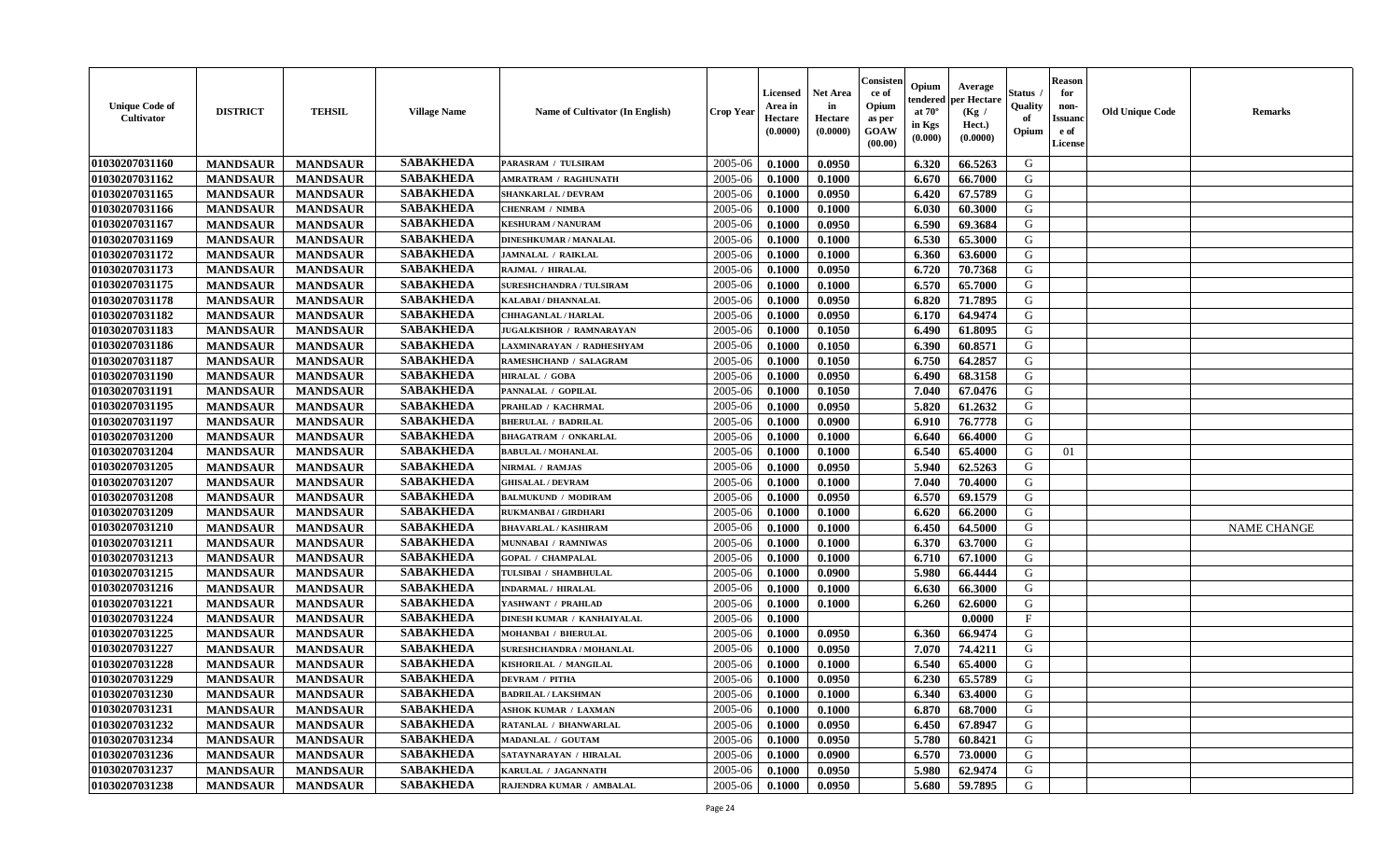| <b>Unique Code of</b><br>Cultivator | <b>DISTRICT</b> | <b>TEHSIL</b>   | <b>Village Name</b> | <b>Name of Cultivator (In English)</b> | <b>Crop Year</b> | <b>Licensed</b><br>Area in<br>Hectare<br>(0.0000) | <b>Net Area</b><br>in<br>Hectare<br>(0.0000) | Consisten<br>ce of<br>Opium<br>as per<br><b>GOAW</b><br>(00.00) | Opium<br>tendered<br>at $70^{\circ}$<br>in Kgs<br>(0.000) | Average<br>per Hectare<br>(Kg /<br>Hect.)<br>(0.0000) | Status .<br>Quality<br>of<br>Opium | <b>Reason</b><br>for<br>non-<br><b>Issuanc</b><br>e of<br>License | <b>Old Unique Code</b> | <b>Remarks</b>     |
|-------------------------------------|-----------------|-----------------|---------------------|----------------------------------------|------------------|---------------------------------------------------|----------------------------------------------|-----------------------------------------------------------------|-----------------------------------------------------------|-------------------------------------------------------|------------------------------------|-------------------------------------------------------------------|------------------------|--------------------|
| 01030207031240                      | <b>MANDSAUR</b> | <b>MANDSAUR</b> | <b>SABAKHEDA</b>    | <b>HIRALAL / BADRILAL</b>              | 2005-06          | 0.1000                                            | 0.0950                                       |                                                                 | 6.060                                                     | 63.7895                                               | G                                  |                                                                   |                        |                    |
| 01030207031244                      | <b>MANDSAUR</b> | <b>MANDSAUR</b> | <b>SABAKHEDA</b>    | <b>OMPRAKASH / GOPILAL</b>             | 2005-06          | 0.1000                                            | 0.1050                                       |                                                                 | 6.880                                                     | 65.5238                                               | G                                  |                                                                   |                        |                    |
| 01030207031245                      | <b>MANDSAUR</b> | <b>MANDSAUR</b> | <b>SABAKHEDA</b>    | MADANLAL / RAMKISHAN                   | 2005-06          | 0.1000                                            | 0.1000                                       |                                                                 | 6.860                                                     | 68.6000                                               | G                                  |                                                                   |                        |                    |
| 01030207031246                      | <b>MANDSAUR</b> | <b>MANDSAUR</b> | <b>SABAKHEDA</b>    | RADHESHYAM / RATANLAL                  | 2005-06          | 0.1000                                            | 0.1000                                       |                                                                 | 6.760                                                     | 67.6000                                               | G                                  |                                                                   |                        |                    |
| 01030207031255                      | <b>MANDSAUR</b> | <b>MANDSAUR</b> | <b>SABAKHEDA</b>    | RAJENDRA KUMAR / LAXMINARAYAN          | 2005-06          | 0.1000                                            | 0.0900                                       |                                                                 | 6.250                                                     | 69.4444                                               | G                                  |                                                                   |                        |                    |
| 01030207031259                      | <b>MANDSAUR</b> | <b>MANDSAUR</b> | <b>SABAKHEDA</b>    | <b>NAR SINGH / RAMNARAYAN</b>          | 2005-06          | 0.1000                                            | 0.0900                                       |                                                                 | 6.170                                                     | 68.5556                                               | G                                  |                                                                   |                        |                    |
| 01030207031261                      | <b>MANDSAUR</b> | <b>MANDSAUR</b> | <b>SABAKHEDA</b>    | <b>GOPAL / NANURAM</b>                 | 2005-06          | 0.1000                                            | 0.1000                                       |                                                                 | 6.420                                                     | 64.2000                                               | G                                  |                                                                   |                        |                    |
| 01030207031262                      | <b>MANDSAUR</b> | <b>MANDSAUR</b> | <b>SABAKHEDA</b>    | <b>CHAGANLAL / NANURAM</b>             | 2005-06          | 0.1000                                            | 0.1000                                       |                                                                 | 6.460                                                     | 64.6000                                               | G                                  |                                                                   |                        |                    |
| 01030207031263                      | <b>MANDSAUR</b> | <b>MANDSAUR</b> | <b>SABAKHEDA</b>    | RAMESHCHAND / NANURAM                  | 2005-06          | 0.1000                                            | 0.0900                                       |                                                                 | 6.150                                                     | 68.3333                                               | G                                  |                                                                   |                        |                    |
| 01030207031264                      | <b>MANDSAUR</b> | <b>MANDSAUR</b> | <b>SABAKHEDA</b>    | NARENDRA / RAMESHCHAND                 | 2005-06          | 0.1000                                            | 0.1000                                       |                                                                 | 6.480                                                     | 64.8000                                               | G                                  |                                                                   |                        |                    |
| 01030207031266                      | <b>MANDSAUR</b> | <b>MANDSAUR</b> | <b>SABAKHEDA</b>    | <b>FAKIRCHAND / HARLAL</b>             | 2005-06          | 0.1000                                            | 0.0900                                       |                                                                 | 6.300                                                     | 70.0000                                               | G                                  |                                                                   |                        |                    |
| 01030207031269                      | <b>MANDSAUR</b> | <b>MANDSAUR</b> | <b>SABAKHEDA</b>    | RAMESHVAR / NARAYAN                    | 2005-06          | 0.1000                                            | 0.0950                                       |                                                                 | 6.150                                                     | 64.7368                                               | G                                  |                                                                   |                        |                    |
| 01030207031271                      | <b>MANDSAUR</b> | <b>MANDSAUR</b> | <b>SABAKHEDA</b>    | KACHRULAL / GOVINDRAM                  | 2005-06          | 0.1000                                            | 0.0900                                       |                                                                 | 6.170                                                     | 68.5556                                               | G                                  |                                                                   |                        |                    |
| 01030207031273                      | <b>MANDSAUR</b> | <b>MANDSAUR</b> | <b>SABAKHEDA</b>    | MAHESH KUMAR / GORISHANKAR             | 2005-06          | 0.1000                                            | 0.1000                                       |                                                                 | 6.490                                                     | 64.9000                                               | G                                  |                                                                   |                        |                    |
| 01030207031281                      | <b>MANDSAUR</b> | <b>MANDSAUR</b> | <b>SABAKHEDA</b>    | <b>DEVIRAM / UDAYRAM</b>               | 2005-06          | 0.1000                                            | 0.1000                                       |                                                                 | 7.230                                                     | 72.3000                                               | G                                  |                                                                   |                        |                    |
| 01030207031283                      | <b>MANDSAUR</b> | <b>MANDSAUR</b> | <b>SABAKHEDA</b>    | RADHSHYAM / RAMKISHAN                  | 2005-06          | 0.1000                                            | 0.0950                                       |                                                                 | 6.790                                                     | 71.4737                                               | G                                  |                                                                   |                        |                    |
| 01030207031285                      | <b>MANDSAUR</b> | <b>MANDSAUR</b> | <b>SABAKHEDA</b>    | PRABHULAL / CHAMPALAL                  | 2005-06          | 0.1000                                            | 0.0950                                       |                                                                 | 6.000                                                     | 63.1579                                               | G                                  |                                                                   |                        |                    |
| 01030207031289                      | <b>MANDSAUR</b> | <b>MANDSAUR</b> | <b>SABAKHEDA</b>    | <b>BALURAM / BHERA JI</b>              | 2005-06          | 0.1000                                            | 0.1050                                       |                                                                 | 7.410                                                     | 70.5714                                               | G                                  |                                                                   |                        |                    |
| 01030207031290                      | <b>MANDSAUR</b> | <b>MANDSAUR</b> | <b>SABAKHEDA</b>    | <b>MOHANBAI/RAMLAL</b>                 | 2005-06          | 0.1000                                            | 0.1000                                       |                                                                 | 6.140                                                     | 61.4000                                               | G                                  |                                                                   |                        |                    |
| 01030207031293                      | <b>MANDSAUR</b> | <b>MANDSAUR</b> | <b>SABAKHEDA</b>    | <b>RAKESH KUMAR / RAMESH CHAND</b>     | 2005-06          | 0.1000                                            | 0.0900                                       |                                                                 | 6.210                                                     | 69.0000                                               | G                                  |                                                                   |                        |                    |
| 01030207031294                      | <b>MANDSAUR</b> | <b>MANDSAUR</b> | <b>SABAKHEDA</b>    | RAMDAYAL / JHAMAKLAL                   | 2005-06          | 0.1000                                            | 0.1000                                       |                                                                 | 6.810                                                     | 68.1000                                               | G                                  |                                                                   |                        |                    |
| 01030207031295                      | <b>MANDSAUR</b> | <b>MANDSAUR</b> | <b>SABAKHEDA</b>    | KARULAL / MADHU GAYARI                 | 2005-06          | 0.1000                                            | 0.1050                                       |                                                                 | 6.500                                                     | 61.9048                                               | G                                  |                                                                   |                        |                    |
| 01030207031296                      | <b>MANDSAUR</b> | <b>MANDSAUR</b> | <b>SABAKHEDA</b>    | <b>CHAINRAM / HAJARILAL</b>            | 2005-06          | 0.1000                                            | 0.1000                                       |                                                                 | 7.130                                                     | 71.3000                                               | G                                  |                                                                   |                        |                    |
| 01030207031298                      | <b>MANDSAUR</b> | <b>MANDSAUR</b> | <b>SABAKHEDA</b>    | SHANTILAL / KESHURAM GAYARI            | 2005-06          | 0.1000                                            | 0.0950                                       |                                                                 | 5.900                                                     | 62.1053                                               | G                                  |                                                                   |                        |                    |
| 01030207031300                      | <b>MANDSAUR</b> | <b>MANDSAUR</b> | <b>SABAKHEDA</b>    | <b>PRAHLAD / BHERULAL</b>              | 2005-06          | 0.1000                                            | 0.1050                                       |                                                                 | 6.790                                                     | 64.6667                                               | G                                  |                                                                   |                        |                    |
| 01030207031303                      | <b>MANDSAUR</b> | <b>MANDSAUR</b> | <b>SABAKHEDA</b>    | <b>BHAGIRATH / KESHURAM</b>            | 2005-06          | 0.1000                                            | 0.1000                                       |                                                                 | 6.410                                                     | 64.1000                                               | G                                  |                                                                   |                        |                    |
| 01030207031305                      | <b>MANDSAUR</b> | <b>MANDSAUR</b> | <b>SABAKHEDA</b>    | <b>SURESHCHAND / DEVRAM</b>            | 2005-06          | 0.1000                                            | 0.0950                                       |                                                                 | 6.450                                                     | 67.8947                                               | G                                  |                                                                   |                        |                    |
| 01030207031306                      | <b>MANDSAUR</b> | <b>MANDSAUR</b> | <b>SABAKHEDA</b>    | ANIL KUMAR / PARMANAND                 | 2005-06          | 0.1000                                            | 0.1000                                       |                                                                 | 6.700                                                     | 67.0000                                               | G                                  |                                                                   |                        |                    |
| 01030207031307                      | <b>MANDSAUR</b> | <b>MANDSAUR</b> | <b>SABAKHEDA</b>    | RAJENDRA KUMAR / VINDO KUMAR           | 2005-06          | 0.1000                                            | 0.1000                                       |                                                                 | 6.990                                                     | 69.9000                                               | G                                  |                                                                   |                        |                    |
| 01030207031309                      | <b>MANDSAUR</b> | <b>MANDSAUR</b> | <b>SABAKHEDA</b>    | SHIVLAL / MANGILAL                     | 2005-06          | 0.1000                                            | 0.1000                                       |                                                                 | 6.480                                                     | 64.8000                                               | G                                  |                                                                   |                        |                    |
| 01030207031310                      | <b>MANDSAUR</b> | <b>MANDSAUR</b> | <b>SABAKHEDA</b>    | NIRBHAYRAM / MANGILAL                  | 2005-06          | 0.1000                                            | 0.1000                                       |                                                                 | 7.060                                                     | 70.6000                                               | G                                  |                                                                   |                        |                    |
| 01030207031311                      | <b>MANDSAUR</b> | <b>MANDSAUR</b> | <b>SABAKHEDA</b>    | <b>BHAGVAN / CHUNNILAL</b>             | 2005-06          | 0.1000                                            | 0.0900                                       |                                                                 | 6.740                                                     | 74.8889                                               | G                                  |                                                                   |                        | <b>NAME CHANGE</b> |
| 01030207031312                      | <b>MANDSAUR</b> | <b>MANDSAUR</b> | <b>SABAKHEDA</b>    | SHYAMSUNDAR / JAGANNATH                | 2005-06          | 0.1000                                            | 0.1000                                       |                                                                 | 6.500                                                     | 65.0000                                               | G                                  |                                                                   |                        |                    |
| 01030207031321                      | <b>MANDSAUR</b> | <b>MANDSAUR</b> | <b>SABAKHEDA</b>    | MANOHARLAL / ONKARLAL                  | 2005-06          | 0.1000                                            | 0.0950                                       |                                                                 | 5.600                                                     | 58.9474                                               | G                                  |                                                                   |                        |                    |
| 01030207031023                      | <b>MANDSAUR</b> | <b>MANDSAUR</b> | <b>SABAKHEDA</b>    | <b>BABULAL / SALAGRAM</b>              | 2005-06          | 0.1000                                            | 0.1050                                       |                                                                 | 6.920                                                     | 65.9048                                               | G                                  |                                                                   |                        |                    |
| 01030207031092                      | <b>MANDSAUR</b> | <b>MANDSAUR</b> | SABAKHEDA           | SITABAI / CHENRAM                      | $2005 - 06$      | 0.1000                                            | 0.0900                                       |                                                                 | 6.380                                                     | 70.8889                                               | G                                  |                                                                   |                        |                    |
| 01030207031325                      | <b>MANDSAUR</b> | <b>MANDSAUR</b> | <b>SABAKHEDA</b>    | AANANDILAL / NATHU JI                  | 2005-06          | 0.1000                                            | 0.1000                                       |                                                                 | 5.530                                                     | 55.3000                                               | G                                  | 04                                                                |                        |                    |
| 01030207031136                      | <b>MANDSAUR</b> | <b>MANDSAUR</b> | <b>SABAKHEDA</b>    | RAVINDRA KUMAR / OMPRAKASH             | 2005-06          | 0.1000                                            | 0.1000                                       |                                                                 | 6.450                                                     | 64.5000                                               | G                                  |                                                                   |                        |                    |
| 01030207031320                      | <b>MANDSAUR</b> | <b>MANDSAUR</b> | <b>SABAKHEDA</b>    | <b>SAMRATH / AMBALAL</b>               | 2005-06          | 0.1000                                            | 0.0950                                       |                                                                 | 6.240                                                     | 65.6842                                               | G                                  |                                                                   |                        |                    |
| 01030207031233                      | <b>MANDSAUR</b> | <b>MANDSAUR</b> | <b>SABAKHEDA</b>    | <b>SUNDARBAI/RAMLAL</b>                | 2005-06          | 0.1000                                            | 0.1050                                       |                                                                 | 6.430                                                     | 61.2381                                               | G                                  |                                                                   |                        |                    |
| 01030207031029                      | <b>MANDSAUR</b> | <b>MANDSAUR</b> | <b>SABAKHEDA</b>    | <b>RAM SINGH / PARTHA</b>              | 2005-06          | 0.1000                                            | 0.1000                                       |                                                                 | 6.460                                                     | 64.6000                                               | G                                  |                                                                   |                        |                    |
| 01030207031095                      | <b>MANDSAUR</b> | <b>MANDSAUR</b> | <b>SABAKHEDA</b>    | RADHESHYAM / MANGILAL                  | 2005-06          | 0.1000                                            | 0.0950                                       |                                                                 | 5.900                                                     | 62.1053                                               | G                                  |                                                                   |                        |                    |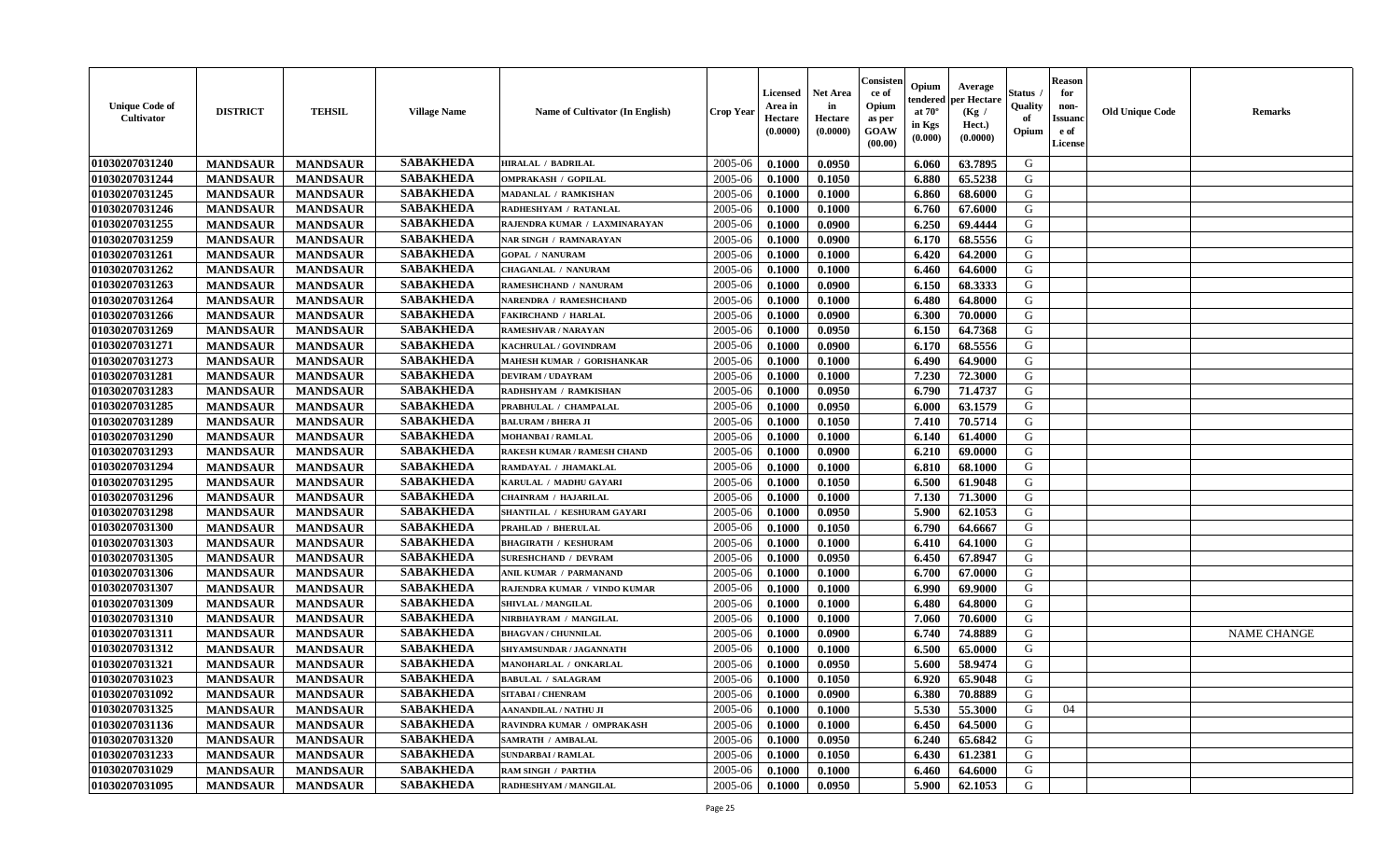| <b>Unique Code of</b><br>Cultivator | <b>DISTRICT</b> | <b>TEHSIL</b>   | <b>Village Name</b> | Name of Cultivator (In English) | <b>Crop Year</b> | <b>Licensed</b><br>Area in<br>Hectare<br>(0.0000) | <b>Net Area</b><br>in<br>Hectare<br>(0.0000) | Consister<br>ce of<br>Opium<br>as per<br>GOAW<br>(00.00) | Opium<br>endered<br>at $70^\circ$<br>in Kgs<br>(0.000) | Average<br>per Hectare<br>(Kg /<br>Hect.)<br>(0.0000) | <b>Status</b> .<br>Quality<br>of<br>Opium | <b>Reason</b><br>for<br>non-<br><b>Issuanc</b><br>e of<br>License | <b>Old Unique Code</b> | <b>Remarks</b>     |
|-------------------------------------|-----------------|-----------------|---------------------|---------------------------------|------------------|---------------------------------------------------|----------------------------------------------|----------------------------------------------------------|--------------------------------------------------------|-------------------------------------------------------|-------------------------------------------|-------------------------------------------------------------------|------------------------|--------------------|
| 01030207031188                      | <b>MANDSAUR</b> | <b>MANDSAUR</b> | <b>SABAKHEDA</b>    | KAMLASHANKAR / NANDKISHOR       | 2005-06          | 0.1000                                            | 0.0950                                       |                                                          | 6.380                                                  | 67.1579                                               | G                                         |                                                                   |                        |                    |
| 01030207031203                      | <b>MANDSAUR</b> | <b>MANDSAUR</b> | <b>SABAKHEDA</b>    | LAXMINARAYAN / DEVRAM           | 2005-06          | 0.1000                                            | 0.0950                                       |                                                          | 6.120                                                  | 64.4211                                               | G                                         |                                                                   |                        |                    |
| 01030207031288                      | <b>MANDSAUR</b> | <b>MANDSAUR</b> | <b>SABAKHEDA</b>    | <b>BALMUKUND / HIRALAL</b>      | 2005-06          | 0.1000                                            | 0.0950                                       |                                                          | 5.730                                                  | 60.3158                                               | G                                         |                                                                   |                        |                    |
| 01030207031328                      | <b>MANDSAUR</b> | <b>MANDSAUR</b> | <b>SABAKHEDA</b>    | PRAHALAD / NANDKISHOR           | 2005-06          | 0.1000                                            | 0.0950                                       |                                                          | 6.380                                                  | 67.1579                                               | G                                         |                                                                   |                        |                    |
| 01030207031331                      | <b>MANDSAUR</b> | <b>MANDSAUR</b> | <b>SABAKHEDA</b>    | <b>BANSHILAL / GANPAT</b>       | 2005-06          | 0.1000                                            |                                              |                                                          |                                                        | 0.0000                                                | $\mathbf F$                               |                                                                   |                        |                    |
| 01030207031278                      | <b>MANDSAUR</b> | <b>MANDSAUR</b> | <b>SABAKHEDA</b>    | SANJAY / BHAGATRAM              | 2005-06          | 0.1000                                            | 0.1000                                       |                                                          | 6.690                                                  | 66.9000                                               | G                                         |                                                                   |                        |                    |
| 01030207031015                      | <b>MANDSAUR</b> | <b>MANDSAUR</b> | <b>SABAKHEDA</b>    | RAMRATAN / GANGARAM             | 2005-06          | 0.1000                                            | 0.1000                                       |                                                          | 6.510                                                  | 65.1000                                               | G                                         |                                                                   |                        |                    |
| 01030207031235                      | <b>MANDSAUR</b> | <b>MANDSAUR</b> | <b>SABAKHEDA</b>    | RAMCHANDRA / NANURAM            | 2005-06          | 0.1000                                            | 0.1050                                       |                                                          | 6.820                                                  | 64.9524                                               | G                                         |                                                                   |                        |                    |
| 01030207031212                      | <b>MANDSAUR</b> | <b>MANDSAUR</b> | <b>SABAKHEDA</b>    | <b>BHANWARLAL / HIRALAL</b>     | 2005-06          | 0.1000                                            | 0.0950                                       |                                                          | 6.580                                                  | 69.2632                                               | G                                         |                                                                   |                        |                    |
| 01030207031220                      | <b>MANDSAUR</b> | <b>MANDSAUR</b> | <b>SABAKHEDA</b>    | <b>DEVILAL / GOPILAL</b>        | 2005-06          | 0.1000                                            | 0.0950                                       |                                                          | 6.570                                                  | 69.1579                                               | G                                         |                                                                   |                        |                    |
| 01030207031176                      | <b>MANDSAUR</b> | <b>MANDSAUR</b> | <b>SABAKHEDA</b>    | <b>BHERULAL / KESHURAM</b>      | 2005-06          | 0.1000                                            | 0.0950                                       |                                                          | 6.710                                                  | 70.6316                                               | G                                         |                                                                   |                        |                    |
| 01030207031206                      | <b>MANDSAUR</b> | <b>MANDSAUR</b> | <b>SABAKHEDA</b>    | <b>BADRILAL / RAMJAS</b>        | 2005-06          | 0.1000                                            | 0.0950                                       |                                                          | 6.380                                                  | 67.1579                                               | G                                         |                                                                   |                        |                    |
| 01030207031330                      | <b>MANDSAUR</b> | <b>MANDSAUR</b> | <b>SABAKHEDA</b>    | <b>SUNDARBAI / PANNALAL</b>     | 2005-06          | 0.1000                                            | 0.1000                                       |                                                          | 6.740                                                  | 67.4000                                               | G                                         |                                                                   |                        |                    |
| 01030207031247                      | <b>MANDSAUR</b> | <b>MANDSAUR</b> | <b>SABAKHEDA</b>    | <b>UDAYRAM / RAMCHANDRA</b>     | 2005-06          | 0.1000                                            | 0.0950                                       |                                                          | 6.320                                                  | 66.5263                                               | G                                         |                                                                   |                        |                    |
| 01030207031157                      | <b>MANDSAUR</b> | <b>MANDSAUR</b> | <b>SABAKHEDA</b>    | TULSIRAM / RAMA                 | 2005-06          | 0.1000                                            | 0.0950                                       |                                                          | 6.560                                                  | 69.0526                                               | ${\bf G}$                                 |                                                                   |                        |                    |
| 01030207031318                      | <b>MANDSAUR</b> | <b>MANDSAUR</b> | <b>SABAKHEDA</b>    | <b>SUNIL / GOPAL</b>            | 2005-06          | 0.1000                                            | 0.1000                                       |                                                          | 6.430                                                  | 64.3000                                               | G                                         |                                                                   |                        |                    |
| 01030207031194                      | <b>MANDSAUR</b> | <b>MANDSAUR</b> | <b>SABAKHEDA</b>    | KANHAIYALAL / BADRILAL          | 2005-06          | 0.1000                                            | 0.0950                                       |                                                          | 7.250                                                  | 76.3158                                               | G                                         |                                                                   |                        |                    |
| 01030207031243                      | <b>MANDSAUR</b> | <b>MANDSAUR</b> | <b>SABAKHEDA</b>    | <b>GHANSHYAM / NARAYAN</b>      | 2005-06          | 0.1000                                            | 0.1000                                       |                                                          | 6.560                                                  | 65.6000                                               | G                                         |                                                                   |                        |                    |
| 01030207031258                      | <b>MANDSAUR</b> | <b>MANDSAUR</b> | <b>SABAKHEDA</b>    | <b>DINESH / RAMLAL</b>          | 2005-06          | 0.1000                                            | 0.1050                                       |                                                          | 6.520                                                  | 62.0952                                               | G                                         |                                                                   |                        |                    |
| 01030207031277                      | <b>MANDSAUR</b> | <b>MANDSAUR</b> | <b>SABAKHEDA</b>    | SATAYNARAYAN / CHAINRAM         | 2005-06          | 0.1000                                            | 0.0950                                       |                                                          | 6.520                                                  | 68.6316                                               | G                                         |                                                                   |                        |                    |
| 01030207031202                      | <b>MANDSAUR</b> | <b>MANDSAUR</b> | <b>SABAKHEDA</b>    | <b>KANVARLAL / RAMPRASAD</b>    | 2005-06          | 0.1000                                            | 0.0950                                       |                                                          | 5.980                                                  | 62.9474                                               | G                                         |                                                                   |                        |                    |
| 01030207031164                      | <b>MANDSAUR</b> | <b>MANDSAUR</b> | <b>SABAKHEDA</b>    | RAJMAL / BHAGATRAM              | 2005-06          | 0.1000                                            | 0.0950                                       |                                                          | 6.360                                                  | 66.9474                                               | G                                         |                                                                   |                        |                    |
| 01030207031040                      | <b>MANDSAUR</b> | <b>MANDSAUR</b> | <b>SABAKHEDA</b>    | SUBHASHCHAND / BANSHILAL        | 2005-06          | 0.1000                                            | 0.0950                                       |                                                          | 5.700                                                  | 60.0000                                               | G                                         |                                                                   |                        |                    |
| 01030207031217                      | <b>MANDSAUR</b> | <b>MANDSAUR</b> | <b>SABAKHEDA</b>    | MAN KUNWARBAI / ONKARLAL        | 2005-06          | 0.1000                                            | 0.1000                                       |                                                          | 6.320                                                  | 63.2000                                               | G                                         |                                                                   |                        |                    |
| 01030207031118                      | <b>MANDSAUR</b> | <b>MANDSAUR</b> | <b>SABAKHEDA</b>    | MOHANLAL / PRAYAGBAI            | 2005-06          | 0.1000                                            | 0.1050                                       |                                                          | 7.170                                                  | 68.2857                                               | G                                         |                                                                   |                        |                    |
| 01030207031189                      | <b>MANDSAUR</b> | <b>MANDSAUR</b> | <b>SABAKHEDA</b>    | <b>LILASHANKAR / SHIVLAL</b>    | 2005-06          | 0.1000                                            | 0.0950                                       |                                                          | 6.210                                                  | 65.3684                                               | G                                         |                                                                   |                        |                    |
| 01030207031196                      | <b>MANDSAUR</b> | <b>MANDSAUR</b> | <b>SABAKHEDA</b>    | PRAHLAD / GOPAL                 | 2005-06          | 0.1000                                            | 0.1000                                       |                                                          | 6.870                                                  | 68.7000                                               | G                                         |                                                                   |                        |                    |
| 01030207031126                      | <b>MANDSAUR</b> | <b>MANDSAUR</b> | <b>SABAKHEDA</b>    | <b>KANHAIYALAL / RAMA</b>       | 2005-06          | 0.1000                                            | 0.1000                                       |                                                          | 6.600                                                  | 66.0000                                               | G                                         |                                                                   |                        | <b>NAME CHANGE</b> |
| 01030207031185                      | <b>MANDSAUR</b> | <b>MANDSAUR</b> | <b>SABAKHEDA</b>    | MADANLAL / RAMCHANDRA           | 2005-06          | 0.1000                                            | 0.0900                                       |                                                          | 5.920                                                  | 65.7778                                               | G                                         |                                                                   |                        |                    |
| 01030207031071                      | <b>MANDSAUR</b> | <b>MANDSAUR</b> | <b>SABAKHEDA</b>    | <b>BHAGATRAM / DALURAM</b>      | 2005-06          | 0.1000                                            | 0.0950                                       |                                                          | 6.030                                                  | 63.4737                                               | G                                         |                                                                   |                        |                    |
| 01030207031253                      | <b>MANDSAUR</b> | <b>MANDSAUR</b> | <b>SABAKHEDA</b>    | KANHAIYALAL / KASHIRAM          | 2005-06          | 0.1000                                            | 0.1000                                       |                                                          | 6.980                                                  | 69.8000                                               | G                                         |                                                                   |                        |                    |
| 01030207031267                      | <b>MANDSAUR</b> | <b>MANDSAUR</b> | <b>SABAKHEDA</b>    | KANHAIYALAL / HARLAL            | 2005-06          | 0.1000                                            | 0.0950                                       |                                                          | 5.970                                                  | 62.8421                                               | G                                         |                                                                   |                        |                    |
| 01030207031046                      | <b>MANDSAUR</b> | <b>MANDSAUR</b> | <b>SABAKHEDA</b>    | RAMESHCHANDRA / KACHRAML        | 2005-06          | 0.1000                                            | 0.0950                                       |                                                          | 6.540                                                  | 68.8421                                               | G                                         |                                                                   | 01030207016035         |                    |
| 01030207031065                      | <b>MANDSAUR</b> | <b>MANDSAUR</b> | <b>SABAKHEDA</b>    | NANDLAL / SHIVLAL               | 2005-06          | 0.1000                                            | 0.1000                                       |                                                          | 6.670                                                  | 66.7000                                               | G                                         |                                                                   | 01030207016036         |                    |
| 01030207031078                      | <b>MANDSAUR</b> | <b>MANDSAUR</b> | <b>SABAKHEDA</b>    | RAMLAL / PRABHULAL              | 2005-06          | 0.1000                                            | 0.1000                                       |                                                          | 6.250                                                  | 62.5000                                               | ${\bf G}$                                 |                                                                   | 01030207016037         |                    |
| 01030207031323                      | <b>MANDSAUR</b> | <b>MANDSAUR</b> | <b>SABAKHEDA</b>    | <b>BALIBAI/BHUVAN</b>           | 2005-06          | 0.1000                                            | 0.0950                                       |                                                          | 6.360                                                  | 66.9474                                               | G                                         |                                                                   | 01030207117016         |                    |
| 01030207031086                      | <b>MANDSAUR</b> | <b>MANDSAUR</b> | <b>SABAKHEDA</b>    | <b>CHENRAM / CHAMPALAL</b>      | 2005-06          | 0.1000                                            | 0.0950                                       |                                                          | 6.730                                                  | 70.8421                                               | G                                         |                                                                   | 01010102240304         |                    |
| 01030207031329                      | <b>MANDSAUR</b> | <b>MANDSAUR</b> | <b>SABAKHEDA</b>    | MANGILAL / KANHAIYALAL          | 2005-06          | 0.1000                                            | 0.0950                                       |                                                          | 6.520                                                  | 68.6316                                               | G                                         |                                                                   | 01030207117014         |                    |
| 01030207032003                      | <b>MANDSAUR</b> | <b>MANDSAUR</b> | <b>SINDPAN</b>      | <b>BHERULAL / PYARELAL</b>      | 2005-06          | 0.1000                                            | 0.0950                                       |                                                          | 5.920                                                  | 62.3158                                               | G                                         | 09                                                                |                        |                    |
| 01030207032004                      | <b>MANDSAUR</b> | <b>MANDSAUR</b> | <b>SINDPAN</b>      | RATANLAL / TULASIRAM            | 2005-06          | 0.1000                                            | 0.0950                                       |                                                          | 6.190                                                  | 65.1579                                               | ${\bf G}$                                 |                                                                   |                        |                    |
| 01030207032006                      | <b>MANDSAUR</b> | <b>MANDSAUR</b> | <b>SINDPAN</b>      | NANDRAM / DHURA                 | 2005-06          | 0.1000                                            | 0.0950                                       |                                                          | 6.370                                                  | 67.0526                                               | G                                         |                                                                   |                        |                    |
| 01030207032008                      | <b>MANDSAUR</b> | <b>MANDSAUR</b> | <b>SINDPAN</b>      | <b>PRABHULAL / BALU</b>         | 2005-06          | 0.1000                                            | 0.1000                                       |                                                          | 6.200                                                  | 62.0000                                               | G                                         |                                                                   |                        |                    |
|                                     |                 |                 |                     |                                 |                  |                                                   |                                              |                                                          |                                                        |                                                       |                                           |                                                                   |                        |                    |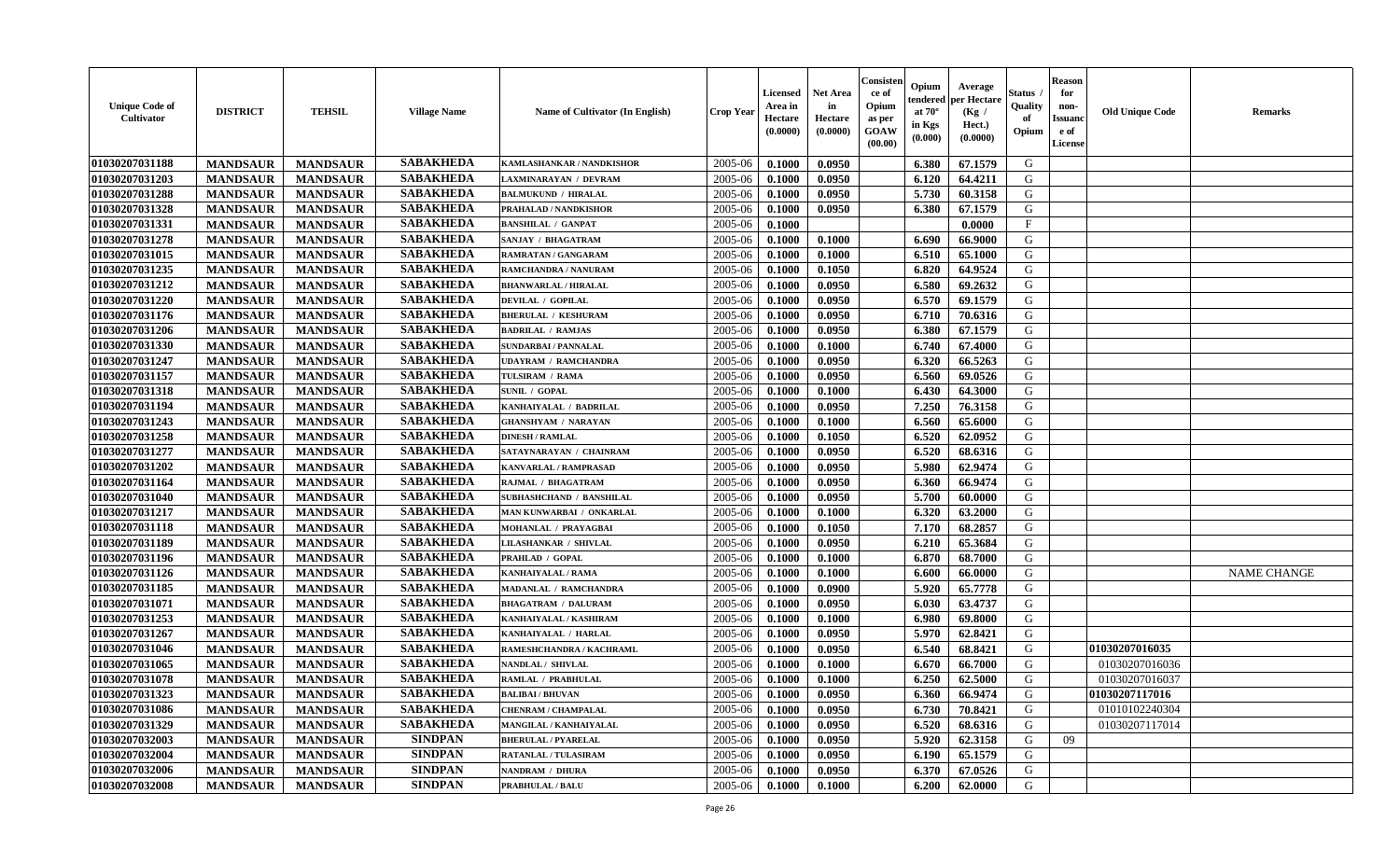| <b>Unique Code of</b><br><b>Cultivator</b> | <b>DISTRICT</b> | <b>TEHSIL</b>   | <b>Village Name</b> | <b>Name of Cultivator (In English)</b> | <b>Crop Year</b> | <b>Licensed</b><br>Area in<br>Hectare<br>(0.0000) | Net Area<br>in<br>Hectare<br>(0.0000) | Consisteı<br>ce of<br>Opium<br>as per<br>GOAW<br>(00.00) | Opium<br>endered<br>at $70^\circ$<br>in Kgs<br>(0.000) | Average<br>per Hectare<br>(Kg /<br>Hect.)<br>(0.0000) | Status<br>Quality<br>of<br>Opium | <b>Reason</b><br>for<br>non-<br><b>Issuand</b><br>e of<br>License | <b>Old Unique Code</b> | Remarks |
|--------------------------------------------|-----------------|-----------------|---------------------|----------------------------------------|------------------|---------------------------------------------------|---------------------------------------|----------------------------------------------------------|--------------------------------------------------------|-------------------------------------------------------|----------------------------------|-------------------------------------------------------------------|------------------------|---------|
| 01030207032009                             | <b>MANDSAUR</b> | <b>MANDSAUR</b> | <b>SINDPAN</b>      | <b>SUKHIBAI / KANIRAM</b>              | 2005-06          | 0.1000                                            | 0.1000                                |                                                          | 6.220                                                  | 62.2000                                               | G                                |                                                                   |                        |         |
| 01030207032010                             | <b>MANDSAUR</b> | <b>MANDSAUR</b> | <b>SINDPAN</b>      | NARAYANSINGH / BHANVARSINGH            | 2005-06          | 0.1000                                            | 0.0950                                |                                                          | 5.890                                                  | 62.0000                                               | G                                |                                                                   |                        |         |
| 01030207032011                             | <b>MANDSAUR</b> | <b>MANDSAUR</b> | <b>SINDPAN</b>      | NANDRAM / NARAYAN                      | 2005-06          | 0.1000                                            | 0.0950                                |                                                          | 6.130                                                  | 64.5263                                               | G                                |                                                                   |                        |         |
| 01030207032012                             | <b>MANDSAUR</b> | <b>MANDSAUR</b> | <b>SINDPAN</b>      | <b>MOTILAL / PYARELAL</b>              | 2005-06          | 0.1000                                            | 0.1000                                |                                                          | 6.550                                                  | 65.5000                                               | G                                |                                                                   |                        |         |
| 01030207032013                             | <b>MANDSAUR</b> | <b>MANDSAUR</b> | <b>SINDPAN</b>      | <b>ONKARLAL / NANDA</b>                | 2005-06          | 0.1000                                            | 0.0950                                |                                                          | 6.820                                                  | 71.7895                                               | G                                |                                                                   |                        |         |
| 01030207032016                             | <b>MANDSAUR</b> | <b>MANDSAUR</b> | <b>SINDPAN</b>      | <b>JAGDISH / TULSIRAM</b>              | 2005-06          | 0.1000                                            | 0.1000                                |                                                          | 6.910                                                  | 69.1000                                               | G                                |                                                                   |                        |         |
| 01030207032017                             | <b>MANDSAUR</b> | <b>MANDSAUR</b> | <b>SINDPAN</b>      | RUKMANBAI / RAJARAM                    | 2005-06          | 0.1000                                            | 0.1000                                |                                                          | 6.520                                                  | 65.2000                                               | G                                |                                                                   |                        |         |
| 01030207032018                             | <b>MANDSAUR</b> | <b>MANDSAUR</b> | <b>SINDPAN</b>      | <b>BHAIRULAL / SHANKARLAL</b>          | 2005-06          | 0.1000                                            | 0.1000                                |                                                          | 6.020                                                  | 60.2000                                               | G                                |                                                                   |                        |         |
| 01030207032019                             | <b>MANDSAUR</b> | <b>MANDSAUR</b> | <b>SINDPAN</b>      | <b>MANGIBAI / HIRALAL</b>              | 2005-06          | 0.1000                                            | 0.1000                                |                                                          | 6.190                                                  | 61.9000                                               | G                                |                                                                   |                        |         |
| 01030207032020                             | <b>MANDSAUR</b> | <b>MANDSAUR</b> | <b>SINDPAN</b>      | RAMCHANDRA / KHEMA                     | 2005-06          | 0.1000                                            | 0.0900                                |                                                          | 5.570                                                  | 61.8889                                               | G                                |                                                                   |                        |         |
| 01030207032021                             | <b>MANDSAUR</b> | <b>MANDSAUR</b> | <b>SINDPAN</b>      | MODIRAM / CHAMPALAL                    | 2005-06          | 0.1000                                            | 0.1000                                |                                                          | 6.410                                                  | 64.1000                                               | G                                |                                                                   |                        |         |
| 01030207032023                             | <b>MANDSAUR</b> | <b>MANDSAUR</b> | <b>SINDPAN</b>      | DEVILAL / CHAMPALAL                    | 2005-06          | 0.1000                                            | 0.0950                                |                                                          | 6.110                                                  | 64.3158                                               | G                                |                                                                   |                        |         |
| 01030207032025                             | <b>MANDSAUR</b> | <b>MANDSAUR</b> | <b>SINDPAN</b>      | <b>GANGARAM / CHAMPALAL</b>            | 2005-06          | 0.1000                                            | 0.0950                                |                                                          | 6.160                                                  | 64.8421                                               | G                                |                                                                   |                        |         |
| 01030207032026                             | <b>MANDSAUR</b> | <b>MANDSAUR</b> | <b>SINDPAN</b>      | <b>GOPILAL / CHAMPALAL</b>             | 2005-06          | 0.1000                                            | 0.0950                                |                                                          | 6.120                                                  | 64.4211                                               | G                                |                                                                   |                        |         |
| 01030207032028                             | <b>MANDSAUR</b> | <b>MANDSAUR</b> | <b>SINDPAN</b>      | <b>GHANSHYAM / KANWARLAL</b>           | 2005-06          | 0.1000                                            | 0.0950                                |                                                          | 6.030                                                  | 63.4737                                               | $\mathbf G$                      |                                                                   |                        |         |
| 01030207032027                             | <b>MANDSAUR</b> | <b>MANDSAUR</b> | <b>SINDPAN</b>      | RAMESHWAR / KISHANLAL                  | 2005-06          | 0.1000                                            | 0.0950                                |                                                          | 6.060                                                  | 63.7895                                               | G                                |                                                                   |                        |         |
| 01030207032029                             | <b>MANDSAUR</b> | <b>MANDSAUR</b> | <b>SINDPAN</b>      | SHIVNARAYAN / SHANKARLAL               | 2005-06          | 0.1000                                            | 0.0950                                |                                                          | 3.920                                                  | 41.2632                                               | T                                | 02                                                                |                        |         |
| 01030207032030                             | <b>MANDSAUR</b> | <b>MANDSAUR</b> | <b>SINDPAN</b>      | <b>NARAYAN / BHAGIRATH</b>             | 2005-06          | 0.1000                                            | 0.1000                                |                                                          | 6.230                                                  | 62.3000                                               | G                                |                                                                   |                        |         |
| 01030207032031                             | <b>MANDSAUR</b> | <b>MANDSAUR</b> | <b>SINDPAN</b>      | <b>BHAGWAN / POKHAR</b>                | 2005-06          | 0.1000                                            | 0.1000                                |                                                          | 6.750                                                  | 67.5000                                               | G                                |                                                                   |                        |         |
| 01030207032032                             | <b>MANDSAUR</b> | <b>MANDSAUR</b> | <b>SINDPAN</b>      | <b>DULICHAND / KISHAN</b>              | 2005-06          | 0.1000                                            | 0.1000                                |                                                          | 6.310                                                  | 63.1000                                               | G                                |                                                                   |                        |         |
| 01030207032034                             | <b>MANDSAUR</b> | <b>MANDSAUR</b> | <b>SINDPAN</b>      | <b>GOPAL / UNKARLAL</b>                | 2005-06          | 0.1000                                            | 0.0950                                |                                                          | 6.130                                                  | 64.5263                                               | G                                |                                                                   |                        |         |
| 01030207032035                             | <b>MANDSAUR</b> | <b>MANDSAUR</b> | <b>SINDPAN</b>      | <b>DOULATRAM / BHERULAL</b>            | 2005-06          | 0.1000                                            | 0.0950                                |                                                          | 6.840                                                  | 72.0000                                               | G                                |                                                                   |                        |         |
| 01030207032039                             | <b>MANDSAUR</b> | <b>MANDSAUR</b> | <b>SINDPAN</b>      | <b>FAKIRCHAND / DEVILAL</b>            | 2005-06          | 0.1000                                            | 0.0950                                |                                                          | 3.000                                                  | 31.5789                                               |                                  | 02                                                                |                        |         |
| 01030207032046                             | <b>MANDSAUR</b> | <b>MANDSAUR</b> | <b>SINDPAN</b>      | <b>GOVERDHAN SINGH / BHANWAR SINGH</b> | 2005-06          | 0.1000                                            | 0.0950                                |                                                          | 5.780                                                  | 60.8421                                               | G                                |                                                                   |                        |         |
| 01030207032048                             | <b>MANDSAUR</b> | <b>MANDSAUR</b> | <b>SINDPAN</b>      | MISHRILAL / CHAMPALAL                  | 2005-06          | 0.1000                                            | 0.1000                                |                                                          | 4.940                                                  | 49.4000                                               | T                                | 02                                                                |                        |         |
| 01030207032054                             | <b>MANDSAUR</b> | <b>MANDSAUR</b> | <b>SINDPAN</b>      | <b>BHERULAL / KANIRAM</b>              | 2005-06          | 0.1000                                            | 0.0900                                |                                                          | 3.590                                                  | 39.8889                                               | <sup>1</sup>                     | 02                                                                |                        |         |
| 01030207032057                             | <b>MANDSAUR</b> | <b>MANDSAUR</b> | <b>SINDPAN</b>      | <b>SURESH KUMAR / GOPILAL</b>          | 2005-06          | 0.1000                                            | 0.0950                                |                                                          | 6.380                                                  | 67.1579                                               | G                                |                                                                   |                        |         |
| 01030207032058                             | <b>MANDSAUR</b> | <b>MANDSAUR</b> | <b>SINDPAN</b>      | <b>JAMANALAL / DEVILAL</b>             | 2005-06          | 0.1000                                            | 0.1000                                |                                                          | 6.360                                                  | 63.6000                                               | G                                |                                                                   |                        |         |
| 01030207032061                             | <b>MANDSAUR</b> | <b>MANDSAUR</b> | <b>SINDPAN</b>      | <b>RATANLAL / RAMCHANDRA</b>           | 2005-06          | 0.1000                                            | 0.0950                                |                                                          | 7.400                                                  | 77.8947                                               | G                                |                                                                   |                        |         |
| 01030207032064                             | <b>MANDSAUR</b> | <b>MANDSAUR</b> | <b>SINDPAN</b>      | <b>ISHVARLAL / NANURAM</b>             | 2005-06          | 0.1000                                            | 0.0950                                |                                                          | 6.390                                                  | 67.2632                                               | G                                |                                                                   |                        |         |
| 01030207032066                             | <b>MANDSAUR</b> | <b>MANDSAUR</b> | <b>SINDPAN</b>      | PRAHLAD / MOHANLAL                     | 2005-06          | 0.1000                                            | 0.0950                                |                                                          | 5.940                                                  | 62.5263                                               | G                                |                                                                   |                        |         |
| 01030207032067                             | <b>MANDSAUR</b> | <b>MANDSAUR</b> | <b>SINDPAN</b>      | KANHAIYALAL / MOHANLAL                 | 2005-06          | 0.1000                                            | 0.1000                                |                                                          | 6.410                                                  | 64.1000                                               | G                                |                                                                   |                        |         |
| 01030207032068                             | <b>MANDSAUR</b> | <b>MANDSAUR</b> | <b>SINDPAN</b>      | RAMPRATAP / RAMNARAYAN                 | 2005-06          | 0.1000                                            | 0.1000                                |                                                          | 6.360                                                  | 63.6000                                               | G                                |                                                                   |                        |         |
| 01030207032069                             | <b>MANDSAUR</b> | <b>MANDSAUR</b> | <b>SINDPAN</b>      | <b>BAPULAL / MOTILAL</b>               | 2005-06          | 0.1000                                            | 0.1000                                |                                                          | 7.650                                                  | 76.5000                                               | G                                |                                                                   |                        |         |
| 01030207032070                             | <b>MANDSAUR</b> | <b>MANDSAUR</b> | <b>SINDPAN</b>      | <b>MODIRAM / DEVILAL</b>               | 2005-06          | 0.1000                                            | 0.0900                                |                                                          | 5.710                                                  | 63.4444                                               | G                                |                                                                   |                        |         |
| 01030207032072                             | <b>MANDSAUR</b> | <b>MANDSAUR</b> | <b>SINDPAN</b>      | <b>VISHNULAL / RAMESHWER</b>           | 2005-06          | 0.1000                                            | 0.0950                                |                                                          | 6.680                                                  | 70.3158                                               | G                                |                                                                   |                        |         |
| 01030207032075                             | <b>MANDSAUR</b> | <b>MANDSAUR</b> | <b>SINDPAN</b>      | RADHESHYAM / KACHARULAL                | 2005-06          | 0.1000                                            | 0.1000                                |                                                          | 6.090                                                  | 60.9000                                               | G                                |                                                                   |                        |         |
| 01030207032078                             | <b>MANDSAUR</b> | <b>MANDSAUR</b> | <b>SINDPAN</b>      | <b>CHUNNILAL / NATHU</b>               | 2005-06          | 0.1000                                            | 0.0950                                |                                                          | 6.640                                                  | 69.8947                                               | G                                |                                                                   |                        |         |
| 01030207032081                             | <b>MANDSAUR</b> | <b>MANDSAUR</b> | <b>SINDPAN</b>      | <b>DINESH / BHERULAL</b>               | 2005-06          | 0.1000                                            | 0.1000                                |                                                          | 6.160                                                  | 61.6000                                               | G                                |                                                                   |                        |         |
| 01030207032086                             | <b>MANDSAUR</b> | <b>MANDSAUR</b> | <b>SINDPAN</b>      | <b>MOTI/SAVA</b>                       | 2005-06          | 0.1000                                            | 0.0950                                |                                                          | 6.510                                                  | 68.5263                                               | ${\bf G}$                        |                                                                   |                        |         |
| 01030207032089                             | <b>MANDSAUR</b> | <b>MANDSAUR</b> | <b>SINDPAN</b>      | <b>RAM LAL / RAGHUNATH</b>             | 2005-06          | 0.1000                                            | 0.1000                                |                                                          | 6.420                                                  | 64.2000                                               | G                                |                                                                   |                        |         |
| 01030207032093                             | <b>MANDSAUR</b> | <b>MANDSAUR</b> | <b>SINDPAN</b>      | RADHESHYAM./ NANDA                     | 2005-06          | 0.1000                                            | 0.1000                                |                                                          | 6.080                                                  | 60.8000                                               | G                                |                                                                   |                        |         |
|                                            |                 |                 |                     |                                        |                  |                                                   |                                       |                                                          |                                                        |                                                       |                                  |                                                                   |                        |         |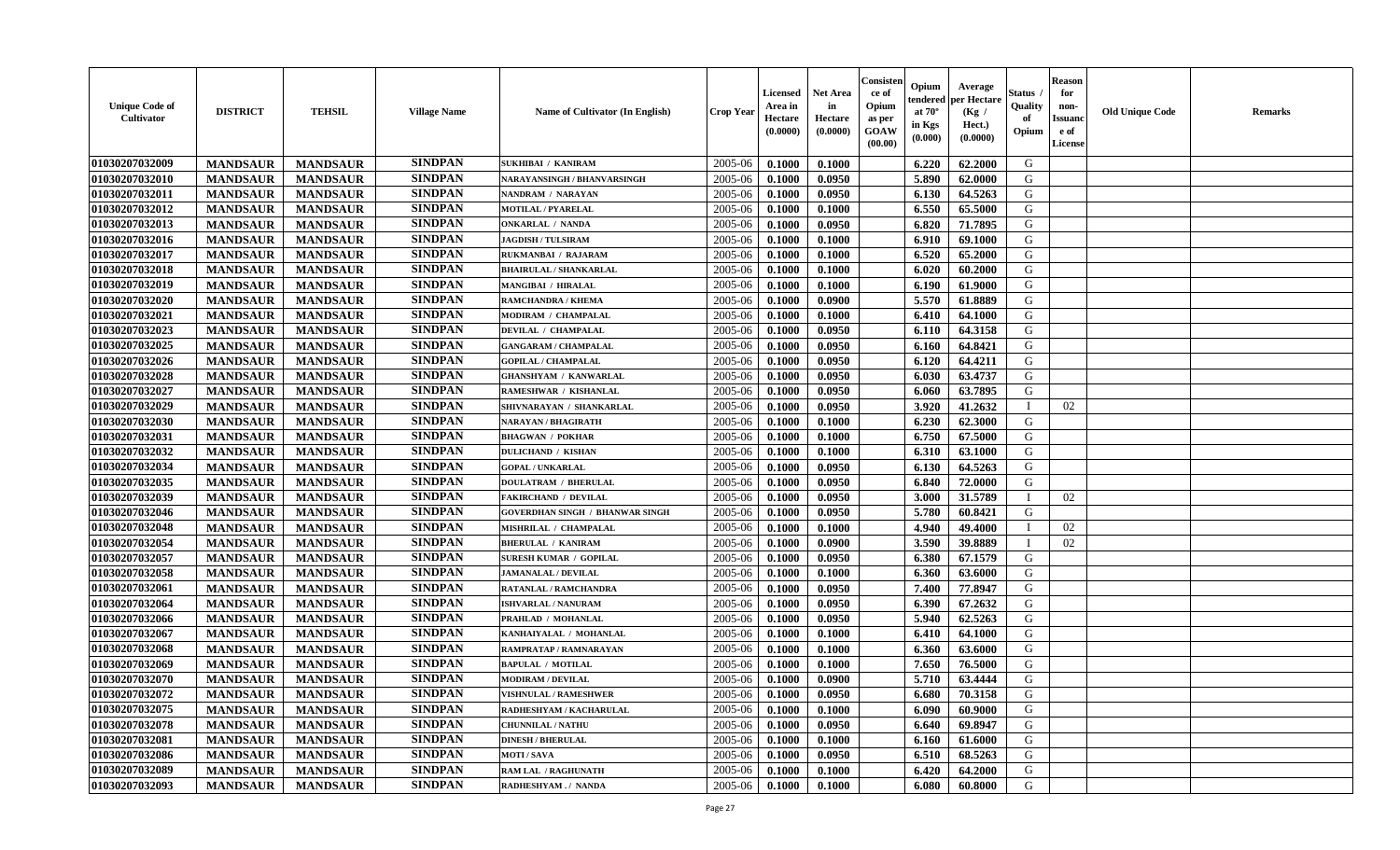| <b>Unique Code of</b><br><b>Cultivator</b> | <b>DISTRICT</b> | <b>TEHSIL</b>   | <b>Village Name</b> | Name of Cultivator (In English)   | <b>Crop Year</b> | <b>Licensed</b><br>Area in<br>Hectare<br>(0.0000) | <b>Net Area</b><br>in<br>Hectare<br>(0.0000) | Consister<br>ce of<br>Opium<br>as per<br><b>GOAW</b><br>(00.00) | Opium<br>endered<br>at $70^{\circ}$<br>in Kgs<br>$(\mathbf{0.000})$ | Average<br>per Hectare<br>(Kg /<br>Hect.)<br>(0.0000) | <b>Status</b><br>Quality<br>of<br>Opium | <b>Reason</b><br>for<br>non-<br><b>Issuanc</b><br>e of<br>License | <b>Old Unique Code</b> | <b>Remarks</b>     |
|--------------------------------------------|-----------------|-----------------|---------------------|-----------------------------------|------------------|---------------------------------------------------|----------------------------------------------|-----------------------------------------------------------------|---------------------------------------------------------------------|-------------------------------------------------------|-----------------------------------------|-------------------------------------------------------------------|------------------------|--------------------|
| 01030207032094                             | <b>MANDSAUR</b> | <b>MANDSAUR</b> | <b>SINDPAN</b>      | <b>BHANWARLAL / BHUWAN</b>        | 2005-06          | 0.1000                                            | 0.1000                                       |                                                                 | 6.260                                                               | 62.6000                                               | G                                       |                                                                   |                        |                    |
| 01030207032097                             | <b>MANDSAUR</b> | <b>MANDSAUR</b> | <b>SINDPAN</b>      | <b>JADAVBAI / NARAYAN</b>         | 2005-06          | 0.1000                                            | 0.0950                                       |                                                                 | 5.790                                                               | 60.9474                                               | G                                       |                                                                   |                        |                    |
| 01030207032101                             | <b>MANDSAUR</b> | <b>MANDSAUR</b> | <b>SINDPAN</b>      | <b>BHARATSINGH / MANOHARSINGH</b> | 2005-06          | 0.1000                                            | 0.0950                                       |                                                                 | 6.360                                                               | 66.9474                                               | G                                       |                                                                   |                        |                    |
| 01030207032102                             | <b>MANDSAUR</b> | <b>MANDSAUR</b> | <b>SINDPAN</b>      | MANGILAL / BHERULAL               | 2005-06          | 0.1000                                            | 0.1000                                       |                                                                 | 6.770                                                               | 67.7000                                               | G                                       |                                                                   |                        |                    |
| 01030207032103                             | <b>MANDSAUR</b> | <b>MANDSAUR</b> | <b>SINDPAN</b>      | <b>MANNALAL / LAKSHMAN</b>        | 2005-06          | 0.1000                                            | 0.1000                                       |                                                                 | 6.760                                                               | 67.6000                                               | G                                       |                                                                   |                        |                    |
| 01030207032104                             | <b>MANDSAUR</b> | <b>MANDSAUR</b> | <b>SINDPAN</b>      | <b>OMPRAKASH / NANDRAM</b>        | 2005-06          | 0.1000                                            | 0.0950                                       |                                                                 | 6.340                                                               | 66.7368                                               | G                                       |                                                                   |                        |                    |
| 01030207032105                             | <b>MANDSAUR</b> | <b>MANDSAUR</b> | <b>SINDPAN</b>      | <b>RAMIBAI/KESHURAM</b>           | 2005-06          | 0.1000                                            | 0.0950                                       |                                                                 | 6.040                                                               | 63.5789                                               | G                                       |                                                                   |                        |                    |
| 01030207032107                             | <b>MANDSAUR</b> | <b>MANDSAUR</b> | <b>SINDPAN</b>      | KISHOR / KANHAIYALAL              | 2005-06          | 0.1000                                            | 0.0950                                       |                                                                 | 6.580                                                               | 69.2632                                               | G                                       |                                                                   |                        |                    |
| 01030207032051                             | <b>MANDSAUR</b> | <b>MANDSAUR</b> | <b>SINDPAN</b>      | MANGILAL / KACHRU                 | 2005-06          | 0.1000                                            | 0.0950                                       |                                                                 | 6.010                                                               | 63.2632                                               | G                                       |                                                                   |                        |                    |
| 01030207032053                             | <b>MANDSAUR</b> | <b>MANDSAUR</b> | <b>SINDPAN</b>      | <b>ATAMARAM / RAMCHAND</b>        | 2005-06          | 0.1000                                            | 0.0950                                       |                                                                 | 5.800                                                               | 61.0526                                               | G                                       |                                                                   |                        |                    |
| 01030207032001                             | <b>MANDSAUR</b> | <b>MANDSAUR</b> | <b>SINDPAN</b>      | KALU / BHUWAN                     | 2005-06          | 0.1000                                            | 0.0950                                       |                                                                 | 5.930                                                               | 62.4211                                               | G                                       |                                                                   |                        |                    |
| 01030207032059                             | <b>MANDSAUR</b> | <b>MANDSAUR</b> | <b>SINDPAN</b>      | SHAMBHULAL / DEVILAL              | 2005-06          | 0.1000                                            | 0.0950                                       |                                                                 | 5.990                                                               | 63.0526                                               | G                                       |                                                                   |                        |                    |
| 01030207036001                             | <b>MANDSAUR</b> | <b>MANDSAUR</b> | <b>AGHORIYA</b>     | LAXMINARAYAN / KACHRU             | 2005-06          | 0.1000                                            | 0.0600                                       |                                                                 | 4.030                                                               | 67.1667                                               | G                                       |                                                                   |                        |                    |
| 01030207036003                             | <b>MANDSAUR</b> | <b>MANDSAUR</b> | <b>AGHORIYA</b>     | VAKTA / KACHARU                   | 2005-06          | 0.1000                                            | 0.0950                                       |                                                                 | 6.290                                                               | 66.2105                                               | G                                       |                                                                   |                        |                    |
| 01030207036007                             | <b>MANDSAUR</b> | <b>MANDSAUR</b> | <b>AGHORIYA</b>     | DUNGA / VARADA CHAMAR             | 2005-06          | 0.1000                                            | 0.1000                                       |                                                                 | 6.490                                                               | 64.9000                                               | G                                       |                                                                   |                        |                    |
| 01030207036009                             | <b>MANDSAUR</b> | <b>MANDSAUR</b> | <b>AGHORIYA</b>     | RAMCHANDRA / KACHARU              | 2005-06          | 0.1000                                            | 0.1000                                       |                                                                 | 6.490                                                               | 64.9000                                               | G                                       |                                                                   |                        |                    |
| 01030207036012                             | <b>MANDSAUR</b> | <b>MANDSAUR</b> | <b>AGHORIYA</b>     | TULASIRAM / VARADA                | 2005-06          | 0.1000                                            | 0.0800                                       |                                                                 | 4.350                                                               | 54.3750                                               | G                                       | 04                                                                |                        |                    |
| 01030207036014                             | <b>MANDSAUR</b> | <b>MANDSAUR</b> | <b>AGHORIYA</b>     | <b>JANIBAI / BHERA</b>            | 2005-06          | 0.1000                                            | 0.1000                                       |                                                                 | 6.080                                                               | 60.8000                                               | G                                       |                                                                   |                        |                    |
| 01030207036029                             | <b>MANDSAUR</b> | <b>MANDSAUR</b> | <b>AGHORIYA</b>     | NARAYANADAS / MOHANADAS           | 2005-06          | 0.1000                                            | 0.0950                                       |                                                                 | 6.050                                                               | 63.6842                                               | G                                       |                                                                   |                        |                    |
| 01030207036005                             | <b>MANDSAUR</b> | <b>MANDSAUR</b> | <b>AGHORIYA</b>     | NATHIBAI / RAM                    | 2005-06          | 0.1000                                            | 0.1000                                       |                                                                 | 6.410                                                               | 64.1000                                               | G                                       |                                                                   |                        |                    |
| 01030207036008                             | <b>MANDSAUR</b> | <b>MANDSAUR</b> | <b>AGHORIYA</b>     | <b>BABULAL / GOKULADAS</b>        | 2005-06          | 0.1000                                            | 0.1000                                       |                                                                 | 4.350                                                               | 43.5000                                               | G                                       | 04                                                                |                        |                    |
| 01030207036011                             | <b>MANDSAUR</b> | <b>MANDSAUR</b> | <b>AGHORIYA</b>     | DEUBAI / MODIRAM                  | 2005-06          | 0.1000                                            | 0.0950                                       |                                                                 | 4.990                                                               | 52.5263                                               | G                                       | 04                                                                |                        |                    |
| 01030207036015                             | <b>MANDSAUR</b> | <b>MANDSAUR</b> | <b>AGHORIYA</b>     | NANABAI / MOHAN                   | 2005-06          | 0.1000                                            | 0.1000                                       |                                                                 | 5.230                                                               | 52.3000                                               | G                                       | 04                                                                |                        |                    |
| 01030207036019                             | <b>MANDSAUR</b> | <b>MANDSAUR</b> | <b>AGHORIYA</b>     | NARAYANIBAI / POKHAR              | 2005-06          | 0.1000                                            | 0.0950                                       |                                                                 | 6.310                                                               | 66.4211                                               | G                                       |                                                                   |                        |                    |
| 01030207036004                             | <b>MANDSAUR</b> | <b>MANDSAUR</b> | <b>AGHORIYA</b>     | KASTURIBAI / RAJARAM              | 2005-06          | 0.1000                                            | 0.1000                                       |                                                                 | 6.650                                                               | 66.5000                                               | G                                       |                                                                   |                        |                    |
| 01030207036013                             | <b>MANDSAUR</b> | <b>MANDSAUR</b> | <b>AGHORIYA</b>     | SHNBHULAL / RAJARAM               | 2005-06          | 0.1000                                            | 0.0900                                       |                                                                 | 6.160                                                               | 68.4444                                               | G                                       |                                                                   |                        |                    |
| 01030207036010                             | <b>MANDSAUR</b> | <b>MANDSAUR</b> | <b>AGHORIYA</b>     | GIRADHARILAL / BHERA              | 2005-06          | 0.1000                                            | 0.0950                                       |                                                                 | 6.450                                                               | 67.8947                                               | G                                       |                                                                   |                        | <b>NAME CHANGE</b> |
| 01030207036022                             | <b>MANDSAUR</b> | <b>MANDSAUR</b> | <b>AGHORIYA</b>     | DEVILAL / BHANVARLAL              | 2005-06          | 0.1000                                            | 0.1000                                       |                                                                 | 6.160                                                               | 61.6000                                               | G                                       |                                                                   |                        |                    |
| 01030207036028                             | <b>MANDSAUR</b> | <b>MANDSAUR</b> | <b>AGHORIYA</b>     | <b>DHANASINGH / BHNVARASINGH</b>  | 2005-06          | 0.1000                                            |                                              |                                                                 |                                                                     | 0.0000                                                | $\mathbf N$                             |                                                                   |                        |                    |
| 01030207036030                             | <b>MANDSAUR</b> | <b>MANDSAUR</b> | <b>AGHORIYA</b>     | <b>AMBALAL / HARALAL</b>          | 2005-06          | 0.1000                                            | 0.0950                                       |                                                                 | 6.280                                                               | 66.1053                                               | G                                       |                                                                   |                        |                    |
| 01030207036038                             | <b>MANDSAUR</b> | <b>MANDSAUR</b> | <b>AGHORIYA</b>     | <b>BAGADIBAI / NATHU</b>          | 2005-06          | 0.1000                                            | 0.0950                                       |                                                                 | 5.780                                                               | 60.8421                                               | G                                       |                                                                   | 01030207053012         |                    |
| 01030207037001                             | <b>MANDSAUR</b> | <b>MANDSAUR</b> | <b>AMLAWAD</b>      | <b>HASTIMAL BAGMAL</b>            | 2005-06          | 0.1000                                            | 0.1000                                       |                                                                 | 6.700                                                               | 67.0000                                               | G                                       |                                                                   |                        |                    |
| 01030207037003                             | <b>MANDSAUR</b> | <b>MANDSAUR</b> | <b>AMLAWAD</b>      | <b>BALARAM BAGDIRAM</b>           | 2005-06          | 0.1000                                            | 0.0950                                       |                                                                 | 6.520                                                               | 68.6316                                               | G                                       |                                                                   |                        |                    |
| 01030207037004                             | <b>MANDSAUR</b> | <b>MANDSAUR</b> | <b>AMLAWAD</b>      | <b>GANGARAM / RAMCHANDRA</b>      | 2005-06          | 0.1000                                            | 0.0950                                       |                                                                 | 6.400                                                               | 67.3684                                               | G                                       |                                                                   |                        |                    |
| 01030207037008                             | <b>MANDSAUR</b> | <b>MANDSAUR</b> | <b>AMLAWAD</b>      | <b>AMBALAL / NATHULAL</b>         | 2005-06          | 0.1000                                            | 0.0950                                       |                                                                 | 6.310                                                               | 66.4211                                               | G                                       |                                                                   |                        |                    |
| 01030207037010                             | <b>MANDSAUR</b> | MANDSAUR        | AMLAWAD             | <b>NAGULAL CHUNNILAL</b>          | $2005 - 06$      | 0.1000                                            | 0.0950                                       |                                                                 | 6.270                                                               | 66.0000                                               | G                                       |                                                                   |                        |                    |
| 01030207037011                             | <b>MANDSAUR</b> | <b>MANDSAUR</b> | <b>AMLAWAD</b>      | <b>CHUNNILAL DEVRAM</b>           | 2005-06          | 0.1000                                            |                                              |                                                                 |                                                                     | 0.0000                                                | $\mathbf{F}$                            |                                                                   |                        |                    |
| 01030207037013                             | <b>MANDSAUR</b> | <b>MANDSAUR</b> | <b>AMLAWAD</b>      | LAKSHMAN MANGILAL                 | 2005-06          | 0.1000                                            | 0.1000                                       |                                                                 | 6.670                                                               | 66.7000                                               | G                                       |                                                                   |                        |                    |
| 01030207037015                             | <b>MANDSAUR</b> | <b>MANDSAUR</b> | <b>AMLAWAD</b>      | SHARDA KUNWAR / GAJEDNRA SINGH    | 2005-06          | 0.1000                                            | 0.0800                                       |                                                                 | 5.210                                                               | 65.1250                                               | G                                       |                                                                   |                        |                    |
| 01030207037017                             | <b>MANDSAUR</b> | <b>MANDSAUR</b> | <b>AMLAWAD</b>      | <b>GOVERDHANLAL VARDICHANDRA</b>  | 2005-06          | 0.1000                                            | 0.0950                                       |                                                                 | 6.300                                                               | 66.3158                                               | G                                       |                                                                   |                        |                    |
| 01030207037019                             | <b>MANDSAUR</b> | <b>MANDSAUR</b> | <b>AMLAWAD</b>      | <b>MANJU MAGANLAL</b>             | 2005-06          | 0.1000                                            | 0.0950                                       |                                                                 | 6.340                                                               | 66.7368                                               | G                                       |                                                                   |                        |                    |
| 01030207037020                             | <b>MANDSAUR</b> | <b>MANDSAUR</b> | <b>AMLAWAD</b>      | RAMESHCHAND / KARULAL             | 2005-06          | 0.1000                                            | 0.0800                                       |                                                                 | 5.510                                                               | 68.8750                                               | G                                       |                                                                   |                        |                    |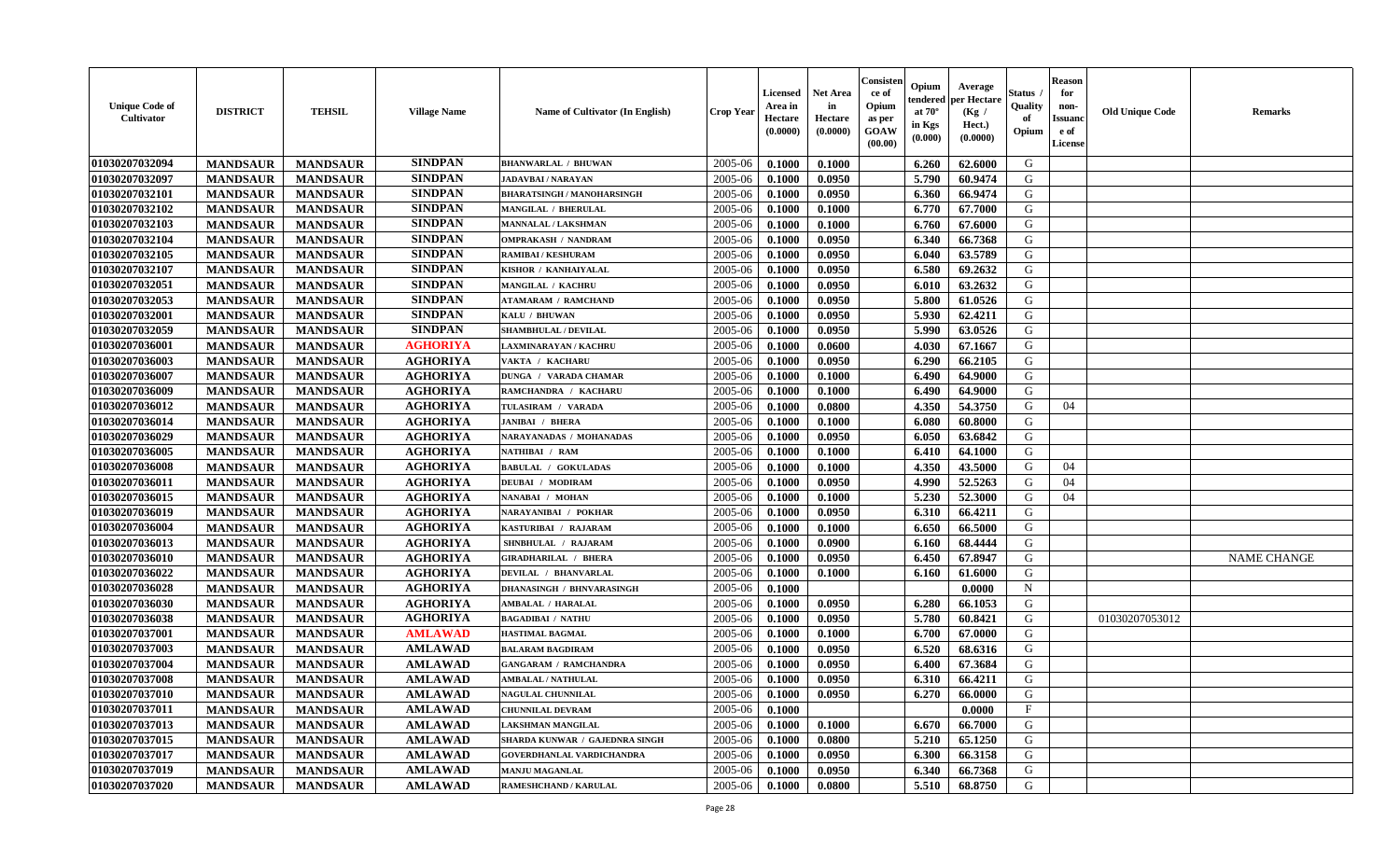| <b>Unique Code of</b><br>Cultivator | <b>DISTRICT</b> | <b>TEHSIL</b>   | <b>Village Name</b> | Name of Cultivator (In English)    | <b>Crop Year</b> | <b>Licensed</b><br>Area in<br>Hectare<br>(0.0000) | <b>Net Area</b><br>in<br>Hectare<br>(0.0000) | Consister<br>ce of<br>Opium<br>as per<br><b>GOAW</b><br>(00.00) | Opium<br>endered<br>at $70^{\circ}$<br>in Kgs<br>(0.000) | Average<br>per Hectare<br>(Kg /<br>Hect.)<br>(0.0000) | <b>Status</b><br>Quality<br>of<br>Opium | <b>Reason</b><br>for<br>non-<br><b>Issuand</b><br>e of<br>License | <b>Old Unique Code</b> | <b>Remarks</b>                     |
|-------------------------------------|-----------------|-----------------|---------------------|------------------------------------|------------------|---------------------------------------------------|----------------------------------------------|-----------------------------------------------------------------|----------------------------------------------------------|-------------------------------------------------------|-----------------------------------------|-------------------------------------------------------------------|------------------------|------------------------------------|
| 01030207037022                      | <b>MANDSAUR</b> | <b>MANDSAUR</b> | <b>AMLAWAD</b>      | <b>GOPALDAS / AMARDAS</b>          | 2005-06          | 0.1000                                            | 0.1000                                       |                                                                 | 5.940                                                    | 59.4000                                               | G                                       |                                                                   |                        |                                    |
| 01030207037024                      | <b>MANDSAUR</b> | <b>MANDSAUR</b> | <b>AMLAWAD</b>      | PRAHLAD / LAXMAN                   | 2005-06          | 0.1000                                            | 0.1000                                       |                                                                 | 6.810                                                    | 68.1000                                               | G                                       |                                                                   |                        |                                    |
| 01030207037025                      | <b>MANDSAUR</b> | <b>MANDSAUR</b> | <b>AMLAWAD</b>      | PRAHLAD / KANHAIYALAL              | 2005-06          | 0.1000                                            | 0.1000                                       |                                                                 | 6.640                                                    | 66.4000                                               | G                                       |                                                                   |                        |                                    |
| 01030207037026                      | <b>MANDSAUR</b> | <b>MANDSAUR</b> | <b>AMLAWAD</b>      | KHAYALIRAM / VARDICHAND            | 2005-06          | 0.1000                                            | 0.1000                                       |                                                                 | 6.510                                                    | 65.1000                                               | G                                       |                                                                   |                        |                                    |
| 01030207037028                      | <b>MANDSAUR</b> | <b>MANDSAUR</b> | <b>AMLAWAD</b>      | <b>GANPAT / HIRALAL</b>            | 2005-06          | 0.1000                                            | 0.0500                                       |                                                                 | 3.330                                                    | 66.6000                                               | G                                       |                                                                   |                        |                                    |
| 01030207037029                      | <b>MANDSAUR</b> | <b>MANDSAUR</b> | <b>AMLAWAD</b>      | DASHRATH / KANHAIYALAL             | 2005-06          | 0.1000                                            | 0.0950                                       |                                                                 | 6.510                                                    | 68.5263                                               | G                                       |                                                                   |                        |                                    |
| 01030207037030                      | <b>MANDSAUR</b> | <b>MANDSAUR</b> | <b>AMLAWAD</b>      | <b>GOPAL BHANWARLAL</b>            | 2005-06          | 0.1000                                            | 0.0950                                       |                                                                 | 6.850                                                    | 72.1053                                               | G                                       |                                                                   |                        |                                    |
| 01030207037031                      | <b>MANDSAUR</b> | <b>MANDSAUR</b> | <b>AMLAWAD</b>      | PRAHLAD / BHANWARLAL               | 2005-06          | 0.1000                                            | 0.1000                                       |                                                                 | 6.100                                                    | 61.0000                                               | G                                       |                                                                   |                        |                                    |
| 01030207037035                      | <b>MANDSAUR</b> | <b>MANDSAUR</b> | <b>AMLAWAD</b>      | <b>JAGDISH / MANALAL</b>           | 2005-06          | 0.1000                                            | 0.0950                                       |                                                                 | 6.120                                                    | 64.4211                                               | G                                       |                                                                   |                        |                                    |
| 01030207037036                      | <b>MANDSAUR</b> | <b>MANDSAUR</b> | <b>AMLAWAD</b>      | <b>BALARAM / RADHAKISHAN</b>       | 2005-06          | 0.1000                                            | 0.0950                                       |                                                                 | 6.490                                                    | 68.3158                                               | G                                       |                                                                   |                        |                                    |
| 01030207037038                      | <b>MANDSAUR</b> | <b>MANDSAUR</b> | <b>AMLAWAD</b>      | SHIVLAL / BHERULAL                 | 2005-06          | 0.1000                                            | 0.1000                                       |                                                                 | 6.790                                                    | 67.9000                                               | G                                       |                                                                   |                        |                                    |
| 01030207037039                      | <b>MANDSAUR</b> | <b>MANDSAUR</b> | <b>AMLAWAD</b>      | <b>BHAGIRATH / RAMLAL</b>          | 2005-06          | 0.1000                                            | 0.1000                                       |                                                                 | 6.510                                                    | 65.1000                                               | G                                       |                                                                   |                        |                                    |
| 01030207037040                      | <b>MANDSAUR</b> | <b>MANDSAUR</b> | <b>AMLAWAD</b>      | <b>GOPAL / RADHAKISHNA</b>         | 2005-06          | 0.1000                                            | 0.1000                                       |                                                                 | 6.410                                                    | 64.1000                                               | G                                       |                                                                   |                        |                                    |
| 01030207037041                      | <b>MANDSAUR</b> | <b>MANDSAUR</b> | <b>AMLAWAD</b>      | LAXMINARAYAN / SHOBHARAM           | 2005-06          | 0.1000                                            | 0.0950                                       |                                                                 | 6.300                                                    | 66.3158                                               | G                                       |                                                                   |                        |                                    |
| 01030207037042                      | <b>MANDSAUR</b> | <b>MANDSAUR</b> | <b>AMLAWAD</b>      | PRAKASH / HIRALAL                  | 2005-06          | 0.1000                                            | 0.1000                                       |                                                                 | 6.470                                                    | 64.7000                                               | G                                       |                                                                   |                        |                                    |
| 01030207037043                      | <b>MANDSAUR</b> | <b>MANDSAUR</b> | <b>AMLAWAD</b>      | RAMPRASAD / RAM LAL                | 2005-06          | 0.1000                                            | 0.1000                                       |                                                                 | 6.570                                                    | 65.7000                                               | G                                       |                                                                   |                        |                                    |
| 01030207037046                      | <b>MANDSAUR</b> | <b>MANDSAUR</b> | <b>AMLAWAD</b>      | <b>DASHRATH / RAMLAL</b>           | 2005-06          | 0.1000                                            | 0.0900                                       |                                                                 | 5.760                                                    | 64.0000                                               | G                                       |                                                                   |                        |                                    |
| 01030207037047                      | <b>MANDSAUR</b> | <b>MANDSAUR</b> | <b>AMLAWAD</b>      | <b>JAGDISH / PRATHVIRAJ</b>        | 2005-06          | 0.1000                                            | 0.0600                                       |                                                                 | 3.860                                                    | 64.3333                                               | G                                       |                                                                   |                        |                                    |
| 01030207037048                      | <b>MANDSAUR</b> | <b>MANDSAUR</b> | <b>AMLAWAD</b>      | <b>BHAGATRAM / RAMLAL</b>          | 2005-06          | 0.1000                                            | 0.1000                                       |                                                                 | 5.890                                                    | 58.9000                                               | G                                       |                                                                   |                        |                                    |
| 01030207037049                      | <b>MANDSAUR</b> | <b>MANDSAUR</b> | <b>AMLAWAD</b>      | MANJU BAI / VANSHI LAL             | 2005-06          | 0.1000                                            | 0.0500                                       |                                                                 | 3.260                                                    | 65.2000                                               | G                                       |                                                                   |                        |                                    |
| 01030207037051                      | <b>MANDSAUR</b> | <b>MANDSAUR</b> | <b>AMLAWAD</b>      | <b>BAPULAL / PRATHVIRAJ</b>        | 2005-06          | 0.1000                                            | 0.0900                                       |                                                                 | 5.990                                                    | 66.5556                                               | G                                       |                                                                   |                        |                                    |
| 01030207037052                      | <b>MANDSAUR</b> | <b>MANDSAUR</b> | <b>AMLAWAD</b>      | KARULAL / JUJHAR                   | 2005-06          | 0.1000                                            | 0.1000                                       |                                                                 | 6.810                                                    | 68.1000                                               | G                                       |                                                                   |                        |                                    |
| 01030207037053                      | <b>MANDSAUR</b> | <b>MANDSAUR</b> | <b>AMLAWAD</b>      | <b>NAGULAL / CHUNNILAL</b>         | 2005-06          | 0.1000                                            |                                              |                                                                 |                                                          | 0.0000                                                | F                                       |                                                                   |                        | TRANSFER/PIPLIYA<br><b>MUZAWAR</b> |
| 01030207037059                      | <b>MANDSAUR</b> | <b>MANDSAUR</b> | <b>AMLAWAD</b>      | SHANTILAL / MOHANALAL              | 2005-06          | 0.1000                                            | 0.0950                                       |                                                                 | 6.670                                                    | 70.2105                                               | G                                       |                                                                   |                        |                                    |
| 01030207037060                      | <b>MANDSAUR</b> | <b>MANDSAUR</b> | <b>AMLAWAD</b>      | OMPRAKASH / RAMCHANDRAA            | 2005-06          | 0.1000                                            | 0.0950                                       |                                                                 | 5.900                                                    | 62.1053                                               | G                                       |                                                                   |                        |                                    |
| 01030207037061                      | <b>MANDSAUR</b> | <b>MANDSAUR</b> | <b>AMLAWAD</b>      | <b>GOPAL / BAPULAL</b>             | 2005-06          | 0.1000                                            | 0.1000                                       |                                                                 | 6.420                                                    | 64.2000                                               | G                                       |                                                                   |                        |                                    |
| 01030207037062                      | <b>MANDSAUR</b> | <b>MANDSAUR</b> | <b>AMLAWAD</b>      | HARISH KUMAR / RATANLAL            | 2005-06          | 0.1000                                            | 0.1000                                       |                                                                 | 6.350                                                    | 63.5000                                               | G                                       |                                                                   |                        |                                    |
| 01030207037064                      | <b>MANDSAUR</b> | <b>MANDSAUR</b> | <b>AMLAWAD</b>      | <b>GHANSHYAM PURI / PRABHUPURI</b> | 2005-06          | 0.1000                                            | 0.0950                                       |                                                                 | 6.470                                                    | 68.1053                                               | G                                       |                                                                   |                        |                                    |
| 01030207037066                      | <b>MANDSAUR</b> | <b>MANDSAUR</b> | <b>AMLAWAD</b>      | KANTILAL / CHAGANLAL               | 2005-06          | 0.1000                                            | 0.0950                                       |                                                                 | 6.590                                                    | 69.3684                                               | G                                       |                                                                   |                        |                                    |
| 01030207037068                      | <b>MANDSAUR</b> | <b>MANDSAUR</b> | <b>AMLAWAD</b>      | <b>GHANASHYAM / KNVARALAL</b>      | 2005-06          | 0.1000                                            | 0.0950                                       |                                                                 | 6.320                                                    | 66.5263                                               | G                                       |                                                                   |                        |                                    |
| 01030207037069                      | <b>MANDSAUR</b> | <b>MANDSAUR</b> | <b>AMLAWAD</b>      | DEVKANYABAI / RAMLAL               | 2005-06          | 0.1000                                            | 0.0900                                       |                                                                 | 6.140                                                    | 68.2222                                               | G                                       |                                                                   |                        |                                    |
| 01030207037070                      | <b>MANDSAUR</b> | <b>MANDSAUR</b> | <b>AMLAWAD</b>      | <b>DASHRATH / GANGARAM</b>         | 2005-06          | 0.1000                                            | 0.0950                                       |                                                                 | 6.200                                                    | 65.2632                                               | G                                       |                                                                   |                        |                                    |
| 01030207037072                      | <b>MANDSAUR</b> | <b>MANDSAUR</b> | <b>AMLAWAD</b>      | SHYAMSUNDAR / NARAYAN              | 2005-06          | 0.1000                                            | 0.0950                                       |                                                                 | 5.830                                                    | 61.3684                                               | G                                       |                                                                   |                        |                                    |
| 01030207037073                      | <b>MANDSAUR</b> | <b>MANDSAUR</b> | <b>AMLAWAD</b>      | NARAYAN / DHANRAJ                  | 2005-06          | 0.1000                                            | 0.0750                                       |                                                                 | 5.460                                                    | 72.8000                                               | G                                       |                                                                   |                        |                                    |
| 01030207037074                      | <b>MANDSAUR</b> | MANDSAUR        | AMLAWAD             | <b>GHANASHYAM / BHANVARLAL</b>     | $2005 - 06$      | 0.1000                                            | 0.1000                                       |                                                                 | $6.490$                                                  | 64.9000                                               | G                                       |                                                                   |                        |                                    |
| 01030207037079                      | <b>MANDSAUR</b> | <b>MANDSAUR</b> | <b>AMLAWAD</b>      | NATHULAL / HIRALAL                 | 2005-06          | 0.1000                                            | 0.0500                                       |                                                                 | 3.250                                                    | 65.0000                                               | G                                       |                                                                   |                        |                                    |
| 01030207037080                      | <b>MANDSAUR</b> | <b>MANDSAUR</b> | <b>AMLAWAD</b>      | <b>BHANWARLAL / BHERULAL</b>       | 2005-06          | 0.1000                                            | 0.0950                                       |                                                                 | 6.730                                                    | 70.8421                                               | G                                       |                                                                   |                        |                                    |
| 01030207037081                      | <b>MANDSAUR</b> | <b>MANDSAUR</b> | <b>AMLAWAD</b>      | <b>NAGESHWAR / BAGDIRAM</b>        | 2005-06          | 0.1000                                            | 0.0950                                       |                                                                 | 5.830                                                    | 61.3684                                               | G                                       |                                                                   |                        |                                    |
| 01030207037082                      | <b>MANDSAUR</b> | <b>MANDSAUR</b> | <b>AMLAWAD</b>      | NANIBAI / MANGILAL                 | 2005-06          | 0.1000                                            | 0.1000                                       |                                                                 | 6.580                                                    | 65.8000                                               | G                                       |                                                                   |                        |                                    |
| 01030207037085                      | <b>MANDSAUR</b> | <b>MANDSAUR</b> | <b>AMLAWAD</b>      | RAMGOPAL / BADRILAL                | 2005-06          | 0.1000                                            | 0.0800                                       |                                                                 | 5.400                                                    | 67.5000                                               | G                                       |                                                                   |                        |                                    |
| 01030207037087                      | <b>MANDSAUR</b> | <b>MANDSAUR</b> | <b>AMLAWAD</b>      | <b>RATANLAL / BABARU</b>           | 2005-06          | 0.1000                                            |                                              |                                                                 |                                                          | 0.0000                                                | $\mathbf F$                             |                                                                   |                        |                                    |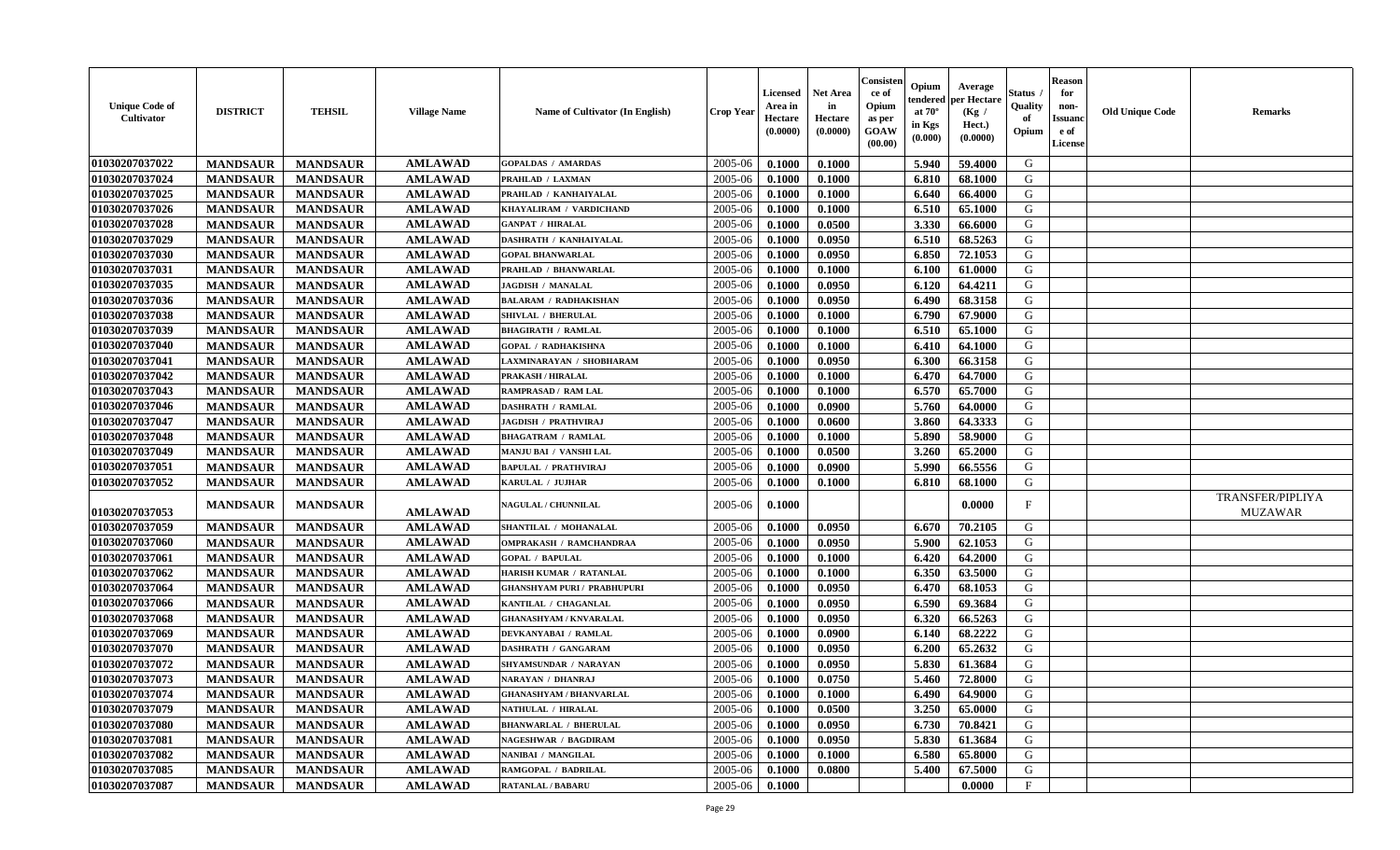| <b>Unique Code of</b><br>Cultivator | <b>DISTRICT</b> | <b>TEHSIL</b>   | <b>Village Name</b> | Name of Cultivator (In English) | <b>Crop Year</b> | <b>Licensed</b><br>Area in<br>Hectare<br>(0.0000) | <b>Net Area</b><br>in<br>Hectare<br>(0.0000) | Consister<br>ce of<br>Opium<br>as per<br><b>GOAW</b><br>(00.00) | Opium<br>endered<br>at $70^{\circ}$<br>in Kgs<br>$(\mathbf{0.000})$ | Average<br>per Hectare<br>(Kg /<br>Hect.)<br>(0.0000) | <b>Status</b><br>Quality<br>of<br>Opium | <b>Reason</b><br>for<br>non-<br><b>Issuand</b><br>e of<br>License | <b>Old Unique Code</b> | <b>Remarks</b> |
|-------------------------------------|-----------------|-----------------|---------------------|---------------------------------|------------------|---------------------------------------------------|----------------------------------------------|-----------------------------------------------------------------|---------------------------------------------------------------------|-------------------------------------------------------|-----------------------------------------|-------------------------------------------------------------------|------------------------|----------------|
| 01030207037088                      | <b>MANDSAUR</b> | <b>MANDSAUR</b> | <b>AMLAWAD</b>      | KANCHANBAI / PRATHVIRAJ         | 2005-06          | 0.1000                                            | 0.1000                                       |                                                                 | 6.490                                                               | 64.9000                                               | G                                       |                                                                   |                        |                |
| 01030207037089                      | <b>MANDSAUR</b> | <b>MANDSAUR</b> | <b>AMLAWAD</b>      | <b>BHAGAVANTABAI / DHANNA</b>   | 2005-06          | 0.1000                                            | 0.0950                                       |                                                                 | 6.010                                                               | 63.2632                                               | G                                       |                                                                   |                        |                |
| 01030207037090                      | <b>MANDSAUR</b> | <b>MANDSAUR</b> | <b>AMLAWAD</b>      | NATHU / NAWALRAM                | 2005-06          | 0.1000                                            | 0.0950                                       |                                                                 | 6.630                                                               | 69.7895                                               | G                                       |                                                                   |                        |                |
| 01030207037091                      | <b>MANDSAUR</b> | <b>MANDSAUR</b> | <b>AMLAWAD</b>      | <b>GORDHAN / NARAYAN</b>        | 2005-06          | 0.1000                                            | 0.1000                                       |                                                                 | 6.840                                                               | 68.4000                                               | G                                       |                                                                   |                        |                |
| 01030207037092                      | <b>MANDSAUR</b> | <b>MANDSAUR</b> | <b>AMLAWAD</b>      | CHHAGANALAL / PYARACHANDRA      | 2005-06          | 0.1000                                            | 0.1000                                       |                                                                 | 6.860                                                               | 68.6000                                               | G                                       |                                                                   |                        |                |
| 01030207037093                      | <b>MANDSAUR</b> | <b>MANDSAUR</b> | <b>AMLAWAD</b>      | <b>GITABAI/RATANLAL</b>         | 2005-06          | 0.1000                                            |                                              |                                                                 |                                                                     | 0.0000                                                | $\mathbf{F}$                            |                                                                   |                        |                |
| 01030207037096                      | <b>MANDSAUR</b> | <b>MANDSAUR</b> | <b>AMLAWAD</b>      | KANCHANBAI / RATANLAL           | 2005-06          | 0.1000                                            | 0.0950                                       |                                                                 | 6.080                                                               | 64.0000                                               | G                                       |                                                                   |                        |                |
| 01030207037099                      | <b>MANDSAUR</b> | <b>MANDSAUR</b> | <b>AMLAWAD</b>      | <b>BAGMAL / RAKHABDAS</b>       | 2005-06          | 0.1000                                            | 0.0950                                       |                                                                 | 6.640                                                               | 69.8947                                               | G                                       |                                                                   |                        |                |
| 01030207037100                      | <b>MANDSAUR</b> | <b>MANDSAUR</b> | <b>AMLAWAD</b>      | <b>BANSHILAL / BHERULAL</b>     | 2005-06          | 0.1000                                            | 0.1000                                       |                                                                 | 6.440                                                               | 64.4000                                               | G                                       |                                                                   |                        |                |
| 01030207037103                      | <b>MANDSAUR</b> | <b>MANDSAUR</b> | <b>AMLAWAD</b>      | <b>DHAPUBAI/MANNA</b>           | 2005-06          | 0.1000                                            | 0.1000                                       |                                                                 | 6.520                                                               | 65.2000                                               | G                                       |                                                                   |                        |                |
| 01030207037104                      | <b>MANDSAUR</b> | <b>MANDSAUR</b> | <b>AMLAWAD</b>      | <b>BADRILAL / VARDICHAND</b>    | 2005-06          | 0.1000                                            | 0.1000                                       |                                                                 | 6.760                                                               | 67.6000                                               | G                                       |                                                                   |                        |                |
| 01030207037105                      | <b>MANDSAUR</b> | <b>MANDSAUR</b> | <b>AMLAWAD</b>      | RADHESHYAM / HIRALAL            | 2005-06          | 0.1000                                            | 0.0950                                       |                                                                 | 6.200                                                               | 65.2632                                               | G                                       |                                                                   |                        |                |
| 01030207037106                      | <b>MANDSAUR</b> | <b>MANDSAUR</b> | <b>AMLAWAD</b>      | <b>GIRJABAI / GHANSHYAM</b>     | 2005-06          | 0.1000                                            | 0.0950                                       |                                                                 | 6.340                                                               | 66.7368                                               | G                                       |                                                                   |                        |                |
| 01030207037107                      | <b>MANDSAUR</b> | <b>MANDSAUR</b> | <b>AMLAWAD</b>      | JAGANNATH / DALLA               | 2005-06          | 0.1000                                            | 0.0500                                       |                                                                 | 3.560                                                               | 71.2000                                               | G                                       |                                                                   |                        |                |
| 01030207037108                      | <b>MANDSAUR</b> | <b>MANDSAUR</b> | <b>AMLAWAD</b>      | <b>MENABAI/BHANVARLAL</b>       | 2005-06          | 0.1000                                            | 0.0900                                       |                                                                 | 6.290                                                               | 69.8889                                               | G                                       |                                                                   |                        |                |
| 01030207037109                      | <b>MANDSAUR</b> | <b>MANDSAUR</b> | <b>AMLAWAD</b>      | <b>HARIRAM / DHURA</b>          | 2005-06          | 0.1000                                            | 0.0950                                       |                                                                 | 6.560                                                               | 69.0526                                               | G                                       |                                                                   |                        |                |
| 01030207037111                      | <b>MANDSAUR</b> | <b>MANDSAUR</b> | <b>AMLAWAD</b>      | VARDIBAI / KACHRU               | 2005-06          | 0.1000                                            | 0.0950                                       |                                                                 | 6.650                                                               | 70.0000                                               | G                                       |                                                                   |                        |                |
| 01030207037114                      | <b>MANDSAUR</b> | <b>MANDSAUR</b> | <b>AMLAWAD</b>      | <b>BHERULAL / NAGESHVAR</b>     | 2005-06          | 0.1000                                            | 0.1000                                       |                                                                 | 6.550                                                               | 65.5000                                               | G                                       |                                                                   |                        |                |
| 01030207037115                      | <b>MANDSAUR</b> | <b>MANDSAUR</b> | <b>AMLAWAD</b>      | KANHAIYALAL / MAGANIRAM         | 2005-06          | 0.1000                                            | 0.1000                                       |                                                                 | 6.590                                                               | 65.9000                                               | G                                       |                                                                   |                        |                |
| 01030207037116                      | <b>MANDSAUR</b> | <b>MANDSAUR</b> | <b>AMLAWAD</b>      | LAXMINARAYAN / HIRALAL          | 2005-06          | 0.1000                                            | 0.0950                                       |                                                                 | 6.380                                                               | 67.1579                                               | G                                       |                                                                   |                        |                |
| 01030207037119                      | <b>MANDSAUR</b> | <b>MANDSAUR</b> | <b>AMLAWAD</b>      | <b>DHURIBAI / CHAGANLAL</b>     | 2005-06          | 0.1000                                            | 0.0950                                       |                                                                 | 6.280                                                               | 66.1053                                               | G                                       |                                                                   |                        |                |
| 01030207037120                      | <b>MANDSAUR</b> | <b>MANDSAUR</b> | <b>AMLAWAD</b>      | MADANLAL / CHAGANLAL            | 2005-06          | 0.1000                                            | 0.0950                                       |                                                                 | 6.970                                                               | 73.3684                                               | G                                       |                                                                   |                        |                |
| 01030207037122                      | <b>MANDSAUR</b> | <b>MANDSAUR</b> | <b>AMLAWAD</b>      | <b>BAPULAL / MANALAL</b>        | 2005-06          | 0.1000                                            | 0.1000                                       |                                                                 | 6.770                                                               | 67.7000                                               | G                                       |                                                                   |                        |                |
| 01030207037123                      | <b>MANDSAUR</b> | <b>MANDSAUR</b> | <b>AMLAWAD</b>      | <b>BAGMAL / RATANLAL</b>        | 2005-06          | 0.1000                                            | 0.0950                                       |                                                                 | 6.450                                                               | 67.8947                                               | G                                       |                                                                   |                        |                |
| 01030207037124                      | <b>MANDSAUR</b> | <b>MANDSAUR</b> | <b>AMLAWAD</b>      | SOHANBAI / RAMCHANDRAA          | 2005-06          | 0.1000                                            | 0.1000                                       |                                                                 | 6.160                                                               | 61.6000                                               | G                                       |                                                                   |                        |                |
| 01030207037125                      | <b>MANDSAUR</b> | <b>MANDSAUR</b> | <b>AMLAWAD</b>      | MULCHAND / MANALAL              | 2005-06          | 0.1000                                            | 0.1000                                       |                                                                 | 6.240                                                               | 62.4000                                               | G                                       |                                                                   |                        |                |
| 01030207037126                      | <b>MANDSAUR</b> | <b>MANDSAUR</b> | <b>AMLAWAD</b>      | DHAPUBAI / KANHAIYALAL          | 2005-06          | 0.1000                                            | 0.0800                                       |                                                                 | 5.190                                                               | 64.8750                                               | G                                       |                                                                   |                        |                |
| 01030207037127                      | <b>MANDSAUR</b> | <b>MANDSAUR</b> | <b>AMLAWAD</b>      | <b>BHERULAL / GOBA</b>          | 2005-06          | 0.1000                                            | 0.1000                                       |                                                                 | 6.020                                                               | 60.2000                                               | G                                       |                                                                   |                        |                |
| 01030207037131                      | <b>MANDSAUR</b> | <b>MANDSAUR</b> | <b>AMLAWAD</b>      | <b>DEVRAM / BHERULAL</b>        | 2005-06          | 0.1000                                            | 0.1000                                       |                                                                 | 6.660                                                               | 66.6000                                               | G                                       |                                                                   |                        |                |
| 01030207037132                      | <b>MANDSAUR</b> | <b>MANDSAUR</b> | <b>AMLAWAD</b>      | <b>GIRJABAI / BADRILAL</b>      | 2005-06          | 0.1000                                            | 0.1000                                       |                                                                 | 6.460                                                               | 64.6000                                               | G                                       |                                                                   |                        |                |
| 01030207037133                      | <b>MANDSAUR</b> | <b>MANDSAUR</b> | <b>AMLAWAD</b>      | SHIVNARAYAN / KANHAIYALAL       | 2005-06          | 0.1000                                            | 0.0950                                       |                                                                 | 6.610                                                               | 69.5789                                               | G                                       |                                                                   |                        |                |
| 01030207037134                      | <b>MANDSAUR</b> | <b>MANDSAUR</b> | <b>AMLAWAD</b>      | RADHESHYAM / BOTLAL             | 2005-06          | 0.1000                                            | 0.0750                                       |                                                                 | 5.120                                                               | 68.2667                                               | G                                       |                                                                   |                        |                |
| 01030207037135                      | <b>MANDSAUR</b> | <b>MANDSAUR</b> | <b>AMLAWAD</b>      | KANHAIYALAL / NANDA             | 2005-06          | 0.1000                                            | 0.0950                                       |                                                                 | 6.320                                                               | 66.5263                                               | G                                       |                                                                   |                        |                |
| 01030207037139                      | <b>MANDSAUR</b> | <b>MANDSAUR</b> | <b>AMLAWAD</b>      | <b>BABULAL / NATHULAL</b>       | 2005-06          | 0.1000                                            |                                              |                                                                 |                                                                     | 0.0000                                                | $\mathbf{F}$                            |                                                                   |                        |                |
| 01030207037140                      | <b>MANDSAUR</b> | <b>MANDSAUR</b> | <b>AMLAWAD</b>      | <b>RAMESHCHAND / BOTLAL</b>     | 2005-06          | 0.1000                                            | 0.0900                                       |                                                                 | 5.850                                                               | 65.0000                                               | G                                       |                                                                   |                        |                |
| 01030207037144                      | <b>MANDSAUR</b> | MANDSAUR        | AMLAWAD             | <b>MOHANALAL / BHERULAL</b>     | $2005 - 06$      | 0.1000                                            | 0.0950                                       |                                                                 | $6.200$                                                             | 65.2632                                               | G                                       |                                                                   |                        |                |
| 01030207037147                      | <b>MANDSAUR</b> | <b>MANDSAUR</b> | <b>AMLAWAD</b>      | <b>KANVARLAL / NANDA</b>        | 2005-06          | 0.1000                                            | 0.1000                                       |                                                                 | 4.100                                                               | 41.0000                                               | G                                       | 04                                                                |                        |                |
| 01030207037149                      | <b>MANDSAUR</b> | <b>MANDSAUR</b> | <b>AMLAWAD</b>      | RAMCHANDRAA / PYARCHAND         | 2005-06          | 0.1000                                            | 0.1000                                       |                                                                 | 6.280                                                               | 62.8000                                               | G                                       |                                                                   |                        |                |
| 01030207037151                      | <b>MANDSAUR</b> | <b>MANDSAUR</b> | <b>AMLAWAD</b>      | SAMANDARABAI / NADARAM          | 2005-06          | 0.1000                                            | 0.0800                                       |                                                                 | 5.310                                                               | 66.3750                                               | G                                       |                                                                   |                        |                |
| 01030207037152                      | <b>MANDSAUR</b> | <b>MANDSAUR</b> | <b>AMLAWAD</b>      | <b>NAGUDAS / RAMDAS</b>         | 2005-06          | 0.1000                                            | 0.1000                                       |                                                                 | 7.290                                                               | 72.9000                                               | G                                       |                                                                   |                        |                |
| 01030207037158                      | <b>MANDSAUR</b> | <b>MANDSAUR</b> | <b>AMLAWAD</b>      | <b>GULABBAI / NANURAM</b>       | 2005-06          | 0.1000                                            | 0.0950                                       |                                                                 | 6.740                                                               | 70.9474                                               | G                                       |                                                                   |                        |                |
| 01030207037159                      | <b>MANDSAUR</b> | <b>MANDSAUR</b> | <b>AMLAWAD</b>      | <b>GHISIBAI / / KHYALIRAM</b>   | 2005-06          | 0.1000                                            | 0.1000                                       |                                                                 | 6.170                                                               | 61.7000                                               | G                                       |                                                                   |                        |                |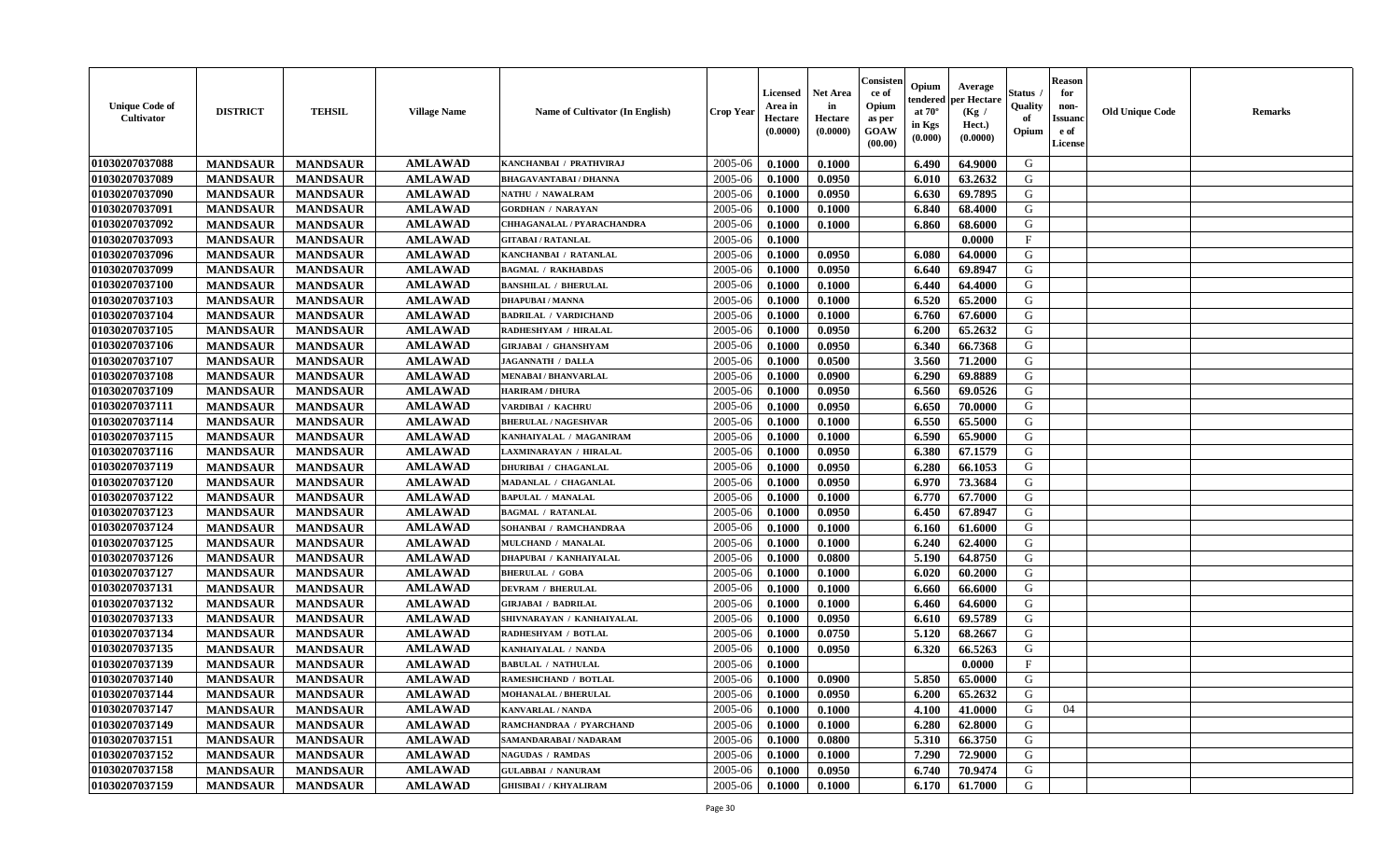| <b>Unique Code of</b><br><b>Cultivator</b> | <b>DISTRICT</b> | <b>TEHSIL</b>   | <b>Village Name</b>  | Name of Cultivator (In English) | <b>Crop Year</b> | <b>Licensed</b><br>Area in<br>Hectare<br>(0.0000) | <b>Net Area</b><br>in<br>Hectare<br>(0.0000) | Consister<br>ce of<br>Opium<br>as per<br><b>GOAW</b><br>(00.00) | Opium<br>endered<br>at $70^{\circ}$<br>in Kgs<br>$(\mathbf{0.000})$ | Average<br>per Hectare<br>(Kg /<br>Hect.)<br>(0.0000) | <b>Status</b><br>Quality<br>of<br>Opium | <b>Reason</b><br>for<br>non-<br><b>Issuanc</b><br>e of<br>License | <b>Old Unique Code</b> | <b>Remarks</b> |
|--------------------------------------------|-----------------|-----------------|----------------------|---------------------------------|------------------|---------------------------------------------------|----------------------------------------------|-----------------------------------------------------------------|---------------------------------------------------------------------|-------------------------------------------------------|-----------------------------------------|-------------------------------------------------------------------|------------------------|----------------|
| 01030207037163                             | <b>MANDSAUR</b> | <b>MANDSAUR</b> | <b>AMLAWAD</b>       | RAMCHANDRAA / VARDICHAND        | 2005-06          | 0.1000                                            | 0.0950                                       |                                                                 | 6.920                                                               | 72.8421                                               | G                                       |                                                                   |                        |                |
| 01030207037164                             | <b>MANDSAUR</b> | <b>MANDSAUR</b> | <b>AMLAWAD</b>       | <b>DOLIRAM / BHANWARLAL</b>     | 2005-06          | 0.1000                                            | 0.0650                                       |                                                                 | 3.900                                                               | 60.0000                                               | G                                       |                                                                   |                        |                |
| 01030207037165                             | <b>MANDSAUR</b> | <b>MANDSAUR</b> | <b>AMLAWAD</b>       | RATANLAL / BAGDIRAM             | 2005-06          | 0.1000                                            | 0.0950                                       |                                                                 | 4.878                                                               | 51.3474                                               | G                                       | 04                                                                |                        |                |
| 01030207037169                             | <b>MANDSAUR</b> | <b>MANDSAUR</b> | <b>AMLAWAD</b>       | SURAJBAI / SHANKARLAL           | 2005-06          | 0.1000                                            | 0.0750                                       |                                                                 | 5.080                                                               | 67.7333                                               | G                                       |                                                                   |                        |                |
| 01030207037170                             | <b>MANDSAUR</b> | <b>MANDSAUR</b> | <b>AMLAWAD</b>       | NARAYAN / BAGDIRAM              | 2005-06          | 0.1000                                            | 0.1000                                       |                                                                 | 6.230                                                               | 62.3000                                               | G                                       |                                                                   |                        |                |
| 01030207037172                             | <b>MANDSAUR</b> | <b>MANDSAUR</b> | <b>AMLAWAD</b>       | HIRALAL / MAGANIRAM             | 2005-06          | 0.1000                                            | 0.0950                                       |                                                                 | 6.300                                                               | 66.3158                                               | G                                       |                                                                   |                        |                |
| 01030207037174                             | <b>MANDSAUR</b> | <b>MANDSAUR</b> | <b>AMLAWAD</b>       | <b>NAGULAL / NATHU</b>          | 2005-06          | 0.1000                                            | 0.1000                                       |                                                                 | 5.980                                                               | 59.8000                                               | G                                       |                                                                   |                        |                |
| 01030207037178                             | <b>MANDSAUR</b> | <b>MANDSAUR</b> | <b>AMLAWAD</b>       | RATANBAI / MANGILAL             | 2005-06          | 0.1000                                            | 0.1000                                       |                                                                 | 6.240                                                               | 62.4000                                               | G                                       |                                                                   |                        |                |
| 01030207037181                             | <b>MANDSAUR</b> | <b>MANDSAUR</b> | <b>AMLAWAD</b>       | LAKSHMAN / GULAB KUMAVAT        | 2005-06          | 0.1000                                            |                                              |                                                                 |                                                                     | 0.0000                                                | F                                       | 11                                                                |                        |                |
| 01030207037050                             | <b>MANDSAUR</b> | <b>MANDSAUR</b> | <b>AMLAWAD</b>       | RAJ KUMAR / KANHAIYALAL         | 2005-06          | 0.1000                                            | 0.1000                                       |                                                                 | 6.110                                                               | 61.1000                                               | G                                       |                                                                   |                        |                |
| 01030207037177                             | <b>MANDSAUR</b> | <b>MANDSAUR</b> | <b>AMLAWAD</b>       | <b>RODA / DALU</b>              | 2005-06          | 0.1000                                            | 0.1000                                       |                                                                 | 6.740                                                               | 67.4000                                               | G                                       |                                                                   |                        |                |
| 01030207037175                             | <b>MANDSAUR</b> | <b>MANDSAUR</b> | <b>AMLAWAD</b>       | <b>UDAYRAM / DHURA</b>          | 2005-06          | 0.1000                                            | 0.1000                                       |                                                                 | 7.180                                                               | 71.8000                                               | G                                       |                                                                   |                        |                |
| 01030207037179                             | <b>MANDSAUR</b> | <b>MANDSAUR</b> | <b>AMLAWAD</b>       | KANHAIYALAL / DHURILAL          | 2005-06          | 0.1000                                            | 0.0950                                       |                                                                 | 6.100                                                               | 64.2105                                               | G                                       |                                                                   |                        |                |
| 01030207037021                             | <b>MANDSAUR</b> | <b>MANDSAUR</b> | <b>AMLAWAD</b>       | SHYAMKUMAR / BABULAL            | 2005-06          | 0.1000                                            | 0.1000                                       |                                                                 | 6.490                                                               | 64.9000                                               | G                                       |                                                                   |                        |                |
| 01030207037084                             | <b>MANDSAUR</b> | <b>MANDSAUR</b> | <b>AMLAWAD</b>       | RAMIBAI / RAMCHANDRA            | 2005-06          | 0.1000                                            | 0.0900                                       |                                                                 | 6.220                                                               | 69.1111                                               | G                                       |                                                                   |                        |                |
| 01030207037101                             | <b>MANDSAUR</b> | <b>MANDSAUR</b> | <b>AMLAWAD</b>       | LALUBAI / MAGANIRAM             | 2005-06          | 0.1000                                            | 0.1000                                       |                                                                 | 6.350                                                               | 63.5000                                               | G                                       |                                                                   |                        |                |
| 01030207037027                             | <b>MANDSAUR</b> | <b>MANDSAUR</b> | <b>AMLAWAD</b>       | KAMALABAI / ISHWARLAL           | 2005-06          | 0.1000                                            | 0.1000                                       |                                                                 | 6.080                                                               | 60.8000                                               | G                                       |                                                                   |                        |                |
| 01030207037078                             | <b>MANDSAUR</b> | <b>MANDSAUR</b> | <b>AMLAWAD</b>       | <b>RAMLAL / BABRU</b>           | 2005-06          | 0.1000                                            | 0.0950                                       |                                                                 | 6.300                                                               | 66.3158                                               | G                                       |                                                                   |                        |                |
| 01030207037098                             | <b>MANDSAUR</b> | <b>MANDSAUR</b> | <b>AMLAWAD</b>       | MANGILAL / BHERULAL             | 2005-06          | 0.1000                                            | 0.1000                                       |                                                                 | 6.420                                                               | 64.2000                                               | G                                       |                                                                   |                        |                |
| 01030207037176                             | <b>MANDSAUR</b> | <b>MANDSAUR</b> | <b>AMLAWAD</b>       | NANALAL / GANESHRAM             | 2005-06          | 0.1000                                            | 0.1000                                       |                                                                 | 6.310                                                               | 63.1000                                               | G                                       |                                                                   |                        |                |
| 01030207037117                             | <b>MANDSAUR</b> | <b>MANDSAUR</b> | <b>AMLAWAD</b>       | MANGILAL / PYARCHAND            | 2005-06          | 0.1000                                            | 0.1000                                       |                                                                 | 6.720                                                               | 67.2000                                               | G                                       |                                                                   |                        |                |
| 01030207037018                             | <b>MANDSAUR</b> | <b>MANDSAUR</b> | <b>AMLAWAD</b>       | <b>GOPAL / NAGULAL</b>          | 2005-06          | 0.1000                                            |                                              |                                                                 |                                                                     | 0.0000                                                | $\mathbf{F}$                            |                                                                   |                        |                |
| 01030207037032                             | <b>MANDSAUR</b> | <b>MANDSAUR</b> | <b>AMLAWAD</b>       | <b>SUMITRABAI / KOMAL</b>       | 2005-06          | 0.1000                                            | 0.1000                                       |                                                                 | 6.490                                                               | 64.9000                                               | G                                       |                                                                   |                        |                |
| 01030207037045                             | <b>MANDSAUR</b> | <b>MANDSAUR</b> | <b>AMLAWAD</b>       | <b>OMPRAKASH / MANGILAL</b>     | 2005-06          | 0.1000                                            | 0.1000                                       |                                                                 | 6.730                                                               | 67.3000                                               | G                                       |                                                                   |                        |                |
| 01030207037067                             | <b>MANDSAUR</b> | <b>MANDSAUR</b> | <b>AMLAWAD</b>       | DEVILAL / NAGULAL               | 2005-06          | 0.1000                                            | 0.1000                                       |                                                                 | 6.770                                                               | 67.7000                                               | G                                       |                                                                   |                        |                |
| 01030207037005                             | <b>MANDSAUR</b> | <b>MANDSAUR</b> | <b>AMLAWAD</b>       | KAILASHAKUNVAR / JUNJHARASINGH  | 2005-06          | 0.1000                                            | 0.0950                                       |                                                                 | 2.950                                                               | 31.0526                                               | G                                       | 04                                                                |                        |                |
| 01030207037136                             | <b>MANDSAUR</b> | <b>MANDSAUR</b> | <b>AMLAWAD</b>       | <b>BHAGAVATILAL / AASHARAM</b>  | 2005-06          | 0.1000                                            | 0.0900                                       |                                                                 | 5.910                                                               | 65.6667                                               | G                                       |                                                                   | 01050210121044         |                |
| 01030207038012                             | <b>MANDSAUR</b> | <b>MANDSAUR</b> | <b>BARKHEDI</b>      | <b>SHNKARALAL / DALU JI</b>     | 2005-06          | 0.1000                                            | 0.1050                                       |                                                                 | 6.860                                                               | 65.3333                                               | G                                       |                                                                   |                        |                |
| 01030207038002                             | <b>MANDSAUR</b> | <b>MANDSAUR</b> | <b>BARKHEDI</b>      | <b>DEVARAM / RAJARAM</b>        | 2005-06          | 0.1000                                            | 0.1050                                       |                                                                 | 6.990                                                               | 66.5714                                               | G                                       |                                                                   |                        |                |
| 01030207038004                             | <b>MANDSAUR</b> | <b>MANDSAUR</b> | <b>BARKHEDI</b>      | <b>SHNKAR / MOTI</b>            | 2005-06          | 0.1000                                            | 0.0950                                       |                                                                 | 6.270                                                               | 66.0000                                               | G                                       |                                                                   |                        |                |
| 01030207038007                             | <b>MANDSAUR</b> | <b>MANDSAUR</b> | <b>BARKHEDI</b>      | <b>DHANNALAL / BAGDIRAM</b>     | 2005-06          | 0.1000                                            | 0.0950                                       |                                                                 | 6.000                                                               | 63.1579                                               | G                                       |                                                                   |                        |                |
| 01030207038014                             | <b>MANDSAUR</b> | <b>MANDSAUR</b> | <b>BARKHEDI</b>      | <b>DURGASHNKAR / NATHULAL</b>   | 2005-06          | 0.1000                                            | 0.1000                                       |                                                                 | 6.260                                                               | 62.6000                                               | G                                       |                                                                   |                        |                |
| 01030207038022                             | <b>MANDSAUR</b> | <b>MANDSAUR</b> | <b>BARKHEDI</b>      | <b>RATAN / DALU</b>             | 2005-06          | 0.1000                                            | 0.1000                                       |                                                                 | 6.390                                                               | 63.9000                                               | G                                       |                                                                   |                        |                |
| 01030207038023                             | <b>MANDSAUR</b> | <b>MANDSAUR</b> | <b>BARKHEDI</b>      | NATHULAL / AMBARAM              | 2005-06          | 0.1000                                            | 0.0950                                       |                                                                 | 6.230                                                               | 65.5789                                               | G                                       |                                                                   |                        |                |
| 01030207038011                             | <b>MANDSAUR</b> | <b>MANDSAUR</b> | <b>BARKHEDI</b>      | MOHAMMAD / NAJAR MOHAMMAD       | 2005-06          | 0.1000                                            | 0.0700                                       |                                                                 | 3.380                                                               | 48.2857                                               | G                                       | 04                                                                |                        |                |
| 01030207038013                             | <b>MANDSAUR</b> | MANDSAUR        | <b>BARKHEDI</b>      | <b>NANURAM / PEMA</b>           | $2005 - 06$      | 0.1000                                            | 0.1000                                       |                                                                 |                                                                     | $5.970$ 59.7000                                       | G                                       |                                                                   |                        |                |
| 01030207038006                             | <b>MANDSAUR</b> | <b>MANDSAUR</b> | <b>BARKHEDI</b>      | RODIEBAI / BHUVAN               | 2005-06          | 0.1000                                            | 0.0900                                       |                                                                 | 4.230                                                               | 47.0000                                               | G                                       | 04                                                                |                        |                |
| 01030207039001                             | <b>MANDSAUR</b> | <b>MANDSAUR</b> | <b>BHUCCHA KHEDI</b> | <b>IBRAHIM / GHASI</b>          | 2005-06          | 0.1000                                            | 0.0900                                       |                                                                 | 5.930                                                               | 65.8889                                               | G                                       |                                                                   |                        |                |
| 01030207039002                             | <b>MANDSAUR</b> | <b>MANDSAUR</b> | <b>BHUCCHA KHEDI</b> | <b>ISMAIL / JAMA</b>            | 2005-06          | 0.1000                                            | 0.1000                                       |                                                                 | 6.400                                                               | 64.0000                                               | G                                       |                                                                   |                        |                |
| 01030207039003                             | <b>MANDSAUR</b> | <b>MANDSAUR</b> | <b>BHUCCHA KHEDI</b> | RAMCHANDRA / BHAGGA             | 2005-06          | 0.1000                                            | 0.1000                                       |                                                                 | 5.750                                                               | 57.5000                                               | G                                       |                                                                   |                        |                |
| 01030207039008                             | <b>MANDSAUR</b> | <b>MANDSAUR</b> | <b>BHUCCHA KHEDI</b> | <b>BHERU / NANU RAM</b>         | 2005-06          | 0.1000                                            | 0.0950                                       |                                                                 | 6.200                                                               | 65.2632                                               | G                                       |                                                                   |                        |                |
| 01030207039013                             | <b>MANDSAUR</b> | <b>MANDSAUR</b> | <b>BHUCCHA KHEDI</b> | <b>NUR MO. / PIRU</b>           | 2005-06          | 0.1000                                            | 0.1000                                       |                                                                 | 5.840                                                               | 58.4000                                               | G                                       |                                                                   |                        |                |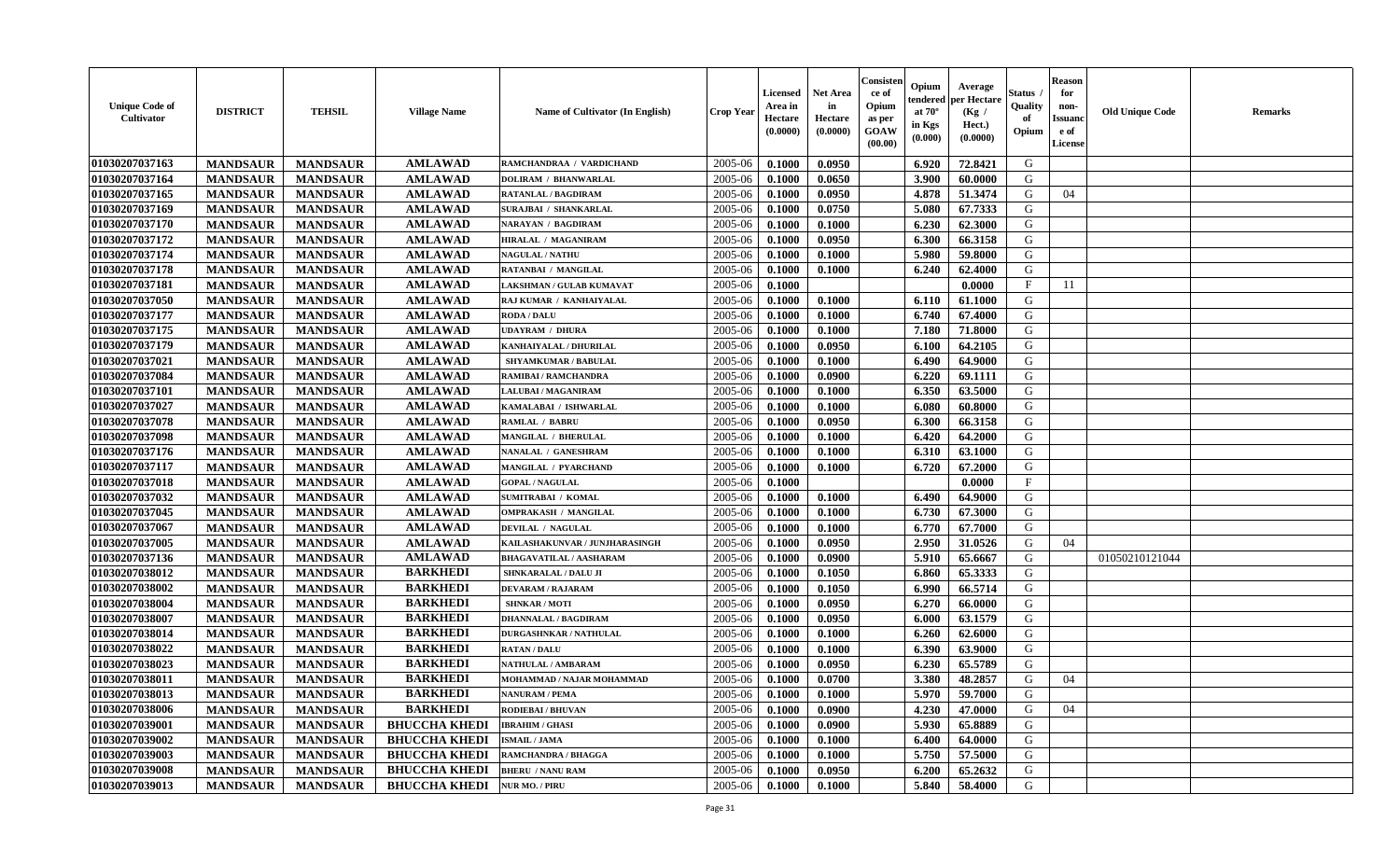| <b>Unique Code of</b><br><b>Cultivator</b> | <b>DISTRICT</b> | <b>TEHSIL</b>   | <b>Village Name</b>  | Name of Cultivator (In English)                       | <b>Crop Year</b> | Licensed<br>Area in<br>Hectare<br>(0.0000) | <b>Net Area</b><br>in<br>Hectare<br>(0.0000) | Consister<br>ce of<br>Opium<br>as per<br>GOAW<br>(00.00) | Opium<br>endered<br>at $70^\circ$<br>in Kgs<br>(0.000) | Average<br>per Hectare<br>(Kg /<br>Hect.)<br>(0.0000) | <b>Status</b> .<br>Quality<br>of<br>Opium | <b>Reason</b><br>for<br>non-<br><b>Issuanc</b><br>e of<br>License | <b>Old Unique Code</b> | <b>Remarks</b> |
|--------------------------------------------|-----------------|-----------------|----------------------|-------------------------------------------------------|------------------|--------------------------------------------|----------------------------------------------|----------------------------------------------------------|--------------------------------------------------------|-------------------------------------------------------|-------------------------------------------|-------------------------------------------------------------------|------------------------|----------------|
| 01030207039017                             | <b>MANDSAUR</b> | <b>MANDSAUR</b> | <b>BHUCCHA KHEDI</b> | <b>KASAM / GHASI</b>                                  | 2005-06          | 0.1000                                     | 0.1000                                       |                                                          | 5.800                                                  | 58.0000                                               | G                                         |                                                                   |                        |                |
| 01030207039019                             | <b>MANDSAUR</b> | <b>MANDSAUR</b> | <b>BHUCCHA KHEDI</b> | NURIBAI / MOHAMMAD                                    | 2005-06          | 0.1000                                     | 0.0700                                       |                                                          | 4.260                                                  | 60.8571                                               | G                                         |                                                                   |                        |                |
| 01030207040001                             | <b>MANDSAUR</b> | <b>MANDSAUR</b> | <b>BADAKHEDI</b>     | <b>MOHAMMAD / LADU</b>                                | 2005-06          | 0.1000                                     | 0.0950                                       |                                                          | 6.150                                                  | 64.7368                                               | G                                         |                                                                   |                        |                |
| 01030207040002                             | <b>MANDSAUR</b> | <b>MANDSAUR</b> | <b>BADAKHEDI</b>     | MOHAMMAD / KASAM                                      | 2005-06          | 0.1000                                     | 0.0950                                       |                                                          | 5.870                                                  | 61.7895                                               | G                                         |                                                                   |                        |                |
| 01030207040003                             | <b>MANDSAUR</b> | <b>MANDSAUR</b> | <b>BADAKHEDI</b>     | NASRUDDIN / FAKIRA                                    | 2005-06          | 0.1000                                     | 0.0950                                       |                                                          | 6.300                                                  | 66.3158                                               | G                                         |                                                                   |                        |                |
| 01030207040004                             | <b>MANDSAUR</b> | <b>MANDSAUR</b> | <b>BADAKHEDI</b>     | JANNATBAI / PIR SHAH FAKIR                            | 2005-06          | 0.1000                                     | 0.0950                                       |                                                          | 6.580                                                  | 69.2632                                               | G                                         |                                                                   |                        |                |
| 01030207040007                             | <b>MANDSAUR</b> | <b>MANDSAUR</b> | <b>BADAKHEDI</b>     | <b>HABIB / KASAM GAHALOT</b>                          | 2005-06          | 0.1000                                     | 0.1000                                       |                                                          | 6.420                                                  | 64.2000                                               | ${\bf G}$                                 |                                                                   |                        |                |
| 01030207040008                             | <b>MANDSAUR</b> | <b>MANDSAUR</b> | <b>BADAKHEDI</b>     | YUSUF / KASAM                                         | 2005-06          | 0.1000                                     | 0.0950                                       |                                                          | 6.030                                                  | 63,4737                                               | G                                         |                                                                   |                        |                |
| 01030207040012                             | <b>MANDSAUR</b> | <b>MANDSAUR</b> | <b>BADAKHEDI</b>     | <b>ISMAIL / FAKRU JAMA</b>                            | 2005-06          | 0.1000                                     | 0.0950                                       |                                                          | 6.640                                                  | 69.8947                                               | G                                         |                                                                   |                        |                |
| 01030207040017                             | <b>MANDSAUR</b> | <b>MANDSAUR</b> | <b>BADAKHEDI</b>     | SATTAR / HAJI MOHAMMAD                                | 2005-06          | 0.1000                                     | 0.0950                                       |                                                          | 6.020                                                  | 63.3684                                               | G                                         |                                                                   |                        |                |
| 01030207040019                             | <b>MANDSAUR</b> | <b>MANDSAUR</b> | <b>BADAKHEDI</b>     | <b>GAPHUR / KASAM</b>                                 | 2005-06          | 0.1000                                     | 0.0950                                       |                                                          | 6.180                                                  | 65.0526                                               | G                                         |                                                                   |                        |                |
| 01030207040021                             | <b>MANDSAUR</b> | <b>MANDSAUR</b> | <b>BADAKHEDI</b>     | PHAKARU / BHAIMA                                      | 2005-06          | 0.1000                                     | 0.1000                                       |                                                          | 6.860                                                  | 68.6000                                               | G                                         |                                                                   |                        |                |
| 01030207040024                             | <b>MANDSAUR</b> | <b>MANDSAUR</b> | <b>BADAKHEDI</b>     | <b>SNTOSHABAI / BHERU</b>                             | 2005-06          | 0.1000                                     | 0.0950                                       |                                                          | 5.730                                                  | 60.3158                                               | G                                         |                                                                   |                        |                |
| 01030207040025                             | <b>MANDSAUR</b> | <b>MANDSAUR</b> | <b>BADAKHEDI</b>     | <b>SHNKAR / BAGDIRAM</b>                              | 2005-06          | 0.1000                                     | 0.0950                                       |                                                          | 6.160                                                  | 64.8421                                               | G                                         |                                                                   |                        |                |
| 01030207040026                             | <b>MANDSAUR</b> | <b>MANDSAUR</b> | <b>BADAKHEDI</b>     | KASAM / ALLARAKH                                      | 2005-06          | 0.1000                                     | 0.0950                                       |                                                          | 6.470                                                  | 68.1053                                               | ${\bf G}$                                 |                                                                   |                        |                |
| 01030207040027                             | <b>MANDSAUR</b> | <b>MANDSAUR</b> | <b>BADAKHEDI</b>     | PIR MOHAMMAD / KHAJU                                  | 2005-06          | 0.1000                                     | 0.0950                                       |                                                          | 6.620                                                  | 69.6842                                               | G                                         |                                                                   |                        |                |
| 01030207040028                             | <b>MANDSAUR</b> | <b>MANDSAUR</b> | <b>BADAKHEDI</b>     | PIRU / ALLARAKH                                       | 2005-06          | 0.1000                                     | 0.0950                                       |                                                          | 6.120                                                  | 64.4211                                               | $\mathsf G$                               |                                                                   |                        |                |
| 01030207040029                             | <b>MANDSAUR</b> | <b>MANDSAUR</b> | <b>BADAKHEDI</b>     | <b>NURIBAI / KASAM JAMA</b>                           | 2005-06          | 0.1000                                     | 0.0950                                       |                                                          | 6.060                                                  | 63.7895                                               | G                                         |                                                                   |                        |                |
| 01030207040030                             | <b>MANDSAUR</b> | <b>MANDSAUR</b> | <b>BADAKHEDI</b>     | PHAKARUSHAH / RAMJANISHAH                             | 2005-06          | 0.1000                                     | 0.1000                                       |                                                          | 6.380                                                  | 63.8000                                               | G                                         |                                                                   |                        |                |
| 01030207040033                             | <b>MANDSAUR</b> | <b>MANDSAUR</b> | <b>BADAKHEDI</b>     | <b>NATHU / RAJU</b>                                   | 2005-06          | 0.1000                                     | 0.0950                                       |                                                          | 5.900                                                  | 62.1053                                               | G                                         |                                                                   |                        |                |
| 01030207040034                             | <b>MANDSAUR</b> | <b>MANDSAUR</b> | <b>BADAKHEDI</b>     | <b>JIVA / RAJU</b>                                    | 2005-06          | 0.1000                                     | 0.0950                                       |                                                          | 5.630                                                  | 59.2632                                               | G                                         |                                                                   |                        |                |
| 01030207040041                             | <b>MANDSAUR</b> | <b>MANDSAUR</b> | <b>BADAKHEDI</b>     | <b>ISMAIL / KHAJU</b>                                 | 2005-06          | 0.1000                                     | 0.1000                                       |                                                          | 6.330                                                  | 63.3000                                               | G                                         |                                                                   |                        |                |
| 01030207040042                             | <b>MANDSAUR</b> | <b>MANDSAUR</b> | <b>BADAKHEDI</b>     | NUR MOHAMMAD / ALLARAKH                               | 2005-06          | 0.1000                                     | 0.0950                                       |                                                          | 6.370                                                  | 67.0526                                               | ${\bf G}$                                 |                                                                   |                        |                |
| 01030207040043                             | <b>MANDSAUR</b> | <b>MANDSAUR</b> | <b>BADAKHEDI</b>     | <b>AASHUBAI / PIRAMOHAMMAD</b>                        | 2005-06          | 0.1000                                     | 0.1000                                       |                                                          | 6.120                                                  | 61.2000                                               | ${\bf G}$                                 |                                                                   |                        |                |
| 01030207040044                             | <b>MANDSAUR</b> | <b>MANDSAUR</b> | <b>BADAKHEDI</b>     | <b>AHAMADANUR / JIVA</b>                              | 2005-06          | 0.1000                                     | 0.0950                                       |                                                          | 5.470                                                  | 57.5789                                               | G                                         |                                                                   |                        |                |
| 01030207040047                             | <b>MANDSAUR</b> | <b>MANDSAUR</b> | <b>BADAKHEDI</b>     | NURIBAI / KASAM HAFIJ                                 | 2005-06          | 0.1000                                     | 0.0950                                       |                                                          | 5.710                                                  | 60.1053                                               | G                                         |                                                                   |                        |                |
| 01030207040049                             | <b>MANDSAUR</b> | <b>MANDSAUR</b> | <b>BADAKHEDI</b>     | <b>LADU / KASAM</b>                                   | 2005-06          | 0.1000                                     | 0.0950                                       |                                                          | 6.720                                                  | 70.7368                                               | G                                         |                                                                   |                        |                |
| 01030207040050                             | <b>MANDSAUR</b> | <b>MANDSAUR</b> | <b>BADAKHEDI</b>     | PYARA / KASAM                                         | 2005-06          | 0.1000                                     | 0.1000                                       |                                                          | 6.280                                                  | 62.8000                                               | G                                         |                                                                   |                        |                |
| 01030207040052                             | <b>MANDSAUR</b> | <b>MANDSAUR</b> | <b>BADAKHEDI</b>     | <b>ISMAIL / FAKIRA IMLIWALA</b>                       | 2005-06          | 0.1000                                     | 0.0950                                       |                                                          | 6.370                                                  | 67.0526                                               | G                                         |                                                                   |                        |                |
| 01030207040057                             | <b>MANDSAUR</b> | <b>MANDSAUR</b> | <b>BADAKHEDI</b>     | HAMID SHAH / RAMJAN SHAH FAKIR PIRSHAH                | 2005-06          | 0.1000                                     | 0.0950                                       |                                                          | 6.360                                                  | 66.9474                                               | G                                         |                                                                   |                        |                |
| 01030207040059                             | <b>MANDSAUR</b> | <b>MANDSAUR</b> | <b>BADAKHEDI</b>     | YUSUF / ALLARAKH                                      | 2005-06          | 0.1000                                     | 0.0950                                       |                                                          | 5.870                                                  | 61.7895                                               | G                                         |                                                                   |                        |                |
| 01030207040066                             | <b>MANDSAUR</b> | <b>MANDSAUR</b> | <b>BADAKHEDI</b>     | <b>RAMLAL / BHUVAN</b>                                | 2005-06          | 0.1000                                     | 0.0900                                       |                                                          | 5.450                                                  | 60.5556                                               | G                                         |                                                                   |                        |                |
| 01030207040068                             | <b>MANDSAUR</b> | <b>MANDSAUR</b> | <b>BADAKHEDI</b>     | NURI BAI / BHIMA                                      | 2005-06          | 0.1000                                     | 0.0950                                       |                                                          | 6.140                                                  | 64.6316                                               | G                                         |                                                                   |                        |                |
| 01030207040069                             | <b>MANDSAUR</b> |                 | <b>BADAKHEDI</b>     |                                                       | 2005-06          |                                            |                                              |                                                          |                                                        |                                                       | G                                         |                                                                   |                        |                |
|                                            |                 | <b>MANDSAUR</b> |                      | <b>AHAMADANUR / BHIMA</b>                             |                  | 0.1000                                     | 0.0950                                       |                                                          | 6.210                                                  | 65.3684                                               |                                           |                                                                   |                        |                |
| 01030207040072                             | <b>MANDSAUR</b> | <b>MANDSAUR</b> | <b>BADAKHEDI</b>     | MEHBUB / MOHAMMAD GEHLOD                              | 2005-06          | 0.1000                                     | 0.0950                                       |                                                          | 6.340                                                  | 66.7368                                               | ${\bf G}$                                 |                                                                   |                        |                |
| 01030207040073                             | <b>MANDSAUR</b> | <b>MANDSAUR</b> | <b>BADAKHEDI</b>     | <b>BABU / IBRAHIM</b><br>LAL MOHAMMAD URF LADU/ KHAJU | 2005-06          | 0.1000                                     | 0.1000                                       |                                                          | 6.380                                                  | 63.8000                                               | G                                         |                                                                   |                        |                |
| 01030207040074                             | <b>MANDSAUR</b> | <b>MANDSAUR</b> | <b>BADAKHEDI</b>     |                                                       | 2005-06          | 0.1000                                     | 0.1000                                       |                                                          | 6.010                                                  | 60.1000                                               | G                                         |                                                                   |                        |                |
| 01030207040077                             | <b>MANDSAUR</b> | <b>MANDSAUR</b> | <b>BADAKHEDI</b>     | <b>MUBARIK HUSEN / PHAKARU</b>                        | 2005-06          | 0.1000                                     | 0.1000                                       |                                                          | 6.570                                                  | 65.7000                                               | G                                         |                                                                   |                        |                |
| 01030207040078                             | <b>MANDSAUR</b> | <b>MANDSAUR</b> | <b>BADAKHEDI</b>     | <b>GAPHUR / ALLARAKH PATEL</b>                        | 2005-06          | 0.1000                                     | 0.0950                                       |                                                          | 6.360                                                  | 66.9474                                               | G                                         |                                                                   |                        |                |
| 01030207040079                             | <b>MANDSAUR</b> | <b>MANDSAUR</b> | <b>BADAKHEDI</b>     | <b>SABIR HUSSAIN / FAKRU</b>                          | 2005-06          | 0.1000                                     | 0.1000                                       |                                                          | 6.620                                                  | 66.2000                                               | ${\bf G}$                                 |                                                                   |                        |                |
| 01030207040080                             | <b>MANDSAUR</b> | <b>MANDSAUR</b> | <b>BADAKHEDI</b>     | HAPHIJ GAPHUR / NATHU JI                              | 2005-06          | 0.1000                                     | 0.1000                                       |                                                          | 6.320                                                  | 63.2000                                               | G                                         |                                                                   |                        |                |
| 01030207040086                             | <b>MANDSAUR</b> | <b>MANDSAUR</b> | <b>BADAKHEDI</b>     | TAJU / JAMA                                           | 2005-06          | 0.1000                                     | 0.1000                                       |                                                          | 6.020                                                  | 60.2000                                               | G                                         |                                                                   |                        |                |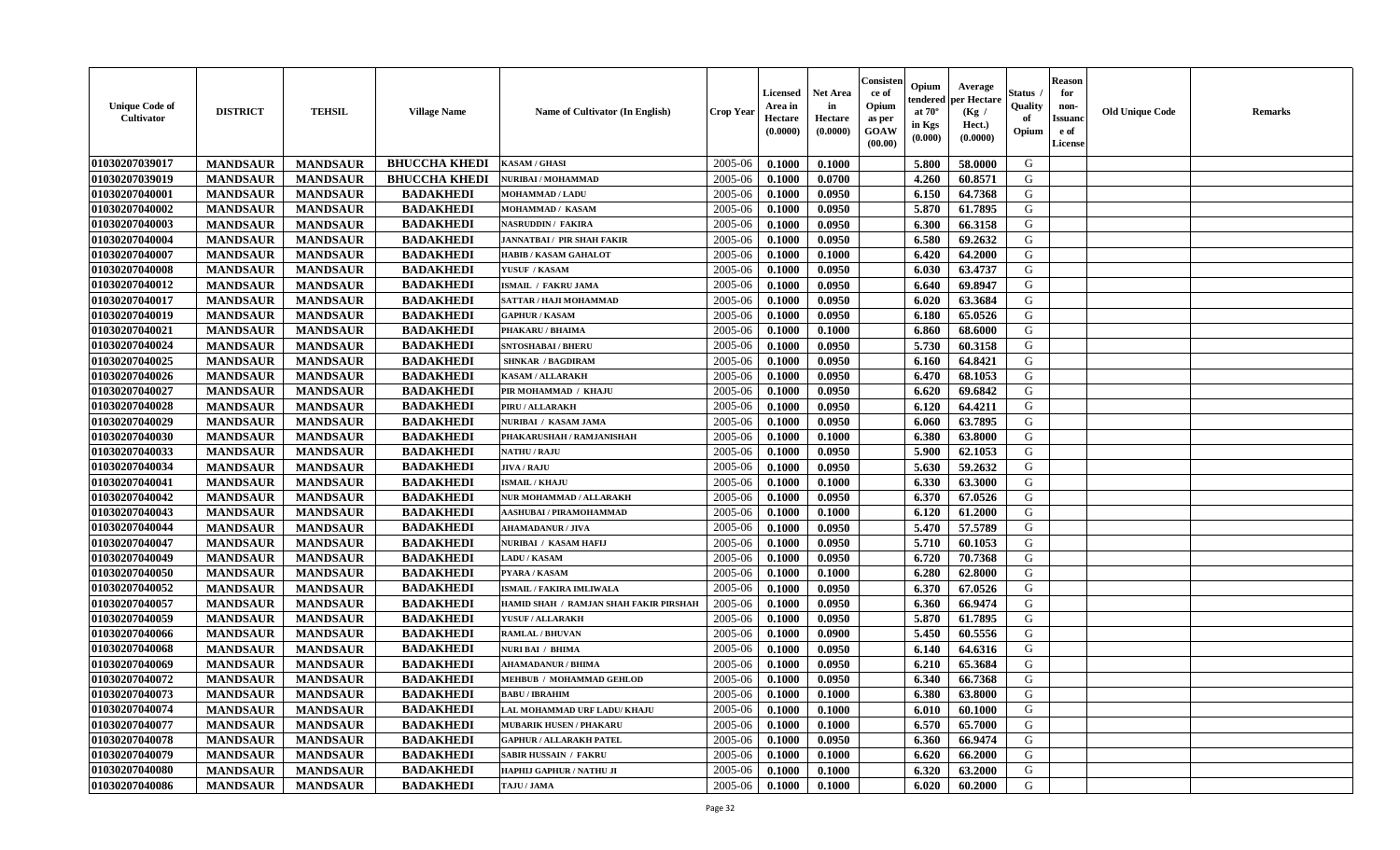| <b>Unique Code of</b><br><b>Cultivator</b> | <b>DISTRICT</b> | <b>TEHSIL</b>   | <b>Village Name</b> | Name of Cultivator (In English)  | <b>Crop Year</b> | Licensed<br>Area in<br>Hectare<br>(0.0000) | Net Area<br>in<br>Hectare<br>(0.0000) | Consisteı<br>ce of<br>Opium<br>as per<br>GOAW<br>(00.00) | Opium<br>endered<br>at $70^\circ$<br>in Kgs<br>(0.000) | Average<br>per Hectare<br>(Kg /<br>Hect.)<br>(0.0000) | Status<br>Quality<br>of<br>Opium | <b>Reason</b><br>for<br>non-<br><b>Issuand</b><br>e of<br>License | <b>Old Unique Code</b> | Remarks |
|--------------------------------------------|-----------------|-----------------|---------------------|----------------------------------|------------------|--------------------------------------------|---------------------------------------|----------------------------------------------------------|--------------------------------------------------------|-------------------------------------------------------|----------------------------------|-------------------------------------------------------------------|------------------------|---------|
| 01030207040048                             | <b>MANDSAUR</b> | <b>MANDSAUR</b> | <b>BADAKHEDI</b>    | <b>HASAM / ALLARAKH</b>          | 2005-06          | 0.1000                                     | 0.1050                                |                                                          | 7.120                                                  | 67.8095                                               | G                                |                                                                   |                        |         |
| 01030207040046                             | <b>MANDSAUR</b> | <b>MANDSAUR</b> | <b>BADAKHEDI</b>    | KHAJU / ALLARAKH                 | 2005-06          | 0.1000                                     | 0.0950                                |                                                          | 6.030                                                  | 63.4737                                               | G                                |                                                                   |                        |         |
| 01030207040037                             | <b>MANDSAUR</b> | <b>MANDSAUR</b> | <b>BADAKHEDI</b>    | <b>ABBAS / TAJU</b>              | 2005-06          | 0.1000                                     | 0.0950                                |                                                          | 6.250                                                  | 65.7895                                               | G                                |                                                                   |                        |         |
| 01030207040010                             | <b>MANDSAUR</b> | <b>MANDSAUR</b> | <b>BADAKHEDI</b>    | <b>MUBARIK / FAKARU</b>          | 2005-06          | 0.1000                                     | 0.1000                                |                                                          | 6.570                                                  | 65.7000                                               | G                                |                                                                   |                        |         |
| 01030207040009                             | <b>MANDSAUR</b> | <b>MANDSAUR</b> | <b>BADAKHEDI</b>    | NARU / KAMRU FAKRU               | 2005-06          | 0.1000                                     | 0.0950                                |                                                          | 6.450                                                  | 67.8947                                               | G                                |                                                                   |                        |         |
| 01030207040062                             | <b>MANDSAUR</b> | <b>MANDSAUR</b> | <b>BADAKHEDI</b>    | <b>GAFUR / MOHAMMAD</b>          | 2005-06          | 0.1000                                     | 0.0950                                |                                                          | 5.980                                                  | 62.9474                                               | G                                |                                                                   |                        |         |
| 01030207040082                             | <b>MANDSAUR</b> | <b>MANDSAUR</b> | <b>BADAKHEDI</b>    | <b>ISMAIL / KASAM AJAMERI</b>    | 2005-06          | 0.1000                                     | 0.0950                                |                                                          | 6.260                                                  | 65.8947                                               | G                                |                                                                   |                        |         |
| 01030207040063                             | <b>MANDSAUR</b> | <b>MANDSAUR</b> | <b>BADAKHEDI</b>    | <b>SATTAR / KASAM MUNSHI</b>     | 2005-06          | 0.1000                                     | 0.0950                                |                                                          | 6.160                                                  | 64.8421                                               | G                                |                                                                   |                        |         |
| 01030207040045                             | <b>MANDSAUR</b> | <b>MANDSAUR</b> | <b>BADAKHEDI</b>    | SHARIPHANABAI / YASIN            | 2005-06          | 0.1000                                     | 0.1000                                |                                                          | 5.700                                                  | 57.0000                                               | G                                |                                                                   |                        |         |
| 01030207040013                             | <b>MANDSAUR</b> | <b>MANDSAUR</b> | <b>BADAKHEDI</b>    | YUSUPH / KHAJU                   | 2005-06          | 0.1000                                     | 0.0950                                |                                                          | 6.740                                                  | 70.9474                                               | G                                |                                                                   |                        |         |
| 01030207040075                             | <b>MANDSAUR</b> | <b>MANDSAUR</b> | <b>BADAKHEDI</b>    | <b>MUSTAK / KASAM SHAH</b>       | 2005-06          | 0.1000                                     | 0.0950                                |                                                          | 5.930                                                  | 62.4211                                               | G                                |                                                                   |                        |         |
| 01030207040084                             | <b>MANDSAUR</b> | <b>MANDSAUR</b> | <b>BADAKHEDI</b>    | KAYYUM / LADU                    | 2005-06          | 0.1000                                     | 0.0950                                |                                                          | 6.430                                                  | 67.6842                                               | G                                |                                                                   |                        |         |
| 01030207040023                             | <b>MANDSAUR</b> | <b>MANDSAUR</b> | <b>BADAKHEDI</b>    | <b>RAJU / ALLARAKH</b>           | 2005-06          | 0.1000                                     | 0.0950                                |                                                          | 6.120                                                  | 64.4211                                               | G                                |                                                                   |                        |         |
| 01030207040076                             | <b>MANDSAUR</b> | <b>MANDSAUR</b> | <b>BADAKHEDI</b>    | <b>ISHAK / LADU</b>              | 2005-06          | 0.1000                                     | 0.1000                                |                                                          | 6.780                                                  | 67.8000                                               | G                                |                                                                   |                        |         |
| 01030207040096                             | <b>MANDSAUR</b> | <b>MANDSAUR</b> | <b>BADAKHEDI</b>    | <b>FAKRU / NATHU</b>             | 2005-06          | 0.1000                                     | 0.0950                                |                                                          | 5.760                                                  | 60.6316                                               | $\mathbf G$                      |                                                                   |                        |         |
| 01030207040085                             | <b>MANDSAUR</b> | <b>MANDSAUR</b> | <b>BADAKHEDI</b>    | <b>BABU/HASAM</b>                | 2005-06          | 0.1000                                     | 0.1000                                |                                                          | 6.340                                                  | 63.4000                                               | G                                |                                                                   |                        |         |
| 01030207040020                             | <b>MANDSAUR</b> | <b>MANDSAUR</b> | <b>BADAKHEDI</b>    | NUR MOHAMMAD / FAKRU             | 2005-06          | 0.1000                                     | 0.0950                                |                                                          | 5.820                                                  | 61.2632                                               | G                                |                                                                   |                        |         |
| 01030207040006                             | <b>MANDSAUR</b> | <b>MANDSAUR</b> | <b>BADAKHEDI</b>    | <b>MO.HUSEN / NUR MOHAMMAD</b>   | 2005-06          | 0.1000                                     | 0.0950                                |                                                          | 5.800                                                  | 61.0526                                               | G                                |                                                                   |                        |         |
| 01030207040005                             | <b>MANDSAUR</b> | <b>MANDSAUR</b> | <b>BADAKHEDI</b>    | HAMID / LADU                     | 2005-06          | 0.1000                                     | 0.0950                                |                                                          | 6.080                                                  | 64.0000                                               | G                                |                                                                   |                        |         |
| 01030207040054                             | <b>MANDSAUR</b> | <b>MANDSAUR</b> | <b>BADAKHEDI</b>    | <b>RAMCHANDRA / PHULA</b>        | 2005-06          | 0.1000                                     | 0.0900                                |                                                          | 5.950                                                  | 66.1111                                               | G                                |                                                                   |                        |         |
| 01030207041031                             | <b>MANDSAUR</b> | <b>MANDSAUR</b> | <b>BHALOT</b>       | <b>BADRILAL / TULSIRAM</b>       | 2005-06          | 0.1000                                     | 0.1000                                |                                                          | 6.310                                                  | 63.1000                                               | G                                |                                                                   |                        |         |
| 01030207041003                             | <b>MANDSAUR</b> | <b>MANDSAUR</b> | <b>BHALOT</b>       | RAMCHANDRA / BHUWAN              | 2005-06          | 0.1000                                     | 0.0950                                |                                                          | 6.020                                                  | 63.3684                                               | G                                |                                                                   |                        |         |
| 01030207041009                             | <b>MANDSAUR</b> | <b>MANDSAUR</b> | <b>BHALOT</b>       | <b>GOVINDRAM / GANGARAM</b>      | 2005-06          | 0.1000                                     | 0.0950                                |                                                          | 6.180                                                  | 65.0526                                               | G                                |                                                                   |                        |         |
| 01030207041010                             | <b>MANDSAUR</b> | <b>MANDSAUR</b> | <b>BHALOT</b>       | <b>DEVILAL / BHAGWAN</b>         | 2005-06          | 0.1000                                     | 0.1000                                |                                                          | 6.410                                                  | 64.1000                                               | G                                |                                                                   |                        |         |
| 01030207041011                             | <b>MANDSAUR</b> | <b>MANDSAUR</b> | <b>BHALOT</b>       | KANWARLAL / MANGILAL             | 2005-06          | 0.1000                                     | 0.1000                                |                                                          | 6.420                                                  | 64.2000                                               | G                                |                                                                   |                        |         |
| 01030207041012                             | <b>MANDSAUR</b> | <b>MANDSAUR</b> | <b>BHALOT</b>       | NATHULAL / GANGARAM              | 2005-06          | 0.1000                                     | 0.1000                                |                                                          | 6.330                                                  | 63.3000                                               | G                                |                                                                   |                        |         |
| 01030207041013                             | <b>MANDSAUR</b> | <b>MANDSAUR</b> | <b>BHALOT</b>       | <b>BHAGWAN / JASRAJ</b>          | 2005-06          | 0.1000                                     | 0.1050                                |                                                          | 7.140                                                  | 68.0000                                               | G                                |                                                                   |                        |         |
| 01030207041014                             | <b>MANDSAUR</b> | <b>MANDSAUR</b> | <b>BHALOT</b>       | <b>JAGDISH / RAGUNATH</b>        | 2005-06          | 0.1000                                     | 0.0950                                |                                                          | 6.290                                                  | 66.2105                                               | G                                |                                                                   |                        |         |
| 01030207041015                             | <b>MANDSAUR</b> | <b>MANDSAUR</b> | <b>BHALOT</b>       | HIRANATH / ONKARNATH             | 2005-06          | 0.1000                                     | 0.0950                                |                                                          | 6.150                                                  | 64.7368                                               | G                                |                                                                   |                        |         |
| 01030207041016                             | <b>MANDSAUR</b> | <b>MANDSAUR</b> | <b>BHALOT</b>       | <b>SHANTILAL / BHAGIRATH</b>     | 2005-06          | 0.1000                                     | 0.0950                                |                                                          | 6.300                                                  | 66.3158                                               | G                                |                                                                   |                        |         |
| 01030207041017                             | <b>MANDSAUR</b> | <b>MANDSAUR</b> | <b>BHALOT</b>       | <b>BHARAT SINGH / HARI SINGH</b> | 2005-06          | 0.1000                                     | 0.1000                                |                                                          | 6.710                                                  | 67.1000                                               | G                                |                                                                   |                        |         |
| 01030207041018                             | <b>MANDSAUR</b> | <b>MANDSAUR</b> | <b>BHALOT</b>       | <b>DHANARAJ / RATANLAL</b>       | 2005-06          | 0.1000                                     | 0.0950                                |                                                          | 5.640                                                  | 59.3684                                               | G                                |                                                                   |                        |         |
| 01030207041020                             | <b>MANDSAUR</b> | <b>MANDSAUR</b> | <b>BHALOT</b>       | MANGILAL / GANGARAM              | 2005-06          | 0.1000                                     | 0.0950                                |                                                          | 6.140                                                  | 64.6316                                               | G                                |                                                                   |                        |         |
| 01030207041021                             | <b>MANDSAUR</b> | <b>MANDSAUR</b> | <b>BHALOT</b>       | <b>AMRATRAM / BAGDIRAM</b>       | 2005-06          | 0.1000                                     | 0.0900                                |                                                          | 6.100                                                  | 67.7778                                               | G                                |                                                                   |                        |         |
| 01030207041023                             | <b>MANDSAUR</b> | <b>MANDSAUR</b> | <b>BHALOT</b>       | <b>ONKARLAL / MODAJI</b>         | 2005-06          | 0.1000                                     | 0.1000                                |                                                          | 6.240                                                  | 62.4000                                               | G                                |                                                                   |                        |         |
| 01030207041024                             | <b>MANDSAUR</b> | <b>MANDSAUR</b> | <b>BHALOT</b>       | <b>DINDAYAL / AMRU</b>           | 2005-06          | 0.1000                                     | 0.0950                                |                                                          | 6.070                                                  | 63.8947                                               | G                                |                                                                   |                        |         |
| 01030207041025                             | <b>MANDSAUR</b> | <b>MANDSAUR</b> | <b>BHALOT</b>       | <b>UDAYRAM / KESHURAM</b>        | 2005-06          | 0.1000                                     | 0.0950                                |                                                          | 6.050                                                  | 63.6842                                               | G                                |                                                                   |                        |         |
| 01030207041026                             | <b>MANDSAUR</b> | <b>MANDSAUR</b> | <b>BHALOT</b>       | HUKUM SINGH / GORDHAN SINGH      | 2005-06          | 0.1000                                     | 0.1000                                |                                                          | 5.970                                                  | 59.7000                                               | G                                |                                                                   |                        |         |
| 01030207041027                             | <b>MANDSAUR</b> | <b>MANDSAUR</b> | <b>BHALOT</b>       | PREMCHAND / BAGDIRAM             | 2005-06          | 0.1000                                     | 0.0950                                |                                                          | 5.740                                                  | 60.4211                                               | G                                |                                                                   |                        |         |
| 01030207041029                             | <b>MANDSAUR</b> | <b>MANDSAUR</b> | <b>BHALOT</b>       | SHYAMLAL / BHERULAL              | 2005-06          | 0.1000                                     | 0.1000                                |                                                          | 6.530                                                  | 65.3000                                               | ${\bf G}$                        |                                                                   |                        |         |
| 01030207041030                             | <b>MANDSAUR</b> | <b>MANDSAUR</b> | <b>BHALOT</b>       | KACHRU / NANURAM                 | 2005-06          | 0.1000                                     | 0.0950                                |                                                          | 6.040                                                  | 63.5789                                               | G                                |                                                                   |                        |         |
| 01030207041032                             | <b>MANDSAUR</b> | <b>MANDSAUR</b> | <b>BHALOT</b>       | <b>GANGARAM / FATTA</b>          | 2005-06          | 0.1000                                     | 0.1000                                |                                                          | 6.380                                                  | 63.8000                                               | G                                |                                                                   |                        |         |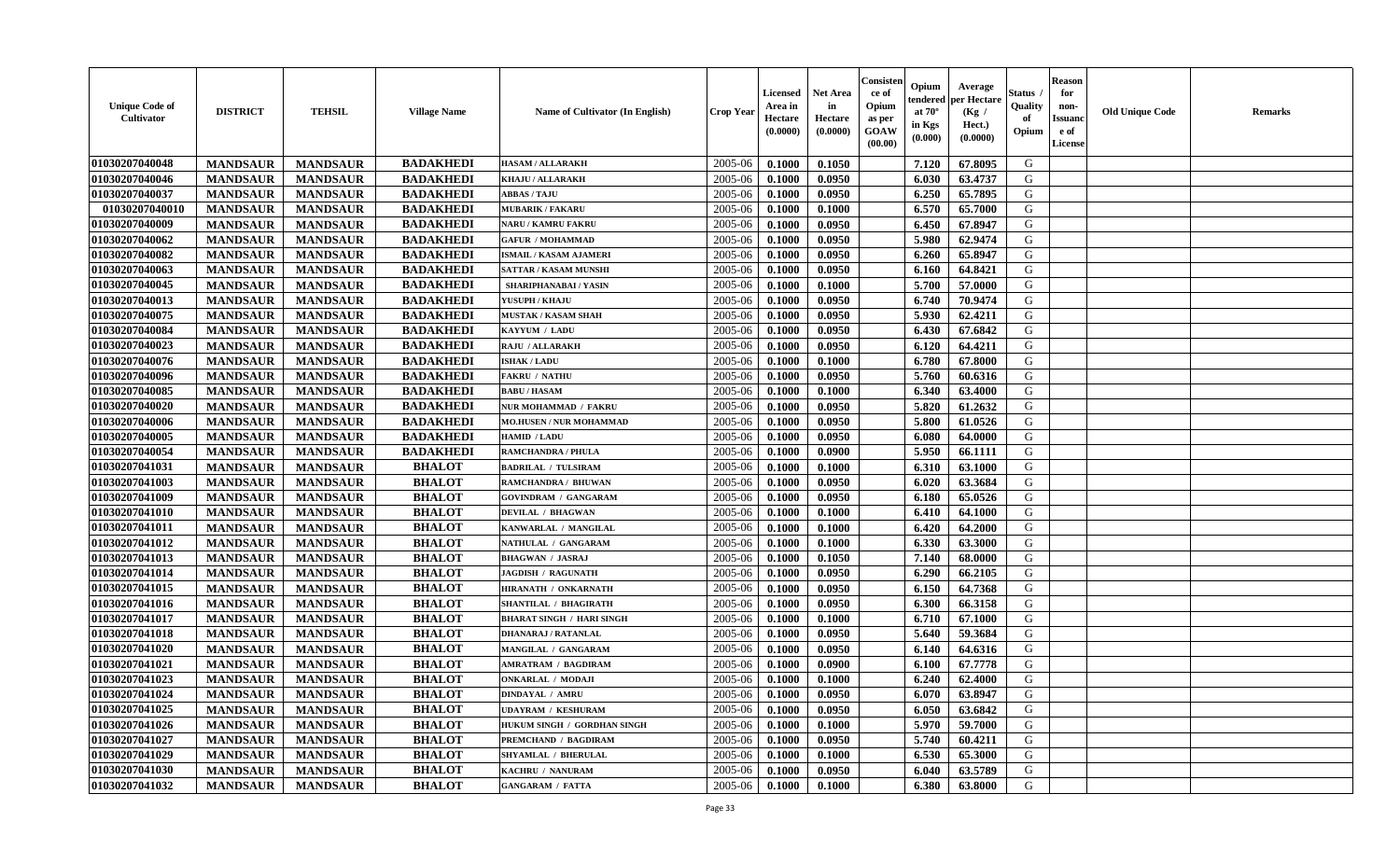| <b>Unique Code of</b><br><b>Cultivator</b> | <b>DISTRICT</b> | <b>TEHSIL</b>   | <b>Village Name</b> | Name of Cultivator (In English) | <b>Crop Year</b> | <b>Licensed</b><br>Area in<br>Hectare<br>(0.0000) | Net Area<br>in<br>Hectare<br>(0.0000) | Consister<br>ce of<br>Opium<br>as per<br><b>GOAW</b><br>(00.00) | Opium<br>endered<br>at $70^\circ$<br>in Kgs<br>(0.000) | Average<br>per Hectare<br>(Kg /<br>Hect.)<br>(0.0000) | Status<br>Quality<br>of<br>Opium | <b>Reason</b><br>for<br>non-<br><b>Issuand</b><br>e of<br><b>License</b> | <b>Old Unique Code</b> | <b>Remarks</b>     |
|--------------------------------------------|-----------------|-----------------|---------------------|---------------------------------|------------------|---------------------------------------------------|---------------------------------------|-----------------------------------------------------------------|--------------------------------------------------------|-------------------------------------------------------|----------------------------------|--------------------------------------------------------------------------|------------------------|--------------------|
| 01030207041033                             | <b>MANDSAUR</b> | <b>MANDSAUR</b> | <b>BHALOT</b>       | <b>SHANTILAL / TEKA</b>         | 2005-06          | 0.1000                                            | 0.0950                                |                                                                 | 6.260                                                  | 65.8947                                               | G                                |                                                                          |                        |                    |
| 01030207041034                             | <b>MANDSAUR</b> | <b>MANDSAUR</b> | <b>BHALOT</b>       | RUPLAL / BHUWAN                 | 2005-06          | 0.1000                                            | 0.0950                                |                                                                 | 6.090                                                  | 64.1053                                               | G                                |                                                                          |                        |                    |
| 01030207041035                             | <b>MANDSAUR</b> | <b>MANDSAUR</b> | <b>BHALOT</b>       | MANGILAL / TEKA (SUTHAR)        | 2005-06          | 0.1000                                            | 0.0950                                |                                                                 | 6.540                                                  | 68.8421                                               | G                                |                                                                          |                        |                    |
| 01030207041036                             | <b>MANDSAUR</b> | <b>MANDSAUR</b> | <b>BHALOT</b>       | <b>UDAYLAL / HANSRAJ</b>        | 2005-06          | 0.1000                                            | 0.1000                                |                                                                 | 6.480                                                  | 64.8000                                               | G                                |                                                                          |                        |                    |
| 01030207041037                             | <b>MANDSAUR</b> | <b>MANDSAUR</b> | <b>BHALOT</b>       | <b>MANGUBAI/GOPAL</b>           | 2005-06          | 0.1000                                            | 0.1000                                |                                                                 | 6.290                                                  | 62.9000                                               | G                                |                                                                          |                        |                    |
| 01030207041038                             | <b>MANDSAUR</b> | <b>MANDSAUR</b> | <b>BHALOT</b>       | RAMPRASAD / AMRU                | 2005-06          | 0.1000                                            | 0.0950                                |                                                                 | 6.150                                                  | 64.7368                                               | G                                |                                                                          |                        |                    |
| 01030207041040                             | <b>MANDSAUR</b> | <b>MANDSAUR</b> | <b>BHALOT</b>       | <b>DEVISINGH / GORDHANSINGH</b> | 2005-06          | 0.1000                                            | 0.1000                                |                                                                 | 5.800                                                  | 58.0000                                               | G                                |                                                                          |                        |                    |
| 01030207041041                             | <b>MANDSAUR</b> | <b>MANDSAUR</b> | <b>BHALOT</b>       | <b>BHERULAL / BHUWAN</b>        | 2005-06          | 0.1000                                            | 0.0850                                |                                                                 | 6.100                                                  | 71.7647                                               | ${\bf G}$                        |                                                                          |                        |                    |
| 01030207041042                             | <b>MANDSAUR</b> | <b>MANDSAUR</b> | <b>BHALOT</b>       | <b>BHAGAVAN / VARADA</b>        | 2005-06          | 0.1000                                            | 0.0700                                |                                                                 | 4.160                                                  | 59.4286                                               | G                                |                                                                          |                        |                    |
| 01030207041044                             | <b>MANDSAUR</b> | <b>MANDSAUR</b> | <b>BHALOT</b>       | <b>GORDHAN / RATANLAL</b>       | 2005-06          | 0.1000                                            | 0.1000                                |                                                                 | 6.020                                                  | 60.2000                                               | G                                |                                                                          |                        |                    |
| 01030207041046                             | <b>MANDSAUR</b> | <b>MANDSAUR</b> | <b>BHALOT</b>       | RATANLAL / RAMCHANDRAA          | 2005-06          | 0.1000                                            | 0.0950                                |                                                                 | 6.720                                                  | 70.7368                                               | G                                |                                                                          |                        |                    |
| 01030207041047                             | <b>MANDSAUR</b> | <b>MANDSAUR</b> | <b>BHALOT</b>       | <b>BHERULAL / BHAGAVAN</b>      | 2005-06          | 0.1000                                            | 0.0950                                |                                                                 | 6.440                                                  | 67.7895                                               | G                                |                                                                          |                        |                    |
| 01030207041048                             | <b>MANDSAUR</b> | <b>MANDSAUR</b> | <b>BHALOT</b>       | KHEMRAJ / RAMCHANDRA            | 2005-06          | 0.1000                                            | 0.1000                                |                                                                 | 6.190                                                  | 61.9000                                               | G                                |                                                                          |                        |                    |
| 01030207041050                             | <b>MANDSAUR</b> | <b>MANDSAUR</b> | <b>BHALOT</b>       | <b>DEVILAL / FATTA</b>          | 2005-06          | 0.1000                                            | 0.0950                                |                                                                 | 6.340                                                  | 66.7368                                               | G                                |                                                                          |                        |                    |
| 01030207041051                             | <b>MANDSAUR</b> | <b>MANDSAUR</b> | <b>BHALOT</b>       | <b>BADRILAL / TEKA</b>          | 2005-06          | 0.1000                                            | 0.0950                                |                                                                 | 6.130                                                  | 64.5263                                               | G                                |                                                                          |                        |                    |
| 01030207041054                             | <b>MANDSAUR</b> | <b>MANDSAUR</b> | <b>BHALOT</b>       | <b>KESHIBAI / NARAYAN</b>       | 2005-06          | 0.1000                                            | 0.1050                                |                                                                 | 6.850                                                  | 65.2381                                               | G                                |                                                                          |                        |                    |
| 01030207041057                             | <b>MANDSAUR</b> | <b>MANDSAUR</b> | <b>BHALOT</b>       | <b>GANGARAM / BHUWAN</b>        | 2005-06          | 0.1000                                            | 0.0950                                |                                                                 | 5.980                                                  | 62.9474                                               | G                                |                                                                          |                        |                    |
| 01030207041060                             | <b>MANDSAUR</b> | <b>MANDSAUR</b> | <b>BHALOT</b>       | RAM KUNWAR / VISHNU             | 2005-06          | 0.1000                                            | 0.1000                                |                                                                 | 6.220                                                  | 62.2000                                               | G                                |                                                                          |                        |                    |
| 01030207041063                             | <b>MANDSAUR</b> | <b>MANDSAUR</b> | <b>BHALOT</b>       | <b>NANDA / RATAN</b>            | 2005-06          | 0.1000                                            | 0.0950                                |                                                                 | 5.760                                                  | 60.6316                                               | G                                |                                                                          |                        |                    |
| 01030207041065                             | <b>MANDSAUR</b> | <b>MANDSAUR</b> | <b>BHALOT</b>       | <b>BHAGWAN / MANNA</b>          | 2005-06          | 0.1000                                            | 0.1000                                |                                                                 | 6.200                                                  | 62.0000                                               | G                                |                                                                          |                        |                    |
| 01030207041067                             | <b>MANDSAUR</b> | <b>MANDSAUR</b> | <b>BHALOT</b>       | RUPLAL / BHORIRAM               | 2005-06          | 0.1000                                            | 0.1000                                |                                                                 | 6.380                                                  | 63.8000                                               | G                                |                                                                          |                        |                    |
| 01030207041068                             | <b>MANDSAUR</b> | <b>MANDSAUR</b> | <b>BHALOT</b>       | <b>NARAYAN / DHURA TAILI</b>    | 2005-06          | 0.1000                                            | 0.0850                                |                                                                 | 5.330                                                  | 62.7059                                               | G                                | 09                                                                       |                        | <b>NAME CHANGE</b> |
| 01030207041069                             | <b>MANDSAUR</b> | <b>MANDSAUR</b> | <b>BHALOT</b>       | SHYAMLAL / NEMICHAND            | 2005-06          | 0.1000                                            | 0.0900                                |                                                                 | 5.910                                                  | 65.6667                                               | G                                |                                                                          |                        |                    |
| 01030207041070                             | <b>MANDSAUR</b> | <b>MANDSAUR</b> | <b>BHALOT</b>       | NATHULAL / RAMLAL               | 2005-06          | 0.1000                                            | 0.0950                                |                                                                 | 6.620                                                  | 69.6842                                               |                                  | 02                                                                       |                        |                    |
| 01030207041072                             | <b>MANDSAUR</b> | <b>MANDSAUR</b> | <b>BHALOT</b>       | <b>GANESHRAM / RATAN</b>        | 2005-06          | 0.1000                                            | 0.1000                                |                                                                 | 6.770                                                  | 67.7000                                               | <sup>1</sup>                     | 02                                                                       |                        |                    |
| 01030207041073                             | <b>MANDSAUR</b> | <b>MANDSAUR</b> | <b>BHALOT</b>       | <b>NANDRAM / BHERULAL</b>       | 2005-06          | 0.1000                                            | 0.0950                                |                                                                 | 5.980                                                  | 62.9474                                               | G                                |                                                                          |                        |                    |
| 01030207041077                             | <b>MANDSAUR</b> | <b>MANDSAUR</b> | <b>BHALOT</b>       | <b>AMARU / KESHURAM</b>         | 2005-06          | 0.1000                                            | 0.1000                                |                                                                 | 6.510                                                  | 65.1000                                               | G                                |                                                                          |                        |                    |
| 01030207041080                             | <b>MANDSAUR</b> | <b>MANDSAUR</b> | <b>BHALOT</b>       | <b>DEVA / BHERA</b>             | 2005-06          | 0.1000                                            | 0.1000                                |                                                                 | 6.290                                                  | 62.9000                                               | G                                |                                                                          |                        |                    |
| 01030207041084                             | <b>MANDSAUR</b> | <b>MANDSAUR</b> | <b>BHALOT</b>       | KAMALNATH / SHAMBHUNATH         | 2005-06          | 0.1000                                            | 0.1000                                |                                                                 | 6.240                                                  | 62.4000                                               | G                                |                                                                          |                        |                    |
| 01030207041088                             | <b>MANDSAUR</b> | <b>MANDSAUR</b> | <b>BHALOT</b>       | <b>KESHURAM / VARADA</b>        | 2005-06          | 0.1000                                            | 0.0950                                |                                                                 | 5.920                                                  | 62.3158                                               | G                                |                                                                          |                        |                    |
| 01030207041092                             | <b>MANDSAUR</b> | <b>MANDSAUR</b> | <b>BHALOT</b>       | <b>RAMIBAI / BHERULAL</b>       | 2005-06          | 0.1000                                            | 0.0950                                |                                                                 | 5.680                                                  | 59.7895                                               | G                                |                                                                          |                        |                    |
| 01030207041097                             | <b>MANDSAUR</b> | <b>MANDSAUR</b> | <b>BHALOT</b>       | <b>GANESHRAM / KESHURAM</b>     | 2005-06          | 0.1000                                            | 0.0950                                |                                                                 | 6.270                                                  | 66.0000                                               | ${\bf G}$                        |                                                                          |                        |                    |
| 01030207041098                             | <b>MANDSAUR</b> | <b>MANDSAUR</b> | <b>BHALOT</b>       | <b>DIPAKUVNR / HARASINGH</b>    | 2005-06          | 0.1000                                            | 0.0950                                |                                                                 | 6.290                                                  | 66.2105                                               | G                                |                                                                          |                        |                    |
| 01030207041100                             | <b>MANDSAUR</b> | <b>MANDSAUR</b> | <b>BHALOT</b>       | RATANABAI / BHANVARLAL          | 2005-06          | 0.1000                                            | 0.1000                                |                                                                 | 6.810                                                  | 68.1000                                               | G                                |                                                                          |                        |                    |
| 01030207041103                             | <b>MANDSAUR</b> | <b>MANDSAUR</b> | <b>BHALOT</b>       | NANDIBAI / JASRAJ               | 2005-06          | 0.1000                                            | 0.0950                                |                                                                 | 6.480                                                  | 68.2105                                               | G                                |                                                                          |                        |                    |
| 01030207041107                             | <b>MANDSAUR</b> | <b>MANDSAUR</b> | <b>BHALOT</b>       | <b>BHANWARLAL / PANNALAL</b>    | 2005-06          | 0.1000                                            | 0.1000                                |                                                                 | 5.820                                                  | 58.2000                                               | G                                |                                                                          |                        |                    |
| 01030207041111                             | <b>MANDSAUR</b> | <b>MANDSAUR</b> | <b>BHALOT</b>       | <b>BADRILAL / PANNALAL</b>      | 2005-06          | 0.1000                                            | 0.1000                                |                                                                 | 6.390                                                  | 63.9000                                               | G                                |                                                                          |                        |                    |
| 01030207041115                             | <b>MANDSAUR</b> | <b>MANDSAUR</b> | <b>BHALOT</b>       | <b>DEVA / GOPAL</b>             | 2005-06          | 0.1000                                            | 0.1000                                |                                                                 | 6.330                                                  | 63.3000                                               | G                                |                                                                          |                        |                    |
| 01030207041126                             | <b>MANDSAUR</b> | <b>MANDSAUR</b> | <b>BHALOT</b>       | <b>BHERULAL / MODA</b>          | 2005-06          | 0.1000                                            | 0.0950                                |                                                                 | 6.120                                                  | 64.4211                                               | G                                |                                                                          |                        |                    |
| 01030207041127                             | <b>MANDSAUR</b> | <b>MANDSAUR</b> | <b>BHALOT</b>       | <b>BAGDIRAM / BHERA</b>         | 2005-06          | 0.1000                                            | 0.0950                                |                                                                 | 6.410                                                  | 67.4737                                               | ${\bf G}$                        |                                                                          |                        |                    |
| 01030207041128                             | <b>MANDSAUR</b> | <b>MANDSAUR</b> | <b>BHALOT</b>       | KANHAIYALAL / CHUNILAL          | 2005-06          | 0.1000                                            | 0.0950                                |                                                                 | 6.130                                                  | 64.5263                                               | G                                |                                                                          |                        |                    |
| 01030207041131                             | <b>MANDSAUR</b> | <b>MANDSAUR</b> | <b>BHALOT</b>       | <b>BAGDIRAM / BHAGIRATH</b>     | 2005-06          | 0.1000                                            | 0.0950                                |                                                                 | 6.040                                                  | 63.5789                                               | G                                |                                                                          |                        |                    |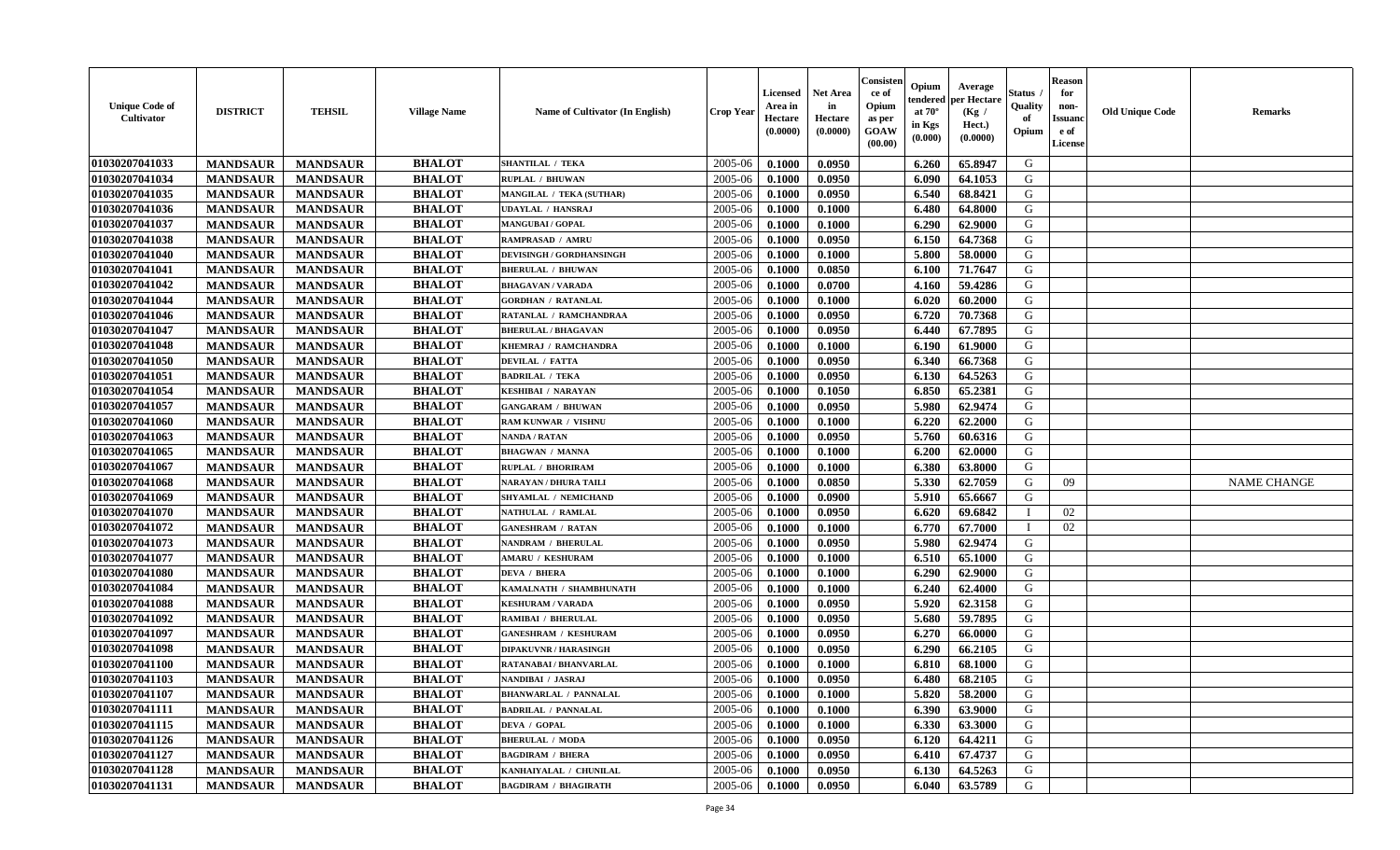| <b>Unique Code of</b><br>Cultivator | <b>DISTRICT</b> | <b>TEHSIL</b>   | <b>Village Name</b> | Name of Cultivator (In English) | <b>Crop Year</b> | <b>Licensed</b><br>Area in<br>Hectare<br>(0.0000) | <b>Net Area</b><br>in<br>Hectare<br>(0.0000) | Consister<br>ce of<br>Opium<br>as per<br><b>GOAW</b><br>(00.00) | Opium<br>endered<br>at $70^{\circ}$<br>in Kgs<br>(0.000) | Average<br>per Hectare<br>(Kg /<br>Hect.)<br>(0.0000) | <b>Status</b><br>Quality<br>of<br>Opium | <b>Reason</b><br>for<br>non-<br><b>Issuand</b><br>e of<br>License | <b>Old Unique Code</b> | <b>Remarks</b>     |
|-------------------------------------|-----------------|-----------------|---------------------|---------------------------------|------------------|---------------------------------------------------|----------------------------------------------|-----------------------------------------------------------------|----------------------------------------------------------|-------------------------------------------------------|-----------------------------------------|-------------------------------------------------------------------|------------------------|--------------------|
| 01030207041133                      | <b>MANDSAUR</b> | <b>MANDSAUR</b> | <b>BHALOT</b>       | <b>HARIRAM / DEVA</b>           | 2005-06          | 0.1000                                            | 0.0950                                       |                                                                 | 6.240                                                    | 65.6842                                               | G                                       |                                                                   |                        |                    |
| 01030207041134                      | <b>MANDSAUR</b> | <b>MANDSAUR</b> | <b>BHALOT</b>       | <b>RAMCHANDRA / DHURA</b>       | 2005-06          | 0.1000                                            | 0.1000                                       |                                                                 | 5.630                                                    | 56.3000                                               | G                                       |                                                                   |                        |                    |
| 01030207041135                      | <b>MANDSAUR</b> | <b>MANDSAUR</b> | <b>BHALOT</b>       | KOMALSINGH / FULCHAND           | 2005-06          | 0.1000                                            | 0.1000                                       |                                                                 | 5.360                                                    | 53.6000                                               | G                                       | 04                                                                |                        |                    |
| 01030207041136                      | <b>MANDSAUR</b> | <b>MANDSAUR</b> | <b>BHALOT</b>       | <b>RAGHUNATH / ONKAR</b>        | 2005-06          | 0.1000                                            | 0.0700                                       |                                                                 | 4.830                                                    | 69.0000                                               |                                         | 02                                                                |                        |                    |
| 01030207041137                      | <b>MANDSAUR</b> | <b>MANDSAUR</b> | <b>BHALOT</b>       | <b>UDA / GOPAL</b>              | 2005-06          | 0.1000                                            | 0.1000                                       |                                                                 | 6.370                                                    | 63.7000                                               | G                                       |                                                                   |                        |                    |
| 01030207041139                      | <b>MANDSAUR</b> | <b>MANDSAUR</b> | <b>BHALOT</b>       | <b>DHAPUBAI/DEVA</b>            | 2005-06          | 0.1000                                            | 0.1000                                       |                                                                 | 5.920                                                    | 59.2000                                               | G                                       |                                                                   |                        |                    |
| 01030207041141                      | <b>MANDSAUR</b> | <b>MANDSAUR</b> | <b>BHALOT</b>       | <b>KISHANLAL / NATHU</b>        | 2005-06          | 0.1000                                            | 0.1000                                       |                                                                 | 6.230                                                    | 62.3000                                               | G                                       |                                                                   |                        |                    |
| 01030207041143                      | <b>MANDSAUR</b> | <b>MANDSAUR</b> | <b>BHALOT</b>       | RAMESHCHANDRA / TULASIRAM       | 2005-06          | 0.1000                                            | 0.0900                                       |                                                                 | 5.570                                                    | 61.8889                                               | G                                       |                                                                   |                        |                    |
| 01030207041144                      | <b>MANDSAUR</b> | <b>MANDSAUR</b> | <b>BHALOT</b>       | <b>JANIBAI / NATHU</b>          | 2005-06          | 0.1000                                            | 0.1000                                       |                                                                 | 6.240                                                    | 62.4000                                               | G                                       |                                                                   |                        |                    |
| 01030207041145                      | <b>MANDSAUR</b> | <b>MANDSAUR</b> | <b>BHALOT</b>       | JANIBAI / BHERA                 | 2005-06          | 0.1000                                            | 0.1000                                       |                                                                 | 5.740                                                    | 57.4000                                               | G                                       |                                                                   |                        |                    |
| 01030207041146                      | <b>MANDSAUR</b> | <b>MANDSAUR</b> | <b>BHALOT</b>       | <b>JAGANNATH / BHERULAL</b>     | 2005-06          | 0.1000                                            | 0.1000                                       |                                                                 | 5.740                                                    | 57.4000                                               | G                                       |                                                                   |                        |                    |
| 01030207041147                      | <b>MANDSAUR</b> | <b>MANDSAUR</b> | <b>BHALOT</b>       | <b>DHAPUBAI/RAMCHANDRA</b>      | 2005-06          | 0.1000                                            | 0.0950                                       |                                                                 | 5.790                                                    | 60.9474                                               | G                                       |                                                                   |                        | <b>NAME CHANGE</b> |
| 01030207041148                      | <b>MANDSAUR</b> | <b>MANDSAUR</b> | <b>BHALOT</b>       | <b>BADAMABAI/BHERULAL</b>       | 2005-06          | 0.1000                                            | 0.1000                                       |                                                                 | 5.740                                                    | 57.4000                                               | G                                       |                                                                   |                        |                    |
| 01030207041149                      | <b>MANDSAUR</b> | <b>MANDSAUR</b> | <b>BHALOT</b>       | <b>DALU / MANNA</b>             | 2005-06          | 0.1000                                            | 0.0950                                       |                                                                 | 5.680                                                    | 59.7895                                               | G                                       |                                                                   |                        |                    |
| 01030207041152                      | <b>MANDSAUR</b> | <b>MANDSAUR</b> | <b>BHALOT</b>       | MANGILAL / BAGDIRAM             | 2005-06          | 0.1000                                            | 0.1000                                       |                                                                 | 5.790                                                    | 57.9000                                               | G                                       |                                                                   |                        |                    |
| 01030207041154                      | <b>MANDSAUR</b> | <b>MANDSAUR</b> | <b>BHALOT</b>       | NARAYAN / BHERA                 | 2005-06          | 0.1000                                            | 0.1000                                       |                                                                 | 6.260                                                    | 62.6000                                               | G                                       |                                                                   |                        |                    |
| 01030207041155                      | <b>MANDSAUR</b> | <b>MANDSAUR</b> | <b>BHALOT</b>       | RAMCHANDRA / BHAGAWAN           | 2005-06          | 0.1000                                            | 0.1000                                       |                                                                 | 5.880                                                    | 58.8000                                               | G                                       |                                                                   |                        |                    |
| 01030207041156                      | <b>MANDSAUR</b> | <b>MANDSAUR</b> | <b>BHALOT</b>       | <b>ONKARNATH / SHAMBHUNATH</b>  | 2005-06          | 0.1000                                            | 0.0950                                       |                                                                 | 5.080                                                    | 53,4737                                               |                                         | 02                                                                |                        |                    |
| 01030207041159                      | <b>MANDSAUR</b> | <b>MANDSAUR</b> | <b>BHALOT</b>       | <b>VARDI BAI / RAMLAL</b>       | 2005-06          | 0.1000                                            | 0.1000                                       |                                                                 | 6.310                                                    | 63.1000                                               |                                         | 02                                                                |                        |                    |
| 01030207041160                      | <b>MANDSAUR</b> | <b>MANDSAUR</b> | <b>BHALOT</b>       | <b>SITARAM / CHUNNILAL</b>      | 2005-06          | 0.1000                                            | 0.0900                                       |                                                                 | 5.860                                                    | 65.1111                                               | G                                       |                                                                   |                        |                    |
| 01030207041162                      | <b>MANDSAUR</b> | <b>MANDSAUR</b> | <b>BHALOT</b>       | <b>MOHANLAL / DEVA</b>          | 2005-06          | 0.1000                                            | 0.0900                                       |                                                                 | 6.200                                                    | 68.8889                                               |                                         | 02                                                                |                        |                    |
| 01030207041165                      | <b>MANDSAUR</b> | <b>MANDSAUR</b> | <b>BHALOT</b>       | <b>RAMIBAI / KESHURAM</b>       | 2005-06          | 0.1000                                            | 0.1000                                       |                                                                 | 6.090                                                    | 60.9000                                               | G                                       |                                                                   |                        |                    |
| 01030207041167                      | <b>MANDSAUR</b> | <b>MANDSAUR</b> | <b>BHALOT</b>       | <b>BAPULAL / DHURA</b>          | 2005-06          | 0.1000                                            | 0.1000                                       |                                                                 | 6.050                                                    | 60.5000                                               | G                                       |                                                                   |                        |                    |
| 01030207041172                      | <b>MANDSAUR</b> | <b>MANDSAUR</b> | <b>BHALOT</b>       | RAMIBAI / PUNAMCHANDRA          | 2005-06          | 0.1000                                            | 0.0900                                       |                                                                 | 5.390                                                    | 59.8889                                               | G                                       |                                                                   |                        |                    |
| 01030207041178                      | <b>MANDSAUR</b> | <b>MANDSAUR</b> | <b>BHALOT</b>       | <b>BHUVAN / NAGGA</b>           | 2005-06          | 0.1000                                            | 0.0950                                       |                                                                 | 5.610                                                    | 59.0526                                               | G                                       |                                                                   |                        |                    |
| 01030207041179                      | <b>MANDSAUR</b> | <b>MANDSAUR</b> | <b>BHALOT</b>       | <b>SITABAI / TULSIRAM</b>       | 2005-06          | 0.1000                                            | 0.0950                                       |                                                                 | 5.870                                                    | 61.7895                                               | G                                       |                                                                   |                        |                    |
| 01030207041184                      | <b>MANDSAUR</b> | <b>MANDSAUR</b> | <b>BHALOT</b>       | <b>MANGILAL / TEKA SUTHAR</b>   | 2005-06          | 0.1000                                            | 0.0950                                       |                                                                 | 5.900                                                    | 62.1053                                               | G                                       |                                                                   |                        |                    |
| 01030207041188                      | <b>MANDSAUR</b> | <b>MANDSAUR</b> | <b>BHALOT</b>       | <b>BAPULAL / KANHAIYALAL</b>    | 2005-06          | 0.1000                                            | 0.0950                                       |                                                                 | 6.020                                                    | 63.3684                                               | G                                       |                                                                   |                        |                    |
| 01030207041190                      | <b>MANDSAUR</b> | <b>MANDSAUR</b> | <b>BHALOT</b>       | <b>MANGILAL / BHAGIRATH</b>     | 2005-06          | 0.1000                                            | 0.1000                                       |                                                                 | 5.790                                                    | 57.9000                                               | G                                       |                                                                   |                        |                    |
| 01030207041191                      | <b>MANDSAUR</b> | <b>MANDSAUR</b> | <b>BHALOT</b>       | RAMPRATAPIBAI / CHUNNILAL       | 2005-06          | 0.1000                                            | 0.1000                                       |                                                                 | 6.030                                                    | 60.3000                                               | G                                       |                                                                   |                        |                    |
| 01030207041195                      | <b>MANDSAUR</b> | <b>MANDSAUR</b> | <b>BHALOT</b>       | <b>BHAGYA/MOTI</b>              | 2005-06          | 0.1000                                            | 0.1000                                       |                                                                 | 5.980                                                    | 59.8000                                               | G                                       |                                                                   |                        |                    |
| 01030207041197                      | <b>MANDSAUR</b> | <b>MANDSAUR</b> | <b>BHALOT</b>       | <b>BALU / LAKSHMAN</b>          | 2005-06          | 0.1000                                            | 0.0950                                       |                                                                 | 5.790                                                    | 60.9474                                               | G                                       |                                                                   |                        |                    |
| 01030207041202                      | <b>MANDSAUR</b> | <b>MANDSAUR</b> | <b>BHALOT</b>       | <b>SITARAM / DALU</b>           | 2005-06          | 0.1000                                            | 0.1000                                       |                                                                 | 6.380                                                    | 63.8000                                               | G                                       |                                                                   |                        |                    |
| 01030207041204                      | <b>MANDSAUR</b> | <b>MANDSAUR</b> | <b>BHALOT</b>       | <b>DULICHAND / BAGDIRAM</b>     | 2005-06          | 0.1000                                            | 0.1000                                       |                                                                 | 6.220                                                    | 62.2000                                               | G                                       |                                                                   |                        |                    |
| 01030207041208                      | <b>MANDSAUR</b> | <b>MANDSAUR</b> | <b>BHALOT</b>       | <b>BHNVARIBAI / GULABDAS</b>    | 2005-06          | 0.1000                                            | 0.0950                                       |                                                                 | 6.210                                                    | 65.3684                                               | G                                       |                                                                   |                        | <b>NAME CHANGE</b> |
| 01030207041212                      | <b>MANDSAUR</b> | MANDSAUR        | <b>BHALOT</b>       | NATHIBAI / HIRA                 | $2005 - 06$      | 0.1000                                            | 0.0950                                       |                                                                 |                                                          | $5.290 \pm 55.6842$                                   | G                                       | 04                                                                |                        |                    |
| 01030207041215                      | <b>MANDSAUR</b> | <b>MANDSAUR</b> | <b>BHALOT</b>       | RUKMANI BAI / RAMCHAND GAYARI   | 2005-06          | 0.1000                                            | 0.0950                                       |                                                                 | 6.090                                                    | 64.1053                                               | G                                       |                                                                   |                        |                    |
| 01030207041221                      | <b>MANDSAUR</b> | <b>MANDSAUR</b> | <b>BHALOT</b>       | <b>OMPRAKASH / NANDRAM</b>      | 2005-06          | 0.1000                                            | 0.0950                                       |                                                                 | 5.940                                                    | 62.5263                                               | G                                       |                                                                   |                        |                    |
| 01030207041226                      | <b>MANDSAUR</b> | <b>MANDSAUR</b> | <b>BHALOT</b>       | MANGILAL / RAMCHANDRA           | 2005-06          | 0.1000                                            | 0.1000                                       |                                                                 | 6.090                                                    | 60.9000                                               | G                                       |                                                                   |                        |                    |
| 01030207041227                      | <b>MANDSAUR</b> | <b>MANDSAUR</b> | <b>BHALOT</b>       | <b>BHERA / KISHAN</b>           | 2005-06          | 0.1000                                            | 0.0950                                       |                                                                 | 5.980                                                    | 62.9474                                               | G                                       |                                                                   |                        |                    |
| 01030207041228                      | <b>MANDSAUR</b> | <b>MANDSAUR</b> | <b>BHALOT</b>       | SALAGRAM / AASHARAM             | 2005-06          | 0.1000                                            | 0.0950                                       |                                                                 | 5.990                                                    | 63.0526                                               | G                                       |                                                                   |                        |                    |
| 01030207041049                      | <b>MANDSAUR</b> | <b>MANDSAUR</b> | <b>BHALOT</b>       | <b>VAJERAM / NATHU</b>          | 2005-06          | 0.1000                                            | 0.0950                                       |                                                                 | 5.990                                                    | 63.0526                                               | G                                       |                                                                   |                        |                    |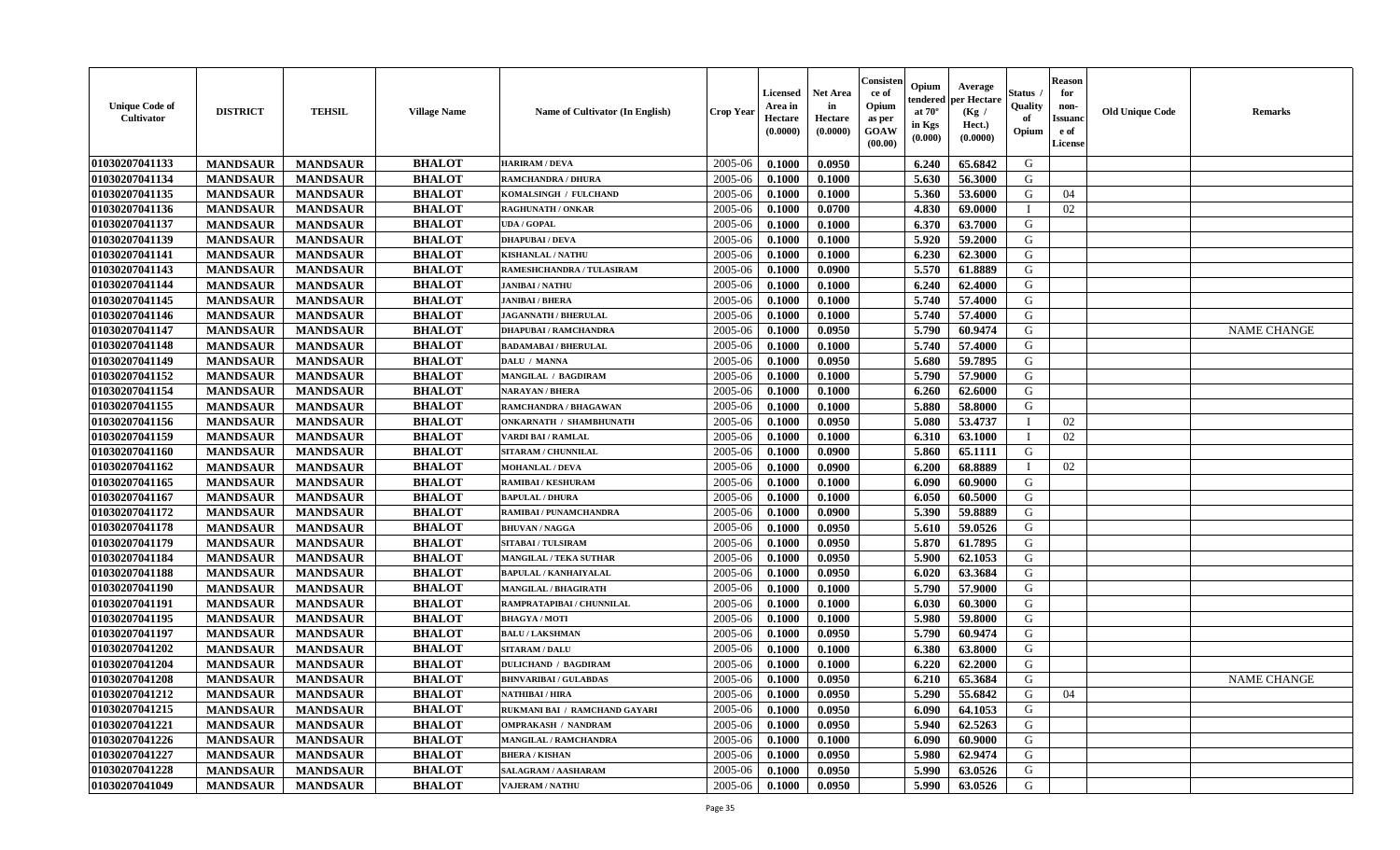| <b>Unique Code of</b><br>Cultivator | <b>DISTRICT</b> | <b>TEHSIL</b>   | <b>Village Name</b> | <b>Name of Cultivator (In English)</b> | <b>Crop Year</b> | Licensed<br>Area in<br>Hectare<br>(0.0000) | <b>Net Area</b><br>in<br>Hectare<br>(0.0000) | Consister<br>ce of<br>Opium<br>as per<br>GOAW<br>(00.00) | Opium<br>endered<br>at $70^\circ$<br>in Kgs<br>(0.000) | Average<br>per Hectare<br>(Kg /<br>Hect.)<br>(0.0000) | Status<br>Quality<br>of<br>Opium | <b>Reason</b><br>for<br>non-<br><b>Issuanc</b><br>e of<br>License | <b>Old Unique Code</b> | Remarks            |
|-------------------------------------|-----------------|-----------------|---------------------|----------------------------------------|------------------|--------------------------------------------|----------------------------------------------|----------------------------------------------------------|--------------------------------------------------------|-------------------------------------------------------|----------------------------------|-------------------------------------------------------------------|------------------------|--------------------|
| 01030207041058                      | <b>MANDSAUR</b> | <b>MANDSAUR</b> | <b>BHALOT</b>       | KALU / BHUWAN                          | 2005-06          | 0.1000                                     | 0.1000                                       |                                                          | 6.150                                                  | 61.5000                                               | G                                |                                                                   |                        |                    |
| 01030207041218                      | <b>MANDSAUR</b> | <b>MANDSAUR</b> | <b>BHALOT</b>       | <b>BADRILAL / KALU</b>                 | 2005-06          | 0.1000                                     | 0.1000                                       |                                                          | 6.150                                                  | 61.5000                                               | G                                |                                                                   |                        |                    |
| 01030207041220                      | <b>MANDSAUR</b> | <b>MANDSAUR</b> | <b>BHALOT</b>       | <b>KAKUBAI/KACHRU</b>                  | 2005-06          | 0.1000                                     | 0.0700                                       |                                                          | 4.160                                                  | 59.4286                                               | G                                |                                                                   |                        |                    |
| 01030207041112                      | <b>MANDSAUR</b> | <b>MANDSAUR</b> | <b>BHALOT</b>       | KALUSINGH / RANASINGH                  | 2005-06          | 0.1000                                     | 0.0950                                       |                                                          | 6.000                                                  | 63.1579                                               | G                                |                                                                   |                        | <b>NAME CHANGE</b> |
| 01030207041175                      | <b>MANDSAUR</b> | <b>MANDSAUR</b> | <b>BHALOT</b>       | RUKMANI BAI / RAMCHANDRA TELI          | 2005-06          | 0.1000                                     | 0.0950                                       |                                                          | 5.990                                                  | 63.0526                                               | G                                |                                                                   |                        |                    |
| 01030207041163                      | <b>MANDSAUR</b> | <b>MANDSAUR</b> | <b>BHALOT</b>       | <b>BHAGIRATH / NATHU</b>               | 2005-06          | 0.1000                                     | 0.1000                                       |                                                          | 6.200                                                  | 62.0000                                               | G                                |                                                                   |                        |                    |
| 01030207041022                      | <b>MANDSAUR</b> | <b>MANDSAUR</b> | <b>BHALOT</b>       | <b>BRADIDAS / VADARIDAS</b>            | 2005-06          | 0.1000                                     | 0.0950                                       |                                                          | 5.710                                                  | 60.1053                                               | G                                |                                                                   |                        |                    |
| 01030207041055                      | <b>MANDSAUR</b> | <b>MANDSAUR</b> | <b>BHALOT</b>       | <b>MANNALAL / BHAGWAN</b>              | 2005-06          | 0.1000                                     | 0.1000                                       |                                                          | 6.080                                                  | 60.8000                                               | G                                |                                                                   |                        |                    |
| 01030207041199                      | <b>MANDSAUR</b> | <b>MANDSAUR</b> | <b>BHALOT</b>       | SHNKARLAL / NATHU                      | 2005-06          | 0.1000                                     | 0.1000                                       |                                                          | 5.390                                                  | 53.9000                                               | G                                | 04                                                                |                        |                    |
| 01030207041223                      | <b>MANDSAUR</b> | <b>MANDSAUR</b> | <b>BHALOT</b>       | SHANTILAL / MANGILAL                   | 2005-06          | 0.1000                                     | 0.1000                                       |                                                          | 6.050                                                  | 60.5000                                               | G                                |                                                                   |                        |                    |
| 01030207041187                      | <b>MANDSAUR</b> | <b>MANDSAUR</b> | <b>BHALOT</b>       | <b>RADHU / MANNA</b>                   | 2005-06          | 0.1000                                     | 0.0950                                       |                                                          | 6.360                                                  | 66.9474                                               | G                                |                                                                   |                        |                    |
| 01030207041108                      | <b>MANDSAUR</b> | <b>MANDSAUR</b> | <b>BHALOT</b>       | <b>MANNALAL / JAYRAM</b>               | 2005-06          | 0.1000                                     | 0.0950                                       |                                                          | 6.000                                                  | 63.1579                                               | G                                |                                                                   |                        |                    |
| 01030207041200                      | <b>MANDSAUR</b> | <b>MANDSAUR</b> | <b>BHALOT</b>       | <b>HIRALAL / BAGDIRAM</b>              | 2005-06          | 0.1000                                     | 0.1000                                       |                                                          | 5.850                                                  | 58.5000                                               | G                                |                                                                   |                        |                    |
| 01030207041224                      | <b>MANDSAUR</b> | <b>MANDSAUR</b> | <b>BHALOT</b>       | PRABHULAL / HARLAL                     | 2005-06          | 0.1000                                     | 0.0950                                       |                                                          | 6.030                                                  | 63.4737                                               | G                                |                                                                   |                        |                    |
| 01030207041096                      | <b>MANDSAUR</b> | <b>MANDSAUR</b> | <b>BHALOT</b>       | HARLAL / CHAMPALAL                     | 2005-06          | 0.1000                                     | 0.1000                                       |                                                          | 6.340                                                  | 63.4000                                               | G                                |                                                                   |                        |                    |
| 01030207041083                      | <b>MANDSAUR</b> | <b>MANDSAUR</b> | <b>BHALOT</b>       | <b>BALURAM / TULSIRAM</b>              | 2005-06          | 0.1000                                     | 0.1050                                       |                                                          | 7.030                                                  | 66.9524                                               | G                                |                                                                   |                        |                    |
| 01030207041087                      | <b>MANDSAUR</b> | <b>MANDSAUR</b> | <b>BHALOT</b>       | <b>SUNDARBAI/BHAGWAN</b>               | 2005-06          | 0.1000                                     | 0.0950                                       |                                                          | 6.430                                                  | 67.6842                                               | G                                |                                                                   |                        |                    |
| 01030207041061                      | <b>MANDSAUR</b> | <b>MANDSAUR</b> | <b>BHALOT</b>       | PUNAMCHANDRA / RAMLAL                  | 2005-06          | 0.1000                                     | 0.1000                                       |                                                          | 6.270                                                  | 62.7000                                               | G                                |                                                                   |                        |                    |
| 01030207041064                      | <b>MANDSAUR</b> | <b>MANDSAUR</b> | <b>BHALOT</b>       | TULSIRAM / MOTI                        | 2005-06          | 0.1000                                     | 0.0950                                       |                                                          | 5.670                                                  | 59.6842                                               | G                                |                                                                   |                        |                    |
| 01030207041222                      | <b>MANDSAUR</b> | <b>MANDSAUR</b> | <b>BHALOT</b>       | RAMRATAN / MOHANLAL                    | 2005-06          | 0.1000                                     | 0.0950                                       |                                                          | 6.220                                                  | 65.4737                                               | G                                |                                                                   |                        |                    |
| 01030207041043                      | <b>MANDSAUR</b> | <b>MANDSAUR</b> | <b>BHALOT</b>       | DEVA / KASTURA (KUMAWAT)               | 2005-06          | 0.1000                                     | 0.1000                                       |                                                          | 6.250                                                  | 62.5000                                               | G                                |                                                                   |                        |                    |
| 01030207041075                      | <b>MANDSAUR</b> | <b>MANDSAUR</b> | <b>BHALOT</b>       | <b>RATAN LAL / NARAYAN</b>             | 2005-06          | 0.1000                                     | 0.1000                                       |                                                          | 6.030                                                  | 60.3000                                               | G                                |                                                                   |                        |                    |
| 01030207041180                      | <b>MANDSAUR</b> | <b>MANDSAUR</b> | <b>BHALOT</b>       | <b>MANGILAL / GANESHRAM</b>            | 2005-06          | 0.1000                                     | 0.0950                                       |                                                          | 5.890                                                  | 62.0000                                               | G                                |                                                                   |                        |                    |
| 01030207041125                      | <b>MANDSAUR</b> | <b>MANDSAUR</b> | <b>BHALOT</b>       | <b>MANIBAI / KISHANLAL</b>             | 2005-06          | 0.1000                                     | 0.1000                                       |                                                          | 6.520                                                  | 65.2000                                               | G                                |                                                                   |                        |                    |
| 01030207041231                      | <b>MANDSAUR</b> | <b>MANDSAUR</b> | <b>BHALOT</b>       | SHYAMLAL / KACHRULAL                   | 2005-06          | 0.1000                                     | 0.1000                                       |                                                          | 6.560                                                  | 65.6000                                               | G                                |                                                                   |                        |                    |
| 01030207041207                      | <b>MANDSAUR</b> | <b>MANDSAUR</b> | <b>BHALOT</b>       | <b>DHANNALAL / BHERA</b>               | 2005-06          | 0.1000                                     | 0.1000                                       |                                                          | 6.450                                                  | 64.5000                                               | G                                |                                                                   |                        |                    |
| 01030207041158                      | <b>MANDSAUR</b> | <b>MANDSAUR</b> | <b>BHALOT</b>       | <b>KAMALABAI/VARDA</b>                 | 2005-06          | 0.1000                                     | 0.1000                                       |                                                          | 6.120                                                  | 61.2000                                               | G                                |                                                                   | 01030207033036         |                    |
| 01030207041101                      | <b>MANDSAUR</b> | <b>MANDSAUR</b> | <b>BHALOT</b>       | NATHU / SUKHA                          | 2005-06          | 0.1000                                     | 0.1050                                       |                                                          | 5.380                                                  | 51.2381                                               | G                                | 04                                                                | 01030207033037         |                    |
| 01030208043004                      | <b>MANDSAUR</b> | <b>DALODA</b>   | <b>CHOUSLA</b>      | <b>BAHADUR SINGH / UDAYRAM</b>         | 2005-06          | 0.1000                                     | 0.0950                                       |                                                          | 7.710                                                  | 81.1579                                               | $\mathbf{I}$                     | 02                                                                |                        |                    |
| 01030208043001                      | <b>MANDSAUR</b> | <b>DALODA</b>   | <b>CHOUSLA</b>      | RAM SINGH / LAL SINGH                  | 2005-06          | 0.1000                                     | 0.1000                                       |                                                          | 6.190                                                  | 61.9000                                               | G                                |                                                                   |                        |                    |
| 01030208043003                      | <b>MANDSAUR</b> | <b>DALODA</b>   | <b>CHOUSLA</b>      | <b>MOHAN / KACHRU</b>                  | 2005-06          | 0.1000                                     | 0.1000                                       |                                                          | 7.370                                                  | 73.7000                                               | G                                |                                                                   |                        |                    |
| 01030208043006                      | <b>MANDSAUR</b> | <b>DALODA</b>   | <b>CHOUSLA</b>      | <b>BAGDIRAM / RAM CHAMAR</b>           | 2005-06          | 0.1000                                     | 0.1000                                       |                                                          | 6.070                                                  | 60.7000                                               | G                                |                                                                   |                        |                    |
| 01030208043007                      | <b>MANDSAUR</b> | <b>DALODA</b>   | <b>CHOUSLA</b>      | <b>GOPAL SINGH / BHERU SINGH</b>       | 2005-06          | 0.1000                                     | 0.0950                                       |                                                          | 6.490                                                  | 68.3158                                               | G                                |                                                                   |                        |                    |
| 01030208043008                      | <b>MANDSAUR</b> | <b>DALODA</b>   | <b>CHOUSLA</b>      | <b>RAMESHWAR / UDAYRAM</b>             | 2005-06          | 0.1000                                     | 0.0950                                       |                                                          | 6.290                                                  | 66.2105                                               | G                                |                                                                   |                        |                    |
| 01030208043009                      | <b>MANDSAUR</b> | <b>DALODA</b>   | <b>CHOUSLA</b>      | <b>MOHANLAL / RATANLAL</b>             | 2005-06          | 0.1000                                     | 0.0950                                       |                                                          | 6.920                                                  | 72.8421                                               | G                                |                                                                   |                        |                    |
| 01030208043010                      | <b>MANDSAUR</b> | <b>DALODA</b>   | <b>CHOUSLA</b>      | <b>KALU / TULASIRAM</b>                | 2005-06          | 0.1000                                     | 0.0950                                       |                                                          | 6.350                                                  | 66.8421                                               | G                                |                                                                   |                        |                    |
| 01030208043011                      | <b>MANDSAUR</b> | <b>DALODA</b>   | <b>CHOUSLA</b>      | <b>JAMANA BAI / DOULATRAM</b>          | 2005-06          | 0.1000                                     | 0.1000                                       |                                                          | 6.600                                                  | 66.0000                                               | G                                |                                                                   |                        |                    |
| 01030208043013                      | <b>MANDSAUR</b> | <b>DALODA</b>   | <b>CHOUSLA</b>      | <b>MOHAN SINGH / HARI SINGH</b>        | 2005-06          | 0.1000                                     | 0.1000                                       |                                                          | 6.980                                                  | 69.8000                                               | G                                |                                                                   |                        |                    |
| 01030208043016                      | <b>MANDSAUR</b> | <b>DALODA</b>   | <b>CHOUSLA</b>      | PRAKASH / MOHANLAL                     | 2005-06          | 0.1000                                     | 0.0950                                       |                                                          | 7.120                                                  | 74.9474                                               | G                                |                                                                   |                        |                    |
| 01030208043019                      | <b>MANDSAUR</b> | <b>DALODA</b>   | <b>CHOUSLA</b>      | <b>DEVRAM / CHAMPALAL</b>              | 2005-06          | 0.1000                                     | 0.0900                                       |                                                          | 6.230                                                  | 69.2222                                               | G                                |                                                                   |                        |                    |
| 01030208043021                      | <b>MANDSAUR</b> | <b>DALODA</b>   | <b>CHOUSLA</b>      | <b>MANGILAL / BAJERAM</b>              | 2005-06          | 0.1000                                     | 0.1050                                       |                                                          | 6.650                                                  | 63.3333                                               | G                                |                                                                   |                        |                    |
| 01030208043022                      | <b>MANDSAUR</b> | <b>DALODA</b>   | <b>CHOUSLA</b>      | <b>NATHU / RAMCHAND</b>                | 2005-06          | 0.1000                                     | 0.0950                                       |                                                          | 6.980                                                  | 73.4737                                               | G                                |                                                                   |                        |                    |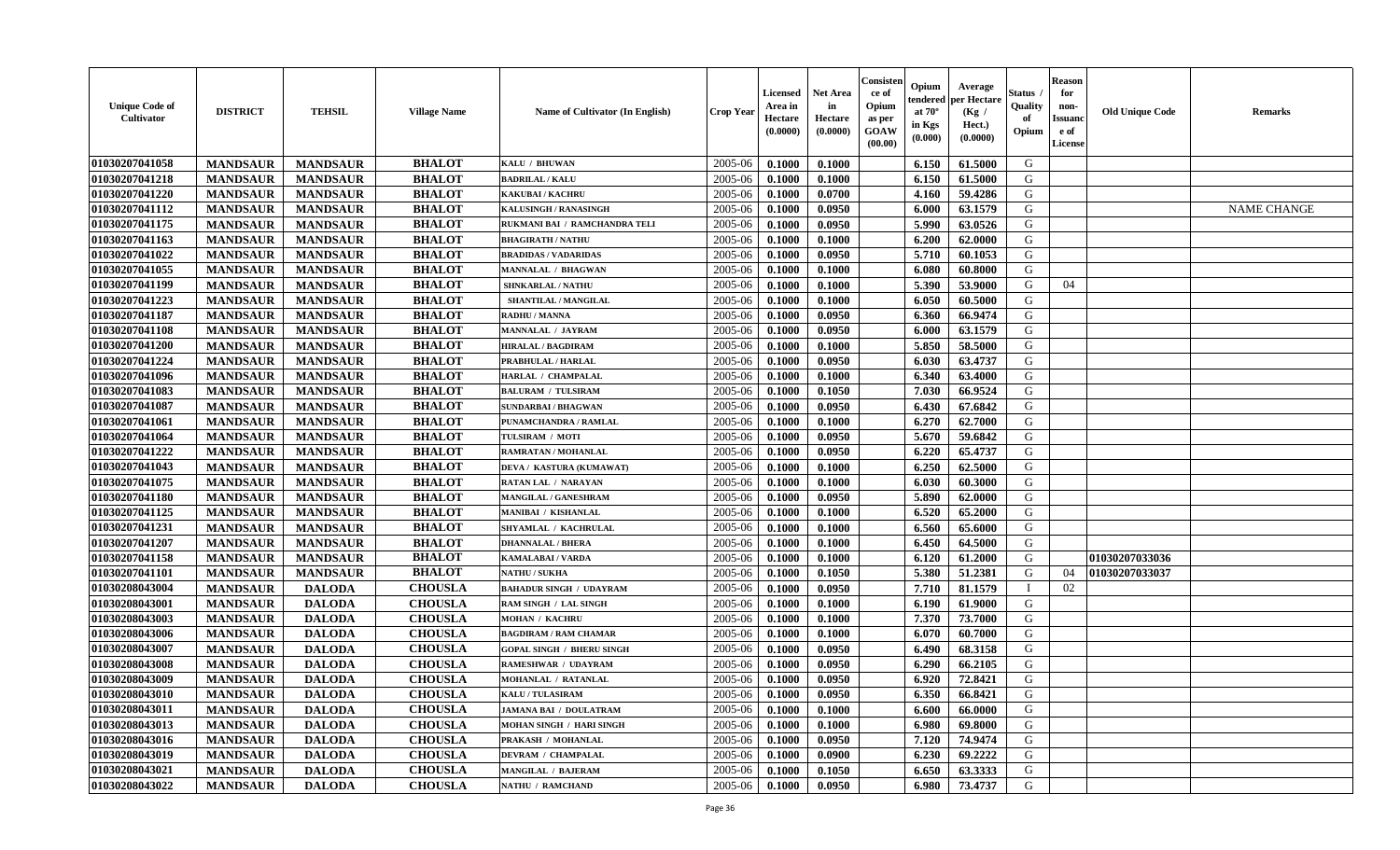| <b>Unique Code of</b><br><b>Cultivator</b> | <b>DISTRICT</b> | <b>TEHSIL</b> | <b>Village Name</b> | Name of Cultivator (In English) | <b>Crop Year</b> | <b>Licensed</b><br>Area in<br>Hectare<br>(0.0000) | <b>Net Area</b><br>in<br>Hectare<br>(0.0000) | Consister<br>ce of<br>Opium<br>as per<br><b>GOAW</b><br>(00.00) | Opium<br>endered<br>at $70^\circ$<br>in Kgs<br>(0.000) | Average<br>per Hectare<br>(Kg)<br>Hect.)<br>(0.0000) | Status<br>Quality<br>of<br>Opium | <b>Reason</b><br>for<br>non-<br><b>Issuand</b><br>e of<br><b>License</b> | <b>Old Unique Code</b> | <b>Remarks</b> |
|--------------------------------------------|-----------------|---------------|---------------------|---------------------------------|------------------|---------------------------------------------------|----------------------------------------------|-----------------------------------------------------------------|--------------------------------------------------------|------------------------------------------------------|----------------------------------|--------------------------------------------------------------------------|------------------------|----------------|
| 01030208043025                             | <b>MANDSAUR</b> | <b>DALODA</b> | <b>CHOUSLA</b>      | LALU / TULSIRAM                 | 2005-06          | 0.1000                                            | 0.1000                                       |                                                                 | 6.500                                                  | 65.0000                                              | G                                |                                                                          |                        |                |
| 01030208043027                             | <b>MANDSAUR</b> | <b>DALODA</b> | <b>CHOUSLA</b>      | SAJJAN BAI / GOPAL              | 2005-06          | 0.1000                                            | 0.1050                                       |                                                                 | 6.460                                                  | 61.5238                                              | G                                |                                                                          |                        |                |
| 01030208043028                             | <b>MANDSAUR</b> | <b>DALODA</b> | <b>CHOUSLA</b>      | SHYAMLAL / SAJJANLAL            | 2005-06          | 0.1000                                            | 0.0950                                       |                                                                 | 6.070                                                  | 63.8947                                              | G                                |                                                                          |                        |                |
| 01030208043032                             | <b>MANDSAUR</b> | <b>DALODA</b> | <b>CHOUSLA</b>      | <b>BHAGIRATH / TULSIRAM</b>     | 2005-06          | 0.1000                                            | 0.1000                                       |                                                                 | 6.440                                                  | 64.4000                                              | G                                |                                                                          |                        |                |
| 01030208043034                             | <b>MANDSAUR</b> | <b>DALODA</b> | <b>CHOUSLA</b>      | RAMKNUVAR / GANAPATALAL         | 2005-06          | 0.1000                                            | 0.0950                                       |                                                                 | 6.830                                                  | 71.8947                                              | G                                |                                                                          |                        |                |
| 01030208043035                             | <b>MANDSAUR</b> | <b>DALODA</b> | <b>CHOUSLA</b>      | <b>DHANNA / CHAINARAM</b>       | 2005-06          | 0.1000                                            | 0.1000                                       |                                                                 | 6.530                                                  | 65.3000                                              | G                                |                                                                          |                        |                |
| 01030208043052                             | <b>MANDSAUR</b> | <b>DALODA</b> | <b>CHOUSLA</b>      | <b>RATNI BAI / RAM SINGH</b>    | 2005-06          | 0.1000                                            | 0.1000                                       |                                                                 | 6.740                                                  | 67.4000                                              | G                                |                                                                          |                        |                |
| 01030208043060                             | <b>MANDSAUR</b> | <b>DALODA</b> | <b>CHOUSLA</b>      | <b>BALAMUKAND / PRABHULAL</b>   | 2005-06          | 0.1000                                            | 0.0900                                       |                                                                 | 6.140                                                  | 68.2222                                              | G                                |                                                                          |                        |                |
| 01030208043005                             | <b>MANDSAUR</b> | <b>DALODA</b> | <b>CHOUSLA</b>      | <b>SHALIBAI / KISHAN</b>        | 2005-06          | 0.1000                                            | 0.0950                                       |                                                                 | 5.880                                                  | 61.8947                                              | G                                |                                                                          |                        |                |
| 01030208043026                             | <b>MANDSAUR</b> | <b>DALODA</b> | <b>CHOUSLA</b>      | NANDUBAI / MOTI                 | 2005-06          | 0.1000                                            | 0.1050                                       |                                                                 | 6.330                                                  | 60.2857                                              | G                                |                                                                          |                        |                |
| 01030208043072                             | <b>MANDSAUR</b> | <b>DALODA</b> | <b>CHOUSLA</b>      | NANDRAM / SHAMBHULAL            | 2005-06          | 0.1000                                            | 0.0950                                       |                                                                 | 6.710                                                  | 70.6316                                              | G                                |                                                                          |                        |                |
| 01030208043073                             | <b>MANDSAUR</b> | <b>DALODA</b> | <b>CHOUSLA</b>      | <b>RAMESHWAR / BHAGIRATH</b>    | 2005-06          | 0.1000                                            | 0.0950                                       |                                                                 | 6.290                                                  | 66.2105                                              | G                                |                                                                          |                        |                |
| 01030208043074                             | <b>MANDSAUR</b> | <b>DALODA</b> | <b>CHOUSLA</b>      | SHAMBHULAL / NANDRAM            | 2005-06          | 0.1000                                            | 0.0950                                       |                                                                 | 6.340                                                  | 66.7368                                              | G                                |                                                                          | 01060208033042         |                |
| 01030208044011                             | <b>MANDSAUR</b> | <b>DALODA</b> | <b>DORANA</b>       | PREMDAS / DAWARKADAS            | 2005-06          | 0.1000                                            | 0.0950                                       |                                                                 | 6.620                                                  | 69.6842                                              | G                                |                                                                          |                        |                |
| 01030208044003                             | <b>MANDSAUR</b> | <b>DALODA</b> | <b>DORANA</b>       | KASAM / HUSSAIN                 | 2005-06          | 0.1000                                            | 0.0950                                       |                                                                 | 5.820                                                  | 61.2632                                              | G                                |                                                                          |                        |                |
| 01030208044008                             | <b>MANDSAUR</b> | <b>DALODA</b> | <b>DORANA</b>       | MOHAMMAD / SIDDHIKI             | 2005-06          | 0.1000                                            | 0.1000                                       |                                                                 | 5.300                                                  | 53.0000                                              | G                                | 04                                                                       |                        |                |
| 01030208044018                             | <b>MANDSAUR</b> | <b>DALODA</b> | <b>DORANA</b>       | <b>FARUKH / FHEJ MO.</b>        | 2005-06          | 0.1000                                            | 0.0650                                       |                                                                 | 3.980                                                  | 61.2308                                              | G                                |                                                                          |                        |                |
| 01030208044020                             | <b>MANDSAUR</b> | <b>DALODA</b> | <b>DORANA</b>       | <b>JHAMKUBAI / BHERULAL</b>     | 2005-06          | 0.1000                                            | 0.1000                                       |                                                                 | 6.020                                                  | 60.2000                                              | G                                |                                                                          |                        |                |
| 01030208044028                             | <b>MANDSAUR</b> | <b>DALODA</b> | <b>DORANA</b>       | <b>MANNALAL / BAGDIRAM</b>      | 2005-06          | 0.1000                                            | 0.1000                                       |                                                                 | 6.440                                                  | 64.4000                                              | G                                |                                                                          |                        |                |
| 01030208044031                             | <b>MANDSAUR</b> | <b>DALODA</b> | <b>DORANA</b>       | <b>DHAPUBAI/PIRU</b>            | 2005-06          | 0.1000                                            | 0.1000                                       |                                                                 | 5.910                                                  | 59.1000                                              | G                                |                                                                          |                        |                |
| 01030208044040                             | <b>MANDSAUR</b> | <b>DALODA</b> | <b>DORANA</b>       | HASIRANBAI / NUR MO.            | 2005-06          | 0.1000                                            | 0.0950                                       |                                                                 | 6.320                                                  | 66.5263                                              | G                                |                                                                          |                        |                |
| 01030208044044                             | <b>MANDSAUR</b> | <b>DALODA</b> | <b>DORANA</b>       | <b>BASANTIBAI/BHUVAN</b>        | 2005-06          | 0.1000                                            | 0.1050                                       |                                                                 | 6.040                                                  | 57.5238                                              | G                                |                                                                          |                        |                |
| 01030208044053                             | <b>MANDSAUR</b> | <b>DALODA</b> | <b>DORANA</b>       | RAMIBAI / CHUNNILAL             | 2005-06          | 0.1000                                            | 0.0950                                       |                                                                 | 5.840                                                  | 61.4737                                              | G                                |                                                                          |                        |                |
| 01030208044058                             | <b>MANDSAUR</b> | <b>DALODA</b> | <b>DORANA</b>       | SITABAI / MOTILAL               | 2005-06          | 0.1000                                            | 0.0950                                       |                                                                 | 6.530                                                  | 68.7368                                              | G                                |                                                                          |                        |                |
| 01030208044050                             | <b>MANDSAUR</b> | <b>DALODA</b> | <b>DORANA</b>       | RUKAMANBAI / KASHIRAM           | 2005-06          | 0.1000                                            | 0.1000                                       |                                                                 | 6.400                                                  | 64.0000                                              | G                                |                                                                          |                        |                |
| 01030208044041                             | <b>MANDSAUR</b> | <b>DALODA</b> | <b>DORANA</b>       | <b>PREMSINGH / BAHADURSINGH</b> | 2005-06          | 0.1000                                            | 0.0950                                       |                                                                 | 6.190                                                  | 65.1579                                              | G                                |                                                                          |                        |                |
| 01030208044024                             | <b>MANDSAUR</b> | <b>DALODA</b> | <b>DORANA</b>       | <b>DHAPUBAI / AMARA</b>         | 2005-06          | 0.1000                                            | 0.1000                                       |                                                                 | 6.040                                                  | 60.4000                                              | G                                |                                                                          |                        |                |
| 01030208044060                             | <b>MANDSAUR</b> | <b>DALODA</b> | <b>DORANA</b>       | <b>RAMCHANDRA / FAKIRA</b>      | 2005-06          | 0.1000                                            | 0.1000                                       |                                                                 | 5.930                                                  | 59.3000                                              | G                                |                                                                          |                        |                |
| 01030208044069                             | <b>MANDSAUR</b> | <b>DALODA</b> | <b>DORANA</b>       | <b>GANGARAM / PYARA</b>         | 2005-06          | 0.1000                                            | 0.1000                                       |                                                                 | 5.780                                                  | 57.8000                                              | G                                |                                                                          |                        |                |
| 01030208044005                             | <b>MANDSAUR</b> | <b>DALODA</b> | <b>DORANA</b>       | <b>BILAL HUSEN / ISMAIL</b>     | 2005-06          | 0.1000                                            | 0.1000                                       |                                                                 | 5.730                                                  | 57.3000                                              | G                                |                                                                          |                        |                |
| 01030208044070                             | <b>MANDSAUR</b> | <b>DALODA</b> | <b>DORANA</b>       | HABIBASHAH / HASAMASHAH         | 2005-06          | 0.1000                                            | 0.1000                                       |                                                                 | 6.210                                                  | 62.1000                                              | G                                |                                                                          |                        |                |
| 01030208044057                             | <b>MANDSAUR</b> | <b>DALODA</b> | <b>DORANA</b>       | <b>VARDIBAI / BHERULAL</b>      | 2005-06          | 0.1000                                            | 0.1000                                       |                                                                 | 5.980                                                  | 59.8000                                              | G                                |                                                                          |                        |                |
| 01030208044036                             | <b>MANDSAUR</b> | <b>DALODA</b> | <b>DORANA</b>       | RAGHUNATHSINGH / BHUVANISINGH   | 2005-06          | 0.1000                                            | 0.1000                                       |                                                                 | 5.890                                                  | 58.9000                                              | G                                |                                                                          |                        |                |
| 01030208044039                             | <b>MANDSAUR</b> | <b>DALODA</b> | <b>DORANA</b>       | <b>RAMBABAI/SUKKHA</b>          | 2005-06          | 0.1000                                            | 0.0950                                       |                                                                 | 6.170                                                  | 64.9474                                              | G                                |                                                                          |                        |                |
| 01030208044054                             | <b>MANDSAUR</b> | <b>DALODA</b> | <b>DORANA</b>       | <b>BHERULAL / MANNALAL</b>      | 2005-06          | 0.1000                                            | 0.0950                                       |                                                                 | 5.630                                                  | 59.2632                                              | G                                |                                                                          |                        |                |
| 01030208044022                             | <b>MANDSAUR</b> | <b>DALODA</b> | <b>DORANA</b>       | <b>BASHIR / KALU</b>            | 2005-06          | 0.1000                                            | 0.1000                                       |                                                                 | 5.740                                                  | 57.4000                                              | G                                |                                                                          |                        |                |
| 01030208044067                             | <b>MANDSAUR</b> | <b>DALODA</b> | <b>DORANA</b>       | <b>MANGIBAI / BHERULAL</b>      | 2005-06          | 0.1000                                            | 0.1000                                       |                                                                 | 6.240                                                  | 62.4000                                              | G                                |                                                                          |                        |                |
| 01030208044017                             | <b>MANDSAUR</b> | <b>DALODA</b> | <b>DORANA</b>       | <b>BADRILAL / GIRDHARI</b>      | 2005-06          | 0.1000                                            | 0.1000                                       |                                                                 | 5.930                                                  | 59.3000                                              | G                                |                                                                          |                        |                |
| 01030208044021                             | <b>MANDSAUR</b> | <b>DALODA</b> | <b>DORANA</b>       | MANGILAL / BAGDIRAM             | 2005-06          | 0.1000                                            | 0.1000                                       |                                                                 | 6.310                                                  | 63.1000                                              | G                                |                                                                          |                        |                |
| 01030208044071                             | <b>MANDSAUR</b> | <b>DALODA</b> | <b>DORANA</b>       | <b>HULASIBAI / KESHURAM</b>     | 2005-06          | 0.1000                                            | 0.0950                                       |                                                                 | 6.150                                                  | 64.7368                                              | ${\bf G}$                        |                                                                          |                        |                |
| 01030208044030                             | <b>MANDSAUR</b> | <b>DALODA</b> | <b>DORANA</b>       | <b>MATHURADAS / DAVARKADAS</b>  | 2005-06          | 0.1000                                            | 0.0950                                       |                                                                 | 5.720                                                  | 60.2105                                              | G                                |                                                                          |                        |                |
| 01030208044016                             | <b>MANDSAUR</b> | <b>DALODA</b> | <b>DORANA</b>       | <b>MATHURALAL / JIVAJI</b>      | 2005-06          | 0.1000                                            | 0.1000                                       |                                                                 | 6.420                                                  | 64.2000                                              | G                                |                                                                          |                        |                |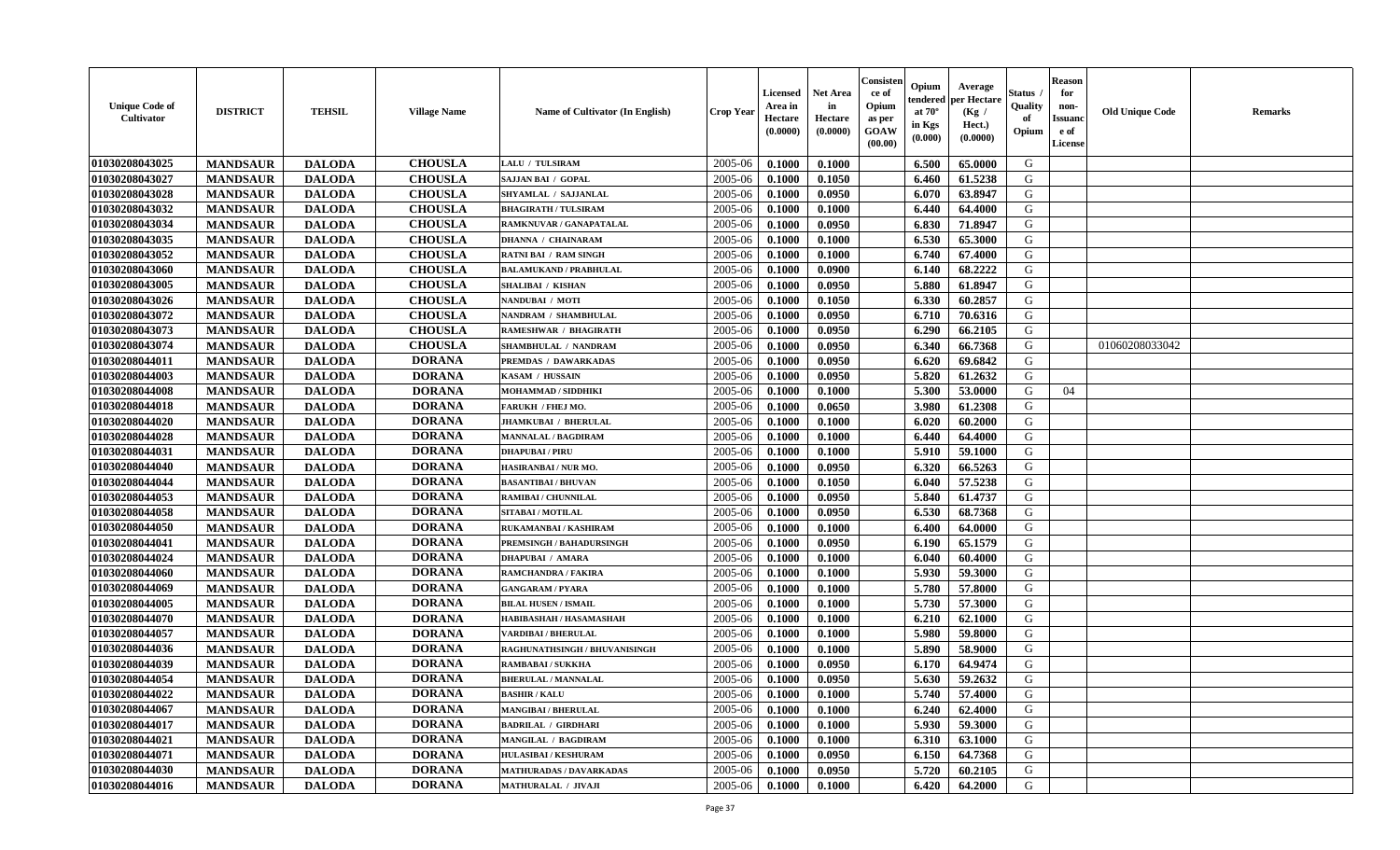| <b>Unique Code of</b><br><b>Cultivator</b> | <b>DISTRICT</b> | <b>TEHSIL</b> | <b>Village Name</b> | Name of Cultivator (In English)   | <b>Crop Year</b> | <b>Licensed</b><br>Area in<br>Hectare<br>(0.0000) | <b>Net Area</b><br>in<br>Hectare<br>(0.0000) | Consisteı<br>ce of<br>Opium<br>as per<br><b>GOAW</b><br>(00.00) | Opium<br>endered<br>at $70^\circ$<br>in Kgs<br>$(\mathbf{0.000})$ | Average<br>per Hectare<br>(Kg /<br>Hect.)<br>(0.0000) | Status<br>Quality<br>of<br>Opium | Reason<br>for<br>non-<br>Issuan<br>e of<br><b>License</b> | <b>Old Unique Code</b> | <b>Remarks</b> |
|--------------------------------------------|-----------------|---------------|---------------------|-----------------------------------|------------------|---------------------------------------------------|----------------------------------------------|-----------------------------------------------------------------|-------------------------------------------------------------------|-------------------------------------------------------|----------------------------------|-----------------------------------------------------------|------------------------|----------------|
| 01030208044025                             | <b>MANDSAUR</b> | <b>DALODA</b> | <b>DORANA</b>       | MOHANSINGH / BHAGVATSINGH         | 2005-06          | 0.1000                                            | 0.1000                                       |                                                                 | 6.250                                                             | 62.5000                                               | G                                |                                                           |                        |                |
| 01030208044066                             | <b>MANDSAUR</b> | <b>DALODA</b> | <b>DORANA</b>       | <b>CHHOTU / KARIM</b>             | 2005-06          | 0.1000                                            | 0.1000                                       |                                                                 | 6.910                                                             | 69.1000                                               | G                                |                                                           | 01030207061018         |                |
| 01030208045019                             | <b>MANDSAUR</b> | <b>DALODA</b> | <b>FATEHGARH</b>    | SHANKARLAL / PUNAMCHANDRA         | 2005-06          | 0.1000                                            | 0.1000                                       |                                                                 | 6.580                                                             | 65.8000                                               | G                                |                                                           |                        |                |
| 01030208045001                             | <b>MANDSAUR</b> | <b>DALODA</b> | <b>FATEHGARH</b>    | <b>RADHIBAI / NATHU</b>           | 2005-06          | 0.1000                                            | 0.1000                                       |                                                                 | 6.650                                                             | 66.5000                                               | G                                |                                                           |                        |                |
| 01030208045002                             | <b>MANDSAUR</b> | <b>DALODA</b> | <b>FATEHGARH</b>    | RAMESHACHANDRA / MANSHARAM        | 2005-06          | 0.1000                                            | 0.1000                                       |                                                                 | 6.670                                                             | 66.7000                                               | G                                |                                                           |                        |                |
| 01030208045003                             | <b>MANDSAUR</b> | <b>DALODA</b> | <b>FATEHGARH</b>    | <b>RAMSUKH / PANNALAL</b>         | 2005-06          | 0.1000                                            | 0.1000                                       |                                                                 | 6.240                                                             | 62.4000                                               | G                                |                                                           |                        |                |
| 01030208045005                             | <b>MANDSAUR</b> | <b>DALODA</b> | <b>FATEHGARH</b>    | <b>NANDALAL / SHAVLAL</b>         | 2005-06          | 0.1000                                            | 0.1000                                       |                                                                 | 6.850                                                             | 68.5000                                               | G                                |                                                           |                        |                |
| 01030208045007                             | <b>MANDSAUR</b> | <b>DALODA</b> | <b>FATEHGARH</b>    | <b>BASNTIBAI / NATHULAL</b>       | 2005-06          | 0.1000                                            | 0.1050                                       |                                                                 | 6.870                                                             | 65.4286                                               | G                                |                                                           |                        |                |
| 01030208045009                             | <b>MANDSAUR</b> | <b>DALODA</b> | <b>FATEHGARH</b>    | SAVITRIBAI / CHUNNILAL            | 2005-06          | 0.1000                                            | 0.1000                                       |                                                                 | 5.740                                                             | 57.4000                                               | G                                |                                                           |                        |                |
| 01030208045015                             | <b>MANDSAUR</b> | <b>DALODA</b> | <b>FATEHGARH</b>    | RAMESHVAR / KANIRAM               | 2005-06          | 0.1000                                            | 0.0950                                       |                                                                 | 5.330                                                             | 56.1053                                               | G                                |                                                           |                        |                |
| 01030208045013                             | <b>MANDSAUR</b> | <b>DALODA</b> | <b>FATEHGARH</b>    | SOHANLAL / HIRALAL                | 2005-06          | 0.1000                                            | 0.1000                                       |                                                                 | 5.940                                                             | 59.4000                                               | G                                |                                                           |                        |                |
| 01030208045024                             | <b>MANDSAUR</b> | <b>DALODA</b> | <b>FATEHGARH</b>    | <b>NANURAM / SITARAM</b>          | 2005-06          | 0.1000                                            | 0.0950                                       |                                                                 | 6.510                                                             | 68.5263                                               | G                                |                                                           |                        |                |
| 01030208045025                             | <b>MANDSAUR</b> | <b>DALODA</b> | <b>FATEHGARH</b>    | KARULAL / JAGANNATH               | 2005-06          | 0.1000                                            | 0.1000                                       |                                                                 | 6.440                                                             | 64.4000                                               | G                                |                                                           |                        |                |
| 01030208045021                             | <b>MANDSAUR</b> | <b>DALODA</b> | <b>FATEHGARH</b>    | <b>BAPULAL / PUNAMCHANDRA</b>     | 2005-06          | 0.1000                                            | 0.0950                                       |                                                                 | 5.970                                                             | 62.8421                                               | G                                |                                                           |                        |                |
| 01030208045010                             | <b>MANDSAUR</b> | <b>DALODA</b> | <b>FATEHGARH</b>    | RAMKANYABAI / RAMCHANDRA          | 2005-06          | 0.1000                                            | 0.0950                                       |                                                                 | 6.090                                                             | 64.1053                                               | G                                |                                                           |                        |                |
| 01030208045028                             | <b>MANDSAUR</b> | <b>DALODA</b> | <b>FATEHGARH</b>    | <b>MANGIBAI/BALU</b>              | 2005-06          | 0.1000                                            | 0.1000                                       |                                                                 | 6.280                                                             | 62.8000                                               | G                                |                                                           |                        |                |
| 01030208045027                             | <b>MANDSAUR</b> | <b>DALODA</b> | <b>FATEHGARH</b>    | <b>SITARAM / ABJI</b>             | 2005-06          | 0.1000                                            | 0.0950                                       |                                                                 | 6.660                                                             | 70.1053                                               | G                                |                                                           |                        |                |
| 01030208045016                             | <b>MANDSAUR</b> | <b>DALODA</b> | <b>FATEHGARH</b>    | NANDLAL / PUNAMCHANDRA            | 2005-06          | 0.1000                                            | 0.0950                                       |                                                                 | 5.780                                                             | 60.8421                                               | G                                |                                                           |                        |                |
| 01030208045012                             | <b>MANDSAUR</b> | <b>DALODA</b> | <b>FATEHGARH</b>    | <b>GULABCHAND / BAGDIRAM</b>      | 2005-06          | 0.1000                                            | 0.1000                                       |                                                                 | 5.840                                                             | 58.4000                                               | G                                |                                                           |                        |                |
| 01030208047003                             | <b>MANDSAUR</b> | <b>DALODA</b> | <b>GYANPURA</b>     | <b>GANGARAM / BHANVARLAL</b>      | 2005-06          | 0.1000                                            | 0.1000                                       |                                                                 | 6.350                                                             | 63.5000                                               | G                                |                                                           |                        |                |
| 01030208047001                             | <b>MANDSAUR</b> | <b>DALODA</b> | <b>GYANPURA</b>     | <b>SULEMAN / NABI BAKSH</b>       | 2005-06          | 0.1000                                            | 0.1000                                       |                                                                 | 7.080                                                             | 70.8000                                               | G                                |                                                           |                        |                |
| 01030208047005                             | <b>MANDSAUR</b> | <b>DALODA</b> | <b>GYANPURA</b>     | <b>CHUNNILAL / NANDA</b>          | 2005-06          | 0.1000                                            | 0.0950                                       |                                                                 | 5.520                                                             | 58.1053                                               | G                                |                                                           |                        |                |
| 01030208047006                             | <b>MANDSAUR</b> | <b>DALODA</b> | <b>GYANPURA</b>     | <b>JUJHAR / BALU</b>              | 2005-06          | 0.1000                                            | 0.0800                                       |                                                                 | 5.060                                                             | 63.2500                                               | G                                |                                                           |                        |                |
| 01030208047008                             | <b>MANDSAUR</b> | <b>DALODA</b> | <b>GYANPURA</b>     | <b>VAJERAM / PYARCHANDRA</b>      | 2005-06          | 0.1000                                            | 0.1000                                       |                                                                 | 5.960                                                             | 59.6000                                               | G                                |                                                           |                        |                |
| 01030208047011                             | <b>MANDSAUR</b> | <b>DALODA</b> | <b>GYANPURA</b>     | <b>GOTAMLAL / LAKSHMAN</b>        | 2005-06          | 0.1000                                            | 0.0950                                       |                                                                 | 5.570                                                             | 58.6316                                               | G                                |                                                           |                        |                |
| 01030208047015                             | <b>MANDSAUR</b> | <b>DALODA</b> | <b>GYANPURA</b>     | <b>GOVINDRAM / UDA</b>            | 2005-06          | 0.1000                                            | 0.1000                                       |                                                                 | 6.470                                                             | 64.7000                                               | G                                |                                                           |                        |                |
| 01030208047017                             | <b>MANDSAUR</b> | <b>DALODA</b> | <b>GYANPURA</b>     | MAGILAL / GORDHANLAL              | 2005-06          | 0.1000                                            | 0.1000                                       |                                                                 | 6.880                                                             | 68.8000                                               | G                                |                                                           |                        |                |
| 01030208047002                             | <b>MANDSAUR</b> | <b>DALODA</b> | <b>GYANPURA</b>     | <b>GORISHANKAR / GANGARAM</b>     | 2005-06          | 0.1000                                            | 0.0950                                       |                                                                 | 5.850                                                             | 61.5789                                               | G                                |                                                           |                        |                |
| 01030208047023                             | <b>MANDSAUR</b> | <b>DALODA</b> | <b>GYANPURA</b>     | PREMBAI / MEVALAL                 | 2005-06          | 0.1000                                            | 0.1000                                       |                                                                 | 6.130                                                             | 61.3000                                               | G                                |                                                           |                        |                |
| 01030208047004                             | <b>MANDSAUR</b> | <b>DALODA</b> | <b>GYANPURA</b>     | <b>UDAYRAM / GANGARAM</b>         | 2005-06          | 0.1000                                            |                                              |                                                                 |                                                                   | 0.0000                                                | $_{\rm F}$                       |                                                           |                        |                |
| 01030208047016                             | <b>MANDSAUR</b> | <b>DALODA</b> | <b>GYANPURA</b>     | <b>IBRAHIM / SULEMAN</b>          | 2005-06          | 0.1000                                            | 0.0700                                       |                                                                 | 4.930                                                             | 70.4286                                               | G                                |                                                           |                        |                |
| 01030208047010                             | <b>MANDSAUR</b> | <b>DALODA</b> | <b>GYANPURA</b>     | PANNALAL / BHANVARLAL             | 2005-06          | 0.1000                                            | 0.1000                                       |                                                                 | 5.950                                                             | 59.5000                                               | G                                |                                                           |                        |                |
| 01030208049018                             | <b>MANDSAUR</b> | <b>DALODA</b> | <b>HANUMANTI</b>    | KISHANLAL / KASHIRAM              | 2005-06          | 0.1000                                            | 0.1000                                       |                                                                 | 7.370                                                             | 73.7000                                               | G                                |                                                           |                        |                |
| 01030208049001                             | <b>MANDSAUR</b> | <b>DALODA</b> | <b>HANUMANTI</b>    | <b>MADANLAL / VENIRAM</b>         | 2005-06          | 0.1000                                            | 0.1000                                       |                                                                 | 6.550                                                             | 65.5000                                               | G                                |                                                           |                        |                |
| 01030208049003                             | <b>MANDSAUR</b> | <b>DALODA</b> | <b>HANUMANTI</b>    | <b>SHYAMSUNDAR / KISHANLAL</b>    | 2005-06          | 0.1000                                            | 0.1000                                       |                                                                 | 6.680                                                             | 66.8000                                               | G                                |                                                           |                        |                |
| 01030208049008                             | <b>MANDSAUR</b> | <b>DALODA</b> | <b>HANUMANTI</b>    | <b>JUJHARSINGH / BHANVARSINGH</b> | $2005 - 06$      | 0.1000                                            | 0.1000                                       |                                                                 | 6.970                                                             | 69.7000                                               | G                                |                                                           |                        |                |
| 01030208049010                             | <b>MANDSAUR</b> | <b>DALODA</b> | <b>HANUMANTI</b>    | RAMPRASAD / MADHODAS              | 2005-06          | 0.1000                                            | 0.0950                                       |                                                                 | 6.570                                                             | 69.1579                                               | G                                |                                                           |                        |                |
| 01030208049012                             | <b>MANDSAUR</b> | <b>DALODA</b> | <b>HANUMANTI</b>    | FULKUNWAR BAI / BHAGATRAM         | 2005-06          | 0.1000                                            | 0.0950                                       |                                                                 | 5.940                                                             | 62.5263                                               | G                                |                                                           |                        |                |
| 01030208049013                             | <b>MANDSAUR</b> | <b>DALODA</b> | <b>HANUMANTI</b>    | <b>DEVRAM / ONKARLAL</b>          | 2005-06          | 0.1000                                            | 0.0950                                       |                                                                 | 6.460                                                             | 68.0000                                               | G                                |                                                           |                        |                |
| 01030208049016                             | <b>MANDSAUR</b> | <b>DALODA</b> | <b>HANUMANTI</b>    | <b>GOPAL / BHERULAL</b>           | 2005-06          | 0.1000                                            | 0.0950                                       |                                                                 | 6.200                                                             | 65.2632                                               | G                                |                                                           |                        |                |
| 01030208049017                             | <b>MANDSAUR</b> | <b>DALODA</b> | <b>HANUMANTI</b>    | <b>DHAPUBAI/BHERULAL</b>          | 2005-06          | 0.1000                                            | 0.1000                                       |                                                                 | 6.790                                                             | 67.9000                                               | G                                |                                                           |                        |                |
| 01030208049021                             | <b>MANDSAUR</b> | <b>DALODA</b> | <b>HANUMANTI</b>    | <b>RAMRATAN / MANGILAL</b>        | 2005-06          | 0.1000                                            | 0.1000                                       |                                                                 | 6.820                                                             | 68.2000                                               | G                                |                                                           |                        |                |
|                                            |                 |               |                     |                                   |                  |                                                   |                                              |                                                                 |                                                                   |                                                       |                                  |                                                           |                        |                |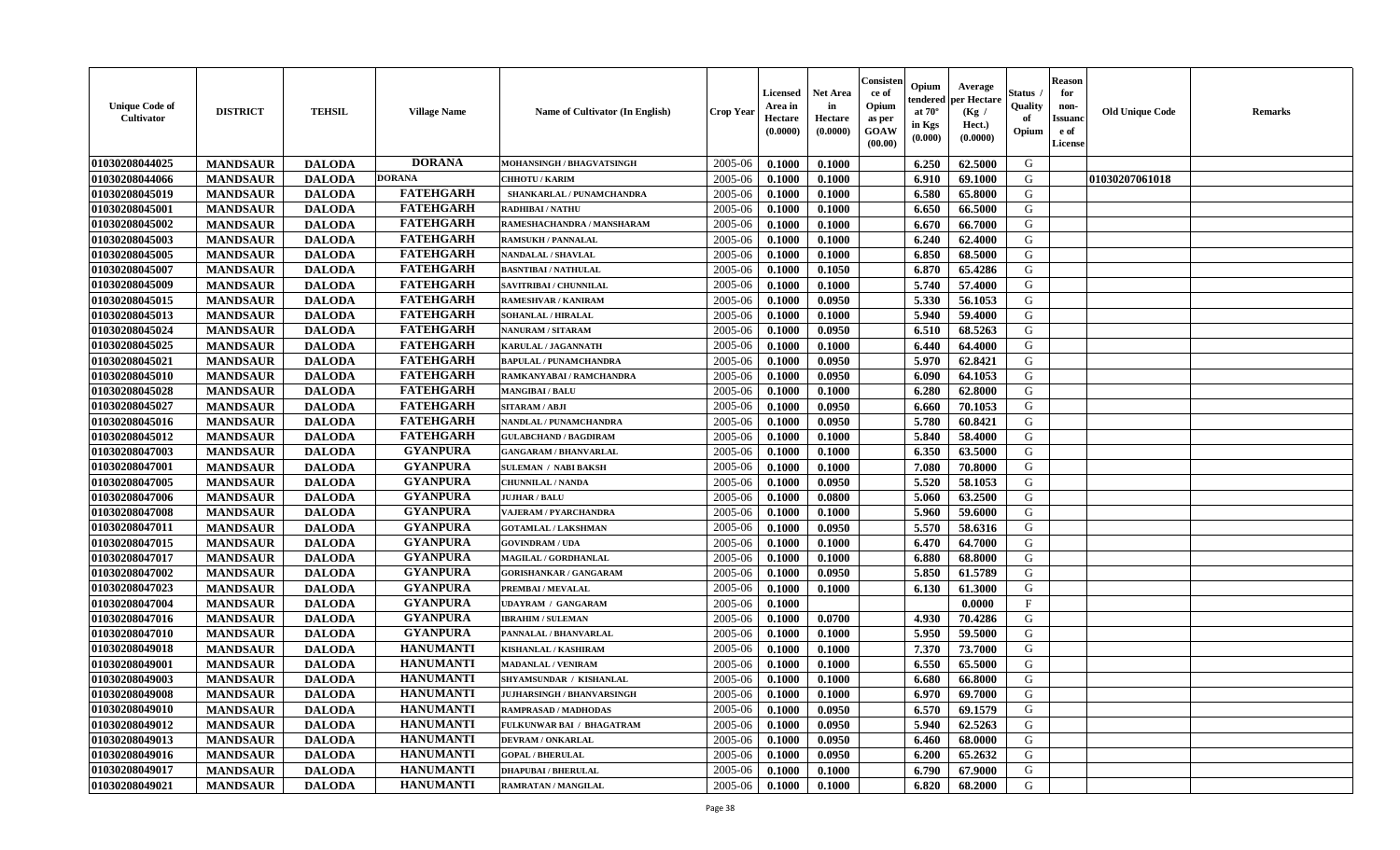| <b>Unique Code of</b><br><b>Cultivator</b> | <b>DISTRICT</b> | <b>TEHSIL</b> | <b>Village Name</b> | Name of Cultivator (In English) | <b>Crop Year</b> | <b>Licensed</b><br>Area in<br>Hectare<br>(0.0000) | <b>Net Area</b><br>in<br>Hectare<br>(0.0000) | Consister<br>ce of<br>Opium<br>as per<br>GOAW<br>(00.00) | Opium<br>endered<br>at $70^\circ$<br>in Kgs<br>(0.000) | Average<br>per Hectare<br>(Kg /<br>Hect.)<br>(0.0000) | <b>Status</b><br>Quality<br>of<br>Opium | <b>Reason</b><br>for<br>non-<br><b>Issuand</b><br>e of<br>License | <b>Old Unique Code</b> | <b>Remarks</b> |
|--------------------------------------------|-----------------|---------------|---------------------|---------------------------------|------------------|---------------------------------------------------|----------------------------------------------|----------------------------------------------------------|--------------------------------------------------------|-------------------------------------------------------|-----------------------------------------|-------------------------------------------------------------------|------------------------|----------------|
| 01030208049022                             | <b>MANDSAUR</b> | <b>DALODA</b> | <b>HANUMANTI</b>    | <b>VENIRAM / FULCHAND</b>       | 2005-06          | 0.1000                                            | 0.0950                                       |                                                          | 6.060                                                  | 63.7895                                               | G                                       |                                                                   |                        |                |
| 01030208049023                             | <b>MANDSAUR</b> | <b>DALODA</b> | <b>HANUMANTI</b>    | MANGUSINGH / MADHOSINGH         | 2005-06          | 0.1000                                            | 0.1050                                       |                                                          | 6.590                                                  | 62.7619                                               | G                                       |                                                                   |                        |                |
| 01030208049025                             | <b>MANDSAUR</b> | <b>DALODA</b> | <b>HANUMANTI</b>    | JAGANNATH / MADHULAL            | 2005-06          | 0.1000                                            | 0.0950                                       |                                                          | 6.170                                                  | 64.9474                                               | G                                       |                                                                   |                        |                |
| 01030208049038                             | <b>MANDSAUR</b> | <b>DALODA</b> | <b>HANUMANTI</b>    | <b>BHANVARLAL / RAJARAM</b>     | 2005-06          | 0.1000                                            | 0.0950                                       |                                                          | 6.340                                                  | 66.7368                                               | G                                       |                                                                   |                        |                |
| 01030208049039                             | <b>MANDSAUR</b> | <b>DALODA</b> | <b>HANUMANTI</b>    | <b>JAGDISH / DEVRAM</b>         | 2005-06          | 0.1000                                            | 0.0950                                       |                                                          | 6.170                                                  | 64.9474                                               | G                                       |                                                                   |                        |                |
| 01030208049040                             | <b>MANDSAUR</b> | <b>DALODA</b> | <b>HANUMANTI</b>    | AXMAN SINGH / MANGU SINGH       | 2005-06          | 0.1000                                            | 0.1050                                       |                                                          | 6.310                                                  | 60.0952                                               | G                                       |                                                                   |                        |                |
| 01030208049041                             | <b>MANDSAUR</b> | <b>DALODA</b> | <b>HANUMANTI</b>    | RAGHUVIRSINGH / AMARSINGH       | 2005-06          | 0.1000                                            | 0.0950                                       |                                                          | 6.040                                                  | 63.5789                                               | ${\bf G}$                               |                                                                   |                        |                |
| 01030208049042                             | <b>MANDSAUR</b> | <b>DALODA</b> | <b>HANUMANTI</b>    | <b>SALAGRAM / BHANVARLAL</b>    | 2005-06          | 0.1000                                            | 0.0950                                       |                                                          | 6.270                                                  | 66.0000                                               | G                                       |                                                                   |                        |                |
| 01030208049043                             | <b>MANDSAUR</b> | <b>DALODA</b> | <b>HANUMANTI</b>    | RAMCHANDRA / MOTILAL            | 2005-06          | 0.1000                                            | 0.1000                                       |                                                          | 6.780                                                  | 67.8000                                               | G                                       |                                                                   |                        |                |
| 01030208049044                             | <b>MANDSAUR</b> | <b>DALODA</b> | <b>HANUMANTI</b>    | MUKESHKUMAR / RAMRATAN          | 2005-06          | 0.1000                                            | 0.1000                                       |                                                          | 6.340                                                  | 63.4000                                               | G                                       |                                                                   |                        |                |
| 01030208049046                             | <b>MANDSAUR</b> | <b>DALODA</b> | <b>HANUMANTI</b>    | <b>BADRILAL / KANHAIYALAL</b>   | 2005-06          | 0.1000                                            | 0.1000                                       |                                                          | 6.940                                                  | 69.4000                                               | $\mathbf G$                             |                                                                   |                        |                |
| 01030208049006                             | <b>MANDSAUR</b> | <b>DALODA</b> | <b>HANUMANTI</b>    | <b>SURESHCHANDRA / RAMRATAN</b> | 2005-06          | 0.1000                                            | 0.0950                                       |                                                          | 6.740                                                  | 70.9474                                               | G                                       |                                                                   |                        |                |
| 01030208049014                             | <b>MANDSAUR</b> | <b>DALODA</b> | <b>HANUMANTI</b>    | KASHIRAM / DHANNA               | 2005-06          | 0.1000                                            | 0.0950                                       |                                                          | 5.690                                                  | 59.8947                                               | G                                       |                                                                   |                        |                |
| 01030208049015                             | <b>MANDSAUR</b> | <b>DALODA</b> | <b>HANUMANTI</b>    | AXMINARAYAN / BHANWARLAL        | 2005-06          | 0.1000                                            | 0.0950                                       |                                                          | 6.430                                                  | 67.6842                                               | G                                       |                                                                   |                        |                |
| 01030208049019                             | <b>MANDSAUR</b> | <b>DALODA</b> | <b>HANUMANTI</b>    | <b>HARLAL / BHAGVAN</b>         | 2005-06          | 0.1000                                            | 0.0950                                       |                                                          | 6.240                                                  | 65.6842                                               | G                                       |                                                                   |                        |                |
| 01030208049020                             | <b>MANDSAUR</b> | <b>DALODA</b> | <b>HANUMANTI</b>    | <b>RAMRATAN / RAMLAL</b>        | 2005-06          | 0.1000                                            | 0.0950                                       |                                                          | 6.550                                                  | 68.9474                                               | G                                       |                                                                   |                        |                |
| 01030208049049                             | <b>MANDSAUR</b> | <b>DALODA</b> | <b>HANUMANTI</b>    | RAMESHVAR / RAGHUNATH           | 2005-06          | 0.1000                                            | 0.0950                                       |                                                          | 6.520                                                  | 68.6316                                               | G                                       |                                                                   |                        |                |
| 01030208049036                             | <b>MANDSAUR</b> | <b>DALODA</b> | <b>HANUMANTI</b>    | PREMCHAND / VAJERAM             | 2005-06          | 0.1000                                            | 0.1000                                       |                                                          | 6.330                                                  | 63.3000                                               | G                                       |                                                                   |                        |                |
| 01030208049050                             | <b>MANDSAUR</b> | <b>DALODA</b> | <b>HANUMANTI</b>    | MANGILAL / PUNAMCHANDRA         | 2005-06          | 0.1000                                            | 0.0950                                       |                                                          | 6.040                                                  | 63.5789                                               | G                                       |                                                                   |                        |                |
| 01030208049051                             | <b>MANDSAUR</b> | <b>DALODA</b> | <b>HANUMANTI</b>    | NANDKISHOR / GULABBAI           | 2005-06          | 0.1000                                            | 0.0950                                       |                                                          | 6.710                                                  | 70.6316                                               | G                                       |                                                                   |                        |                |
| 01030208049052                             | <b>MANDSAUR</b> | <b>DALODA</b> | <b>HANUMANTI</b>    | <b>BHERULAL / HIRALAL</b>       | 2005-06          | 0.1000                                            | 0.1000                                       |                                                          | 6.360                                                  | 63.6000                                               | G                                       |                                                                   |                        |                |
| 01030208049053                             | <b>MANDSAUR</b> | <b>DALODA</b> | <b>HANUMANTI</b>    | LAKSHMINARAYAN / RAMLAL         | 2005-06          | 0.1000                                            | 0.1000                                       |                                                          | 6.280                                                  | 62.8000                                               | G                                       |                                                                   |                        |                |
| 01030208049005                             | <b>MANDSAUR</b> | <b>DALODA</b> | <b>HANUMANTI</b>    | MANMOHAN / LAKSHMINARAYAN       | 2005-06          | 0.1000                                            | 0.1000                                       |                                                          | 6.250                                                  | 62.5000                                               | ${\bf G}$                               |                                                                   |                        |                |
| 01030208049024                             | <b>MANDSAUR</b> | <b>DALODA</b> | <b>HANUMANTI</b>    | <b>BHAGIRATH / GOTAMLAL</b>     | 2005-06          | 0.1000                                            | 0.1000                                       |                                                          | 6.700                                                  | 67.0000                                               | G                                       |                                                                   |                        |                |
| 01030208049054                             | <b>MANDSAUR</b> | <b>DALODA</b> | <b>HANUMANTI</b>    | <b>NAVALRAM / RAMLAL</b>        | 2005-06          | 0.1000                                            | 0.0950                                       |                                                          | 5.890                                                  | 62.0000                                               | G                                       |                                                                   |                        |                |
| 01030208049056                             | <b>MANDSAUR</b> | <b>DALODA</b> | <b>HANUMANTI</b>    | RAMKUNVARBAI / KISHANLAL        | 2005-06          | 0.1000                                            | 0.0950                                       |                                                          | 6.000                                                  | 63.1579                                               | G                                       |                                                                   |                        |                |
| 01030208049057                             | <b>MANDSAUR</b> | <b>DALODA</b> | <b>HANUMANTI</b>    | <b>MANOHARLAL / NAVALRAM</b>    | 2005-06          | 0.1000                                            | 0.0950                                       |                                                          | 6.080                                                  | 64.0000                                               | G                                       |                                                                   | 01040209009051         |                |
| 01030208050001                             | <b>MANDSAUR</b> | <b>DALODA</b> | <b>JAWASIYA</b>     | <b>BALKRISHAN / MAGANIRAM</b>   | 2005-06          | 0.1000                                            | 0.0950                                       |                                                          | 8.200                                                  | 86.3158                                               | G                                       |                                                                   |                        |                |
| 01030208050002                             | <b>MANDSAUR</b> | <b>DALODA</b> | <b>JAWASIYA</b>     | <b>GOPAL / NATHU</b>            | 2005-06          | 0.1000                                            | 0.1000                                       |                                                          | 6.210                                                  | 62.1000                                               | G                                       |                                                                   |                        |                |
| 01030208050003                             | <b>MANDSAUR</b> | <b>DALODA</b> | <b>JAWASIYA</b>     | <b>GENDALAL / MAGANIRAM</b>     | 2005-06          | 0.1000                                            | 0.0950                                       |                                                          | 6.400                                                  | 67.3684                                               | G                                       |                                                                   |                        |                |
| 01030208050009                             | <b>MANDSAUR</b> | <b>DALODA</b> | <b>JAWASIYA</b>     | KACHRIBAI / GOPAL               | 2005-06          | 0.1000                                            | 0.1000                                       |                                                          | 6.550                                                  | 65.5000                                               | ${\bf G}$                               |                                                                   |                        |                |
| 01030208050010                             | <b>MANDSAUR</b> | <b>DALODA</b> | <b>JAWASIYA</b>     | PRAHLAD / BALARAM               | 2005-06          | 0.1000                                            | 0.0950                                       |                                                          | 6.620                                                  | 69.6842                                               | G                                       |                                                                   |                        |                |
| 01030208050011                             | <b>MANDSAUR</b> | <b>DALODA</b> | <b>JAWASIYA</b>     | DASHRATH / LAXMINARAYAN         | 2005-06          | 0.1000                                            | 0.0950                                       |                                                          | 6.300                                                  | 66.3158                                               | G                                       |                                                                   |                        |                |
| 01030208050014                             | <b>MANDSAUR</b> | <b>DALODA</b> | <b>JAWASIYA</b>     | MANOHARLAL / AMBALAL            | 2005-06          | 0.1000                                            | 0.0950                                       |                                                          | 6.970                                                  | 73.3684                                               | G                                       |                                                                   |                        |                |
| 01030208050015                             | <b>MANDSAUR</b> | <b>DALODA</b> | <b>JAWASIYA</b>     | RADHESHYAM / GANGARAM           | 2005-06          | 0.1000                                            | 0.0950                                       |                                                          | 6.440                                                  | 67.7895                                               | G                                       |                                                                   |                        |                |
| 01030208050016                             | <b>MANDSAUR</b> | <b>DALODA</b> | <b>JAWASIYA</b>     | NIRBHAYRAM / BALARAM            | 2005-06          | 0.1000                                            | 0.0950                                       |                                                          | 6.350                                                  | 66.8421                                               | G                                       |                                                                   |                        |                |
| 01030208050020                             | <b>MANDSAUR</b> | <b>DALODA</b> | <b>JAWASIYA</b>     | PRABHULAL / RAMLAL              | 2005-06          | 0.1000                                            | 0.0950                                       |                                                          | 6.460                                                  | 68.0000                                               | G                                       |                                                                   |                        |                |
| 01030208050021                             | <b>MANDSAUR</b> | <b>DALODA</b> | <b>JAWASIYA</b>     | <b>BHERULAL / RATANLAL</b>      | 2005-06          | 0.1000                                            | 0.1000                                       |                                                          | 6.530                                                  | 65.3000                                               | G                                       |                                                                   |                        |                |
| 01030208050022                             | <b>MANDSAUR</b> | <b>DALODA</b> | <b>JAWASIYA</b>     | <b>JASVANT / LAXMINARAYAN</b>   | 2005-06          | 0.1000                                            | 0.1000                                       |                                                          | 6.400                                                  | 64.0000                                               | ${\bf G}$                               |                                                                   |                        |                |
| 01030208050024                             | <b>MANDSAUR</b> | <b>DALODA</b> | <b>JAWASIYA</b>     | RAMLAL / GANESHRAM              | 2005-06          | 0.1000                                            | 0.0950                                       |                                                          | 6.890                                                  | 72.5263                                               | G                                       |                                                                   |                        |                |
| 01030208050025                             | <b>MANDSAUR</b> | <b>DALODA</b> | <b>JAWASIYA</b>     | <b>JAWAHARLAL / MOHANLAL</b>    | 2005-06          | 0.1000                                            | 0.0900                                       |                                                          | 5.480                                                  | 60.8889                                               | G                                       |                                                                   |                        |                |
| 01030208050027                             | <b>MANDSAUR</b> | <b>DALODA</b> | <b>JAWASIYA</b>     | <b>KESHURAM / DEVA</b>          | 2005-06          | 0.1000                                            | 0.1000                                       |                                                          | 6.180                                                  | 61.8000                                               | G                                       |                                                                   |                        |                |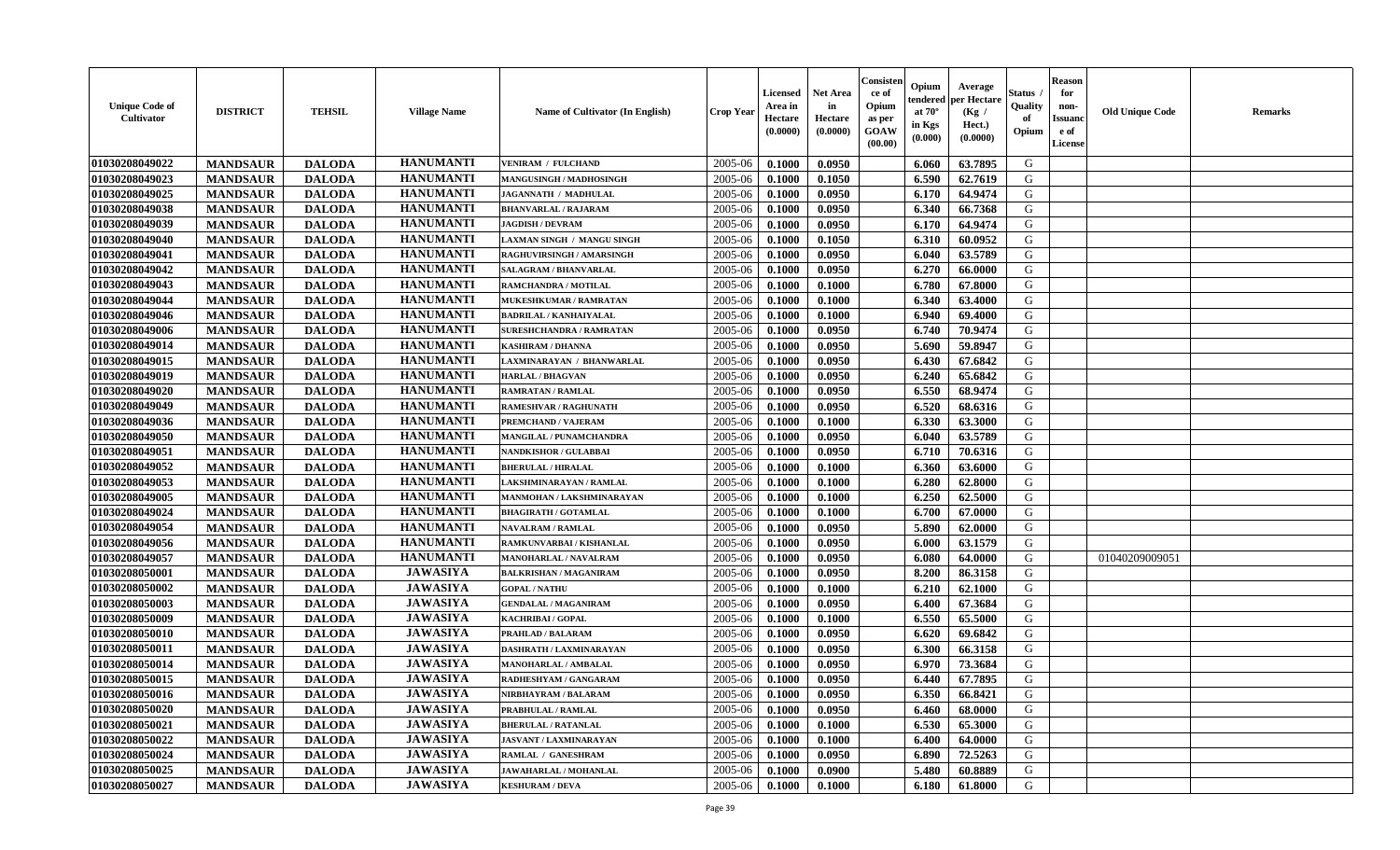| <b>Unique Code of</b><br>Cultivator | <b>DISTRICT</b> | <b>TEHSIL</b> | <b>Village Name</b> | Name of Cultivator (In English) | <b>Crop Year</b> | <b>Licensed</b><br>Area in<br>Hectare<br>(0.0000) | <b>Net Area</b><br>in<br>Hectare<br>(0.0000) | Consister<br>ce of<br>Opium<br>as per<br>GOAW<br>(00.00) | Opium<br>endered<br>at $70^\circ$<br>in Kgs<br>(0.000) | Average<br>per Hectare<br>(Kg /<br>Hect.)<br>(0.0000) | <b>Status</b><br>Quality<br>of<br>Opium | <b>Reason</b><br>for<br>non-<br><b>Issuanc</b><br>e of<br>License | <b>Old Unique Code</b> | <b>Remarks</b>     |
|-------------------------------------|-----------------|---------------|---------------------|---------------------------------|------------------|---------------------------------------------------|----------------------------------------------|----------------------------------------------------------|--------------------------------------------------------|-------------------------------------------------------|-----------------------------------------|-------------------------------------------------------------------|------------------------|--------------------|
| 01030208050029                      | <b>MANDSAUR</b> | <b>DALODA</b> | <b>JAWASIYA</b>     | <b>NATHULAL / BHAGIRATH</b>     | 2005-06          | 0.1000                                            | 0.0950                                       |                                                          | 6.970                                                  | 73.3684                                               | G                                       |                                                                   |                        |                    |
| 01030208050030                      | <b>MANDSAUR</b> | <b>DALODA</b> | <b>JAWASIYA</b>     | RAMESHCHANDRA / BALARAM         | 2005-06          | 0.1000                                            | 0.0950                                       |                                                          | 6.610                                                  | 69.5789                                               | G                                       |                                                                   |                        |                    |
| 01030208050031                      | <b>MANDSAUR</b> | <b>DALODA</b> | <b>JAWASIYA</b>     | <b>BALARAM / BHAGIRATH</b>      | 2005-06          | 0.1000                                            | 0.0950                                       |                                                          | 6.590                                                  | 69.3684                                               | G                                       |                                                                   |                        |                    |
| 01030208050032                      | <b>MANDSAUR</b> | <b>DALODA</b> | <b>JAWASIYA</b>     | <b>SHANTIBAI / BAPULAL</b>      | 2005-06          | 0.1000                                            | 0.0950                                       |                                                          | 6.670                                                  | 70.2105                                               | G                                       |                                                                   |                        |                    |
| 01030208050033                      | <b>MANDSAUR</b> | <b>DALODA</b> | <b>JAWASIYA</b>     | LAXMINARAYAN / RAMLAL           | 2005-06          | 0.1000                                            | 0.0950                                       |                                                          | 6.400                                                  | 67.3684                                               | G                                       |                                                                   |                        |                    |
| 01030208050034                      | <b>MANDSAUR</b> | <b>DALODA</b> | <b>JAWASIYA</b>     | VARDIBAI / MODIRAM              | 2005-06          | 0.1000                                            | 0.0950                                       |                                                          | 5.620                                                  | 59.1579                                               | G                                       | 09                                                                |                        |                    |
| 01030208050035                      | <b>MANDSAUR</b> | <b>DALODA</b> | <b>JAWASIYA</b>     | <b>AMBALAL / SHRILAL</b>        | 2005-06          | 0.1000                                            | 0.0950                                       |                                                          | 6.610                                                  | 69.5789                                               | ${\bf G}$                               |                                                                   |                        |                    |
| 01030208050036                      | <b>MANDSAUR</b> | <b>DALODA</b> | <b>JAWASIYA</b>     | <b>BASANTIBAI / DEVILAL</b>     | 2005-06          | 0.1000                                            | 0.0950                                       |                                                          | 6.800                                                  | 71.5789                                               | G                                       |                                                                   |                        |                    |
| 01030208050037                      | <b>MANDSAUR</b> | <b>DALODA</b> | <b>JAWASIYA</b>     | <b>LILABAI/DEVRAM</b>           | 2005-06          | 0.1000                                            | 0.0950                                       |                                                          | 6.140                                                  | 64.6316                                               | G                                       |                                                                   |                        |                    |
| 01030208050038                      | <b>MANDSAUR</b> | <b>DALODA</b> | <b>JAWASIYA</b>     | PRABHULAL / PRITHVIRAJ          | 2005-06          | 0.1000                                            | 0.0950                                       |                                                          | 6.030                                                  | 63.4737                                               | G                                       |                                                                   |                        |                    |
| 01030208050039                      | <b>MANDSAUR</b> | <b>DALODA</b> | <b>JAWASIYA</b>     | <b>BHERULAL / BHANWARLAL</b>    | 2005-06          | 0.1000                                            | 0.1000                                       |                                                          | 6.760                                                  | 67.6000                                               | $\mathbf G$                             |                                                                   |                        |                    |
| 01030208050040                      | <b>MANDSAUR</b> | <b>DALODA</b> | <b>JAWASIYA</b>     | PANNALAL / SHOBHARAM            | 2005-06          | 0.1000                                            | 0.1000                                       |                                                          | 6.690                                                  | 66.9000                                               | G                                       |                                                                   |                        |                    |
| 01030208050043                      | <b>MANDSAUR</b> | <b>DALODA</b> | <b>JAWASIYA</b>     | SAIDANBAI / ABDUL               | 2005-06          | 0.1000                                            | 0.1000                                       |                                                          | 6.560                                                  | 65.6000                                               | G                                       |                                                                   |                        |                    |
| 01030208050044                      | <b>MANDSAUR</b> | <b>DALODA</b> | <b>JAWASIYA</b>     | <b>SHIVLAL / BHAGIRATH</b>      | 2005-06          | 0.1000                                            | 0.0950                                       |                                                          | 6.570                                                  | 69.1579                                               | G                                       | 09                                                                |                        | <b>NAME CHANGE</b> |
| 01030208050047                      | <b>MANDSAUR</b> | <b>DALODA</b> | <b>JAWASIYA</b>     | <b>BHERA / KANIRAM</b>          | 2005-06          | 0.1000                                            | 0.0950                                       |                                                          | 6.610                                                  | 69.5789                                               | G                                       |                                                                   |                        |                    |
| 01030208050051                      | <b>MANDSAUR</b> | <b>DALODA</b> | <b>JAWASIYA</b>     | <b>KAMLABAI/NANURAM</b>         | 2005-06          | 0.1000                                            | 0.0950                                       |                                                          | 6.460                                                  | 68.0000                                               | G                                       |                                                                   |                        |                    |
| 01030208050053                      | <b>MANDSAUR</b> | <b>DALODA</b> | <b>JAWASIYA</b>     | <b>CHATURBHUJ / NANURAM</b>     | 2005-06          | 0.1000                                            | 0.1000                                       |                                                          | 6.600                                                  | 66.0000                                               | G                                       |                                                                   |                        |                    |
| 01030208050056                      | <b>MANDSAUR</b> | <b>DALODA</b> | <b>JAWASIYA</b>     | <b>BALARAM / LAXMAN</b>         | 2005-06          | 0.1000                                            | 0.0800                                       |                                                          | 5.180                                                  | 64.7500                                               | G                                       |                                                                   |                        |                    |
| 01030208050057                      | <b>MANDSAUR</b> | <b>DALODA</b> | <b>JAWASIYA</b>     | <b>RAMNIVAS / NATHU</b>         | 2005-06          | 0.1000                                            | 0.0950                                       |                                                          | 6.430                                                  | 67.6842                                               | G                                       |                                                                   |                        |                    |
| 01030208050058                      | <b>MANDSAUR</b> | <b>DALODA</b> | <b>JAWASIYA</b>     | MOHANLAL / KISHANLAL            | 2005-06          | 0.1000                                            | 0.0950                                       |                                                          | 6.630                                                  | 69.7895                                               | G                                       |                                                                   |                        |                    |
| 01030208050059                      | <b>MANDSAUR</b> | <b>DALODA</b> | <b>JAWASIYA</b>     | <b>NATHULAL / TEKA</b>          | 2005-06          | 0.1000                                            | 0.1000                                       |                                                          | 6.030                                                  | 60.3000                                               | G                                       |                                                                   |                        |                    |
| 01030208050060                      | <b>MANDSAUR</b> | <b>DALODA</b> | <b>JAWASIYA</b>     | <b>KACHRU/ONKAR</b>             | 2005-06          | 0.1000                                            | 0.1000                                       |                                                          | 6.690                                                  | 66.9000                                               | G                                       |                                                                   |                        |                    |
| 01030208050061                      | <b>MANDSAUR</b> | <b>DALODA</b> | <b>JAWASIYA</b>     | <b>RAMLAL / ONKAR</b>           | 2005-06          | 0.1000                                            | 0.1000                                       |                                                          | 6.260                                                  | 62.6000                                               | ${\bf G}$                               | 09                                                                |                        | <b>NAME CHANGE</b> |
| 01030208050064                      | <b>MANDSAUR</b> | <b>DALODA</b> | <b>JAWASIYA</b>     | <b>RATAN / RAMA</b>             | 2005-06          | 0.1000                                            | 0.1000                                       |                                                          | 5.960                                                  | 59.6000                                               | G                                       |                                                                   |                        |                    |
| 01030208050069                      | <b>MANDSAUR</b> | <b>DALODA</b> | <b>JAWASIYA</b>     | <b>BHAGATRAM / BALARAM</b>      | 2005-06          | 0.1000                                            | 0.0950                                       |                                                          | 6.680                                                  | 70.3158                                               | G                                       |                                                                   |                        |                    |
| 01030208050070                      | <b>MANDSAUR</b> | <b>DALODA</b> | <b>JAWASIYA</b>     | <b>MOHANLAL / JAGDISH</b>       | 2005-06          | 0.1000                                            | 0.1000                                       |                                                          | 6.310                                                  | 63.1000                                               | G                                       |                                                                   |                        |                    |
| 01030208050072                      | <b>MANDSAUR</b> | <b>DALODA</b> | <b>JAWASIYA</b>     | SHANKARLAL / KAWARLAL(REWA)     | 2005-06          | 0.1000                                            | 0.1000                                       |                                                          | 6.660                                                  | 66.6000                                               | G                                       |                                                                   |                        |                    |
| 01030208050074                      | <b>MANDSAUR</b> | <b>DALODA</b> | <b>JAWASIYA</b>     | <b>BAPULAL / BALARAM</b>        | 2005-06          | 0.1000                                            | 0.0950                                       |                                                          | 5.970                                                  | 62.8421                                               | G                                       |                                                                   |                        |                    |
| 01030208050076                      | <b>MANDSAUR</b> | <b>DALODA</b> | <b>JAWASIYA</b>     | <b>BHERULAL / MODIRAM</b>       | 2005-06          | 0.1000                                            | 0.0950                                       |                                                          | 5.570                                                  | 58.6316                                               | G                                       |                                                                   |                        |                    |
| 01030208050077                      | <b>MANDSAUR</b> | <b>DALODA</b> | <b>JAWASIYA</b>     | UMMEDRAM / KISHANLAL            | 2005-06          | 0.1000                                            | 0.0950                                       |                                                          | 6.420                                                  | 67.5789                                               | G                                       |                                                                   |                        |                    |
| 01030208050078                      | <b>MANDSAUR</b> | <b>DALODA</b> | <b>JAWASIYA</b>     | <b>DASHRATH / PYARCHAND</b>     | 2005-06          | 0.1000                                            | 0.0950                                       |                                                          | 6.050                                                  | 63.6842                                               | ${\bf G}$                               |                                                                   |                        |                    |
| 01030208050079                      | <b>MANDSAUR</b> | <b>DALODA</b> | <b>JAWASIYA</b>     | PRAKASH / CHAMPALAL             | 2005-06          | 0.1000                                            | 0.1000                                       |                                                          | 6.570                                                  | 65.7000                                               | G                                       |                                                                   |                        |                    |
| 01030208050081                      | <b>MANDSAUR</b> | <b>DALODA</b> | <b>JAWASIYA</b>     | <b>GANGARAM / NAGULAL</b>       | 2005-06          | 0.1000                                            | 0.1000                                       |                                                          | 6.010                                                  | 60.1000                                               | G                                       |                                                                   |                        |                    |
| 01030208050084                      | <b>MANDSAUR</b> | <b>DALODA</b> | <b>JAWASIYA</b>     | <b>BALARAM / GORDHAN</b>        | 2005-06          | 0.1000                                            | 0.0900                                       |                                                          | 6.340                                                  | 70.4444                                               | G                                       |                                                                   |                        |                    |
| 01030208050085                      | <b>MANDSAUR</b> | <b>DALODA</b> | <b>JAWASIYA</b>     | MADANLAL / KANWARLAL            | 2005-06          | 0.1000                                            | 0.0950                                       |                                                          | 6.340                                                  | 66.7368                                               | G                                       |                                                                   |                        |                    |
| 01030208050086                      | <b>MANDSAUR</b> | <b>DALODA</b> | <b>JAWASIYA</b>     | RAMKANYABAI / PRITHVIRAJ        | 2005-06          | 0.1000                                            | 0.0950                                       |                                                          | 6.150                                                  | 64.7368                                               | G                                       |                                                                   |                        |                    |
| 01030208050087                      | <b>MANDSAUR</b> | <b>DALODA</b> | <b>JAWASIYA</b>     | <b>BHANWARLAL / HIRALAL</b>     | 2005-06          | 0.1000                                            | 0.1000                                       |                                                          | 6.170                                                  | 61.7000                                               | G                                       |                                                                   |                        |                    |
| 01030208050088                      | <b>MANDSAUR</b> | <b>DALODA</b> | <b>JAWASIYA</b>     | SHANKARLAL / KANWARLAL          | 2005-06          | 0.1000                                            | 0.0950                                       |                                                          | 6.170                                                  | 64.9474                                               | G                                       |                                                                   |                        |                    |
| 01030208050090                      | <b>MANDSAUR</b> | <b>DALODA</b> | <b>JAWASIYA</b>     | <b>GENDALAL / KANWARLAL</b>     | 2005-06          | 0.1000                                            | 0.0900                                       |                                                          | 5.980                                                  | 66.4444                                               | ${\bf G}$                               |                                                                   |                        |                    |
| 01030208050091                      | <b>MANDSAUR</b> | <b>DALODA</b> | <b>JAWASIYA</b>     | SAMPAT BAI / BHAGATRAM          | 2005-06          | 0.1000                                            | 0.0950                                       |                                                          | 6.500                                                  | 68.4211                                               | G                                       |                                                                   |                        |                    |
| 01030208050092                      | <b>MANDSAUR</b> | <b>DALODA</b> | <b>JAWASIYA</b>     | KASTURCHAND / DHURA             | 2005-06          | 0.1000                                            | 0.0950                                       |                                                          | 6.070                                                  | 63.8947                                               | G                                       |                                                                   |                        |                    |
| 01030208050093                      | <b>MANDSAUR</b> | <b>DALODA</b> | <b>JAWASIYA</b>     | <b>BALARAM / SURATRAM</b>       | 2005-06          | 0.1000                                            | 0.1000                                       |                                                          | 6.490                                                  | 64.9000                                               | G                                       |                                                                   |                        |                    |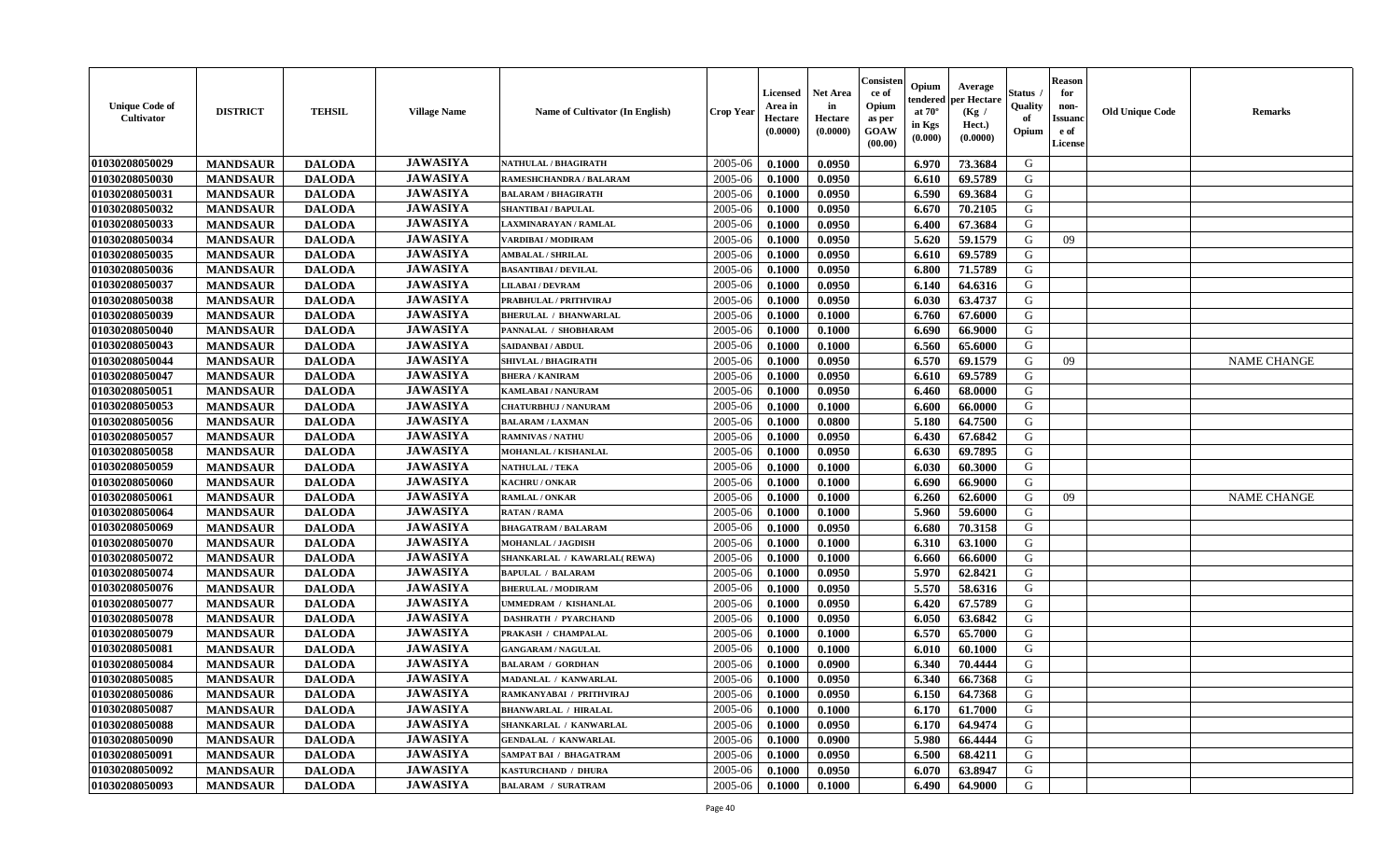| <b>Unique Code of</b><br><b>Cultivator</b> | <b>DISTRICT</b> | <b>TEHSIL</b> | <b>Village Name</b> | Name of Cultivator (In English) | <b>Crop Year</b> | <b>Licensed</b><br>Area in<br>Hectare<br>(0.0000) | <b>Net Area</b><br>in<br>Hectare<br>(0.0000) | Consisteı<br>ce of<br>Opium<br>as per<br><b>GOAW</b><br>(00.00) | Opium<br>endered<br>at $70^\circ$<br>in Kgs<br>$(\mathbf{0.000})$ | Average<br>per Hectare<br>(Kg /<br>Hect.)<br>(0.0000) | Status<br>Quality<br>of<br>Opium | <b>Reason</b><br>for<br>non-<br>Issuan<br>e of<br>License | <b>Old Unique Code</b> | <b>Remarks</b> |
|--------------------------------------------|-----------------|---------------|---------------------|---------------------------------|------------------|---------------------------------------------------|----------------------------------------------|-----------------------------------------------------------------|-------------------------------------------------------------------|-------------------------------------------------------|----------------------------------|-----------------------------------------------------------|------------------------|----------------|
| 01030208050094                             | <b>MANDSAUR</b> | <b>DALODA</b> | <b>JAWASIYA</b>     | <b>MANGILAL / DEVA</b>          | 2005-06          | 0.1000                                            | 0.1000                                       |                                                                 | 6.920                                                             | 69.2000                                               | G                                |                                                           |                        |                |
| 01030208050095                             | <b>MANDSAUR</b> | <b>DALODA</b> | <b>JAWASIYA</b>     | RAMESHCHNDRA / MOTILAL          | 2005-06          | 0.1000                                            | 0.1000                                       |                                                                 | 6.640                                                             | 66.4000                                               | G                                |                                                           |                        |                |
| 01030208050098                             | <b>MANDSAUR</b> | <b>DALODA</b> | <b>JAWASIYA</b>     | <b>BALARAM / BAPULAL</b>        | 2005-06          | 0.1000                                            | 0.0950                                       |                                                                 | 6.290                                                             | 66.2105                                               | G                                |                                                           |                        |                |
| 01030208050099                             | <b>MANDSAUR</b> | <b>DALODA</b> | <b>JAWASIYA</b>     | <b>GENDALAL / GULABCHANDRA</b>  | 2005-06          | 0.1000                                            | 0.0950                                       |                                                                 | 6.090                                                             | 64.1053                                               | G                                |                                                           |                        |                |
| 01030208050101                             | <b>MANDSAUR</b> | <b>DALODA</b> | <b>JAWASIYA</b>     | PYARCHAND / NANURAM             | 2005-06          | 0.1000                                            | 0.0950                                       |                                                                 | 6.030                                                             | 63.4737                                               | G                                |                                                           |                        |                |
| 01030208050102                             | <b>MANDSAUR</b> | <b>DALODA</b> | <b>JAWASIYA</b>     | <b>JAWAHARLAL / TEKA</b>        | 2005-06          | 0.1000                                            | 0.0950                                       |                                                                 | 6.380                                                             | 67.1579                                               | G                                |                                                           |                        |                |
| 01030208050104                             | <b>MANDSAUR</b> | <b>DALODA</b> | <b>JAWASIYA</b>     | <b>MANSUKHLAL / PRATHVIRAJ</b>  | 2005-06          | 0.1000                                            |                                              |                                                                 |                                                                   | 0.0000                                                | $\mathbf{F}$                     |                                                           |                        |                |
| 01030208050105                             | <b>MANDSAUR</b> | <b>DALODA</b> | <b>JAWASIYA</b>     | <b>BADRILAL / NANURAM</b>       | 2005-06          | 0.1000                                            | 0.1000                                       |                                                                 | 6.490                                                             | 64.9000                                               | G                                |                                                           |                        |                |
| 01030208050106                             | <b>MANDSAUR</b> | <b>DALODA</b> | <b>JAWASIYA</b>     | <b>MANGILAL / BHERA</b>         | 2005-06          | 0.1000                                            | 0.0950                                       |                                                                 | 6.770                                                             | 71.2632                                               | G                                |                                                           |                        |                |
| 01030208050107                             | <b>MANDSAUR</b> | <b>DALODA</b> | <b>JAWASIYA</b>     | RAMCHANDRI BAI / KISHANLAL      | 2005-06          | 0.1000                                            | 0.0950                                       |                                                                 | 6.530                                                             | 68.7368                                               | G                                |                                                           |                        |                |
| 01030208050108                             | <b>MANDSAUR</b> | <b>DALODA</b> | <b>JAWASIYA</b>     | <b>KACHRU / DHULIBAI</b>        | 2005-06          | 0.1000                                            | 0.0950                                       |                                                                 | 6.690                                                             | 70.4211                                               | G                                |                                                           |                        |                |
| 01030208050109                             | <b>MANDSAUR</b> | <b>DALODA</b> | <b>JAWASIYA</b>     | <b>MANGILAL / SALAGRAM</b>      | 2005-06          | 0.1000                                            | 0.1000                                       |                                                                 | 6.320                                                             | 63.2000                                               | G                                |                                                           |                        |                |
| 01030208050110                             | <b>MANDSAUR</b> | <b>DALODA</b> | <b>JAWASIYA</b>     | <b>BALARAM / GULABCHAND</b>     | 2005-06          | 0.1000                                            | 0.0900                                       |                                                                 | 5.730                                                             | 63.6667                                               | G                                |                                                           |                        |                |
| 01030208050111                             | <b>MANDSAUR</b> | <b>DALODA</b> | <b>JAWASIYA</b>     | <b>BHERULAL / DHANNA</b>        | 2005-06          | 0.1000                                            | 0.1000                                       |                                                                 | 6.600                                                             | 66.0000                                               | G                                |                                                           |                        |                |
| 01030208050112                             | <b>MANDSAUR</b> | <b>DALODA</b> | <b>JAWASIYA</b>     | <b>RAMLAL / KALU</b>            | 2005-06          | 0.1000                                            | 0.0950                                       |                                                                 | 6.070                                                             | 63.8947                                               | G                                |                                                           |                        |                |
| 01030208050113                             | <b>MANDSAUR</b> | <b>DALODA</b> | <b>JAWASIYA</b>     | VARADLAL / LAXMICHAND           | 2005-06          | 0.1000                                            | 0.1000                                       |                                                                 | 6.520                                                             | 65.2000                                               | G                                |                                                           |                        |                |
| 01030208050114                             | <b>MANDSAUR</b> | <b>DALODA</b> | <b>JAWASIYA</b>     | <b>DEVARAM / LAXMICHANDRA</b>   | 2005-06          | 0.1000                                            | 0.0950                                       |                                                                 | 5.550                                                             | 58.4211                                               | G                                |                                                           |                        |                |
| 01030208050115                             | <b>MANDSAUR</b> | <b>DALODA</b> | <b>JAWASIYA</b>     | <b>MAGANIRAM / TEKA</b>         | 2005-06          | 0.1000                                            | 0.0950                                       |                                                                 | 6.060                                                             | 63.7895                                               | G                                |                                                           |                        |                |
| 01030208050116                             | <b>MANDSAUR</b> | <b>DALODA</b> | <b>JAWASIYA</b>     | <b>HIRALAL / DHURA</b>          | 2005-06          | 0.1000                                            | 0.0950                                       |                                                                 | 6.830                                                             | 71.8947                                               | G                                |                                                           |                        |                |
| 01030208050117                             | <b>MANDSAUR</b> | <b>DALODA</b> | <b>JAWASIYA</b>     | <b>DALURAM / AMRITRAM</b>       | 2005-06          | 0.1000                                            | 0.1000                                       |                                                                 | 6.430                                                             | 64.3000                                               | G                                |                                                           |                        |                |
| 01030208050119                             | <b>MANDSAUR</b> | <b>DALODA</b> | <b>JAWASIYA</b>     | <b>BALARAM / DEVA</b>           | 2005-06          | 0.1000                                            | 0.0950                                       |                                                                 | 5.770                                                             | 60.7368                                               | G                                |                                                           |                        |                |
| 01030208050120                             | <b>MANDSAUR</b> | <b>DALODA</b> | <b>JAWASIYA</b>     | <b>MANGILAL / LAXMAN</b>        | 2005-06          | 0.1000                                            | 0.1000                                       |                                                                 | 6.490                                                             | 64.9000                                               | G                                |                                                           |                        |                |
| 01030208050121                             | <b>MANDSAUR</b> | <b>DALODA</b> | <b>JAWASIYA</b>     | <b>LAXMIBAI / BHERULAL</b>      | 2005-06          | 0.1000                                            | 0.0950                                       |                                                                 | 6.240                                                             | 65.6842                                               | G                                |                                                           |                        |                |
| 01030208050127                             | <b>MANDSAUR</b> | <b>DALODA</b> | <b>JAWASIYA</b>     | <b>BALARAM / HIRALAL</b>        | 2005-06          | 0.1000                                            | 0.0950                                       |                                                                 | 6.640                                                             | 69.8947                                               | G                                |                                                           |                        |                |
| 01030208050129                             | <b>MANDSAUR</b> | <b>DALODA</b> | <b>JAWASIYA</b>     | <b>NAGULAL / BASANTILAL</b>     | 2005-06          | 0.1000                                            | 0.0950                                       |                                                                 | 5.830                                                             | 61.3684                                               | G                                |                                                           |                        |                |
| 01030208050130                             | <b>MANDSAUR</b> | <b>DALODA</b> | <b>JAWASIYA</b>     | <b>GANESHRAM / CHAMPALAL</b>    | 2005-06          | 0.1000                                            | 0.0950                                       |                                                                 | 6.160                                                             | 64.8421                                               | G                                |                                                           |                        |                |
| 01030208050131                             | <b>MANDSAUR</b> | <b>DALODA</b> | <b>JAWASIYA</b>     | MANGILAL / BHAGIRATH            | 2005-06          | 0.1000                                            | 0.1000                                       |                                                                 | 7.030                                                             | 70.3000                                               | G                                |                                                           |                        |                |
| 01030208050133                             | <b>MANDSAUR</b> | <b>DALODA</b> | <b>JAWASIYA</b>     | RADHESHYAM / GORISHANKAR        | 2005-06          | 0.1000                                            | 0.0950                                       |                                                                 | 6.670                                                             | 70.2105                                               | G                                |                                                           |                        |                |
| 01030208050134                             | <b>MANDSAUR</b> | <b>DALODA</b> | <b>JAWASIYA</b>     | <b>ONKAR / BHAGGA</b>           | 2005-06          | 0.1000                                            | 0.0950                                       |                                                                 | 6.240                                                             | 65.6842                                               | G                                |                                                           |                        |                |
| 01030208050135                             | <b>MANDSAUR</b> | <b>DALODA</b> | <b>JAWASIYA</b>     | <b>GATTUBAI/HIRALAL</b>         | 2005-06          | 0.1000                                            | 0.1000                                       |                                                                 | 6.510                                                             | 65.1000                                               | G                                |                                                           |                        |                |
| 01030208050136                             | <b>MANDSAUR</b> | <b>DALODA</b> | <b>JAWASIYA</b>     | MANGILAL / GANESHRAM            | 2005-06          | 0.1000                                            | 0.0900                                       |                                                                 | 5.730                                                             | 63.6667                                               | G                                |                                                           |                        |                |
| 01030208050137                             | <b>MANDSAUR</b> | <b>DALODA</b> | <b>JAWASIYA</b>     | SHANKARLAL / GANESHRAM          | 2005-06          | 0.1000                                            | 0.1000                                       |                                                                 | 6.900                                                             | 69.0000                                               | G                                |                                                           |                        |                |
| 01030208050139                             | <b>MANDSAUR</b> | <b>DALODA</b> | <b>JAWASIYA</b>     | MEHTABBAI / RAMLAL              | 2005-06          | 0.1000                                            | 0.0950                                       |                                                                 | 6.460                                                             | 68.0000                                               | G                                |                                                           |                        |                |
| 01030208050140                             | <b>MANDSAUR</b> | <b>DALODA</b> | <b>JAWASIYA</b>     | RUKAMANABAI / GANESHARAM        | 2005-06          | 0.1000                                            | 0.0950                                       |                                                                 | 6.260                                                             | 65.8947                                               | G                                | 09                                                        |                        |                |
| 01030208050141                             | <b>MANDSAUR</b> | <b>DALODA</b> | <b>JAWASIYA</b>     | KANWARLAL / MODIRAM             | 2005-06          | 0.1000                                            | 0.0950                                       |                                                                 | 5.950                                                             | 62.6316                                               | G                                |                                                           |                        |                |
| 01030208050143                             | <b>MANDSAUR</b> | <b>DALODA</b> | <b>JAWASIYA</b>     | <b>JAWAHARLAL / BHANNA</b>      | $2005 - 06$      | 0.1000                                            | 0.1000                                       |                                                                 |                                                                   | $6.180 \pm 61.8000$                                   | G                                |                                                           |                        |                |
| 01030208050145                             | <b>MANDSAUR</b> | <b>DALODA</b> | <b>JAWASIYA</b>     | VIJAYSHANKAR / GULABCHAND       | 2005-06          | 0.1000                                            | 0.0950                                       |                                                                 | 6.110                                                             | 64.3158                                               | G                                |                                                           |                        |                |
| 01030208050147                             | <b>MANDSAUR</b> | <b>DALODA</b> | <b>JAWASIYA</b>     | RAMIBAI / KHEMARAJ              | 2005-06          | 0.1000                                            | 0.0950                                       |                                                                 | 6.340                                                             | 66.7368                                               | G                                |                                                           |                        |                |
| 01030208050148                             | <b>MANDSAUR</b> | <b>DALODA</b> | <b>JAWASIYA</b>     | <b>BHANWARLAL / KANIRAM</b>     | 2005-06          | 0.1000                                            | 0.1000                                       |                                                                 | 5.950                                                             | 59.5000                                               | G                                |                                                           |                        |                |
| 01030208050149                             | <b>MANDSAUR</b> | <b>DALODA</b> | <b>JAWASIYA</b>     | PYARCHANDRA / GANESHRAM         | 2005-06          | 0.1000                                            | 0.0950                                       |                                                                 | 5.990                                                             | 63.0526                                               | G                                |                                                           |                        |                |
| 01030208050150                             | <b>MANDSAUR</b> | <b>DALODA</b> | <b>JAWASIYA</b>     | KANWARLAL / RAMLAL              | 2005-06          | 0.1000                                            | 0.0950                                       |                                                                 | 6.090                                                             | 64.1053                                               | G                                |                                                           |                        |                |
| 01030208050151                             | <b>MANDSAUR</b> | <b>DALODA</b> | <b>JAWASIYA</b>     | <b>GANGABAI / KANWARLAL</b>     | 2005-06          | 0.1000                                            | 0.0950                                       |                                                                 | 6.520                                                             | 68.6316                                               | G                                |                                                           |                        |                |
|                                            |                 |               |                     |                                 |                  |                                                   |                                              |                                                                 |                                                                   |                                                       |                                  |                                                           |                        |                |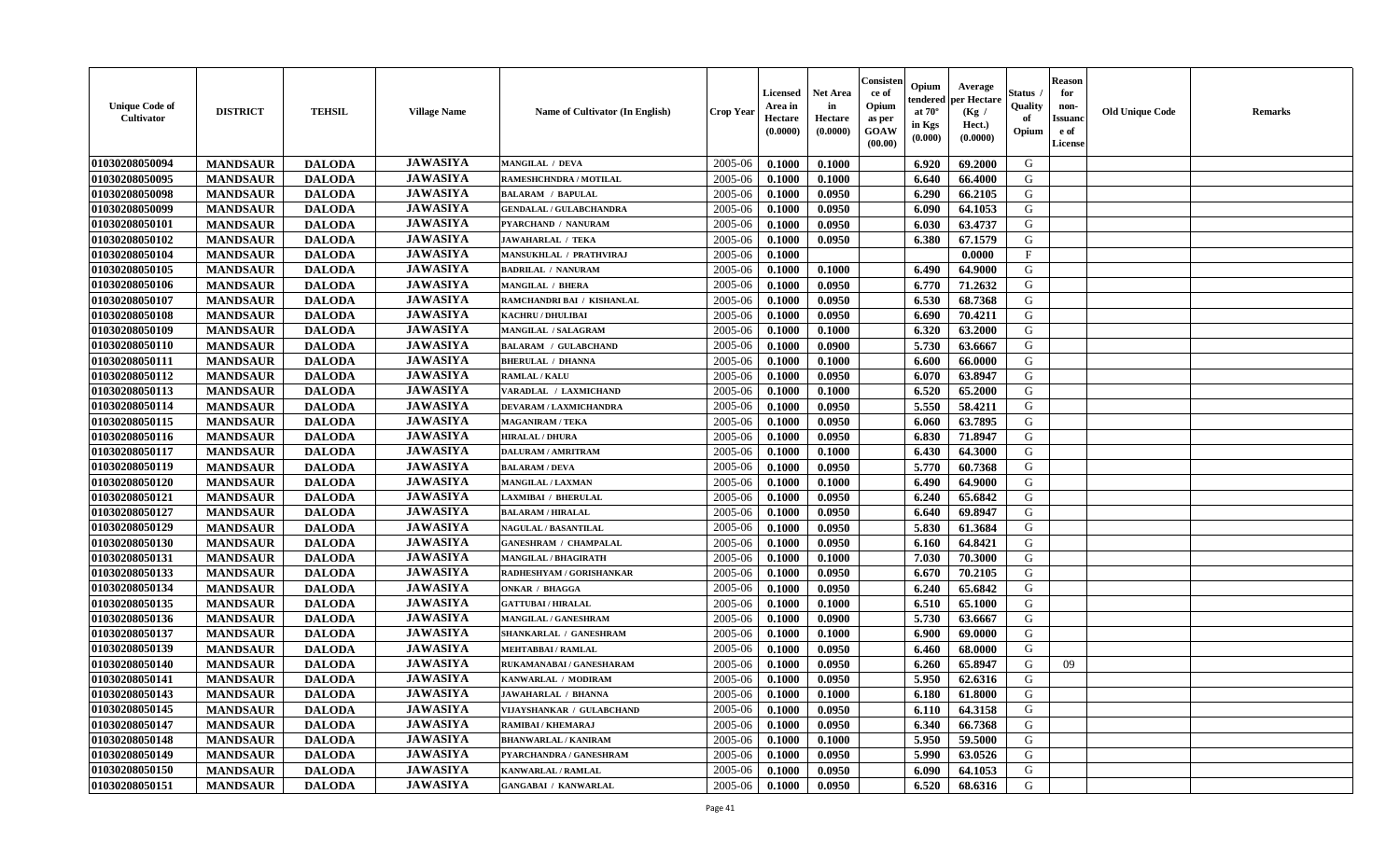| <b>Unique Code of</b><br><b>Cultivator</b> | <b>DISTRICT</b> | <b>TEHSIL</b> | <b>Village Name</b> | Name of Cultivator (In English)  | <b>Crop Year</b> | <b>Licensed</b><br>Area in<br>Hectare<br>(0.0000) | <b>Net Area</b><br>in<br>Hectare<br>(0.0000) | Consisteı<br>ce of<br>Opium<br>as per<br>GOAW<br>(00.00) | Opium<br>endered<br>at $70^\circ$<br>in Kgs<br>(0.000) | Average<br>per Hectare<br>(Kg /<br>Hect.)<br>(0.0000) | Status<br>Quality<br>of<br>Opium | <b>Reason</b><br>for<br>non-<br>Issuano<br>e of<br>License | <b>Old Unique Code</b> | Remarks            |
|--------------------------------------------|-----------------|---------------|---------------------|----------------------------------|------------------|---------------------------------------------------|----------------------------------------------|----------------------------------------------------------|--------------------------------------------------------|-------------------------------------------------------|----------------------------------|------------------------------------------------------------|------------------------|--------------------|
| 01030208050152                             | <b>MANDSAUR</b> | <b>DALODA</b> | <b>JAWASIYA</b>     | MANGIBAI / BHAGATRAM             | 2005-06          | 0.1000                                            | 0.1000                                       |                                                          | 6.810                                                  | 68.1000                                               | G                                |                                                            |                        |                    |
| 01030208050153                             | <b>MANDSAUR</b> | <b>DALODA</b> | <b>JAWASIYA</b>     | <b>DURGABAI/BAPULAL</b>          | 2005-06          | 0.1000                                            | 0.0950                                       |                                                          | 6.180                                                  | 65.0526                                               | G                                |                                                            |                        |                    |
| 01030208050154                             | <b>MANDSAUR</b> | <b>DALODA</b> | <b>JAWASIYA</b>     | <b>BHAGATRAM / LAKHMA</b>        | 2005-06          | 0.1000                                            | 0.1000                                       |                                                          | 6.040                                                  | 60.4000                                               | G                                |                                                            |                        |                    |
| 01030208050155                             | <b>MANDSAUR</b> | <b>DALODA</b> | <b>JAWASIYA</b>     | <b>MOHANLAL / KALU</b>           | 2005-06          | 0.1000                                            | 0.0950                                       |                                                          | 6.300                                                  | 66.3158                                               | G                                |                                                            |                        |                    |
| 01030208050156                             | <b>MANDSAUR</b> | <b>DALODA</b> | <b>JAWASIYA</b>     | <b>MOHANLAL / BHERULAL</b>       | 2005-06          | 0.1000                                            | 0.1000                                       |                                                          | 6.420                                                  | 64.2000                                               | G                                |                                                            |                        |                    |
| 01030208050157                             | <b>MANDSAUR</b> | <b>DALODA</b> | <b>JAWASIYA</b>     | RAMNARAYAN / BHAGIRATH           | 2005-06          | 0.1000                                            | 0.1000                                       |                                                          | 7.110                                                  | 71.1000                                               | G                                |                                                            |                        |                    |
| 01030208050158                             | <b>MANDSAUR</b> | <b>DALODA</b> | <b>JAWASIYA</b>     | AMBALAL / BHANWARLAL             | 2005-06          | 0.1000                                            | 0.1000                                       |                                                          | 7.010                                                  | 70.1000                                               | G                                |                                                            |                        | <b>NAME CHANGE</b> |
| 01030208050159                             | <b>MANDSAUR</b> | <b>DALODA</b> | <b>JAWASIYA</b>     | <b>GANGABAI / RADHAKISHAN</b>    | 2005-06          | 0.1000                                            | 0.1000                                       |                                                          | 6.450                                                  | 64.5000                                               | G                                |                                                            |                        |                    |
| 01030208050160                             | <b>MANDSAUR</b> | <b>DALODA</b> | <b>JAWASIYA</b>     | <b>BAPULAL / BHAGIRATH</b>       | 2005-06          | 0.1000                                            | 0.1000                                       |                                                          | 6.640                                                  | 66.4000                                               | G                                |                                                            |                        |                    |
| 01030208050162                             | <b>MANDSAUR</b> | <b>DALODA</b> | <b>JAWASIYA</b>     | <b>AMBALAL / BHERA (PATIDAR)</b> | 2005-06          | 0.1000                                            | 0.1000                                       |                                                          | 6.500                                                  | 65.0000                                               | G                                |                                                            |                        |                    |
| 01030208050167                             | <b>MANDSAUR</b> | <b>DALODA</b> | <b>JAWASIYA</b>     | TEJRAM / SHIVRAM                 | 2005-06          | 0.1000                                            | 0.1050                                       |                                                          | 7.190                                                  | 68.4762                                               | G                                |                                                            |                        |                    |
| 01030208050168                             | <b>MANDSAUR</b> | <b>DALODA</b> | <b>JAWASIYA</b>     | <b>BHERULAL / BHANVARLAL</b>     | 2005-06          | 0.1000                                            | 0.0950                                       |                                                          | 6.530                                                  | 68.7368                                               | G                                |                                                            |                        |                    |
| 01030208050170                             | <b>MANDSAUR</b> | <b>DALODA</b> | <b>JAWASIYA</b>     | <b>BHERULAL / MANGILAL</b>       | 2005-06          | 0.1000                                            | 0.0950                                       |                                                          | 6.530                                                  | 68.7368                                               | G                                |                                                            |                        |                    |
| 01030208050173                             | <b>MANDSAUR</b> | <b>DALODA</b> | <b>JAWASIYA</b>     | HANSIBAI / UDA                   | 2005-06          | 0.1000                                            | 0.0950                                       |                                                          | 6.060                                                  | 63.7895                                               | G                                |                                                            |                        |                    |
| 01030208050176                             | <b>MANDSAUR</b> | <b>DALODA</b> | <b>JAWASIYA</b>     | <b>NANDRAM / BAGDIRAM</b>        | 2005-06          | 0.1000                                            | 0.0850                                       |                                                          | 5.350                                                  | 62.9412                                               | $\mathbf G$                      |                                                            |                        |                    |
| 01030208050177                             | <b>MANDSAUR</b> | <b>DALODA</b> | <b>JAWASIYA</b>     | LAKSHMINARAYAN / MOTI            | 2005-06          | 0.1000                                            | 0.1000                                       |                                                          | 6.540                                                  | 65.4000                                               | G                                |                                                            |                        |                    |
| 01030208050178                             | <b>MANDSAUR</b> | <b>DALODA</b> | <b>JAWASIYA</b>     | <b>GOPAL / DHAPUBAI</b>          | 2005-06          | 0.1000                                            | 0.1000                                       |                                                          | 6.600                                                  | 66.0000                                               | G                                |                                                            |                        |                    |
| 01030208050180                             | <b>MANDSAUR</b> | <b>DALODA</b> | <b>JAWASIYA</b>     | <b>DHURALAL / GANESHARAM</b>     | 2005-06          | 0.1000                                            | 0.1000                                       |                                                          | 6.440                                                  | 64.4000                                               | G                                |                                                            |                        |                    |
| 01030208050182                             | <b>MANDSAUR</b> | <b>DALODA</b> | <b>JAWASIYA</b>     | KALURAM / KHIMA                  | 2005-06          | 0.1000                                            | 0.1000                                       |                                                          | 5.540                                                  | 55.4000                                               | $\mathbf I$                      | 02                                                         |                        |                    |
| 01030208050184                             | <b>MANDSAUR</b> | <b>DALODA</b> | <b>JAWASIYA</b>     | <b>NANDKISHOR / BADAMIBAI</b>    | 2005-06          | 0.1000                                            | 0.1050                                       |                                                          | 7.090                                                  | 67.5238                                               | G                                |                                                            |                        |                    |
| 01030208050013                             | <b>MANDSAUR</b> | <b>DALODA</b> | <b>JAWASIYA</b>     | PRAKASH / AMBALAL                | 2005-06          | 0.1000                                            | 0.1000                                       |                                                          | 6.620                                                  | 66.2000                                               | G                                |                                                            |                        |                    |
| 01030208050192                             | <b>MANDSAUR</b> | <b>DALODA</b> | <b>JAWASIYA</b>     | <b>RAGHUNATH / AMBALAL</b>       | 2005-06          | 0.1000                                            | 0.0950                                       |                                                          | 5.600                                                  | 58.9474                                               | G                                |                                                            |                        |                    |
| 01030208050123                             | <b>MANDSAUR</b> | <b>DALODA</b> | <b>JAWASIYA</b>     | <b>AMRITRAM / NANDA</b>          | 2005-06          | 0.1000                                            | 0.0950                                       |                                                          | 6.390                                                  | 67.2632                                               | G                                |                                                            |                        |                    |
| 01030208050017                             | <b>MANDSAUR</b> | <b>DALODA</b> | <b>JAWASIYA</b>     | PREMSHANKAR / GANGARAM           | 2005-06          | 0.1000                                            | 0.0950                                       |                                                          | 6.440                                                  | 67.7895                                               | G                                |                                                            |                        |                    |
| 01030208050172                             | <b>MANDSAUR</b> | <b>DALODA</b> | <b>JAWASIYA</b>     | <b>SHOKINDAS / GOPIDAS</b>       | 2005-06          | 0.1000                                            | 0.0800                                       |                                                          | 5.460                                                  | 68.2500                                               | G                                |                                                            |                        |                    |
| 01030208050005                             | <b>MANDSAUR</b> | <b>DALODA</b> | <b>JAWASIYA</b>     | RADHESHYAM / MOHANLAL            | 2005-06          | 0.1000                                            | 0.1000                                       |                                                          | 6.720                                                  | 67.2000                                               | G                                |                                                            |                        |                    |
| 01030208050174                             | <b>MANDSAUR</b> | <b>DALODA</b> | <b>JAWASIYA</b>     | <b>RATANLAL / MOTI</b>           | 2005-06          | 0.1000                                            | 0.1000                                       |                                                          | 6.120                                                  | 61.2000                                               | G                                |                                                            |                        | <b>NAME CHANGE</b> |
| 01030208050179                             | <b>MANDSAUR</b> | <b>DALODA</b> | <b>JAWASIYA</b>     | NARAMDASHANKAR / RADHA BAI       | 2005-06          | 0.1000                                            | 0.0950                                       |                                                          | 6.340                                                  | 66.7368                                               | G                                |                                                            |                        |                    |
| 01030208050194                             | <b>MANDSAUR</b> | <b>DALODA</b> | <b>JAWASIYA</b>     | <b>BHAGVATILAL / CHUNNILAL</b>   | 2005-06          | 0.1000                                            | 0.0950                                       |                                                          | 6.730                                                  | 70.8421                                               | G                                |                                                            |                        |                    |
| 01030208050052                             | <b>MANDSAUR</b> | <b>DALODA</b> | <b>JAWASIYA</b>     | <b>RAMIBAI / BHERULAL</b>        | 2005-06          | 0.1000                                            | 0.1000                                       |                                                          | 6.630                                                  | 66.3000                                               | G                                |                                                            |                        |                    |
| 01030208050138                             | <b>MANDSAUR</b> | <b>DALODA</b> | <b>JAWASIYA</b>     | LAKSHMINARAYAN / VAJERAM         | 2005-06          | 0.1000                                            | 0.1000                                       |                                                          | 6.480                                                  | 64.8000                                               | G                                |                                                            |                        |                    |
| 01030208050012                             | <b>MANDSAUR</b> | <b>DALODA</b> | <b>JAWASIYA</b>     | MANGILAL / CHAMPALAL             | 2005-06          | 0.1000                                            | 0.0900                                       |                                                          | 5.710                                                  | 63.4444                                               | G                                |                                                            |                        |                    |
| 01030208050144                             | <b>MANDSAUR</b> | <b>DALODA</b> | <b>JAWASIYA</b>     | RAMNARAYAN / PRATHVIRAJ          | 2005-06          | 0.1000                                            | 0.1000                                       |                                                          | 6.460                                                  | 64.6000                                               | G                                |                                                            |                        |                    |
| 01030208050146                             | <b>MANDSAUR</b> | <b>DALODA</b> | <b>JAWASIYA</b>     | <b>GULABCHAND / BAGDIRAM</b>     | 2005-06          | 0.1000                                            | 0.0950                                       |                                                          | 6.190                                                  | 65.1579                                               | G                                |                                                            |                        |                    |
| 01030208050163                             | <b>MANDSAUR</b> | <b>DALODA</b> | <b>JAWASIYA</b>     | <b>RAMRATAN / MODIRAM</b>        | 2005-06          | 0.1000                                            | 0.1000                                       |                                                          | 5.910                                                  | 59.1000                                               | G                                |                                                            |                        |                    |
| 01030208050200                             | <b>MANDSAUR</b> | <b>DALODA</b> | <b>JAWASIYA</b>     | MATHURALAL / BHANWARLAL          | 2005-06          | 0.1000                                            | 0.0850                                       |                                                          | 5.470                                                  | 64.3529                                               | G                                |                                                            |                        |                    |
| 01030208050042                             | <b>MANDSAUR</b> | <b>DALODA</b> | <b>JAWASIYA</b>     | KISHANLAL / JAGNATH              | 2005-06          | 0.1000                                            | 0.1000                                       |                                                          | 6.570                                                  | 65.7000                                               | G                                |                                                            |                        |                    |
| 01030208050201                             | <b>MANDSAUR</b> | <b>DALODA</b> | <b>JAWASIYA</b>     | <b>BHAGWATILAL MANGILAL</b>      | 2005-06          | 0.1000                                            | 0.0950                                       |                                                          | 6.510                                                  | 68.5263                                               | G                                |                                                            |                        |                    |
| 01030208050067                             | <b>MANDSAUR</b> | <b>DALODA</b> | <b>JAWASIYA</b>     | <b>AMBALAL / DHURALAL</b>        | 2005-06          | 0.1000                                            | 0.0950                                       |                                                          | 6.110                                                  | 64.3158                                               | G                                |                                                            |                        |                    |
| 01030208050103                             | <b>MANDSAUR</b> | <b>DALODA</b> | <b>JAWASIYA</b>     | KISHANLAL / GANESHRAM            | 2005-06          | 0.1000                                            | 0.1000                                       |                                                          | 6.600                                                  | 66.0000                                               | ${\bf G}$                        |                                                            |                        |                    |
| 01030208050185                             | <b>MANDSAUR</b> | <b>DALODA</b> | <b>JAWASIYA</b>     | RAMNARAYAN / DEVRAM              | 2005-06          | 0.1000                                            | 0.1050                                       |                                                          | 6.920                                                  | 65.9048                                               | G                                |                                                            |                        |                    |
| 01030208050175                             | <b>MANDSAUR</b> | <b>DALODA</b> | <b>JAWASIYA</b>     | <b>GOPALBAI/MURALIDAS</b>        | 2005-06          | 0.1000                                            | 0.1000                                       |                                                          | 5.930                                                  | 59.3000                                               | G                                |                                                            |                        |                    |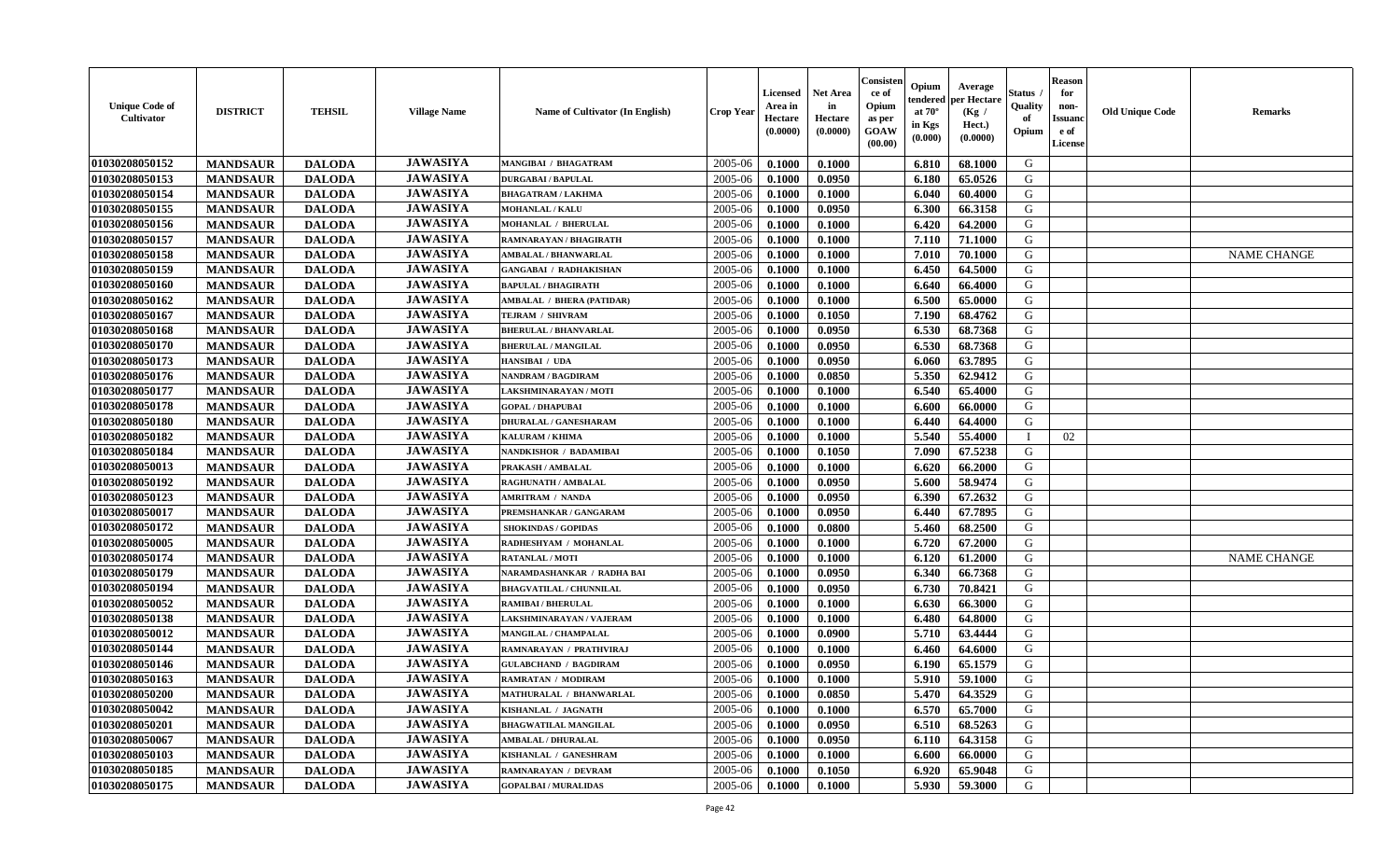| <b>Unique Code of</b><br><b>Cultivator</b> | <b>DISTRICT</b> | <b>TEHSIL</b> | <b>Village Name</b> | Name of Cultivator (In English) | <b>Crop Year</b> | <b>Licensed</b><br>Area in<br>Hectare<br>(0.0000) | <b>Net Area</b><br>in<br>Hectare<br>(0.0000) | Consister<br>ce of<br>Opium<br>as per<br><b>GOAW</b><br>(00.00) | Opium<br>endered<br>at $70^\circ$<br>in Kgs<br>(0.000) | Average<br>per Hectare<br>(Kg /<br>Hect.)<br>(0.0000) | Status<br>Quality<br>of<br>Opium | <b>Reason</b><br>for<br>non-<br><b>Issuand</b><br>e of<br><b>License</b> | <b>Old Unique Code</b> | <b>Remarks</b> |
|--------------------------------------------|-----------------|---------------|---------------------|---------------------------------|------------------|---------------------------------------------------|----------------------------------------------|-----------------------------------------------------------------|--------------------------------------------------------|-------------------------------------------------------|----------------------------------|--------------------------------------------------------------------------|------------------------|----------------|
| 01030208050169                             | <b>MANDSAUR</b> | <b>DALODA</b> | <b>JAWASIYA</b>     | <b>BHERULAL / BHAGATRAM</b>     | 2005-06          | 0.1000                                            | 0.0950                                       |                                                                 | 6.130                                                  | 64.5263                                               | G                                |                                                                          |                        |                |
| 01030208050125                             | <b>MANDSAUR</b> | <b>DALODA</b> | <b>JAWASIYA</b>     | <b>RAMRATAN / PYARCHAND</b>     | 2005-06          | 0.1000                                            | 0.0950                                       |                                                                 | 5.490                                                  | 57.7895                                               | G                                |                                                                          |                        |                |
| 01030208050023                             | <b>MANDSAUR</b> | <b>DALODA</b> | <b>JAWASIYA</b>     | <b>BHANWARLAL / KESHURAM</b>    | 2005-06          | 0.1000                                            | 0.1000                                       |                                                                 | 6.200                                                  | 62.0000                                               | G                                |                                                                          |                        |                |
| 01030208050202                             | <b>MANDSAUR</b> | <b>DALODA</b> | <b>JAWASIYA</b>     | <b>GANPATLAL / MOTI</b>         | 2005-06          | 0.1000                                            | 0.1000                                       |                                                                 | 6.690                                                  | 66.9000                                               | G                                |                                                                          | 01030208054033         |                |
| 01030208050118                             | <b>MANDSAUR</b> | <b>DALODA</b> | <b>JAWASIYA</b>     | <b>KISHANLAL / HARIRAM</b>      | 2005-06          | 0.1000                                            | 0.0800                                       |                                                                 | 4.930                                                  | 61.6250                                               | G                                |                                                                          | 01030207061016         |                |
| 01030208050041                             | <b>MANDSAUR</b> | <b>DALODA</b> | <b>JAWASIYA</b>     | <b>GORDHAN / BHAGIRATH</b>      | 2005-06          | 0.1000                                            | 0.0900                                       |                                                                 | 5.860                                                  | 65.1111                                               | G                                |                                                                          | 01030208047024         |                |
| 01030208051001                             | <b>MANDSAUR</b> | <b>DALODA</b> | <b>KARNAKHEDI</b>   | <b>MANNALAL / CHUNNILAL</b>     | 2005-06          | 0.1000                                            | 0.1000                                       |                                                                 | 6.380                                                  | 63.8000                                               | G                                |                                                                          |                        |                |
| 01030208051002                             | <b>MANDSAUR</b> | <b>DALODA</b> | <b>KARNAKHEDI</b>   | <b>JAGDISH / RUPRAM</b>         | 2005-06          | 0.1000                                            | 0.0950                                       |                                                                 | 6.340                                                  | 66.7368                                               | ${\bf G}$                        |                                                                          |                        |                |
| 01030208051003                             | <b>MANDSAUR</b> | <b>DALODA</b> | <b>KARNAKHEDI</b>   | RAMESHVAR / RUPRAM GHATIWALA    | 2005-06          | 0.1000                                            | 0.0950                                       |                                                                 | 6.410                                                  | 67.4737                                               | G                                |                                                                          |                        |                |
| 01030208051004                             | <b>MANDSAUR</b> | <b>DALODA</b> | <b>KARNAKHEDI</b>   | JAGDISH / RUPRAM (RAWAT)        | 2005-06          | 0.1000                                            | 0.1000                                       |                                                                 | 6.270                                                  | 62.7000                                               | G                                |                                                                          |                        |                |
| 01030208051006                             | <b>MANDSAUR</b> | <b>DALODA</b> | <b>KARNAKHEDI</b>   | <b>RAMNIVAS / SALAGRAM</b>      | 2005-06          | 0.1000                                            | 0.1000                                       |                                                                 | 6.120                                                  | 61.2000                                               | G                                |                                                                          |                        |                |
| 01030208051007                             | <b>MANDSAUR</b> | <b>DALODA</b> | <b>KARNAKHEDI</b>   | <b>DEVILAL / RUPRAM</b>         | 2005-06          | 0.1000                                            | 0.1000                                       |                                                                 | 6.610                                                  | 66.1000                                               | G                                |                                                                          |                        |                |
| 01030208051009                             | <b>MANDSAUR</b> | <b>DALODA</b> | <b>KARNAKHEDI</b>   | RADHESHYAM / TARACHANDRA        | 2005-06          | 0.1000                                            | 0.0950                                       |                                                                 | 6.330                                                  | 66.6316                                               | G                                |                                                                          |                        |                |
| 01030208051010                             | <b>MANDSAUR</b> | <b>DALODA</b> | <b>KARNAKHEDI</b>   | <b>JAGDISH / BHERULAL</b>       | 2005-06          | 0.1000                                            | 0.0950                                       |                                                                 | 6.810                                                  | 71.6842                                               | G                                |                                                                          |                        |                |
| 01030208051011                             | <b>MANDSAUR</b> | <b>DALODA</b> | <b>KARNAKHEDI</b>   | <b>DEVRAM / HARIRAM</b>         | 2005-06          | 0.1000                                            | 0.1000                                       |                                                                 | 6.290                                                  | 62.9000                                               | G                                |                                                                          |                        |                |
| 01030208051012                             | <b>MANDSAUR</b> | <b>DALODA</b> | <b>KARNAKHEDI</b>   | <b>BALARAM / NANDA TELI</b>     | 2005-06          | 0.1000                                            | 0.1000                                       |                                                                 | 6.270                                                  | 62.7000                                               | G                                |                                                                          |                        |                |
| 01030208051014                             | <b>MANDSAUR</b> | <b>DALODA</b> | <b>KARNAKHEDI</b>   | <b>BHANVARLAL / RUPRAM</b>      | 2005-06          | 0.1000                                            | 0.1000                                       |                                                                 | 6.220                                                  | 62.2000                                               | G                                |                                                                          |                        |                |
| 01030208051016                             | <b>MANDSAUR</b> | <b>DALODA</b> | <b>KARNAKHEDI</b>   | <b>KESARBAI/GOTAMLAL</b>        | 2005-06          | 0.1000                                            | 0.1000                                       |                                                                 | 6.200                                                  | 62.0000                                               | G                                |                                                                          |                        |                |
| 01030208051017                             | <b>MANDSAUR</b> | <b>DALODA</b> | <b>KARNAKHEDI</b>   | <b>JAGDISH / HIRALAL</b>        | 2005-06          | 0.1000                                            | 0.0950                                       |                                                                 | 6.500                                                  | 68.4211                                               | G                                |                                                                          |                        |                |
| 01030208051021                             | <b>MANDSAUR</b> | <b>DALODA</b> | <b>KARNAKHEDI</b>   | SHIVNARAYAN / RUPRAM            | 2005-06          | 0.1000                                            | 0.0950                                       |                                                                 | 6.690                                                  | 70.4211                                               | G                                |                                                                          |                        |                |
| 01030208051023                             | <b>MANDSAUR</b> | <b>DALODA</b> | <b>KARNAKHEDI</b>   | <b>BALARAM / DEVRAM</b>         | 2005-06          | 0.1000                                            | 0.1000                                       |                                                                 | 6.670                                                  | 66.7000                                               | G                                |                                                                          |                        |                |
| 01030208051024                             | <b>MANDSAUR</b> | <b>DALODA</b> | <b>KARNAKHEDI</b>   | <b>RUGNATH / GIRDHARI</b>       | 2005-06          | 0.1000                                            | 0.0950                                       |                                                                 | 7.810                                                  | 82.2105                                               | G                                |                                                                          |                        |                |
| 01030208051027                             | <b>MANDSAUR</b> | <b>DALODA</b> | <b>KARNAKHEDI</b>   | <b>BALARAM / NANDA</b>          | 2005-06          | 0.1000                                            | 0.1000                                       |                                                                 | 6.650                                                  | 66.5000                                               | G                                |                                                                          |                        |                |
| 01030208051028                             | <b>MANDSAUR</b> | <b>DALODA</b> | <b>KARNAKHEDI</b>   | <b>SURATRAM / KISHANLAL</b>     | 2005-06          | 0.1000                                            | 0.1000                                       |                                                                 | 6.810                                                  | 68.1000                                               | G                                |                                                                          |                        |                |
| 01030208051029                             | <b>MANDSAUR</b> | <b>DALODA</b> | <b>KARNAKHEDI</b>   | <b>HARIRAM / DHANNA</b>         | 2005-06          | 0.1000                                            | 0.1000                                       |                                                                 | 6.650                                                  | 66.5000                                               | G                                |                                                                          |                        |                |
| 01030208051030                             | <b>MANDSAUR</b> | <b>DALODA</b> | <b>KARNAKHEDI</b>   | <b>GITABAI/RAMCHANDRA</b>       | 2005-06          | 0.1000                                            | 0.0950                                       |                                                                 | 6.580                                                  | 69.2632                                               | G                                |                                                                          |                        |                |
| 01030208051031                             | <b>MANDSAUR</b> | <b>DALODA</b> | <b>KARNAKHEDI</b>   | <b>KACHRU / PANNALAL TELI</b>   | 2005-06          | 0.1000                                            | 0.1000                                       |                                                                 | 5.460                                                  | 54.6000                                               | G                                | 04                                                                       |                        |                |
| 01030208051032                             | <b>MANDSAUR</b> | <b>DALODA</b> | <b>KARNAKHEDI</b>   | MOTYABAI / GIRDHARI             | 2005-06          | 0.1000                                            | 0.0950                                       |                                                                 | 6.640                                                  | 69.8947                                               | G                                |                                                                          |                        |                |
| 01030208051033                             | <b>MANDSAUR</b> | <b>DALODA</b> | <b>KARNAKHEDI</b>   | MUNNIBAI / KACHRULAL            | 2005-06          | 0.1000                                            | 0.0950                                       |                                                                 | 6.480                                                  | 68.2105                                               | G                                |                                                                          |                        |                |
| 01030208051034                             | <b>MANDSAUR</b> | <b>DALODA</b> | <b>KARNAKHEDI</b>   | <b>RAMNARAYAN / RATANLAL</b>    | 2005-06          | 0.1000                                            | 0.1000                                       |                                                                 | 6.050                                                  | 60.5000                                               | G                                |                                                                          |                        |                |
| 01030208051035                             | <b>MANDSAUR</b> | <b>DALODA</b> | <b>KARNAKHEDI</b>   | TARACHANDRA / VARDA             | 2005-06          | 0.1000                                            | 0.1050                                       |                                                                 | 6.740                                                  | 64.1905                                               | G                                |                                                                          |                        |                |
| 01030208051036                             | <b>MANDSAUR</b> | <b>DALODA</b> | <b>KARNAKHEDI</b>   | <b>BULAKBAI/SALAGRAM</b>        | 2005-06          | 0.1000                                            | 0.1000                                       |                                                                 | 6.070                                                  | 60.7000                                               | ${\bf G}$                        |                                                                          |                        |                |
| 01030208051037                             | <b>MANDSAUR</b> | <b>DALODA</b> | <b>KARNAKHEDI</b>   | <b>JAGANNATH / BAGDIRAM</b>     | 2005-06          | 0.1000                                            | 0.0900                                       |                                                                 | 6.280                                                  | 69.7778                                               | G                                |                                                                          |                        |                |
| 01030208051038                             | <b>MANDSAUR</b> | <b>DALODA</b> | <b>KARNAKHEDI</b>   | <b>CHETRAM / KISHANLAL</b>      | 2005-06          | 0.1000                                            | 0.0950                                       |                                                                 | 6.080                                                  | 64.0000                                               | G                                |                                                                          |                        |                |
| 01030208051039                             | <b>MANDSAUR</b> | <b>DALODA</b> | <b>KARNAKHEDI</b>   | <b>BALARAM / SALAGRAM</b>       | 2005-06          | 0.1000                                            | 0.0950                                       |                                                                 | 6.010                                                  | 63.2632                                               | G                                |                                                                          |                        |                |
| 01030208051042                             | <b>MANDSAUR</b> | <b>DALODA</b> | <b>KARNAKHEDI</b>   | LAKHMICHANDRA / NANDA           | 2005-06          | 0.1000                                            | 0.1000                                       |                                                                 | 6.840                                                  | 68.4000                                               | G                                |                                                                          |                        |                |
| 01030208051044                             | <b>MANDSAUR</b> | <b>DALODA</b> | <b>KARNAKHEDI</b>   | <b>BAPULAL / TARACHANDRA</b>    | 2005-06          | 0.1000                                            | 0.1000                                       |                                                                 | 6.510                                                  | 65.1000                                               | G                                |                                                                          |                        |                |
| 01030208051045                             | <b>MANDSAUR</b> | <b>DALODA</b> | <b>KARNAKHEDI</b>   | <b>KALABAI/BHUVAN</b>           | 2005-06          | 0.1000                                            | 0.1000                                       |                                                                 | 6.660                                                  | 66.6000                                               | G                                |                                                                          |                        |                |
| 01030208051046                             | <b>MANDSAUR</b> | <b>DALODA</b> | <b>KARNAKHEDI</b>   | <b>KANVERIBAI / HIRALAL</b>     | 2005-06          | 0.1000                                            | 0.0950                                       |                                                                 | 6.040                                                  | 63.5789                                               | G                                |                                                                          |                        |                |
| 01030208051047                             | <b>MANDSAUR</b> | <b>DALODA</b> | <b>KARNAKHEDI</b>   | <b>NANDARAM / MOHANALAL</b>     | 2005-06          | 0.1000                                            | 0.1000                                       |                                                                 | 6.520                                                  | 65.2000                                               | G                                |                                                                          |                        |                |
| 01030208051048                             | <b>MANDSAUR</b> | <b>DALODA</b> | <b>KARNAKHEDI</b>   | <b>SUKHDEV JAYKISHAN</b>        | 2005-06          | 0.1000                                            | 0.0900                                       |                                                                 | 5.520                                                  | 61.3333                                               | G                                |                                                                          |                        |                |
| 01030208051049                             | <b>MANDSAUR</b> | <b>DALODA</b> | <b>KARNAKHEDI</b>   | DEVRAM / BAGDIRAM (GAYARI)      | 2005-06          | 0.1000                                            | 0.1000                                       |                                                                 | 5.590                                                  | 55.9000                                               | G                                | 04                                                                       |                        |                |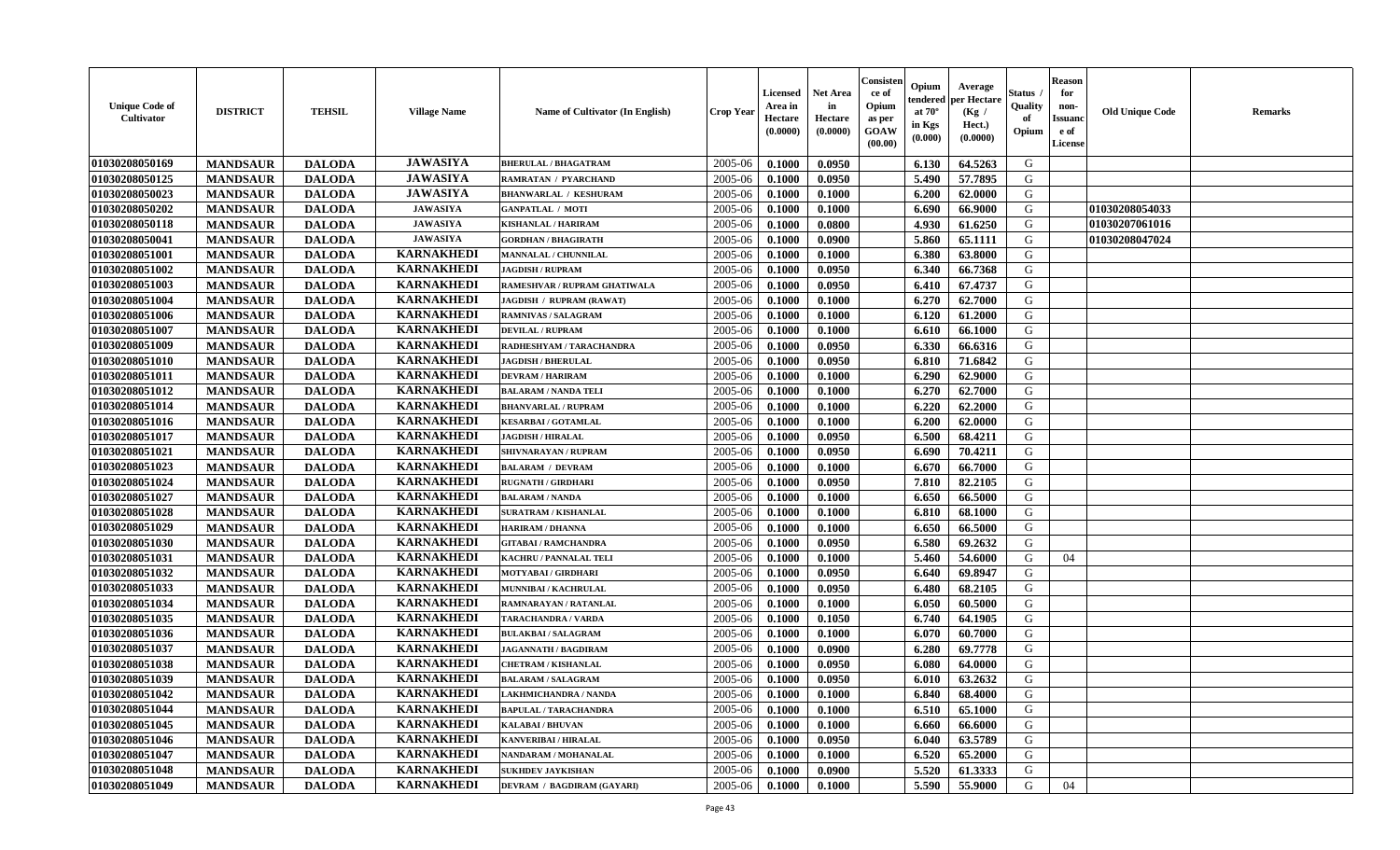| <b>Unique Code of</b><br><b>Cultivator</b> | <b>DISTRICT</b> | <b>TEHSIL</b> | <b>Village Name</b> | Name of Cultivator (In English) | <b>Crop Year</b> | <b>Licensed</b><br>Area in<br>Hectare<br>(0.0000) | <b>Net Area</b><br>in<br>Hectare<br>(0.0000) | Consisteı<br>ce of<br>Opium<br>as per<br><b>GOAW</b><br>(00.00) | Opium<br>endered<br>at $70^\circ$<br>in Kgs<br>$(\mathbf{0.000})$ | Average<br>per Hectare<br>(Kg /<br>Hect.)<br>(0.0000) | Status<br>Quality<br>of<br>Opium | Reason<br>for<br>non-<br>Issuan<br>e of<br>License | <b>Old Unique Code</b> | <b>Remarks</b>     |
|--------------------------------------------|-----------------|---------------|---------------------|---------------------------------|------------------|---------------------------------------------------|----------------------------------------------|-----------------------------------------------------------------|-------------------------------------------------------------------|-------------------------------------------------------|----------------------------------|----------------------------------------------------|------------------------|--------------------|
| 01030208051051                             | <b>MANDSAUR</b> | <b>DALODA</b> | <b>KARNAKHEDI</b>   | <b>NAGUDAS / RODIDAS</b>        | 2005-06          | 0.1000                                            | 0.0950                                       |                                                                 | 6.010                                                             | 63.2632                                               | G                                |                                                    |                        |                    |
| 01030208051052                             | <b>MANDSAUR</b> | <b>DALODA</b> | <b>KARNAKHEDI</b>   | <b>RAMESHWAR / BAGDIRAM</b>     | 2005-06          | 0.1000                                            | 0.0950                                       |                                                                 | 6.560                                                             | 69.0526                                               | G                                |                                                    |                        |                    |
| 01030208051057                             | <b>MANDSAUR</b> | <b>DALODA</b> | <b>KARNAKHEDI</b>   | <b>HIRALAL / PARATHA</b>        | 2005-06          | 0.1000                                            | 0.1000                                       |                                                                 | 5.820                                                             | 58.2000                                               | G                                |                                                    |                        |                    |
| 01030208051066                             | <b>MANDSAUR</b> | <b>DALODA</b> | <b>KARNAKHEDI</b>   | <b>BAGDIBAI / CHAGANLAL</b>     | 2005-06          | 0.1000                                            | 0.0900                                       |                                                                 | 5.790                                                             | 64.3333                                               | G                                |                                                    |                        |                    |
| 01030208051067                             | <b>MANDSAUR</b> | <b>DALODA</b> | <b>KARNAKHEDI</b>   | PARVATIBAI / GHANSHYAM          | 2005-06          | 0.1000                                            | 0.1000                                       |                                                                 | 6.450                                                             | 64.5000                                               | G                                |                                                    |                        |                    |
| 01030208051073                             | <b>MANDSAUR</b> | <b>DALODA</b> | <b>KARNAKHEDI</b>   | <b>KANCHANBAI / BHERULAL</b>    | 2005-06          | 0.1000                                            | 0.1000                                       |                                                                 | 5.980                                                             | 59.8000                                               | G                                |                                                    |                        |                    |
| 01030208051080                             | <b>MANDSAUR</b> | <b>DALODA</b> | <b>KARNAKHEDI</b>   | <b>SHANTILAL / RAMLAL</b>       | 2005-06          | 0.1000                                            | 0.0950                                       |                                                                 | 5.980                                                             | 62.9474                                               | G                                |                                                    |                        |                    |
| 01030208051082                             | <b>MANDSAUR</b> | <b>DALODA</b> | <b>KARNAKHEDI</b>   | <b>BHERULAL / DEVRAM</b>        | 2005-06          | 0.1000                                            | 0.1000                                       |                                                                 | 6.510                                                             | 65.1000                                               | G                                |                                                    |                        |                    |
| 01030208051083                             | <b>MANDSAUR</b> | <b>DALODA</b> | <b>KARNAKHEDI</b>   | RAMCHANDRA / AMBARAM            | 2005-06          | 0.1000                                            | 0.0950                                       |                                                                 | 6.330                                                             | 66.6316                                               | G                                |                                                    |                        |                    |
| 01030208051084                             | <b>MANDSAUR</b> | <b>DALODA</b> | <b>KARNAKHEDI</b>   | RUKMANIBAI / NAGULAL            | 2005-06          | 0.1000                                            | 0.1000                                       |                                                                 | 6.370                                                             | 63.7000                                               | G                                |                                                    |                        |                    |
| 01030208051088                             | <b>MANDSAUR</b> | <b>DALODA</b> | <b>KARNAKHEDI</b>   | SHIVNARAYAN / KANCHANBAI        | 2005-06          | 0.1000                                            | 0.0950                                       |                                                                 | 6.400                                                             | 67.3684                                               | G                                |                                                    |                        |                    |
| 01030208051089                             | <b>MANDSAUR</b> | <b>DALODA</b> | <b>KARNAKHEDI</b>   | PRABHULAL / AASHARAM            | 2005-06          | 0.1000                                            | 0.0950                                       |                                                                 | 5.960                                                             | 62.7368                                               | G                                |                                                    |                        |                    |
| 01030208051090                             | <b>MANDSAUR</b> | <b>DALODA</b> | <b>KARNAKHEDI</b>   | <b>DHAPUBAI/GANESHRAM</b>       | 2005-06          | 0.1000                                            | 0.0950                                       |                                                                 | 6.150                                                             | 64.7368                                               | G                                |                                                    |                        |                    |
| 01030208051091                             | <b>MANDSAUR</b> | <b>DALODA</b> | <b>KARNAKHEDI</b>   | <b>RAMIBAI / RAMKUNWAR</b>      | 2005-06          | 0.1000                                            | 0.0950                                       |                                                                 | 6.070                                                             | 63.8947                                               | G                                |                                                    |                        |                    |
| 01030208051094                             | <b>MANDSAUR</b> | <b>DALODA</b> | <b>KARNAKHEDI</b>   | RAMA / VARDA MALI               | 2005-06          | 0.1000                                            | 0.0950                                       |                                                                 | 7.010                                                             | 73.7895                                               | G                                |                                                    |                        |                    |
| 01030208051095                             | <b>MANDSAUR</b> | <b>DALODA</b> | <b>KARNAKHEDI</b>   | <b>BHUVANIRAM / DEVRAM</b>      | 2005-06          | 0.1000                                            | 0.0950                                       |                                                                 | 6.180                                                             | 65.0526                                               | G                                |                                                    |                        |                    |
| 01030208051101                             | <b>MANDSAUR</b> | <b>DALODA</b> | <b>KARNAKHEDI</b>   | <b>BHERULAL / KISHANLAL</b>     | 2005-06          | 0.1000                                            | 0.1050                                       |                                                                 | 6.560                                                             | 62.4762                                               | G                                |                                                    |                        |                    |
| 01030208051102                             | <b>MANDSAUR</b> | <b>DALODA</b> | <b>KARNAKHEDI</b>   | <b>SHANIBAI / RUPRAM</b>        | 2005-06          | 0.1000                                            | 0.0900                                       |                                                                 | 5.480                                                             | 60.8889                                               | G                                | 09                                                 |                        | <b>NAME CHANGE</b> |
| 01030208051103                             | <b>MANDSAUR</b> | <b>DALODA</b> | <b>KARNAKHEDI</b>   | <b>NANURAM / UKARLAL</b>        | 2005-06          | 0.1000                                            | 0.1000                                       |                                                                 | 6.180                                                             | 61.8000                                               | G                                |                                                    |                        | <b>NAME CHANGE</b> |
| 01030208051104                             | <b>MANDSAUR</b> | <b>DALODA</b> | <b>KARNAKHEDI</b>   | KASHIRAM / SHIVRAM              | 2005-06          | 0.1000                                            | 0.0950                                       |                                                                 | 6.150                                                             | 64.7368                                               | G                                |                                                    |                        |                    |
| 01030208051105                             | <b>MANDSAUR</b> | <b>DALODA</b> | <b>KARNAKHEDI</b>   | NANURAM / MAGANA                | 2005-06          | 0.1000                                            | 0.1000                                       |                                                                 | 6.520                                                             | 65.2000                                               | G                                |                                                    |                        |                    |
| 01030208051109                             | <b>MANDSAUR</b> | <b>DALODA</b> | <b>KARNAKHEDI</b>   | <b>GUNDILAL / BHUVAN</b>        | 2005-06          | 0.1000                                            | 0.1000                                       |                                                                 | 6.390                                                             | 63.9000                                               | G                                |                                                    |                        |                    |
| 01030208051111                             | <b>MANDSAUR</b> | <b>DALODA</b> | <b>KARNAKHEDI</b>   | <b>MANGILAL / RAMLAL</b>        | 2005-06          | 0.1000                                            | 0.1000                                       |                                                                 | 6.470                                                             | 64.7000                                               | G                                |                                                    |                        |                    |
| 01030208051113                             | <b>MANDSAUR</b> | <b>DALODA</b> | <b>KARNAKHEDI</b>   | RODIBAI / NANURAM               | 2005-06          | 0.1000                                            | 0.1000                                       |                                                                 | 6.420                                                             | 64.2000                                               | G                                |                                                    |                        |                    |
| 01030208051114                             | <b>MANDSAUR</b> | <b>DALODA</b> | <b>KARNAKHEDI</b>   | <b>SALAGRAM / NANURAM</b>       | 2005-06          | 0.1000                                            | 0.0950                                       |                                                                 | 6.120                                                             | 64.4211                                               | G                                |                                                    |                        |                    |
| 01030208051117                             | <b>MANDSAUR</b> | <b>DALODA</b> | <b>KARNAKHEDI</b>   | RAMKANYABAI / RADHESHYAM        | 2005-06          | 0.1000                                            | 0.1000                                       |                                                                 | 6.780                                                             | 67.8000                                               | G                                |                                                    |                        |                    |
| 01030208051121                             | <b>MANDSAUR</b> | <b>DALODA</b> | <b>KARNAKHEDI</b>   | SAKURANBANO / ALLABAKSH         | 2005-06          | 0.1000                                            | 0.0950                                       |                                                                 | 6.660                                                             | 70.1053                                               | G                                |                                                    |                        |                    |
| 01030208051123                             | <b>MANDSAUR</b> | <b>DALODA</b> | <b>KARNAKHEDI</b>   | KHUSHIRAM / KISHAN              | 2005-06          | 0.1000                                            | 0.1000                                       |                                                                 | 6.480                                                             | 64.8000                                               | G                                |                                                    |                        |                    |
| 01030208051124                             | <b>MANDSAUR</b> | <b>DALODA</b> | <b>KARNAKHEDI</b>   | <b>KACHRU / HARIRAM</b>         | 2005-06          | 0.1000                                            | 0.0950                                       |                                                                 | 6.880                                                             | 72,4211                                               | G                                |                                                    |                        |                    |
| 01030208051126                             | <b>MANDSAUR</b> | <b>DALODA</b> | <b>KARNAKHEDI</b>   | KANVARLAL / KASHIRAM            | 2005-06          | 0.1000                                            | 0.1000                                       |                                                                 | 6.250                                                             | 62.5000                                               | G                                |                                                    |                        |                    |
| 01030208051127                             | <b>MANDSAUR</b> | <b>DALODA</b> | <b>KARNAKHEDI</b>   | <b>DEVRAM / NANURAM</b>         | 2005-06          | 0.1000                                            | 0.0950                                       |                                                                 | 6.710                                                             | 70.6316                                               | G                                |                                                    |                        |                    |
| 01030208051128                             | <b>MANDSAUR</b> | <b>DALODA</b> | <b>KARNAKHEDI</b>   | KACHRU / BHUWAN                 | 2005-06          | 0.1000                                            | 0.1000                                       |                                                                 | 6.380                                                             | 63.8000                                               | G                                |                                                    |                        |                    |
| 01030208051132                             | <b>MANDSAUR</b> | <b>DALODA</b> | <b>KARNAKHEDI</b>   | <b>BHANVARBAI/UKARLAL</b>       | 2005-06          | 0.1000                                            | 0.1000                                       |                                                                 | 5.950                                                             | 59.5000                                               | G                                |                                                    |                        |                    |
| 01030208051135                             | <b>MANDSAUR</b> | <b>DALODA</b> | <b>KARNAKHEDI</b>   | <b>TULSIBAI/BHERU</b>           | 2005-06          | 0.1000                                            | 0.1000                                       |                                                                 | 6.310                                                             | 63.1000                                               | G                                |                                                    |                        |                    |
| 01030208051138                             | <b>MANDSAUR</b> | <b>DALODA</b> | <b>KARNAKHEDI</b>   | KANHAIYALAL / NANDRAM           | 2005-06          | 0.1000                                            | 0.1000                                       |                                                                 | 6.780                                                             | 67.8000                                               | G                                |                                                    |                        |                    |
| 01030208051141                             | <b>MANDSAUR</b> | <b>DALODA</b> | <b>KARNAKHEDI</b>   | RADHESHYAM / SAGU JI            | $2005 - 06$      | 0.1000                                            | 0.0950                                       |                                                                 | $6.620$                                                           | 69.6842                                               | G                                |                                                    |                        |                    |
| 01030208051143                             | <b>MANDSAUR</b> | <b>DALODA</b> | <b>KARNAKHEDI</b>   | RAMDAYAL / SURATRAM             | 2005-06          | 0.1000                                            | 0.1000                                       |                                                                 | 6.270                                                             | 62.7000                                               | G                                |                                                    |                        |                    |
| 01030208051144                             | <b>MANDSAUR</b> | <b>DALODA</b> | <b>KARNAKHEDI</b>   | <b>BADRILAL / RAMLAL</b>        | 2005-06          | 0.1000                                            | 0.0950                                       |                                                                 | 6.090                                                             | 64.1053                                               | G                                |                                                    |                        |                    |
| 01030208051146                             | <b>MANDSAUR</b> | <b>DALODA</b> | <b>KARNAKHEDI</b>   | RAGHUNATH / MANGILAL            | 2005-06          | 0.1000                                            | 0.1000                                       |                                                                 | 6.300                                                             | 63.0000                                               | G                                |                                                    |                        |                    |
| 01030208051148                             | <b>MANDSAUR</b> | <b>DALODA</b> | <b>KARNAKHEDI</b>   | KACHRULAL / GANESHRAM           | 2005-06          | 0.1000                                            | 0.1000                                       |                                                                 | 6.610                                                             | 66.1000                                               | G                                |                                                    |                        |                    |
| 01030208051149                             | <b>MANDSAUR</b> | <b>DALODA</b> | <b>KARNAKHEDI</b>   | RAMKUNWARBAI / GORDHANLAL       | 2005-06          | 0.1000                                            | 0.1000                                       |                                                                 | 6.780                                                             | 67.8000                                               | G                                |                                                    |                        |                    |
| 01030208051153                             | <b>MANDSAUR</b> | <b>DALODA</b> | <b>KARNAKHEDI</b>   | KANWARLAL / NAGULAL             | 2005-06          | 0.1000                                            | 0.1000                                       |                                                                 | 6.190                                                             | 61.9000                                               | G                                |                                                    |                        |                    |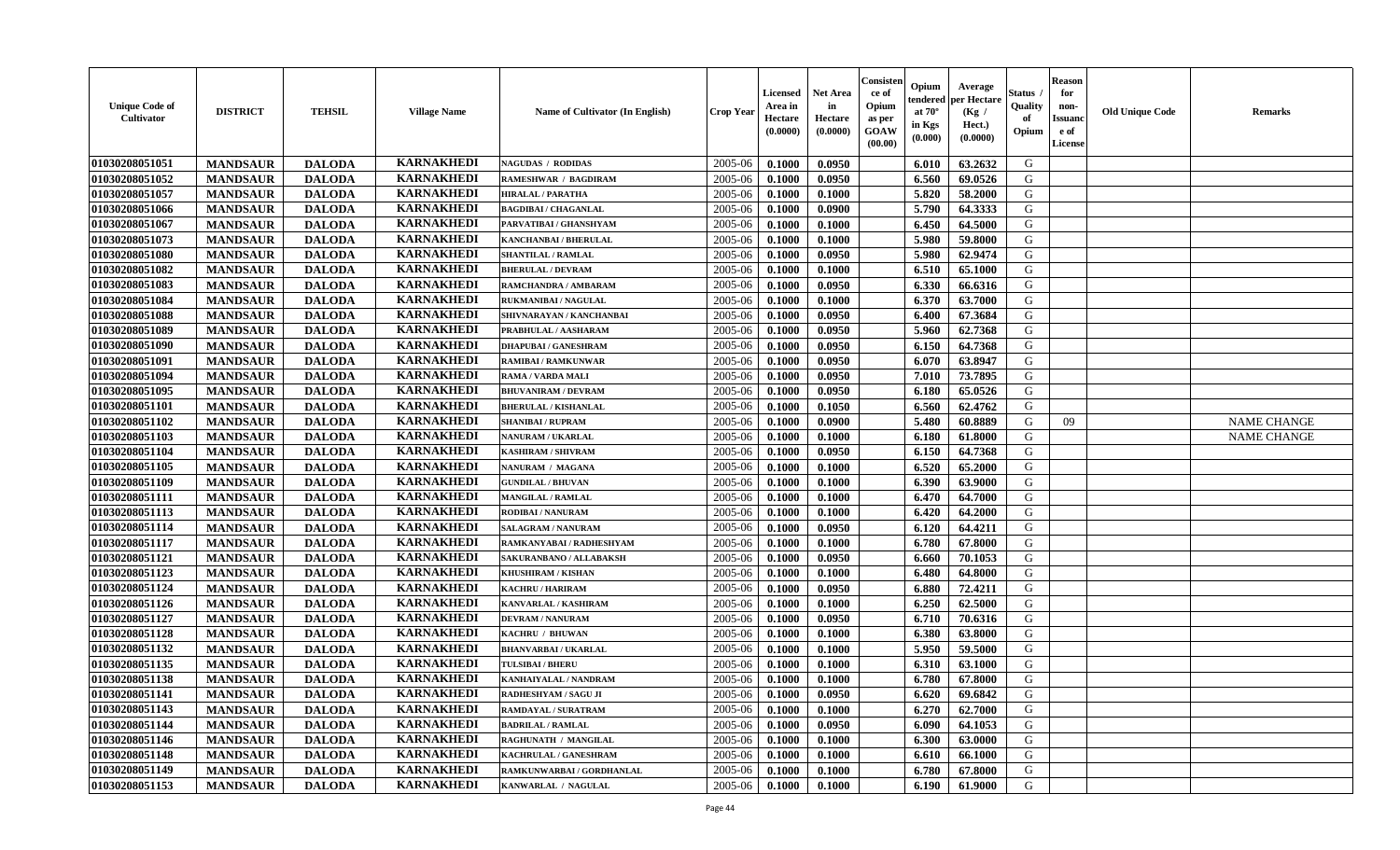| <b>Unique Code of</b><br><b>Cultivator</b> | <b>DISTRICT</b> | <b>TEHSIL</b> | <b>Village Name</b> | Name of Cultivator (In English) | <b>Crop Year</b> | Licensed<br>Area in<br>Hectare<br>(0.0000) | <b>Net Area</b><br>in<br>Hectare<br>(0.0000) | Consister<br>ce of<br>Opium<br>as per<br>GOAW<br>(00.00) | Opium<br>endered<br>at $70^\circ$<br>in Kgs<br>(0.000) | Average<br>per Hectare<br>(Kg /<br>Hect.)<br>(0.0000) | Status<br>Quality<br>of<br>Opium | <b>Reason</b><br>for<br>non-<br><b>Issuand</b><br>e of<br>License | <b>Old Unique Code</b> | <b>Remarks</b> |
|--------------------------------------------|-----------------|---------------|---------------------|---------------------------------|------------------|--------------------------------------------|----------------------------------------------|----------------------------------------------------------|--------------------------------------------------------|-------------------------------------------------------|----------------------------------|-------------------------------------------------------------------|------------------------|----------------|
| 01030208051154                             | <b>MANDSAUR</b> | <b>DALODA</b> | <b>KARNAKHEDI</b>   | NAGULAL / RAMCHANDRA            | 2005-06          | 0.1000                                     | 0.1000                                       |                                                          | 6.470                                                  | 64.7000                                               | G                                |                                                                   |                        |                |
| 01030208051155                             | <b>MANDSAUR</b> | <b>DALODA</b> | <b>KARNAKHEDI</b>   | <b>NAGU / KESHURAM</b>          | 2005-06          | 0.1000                                     | 0.1000                                       |                                                          | 6.650                                                  | 66.5000                                               | G                                |                                                                   |                        |                |
| 01030208051156                             | <b>MANDSAUR</b> | <b>DALODA</b> | <b>KARNAKHEDI</b>   | <b>BAPULAL / SALAGRAM</b>       | 2005-06          | 0.1000                                     | 0.1000                                       |                                                          | 6.010                                                  | 60.1000                                               | G                                |                                                                   |                        |                |
| 01030208051157                             | <b>MANDSAUR</b> | <b>DALODA</b> | <b>KARNAKHEDI</b>   | <b>JAGDISH / KACHRU</b>         | 2005-06          | 0.1000                                     | 0.0950                                       |                                                          | 6.510                                                  | 68.5263                                               | G                                |                                                                   |                        |                |
| 01030208051159                             | <b>MANDSAUR</b> | <b>DALODA</b> | <b>KARNAKHEDI</b>   | <b>BALARAM / CHUNNILAL</b>      | 2005-06          | 0.1000                                     | 0.0950                                       |                                                          | 6.030                                                  | 63.4737                                               | G                                |                                                                   |                        |                |
| 01030208051160                             | <b>MANDSAUR</b> | <b>DALODA</b> | <b>KARNAKHEDI</b>   | FULKUNWARBAI / BHERULAL         | 2005-06          | 0.1000                                     | 0.0900                                       |                                                          | 5.990                                                  | 66.5556                                               | G                                |                                                                   |                        |                |
| 01030208051164                             | <b>MANDSAUR</b> | <b>DALODA</b> | <b>KARNAKHEDI</b>   | MOHANLAL / DOLATRAM             | 2005-06          | 0.1000                                     | 0.1000                                       |                                                          | 6.930                                                  | 69.3000                                               | G                                |                                                                   |                        |                |
| 01030208051166                             | <b>MANDSAUR</b> | <b>DALODA</b> | <b>KARNAKHEDI</b>   | RAJAMAL / PANNALAL              | 2005-06          | 0.1000                                     | 0.0950                                       |                                                          | 6.440                                                  | 67.7895                                               | G                                |                                                                   |                        |                |
| 01030208051167                             | <b>MANDSAUR</b> | <b>DALODA</b> | <b>KARNAKHEDI</b>   | <b>RAMLAL / BHERULAL</b>        | 2005-06          | 0.1000                                     | 0.0950                                       |                                                          | 6.340                                                  | 66.7368                                               | G                                |                                                                   |                        |                |
| 01030208051054                             | <b>MANDSAUR</b> | <b>DALODA</b> | <b>KARNAKHEDI</b>   | <b>SHANKARLAL / NATHU</b>       | 2005-06          | 0.1000                                     | 0.0950                                       |                                                          | 6.080                                                  | 64.0000                                               | G                                |                                                                   |                        |                |
| 01030208051008                             | <b>MANDSAUR</b> | <b>DALODA</b> | <b>KARNAKHEDI</b>   | <b>DASHRATH / AMRITRAM</b>      | 2005-06          | 0.1000                                     | 0.0950                                       |                                                          | 6.190                                                  | 65.1579                                               | $\mathbf G$                      |                                                                   |                        |                |
| 01030208051019                             | <b>MANDSAUR</b> | <b>DALODA</b> | <b>KARNAKHEDI</b>   | <b>BHUVANIRAM / RAMESHVAR</b>   | 2005-06          | 0.1000                                     | 0.1000                                       |                                                          | 6.070                                                  | 60.7000                                               | G                                |                                                                   |                        |                |
| 01030208051055                             | <b>MANDSAUR</b> | <b>DALODA</b> | <b>KARNAKHEDI</b>   | <b>LALU / NANDA</b>             | 2005-06          | 0.1000                                     | 0.0900                                       |                                                          | 6.300                                                  | 70.0000                                               | G                                |                                                                   |                        |                |
| 01030208051058                             | <b>MANDSAUR</b> | <b>DALODA</b> | <b>KARNAKHEDI</b>   | <b>BAPULAL / ONKAR</b>          | 2005-06          | 0.1000                                     | 0.0950                                       |                                                          | 6.500                                                  | 68.4211                                               | G                                |                                                                   |                        |                |
| 01030208051060                             | <b>MANDSAUR</b> | <b>DALODA</b> | <b>KARNAKHEDI</b>   | <b>NANDA / KASHIRAM</b>         | 2005-06          | 0.1000                                     | 0.1000                                       |                                                          | 6.110                                                  | 61.1000                                               | G                                |                                                                   |                        |                |
| 01030208051063                             | <b>MANDSAUR</b> | <b>DALODA</b> | <b>KARNAKHEDI</b>   | <b>HIRALAL / RAMCHANDRA</b>     | 2005-06          | 0.1000                                     | 0.1000                                       |                                                          | 6.620                                                  | 66.2000                                               | G                                |                                                                   |                        |                |
| 01030208051078                             | <b>MANDSAUR</b> | <b>DALODA</b> | <b>KARNAKHEDI</b>   | <b>SUKHIBAI / JANKIDAS</b>      | 2005-06          | 0.1000                                     | 0.1000                                       |                                                          | 6.380                                                  | 63.8000                                               | G                                |                                                                   |                        |                |
| 01030208051086                             | <b>MANDSAUR</b> | <b>DALODA</b> | <b>KARNAKHEDI</b>   | RADHESHYAM / NANURAM            | 2005-06          | 0.1000                                     | 0.1000                                       |                                                          | 6.400                                                  | 64.0000                                               | G                                |                                                                   |                        |                |
| 01030208051087                             | <b>MANDSAUR</b> | <b>DALODA</b> | <b>KARNAKHEDI</b>   | <b>DAKUBAI / BHANVARLAL</b>     | 2005-06          | 0.1000                                     | 0.1000                                       |                                                          | 6.330                                                  | 63.3000                                               | G                                |                                                                   |                        |                |
| 01030208051096                             | <b>MANDSAUR</b> | <b>DALODA</b> | <b>KARNAKHEDI</b>   | <b>BHERULAL / BAGDIRAM</b>      | 2005-06          | 0.1000                                     | 0.0950                                       |                                                          | 6.070                                                  | 63.8947                                               | G                                |                                                                   |                        |                |
| 01030208051106                             | <b>MANDSAUR</b> | <b>DALODA</b> | <b>KARNAKHEDI</b>   | SHANTIBAI / SAJJANRAM           | 2005-06          | 0.1000                                     | 0.0950                                       |                                                          | 6.330                                                  | 66.6316                                               | G                                |                                                                   |                        |                |
| 01030208051110                             | <b>MANDSAUR</b> | <b>DALODA</b> | <b>KARNAKHEDI</b>   | <b>KISHAN / KESHURAM</b>        | 2005-06          | 0.1000                                     | 0.1000                                       |                                                          | 6.350                                                  | 63.5000                                               | G                                |                                                                   |                        |                |
| 01030208051116                             | <b>MANDSAUR</b> | <b>DALODA</b> | <b>KARNAKHEDI</b>   | <b>BAGDIRAM / NANDA DHOBI</b>   | 2005-06          | 0.1000                                     | 0.0950                                       |                                                          | 6.150                                                  | 64.7368                                               | G                                |                                                                   |                        |                |
| 01030208051122                             | <b>MANDSAUR</b> | <b>DALODA</b> | <b>KARNAKHEDI</b>   | RAMA / NANDA                    | 2005-06          | 0.1000                                     | 0.1000                                       |                                                          | 6.260                                                  | 62.6000                                               | G                                |                                                                   |                        |                |
| 01030208051129                             | <b>MANDSAUR</b> | <b>DALODA</b> | <b>KARNAKHEDI</b>   | KANCHANBAI / GANPATLAL          | 2005-06          | 0.1000                                     | 0.0950                                       |                                                          | 5.860                                                  | 61.6842                                               | G                                |                                                                   |                        |                |
| 01030208051130                             | <b>MANDSAUR</b> | <b>DALODA</b> | <b>KARNAKHEDI</b>   | NANDRAM / JAGANNATH             | 2005-06          | 0.1000                                     | 0.1000                                       |                                                          | 6.710                                                  | 67.1000                                               | G                                |                                                                   |                        |                |
| 01030208051133                             | <b>MANDSAUR</b> | <b>DALODA</b> | <b>KARNAKHEDI</b>   | <b>MANNALAL / NANDA</b>         | 2005-06          | 0.1000                                     | 0.1000                                       |                                                          | 6.840                                                  | 68.4000                                               | G                                |                                                                   |                        |                |
| 01030208051134                             | <b>MANDSAUR</b> | <b>DALODA</b> | <b>KARNAKHEDI</b>   | SAJJANBAI / GAUTAM              | 2005-06          | 0.1000                                     | 0.1000                                       |                                                          | 6.050                                                  | 60.5000                                               | G                                |                                                                   |                        |                |
| 01030208051139                             | <b>MANDSAUR</b> | <b>DALODA</b> | <b>KARNAKHEDI</b>   | <b>GITABAI/KISHANLAL</b>        | 2005-06          | 0.1000                                     | 0.1000                                       |                                                          | 7.070                                                  | 70.7000                                               | G                                |                                                                   |                        |                |
| 01030208051147                             | <b>MANDSAUR</b> | <b>DALODA</b> | <b>KARNAKHEDI</b>   | <b>DEVRAM / NANDRAM</b>         | 2005-06          | 0.1000                                     | 0.1000                                       |                                                          | 6.440                                                  | 64.4000                                               | G                                |                                                                   |                        |                |
| 01030208051120                             | <b>MANDSAUR</b> | <b>DALODA</b> | <b>KARNAKHEDI</b>   | MANGU / SALAGRAM                | 2005-06          | 0.1000                                     | 0.1000                                       |                                                          | 6.170                                                  | 61.7000                                               | ${\bf G}$                        |                                                                   |                        |                |
| 01030208051108                             | <b>MANDSAUR</b> | <b>DALODA</b> | <b>KARNAKHEDI</b>   | RAMCHANDRA / MAGAN              | 2005-06          | 0.1000                                     | 0.0950                                       |                                                          | 6.020                                                  | 63.3684                                               | G                                |                                                                   |                        |                |
| 01030208051098                             | <b>MANDSAUR</b> | <b>DALODA</b> | <b>KARNAKHEDI</b>   | <b>BAPULAL / CHAGANLAL</b>      | 2005-06          | 0.1000                                     | 0.0800                                       |                                                          | 5.110                                                  | 63.8750                                               | G                                |                                                                   |                        |                |
| 01030208051075                             | <b>MANDSAUR</b> | <b>DALODA</b> | <b>KARNAKHEDI</b>   | <b>BHAGATRAM / SHAVRAM</b>      | 2005-06          | 0.1000                                     | 0.1000                                       |                                                          | 6.790                                                  | 67.9000                                               | G                                |                                                                   |                        |                |
| 01030208051013                             | <b>MANDSAUR</b> | <b>DALODA</b> | <b>KARNAKHEDI</b>   | <b>GOPAL / RAMNARAYAN</b>       | 2005-06          | 0.1000                                     | 0.0950                                       |                                                          | 6.200                                                  | 65.2632                                               | G                                |                                                                   |                        |                |
| 01030208051015                             | <b>MANDSAUR</b> | <b>DALODA</b> | <b>KARNAKHEDI</b>   | <b>ONKARLAL / PANNALAL</b>      | 2005-06          | 0.1000                                     | 0.0950                                       |                                                          | 6.210                                                  | 65.3684                                               | G                                |                                                                   |                        |                |
| 01030208051040                             | <b>MANDSAUR</b> | <b>DALODA</b> | <b>KARNAKHEDI</b>   | <b>RUPRAM / BAGDIRAM</b>        | 2005-06          | 0.1000                                     | 0.1000                                       |                                                          | 6.320                                                  | 63.2000                                               | G                                |                                                                   |                        |                |
| 01030208051059                             | <b>MANDSAUR</b> | <b>DALODA</b> | <b>KARNAKHEDI</b>   | MANGILAL / RAM                  | 2005-06          | 0.1000                                     | 0.0950                                       |                                                          | 5.700                                                  | 60.0000                                               | G                                |                                                                   |                        |                |
| 01030208051064                             | <b>MANDSAUR</b> | <b>DALODA</b> | <b>KARNAKHEDI</b>   | RAMPRATAP / HIRALAL             | 2005-06          | 0.1000                                     | 0.1000                                       |                                                          | 5.880                                                  | 58.8000                                               | G                                |                                                                   |                        |                |
| 01030208051169                             | <b>MANDSAUR</b> | <b>DALODA</b> | <b>KARNAKHEDI</b>   | <b>BHAGATRAM / MAGNIRAM</b>     | 2005-06          | 0.1000                                     | 0.0950                                       |                                                          | 6.290                                                  | 66.2105                                               | G                                |                                                                   |                        |                |
| 01030208051070                             | <b>MANDSAUR</b> | <b>DALODA</b> | <b>KARNAKHEDI</b>   | <b>RATANLAL / CHUNNILAL</b>     | 2005-06          | 0.1000                                     | 0.1000                                       |                                                          | 6.270                                                  | 62.7000                                               | G                                |                                                                   |                        |                |
| 01030208051085                             | <b>MANDSAUR</b> | <b>DALODA</b> | <b>KARNAKHEDI</b>   | <b>BHERULAL / SUKHLAL</b>       | 2005-06          | 0.1000                                     | 0.1000                                       |                                                          | 6.120                                                  | 61.2000                                               | G                                |                                                                   |                        |                |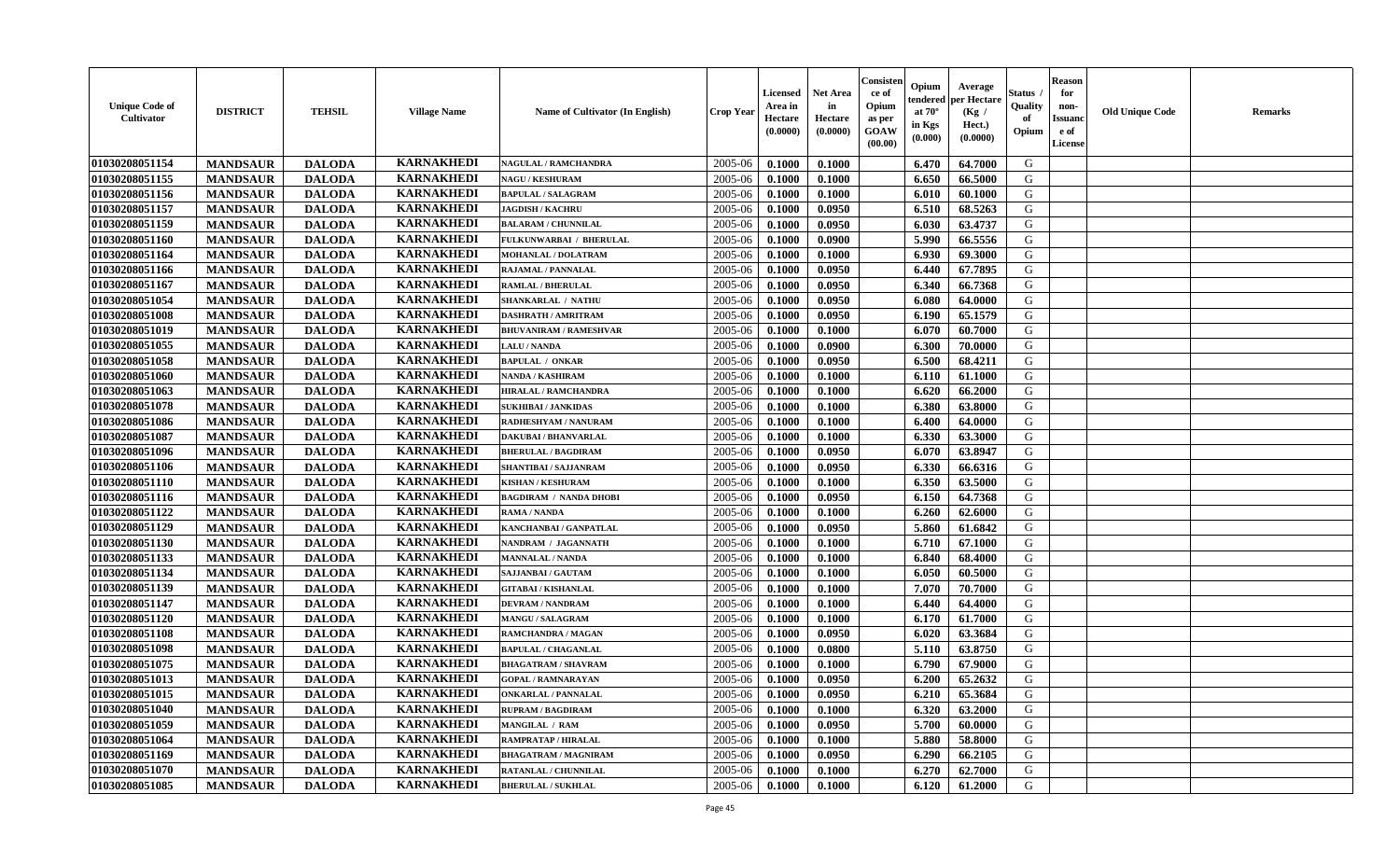| <b>Unique Code of</b><br>Cultivator | <b>DISTRICT</b> | <b>TEHSIL</b>   | <b>Village Name</b>    | Name of Cultivator (In English)        | <b>Crop Year</b> | <b>Licensed</b><br>Area in<br><b>Hectare</b><br>(0.0000) | Net Area<br>in<br>Hectare<br>(0.0000) | Consisten<br>ce of<br>Opium<br>as per<br>GOAW<br>(00.00) | Opium<br>tendered<br>at $70^\circ$<br>in Kgs<br>(0.000) | Average<br>per Hectare<br>(Kg /<br>Hect.)<br>(0.0000) | Status<br>Quality<br>-of<br>Opium | <b>Reason</b><br>for<br>non-<br>Issuanc<br>e of<br>License | <b>Old Unique Code</b> | <b>Remarks</b>     |
|-------------------------------------|-----------------|-----------------|------------------------|----------------------------------------|------------------|----------------------------------------------------------|---------------------------------------|----------------------------------------------------------|---------------------------------------------------------|-------------------------------------------------------|-----------------------------------|------------------------------------------------------------|------------------------|--------------------|
| 01030208051079                      | <b>MANDSAUR</b> | <b>DALODA</b>   | <b>KARNAKHEDI</b>      | <b>KANVARLAL / RATANLAL</b>            | 2005-06          | 0.1000                                                   | 0.1000                                |                                                          | 6.670                                                   | 66.7000                                               | G                                 |                                                            |                        |                    |
| 01030208051107                      | <b>MANDSAUR</b> | <b>DALODA</b>   | <b>KARNAKHEDI</b>      | <b>RAMLAL / KASHIRAM</b>               | 2005-06          | 0.1000                                                   | 0.0950                                |                                                          | 6.070                                                   | 63.8947                                               | G                                 |                                                            |                        |                    |
| 01030208051068                      | <b>MANDSAUR</b> | <b>DALODA</b>   | <b>KARNAKHEDI</b>      | <b>RAMESHVAR / NANDA</b>               | 2005-06          | 0.1000                                                   | 0.1000                                |                                                          | 6.120                                                   | 61.2000                                               | G                                 |                                                            |                        |                    |
| 01030208051018                      | <b>MANDSAUR</b> | <b>DALODA</b>   | <b>KARNAKHEDI</b>      | <b>GOVINDRAM / SHIVRAM</b>             | 2005-06          | 0.1000                                                   | 0.1000                                |                                                          | 6.630                                                   | 66.3000                                               | G                                 |                                                            | 01030208054044         |                    |
| 01030208051020                      | <b>MANDSAUR</b> | <b>DALODA</b>   | <b>KARNAKHEDI</b>      | PUSHKAR / GANPATLAL                    | 2005-06          | 0.1000                                                   | 0.0950                                |                                                          | 6.060                                                   | 63.7895                                               | G                                 |                                                            | 01030208054045         |                    |
| 01030207052001                      | <b>MANDSAUR</b> | <b>MANDSAUR</b> | <b>KHAJURI BADALYA</b> | <b>MANGILAL / BHERA</b>                | 2005-06          | 0.1000                                                   | 0.0950                                |                                                          | 6.320                                                   | 66.5263                                               | G                                 |                                                            |                        |                    |
| 01030207052059                      | <b>MANDSAUR</b> | <b>MANDSAUR</b> | <b>KHAJURI BADALYA</b> | <b>HABIB / GULSHER</b>                 | 2005-06          | 0.1000                                                   |                                       |                                                          |                                                         | 0.0000                                                | N                                 |                                                            |                        |                    |
| 01030207052006                      | <b>MANDSAUR</b> | <b>MANDSAUR</b> | KHAJURI BADALYA        | PANNALAL / MODIRAM                     | 2005-06          | 0.1000                                                   | 0.0950                                |                                                          | 5.730                                                   | 60.3158                                               | G                                 |                                                            |                        |                    |
| 01030207052008                      | <b>MANDSAUR</b> | <b>MANDSAUR</b> | <b>KHAJURI BADALYA</b> | LAKSHMINARAYAN / PYARCHANDRA           | 2005-06          | 0.1000                                                   | 0.0950                                |                                                          | 6.010                                                   | 63.2632                                               | G                                 |                                                            |                        |                    |
| 01030207052009                      | <b>MANDSAUR</b> | <b>MANDSAUR</b> | <b>KHAJURI BADALYA</b> | RUKAMANABAI / GHASI                    | 2005-06          | 0.1000                                                   | 0.0600                                |                                                          | 4.390                                                   | 73.1667                                               | G                                 |                                                            |                        |                    |
| 01030207052010                      | <b>MANDSAUR</b> | <b>MANDSAUR</b> | KHAJURI BADALYA        | <b>GAFUR / PIRU</b>                    | 2005-06          | 0.1000                                                   | 0.1000                                |                                                          | 5.660                                                   | 56.6000                                               | G                                 |                                                            |                        |                    |
| 01030207052017                      | <b>MANDSAUR</b> | <b>MANDSAUR</b> | KHAJURI BADALYA        | <b>KHAJU / PIRU</b>                    | 2005-06          | 0.1000                                                   | 0.0950                                |                                                          | 6.090                                                   | 64.1053                                               | G                                 |                                                            |                        |                    |
| 01030207052026                      | <b>MANDSAUR</b> | <b>MANDSAUR</b> | KHAJURI BADALYA        | <b>NATHU / MOTI</b>                    | 2005-06          | 0.1000                                                   | 0.1000                                |                                                          | 5.430                                                   | 54.3000                                               | G                                 | 04                                                         |                        | <b>NAME CHANGE</b> |
| 01030207052030                      | <b>MANDSAUR</b> | <b>MANDSAUR</b> | KHAJURI BADALYA        | SAGA / DEVA JI                         | 2005-06          | 0.1000                                                   | 0.0750                                |                                                          | 5.320                                                   | 70.9333                                               | G                                 |                                                            |                        |                    |
| 01030207052032                      | <b>MANDSAUR</b> | <b>MANDSAUR</b> | KHAJURI BADALYA        | RAMCHANDRA / DEVA                      | 2005-06          | 0.1000                                                   | 0.0900                                |                                                          | 5.380                                                   | 59.7778                                               | G                                 |                                                            |                        |                    |
| 01030207052039                      | <b>MANDSAUR</b> | <b>MANDSAUR</b> | KHAJURI BADALYA        | SALIM / HUSSAIN                        | 2005-06          | 0.1000                                                   | 0.0900                                |                                                          | 5.780                                                   | 64.2222                                               | G                                 |                                                            |                        |                    |
| 01030207052040                      | <b>MANDSAUR</b> | <b>MANDSAUR</b> | <b>KHAJURI BADALYA</b> | <b>ISHAK / NUR MOHAMMAD</b>            | 2005-06          | 0.1000                                                   | 0.0950                                |                                                          | 6.110                                                   | 64.3158                                               | G                                 |                                                            |                        | TRANSFER/BADAKHEDI |
| 01030207052041                      | <b>MANDSAUR</b> | <b>MANDSAUR</b> | <b>KHAJURI BADALYA</b> | <b>FAKRU / ALLARAKH</b>                | 2005-06          | 0.1000                                                   | 0.0950                                |                                                          | 5.780                                                   | 60.8421                                               | G                                 |                                                            |                        |                    |
| 01030207052042                      | <b>MANDSAUR</b> | <b>MANDSAUR</b> | KHAJURI BADALYA        | AFSARSHAH / YASINSHAH                  | 2005-06          | 0.1000                                                   | 0.0950                                |                                                          | 6.020                                                   | 63.3684                                               | G                                 |                                                            |                        |                    |
| 01030207052046                      | <b>MANDSAUR</b> | <b>MANDSAUR</b> | KHAJURI BADALYA        | KAYYUM / NUR MOHAMMAD                  | 2005-06          | 0.1000                                                   | 0.0950                                |                                                          | 6.480                                                   | 68.2105                                               | G                                 |                                                            |                        | TRANSFER/BADAKHEDI |
| 01030207052049                      | <b>MANDSAUR</b> | <b>MANDSAUR</b> | <b>KHAJURI BADALYA</b> | PYARIBAI / LALU                        | 2005-06          | 0.1000                                                   | 0.0950                                |                                                          | 6.770                                                   | 71.2632                                               | G                                 |                                                            |                        |                    |
| 01030207052050                      | <b>MANDSAUR</b> | <b>MANDSAUR</b> | <b>KHAJURI BADALYA</b> | $\textbf{ISMAIL}\ / \textbf{ALLARAKH}$ | 2005-06          | 0.1000                                                   | 0.1000                                |                                                          | 6.000                                                   | 60.0000                                               | G                                 |                                                            |                        | TRANSFER/BADAKHEDI |
| 01030207052015                      | <b>MANDSAUR</b> | <b>MANDSAUR</b> | KHAJURI BADALYA        | <b>BAGDIRAM / CHENA</b>                | 2005-06          | 0.1000                                                   | 0.1000                                |                                                          | 5.950                                                   | 59.5000                                               | G                                 |                                                            |                        |                    |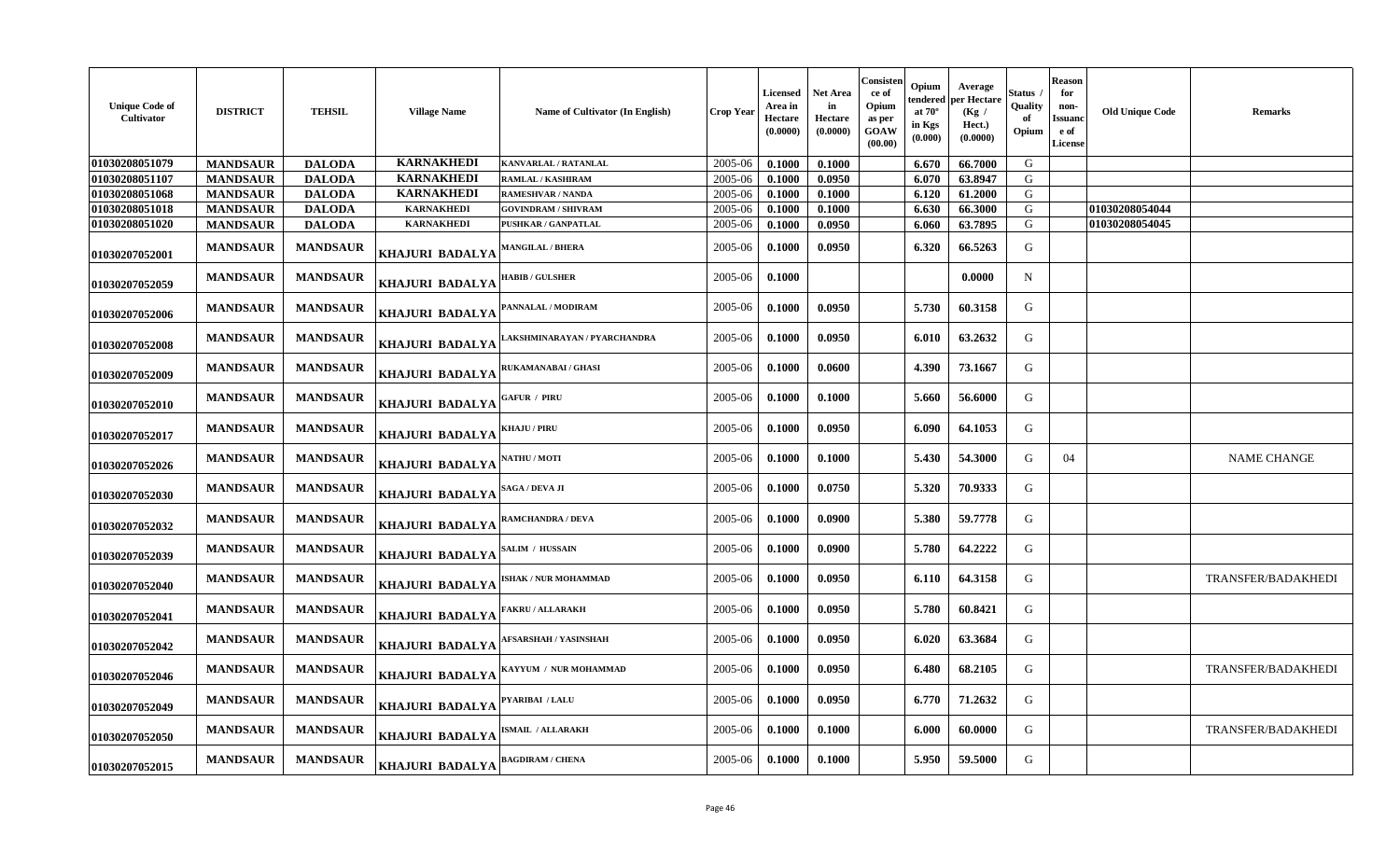| <b>Unique Code of</b><br><b>Cultivator</b> | <b>DISTRICT</b> | <b>TEHSIL</b>   | <b>Village Name</b>    | <b>Name of Cultivator (In English)</b> | <b>Crop Year</b> | <b>Licensed</b><br>Area in<br>Hectare<br>(0.0000) | <b>Net Area</b><br>in<br>Hectare<br>(0.0000) | Consisteı<br>ce of<br>Opium<br>as per<br><b>GOAW</b><br>(00.00) | Opium<br>endered<br>at $70^\circ$<br>in Kgs<br>(0.000) | Average<br>per Hectare<br>(Kg /<br>Hect.)<br>(0.0000) | Status<br>Quality<br>of<br>Opium | <b>Reason</b><br>for<br>non-<br><b>Issuano</b><br>e of<br>License | <b>Old Unique Code</b> | <b>Remarks</b> |
|--------------------------------------------|-----------------|-----------------|------------------------|----------------------------------------|------------------|---------------------------------------------------|----------------------------------------------|-----------------------------------------------------------------|--------------------------------------------------------|-------------------------------------------------------|----------------------------------|-------------------------------------------------------------------|------------------------|----------------|
| 01030207052014                             | <b>MANDSAUR</b> | <b>MANDSAUR</b> | <b>KHAJURI BADALYA</b> | <b>DALURAM / KESHURAM</b>              | 2005-06          | 0.1000                                            | 0.1000                                       |                                                                 | 5.870                                                  | 58.7000                                               | G                                |                                                                   |                        |                |
| 01030207052060                             | <b>MANDSAUR</b> | <b>MANDSAUR</b> | KHAJURI BADALYA        | RUKAMANBAI / PURANMAL                  | 2005-06          | 0.1000                                            |                                              |                                                                 |                                                        | 0.0000                                                | N                                |                                                                   |                        |                |
| 01030208054026                             | <b>MANDSAUR</b> | <b>DALODA</b>   | <b>MANGROLA</b>        | <b>PREMSINGH / PRATAPSINGH</b>         | 2005-06          | 0.1000                                            | 0.1000                                       |                                                                 | 6.270                                                  | 62.7000                                               | G                                |                                                                   |                        |                |
| 01030208054001                             | <b>MANDSAUR</b> | <b>DALODA</b>   | <b>MANGROLA</b>        | <b>AMARSINGH / UKARSINGH</b>           | 2005-06          | 0.1000                                            | 0.0950                                       |                                                                 | 6.130                                                  | 64.5263                                               | G                                |                                                                   |                        |                |
| 01030208054003                             | <b>MANDSAUR</b> | <b>DALODA</b>   | <b>MANGROLA</b>        | <b>JAGDISH / KESHURAM</b>              | 2005-06          | 0.1000                                            | 0.0950                                       |                                                                 | 6.430                                                  | 67.6842                                               | G                                |                                                                   |                        |                |
| 01030208054005                             | <b>MANDSAUR</b> | <b>DALODA</b>   | <b>MANGROLA</b>        | KASHIRAM / BHERA                       | 2005-06          | 0.1000                                            | 0.1000                                       |                                                                 | 6.090                                                  | 60.9000                                               | G                                |                                                                   |                        |                |
| 01030208054008                             | <b>MANDSAUR</b> | <b>DALODA</b>   | <b>MANGROLA</b>        | <b>SHIVRAM / NANURAM</b>               | 2005-06          | 0.1000                                            | 0.1000                                       |                                                                 | 6.310                                                  | 63.1000                                               | G                                |                                                                   |                        |                |
| 01030208054012                             | <b>MANDSAUR</b> | <b>DALODA</b>   | <b>MANGROLA</b>        | <b>BHANWARSINGH / ARJUNSINGH</b>       | 2005-06          | 0.1000                                            | 0.1000                                       |                                                                 | 5.720                                                  | 57.2000                                               | G                                |                                                                   |                        |                |
| 01030208054013                             | <b>MANDSAUR</b> | <b>DALODA</b>   | <b>MANGROLA</b>        | KACHRULAL / BHANVARLAL                 | 2005-06          | 0.1000                                            | 0.0950                                       |                                                                 | 6.400                                                  | 67.3684                                               | G                                |                                                                   |                        |                |
| 01030208054014                             | <b>MANDSAUR</b> | <b>DALODA</b>   | <b>MANGROLA</b>        | <b>RAMA / KISHAN</b>                   | 2005-06          | 0.1000                                            | 0.1000                                       |                                                                 | 6.050                                                  | 60.5000                                               | G                                |                                                                   |                        |                |
| 01030208054015                             | <b>MANDSAUR</b> | <b>DALODA</b>   | <b>MANGROLA</b>        | SHRIPAL / SHOBHAGMAL                   | 2005-06          | 0.1000                                            | 0.0950                                       |                                                                 | 5.560                                                  | 58.5263                                               | G                                |                                                                   |                        |                |
| 01030208054019                             | <b>MANDSAUR</b> | <b>DALODA</b>   | <b>MANGROLA</b>        | <b>BASNTILAL / VENIRAM</b>             | 2005-06          | 0.1000                                            | 0.1000                                       |                                                                 | 6.600                                                  | 66.0000                                               | G                                |                                                                   |                        |                |
| 01030208054020                             | <b>MANDSAUR</b> | <b>DALODA</b>   | <b>MANGROLA</b>        | MIRABAI / KANWARLAL                    | 2005-06          | 0.1000                                            | 0.0950                                       |                                                                 | 6.640                                                  | 69.8947                                               | G                                |                                                                   |                        |                |
| 01030208054022                             | <b>MANDSAUR</b> | <b>DALODA</b>   | <b>MANGROLA</b>        | <b>BHERU MANNA</b>                     | 2005-06          | 0.1000                                            | 0.1000                                       |                                                                 | 7.030                                                  | 70.3000                                               | $\blacksquare$                   | 02                                                                |                        |                |
| 01030208054029                             | <b>MANDSAUR</b> | <b>DALODA</b>   | <b>MANGROLA</b>        | <b>GANESHRAM / BHAGVAN</b>             | 2005-06          | 0.1000                                            | 0.1000                                       |                                                                 | 6.190                                                  | 61.9000                                               | G                                |                                                                   |                        |                |
| 01030208054030                             | <b>MANDSAUR</b> | <b>DALODA</b>   | <b>MANGROLA</b>        | <b>KACHRULAL / SHIVLAL</b>             | 2005-06          | 0.1000                                            | 0.0950                                       |                                                                 | 6.520                                                  | 68.6316                                               | G                                |                                                                   |                        |                |
| 01030208054031                             | <b>MANDSAUR</b> | <b>DALODA</b>   | <b>MANGROLA</b>        | <b>CHAMPABAI / MULCHANDRA</b>          | 2005-06          | 0.1000                                            | 0.1000                                       |                                                                 | 6.030                                                  | 60.3000                                               | G                                |                                                                   |                        |                |
| 01030208054048                             | <b>MANDSAUR</b> | <b>DALODA</b>   | <b>MANGROLA</b>        | MAINABAI / MANNALAL                    | 2005-06          | 0.1000                                            | 0.1000                                       |                                                                 | 6.310                                                  | 63.1000                                               | G                                |                                                                   |                        |                |
| 01030208054049                             | <b>MANDSAUR</b> | <b>DALODA</b>   | <b>MANGROLA</b>        | <b>GOTAMLAL / CHATARBHUJ</b>           | 2005-06          | 0.1000                                            | 0.0950                                       |                                                                 | 6.600                                                  | 69.4737                                               | G                                |                                                                   |                        |                |
| 01030208054035                             | <b>MANDSAUR</b> | <b>DALODA</b>   | <b>MANGROLA</b>        | <b>HIRALAL / DEVRAM</b>                | 2005-06          | 0.1000                                            | 0.0950                                       |                                                                 | 6.430                                                  | 67.6842                                               | G                                |                                                                   |                        |                |
| 01030208054011                             | <b>MANDSAUR</b> | <b>DALODA</b>   | <b>MANGROLA</b>        | <b>KASHIBAI / HIRALAL</b>              | 2005-06          | 0.1000                                            | 0.1000                                       |                                                                 | 5.770                                                  | 57.7000                                               | G                                |                                                                   |                        |                |
| 01030208054004                             | <b>MANDSAUR</b> | <b>DALODA</b>   | <b>MANGROLA</b>        | <b>AMBALAL / SHOBHARAM</b>             | 2005-06          | 0.1000                                            | 0.0950                                       |                                                                 | 5.770                                                  | 60.7368                                               | G                                |                                                                   |                        |                |
| 01030207055002                             | <b>MANDSAUR</b> | <b>MANDSAUR</b> | <b>MIRZAPURA</b>       | <b>RAMLAL / GORDHAN</b>                | 2005-06          | 0.1000                                            | 0.1000                                       |                                                                 | 5.970                                                  | 59.7000                                               | G                                |                                                                   |                        |                |
|                                            |                 |                 | <b>MIRZAPURA</b>       |                                        |                  |                                                   |                                              |                                                                 |                                                        |                                                       | $\mathbf I$                      |                                                                   |                        |                |
| 01030207055009                             | <b>MANDSAUR</b> | <b>MANDSAUR</b> | <b>MIRZAPURA</b>       | <b>BRAHMASINGH / ANTARSINGH</b>        | 2005-06          | 0.1000                                            | 0.1050                                       |                                                                 | 6.350                                                  | 60.4762                                               |                                  | 02                                                                |                        |                |
| 01030207055001                             | <b>MANDSAUR</b> | <b>MANDSAUR</b> | <b>MIRZAPURA</b>       | VARDIBAI / MANGILAL                    | 2005-06          | 0.1000                                            | 0.1000                                       |                                                                 | 6.150                                                  | 61.5000<br>56.2000                                    | G<br>G                           |                                                                   |                        |                |
| 01030207055003                             | <b>MANDSAUR</b> | <b>MANDSAUR</b> |                        | TIJABAI / ONKARLAL                     | 2005-06          | 0.1000                                            | 0.1000                                       |                                                                 | 5.620                                                  |                                                       |                                  |                                                                   |                        |                |
| 01030207055014                             | <b>MANDSAUR</b> | <b>MANDSAUR</b> | <b>MIRZAPURA</b>       | <b>KAMLABAI/BAGDIRAM</b>               | 2005-06          | 0.1000                                            | 0.0950                                       |                                                                 | 5.720                                                  | 60.2105                                               | G                                |                                                                   |                        |                |
| 01030207055019                             | <b>MANDSAUR</b> | <b>MANDSAUR</b> | <b>MIRZAPURA</b>       | NAHAR KHA / NATHU KHA                  | 2005-06          | 0.1000                                            |                                              |                                                                 |                                                        | 0.0000                                                | $\mathbf{F}$                     |                                                                   |                        |                |
| 01030207055020                             | <b>MANDSAUR</b> | <b>MANDSAUR</b> | <b>MIRZAPURA</b>       | PIRU / JAMAL                           | 2005-06          | 0.1000                                            |                                              |                                                                 |                                                        | 0.0000                                                | $_{\rm F}$                       |                                                                   |                        |                |
| 01030207055021                             | <b>MANDSAUR</b> | <b>MANDSAUR</b> | <b>MIRZAPURA</b>       | NAHARU / PIR MOHAMMAD                  | 2005-06          | 0.1000                                            |                                              |                                                                 |                                                        | 0.0000                                                | $\mathbf{F}$                     |                                                                   |                        |                |
| 01030207055022                             | <b>MANDSAUR</b> | <b>MANDSAUR</b> | <b>MIRZAPURA</b>       | RAMNARAYAN / MOHANLAL                  | 2005-06          | 0.1000                                            | 0.1000                                       |                                                                 | 5.980                                                  | 59.8000                                               | G                                |                                                                   | 01050210135151         |                |
| 01030208057022                             | <b>MANDSAUR</b> | <b>DALODA</b>   | <b>NANDAWATA</b>       | SHANTILAL / BAHADURSINGH               | 2005-06          | 0.1000                                            | 0.0950                                       |                                                                 | 7.920                                                  | 83.3684                                               | G                                |                                                                   |                        |                |
| 01030208057002                             | <b>MANDSAUR</b> | <b>DALODA</b>   | <b>NANDAWATA</b>       | <b>BHAGIRATH / VARADA</b>              | 2005-06          | 0.1000                                            | 0.0950                                       |                                                                 | 5.560                                                  | 58.5263                                               | G                                |                                                                   |                        |                |
| 01030208057003                             | <b>MANDSAUR</b> | <b>DALODA</b>   | NANDAWATA              | <b>RUGNATHPURI / MOHANPURI</b>         | $2005 - 06$      | 0.1000                                            | 0.0950                                       |                                                                 | 6.040                                                  | 63.5789                                               | G                                |                                                                   |                        |                |
| 01030208057013                             | <b>MANDSAUR</b> | <b>DALODA</b>   | <b>NANDAWATA</b>       | RADHESHYAMPURI / MADHOPURI             | 2005-06          | 0.1000                                            | 0.1000                                       |                                                                 | 6.960                                                  | 69.6000                                               | G                                |                                                                   |                        |                |
| 01030208057015                             | <b>MANDSAUR</b> | <b>DALODA</b>   | <b>NANDAWATA</b>       | <b>KESHURAM / LACHHIRAM</b>            | 2005-06          | 0.1000                                            | 0.1050                                       |                                                                 | 6.310                                                  | 60.0952                                               | G                                |                                                                   |                        |                |
| 01030208057019                             | <b>MANDSAUR</b> | <b>DALODA</b>   | <b>NANDAWATA</b>       | <b>BALARAM / ONKAR</b>                 | 2005-06          | 0.1000                                            | 0.1000                                       |                                                                 | 6.520                                                  | 65.2000                                               | G                                |                                                                   |                        |                |
| 01030208057023                             | <b>MANDSAUR</b> | <b>DALODA</b>   | <b>NANDAWATA</b>       | <b>BHAGVANSINGH / BAHADURSINGH</b>     | 2005-06          | 0.1000                                            | 0.0950                                       |                                                                 | 5.900                                                  | 62.1053                                               | G                                |                                                                   |                        |                |
| 01030208057024                             | <b>MANDSAUR</b> | <b>DALODA</b>   | <b>NANDAWATA</b>       | <b>SHAVRAM / VAJERAM</b>               | 2005-06          | 0.1000                                            | 0.1000                                       |                                                                 | 6.430                                                  | 64.3000                                               | G                                |                                                                   |                        |                |
| 01030208057025                             | <b>MANDSAUR</b> | <b>DALODA</b>   | <b>NANDAWATA</b>       | <b>SURAJBAI / MANGILAL</b>             | 2005-06          | 0.1000                                            | 0.1000                                       |                                                                 | 6.680                                                  | 66.8000                                               | G                                |                                                                   |                        |                |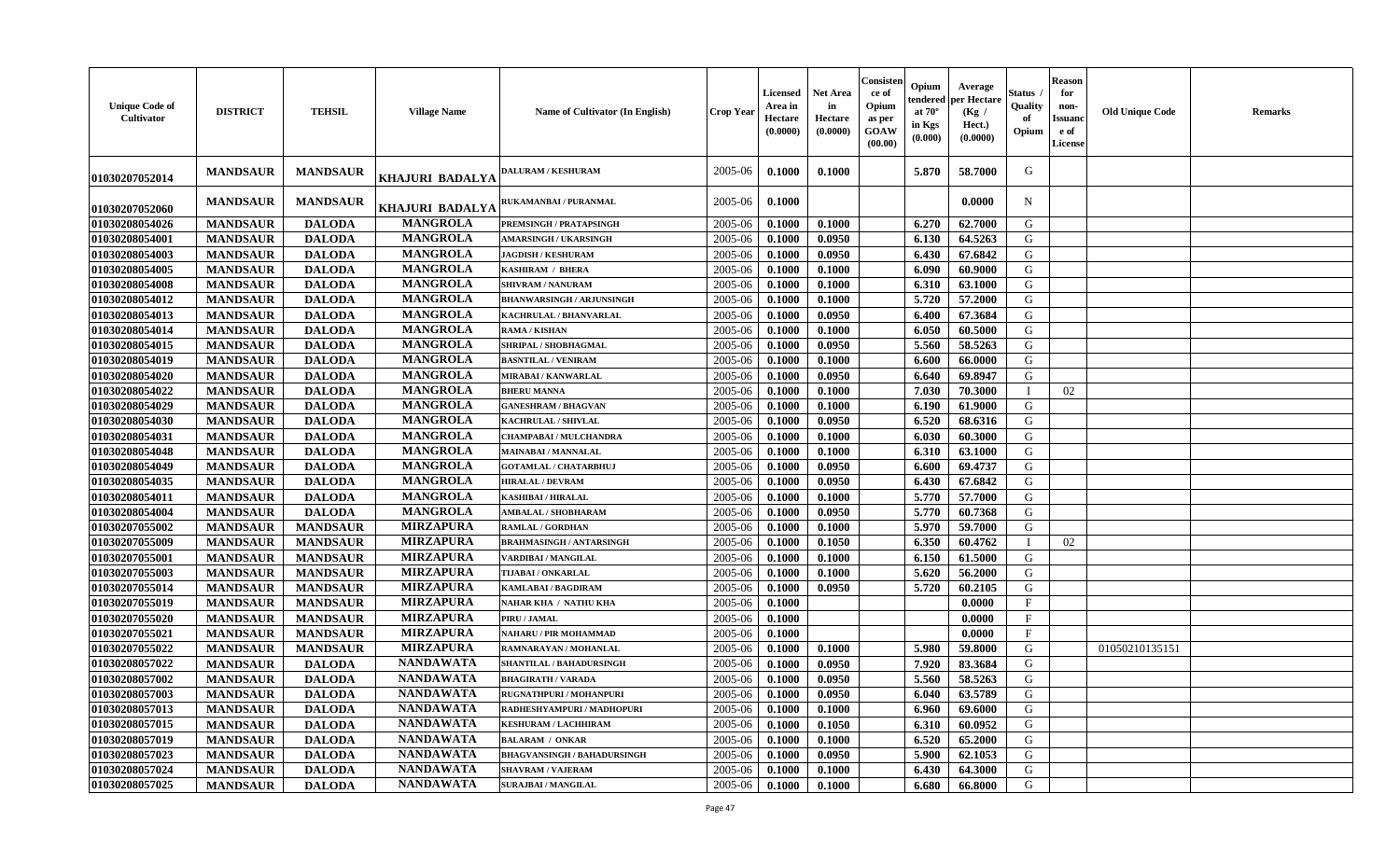| <b>Unique Code of</b><br>Cultivator | <b>DISTRICT</b> | <b>TEHSIL</b> | <b>Village Name</b> | Name of Cultivator (In English)   | <b>Crop Year</b> | <b>Licensed</b><br>Area in<br>Hectare<br>(0.0000) | <b>Net Area</b><br>in<br>Hectare<br>(0.0000) | Consisten<br>ce of<br>Opium<br>as per<br><b>GOAW</b><br>(00.00) | Opium<br>tendered<br>at $70^\circ$<br>in Kgs<br>(0.000) | Average<br>per Hectare<br>(Kg /<br>Hect.)<br>(0.0000) | Status .<br>Quality<br>of<br>Opium | <b>Reason</b><br>for<br>non-<br><b>Issuanc</b><br>e of<br>License | <b>Old Unique Code</b> | <b>Remarks</b>     |
|-------------------------------------|-----------------|---------------|---------------------|-----------------------------------|------------------|---------------------------------------------------|----------------------------------------------|-----------------------------------------------------------------|---------------------------------------------------------|-------------------------------------------------------|------------------------------------|-------------------------------------------------------------------|------------------------|--------------------|
| 01030208057029                      | <b>MANDSAUR</b> | <b>DALODA</b> | <b>NANDAWATA</b>    | KAMLABAI / LAKSHMINARAYAN         | 2005-06          | 0.1000                                            | 0.1000                                       |                                                                 | 6.680                                                   | 66.8000                                               | G                                  |                                                                   |                        |                    |
| 01030208057031                      | <b>MANDSAUR</b> | <b>DALODA</b> | <b>NANDAWATA</b>    | SAMPATBAI / AMRITRAM              | 2005-06          | 0.1000                                            | 0.1000                                       |                                                                 | 6.260                                                   | 62.6000                                               | G                                  |                                                                   |                        |                    |
| 01030208057032                      | <b>MANDSAUR</b> | <b>DALODA</b> | <b>NANDAWATA</b>    | <b>BHERULAL / SUKHLAL (CHOTA)</b> | 2005-06          | 0.1000                                            | 0.1000                                       |                                                                 | 5.770                                                   | 57.7000                                               | G                                  |                                                                   |                        |                    |
| 01030208057034                      | <b>MANDSAUR</b> | <b>DALODA</b> | <b>NANDAWATA</b>    | PANNALAL / GULAB                  | 2005-06          | 0.1000                                            | 0.1000                                       |                                                                 | 6.450                                                   | 64.5000                                               | G                                  |                                                                   |                        |                    |
| 01030208057036                      | <b>MANDSAUR</b> | <b>DALODA</b> | <b>NANDAWATA</b>    | FULKUNVAR / RATANLAL              | 2005-06          | 0.1000                                            | 0.0950                                       |                                                                 | 6.240                                                   | 65.6842                                               | G                                  |                                                                   |                        |                    |
| 01030208057037                      | <b>MANDSAUR</b> | <b>DALODA</b> | <b>NANDAWATA</b>    | <b>KANVERIBAI / RODA</b>          | 2005-06          | 0.1000                                            | 0.1000                                       |                                                                 | 6.610                                                   | 66.1000                                               | G                                  |                                                                   |                        |                    |
| 01030208057038                      | <b>MANDSAUR</b> | <b>DALODA</b> | <b>NANDAWATA</b>    | <b>RATANLAL / TULSIRAM</b>        | 2005-06          | 0.1000                                            | 0.0950                                       |                                                                 | 5.890                                                   | 62.0000                                               | G                                  |                                                                   |                        |                    |
| 01030208057039                      | <b>MANDSAUR</b> | <b>DALODA</b> | <b>NANDAWATA</b>    | <b>MANGILAL / BAGDIRAM</b>        | 2005-06          | 0.1000                                            | 0.1000                                       |                                                                 | 5.560                                                   | 55.6000                                               | G                                  | 04                                                                |                        |                    |
| 01030208057040                      | <b>MANDSAUR</b> | <b>DALODA</b> | <b>NANDAWATA</b>    | <b>SHAMBHULAL / BAGDIRAM</b>      | 2005-06          | 0.1000                                            | 0.0950                                       |                                                                 | 6.080                                                   | 64.0000                                               | G                                  |                                                                   |                        |                    |
| 01030208057041                      | <b>MANDSAUR</b> | <b>DALODA</b> | <b>NANDAWATA</b>    | MANGILAL / RAMLAL                 | 2005-06          | 0.1000                                            | 0.1000                                       |                                                                 | 6.830                                                   | 68.3000                                               | G                                  |                                                                   |                        |                    |
| 01030208057042                      | <b>MANDSAUR</b> | <b>DALODA</b> | <b>NANDAWATA</b>    | <b>BANSHILAL / VARDA</b>          | 2005-06          | 0.1000                                            | 0.1000                                       |                                                                 | 6.920                                                   | 69.2000                                               | G                                  |                                                                   |                        |                    |
| 01030208057043                      | <b>MANDSAUR</b> | <b>DALODA</b> | <b>NANDAWATA</b>    | <b>BHAGVANTIBAI / RADHESHYAM</b>  | 2005-06          | 0.1000                                            | 0.1050                                       |                                                                 | 6.870                                                   | 65.4286                                               | G                                  |                                                                   |                        |                    |
| 01030208057053                      | <b>MANDSAUR</b> | <b>DALODA</b> | <b>NANDAWATA</b>    | <b>BHERULAL / DHURA JI</b>        | 2005-06          | 0.1000                                            | 0.1000                                       |                                                                 | 6.590                                                   | 65.9000                                               | G                                  |                                                                   |                        |                    |
| 01030208057054                      | <b>MANDSAUR</b> | <b>DALODA</b> | <b>NANDAWATA</b>    | <b>RAMLAL / VISHRRAM</b>          | 2005-06          | 0.1000                                            | 0.1000                                       |                                                                 | 5.970                                                   | 59.7000                                               | G                                  |                                                                   |                        |                    |
| 01030208057055                      | <b>MANDSAUR</b> | <b>DALODA</b> | <b>NANDAWATA</b>    | LAKSHMINARAYAN / AMBARAM          | 2005-06          | 0.1000                                            | 0.1000                                       |                                                                 | 6.230                                                   | 62.3000                                               | G                                  |                                                                   |                        |                    |
| 01030208057059                      | <b>MANDSAUR</b> | <b>DALODA</b> | <b>NANDAWATA</b>    | RAMNARAYAN / KALURAM              | 2005-06          | 0.1000                                            | 0.0950                                       |                                                                 | 5.680                                                   | 59.7895                                               | G                                  |                                                                   |                        |                    |
| 01030208057060                      | <b>MANDSAUR</b> | <b>DALODA</b> | <b>NANDAWATA</b>    | <b>BABULAL / HIRALAL</b>          | 2005-06          | 0.1000                                            | 0.1000                                       |                                                                 | 5.550                                                   | 55.5000                                               | G                                  | 04                                                                |                        |                    |
| 01030208057062                      | <b>MANDSAUR</b> | <b>DALODA</b> | <b>NANDAWATA</b>    | <b>RATANBAI/BHERULAL</b>          | 2005-06          | 0.1000                                            | 0.1000                                       |                                                                 | 6.200                                                   | 62.0000                                               | G                                  |                                                                   |                        |                    |
| 01030208057065                      | <b>MANDSAUR</b> | <b>DALODA</b> | <b>NANDAWATA</b>    | NANDA / MOTI                      | 2005-06          | 0.1000                                            | 0.1000                                       |                                                                 | 6.750                                                   | 67.5000                                               | G                                  |                                                                   |                        |                    |
| 01030208057066                      | <b>MANDSAUR</b> | <b>DALODA</b> | <b>NANDAWATA</b>    | NANDI BAI / BHUVAN                | 2005-06          | 0.1000                                            | 0.1000                                       |                                                                 | 5.930                                                   | 59.3000                                               | G                                  |                                                                   |                        |                    |
| 01030208057067                      | <b>MANDSAUR</b> | <b>DALODA</b> | <b>NANDAWATA</b>    | <b>GUL MOHAMMAD / ALLANUR</b>     | 2005-06          | 0.1000                                            | 0.0950                                       |                                                                 | 6.790                                                   | 71.4737                                               | G                                  |                                                                   |                        |                    |
| 01030208057068                      | <b>MANDSAUR</b> | <b>DALODA</b> | <b>NANDAWATA</b>    | <b>NANURAM / NANDA</b>            | 2005-06          | 0.1000                                            | 0.1050                                       |                                                                 | 5.704                                                   | 54.3238                                               | G                                  | 04                                                                |                        | <b>NAME CHANGE</b> |
| 01030208057070                      | <b>MANDSAUR</b> | <b>DALODA</b> | <b>NANDAWATA</b>    | <b>RATANLAL / DEVRAM</b>          | 2005-06          | 0.1000                                            | 0.0950                                       |                                                                 | 7.110                                                   | 74.8421                                               | G                                  |                                                                   |                        |                    |
| 01030208057072                      | <b>MANDSAUR</b> | <b>DALODA</b> | <b>NANDAWATA</b>    | <b>BANSHILAL / BHERA</b>          | 2005-06          | 0.1000                                            | 0.1000                                       |                                                                 | 5.960                                                   | 59.6000                                               | G                                  |                                                                   |                        |                    |
| 01030208057079                      | <b>MANDSAUR</b> | <b>DALODA</b> | <b>NANDAWATA</b>    | RAJENDRA / MOHANLAL               | 2005-06          | 0.1000                                            | 0.1000                                       |                                                                 | 6.620                                                   | 66.2000                                               | G                                  |                                                                   |                        |                    |
| 01030208057005                      | <b>MANDSAUR</b> | <b>DALODA</b> | <b>NANDAWATA</b>    | <b>MOHANLAL / BHERULAL</b>        | 2005-06          | 0.1000                                            | 0.0950                                       |                                                                 | 6.100                                                   | 64.2105                                               | G                                  |                                                                   |                        |                    |
| 01030208057006                      | <b>MANDSAUR</b> | <b>DALODA</b> | <b>NANDAWATA</b>    | SHANTILAL / BHERULAL              | 2005-06          | 0.1000                                            | 0.0650                                       |                                                                 | 4.300                                                   | 66.1538                                               | G                                  |                                                                   |                        |                    |
| 01030208057008                      | <b>MANDSAUR</b> | <b>DALODA</b> | <b>NANDAWATA</b>    | <b>GANPAT SINGH / BHOM SINGH</b>  | 2005-06          | 0.1000                                            | 0.0750                                       |                                                                 | 4.910                                                   | 65.4667                                               | G                                  |                                                                   |                        |                    |
| 01030208057011                      | <b>MANDSAUR</b> | <b>DALODA</b> | <b>NANDAWATA</b>    | RAMESHCHANDRA / BHERULAL          | 2005-06          | 0.1000                                            | 0.1000                                       |                                                                 | 6.970                                                   | 69.7000                                               | G                                  |                                                                   |                        |                    |
| 01030208057027                      | <b>MANDSAUR</b> | <b>DALODA</b> | <b>NANDAWATA</b>    | RAMA / KISHANLAL TELI             | 2005-06          | 0.1000                                            | 0.0700                                       |                                                                 | 4.560                                                   | 65.1429                                               | G                                  |                                                                   |                        |                    |
| 01030208057035                      | <b>MANDSAUR</b> | <b>DALODA</b> | <b>NANDAWATA</b>    | <b>MANGILAL / BHAGWAN</b>         | 2005-06          | 0.1000                                            | 0.1000                                       |                                                                 | 6.700                                                   | 67.0000                                               | G                                  |                                                                   |                        |                    |
| 01030208057045                      | <b>MANDSAUR</b> | <b>DALODA</b> | <b>NANDAWATA</b>    | <b>CHUNNILAL / TULSIRAM</b>       | 2005-06          | 0.1000                                            | 0.1000                                       |                                                                 | 6.370                                                   | 63.7000                                               | G                                  |                                                                   |                        |                    |
| 01030208057047                      | <b>MANDSAUR</b> | <b>DALODA</b> | <b>NANDAWATA</b>    | <b>BHERULAL / KACHRU</b>          | 2005-06          | 0.1000                                            | 0.0950                                       |                                                                 | 6.760                                                   | 71.1579                                               | G                                  |                                                                   |                        |                    |
| 01030208057048                      | <b>MANDSAUR</b> | <b>DALODA</b> | <b>NANDAWATA</b>    | <b>CHENRAM / RATANLAL</b>         | 2005-06          | 0.1000                                            | 0.1000                                       |                                                                 | 6.530                                                   | 65.3000                                               | G                                  |                                                                   |                        |                    |
| 01030208057049                      | <b>MANDSAUR</b> | <b>DALODA</b> | <b>NANDAWATA</b>    | CHNDABAI / SALAGRAM / BAGDIBAI    | 2005-06          | 0.1000                                            | 0.1050                                       |                                                                 | 6.540                                                   | 62.2857                                               | G                                  |                                                                   |                        |                    |
| 01030208057074                      | <b>MANDSAUR</b> | <b>DALODA</b> | <b>NANDAWATA</b>    | KAMLABAI / RAMPRATAP              | $2005 - 06$      | 0.1000                                            | 0.1000                                       |                                                                 | 6.150                                                   | 61.5000                                               | G                                  |                                                                   |                        |                    |
| 01030208057077                      | <b>MANDSAUR</b> | <b>DALODA</b> | <b>NANDAWATA</b>    | MOHANLAL / JAGANNATH              | 2005-06          | 0.1000                                            | 0.1000                                       |                                                                 | 6.280                                                   | 62.8000                                               | G                                  |                                                                   |                        |                    |
| 01030208057082                      | <b>MANDSAUR</b> | <b>DALODA</b> | <b>NANDAWATA</b>    | <b>GANGABAI/GANESHRAM</b>         | 2005-06          | 0.1000                                            | 0.0850                                       |                                                                 | 5.420                                                   | 63.7647                                               | G                                  |                                                                   |                        |                    |
| 01030208057088                      | <b>MANDSAUR</b> | <b>DALODA</b> | <b>NANDAWATA</b>    | <b>ASHARAM / KALURAM</b>          | 2005-06          | 0.1000                                            | 0.0700                                       |                                                                 | 4.190                                                   | 59.8571                                               | G                                  |                                                                   |                        |                    |
| 01030208057098                      | <b>MANDSAUR</b> | <b>DALODA</b> | <b>NANDAWATA</b>    | <b>CHUNNILAL / BHAIRA</b>         | 2005-06          | 0.1000                                            | 0.0800                                       |                                                                 | 5.110                                                   | 63.8750                                               | G                                  |                                                                   |                        |                    |
| 01030208057004                      | <b>MANDSAUR</b> | <b>DALODA</b> | <b>NANDAWATA</b>    | LAKSHMINARAYAN / BHERULAL         | 2005-06          | 0.1000                                            | 0.1000                                       |                                                                 | 6.550                                                   | 65.5000                                               | G                                  |                                                                   |                        |                    |
| 01030208057073                      | <b>MANDSAUR</b> | <b>DALODA</b> | <b>NANDAWATA</b>    | <b>SUNDARBAI / SUKHLAL</b>        | 2005-06          | 0.1000                                            | 0.0700                                       |                                                                 | 4.550                                                   | 65.0000                                               | G                                  |                                                                   |                        |                    |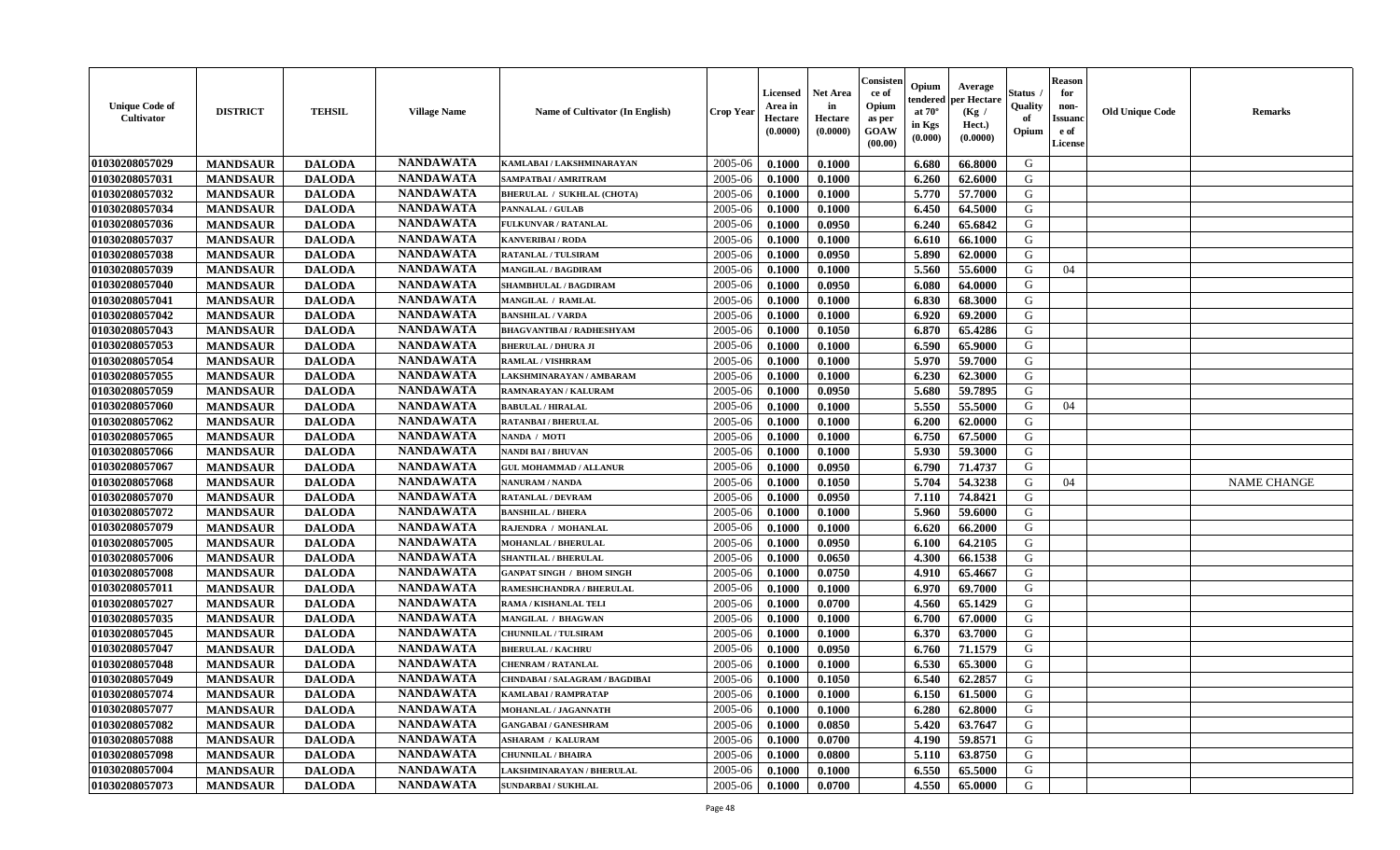| <b>Unique Code of</b><br><b>Cultivator</b> | <b>DISTRICT</b> | <b>TEHSIL</b> | <b>Village Name</b> | Name of Cultivator (In English) | <b>Crop Year</b> | <b>Licensed</b><br>Area in<br>Hectare<br>(0.0000) | <b>Net Area</b><br>in<br>Hectare<br>(0.0000) | Consisteı<br>ce of<br>Opium<br>as per<br><b>GOAW</b><br>(00.00) | Opium<br>endered<br>at $70^\circ$<br>in Kgs<br>$(\mathbf{0.000})$ | Average<br>per Hectare<br>(Kg /<br>Hect.)<br>(0.0000) | Status<br>Quality<br>of<br>Opium | <b>Reason</b><br>for<br>non-<br>Issuan<br>e of<br>License | <b>Old Unique Code</b> | <b>Remarks</b> |
|--------------------------------------------|-----------------|---------------|---------------------|---------------------------------|------------------|---------------------------------------------------|----------------------------------------------|-----------------------------------------------------------------|-------------------------------------------------------------------|-------------------------------------------------------|----------------------------------|-----------------------------------------------------------|------------------------|----------------|
| 01030208057078                             | <b>MANDSAUR</b> | <b>DALODA</b> | <b>NANDAWATA</b>    | <b>GANGARAM / BAGDIRAM</b>      | 2005-06          | 0.1000                                            | 0.1000                                       |                                                                 | 6.560                                                             | 65.6000                                               | G                                |                                                           |                        |                |
| 01030208057084                             | <b>MANDSAUR</b> | <b>DALODA</b> | <b>NANDAWATA</b>    | PYARIBAI / RUGANATH             | 2005-06          | 0.1000                                            | 0.1050                                       |                                                                 | 6.770                                                             | 64.4762                                               | G                                |                                                           |                        |                |
| 01030208057090                             | <b>MANDSAUR</b> | <b>DALODA</b> | <b>NANDAWATA</b>    | <b>BAPULAL / LALU</b>           | 2005-06          | 0.1000                                            | 0.0950                                       |                                                                 | 7.620                                                             | 80.2105                                               | G                                |                                                           |                        |                |
| 01030208057092                             | <b>MANDSAUR</b> | <b>DALODA</b> | <b>NANDAWATA</b>    | <b>ONKARLAL / GANGARAM</b>      | 2005-06          | 0.1000                                            | 0.1000                                       |                                                                 | 5.650                                                             | 56.5000                                               | G                                |                                                           |                        |                |
| 01030208057094                             | <b>MANDSAUR</b> | <b>DALODA</b> | <b>NANDAWATA</b>    | <b>HIRALAL / DHAPUBAI</b>       | 2005-06          | 0.1000                                            | 0.0900                                       |                                                                 | 5.450                                                             | 60.5556                                               | G                                |                                                           |                        |                |
| 01030208057096                             | <b>MANDSAUR</b> | <b>DALODA</b> | <b>NANDAWATA</b>    | <b>NABINUR / ALLBAKSH</b>       | 2005-06          | 0.1000                                            | 0.1000                                       |                                                                 | 6.910                                                             | 69.1000                                               | $\blacksquare$                   | 02                                                        |                        |                |
| 01030208057104                             | <b>MANDSAUR</b> | <b>DALODA</b> | <b>NANDAWATA</b>    | SAMPATBAI / BHAGVANSINGH        | 2005-06          | 0.1000                                            | 0.1000                                       |                                                                 | 6.740                                                             | 67.4000                                               | G                                |                                                           |                        |                |
| 01030208057109                             | <b>MANDSAUR</b> | <b>DALODA</b> | <b>NANDAWATA</b>    | HUSSAIN/HAMIRBAI/ ALLANUR       | 2005-06          | 0.1000                                            | 0.0950                                       |                                                                 | 6.330                                                             | 66.6316                                               | G                                |                                                           |                        |                |
| 01030208057111                             | <b>MANDSAUR</b> | <b>DALODA</b> | <b>NANDAWATA</b>    | <b>BAPULAL / BHANWARLAL</b>     | 2005-06          | 0.1000                                            | 0.1000                                       |                                                                 | 6.650                                                             | 66.5000                                               | G                                |                                                           |                        |                |
| 01030208057113                             | <b>MANDSAUR</b> | <b>DALODA</b> | <b>NANDAWATA</b>    | <b>BAGDIBAI / DEV JI</b>        | 2005-06          | 0.1000                                            | 0.1000                                       |                                                                 | 6.360                                                             | 63.6000                                               | G                                |                                                           |                        |                |
| 01030208057116                             | <b>MANDSAUR</b> | <b>DALODA</b> | <b>NANDAWATA</b>    | SHANKARLAL / GANGARAM           | 2005-06          | 0.1000                                            | 0.1000                                       |                                                                 | 6.290                                                             | 62.9000                                               | G                                |                                                           |                        |                |
| 01030208057120                             | <b>MANDSAUR</b> | <b>DALODA</b> | <b>NANDAWATA</b>    | <b>NATHU / KISHANLAL</b>        | 2005-06          | 0.1000                                            | 0.0950                                       |                                                                 | 6.390                                                             | 67.2632                                               | G                                |                                                           |                        |                |
| 01030208057124                             | <b>MANDSAUR</b> | <b>DALODA</b> | <b>NANDAWATA</b>    | <b>BALKUNWAR / BASANTILAL</b>   | 2005-06          | 0.1000                                            | 0.1000                                       |                                                                 | 6.740                                                             | 67.4000                                               | G                                |                                                           |                        |                |
| 01030208057127                             | <b>MANDSAUR</b> | <b>DALODA</b> | <b>NANDAWATA</b>    | FAKIR MOHAMMAD / GUL MOHAMMAD   | 2005-06          | 0.1000                                            | 0.0950                                       |                                                                 | 6.240                                                             | 65.6842                                               | G                                |                                                           |                        |                |
| 01030208057130                             | <b>MANDSAUR</b> | <b>DALODA</b> | <b>NANDAWATA</b>    | <b>BALU / BHERA BALAI</b>       | 2005-06          | 0.1000                                            | 0.0950                                       |                                                                 | 5.830                                                             | 61.3684                                               | G                                |                                                           |                        |                |
| 01030208057132                             | <b>MANDSAUR</b> | <b>DALODA</b> | <b>NANDAWATA</b>    | RAMA / PYARA CHAMAR             | 2005-06          | 0.1000                                            | 0.0900                                       |                                                                 | 5.550                                                             | 61.6667                                               | G                                |                                                           |                        |                |
| 01030208057140                             | <b>MANDSAUR</b> | <b>DALODA</b> | <b>NANDAWATA</b>    | <b>BADRILAL / KACHRU</b>        | 2005-06          | 0.1000                                            | 0.1000                                       |                                                                 | 6.190                                                             | 61.9000                                               | G                                |                                                           |                        |                |
| 01030208057145                             | <b>MANDSAUR</b> | <b>DALODA</b> | <b>NANDAWATA</b>    | KAMALSINGH / BHAGVANSINGH       | 2005-06          | 0.1000                                            | 0.0950                                       |                                                                 | 6.280                                                             | 66.1053                                               | G                                |                                                           |                        |                |
| 01030208057146                             | <b>MANDSAUR</b> | <b>DALODA</b> | <b>NANDAWATA</b>    | <b>RUGANATH / DHURA</b>         | 2005-06          | 0.1000                                            | 0.1000                                       |                                                                 | 6.530                                                             | 65.3000                                               | G                                |                                                           |                        |                |
| 01030208057147                             | <b>MANDSAUR</b> | <b>DALODA</b> | <b>NANDAWATA</b>    | <b>MOHANALAL / GHASI</b>        | 2005-06          | 0.1000                                            | 0.1000                                       |                                                                 | 6.570                                                             | 65.7000                                               | G                                |                                                           |                        |                |
| 01030208057156                             | <b>MANDSAUR</b> | <b>DALODA</b> | <b>NANDAWATA</b>    | <b>SURATRAM / VARDICHAND</b>    | 2005-06          | 0.1000                                            | 0.0950                                       |                                                                 | 6.220                                                             | 65.4737                                               | G                                |                                                           |                        |                |
| 01030208057161                             | <b>MANDSAUR</b> | <b>DALODA</b> | <b>NANDAWATA</b>    | <b>GANESHRAM / DHURA</b>        | 2005-06          | 0.1000                                            | 0.1000                                       |                                                                 | 6.300                                                             | 63.0000                                               | G                                |                                                           |                        |                |
| 01030208057163                             | <b>MANDSAUR</b> | <b>DALODA</b> | <b>NANDAWATA</b>    | PARVATSINGH / BHAGVANSINGH      | 2005-06          | 0.1000                                            | 0.1000                                       |                                                                 | 6.610                                                             | 66.1000                                               | G                                |                                                           |                        |                |
| 01030208057166                             | <b>MANDSAUR</b> | <b>DALODA</b> | <b>NANDAWATA</b>    | PYARCHAND KANA GAYARI           | 2005-06          | 0.1000                                            | 0.1050                                       |                                                                 | 7.080                                                             | 67.4286                                               | G                                |                                                           |                        |                |
| 01030208057168                             | <b>MANDSAUR</b> | <b>DALODA</b> | <b>NANDAWATA</b>    | NIRMALAKUMAR / KANHAIYALAL      | 2005-06          | 0.1000                                            | 0.1000                                       |                                                                 | 6.360                                                             | 63.6000                                               | G                                |                                                           |                        |                |
| 01030208057105                             | <b>MANDSAUR</b> | <b>DALODA</b> | <b>NANDAWATA</b>    | <b>BHAVNRALAL / RAMNARAYAN</b>  | 2005-06          | 0.1000                                            | 0.1000                                       |                                                                 | 6.630                                                             | 66.3000                                               | G                                |                                                           |                        |                |
| 01030208057112                             | <b>MANDSAUR</b> | <b>DALODA</b> | <b>NANDAWATA</b>    | HAKLAL / GANGARAM               | 2005-06          | 0.1000                                            | 0.1000                                       |                                                                 | 6.870                                                             | 68.7000                                               | G                                |                                                           |                        |                |
| 01030208057118                             | <b>MANDSAUR</b> | <b>DALODA</b> | <b>NANDAWATA</b>    | RADHABAI / PYARCHANDRA          | 2005-06          | 0.1000                                            | 0.0950                                       |                                                                 | 6.410                                                             | 67.4737                                               | G                                |                                                           |                        |                |
| 01030208057123                             | <b>MANDSAUR</b> | <b>DALODA</b> | <b>NANDAWATA</b>    | <b>BALU / KALU</b>              | 2005-06          | 0.1000                                            | 0.0900                                       |                                                                 | 5.580                                                             | 62.0000                                               | G                                |                                                           |                        |                |
| 01030208057133                             | <b>MANDSAUR</b> | <b>DALODA</b> | <b>NANDAWATA</b>    | <b>AATMARAM / MATHURALAL</b>    | 2005-06          | 0.1000                                            | 0.1000                                       |                                                                 | 5.980                                                             | 59.8000                                               | G                                |                                                           |                        |                |
| 01030208057137                             | <b>MANDSAUR</b> | <b>DALODA</b> | <b>NANDAWATA</b>    | <b>RAMESHVAR / KALU</b>         | 2005-06          | 0.1000                                            | 0.1050                                       |                                                                 | 7.100                                                             | 67.6190                                               | G                                |                                                           |                        |                |
| 01030208057138                             | <b>MANDSAUR</b> | <b>DALODA</b> | <b>NANDAWATA</b>    | <b>BAPULAL / SHANTILAL</b>      | 2005-06          | 0.1000                                            | 0.0950                                       |                                                                 | 6.570                                                             | 69.1579                                               | G                                |                                                           |                        |                |
| 01030208057142                             | <b>MANDSAUR</b> | <b>DALODA</b> | <b>NANDAWATA</b>    | <b>BALU / GANGARAM</b>          | 2005-06          | 0.1000                                            | 0.1000                                       |                                                                 | 6.760                                                             | 67.6000                                               | G                                |                                                           |                        |                |
| 01030208057150                             | <b>MANDSAUR</b> | <b>DALODA</b> | <b>NANDAWATA</b>    | <b>MADHUSUDHAN / DEVRAM</b>     | 2005-06          | 0.1000                                            | 0.0950                                       |                                                                 | 6.290                                                             | 66.2105                                               | G                                |                                                           |                        |                |
| 01030208057154                             | <b>MANDSAUR</b> | <b>DALODA</b> | <b>NANDAWATA</b>    | PARASHRAM / MATHURALAL          | 2005-06          | 0.1000                                            | 0.1000                                       |                                                                 | 6.280                                                             | 62.8000                                               | G                                |                                                           |                        |                |
| 01030208057157                             | <b>MANDSAUR</b> | <b>DALODA</b> | <b>NANDAWATA</b>    | <b>RANCHHOD / PANNALAL</b>      | $2005 - 06$      | 0.1000                                            | 0.1000                                       |                                                                 | $6.210$                                                           | 62.1000                                               | G                                |                                                           |                        |                |
| 01030208057167                             | <b>MANDSAUR</b> | <b>DALODA</b> | <b>NANDAWATA</b>    | PREMCHAND / KISHANALAL          | 2005-06          | 0.1000                                            | 0.0750                                       |                                                                 | 4.880                                                             | 65.0667                                               | G                                |                                                           |                        |                |
| 01030208057061                             | <b>MANDSAUR</b> | <b>DALODA</b> | <b>NANDAWATA</b>    | NANDLAL / KANJI                 | 2005-06          | 0.1000                                            | 0.1050                                       |                                                                 | 6.530                                                             | 62.1905                                               | G                                |                                                           |                        |                |
| 01030208057115                             | <b>MANDSAUR</b> | <b>DALODA</b> | <b>NANDAWATA</b>    | <b>JADAVBAI / HEMRAJ</b>        | 2005-06          | 0.1000                                            | 0.1050                                       |                                                                 | 6.900                                                             | 65.7143                                               | G                                | 09                                                        |                        |                |
| 01030208057135                             | <b>MANDSAUR</b> | <b>DALODA</b> | <b>NANDAWATA</b>    | RAMKUNWARBAI / ATAMARAM         | 2005-06          | 0.1000                                            | 0.1000                                       |                                                                 | 6.160                                                             | 61.6000                                               | G                                |                                                           |                        |                |
| 01030208057139                             | <b>MANDSAUR</b> | <b>DALODA</b> | <b>NANDAWATA</b>    | NANDIBAI / PRITHVIRAJ           | 2005-06          | 0.1000                                            | 0.1000                                       |                                                                 | 6.840                                                             | 68.4000                                               | G                                |                                                           |                        |                |
| 01030208057001                             | <b>MANDSAUR</b> | <b>DALODA</b> | <b>NANDAWATA</b>    | <b>BHAGIRATH / BHERULAL</b>     | 2005-06          | 0.1000                                            | 0.1050                                       |                                                                 | 6.080                                                             | 57.9048                                               | G                                |                                                           |                        |                |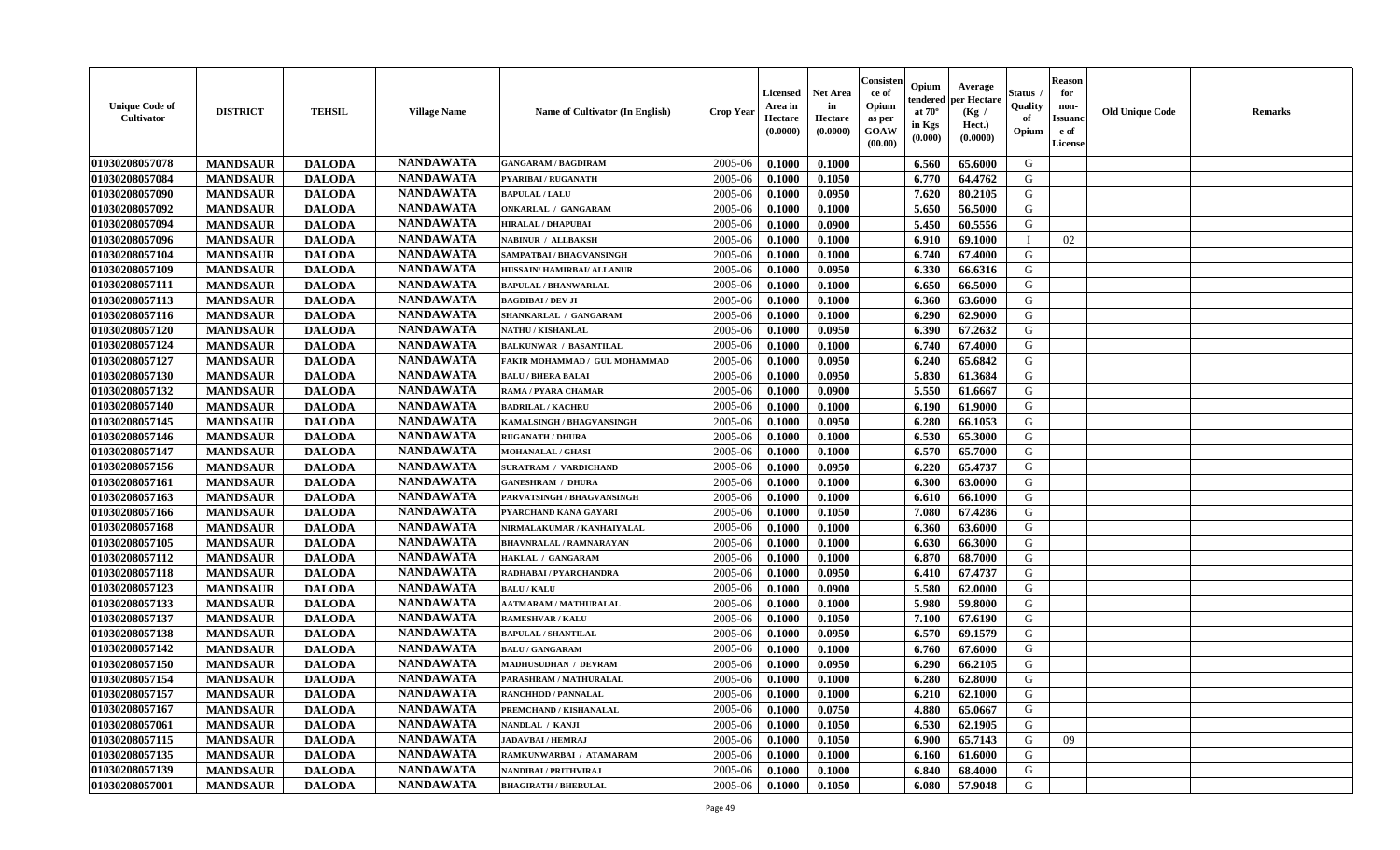| <b>Unique Code of</b><br><b>Cultivator</b> | <b>DISTRICT</b> | <b>TEHSIL</b>   | <b>Village Name</b> | Name of Cultivator (In English)   | <b>Crop Year</b> | <b>Licensed</b><br>Area in<br>Hectare<br>(0.0000) | <b>Net Area</b><br>in<br>Hectare<br>(0.0000) | Consister<br>ce of<br>Opium<br>as per<br><b>GOAW</b><br>(00.00) | Opium<br>endered<br>at $70^\circ$<br>in Kgs<br>(0.000) | Average<br>per Hectare<br>(Kg /<br>Hect.)<br>(0.0000) | Status<br>Quality<br>of<br>Opium | <b>Reason</b><br>for<br>non-<br><b>Issuand</b><br>e of<br><b>License</b> | <b>Old Unique Code</b> | <b>Remarks</b> |
|--------------------------------------------|-----------------|-----------------|---------------------|-----------------------------------|------------------|---------------------------------------------------|----------------------------------------------|-----------------------------------------------------------------|--------------------------------------------------------|-------------------------------------------------------|----------------------------------|--------------------------------------------------------------------------|------------------------|----------------|
| 01030208057058                             | <b>MANDSAUR</b> | <b>DALODA</b>   | <b>NANDAWATA</b>    | KACHRULAL / KANA                  | 2005-06          | 0.1000                                            | 0.1000                                       |                                                                 | 7.160                                                  | 71.6000                                               | G                                |                                                                          |                        |                |
| 01030208057085                             | <b>MANDSAUR</b> | <b>DALODA</b>   | <b>NANDAWATA</b>    | <b>LAXMAN / BHERA</b>             | 2005-06          | 0.1000                                            | 0.0900                                       |                                                                 | 5.830                                                  | 64.7778                                               | G                                |                                                                          |                        |                |
| 01030208057164                             | <b>MANDSAUR</b> | <b>DALODA</b>   | <b>NANDAWATA</b>    | <b>BALARAM / MAGANIRAM</b>        | 2005-06          | 0.1000                                            | 0.1000                                       |                                                                 | 6.650                                                  | 66.5000                                               | G                                |                                                                          |                        |                |
| 01030208057080                             | <b>MANDSAUR</b> | <b>DALODA</b>   | <b>NANDAWATA</b>    | SHRIPAL / UMMEDRAM                | 2005-06          | 0.1000                                            | 0.1000                                       |                                                                 | 5.970                                                  | 59.7000                                               | G                                |                                                                          |                        |                |
| 01030208057108                             | <b>MANDSAUR</b> | <b>DALODA</b>   | <b>NANDAWATA</b>    | <b>NANURAM / VARDA</b>            | 2005-06          | 0.1000                                            | 0.1050                                       |                                                                 | 6.890                                                  | 65.6190                                               | G                                |                                                                          |                        |                |
| 01030208057095                             | <b>MANDSAUR</b> | <b>DALODA</b>   | <b>NANDAWATA</b>    | <b>BHAGVATIPRASAD / SALAGARAM</b> | 2005-06          | 0.1000                                            | 0.0850                                       |                                                                 | 5.770                                                  | 67.8824                                               | G                                |                                                                          |                        |                |
| 01030208057119                             | <b>MANDSAUR</b> | <b>DALODA</b>   | <b>NANDAWATA</b>    | <b>KESHARPURI / VAJEPURI</b>      | 2005-06          | 0.1000                                            | 0.0950                                       |                                                                 | 6.120                                                  | 64.4211                                               | G                                |                                                                          |                        |                |
| 01030208057172                             | <b>MANDSAUR</b> | <b>DALODA</b>   | <b>NANDAWATA</b>    | <b>GANGABAI / NIRBHAYRAM</b>      | 2005-06          | 0.1000                                            | 0.1000                                       |                                                                 | 6.490                                                  | 64.9000                                               | G                                |                                                                          |                        |                |
| 01030208057173                             | <b>MANDSAUR</b> | <b>DALODA</b>   | <b>NANDAWATA</b>    | <b>BHERULAL / NIRBHAYRAM</b>      | 2005-06          | 0.1000                                            | 0.0950                                       |                                                                 | 5.690                                                  | 59.8947                                               | G                                |                                                                          |                        |                |
| 01030208057174                             | <b>MANDSAUR</b> | <b>DALODA</b>   | <b>NANDAWATA</b>    | <b>MEVALAL / NATHU</b>            | 2005-06          | 0.1000                                            | 0.0950                                       |                                                                 | 6.080                                                  | 64.0000                                               | G                                |                                                                          |                        |                |
| 01030208057175                             | <b>MANDSAUR</b> | <b>DALODA</b>   | <b>NANDAWATA</b>    | PREMRAJ / MOTILAL                 | 2005-06          | 0.1000                                            | 0.1050                                       |                                                                 | 6.540                                                  | 62.2857                                               | G                                |                                                                          |                        |                |
| 01030208057176                             | <b>MANDSAUR</b> | <b>DALODA</b>   | <b>NANDAWATA</b>    | SHOBHARAM / CHUNNILAL             | 2005-06          | 0.1000                                            | 0.0950                                       |                                                                 | 5.750                                                  | 60.5263                                               | G                                |                                                                          |                        |                |
| 01030208057143                             | <b>MANDSAUR</b> | <b>DALODA</b>   | <b>NANDAWATA</b>    | <b>NANDIBAI / HAKLAL</b>          | 2005-06          | 0.1000                                            | 0.0950                                       |                                                                 | 6.550                                                  | 68.9474                                               | G                                |                                                                          |                        |                |
| 01030208057052                             | <b>MANDSAUR</b> | <b>DALODA</b>   | <b>NANDAWATA</b>    | SHOBHARAM / ONKARLAL              | 2005-06          | 0.1000                                            | 0.0950                                       |                                                                 | 6.290                                                  | 66.2105                                               | G                                |                                                                          |                        |                |
| 01030208057017                             | <b>MANDSAUR</b> | <b>DALODA</b>   | <b>NANDAWATA</b>    | UDAYLAL / RAGHUNATH               | 2005-06          | 0.1000                                            | 0.0950                                       |                                                                 | 6.470                                                  | 68.1053                                               | G                                |                                                                          |                        |                |
| 01030208057009                             | <b>MANDSAUR</b> | <b>DALODA</b>   | <b>NANDAWATA</b>    | <b>CHANDMAL / MANGILAL</b>        | 2005-06          | 0.1000                                            | 0.0950                                       |                                                                 | 5.210                                                  | 54.8421                                               | G                                | 04                                                                       |                        |                |
| 01030208057125                             | <b>MANDSAUR</b> | <b>DALODA</b>   | <b>NANDAWATA</b>    | <b>HIMMATSINGH / SHIVSINGH</b>    | 2005-06          | 0.1000                                            | 0.0950                                       |                                                                 | 6.750                                                  | 71.0526                                               | G                                |                                                                          |                        |                |
| 01030208057117                             | <b>MANDSAUR</b> | <b>DALODA</b>   | <b>NANDAWATA</b>    | <b>DALU / SALAGRAM</b>            | 2005-06          | 0.1000                                            | 0.1000                                       |                                                                 | 6.720                                                  | 67.2000                                               | G                                |                                                                          |                        |                |
| 01030208057128                             | <b>MANDSAUR</b> | <b>DALODA</b>   | <b>NANDAWATA</b>    | <b>AMBALAL / NARAYAN</b>          | 2005-06          | 0.1000                                            | 0.0950                                       |                                                                 | 5.860                                                  | 61.6842                                               | G                                |                                                                          |                        |                |
| 01030208057103                             | <b>MANDSAUR</b> | <b>DALODA</b>   | <b>NANDAWATA</b>    | LAXMINARAYAN / SHOBHARAM          | 2005-06          | 0.1000                                            | 0.0950                                       |                                                                 | 6.740                                                  | 70.9474                                               | G                                |                                                                          |                        |                |
| 01030208057177                             | <b>MANDSAUR</b> | <b>DALODA</b>   | <b>NANDAWATA</b>    | <b>SITABAI/BAGDIRAM</b>           | 2005-06          | 0.1000                                            | 0.1000                                       |                                                                 | 5.830                                                  | 58.3000                                               | G                                |                                                                          |                        |                |
| 01030208057180                             | <b>MANDSAUR</b> | <b>DALODA</b>   | <b>NANDAWATA</b>    | SHANKARLAL / BAHADURSINGH         | 2005-06          | 0.1000                                            | 0.0950                                       |                                                                 | 6.420                                                  | 67.5789                                               | G                                |                                                                          |                        |                |
| 01030208057181                             | <b>MANDSAUR</b> | <b>DALODA</b>   | <b>NANDAWATA</b>    | <b>BHERULAL / SUKHLAL (BADA)</b>  | 2005-06          | 0.1000                                            | 0.1000                                       |                                                                 | 6.410                                                  | 64.1000                                               | G                                |                                                                          |                        |                |
| 01030208057182                             | <b>MANDSAUR</b> | <b>DALODA</b>   | <b>NANDAWATA</b>    | <b>RAJMAL / SUKHLAL</b>           | 2005-06          | 0.1000                                            | 0.1000                                       |                                                                 | 6.080                                                  | 60.8000                                               | G                                |                                                                          |                        |                |
| 01030208057186                             | <b>MANDSAUR</b> | <b>DALODA</b>   | <b>NANDAWATA</b>    | <b>JAGDISH / BHANVARLAL</b>       | 2005-06          | 0.1000                                            | 0.1000                                       |                                                                 | 6.390                                                  | 63.9000                                               | G                                |                                                                          |                        |                |
| 01030208057131                             | <b>MANDSAUR</b> | <b>DALODA</b>   | <b>NANDAWATA</b>    | <b>JAWAHARLAL / GABBA</b>         | 2005-06          | 0.1000                                            | 0.0950                                       |                                                                 | 5.750                                                  | 60.5263                                               | G                                |                                                                          |                        |                |
| 01030208057187                             | <b>MANDSAUR</b> | <b>DALODA</b>   | <b>NANDAWATA</b>    | <b>BHAGATRAM / DEVRAM</b>         | 2005-06          | 0.1000                                            | 0.1000                                       |                                                                 | 6.030                                                  | 60.3000                                               | G                                |                                                                          |                        |                |
| 01030208057188                             | <b>MANDSAUR</b> | <b>DALODA</b>   | <b>NANDAWATA</b>    | <b>VINOD / MOHANALAL</b>          | 2005-06          | 0.1000                                            | 0.1000                                       |                                                                 | 6.550                                                  | 65.5000                                               | G                                |                                                                          |                        |                |
| 01030207059001                             | <b>MANDSAUR</b> | <b>MANDSAUR</b> | <b>RAJAKHEDI</b>    | KISHAN SINGH / DEVIDAN            | 2005-06          | 0.1000                                            | 0.1000                                       |                                                                 | 7.860                                                  | 78.6000                                               | G                                |                                                                          |                        |                |
| 01030207059002                             | <b>MANDSAUR</b> | <b>MANDSAUR</b> | <b>RAJAKHEDI</b>    | <b>BHARAT SINGH / DEVIDAN</b>     | 2005-06          | 0.1000                                            | 0.0950                                       |                                                                 | 5.950                                                  | 62.6316                                               | G                                |                                                                          |                        |                |
| 01030207059003                             | <b>MANDSAUR</b> | <b>MANDSAUR</b> | <b>RAJAKHEDI</b>    | <b>GOPALDAN / KARNIDAN</b>        | 2005-06          | 0.1000                                            | 0.0900                                       |                                                                 | 5.800                                                  | 64.4444                                               | G                                |                                                                          |                        |                |
| 01030207059004                             | <b>MANDSAUR</b> | <b>MANDSAUR</b> | <b>RAJAKHEDI</b>    | <b>INDARSINGH / DEVIDAN JI</b>    | 2005-06          | 0.1000                                            | 0.0900                                       |                                                                 | 5.340                                                  | 59.3333                                               | ${\bf G}$                        |                                                                          |                        |                |
| 01030207059005                             | <b>MANDSAUR</b> | <b>MANDSAUR</b> | <b>RAJAKHEDI</b>    | <b>GOPAL / AMBARAM</b>            | 2005-06          | 0.1000                                            | 0.1000                                       |                                                                 | 6.790                                                  | 67.9000                                               | G                                |                                                                          |                        |                |
| 01030207059008                             | <b>MANDSAUR</b> | <b>MANDSAUR</b> | <b>RAJAKHEDI</b>    | <b>GOPAL / MANGU</b>              | 2005-06          | 0.1000                                            | 0.0950                                       |                                                                 | 5.860                                                  | 61.6842                                               | G                                |                                                                          |                        |                |
| 01030207059009                             | <b>MANDSAUR</b> | <b>MANDSAUR</b> | <b>RAJAKHEDI</b>    | <b>BHERULAL / MODIRAM</b>         | 2005-06          | 0.1000                                            | 0.1000                                       |                                                                 | 6.350                                                  | 63.5000                                               | G                                |                                                                          |                        |                |
| 01030207059010                             | <b>MANDSAUR</b> | <b>MANDSAUR</b> | <b>RAJAKHEDI</b>    | PUNAMCHAND / PANNALAL             | 2005-06          | 0.1000                                            | 0.1000                                       |                                                                 | 6.980                                                  | 69.8000                                               | G                                |                                                                          |                        |                |
| 01030207059011                             | <b>MANDSAUR</b> | <b>MANDSAUR</b> | <b>RAJAKHEDI</b>    | <b>BAPULAL / RAM LAL</b>          | 2005-06          | 0.1000                                            | 0.0950                                       |                                                                 | 5.690                                                  | 59.8947                                               | G                                |                                                                          |                        |                |
| 01030207059013                             | <b>MANDSAUR</b> | <b>MANDSAUR</b> | <b>RAJAKHEDI</b>    | RAMLAL / KANIRAM                  | 2005-06          | 0.1000                                            | 0.1000                                       |                                                                 | 6.410                                                  | 64.1000                                               | G                                |                                                                          |                        |                |
| 01030207059014                             | <b>MANDSAUR</b> | <b>MANDSAUR</b> | <b>RAJAKHEDI</b>    | <b>HIRALAL / RADHESHYAM</b>       | 2005-06          | 0.1000                                            | 0.1000                                       |                                                                 | 6.660                                                  | 66.6000                                               | G                                |                                                                          |                        |                |
| 01030207059015                             | <b>MANDSAUR</b> | <b>MANDSAUR</b> | <b>RAJAKHEDI</b>    | <b>BALUDAS / GOPALDAS</b>         | 2005-06          | 0.1000                                            | 0.1000                                       |                                                                 | 6.440                                                  | 64.4000                                               | ${\bf G}$                        |                                                                          |                        |                |
| 01030207059016                             | <b>MANDSAUR</b> | <b>MANDSAUR</b> | <b>RAJAKHEDI</b>    | PARWAT SINGH / RUP SINGH          | 2005-06          | 0.1000                                            | 0.1000                                       |                                                                 | 6.210                                                  | 62.1000                                               | G                                |                                                                          |                        |                |
| 01030207059017                             | <b>MANDSAUR</b> | <b>MANDSAUR</b> | <b>RAJAKHEDI</b>    | <b>BALMUKAND / LAKSHMAN</b>       | 2005-06          | 0.1000                                            | 0.1000                                       |                                                                 | 6.380                                                  | 63.8000                                               | G                                |                                                                          |                        |                |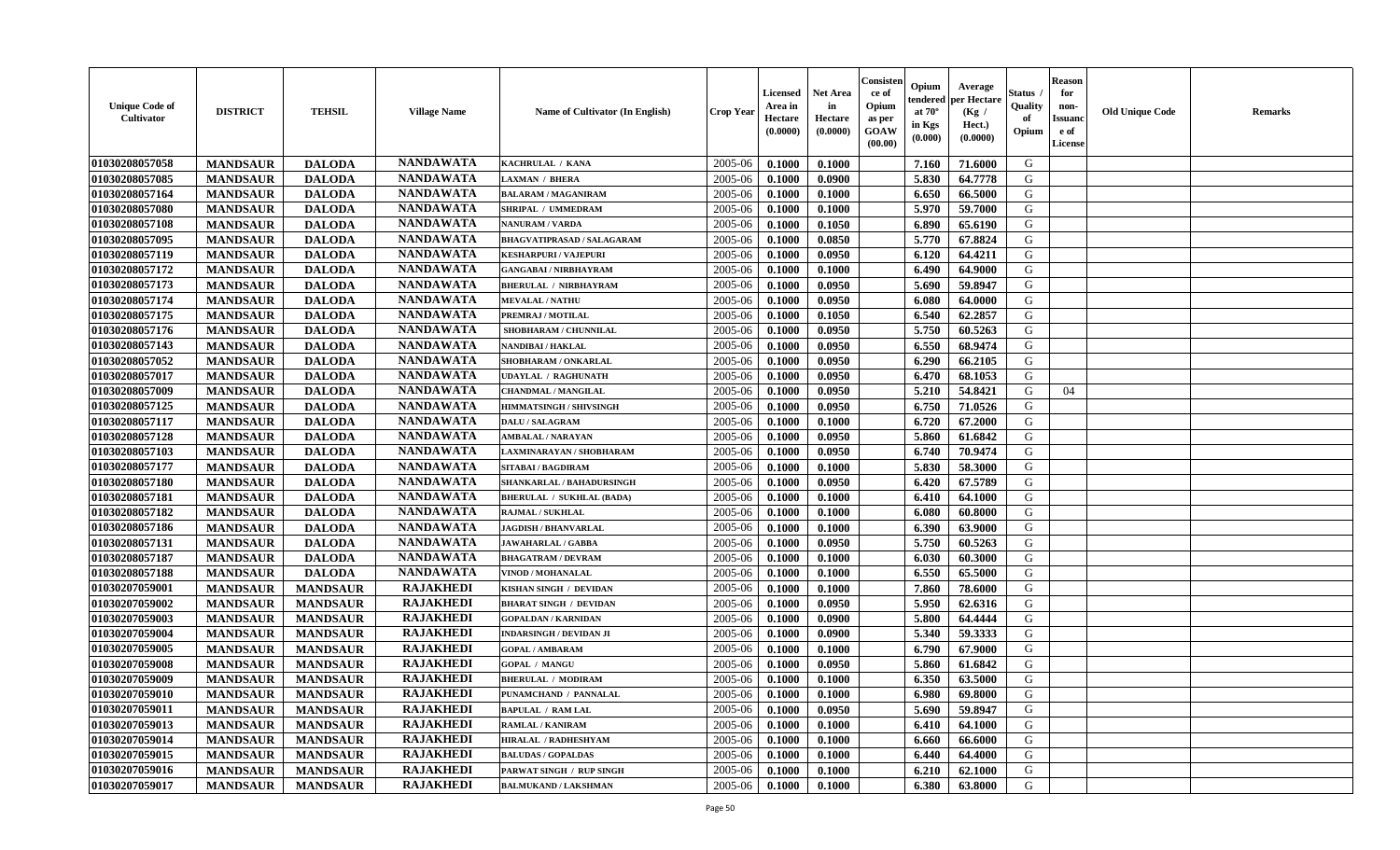| <b>Unique Code of</b><br><b>Cultivator</b> | <b>DISTRICT</b> | <b>TEHSIL</b>   | <b>Village Name</b> | Name of Cultivator (In English) | <b>Crop Year</b> | <b>Licensed</b><br>Area in<br>Hectare<br>(0.0000) | <b>Net Area</b><br>in<br>Hectare<br>(0.0000) | Consisteı<br>ce of<br>Opium<br>as per<br><b>GOAW</b><br>(00.00) | Opium<br>endered<br>at $70^\circ$<br>in Kgs<br>$(\mathbf{0.000})$ | Average<br>per Hectare<br>(Kg /<br>Hect.)<br>(0.0000) | Status<br>Quality<br>of<br>Opium | Reason<br>for<br>non-<br>Issuan<br>e of<br>License | <b>Old Unique Code</b> | <b>Remarks</b> |
|--------------------------------------------|-----------------|-----------------|---------------------|---------------------------------|------------------|---------------------------------------------------|----------------------------------------------|-----------------------------------------------------------------|-------------------------------------------------------------------|-------------------------------------------------------|----------------------------------|----------------------------------------------------|------------------------|----------------|
| 01030207059018                             | <b>MANDSAUR</b> | <b>MANDSAUR</b> | <b>RAJAKHEDI</b>    | RADHESHYAM / GANGARAM           | 2005-06          | 0.1000                                            | 0.1000                                       |                                                                 | 6.630                                                             | 66.3000                                               | G                                |                                                    |                        |                |
| 01030207059019                             | <b>MANDSAUR</b> | <b>MANDSAUR</b> | <b>RAJAKHEDI</b>    | <b>BHULIBAI / GOUTAM</b>        | 2005-06          | 0.1000                                            | 0.0950                                       |                                                                 | 6.710                                                             | 70.6316                                               | G                                |                                                    |                        |                |
| 01030207059020                             | <b>MANDSAUR</b> | <b>MANDSAUR</b> | <b>RAJAKHEDI</b>    | RAMNIVAS / SUKHA JI             | 2005-06          | 0.1000                                            | 0.1000                                       |                                                                 | 6.650                                                             | 66.5000                                               | G                                |                                                    |                        |                |
| 01030207059023                             | <b>MANDSAUR</b> | <b>MANDSAUR</b> | <b>RAJAKHEDI</b>    | HAKIM KHA / GULAB KHA           | 2005-06          | 0.1000                                            | 0.0900                                       |                                                                 | 5.020                                                             | 55.7778                                               | G                                | 04                                                 |                        |                |
| 01030207059024                             | <b>MANDSAUR</b> | <b>MANDSAUR</b> | <b>RAJAKHEDI</b>    | <b>BALCHAND / GIRDHARI</b>      | 2005-06          | 0.1000                                            | 0.0900                                       |                                                                 | 5.880                                                             | 65.3333                                               | G                                |                                                    |                        |                |
| 01030207059025                             | <b>MANDSAUR</b> | <b>MANDSAUR</b> | <b>RAJAKHEDI</b>    | <b>SHANTILAL / BHERULAL</b>     | 2005-06          | 0.1000                                            | 0.0950                                       |                                                                 | 6.990                                                             | 73.5789                                               | G                                |                                                    |                        |                |
| 01030207059026                             | <b>MANDSAUR</b> | <b>MANDSAUR</b> | <b>RAJAKHEDI</b>    | <b>PRADIP / BANSHILAL</b>       | 2005-06          | 0.1000                                            | 0.1000                                       |                                                                 | 6.490                                                             | 64.9000                                               | G                                |                                                    |                        |                |
| 01030207059027                             | <b>MANDSAUR</b> | <b>MANDSAUR</b> | <b>RAJAKHEDI</b>    | <b>SURYPAL / UMRAVSINGH</b>     | 2005-06          | 0.1000                                            | 0.0950                                       |                                                                 | 6.350                                                             | 66.8421                                               | G                                |                                                    |                        |                |
| 01030207059030                             | <b>MANDSAUR</b> | <b>MANDSAUR</b> | <b>RAJAKHEDI</b>    | TULSIRAM / PRABHULAL            | 2005-06          | 0.1000                                            | 0.0950                                       |                                                                 | 6.140                                                             | 64.6316                                               | G                                |                                                    |                        |                |
| 01030207059031                             | <b>MANDSAUR</b> | <b>MANDSAUR</b> | <b>RAJAKHEDI</b>    | KANWARLAL / VARDA               | 2005-06          | 0.1000                                            | 0.0950                                       |                                                                 | 6.230                                                             | 65.5789                                               | G                                |                                                    |                        |                |
| 01030207059032                             | <b>MANDSAUR</b> | <b>MANDSAUR</b> | <b>RAJAKHEDI</b>    | <b>AMBALAL / VARDA</b>          | 2005-06          | 0.1000                                            | 0.1000                                       |                                                                 | 6.580                                                             | 65.8000                                               | G                                |                                                    |                        |                |
| 01030207059033                             | <b>MANDSAUR</b> | <b>MANDSAUR</b> | <b>RAJAKHEDI</b>    | SHAMBHULAL / JAGANNATH          | 2005-06          | 0.1000                                            | 0.1000                                       |                                                                 | 6.860                                                             | 68.6000                                               | G                                |                                                    |                        |                |
| 01030207059035                             | <b>MANDSAUR</b> | <b>MANDSAUR</b> | <b>RAJAKHEDI</b>    | LAXMINARAYAN / BHERULAL         | 2005-06          | 0.1000                                            | 0.0900                                       |                                                                 | 5.990                                                             | 66.5556                                               | G                                |                                                    |                        |                |
| 01030207059036                             | <b>MANDSAUR</b> | <b>MANDSAUR</b> | <b>RAJAKHEDI</b>    | <b>BABULAL / NANDA</b>          | 2005-06          | 0.1000                                            | 0.1000                                       |                                                                 | 6.970                                                             | 69.7000                                               | G                                |                                                    |                        |                |
| 01030207059037                             | <b>MANDSAUR</b> | <b>MANDSAUR</b> | <b>RAJAKHEDI</b>    | <b>RAMESH / JAGANATH</b>        | 2005-06          | 0.1000                                            | 0.0950                                       |                                                                 | 6.180                                                             | 65.0526                                               | G                                |                                                    |                        |                |
| 01030207059038                             | <b>MANDSAUR</b> | <b>MANDSAUR</b> | <b>RAJAKHEDI</b>    | VISHNU / RAJARAM                | 2005-06          | 0.1000                                            | 0.0950                                       |                                                                 | 6.350                                                             | 66.8421                                               | G                                |                                                    |                        |                |
| 01030207059039                             | <b>MANDSAUR</b> | <b>MANDSAUR</b> | <b>RAJAKHEDI</b>    | <b>DEVRAM / BAGDIRAM</b>        | 2005-06          | 0.1000                                            | 0.1000                                       |                                                                 | 6.300                                                             | 63.0000                                               | G                                |                                                    |                        |                |
| 01030207059042                             | <b>MANDSAUR</b> | <b>MANDSAUR</b> | <b>RAJAKHEDI</b>    | <b>GORDHAN / GANGARAM</b>       | 2005-06          | 0.1000                                            | 0.1000                                       |                                                                 | 6.200                                                             | 62.0000                                               | G                                |                                                    |                        |                |
| 01030207059043                             | <b>MANDSAUR</b> | <b>MANDSAUR</b> | <b>RAJAKHEDI</b>    | <b>JAGDISH / BAGDIRAM</b>       | 2005-06          | 0.1000                                            | 0.0950                                       |                                                                 | 5.870                                                             | 61.7895                                               | G                                |                                                    |                        |                |
| 01030207059046                             | <b>MANDSAUR</b> | <b>MANDSAUR</b> | <b>RAJAKHEDI</b>    | <b>BADRILAL / GIRDHARI</b>      | 2005-06          | 0.1000                                            | 0.0950                                       |                                                                 | 6.070                                                             | 63.8947                                               | G                                |                                                    |                        |                |
| 01030207059047                             | <b>MANDSAUR</b> | <b>MANDSAUR</b> | <b>RAJAKHEDI</b>    | <b>GOPAL / NARSINGH</b>         | 2005-06          | 0.1000                                            | 0.1000                                       |                                                                 | 6.290                                                             | 62.9000                                               | G                                |                                                    |                        |                |
| 01030207059048                             | <b>MANDSAUR</b> | <b>MANDSAUR</b> | <b>RAJAKHEDI</b>    | RAMCHANDRA / BHERULAL           | 2005-06          | 0.1000                                            | 0.1000                                       |                                                                 | 6.580                                                             | 65.8000                                               | G                                |                                                    |                        |                |
| 01030207059049                             | <b>MANDSAUR</b> | <b>MANDSAUR</b> | <b>RAJAKHEDI</b>    | <b>BALARAM / KANHIYALAL</b>     | 2005-06          | 0.1000                                            | 0.1000                                       |                                                                 | 6.300                                                             | 63.0000                                               | G                                |                                                    |                        |                |
| 01030207059050                             | <b>MANDSAUR</b> | <b>MANDSAUR</b> | <b>RAJAKHEDI</b>    | <b>BALARAM / PANNALAL</b>       | 2005-06          | 0.1000                                            | 0.1000                                       |                                                                 | 6.270                                                             | 62.7000                                               | G                                |                                                    |                        |                |
| 01030207059052                             | <b>MANDSAUR</b> | <b>MANDSAUR</b> | <b>RAJAKHEDI</b>    | SHYAMLAL / BAGDIRAM             | 2005-06          | 0.1000                                            | 0.1000                                       |                                                                 | 5.470                                                             | 54.7000                                               | G                                | 04                                                 |                        |                |
| 01030207059053                             | <b>MANDSAUR</b> | <b>MANDSAUR</b> | <b>RAJAKHEDI</b>    | <b>BAGDIRAM / DOLA</b>          | 2005-06          | 0.1000                                            | 0.0950                                       |                                                                 | 6.440                                                             | 67.7895                                               | G                                |                                                    |                        |                |
| 01030207059054                             | <b>MANDSAUR</b> | <b>MANDSAUR</b> | <b>RAJAKHEDI</b>    | <b>VARDA / GHASI</b>            | 2005-06          | 0.1000                                            | 0.1000                                       |                                                                 | 7.380                                                             | 73.8000                                               | G                                |                                                    |                        |                |
| 01030207059055                             | <b>MANDSAUR</b> | <b>MANDSAUR</b> | <b>RAJAKHEDI</b>    | <b>MODIRAM / DEVA</b>           | 2005-06          | 0.1000                                            | 0.1000                                       |                                                                 | 6.810                                                             | 68.1000                                               | G                                |                                                    |                        |                |
| 01030207059057                             | <b>MANDSAUR</b> | <b>MANDSAUR</b> | <b>RAJAKHEDI</b>    | <b>RAMESHVAR / AMBALAL</b>      | 2005-06          | 0.1000                                            | 0.1000                                       |                                                                 | 6.460                                                             | 64.6000                                               | G                                |                                                    |                        |                |
| 01030207059059                             | <b>MANDSAUR</b> | <b>MANDSAUR</b> | <b>RAJAKHEDI</b>    | <b>JAGDISH / GIRDHARI</b>       | 2005-06          | 0.1000                                            | 0.0950                                       |                                                                 | 6.340                                                             | 66.7368                                               | G                                |                                                    |                        |                |
| 01030207059060                             | <b>MANDSAUR</b> | <b>MANDSAUR</b> | <b>RAJAKHEDI</b>    | MATHURALAL / LAXMAN             | 2005-06          | 0.1000                                            | 0.1000                                       |                                                                 | 6.310                                                             | 63.1000                                               | G                                |                                                    |                        |                |
| 01030207059061                             | <b>MANDSAUR</b> | <b>MANDSAUR</b> | <b>RAJAKHEDI</b>    | <b>BAGDIRAM / KACHRU</b>        | 2005-06          | 0.1000                                            | 0.0900                                       |                                                                 | 5.480                                                             | 60.8889                                               | G                                |                                                    |                        |                |
| 01030207059063                             | <b>MANDSAUR</b> | <b>MANDSAUR</b> | <b>RAJAKHEDI</b>    | <b>JAGANNATH / BALARAM</b>      | 2005-06          | 0.1000                                            | 0.1000                                       |                                                                 | 7.070                                                             | 70.7000                                               | G                                |                                                    |                        |                |
| 01030207059065                             | <b>MANDSAUR</b> | <b>MANDSAUR</b> | <b>RAJAKHEDI</b>    | <b>GANGARAM / NANURAM</b>       | 2005-06          | 0.1000                                            | 0.1000                                       |                                                                 | 6.160                                                             | 61.6000                                               | G                                |                                                    |                        |                |
| 01030207059066                             | <b>MANDSAUR</b> | <b>MANDSAUR</b> | <b>RAJAKHEDI</b>    | <b>MANGIBAI/LAKSHMAN</b>        | 2005-06          | 0.1000                                            | 0.1000                                       |                                                                 | 6.570                                                             | 65.7000                                               | G                                |                                                    |                        |                |
| 01030207059068                             | <b>MANDSAUR</b> | <b>MANDSAUR</b> | <b>RAJAKHEDI</b>    | <b>NANDA / DUGGA JI</b>         | $2005 - 06$      | 0.1000                                            | 0.1000                                       |                                                                 |                                                                   | $6.540 \pm 65.4000$                                   | G                                |                                                    |                        |                |
| 01030207059070                             | <b>MANDSAUR</b> | <b>MANDSAUR</b> | <b>RAJAKHEDI</b>    | RADHESHYAM / MODA               | 2005-06          | 0.1000                                            | 0.1000                                       |                                                                 | 6.860                                                             | 68.6000                                               | G                                |                                                    |                        |                |
| 01030207059072                             | <b>MANDSAUR</b> | <b>MANDSAUR</b> | <b>RAJAKHEDI</b>    | <b>NARSINGH / BHAGVAN</b>       | 2005-06          | 0.1000                                            | 0.1000                                       |                                                                 | 6.680                                                             | 66.8000                                               | G                                |                                                    |                        |                |
| 01030207059075                             | <b>MANDSAUR</b> | <b>MANDSAUR</b> | <b>RAJAKHEDI</b>    | <b>AMBALAL / BALU</b>           | 2005-06          | 0.1000                                            | 0.1000                                       |                                                                 | 6.950                                                             | 69.5000                                               | G                                |                                                    |                        |                |
| 01030207059077                             | <b>MANDSAUR</b> | <b>MANDSAUR</b> | <b>RAJAKHEDI</b>    | <b>DEVIDAN / KANIDAN</b>        | 2005-06          | 0.1000                                            | 0.1000                                       |                                                                 | 5.940                                                             | 59.4000                                               | G                                |                                                    |                        |                |
| 01030207059078                             | <b>MANDSAUR</b> | <b>MANDSAUR</b> | <b>RAJAKHEDI</b>    | <b>SITABAI / BALU</b>           | 2005-06          | 0.1000                                            | 0.0500                                       |                                                                 | 3.300                                                             | 66.0000                                               | G                                |                                                    |                        |                |
| 01030207059080                             | <b>MANDSAUR</b> | <b>MANDSAUR</b> | <b>RAJAKHEDI</b>    | <b>INDRABAI/KANIRAM</b>         | 2005-06          | 0.1000                                            | 0.0950                                       |                                                                 | 6.260                                                             | 65.8947                                               | G                                |                                                    |                        |                |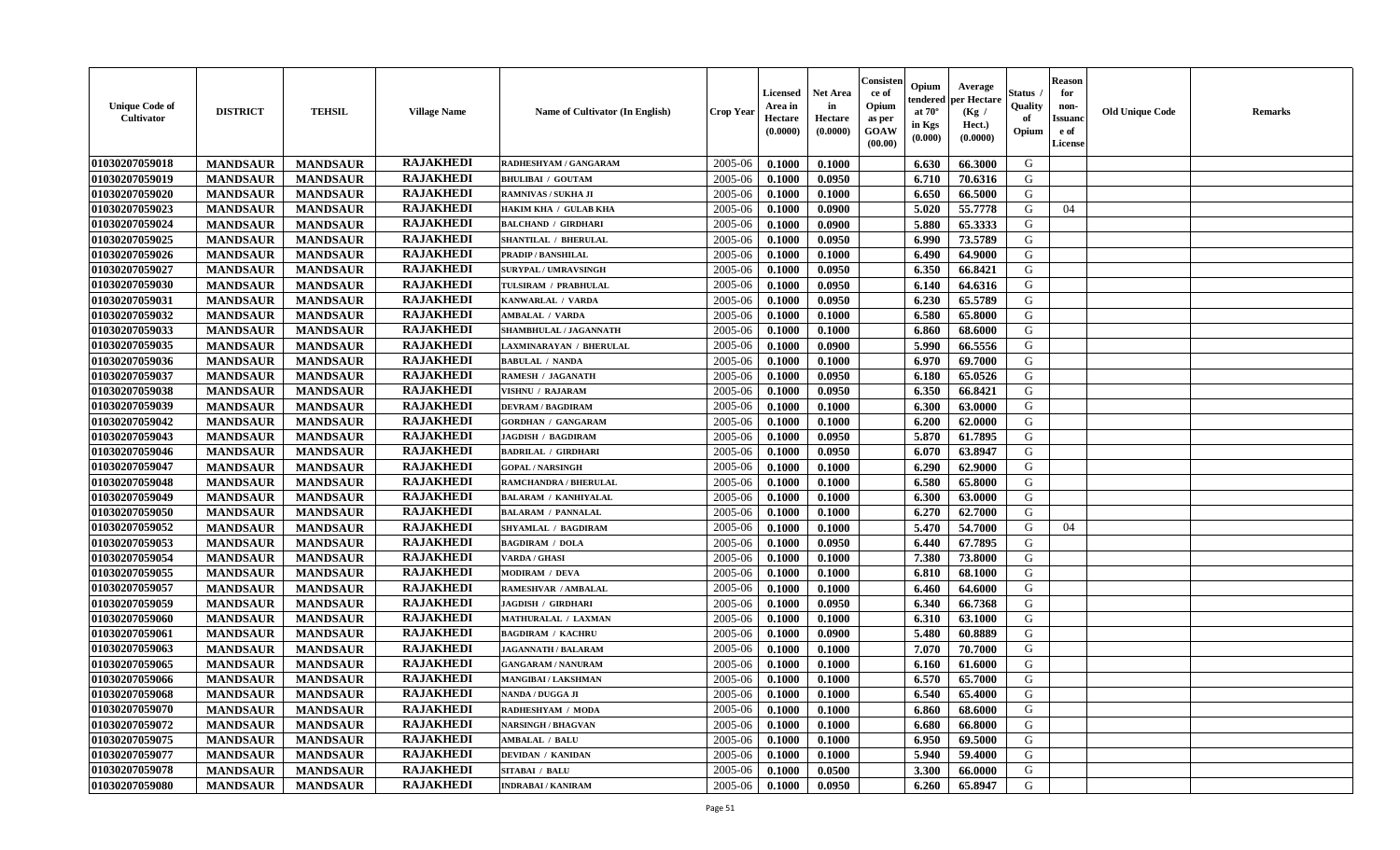| <b>Unique Code of</b><br><b>Cultivator</b> | <b>DISTRICT</b> | <b>TEHSIL</b>   | <b>Village Name</b> | Name of Cultivator (In English) | <b>Crop Year</b> | <b>Licensed</b><br>Area in<br>Hectare<br>(0.0000) | <b>Net Area</b><br>in<br>Hectare<br>(0.0000) | Consisteı<br>ce of<br>Opium<br>as per<br><b>GOAW</b><br>(00.00) | Opium<br>endered<br>at $70^\circ$<br>in Kgs<br>$(\mathbf{0.000})$ | Average<br>per Hectare<br>(Kg /<br>Hect.)<br>(0.0000) | Status<br>Quality<br>of<br>Opium | Reason<br>for<br>non-<br>Issuan<br>e of<br>License | <b>Old Unique Code</b> | <b>Remarks</b> |
|--------------------------------------------|-----------------|-----------------|---------------------|---------------------------------|------------------|---------------------------------------------------|----------------------------------------------|-----------------------------------------------------------------|-------------------------------------------------------------------|-------------------------------------------------------|----------------------------------|----------------------------------------------------|------------------------|----------------|
| 01030207059081                             | <b>MANDSAUR</b> | <b>MANDSAUR</b> | <b>RAJAKHEDI</b>    | <b>GIRDHARI / NATHU JI</b>      | 2005-06          | 0.1000                                            | 0.1000                                       |                                                                 | 6.470                                                             | 64.7000                                               | G                                |                                                    |                        |                |
| 01030207059082                             | <b>MANDSAUR</b> | <b>MANDSAUR</b> | <b>RAJAKHEDI</b>    | PURALAL / LALARAM               | 2005-06          | 0.1000                                            | 0.0900                                       |                                                                 | 5.810                                                             | 64.5556                                               | G                                |                                                    |                        |                |
| 01030207059083                             | <b>MANDSAUR</b> | <b>MANDSAUR</b> | <b>RAJAKHEDI</b>    | NARSINGH / MODIRAM              | 2005-06          | 0.1000                                            | 0.1000                                       |                                                                 | 6.510                                                             | 65.1000                                               | G                                |                                                    |                        |                |
| 01030207059086                             | <b>MANDSAUR</b> | <b>MANDSAUR</b> | <b>RAJAKHEDI</b>    | MOHANLAL / KESHURAM             | 2005-06          | 0.1000                                            | 0.1000                                       |                                                                 | 6.500                                                             | 65.0000                                               | G                                |                                                    |                        |                |
| 01030207059088                             | <b>MANDSAUR</b> | <b>MANDSAUR</b> | <b>RAJAKHEDI</b>    | NATHULAL / LAXMAN               | 2005-06          | 0.1000                                            | 0.0900                                       |                                                                 | 6.460                                                             | 71.7778                                               | G                                |                                                    |                        |                |
| 01030207059089                             | <b>MANDSAUR</b> | <b>MANDSAUR</b> | <b>RAJAKHEDI</b>    | <b>MANGILAL / RUPA JI</b>       | 2005-06          | 0.1000                                            | 0.0900                                       |                                                                 | 5.480                                                             | 60.8889                                               | G                                |                                                    |                        |                |
| 01030207059093                             | <b>MANDSAUR</b> | <b>MANDSAUR</b> | <b>RAJAKHEDI</b>    | <b>JAGANNATH / BHERULAL</b>     | 2005-06          | 0.1000                                            | 0.1000                                       |                                                                 | 6.830                                                             | 68.3000                                               | G                                |                                                    |                        |                |
| 01030207059097                             | <b>MANDSAUR</b> | <b>MANDSAUR</b> | <b>RAJAKHEDI</b>    | <b>HARIRAM / BALCHAND</b>       | 2005-06          | 0.1000                                            | 0.1000                                       |                                                                 | 6.250                                                             | 62.5000                                               | G                                |                                                    |                        |                |
| 01030207059107                             | <b>MANDSAUR</b> | <b>MANDSAUR</b> | <b>RAJAKHEDI</b>    | <b>BAGDIBAI / PANNALAL</b>      | 2005-06          | 0.1000                                            | 0.0950                                       |                                                                 | 6.080                                                             | 64.0000                                               | G                                |                                                    |                        |                |
| 01030207059108                             | <b>MANDSAUR</b> | <b>MANDSAUR</b> | <b>RAJAKHEDI</b>    | PARASRAM / BHERULAL             | 2005-06          | 0.1000                                            | 0.0950                                       |                                                                 | 5.920                                                             | 62.3158                                               | G                                |                                                    |                        |                |
| 01030207059109                             | <b>MANDSAUR</b> | <b>MANDSAUR</b> | <b>RAJAKHEDI</b>    | <b>AMBALAL / RODA</b>           | 2005-06          | 0.1000                                            | 0.0950                                       |                                                                 | 6.290                                                             | 66.2105                                               | G                                |                                                    |                        |                |
| 01030207059110                             | <b>MANDSAUR</b> | <b>MANDSAUR</b> | <b>RAJAKHEDI</b>    | TAKHATKUNVAR / GOVINDSINGH      | 2005-06          | 0.1000                                            | 0.1000                                       |                                                                 | 6.200                                                             | 62.0000                                               | G                                |                                                    |                        |                |
| 01030207059111                             | <b>MANDSAUR</b> | <b>MANDSAUR</b> | <b>RAJAKHEDI</b>    | SOHANBAI / KACHRU               | 2005-06          | 0.1000                                            | 0.1000                                       |                                                                 | 6.420                                                             | 64.2000                                               | G                                |                                                    |                        |                |
| 01030207059115                             | <b>MANDSAUR</b> | <b>MANDSAUR</b> | <b>RAJAKHEDI</b>    | <b>MOHANLAL / RODA</b>          | 2005-06          | 0.1000                                            | 0.0950                                       |                                                                 | 6.300                                                             | 66.3158                                               | G                                |                                                    |                        |                |
| 01030207059116                             | <b>MANDSAUR</b> | <b>MANDSAUR</b> | <b>RAJAKHEDI</b>    | KAMLASHANKAR / HARIRAM          | 2005-06          | 0.1000                                            | 0.0950                                       |                                                                 | 5.980                                                             | 62.9474                                               | G                                |                                                    |                        |                |
| 01030207059118                             | <b>MANDSAUR</b> | <b>MANDSAUR</b> | <b>RAJAKHEDI</b>    | RAMCHANDRA / NARAYAN            | 2005-06          | 0.1000                                            | 0.0950                                       |                                                                 | 5.930                                                             | 62.4211                                               | G                                |                                                    |                        |                |
| 01030207059119                             | <b>MANDSAUR</b> | <b>MANDSAUR</b> | <b>RAJAKHEDI</b>    | SHIVNARAYAN / HARIRAM           | 2005-06          | 0.1000                                            | 0.1000                                       |                                                                 | 6.580                                                             | 65.8000                                               | G                                |                                                    |                        |                |
| 01030207059121                             | <b>MANDSAUR</b> | <b>MANDSAUR</b> | <b>RAJAKHEDI</b>    | RADHAKISHAN / BHANVARLAL        | 2005-06          | 0.1000                                            | 0.0950                                       |                                                                 | 6.100                                                             | 64.2105                                               | G                                |                                                    |                        |                |
| 01030207059041                             | <b>MANDSAUR</b> | <b>MANDSAUR</b> | <b>RAJAKHEDI</b>    | <b>HARIRAM / NATHU</b>          | 2005-06          | 0.1000                                            | 0.1000                                       |                                                                 | 6.580                                                             | 65.8000                                               | G                                |                                                    |                        |                |
| 01030207059058                             | <b>MANDSAUR</b> | <b>MANDSAUR</b> | <b>RAJAKHEDI</b>    | <b>NARSINGH / NANURAM</b>       | 2005-06          | 0.1000                                            | 0.0900                                       |                                                                 | 5.680                                                             | 63.1111                                               | G                                |                                                    |                        |                |
| 01030207059090                             | <b>MANDSAUR</b> | <b>MANDSAUR</b> | <b>RAJAKHEDI</b>    | KISHAN / SAVA                   | 2005-06          | 0.1000                                            |                                              |                                                                 |                                                                   | 0.0000                                                | F                                |                                                    |                        |                |
| 01030207059117                             | <b>MANDSAUR</b> | <b>MANDSAUR</b> | <b>RAJAKHEDI</b>    | JAGDISH / RODA                  | 2005-06          | 0.1000                                            | 0.1000                                       |                                                                 | 6.000                                                             | 60.0000                                               | G                                |                                                    |                        |                |
| 01030207059056                             | <b>MANDSAUR</b> | <b>MANDSAUR</b> | <b>RAJAKHEDI</b>    | <b>BANSHIDAS / RAMDAS</b>       | 2005-06          | 0.1000                                            | 0.1000                                       |                                                                 | 6.300                                                             | 63.0000                                               | G                                |                                                    |                        |                |
| 01030207059071                             | <b>MANDSAUR</b> | <b>MANDSAUR</b> | <b>RAJAKHEDI</b>    | <b>RADHIBAI / BAGDIRAM</b>      | 2005-06          | 0.1000                                            | 0.1000                                       |                                                                 | 6.240                                                             | 62.4000                                               | G                                |                                                    |                        |                |
| 01030207059076                             | <b>MANDSAUR</b> | <b>MANDSAUR</b> | <b>RAJAKHEDI</b>    | RAJENDRA SINGH / MADHU SINGH    | 2005-06          | 0.1000                                            | 0.0900                                       |                                                                 | 6.200                                                             | 68.8889                                               | G                                |                                                    |                        |                |
| 01030207059103                             | <b>MANDSAUR</b> | <b>MANDSAUR</b> | <b>RAJAKHEDI</b>    | KANIRAM / CHUNNILAL             | 2005-06          | 0.1000                                            | 0.1000                                       |                                                                 | 6.480                                                             | 64.8000                                               | G                                |                                                    |                        |                |
| 01030207059062                             | <b>MANDSAUR</b> | <b>MANDSAUR</b> | <b>RAJAKHEDI</b>    | <b>AMBALAL / RUGGA</b>          | 2005-06          | 0.1000                                            | 0.0950                                       |                                                                 | 6.500                                                             | 68.4211                                               | G                                |                                                    |                        |                |
| 01030207059069                             | <b>MANDSAUR</b> | <b>MANDSAUR</b> | <b>RAJAKHEDI</b>    | RADHESHYAM / LAXMAN             | 2005-06          | 0.1000                                            | 0.1000                                       |                                                                 | 6.520                                                             | 65.2000                                               | G                                |                                                    |                        |                |
| 01030207059123                             | <b>MANDSAUR</b> | <b>MANDSAUR</b> | <b>RAJAKHEDI</b>    | <b>ISHWARLAL / MODIRAM</b>      | 2005-06          | 0.1000                                            | 0.0950                                       |                                                                 | 6.830                                                             | 71.8947                                               | G                                |                                                    |                        |                |
| 01030207059124                             | <b>MANDSAUR</b> | <b>MANDSAUR</b> | <b>RAJAKHEDI</b>    | RODA / NANURAM                  | 2005-06          | 0.1000                                            | 0.1000                                       |                                                                 | 6.430                                                             | 64.3000                                               | G                                |                                                    |                        |                |
| 01030207059125                             | <b>MANDSAUR</b> | <b>MANDSAUR</b> | <b>RAJAKHEDI</b>    | <b>BHANWARIBAI / KANIRAM</b>    | 2005-06          | 0.1000                                            | 0.1000                                       |                                                                 | 6.560                                                             | 65.6000                                               | G                                |                                                    |                        |                |
| 01030207059126                             | <b>MANDSAUR</b> | <b>MANDSAUR</b> | <b>RAJAKHEDI</b>    | MANGILAL / RAMLAL               | 2005-06          | 0.1000                                            | 0.0950                                       |                                                                 | 6.460                                                             | 68.0000                                               | G                                |                                                    |                        |                |
| 01030207059127                             | <b>MANDSAUR</b> | <b>MANDSAUR</b> | <b>RAJAKHEDI</b>    | <b>MODIRAM / KACHRU</b>         | 2005-06          | 0.1000                                            | 0.1000                                       |                                                                 | 6.460                                                             | 64.6000                                               | G                                |                                                    |                        |                |
| 01030207059128                             | <b>MANDSAUR</b> | <b>MANDSAUR</b> | <b>RAJAKHEDI</b>    | <b>SUGANBAI / RAJARAM</b>       | 2005-06          | 0.1000                                            | 0.0950                                       |                                                                 | 6.740                                                             | 70.9474                                               | G                                |                                                    |                        |                |
| 01030207059129                             | <b>MANDSAUR</b> | <b>MANDSAUR</b> | <b>RAJAKHEDI</b>    | KANIRAM / ONKAR                 | 2005-06          | 0.1000                                            | 0.0950                                       |                                                                 | 5.970                                                             | 62.8421                                               | G                                |                                                    |                        |                |
| 01030207059130                             | <b>MANDSAUR</b> | <b>MANDSAUR</b> | <b>RAJAKHEDI</b>    | <b>GIRDHARI / DUGGA</b>         | $2005 - 06$      | 0.1000                                            | 0.1000                                       |                                                                 | $6.580$                                                           | 65.8000                                               | G                                |                                                    |                        |                |
| 01030207059131                             | <b>MANDSAUR</b> | <b>MANDSAUR</b> | <b>RAJAKHEDI</b>    | <b>AMBALAL / LAKSHMAN</b>       | 2005-06          | 0.1000                                            | 0.1000                                       |                                                                 | 6.600                                                             | 66.0000                                               | G                                |                                                    |                        |                |
| 01030207059132                             | <b>MANDSAUR</b> | <b>MANDSAUR</b> | <b>RAJAKHEDI</b>    | <b>GOPAL / KANIRAM</b>          | 2005-06          | 0.1000                                            | 0.0950                                       |                                                                 | 5.680                                                             | 59.7895                                               | G                                |                                                    |                        |                |
| 01030207059133                             | <b>MANDSAUR</b> | <b>MANDSAUR</b> | <b>RAJAKHEDI</b>    | <b>NARAYAN / DUGGA</b>          | 2005-06          | 0.1000                                            | 0.1000                                       |                                                                 | 6.330                                                             | 63.3000                                               | G                                |                                                    |                        |                |
| 01030207059134                             | <b>MANDSAUR</b> | <b>MANDSAUR</b> | <b>RAJAKHEDI</b>    | <b>MOHANLAL / VARDA</b>         | 2005-06          | 0.1000                                            | 0.1000                                       |                                                                 | 6.390                                                             | 63.9000                                               | G                                |                                                    |                        |                |
| 01030207059112                             | <b>MANDSAUR</b> | <b>MANDSAUR</b> | <b>RAJAKHEDI</b>    | <b>BADRILAL / VARDA</b>         | 2005-06          | 0.1000                                            | 0.0950                                       |                                                                 | 6.640                                                             | 69.8947                                               | G                                |                                                    |                        |                |
| 01030207059040                             | <b>MANDSAUR</b> | <b>MANDSAUR</b> | <b>RAJAKHEDI</b>    | KANHAIYALAL / VARDA             | 2005-06          | 0.1000                                            | 0.0950                                       |                                                                 | 6.140                                                             | 64.6316                                               | G                                |                                                    |                        |                |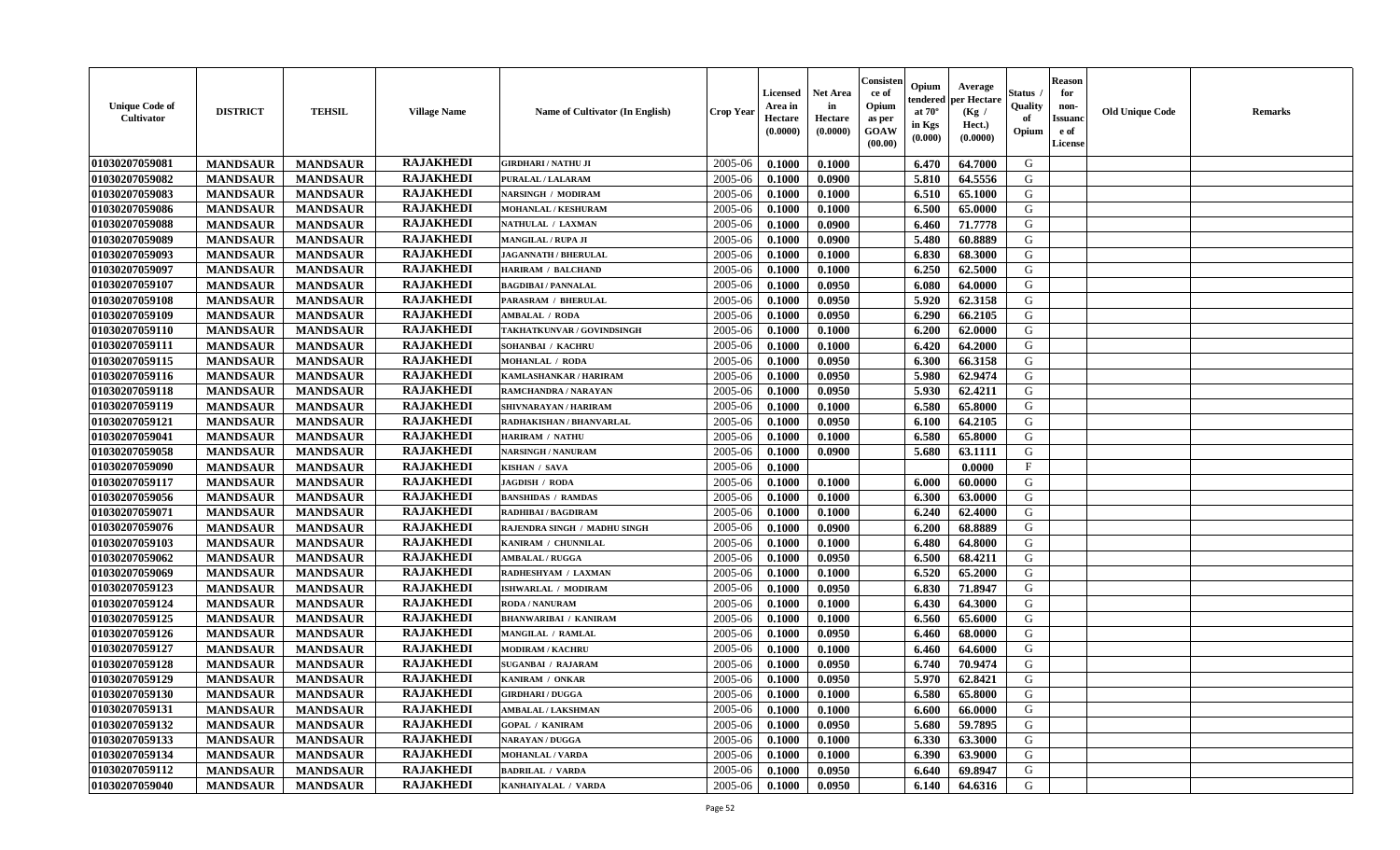| <b>Unique Code of</b><br><b>Cultivator</b> | <b>DISTRICT</b> | <b>TEHSIL</b>   | <b>Village Name</b> | Name of Cultivator (In English) | <b>Crop Year</b> | <b>Licensed</b><br>Area in<br>Hectare<br>(0.0000) | <b>Net Area</b><br>in<br>Hectare<br>(0.0000) | Consister<br>ce of<br>Opium<br>as per<br><b>GOAW</b><br>(00.00) | Opium<br>endered<br>at $70^\circ$<br>in Kgs<br>$(\mathbf{0.000})$ | Average<br>per Hectare<br>(Kg)<br>Hect.)<br>(0.0000) | Status<br>Quality<br>of<br>Opium | <b>Reason</b><br>for<br>non-<br><b>Issuano</b><br>e of<br>License | <b>Old Unique Code</b> | <b>Remarks</b>     |
|--------------------------------------------|-----------------|-----------------|---------------------|---------------------------------|------------------|---------------------------------------------------|----------------------------------------------|-----------------------------------------------------------------|-------------------------------------------------------------------|------------------------------------------------------|----------------------------------|-------------------------------------------------------------------|------------------------|--------------------|
| 01030207059067                             | <b>MANDSAUR</b> | <b>MANDSAUR</b> | <b>RAJAKHEDI</b>    | <b>BHERULAL / KESHURAM</b>      | 2005-06          | 0.1000                                            | 0.0900                                       |                                                                 | 6.150                                                             | 68.3333                                              | G                                |                                                                   |                        |                    |
| 01030207059034                             | <b>MANDSAUR</b> | <b>MANDSAUR</b> | <b>RAJAKHEDI</b>    | RADHESHYAM / BHERULAL           | 2005-06          | 0.1000                                            | 0.0900                                       |                                                                 | 6.260                                                             | 69.5556                                              | G                                |                                                                   |                        |                    |
| 01030207059084                             | <b>MANDSAUR</b> | <b>MANDSAUR</b> | <b>RAJAKHEDI</b>    | <b>ONKAR / KACHRU</b>           | 2005-06          | 0.1000                                            | 0.0950                                       |                                                                 | 6.620                                                             | 69.6842                                              | G                                |                                                                   |                        |                    |
| 01030207061002                             | <b>MANDSAUR</b> | <b>MANDSAUR</b> | <b>SAKARIYA</b>     | PRAHLAD KUNVAR / RAMSINGH       | 2005-06          | 0.1000                                            | 0.1000                                       |                                                                 | 5.240                                                             | 52.4000                                              | G                                | 04                                                                |                        |                    |
| 01030207061003                             | <b>MANDSAUR</b> | <b>MANDSAUR</b> | <b>SAKARIYA</b>     | <b>JANIBAI / KACHRU</b>         | 2005-06          | 0.1000                                            | 0.1050                                       |                                                                 | 5.670                                                             | 54.0000                                              | G                                | 04                                                                |                        |                    |
| 01030207061004                             | <b>MANDSAUR</b> | <b>MANDSAUR</b> | <b>SAKARIYA</b>     | TAKHATSINGH / JORAVARSINGH      | 2005-06          | 0.1000                                            | 0.1000                                       |                                                                 | 5.530                                                             | 55.3000                                              | G                                | 04                                                                |                        |                    |
| 01030207061008                             | <b>MANDSAUR</b> | <b>MANDSAUR</b> | <b>SAKARIYA</b>     | <b>KAMALSINGH / NAHARSINGH</b>  | 2005-06          | 0.1000                                            | 0.1000                                       |                                                                 | 5.680                                                             | 56.8000                                              | G                                |                                                                   |                        | TRANSFER/JAWASIYA  |
| 01030207061009                             | <b>MANDSAUR</b> | <b>MANDSAUR</b> | <b>SAKARIYA</b>     | NANDRAM / BHAIRA                | 2005-06          | 0.1000                                            | 0.1000                                       |                                                                 | 6.740                                                             | 67.4000                                              | G                                |                                                                   |                        | TRANSFER/BADAKHEDI |
| 01030207061010                             | <b>MANDSAUR</b> | <b>MANDSAUR</b> | <b>SAKARIYA</b>     | <b>VARDICHANDRA / PRABHU</b>    | 2005-06          | 0.1000                                            | 0.0950                                       |                                                                 | 5.950                                                             | 62.6316                                              | G                                |                                                                   |                        | TRANSFER/JAWASIYA  |
| 01030207061011                             | <b>MANDSAUR</b> | <b>MANDSAUR</b> | <b>SAKARIYA</b>     | <b>BHERU / PRABHU</b>           | 2005-06          | 0.1000                                            | 0.0950                                       |                                                                 | 6.150                                                             | 64.7368                                              | G                                |                                                                   |                        | TRANSFER/JAWASIYA  |
| 01030207061007                             | <b>MANDSAUR</b> | <b>MANDSAUR</b> | <b>SAKARIYA</b>     | LACHHIRAM / RAMA JI             | 2005-06          | 0.1000                                            | 0.1050                                       |                                                                 | 6.200                                                             | 59.0476                                              | G                                |                                                                   |                        | TRANSFER/JAWASIYA  |
| 01030207062005                             | <b>MANDSAUR</b> | <b>MANDSAUR</b> | <b>SEJPURIYA</b>    | MANGILAL / GANPATLAL            | 2005-06          | 0.1000                                            | 0.0950                                       |                                                                 | 6.370                                                             | 67.0526                                              | G                                |                                                                   |                        |                    |
| 01030207062001                             | <b>MANDSAUR</b> | <b>MANDSAUR</b> | <b>SEJPURIYA</b>    | <b>CHAMPALAL / BHUWAN</b>       | 2005-06          | 0.1000                                            | 0.0950                                       |                                                                 | 6.190                                                             | 65.1579                                              | G                                |                                                                   |                        |                    |
| 01030207062002                             | <b>MANDSAUR</b> | <b>MANDSAUR</b> | <b>SEJPURIYA</b>    | SITABAI / MANGILAL              | 2005-06          | 0.1000                                            | 0.0900                                       |                                                                 | 5.380                                                             | 59.7778                                              | G                                |                                                                   |                        |                    |
| 01030207062003                             | <b>MANDSAUR</b> | <b>MANDSAUR</b> | <b>SEJPURIYA</b>    | <b>GOPAL / VARDICHAND</b>       | 2005-06          | 0.1000                                            | 0.1000                                       |                                                                 | 6.290                                                             | 62.9000                                              | G                                |                                                                   |                        |                    |
| 01030207062004                             | <b>MANDSAUR</b> | <b>MANDSAUR</b> | <b>SEJPURIYA</b>    | NANDKISHOR / BALMUKUND          | 2005-06          | 0.1000                                            | 0.1000                                       |                                                                 | 6.550                                                             | 65.5000                                              | G                                |                                                                   |                        |                    |
| 01030207062009                             | <b>MANDSAUR</b> | <b>MANDSAUR</b> | <b>SEJPURIYA</b>    | NARAYAN / GANGARAM              | 2005-06          | 0.1000                                            | 0.0950                                       |                                                                 | 6.010                                                             | 63.2632                                              | G                                |                                                                   |                        |                    |
| 01030207062010                             | <b>MANDSAUR</b> | <b>MANDSAUR</b> | <b>SEJPURIYA</b>    | <b>GOPAL / BHERULAL</b>         | 2005-06          | 0.1000                                            | 0.0950                                       |                                                                 | 6.000                                                             | 63.1579                                              | G                                |                                                                   |                        |                    |
| 01030207062016                             | <b>MANDSAUR</b> | <b>MANDSAUR</b> | <b>SEJPURIYA</b>    | RAMESH / SHANKARLAL             | 2005-06          | 0.1000                                            | 0.0950                                       |                                                                 | 6.440                                                             | 67.7895                                              | G                                |                                                                   |                        |                    |
| 01030207062017                             | <b>MANDSAUR</b> | <b>MANDSAUR</b> | <b>SEJPURIYA</b>    | <b>BHANWARBAI / RAMCHANDRA</b>  | 2005-06          | 0.1000                                            | 0.0950                                       |                                                                 | 6.730                                                             | 70.8421                                              | G                                |                                                                   |                        |                    |
| 01030207062018                             | <b>MANDSAUR</b> | <b>MANDSAUR</b> | <b>SEJPURIYA</b>    | SUGAN KUNWAR / BHANWAR SINGH    | 2005-06          | 0.1000                                            | 0.0950                                       |                                                                 | 6.250                                                             | 65.7895                                              | G                                |                                                                   |                        |                    |
| 01030207062021                             | <b>MANDSAUR</b> | <b>MANDSAUR</b> | <b>SEJPURIYA</b>    | HARISHANKAR / GANPATLAL         | 2005-06          | 0.1000                                            | 0.0950                                       |                                                                 | 6.630                                                             | 69.7895                                              | G                                |                                                                   |                        |                    |
| 01030207062022                             | <b>MANDSAUR</b> | <b>MANDSAUR</b> | <b>SEJPURIYA</b>    | <b>LILABAI / NANDLAL</b>        | 2005-06          | 0.1000                                            | 0.0950                                       |                                                                 | 6.310                                                             | 66.4211                                              | G                                |                                                                   |                        |                    |
| 01030207062023                             | <b>MANDSAUR</b> | <b>MANDSAUR</b> | <b>SEJPURIYA</b>    | <b>GOPAL / NANDRAM</b>          | 2005-06          | 0.1000                                            | 0.0950                                       |                                                                 | 6.190                                                             | 65.1579                                              | G                                |                                                                   |                        |                    |
| 01030207062024                             | <b>MANDSAUR</b> | <b>MANDSAUR</b> | <b>SEJPURIYA</b>    | PRABHULAL / NANDRAM             | 2005-06          | 0.1000                                            | 0.1000                                       |                                                                 | 6.850                                                             | 68.5000                                              | G                                |                                                                   |                        |                    |
| 01030207062026                             | <b>MANDSAUR</b> | <b>MANDSAUR</b> | <b>SEJPURIYA</b>    | MOHANLAL / VARDICHAND           | 2005-06          | 0.1000                                            | 0.1000                                       |                                                                 | 6.560                                                             | 65.6000                                              | G                                |                                                                   |                        |                    |
| 01030207062028                             | <b>MANDSAUR</b> | <b>MANDSAUR</b> | <b>SEJPURIYA</b>    | <b>BHANWARLAL / MOHANLAL</b>    | 2005-06          | 0.1000                                            | 0.1000                                       |                                                                 | 6.370                                                             | 63.7000                                              | G                                |                                                                   |                        |                    |
| 01030207062030                             | <b>MANDSAUR</b> | <b>MANDSAUR</b> | <b>SEJPURIYA</b>    | JAGDISH / MATHURALAL            | 2005-06          | 0.1000                                            | 0.0900                                       |                                                                 | 6.120                                                             | 68.0000                                              | G                                |                                                                   |                        |                    |
| 01030207062034                             | <b>MANDSAUR</b> | <b>MANDSAUR</b> | <b>SEJPURIYA</b>    | <b>BHERULAL / HIRALAL</b>       | 2005-06          | 0.1000                                            | 0.0950                                       |                                                                 | 6.930                                                             | 72.9474                                              | G                                |                                                                   |                        |                    |
| 01030207062035                             | <b>MANDSAUR</b> | <b>MANDSAUR</b> | <b>SEJPURIYA</b>    | <b>MANGILAL / NATHU</b>         | 2005-06          | 0.1000                                            | 0.0950                                       |                                                                 | 6.160                                                             | 64.8421                                              | G                                |                                                                   |                        |                    |
| 01030207062036                             | <b>MANDSAUR</b> | <b>MANDSAUR</b> | <b>SEJPURIYA</b>    | SHANTIBAI / RATANLAL            | 2005-06          | 0.1000                                            | 0.1000                                       |                                                                 | 6.270                                                             | 62.7000                                              | G                                |                                                                   |                        |                    |
| 01030207062037                             | <b>MANDSAUR</b> | <b>MANDSAUR</b> | <b>SEJPURIYA</b>    | <b>BHERULAL / MAGNIRAM</b>      | 2005-06          | 0.1000                                            | 0.1050                                       |                                                                 | 6.710                                                             | 63.9048                                              | G                                |                                                                   |                        |                    |
| 01030207062043                             | <b>MANDSAUR</b> | <b>MANDSAUR</b> | <b>SEJPURIYA</b>    | SHANTILAL / NANDRAM             | 2005-06          | 0.1000                                            | 0.0950                                       |                                                                 | 6.250                                                             | 65.7895                                              | G                                |                                                                   |                        |                    |
| 01030207062047                             | <b>MANDSAUR</b> | <b>MANDSAUR</b> | <b>SEJPURIYA</b>    | <b>CHENGIR / NANDGIR</b>        | 2005-06          | 0.1000                                            | 0.1000                                       |                                                                 | 6.330                                                             | 63.3000                                              | G                                |                                                                   |                        |                    |
| 01030207062048                             | <b>MANDSAUR</b> | <b>MANDSAUR</b> | <b>SEJPURIYA</b>    | <b>BADRILAL / MANGILAL</b>      | 2005-06          | 0.1000                                            | 0.0950                                       |                                                                 | 6.240                                                             | 65.6842                                              | G                                |                                                                   |                        |                    |
| 01030207062049                             | <b>MANDSAUR</b> | <b>MANDSAUR</b> | <b>SEJPURIYA</b>    | KANWARLAL / AATMARAM            | $2005 - 06$      | 0.1000                                            | 0.1000                                       |                                                                 | 6.820                                                             | 68.2000                                              | G                                |                                                                   |                        |                    |
| 01030207062050                             | <b>MANDSAUR</b> | <b>MANDSAUR</b> | <b>SEJPURIYA</b>    | SURENDRA KUMAR / RANJIT SINGH   | 2005-06          | 0.1000                                            | 0.0950                                       |                                                                 | 6.010                                                             | 63.2632                                              | G                                |                                                                   |                        |                    |
| 01030207062051                             | <b>MANDSAUR</b> | <b>MANDSAUR</b> | <b>SEJPURIYA</b>    | <b>HIRALAL / KHEMRAJ</b>        | 2005-06          | 0.1000                                            | 0.0950                                       |                                                                 | 6.310                                                             | 66.4211                                              | G                                |                                                                   |                        |                    |
| 01030207062052                             | <b>MANDSAUR</b> | <b>MANDSAUR</b> | <b>SEJPURIYA</b>    | RAMNARAYAN / RATANLAL           | 2005-06          | 0.1000                                            | 0.0950                                       |                                                                 | 6.010                                                             | 63.2632                                              | G                                |                                                                   |                        |                    |
| 01030207062053                             | <b>MANDSAUR</b> | <b>MANDSAUR</b> | <b>SEJPURIYA</b>    | <b>BHURSINGH / SAJJANSINGH</b>  | 2005-06          | 0.1000                                            | 0.1000                                       |                                                                 | 6.300                                                             | 63.0000                                              | G                                |                                                                   |                        |                    |
| 01030207062057                             | <b>MANDSAUR</b> | <b>MANDSAUR</b> | <b>SEJPURIYA</b>    | RADHESHYAM / DHULSINGH          | 2005-06          | 0.1000                                            | 0.1000                                       |                                                                 | 6.240                                                             | 62.4000                                              | G                                |                                                                   |                        |                    |
| 01030207062058                             | <b>MANDSAUR</b> | <b>MANDSAUR</b> | <b>SEJPURIYA</b>    | PRAKASH / MANGILAL              | 2005-06          | 0.1000                                            | 0.0950                                       |                                                                 | 6.560                                                             | 69.0526                                              | G                                |                                                                   |                        |                    |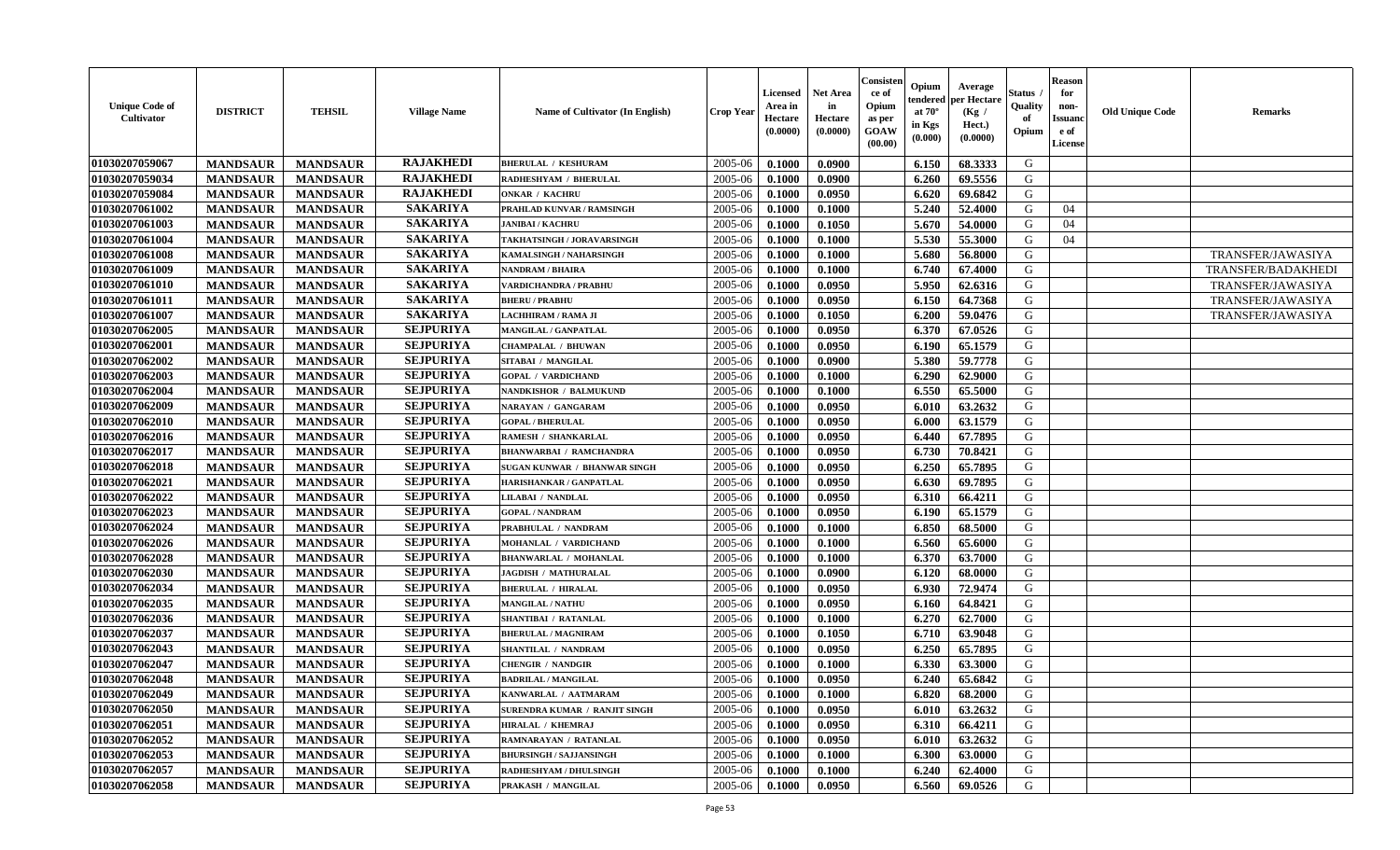| <b>Unique Code of</b><br><b>Cultivator</b> | <b>DISTRICT</b> | <b>TEHSIL</b>   | <b>Village Name</b> | Name of Cultivator (In English)    | <b>Crop Year</b> | <b>Licensed</b><br>Area in<br>Hectare<br>(0.0000) | <b>Net Area</b><br>in<br>Hectare<br>(0.0000) | Consister<br>ce of<br>Opium<br>as per<br>GOAW<br>(00.00) | Opium<br>endered<br>at $70^\circ$<br>in Kgs<br>(0.000) | Average<br>per Hectare<br>(Kg /<br>Hect.)<br>(0.0000) | Status<br>Quality<br>of<br>Opium | <b>Reason</b><br>for<br>non-<br><b>Issuand</b><br>e of<br>License | <b>Old Unique Code</b> | Remarks |
|--------------------------------------------|-----------------|-----------------|---------------------|------------------------------------|------------------|---------------------------------------------------|----------------------------------------------|----------------------------------------------------------|--------------------------------------------------------|-------------------------------------------------------|----------------------------------|-------------------------------------------------------------------|------------------------|---------|
| 01030207062061                             | <b>MANDSAUR</b> | <b>MANDSAUR</b> | <b>SEJPURIYA</b>    | <b>RAMLAL / BHERULAL</b>           | 2005-06          | 0.1000                                            | 0.1000                                       |                                                          | 5.952                                                  | 59.5200                                               | G                                |                                                                   |                        |         |
| 01030207062062                             | <b>MANDSAUR</b> | <b>MANDSAUR</b> | <b>SEJPURIYA</b>    | <b>RAMESHVAR / UDA</b>             | 2005-06          | 0.1000                                            | 0.0950                                       |                                                          | 6.500                                                  | 68.4211                                               | G                                |                                                                   |                        |         |
| 01030207062063                             | <b>MANDSAUR</b> | <b>MANDSAUR</b> | <b>SEJPURIYA</b>    | SAMPATBAI / MATHURALAL             | 2005-06          | 0.1000                                            | 0.1000                                       |                                                          | 6.710                                                  | 67.1000                                               | G                                |                                                                   |                        |         |
| 01030207062064                             | <b>MANDSAUR</b> | <b>MANDSAUR</b> | <b>SEJPURIYA</b>    | <b>GANGARAM / PARTHA</b>           | 2005-06          | 0.1000                                            | 0.0950                                       |                                                          | 6.620                                                  | 69.6842                                               | G                                |                                                                   |                        |         |
| 01030207062069                             | <b>MANDSAUR</b> | <b>MANDSAUR</b> | <b>SEJPURIYA</b>    | <b>MOHANBAI / RODA</b>             | 2005-06          | 0.1000                                            | 0.0950                                       |                                                          | 6.760                                                  | 71.1579                                               | G                                |                                                                   |                        |         |
| 01030207062070                             | <b>MANDSAUR</b> | <b>MANDSAUR</b> | <b>SEJPURIYA</b>    | <b>BADRILAL / KANIRAM</b>          | 2005-06          | 0.1000                                            | 0.0950                                       |                                                          | 6.630                                                  | 69.7895                                               | G                                |                                                                   |                        |         |
| 01030207062072                             | <b>MANDSAUR</b> | <b>MANDSAUR</b> | <b>SEJPURIYA</b>    | SAJJANBAI / SHANKARLAL             | 2005-06          | 0.1000                                            | 0.1000                                       |                                                          | 6.330                                                  | 63.3000                                               | G                                |                                                                   |                        |         |
| 01030207062075                             | <b>MANDSAUR</b> | <b>MANDSAUR</b> | <b>SEJPURIYA</b>    | <b>DHURALAL / RODA</b>             | 2005-06          | 0.1000                                            | 0.1000                                       |                                                          | 6.180                                                  | 61.8000                                               | G                                |                                                                   |                        |         |
| 01030207062078                             | <b>MANDSAUR</b> | <b>MANDSAUR</b> | <b>SEJPURIYA</b>    | <b>BASANTIBAI / KISHANLAL</b>      | 2005-06          | 0.1000                                            | 0.1000                                       |                                                          | 6.010                                                  | 60.1000                                               | G                                | 09                                                                |                        |         |
| 01030207062081                             | <b>MANDSAUR</b> | <b>MANDSAUR</b> | <b>SEJPURIYA</b>    | <b>BANSHILAL / NANDRAM</b>         | 2005-06          | 0.1000                                            | 0.1000                                       |                                                          | 6.570                                                  | 65.7000                                               | G                                |                                                                   |                        |         |
| 01030207062082                             | <b>MANDSAUR</b> | <b>MANDSAUR</b> | <b>SEJPURIYA</b>    | KACHRU / KHEMRAJ                   | 2005-06          | 0.1000                                            | 0.1000                                       |                                                          | 6.250                                                  | 62.5000                                               | G                                |                                                                   |                        |         |
| 01030207062083                             | <b>MANDSAUR</b> | <b>MANDSAUR</b> | <b>SEJPURIYA</b>    | SHYAMLAL / HARIRAM                 | 2005-06          | 0.1000                                            | 0.1000                                       |                                                          | 6.610                                                  | 66.1000                                               | G                                |                                                                   |                        |         |
| 01030207062084                             | <b>MANDSAUR</b> | <b>MANDSAUR</b> | <b>SEJPURIYA</b>    | <b>SITABAI/RATANLAL</b>            | 2005-06          | 0.1000                                            | 0.1000                                       |                                                          | 6.820                                                  | 68.2000                                               | G                                |                                                                   |                        |         |
| 01030207062085                             | <b>MANDSAUR</b> | <b>MANDSAUR</b> | <b>SEJPURIYA</b>    | <b>GOPAL / MOHANLAL</b>            | 2005-06          | 0.1000                                            | 0.1000                                       |                                                          | 6.540                                                  | 65.4000                                               | G                                |                                                                   |                        |         |
| 01030207062086                             | <b>MANDSAUR</b> | <b>MANDSAUR</b> | <b>SEJPURIYA</b>    | <b>GOPAL / RAMCHANDRA</b>          | 2005-06          | 0.1000                                            | 0.0950                                       |                                                          | 6.360                                                  | 66.9474                                               | $\mathbf G$                      |                                                                   |                        |         |
| 01030207062087                             | <b>MANDSAUR</b> | <b>MANDSAUR</b> | <b>SEJPURIYA</b>    | <b>BHANWARIBAI / PANNALAL</b>      | 2005-06          | 0.1000                                            | 0.1000                                       |                                                          | 6.780                                                  | 67.8000                                               | G                                |                                                                   |                        |         |
| 01030207062088                             | <b>MANDSAUR</b> | <b>MANDSAUR</b> | <b>SEJPURIYA</b>    | <b>DEUBAI/BHAGVAN</b>              | 2005-06          | 0.1000                                            | 0.1000                                       |                                                          | 6.030                                                  | 60.3000                                               | G                                |                                                                   |                        |         |
| 01030207062090                             | <b>MANDSAUR</b> | <b>MANDSAUR</b> | <b>SEJPURIYA</b>    | <b>MANGUBAI/GORDHAN</b>            | 2005-06          | 0.1000                                            | 0.1000                                       |                                                          | 6.200                                                  | 62.0000                                               | G                                |                                                                   |                        |         |
| 01030207062091                             | <b>MANDSAUR</b> | <b>MANDSAUR</b> | <b>SEJPURIYA</b>    | MANGIBAI / RAMLAL                  | 2005-06          | 0.1000                                            | 0.1000                                       |                                                          | 6.560                                                  | 65.6000                                               | G                                |                                                                   |                        |         |
| 01030207062092                             | <b>MANDSAUR</b> | <b>MANDSAUR</b> | <b>SEJPURIYA</b>    | <b>LALURAM / PYARCHANDRA</b>       | 2005-06          | 0.1000                                            | 0.1000                                       |                                                          | 7.090                                                  | 70.9000                                               | G                                |                                                                   |                        |         |
| 01030207062094                             | <b>MANDSAUR</b> | <b>MANDSAUR</b> | <b>SEJPURIYA</b>    | PARMANAND / GANESHRAM              | 2005-06          | 0.1000                                            | 0.0950                                       |                                                          | 6.060                                                  | 63.7895                                               | G                                |                                                                   |                        |         |
| 01030207062096                             | <b>MANDSAUR</b> | <b>MANDSAUR</b> | <b>SEJPURIYA</b>    | PYARIBAI / NANDRAM                 | 2005-06          | 0.1000                                            | 0.1000                                       |                                                          | 6.000                                                  | 60.0000                                               | G                                |                                                                   |                        |         |
| 01030207062098                             | <b>MANDSAUR</b> | <b>MANDSAUR</b> | <b>SEJPURIYA</b>    | <b>PURILAL / BAGDIRAM</b>          | 2005-06          | 0.1000                                            | 0.1000                                       |                                                          | 5.760                                                  | 57.6000                                               | G                                |                                                                   |                        |         |
| 01030207062100                             | <b>MANDSAUR</b> | <b>MANDSAUR</b> | <b>SEJPURIYA</b>    | KISHANLAL / BAGDIRAM               | 2005-06          | 0.1000                                            | 0.1000                                       |                                                          | 6.500                                                  | 65.0000                                               | G                                |                                                                   |                        |         |
| 01030207062105                             | <b>MANDSAUR</b> | <b>MANDSAUR</b> | <b>SEJPURIYA</b>    | SHIVLAL / SAMRATHLAL               | 2005-06          | 0.1000                                            | 0.1000                                       |                                                          | 6.410                                                  | 64.1000                                               | G                                |                                                                   |                        |         |
| 01030207062106                             | <b>MANDSAUR</b> | <b>MANDSAUR</b> | <b>SEJPURIYA</b>    | <b>BAGDIRAM / NANURAM</b>          | 2005-06          | 0.1000                                            | 0.0950                                       |                                                          | 6.270                                                  | 66.0000                                               | G                                |                                                                   |                        |         |
| 01030207062108                             | <b>MANDSAUR</b> | <b>MANDSAUR</b> | <b>SEJPURIYA</b>    | <b>DEVRAM / BHAGIRATH</b>          | 2005-06          | 0.1000                                            | 0.1000                                       |                                                          | 5.910                                                  | 59.1000                                               | G                                |                                                                   |                        |         |
| 01030207062109                             | <b>MANDSAUR</b> | <b>MANDSAUR</b> | <b>SEJPURIYA</b>    | <b>BHAGIRATH / SUKHA</b>           | 2005-06          | 0.1000                                            | 0.1000                                       |                                                          | 6.010                                                  | 60.1000                                               | G                                |                                                                   |                        |         |
| 01030207062112                             | <b>MANDSAUR</b> | <b>MANDSAUR</b> | <b>SEJPURIYA</b>    | <b>RUGNATH / BHUVNISINGH</b>       | 2005-06          | 0.1000                                            | 0.1000                                       |                                                          | 6.360                                                  | 63.6000                                               | G                                |                                                                   |                        |         |
| 01030207062118                             | <b>MANDSAUR</b> | <b>MANDSAUR</b> | <b>SEJPURIYA</b>    | PRATAPBAI / BIHARILAL              | 2005-06          | 0.1000                                            | 0.0950                                       |                                                          | 5.900                                                  | 62.1053                                               | G                                |                                                                   |                        |         |
| 01030207062122                             | <b>MANDSAUR</b> | <b>MANDSAUR</b> | <b>SEJPURIYA</b>    | <b>RATAN / PARTHA</b>              | 2005-06          | 0.1000                                            | 0.0950                                       |                                                          | 5.900                                                  | 62.1053                                               | G                                |                                                                   |                        |         |
| 01030207062123                             | <b>MANDSAUR</b> | <b>MANDSAUR</b> | <b>SEJPURIYA</b>    | <b>DEVA / BALMUKAND</b>            | 2005-06          | 0.1000                                            | 0.0950                                       |                                                          | 6.100                                                  | 64.2105                                               | G                                |                                                                   |                        |         |
| 01030207062131                             | <b>MANDSAUR</b> | <b>MANDSAUR</b> | <b>SEJPURIYA</b>    | <b>DEUBAI/KANIRAM</b>              | 2005-06          | 0.1000                                            | 0.1000                                       |                                                          | 6.100                                                  | 61.0000                                               | G                                |                                                                   |                        |         |
| 01030207062135                             | <b>MANDSAUR</b> | <b>MANDSAUR</b> | <b>SEJPURIYA</b>    | MOHANBAI / MOHANLAL                | 2005-06          | 0.1000                                            | 0.0950                                       |                                                          | 6.270                                                  | 66.0000                                               | G                                |                                                                   |                        |         |
| 01030207062146                             | <b>MANDSAUR</b> | <b>MANDSAUR</b> | <b>SEJPURIYA</b>    | PUNAMCHANDRA / NANDRAM             | 2005-06          | 0.1000                                            | 0.1000                                       |                                                          | 5.870                                                  | 58.7000                                               | G                                |                                                                   |                        |         |
| 01030207062060                             | <b>MANDSAUR</b> | <b>MANDSAUR</b> | <b>SEJPURIYA</b>    | <b>BADRILAL / KESHURAM</b>         | 2005-06          | 0.1000                                            | 0.1000                                       |                                                          | 6.340                                                  | 63.4000                                               | G                                |                                                                   |                        |         |
| 01030207062111                             | <b>MANDSAUR</b> | <b>MANDSAUR</b> | <b>SEJPURIYA</b>    | PANNALAL / BHERA                   | 2005-06          | 0.1000                                            | 0.1000                                       |                                                          | 5.600                                                  | 56.0000                                               | G                                |                                                                   |                        |         |
| 01030207062140                             | <b>MANDSAUR</b> | <b>MANDSAUR</b> | <b>SEJPURIYA</b>    | <b>KANHAIYALAL / BHERA</b>         | 2005-06          | 0.1000                                            | 0.0950                                       |                                                          | 5.980                                                  | 62.9474                                               | G                                |                                                                   |                        |         |
| 01030207062040                             | <b>MANDSAUR</b> | <b>MANDSAUR</b> | <b>SEJPURIYA</b>    | <b>BALURAM / BAGDIRAM</b>          | 2005-06          | 0.1000                                            | 0.0950                                       |                                                          | 6.460                                                  | 68.0000                                               | G                                |                                                                   |                        |         |
| 01030207062038                             | <b>MANDSAUR</b> | <b>MANDSAUR</b> | <b>SEJPURIYA</b>    | <b>JASWANT SINGH / BEGAM SINGH</b> | 2005-06          | 0.1000                                            | 0.0950                                       |                                                          | 6.100                                                  | 64.2105                                               | ${\bf G}$                        |                                                                   |                        |         |
| 01030207062093                             | <b>MANDSAUR</b> | <b>MANDSAUR</b> | <b>SEJPURIYA</b>    | <b>GORDHAN / KHESHURAM</b>         | 2005-06          | 0.1000                                            | 0.0900                                       |                                                          | 5.700                                                  | 63.3333                                               | G                                |                                                                   |                        |         |
| 01030207062104                             | <b>MANDSAUR</b> | <b>MANDSAUR</b> | <b>SEJPURIYA</b>    | MADAN / ONKAR                      | 2005-06          | 0.1000                                            | 0.1050                                       |                                                          | 6.160                                                  | 58.6667                                               | G                                |                                                                   |                        |         |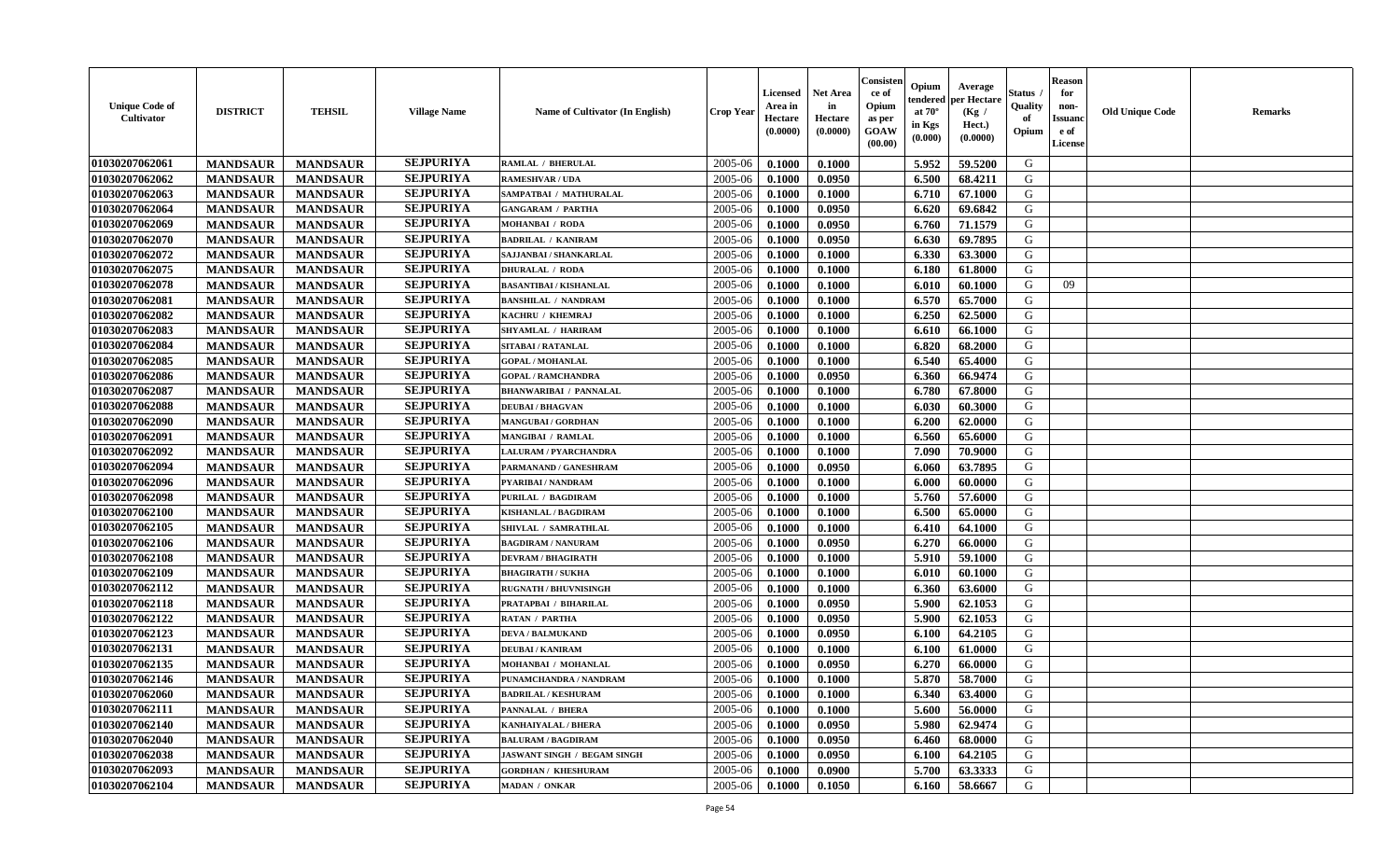| <b>Unique Code of</b><br>Cultivator | <b>DISTRICT</b> | <b>TEHSIL</b>   | <b>Village Name</b> | Name of Cultivator (In English)    | <b>Crop Year</b> | Licensed<br>Area in<br>Hectare<br>(0.0000) | <b>Net Area</b><br>in<br>Hectare<br>(0.0000) | Consisteı<br>ce of<br>Opium<br>as per<br><b>GOAW</b><br>(00.00) | Opium<br>:endereo<br>at $70^\circ$<br>in Kgs<br>(0.000) | Average<br>per Hectare<br>(Kg /<br>Hect.)<br>(0.0000) | Status<br>Quality<br>of<br>Opium | <b>Reason</b><br>for<br>non-<br><b>Issuan</b><br>e of<br>License | <b>Old Unique Code</b> | <b>Remarks</b>                    |
|-------------------------------------|-----------------|-----------------|---------------------|------------------------------------|------------------|--------------------------------------------|----------------------------------------------|-----------------------------------------------------------------|---------------------------------------------------------|-------------------------------------------------------|----------------------------------|------------------------------------------------------------------|------------------------|-----------------------------------|
| 01030207062129                      | <b>MANDSAUR</b> | <b>MANDSAUR</b> | <b>SEJPURIYA</b>    | <b>JAMNABAI/NANDA</b>              | 2005-06          | 0.1000                                     | 0.0900                                       |                                                                 | 5.470                                                   | 60.7778                                               | G                                |                                                                  |                        |                                   |
| 01030207062006                      | <b>MANDSAUR</b> | <b>MANDSAUR</b> | <b>SEJPURIYA</b>    | <b>GITABAI / JIVRAM</b>            | 2005-06          | 0.1000                                     | 0.1000                                       |                                                                 | 6.710                                                   | 67.1000                                               | G                                |                                                                  |                        |                                   |
| 01030207062089                      | <b>MANDSAUR</b> | <b>MANDSAUR</b> | <b>SEJPURIYA</b>    | <b>MOHANGIR / BHERUGIR</b>         | 2005-06          | 0.1000                                     | 0.0950                                       |                                                                 | 6.200                                                   | 65.2632                                               | G                                |                                                                  |                        |                                   |
| 01030207062044                      | <b>MANDSAUR</b> | <b>MANDSAUR</b> | <b>SEJPURIYA</b>    | <b>BHERULAL / KISHANLAL</b>        | 2005-06          | 0.1000                                     | 0.0950                                       |                                                                 | 5.710                                                   | 60.1053                                               | G                                |                                                                  |                        |                                   |
| 01030207062076                      | <b>MANDSAUR</b> | <b>MANDSAUR</b> | <b>SEJPURIYA</b>    | KHUMAN SINGH / GOVIND SINGH        | 2005-06          | 0.1000                                     | 0.1000                                       |                                                                 | 6.530                                                   | 65.3000                                               | G                                |                                                                  |                        |                                   |
| 01030207063011                      | <b>MANDSAUR</b> | <b>MANDSAUR</b> | <b>SONDHANI</b>     | <b>ASHOK / SHANKARLAL</b>          | 2005-06          | 0.1000                                     | 0.0950                                       |                                                                 | 6.090                                                   | 64.1053                                               |                                  | 02                                                               |                        |                                   |
| 01030207063002                      | <b>MANDSAUR</b> | <b>MANDSAUR</b> | <b>SONDHANI</b>     | <b>ASHOK / SHANKARLAL</b>          | 2005-06          | 0.1000                                     | 0.0950                                       |                                                                 | 5.740                                                   | 60.4211                                               | G                                |                                                                  |                        | TRANSFER/CHAJUKHEDA               |
| 01030207063007                      | <b>MANDSAUR</b> | <b>MANDSAUR</b> | <b>SONDHANI</b>     | <b>BHAGVANSINGH / CHANDARSINGH</b> | 2005-06          | 0.1000                                     | 0.1000                                       |                                                                 | 6.390                                                   | 63.9000                                               | G                                |                                                                  |                        | TRANSFER/KAYAMKHEDA               |
| 01030207063008                      | <b>MANDSAUR</b> | <b>MANDSAUR</b> | <b>SONDHANI</b>     | <b>JASHKUNVAR / MOHANSINGH</b>     | 2005-06          | 0.1000                                     | 0.1000                                       |                                                                 | 6.280                                                   | 62.8000                                               | G                                |                                                                  |                        | <b>IKAINSFEK/IVIUHAIVIIVIADFU</b> |
| 01030207063016                      | <b>MANDSAUR</b> | <b>MANDSAUR</b> | <b>SONDHANI</b>     | ASHOK / VARDICHANDRA               | 2005-06          | 0.1000                                     | 0.0950                                       |                                                                 | 5.850                                                   | 61.5789                                               | G                                |                                                                  |                        | TRANSFER/CHAJUKHEDA               |
| 01030207063004                      | <b>MANDSAUR</b> | <b>MANDSAUR</b> | <b>SONDHANI</b>     | <b>BHARATSINGH / BHANVARSINGH</b>  | 2005-06          | 0.1000                                     | 0.0750                                       |                                                                 | 4.670                                                   | 62.2667                                               |                                  | 02                                                               |                        | <b>TRANSFER/CHAJUKHEDA</b>        |
| 01030207063012                      | <b>MANDSAUR</b> | <b>MANDSAUR</b> | <b>SONDHANI</b>     | <b>SHIVAGIR / RATANGIR</b>         | 2005-06          | 0.1000                                     | 0.0950                                       |                                                                 | 6.260                                                   | 65.8947                                               | $\blacksquare$                   | 02                                                               |                        | TRANSFER/CHAJUKHEDA               |
| 01030207063021                      | <b>MANDSAUR</b> | <b>MANDSAUR</b> | <b>SONDHANI</b>     | NAMSHIBAI / RAMNARAYAN             | 2005-06          | 0.1000                                     | 0.0950                                       |                                                                 | 5.720                                                   | 60.2105                                               | G                                |                                                                  |                        | TRANSFER/CHAJUKHEDA               |
| 01030208064003                      | <b>MANDSAUR</b> | <b>DALODA</b>   | <b>TOLKHEDI</b>     | <b>GANESHARAM / UDA</b>            | 2005-06          | 0.1000                                     | 0.1000                                       |                                                                 | 6.190                                                   | 61.9000                                               | G                                |                                                                  |                        |                                   |
| 01030208064001                      | <b>MANDSAUR</b> | <b>DALODA</b>   | <b>TOLKHEDI</b>     | PRITHVIRAJ / BHUVAN                | 2005-06          | 0.1000                                     | 0.0950                                       |                                                                 | 6.030                                                   | 63.4737                                               | G                                |                                                                  |                        |                                   |
| 01030208064007                      | <b>MANDSAUR</b> | <b>DALODA</b>   | <b>TOLKHEDI</b>     | <b>NANDA / GULAB</b>               | 2005-06          | 0.1000                                     | 0.0950                                       |                                                                 | 5.840                                                   | 61.4737                                               | G                                |                                                                  |                        |                                   |
| 01030208064009                      | <b>MANDSAUR</b> | <b>DALODA</b>   | <b>TOLKHEDI</b>     | RAMPRATAP / HEMARAJ                | 2005-06          | 0.1000                                     | 0.1000                                       |                                                                 | 6.210                                                   | 62.1000                                               | G                                |                                                                  |                        |                                   |
| 01030208064011                      | <b>MANDSAUR</b> | <b>DALODA</b>   | <b>TOLKHEDI</b>     | <b>DEVAKARAN / RADHAKISHAN</b>     | 2005-06          | 0.1000                                     | 0.0950                                       |                                                                 | 6.020                                                   | 63.3684                                               | G                                |                                                                  |                        |                                   |
| 01030208064012                      | <b>MANDSAUR</b> | <b>DALODA</b>   | <b>TOLKHEDI</b>     | LAXMINARAYAN / MANGILAL            | 2005-06          | 0.1000                                     | 0.1000                                       |                                                                 | 6.520                                                   | 65.2000                                               | G                                |                                                                  |                        |                                   |
| 01030208064013                      | <b>MANDSAUR</b> | <b>DALODA</b>   | <b>TOLKHEDI</b>     | <b>BHUVAN / GOPAL</b>              | 2005-06          | 0.1000                                     | 0.1000                                       |                                                                 | 6.480                                                   | 64.8000                                               | G                                |                                                                  |                        |                                   |
| 01030208064017                      | <b>MANDSAUR</b> | <b>DALODA</b>   | <b>TOLKHEDI</b>     | KACHARULAL / GOVINDARAM            | 2005-06          | 0.1000                                     | 0.0950                                       |                                                                 | 6.070                                                   | 63.8947                                               | G                                |                                                                  |                        |                                   |
| 01030208064022                      | <b>MANDSAUR</b> | <b>DALODA</b>   | <b>TOLKHEDI</b>     | <b>DALURAM / BHERULAL</b>          | 2005-06          | 0.1000                                     | 0.0950                                       |                                                                 | 6.070                                                   | 63.8947                                               | G                                |                                                                  |                        |                                   |
| 01030208064021                      | <b>MANDSAUR</b> | <b>DALODA</b>   | <b>TOLKHEDI</b>     | <b>MAGULAL / DEVA</b>              | 2005-06          | 0.1000                                     | 0.1000                                       |                                                                 | 6.820                                                   | 68.2000                                               | G                                |                                                                  |                        |                                   |
| 01030208064020                      | <b>MANDSAUR</b> | <b>DALODA</b>   | <b>TOLKHEDI</b>     | <b>MOHANALAL / BAVARU</b>          | 2005-06          | 0.1000                                     | 0.0950                                       |                                                                 | 5.970                                                   | 62.8421                                               | G                                |                                                                  |                        |                                   |
| 01030208064023                      | <b>MANDSAUR</b> | <b>DALODA</b>   | <b>TOLKHEDI</b>     | <b>KALU / BHAGCHANDRA</b>          | 2005-06          | 0.1000                                     | 0.0950                                       |                                                                 | 6.300                                                   | 66.3158                                               | G                                |                                                                  |                        |                                   |
| 01030208064025                      | <b>MANDSAUR</b> | <b>DALODA</b>   | <b>TOLKHEDI</b>     | <b>HUKUMASINGH / CHIMANASINGH</b>  | 2005-06          | 0.1000                                     | 0.1000                                       |                                                                 | 5.970                                                   | 59.7000                                               | G                                |                                                                  |                        |                                   |
| 01030208065161                      | <b>MANDSAUR</b> | <b>DALODA</b>   | <b>AKODARA</b>      | <b>SAJJANALAL / UDAYALAL</b>       | 2005-06          | 0.1000                                     | 0.1000                                       |                                                                 | 7.520                                                   | 75.2000                                               | G                                |                                                                  |                        |                                   |
| 01030208065001                      | <b>MANDSAUR</b> | <b>DALODA</b>   | <b>AKODARA</b>      | NABINUR / MOHAMMAD HUSSAIN         | 2005-06          | 0.1000                                     | 0.1000                                       |                                                                 | 7.330                                                   | 73.3000                                               | G                                |                                                                  |                        |                                   |
| 01030208065002                      | <b>MANDSAUR</b> | <b>DALODA</b>   | <b>AKODARA</b>      | <b>JAWARLAL / SHANKARLAL</b>       | 2005-06          | 0.1000                                     | 0.0950                                       |                                                                 | 6.000                                                   | 63.1579                                               | G                                |                                                                  |                        |                                   |
| 01030208065006                      | <b>MANDSAUR</b> | <b>DALODA</b>   | <b>AKODARA</b>      | <b>RAMESHVAR / KACHARU</b>         | 2005-06          | 0.1000                                     | 0.1000                                       |                                                                 | 6.090                                                   | 60.9000                                               | G                                |                                                                  |                        |                                   |
| 01030208065007                      | <b>MANDSAUR</b> | <b>DALODA</b>   | <b>AKODARA</b>      | KANHAIYALAL / KACHARU              | 2005-06          | 0.1000                                     | 0.0750                                       |                                                                 | 4.840                                                   | 64.5333                                               | G                                |                                                                  |                        |                                   |
| 01030208065008                      | <b>MANDSAUR</b> | <b>DALODA</b>   | <b>AKODARA</b>      | <b>DHANARAJ / BHERULAL GAYARI</b>  | 2005-06          | 0.1000                                     | 0.1000                                       |                                                                 | 6.180                                                   | 61.8000                                               | G                                |                                                                  |                        |                                   |
| 01030208065009                      | <b>MANDSAUR</b> | <b>DALODA</b>   | <b>AKODARA</b>      | BAPULAL / BHAIRULAL TAILI          | 2005-06          | 0.1000                                     | 0.0950                                       |                                                                 | 6.050                                                   | 63.6842                                               | G                                |                                                                  |                        |                                   |
| 01030208065010                      | <b>MANDSAUR</b> | <b>DALODA</b>   | <b>AKODARA</b>      | RAMNIWAS / RADHESHYAM              | 2005-06          | 0.1000                                     | 0.0900                                       |                                                                 | 6.260                                                   | 69.5556                                               | G                                |                                                                  |                        |                                   |
| 01030208065012                      | <b>MANDSAUR</b> | <b>DALODA</b>   | <b>AKODARA</b>      | <b>KARULAL / BADRILAL</b>          | 2005-06          | 0.1000                                     | 0.1000                                       |                                                                 | 6.590                                                   | 65.9000                                               | G                                |                                                                  |                        |                                   |
| 01030208065013                      | <b>MANDSAUR</b> | <b>DALODA</b>   | <b>AKODARA</b>      | <b>MUNNIBAI/BALARAM</b>            | $2005 - 06$      | 0.1000                                     | 0.1000                                       |                                                                 | 6.410                                                   | 64.1000                                               | G                                |                                                                  |                        |                                   |
| 01030208065014                      | <b>MANDSAUR</b> | <b>DALODA</b>   | <b>AKODARA</b>      | <b>GORDHAN / RAMCHANDRA</b>        | 2005-06          | 0.1000                                     | 0.1000                                       |                                                                 | 6.470                                                   | 64.7000                                               | G                                |                                                                  |                        |                                   |
| 01030208065017                      | <b>MANDSAUR</b> | <b>DALODA</b>   | <b>AKODARA</b>      | <b>BALARAM / BHANWARLAL</b>        | 2005-06          | 0.1000                                     | 0.0950                                       |                                                                 | 6.670                                                   | 70.2105                                               | G                                |                                                                  |                        |                                   |
| 01030208065018                      | <b>MANDSAUR</b> | <b>DALODA</b>   | <b>AKODARA</b>      | KARULAL / BHANWARLAL               | 2005-06          | 0.1000                                     | 0.0950                                       |                                                                 | 6.250                                                   | 65.7895                                               | G                                |                                                                  |                        |                                   |
| 01030208065020                      | <b>MANDSAUR</b> | <b>DALODA</b>   | <b>AKODARA</b>      | <b>BALARAM / RAMLAL</b>            | 2005-06          | 0.1000                                     | 0.1000                                       |                                                                 | 6.600                                                   | 66.0000                                               | G                                |                                                                  |                        |                                   |
| 01030208065021                      | <b>MANDSAUR</b> | <b>DALODA</b>   | <b>AKODARA</b>      | LACHIRAM / RAMCHANDRAA             | 2005-06          | 0.1000                                     | 0.0950                                       |                                                                 | 6.200                                                   | 65.2632                                               | G                                |                                                                  |                        |                                   |
| 01030208065022                      | <b>MANDSAUR</b> | <b>DALODA</b>   | <b>AKODARA</b>      | <b>BHULIBAI / ONKAR</b>            | 2005-06          | 0.1000                                     | 0.0900                                       |                                                                 | 5.240                                                   | 58.2222                                               | G                                |                                                                  |                        |                                   |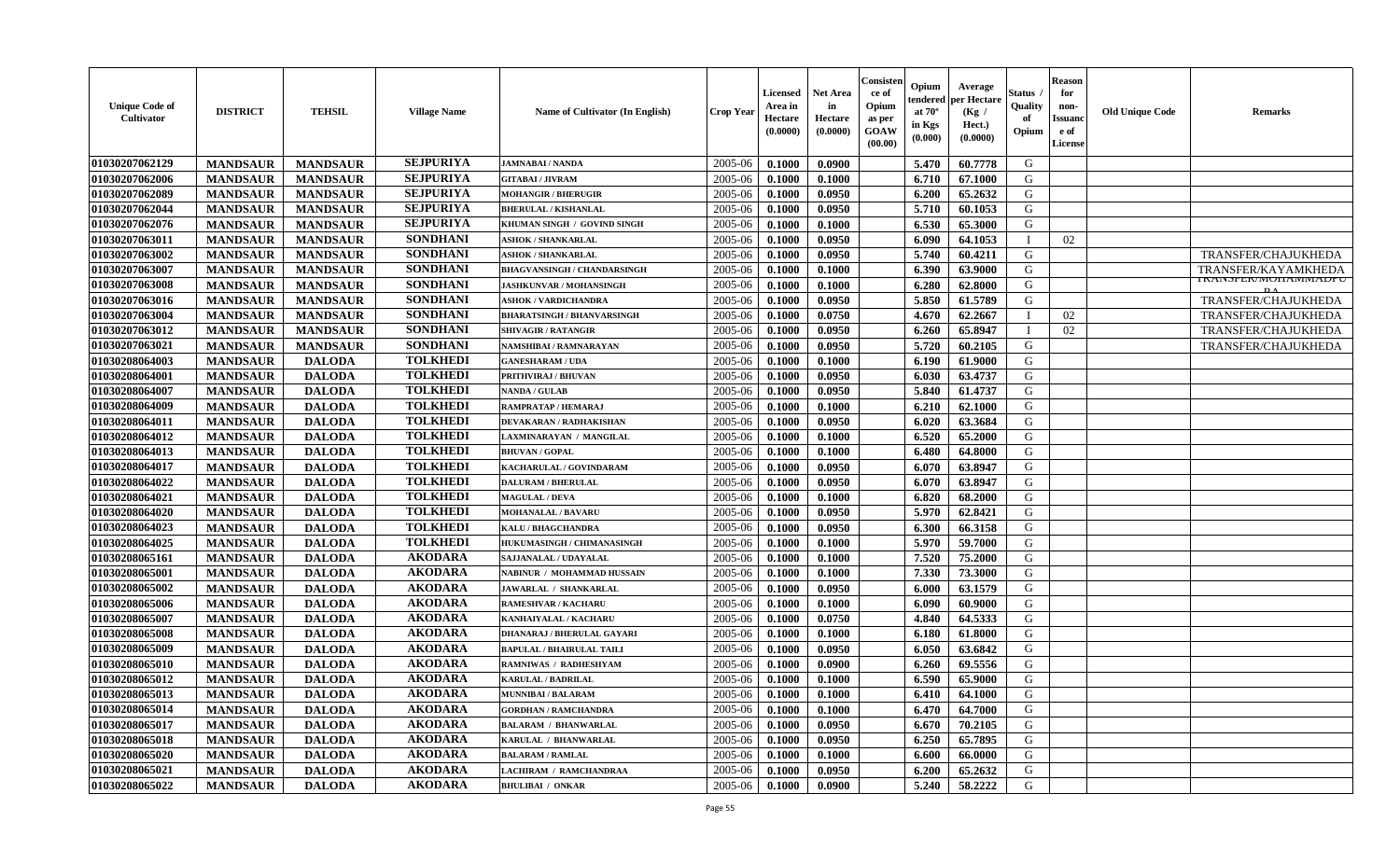| <b>Unique Code of</b><br><b>Cultivator</b> | <b>DISTRICT</b> | <b>TEHSIL</b> | <b>Village Name</b> | Name of Cultivator (In English)   | <b>Crop Year</b> | <b>Licensed</b><br>Area in<br>Hectare<br>(0.0000) | <b>Net Area</b><br>in<br>Hectare<br>(0.0000) | Consister<br>ce of<br>Opium<br>as per<br><b>GOAW</b><br>(00.00) | Opium<br>tendered<br>at $70^{\circ}$<br>in Kgs<br>(0.000) | Average<br>per Hectare<br>(Kg /<br>Hect.)<br>(0.0000) | <b>Status</b><br>Quality<br>of<br>Opium | <b>Reason</b><br>for<br>non-<br><b>Issuand</b><br>e of<br>License | <b>Old Unique Code</b> | <b>Remarks</b>     |
|--------------------------------------------|-----------------|---------------|---------------------|-----------------------------------|------------------|---------------------------------------------------|----------------------------------------------|-----------------------------------------------------------------|-----------------------------------------------------------|-------------------------------------------------------|-----------------------------------------|-------------------------------------------------------------------|------------------------|--------------------|
| 01030208065023                             | <b>MANDSAUR</b> | <b>DALODA</b> | <b>AKODARA</b>      | <b>DHAPUBAI/BHANVARLAL</b>        | 2005-06          | 0.1000                                            | 0.1000                                       |                                                                 | 6.650                                                     | 66.5000                                               | G                                       |                                                                   |                        |                    |
| 01030208065026                             | <b>MANDSAUR</b> | <b>DALODA</b> | <b>AKODARA</b>      | <b>MODIRAM / NANURAM</b>          | 2005-06          | 0.1000                                            | 0.1000                                       |                                                                 | 6.550                                                     | 65.5000                                               | G                                       |                                                                   |                        |                    |
| 01030208065029                             | <b>MANDSAUR</b> | <b>DALODA</b> | <b>AKODARA</b>      | <b>BHANWARLAL / RAJARAM</b>       | 2005-06          | 0.1000                                            | 0.1000                                       |                                                                 | 6.800                                                     | 68.0000                                               | G                                       |                                                                   |                        |                    |
| 01030208065031                             | <b>MANDSAUR</b> | <b>DALODA</b> | <b>AKODARA</b>      | AHMAD NUR / MOHD. HUSSAIN         | 2005-06          | 0.1000                                            | 0.0950                                       |                                                                 | 6.170                                                     | 64.9474                                               | G                                       |                                                                   |                        |                    |
| 01030208065032                             | <b>MANDSAUR</b> | <b>DALODA</b> | <b>AKODARA</b>      | SHNKARALAL / DHANNA BAVARI        | 2005-06          | 0.1000                                            | 0.0950                                       |                                                                 | 6.280                                                     | 66.1053                                               | G                                       |                                                                   |                        |                    |
| 01030208065033                             | <b>MANDSAUR</b> | <b>DALODA</b> | <b>AKODARA</b>      | KANTABAI / FULCHAND               | 2005-06          | 0.1000                                            | 0.0950                                       |                                                                 | 6.500                                                     | 68.4211                                               | G                                       |                                                                   |                        |                    |
| 01030208065034                             | <b>MANDSAUR</b> | <b>DALODA</b> | <b>AKODARA</b>      | LAXMINARAYAN / KISHAN             | 2005-06          | 0.1000                                            | 0.0950                                       |                                                                 | 6.250                                                     | 65.7895                                               | G                                       |                                                                   |                        |                    |
| 01030208065035                             | <b>MANDSAUR</b> | <b>DALODA</b> | <b>AKODARA</b>      | LALUPRASAD / BHUWANIRAM           | 2005-06          | 0.1000                                            | 0.1000                                       |                                                                 | 6.480                                                     | 64.8000                                               | G                                       |                                                                   |                        |                    |
| 01030208065036                             | <b>MANDSAUR</b> | <b>DALODA</b> | <b>AKODARA</b>      | PRAKASH / BHUWANIRAM              | 2005-06          | 0.1000                                            | 0.1000                                       |                                                                 | 6.370                                                     | 63.7000                                               | G                                       |                                                                   |                        |                    |
| 01030208065038                             | <b>MANDSAUR</b> | <b>DALODA</b> | <b>AKODARA</b>      | <b>GANAPAT / BHAGIRATH</b>        | 2005-06          | 0.1000                                            | 0.1000                                       |                                                                 | 6.540                                                     | 65.4000                                               | G                                       |                                                                   |                        |                    |
| 01030208065039                             | <b>MANDSAUR</b> | <b>DALODA</b> | <b>AKODARA</b>      | MANGILAL / DEVRAM                 | 2005-06          | 0.1000                                            | 0.0950                                       |                                                                 | 5.830                                                     | 61.3684                                               | G                                       |                                                                   |                        |                    |
| 01030208065040                             | <b>MANDSAUR</b> | <b>DALODA</b> | <b>AKODARA</b>      | RAJKUNWARBAI / DOULATRAM          | 2005-06          | 0.1000                                            | 0.0950                                       |                                                                 | 6.360                                                     | 66.9474                                               | G                                       |                                                                   |                        |                    |
| 01030208065041                             | <b>MANDSAUR</b> | <b>DALODA</b> | <b>AKODARA</b>      | <b>JAGDISH / BHUWANIRAM</b>       | 2005-06          | 0.1000                                            | 0.0950                                       |                                                                 | 6.320                                                     | 66.5263                                               | G                                       |                                                                   |                        |                    |
| 01030208065042                             | <b>MANDSAUR</b> | <b>DALODA</b> | <b>AKODARA</b>      | <b>UDAYALAL / RAMESHVAR</b>       | 2005-06          | 0.1000                                            | 0.0950                                       |                                                                 | 6.270                                                     | 66.0000                                               | G                                       |                                                                   |                        |                    |
| 01030208065043                             | <b>MANDSAUR</b> | <b>DALODA</b> | <b>AKODARA</b>      | VARADICHANDRA / BHAIRULAL BHIL    | 2005-06          | 0.1000                                            | 0.1000                                       |                                                                 | 6.650                                                     | 66.5000                                               | G                                       |                                                                   |                        |                    |
| 01030208065044                             | <b>MANDSAUR</b> | <b>DALODA</b> | <b>AKODARA</b>      | RAMPRASAD / SALAGRAM              | 2005-06          | 0.1000                                            | 0.1000                                       |                                                                 | 6.470                                                     | 64.7000                                               | G                                       |                                                                   |                        |                    |
| 01030208065048                             | <b>MANDSAUR</b> | <b>DALODA</b> | <b>AKODARA</b>      | <b>BASHILAL / BAPULAL</b>         | 2005-06          | 0.1000                                            | 0.0900                                       |                                                                 | 5.820                                                     | 64.6667                                               | G                                       |                                                                   |                        |                    |
| 01030208065049                             | <b>MANDSAUR</b> | <b>DALODA</b> | <b>AKODARA</b>      | <b>BALAKRISHN / KACHARU BHIL</b>  | 2005-06          | 0.1000                                            | 0.0950                                       |                                                                 | 6.620                                                     | 69.6842                                               | G                                       |                                                                   |                        |                    |
| 01030208065052                             | <b>MANDSAUR</b> | <b>DALODA</b> | <b>AKODARA</b>      | SATYANRAYAN / MANGILAL            | 2005-06          | 0.1000                                            | 0.0950                                       |                                                                 | 6.250                                                     | 65.7895                                               | G                                       |                                                                   |                        |                    |
| 01030208065053                             | <b>MANDSAUR</b> | <b>DALODA</b> | <b>AKODARA</b>      | <b>DHAPUBAI / SHANTILAL</b>       | 2005-06          | 0.1000                                            | 0.0700                                       |                                                                 | 4.470                                                     | 63.8571                                               | G                                       |                                                                   |                        |                    |
| 01030208065055                             | <b>MANDSAUR</b> | <b>DALODA</b> | <b>AKODARA</b>      | <b>BHUWANIRAM / RAMLAL</b>        | 2005-06          | 0.1000                                            | 0.0950                                       |                                                                 | 6.010                                                     | 63.2632                                               | G                                       |                                                                   |                        |                    |
| 01030208065057                             | <b>MANDSAUR</b> | <b>DALODA</b> | <b>AKODARA</b>      | <b>BAPULAL / DHANNA BAVARI</b>    | 2005-06          | 0.1000                                            | 0.0950                                       |                                                                 | 6.250                                                     | 65.7895                                               | G                                       |                                                                   |                        |                    |
| 01030208065058                             | <b>MANDSAUR</b> | <b>DALODA</b> | <b>AKODARA</b>      | <b>SURESH / CHAINRAM</b>          | 2005-06          | 0.1000                                            | 0.0800                                       |                                                                 | 5.660                                                     | 70.7500                                               | G                                       |                                                                   |                        |                    |
| 01030208065064                             | <b>MANDSAUR</b> | <b>DALODA</b> | <b>AKODARA</b>      | MOHAMMAD / ISMAIL                 | 2005-06          | 0.1000                                            | 0.0950                                       |                                                                 | 6.300                                                     | 66.3158                                               | G                                       |                                                                   |                        |                    |
| 01030208065065                             | <b>MANDSAUR</b> | <b>DALODA</b> | <b>AKODARA</b>      | <b>BALARAM / GANGARAM</b>         | 2005-06          | 0.1000                                            | 0.0950                                       |                                                                 | 6.530                                                     | 68.7368                                               | G                                       |                                                                   |                        |                    |
| 01030208065066                             | <b>MANDSAUR</b> | <b>DALODA</b> | <b>AKODARA</b>      | <b>BADRILAL / HIRALAL</b>         | 2005-06          | 0.1000                                            | 0.1050                                       |                                                                 | 6.870                                                     | 65.4286                                               | G                                       |                                                                   |                        |                    |
| 01030208065067                             | <b>MANDSAUR</b> | <b>DALODA</b> | <b>AKODARA</b>      | MANGILAL / BHAGCHAND              | 2005-06          | 0.1000                                            | 0.1000                                       |                                                                 | 6.670                                                     | 66.7000                                               | G                                       |                                                                   |                        |                    |
| 01030208065068                             | <b>MANDSAUR</b> | <b>DALODA</b> | <b>AKODARA</b>      | NANDLAL / KISHANLAL               | 2005-06          | 0.1000                                            | 0.0950                                       |                                                                 | 6.310                                                     | 66.4211                                               | G                                       |                                                                   |                        |                    |
| 01030208065069                             | <b>MANDSAUR</b> | <b>DALODA</b> | <b>AKODARA</b>      | <b>SUBHASH / BHUWANIRAM</b>       | 2005-06          | 0.1000                                            | 0.0950                                       |                                                                 | 6.220                                                     | 65,4737                                               | G                                       |                                                                   |                        |                    |
| 01030208065070                             | <b>MANDSAUR</b> | <b>DALODA</b> | <b>AKODARA</b>      | <b>DEVENDR KUMAR / RAMCHANDRA</b> | 2005-06          | 0.1000                                            | 0.0700                                       |                                                                 | 4.430                                                     | 63.2857                                               | G                                       |                                                                   |                        | <b>NAME CHANGE</b> |
| 01030208065071                             | <b>MANDSAUR</b> | <b>DALODA</b> | <b>AKODARA</b>      | <b>BHUVANIRAM / SURATARAM</b>     | 2005-06          | 0.1000                                            | 0.1000                                       |                                                                 | 6.730                                                     | 67.3000                                               | G                                       |                                                                   |                        |                    |
| 01030208065075                             | <b>MANDSAUR</b> | <b>DALODA</b> | <b>AKODARA</b>      | <b>GIRDHARI / HAJARI</b>          | 2005-06          | 0.1000                                            | 0.1000                                       |                                                                 | 6.470                                                     | 64.7000                                               | G                                       |                                                                   |                        |                    |
| 01030208065078                             | <b>MANDSAUR</b> | <b>DALODA</b> | <b>AKODARA</b>      | RAMCHANDRIBAI / NATHULAL          | 2005-06          | 0.1000                                            | 0.1000                                       |                                                                 | 6.230                                                     | 62.3000                                               | G                                       |                                                                   |                        |                    |
| 01030208065080                             | <b>MANDSAUR</b> | <b>DALODA</b> | <b>AKODARA</b>      | <b>JAGDISH / UMMEDRAM</b>         | 2005-06          | 0.1000                                            | 0.1000                                       |                                                                 | 6.100                                                     | 61.0000                                               | G                                       |                                                                   |                        | <b>NAME CHANGE</b> |
| 01030208065081                             | <b>MANDSAUR</b> | <b>DALODA</b> | <b>AKODARA</b>      | <b>DALURAM / BHUWANIRAM</b>       | 2005-06          | 0.1000                                            | 0.0900                                       |                                                                 | 6.070                                                     | 67.4444                                               | G                                       |                                                                   |                        |                    |
| 01030208065082                             | <b>MANDSAUR</b> | <b>DALODA</b> | AKODARA             | <b>RAMESHVAR / HIRALAL</b>        | $2005 - 06$      | 0.1000                                            | 0.0950                                       |                                                                 | 6.180                                                     | 65.0526                                               | G                                       |                                                                   |                        |                    |
| 01030208065083                             | <b>MANDSAUR</b> | <b>DALODA</b> | <b>AKODARA</b>      | VINOD KUMAR / BHANWARLAL          | 2005-06          | 0.1000                                            | 0.0950                                       |                                                                 | 6.750                                                     | 71.0526                                               | G                                       |                                                                   |                        |                    |
| 01030208065084                             | <b>MANDSAUR</b> | <b>DALODA</b> | <b>AKODARA</b>      | NANDA / SURATRAM                  | 2005-06          | 0.1000                                            | 0.1000                                       |                                                                 | 6.590                                                     | 65.9000                                               | G                                       |                                                                   |                        |                    |
| 01030208065086                             | <b>MANDSAUR</b> | <b>DALODA</b> | <b>AKODARA</b>      | <b>BHAIRU / GANGARAM</b>          | 2005-06          | 0.1000                                            | 0.1000                                       |                                                                 | 6.490                                                     | 64.9000                                               | G                                       |                                                                   |                        |                    |
| 01030208065087                             | <b>MANDSAUR</b> | <b>DALODA</b> | <b>AKODARA</b>      | RAJENDRA / BHANWARLAL             | 2005-06          | 0.1000                                            | 0.0750                                       |                                                                 | 4.360                                                     | 58.1333                                               | G                                       |                                                                   |                        |                    |
| 01030208065088                             | <b>MANDSAUR</b> | <b>DALODA</b> | <b>AKODARA</b>      | <b>DHANA / CHAMNA</b>             | 2005-06          | 0.1000                                            | 0.0950                                       |                                                                 | 6.350                                                     | 66.8421                                               | G                                       |                                                                   |                        |                    |
| 01030208065090                             | <b>MANDSAUR</b> | <b>DALODA</b> | <b>AKODARA</b>      | <b>SHRILAL / SALAGRAM</b>         | 2005-06          | 0.1000                                            | 0.1000                                       |                                                                 | 6.610                                                     | 66.1000                                               | G                                       |                                                                   |                        |                    |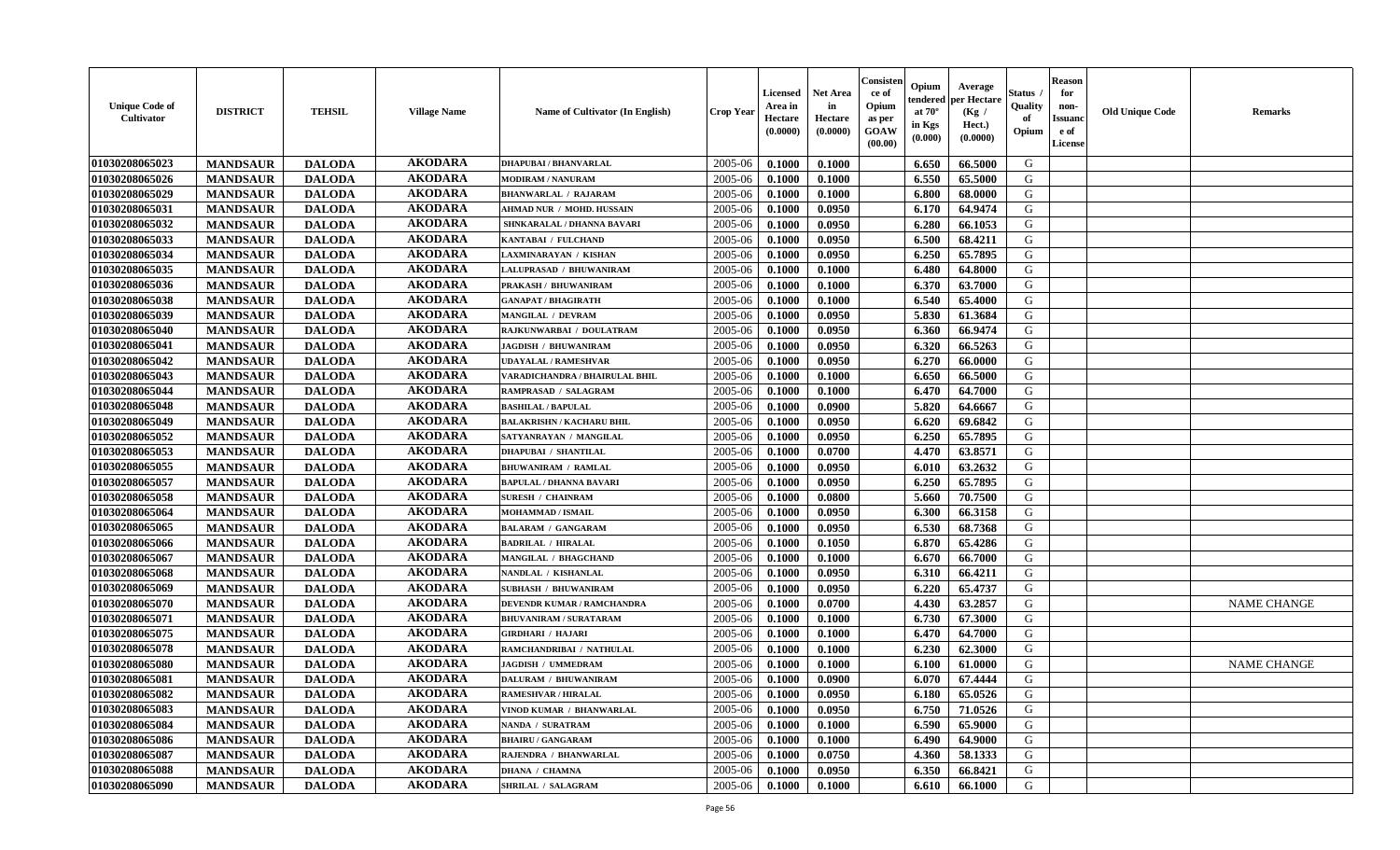| <b>Unique Code of</b><br><b>Cultivator</b> | <b>DISTRICT</b> | <b>TEHSIL</b> | <b>Village Name</b> | Name of Cultivator (In English) | <b>Crop Year</b> | <b>Licensed</b><br>Area in<br>Hectare<br>(0.0000) | <b>Net Area</b><br>in<br>Hectare<br>(0.0000) | Consister<br>ce of<br>Opium<br>as per<br><b>GOAW</b><br>(00.00) | Opium<br>endered<br>at $70^\circ$<br>in Kgs<br>(0.000) | Average<br>per Hectare<br>(Kg /<br>Hect.)<br>(0.0000) | Status<br>Quality<br>of<br>Opium | <b>Reason</b><br>for<br>non-<br><b>Issuand</b><br>e of<br><b>License</b> | <b>Old Unique Code</b> | <b>Remarks</b> |
|--------------------------------------------|-----------------|---------------|---------------------|---------------------------------|------------------|---------------------------------------------------|----------------------------------------------|-----------------------------------------------------------------|--------------------------------------------------------|-------------------------------------------------------|----------------------------------|--------------------------------------------------------------------------|------------------------|----------------|
| 01030208065091                             | <b>MANDSAUR</b> | <b>DALODA</b> | <b>AKODARA</b>      | <b>INDRAJIT / SAJJANALAL</b>    | 2005-06          | 0.1000                                            | 0.0950                                       |                                                                 | 6.070                                                  | 63.8947                                               | G                                |                                                                          |                        |                |
| 01030208065092                             | <b>MANDSAUR</b> | <b>DALODA</b> | <b>AKODARA</b>      | <b>UDAYLAL / ASHARAM</b>        | 2005-06          | 0.1000                                            | 0.0950                                       |                                                                 | 6.120                                                  | 64.4211                                               | G                                |                                                                          |                        |                |
| 01030208065093                             | <b>MANDSAUR</b> | <b>DALODA</b> | <b>AKODARA</b>      | MOTYABAI / MOHANLAL             | 2005-06          | 0.1000                                            | 0.1050                                       |                                                                 | 6.660                                                  | 63.4286                                               | G                                |                                                                          |                        |                |
| 01030208065094                             | <b>MANDSAUR</b> | <b>DALODA</b> | <b>AKODARA</b>      | SHANKARLAL / NANURAM            | 2005-06          | 0.1000                                            | 0.1000                                       |                                                                 | 6.620                                                  | 66.2000                                               | G                                |                                                                          |                        |                |
| 01030208065095                             | <b>MANDSAUR</b> | <b>DALODA</b> | <b>AKODARA</b>      | <b>BHAGIRATH / SURATRAM</b>     | 2005-06          | 0.1000                                            | 0.0950                                       |                                                                 | 6.470                                                  | 68.1053                                               | G                                |                                                                          |                        |                |
| 01030208065097                             | <b>MANDSAUR</b> | <b>DALODA</b> | <b>AKODARA</b>      | <b>BHUWANIRAM / BALARAM</b>     | 2005-06          | 0.1000                                            | 0.0750                                       |                                                                 | 4.750                                                  | 63.3333                                               | G                                |                                                                          |                        |                |
| 01030208065098                             | <b>MANDSAUR</b> | <b>DALODA</b> | <b>AKODARA</b>      | NIRABHERAM / RATANLAL           | 2005-06          | 0.1000                                            | 0.0900                                       |                                                                 | 6.170                                                  | 68.5556                                               | G                                |                                                                          |                        |                |
| 01030208065099                             | <b>MANDSAUR</b> | <b>DALODA</b> | <b>AKODARA</b>      | <b>DALURAM / NANURAM</b>        | 2005-06          | 0.1000                                            | 0.0950                                       |                                                                 | 6.520                                                  | 68.6316                                               | ${\bf G}$                        |                                                                          |                        |                |
| 01030208065100                             | <b>MANDSAUR</b> | <b>DALODA</b> | <b>AKODARA</b>      | VISHNULAL / KISHANALAL          | 2005-06          | 0.1000                                            | 0.0950                                       |                                                                 | 6.170                                                  | 64.9474                                               | G                                |                                                                          |                        |                |
| 01030208065101                             | <b>MANDSAUR</b> | <b>DALODA</b> | <b>AKODARA</b>      | <b>BHAGATARAM / PARASARAM</b>   | 2005-06          | 0.1000                                            | 0.0950                                       |                                                                 | 6.640                                                  | 69.8947                                               | <sup>1</sup>                     | 02                                                                       |                        |                |
| 01030208065102                             | <b>MANDSAUR</b> | <b>DALODA</b> | <b>AKODARA</b>      | <b>KALURAM / DHURILAL</b>       | 2005-06          | 0.1000                                            | 0.0950                                       |                                                                 | 6.390                                                  | 67.2632                                               | G                                |                                                                          |                        |                |
| 01030208065103                             | <b>MANDSAUR</b> | <b>DALODA</b> | <b>AKODARA</b>      | <b>DILIP KUMAR / KALURAM</b>    | 2005-06          | 0.1000                                            | 0.0950                                       |                                                                 | 6.260                                                  | 65.8947                                               | G                                |                                                                          |                        |                |
| 01030208065105                             | <b>MANDSAUR</b> | <b>DALODA</b> | <b>AKODARA</b>      | SATYANARAYAN / BHUVANIRAM       | 2005-06          | 0.1000                                            | 0.0950                                       |                                                                 | 6.480                                                  | 68.2105                                               | G                                |                                                                          |                        |                |
| 01030208065106                             | <b>MANDSAUR</b> | <b>DALODA</b> | <b>AKODARA</b>      | <b>BHAGATARAM / PARATHA</b>     | 2005-06          | 0.1000                                            | 0.1000                                       |                                                                 | 6.470                                                  | 64.7000                                               | G                                |                                                                          |                        |                |
| 01030208065109                             | <b>MANDSAUR</b> | <b>DALODA</b> | <b>AKODARA</b>      | <b>BHERU / KISHANLAL</b>        | 2005-06          | 0.1000                                            | 0.0950                                       |                                                                 | 6.250                                                  | 65.7895                                               | G                                |                                                                          |                        |                |
| 01030208065110                             | <b>MANDSAUR</b> | <b>DALODA</b> | <b>AKODARA</b>      | SAJJANABAI / PRABHULAL          | 2005-06          | 0.1000                                            | 0.0950                                       |                                                                 | 6.380                                                  | 67.1579                                               | G                                |                                                                          |                        |                |
| 01030208065111                             | <b>MANDSAUR</b> | <b>DALODA</b> | <b>AKODARA</b>      | <b>BHERU / BABARU</b>           | 2005-06          | 0.1000                                            | 0.1000                                       |                                                                 | 6.580                                                  | 65.8000                                               | G                                |                                                                          |                        |                |
| 01030208065112                             | <b>MANDSAUR</b> | <b>DALODA</b> | <b>AKODARA</b>      | <b>KACHARU / DHULA</b>          | 2005-06          | 0.1000                                            | 0.0750                                       |                                                                 | 5.090                                                  | 67.8667                                               | G                                |                                                                          |                        |                |
| 01030208065113                             | <b>MANDSAUR</b> | <b>DALODA</b> | <b>AKODARA</b>      | <b>BALIBAI/RUGANATH</b>         | 2005-06          | 0.1000                                            | 0.0950                                       |                                                                 | 6.800                                                  | 71.5789                                               | G                                |                                                                          |                        |                |
| 01030208065115                             | <b>MANDSAUR</b> | <b>DALODA</b> | <b>AKODARA</b>      | KAMALABAI / GIRADHARILAL        | 2005-06          | 0.1000                                            | 0.0550                                       |                                                                 | 3.630                                                  | 66.0000                                               | G                                |                                                                          |                        |                |
| 01030208065116                             | <b>MANDSAUR</b> | <b>DALODA</b> | <b>AKODARA</b>      | <b>RAMLAL / RAJARAM</b>         | 2005-06          | 0.1000                                            | 0.0950                                       |                                                                 | 6.240                                                  | 65.6842                                               | G                                |                                                                          |                        |                |
| 01030208065117                             | <b>MANDSAUR</b> | <b>DALODA</b> | <b>AKODARA</b>      | <b>SHRIRAM / RAM</b>            | 2005-06          | 0.1000                                            | 0.0950                                       |                                                                 | 6.550                                                  | 68.9474                                               | G                                |                                                                          |                        |                |
| 01030208065119                             | <b>MANDSAUR</b> | <b>DALODA</b> | <b>AKODARA</b>      | <b>AMBALAL / BHUWANILAL</b>     | 2005-06          | 0.1000                                            | 0.0950                                       |                                                                 | 6.180                                                  | 65.0526                                               | G                                |                                                                          |                        |                |
| 01030208065120                             | <b>MANDSAUR</b> | <b>DALODA</b> | <b>AKODARA</b>      | <b>BHUWANIRAM / SHOBHARAM</b>   | 2005-06          | 0.1000                                            | 0.0900                                       |                                                                 | 5.890                                                  | 65.4444                                               | G                                |                                                                          |                        |                |
| 01030208065123                             | <b>MANDSAUR</b> | <b>DALODA</b> | <b>AKODARA</b>      | <b>GOUTAM / BHANWARLAL</b>      | 2005-06          | 0.1000                                            | 0.1000                                       |                                                                 | 6.220                                                  | 62.2000                                               | G                                |                                                                          |                        |                |
| 01030208065125                             | <b>MANDSAUR</b> | <b>DALODA</b> | <b>AKODARA</b>      | <b>JASAKUNVARABAI/BHUVAN</b>    | 2005-06          | 0.1000                                            | 0.1000                                       |                                                                 | 6.170                                                  | 61.7000                                               | G                                |                                                                          |                        |                |
| 01030208065126                             | <b>MANDSAUR</b> | <b>DALODA</b> | <b>AKODARA</b>      | MOHANLAL / ASHARAM              | 2005-06          | 0.1000                                            | 0.0950                                       |                                                                 | 6.660                                                  | 70.1053                                               | G                                |                                                                          |                        |                |
| 01030208065127                             | <b>MANDSAUR</b> | <b>DALODA</b> | <b>AKODARA</b>      | <b>DEVRAM / PARASARAM</b>       | 2005-06          | 0.1000                                            | 0.1000                                       |                                                                 | 6.490                                                  | 64.9000                                               | G                                |                                                                          |                        |                |
| 01030208065129                             | <b>MANDSAUR</b> | <b>DALODA</b> | <b>AKODARA</b>      | <b>MANGILAL / AMRITRAM</b>      | 2005-06          | 0.1000                                            | 0.1000                                       |                                                                 | 6.370                                                  | 63.7000                                               | G                                |                                                                          |                        |                |
| 01030208065130                             | <b>MANDSAUR</b> | <b>DALODA</b> | <b>AKODARA</b>      | PRABHULAL / RATANLAL            | 2005-06          | 0.1000                                            | 0.0950                                       |                                                                 | 5.910                                                  | 62.2105                                               | G                                |                                                                          |                        |                |
| 01030208065131                             | <b>MANDSAUR</b> | <b>DALODA</b> | <b>AKODARA</b>      | MANGILAL / BHANWARLAL           | 2005-06          | 0.1000                                            | 0.1000                                       |                                                                 | 6.390                                                  | 63.9000                                               | G                                |                                                                          |                        |                |
| 01030208065132                             | <b>MANDSAUR</b> | <b>DALODA</b> | <b>AKODARA</b>      | RADHESHYAM / PARWATIBAI         | 2005-06          | 0.1000                                            | 0.1000                                       |                                                                 | 6.900                                                  | 69.0000                                               | ${\bf G}$                        |                                                                          |                        |                |
| 01030208065133                             | <b>MANDSAUR</b> | <b>DALODA</b> | <b>AKODARA</b>      | <b>CHOTE KHA / ISMAIL KHA</b>   | 2005-06          | 0.1000                                            | 0.0950                                       |                                                                 | 6.190                                                  | 65.1579                                               | G                                |                                                                          |                        |                |
| 01030208065134                             | <b>MANDSAUR</b> | <b>DALODA</b> | <b>AKODARA</b>      | <b>SHANKAR / BHERA</b>          | 2005-06          | 0.1000                                            | 0.0500                                       |                                                                 | 3.390                                                  | 67.8000                                               | G                                |                                                                          |                        |                |
| 01030208065136                             | <b>MANDSAUR</b> | <b>DALODA</b> | <b>AKODARA</b>      | RUKMANIBAI / DEVRAM             | 2005-06          | 0.1000                                            | 0.0950                                       |                                                                 | 6.360                                                  | 66.9474                                               | G                                |                                                                          |                        |                |
| 01030208065137                             | <b>MANDSAUR</b> | <b>DALODA</b> | <b>AKODARA</b>      | RADHAKISHAN / BHUWANILAL        | 2005-06          | 0.1000                                            | 0.1000                                       |                                                                 | 6.760                                                  | 67.6000                                               | G                                |                                                                          |                        |                |
| 01030208065139                             | <b>MANDSAUR</b> | <b>DALODA</b> | <b>AKODARA</b>      | <b>BALARAM / DAYARAM</b>        | 2005-06          | 0.1000                                            | 0.0950                                       |                                                                 | 6.480                                                  | 68.2105                                               | G                                |                                                                          |                        |                |
| 01030208065140                             | <b>MANDSAUR</b> | <b>DALODA</b> | <b>AKODARA</b>      | <b>GORISHANKAR / NANURAM</b>    | 2005-06          | 0.1000                                            | 0.0950                                       |                                                                 | 6.200                                                  | 65.2632                                               | G                                |                                                                          |                        |                |
| 01030208065142                             | <b>MANDSAUR</b> | <b>DALODA</b> | <b>AKODARA</b>      | <b>JAGANATH / HIRALAI</b>       | 2005-06          | 0.1000                                            | 0.0950                                       |                                                                 | 6.000                                                  | 63.1579                                               | G                                |                                                                          |                        |                |
| 01030208065143                             | <b>MANDSAUR</b> | <b>DALODA</b> | <b>AKODARA</b>      | RAMLAL / BAGDIRAM               | 2005-06          | 0.1000                                            | 0.0950                                       |                                                                 | 6.410                                                  | 67.4737                                               | ${\bf G}$                        |                                                                          |                        |                |
| 01030208065146                             | <b>MANDSAUR</b> | <b>DALODA</b> | <b>AKODARA</b>      | RAJARAM / KACHRU                | 2005-06          | 0.1000                                            | 0.1000                                       |                                                                 | 6.100                                                  | 61.0000                                               | G                                |                                                                          |                        |                |
| 01030208065147                             | <b>MANDSAUR</b> | <b>DALODA</b> | <b>AKODARA</b>      | <b>BHUWANIBAI / MANGILAL</b>    | 2005-06          | 0.1000                                            | 0.0900                                       |                                                                 | 6.010                                                  | 66.7778                                               | G                                |                                                                          |                        |                |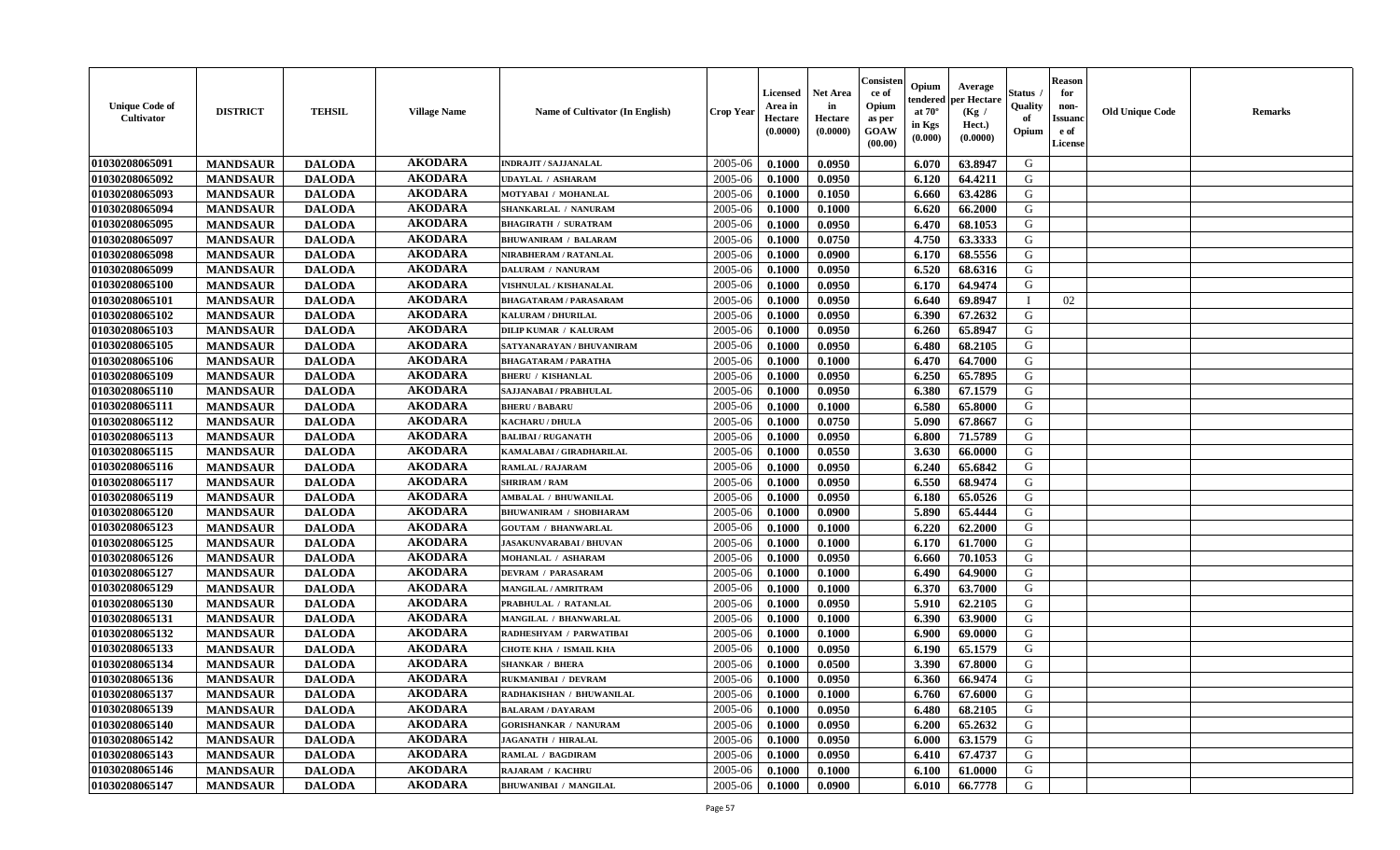| <b>Unique Code of</b><br><b>Cultivator</b> | <b>DISTRICT</b> | <b>TEHSIL</b> | <b>Village Name</b> | Name of Cultivator (In English)  | <b>Crop Year</b> | <b>Licensed</b><br>Area in<br>Hectare<br>(0.0000) | <b>Net Area</b><br>in<br>Hectare<br>(0.0000) | Consister<br>ce of<br>Opium<br>as per<br><b>GOAW</b><br>(00.00) | Opium<br>endered<br>at $70^\circ$<br>in Kgs<br>$(\mathbf{0.000})$ | Average<br>per Hectare<br>(Kg /<br>Hect.)<br>(0.0000) | Status<br>Quality<br>of<br>Opium | <b>Reason</b><br>for<br>non-<br>Issuan<br>e of<br><b>License</b> | <b>Old Unique Code</b> | <b>Remarks</b> |
|--------------------------------------------|-----------------|---------------|---------------------|----------------------------------|------------------|---------------------------------------------------|----------------------------------------------|-----------------------------------------------------------------|-------------------------------------------------------------------|-------------------------------------------------------|----------------------------------|------------------------------------------------------------------|------------------------|----------------|
| 01030208065148                             | <b>MANDSAUR</b> | <b>DALODA</b> | <b>AKODARA</b>      | SHOBHARAM / NANURAM              | 2005-06          | 0.1000                                            | 0.1050                                       |                                                                 | 7.100                                                             | 67.6190                                               | G                                |                                                                  |                        |                |
| 01030208065150                             | <b>MANDSAUR</b> | <b>DALODA</b> | <b>AKODARA</b>      | <b>BHANWARLAL / PARASRAM</b>     | 2005-06          | 0.1000                                            | 0.1000                                       |                                                                 | 6.370                                                             | 63.7000                                               | G                                |                                                                  |                        |                |
| 01030208065152                             | <b>MANDSAUR</b> | <b>DALODA</b> | <b>AKODARA</b>      | NANURAM / GANESHRAM              | 2005-06          | 0.1000                                            | 0.1000                                       |                                                                 | 6.930                                                             | 69.3000                                               | G                                |                                                                  |                        |                |
| 01030208065153                             | <b>MANDSAUR</b> | <b>DALODA</b> | <b>AKODARA</b>      | <b>BASANTILAL / BHAGATARAM</b>   | 2005-06          | 0.1000                                            | 0.0950                                       |                                                                 | 6.370                                                             | 67.0526                                               | G                                |                                                                  |                        |                |
| 01030208065155                             | <b>MANDSAUR</b> | <b>DALODA</b> | <b>AKODARA</b>      | DAYARAM / BHANWARLAL             | 2005-06          | 0.1000                                            | 0.0950                                       |                                                                 | 6.540                                                             | 68.8421                                               | G                                |                                                                  |                        |                |
| 01030208065156                             | <b>MANDSAUR</b> | <b>DALODA</b> | <b>AKODARA</b>      | NARENDRA KUMAR / SHANKARLAL      | 2005-06          | 0.1000                                            | 0.0950                                       |                                                                 | 5.800                                                             | 61.0526                                               | G                                |                                                                  |                        |                |
| 01030208065157                             | <b>MANDSAUR</b> | <b>DALODA</b> | <b>AKODARA</b>      | <b>BHARATRAM / PARTHA SASARI</b> | 2005-06          | 0.1000                                            | 0.0900                                       |                                                                 | 5.590                                                             | 62.1111                                               | G                                |                                                                  |                        |                |
| 01030208065158                             | <b>MANDSAUR</b> | <b>DALODA</b> | <b>AKODARA</b>      | <b>RATANLAL / NANDA</b>          | 2005-06          | 0.1000                                            | 0.0900                                       |                                                                 | 5.950                                                             | 66.1111                                               | G                                |                                                                  |                        |                |
| 01030208065159                             | <b>MANDSAUR</b> | <b>DALODA</b> | <b>AKODARA</b>      | NATHULAL / BHUWAN                | 2005-06          | 0.1000                                            | 0.0500                                       |                                                                 | 3.430                                                             | 68.6000                                               | G                                |                                                                  |                        |                |
| 01030208065163                             | <b>MANDSAUR</b> | <b>DALODA</b> | <b>AKODARA</b>      | MOHANLAL / NANDRAM               | 2005-06          | 0.1000                                            | 0.0850                                       |                                                                 | 5.500                                                             | 64.7059                                               | G                                |                                                                  |                        |                |
| 01030208065164                             | <b>MANDSAUR</b> | <b>DALODA</b> | <b>AKODARA</b>      | <b>GANESHRAM / BHUWANILAL</b>    | 2005-06          | 0.1000                                            |                                              |                                                                 |                                                                   | 0.0000                                                | $\mathbf N$                      |                                                                  |                        |                |
| 01030208065166                             | <b>MANDSAUR</b> | <b>DALODA</b> | <b>AKODARA</b>      | MAHENDRA KUMAR / BHAGWATILAL     | 2005-06          | 0.1000                                            | 0.0900                                       |                                                                 | 6.150                                                             | 68.3333                                               | G                                |                                                                  |                        |                |
| 01030208065170                             | <b>MANDSAUR</b> | <b>DALODA</b> | <b>AKODARA</b>      | JAGANNATH / BHUWANIRAM           | 2005-06          | 0.1000                                            | 0.0900                                       |                                                                 | 5.650                                                             | 62.7778                                               | G                                |                                                                  |                        |                |
| 01030208065173                             | <b>MANDSAUR</b> | <b>DALODA</b> | <b>AKODARA</b>      | <b>RUKAMANIBAI / KARULAL</b>     | 2005-06          | 0.1000                                            | 0.1000                                       |                                                                 | 6.290                                                             | 62.9000                                               | G                                |                                                                  |                        |                |
| 01030208065174                             | <b>MANDSAUR</b> | <b>DALODA</b> | <b>AKODARA</b>      | RATANLAL / CHUNNILAL             | 2005-06          | 0.1000                                            | 0.0950                                       |                                                                 | 6.350                                                             | 66.8421                                               | G                                |                                                                  |                        |                |
| 01030208065175                             | <b>MANDSAUR</b> | <b>DALODA</b> | <b>AKODARA</b>      | <b>CHANDRAASHEKHAR / JITMAL</b>  | 2005-06          | 0.1000                                            | 0.0500                                       |                                                                 | 3.540                                                             | 70.8000                                               | G                                |                                                                  |                        |                |
| 01030208065176                             | <b>MANDSAUR</b> | <b>DALODA</b> | <b>AKODARA</b>      | KALABAI / BHUWANIRAM             | 2005-06          | 0.1000                                            | 0.0950                                       |                                                                 | 6.140                                                             | 64.6316                                               | G                                |                                                                  |                        |                |
| 01030208065177                             | <b>MANDSAUR</b> | <b>DALODA</b> | <b>AKODARA</b>      | <b>DEVRAM / SURATRAM</b>         | 2005-06          | 0.1000                                            | 0.0950                                       |                                                                 | 5.890                                                             | 62.0000                                               | G                                |                                                                  |                        |                |
| 01030208065178                             | <b>MANDSAUR</b> | <b>DALODA</b> | <b>AKODARA</b>      | RAMIBAI / NIRBHAYRAM             | 2005-06          | 0.1000                                            | 0.0950                                       |                                                                 | 6.510                                                             | 68.5263                                               | G                                |                                                                  |                        |                |
| 01030208065179                             | <b>MANDSAUR</b> | <b>DALODA</b> | <b>AKODARA</b>      | SAJJANBAI / MADHULAL             | 2005-06          | 0.1000                                            | 0.1000                                       |                                                                 | 6.460                                                             | 64.6000                                               | G                                |                                                                  |                        |                |
| 01030208065181                             | <b>MANDSAUR</b> | <b>DALODA</b> | <b>AKODARA</b>      | <b>BALARAM / NANURAM</b>         | 2005-06          | 0.1000                                            | 0.0950                                       |                                                                 | 6.160                                                             | 64.8421                                               | G                                |                                                                  |                        |                |
| 01030208065182                             | <b>MANDSAUR</b> | <b>DALODA</b> | <b>AKODARA</b>      | VARDICHANDRAA / RAJARAM          | 2005-06          | 0.1000                                            | 0.1000                                       |                                                                 | 6.310                                                             | 63.1000                                               | G                                |                                                                  |                        |                |
| 01030208065187                             | <b>MANDSAUR</b> | <b>DALODA</b> | <b>AKODARA</b>      | <b>BALU / SUKHA</b>              | 2005-06          | 0.1000                                            | 0.0950                                       |                                                                 | 5.940                                                             | 62.5263                                               | G                                |                                                                  |                        |                |
| 01030208065188                             | <b>MANDSAUR</b> | <b>DALODA</b> | <b>AKODARA</b>      | LAXMINARAYAN / BAPULAL GAYARI    | 2005-06          | 0.1000                                            | 0.0950                                       |                                                                 | 5.900                                                             | 62.1053                                               | G                                |                                                                  |                        |                |
| 01030208065189                             | <b>MANDSAUR</b> | <b>DALODA</b> | <b>AKODARA</b>      | KISHANLAL / HIRALAL              | 2005-06          | 0.1000                                            | 0.0950                                       |                                                                 | 6.300                                                             | 66.3158                                               | G                                |                                                                  |                        |                |
| 01030208065191                             | <b>MANDSAUR</b> | <b>DALODA</b> | <b>AKODARA</b>      | <b>BHERULAL / DHURA</b>          | 2005-06          | 0.1000                                            | 0.0950                                       |                                                                 | 6.120                                                             | 64.4211                                               | G                                |                                                                  |                        |                |
| 01030208065193                             | <b>MANDSAUR</b> | <b>DALODA</b> | <b>AKODARA</b>      | <b>BHANVARABAI / NANDARAM</b>    | 2005-06          | 0.1000                                            | 0.0900                                       |                                                                 | 6.140                                                             | 68.2222                                               | G                                |                                                                  |                        |                |
| 01030208065194                             | <b>MANDSAUR</b> | <b>DALODA</b> | <b>AKODARA</b>      | <b>RAMKISHAN / BAPULAL</b>       | 2005-06          | 0.1000                                            | 0.0950                                       |                                                                 | 6.280                                                             | 66.1053                                               | G                                |                                                                  |                        |                |
| 01030208065196                             | <b>MANDSAUR</b> | <b>DALODA</b> | <b>AKODARA</b>      | RADHESHYAM / BHERULAL            | 2005-06          | 0.1000                                            | 0.0950                                       |                                                                 | 6.620                                                             | 69.6842                                               | G                                |                                                                  |                        |                |
| 01030208065200                             | <b>MANDSAUR</b> | <b>DALODA</b> | <b>AKODARA</b>      | <b>NANDA / BHUVAN</b>            | 2005-06          | 0.1000                                            | 0.0900                                       |                                                                 | 6.170                                                             | 68.5556                                               | G                                |                                                                  |                        |                |
| 01030208065201                             | <b>MANDSAUR</b> | <b>DALODA</b> | <b>AKODARA</b>      | <b>BADRILAL / GANESHRAM</b>      | 2005-06          | 0.1000                                            | 0.1000                                       |                                                                 | 6.780                                                             | 67.8000                                               | G                                |                                                                  |                        |                |
| 01030208065205                             | <b>MANDSAUR</b> | <b>DALODA</b> | <b>AKODARA</b>      | <b>CHAGANLAL / BHUWANIRAM</b>    | 2005-06          | 0.1000                                            | 0.0650                                       |                                                                 | 4.550                                                             | 70.0000                                               | G                                |                                                                  |                        |                |
| 01030208065208                             | <b>MANDSAUR</b> | <b>DALODA</b> | <b>AKODARA</b>      | <b>BABULAL / GIRDHARILAL</b>     | 2005-06          | 0.1000                                            | 0.0950                                       |                                                                 | 6.250                                                             | 65.7895                                               | G                                |                                                                  |                        |                |
| 01030208065209                             | <b>MANDSAUR</b> | <b>DALODA</b> | <b>AKODARA</b>      | <b>FULCHAND / SHRIRAM</b>        | 2005-06          | 0.1000                                            | 0.0950                                       |                                                                 | 6.830                                                             | 71.8947                                               | G                                |                                                                  |                        |                |
| 01030208065212                             | <b>MANDSAUR</b> | <b>DALODA</b> | <b>AKODARA</b>      | NATHU / PREMA                    | 2005-06          | 0.1000                                            | 0.0950                                       |                                                                 | 6.210                                                             | 65.3684                                               | G                                |                                                                  |                        |                |
| 01030208065213                             | <b>MANDSAUR</b> | <b>DALODA</b> | AKODARA             | KANWARLAL / DEVRAM               | $2005 - 06$      | 0.1000                                            | 0.1000                                       |                                                                 | $6.450$                                                           | 64.5000                                               | G                                |                                                                  |                        |                |
| 01030208065214                             | <b>MANDSAUR</b> | <b>DALODA</b> | <b>AKODARA</b>      | RAMCHANDRA / SHANKARALAL         | 2005-06          | 0.1000                                            | 0.0950                                       |                                                                 | 6.460                                                             | 68.0000                                               | G                                |                                                                  |                        |                |
| 01030208065215                             | <b>MANDSAUR</b> | <b>DALODA</b> | <b>AKODARA</b>      | <b>BABULAL / LAXMINARAYAN</b>    | 2005-06          | 0.1000                                            | 0.0950                                       |                                                                 | 6.520                                                             | 68.6316                                               | G                                |                                                                  |                        |                |
| 01030208065216                             | <b>MANDSAUR</b> | <b>DALODA</b> | <b>AKODARA</b>      | <b>BHAGWAN / RATANLAL</b>        | 2005-06          | 0.1000                                            | 0.0900                                       |                                                                 | 6.060                                                             | 67.3333                                               | G                                |                                                                  |                        |                |
| 01030208065218                             | <b>MANDSAUR</b> | <b>DALODA</b> | <b>AKODARA</b>      | <b>BHUVANIRAM / MOHANALAL</b>    | 2005-06          | 0.1000                                            | 0.0950                                       |                                                                 | 6.290                                                             | 66.2105                                               | G                                |                                                                  |                        |                |
| 01030208065219                             | <b>MANDSAUR</b> | <b>DALODA</b> | <b>AKODARA</b>      | AMBARAM / BHUWANIRAM KACHNADIYA  | 2005-06          | 0.1000                                            | 0.0950                                       |                                                                 | 6.680                                                             | 70.3158                                               | G                                |                                                                  |                        |                |
| 01030208065221                             | <b>MANDSAUR</b> | <b>DALODA</b> | <b>AKODARA</b>      | DAYARAM / BHAGATRAM              | 2005-06          | 0.1000                                            | 0.0950                                       |                                                                 | 6.600                                                             | 69.4737                                               | G                                |                                                                  |                        |                |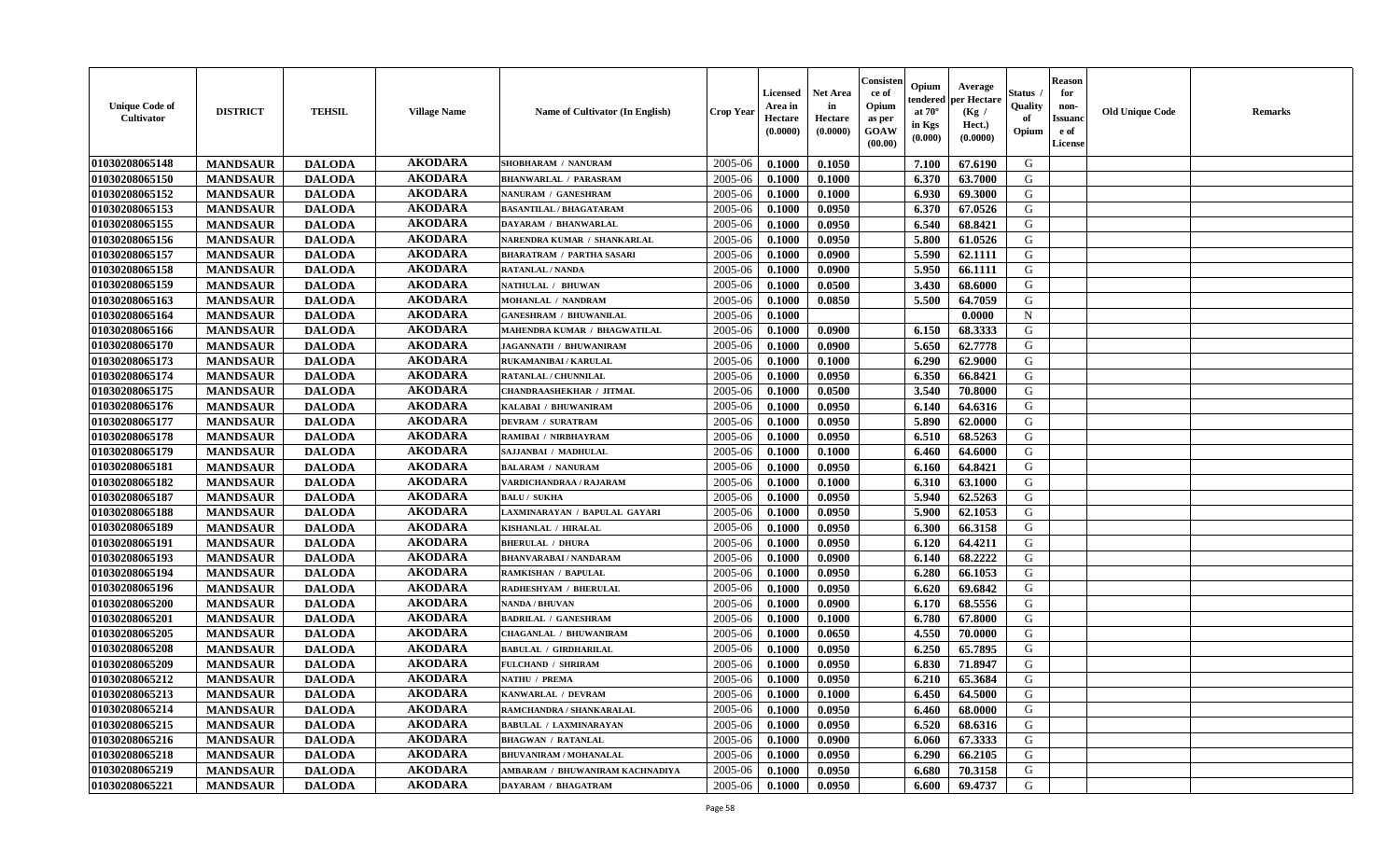| <b>Unique Code of</b><br><b>Cultivator</b> | <b>DISTRICT</b> | <b>TEHSIL</b> | <b>Village Name</b> | Name of Cultivator (In English)  | <b>Crop Year</b> | Licensed<br>Area in<br>Hectare<br>(0.0000) | <b>Net Area</b><br>in<br>Hectare<br>(0.0000) | Consisteı<br>ce of<br>Opium<br>as per<br>GOAW<br>(00.00) | Opium<br>endered<br>at $70^\circ$<br>in Kgs<br>(0.000) | Average<br>per Hectare<br>(Kg /<br>Hect.)<br>(0.0000) | Status<br>Quality<br>of<br>Opium | <b>Reason</b><br>for<br>non-<br><b>Issuand</b><br>e of<br>License | <b>Old Unique Code</b> | <b>Remarks</b> |
|--------------------------------------------|-----------------|---------------|---------------------|----------------------------------|------------------|--------------------------------------------|----------------------------------------------|----------------------------------------------------------|--------------------------------------------------------|-------------------------------------------------------|----------------------------------|-------------------------------------------------------------------|------------------------|----------------|
| 01030208065222                             | <b>MANDSAUR</b> | <b>DALODA</b> | <b>AKODARA</b>      | KANTILAL / AMBALAL               | 2005-06          | 0.1000                                     | 0.0950                                       |                                                          | 6.220                                                  | 65.4737                                               | G                                |                                                                   |                        |                |
| 01030208065223                             | <b>MANDSAUR</b> | <b>DALODA</b> | <b>AKODARA</b>      | <b>DEVILAL / KARULAL</b>         | 2005-06          | 0.1000                                     | 0.1000                                       |                                                          | 6.480                                                  | 64.8000                                               | G                                |                                                                   |                        |                |
| 01030208065226                             | <b>MANDSAUR</b> | <b>DALODA</b> | <b>AKODARA</b>      | RAMNIVAS / MANGILAL              | 2005-06          | 0.1000                                     | 0.0950                                       |                                                          | 6.500                                                  | 68.4211                                               | G                                |                                                                   |                        |                |
| 01030208065227                             | <b>MANDSAUR</b> | <b>DALODA</b> | <b>AKODARA</b>      | RAMNIVAS / JAGANNATH             | 2005-06          | 0.1000                                     | 0.0900                                       |                                                          | 6.050                                                  | 67.2222                                               | G                                |                                                                   |                        |                |
| 01030208065229                             | <b>MANDSAUR</b> | <b>DALODA</b> | <b>AKODARA</b>      | NARENDRA KUMAR / MADANLAL        | 2005-06          | 0.1000                                     | 0.0950                                       |                                                          | 6.580                                                  | 69.2632                                               | G                                |                                                                   |                        |                |
| 01030208065230                             | <b>MANDSAUR</b> | <b>DALODA</b> | <b>AKODARA</b>      | <b>SURESH KUMAR / SHANKARLAL</b> | 2005-06          | 0.1000                                     | 0.0750                                       |                                                          | 4.600                                                  | 61.3333                                               | G                                |                                                                   |                        |                |
| 01030208065232                             | <b>MANDSAUR</b> | <b>DALODA</b> | <b>AKODARA</b>      | MUKESH KUMAR / SHIVNARAYAN       | 2005-06          | 0.1000                                     | 0.1000                                       |                                                          | 6.310                                                  | 63.1000                                               | G                                |                                                                   |                        |                |
| 01030208065233                             | <b>MANDSAUR</b> | <b>DALODA</b> | <b>AKODARA</b>      | SHIVPRASAD / RATANLAL            | 2005-06          | 0.1000                                     | 0.1000                                       |                                                          | 6.570                                                  | 65.7000                                               | G                                |                                                                   |                        |                |
| 01030208065235                             | <b>MANDSAUR</b> | <b>DALODA</b> | <b>AKODARA</b>      | HARISH KUMAR / GORISHANKAR       | 2005-06          | 0.1000                                     | 0.0950                                       |                                                          | 6.250                                                  | 65.7895                                               | G                                |                                                                   |                        |                |
| 01030208065236                             | <b>MANDSAUR</b> | <b>DALODA</b> | <b>AKODARA</b>      | <b>NARAYAN / HARDEVRAM</b>       | 2005-06          | 0.1000                                     | 0.0950                                       |                                                          | 6.470                                                  | 68.1053                                               | G                                |                                                                   |                        |                |
| 01030208065237                             | <b>MANDSAUR</b> | <b>DALODA</b> | <b>AKODARA</b>      | RAMPRASAD / RATANLAL             | 2005-06          | 0.1000                                     | 0.0950                                       |                                                          | 6.050                                                  | 63.6842                                               | $\mathbf G$                      |                                                                   |                        |                |
| 01030208065238                             | <b>MANDSAUR</b> | <b>DALODA</b> | <b>AKODARA</b>      | <b>GOPILAL / GIRDHARILAL</b>     | 2005-06          | 0.1000                                     | 0.0950                                       |                                                          | 6.720                                                  | 70.7368                                               | G                                |                                                                   |                        |                |
| 01030208065239                             | <b>MANDSAUR</b> | <b>DALODA</b> | <b>AKODARA</b>      | <b>SHANTILAL / DEVRAM</b>        | 2005-06          | 0.1000                                     | 0.1000                                       |                                                          | 6.490                                                  | 64.9000                                               | G                                |                                                                   |                        |                |
| 01030208065240                             | <b>MANDSAUR</b> | <b>DALODA</b> | <b>AKODARA</b>      | <b>RAMESHWAR / DHURAJI</b>       | 2005-06          | 0.1000                                     | 0.0950                                       |                                                          | 5.840                                                  | 61.4737                                               | G                                |                                                                   |                        |                |
| 01030208065241                             | <b>MANDSAUR</b> | <b>DALODA</b> | <b>AKODARA</b>      | KACHRULAL / RAMSHUKH             | 2005-06          | 0.1000                                     | 0.0950                                       |                                                          | 5.600                                                  | 58.9474                                               | G                                |                                                                   |                        |                |
| 01030208065242                             | <b>MANDSAUR</b> | <b>DALODA</b> | <b>AKODARA</b>      | MANGILAL / MOHANALAL             | 2005-06          | 0.1000                                     | 0.1000                                       |                                                          | 6.240                                                  | 62.4000                                               | G                                |                                                                   |                        |                |
| 01030208065243                             | <b>MANDSAUR</b> | <b>DALODA</b> | <b>AKODARA</b>      | <b>BABULAL / RAMLAL</b>          | 2005-06          | 0.1000                                     | 0.0900                                       |                                                          | 5.500                                                  | 61.1111                                               | G                                |                                                                   |                        |                |
| 01030208065244                             | <b>MANDSAUR</b> | <b>DALODA</b> | <b>AKODARA</b>      | <b>BASANTILAL / BHUWANIRAM</b>   | 2005-06          | 0.1000                                     | 0.0950                                       |                                                          | 6.250                                                  | 65.7895                                               | G                                |                                                                   |                        |                |
| 01030208065245                             | <b>MANDSAUR</b> | <b>DALODA</b> | <b>AKODARA</b>      | JAGADISHACHANDRAA / MANGILAL     | 2005-06          | 0.1000                                     | 0.0950                                       |                                                          | 6.410                                                  | 67.4737                                               | G                                |                                                                   |                        |                |
| 01030208065061                             | <b>MANDSAUR</b> | <b>DALODA</b> | <b>AKODARA</b>      | LAKSHMINARAYAN / BABULAL         | 2005-06          | 0.1000                                     | 0.0950                                       |                                                          | 5.760                                                  | 60.6316                                               | G                                |                                                                   |                        |                |
| 01030208065062                             | <b>MANDSAUR</b> | <b>DALODA</b> | <b>AKODARA</b>      | NARENDR / LAKSHMINARAYAN         | 2005-06          | 0.1000                                     | 0.0950                                       |                                                          | 6.020                                                  | 63.3684                                               | G                                |                                                                   |                        |                |
| 01030208065211                             | <b>MANDSAUR</b> | <b>DALODA</b> | <b>AKODARA</b>      | YOGESHAKUMAR / BANSHILAL         | 2005-06          | 0.1000                                     | 0.0650                                       |                                                          | 4.360                                                  | 67.0769                                               | G                                |                                                                   |                        |                |
| 01030208065202                             | <b>MANDSAUR</b> | <b>DALODA</b> | <b>AKODARA</b>      | <b>DALURAM / NANDRAM</b>         | 2005-06          | 0.1000                                     | 0.1000                                       |                                                          | 6.530                                                  | 65.3000                                               | G                                |                                                                   |                        |                |
| 01030208065003                             | <b>MANDSAUR</b> | <b>DALODA</b> | <b>AKODARA</b>      | SHYAMABAI / ONKARLAL             | 2005-06          | 0.1000                                     | 0.1000                                       |                                                          | 6.280                                                  | 62.8000                                               | G                                |                                                                   |                        |                |
| 01030208065011                             | <b>MANDSAUR</b> | <b>DALODA</b> | <b>AKODARA</b>      | <b>GOPILAL / KACHRU</b>          | 2005-06          | 0.1000                                     | 0.0600                                       |                                                          | 3.980                                                  | 66.3333                                               | G                                |                                                                   |                        |                |
| 01030208065045                             | <b>MANDSAUR</b> | <b>DALODA</b> | <b>AKODARA</b>      | <b>GOVINDRAM / JADAWCHAND</b>    | 2005-06          | 0.1000                                     | 0.1000                                       |                                                          | 6.100                                                  | 61.0000                                               | G                                |                                                                   |                        |                |
| 01030208065206                             | <b>MANDSAUR</b> | <b>DALODA</b> | <b>AKODARA</b>      | MOHANALAL / CHUNNILAL            | 2005-06          | 0.1000                                     | 0.0600                                       |                                                          | 4.060                                                  | 67.6667                                               | G                                |                                                                   |                        |                |
| 01030208065184                             | <b>MANDSAUR</b> | <b>DALODA</b> | <b>AKODARA</b>      | <b>BAGDIRAM / NAGGA</b>          | 2005-06          | 0.1000                                     | 0.1000                                       |                                                          | 6.400                                                  | 64.0000                                               | G                                |                                                                   |                        |                |
| 01030208065199                             | <b>MANDSAUR</b> | <b>DALODA</b> | <b>AKODARA</b>      | <b>CHANDABAI / BHUVANIRAM</b>    | 2005-06          | 0.1000                                     | 0.0950                                       |                                                          | 6.250                                                  | 65.7895                                               | G                                |                                                                   |                        |                |
| 01030208065037                             | <b>MANDSAUR</b> | <b>DALODA</b> | <b>AKODARA</b>      | <b>BHANWARLAL / MANGILAL</b>     | 2005-06          | 0.1000                                     | 0.0950                                       |                                                          | 5.950                                                  | 62.6316                                               | G                                |                                                                   |                        |                |
| 01030208065050                             | <b>MANDSAUR</b> | <b>DALODA</b> | <b>AKODARA</b>      | MADANLAL / BHUWANILAL            | 2005-06          | 0.1000                                     | 0.1000                                       |                                                          | 6.710                                                  | 67.1000                                               | ${\bf G}$                        |                                                                   |                        |                |
| 01030208065060                             | <b>MANDSAUR</b> | <b>DALODA</b> | <b>AKODARA</b>      | KANHAIYALAL / RADHAKISHAN        | 2005-06          | 0.1000                                     | 0.1000                                       |                                                          | 6.500                                                  | 65.0000                                               | G                                |                                                                   |                        |                |
| 01030208065246                             | <b>MANDSAUR</b> | <b>DALODA</b> | <b>AKODARA</b>      | SHOBHABAI / RATANLAL             | 2005-06          | 0.1000                                     | 0.0950                                       |                                                          | 6.320                                                  | 66.5263                                               | G                                |                                                                   |                        |                |
| 01030208065220                             | <b>MANDSAUR</b> | <b>DALODA</b> | <b>AKODARA</b>      | <b>DINESH KUMAR / BHANWARLAL</b> | 2005-06          | 0.1000                                     | 0.1000                                       |                                                          | 6.530                                                  | 65.3000                                               | G                                |                                                                   |                        |                |
| 01030208065250                             | <b>MANDSAUR</b> | <b>DALODA</b> | <b>AKODARA</b>      | <b>SHOBHARAM / RAMLAL</b>        | 2005-06          | 0.1000                                     | 0.0950                                       |                                                          | 6.570                                                  | 69.1579                                               | G                                |                                                                   |                        |                |
| 01030208065128                             | <b>MANDSAUR</b> | <b>DALODA</b> | <b>AKODARA</b>      | <b>DROPATIBAI/RADHESHYAM</b>     | 2005-06          | 0.1000                                     | 0.0750                                       |                                                          | 5.190                                                  | 69.2000                                               | G                                |                                                                   | 01030208075106         |                |
| 01030208066001                             | <b>MANDSAUR</b> | <b>DALODA</b> | <b>AILCHI</b>       | <b>JAGADISH / PRABHULAL</b>      | 2005-06          | 0.1000                                     | 0.1000                                       |                                                          | 6.770                                                  | 67.7000                                               | G                                |                                                                   |                        |                |
| 01030208066002                             | <b>MANDSAUR</b> | <b>DALODA</b> | <b>AILCHI</b>       | <b>KISHANALAL / KESHURAM</b>     | 2005-06          | 0.1000                                     | 0.1000                                       |                                                          | 6.330                                                  | 63.3000                                               | G                                |                                                                   |                        |                |
| 01030208066004                             | <b>MANDSAUR</b> | <b>DALODA</b> | <b>AILCHI</b>       | <b>HARIRAM / MOTI MALI</b>       | 2005-06          | 0.1000                                     | 0.0950                                       |                                                          | 6.790                                                  | 71.4737                                               | G                                |                                                                   |                        |                |
| 01030208066006                             | <b>MANDSAUR</b> | <b>DALODA</b> | <b>AILCHI</b>       | <b>DULESINGH / KARANASINGH</b>   | 2005-06          | 0.1000                                     | 0.1000                                       |                                                          | 6.050                                                  | 60.5000                                               | G                                |                                                                   |                        |                |
| 01030208066007                             | <b>MANDSAUR</b> | <b>DALODA</b> | <b>AILCHI</b>       | <b>HIRALAL / MOTI DHOBI</b>      | 2005-06          | 0.1000                                     | 0.0950                                       |                                                          | 5.840                                                  | 61.4737                                               | G                                |                                                                   |                        |                |
| 01030208066009                             | <b>MANDSAUR</b> | <b>DALODA</b> | <b>AILCHI</b>       | <b>AMARIBAI/KESHURAM</b>         | 2005-06          | 0.1000                                     | 0.0850                                       |                                                          | 5.420                                                  | 63.7647                                               | G                                |                                                                   |                        |                |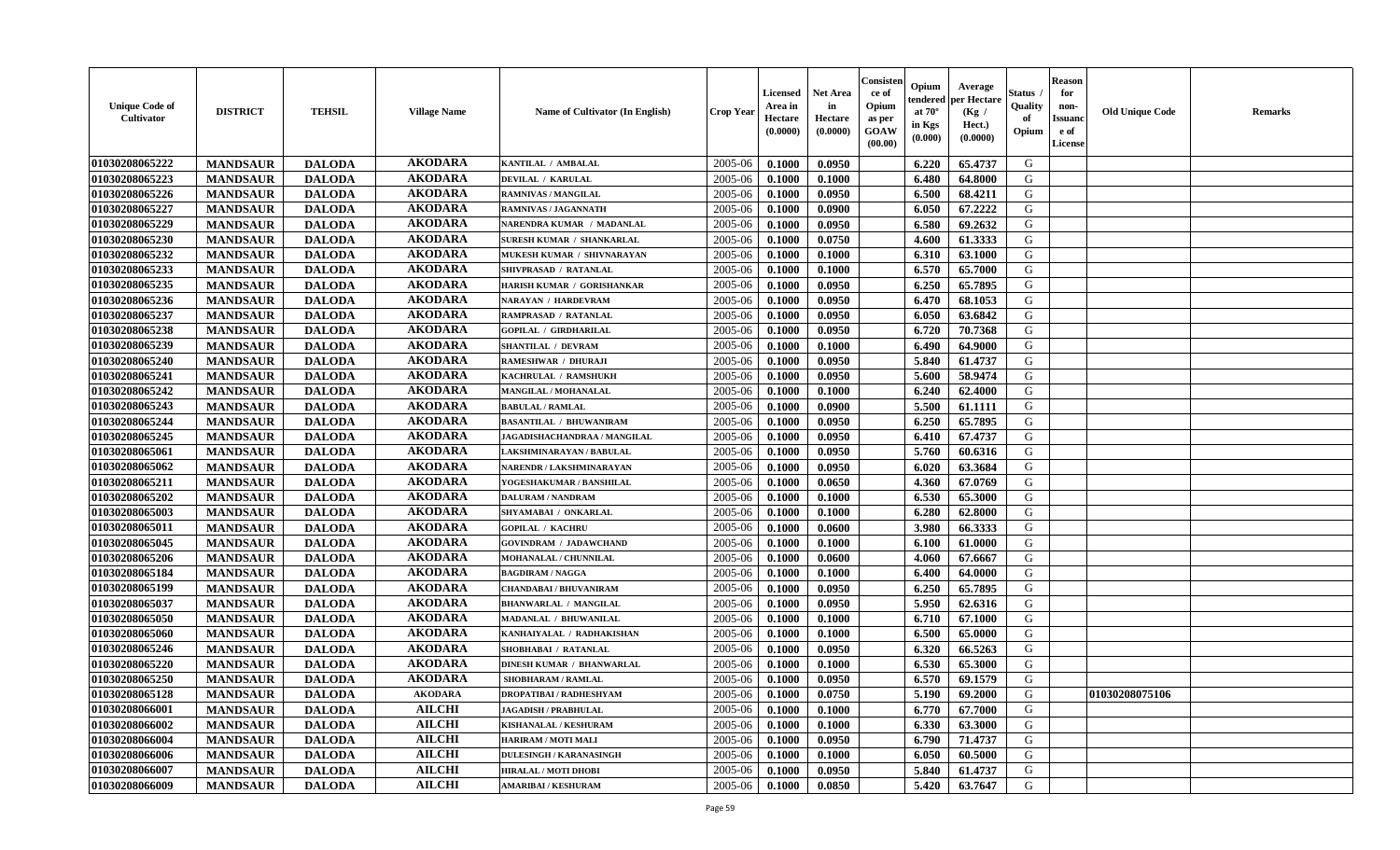| <b>Unique Code of</b><br>Cultivator | <b>DISTRICT</b> | <b>TEHSIL</b> | <b>Village Name</b> | Name of Cultivator (In English) | <b>Crop Year</b> | <b>Licensed</b><br>Area in<br>Hectare<br>(0.0000) | <b>Net Area</b><br>in<br>Hectare<br>(0.0000) | Consisten<br>ce of<br>Opium<br>as per<br><b>GOAW</b><br>(00.00) | Opium<br>endered<br>at $70^\circ$<br>in Kgs<br>(0.000) | Average<br>per Hectare<br>(Kg /<br>Hect.)<br>(0.0000) | Status<br>Quality<br>of<br>Opium | <b>Reason</b><br>for<br>non-<br><b>Issuanc</b><br>e of<br><b>License</b> | <b>Old Unique Code</b> | <b>Remarks</b> |
|-------------------------------------|-----------------|---------------|---------------------|---------------------------------|------------------|---------------------------------------------------|----------------------------------------------|-----------------------------------------------------------------|--------------------------------------------------------|-------------------------------------------------------|----------------------------------|--------------------------------------------------------------------------|------------------------|----------------|
| 01030208066010                      | <b>MANDSAUR</b> | <b>DALODA</b> | <b>AILCHI</b>       | <b>MOTILAL / BHERULAL</b>       | 2005-06          | 0.1000                                            | 0.1000                                       |                                                                 | 7.090                                                  | 70.9000                                               | G                                |                                                                          |                        |                |
| 01030208066011                      | <b>MANDSAUR</b> | <b>DALODA</b> | <b>AILCHI</b>       | <b>BHANWARBAI / FAKIRCHAND</b>  | 2005-06          | 0.1000                                            | 0.1050                                       |                                                                 | 6.430                                                  | 61.2381                                               | G                                |                                                                          |                        |                |
| 01030208066013                      | <b>MANDSAUR</b> | <b>DALODA</b> | <b>AILCHI</b>       | NANDARAM / PRABHULAL            | 2005-06          | 0.1000                                            | 0.1000                                       |                                                                 | 6.730                                                  | 67.3000                                               | G                                |                                                                          |                        |                |
| 01030208066014                      | <b>MANDSAUR</b> | <b>DALODA</b> | <b>AILCHI</b>       | RAMKUNWARBAI / BHERULAL         | 2005-06          | 0.1000                                            | 0.1000                                       |                                                                 | 6.500                                                  | 65.0000                                               | G                                |                                                                          |                        |                |
| 01030208066015                      | <b>MANDSAUR</b> | <b>DALODA</b> | <b>AILCHI</b>       | RAMCHANDRA / MAGANIRAM          | 2005-06          | 0.1000                                            | 0.1000                                       |                                                                 | 7.120                                                  | 71.2000                                               | G                                |                                                                          |                        |                |
| 01030208066016                      | <b>MANDSAUR</b> | <b>DALODA</b> | <b>AILCHI</b>       | <b>BALU / BHERULAL</b>          | 2005-06          | 0.1000                                            | 0.1000                                       |                                                                 | 7.070                                                  | 70.7000                                               | G                                |                                                                          |                        |                |
| 01030208066018                      | <b>MANDSAUR</b> | <b>DALODA</b> | <b>AILCHI</b>       | <b>VARDICHANDRA / BAGDIRAM</b>  | 2005-06          | 0.1000                                            | 0.0950                                       |                                                                 | 5.970                                                  | 62.8421                                               | G                                |                                                                          |                        |                |
| <b>01030208066019</b>               | <b>MANDSAUR</b> | <b>DALODA</b> | <b>AILCHI</b>       | <b>SALAGARAM / TULASIRAM</b>    | 2005-06          | 0.1000                                            | 0.0950                                       |                                                                 | 7.040                                                  | 74.1053                                               | G                                |                                                                          |                        |                |
| 01030208066022                      | <b>MANDSAUR</b> | <b>DALODA</b> | <b>AILCHI</b>       | <b>BHNVARABAI/HIRALAL</b>       | 2005-06          | 0.1000                                            | 0.1000                                       |                                                                 | 6.390                                                  | 63.9000                                               | G                                |                                                                          |                        |                |
| 01030208066025                      | <b>MANDSAUR</b> | <b>DALODA</b> | <b>AILCHI</b>       | <b>BASHIRAKHAN / JAMAL KHAN</b> | 2005-06          | 0.1000                                            | 0.0950                                       |                                                                 | 5.630                                                  | 59.2632                                               | G                                |                                                                          |                        |                |
| 01030208066026                      | <b>MANDSAUR</b> | <b>DALODA</b> | <b>AILCHI</b>       | <b>NANDARAM / NATHU</b>         | 2005-06          | 0.1000                                            | 0.0950                                       |                                                                 | 6.600                                                  | 69.4737                                               | G                                |                                                                          |                        |                |
| 01030208066028                      | <b>MANDSAUR</b> | <b>DALODA</b> | <b>AILCHI</b>       | RATANLAL / LAXMAN               | 2005-06          | 0.1000                                            | 0.1050                                       |                                                                 | 7.100                                                  | 67.6190                                               | G                                |                                                                          |                        |                |
| 01030208066032                      | <b>MANDSAUR</b> | <b>DALODA</b> | <b>AILCHI</b>       | <b>LALAKUNVAR / KALUSINGH</b>   | 2005-06          | 0.1000                                            | 0.1000                                       |                                                                 | 6.510                                                  | 65.1000                                               | G                                |                                                                          |                        |                |
| 01030208066034                      | <b>MANDSAUR</b> | <b>DALODA</b> | <b>AILCHI</b>       | <b>RADHESHYAM / BALARAM</b>     | 2005-06          | 0.1000                                            | 0.0950                                       |                                                                 | 6.270                                                  | 66.0000                                               | G                                |                                                                          |                        |                |
| 01030208066035                      | <b>MANDSAUR</b> | <b>DALODA</b> | <b>AILCHI</b>       | RAGHUNATH / MAGANIRAM           | 2005-06          | 0.1000                                            | 0.1000                                       |                                                                 | 6.510                                                  | 65.1000                                               | G                                |                                                                          |                        |                |
| 01030208066036                      | <b>MANDSAUR</b> | <b>DALODA</b> | <b>AILCHI</b>       | <b>LALACHAND / DHURA</b>        | 2005-06          | 0.1000                                            | 0.0850                                       |                                                                 | 5.450                                                  | 64.1176                                               | G                                |                                                                          |                        |                |
| 01030208066037                      | <b>MANDSAUR</b> | <b>DALODA</b> | <b>AILCHI</b>       | <b>MANGILAL / BAGDIRAM</b>      | 2005-06          | 0.1000                                            | 0.0950                                       |                                                                 | 6.510                                                  | 68.5263                                               | G                                |                                                                          |                        |                |
| 01030208066040                      | <b>MANDSAUR</b> | <b>DALODA</b> | <b>AILCHI</b>       | LACHCHHIBAI / ONKARALAL         | 2005-06          | 0.1000                                            | 0.1000                                       |                                                                 | 7.000                                                  | 70.0000                                               | G                                |                                                                          |                        |                |
| 01030208066042                      | <b>MANDSAUR</b> | <b>DALODA</b> | <b>AILCHI</b>       | PRABHULAL / NANDA               | 2005-06          | 0.1000                                            | 0.1000                                       |                                                                 | 6.400                                                  | 64.0000                                               | G                                |                                                                          |                        |                |
| 01030208066043                      | <b>MANDSAUR</b> | <b>DALODA</b> | <b>AILCHI</b>       | <b>MANNUBAI/RATAN</b>           | 2005-06          | 0.1000                                            | 0.1050                                       |                                                                 | 6.310                                                  | 60.0952                                               | G                                |                                                                          |                        |                |
| 01030208066045                      | <b>MANDSAUR</b> | <b>DALODA</b> | <b>AILCHI</b>       | <b>RAMLAL / NATHU</b>           | 2005-06          | 0.1000                                            | 0.1050                                       |                                                                 | 6.570                                                  | 62.5714                                               | G                                |                                                                          |                        |                |
| 01030208066046                      | <b>MANDSAUR</b> | <b>DALODA</b> | <b>AILCHI</b>       | RADHABAI / MANAKALAL            | 2005-06          | 0.1000                                            | 0.0950                                       |                                                                 | 5.620                                                  | 59.1579                                               | G                                |                                                                          |                        |                |
| 01030208066048                      | <b>MANDSAUR</b> | <b>DALODA</b> | <b>AILCHI</b>       | UMMEDARAM / NABBIBAI            | 2005-06          | 0.1000                                            | 0.0850                                       |                                                                 | 5.310                                                  | 62.4706                                               | G                                |                                                                          |                        |                |
| 01030208066049                      | <b>MANDSAUR</b> | <b>DALODA</b> | <b>AILCHI</b>       | NANDARAM / MAGANIRAM            | 2005-06          | 0.1000                                            | 0.1050                                       |                                                                 | 6.070                                                  | 57.8095                                               | G                                |                                                                          |                        |                |
| 01030208066050                      | <b>MANDSAUR</b> | <b>DALODA</b> | <b>AILCHI</b>       | NIRBHAYARAM / TULASIRAM         | 2005-06          | 0.1000                                            | 0.1000                                       |                                                                 | 6.050                                                  | 60.5000                                               | G                                |                                                                          |                        |                |
| 01030208066051                      | <b>MANDSAUR</b> | <b>DALODA</b> | <b>AILCHI</b>       | SAMPATABAI / MOHAN              | 2005-06          | 0.1000                                            | 0.1000                                       |                                                                 | 6.400                                                  | 64.0000                                               | G                                |                                                                          |                        |                |
| 01030208066052                      | <b>MANDSAUR</b> | <b>DALODA</b> | <b>AILCHI</b>       | KHUMANSINGH / UDAYSINGH         | 2005-06          | 0.1000                                            | 0.1000                                       |                                                                 | 5.960                                                  | 59.6000                                               | G                                |                                                                          |                        |                |
| 01030208066055                      | <b>MANDSAUR</b> | <b>DALODA</b> | <b>AILCHI</b>       | <b>MANGILAL / MOTILAL</b>       | 2005-06          | 0.1000                                            | 0.1000                                       |                                                                 | 6.830                                                  | 68.3000                                               | G                                |                                                                          |                        |                |
| 01030208066057                      | <b>MANDSAUR</b> | <b>DALODA</b> | <b>AILCHI</b>       | <b>BHERUSINGH / RUPASINGH</b>   | 2005-06          | 0.1000                                            | 0.1000                                       |                                                                 | 5.940                                                  | 59.4000                                               | G                                |                                                                          |                        |                |
| 01030208066060                      | <b>MANDSAUR</b> | <b>DALODA</b> | <b>AILCHI</b>       | <b>BABU KHA / HURAMT KHAN</b>   | 2005-06          | 0.1000                                            | 0.0900                                       |                                                                 | 5.920                                                  | 65.7778                                               | G                                |                                                                          |                        |                |
| 01030208066062                      | <b>MANDSAUR</b> | <b>DALODA</b> | <b>AILCHI</b>       | <b>DHAPUBAI/BAGDIRAM</b>        | 2005-06          | 0.1000                                            | 0.1000                                       |                                                                 | 6.280                                                  | 62.8000                                               | G                                |                                                                          |                        |                |
| 01030208066064                      | <b>MANDSAUR</b> | <b>DALODA</b> | <b>AILCHI</b>       | <b>NATHULAL / KACHRU</b>        | 2005-06          | 0.1000                                            | 0.1000                                       |                                                                 | 6.800                                                  | 68.0000                                               | ${\bf G}$                        |                                                                          |                        |                |
| 01030208066065                      | <b>MANDSAUR</b> | <b>DALODA</b> | <b>AILCHI</b>       | RAMCHANDRA / TULASIRAM          | 2005-06          | 0.1000                                            | 0.0950                                       |                                                                 | 6.010                                                  | 63.2632                                               | G                                |                                                                          |                        |                |
| 01030208066069                      | <b>MANDSAUR</b> | <b>DALODA</b> | <b>AILCHI</b>       | <b>DEVARAM / MAGAN</b>          | 2005-06          | 0.1000                                            | 0.0900                                       |                                                                 | 5.660                                                  | 62.8889                                               | G                                |                                                                          |                        |                |
| 01030208066070                      | <b>MANDSAUR</b> | <b>DALODA</b> | <b>AILCHI</b>       | <b>BALARAM / RATANLAL</b>       | 2005-06          | 0.1000                                            | 0.0900                                       |                                                                 | 6.390                                                  | 71.0000                                               | G                                |                                                                          |                        |                |
| 01030208066071                      | <b>MANDSAUR</b> | <b>DALODA</b> | <b>AILCHI</b>       | <b>KACHRUGIR / CHENAGIR</b>     | 2005-06          | 0.1000                                            | 0.1000                                       |                                                                 | 6.270                                                  | 62.7000                                               | G                                |                                                                          |                        |                |
| 01030208066074                      | <b>MANDSAUR</b> | <b>DALODA</b> | <b>AILCHI</b>       | RANJITSINGH / ONKARSINGH        | 2005-06          | 0.1000                                            | 0.1000                                       |                                                                 | 5.900                                                  | 59.0000                                               | G                                |                                                                          |                        |                |
| 01030208066076                      | <b>MANDSAUR</b> | <b>DALODA</b> | <b>AILCHI</b>       | TAKHATSINGH / JUJHARSINGH       | 2005-06          | 0.1000                                            | 0.0950                                       |                                                                 | 6.200                                                  | 65.2632                                               | G                                |                                                                          |                        |                |
| 01030208066078                      | <b>MANDSAUR</b> | <b>DALODA</b> | <b>AILCHI</b>       | <b>HARISINGH / PARVATASINGH</b> | 2005-06          | 0.1000                                            | 0.1000                                       |                                                                 | 6.500                                                  | 65.0000                                               | G                                |                                                                          |                        |                |
| 01030208066079                      | <b>MANDSAUR</b> | <b>DALODA</b> | <b>AILCHI</b>       | <b>BALU / NAVRATAN</b>          | 2005-06          | 0.1000                                            | 0.0950                                       |                                                                 | 5.690                                                  | 59.8947                                               | ${\bf G}$                        |                                                                          |                        |                |
| 01030208066082                      | <b>MANDSAUR</b> | <b>DALODA</b> | <b>AILCHI</b>       | <b>DHAPUBAI/NANURAM</b>         | 2005-06          | 0.1000                                            | 0.1000                                       |                                                                 | 6.150                                                  | 61.5000                                               | G                                |                                                                          |                        |                |
| 01030208066083                      | <b>MANDSAUR</b> | <b>DALODA</b> | <b>AILCHI</b>       | <b>SHANTILAL / NANDA</b>        | 2005-06          | 0.1000                                            | 0.0950                                       |                                                                 | 5.980                                                  | 62.9474                                               | G                                |                                                                          |                        |                |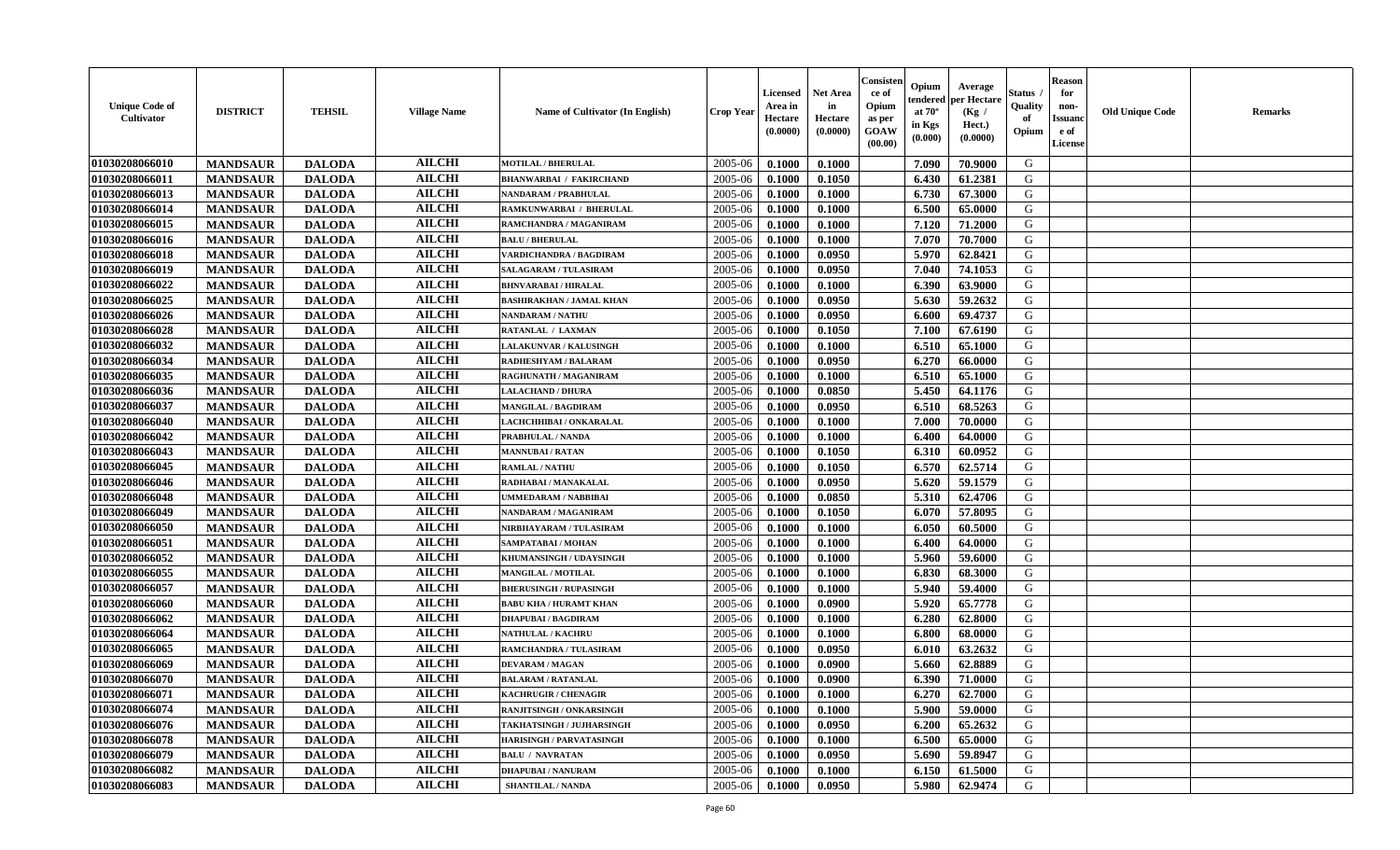| <b>Unique Code of</b><br>Cultivator | <b>DISTRICT</b> | <b>TEHSIL</b> | <b>Village Name</b> | <b>Name of Cultivator (In English)</b> | <b>Crop Year</b> | Licensed<br>Area in<br>Hectare<br>(0.0000) | Net Area<br>in<br>Hectare<br>(0.0000) | Consister<br>ce of<br>Opium<br>as per<br><b>GOAW</b><br>(00.00) | Opium<br>endered<br>at $70^{\circ}$<br>in Kgs<br>(0.000) | Average<br>per Hectare<br>(Kg /<br>Hect.)<br>(0.0000) | Status<br>Quality<br>of<br>Opium | <b>Reason</b><br>for<br>non-<br><b>Issuano</b><br>e of<br>License | <b>Old Unique Code</b> | <b>Remarks</b> |
|-------------------------------------|-----------------|---------------|---------------------|----------------------------------------|------------------|--------------------------------------------|---------------------------------------|-----------------------------------------------------------------|----------------------------------------------------------|-------------------------------------------------------|----------------------------------|-------------------------------------------------------------------|------------------------|----------------|
| 01030208066085                      | <b>MANDSAUR</b> | <b>DALODA</b> | <b>AILCHI</b>       | <b>GAFURANABAI / FULKHAN</b>           | 2005-06          | 0.1000                                     | 0.0950                                |                                                                 | 5.830                                                    | 61.3684                                               | G                                |                                                                   |                        |                |
| 01030208066087                      | <b>MANDSAUR</b> | <b>DALODA</b> | <b>AILCHI</b>       | <b>RAMKUVARBAI/RAMESHGIR</b>           | 2005-06          | 0.1000                                     | 0.1000                                |                                                                 | 6.310                                                    | 63.1000                                               | G                                |                                                                   |                        |                |
| 01030208066088                      | <b>MANDSAUR</b> | <b>DALODA</b> | <b>AILCHI</b>       | <b>KAILASH / BAGDIRAM</b>              | 2005-06          | 0.1000                                     | 0.1000                                |                                                                 | 6.280                                                    | 62.8000                                               | G                                |                                                                   |                        |                |
| 01030208066089                      | <b>MANDSAUR</b> | <b>DALODA</b> | <b>AILCHI</b>       | <b>BAJERAM / BAGDIRAM</b>              | 2005-06          | 0.1000                                     | 0.1000                                |                                                                 | 7.140                                                    | 71.4000                                               | G                                |                                                                   |                        |                |
| 01030208066090                      | <b>MANDSAUR</b> | <b>DALODA</b> | <b>AILCHI</b>       | <b>NANURAM / BAGDIRAM</b>              | 2005-06          | 0.1000                                     | 0.0950                                |                                                                 | 6.270                                                    | 66.0000                                               | G                                |                                                                   |                        |                |
| 01030208066091                      | <b>MANDSAUR</b> | <b>DALODA</b> | <b>AILCHI</b>       | CHUNNILAL / VARDICHANDRA               | 2005-06          | 0.1000                                     | 0.1000                                |                                                                 | 6.100                                                    | 61.0000                                               | G                                |                                                                   |                        |                |
| 01030208066092                      | <b>MANDSAUR</b> | <b>DALODA</b> | <b>AILCHI</b>       | <b>JAYRAM / RUPA JI</b>                | 2005-06          | 0.1000                                     | 0.1000                                |                                                                 | 5.920                                                    | 59.2000                                               | G                                |                                                                   |                        |                |
| 01030208066093                      | <b>MANDSAUR</b> | <b>DALODA</b> | <b>AILCHI</b>       | LAXMINARAYAN / BAGDIRAM                | 2005-06          | 0.1000                                     | 0.0950                                |                                                                 | 6.020                                                    | 63.3684                                               | G                                |                                                                   |                        |                |
| 01030208066095                      | <b>MANDSAUR</b> | <b>DALODA</b> | <b>AILCHI</b>       | <b>BABULAL / FAKIRCHAND</b>            | 2005-06          | 0.1000                                     | 0.0900                                |                                                                 | 5.770                                                    | 64.1111                                               | G                                |                                                                   |                        |                |
| 01030208066096                      | <b>MANDSAUR</b> | <b>DALODA</b> | <b>AILCHI</b>       | <b>MANAKLAL / BHERULAL</b>             | 2005-06          | 0.1000                                     | 0.1000                                |                                                                 | 6.550                                                    | 65.5000                                               | G                                |                                                                   |                        |                |
| 01030208066098                      | <b>MANDSAUR</b> | <b>DALODA</b> | <b>AILCHI</b>       | <b>RAMRATAN / BHERULAL</b>             | 2005-06          | 0.1000                                     | 0.1000                                |                                                                 | 6.510                                                    | 65.1000                                               | G                                |                                                                   |                        |                |
| 01030208066100                      | <b>MANDSAUR</b> | <b>DALODA</b> | <b>AILCHI</b>       | RODMAL / NANDRAM                       | 2005-06          | 0.1000                                     | 0.1050                                |                                                                 | 6.310                                                    | 60.0952                                               | G                                |                                                                   |                        |                |
| 01030208066101                      | <b>MANDSAUR</b> | <b>DALODA</b> | <b>AILCHI</b>       | PUNAMCHANDRA / MANGILAL                | 2005-06          | 0.1000                                     | 0.1000                                |                                                                 | 5.580                                                    | 55.8000                                               | $\blacksquare$                   | 02                                                                |                        |                |
| 01030208066102                      | <b>MANDSAUR</b> | <b>DALODA</b> | <b>AILCHI</b>       | RAMKISHAN / MANAKLAL                   | 2005-06          | 0.1000                                     | 0.1000                                |                                                                 | 6.490                                                    | 64.9000                                               | G                                |                                                                   |                        |                |
| 01030208066103                      | <b>MANDSAUR</b> | <b>DALODA</b> | <b>AILCHI</b>       | HANSRAJ / AMBARAM                      | 2005-06          | 0.1000                                     | 0.0950                                |                                                                 | 6.610                                                    | 69.5789                                               | G                                |                                                                   |                        |                |
| 01030208066104                      | <b>MANDSAUR</b> | <b>DALODA</b> | <b>AILCHI</b>       | <b>UMRAVSINGH / DEVISINGH</b>          | 2005-06          | 0.1000                                     | 0.1000                                |                                                                 | 6.170                                                    | 61.7000                                               | G                                |                                                                   |                        |                |
| 01030208066105                      | <b>MANDSAUR</b> | <b>DALODA</b> | <b>AILCHI</b>       | <b>GANESHRAM / RAMCHANDRA</b>          | 2005-06          | 0.1000                                     | 0.1050                                |                                                                 | 7.150                                                    | 68.0952                                               | G                                |                                                                   |                        |                |
| 01030208066106                      | <b>MANDSAUR</b> | <b>DALODA</b> | <b>AILCHI</b>       | PANNALAL / MANAKLAL                    | 2005-06          | 0.1000                                     | 0.1050                                |                                                                 | 6.860                                                    | 65.3333                                               | G                                |                                                                   |                        |                |
| 01030208066107                      | <b>MANDSAUR</b> | <b>DALODA</b> | <b>AILCHI</b>       | <b>ONKARLAL / RATANLAL</b>             | 2005-06          | 0.1000                                     | 0.1050                                |                                                                 | 6.400                                                    | 60.9524                                               | G                                |                                                                   |                        |                |
| 01030208066108                      | <b>MANDSAUR</b> | <b>DALODA</b> | <b>AILCHI</b>       | <b>SHAKUNTALABAI / BHAGIRATH</b>       | 2005-06          | 0.1000                                     | 0.1000                                |                                                                 | 6.300                                                    | 63.0000                                               | G                                |                                                                   |                        |                |
| 01030208066110                      | <b>MANDSAUR</b> | <b>DALODA</b> | <b>AILCHI</b>       | <b>RAMPRASAD / RAMLAL</b>              | 2005-06          | 0.1000                                     | 0.0850                                |                                                                 | 5.430                                                    | 63.8824                                               | G                                |                                                                   |                        |                |
| 01030208066111                      | <b>MANDSAUR</b> | <b>DALODA</b> | <b>AILCHI</b>       | <b>DASHRATH / BALARAM</b>              | 2005-06          | 0.1000                                     | 0.1000                                |                                                                 | 6.530                                                    | 65.3000                                               | G                                |                                                                   |                        |                |
| 01030208066112                      | <b>MANDSAUR</b> | <b>DALODA</b> | <b>AILCHI</b>       | <b>BABULAL / RAGHUNATH</b>             | 2005-06          | 0.1000                                     | 0.1000                                |                                                                 | 6.590                                                    | 65.9000                                               | G                                |                                                                   |                        |                |
| 01030208066113                      | <b>MANDSAUR</b> | <b>DALODA</b> | <b>AILCHI</b>       | <b>HIRALAL / BHERULAL</b>              | 2005-06          | 0.1000                                     | 0.1000                                |                                                                 | 6.770                                                    | 67.7000                                               | G                                |                                                                   |                        |                |
| 01030208066114                      | <b>MANDSAUR</b> | <b>DALODA</b> | <b>AILCHI</b>       | ISHWARLAL / AMBALAL                    | 2005-06          | 0.1000                                     | 0.0950                                |                                                                 | 6.770                                                    | 71.2632                                               | G                                |                                                                   |                        |                |
| 01030208066115                      | <b>MANDSAUR</b> | <b>DALODA</b> | <b>AILCHI</b>       | KAMLESH / PRABHULAL                    | 2005-06          | 0.1000                                     | 0.0900                                |                                                                 | 6.100                                                    | 67.7778                                               | G                                |                                                                   |                        |                |
| 01030208066117                      | <b>MANDSAUR</b> | <b>DALODA</b> | <b>AILCHI</b>       | <b>JAYRAM / LAXMAN</b>                 | 2005-06          | 0.1000                                     | 0.1000                                |                                                                 | 6.060                                                    | 60.6000                                               | G                                |                                                                   |                        |                |
| 01030208066119                      | <b>MANDSAUR</b> | <b>DALODA</b> | <b>AILCHI</b>       | KANWARLAL / CHAMPALAL                  | 2005-06          | 0.1000                                     | 0.1000                                |                                                                 | 6.480                                                    | 64.8000                                               | G                                |                                                                   |                        |                |
| 01030208066120                      | <b>MANDSAUR</b> | <b>DALODA</b> | <b>AILCHI</b>       | TULSIRAM / LAXMAN                      | 2005-06          | 0.1000                                     | 0.0950                                |                                                                 | 6.000                                                    | 63.1579                                               | G                                |                                                                   |                        |                |
| 01030208066121                      | <b>MANDSAUR</b> | <b>DALODA</b> | <b>AILCHI</b>       | KACHARMAL / NATHU                      | 2005-06          | 0.1000                                     | 0.1000                                |                                                                 | 6.690                                                    | 66.9000                                               | G                                |                                                                   |                        |                |
| 01030208066122                      | <b>MANDSAUR</b> | <b>DALODA</b> | <b>AILCHI</b>       | RAMPRASAD / RAMCHADNRA                 | 2005-06          | 0.1000                                     | 0.1000                                |                                                                 | 6.150                                                    | 61.5000                                               | G                                |                                                                   |                        |                |
| 01030208066123                      | <b>MANDSAUR</b> | <b>DALODA</b> | <b>AILCHI</b>       | KAILASHCHANDRA / BALARAM               | 2005-06          | 0.1000                                     | 0.1000                                |                                                                 | 6.480                                                    | 64.8000                                               | G                                |                                                                   |                        |                |
| 01030208066124                      | <b>MANDSAUR</b> | <b>DALODA</b> | <b>AILCHI</b>       | <b>DEVARAM / RAMCHANDRA</b>            | 2005-06          | 0.1000                                     | 0.0950                                |                                                                 | 5.700                                                    | 60.0000                                               | G                                |                                                                   |                        |                |
| 01030208066126                      | <b>MANDSAUR</b> | <b>DALODA</b> | <b>AILCHI</b>       | <b>JAKIR KHA / GUL KHA</b>             | 2005-06          | 0.1000                                     | 0.0950                                |                                                                 | 6.390                                                    | 67.2632                                               | G                                |                                                                   |                        |                |
| 01030208066127                      | <b>MANDSAUR</b> | <b>DALODA</b> | <b>AILCHI</b>       | <b>BHANWARLAL / MANGILAL</b>           | 2005-06          | 0.1000                                     | 0.1000                                |                                                                 | 6.290                                                    | 62.9000                                               | G                                |                                                                   |                        |                |
| 01030208066128                      | <b>MANDSAUR</b> | <b>DALODA</b> | <b>AILCHI</b>       | KANHAIYALAL / NATHU JI                 | 2005-06          | 0.1000                                     | 0.1000                                |                                                                 | 6.050                                                    | 60.5000                                               | G                                |                                                                   |                        |                |
| 01030208066129                      | <b>MANDSAUR</b> | <b>DALODA</b> | <b>AILCHI</b>       | <b>KISHOR / AMRITRAM</b>               | 2005-06          | 0.1000                                     | 0.1000                                |                                                                 | 5.840                                                    | 58.4000                                               | G                                |                                                                   |                        |                |
| 01030208066130                      | <b>MANDSAUR</b> | <b>DALODA</b> | <b>AILCHI</b>       | <b>BHULIBAI/RADHESHYAM</b>             | 2005-06          | 0.1000                                     | 0.1000                                |                                                                 | 6.540                                                    | 65.4000                                               |                                  | 02                                                                |                        |                |
| 01030208066131                      | <b>MANDSAUR</b> | <b>DALODA</b> | <b>AILCHI</b>       | KASTURIBAI / KISHANLAL                 | 2005-06          | 0.1000                                     | 0.1050                                |                                                                 | 6.740                                                    | 64.1905                                               |                                  | 02                                                                |                        |                |
| 01030208066135                      | <b>MANDSAUR</b> | <b>DALODA</b> | <b>AILCHI</b>       | TEKCHAND / RAJARAM                     | 2005-06          | 0.1000                                     | 0.0950                                |                                                                 | 5.960                                                    | 62.7368                                               |                                  | 02                                                                |                        |                |
| 01030208066136                      | <b>MANDSAUR</b> | <b>DALODA</b> | <b>AILCHI</b>       | <b>BHAGIRATH / RAJARAM</b>             | 2005-06          | 0.1000                                     | 0.0950                                |                                                                 | 6.500                                                    | 68.4211                                               |                                  | 02                                                                |                        |                |
| 01030208066125                      | <b>MANDSAUR</b> | <b>DALODA</b> | <b>AILCHI</b>       | <b>GOVINDRAM / PRABHULAL</b>           | 2005-06          | 0.1000                                     | 0.1000                                |                                                                 | 6.550                                                    | 65.5000                                               | G                                |                                                                   |                        |                |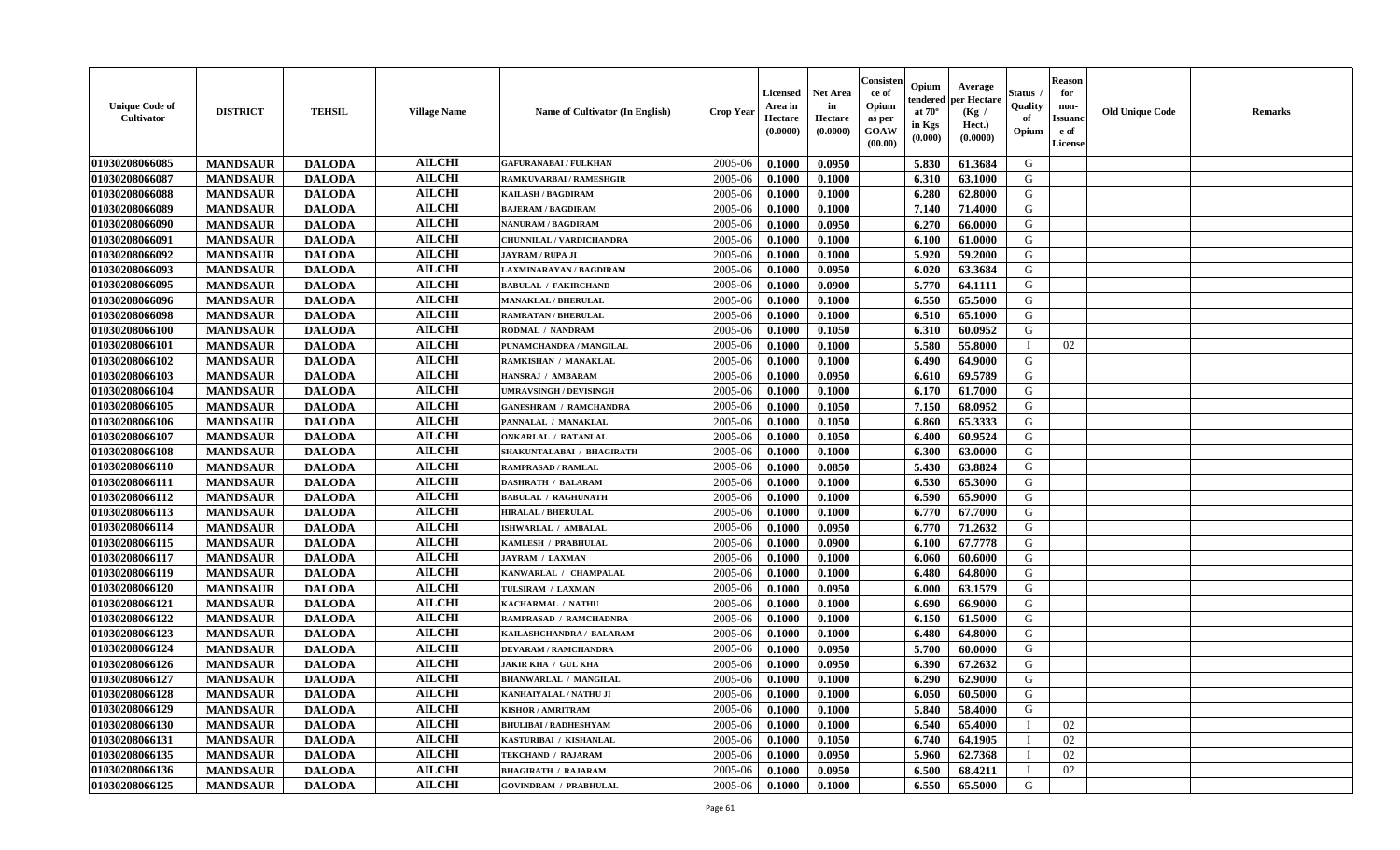| <b>Unique Code of</b><br>Cultivator | <b>DISTRICT</b> | <b>TEHSIL</b> | <b>Village Name</b> | <b>Name of Cultivator (In English)</b> | <b>Crop Year</b> | Licensed<br>Area in<br>Hectare<br>(0.0000) | <b>Net Area</b><br>in<br>Hectare<br>(0.0000) | Consister<br>ce of<br>Opium<br>as per<br>GOAW<br>(00.00) | Opium<br>tendered<br>at $70^{\circ}$<br>in Kgs<br>$(\mathbf{0.000})$ | Average<br>per Hectare<br>(Kg /<br>Hect.)<br>(0.0000) | Status<br>Quality<br>of<br>Opium | <b>Reason</b><br>for<br>non-<br><b>Issuano</b><br>e of<br>License | <b>Old Unique Code</b> | <b>Remarks</b>             |
|-------------------------------------|-----------------|---------------|---------------------|----------------------------------------|------------------|--------------------------------------------|----------------------------------------------|----------------------------------------------------------|----------------------------------------------------------------------|-------------------------------------------------------|----------------------------------|-------------------------------------------------------------------|------------------------|----------------------------|
| 01030208066099                      | <b>MANDSAUR</b> | <b>DALODA</b> | <b>AILCHI</b>       | RAGHUVIRSINGH / JAYSINGH               | 2005-06          | 0.1000                                     | 0.1000                                       |                                                          | 6.380                                                                | 63.8000                                               | G                                |                                                                   |                        |                            |
| 01030208066024                      | <b>MANDSAUR</b> | <b>DALODA</b> | <b>AILCHI</b>       | PRABHULAL / MOTI                       | 2005-06          | 0.1000                                     | 0.0800                                       |                                                          | 4.820                                                                | 60.2500                                               | G                                |                                                                   |                        |                            |
| 01030208066118                      | <b>MANDSAUR</b> | <b>DALODA</b> | <b>AILCHI</b>       | <b>GOVINDRAM / BADRILAL</b>            | 2005-06          | 0.1000                                     | 0.1000                                       |                                                          | 5.930                                                                | 59.3000                                               | G                                |                                                                   |                        |                            |
| 01030208067003                      | <b>MANDSAUR</b> | <b>DALODA</b> | <b>BANIKHEDI</b>    | <b>BAPULAL / RAMLAL</b>                | 2005-06          | 0.1000                                     | 0.1000                                       |                                                          | 6.040                                                                | 60.4000                                               | G                                |                                                                   |                        |                            |
| 01030208067005                      | <b>MANDSAUR</b> | <b>DALODA</b> | <b>BANIKHEDI</b>    | MANGILAL / KISHANLAL                   | 2005-06          | 0.1000                                     | 0.1000                                       |                                                          | 5.820                                                                | 58.2000                                               | G                                |                                                                   |                        |                            |
| 01030208067006                      | <b>MANDSAUR</b> | <b>DALODA</b> | <b>BANIKHEDI</b>    | AMARLAL / MANGILAL BRAHMAN             | 2005-06          | 0.1000                                     | 0.1000                                       |                                                          | 6.070                                                                | 60.7000                                               | G                                |                                                                   |                        |                            |
| 01030208067008                      | <b>MANDSAUR</b> | <b>DALODA</b> | <b>BANIKHEDI</b>    | <b>KESHARAKUVAR / CHENASINGH</b>       | 2005-06          | 0.1000                                     | 0.0950                                       |                                                          | 5.610                                                                | 59.0526                                               | G                                |                                                                   |                        |                            |
| 01030208067018                      | <b>MANDSAUR</b> | <b>DALODA</b> | <b>BANIKHEDI</b>    | LAKSHMINARAYAN / RAMLAL                | 2005-06          | 0.1000                                     | 0.1000                                       |                                                          | 5.860                                                                | 58.6000                                               | G                                |                                                                   |                        |                            |
| 01030208067022                      | <b>MANDSAUR</b> | <b>DALODA</b> | <b>BANIKHEDI</b>    | RUPA / TEKA                            | 2005-06          | 0.1000                                     | 0.0950                                       |                                                          | 5.720                                                                | 60.2105                                               | G                                |                                                                   |                        |                            |
| 01030208067023                      | <b>MANDSAUR</b> | <b>DALODA</b> | <b>BANIKHEDI</b>    | LACHCHHIRAM / TEJA JI                  | 2005-06          | 0.1000                                     | 0.1000                                       |                                                          | 6.280                                                                | 62.8000                                               | G                                |                                                                   |                        |                            |
| 01030208067014                      | <b>MANDSAUR</b> | <b>DALODA</b> | <b>BANIKHEDI</b>    | <b>BHAGIRATH / TEJA JI</b>             | 2005-06          | 0.1000                                     | 0.1000                                       |                                                          | 4.270                                                                | 42.7000                                               | G                                | 04                                                                |                        |                            |
| 01030208067002                      | <b>MANDSAUR</b> | <b>DALODA</b> | <b>BANIKHEDI</b>    | <b>MANGUSINGH / KHAYLSINGH</b>         | 2005-06          | 0.1000                                     | 0.1000                                       |                                                          | 6.690                                                                | 66.9000                                               | G                                |                                                                   | 01030207089029         | TRANSFER/CHAJUKHEDA        |
| 01030208067020                      | <b>MANDSAUR</b> | <b>DALODA</b> | <b>BANIKHEDI</b>    | <b>RAMSINGH / BHAGIRATH</b>            | 2005-06          | 0.1000                                     | 0.1000                                       |                                                          | 6.310                                                                | 63.1000                                               | G                                |                                                                   | 01030207089030         |                            |
| 01030208067013                      | <b>MANDSAUR</b> | <b>DALODA</b> | <b>BANIKHEDI</b>    | <b>CHANDIBAI / RANASINGH</b>           | 2005-06          | 0.1000                                     | 0.1000                                       |                                                          | 6.020                                                                | 60.2000                                               | G                                |                                                                   | 01030208076047         |                            |
| 01030208067024                      | <b>MANDSAUR</b> | <b>DALODA</b> | <b>BANIKHEDI</b>    | <b>MANGILAL / BABRU</b>                | 2005-06          | 0.1000                                     | 0.1000                                       |                                                          | 5.450                                                                | 54.5000                                               | G                                | 04                                                                | 01030208076016         | TRANSFER/NIMBAKHEDI        |
| 01030208067025                      | <b>MANDSAUR</b> | <b>DALODA</b> | <b>BANIKHEDI</b>    | <b>NAGULAL / RAM</b>                   | 2005-06          | 0.1000                                     | 0.1000                                       |                                                          | 5.580                                                                | 55.8000                                               | G                                | 04                                                                | 01030208076049         | <b>TRANSFER/NIMBAKHEDI</b> |
| 01030208068088                      | <b>MANDSAUR</b> | <b>DALODA</b> | <b>DALODA RAIL</b>  | <b>BHAGIRATH / BHANWARLAL</b>          | 2005-06          | 0.1000                                     | 0.1000                                       |                                                          | 5.860                                                                | 58.6000                                               |                                  | 02                                                                |                        |                            |
| 01030208068054                      | <b>MANDSAUR</b> | <b>DALODA</b> | <b>DALODA RAIL</b>  | <b>RAMESHWAR / GAMERLAL</b>            | 2005-06          | 0.1000                                     | 0.0950                                       |                                                          | 4.200                                                                | 44.2105                                               | - 1                              | 02                                                                |                        |                            |
| 01030208068001                      | <b>MANDSAUR</b> | <b>DALODA</b> | <b>DALODA RAIL</b>  | RADHESHYAM / RAMLAL                    | 2005-06          | 0.1000                                     | 0.1000                                       |                                                          | 6.460                                                                | 64.6000                                               | G                                |                                                                   |                        |                            |
| 01030208068003                      | <b>MANDSAUR</b> | <b>DALODA</b> | <b>DALODA RAIL</b>  | <b>ASHOKKUMAR / JHAMAKLAL</b>          | 2005-06          | 0.1000                                     | 0.1000                                       |                                                          | 5.940                                                                | 59.4000                                               | G                                |                                                                   |                        | <b>NAME CHANGE</b>         |
| 01030208068004                      | <b>MANDSAUR</b> | <b>DALODA</b> | <b>DALODA RAIL</b>  | <b>GOPAL / KESHURAM</b>                | 2005-06          | 0.1000                                     | 0.1000                                       |                                                          | 7.020                                                                | 70.2000                                               |                                  | 02                                                                |                        |                            |
| 01030208068005                      | <b>MANDSAUR</b> | <b>DALODA</b> | <b>DALODA RAIL</b>  | NIRBHYRAM / RAMNARAYAN                 | 2005-06          | 0.1000                                     | 0.1000                                       |                                                          | 6.610                                                                | 66.1000                                               | G                                |                                                                   |                        |                            |
| 01030208068006                      | <b>MANDSAUR</b> | <b>DALODA</b> | <b>DALODA RAIL</b>  | AMBARAM / RAMNARAYAN                   | 2005-06          | 0.1000                                     | 0.1000                                       |                                                          | 6.650                                                                | 66.5000                                               | G                                |                                                                   |                        |                            |
| 01030208068012                      | <b>MANDSAUR</b> | <b>DALODA</b> | <b>DALODA RAIL</b>  | RADHESHYAM / KHIMA                     | 2005-06          | 0.1000                                     | 0.1000                                       |                                                          | 6.560                                                                | 65.6000                                               | G                                |                                                                   |                        |                            |
| 01030208068013                      | <b>MANDSAUR</b> | <b>DALODA</b> | <b>DALODA RAIL</b>  | <b>RAISH KHAN / AMIR KHAN</b>          | 2005-06          | 0.1000                                     | 0.0950                                       |                                                          | 5.200                                                                | 54.7368                                               |                                  | 02                                                                |                        |                            |
| 01030208068014                      | <b>MANDSAUR</b> | <b>DALODA</b> | <b>DALODA RAIL</b>  | KAILASHBAI / NANDKISHOR                | 2005-06          | 0.1000                                     | 0.0950                                       |                                                          | 6.080                                                                | 64.0000                                               | G                                |                                                                   |                        |                            |
| 01030208068015                      | <b>MANDSAUR</b> | <b>DALODA</b> | <b>DALODA RAIL</b>  | HARISHANKAR / GOVINDARAM               | 2005-06          | 0.1000                                     | 0.1000                                       |                                                          | 6.650                                                                | 66.5000                                               | G                                |                                                                   |                        |                            |
| 01030208068018                      | <b>MANDSAUR</b> | <b>DALODA</b> | <b>DALODA RAIL</b>  | <b>BHERULAL / RAMNARAYAN</b>           | 2005-06          | 0.1000                                     | 0.1000                                       |                                                          | 6.380                                                                | 63.8000                                               | G                                |                                                                   |                        |                            |
| 01030208068019                      | <b>MANDSAUR</b> | <b>DALODA</b> | <b>DALODA RAIL</b>  | ISHWARLAL / MOHANLAL                   | 2005-06          | 0.1000                                     | 0.1000                                       |                                                          | 6.650                                                                | 66.5000                                               | G                                |                                                                   |                        |                            |
| 01030208068021                      | <b>MANDSAUR</b> | <b>DALODA</b> | <b>DALODA RAIL</b>  | <b>BANKATLAL / AMBARAM</b>             | 2005-06          | 0.1000                                     | 0.1000                                       |                                                          | 6.540                                                                | 65.4000                                               | G                                |                                                                   |                        |                            |
| 01030208068023                      | <b>MANDSAUR</b> | <b>DALODA</b> | <b>DALODA RAIL</b>  | <b>BHANWARLAL / BHERULAL</b>           | 2005-06          | 0.1000                                     | 0.0950                                       |                                                          | 6.080                                                                | 64.0000                                               | G                                |                                                                   |                        |                            |
| 01030208068024                      | <b>MANDSAUR</b> | <b>DALODA</b> | <b>DALODA RAIL</b>  | <b>AMBARAM / BHERULAL</b>              | 2005-06          | 0.1000                                     | 0.1000                                       |                                                          | 6.680                                                                | 66.8000                                               | G                                |                                                                   |                        |                            |
| 01030208068026                      | <b>MANDSAUR</b> | <b>DALODA</b> | <b>DALODA RAIL</b>  | MOHANLAL / HANSRAJ                     | 2005-06          | 0.1000                                     | 0.1000                                       |                                                          | 6.600                                                                | 66.0000                                               | G                                |                                                                   |                        |                            |
| 01030208068027                      | <b>MANDSAUR</b> | <b>DALODA</b> | <b>DALODA RAIL</b>  | <b>BADRILAL / KALU</b>                 | 2005-06          | 0.1000                                     | 0.1000                                       |                                                          | 6.250                                                                | 62.5000                                               | G                                |                                                                   |                        |                            |
| 01030208068029                      | <b>MANDSAUR</b> | <b>DALODA</b> | <b>DALODA RAIL</b>  | <b>BALARAM / KISHANLAL</b>             | 2005-06          | 0.1000                                     | 0.0950                                       |                                                          | 5.690                                                                | 59.8947                                               | G                                |                                                                   |                        |                            |
| 01030208068030                      | <b>MANDSAUR</b> | <b>DALODA</b> | DALODA RAIL         | <b>SANTOSHBAI / SALAGRAM</b>           | $2005 - 06$      | 0.1000                                     | 0.1050                                       |                                                          | 6.750                                                                | 64.2857                                               | G                                |                                                                   |                        |                            |
| 01030208068031                      | <b>MANDSAUR</b> | <b>DALODA</b> | <b>DALODA RAIL</b>  | <b>BAPULAL / ONKARLAL</b>              | 2005-06          | 0.1000                                     | 0.1000                                       |                                                          | 6.450                                                                | 64.5000                                               | G                                |                                                                   |                        |                            |
| 01030208068032                      | <b>MANDSAUR</b> | <b>DALODA</b> | <b>DALODA RAIL</b>  | <b>AMRITRAM / DEVICHAND</b>            | 2005-06          | 0.1000                                     | 0.1000                                       |                                                          | 6.320                                                                | 63.2000                                               | G                                |                                                                   |                        |                            |
| 01030208068033                      | <b>MANDSAUR</b> | <b>DALODA</b> | <b>DALODA RAIL</b>  | <b>BHANVARBAI/BHANVARLAL</b>           | 2005-06          | 0.1000                                     | 0.1050                                       |                                                          | 6.520                                                                | 62.0952                                               | G                                |                                                                   |                        |                            |
| 01030208068034                      | <b>MANDSAUR</b> | <b>DALODA</b> | <b>DALODA RAIL</b>  | <b>BALU / NANDA MALI</b>               | 2005-06          | 0.1000                                     | 0.0950                                       |                                                          | 5.990                                                                | 63.0526                                               | G                                |                                                                   |                        |                            |
| 01030208068036                      | <b>MANDSAUR</b> | <b>DALODA</b> | <b>DALODA RAIL</b>  | <b>BHAGATRAM / SALAGRAM</b>            | 2005-06          | 0.1000                                     | 0.0950                                       |                                                          | 6.030                                                                | 63.4737                                               | G                                |                                                                   |                        |                            |
| 01030208068039                      | <b>MANDSAUR</b> | <b>DALODA</b> | <b>DALODA RAIL</b>  | RAMKISHAN / NANURAM                    | 2005-06          | 0.1000                                     | 0.1000                                       |                                                          | 6.650                                                                | 66.5000                                               | G                                |                                                                   |                        |                            |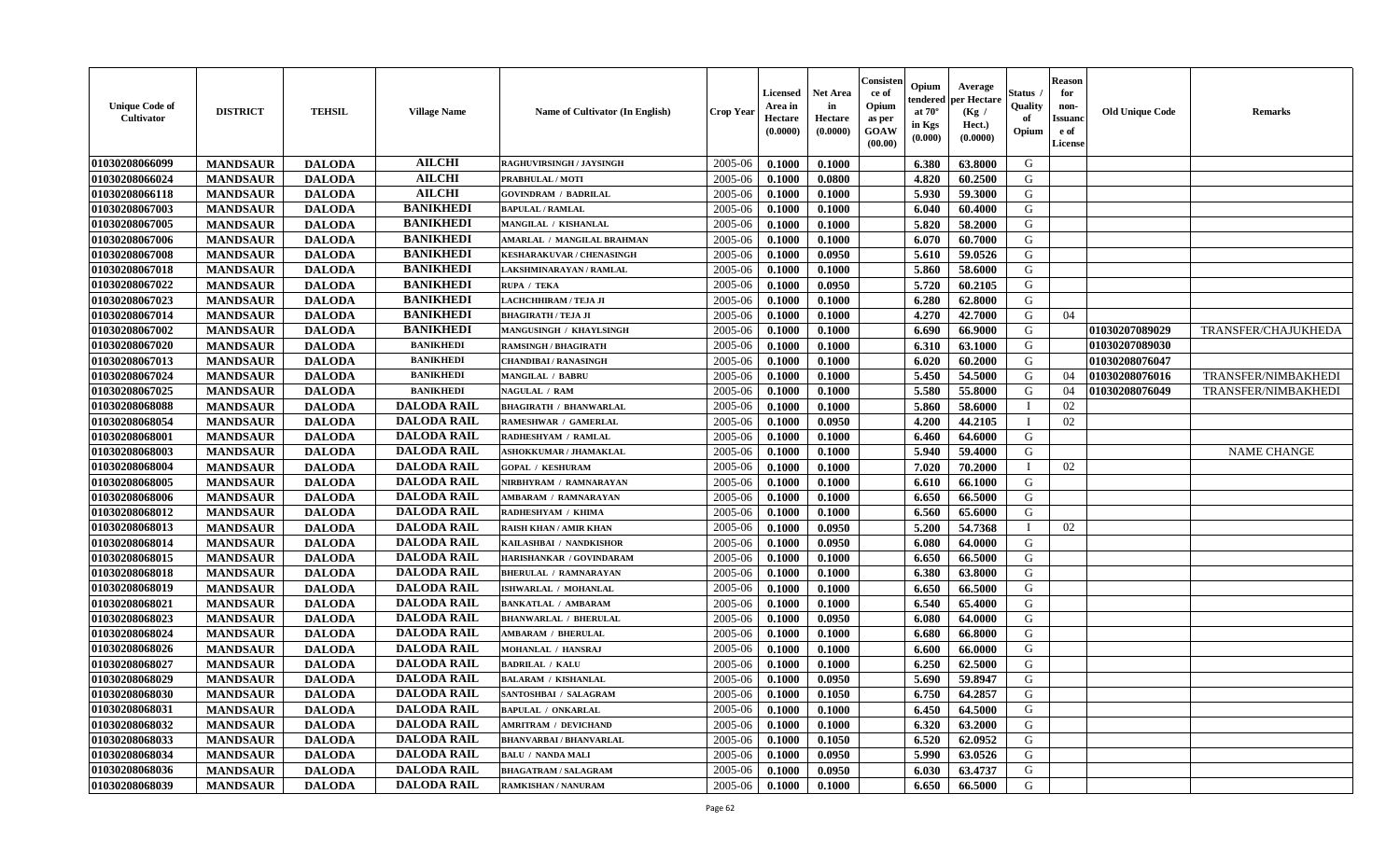| <b>Unique Code of</b><br><b>Cultivator</b> | <b>DISTRICT</b> | <b>TEHSIL</b> | <b>Village Name</b> | Name of Cultivator (In English) | <b>Crop Year</b> | <b>Licensed</b><br>Area in<br>Hectare<br>(0.0000) | <b>Net Area</b><br>in<br>Hectare<br>(0.0000) | Consister<br>ce of<br>Opium<br>as per<br><b>GOAW</b><br>(00.00) | Opium<br>endered<br>at $70^\circ$<br>in Kgs<br>(0.000) | Average<br>per Hectare<br>(Kg /<br>Hect.)<br>(0.0000) | Status<br>Quality<br>of<br>Opium | <b>Reason</b><br>for<br>non-<br><b>Issuano</b><br>e of<br>License | <b>Old Unique Code</b> | <b>Remarks</b>     |
|--------------------------------------------|-----------------|---------------|---------------------|---------------------------------|------------------|---------------------------------------------------|----------------------------------------------|-----------------------------------------------------------------|--------------------------------------------------------|-------------------------------------------------------|----------------------------------|-------------------------------------------------------------------|------------------------|--------------------|
| 01030208068041                             | <b>MANDSAUR</b> | <b>DALODA</b> | <b>DALODA RAIL</b>  | <b>BHERULAL / KISHANLAL</b>     | 2005-06          | 0.1000                                            | 0.0950                                       |                                                                 | 6.720                                                  | 70.7368                                               | G                                |                                                                   |                        |                    |
| 01030208068042                             | <b>MANDSAUR</b> | <b>DALODA</b> | <b>DALODA RAIL</b>  | <b>BHANWARLAL / MOHANLAL</b>    | 2005-06          | 0.1000                                            | 0.0950                                       |                                                                 | 6.670                                                  | 70.2105                                               | G                                |                                                                   |                        |                    |
| 01030208068047                             | <b>MANDSAUR</b> | <b>DALODA</b> | <b>DALODA RAIL</b>  | RADHIBAI / GOPAL                | 2005-06          | 0.1000                                            | 0.1000                                       |                                                                 | 6.320                                                  | 63.2000                                               | G                                |                                                                   |                        |                    |
| 01030208068050                             | <b>MANDSAUR</b> | <b>DALODA</b> | <b>DALODA RAIL</b>  | <b>CHAGANLAL / RAMKUNWAR</b>    | 2005-06          | 0.1000                                            | 0.0950                                       |                                                                 | 6.090                                                  | 64.1053                                               | G                                |                                                                   |                        |                    |
| 01030208068052                             | <b>MANDSAUR</b> | <b>DALODA</b> | <b>DALODA RAIL</b>  | <b>ATAMARAM / KALURAM</b>       | 2005-06          | 0.1000                                            | 0.1000                                       |                                                                 | 6.570                                                  | 65.7000                                               | G                                |                                                                   |                        |                    |
| 01030208068056                             | <b>MANDSAUR</b> | <b>DALODA</b> | <b>DALODA RAIL</b>  | <b>RATAN BAI / MANGILAL</b>     | 2005-06          | 0.1000                                            | 0.1000                                       |                                                                 | 6.580                                                  | 65.8000                                               | G                                |                                                                   |                        |                    |
| 01030208068057                             | <b>MANDSAUR</b> | <b>DALODA</b> | <b>DALODA RAIL</b>  | SITABAI / DEVRAM                | 2005-06          | 0.1000                                            | 0.1000                                       |                                                                 | 2.310                                                  | 23.1000                                               | $\blacksquare$                   | 02                                                                |                        |                    |
| 01030208068058                             | <b>MANDSAUR</b> | <b>DALODA</b> | <b>DALODA RAIL</b>  | PRABHULAL / JANIBAI             | 2005-06          | 0.1000                                            | 0.0950                                       |                                                                 | 5.450                                                  | 57.3684                                               | G                                |                                                                   |                        |                    |
| 01030208068061                             | <b>MANDSAUR</b> | <b>DALODA</b> | <b>DALODA RAIL</b>  | <b>BALURAM / UDA</b>            | 2005-06          | 0.1000                                            | 0.1000                                       |                                                                 | 6.020                                                  | 60.2000                                               | G                                |                                                                   |                        |                    |
| 01030208068063                             | <b>MANDSAUR</b> | <b>DALODA</b> | <b>DALODA RAIL</b>  | SHANKARLAL / NANURAM            | 2005-06          | 0.1000                                            | 0.1000                                       |                                                                 | 5.840                                                  | 58.4000                                               | G                                |                                                                   |                        |                    |
| 01030208068064                             | <b>MANDSAUR</b> | <b>DALODA</b> | <b>DALODA RAIL</b>  | NAGULAL / KACHRU / GOVINDRAM    | 2005-06          | 0.1000                                            | 0.1000                                       |                                                                 | 6.570                                                  | 65.7000                                               | G                                |                                                                   |                        |                    |
| 01030208068065                             | <b>MANDSAUR</b> | <b>DALODA</b> | <b>DALODA RAIL</b>  | MUNNIBAI / BAGDIRAM             | 2005-06          | 0.1000                                            | 0.1000                                       |                                                                 | 6.240                                                  | 62.4000                                               | G                                |                                                                   |                        |                    |
| 01030208068068                             | <b>MANDSAUR</b> | <b>DALODA</b> | <b>DALODA RAIL</b>  | SAMPATBAI / RAMNARAYAN          | 2005-06          | 0.1000                                            | 0.1000                                       |                                                                 | 6.480                                                  | 64.8000                                               | G                                |                                                                   |                        |                    |
| 01030208068069                             | <b>MANDSAUR</b> | <b>DALODA</b> | <b>DALODA RAIL</b>  | SAWARUP / GANGA                 | 2005-06          | 0.1000                                            | 0.0950                                       |                                                                 | 6.070                                                  | 63.8947                                               | G                                |                                                                   |                        |                    |
| 01030208068071                             | <b>MANDSAUR</b> | <b>DALODA</b> | <b>DALODA RAIL</b>  | <b>BALDEV / MODIRAM</b>         | 2005-06          | 0.1000                                            | 0.1000                                       |                                                                 | 6.150                                                  | 61.5000                                               | G                                |                                                                   |                        |                    |
| 01030208068072                             | <b>MANDSAUR</b> | <b>DALODA</b> | <b>DALODA RAIL</b>  | RAMNARAYAN / NIRBHAYRAM         | 2005-06          | 0.1000                                            | 0.1000                                       |                                                                 | 6.560                                                  | 65.6000                                               | G                                |                                                                   |                        |                    |
| 01030208068074                             | <b>MANDSAUR</b> | <b>DALODA</b> | <b>DALODA RAIL</b>  | <b>MANGILAL / KALU</b>          | 2005-06          | 0.1000                                            | 0.1000                                       |                                                                 | 5.600                                                  | 56.0000                                               | G                                |                                                                   |                        |                    |
| 01030208068075                             | <b>MANDSAUR</b> | <b>DALODA</b> | <b>DALODA RAIL</b>  | DALU / MOTI                     | 2005-06          | 0.1000                                            | 0.1000                                       |                                                                 | 6.540                                                  | 65.4000                                               | G                                |                                                                   |                        |                    |
| 01030208068076                             | <b>MANDSAUR</b> | <b>DALODA</b> | <b>DALODA RAIL</b>  | <b>GABRULAL / BAGDIRAM</b>      | 2005-06          | 0.1000                                            | 0.0950                                       |                                                                 | 6.020                                                  | 63.3684                                               | G                                |                                                                   |                        |                    |
| 01030208068077                             | <b>MANDSAUR</b> | <b>DALODA</b> | <b>DALODA RAIL</b>  | SHIVNARAYAN / BHERULAL          | 2005-06          | 0.1000                                            | 0.0950                                       |                                                                 | 5.970                                                  | 62.8421                                               | G                                |                                                                   |                        |                    |
| 01030208068079                             | <b>MANDSAUR</b> | <b>DALODA</b> | <b>DALODA RAIL</b>  | RAMCHANDRA / GOPAL              | 2005-06          | 0.1000                                            | 0.1000                                       |                                                                 | 6.480                                                  | 64.8000                                               | G                                |                                                                   |                        |                    |
| 01030208068081                             | <b>MANDSAUR</b> | <b>DALODA</b> | <b>DALODA RAIL</b>  | KAMAL SINGH / BHERU SINGH       | 2005-06          | 0.1000                                            | 0.0950                                       |                                                                 | 6.170                                                  | 64.9474                                               | G                                |                                                                   |                        |                    |
| 01030208068082                             | <b>MANDSAUR</b> | <b>DALODA</b> | <b>DALODA RAIL</b>  | SHANKARALAL / SHOBHARAM         | 2005-06          | 0.1000                                            | 0.1000                                       |                                                                 | 6.340                                                  | 63.4000                                               | G                                |                                                                   |                        |                    |
| 01030208068085                             | <b>MANDSAUR</b> | <b>DALODA</b> | <b>DALODA RAIL</b>  | <b>MUKANDLAL / RODA JI</b>      | 2005-06          | 0.1000                                            | 0.1000                                       |                                                                 | 5.890                                                  | 58.9000                                               | G                                |                                                                   |                        |                    |
| 01030208068089                             | <b>MANDSAUR</b> | <b>DALODA</b> | <b>DALODA RAIL</b>  | <b>ONKARLAL / PRATHVIRAJ</b>    | 2005-06          | 0.1000                                            | 0.1000                                       |                                                                 | 6.150                                                  | 61.5000                                               | G                                |                                                                   |                        |                    |
| 01030208068093                             | <b>MANDSAUR</b> | <b>DALODA</b> | <b>DALODA RAIL</b>  | <b>DEVRAM / KALURAM</b>         | 2005-06          | 0.1000                                            | 0.0900                                       |                                                                 | 5.640                                                  | 62.6667                                               | G                                |                                                                   |                        |                    |
| 01030208068096                             | <b>MANDSAUR</b> | <b>DALODA</b> | <b>DALODA RAIL</b>  | <b>GOTAMLAL / DEVRAM</b>        | 2005-06          | 0.1000                                            | 0.1000                                       |                                                                 | 6.040                                                  | 60.4000                                               | G                                |                                                                   |                        |                    |
| 01030208068097                             | <b>MANDSAUR</b> | <b>DALODA</b> | <b>DALODA RAIL</b>  | KAMLABAI / SHIVNARAYAN          | 2005-06          | 0.1000                                            | 0.1000                                       |                                                                 | 6.540                                                  | 65.4000                                               | G                                |                                                                   |                        |                    |
| 01030208068100                             | <b>MANDSAUR</b> | <b>DALODA</b> | <b>DALODA RAIL</b>  | <b>BHAVARLAL / DEVRAM</b>       | 2005-06          | 0.1000                                            | 0.0950                                       |                                                                 | 5.790                                                  | 60.9474                                               | G                                |                                                                   |                        |                    |
| 01030208068102                             | <b>MANDSAUR</b> | <b>DALODA</b> | <b>DALODA RAIL</b>  | <b>MANGILAL / DEVRAM</b>        | 2005-06          | 0.1000                                            | 0.0950                                       |                                                                 | 5.940                                                  | 62.5263                                               | G                                |                                                                   |                        |                    |
| 01030208068103                             | <b>MANDSAUR</b> | <b>DALODA</b> | <b>DALODA RAIL</b>  | NANDIBAI / RUPA                 | 2005-06          | 0.1000                                            | 0.1050                                       |                                                                 | 6.650                                                  | 63.3333                                               | G                                |                                                                   |                        |                    |
| 01030208068105                             | <b>MANDSAUR</b> | <b>DALODA</b> | <b>DALODA RAIL</b>  | <b>BHANWARLAL / RAMNARAYAN</b>  | 2005-06          | 0.1000                                            | 0.0950                                       |                                                                 | 5.520                                                  | 58.1053                                               | G                                |                                                                   |                        | <b>NAME CHANGE</b> |
| 01030208068106                             | <b>MANDSAUR</b> | <b>DALODA</b> | <b>DALODA RAIL</b>  | RASULKHAN / NAHARKHAN           | 2005-06          | 0.1000                                            | 0.0950                                       |                                                                 | 7.200                                                  | 75.7895                                               | G                                |                                                                   |                        |                    |
| 01030208068109                             | <b>MANDSAUR</b> | <b>DALODA</b> | <b>DALODA RAIL</b>  | <b>BEGAM BI/AMIR KHAN</b>       | 2005-06          | 0.1000                                            | 0.1000                                       |                                                                 | 6.120                                                  | 61.2000                                               | G                                |                                                                   |                        |                    |
| 01030208068111                             | <b>MANDSAUR</b> | <b>DALODA</b> | <b>DALODA RAIL</b>  | KHIMA / GANGA                   | 2005-06          | 0.1000                                            | 0.1000                                       |                                                                 | 6.710                                                  | 67.1000                                               | G                                |                                                                   |                        |                    |
| 01030208068112                             | <b>MANDSAUR</b> | <b>DALODA</b> | <b>DALODA RAIL</b>  | <b>NATHULAL / RAM</b>           | $2005 - 06$      | 0.1000                                            | 0.1000                                       |                                                                 | 6.370                                                  | 63.7000                                               | G                                |                                                                   |                        |                    |
| 01030208068117                             | <b>MANDSAUR</b> | <b>DALODA</b> | <b>DALODA RAIL</b>  | SHANKARLAL / HIRALAL            | 2005-06          | 0.1000                                            | 0.0950                                       |                                                                 | 5.830                                                  | 61.3684                                               | G                                |                                                                   |                        |                    |
| 01030208068118                             | <b>MANDSAUR</b> | <b>DALODA</b> | <b>DALODA RAIL</b>  | KAMALABAI / GANGARAM            | 2005-06          | 0.1000                                            | 0.1000                                       |                                                                 | 6.220                                                  | 62.2000                                               | G                                |                                                                   |                        |                    |
| 01030208068120                             | <b>MANDSAUR</b> | <b>DALODA</b> | <b>DALODA RAIL</b>  | <b>MANGILAL / HARIRAM</b>       | 2005-06          | 0.1000                                            | 0.0900                                       |                                                                 | 5.510                                                  | 61.2222                                               | G                                |                                                                   |                        |                    |
| 01030208068123                             | <b>MANDSAUR</b> | <b>DALODA</b> | <b>DALODA RAIL</b>  | MANGILAL / KALURAM CHOUHAN      | 2005-06          | 0.1000                                            | 0.0850                                       |                                                                 | 5.410                                                  | 63.6471                                               | G                                |                                                                   |                        |                    |
| 01030208068128                             | <b>MANDSAUR</b> | <b>DALODA</b> | <b>DALODA RAIL</b>  | RAMPRASAD / PRATHVIRAJ          | 2005-06          | 0.1000                                            | 0.1000                                       |                                                                 | 6.810                                                  | 68.1000                                               | G                                |                                                                   |                        |                    |
| 01030208068129                             | <b>MANDSAUR</b> | <b>DALODA</b> | <b>DALODA RAIL</b>  | SHIVNARAYAN / GANESHRAM         | 2005-06          | 0.1000                                            | 0.0950                                       |                                                                 | 6.070                                                  | 63.8947                                               | G                                |                                                                   |                        |                    |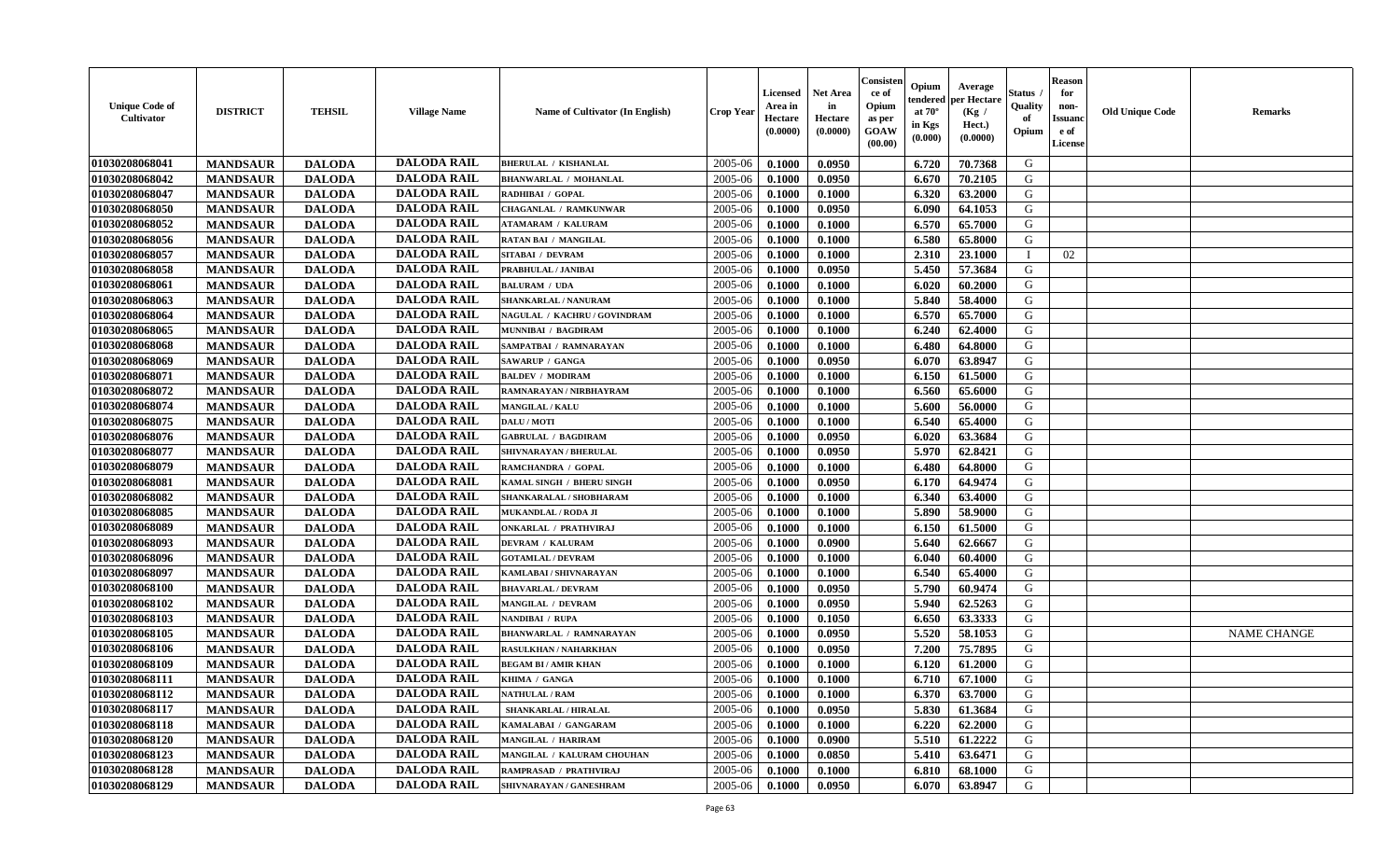| <b>Unique Code of</b><br>Cultivator | <b>DISTRICT</b> | <b>TEHSIL</b> | <b>Village Name</b>     | Name of Cultivator (In English)                 | Crop Year | Licensed<br>Area in<br>Hectare<br>(0.0000) | <b>Net Area</b><br>in<br>Hectare<br>(0.0000) | Consisten<br>ce of<br>Opium<br>as per<br><b>GOAW</b><br>(00.00) | Opium<br>tendered<br>at $70^{\circ}$<br>in Kgs<br>(0.000) | Average<br>per Hectare<br>(Kg /<br>Hect.)<br>(0.0000) | Status<br>Quality<br>of<br>Opium | <b>Reason</b><br>for<br>non-<br><b>Issuand</b><br>e of<br>License | <b>Old Unique Code</b> | <b>Remarks</b> |
|-------------------------------------|-----------------|---------------|-------------------------|-------------------------------------------------|-----------|--------------------------------------------|----------------------------------------------|-----------------------------------------------------------------|-----------------------------------------------------------|-------------------------------------------------------|----------------------------------|-------------------------------------------------------------------|------------------------|----------------|
| 01030208068002                      | <b>MANDSAUR</b> | <b>DALODA</b> | <b>DALODA RAIL</b>      | RANCHODLAL / MOHANLAL                           | 2005-06   | 0.1000                                     | 0.1000                                       |                                                                 | 6.220                                                     | 62.2000                                               | G                                |                                                                   |                        |                |
| 01030208068062                      | <b>MANDSAUR</b> | <b>DALODA</b> | <b>DALODA RAIL</b>      | <b>DHANNA / RAM</b>                             | 2005-06   | 0.1000                                     | 0.0850                                       |                                                                 | 4.970                                                     | 58.4706                                               | G                                |                                                                   |                        |                |
| 01030208068101                      | <b>MANDSAUR</b> | <b>DALODA</b> | <b>DALODA RAIL</b>      | RAMDAYAL / KALURAM                              | 2005-06   | 0.1000                                     | 0.1000                                       |                                                                 | 6.300                                                     | 63.0000                                               | G                                |                                                                   |                        |                |
| 01030208068113                      | <b>MANDSAUR</b> | <b>DALODA</b> | <b>DALODA RAIL</b>      | <b>GITA BAI / RAMCHADNRA</b>                    | 2005-06   | 0.1000                                     | 0.0950                                       |                                                                 | 5.510                                                     | 58.0000                                               | G                                |                                                                   |                        |                |
| 01030208068132                      | <b>MANDSAUR</b> | <b>DALODA</b> | <b>DALODA RAIL</b>      | <b>RAMESHWAR / BHANA</b>                        | 2005-06   | 0.1000                                     | 0.0950                                       |                                                                 | 6.340                                                     | 66.7368                                               | G                                |                                                                   |                        |                |
| 01030208068133                      | <b>MANDSAUR</b> | <b>DALODA</b> | <b>DALODA RAIL</b>      | RADHESHYAM / BHAGIRATH                          | 2005-06   | 0.1000                                     | 0.1000                                       |                                                                 | 6.400                                                     | 64.0000                                               | G                                |                                                                   |                        |                |
| 01030208068134                      | <b>MANDSAUR</b> | <b>DALODA</b> | <b>DALODA RAIL</b>      | RAMPRAHALAD / KISHANLAL                         | 2005-06   | 0.1000                                     | 0.0900                                       |                                                                 | 5.950                                                     | 66.1111                                               | G                                |                                                                   |                        |                |
| 01030208068091                      | <b>MANDSAUR</b> | <b>DALODA</b> | <b>DALODA RAIL</b>      | <b>BAPULAL / PANNALAL</b>                       | 2005-06   | 0.1000                                     | 0.0950                                       |                                                                 | 6.170                                                     | 64.9474                                               | G                                |                                                                   |                        |                |
| 01030208068135                      | <b>MANDSAUR</b> | <b>DALODA</b> | <b>DALODA RAIL</b>      | <b>DEVARAM / AMBARAM</b>                        | 2005-06   | 0.1000                                     | 0.1000                                       |                                                                 | 6.030                                                     | 60.3000                                               | G                                |                                                                   |                        |                |
| 01030208068136                      | <b>MANDSAUR</b> | <b>DALODA</b> | <b>DALODA RAIL</b>      | <b>CHANDABAI / NAGULAL</b>                      | 2005-06   | 0.1000                                     | 0.1000                                       |                                                                 | 6.010                                                     | 60.1000                                               | G                                |                                                                   |                        |                |
| 01030208068067                      | <b>MANDSAUR</b> | <b>DALODA</b> | <b>DALODA RAIL</b>      | MANGU / ONKARLAL                                | 2005-06   | 0.1000                                     | 0.1000                                       |                                                                 | 6.500                                                     | 65.0000                                               | G                                |                                                                   | 01030207070153         |                |
| 01030208072002                      | <b>MANDSAUR</b> | <b>DALODA</b> | <b>GURADIYA LALMUHA</b> | <b>RAMLAL / BHANVARLAL</b>                      | 2005-06   | 0.1000                                     | 0.0950                                       |                                                                 | 6.170                                                     | 64.9474                                               | G                                |                                                                   |                        |                |
| 01030208072001                      | <b>MANDSAUR</b> | <b>DALODA</b> | <b>GURADIYA LALMUHA</b> | <b>BRADILAL / NANDA</b>                         | 2005-06   | 0.1000                                     | 0.1000                                       |                                                                 | 6.530                                                     | 65.3000                                               | G                                |                                                                   |                        |                |
| 01030208072003                      | <b>MANDSAUR</b> | <b>DALODA</b> | <b>GURADIYA LALMUHA</b> | <b>DEVILAL / BALARAM</b>                        | 2005-06   | 0.1000                                     | 0.1000                                       |                                                                 | 6.580                                                     | 65.8000                                               | G                                |                                                                   |                        |                |
| 01030208072005                      | <b>MANDSAUR</b> | <b>DALODA</b> | <b>GURADIYA LALMUHA</b> | <b>DEVRAM / PYARELAL</b>                        | 2005-06   | 0.1000                                     | 0.1000                                       |                                                                 | 6.690                                                     | 66.9000                                               | G                                |                                                                   |                        |                |
| 01030208072007                      | <b>MANDSAUR</b> | <b>DALODA</b> | <b>GURADIYA LALMUHA</b> | <b>SHOBHARAM / DALIRAM</b>                      | 2005-06   | 0.1000                                     | 0.1000                                       |                                                                 | 6.870                                                     | 68.7000                                               | G                                |                                                                   |                        |                |
| 01030208072008                      | <b>MANDSAUR</b> | <b>DALODA</b> | <b>GURADIYA LALMUHA</b> | TULSIRAM / MOTIRAM                              | 2005-06   | 0.1000                                     | 0.1050                                       |                                                                 | 7.120                                                     | 67.8095                                               | G                                |                                                                   |                        |                |
| 01030208072010                      | <b>MANDSAUR</b> | <b>DALODA</b> | <b>GURADIYA LALMUHA</b> | <b>RAMCHANDRA / DALURAM</b>                     | 2005-06   | 0.1000                                     | 0.1000                                       |                                                                 | 6.860                                                     | 68.6000                                               | G                                |                                                                   |                        |                |
| 01030208072011                      | <b>MANDSAUR</b> | <b>DALODA</b> | <b>GURADIYA LALMUHA</b> | RAMCHANDRIBAI / BHANWARLAL                      | 2005-06   | 0.1000                                     | 0.0950                                       |                                                                 | 6.380                                                     | 67.1579                                               | G                                |                                                                   |                        |                |
| 01030208072012                      | <b>MANDSAUR</b> | <b>DALODA</b> | <b>GURADIYA LALMUHA</b> | KANHAIYALAL / HIRALAL                           | 2005-06   | 0.1000                                     | 0.1000                                       |                                                                 | 6.360                                                     | 63.6000                                               | G                                |                                                                   |                        |                |
| 01030208072013                      | <b>MANDSAUR</b> | <b>DALODA</b> | <b>GURADIYA LALMUHA</b> | CHATURBHUJ / VAJERAM                            | 2005-06   | 0.1000                                     | 0.1000                                       |                                                                 | 6.310                                                     | 63.1000                                               | G                                |                                                                   |                        |                |
| 01030208072015                      | <b>MANDSAUR</b> | <b>DALODA</b> | <b>GURADIYA LALMUHA</b> | <b>DHAPUBAI/SUKHLAL</b>                         | 2005-06   | 0.1000                                     | 0.0950                                       |                                                                 | 6.340                                                     | 66.7368                                               | G                                |                                                                   |                        |                |
| 01030208072017                      | <b>MANDSAUR</b> | <b>DALODA</b> | <b>GURADIYA LALMUHA</b> | <b>BHAGIRATH / BHERA</b>                        | 2005-06   | 0.1000                                     | 0.1000                                       |                                                                 | 6.280                                                     | 62.8000                                               | G                                |                                                                   |                        |                |
| 01030208072020                      | <b>MANDSAUR</b> | <b>DALODA</b> | <b>GURADIYA LALMUHA</b> | KAVERIBAI / ONKARLAL                            | 2005-06   | 0.1000                                     | 0.0950                                       |                                                                 | 6.490                                                     | 68.3158                                               | G                                |                                                                   |                        |                |
| 01030208072021                      | <b>MANDSAUR</b> | <b>DALODA</b> | <b>GURADIYA LALMUHA</b> | RUKMANIBAI / GANGARAM                           | 2005-06   | 0.1000                                     | 0.0950                                       |                                                                 | 6.310                                                     | 66.4211                                               | G                                |                                                                   |                        |                |
| 01030208072022                      | <b>MANDSAUR</b> | <b>DALODA</b> | <b>GURADIYA LALMUHA</b> | RAMCHANDRA / BAGDIRAM                           | 2005-06   | 0.1000                                     | 0.0950                                       |                                                                 | 5.420                                                     | 57.0526                                               | G                                |                                                                   |                        |                |
| 01030208072023                      | <b>MANDSAUR</b> | <b>DALODA</b> | <b>GURADIYA LALMUHA</b> | <b>RAMLAL / GAMER</b>                           | 2005-06   | 0.1000                                     | 0.0950                                       |                                                                 | 6.780                                                     | 71.3684                                               | G                                |                                                                   |                        |                |
| 01030208072024                      | <b>MANDSAUR</b> | <b>DALODA</b> | <b>GURADIYA LALMUHA</b> | <b>GANGABAI/ SITABAI</b>                        | 2005-06   | 0.1000                                     | 0.1000                                       |                                                                 | 6.670                                                     | 66.7000                                               | G                                |                                                                   |                        |                |
| 01030208072026                      | <b>MANDSAUR</b> | <b>DALODA</b> | <b>GURADIYA LALMUHA</b> | SOHANBAI/AMBARAM                                | 2005-06   | 0.1000                                     | 0.0950                                       |                                                                 | 7.400                                                     | 77.8947                                               | G                                |                                                                   |                        |                |
| 01030208072028                      | <b>MANDSAUR</b> | <b>DALODA</b> | <b>GURADIYA LALMUHA</b> | <b>NATHU / GAMERA</b>                           | 2005-06   | 0.1000                                     | 0.1000                                       |                                                                 | 6.560                                                     | 65.6000                                               | G                                |                                                                   |                        |                |
| 01030208072030                      | <b>MANDSAUR</b> | <b>DALODA</b> | <b>GURADIYA LALMUHA</b> | RAMPRASAD / BHERUSHANKAR                        | 2005-06   | 0.1000                                     | 0.1000                                       |                                                                 | 6.310                                                     | 63.1000                                               | G                                |                                                                   |                        |                |
| 01030208072032                      | <b>MANDSAUR</b> | <b>DALODA</b> | <b>GURADIYA LALMUHA</b> | PYARCHANDRA / BHORIRAM                          | 2005-06   | 0.1000                                     | 0.0950                                       |                                                                 | 6.570                                                     | 69.1579                                               | G                                |                                                                   |                        |                |
| 01030208072036                      | <b>MANDSAUR</b> | <b>DALODA</b> | <b>GURADIYA LALMUHA</b> | MODIBAI / LAKSHMICHANDRA                        | 2005-06   | 0.1000                                     |                                              |                                                                 |                                                           | 0.0000                                                | $_{\rm F}$                       |                                                                   |                        |                |
| 01030208072038                      | <b>MANDSAUR</b> | <b>DALODA</b> | <b>GURADIYA LALMUHA</b> | PREMNATH / SHAMBHUNATH                          | 2005-06   | 0.1000                                     | 0.0950                                       |                                                                 | 6.260                                                     | 65.8947                                               | G                                |                                                                   |                        |                |
| 01030208072039                      | <b>MANDSAUR</b> | <b>DALODA</b> | <b>GURADIYA LALMUHA</b> | <b>RAMCHANDRA / SHIVLAL</b>                     | 2005-06   | 0.1000                                     | 0.1000                                       |                                                                 | 6.470                                                     | 64.7000                                               | G                                |                                                                   |                        |                |
| 01030208072041                      | <b>MANDSAUR</b> | <b>DALODA</b> |                         | <b>GURADIYA LALMUHA   SHANKARLAL / MOHANLAL</b> | 2005-06   | 0.1000                                     | 0.0950                                       |                                                                 | 6.010                                                     | 63.2632                                               | G                                |                                                                   |                        |                |
| 01030208072042                      | <b>MANDSAUR</b> | <b>DALODA</b> | <b>GURADIYA LALMUHA</b> | <b>DALURAM / BAGDIRAM</b>                       | 2005-06   | 0.1000                                     | 0.1000                                       |                                                                 | 6.050                                                     | 60.5000                                               | G                                |                                                                   |                        |                |
| 01030208072043                      | <b>MANDSAUR</b> | <b>DALODA</b> | <b>GURADIYA LALMUHA</b> | <b>KANIRAM / NAVALRAM</b>                       | 2005-06   | 0.1000                                     | 0.1000                                       |                                                                 | 6.200                                                     | 62.0000                                               | G                                |                                                                   |                        |                |
| 01030208072044                      | <b>MANDSAUR</b> | <b>DALODA</b> | <b>GURADIYA LALMUHA</b> | <b>BHAIRULAL / KESHURAM</b>                     | 2005-06   | 0.1000                                     | 0.1050                                       |                                                                 | 6.760                                                     | 64.3810                                               | G                                |                                                                   |                        |                |
| 01030208072045                      | <b>MANDSAUR</b> | <b>DALODA</b> | <b>GURADIYA LALMUHA</b> | RAMKUVARBAI / RAMCHANDRA                        | 2005-06   | 0.1000                                     | 0.0950                                       |                                                                 | 6.390                                                     | 67.2632                                               | G                                |                                                                   |                        |                |
| 01030208072047                      | <b>MANDSAUR</b> | <b>DALODA</b> | <b>GURADIYA LALMUHA</b> | <b>NANDLAL / MOTILAL</b>                        | 2005-06   | 0.1000                                     | 0.1000                                       |                                                                 | 6.240                                                     | 62.4000                                               | G                                |                                                                   |                        |                |
| 01030208072049                      | <b>MANDSAUR</b> | <b>DALODA</b> | <b>GURADIYA LALMUHA</b> | <b>LALCHANDRA / MOD JI</b>                      | 2005-06   | 0.1000                                     | 0.0950                                       |                                                                 | 6.220                                                     | 65.4737                                               | G                                |                                                                   |                        |                |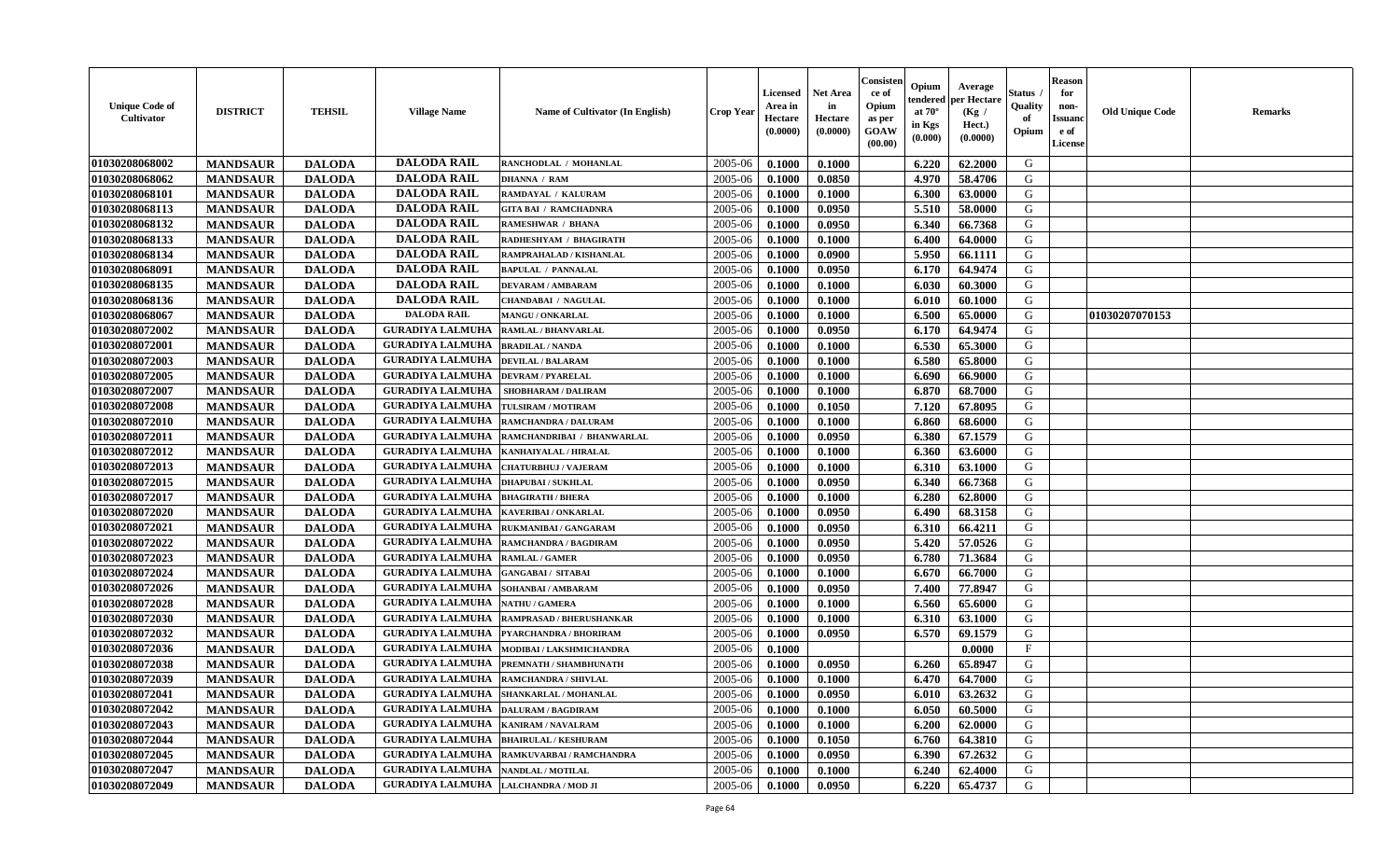| <b>Unique Code of</b><br>Cultivator | <b>DISTRICT</b> | <b>TEHSIL</b> | <b>Village Name</b>                        | Name of Cultivator (In English)                   | Crop Year | Licensed<br>Area in<br>Hectare<br>(0.0000) | <b>Net Area</b><br>in<br>Hectare<br>(0.0000) | Consisten<br>ce of<br>Opium<br>as per<br><b>GOAW</b><br>(00.00) | Opium<br>tendered<br>at $70^{\circ}$<br>in Kgs<br>(0.000) | Average<br>per Hectare<br>(Kg /<br>Hect.)<br>(0.0000) | Status<br>Quality<br>of<br>Opium | <b>Reason</b><br>for<br>non-<br><b>Issuand</b><br>e of<br>License | <b>Old Unique Code</b> | <b>Remarks</b>     |
|-------------------------------------|-----------------|---------------|--------------------------------------------|---------------------------------------------------|-----------|--------------------------------------------|----------------------------------------------|-----------------------------------------------------------------|-----------------------------------------------------------|-------------------------------------------------------|----------------------------------|-------------------------------------------------------------------|------------------------|--------------------|
| 01030208072050                      | <b>MANDSAUR</b> | <b>DALODA</b> | <b>GURADIYA LALMUHA</b>                    | <b>BALARAM / DALURAM</b>                          | 2005-06   | 0.1000                                     | 0.0950                                       |                                                                 | 6.660                                                     | 70.1053                                               | G                                |                                                                   |                        |                    |
| 01030208072051                      | <b>MANDSAUR</b> | <b>DALODA</b> | <b>GURADIYA LALMUHA</b>                    | TULASIRAM / SUGANDHLAL                            | 2005-06   | 0.1000                                     | 0.0900                                       |                                                                 | 6.800                                                     | 75.5556                                               | G                                |                                                                   |                        |                    |
| 01030208072052                      | <b>MANDSAUR</b> | <b>DALODA</b> | <b>GURADIYA LALMUHA</b>                    | <b>DHAPUBAI / LAKSHMICHANDRA</b>                  | 2005-06   | 0.1000                                     | 0.1000                                       |                                                                 | 6.320                                                     | 63.2000                                               | G                                | 09                                                                |                        |                    |
| 01030208072053                      | <b>MANDSAUR</b> | <b>DALODA</b> | <b>GURADIYA LALMUHA</b>                    | HARDEVRAM / CHUNNILAL                             | 2005-06   | 0.1000                                     | 0.0950                                       |                                                                 | 5.990                                                     | 63.0526                                               | G                                |                                                                   |                        |                    |
| 01030208072054                      | <b>MANDSAUR</b> | <b>DALODA</b> | <b>GURADIYA LALMUHA</b>                    | RAMCHANDRA / CHAMPALAL                            | 2005-06   | 0.1000                                     | 0.1000                                       |                                                                 | 6.820                                                     | 68.2000                                               | G                                |                                                                   |                        |                    |
| 01030208072055                      | <b>MANDSAUR</b> | <b>DALODA</b> | <b>GURADIYA LALMUHA</b>                    | VARDA / BHUVAN                                    | 2005-06   | 0.1000                                     | 0.0900                                       |                                                                 | 5.620                                                     | 62.4444                                               | G                                |                                                                   |                        | <b>NAME CHANGE</b> |
| 01030208072062                      | <b>MANDSAUR</b> | <b>DALODA</b> | <b>GURADIYA LALMUHA</b>                    | SARDABAI / BHANVARLAL                             | 2005-06   | 0.1000                                     | 0.0950                                       |                                                                 | 6.700                                                     | 70.5263                                               | G                                |                                                                   |                        |                    |
| 01030208072065                      | <b>MANDSAUR</b> | <b>DALODA</b> | <b>GURADIYA LALMUHA</b>                    | KHEMIBAI / BALARAM                                | 2005-06   | 0.1000                                     | 0.1000                                       |                                                                 | 6.410                                                     | 64.1000                                               | G                                |                                                                   |                        |                    |
| 01030208072068                      | <b>MANDSAUR</b> | <b>DALODA</b> | <b>GURADIYA LALMUHA</b>                    | RATANLAL / SAVRUPLAL                              | 2005-06   | 0.1000                                     | 0.0950                                       |                                                                 | 6.530                                                     | 68.7368                                               | G                                |                                                                   |                        |                    |
| 01030208072069                      | <b>MANDSAUR</b> | <b>DALODA</b> | <b>GURADIYA LALMUHA</b>                    | <b>KESHARBAI / MUNNALAL</b>                       | 2005-06   | 0.1000                                     | 0.1000                                       |                                                                 | 6.410                                                     | 64.1000                                               | G                                |                                                                   |                        |                    |
| 01030208072071                      | <b>MANDSAUR</b> | <b>DALODA</b> | <b>GURADIYA LALMUHA</b>                    | RAJMAL / MAGANIRAM                                | 2005-06   | 0.1000                                     | 0.1000                                       |                                                                 | 6.910                                                     | 69.1000                                               | G                                |                                                                   |                        |                    |
| 01030208072072                      | <b>MANDSAUR</b> | <b>DALODA</b> | <b>GURADIYA LALMUHA</b>                    | <b>MOHANLAL / KESHURAM</b>                        | 2005-06   | 0.1000                                     | 0.0950                                       |                                                                 | 5.920                                                     | 62.3158                                               | G                                |                                                                   |                        |                    |
| 01030208072077                      | <b>MANDSAUR</b> | <b>DALODA</b> | <b>GURADIYA LALMUHA</b>                    | SHANKARLAL / BAGDIRAM                             | 2005-06   | 0.1000                                     | 0.1000                                       |                                                                 | 6.950                                                     | 69.5000                                               | G                                |                                                                   |                        |                    |
| 01030208072078                      | <b>MANDSAUR</b> | <b>DALODA</b> | <b>GURADIYA LALMUHA</b>                    | <b>NANDA / KHEMA</b>                              | 2005-06   | 0.1000                                     | 0.1000                                       |                                                                 | 6.750                                                     | 67.5000                                               | G                                |                                                                   |                        |                    |
| 01030208072080                      | <b>MANDSAUR</b> | <b>DALODA</b> | <b>GURADIYA LALMUHA</b>                    | RAMCHANDRA / BAGDIRAM                             | 2005-06   | 0.1000                                     | 0.0950                                       |                                                                 | 5.840                                                     | 61.4737                                               | G                                |                                                                   |                        |                    |
| 01030208072081                      | <b>MANDSAUR</b> | <b>DALODA</b> | <b>GURADIYA LALMUHA</b>                    | PUNIBAI / KESHURAM                                | 2005-06   | 0.1000                                     | 0.1000                                       |                                                                 | 5.850                                                     | 58.5000                                               | G                                |                                                                   |                        |                    |
| 01030208072082                      | <b>MANDSAUR</b> | <b>DALODA</b> | <b>GURADIYA LALMUHA</b>                    | CHUNNILAL / RATANLAL                              | 2005-06   | 0.1000                                     | 0.0950                                       |                                                                 | 6.110                                                     | 64.3158                                               | G                                |                                                                   |                        |                    |
| 01030208072084                      | <b>MANDSAUR</b> | <b>DALODA</b> | <b>GURADIYA LALMUHA</b>                    | KASTURIBAI / PYARAJI                              | 2005-06   | 0.1000                                     | 0.1000                                       |                                                                 | 6.300                                                     | 63.0000                                               | G                                |                                                                   |                        |                    |
| 01030208072089                      | <b>MANDSAUR</b> | <b>DALODA</b> | <b>GURADIYA LALMUHA</b>                    | SAHIDANBAI / HUSSAINIBAI                          | 2005-06   | 0.1000                                     |                                              |                                                                 |                                                           | 0.0000                                                | $\mathbf F$                      |                                                                   |                        |                    |
| 01030208072092                      | <b>MANDSAUR</b> | <b>DALODA</b> | <b>GURADIYA LALMUHA</b>                    | <b>NAGUDAS / BALARAMDAS</b>                       | 2005-06   | 0.1000                                     | 0.1000                                       |                                                                 | 6.010                                                     | 60.1000                                               | G                                |                                                                   |                        |                    |
| 01030208072094                      | <b>MANDSAUR</b> | <b>DALODA</b> | <b>GURADIYA LALMUHA</b>                    | SALAGRAM / KISHANLAL                              | 2005-06   | 0.1000                                     | 0.1000                                       |                                                                 | 6.310                                                     | 63.1000                                               | G                                |                                                                   |                        |                    |
| 01030208072104                      | <b>MANDSAUR</b> | <b>DALODA</b> | <b>GURADIYA LALMUHA</b>                    | <b>MULCHAND / PANNALAL</b>                        | 2005-06   | 0.1000                                     | 0.1000                                       |                                                                 | 6.580                                                     | 65.8000                                               | G                                |                                                                   |                        |                    |
| 01030208072108                      | <b>MANDSAUR</b> | <b>DALODA</b> | <b>GURADIYA LALMUHA</b>                    | <b>BALARAM / NANDRAM</b>                          | 2005-06   | 0.1000                                     | 0.1000                                       |                                                                 | 6.070                                                     | 60.7000                                               | G                                |                                                                   |                        |                    |
| 01030208072109                      | <b>MANDSAUR</b> | <b>DALODA</b> | <b>GURADIYA LALMUHA</b>                    | PARASRAM / KESHURAM                               | 2005-06   | 0.1000                                     | 0.0950                                       |                                                                 | 6.310                                                     | 66.4211                                               | G                                |                                                                   |                        |                    |
| 01030208072110                      | <b>MANDSAUR</b> | <b>DALODA</b> | <b>GURADIYA LALMUHA</b>                    | <b>RAMLAL / BABRU</b>                             | 2005-06   | 0.1000                                     | 0.1000                                       |                                                                 | 6.240                                                     | 62.4000                                               | G                                |                                                                   |                        |                    |
| 01030208072120                      | <b>MANDSAUR</b> | <b>DALODA</b> | <b>GURADIYA LALMUHA</b>                    | <b>RAMPRASAD / DEVRAM</b>                         | 2005-06   | 0.1000                                     | 0.1000                                       |                                                                 | 6.240                                                     | 62.4000                                               | G                                |                                                                   |                        |                    |
| 01030208072129                      | <b>MANDSAUR</b> | <b>DALODA</b> | <b>GURADIYA LALMUHA</b>                    | <b>BADRILAL / PYARCHANDRA</b>                     | 2005-06   | 0.1000                                     | 0.0950                                       |                                                                 | 6.160                                                     | 64.8421                                               | G                                |                                                                   |                        |                    |
| 01030208072134                      | <b>MANDSAUR</b> | <b>DALODA</b> | <b>GURADIYA LALMUHA</b>                    | RAMESHVAR / PYARCHANDRA                           | 2005-06   | 0.1000                                     | 0.0950                                       |                                                                 | 6.500                                                     | 68.4211                                               | G                                |                                                                   |                        |                    |
| 01030208072135                      | <b>MANDSAUR</b> | <b>DALODA</b> | <b>GURADIYA LALMUHA</b>                    | <b>MOTILAL / PYARELAL</b>                         | 2005-06   | 0.1000                                     | 0.1000                                       |                                                                 | 6.070                                                     | 60.7000                                               | G                                |                                                                   |                        |                    |
| 01030208072136                      | <b>MANDSAUR</b> | <b>DALODA</b> | <b>GURADIYA LALMUHA</b>                    | <b>DEUBAI/HARDEVRAM</b>                           | 2005-06   | 0.1000                                     | 0.0950                                       |                                                                 | 6.340                                                     | 66.7368                                               | G                                |                                                                   |                        |                    |
| 01030208072137                      | <b>MANDSAUR</b> | <b>DALODA</b> | <b>GURADIYA LALMUHA</b>                    | RAMLAL / SHOBHARAM                                | 2005-06   | 0.1000                                     | 0.0900                                       |                                                                 | 6.960                                                     | 77.3333                                               | G                                |                                                                   |                        |                    |
| 01030208072138                      | <b>MANDSAUR</b> | <b>DALODA</b> | <b>GURADIYA LALMUHA</b>                    | <b>GANPATLAL / BHAGATRAM</b>                      | 2005-06   | 0.1000                                     | 0.1000                                       |                                                                 | 6.210                                                     | 62.1000                                               | G                                |                                                                   |                        |                    |
| 01030208072139                      | <b>MANDSAUR</b> | <b>DALODA</b> | <b>GURADIYA LALMUHA</b>                    | <b>BALARAM / MOTILAL</b>                          | 2005-06   | 0.1000                                     | 0.1000                                       |                                                                 | 6.920                                                     | 69.2000                                               | G                                |                                                                   |                        |                    |
| 01030208072140                      | <b>MANDSAUR</b> | <b>DALODA</b> | <b>GURADIYA LALMUHA</b>                    | <b>SHIVLAL / KHEMRAJ</b>                          | 2005-06   | 0.1000                                     | 0.0950                                       |                                                                 | 6.280                                                     | 66.1053                                               | G                                |                                                                   |                        |                    |
| 01030208072141                      | <b>MANDSAUR</b> | <b>DALODA</b> | <b>GURADIYA LALMUHA</b>                    | <b>RAJU / JAVAHARLAL</b>                          | 2005-06   | 0.1000                                     | 0.0950                                       |                                                                 | 5.980                                                     | 62.9474                                               | G                                |                                                                   |                        |                    |
| 01030208072142                      | <b>MANDSAUR</b> | <b>DALODA</b> |                                            | <b>GURADIYA LALMUHA   MANSUKHLAL / BHUVANIRAM</b> | 2005-06   | 0.1000                                     | 0.0950                                       |                                                                 | 6.080                                                     | 64.0000                                               | G                                |                                                                   |                        |                    |
| 01030208072144                      | <b>MANDSAUR</b> | <b>DALODA</b> | <b>GURADIYA LALMUHA</b>                    | <b>ASHOKKUMAR / RUGANATH</b>                      | 2005-06   | 0.1000                                     | 0.0950                                       |                                                                 | 5.600                                                     | 58.9474                                               | G                                |                                                                   |                        |                    |
| 01030208072145                      | <b>MANDSAUR</b> | <b>DALODA</b> | <b>GURADIYA LALMUHA</b>                    | <b>AMBARAM / BHANVARLAL</b>                       | 2005-06   | 0.1000                                     | 0.1000                                       |                                                                 | 6.550                                                     | 65.5000                                               | G                                |                                                                   |                        |                    |
| 01030208072146                      | <b>MANDSAUR</b> | <b>DALODA</b> | <b>GURADIYA LALMUHA DEVILAL / DOLATRAM</b> |                                                   | 2005-06   | 0.1000                                     | 0.1000                                       |                                                                 | 6.300                                                     | 63.0000                                               | G                                |                                                                   |                        |                    |
| 01030208072149                      | <b>MANDSAUR</b> | <b>DALODA</b> | <b>GURADIYA LALMUHA</b>                    | <b>JAGDISH / MANGILAL</b>                         | 2005-06   | 0.1000                                     | 0.1000                                       |                                                                 | 6.430                                                     | 64.3000                                               | G                                |                                                                   |                        |                    |
| 01030208072150                      | <b>MANDSAUR</b> | <b>DALODA</b> | <b>GURADIYA LALMUHA</b>                    | <b>GOPAL / BHANVARLAL</b>                         | 2005-06   | 0.1000                                     | 0.1000                                       |                                                                 | 6.700                                                     | 67.0000                                               | G                                |                                                                   |                        |                    |
| 01030208072151                      | <b>MANDSAUR</b> | <b>DALODA</b> |                                            | GURADIYA LALMUHA TAJ MOHAMMAD / NANE KHAN         | 2005-06   | 0.1000                                     | $\bf 0.1050$                                 |                                                                 | 6.660                                                     | 63.4286                                               | G                                |                                                                   |                        |                    |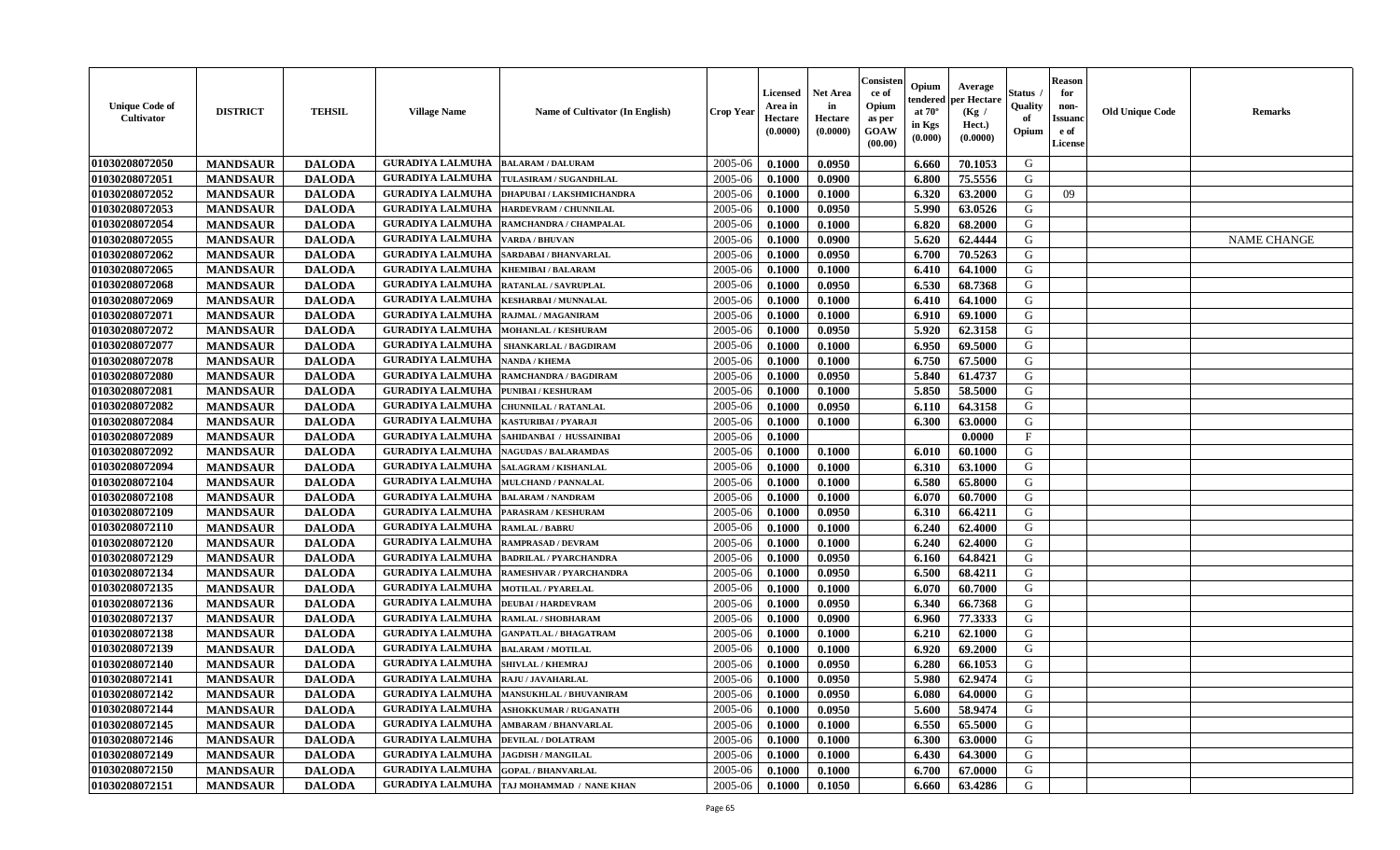| <b>Unique Code of</b><br><b>Cultivator</b> | <b>DISTRICT</b> | <b>TEHSIL</b> | <b>Village Name</b>                           | Name of Cultivator (In English)           | <b>Crop Year</b> | <b>Licensed</b><br>Area in<br>Hectare<br>(0.0000) | <b>Net Area</b><br>in<br>Hectare<br>(0.0000) | Consisteı<br>ce of<br>Opium<br>as per<br><b>GOAW</b><br>(00.00) | Opium<br>endered<br>at $70^\circ$<br>in Kgs<br>$(\mathbf{0.000})$ | Average<br>per Hectare<br>(Kg /<br>Hect.)<br>(0.0000) | Status<br>Quality<br>of<br>Opium | Reason<br>for<br>non-<br>Issuan<br>e of<br><b>License</b> | <b>Old Unique Code</b> | <b>Remarks</b> |
|--------------------------------------------|-----------------|---------------|-----------------------------------------------|-------------------------------------------|------------------|---------------------------------------------------|----------------------------------------------|-----------------------------------------------------------------|-------------------------------------------------------------------|-------------------------------------------------------|----------------------------------|-----------------------------------------------------------|------------------------|----------------|
| 01030208072155                             | <b>MANDSAUR</b> | <b>DALODA</b> | <b>GURADIYA LALMUHA</b>                       | <b>MANGILAL / BAGDIRAM</b>                | 2005-06          | 0.1000                                            | 0.1000                                       |                                                                 | 6.950                                                             | 69.5000                                               | G                                |                                                           |                        |                |
| 01030208072157                             | <b>MANDSAUR</b> | <b>DALODA</b> | <b>GURADIYA LALMUHA</b>                       | RAMDAYAL / PYARCHANDRA                    | 2005-06          | 0.1000                                            | 0.0950                                       |                                                                 | 6.740                                                             | 70.9474                                               | G                                |                                                           |                        |                |
| 01030208072158                             | <b>MANDSAUR</b> | <b>DALODA</b> | <b>GURADIYA LALMUHA</b>                       | <b>JAGDISH / RAMCHANDRA</b>               | 2005-06          | 0.1000                                            | 0.0950                                       |                                                                 | 6.830                                                             | 71.8947                                               | G                                |                                                           |                        |                |
| 01030208072159                             | <b>MANDSAUR</b> | <b>DALODA</b> | <b>GURADIYA LALMUHA</b>                       | LAKSHMINARAYAN / BHERULAL                 | 2005-06          | 0.1000                                            | 0.1000                                       |                                                                 | 5.670                                                             | 56.7000                                               | G                                |                                                           |                        |                |
| 01030208072160                             | <b>MANDSAUR</b> | <b>DALODA</b> | <b>GURADIYA LALMUHA</b>                       | <b>KASHIRAM / ONKARLAL</b>                | 2005-06          | 0.1000                                            | 0.1000                                       |                                                                 | 6.160                                                             | 61.6000                                               | G                                |                                                           |                        |                |
| 01030208072161                             | <b>MANDSAUR</b> | <b>DALODA</b> | <b>GURADIYA LALMUHA</b>                       | <b>JAMNASHANKAR / SHIVNARAYAN</b>         | 2005-06          | 0.1000                                            | 0.1000                                       |                                                                 | 6.620                                                             | 66.2000                                               | G                                |                                                           |                        |                |
| 01030208072162                             | <b>MANDSAUR</b> | <b>DALODA</b> | <b>GURADIYA LALMUHA</b>                       | <b>RADHESHYAM / CHUNNILAL</b>             | 2005-06          | 0.1000                                            | 0.0950                                       |                                                                 | 6.200                                                             | 65.2632                                               | G                                |                                                           |                        |                |
| 01030208072163                             | <b>MANDSAUR</b> | <b>DALODA</b> | <b>GURADIYA LALMUHA</b>                       | <b>SHYAMLAL / RAMLAL</b>                  | 2005-06          | 0.1000                                            | 0.1000                                       |                                                                 | 6.910                                                             | 69.1000                                               | G                                |                                                           |                        |                |
| 01030208072164                             | <b>MANDSAUR</b> | <b>DALODA</b> | <b>GURADIYA LALMUHA</b>                       | <b>BHANVARLAL / BAGDIRAM JI</b>           | 2005-06          | 0.1000                                            | 0.1000                                       |                                                                 | 5.850                                                             | 58.5000                                               | G                                |                                                           |                        |                |
| 01030208072165                             | <b>MANDSAUR</b> | <b>DALODA</b> | <b>GURADIYA LALMUHA</b>                       | VIDHYABAI / SHAYAMLAL                     | 2005-06          | 0.1000                                            | 0.1000                                       |                                                                 | 6.010                                                             | 60.1000                                               | G                                |                                                           |                        |                |
| 01030208072166                             | <b>MANDSAUR</b> | <b>DALODA</b> | <b>GURADIYA LALMUHA</b>                       | SAMANDBAI / MANGILAL                      | 2005-06          | 0.1000                                            | 0.0950                                       |                                                                 | 6.490                                                             | 68.3158                                               | G                                |                                                           |                        |                |
| 01030208072167                             | <b>MANDSAUR</b> | <b>DALODA</b> | <b>GURADIYA LALMUHA</b>                       | LACHCHHIBAI / HIRALAL                     | 2005-06          | 0.1000                                            | 0.1000                                       |                                                                 | 6.620                                                             | 66.2000                                               | G                                |                                                           |                        |                |
| 01030208072169                             | <b>MANDSAUR</b> | <b>DALODA</b> | <b>GURADIYA LALMUHA</b>                       | <b>ARJUNLAL / BHANVARLAL</b>              | 2005-06          | 0.1000                                            | 0.0950                                       |                                                                 | 6.350                                                             | 66.8421                                               | G                                |                                                           |                        |                |
| 01030208072170                             | <b>MANDSAUR</b> | <b>DALODA</b> | <b>GURADIYA LALMUHA</b>                       | LAKSHMINARAYAN / BHERULAL                 | 2005-06          | 0.1000                                            | 0.1000                                       |                                                                 | 6.580                                                             | 65.8000                                               | G                                |                                                           |                        |                |
| 01030208072171                             | <b>MANDSAUR</b> | <b>DALODA</b> | <b>GURADIYA LALMUHA</b>                       | <b>GHANSHYAMDAS / ONKARDAS</b>            | 2005-06          | 0.1000                                            | 0.0950                                       |                                                                 | 6.000                                                             | 63.1579                                               | G                                |                                                           |                        |                |
| 01030208072175                             | <b>MANDSAUR</b> | <b>DALODA</b> | <b>GURADIYA LALMUHA</b>                       | <b>BANSHILAL / RATANLAL</b>               | 2005-06          | 0.1000                                            | 0.1000                                       |                                                                 | 6.790                                                             | 67.9000                                               | G                                |                                                           |                        |                |
| 01030208072178                             | <b>MANDSAUR</b> | <b>DALODA</b> | <b>GURADIYA LALMUHA</b>                       | <b>KARULAL / MANGILAL</b>                 | 2005-06          | 0.1000                                            | 0.1000                                       |                                                                 | 6.760                                                             | 67.6000                                               | G                                |                                                           |                        |                |
| 01030208072179                             | <b>MANDSAUR</b> | <b>DALODA</b> | <b>GURADIYA LALMUHA</b>                       | KANVARLAL / SHOBHARAM                     | 2005-06          | 0.1000                                            | 0.0950                                       |                                                                 | 6.210                                                             | 65.3684                                               | G                                |                                                           |                        |                |
| 01030208072180                             | <b>MANDSAUR</b> | <b>DALODA</b> | <b>GURADIYA LALMUHA</b>                       | <b>BAPULAL / MANGILAL</b>                 | 2005-06          | 0.1000                                            | 0.0950                                       |                                                                 | 6.060                                                             | 63.7895                                               | G                                |                                                           |                        |                |
| 01030208072181                             | <b>MANDSAUR</b> | <b>DALODA</b> | <b>GURADIYA LALMUHA</b>                       | <b>NANDRAM / BHERULAL</b>                 | 2005-06          | 0.1000                                            | 0.1050                                       |                                                                 | 7.160                                                             | 68.1905                                               | G                                |                                                           |                        |                |
| 01030208072182                             | <b>MANDSAUR</b> | <b>DALODA</b> | <b>GURADIYA LALMUHA</b>                       | <b>BHERULAL / SHAVRAM</b>                 | 2005-06          | 0.1000                                            | 0.1000                                       |                                                                 | 6.610                                                             | 66.1000                                               | G                                |                                                           |                        |                |
| 01030208072183                             | <b>MANDSAUR</b> | <b>DALODA</b> | <b>GURADIYA LALMUHA</b>                       | <b>JODHRAM / HARIRAM</b>                  | 2005-06          | 0.1000                                            | 0.0950                                       |                                                                 | 6.310                                                             | 66.4211                                               | G                                |                                                           |                        |                |
| 01030208072185                             | <b>MANDSAUR</b> | <b>DALODA</b> | <b>GURADIYA LALMUHA</b>                       | <b>MOTILAL / BHANVARLAL</b>               | 2005-06          | 0.1000                                            | 0.0950                                       |                                                                 | 7.020                                                             | 73.8947                                               | G                                |                                                           |                        |                |
| 01030208072193                             | <b>MANDSAUR</b> | <b>DALODA</b> | <b>GURADIYA LALMUHA</b>                       | YASHODABAI / HIRALAL                      | 2005-06          | 0.1000                                            | 0.1000                                       |                                                                 | 6.720                                                             | 67.2000                                               | G                                |                                                           |                        |                |
| 01030208072194                             | <b>MANDSAUR</b> | <b>DALODA</b> | <b>GURADIYA LALMUHA</b>                       | <b>BALARAM / GANESHRAM</b>                | 2005-06          | 0.1000                                            | 0.1000                                       |                                                                 | 6.030                                                             | 60.3000                                               | G                                |                                                           |                        |                |
| 01030208072195                             | <b>MANDSAUR</b> | <b>DALODA</b> | <b>GURADIYA LALMUHA</b>                       | SITABAI / RAMNARAYAN                      | 2005-06          | 0.1000                                            | 0.1000                                       |                                                                 | 6.530                                                             | 65.3000                                               | G                                |                                                           |                        |                |
| 01030208072196                             | <b>MANDSAUR</b> | <b>DALODA</b> | <b>GURADIYA LALMUHA</b>                       | <b>MANGILAL / DALIRAM</b>                 | 2005-06          | 0.1000                                            | 0.1000                                       |                                                                 | 6.150                                                             | 61.5000                                               | G                                |                                                           |                        |                |
| 01030208072197                             | <b>MANDSAUR</b> | <b>DALODA</b> | <b>GURADIYA LALMUHA</b>                       | KUSHALIBAI / BHERUSHANKAR                 | 2005-06          | 0.1000                                            | 0.0950                                       |                                                                 | 6.030                                                             | 63.4737                                               | G                                |                                                           |                        |                |
| 01030208072009                             | <b>MANDSAUR</b> | <b>DALODA</b> | <b>GURADIYA LALMUHA</b>                       | <b>KANKUBAI / BHAIRULAL</b>               | 2005-06          | 0.1000                                            | 0.1000                                       |                                                                 | 6.800                                                             | 68.0000                                               | G                                |                                                           |                        |                |
| 01030208072014                             | <b>MANDSAUR</b> | <b>DALODA</b> | <b>GURADIYA LALMUHA</b>                       | <b>DEVRAM / HIRALAL</b>                   | 2005-06          | 0.1000                                            | 0.1000                                       |                                                                 | 6.230                                                             | 62.3000                                               | G                                |                                                           |                        |                |
| 01030208072027                             | <b>MANDSAUR</b> | <b>DALODA</b> | <b>GURADIYA LALMUHA</b>                       | <b>NANURAM / SAVA</b>                     | 2005-06          | 0.1000                                            | 0.0950                                       |                                                                 | 6.020                                                             | 63.3684                                               | G                                |                                                           |                        |                |
| 01030208072037                             | <b>MANDSAUR</b> | <b>DALODA</b> | <b>GURADIYA LALMUHA</b>                       | UMMEDRAM / SHOBHARAM                      | 2005-06          | 0.1000                                            | 0.1000                                       |                                                                 | 6.200                                                             | 62.0000                                               | G                                |                                                           |                        |                |
| 01030208072093                             | <b>MANDSAUR</b> | <b>DALODA</b> | <b>GURADIYA LALMUHA</b>                       | <b>RAMDULAREDAS / BALARAM</b>             | 2005-06          | 0.1000                                            | 0.0950                                       |                                                                 | 4.920                                                             | 51.7895                                               | G                                | 04                                                        |                        |                |
| 01030208072098                             | <b>MANDSAUR</b> | <b>DALODA</b> | <b>GURADIYA LALMUHA</b>                       | <b>RAMESHVAR / NARAYAN</b>                | 2005-06          | 0.1000                                            | 0.1000                                       |                                                                 | 6.580                                                             | 65.8000                                               | G                                |                                                           |                        |                |
| 01030208072107                             | <b>MANDSAUR</b> | <b>DALODA</b> | <b>GURADIYA LALMUHA</b>                       | <b>PARMANAND / PRITHVIRAJ</b>             | 2005-06          | 0.1000                                            | 0.1050                                       |                                                                 | 6.670                                                             | 63.5238                                               | G                                |                                                           |                        |                |
| 01030208072114                             | <b>MANDSAUR</b> | <b>DALODA</b> | GURADIYA LALMUHA   MANGILAL / AMARA           |                                           | $2005 - 06$      | 0.1000                                            | 0.0900                                       |                                                                 | 5.420                                                             | 60.2222                                               | G                                |                                                           |                        |                |
| 01030208072118                             | <b>MANDSAUR</b> | <b>DALODA</b> | <b>GURADIYA LALMUHA</b>                       | <b>AMRITRAM / SHAMBHU</b>                 | 2005-06          | 0.1000                                            | 0.1000                                       |                                                                 | 6.600                                                             | 66.0000                                               |                                  | 02                                                        |                        |                |
| 01030208072119                             | <b>MANDSAUR</b> | <b>DALODA</b> | <b>GURADIYA LALMUHA   TORIRAM / LALA</b>      |                                           | 2005-06          | 0.1000                                            | 0.1000                                       |                                                                 | 6.260                                                             | 62.6000                                               | G                                |                                                           |                        |                |
| 01030208072174                             | <b>MANDSAUR</b> | <b>DALODA</b> | <b>GURADIYA LALMUHA  HARIRAM / HARCHANDRA</b> |                                           | 2005-06          | 0.1000                                            | 0.0950                                       |                                                                 | 5.750                                                             | 60.5263                                               | G                                |                                                           |                        |                |
| 01030208072074                             | <b>MANDSAUR</b> | <b>DALODA</b> | <b>GURADIYA LALMUHA</b>                       | <b>RATANLAL / NARSINGH</b>                | 2005-06          | 0.1000                                            | 0.1000                                       |                                                                 | 5.880                                                             | 58.8000                                               | G                                |                                                           |                        |                |
| 01030208072200                             | <b>MANDSAUR</b> | <b>DALODA</b> | <b>GURADIYA LALMUHA</b>                       | NAGESHVAR / NIRBHAYRAM                    | 2005-06          | 0.1000                                            | 0.1000                                       |                                                                 | 6.680                                                             | 66.8000                                               | G                                |                                                           |                        |                |
| 01030208072201                             | <b>MANDSAUR</b> | <b>DALODA</b> |                                               | GURADIYA LALMUHA LAKSHMINARAYAN / NANIBAI | 2005-06          | 0.1000                                            | 0.1000                                       |                                                                 | 6.990                                                             | 69.9000                                               | G                                |                                                           |                        |                |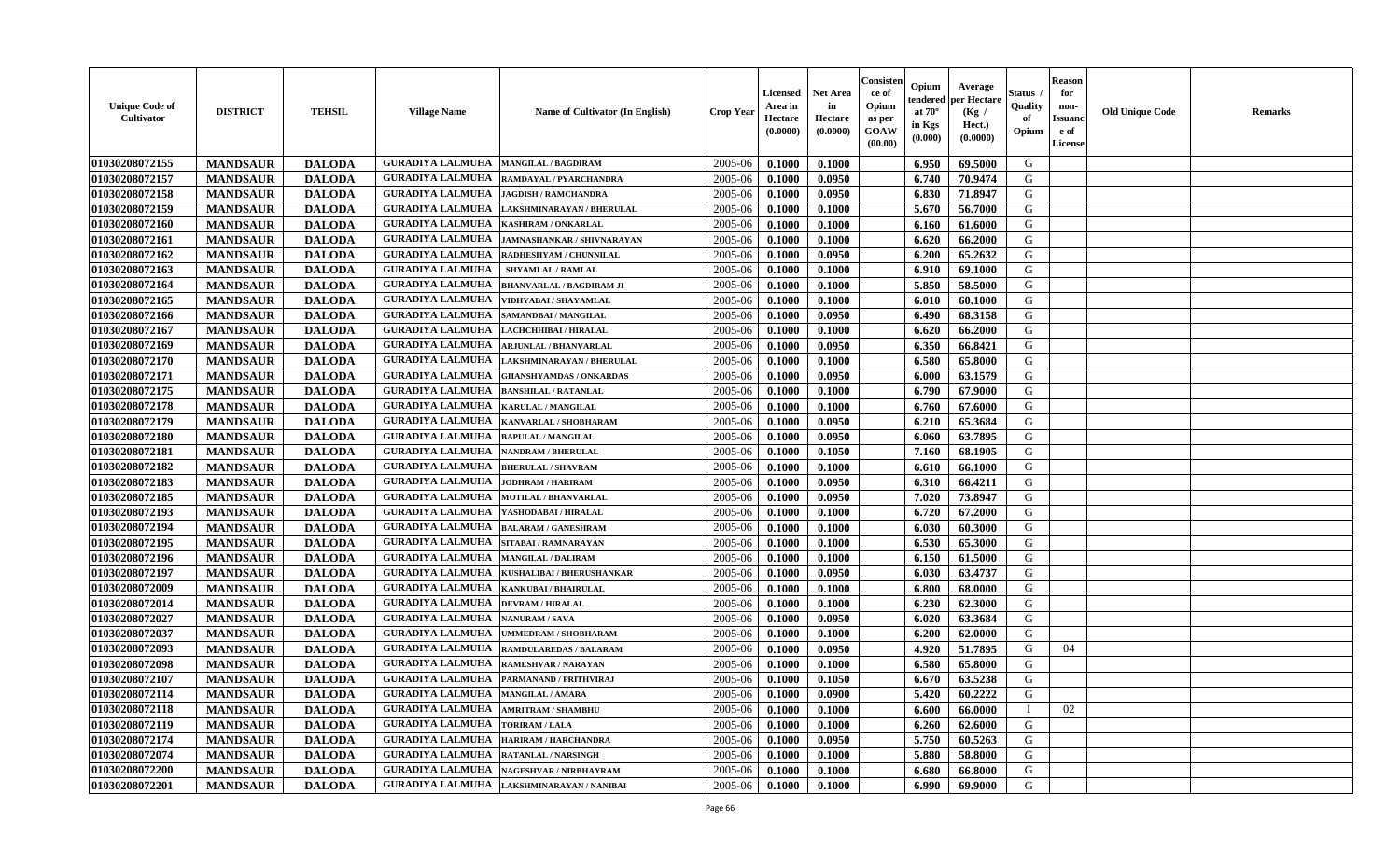| <b>Unique Code of</b><br>Cultivator | <b>DISTRICT</b> | <b>TEHSIL</b>   | <b>Village Name</b>     | Name of Cultivator (In English) | <b>Crop Year</b> | Licensed<br>Area in<br>Hectare<br>(0.0000) | Net Area<br>in<br>Hectare<br>(0.0000) | Consisten<br>ce of<br>Opium<br>as per<br>GOAW<br>(00.00) | Opium<br>tendered<br>at $70^\circ$<br>in Kgs<br>(0.000) | Average<br>per Hectare<br>(Kg /<br>Hect.)<br>(0.0000) | Status<br>Quality<br>of<br>Opium | Reason<br>for<br>non-<br>Issuanc<br>e of<br>License | <b>Old Unique Code</b> | <b>Remarks</b>          |
|-------------------------------------|-----------------|-----------------|-------------------------|---------------------------------|------------------|--------------------------------------------|---------------------------------------|----------------------------------------------------------|---------------------------------------------------------|-------------------------------------------------------|----------------------------------|-----------------------------------------------------|------------------------|-------------------------|
| 01030208072202                      | <b>MANDSAUR</b> | <b>DALODA</b>   | <b>GURADIYA LALMUHA</b> | <b>RUKAMANIBAI / RAMLAL</b>     | 2005-06          | 0.1000                                     | 0.1000                                |                                                          | 6.730                                                   | 67.3000                                               | G                                |                                                     |                        |                         |
| 01030208072034                      | <b>MANDSAUR</b> | <b>DALODA</b>   | <b>GURADIYA LALMUHA</b> | <b>RAMLAL / NANURAM</b>         | 2005-06          | 0.1000                                     | 0.1000                                |                                                          | 6.560                                                   | 65.6000                                               | G                                |                                                     |                        |                         |
| 01030208072064                      | <b>MANDSAUR</b> | <b>DALODA</b>   | <b>GURADIYA LALMUHA</b> | KANVARLAL / NANURAM             | 2005-06          | 0.1000                                     | 0.1000                                |                                                          | 5.950                                                   | 59.5000                                               | G                                |                                                     |                        |                         |
| 01030208072090                      | <b>MANDSAUR</b> | <b>DALODA</b>   | <b>GURADIYA LALMUHA</b> | <b>GANGABAI/PARASRAM</b>        | 2005-06          | 0.1000                                     | 0.0950                                |                                                          | 5.890                                                   | 62.0000                                               | G                                |                                                     |                        |                         |
| 01030208072122                      | <b>MANDSAUR</b> | <b>DALODA</b>   | <b>GURADIYA LALMUHA</b> | <b>NAGU / BHUVAN</b>            | 2005-06          | 0.1000                                     | 0.1000                                |                                                          | 6.920                                                   | 69.2000                                               | G                                |                                                     |                        |                         |
| 01030208072060                      | <b>MANDSAUR</b> | <b>DALODA</b>   | <b>GURADIYA LALMUHA</b> | <b>BHUVANIRAM / DHANRAJ</b>     | 2005-06          | 0.1000                                     | 0.1000                                |                                                          | 6.590                                                   | 65.9000                                               | G                                |                                                     |                        |                         |
| 01030208072206                      | <b>MANDSAUR</b> | <b>DALODA</b>   | <b>GURADIYA LALMUHA</b> | <b>SURAJBAI / NANURAM</b>       | 2005-06          | 0.1000                                     | 0.0950                                |                                                          | 6.670                                                   | 70.2105                                               | G                                |                                                     |                        |                         |
| 01030208072095                      | <b>MANDSAUR</b> | <b>DALODA</b>   | <b>GURADIYA LALMUHA</b> | <b>DEVRAM / NANURAM</b>         | 2005-06          | 0.1000                                     | 0.0950                                |                                                          | 6.430                                                   | 67.6842                                               | G                                |                                                     |                        |                         |
| 01030208072156                      | <b>MANDSAUR</b> | <b>DALODA</b>   | <b>GURADIYA LALMUHA</b> | RAMESHVAR / LAKSHMICHANDRA      | 2005-06          | 0.1000                                     | 0.1000                                |                                                          | 6.280                                                   | 62.8000                                               | G                                |                                                     | 01030207037186         |                         |
| 01030208072152                      | <b>MANDSAUR</b> | <b>DALODA</b>   | <b>GURADIYA LALMUHA</b> | KANHAIYALAL / BHANVARLAL        | 2005-06          | 0.1000                                     | 0.0900                                |                                                          | 5.980                                                   | 66.4444                                               | G                                |                                                     | 01030207037187         |                         |
| 01030207073017                      | <b>MANDSAUR</b> | <b>MANDSAUR</b> | <b>KHEDA DHAMNAR</b>    | RAMNANDI / HIRALAL              | 2005-06          | 0.1000                                     | 0.1000                                |                                                          | 5.610                                                   | 56.1000                                               | G                                |                                                     |                        | <b>TRANSFER/DHAMNAR</b> |
| 01030207073012                      | <b>MANDSAUR</b> | <b>MANDSAUR</b> | <b>KHEDA DHAMNAR</b>    | <b>KANHAIYALAL / KISHANLAL</b>  | 2005-06          | 0.1000                                     | 0.0900                                |                                                          | 2.630                                                   | 29,2222                                               | G                                | 04                                                  |                        |                         |
| 01030207073005                      | <b>MANDSAUR</b> | <b>MANDSAUR</b> | <b>KHEDA DHAMNAR</b>    | <b>MOHANLAL / DOLATRAM</b>      | 2005-06          | 0.1000                                     | 0.0950                                |                                                          | 6.220                                                   | 65.4737                                               | G                                |                                                     |                        | <b>TRANSFER/DHAMNAR</b> |
| 01030207073016                      | <b>MANDSAUR</b> | <b>MANDSAUR</b> | <b>KHEDA DHAMNAR</b>    | <b>MANGILAL / KISHANLAL</b>     | 2005-06          | 0.1000                                     | 0.1000                                |                                                          | 5.930                                                   | 59.3000                                               | G                                |                                                     |                        | <b>TRANSFER/DHAMNAR</b> |
| 01030207073019                      | <b>MANDSAUR</b> | <b>MANDSAUR</b> | <b>KHEDA DHAMNAR</b>    | <b>SEJATBEE / BABUKHAN</b>      | 2005-06          | 0.1000                                     | 0.1000                                |                                                          | 6.490                                                   | 64.9000                                               | G                                |                                                     |                        | TRANSFER/DHAMNAR        |
| 01030207073007                      | <b>MANDSAUR</b> | <b>MANDSAUR</b> | <b>KHEDA DHAMNAR</b>    | AMNABAI / HABIB KHAN            | 2005-06          | 0.1000                                     | 0.1000                                |                                                          | 5.480                                                   | 54.8000                                               | G                                | 04                                                  |                        |                         |
| 01030208074001                      | <b>MANDSAUR</b> | <b>DALODA</b>   | <b>LALAKHEDA</b>        | <b>SURATRAM / DHANRAJ</b>       | 2005-06          | 0.1000                                     | 0.0850                                |                                                          | 5.810                                                   | 68.3529                                               | G                                |                                                     |                        |                         |
| 01030208074002                      | <b>MANDSAUR</b> | <b>DALODA</b>   | <b>LALAKHEDA</b>        | <b>BHERULAL / NATHU</b>         | 2005-06          | 0.1000                                     | 0.0950                                |                                                          | 6.470                                                   | 68.1053                                               | G                                |                                                     |                        |                         |
| 01030208074004                      | <b>MANDSAUR</b> | <b>DALODA</b>   | <b>LALAKHEDA</b>        | <b>MANGILAL / JAMNABAI</b>      | 2005-06          | 0.1000                                     | 0.1000                                |                                                          | 6.010                                                   | 60.1000                                               | G                                |                                                     |                        |                         |
| 01030208074008                      | <b>MANDSAUR</b> | <b>DALODA</b>   | <b>LALAKHEDA</b>        | <b>SURATRAM / KISHAN</b>        | 2005-06          | 0.1000                                     | 0.0950                                |                                                          | 6.760                                                   | 71.1579                                               | G                                |                                                     |                        |                         |
| 01030208074009                      | <b>MANDSAUR</b> | <b>DALODA</b>   | <b>LALAKHEDA</b>        | <b>RUGNATH / KANVARLAL</b>      | 2005-06          | 0.1000                                     | 0.1000                                |                                                          | 6.360                                                   | 63.6000                                               | G                                |                                                     |                        |                         |
| 01030208074010                      | <b>MANDSAUR</b> | <b>DALODA</b>   | <b>LALAKHEDA</b>        | <b>BHAGATRAM / TULSIRAM</b>     | 2005-06          | 0.1000                                     | 0.1000                                |                                                          | 6.360                                                   | 63.6000                                               | G                                |                                                     |                        |                         |
| 01030208074012                      | <b>MANDSAUR</b> | <b>DALODA</b>   | <b>LALAKHEDA</b>        | DAMARLAL / CHUNILAL             | 2005-06          | 0.1000                                     | 0.0950                                |                                                          | 6.090                                                   | 64.1053                                               | G                                |                                                     |                        |                         |
| 01030208074015                      | <b>MANDSAUR</b> | <b>DALODA</b>   | <b>LALAKHEDA</b>        | <b>BHAIRULAL / LACHIRAM</b>     | 2005-06          | 0.1000                                     | 0.1000                                |                                                          | 6.190                                                   | 61.9000                                               | G                                |                                                     |                        |                         |
| 01030208074017                      | <b>MANDSAUR</b> | <b>DALODA</b>   | <b>LALAKHEDA</b>        | SHAVRAM / DHANRAJ               | 2005-06          | 0.1000                                     | 0.1000                                |                                                          | 6.420                                                   | 64.2000                                               | G                                |                                                     |                        |                         |
| 01030208074018                      | <b>MANDSAUR</b> | <b>DALODA</b>   | <b>LALAKHEDA</b>        | <b>MAGNIRAM / KESHURAM</b>      | 2005-06          | 0.1000                                     | 0.1000                                |                                                          | 6.630                                                   | 66.3000                                               | G                                |                                                     |                        |                         |
| 01030208074021                      | <b>MANDSAUR</b> | <b>DALODA</b>   | <b>LALAKHEDA</b>        | <b>JAGDISH / TIKAMCHAND</b>     | 2005-06          | 0.1000                                     | 0.0900                                |                                                          | 6.010                                                   | 66.7778                                               | G                                |                                                     |                        |                         |
| 01030208074023                      | <b>MANDSAUR</b> | <b>DALODA</b>   | <b>LALAKHEDA</b>        | KANWARLAL / KESHURAM            | 2005-06          | 0.1000                                     | 0.0950                                |                                                          | 5.980                                                   | 62.9474                                               | G                                |                                                     |                        |                         |
| 01030208074028                      | <b>MANDSAUR</b> | <b>DALODA</b>   | <b>LALAKHEDA</b>        | <b>AMRITRAM / NANDA</b>         | 2005-06          | 0.1000                                     | 0.0900                                |                                                          | 6.700                                                   | 74.4444                                               | G                                |                                                     |                        |                         |
| 01030208074029                      | <b>MANDSAUR</b> | <b>DALODA</b>   | <b>LALAKHEDA</b>        | RAMLAL / NANDRAM                | 2005-06          | 0.1000                                     | 0.0900                                |                                                          | 5.850                                                   | 65.0000                                               | G                                |                                                     |                        |                         |
| 01030208074031                      | <b>MANDSAUR</b> | <b>DALODA</b>   | <b>LALAKHEDA</b>        | BHUVANIRAM / SHOBHARAM          | 2005-06          | 0.1000                                     | 0.0900                                |                                                          | 6.820                                                   | 75.7778                                               | G                                |                                                     |                        |                         |
| 01030208074036                      | <b>MANDSAUR</b> | <b>DALODA</b>   | <b>LALAKHEDA</b>        | <b>UMMEDRAM / NANDA</b>         | 2005-06          | 0.1000                                     | 0.0850                                |                                                          | 5.810                                                   | 68.3529                                               | G                                |                                                     |                        |                         |
| 01030208074037                      | <b>MANDSAUR</b> | <b>DALODA</b>   | <b>LALAKHEDA</b>        | <b>GOBARCHANDRA / BHAGVAN</b>   | 2005-06          | 0.1000                                     | 0.1000                                |                                                          | 6.690                                                   | 66.9000                                               | G                                |                                                     |                        |                         |
| 01030208074040                      | <b>MANDSAUR</b> | <b>DALODA</b>   | <b>LALAKHEDA</b>        | HAJARILAL / MOTILAL             | 2005-06          | 0.1000                                     | 0.0950                                |                                                          | 6.390                                                   | 67.2632                                               | G                                |                                                     |                        |                         |
| 01030208074041                      | <b>MANDSAUR</b> | <b>DALODA</b>   | <b>LALAKHEDA</b>        | <b>CHENRAM / DEVRAM</b>         | 2005-06          | 0.1000                                     | 0.1000                                |                                                          | 7.020                                                   | 70.2000                                               | G                                |                                                     |                        |                         |
| 01030208074042                      | <b>MANDSAUR</b> | <b>DALODA</b>   | <b>LALAKHEDA</b>        | PANNALAL / PRITHVIRAJ           | 2005-06          | 0.1000                                     | 0.1050                                |                                                          | 7.070                                                   | 67.3333                                               | G                                |                                                     |                        |                         |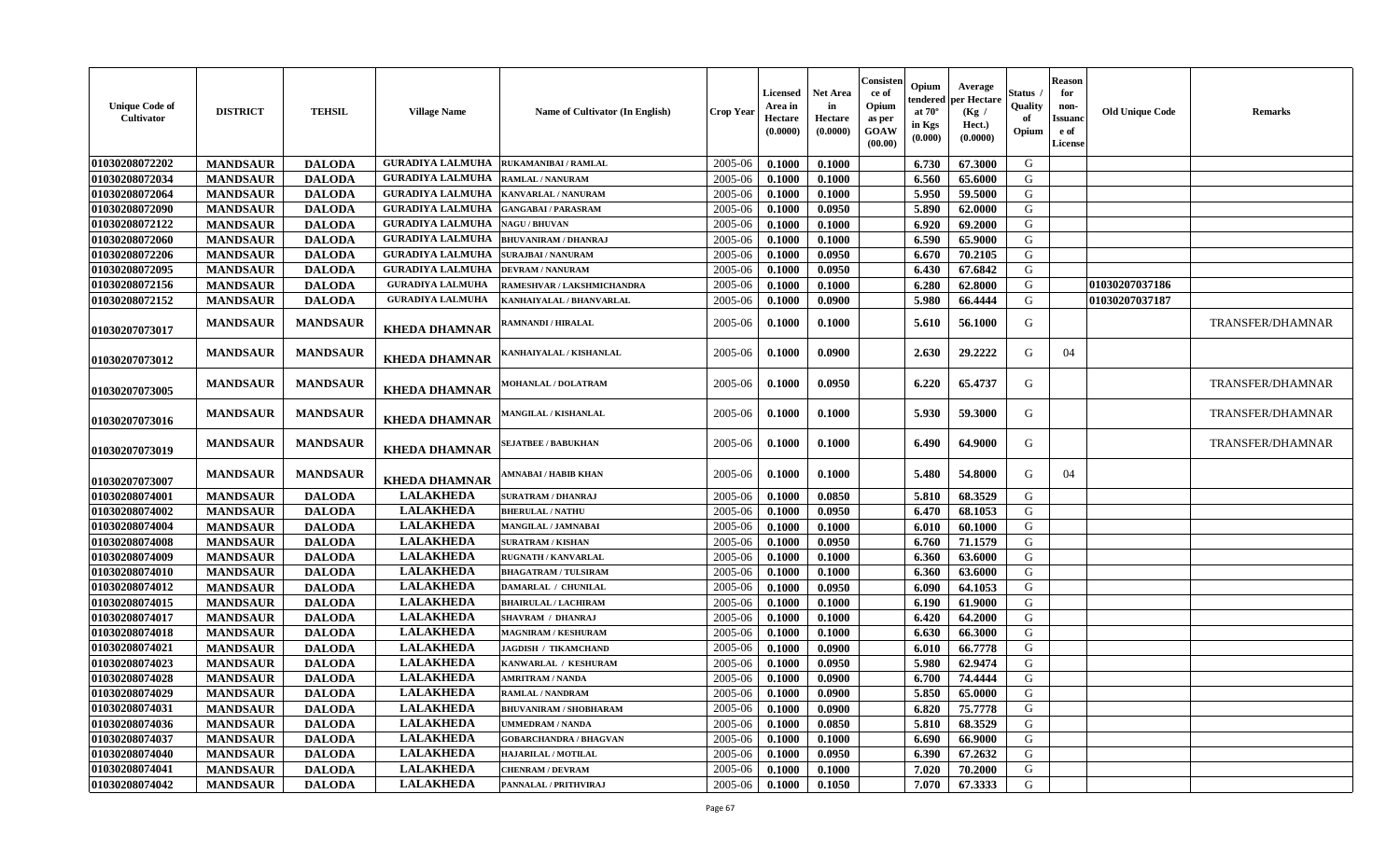| <b>Unique Code of</b><br><b>Cultivator</b> | <b>DISTRICT</b> | <b>TEHSIL</b> | <b>Village Name</b> | Name of Cultivator (In English)      | <b>Crop Year</b> | <b>Licensed</b><br>Area in<br>Hectare<br>(0.0000) | <b>Net Area</b><br>in<br>Hectare<br>(0.0000) | Consisteı<br>ce of<br>Opium<br>as per<br><b>GOAW</b><br>(00.00) | Opium<br>endered<br>at $70^\circ$<br>in Kgs<br>$(\mathbf{0.000})$ | Average<br>per Hectare<br>(Kg /<br>Hect.)<br>(0.0000) | Status<br>Quality<br>of<br>Opium | Reason<br>for<br>non-<br>Issuan<br>e of<br>License | <b>Old Unique Code</b> | <b>Remarks</b> |
|--------------------------------------------|-----------------|---------------|---------------------|--------------------------------------|------------------|---------------------------------------------------|----------------------------------------------|-----------------------------------------------------------------|-------------------------------------------------------------------|-------------------------------------------------------|----------------------------------|----------------------------------------------------|------------------------|----------------|
| 01030208074049                             | <b>MANDSAUR</b> | <b>DALODA</b> | <b>LALAKHEDA</b>    | JAGDISHCHANDRA / BANSHILAL           | 2005-06          | 0.1000                                            | 0.1000                                       |                                                                 | 6.290                                                             | 62.9000                                               | G                                |                                                    |                        |                |
| 01030208074050                             | <b>MANDSAUR</b> | <b>DALODA</b> | <b>LALAKHEDA</b>    | <b>BALMUKAND / RAMLAL</b>            | 2005-06          | 0.1000                                            | 0.1000                                       |                                                                 | 6.540                                                             | 65.4000                                               | G                                |                                                    |                        |                |
| 01030208074053                             | <b>MANDSAUR</b> | <b>DALODA</b> | <b>LALAKHEDA</b>    | <b>BALU / DHURA</b>                  | 2005-06          | 0.1000                                            | 0.0950                                       |                                                                 | 3.210                                                             | 33.7895                                               | G                                | 04                                                 |                        |                |
| 01030208074054                             | <b>MANDSAUR</b> | <b>DALODA</b> | <b>LALAKHEDA</b>    | VARDICHANDRA / NANDRAM               | 2005-06          | 0.1000                                            | 0.1050                                       |                                                                 | 7.090                                                             | 67.5238                                               | G                                |                                                    |                        |                |
| 01030208074055                             | <b>MANDSAUR</b> | <b>DALODA</b> | <b>LALAKHEDA</b>    | <b>BHERULAL / CHHAGANLAL</b>         | 2005-06          | 0.1000                                            | 0.1000                                       |                                                                 | 6.730                                                             | 67.3000                                               | G                                |                                                    |                        |                |
| 01030208074056                             | <b>MANDSAUR</b> | <b>DALODA</b> | <b>LALAKHEDA</b>    | <b>BHANVARBAI/BHERULAL</b>           | 2005-06          | 0.1000                                            | 0.1000                                       |                                                                 | 6.190                                                             | 61.9000                                               | G                                |                                                    |                        |                |
| 01030208074064                             | <b>MANDSAUR</b> | <b>DALODA</b> | <b>LALAKHEDA</b>    | <b>JANKIDAS / RUPDAS</b>             | 2005-06          | 0.1000                                            | 0.0900                                       |                                                                 | 5.620                                                             | 62.4444                                               | G                                |                                                    |                        |                |
| 01030208074068                             | <b>MANDSAUR</b> | <b>DALODA</b> | <b>LALAKHEDA</b>    | <b>JAGANNATH / NIRBHAYRAM</b>        | 2005-06          | 0.1000                                            | 0.1000                                       |                                                                 | 6.280                                                             | 62.8000                                               | G                                |                                                    |                        |                |
| 01030208074069                             | <b>MANDSAUR</b> | <b>DALODA</b> | <b>LALAKHEDA</b>    | SHIVNARAYAN / SURATRAM               | 2005-06          | 0.1000                                            | 0.0950                                       |                                                                 | 6.120                                                             | 64.4211                                               | G                                |                                                    |                        |                |
| 01030208074070                             | <b>MANDSAUR</b> | <b>DALODA</b> | <b>LALAKHEDA</b>    | <b>BHANWARLAL / BHAGWAN</b>          | 2005-06          | 0.1000                                            | 0.0850                                       |                                                                 | 5.380                                                             | 63.2941                                               | G                                |                                                    |                        |                |
| 01030208074071                             | <b>MANDSAUR</b> | <b>DALODA</b> | <b>LALAKHEDA</b>    | ANESHVARBAI / RAMESHVAR              | 2005-06          | 0.1000                                            | 0.1050                                       |                                                                 | 6.570                                                             | 62.5714                                               | G                                |                                                    |                        |                |
| 01030208074072                             | <b>MANDSAUR</b> | <b>DALODA</b> | <b>LALAKHEDA</b>    | <b>BALARAM / NANDA</b>               | 2005-06          | 0.1000                                            | 0.1000                                       |                                                                 | 6.710                                                             | 67.1000                                               | G                                |                                                    |                        |                |
| 01030208074073                             | <b>MANDSAUR</b> | <b>DALODA</b> | <b>LALAKHEDA</b>    | <b>RAMPRATAP / KARULAL</b>           | 2005-06          | 0.1000                                            | 0.1000                                       |                                                                 | 6.540                                                             | 65.4000                                               | G                                |                                                    |                        |                |
| 01030208074074                             | <b>MANDSAUR</b> | <b>DALODA</b> | <b>LALAKHEDA</b>    | <b>MULCHANDRA / DEVRAM</b>           | 2005-06          | 0.1000                                            | 0.0950                                       |                                                                 | 6.220                                                             | 65.4737                                               | G                                |                                                    |                        |                |
| 01030208074077                             | <b>MANDSAUR</b> | <b>DALODA</b> | <b>LALAKHEDA</b>    | <b>HIRALAL / DHURA JI</b>            | 2005-06          | 0.1000                                            | 0.0800                                       |                                                                 | 2.580                                                             | 32.2500                                               | G                                | 04                                                 |                        |                |
| 01030208074078                             | <b>MANDSAUR</b> | <b>DALODA</b> | <b>LALAKHEDA</b>    | RAMKARAN / SURATRAM                  | 2005-06          | 0.1000                                            | 0.0950                                       |                                                                 | 5.930                                                             | 62.4211                                               | G                                |                                                    |                        |                |
| 01030208074080                             | <b>MANDSAUR</b> | <b>DALODA</b> | <b>LALAKHEDA</b>    | <b>FULCHANDRA / PRITHVIRAJ</b>       | 2005-06          | 0.1000                                            | 0.1050                                       |                                                                 | 6.790                                                             | 64.6667                                               | G                                |                                                    |                        |                |
| 01030208074082                             | <b>MANDSAUR</b> | <b>DALODA</b> | <b>LALAKHEDA</b>    | CHAMPALAL / AMRATRAM                 | 2005-06          | 0.1000                                            | 0.0900                                       |                                                                 | 5.950                                                             | 66.1111                                               | G                                |                                                    |                        |                |
| 01030208074083                             | <b>MANDSAUR</b> | <b>DALODA</b> | <b>LALAKHEDA</b>    | SHRIRAM / RAMNARAYAN                 | 2005-06          | 0.1000                                            | 0.0950                                       |                                                                 | 6.130                                                             | 64.5263                                               | G                                |                                                    |                        |                |
| 01030208074084                             | <b>MANDSAUR</b> | <b>DALODA</b> | <b>LALAKHEDA</b>    | MOHANBAI / MODIRAM                   | 2005-06          | 0.1000                                            | 0.0950                                       |                                                                 | 6.170                                                             | 64.9474                                               | G                                |                                                    |                        |                |
| 01030208074058                             | <b>MANDSAUR</b> | <b>DALODA</b> | <b>LALAKHEDA</b>    | <b>GAUTAM / KESHURAM</b>             | 2005-06          | 0.1000                                            | 0.0900                                       |                                                                 | 2.390                                                             | 26.5556                                               | G                                | 04                                                 |                        |                |
| 01030208074076                             | <b>MANDSAUR</b> | <b>DALODA</b> | <b>LALAKHEDA</b>    | KAILASH / KARULAL                    | 2005-06          | 0.1000                                            | 0.0950                                       |                                                                 | 6.180                                                             | 65.0526                                               | G                                |                                                    |                        |                |
| 01030208074065                             | <b>MANDSAUR</b> | <b>DALODA</b> | <b>LALAKHEDA</b>    | <b>UKARLAL / PARTHA</b>              | 2005-06          | 0.1000                                            | 0.0950                                       |                                                                 | 5.660                                                             | 59.5789                                               | G                                |                                                    |                        |                |
| 01030208074085                             | <b>MANDSAUR</b> | <b>DALODA</b> | <b>LALAKHEDA</b>    | <b>JAGDISH / FAKIRCHANDRA</b>        | 2005-06          | 0.1000                                            | 0.1000                                       |                                                                 | 6.670                                                             | 66.7000                                               | G                                |                                                    |                        |                |
| 01030208074086                             | <b>MANDSAUR</b> | <b>DALODA</b> | <b>LALAKHEDA</b>    | <b>RAMNIVAS / NATHU</b>              | 2005-06          | 0.1000                                            | 0.0950                                       |                                                                 | 6.540                                                             | 68.8421                                               | G                                |                                                    |                        |                |
| 01030208074087                             | <b>MANDSAUR</b> | <b>DALODA</b> | <b>LALAKHEDA</b>    | <b>MANNALAL / NANURAM</b>            | 2005-06          | 0.1000                                            | 0.0950                                       |                                                                 | 6.050                                                             | 63.6842                                               | G                                |                                                    |                        |                |
| 01030208074075                             | <b>MANDSAUR</b> | <b>DALODA</b> | <b>LALAKHEDA</b>    | <b>BALAKDAS / KANHAIYADAS</b>        | 2005-06          | 0.1000                                            | 0.1000                                       |                                                                 | 6.350                                                             | 63.5000                                               | G                                |                                                    |                        |                |
| 01030208075080                             | <b>MANDSAUR</b> | <b>DALODA</b> | <b>MAJESARA</b>     | MOHANLAL / PUNAMCHAND                | 2005-06          | 0.1000                                            | 0.0950                                       |                                                                 | 6.000                                                             | 63.1579                                               | G                                |                                                    |                        |                |
| 01030208075001                             | <b>MANDSAUR</b> | <b>DALODA</b> | <b>MAJESARA</b>     | TOKENDRASINGH / RAYSINGH             | 2005-06          | 0.1000                                            | 0.0950                                       |                                                                 | 6.110                                                             | 64.3158                                               | G                                |                                                    |                        |                |
| 01030208075003                             | <b>MANDSAUR</b> | <b>DALODA</b> | <b>MAJESARA</b>     | <b>GOPALSINGH / RAYSINGH</b>         | 2005-06          | 0.1000                                            | 0.0500                                       |                                                                 | 3.430                                                             | 68.6000                                               | G                                |                                                    |                        |                |
| 01030208075004                             | <b>MANDSAUR</b> | <b>DALODA</b> | <b>MAJESARA</b>     | <b>LILABAI/RAMCHANDRA</b>            | 2005-06          | 0.1000                                            | 0.1000                                       |                                                                 | 6.490                                                             | 64.9000                                               | G                                |                                                    |                        |                |
| 01030208075005                             | <b>MANDSAUR</b> | <b>DALODA</b> | <b>MAJESARA</b>     | <b>BADRILAL / PUNIRAM</b>            | 2005-06          | 0.1000                                            | 0.0950                                       |                                                                 | 5.750                                                             | 60.5263                                               | G                                |                                                    |                        |                |
| 01030208075007                             | <b>MANDSAUR</b> | <b>DALODA</b> | <b>MAJESARA</b>     | SHANKARLAL / RAMSHUKH                | 2005-06          | 0.1000                                            | 0.0950                                       |                                                                 | 6.620                                                             | 69.6842                                               | G                                |                                                    |                        |                |
| 01030208075008                             | <b>MANDSAUR</b> | <b>DALODA</b> | <b>MAJESARA</b>     | <b>GOPILAL / SHOBHARAM</b>           | 2005-06          | 0.1000                                            | 0.1000                                       |                                                                 | 6.280                                                             | 62.8000                                               | G                                |                                                    |                        |                |
| 01030208075010                             | <b>MANDSAUR</b> | <b>DALODA</b> | <b>MAJESARA</b>     | SHANTILAL / RAMNARAYAN               | 2005-06          | 0.1000                                            | 0.0950                                       |                                                                 | 5.810                                                             | 61.1579                                               | G                                |                                                    |                        |                |
| 01030208075011                             | <b>MANDSAUR</b> | <b>DALODA</b> | MAJESARA            | <b>MANKUNWAR BAI/ATMARAM</b>         | $2005 - 06$      | 0.1000                                            | 0.0950                                       |                                                                 | 6.270                                                             | 66.0000                                               | G                                |                                                    |                        |                |
| 01030208075012                             | <b>MANDSAUR</b> | <b>DALODA</b> | <b>MAJESARA</b>     | KANWARLAL / BHANWARLAL               | 2005-06          | 0.1000                                            | 0.0950                                       |                                                                 | 6.340                                                             | 66.7368                                               | G                                |                                                    |                        |                |
| 01030208075013                             | <b>MANDSAUR</b> | <b>DALODA</b> | <b>MAJESARA</b>     | KANWARLAL / KISHANLAL                | 2005-06          | 0.1000                                            | 0.1000                                       |                                                                 | 6.910                                                             | 69.1000                                               | G                                |                                                    |                        |                |
| 01030208075014                             | <b>MANDSAUR</b> | <b>DALODA</b> | <b>MAJESARA</b>     | SOHAN SINGH / BAHADUR SINGH          | 2005-06          | 0.1000                                            | 0.0500                                       |                                                                 | 3.230                                                             | 64.6000                                               | G                                |                                                    |                        |                |
| 01030208075015                             | <b>MANDSAUR</b> | <b>DALODA</b> | <b>MAJESARA</b>     | <b>JARELAL / SHANKARLAL</b>          | 2005-06          | 0.1000                                            | 0.0900                                       |                                                                 | 5.260                                                             | 58.4444                                               | G                                |                                                    |                        |                |
| 01030208075016                             | <b>MANDSAUR</b> | <b>DALODA</b> | <b>MAJESARA</b>     | <b>BHANWAR SINGH / SHAMBHU SINGH</b> | 2005-06          | 0.1000                                            | 0.1000                                       |                                                                 | 6.460                                                             | 64.6000                                               | G                                |                                                    |                        |                |
| 01030208075017                             | <b>MANDSAUR</b> | <b>DALODA</b> | <b>MAJESARA</b>     | <b>AANNDILAL / GAMERA</b>            | 2005-06          | 0.1000                                            | 0.0900                                       |                                                                 | 5.650                                                             | 62.7778                                               | G                                |                                                    |                        |                |
|                                            |                 |               |                     |                                      |                  |                                                   |                                              |                                                                 |                                                                   |                                                       |                                  |                                                    |                        |                |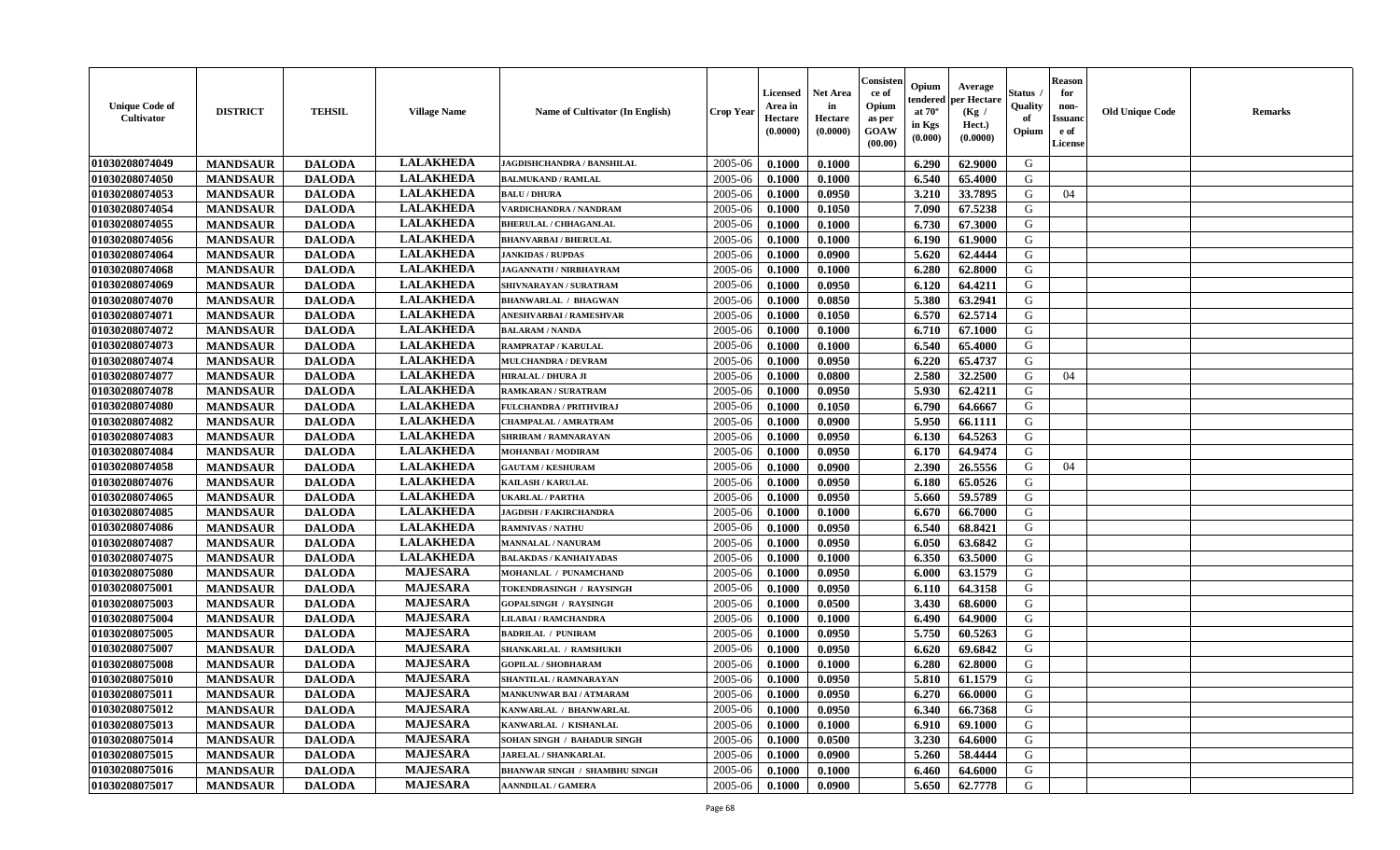| <b>Unique Code of</b><br><b>Cultivator</b> | <b>DISTRICT</b> | <b>TEHSIL</b> | <b>Village Name</b> | Name of Cultivator (In English)       | <b>Crop Year</b> | <b>Licensed</b><br>Area in<br>Hectare<br>(0.0000) | <b>Net Area</b><br>in<br>Hectare<br>(0.0000) | Consister<br>ce of<br>Opium<br>as per<br><b>GOAW</b><br>(00.00) | Opium<br>endered<br>at $70^\circ$<br>in Kgs<br>(0.000) | Average<br>per Hectare<br>(Kg /<br>Hect.)<br>(0.0000) | Status<br>Quality<br>of<br>Opium | <b>Reason</b><br>for<br>non-<br><b>Issuand</b><br>e of<br><b>License</b> | <b>Old Unique Code</b> | <b>Remarks</b> |
|--------------------------------------------|-----------------|---------------|---------------------|---------------------------------------|------------------|---------------------------------------------------|----------------------------------------------|-----------------------------------------------------------------|--------------------------------------------------------|-------------------------------------------------------|----------------------------------|--------------------------------------------------------------------------|------------------------|----------------|
| 01030208075018                             | <b>MANDSAUR</b> | <b>DALODA</b> | <b>MAJESARA</b>     | FUNDASINGH / KHUMANSINGH              | 2005-06          | 0.1000                                            | 0.1000                                       |                                                                 | 6.120                                                  | 61.2000                                               | G                                |                                                                          |                        |                |
| 01030208075019                             | <b>MANDSAUR</b> | <b>DALODA</b> | <b>MAJESARA</b>     | NAGUSINGH / SHAMBHUSINGH              | 2005-06          | 0.1000                                            | 0.0850                                       |                                                                 | 5.400                                                  | 63.5294                                               | G                                |                                                                          |                        |                |
| 01030208075021                             | <b>MANDSAUR</b> | <b>DALODA</b> | <b>MAJESARA</b>     | DALPAT SINGH / LAL SINGH              | 2005-06          | 0.1000                                            | 0.1000                                       |                                                                 | 6.010                                                  | 60.1000                                               | G                                |                                                                          |                        |                |
| 01030208075023                             | <b>MANDSAUR</b> | <b>DALODA</b> | <b>MAJESARA</b>     | SHANKARLAL / BHAGATRAM                | 2005-06          | 0.1000                                            | 0.0900                                       |                                                                 | 6.200                                                  | 68.8889                                               | G                                |                                                                          |                        |                |
| 01030208075031                             | <b>MANDSAUR</b> | <b>DALODA</b> | <b>MAJESARA</b>     | MANGILAL / KISHANLAL                  | 2005-06          | 0.1000                                            | 0.1050                                       |                                                                 | 7.190                                                  | 68.4762                                               | G                                |                                                                          |                        |                |
| 01030208075032                             | <b>MANDSAUR</b> | <b>DALODA</b> | <b>MAJESARA</b>     | <b>JARESINGH / NATHESINGH</b>         | 2005-06          | 0.1000                                            | 0.0800                                       |                                                                 | 5.120                                                  | 64.0000                                               | G                                |                                                                          |                        |                |
| 01030208075034                             | <b>MANDSAUR</b> | <b>DALODA</b> | <b>MAJESARA</b>     | <b>RAMESHVAR / JAGANNATH</b>          | 2005-06          | 0.1000                                            | 0.0950                                       |                                                                 | 5.760                                                  | 60.6316                                               | G                                | 01                                                                       |                        |                |
| 01030208075035                             | <b>MANDSAUR</b> | <b>DALODA</b> | <b>MAJESARA</b>     | RAJARAM / RATANLAL                    | 2005-06          | 0.1000                                            | 0.0950                                       |                                                                 | 7.050                                                  | 74.2105                                               | G                                |                                                                          |                        |                |
| 01030208075036                             | <b>MANDSAUR</b> | <b>DALODA</b> | <b>MAJESARA</b>     | <b>NATHIBAI / BHANVARLAL</b>          | 2005-06          | 0.1000                                            | 0.0950                                       |                                                                 | 5.940                                                  | 62.5263                                               | G                                |                                                                          |                        |                |
| 01030208075037                             | <b>MANDSAUR</b> | <b>DALODA</b> | <b>MAJESARA</b>     | PARSADIBAI / RATANLAL                 | 2005-06          | 0.1000                                            | 0.1050                                       |                                                                 | 6.100                                                  | 58.0952                                               | G                                |                                                                          |                        |                |
| 01030208075039                             | <b>MANDSAUR</b> | <b>DALODA</b> | <b>MAJESARA</b>     | SHAMBHUSINGH / VAKTAVARSINGH          | 2005-06          | 0.1000                                            | 0.0700                                       |                                                                 | 4.180                                                  | 59.7143                                               | G                                |                                                                          |                        |                |
| 01030208075040                             | <b>MANDSAUR</b> | <b>DALODA</b> | <b>MAJESARA</b>     | <b>BALU / UMMEDRAM</b>                | 2005-06          | 0.1000                                            | 0.0850                                       |                                                                 | 5.400                                                  | 63.5294                                               | G                                |                                                                          |                        |                |
| 01030208075043                             | <b>MANDSAUR</b> | <b>DALODA</b> | <b>MAJESARA</b>     | <b>DASHRATH / DEVA DAROGA</b>         | 2005-06          | 0.1000                                            | 0.1000                                       |                                                                 | 6.290                                                  | 62.9000                                               | G                                |                                                                          |                        |                |
| 01030208075046                             | <b>MANDSAUR</b> | <b>DALODA</b> | <b>MAJESARA</b>     | PARWATIBAI / LALA                     | 2005-06          | 0.1000                                            | 0.0800                                       |                                                                 | 4.950                                                  | 61.8750                                               | G                                |                                                                          |                        |                |
| 01030208075047                             | <b>MANDSAUR</b> | <b>DALODA</b> | <b>MAJESARA</b>     | <b>JARESINGH / JUJHARSINGH</b>        | 2005-06          | 0.1000                                            | 0.1050                                       |                                                                 | 6.510                                                  | 62.0000                                               | G                                |                                                                          |                        |                |
| 01030208075048                             | <b>MANDSAUR</b> | <b>DALODA</b> | <b>MAJESARA</b>     | RAMNARAYAN / PUNIRAM                  | 2005-06          | 0.1000                                            | 0.1000                                       |                                                                 | 7.150                                                  | 71.5000                                               | G                                |                                                                          |                        |                |
| 01030208075049                             | <b>MANDSAUR</b> | <b>DALODA</b> | <b>MAJESARA</b>     | VIKRAMSINGH / JUJHARSINGH             | 2005-06          | 0.1000                                            | 0.1000                                       |                                                                 | 6.320                                                  | 63.2000                                               | G                                |                                                                          |                        |                |
| 01030208075050                             | <b>MANDSAUR</b> | <b>DALODA</b> | <b>MAJESARA</b>     | RAMDAYAL / KESHURAM                   | 2005-06          | 0.1000                                            | 0.0900                                       |                                                                 | 5.810                                                  | 64.5556                                               | G                                |                                                                          |                        |                |
| 01030208075051                             | <b>MANDSAUR</b> | <b>DALODA</b> | <b>MAJESARA</b>     | NANDRAM / BHAGIRATH                   | 2005-06          | 0.1000                                            | 0.1000                                       |                                                                 | 6.410                                                  | 64.1000                                               | G                                |                                                                          |                        |                |
| 01030208075054                             | <b>MANDSAUR</b> | <b>DALODA</b> | <b>MAJESARA</b>     | <b>RATANSINGH / MOD SINGH</b>         | 2005-06          | 0.1000                                            | 0.1000                                       |                                                                 | 3.240                                                  | 32.4000                                               | G                                | 04                                                                       |                        |                |
| 01030208075055                             | <b>MANDSAUR</b> | <b>DALODA</b> | <b>MAJESARA</b>     | DEVILAL / KANWARLAL                   | 2005-06          | 0.1000                                            | 0.0950                                       |                                                                 | 6.500                                                  | 68.4211                                               | G                                |                                                                          |                        |                |
| 01030208075057                             | <b>MANDSAUR</b> | <b>DALODA</b> | <b>MAJESARA</b>     | <b>RAMESHDAS / BHAGWANDAS</b>         | 2005-06          | 0.1000                                            | 0.0950                                       |                                                                 | 5.910                                                  | 62.2105                                               | G                                |                                                                          |                        |                |
| 01030208075058                             | <b>MANDSAUR</b> | <b>DALODA</b> | <b>MAJESARA</b>     | <b>DHAPUBAI/NANDA</b>                 | 2005-06          | 0.1000                                            | 0.1000                                       |                                                                 | 6.320                                                  | 63.2000                                               | G                                |                                                                          |                        |                |
| 01030208075060                             | <b>MANDSAUR</b> | <b>DALODA</b> | <b>MAJESARA</b>     | HASIBAI / CHAINRAM                    | 2005-06          | 0.1000                                            | 0.0700                                       |                                                                 | 4.470                                                  | 63.8571                                               | G                                |                                                                          |                        |                |
| 01030208075063                             | <b>MANDSAUR</b> | <b>DALODA</b> | <b>MAJESARA</b>     | <b>PREMSINGH / BAHADURSINGH</b>       | 2005-06          | 0.1000                                            | 0.0500                                       |                                                                 | 3.060                                                  | 61.2000                                               | G                                |                                                                          |                        |                |
| 01030208075065                             | <b>MANDSAUR</b> | <b>DALODA</b> | <b>MAJESARA</b>     | AYODHYABAI / RADHESHYAM               | 2005-06          | 0.1000                                            | 0.1000                                       |                                                                 | 6.510                                                  | 65.1000                                               | G                                |                                                                          |                        |                |
| 01030208075070                             | <b>MANDSAUR</b> | <b>DALODA</b> | <b>MAJESARA</b>     | KANWARLAL / BHANWARLAL                | 2005-06          | 0.1000                                            |                                              |                                                                 |                                                        | 0.0000                                                | F                                |                                                                          |                        |                |
| 01030208075074                             | <b>MANDSAUR</b> | <b>DALODA</b> | <b>MAJESARA</b>     | <b>MAGANBAI/VENIRAM</b>               | 2005-06          | 0.1000                                            | 0.1000                                       |                                                                 | 6.200                                                  | 62.0000                                               | G                                |                                                                          |                        |                |
| 01030208075075                             | <b>MANDSAUR</b> | <b>DALODA</b> | <b>MAJESARA</b>     | <b>RATANLAL / GOTAM</b>               | 2005-06          | 0.1000                                            | 0.0950                                       |                                                                 | 5.830                                                  | 61.3684                                               | G                                |                                                                          |                        |                |
| 01030208075077                             | <b>MANDSAUR</b> | <b>DALODA</b> | <b>MAJESARA</b>     | <b>BAPULAL / NANDRAM</b>              | 2005-06          | 0.1000                                            | 0.0950                                       |                                                                 | 6.120                                                  | 64.4211                                               | G                                |                                                                          |                        |                |
| 01030208075081                             | <b>MANDSAUR</b> | <b>DALODA</b> | <b>MAJESARA</b>     | <b>BHUPENDRA SINGH / MOTYA KUNWAR</b> | 2005-06          | 0.1000                                            | 0.0850                                       |                                                                 | 5.350                                                  | 62.9412                                               | G                                |                                                                          |                        |                |
| 01030208075084                             | <b>MANDSAUR</b> | <b>DALODA</b> | <b>MAJESARA</b>     | <b>MANSINGH / BHAGVANSINGH</b>        | 2005-06          | 0.1000                                            | 0.0950                                       |                                                                 | 6.150                                                  | 64.7368                                               | ${\bf G}$                        |                                                                          |                        |                |
| 01030208075087                             | <b>MANDSAUR</b> | <b>DALODA</b> | <b>MAJESARA</b>     | <b>BHANWAR SINGH / PREM SINGH</b>     | 2005-06          | 0.1000                                            | 0.0900                                       |                                                                 | 6.590                                                  | 73.2222                                               | G                                |                                                                          |                        |                |
| 01030208075089                             | <b>MANDSAUR</b> | <b>DALODA</b> | <b>MAJESARA</b>     | <b>LALSINGH / KHUMANSINGH</b>         | 2005-06          | 0.1000                                            | 0.1000                                       |                                                                 | 6.460                                                  | 64.6000                                               | G                                |                                                                          |                        |                |
| 01030208075090                             | <b>MANDSAUR</b> | <b>DALODA</b> | <b>MAJESARA</b>     | <b>PREMSINGH / JARESINGH</b>          | 2005-06          | 0.1000                                            | 0.1000                                       |                                                                 | 6.040                                                  | 60.4000                                               | G                                |                                                                          |                        |                |
| 01030208075093                             | <b>MANDSAUR</b> | <b>DALODA</b> | <b>MAJESARA</b>     | <b>CHUNILAL / BHAGIRATH</b>           | 2005-06          | 0.1000                                            | 0.0950                                       |                                                                 | 6.310                                                  | 66.4211                                               | G                                |                                                                          |                        |                |
| 01030208075009                             | <b>MANDSAUR</b> | <b>DALODA</b> | <b>MAJESARA</b>     | <b>JAGDISH / RAMNARAYAN</b>           | 2005-06          | 0.1000                                            | 0.0900                                       |                                                                 | 5.730                                                  | 63.6667                                               | G                                |                                                                          |                        |                |
| 01030208075100                             | <b>MANDSAUR</b> | <b>DALODA</b> | <b>MAJESARA</b>     | <b>KESHURAM / CHHOTELAL</b>           | 2005-06          | 0.1000                                            | 0.1000                                       |                                                                 | 6.310                                                  | 63.1000                                               | G                                |                                                                          |                        |                |
| 01030208075103                             | <b>MANDSAUR</b> | <b>DALODA</b> | <b>MAJESARA</b>     | <b>ONKARALAL / PRABHULAI</b>          | 2005-06          | 0.1000                                            | 0.0950                                       |                                                                 | 6.410                                                  | 67.4737                                               | G                                |                                                                          |                        |                |
| 01030208075104                             | <b>MANDSAUR</b> | <b>DALODA</b> | <b>MAJESARA</b>     | <b>GHANSHYAM / SHRILAL</b>            | 2005-06          | 0.1000                                            | 0.1000                                       |                                                                 | 6.640                                                  | 66.4000                                               | G                                |                                                                          |                        |                |
| 01030208075078                             | <b>MANDSAUR</b> | <b>DALODA</b> | <b>MAJESARA</b>     | <b>PRAKASH / BAPULAL</b>              | 2005-06          | 0.1000                                            | 0.0950                                       |                                                                 | 5.910                                                  | 62.2105                                               | G                                |                                                                          |                        |                |
| 01030208075042                             | <b>MANDSAUR</b> | <b>DALODA</b> | <b>MAJESARA</b>     | <b>BHAGATRAM / GAMERLAL</b>           | 2005-06          | 0.1000                                            | 0.0950                                       |                                                                 | 6.150                                                  | 64.7368                                               | G                                |                                                                          |                        |                |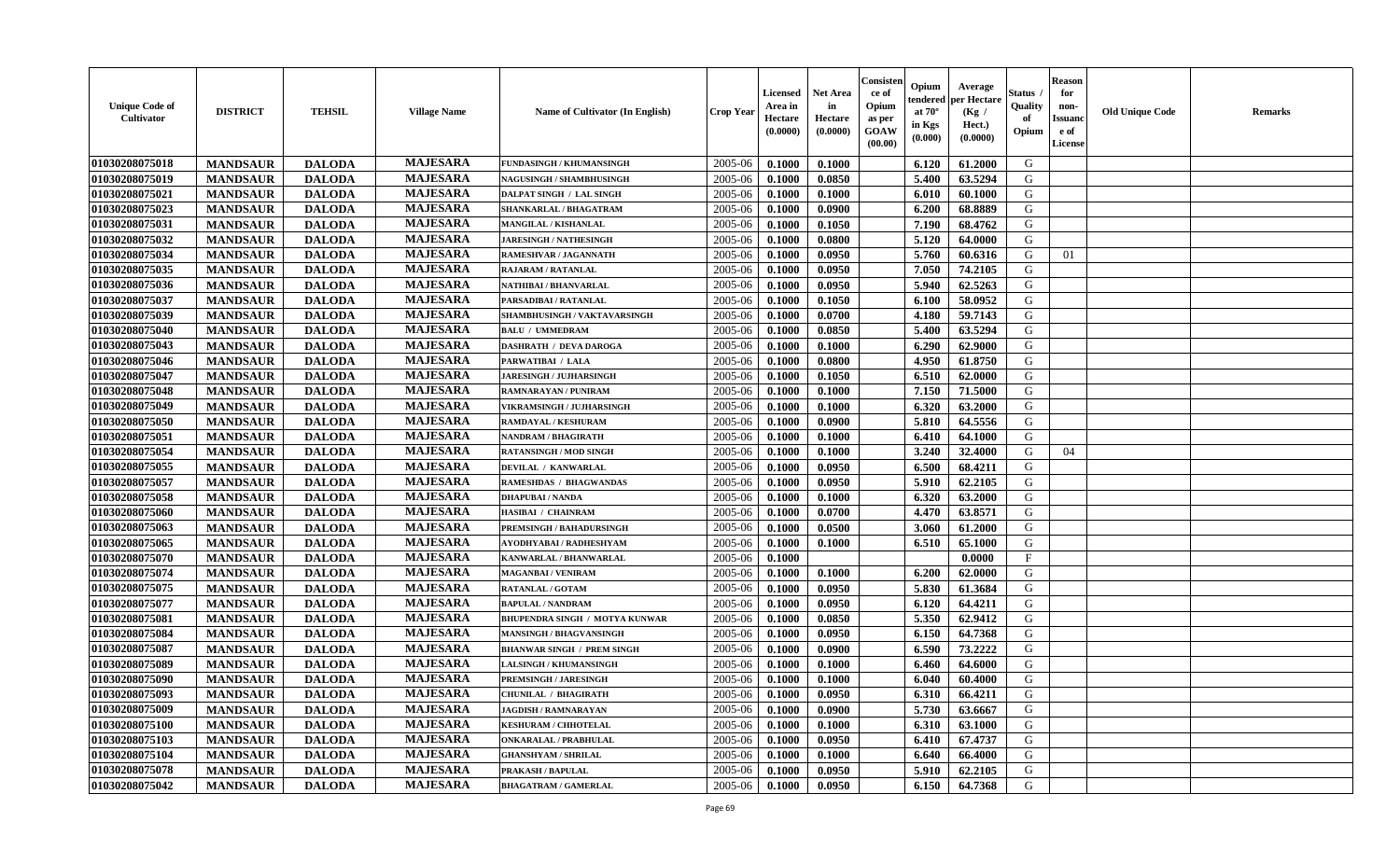| <b>Unique Code of</b><br><b>Cultivator</b> | <b>DISTRICT</b> | <b>TEHSIL</b> | <b>Village Name</b> | Name of Cultivator (In English)          | <b>Crop Year</b> | Licensed<br>Area in<br>Hectare<br>(0.0000) | Net Area<br>in<br>Hectare<br>(0.0000) | Consisteı<br>ce of<br>Opium<br>as per<br>GOAW<br>(00.00) | Opium<br>endered<br>at $70^\circ$<br>in Kgs<br>(0.000) | Average<br>per Hectare<br>(Kg /<br>Hect.)<br>(0.0000) | Status<br>Quality<br>of<br>Opium | <b>Reason</b><br>for<br>non-<br>Issuano<br>e of<br>License | <b>Old Unique Code</b> | Remarks            |
|--------------------------------------------|-----------------|---------------|---------------------|------------------------------------------|------------------|--------------------------------------------|---------------------------------------|----------------------------------------------------------|--------------------------------------------------------|-------------------------------------------------------|----------------------------------|------------------------------------------------------------|------------------------|--------------------|
| 01030208075072                             | <b>MANDSAUR</b> | <b>DALODA</b> | <b>MAJESARA</b>     | PREMKUNVAR / BHERUSINGH                  | 2005-06          | 0.1000                                     | 0.1000                                |                                                          | 5.920                                                  | 59.2000                                               | G                                |                                                            |                        |                    |
| 01030208075105                             | <b>MANDSAUR</b> | <b>DALODA</b> | <b>MAJESARA</b>     | SHOBHARAM / BHARATARAM                   | 2005-06          | 0.1000                                     | 0.0800                                |                                                          | 4.600                                                  | 57.5000                                               | G                                |                                                            |                        |                    |
| 01030208075107                             | <b>MANDSAUR</b> | <b>DALODA</b> | <b>MAJESARA</b>     | PYARIBAI / KISHANALAL                    | 2005-06          | 0.1000                                     |                                       |                                                          |                                                        | 0.0000                                                | $\mathbf N$                      | 08                                                         |                        |                    |
| 01030208076001                             | <b>MANDSAUR</b> | <b>DALODA</b> | <b>NIMBAKHEDI</b>   | PRABHULAL / GULAB                        | 2005-06          | 0.1000                                     | 0.1000                                |                                                          | 7.750                                                  | 77.5000                                               | G                                |                                                            |                        |                    |
| 01030208076002                             | <b>MANDSAUR</b> | <b>DALODA</b> | <b>NIMBAKHEDI</b>   | <b>DALLIBAI/SHOBHARAM</b>                | 2005-06          | 0.1000                                     | 0.1000                                |                                                          | 6.500                                                  | 65.0000                                               | G                                |                                                            |                        |                    |
| 01030208076003                             | <b>MANDSAUR</b> | <b>DALODA</b> | <b>NIMBAKHEDI</b>   | <b>BABULAL URF RAMPRASAD/ GULABCHAND</b> | 2005-06          | 0.1000                                     | 0.1000                                |                                                          | 7.060                                                  | 70.6000                                               | G                                |                                                            |                        |                    |
| 01030208076004                             | <b>MANDSAUR</b> | <b>DALODA</b> | <b>NIMBAKHEDI</b>   | <b>BHUVANILAL / GULABCHANDRA</b>         | 2005-06          | 0.1000                                     | 0.1000                                |                                                          | 6.610                                                  | 66.1000                                               | G                                |                                                            |                        |                    |
| 01030208076005                             | <b>MANDSAUR</b> | <b>DALODA</b> | <b>NIMBAKHEDI</b>   | <b>RAMLAL / MODA</b>                     | 2005-06          | 0.1000                                     | 0.1000                                |                                                          | 6.180                                                  | 61.8000                                               | G                                |                                                            |                        |                    |
| 01030208076006                             | <b>MANDSAUR</b> | <b>DALODA</b> | <b>NIMBAKHEDI</b>   | NARAYANSINGH / BHUVANISINGH              | 2005-06          | 0.1000                                     | 0.1000                                |                                                          | 5.830                                                  | 58.3000                                               | G                                |                                                            |                        |                    |
| 01030208076007                             | <b>MANDSAUR</b> | <b>DALODA</b> | <b>NIMBAKHEDI</b>   | <b>LALSINGH / PARTHESINGH</b>            | 2005-06          | 0.1000                                     | 0.1000                                |                                                          | 5.970                                                  | 59.7000                                               | G                                |                                                            |                        |                    |
| 01030208076008                             | <b>MANDSAUR</b> | <b>DALODA</b> | <b>NIMBAKHEDI</b>   | <b>RAJKUNVAR / UMRAVSINGH</b>            | 2005-06          | 0.1000                                     | 0.0700                                |                                                          | 4.020                                                  | 57.4286                                               | G                                |                                                            |                        |                    |
| 01030208076009                             | <b>MANDSAUR</b> | <b>DALODA</b> | <b>NIMBAKHEDI</b>   | <b>BABUKUNVAR / RATANSINGH</b>           | 2005-06          | 0.1000                                     | 0.1000                                |                                                          | 6.110                                                  | 61.1000                                               | G                                |                                                            |                        |                    |
| 01030208076011                             | <b>MANDSAUR</b> | <b>DALODA</b> | <b>NIMBAKHEDI</b>   | <b>ABDUL SHAPHI / FATTEKHAN</b>          | 2005-06          | 0.1000                                     | 0.1000                                |                                                          | 6.510                                                  | 65.1000                                               | G                                |                                                            |                        |                    |
| 01030208076012                             | <b>MANDSAUR</b> | <b>DALODA</b> | <b>NIMBAKHEDI</b>   | <b>MANGILAL / RAMA</b>                   | 2005-06          | 0.1000                                     | 0.1000                                |                                                          | 6.140                                                  | 61.4000                                               | G                                |                                                            |                        |                    |
| 01030208076013                             | <b>MANDSAUR</b> | <b>DALODA</b> | <b>NIMBAKHEDI</b>   | NATHIBAI / PRITHVIRAJ                    | 2005-06          | 0.1000                                     | 0.1000                                |                                                          | 6.250                                                  | 62.5000                                               | $\mathbf G$                      |                                                            |                        |                    |
| 01030208076015                             | <b>MANDSAUR</b> | <b>DALODA</b> | <b>NIMBAKHEDI</b>   | <b>MEHABUB KHAN / NATTHE KHAN</b>        | 2005-06          | 0.1000                                     | 0.1000                                |                                                          | 6.480                                                  | 64.8000                                               | G                                |                                                            |                        |                    |
| 01030208076017                             | <b>MANDSAUR</b> | <b>DALODA</b> | <b>NIMBAKHEDI</b>   | RAJ KUNWAR / NATHU SINGH                 | 2005-06          | 0.1000                                     | 0.1000                                |                                                          | 5.890                                                  | 58.9000                                               | G                                |                                                            |                        |                    |
| 01030208076018                             | <b>MANDSAUR</b> | <b>DALODA</b> | <b>NIMBAKHEDI</b>   | <b>RAMKISHAN / RAMA</b>                  | 2005-06          | 0.1000                                     | 0.1000                                |                                                          | 6.320                                                  | 63.2000                                               | G                                |                                                            |                        |                    |
| 01030208076025                             | <b>MANDSAUR</b> | <b>DALODA</b> | <b>NIMBAKHEDI</b>   | <b>RATAN KUNWAR / JUJHAR SINGH</b>       | 2005-06          | 0.1000                                     | 0.0950                                |                                                          | 6.630                                                  | 69.7895                                               | G                                |                                                            |                        |                    |
| 01030208076027                             | <b>MANDSAUR</b> | <b>DALODA</b> | <b>NIMBAKHEDI</b>   | <b>BHERUSINGH / DATARSINGH</b>           | 2005-06          | 0.1000                                     | 0.1000                                |                                                          | 5.960                                                  | 59.6000                                               | G                                |                                                            |                        |                    |
| 01030208076028                             | <b>MANDSAUR</b> | <b>DALODA</b> | <b>NIMBAKHEDI</b>   | <b>UDAYRAM / KISHANSINGH</b>             | 2005-06          | 0.1000                                     | 0.1000                                |                                                          | 6.100                                                  | 61.0000                                               | G                                |                                                            |                        |                    |
| 01030208076029                             | <b>MANDSAUR</b> | <b>DALODA</b> | <b>NIMBAKHEDI</b>   | RUKAMANBAI / MANGILAL                    | 2005-06          | 0.1000                                     | 0.1000                                |                                                          | 6.160                                                  | 61.6000                                               | G                                |                                                            |                        |                    |
| 01030208076030                             | <b>MANDSAUR</b> | <b>DALODA</b> | <b>NIMBAKHEDI</b>   | <b>DARYAVSINGH / RAYSINGH</b>            | 2005-06          | 0.1000                                     | 0.1000                                |                                                          | 6.140                                                  | 61.4000                                               | G                                |                                                            |                        |                    |
| 01030208076033                             | <b>MANDSAUR</b> | <b>DALODA</b> | <b>NIMBAKHEDI</b>   | <b>NAGURAM / NANURAM</b>                 | 2005-06          | 0.1000                                     | 0.0700                                |                                                          | 3.760                                                  | 53.7143                                               | G                                | 04                                                         |                        | <b>NAME CHANGE</b> |
| 01030208076034                             | <b>MANDSAUR</b> | <b>DALODA</b> | <b>NIMBAKHEDI</b>   | <b>SHAMBHUSINGH / BHANWARSINGH</b>       | 2005-06          | 0.1000                                     | 0.1000                                |                                                          | 5.990                                                  | 59.9000                                               | G                                |                                                            |                        |                    |
| 01030208076035                             | <b>MANDSAUR</b> | <b>DALODA</b> | <b>NIMBAKHEDI</b>   | <b>NANDIBAI / RAMLAL</b>                 | 2005-06          | 0.1000                                     | 0.0950                                |                                                          | 5.860                                                  | 61.6842                                               | G                                |                                                            |                        |                    |
| 01030208076037                             | <b>MANDSAUR</b> | <b>DALODA</b> | <b>NIMBAKHEDI</b>   | UGAMKUNVAR / JUJHARSINGH                 | 2005-06          | 0.1000                                     | 0.0950                                |                                                          | 6.490                                                  | 68.3158                                               | G                                |                                                            |                        |                    |
| 01030208076042                             | <b>MANDSAUR</b> | <b>DALODA</b> | <b>NIMBAKHEDI</b>   | <b>BHANVARLAL / ONKARLAL</b>             | 2005-06          | 0.1000                                     | 0.1050                                |                                                          | 6.860                                                  | 65.3333                                               | G                                |                                                            |                        |                    |
| 01030208076043                             | <b>MANDSAUR</b> | <b>DALODA</b> | <b>NIMBAKHEDI</b>   | KARULAL / GANGARAM                       | 2005-06          | 0.1000                                     | 0.1000                                |                                                          | 6.140                                                  | 61.4000                                               | G                                |                                                            |                        |                    |
| 01030208076044                             | <b>MANDSAUR</b> | <b>DALODA</b> | <b>NIMBAKHEDI</b>   | <b>DEVILAL / RAMESHVAR</b>               | 2005-06          | 0.1000                                     | 0.1000                                |                                                          | 6.670                                                  | 66.7000                                               | G                                |                                                            |                        |                    |
| 01030208076021                             | <b>MANDSAUR</b> | <b>DALODA</b> | <b>NIMBAKHEDI</b>   | <b>GIRDHARILAL / VAKTA</b>               | 2005-06          | 0.1000                                     | 0.1000                                |                                                          | 5.910                                                  | 59.1000                                               | G                                |                                                            |                        |                    |
| 01030208076038                             | <b>MANDSAUR</b> | <b>DALODA</b> | <b>NIMBAKHEDI</b>   | <b>BHANVARBAI/SAMMADBAI</b>              | 2005-06          | 0.1000                                     | 0.0700                                |                                                          | 4.080                                                  | 58.2857                                               | G                                |                                                            |                        |                    |
| 01030208076020                             | <b>MANDSAUR</b> | <b>DALODA</b> | <b>NIMBAKHEDI</b>   | YASINKHAN / BHUREKHAN                    | 2005-06          | 0.1000                                     | 0.1000                                |                                                          | 5.990                                                  | 59.9000                                               | G                                |                                                            |                        |                    |
| 01030208076048                             | <b>MANDSAUR</b> | <b>DALODA</b> | <b>NIMBAKHEDI</b>   | <b>NARMADABAI/KALU</b>                   | 2005-06          | 0.1000                                     | 0.1000                                |                                                          | 6.600                                                  | 66.0000                                               | G                                |                                                            |                        |                    |
| 01030208078004                             | <b>MANDSAUR</b> | <b>DALODA</b> | <b>PATELA</b>       | <b>DEVILAL / BHERULAL</b>                | 2005-06          | 0.1000                                     | 0.0950                                |                                                          | 6.290                                                  | 66.2105                                               | G                                |                                                            |                        |                    |
| 01030208078001                             | <b>MANDSAUR</b> | <b>DALODA</b> | <b>PATELA</b>       | MATHURALAL / TULSIRAM                    | 2005-06          | 0.1000                                     | 0.0950                                |                                                          | 6.030                                                  | 63.4737                                               | G                                |                                                            |                        |                    |
| 01030208078002                             | <b>MANDSAUR</b> | <b>DALODA</b> | <b>PATELA</b>       | <b>LAKHMICHAND / RAMRATAN</b>            | 2005-06          | 0.1000                                     | 0.0950                                |                                                          | 5.760                                                  | 60.6316                                               | G                                |                                                            |                        |                    |
| 01030208078003                             | <b>MANDSAUR</b> | <b>DALODA</b> | <b>PATELA</b>       | <b>LILABAI / NAGULAL</b>                 | 2005-06          | 0.1000                                     | 0.1000                                |                                                          | 6.660                                                  | 66.6000                                               | G                                |                                                            |                        |                    |
| 01030208078006                             | <b>MANDSAUR</b> | <b>DALODA</b> | <b>PATELA</b>       | <b>NARAYAN / PARTHA</b>                  | 2005-06          | 0.1000                                     | 0.1000                                |                                                          | 6.660                                                  | 66.6000                                               | G                                |                                                            |                        |                    |
| 01030208078007                             | <b>MANDSAUR</b> | <b>DALODA</b> | <b>PATELA</b>       | KANWARLAL / TULSIRAM                     | 2005-06          | 0.1000                                     | 0.0950                                |                                                          | 6.570                                                  | 69.1579                                               | ${\bf G}$                        |                                                            |                        |                    |
| 01030208078008                             | <b>MANDSAUR</b> | <b>DALODA</b> | <b>PATELA</b>       | RAMCHADNRA / SAWA                        | 2005-06          | 0.1000                                     | 0.1000                                |                                                          | 6.550                                                  | 65.5000                                               | G                                |                                                            |                        |                    |
| 01030208078010                             | <b>MANDSAUR</b> | <b>DALODA</b> | <b>PATELA</b>       | <b>GHANSHYAM / LAXMINACHAND</b>          | 2005-06          | 0.1000                                     | 0.0900                                |                                                          | 5.780                                                  | 64.2222                                               | G                                |                                                            |                        |                    |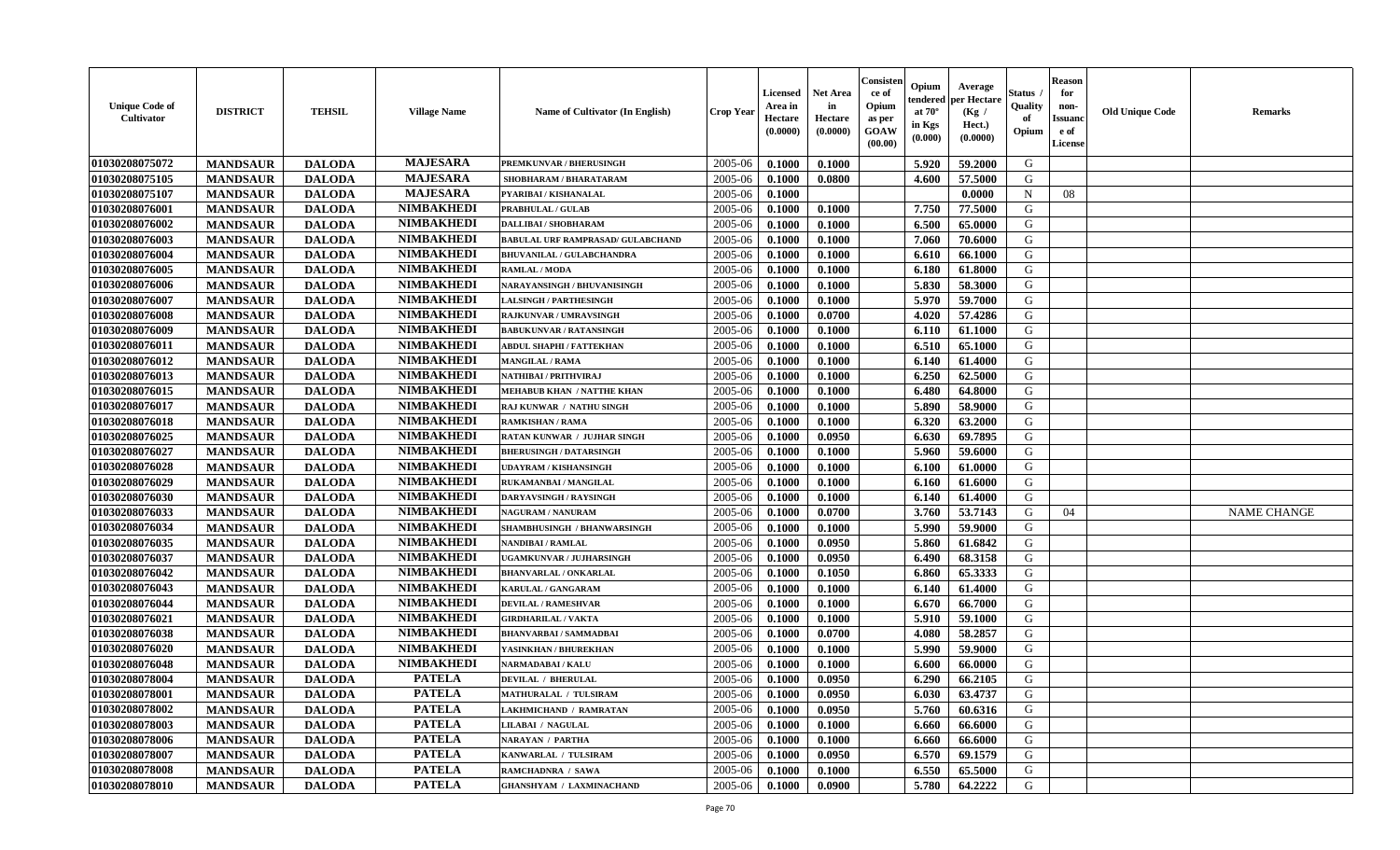| <b>Unique Code of</b><br><b>Cultivator</b> | <b>DISTRICT</b> | <b>TEHSIL</b> | <b>Village Name</b> | Name of Cultivator (In English) | <b>Crop Year</b> | <b>Licensed</b><br>Area in<br>Hectare<br>(0.0000) | <b>Net Area</b><br>in<br>Hectare<br>(0.0000) | Consister<br>ce of<br>Opium<br>as per<br><b>GOAW</b><br>(00.00) | Opium<br>endered<br>at $70^\circ$<br>in Kgs<br>$(\mathbf{0.000})$ | Average<br>per Hectare<br>(Kg /<br>Hect.)<br>(0.0000) | Status<br>Quality<br>of<br>Opium | Reason<br>for<br>non-<br>Issuan<br>e of<br><b>License</b> | <b>Old Unique Code</b> | <b>Remarks</b> |
|--------------------------------------------|-----------------|---------------|---------------------|---------------------------------|------------------|---------------------------------------------------|----------------------------------------------|-----------------------------------------------------------------|-------------------------------------------------------------------|-------------------------------------------------------|----------------------------------|-----------------------------------------------------------|------------------------|----------------|
| 01030208078011                             | <b>MANDSAUR</b> | <b>DALODA</b> | <b>PATELA</b>       | RADHESHYAM / CHAGANLAL          | 2005-06          | 0.1000                                            | 0.1000                                       |                                                                 | 6.380                                                             | 63.8000                                               | G                                |                                                           |                        |                |
| 01030208078013                             | <b>MANDSAUR</b> | <b>DALODA</b> | <b>PATELA</b>       | <b>NAGULAL / GULAB</b>          | 2005-06          | 0.1000                                            | 0.1000                                       |                                                                 | 6.760                                                             | 67.6000                                               | G                                |                                                           |                        |                |
| 01030208078014                             | <b>MANDSAUR</b> | <b>DALODA</b> | <b>PATELA</b>       | KASTURIBAI / RAMESHWAR          | 2005-06          | 0.1000                                            | 0.0800                                       |                                                                 | 5.290                                                             | 66.1250                                               | G                                |                                                           |                        |                |
| 01030208078015                             | <b>MANDSAUR</b> | <b>DALODA</b> | <b>PATELA</b>       | <b>DOLATRAM / DALURAM</b>       | 2005-06          | 0.1000                                            | 0.0950                                       |                                                                 | 6.370                                                             | 67.0526                                               | G                                |                                                           |                        |                |
| 01030208078016                             | <b>MANDSAUR</b> | <b>DALODA</b> | <b>PATELA</b>       | <b>GOUTAMLAL / BHERULAL</b>     | 2005-06          | 0.1000                                            | 0.1000                                       |                                                                 | 6.710                                                             | 67.1000                                               | G                                |                                                           |                        |                |
| 01030208078017                             | <b>MANDSAUR</b> | <b>DALODA</b> | <b>PATELA</b>       | <b>RAMDAYAL / DEVRAM</b>        | 2005-06          | 0.1000                                            | 0.1000                                       |                                                                 | 6.630                                                             | 66.3000                                               | G                                |                                                           |                        |                |
| 01030208078018                             | <b>MANDSAUR</b> | <b>DALODA</b> | <b>PATELA</b>       | <b>BHAGATRAM / BHANWARLAL</b>   | 2005-06          | 0.1000                                            | 0.1000                                       |                                                                 | 6.620                                                             | 66.2000                                               | G                                |                                                           |                        |                |
| 01030208078019                             | <b>MANDSAUR</b> | <b>DALODA</b> | <b>PATELA</b>       | <b>RAMESHWAR / PAYARCHAND</b>   | 2005-06          | 0.1000                                            | 0.0900                                       |                                                                 | 6.670                                                             | 74.1111                                               | G                                |                                                           |                        |                |
| 01030208078020                             | <b>MANDSAUR</b> | <b>DALODA</b> | <b>PATELA</b>       | <b>NAGULAL / KACHRU</b>         | 2005-06          | 0.1000                                            | 0.1000                                       |                                                                 | 6.690                                                             | 66.9000                                               | G                                |                                                           |                        |                |
| 01030208078021                             | <b>MANDSAUR</b> | <b>DALODA</b> | <b>PATELA</b>       | SITABAI / GANESHRAM             | 2005-06          | 0.1000                                            | 0.1000                                       |                                                                 | 6.500                                                             | 65.0000                                               | G                                |                                                           |                        |                |
| 01030208078022                             | <b>MANDSAUR</b> | <b>DALODA</b> | <b>PATELA</b>       | JAGANATH / BHAGATRAM            | 2005-06          | 0.1000                                            | 0.1000                                       |                                                                 | 6.490                                                             | 64.9000                                               | G                                |                                                           |                        |                |
| 01030208078023                             | <b>MANDSAUR</b> | <b>DALODA</b> | <b>PATELA</b>       | KAWERIBAI / RUPRAM              | 2005-06          | 0.1000                                            | 0.1000                                       |                                                                 | 6.410                                                             | 64.1000                                               | G                                |                                                           |                        |                |
| 01030208078024                             | <b>MANDSAUR</b> | <b>DALODA</b> | <b>PATELA</b>       | <b>NANDRAM / MOHANLAL</b>       | 2005-06          | 0.1000                                            | 0.0800                                       |                                                                 | 5.190                                                             | 64.8750                                               | G                                |                                                           |                        |                |
| 01030208078025                             | <b>MANDSAUR</b> | <b>DALODA</b> | <b>PATELA</b>       | <b>BHERULAL / GULAB KUMAWAT</b> | 2005-06          | 0.1000                                            | 0.1000                                       |                                                                 | 6.680                                                             | 66.8000                                               | G                                |                                                           |                        |                |
| 01030208078026                             | <b>MANDSAUR</b> | <b>DALODA</b> | <b>PATELA</b>       | <b>ONKARLAL / RATANLAL</b>      | 2005-06          | 0.1000                                            | 0.1000                                       |                                                                 | 6.590                                                             | 65.9000                                               | G                                |                                                           |                        |                |
| 01030208078027                             | <b>MANDSAUR</b> | <b>DALODA</b> | <b>PATELA</b>       | DEVILAL / SUNDARBAI             | 2005-06          | 0.1000                                            | 0.0950                                       |                                                                 | 5.910                                                             | 62.2105                                               | G                                |                                                           |                        |                |
| 01030208078028                             | <b>MANDSAUR</b> | <b>DALODA</b> | <b>PATELA</b>       | <b>RAMNIWAS / SAVA</b>          | 2005-06          | 0.1000                                            | 0.1000                                       |                                                                 | 6.640                                                             | 66.4000                                               | G                                |                                                           |                        |                |
| 01030208078029                             | <b>MANDSAUR</b> | <b>DALODA</b> | <b>PATELA</b>       | <b>BHERULAL / KODAR</b>         | 2005-06          | 0.1000                                            | 0.0900                                       |                                                                 | 5.370                                                             | 59.6667                                               | G                                |                                                           |                        |                |
| 01030208078031                             | <b>MANDSAUR</b> | <b>DALODA</b> | <b>PATELA</b>       | RAMNARAYAN / KESHURAM           | 2005-06          | 0.1000                                            | 0.1000                                       |                                                                 | 6.420                                                             | 64.2000                                               | G                                |                                                           |                        |                |
| 01030208078032                             | <b>MANDSAUR</b> | <b>DALODA</b> | <b>PATELA</b>       | <b>SAVITRI / KARULAL</b>        | 2005-06          | 0.1000                                            | 0.1000                                       |                                                                 | 6.080                                                             | 60.8000                                               | G                                |                                                           |                        |                |
| 01030208078033                             | <b>MANDSAUR</b> | <b>DALODA</b> | <b>PATELA</b>       | KHEMRAJ / RAMKISHAN             | 2005-06          | 0.1000                                            | 0.0950                                       |                                                                 | 5.580                                                             | 58.7368                                               | G                                |                                                           |                        |                |
| 01030208078034                             | <b>MANDSAUR</b> | <b>DALODA</b> | <b>PATELA</b>       | <b>BASANTILAL / KACHRU</b>      | 2005-06          | 0.1000                                            | 0.1000                                       |                                                                 | 6.200                                                             | 62.0000                                               | G                                |                                                           |                        |                |
| 01030208078035                             | <b>MANDSAUR</b> | <b>DALODA</b> | <b>PATELA</b>       | <b>SURATRAM / GULAB</b>         | 2005-06          | 0.1000                                            | 0.1000                                       |                                                                 | 6.620                                                             | 66.2000                                               | G                                |                                                           |                        |                |
| 01030208078036                             | <b>MANDSAUR</b> | <b>DALODA</b> | <b>PATELA</b>       | RAMESHWAR / BHERULAL PATIDAR    | 2005-06          | 0.1000                                            | 0.1000                                       |                                                                 | 6.610                                                             | 66.1000                                               | G                                |                                                           |                        |                |
| 01030208078037                             | <b>MANDSAUR</b> | <b>DALODA</b> | <b>PATELA</b>       | <b>GANGABAI/VARDA</b>           | 2005-06          | 0.1000                                            | 0.1000                                       |                                                                 | 6.240                                                             | 62.4000                                               | G                                |                                                           |                        |                |
| 01030208078038                             | <b>MANDSAUR</b> | <b>DALODA</b> | <b>PATELA</b>       | <b>JAGDISH / BHANVARLAL</b>     | 2005-06          | 0.1000                                            | 0.0900                                       |                                                                 | 5.740                                                             | 63.7778                                               | G                                |                                                           |                        |                |
| 01030208078039                             | <b>MANDSAUR</b> | <b>DALODA</b> | <b>PATELA</b>       | <b>DEUBAI/PARASRAM</b>          | 2005-06          | 0.1000                                            | 0.0900                                       |                                                                 | 5.620                                                             | 62.4444                                               | G                                |                                                           |                        |                |
| 01030208078040                             | <b>MANDSAUR</b> | <b>DALODA</b> | <b>PATELA</b>       | KHUDABAKSH / SULEMAN            | 2005-06          | 0.1000                                            | 0.1000                                       |                                                                 | 6.080                                                             | 60.8000                                               | G                                |                                                           |                        |                |
| 01030208078043                             | <b>MANDSAUR</b> | <b>DALODA</b> | <b>PATELA</b>       | MULCHAND / CHUNNILAL            | 2005-06          | 0.1000                                            | 0.0900                                       |                                                                 | 5.840                                                             | 64.8889                                               | G                                |                                                           |                        |                |
| 01030208078044                             | <b>MANDSAUR</b> | <b>DALODA</b> | <b>PATELA</b>       | MOHANLAL / RAMRATAN             | 2005-06          | 0.1000                                            | 0.1000                                       |                                                                 | 6.890                                                             | 68.9000                                               | G                                |                                                           |                        |                |
| 01030208078045                             | <b>MANDSAUR</b> | <b>DALODA</b> | <b>PATELA</b>       | HIRALAL / CHAMPALAL             | 2005-06          | 0.1000                                            | 0.0950                                       |                                                                 | 6.230                                                             | 65.5789                                               | G                                |                                                           |                        |                |
| 01030208078047                             | <b>MANDSAUR</b> | <b>DALODA</b> | <b>PATELA</b>       | PARWAT SINGH / BASANT SINGH     | 2005-06          | 0.1000                                            | 0.1000                                       |                                                                 | 6.240                                                             | 62.4000                                               | G                                |                                                           |                        |                |
| 01030208078048                             | <b>MANDSAUR</b> | <b>DALODA</b> | <b>PATELA</b>       | RUPARAM / RAMKISHAN             | 2005-06          | 0.1000                                            | 0.0950                                       |                                                                 | 6.310                                                             | 66.4211                                               | G                                |                                                           |                        |                |
| 01030208078049                             | <b>MANDSAUR</b> | <b>DALODA</b> | <b>PATELA</b>       | MANGILAL / RATANLAL             | 2005-06          | 0.1000                                            | 0.1000                                       |                                                                 | 6.210                                                             | 62.1000                                               | G                                |                                                           |                        |                |
| 01030208078050                             | <b>MANDSAUR</b> | <b>DALODA</b> | <b>PATELA</b>       | PANNALAL / SHOBHARAM            | 2005-06          | 0.1000                                            | 0.1000                                       |                                                                 | 6.490                                                             | 64.9000                                               | G                                |                                                           |                        |                |
| 01030208078051                             | <b>MANDSAUR</b> | <b>DALODA</b> | <b>PATELA</b>       | <b>RUPSINGH / DULLESINGH</b>    | $2005 - 06$      | 0.1000                                            | 0.0950                                       |                                                                 | $5.810$                                                           | 61.1579                                               | G                                |                                                           |                        |                |
| 01030208078052                             | <b>MANDSAUR</b> | <b>DALODA</b> | <b>PATELA</b>       | <b>NATHULAL / KASTURA</b>       | 2005-06          | 0.1000                                            | 0.1000                                       |                                                                 | 6.400                                                             | 64.0000                                               | G                                |                                                           |                        |                |
| 01030208078053                             | <b>MANDSAUR</b> | <b>DALODA</b> | <b>PATELA</b>       | KARULAL / RANCHOD               | 2005-06          | 0.1000                                            | 0.0950                                       |                                                                 | 6.350                                                             | 66.8421                                               | G                                |                                                           |                        |                |
| 01030208078055                             | <b>MANDSAUR</b> | <b>DALODA</b> | <b>PATELA</b>       | KHUSHALIRAM / KESARLAL          | 2005-06          | 0.1000                                            | 0.0950                                       |                                                                 | 6.570                                                             | 69.1579                                               | G                                |                                                           |                        |                |
| 01030208078056                             | <b>MANDSAUR</b> | <b>DALODA</b> | <b>PATELA</b>       | KISHANLAL / TULSIRAM            | 2005-06          | 0.1000                                            | 0.1000                                       |                                                                 | 6.540                                                             | 65.4000                                               | G                                |                                                           |                        |                |
| 01030208078057                             | <b>MANDSAUR</b> | <b>DALODA</b> | <b>PATELA</b>       | <b>MOTILAL / SHANKARLAL</b>     | 2005-06          | 0.1000                                            | 0.1000                                       |                                                                 | 6.590                                                             | 65.9000                                               | G                                |                                                           |                        |                |
| 01030208078061                             | <b>MANDSAUR</b> | <b>DALODA</b> | <b>PATELA</b>       | NIRBHAYRAM / RAMLAL             | 2005-06          | 0.1000                                            | 0.1000                                       |                                                                 | 6.560                                                             | 65.6000                                               | G                                |                                                           |                        |                |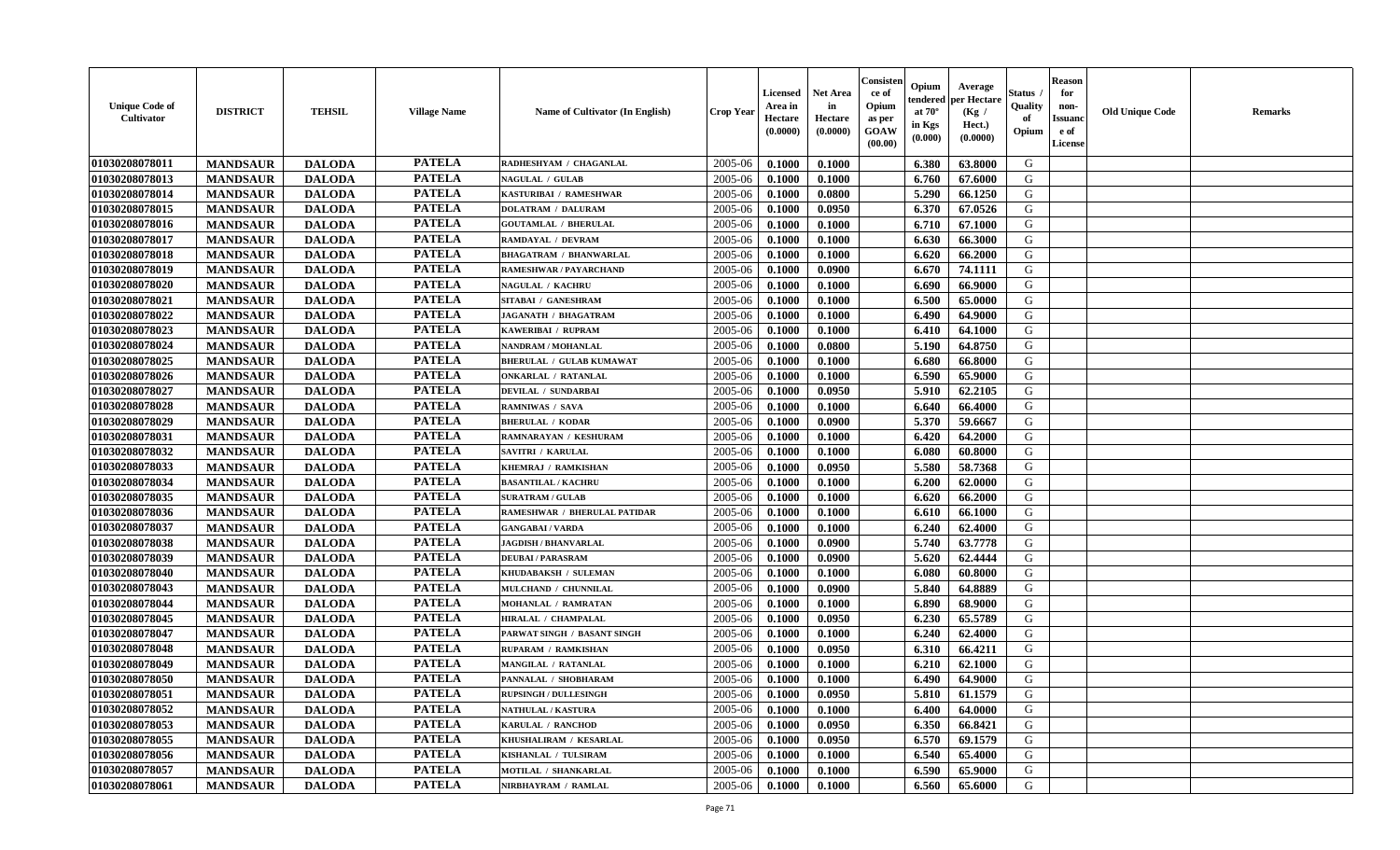| <b>Unique Code of</b><br>Cultivator | <b>DISTRICT</b> | <b>TEHSIL</b> | <b>Village Name</b> | <b>Name of Cultivator (In English)</b> | Crop Year | Licensed<br>Area in<br>Hectare<br>(0.0000) | Net Area<br>in<br>Hectare<br>(0.0000) | Consister<br>ce of<br>Opium<br>as per<br><b>GOAW</b><br>(00.00) | Opium<br>endered<br>at $70^{\circ}$<br>in Kgs<br>(0.000) | Average<br>per Hectare<br>(Kg /<br>Hect.)<br>(0.0000) | Status<br>Quality<br>of<br>Opium | <b>Reason</b><br>for<br>non-<br><b>Issuano</b><br>e of<br>License | <b>Old Unique Code</b> | <b>Remarks</b> |
|-------------------------------------|-----------------|---------------|---------------------|----------------------------------------|-----------|--------------------------------------------|---------------------------------------|-----------------------------------------------------------------|----------------------------------------------------------|-------------------------------------------------------|----------------------------------|-------------------------------------------------------------------|------------------------|----------------|
| 01030208078064                      | <b>MANDSAUR</b> | <b>DALODA</b> | <b>PATELA</b>       | <b>DEUBAI/MAGNIRAM</b>                 | 2005-06   | 0.1000                                     | 0.1000                                |                                                                 | 6.210                                                    | 62.1000                                               | G                                |                                                                   |                        |                |
| 01030208078065                      | <b>MANDSAUR</b> | <b>DALODA</b> | <b>PATELA</b>       | RAMCHANDRA / TULSIRAM                  | 2005-06   | 0.1000                                     | 0.0950                                |                                                                 | 5.920                                                    | 62.3158                                               | G                                |                                                                   |                        |                |
| 01030208078066                      | <b>MANDSAUR</b> | <b>DALODA</b> | <b>PATELA</b>       | CHUNILAL / UMMEDRAM                    | 2005-06   | 0.1000                                     | 0.0950                                |                                                                 | 6.180                                                    | 65.0526                                               | G                                |                                                                   |                        |                |
| 01030208078068                      | <b>MANDSAUR</b> | <b>DALODA</b> | <b>PATELA</b>       | <b>MATHURALAL / HARIRAM</b>            | 2005-06   | 0.1000                                     | 0.0950                                |                                                                 | 6.980                                                    | 73.4737                                               | G                                |                                                                   |                        |                |
| 01030208078070                      | <b>MANDSAUR</b> | <b>DALODA</b> | <b>PATELA</b>       | PUNAMCHAND / NANURAM                   | 2005-06   | 0.1000                                     | 0.1000                                |                                                                 | 6.160                                                    | 61.6000                                               | G                                |                                                                   |                        |                |
| 01030208078072                      | <b>MANDSAUR</b> | <b>DALODA</b> | <b>PATELA</b>       | RAMCHANDRAA / BAJERAM                  | 2005-06   | 0.1000                                     | 0.1050                                |                                                                 | 6.740                                                    | 64.1905                                               | G                                |                                                                   |                        |                |
| 01030208078074                      | <b>MANDSAUR</b> | <b>DALODA</b> | <b>PATELA</b>       | SHIVNARAYAN / RAMRATAN                 | 2005-06   | 0.1000                                     | 0.0950                                |                                                                 | 6.430                                                    | 67.6842                                               | G                                |                                                                   |                        |                |
| 01030208078075                      | <b>MANDSAUR</b> | <b>DALODA</b> | <b>PATELA</b>       | TULSIRAM / PARTHA                      | 2005-06   | 0.1000                                     | 0.1000                                |                                                                 | 6.680                                                    | 66.8000                                               | G                                |                                                                   |                        |                |
| 01030208078078                      | <b>MANDSAUR</b> | <b>DALODA</b> | <b>PATELA</b>       | <b>RUPRAM / KESHURAM</b>               | 2005-06   | 0.1000                                     | 0.1000                                |                                                                 | 6.060                                                    | 60.6000                                               | G                                |                                                                   |                        |                |
| 01030208078080                      | <b>MANDSAUR</b> | <b>DALODA</b> | <b>PATELA</b>       | <b>ISMAIL / IMAMI</b>                  | 2005-06   | 0.1000                                     | 0.1000                                |                                                                 | 6.220                                                    | 62.2000                                               | G                                |                                                                   |                        |                |
| 01030208078081                      | <b>MANDSAUR</b> | <b>DALODA</b> | <b>PATELA</b>       | JANIBAI / LALU                         | 2005-06   | 0.1000                                     | 0.1050                                |                                                                 | 6.820                                                    | 64.9524                                               | G                                |                                                                   |                        |                |
| 01030208078083                      | <b>MANDSAUR</b> | <b>DALODA</b> | <b>PATELA</b>       | <b>DALURAM / SUKHKHA</b>               | 2005-06   | 0.1000                                     | 0.0950                                |                                                                 | 6.360                                                    | 66.9474                                               | G                                |                                                                   |                        |                |
| 01030208078085                      | <b>MANDSAUR</b> | <b>DALODA</b> | <b>PATELA</b>       | RAMESHWAR / SURATRAM                   | 2005-06   | 0.1000                                     | 0.0950                                |                                                                 | 6.330                                                    | 66.6316                                               | G                                |                                                                   |                        |                |
| 01030208078086                      | <b>MANDSAUR</b> | <b>DALODA</b> | <b>PATELA</b>       | <b>NAGULAL / BABRU</b>                 | 2005-06   | 0.1000                                     | 0.1000                                |                                                                 | 6.180                                                    | 61.8000                                               | G                                |                                                                   |                        |                |
| 01030208078087                      | <b>MANDSAUR</b> | <b>DALODA</b> | <b>PATELA</b>       | <b>DEVBAI</b> / SAVA                   | 2005-06   | 0.1000                                     | 0.0950                                |                                                                 | 5.690                                                    | 59.8947                                               | G                                |                                                                   |                        |                |
| 01030208078088                      | <b>MANDSAUR</b> | <b>DALODA</b> | <b>PATELA</b>       | DEVILAL / MANGILAL CHAMAR              | 2005-06   | 0.1000                                     | 0.0850                                |                                                                 | 6.220                                                    | 73.1765                                               | G                                |                                                                   |                        |                |
| 01030208078089                      | <b>MANDSAUR</b> | <b>DALODA</b> | <b>PATELA</b>       | <b>BASANTILAL / NANDA TELI</b>         | 2005-06   | 0.1000                                     | 0.0950                                |                                                                 | 5.710                                                    | 60.1053                                               | G                                |                                                                   |                        |                |
| 01030208078090                      | <b>MANDSAUR</b> | <b>DALODA</b> | <b>PATELA</b>       | <b>BALMUKUND / GOVINDRAM</b>           | 2005-06   | 0.1000                                     | 0.1050                                |                                                                 | 6.030                                                    | 57.4286                                               | G                                |                                                                   |                        |                |
| 01030208078091                      | <b>MANDSAUR</b> | <b>DALODA</b> | <b>PATELA</b>       | <b>GORDHANLAL / DEUBAI</b>             | 2005-06   | 0.1000                                     | 0.0850                                |                                                                 | 5.190                                                    | 61.0588                                               | G                                |                                                                   |                        |                |
| 01030208078092                      | <b>MANDSAUR</b> | <b>DALODA</b> | <b>PATELA</b>       | <b>GANGABAI / TULSIRAM</b>             | 2005-06   | 0.1000                                     | 0.1050                                |                                                                 | 6.660                                                    | 63.4286                                               | G                                |                                                                   |                        |                |
| 01030208078093                      | <b>MANDSAUR</b> | <b>DALODA</b> | <b>PATELA</b>       | RAJ KUNWAR / JAGDISH                   | 2005-06   | 0.1000                                     | 0.0950                                |                                                                 | 5.760                                                    | 60.6316                                               | G                                |                                                                   |                        |                |
| 01030208078094                      | <b>MANDSAUR</b> | <b>DALODA</b> | <b>PATELA</b>       | PRATHVIRAJ / DOULATRAM                 | 2005-06   | 0.1000                                     | 0.0950                                |                                                                 | 6.640                                                    | 69.8947                                               | G                                |                                                                   |                        |                |
| 01030208078095                      | <b>MANDSAUR</b> | <b>DALODA</b> | <b>PATELA</b>       | LAXMINARAYAN / BABULAL                 | 2005-06   | 0.1000                                     | 0.0950                                |                                                                 | 6.430                                                    | 67.6842                                               | G                                |                                                                   |                        |                |
| 01030208078096                      | <b>MANDSAUR</b> | <b>DALODA</b> | <b>PATELA</b>       | KANHAIYALAL / BHERULAL DHOBI           | 2005-06   | 0.1000                                     | 0.0900                                |                                                                 | 5.880                                                    | 65.3333                                               | G                                |                                                                   |                        |                |
| 01030208078097                      | <b>MANDSAUR</b> | <b>DALODA</b> | <b>PATELA</b>       | <b>MANGILAL / KACHRU</b>               | 2005-06   | 0.1000                                     | 0.0700                                |                                                                 | 4.830                                                    | 69.0000                                               | G                                |                                                                   |                        |                |
| 01030208078098                      | <b>MANDSAUR</b> | <b>DALODA</b> | <b>PATELA</b>       | <b>BHAGIRATH / KANWARLAL PATIDAR</b>   | 2005-06   | 0.1000                                     | 0.0950                                |                                                                 | 5.750                                                    | 60.5263                                               | G                                |                                                                   |                        |                |
| 01030208078099                      | <b>MANDSAUR</b> | <b>DALODA</b> | <b>PATELA</b>       | HAKIM / SULEMAN MANSURI                | 2005-06   | 0.1000                                     | 0.0950                                |                                                                 | 5.870                                                    | 61.7895                                               | G                                |                                                                   |                        |                |
| 01030208078100                      | <b>MANDSAUR</b> | <b>DALODA</b> | <b>PATELA</b>       | <b>CHUNILAL / BAGDIRAM PATIDAR</b>     | 2005-06   | 0.1000                                     | 0.1000                                |                                                                 | 6.340                                                    | 63.4000                                               | G                                |                                                                   |                        |                |
| 01030208078101                      | <b>MANDSAUR</b> | <b>DALODA</b> | <b>PATELA</b>       | <b>RUKMANBAI / MAGNIRAM</b>            | 2005-06   | 0.1000                                     | 0.1000                                |                                                                 | 6.280                                                    | 62.8000                                               | G                                |                                                                   |                        |                |
| 01030208078102                      | <b>MANDSAUR</b> | <b>DALODA</b> | <b>PATELA</b>       | <b>JAGANATH / KASTURA BHIL</b>         | 2005-06   | 0.1000                                     | 0.1000                                |                                                                 | 6.120                                                    | 61.2000                                               | G                                |                                                                   |                        |                |
| 01030208078103                      | <b>MANDSAUR</b> | <b>DALODA</b> | <b>PATELA</b>       | HABIB / HUSSAIN MANSURI                | 2005-06   | 0.1000                                     | 0.1000                                |                                                                 | 5.980                                                    | 59.8000                                               | G                                |                                                                   |                        |                |
| 01030208078104                      | <b>MANDSAUR</b> | <b>DALODA</b> | <b>PATELA</b>       | UDAYLAL / LACHIRAM GAYARI              | 2005-06   | 0.1000                                     | 0.1000                                |                                                                 | 6.510                                                    | 65.1000                                               | G                                |                                                                   |                        |                |
| 01030208078105                      | <b>MANDSAUR</b> | <b>DALODA</b> | <b>PATELA</b>       | MUNNIBAI / UMASHANKAR                  | 2005-06   | 0.1000                                     | 0.0950                                |                                                                 | 5.950                                                    | 62.6316                                               | G                                |                                                                   |                        |                |
| 01030208078106                      | <b>MANDSAUR</b> | <b>DALODA</b> | <b>PATELA</b>       | KISHANLAL / BAJERAM KUMAWAT            | 2005-06   | 0.1000                                     | 0.0600                                |                                                                 | 3.680                                                    | 61.3333                                               | G                                |                                                                   |                        |                |
| 01030208078107                      | <b>MANDSAUR</b> | <b>DALODA</b> | <b>PATELA</b>       | AYODHAYABAI / TEKCHAND KUMAR           | 2005-06   | 0.1000                                     | 0.0850                                |                                                                 | 5.300                                                    | 62.3529                                               | G                                |                                                                   |                        |                |
| 01030208078108                      | <b>MANDSAUR</b> | <b>DALODA</b> | <b>PATELA</b>       | RAMCHANDRAA / DOULATRAM                | 2005-06   | 0.1000                                     | 0.0850                                |                                                                 | $5.590$                                                  | 65.7647                                               | G                                |                                                                   |                        |                |
| 01030208078110                      | <b>MANDSAUR</b> | <b>DALODA</b> | <b>PATELA</b>       | <b>MADAN SINGH / RUP SINGH</b>         | 2005-06   | 0.1000                                     | 0.1000                                |                                                                 | 6.550                                                    | 65.5000                                               | G                                |                                                                   |                        |                |
| 01030208078111                      | <b>MANDSAUR</b> | <b>DALODA</b> | <b>PATELA</b>       | <b>BABULAL / KISHANLAL PATIDAR</b>     | 2005-06   | 0.1000                                     | 0.0950                                |                                                                 | 6.230                                                    | 65.5789                                               | G                                |                                                                   |                        |                |
| 01030208078112                      | <b>MANDSAUR</b> | <b>DALODA</b> | <b>PATELA</b>       | KANHAIYALAL / BHERULAL KUMAWAT         | 2005-06   | 0.1000                                     | 0.1000                                |                                                                 | 6.440                                                    | 64.4000                                               | G                                |                                                                   |                        |                |
| 01030208078113                      | <b>MANDSAUR</b> | <b>DALODA</b> | <b>PATELA</b>       | <b>RAMESHWAR / BHERULAL</b>            | 2005-06   | 0.1000                                     | 0.1000                                |                                                                 | 6.430                                                    | 64.3000                                               | G                                |                                                                   |                        |                |
| 01030208078114                      | <b>MANDSAUR</b> | <b>DALODA</b> | <b>PATELA</b>       | RAMRATAN / RAMLAL SUTHAR               | 2005-06   | 0.1000                                     | 0.0900                                |                                                                 | 5.780                                                    | 64.2222                                               | G                                |                                                                   |                        |                |
| 01030208078115                      | <b>MANDSAUR</b> | <b>DALODA</b> | <b>PATELA</b>       | <b>BHAGIRATH / RAMCHANDAR</b>          | 2005-06   | 0.1000                                     | 0.1000                                |                                                                 | 6.530                                                    | 65.3000                                               | G                                |                                                                   |                        |                |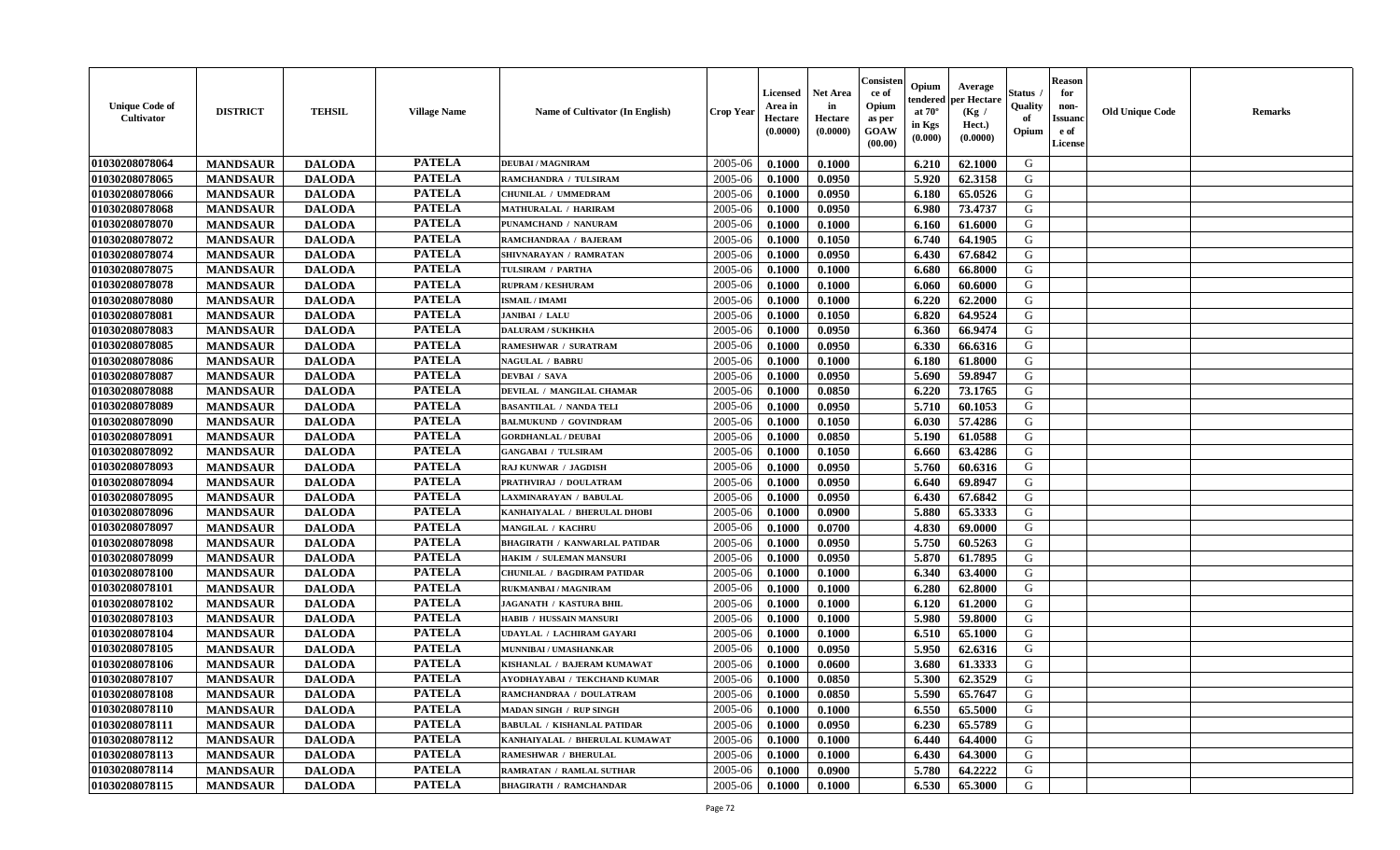| <b>Unique Code of</b><br>Cultivator | <b>DISTRICT</b> | <b>TEHSIL</b> | <b>Village Name</b>    | <b>Name of Cultivator (In English)</b> | <b>Crop Year</b> | Licensed<br>Area in<br>Hectare<br>(0.0000) | <b>Net Area</b><br>in<br>Hectare<br>(0.0000) | Consisten<br>ce of<br>Opium<br>as per<br>GOAW<br>(00.00) | Opium<br>endered<br>at $70^\circ$<br>in Kgs<br>$(\mathbf{0.000})$ | Average<br>per Hectare<br>(Kg /<br>Hect.)<br>(0.0000) | Status<br>Quality<br>Opium | <b>Reason</b><br>for<br>non-<br><b>Issuanc</b><br>e of<br><b>License</b> | <b>Old Unique Code</b> | Remarks |
|-------------------------------------|-----------------|---------------|------------------------|----------------------------------------|------------------|--------------------------------------------|----------------------------------------------|----------------------------------------------------------|-------------------------------------------------------------------|-------------------------------------------------------|----------------------------|--------------------------------------------------------------------------|------------------------|---------|
| 01030208078116                      | <b>MANDSAUR</b> | <b>DALODA</b> | <b>PATELA</b>          | SHIVLAL / KISHANLAL                    | 2005-06          | 0.1000                                     | 0.0950                                       |                                                          | 6.060                                                             | 63.7895                                               | G                          |                                                                          |                        |         |
| 01030208078117                      | <b>MANDSAUR</b> | <b>DALODA</b> | <b>PATELA</b>          | <b>BHANWARLAL / KACHRU NAI</b>         | 2005-06          | 0.1000                                     | 0.1000                                       |                                                          | 6.440                                                             | 64.4000                                               | ${\bf G}$                  |                                                                          |                        |         |
| 01030208078119                      | <b>MANDSAUR</b> | <b>DALODA</b> | <b>PATELA</b>          | <b>RUPRAM / NANDA</b>                  | 2005-06          | 0.1000                                     | 0.1050                                       |                                                          | 6.830                                                             | 65.0476                                               | G                          |                                                                          |                        |         |
| 01030208078122                      | <b>MANDSAUR</b> | <b>DALODA</b> | <b>PATELA</b>          | <b>BHAGATRAM / GORDHANLAL</b>          | 2005-06          | 0.1000                                     | 0.1000                                       |                                                          | 6.350                                                             | 63.5000                                               | G                          |                                                                          |                        |         |
| 01030208078123                      | <b>MANDSAUR</b> | <b>DALODA</b> | <b>PATELA</b>          | <b>KANWARLAL / NANDA JI</b>            | 2005-06          | 0.1000                                     | 0.0700                                       |                                                          | 4.440                                                             | 63.4286                                               | G                          |                                                                          |                        |         |
| 01030208078124                      | <b>MANDSAUR</b> | <b>DALODA</b> | <b>PATELA</b>          | DEVILAL / MANGILAL PATIDAR             | 2005-06          | 0.1000                                     | 0.1000                                       |                                                          | 6.500                                                             | 65.0000                                               | G                          |                                                                          |                        |         |
| 01030208078125                      | <b>MANDSAUR</b> | <b>DALODA</b> | <b>PATELA</b>          | RAMNARAYAN / SUKHA                     | 2005-06          | 0.1000                                     | 0.0900                                       |                                                          | 5.870                                                             | 65.2222                                               | G                          |                                                                          |                        |         |
| 01030208078127                      | <b>MANDSAUR</b> | <b>DALODA</b> | <b>PATELA</b>          | KALABAI / SHIVNARAYAN                  | 2005-06          | 0.1000                                     | 0.0950                                       |                                                          | 7.140                                                             | 75.1579                                               | G                          |                                                                          |                        |         |
| 01030208078129                      | <b>MANDSAUR</b> | <b>DALODA</b> | <b>PATELA</b>          | CHIMANLAL / AMBARAM                    | 2005-06          | 0.1000                                     | 0.0950                                       |                                                          | 6.110                                                             | 64.3158                                               | G                          |                                                                          |                        |         |
| 01030208078121                      | <b>MANDSAUR</b> | <b>DALODA</b> | <b>PATELA</b>          | SUNDARLAL / MATHURALAL                 | 2005-06          | 0.1000                                     | 0.1000                                       |                                                          | 6.270                                                             | 62.7000                                               | G                          |                                                                          |                        |         |
| 01030208078059                      | <b>MANDSAUR</b> | <b>DALODA</b> | <b>PATELA</b>          | <b>MADHOLAL / NANURAM</b>              | 2005-06          | 0.1000                                     | 0.1000                                       |                                                          | 6.140                                                             | 61.4000                                               | G                          |                                                                          |                        |         |
| 01030208078084                      | <b>MANDSAUR</b> | <b>DALODA</b> | <b>PATELA</b>          | <b>DULESINGH / NATHUSINGH</b>          | 2005-06          | 0.1000                                     | 0.1050                                       |                                                          | 6.580                                                             | 62.6667                                               | G                          |                                                                          |                        |         |
| 01030208078132                      | <b>MANDSAUR</b> | <b>DALODA</b> | <b>PATELA</b>          | <b>BALMUKUND / CHUNNILAL</b>           | 2005-06          | 0.1000                                     | 0.0750                                       |                                                          | 5.190                                                             | 69.2000                                               | G                          |                                                                          |                        |         |
| 01030208078041                      | <b>MANDSAUR</b> | <b>DALODA</b> | <b>PATELA</b>          | MANGILAL / SHOBHARAM                   | 2005-06          | 0.1000                                     | 0.0950                                       |                                                          | 6.190                                                             | 65.1579                                               | G                          |                                                                          |                        |         |
| 01030208078135                      | <b>MANDSAUR</b> | <b>DALODA</b> | <b>PATELA</b>          | <b>DEVILAL / BASANTILAL</b>            | 2005-06          | 0.1000                                     | 0.1000                                       |                                                          | 5.980                                                             | 59.8000                                               | G                          |                                                                          |                        |         |
| 01030208079001                      | <b>MANDSAUR</b> | <b>DALODA</b> | PADLIYA LALMUHA        | <b>BHAGWATILAL / CHUNILAL</b>          | 2005-06          | 0.1000                                     | 0.0950                                       |                                                          | 6.460                                                             | 68.0000                                               | G                          |                                                                          |                        |         |
| 01030208079003                      | <b>MANDSAUR</b> | <b>DALODA</b> | PADLIYA LALMUHA        | <b>BHANWARBAI / UDAY SINGH</b>         | 2005-06          | 0.1000                                     | 0.0950                                       |                                                          | 6.100                                                             | 64.2105                                               | G                          |                                                                          |                        |         |
| 01030208079004                      | <b>MANDSAUR</b> | <b>DALODA</b> | PADLIYA LALMUHA        | <b>MARSINGH / NIRBHESINGH</b>          | 2005-06          | 0.1000                                     | 0.0950                                       |                                                          | 6.460                                                             | 68.0000                                               | G                          |                                                                          |                        |         |
| 01030208079005                      | <b>MANDSAUR</b> | <b>DALODA</b> | PADLIYA LALMUHA        | NANDIBAI / MOTI                        | 2005-06          | 0.1000                                     | 0.1000                                       |                                                          | 6.120                                                             | 61.2000                                               | G                          |                                                                          |                        |         |
| 01030208079006                      | <b>MANDSAUR</b> | <b>DALODA</b> | PADLIYA LALMUHA        | <b>DEUBAI / VAKTIRAM</b>               | 2005-06          | 0.1000                                     | 0.0850                                       |                                                          | 5.760                                                             | 67.7647                                               | G                          |                                                                          |                        |         |
| 01030208079007                      | <b>MANDSAUR</b> | <b>DALODA</b> | PADLIYA LALMUHA        | <b>BHABHUTLAL / GODA</b>               | 2005-06          | 0.1000                                     | 0.0950                                       |                                                          | 6.290                                                             | 66.2105                                               | G                          |                                                                          |                        |         |
| 01030208079008                      | <b>MANDSAUR</b> | <b>DALODA</b> | PADLIYA LALMUHA        | TEJ SINGH / DEVI SINGH                 | 2005-06          | 0.1000                                     | 0.0950                                       |                                                          | 6.340                                                             | 66.7368                                               | G                          |                                                                          |                        |         |
| 01030208079010                      | <b>MANDSAUR</b> | <b>DALODA</b> | PADLIYA LALMUHA        | SOHANBAI / BADRILAL                    | 2005-06          | 0.1000                                     | 0.0900                                       |                                                          | 5.660                                                             | 62.8889                                               | G                          |                                                                          |                        |         |
| 01030208079012                      | <b>MANDSAUR</b> | <b>DALODA</b> | PADLIYA LALMUHA        | RAMA / UDA                             | 2005-06          | 0.1000                                     | 0.0950                                       |                                                          | 5.900                                                             | 62.1053                                               | G                          |                                                                          |                        |         |
| 01030208079013                      | <b>MANDSAUR</b> | <b>DALODA</b> | PADLIYA LALMUHA        | <b>KARANSINGH / RAMSINGH</b>           | 2005-06          | 0.1000                                     | 0.0900                                       |                                                          | 6.030                                                             | 67.0000                                               | G                          |                                                                          |                        |         |
| 01030208079014                      | <b>MANDSAUR</b> | <b>DALODA</b> | <b>PADLIYA LALMUHA</b> | PRATAPBAI / DEVRAM                     | 2005-06          | 0.1000                                     | 0.0900                                       |                                                          | 5.420                                                             | 60.2222                                               | G                          |                                                                          |                        |         |
| 01030208079015                      | <b>MANDSAUR</b> | <b>DALODA</b> | PADLIYA LALMUHA        | DEVILAL / RAJARAM                      | 2005-06          | 0.1000                                     | 0.0800                                       |                                                          | 5.930                                                             | 74.1250                                               | G                          |                                                                          |                        |         |
| 01030208079016                      | <b>MANDSAUR</b> | <b>DALODA</b> | PADLIYA LALMUHA        | TULSIRAM / HAMERA                      | 2005-06          | 0.1000                                     | 0.1000                                       |                                                          | 6.690                                                             | 66.9000                                               | G                          |                                                                          |                        |         |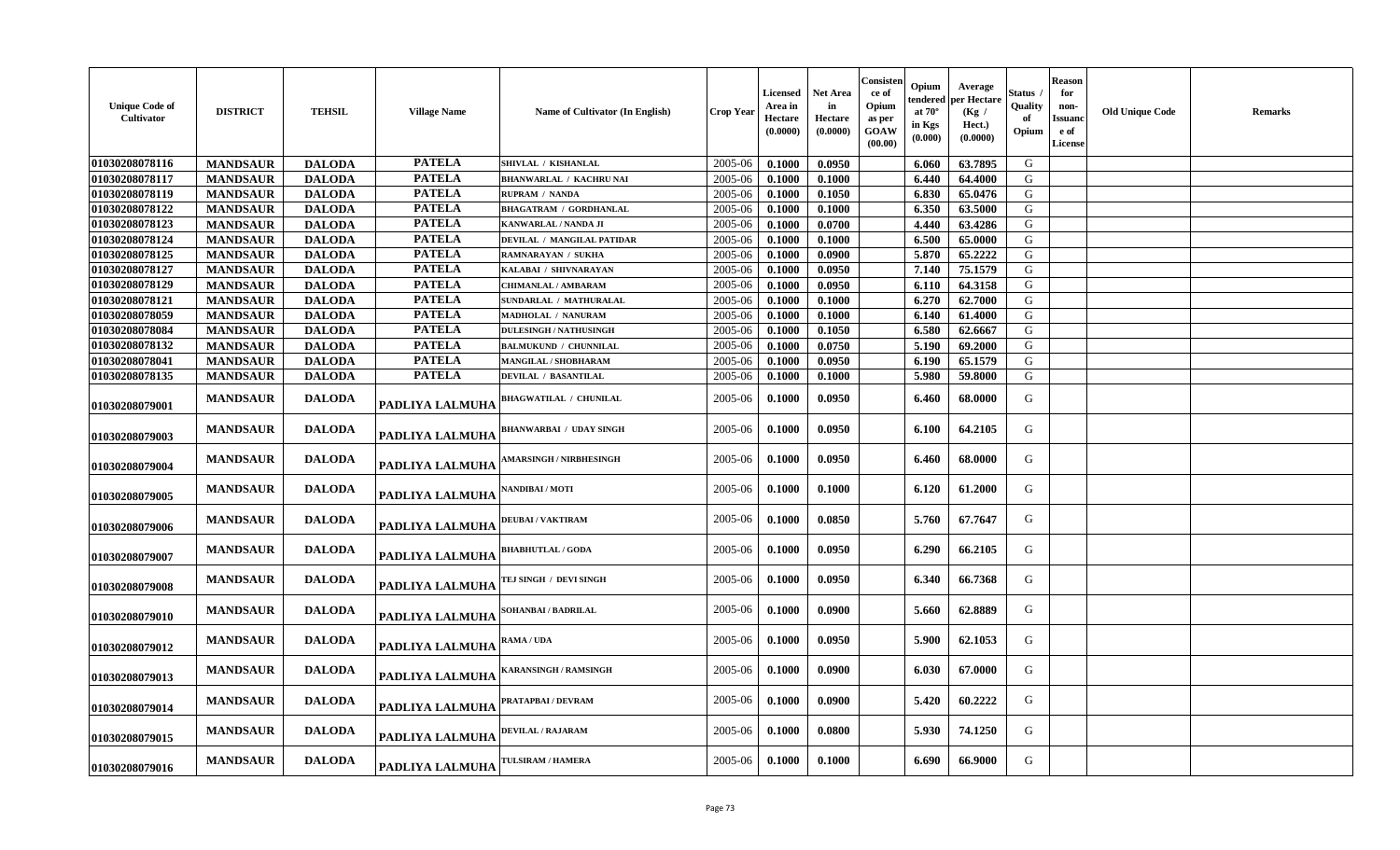| <b>Unique Code of</b><br>Cultivator | <b>DISTRICT</b> | <b>TEHSIL</b> | <b>Village Name</b>    | Name of Cultivator (In English) | <b>Crop Year</b> | <b>Licensed</b><br>Area in<br>Hectare<br>(0.0000) | Net Area<br>in<br>Hectare<br>(0.0000) | Consisten<br>ce of<br>Opium<br>as per<br>GOAW<br>(00.00) | Opium<br>tendered<br>at $70^\circ$<br>in Kgs<br>(0.000) | Average<br>per Hectare<br>(Kg /<br>Hect.)<br>(0.0000) | Status<br>Quality<br>-of<br>Opium | <b>Reason</b><br>for<br>non-<br>Issuand<br>e of<br><b>License</b> | <b>Old Unique Code</b> | Remarks |
|-------------------------------------|-----------------|---------------|------------------------|---------------------------------|------------------|---------------------------------------------------|---------------------------------------|----------------------------------------------------------|---------------------------------------------------------|-------------------------------------------------------|-----------------------------------|-------------------------------------------------------------------|------------------------|---------|
| 01030208079017                      | <b>MANDSAUR</b> | <b>DALODA</b> | <b>PADLIYA LALMUHA</b> | <b>AGU / DEVA</b>               | 2005-06          | 0.1000                                            | 0.1000                                |                                                          | 6.500                                                   | 65.0000                                               | G                                 |                                                                   |                        |         |
| 01030208079018                      | <b>MANDSAUR</b> | <b>DALODA</b> | <b>PADLIYA LALMUHA</b> | <b>GITABAI / BHERULAL</b>       | 2005-06          | 0.1000                                            | 0.0950                                |                                                          | 6.280                                                   | 66.1053                                               | G                                 |                                                                   |                        |         |
| 01030208079020                      | <b>MANDSAUR</b> | <b>DALODA</b> | <b>PADLIYA LALMUHA</b> | OMPRAKASH / DEVIDAS             | 2005-06          | 0.1000                                            | 0.0950                                |                                                          | 6.480                                                   | 68.2105                                               | G                                 |                                                                   |                        |         |
| 01030208079021                      | <b>MANDSAUR</b> | <b>DALODA</b> | PADLIYA LALMUHA        | <b>GITABAI / BALARAM</b>        | 2005-06          | 0.1000                                            | 0.1000                                |                                                          | 6.500                                                   | 65.0000                                               | G                                 |                                                                   |                        |         |
| 01030208079022                      | <b>MANDSAUR</b> | <b>DALODA</b> | <b>PADLIYA LALMUHA</b> | 'ARDIBAI / MANGILAL             | 2005-06          | 0.1000                                            | 0.0950                                |                                                          | 6.990                                                   | 73.5789                                               | G                                 |                                                                   |                        |         |
| 01030208079023                      | <b>MANDSAUR</b> | <b>DALODA</b> | <b>PADLIYA LALMUHA</b> | CHAGANLAL / CHUNILAL            | 2005-06          | 0.1000                                            | 0.1000                                |                                                          | 7.550                                                   | 75.5000                                               | G                                 |                                                                   |                        |         |
| 01030208079025                      | <b>MANDSAUR</b> | <b>DALODA</b> | <b>PADLIYA LALMUHA</b> | <b>DHAPUBAI / KALU</b>          | 2005-06          | 0.1000                                            | 0.0750                                |                                                          | 5.110                                                   | 68.1333                                               | G                                 |                                                                   |                        |         |
| 01030208079029                      | <b>MANDSAUR</b> | <b>DALODA</b> | PADLIYA LALMUHA        | <b>JUHARSINGH / NATHUSINGH</b>  | 2005-06          | 0.1000                                            | 0.0900                                |                                                          | 6.280                                                   | 69.7778                                               | G                                 |                                                                   |                        |         |
| 01030208079031                      | <b>MANDSAUR</b> | <b>DALODA</b> | PADLIYA LALMUHA        | <b>GANGABAI / MANGILAL</b>      | 2005-06          | 0.1000                                            | 0.1000                                |                                                          | 6.260                                                   | 62.6000                                               | G                                 |                                                                   |                        |         |
| 01030208079032                      | <b>MANDSAUR</b> | <b>DALODA</b> | <b>PADLIYA LALMUHA</b> | <b>MADANLAL / NANDLAL</b>       | 2005-06          | 0.1000                                            | 0.1000                                |                                                          | 6.260                                                   | 62.6000                                               | G                                 |                                                                   |                        |         |
| 01030208079034                      | <b>MANDSAUR</b> | <b>DALODA</b> | <b>PADLIYA LALMUHA</b> | <b>ASHAKUNVAR / RAMESHVAR</b>   | 2005-06          | 0.1000                                            | 0.0950                                |                                                          | 6.110                                                   | 64.3158                                               | G                                 |                                                                   |                        |         |
| 01030208079035                      | <b>MANDSAUR</b> | <b>DALODA</b> | PADLIYA LALMUHA        | <b>MANGIBAI / GOTAMLAL</b>      | 2005-06          | 0.1000                                            | 0.1000                                |                                                          | 6.350                                                   | 63.5000                                               | G                                 |                                                                   |                        |         |
| 01030208079037                      | <b>MANDSAUR</b> | <b>DALODA</b> | PADLIYA LALMUHA        | <b>SHYAMUBAI / SITARAM</b>      | 2005-06          | 0.1000                                            | 0.1000                                |                                                          | 6.440                                                   | 64.4000                                               | G                                 |                                                                   |                        |         |
| 01030208079038                      | <b>MANDSAUR</b> | <b>DALODA</b> | PADLIYA LALMUHA        | <b>DEVRAM / GOPAL</b>           | 2005-06          | 0.1000                                            | 0.0950                                |                                                          | 6.300                                                   | 66.3158                                               | G                                 |                                                                   |                        |         |
| 01030208079039                      | <b>MANDSAUR</b> | <b>DALODA</b> | PADLIYA LALMUHA        | <b>BHERULAL / KACHRU</b>        | 2005-06          | 0.1000                                            | 0.0950                                |                                                          | 6.560                                                   | 69.0526                                               | G                                 |                                                                   |                        |         |
| 01030208079041                      | <b>MANDSAUR</b> | <b>DALODA</b> | <b>PADLIYA LALMUHA</b> | <b>ARULAL / LACHIRAM</b>        | 2005-06          | 0.1000                                            | 0.0950                                |                                                          | 6.220                                                   | 65.4737                                               | G                                 |                                                                   |                        |         |
| 01030208079042                      | <b>MANDSAUR</b> | <b>DALODA</b> | PADLIYA LALMUHA        | RAMESHWAR / NAWAL               | 2005-06          | 0.1000                                            | 0.0900                                |                                                          | 5.430                                                   | 60.3333                                               | G                                 |                                                                   |                        |         |
| 01030208079044                      | <b>MANDSAUR</b> | <b>DALODA</b> | <b>PADLIYA LALMUHA</b> | DEVILAL / KANWARLAL             | 2005-06          | 0.1000                                            | 0.1000                                |                                                          | 6.440                                                   | 64.4000                                               | G                                 |                                                                   |                        |         |
| 01030208079046                      | <b>MANDSAUR</b> | <b>DALODA</b> | <b>PADLIYA LALMUHA</b> | <b>DERAM / KESHURAM</b>         | 2005-06          | 0.1000                                            | 0.1000                                |                                                          | 6.670                                                   | 66.7000                                               | G                                 |                                                                   |                        |         |
| 01030208079049                      | <b>MANDSAUR</b> | <b>DALODA</b> | <b>PADLIYA LALMUHA</b> | RUKMANIBAI / DHANA              | 2005-06          | 0.1000                                            | 0.0950                                |                                                          | 5.730                                                   | 60.3158                                               | G                                 |                                                                   |                        |         |
| 01030208079052                      | <b>MANDSAUR</b> | <b>DALODA</b> | PADLIYA LALMUHA        | <b>RUKMANBAI / DEVRAM</b>       | 2005-06          | 0.1000                                            | 0.0900                                |                                                          | 5.620                                                   | 62.4444                                               | G                                 |                                                                   |                        |         |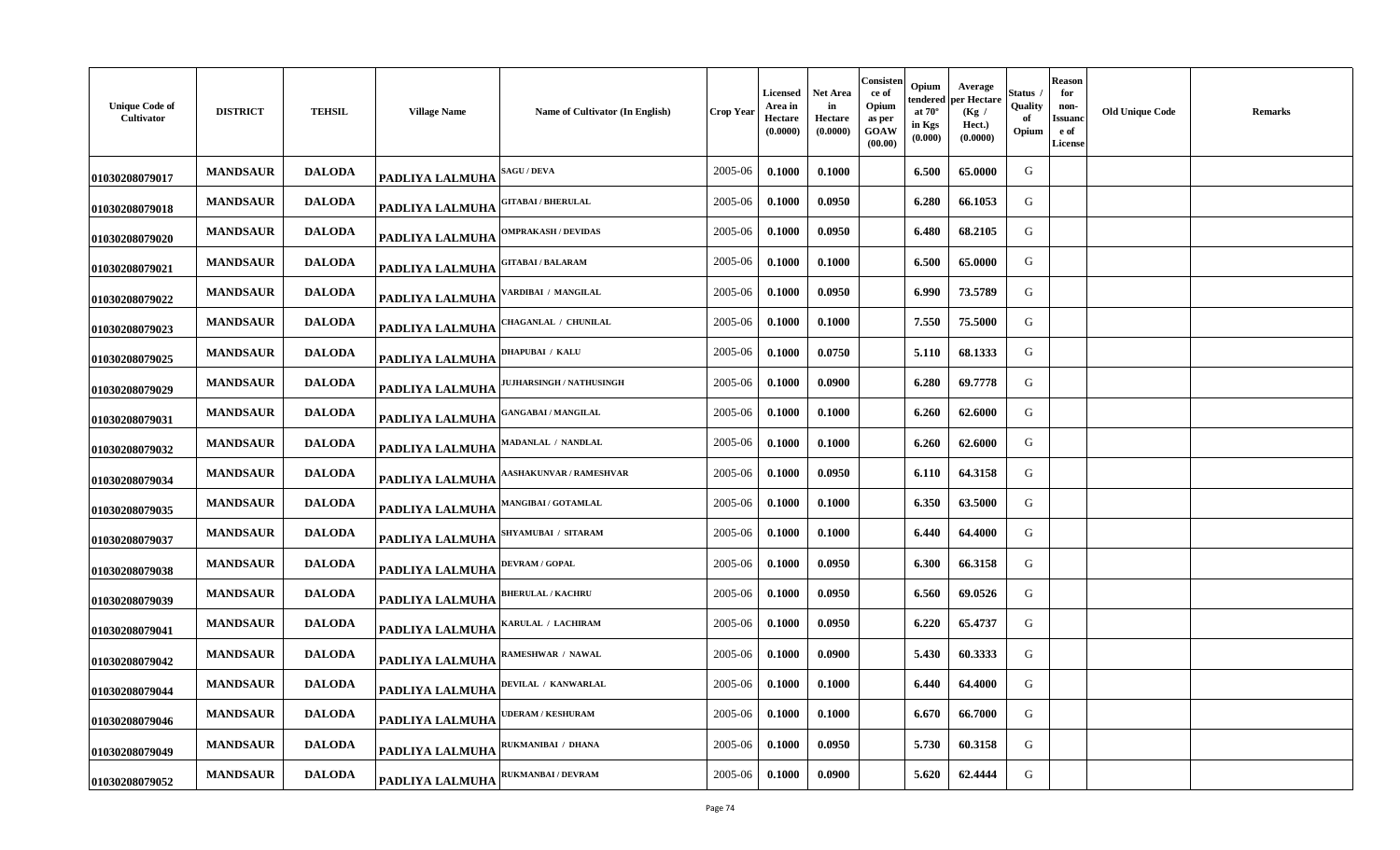| <b>Unique Code of</b><br>Cultivator | <b>DISTRICT</b> | <b>TEHSIL</b> | <b>Village Name</b>    | Name of Cultivator (In English)   | Crop Year | <b>Licensed</b><br>Area in<br>Hectare<br>(0.0000) | Net Area<br>in<br>Hectare<br>(0.0000) | Consisten<br>ce of<br>Opium<br>as per<br>GOAW<br>(00.00) | Opium<br>tendered<br>at $70^\circ$<br>in Kgs<br>(0.000) | Average<br>per Hectare<br>(Kg /<br>Hect.)<br>(0.0000) | Status<br>Quality<br>-of<br>Opium | <b>Reason</b><br>for<br>non-<br>Issuand<br>e of<br><b>License</b> | <b>Old Unique Code</b> | Remarks |
|-------------------------------------|-----------------|---------------|------------------------|-----------------------------------|-----------|---------------------------------------------------|---------------------------------------|----------------------------------------------------------|---------------------------------------------------------|-------------------------------------------------------|-----------------------------------|-------------------------------------------------------------------|------------------------|---------|
| 01030208079053                      | <b>MANDSAUR</b> | <b>DALODA</b> | <b>PADLIYA LALMUHA</b> | <b>HUNNILAL / KALU</b>            | 2005-06   | 0.1000                                            | 0.0950                                |                                                          | 6.220                                                   | 65.4737                                               | G                                 |                                                                   |                        |         |
| 01030208079055                      | <b>MANDSAUR</b> | <b>DALODA</b> | <b>PADLIYA LALMUHA</b> | PUNAM SINGH / LAXMAN SINGH        | 2005-06   | 0.1000                                            | 0.0900                                |                                                          | 6.180                                                   | 68.6667                                               | G                                 |                                                                   |                        |         |
| 01030208079056                      | <b>MANDSAUR</b> | <b>DALODA</b> | <b>PADLIYA LALMUHA</b> | NANURAM / PREMCHANDRA             | 2005-06   | 0.1000                                            | 0.0900                                |                                                          | 4.520                                                   | 50.2222                                               | G                                 | 04                                                                |                        |         |
| 01030208079057                      | <b>MANDSAUR</b> | <b>DALODA</b> | PADLIYA LALMUHA        | KANWARLAL / BAJERAM               | 2005-06   | 0.1000                                            | 0.0950                                |                                                          | 6.220                                                   | 65.4737                                               | G                                 |                                                                   |                        |         |
| 01030208079058                      | <b>MANDSAUR</b> | <b>DALODA</b> | PADLIYA LALMUHA        | <b>IEMKUNWAR / LAXMAN SINGH</b>   | 2005-06   | 0.1000                                            | 0.0950                                |                                                          | 6.610                                                   | 69.5789                                               | G                                 |                                                                   |                        |         |
| 01030208079061                      | <b>MANDSAUR</b> | <b>DALODA</b> | <b>PADLIYA LALMUHA</b> | KAMAL SINGH / AMAR SINGH          | 2005-06   | 0.1000                                            | 0.0650                                |                                                          | 3.900                                                   | 60.0000                                               | G                                 |                                                                   |                        |         |
| 01030208079065                      | <b>MANDSAUR</b> | <b>DALODA</b> | <b>PADLIYA LALMUHA</b> | <b>GANGARAM / UDERAM</b>          | 2005-06   | 0.1000                                            | 0.1000                                |                                                          | 6.520                                                   | 65.2000                                               | G                                 |                                                                   |                        |         |
| 01030208079067                      | <b>MANDSAUR</b> | <b>DALODA</b> | PADLIYA LALMUHA        | <b>ABHCHANDRA / DEVA</b>          | 2005-06   | 0.1000                                            | 0.0700                                |                                                          | 4.330                                                   | 61.8571                                               | G                                 |                                                                   |                        |         |
| 01030208079069                      | <b>MANDSAUR</b> | <b>DALODA</b> | <b>PADLIYA LALMUHA</b> | AJENDRASINGH / VAKTAVARSINGH      | 2005-06   | 0.1000                                            | 0.0900                                |                                                          | 5.890                                                   | 65.4444                                               | G                                 |                                                                   |                        |         |
| 01030208079070                      | <b>MANDSAUR</b> | <b>DALODA</b> | <b>PADLIYA LALMUHA</b> | <b>RAMDAS / NATHUDAS</b>          | 2005-06   | 0.1000                                            | 0.0950                                |                                                          | 6.740                                                   | 70.9474                                               | G                                 |                                                                   |                        |         |
| 01030208079071                      | <b>MANDSAUR</b> | <b>DALODA</b> | <b>PADLIYA LALMUHA</b> | <b>BHERULAL / RAMLAL</b>          | 2005-06   | 0.1000                                            | 0.0750                                |                                                          | 5.190                                                   | 69.2000                                               | G                                 |                                                                   |                        |         |
| 01030208079072                      | <b>MANDSAUR</b> | <b>DALODA</b> | PADLIYA LALMUHA        | RAMLAL / BHAGIRATH                | 2005-06   | 0.1000                                            | 0.0900                                |                                                          | 5.910                                                   | 65.6667                                               | G                                 |                                                                   |                        |         |
| 01030208079073                      | <b>MANDSAUR</b> | <b>DALODA</b> | PADLIYA LALMUHA        | SUNDARBAI / RATANLAL              | 2005-06   | 0.1000                                            | 0.0850                                |                                                          | 5.370                                                   | 63.1765                                               | G                                 |                                                                   |                        |         |
| 01030208079074                      | <b>MANDSAUR</b> | <b>DALODA</b> | PADLIYA LALMUHA        | <b><i>FULSIRAM / VAKTA</i></b>    | 2005-06   | 0.1000                                            | 0.0850                                |                                                          | 5.820                                                   | 68.4706                                               | G                                 |                                                                   |                        |         |
| 01030208079075                      | <b>MANDSAUR</b> | <b>DALODA</b> | PADLIYA LALMUHA        | <b>BHAGUBAI / NANDA</b>           | 2005-06   | 0.1000                                            | 0.0900                                |                                                          | 5.910                                                   | 65.6667                                               | G                                 |                                                                   |                        |         |
| 01030208079076                      | <b>MANDSAUR</b> | <b>DALODA</b> | <b>PADLIYA LALMUHA</b> | <b>FORIRAM / UDA</b>              | 2005-06   | 0.1000                                            | 0.0800                                |                                                          | 4.610                                                   | 57.6250                                               | G                                 |                                                                   |                        |         |
| 01030208079077                      | <b>MANDSAUR</b> | <b>DALODA</b> | PADLIYA LALMUHA        | <b>IORAWAR SINGH / UDAY SINGH</b> | 2005-06   | 0.1000                                            | 0.1000                                |                                                          | 6.230                                                   | 62.3000                                               | G                                 |                                                                   |                        |         |
| 01030208079078                      | <b>MANDSAUR</b> | <b>DALODA</b> | <b>PADLIYA LALMUHA</b> | RUPLAL / ONKARLAL                 | 2005-06   | 0.1000                                            | 0.0850                                |                                                          | 5.980                                                   | 70.3529                                               | G                                 |                                                                   |                        |         |
| 01030208079081                      | <b>MANDSAUR</b> | <b>DALODA</b> | <b>PADLIYA LALMUHA</b> | <b>GOVINDRAM / VAKTA</b>          | 2005-06   | 0.1000                                            | 0.1000                                |                                                          | 6.730                                                   | 67.3000                                               | G                                 |                                                                   |                        |         |
| 01030208079082                      | <b>MANDSAUR</b> | <b>DALODA</b> | <b>PADLIYA LALMUHA</b> | RAJIBAI / KHEMRAJ                 | 2005-06   | 0.1000                                            | 0.1000                                |                                                          | 6.640                                                   | 66.4000                                               | G                                 |                                                                   |                        |         |
| 01030208079083                      | <b>MANDSAUR</b> | <b>DALODA</b> | PADLIYA LALMUHA        | <b>JNKARLAL / GANGARAM</b>        | 2005-06   | 0.1000                                            | 0.0750                                |                                                          | 4.630                                                   | 61.7333                                               | G                                 |                                                                   |                        |         |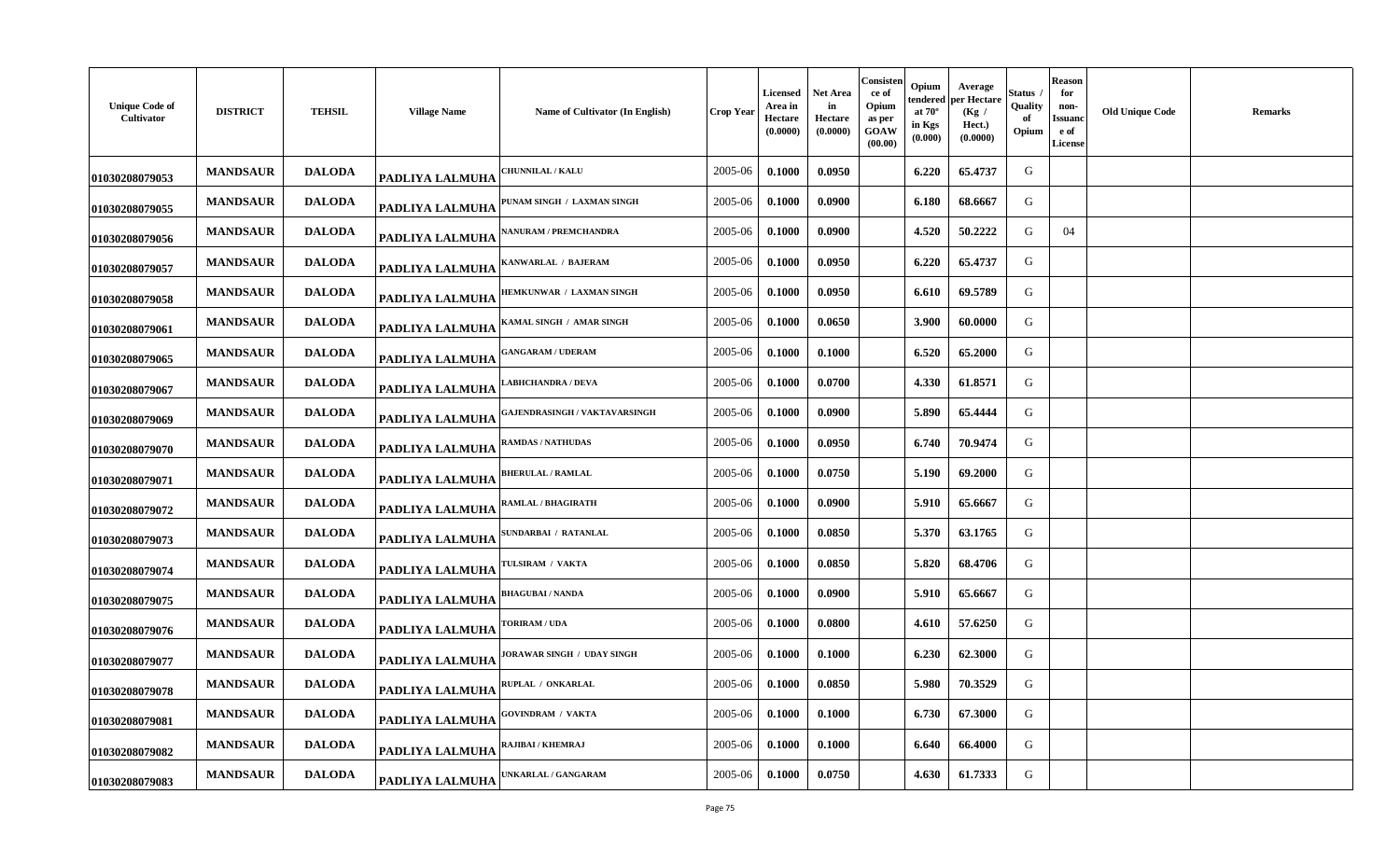| <b>Unique Code of</b><br>Cultivator | <b>DISTRICT</b> | <b>TEHSIL</b> | <b>Village Name</b>    | Name of Cultivator (In English)   | <b>Crop Year</b> | <b>Licensed</b><br>Area in<br>Hectare<br>(0.0000) | <b>Net Area</b><br>in<br>Hectare<br>(0.0000) | Consisten<br>ce of<br>Opium<br>as per<br>GOAW<br>(00.00) | Opium<br>tendered<br>at $70^\circ$<br>in Kgs<br>(0.000) | Average<br>per Hectare<br>(Kg)<br>Hect.)<br>(0.0000) | Status<br>Quality<br>Opium | <b>Reason</b><br>for<br>non-<br>Issuanc<br>e of<br><b>License</b> | <b>Old Unique Code</b> | <b>Remarks</b>     |
|-------------------------------------|-----------------|---------------|------------------------|-----------------------------------|------------------|---------------------------------------------------|----------------------------------------------|----------------------------------------------------------|---------------------------------------------------------|------------------------------------------------------|----------------------------|-------------------------------------------------------------------|------------------------|--------------------|
| 01030208079084                      | <b>MANDSAUR</b> | <b>DALODA</b> | <b>PADLIYA LALMUHA</b> | <b>BHANVARLAL / KHEMRAJ</b>       | 2005-06          | 0.1000                                            | 0.0950                                       |                                                          | 5.950                                                   | 62.6316                                              | G                          |                                                                   |                        |                    |
| 01030208079085                      | <b>MANDSAUR</b> | <b>DALODA</b> | PADLIYA LALMUHA        | LAXMINARAYAN / BHAGWANDAS         | 2005-06          | 0.1000                                            | 0.1050                                       |                                                          | 7.500                                                   | 71.4286                                              | G                          |                                                                   |                        |                    |
| 01030208079086                      | <b>MANDSAUR</b> | <b>DALODA</b> | PADLIYA LALMUHA        | <b>SITARAM / MANGILAL</b>         | 2005-06          | 0.1000                                            | 0.1000                                       |                                                          | 6.180                                                   | 61.8000                                              | G                          |                                                                   |                        |                    |
| 01030208079088                      | <b>MANDSAUR</b> | <b>DALODA</b> | PADLIYA LALMUHA        | KANWARLAL / MANGILAL              | 2005-06          | 0.1000                                            | 0.1000                                       |                                                          | 6.310                                                   | 63.1000                                              | G                          |                                                                   |                        |                    |
| 01030208079089                      | <b>MANDSAUR</b> | <b>DALODA</b> | PADLIYA LALMUHA        | <b>JAGANNATH / BHUVAN</b>         | 2005-06          | 0.1000                                            | 0.1050                                       |                                                          | 2.760                                                   | 26.2857                                              | G                          | 04                                                                |                        |                    |
| 01030208079091                      | <b>MANDSAUR</b> | <b>DALODA</b> | PADLIYA LALMUHA        | <b>RAMLAL / HAMER JI</b>          | 2005-06          | 0.1000                                            | 0.1000                                       |                                                          | 6.430                                                   | 64.3000                                              | G                          |                                                                   |                        |                    |
| 01030208079099                      | <b>MANDSAUR</b> | <b>DALODA</b> | PADLIYA LALMUHA        | DALU / ONKARLAL                   | 2005-06          | 0.1000                                            | 0.0950                                       |                                                          | 6.730                                                   | 70.8421                                              | G                          |                                                                   |                        |                    |
| 01030208079066                      | <b>MANDSAUR</b> | <b>DALODA</b> | <b>PADLIYA LALMUHA</b> | <b>BHARATSINGH / BHERUSINGH</b>   | 2005-06          | 0.1000                                            | 0.1050                                       |                                                          | 6.420                                                   | 61.1429                                              | G                          |                                                                   |                        |                    |
| 01030208079101                      | <b>MANDSAUR</b> | <b>DALODA</b> | PADLIYA LALMUHA        | NAWALRAM / ONKARLAL               | 2005-06          | 0.1000                                            | 0.0950                                       |                                                          | 6.270                                                   | 66.0000                                              | G                          |                                                                   |                        |                    |
| 01030208079036                      | <b>MANDSAUR</b> | <b>DALODA</b> | PADLIYA LALMUHA        | <b>BALARAM / AMRITRAM</b>         | 2005-06          | 0.1000                                            | 0.1000                                       |                                                          | 6.690                                                   | 66.9000                                              | G                          |                                                                   |                        |                    |
| 01030208079103                      | <b>MANDSAUR</b> | <b>DALODA</b> | PADLIYA LALMUHA        | <b>BHURIBAI / VARDICHANDRA</b>    | 2005-06          | 0.1000                                            | 0.0950                                       |                                                          | 6.540                                                   | 68.8421                                              | G                          |                                                                   |                        |                    |
| 01030208079050                      | <b>MANDSAUR</b> | <b>DALODA</b> | <b>PADLIYA LALMUHA</b> | RAMPYARIBAI / BADRILAL            | 2005-06          | 0.1000                                            | 0.1000                                       |                                                          | 6.120                                                   | 61.2000                                              | G                          |                                                                   |                        |                    |
| 01030208080016                      | <b>MANDSAUR</b> | <b>DALODA</b> | PIPLIYA MUJHAWER       | <b>GANESHRAM / GULAB</b>          | 2005-06          | 0.1000                                            | 0.0600                                       |                                                          | 3.890                                                   | 64.8333                                              | G                          |                                                                   |                        |                    |
| 01030208080004                      | <b>MANDSAUR</b> | <b>DALODA</b> | PIPLIYA MUJHAWER       | <b>CHAINSINGH / VAKTAWARSINGH</b> | 2005-06          | 0.1000                                            | 0.1000                                       |                                                          | 6.410                                                   | 64.1000                                              | G                          |                                                                   |                        |                    |
| 01030208080007                      | <b>MANDSAUR</b> | <b>DALODA</b> | PIPLIYA MUJHAWER       | NAGUSINGH / SAMANDARBAI           | 2005-06          | 0.1000                                            | 0.1000                                       |                                                          | 6.300                                                   | 63.0000                                              | G                          |                                                                   |                        |                    |
| 01030208080008                      | <b>MANDSAUR</b> | <b>DALODA</b> | PIPLIYA MUJHAWER       | PRABHULAL / BABRU                 | 2005-06          | 0.1000                                            | 0.0750                                       |                                                          | 5.190                                                   | 69.2000                                              | G                          |                                                                   |                        |                    |
| 01030208080012                      | <b>MANDSAUR</b> | <b>DALODA</b> | PIPLIYA MUJHAWER       | PREMKUNWAR / ONKARLAL             | 2005-06          | 0.1000                                            | 0.1000                                       |                                                          | 6.390                                                   | 63.9000                                              | G                          |                                                                   |                        |                    |
| 01030208080015                      | <b>MANDSAUR</b> | <b>DALODA</b> | PIPLIYA MUJHAWER       | KAILASH / SHAVRAM                 | 2005-06          | 0.1000                                            | 0.1000                                       |                                                          | 6.470                                                   | 64.7000                                              | G                          |                                                                   |                        |                    |
| 01030208080020                      | <b>MANDSAUR</b> | <b>DALODA</b> | PIPLIYA MUJHAWER       | MANGILAL / NARAYAN                | 2005-06          | 0.1000                                            | 0.0950                                       |                                                          | 6.180                                                   | 65.0526                                              | G                          |                                                                   |                        |                    |
| 01030208080023                      | <b>MANDSAUR</b> | <b>DALODA</b> | PIPLIYA MUJHAWER       | <b>BHERULAL / DHURA</b>           | 2005-06          | 0.1000                                            | 0.1000                                       |                                                          | 6.080                                                   | 60.8000                                              | G                          |                                                                   |                        |                    |
| 01030208080025                      | <b>MANDSAUR</b> | <b>DALODA</b> | PIPLIYA MUJHAWER       | MOD SINGH / KHUMAN SINGH          | 2005-06          | 0.1000                                            | 0.1050                                       |                                                          | 6.300                                                   | 60.0000                                              | G                          |                                                                   |                        |                    |
| 01030208080031                      | <b>MANDSAUR</b> | <b>DALODA</b> | PIPLIYA MUJHAWER       | <b>GITABAI/FAKIRCHANDRA</b>       | 2005-06          | 0.1000                                            | 0.1000                                       |                                                          | 6.320                                                   | 63.2000                                              | G                          |                                                                   |                        |                    |
| 01030208080032                      | <b>MANDSAUR</b> | <b>DALODA</b> | PIPLIYA MUJHAWER       | CHUNNILAL / BABRU                 | 2005-06          | 0.1000                                            | 0.1000                                       |                                                          | 6.790                                                   | 67.9000                                              | G                          |                                                                   |                        |                    |
| 01030208080033                      | <b>MANDSAUR</b> | <b>DALODA</b> | PIPLIYA MUJHAWER       | <b>TEJABAI/LALSINGH</b>           | 2005-06          | 0.1000                                            | 0.1000                                       |                                                          | 6.060                                                   | 60.6000                                              | G                          |                                                                   |                        | <b>NAME CHANGE</b> |
| 01030208080013                      | <b>MANDSAUR</b> | <b>DALODA</b> | PIPLIYA MUJHAWER       | SHARIF MOHAMMAD / SAID MOHAMMAD   | 2005-06          | 0.1000                                            | 0.0950                                       |                                                          | 5.680                                                   | 59.7895                                              | G                          |                                                                   |                        |                    |
| 01030208081019                      | <b>MANDSAUR</b> | <b>DALODA</b> | <b>RAKODA</b>          | KANHAIYALAL / RAMNARAYAN          | 2005-06          | 0.1000                                            | 0.1000                                       |                                                          | 6.260                                                   | 62.6000                                              | G                          |                                                                   |                        |                    |
| 01030208081082                      | <b>MANDSAUR</b> | <b>DALODA</b> | <b>RAKODA</b>          | <b>ONKARLAL / BHERULAL</b>        | 2005-06          | 0.1000                                            | 0.1000                                       |                                                          | 6.680                                                   | 66.8000                                              | G                          |                                                                   |                        |                    |
| 01030208081001                      | <b>MANDSAUR</b> | <b>DALODA</b> | <b>RAKODA</b>          | <b>AMBALAL / KANWARLAL</b>        | 2005-06          | 0.1000                                            | 0.0950                                       |                                                          | 6.250                                                   | 65.7895                                              | G                          |                                                                   |                        |                    |
| 01030208081002                      | <b>MANDSAUR</b> | <b>DALODA</b> | <b>RAKODA</b>          | <b>BALMUKUND / BALARAM</b>        | 2005-06          | 0.1000                                            | 0.0950                                       |                                                          | 6.580                                                   | 69.2632                                              | G                          |                                                                   |                        |                    |
| 01030208081003                      | <b>MANDSAUR</b> | <b>DALODA</b> | <b>RAKODA</b>          | <b>BHUWANILAL / DEVILAL</b>       | 2005-06          | 0.1000                                            | 0.1000                                       |                                                          | 6.520                                                   | 65.2000                                              | G                          |                                                                   |                        |                    |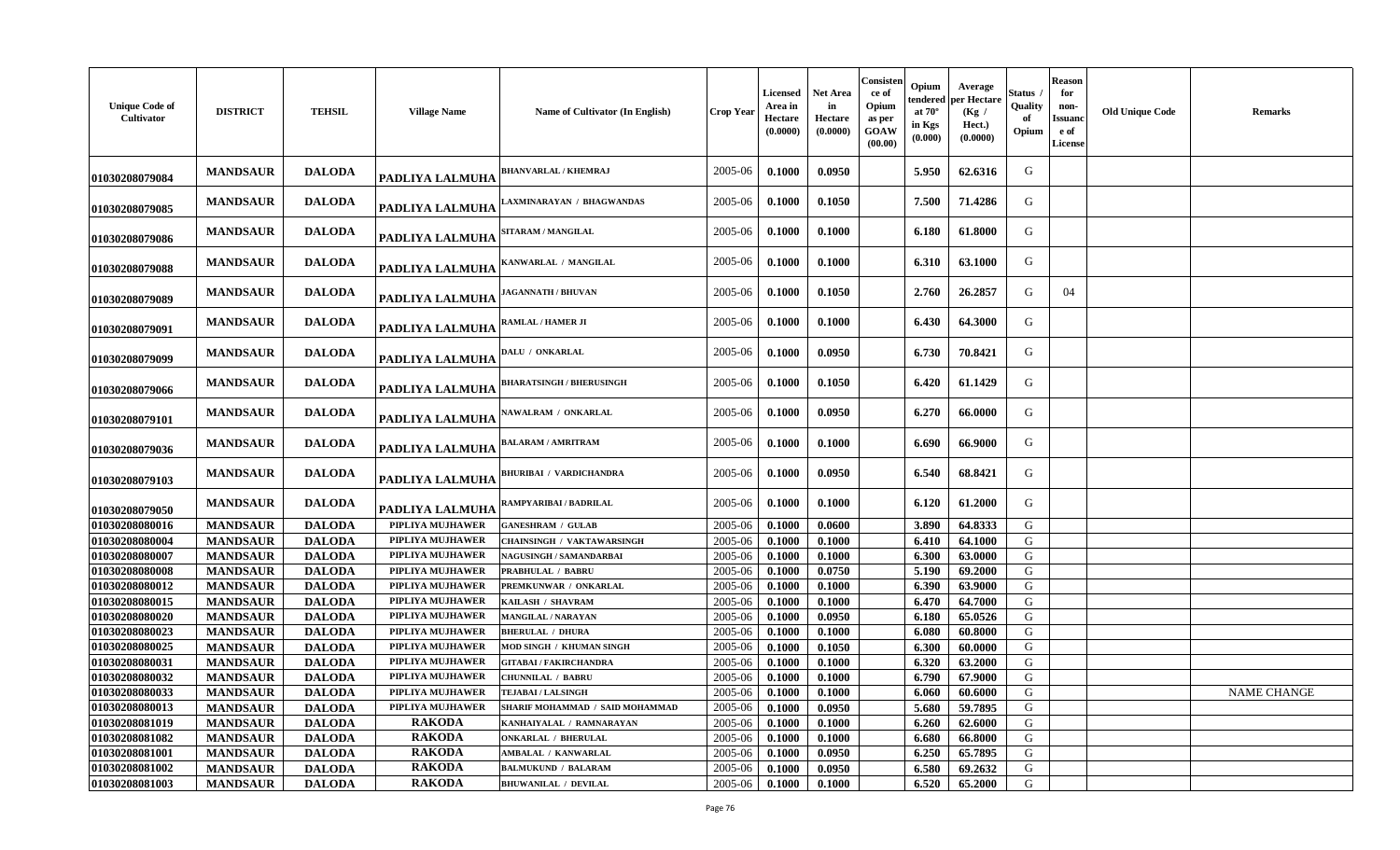| <b>Unique Code of</b><br><b>Cultivator</b> | <b>DISTRICT</b> | <b>TEHSIL</b> | <b>Village Name</b> | <b>Name of Cultivator (In English)</b> | <b>Crop Year</b> | <b>Licensed</b><br>Area in<br>Hectare<br>(0.0000) | Net Area<br>in<br>Hectare<br>(0.0000) | Consister<br>ce of<br>Opium<br>as per<br>GOAW<br>(00.00) | Opium<br>endered<br>at $70^\circ$<br>in Kgs<br>(0.000) | Average<br>per Hectare<br>(Kg /<br>Hect.)<br>(0.0000) | Status<br>Quality<br>of<br>Opium | <b>Reason</b><br>for<br>non-<br><b>Issuand</b><br>e of<br>License | <b>Old Unique Code</b> | Remarks |
|--------------------------------------------|-----------------|---------------|---------------------|----------------------------------------|------------------|---------------------------------------------------|---------------------------------------|----------------------------------------------------------|--------------------------------------------------------|-------------------------------------------------------|----------------------------------|-------------------------------------------------------------------|------------------------|---------|
| 01030208081006                             | <b>MANDSAUR</b> | <b>DALODA</b> | <b>RAKODA</b>       | <b>JAGANNATH / MANNALAL</b>            | 2005-06          | 0.1000                                            | 0.1000                                |                                                          | 6.090                                                  | 60.9000                                               | G                                |                                                                   |                        |         |
| 01030208081007                             | <b>MANDSAUR</b> | <b>DALODA</b> | <b>RAKODA</b>       | VARDICHAND / BHAGIRATH                 | 2005-06          | 0.1000                                            | 0.1000                                |                                                          | 6.430                                                  | 64.3000                                               | G                                |                                                                   |                        |         |
| 01030208081008                             | <b>MANDSAUR</b> | <b>DALODA</b> | <b>RAKODA</b>       | RAMCHANDRAA / BALARAM                  | 2005-06          | 0.1000                                            | 0.1000                                |                                                          | 6.430                                                  | 64.3000                                               | G                                |                                                                   |                        |         |
| 01030208081009                             | <b>MANDSAUR</b> | <b>DALODA</b> | <b>RAKODA</b>       | JAGDISH / KHUSHALILAL                  | 2005-06          | 0.1000                                            | 0.0950                                |                                                          | 6.310                                                  | 66.4211                                               | G                                |                                                                   |                        |         |
| 01030208081011                             | <b>MANDSAUR</b> | <b>DALODA</b> | <b>RAKODA</b>       | <b>BABULAL / BALARAM</b>               | 2005-06          | 0.1000                                            | 0.0950                                |                                                          | 5.980                                                  | 62.9474                                               | G                                |                                                                   |                        |         |
| 01030208081012                             | <b>MANDSAUR</b> | <b>DALODA</b> | <b>RAKODA</b>       | LAKSHMINARAYAN / BHANVARLAL            | 2005-06          | 0.1000                                            | 0.0950                                |                                                          | 7.150                                                  | 75.2632                                               | G                                |                                                                   |                        |         |
| 01030208081014                             | <b>MANDSAUR</b> | <b>DALODA</b> | <b>RAKODA</b>       | JAGDISH / KANHAIYALAL                  | 2005-06          | 0.1000                                            | 0.0950                                |                                                          | 6.030                                                  | 63.4737                                               | G                                |                                                                   |                        |         |
| 01030208081015                             | <b>MANDSAUR</b> | <b>DALODA</b> | <b>RAKODA</b>       | <b>GUNWANT KUMAR / RADHESHYAM</b>      | 2005-06          | 0.1000                                            | 0.0950                                |                                                          | 6.110                                                  | 64.3158                                               | G                                |                                                                   |                        |         |
| 01030208081016                             | <b>MANDSAUR</b> | <b>DALODA</b> | <b>RAKODA</b>       | KANHAIYALAL / DEVILAL                  | 2005-06          | 0.1000                                            | 0.1000                                |                                                          | 6.610                                                  | 66.1000                                               | G                                |                                                                   |                        |         |
| 01030208081018                             | <b>MANDSAUR</b> | <b>DALODA</b> | <b>RAKODA</b>       | RAJESH / JAWHARLAL                     | 2005-06          | 0.1000                                            | 0.1000                                |                                                          | 6.580                                                  | 65.8000                                               | G                                |                                                                   |                        |         |
| 01030208081022                             | <b>MANDSAUR</b> | <b>DALODA</b> | <b>RAKODA</b>       | <b>RAMLAL / SURATRAM</b>               | 2005-06          | 0.1000                                            | 0.1000                                |                                                          | 6.260                                                  | 62.6000                                               | G                                |                                                                   |                        |         |
| 01030208081023                             | <b>MANDSAUR</b> | <b>DALODA</b> | <b>RAKODA</b>       | PARWATIBAI / AMBARAM                   | 2005-06          | 0.1000                                            | 0.1000                                |                                                          | 6.750                                                  | 67.5000                                               | G                                |                                                                   |                        |         |
| 01030208081025                             | <b>MANDSAUR</b> | <b>DALODA</b> | <b>RAKODA</b>       | RAM KUNWARBAI / CHAMPALAL              | 2005-06          | 0.1000                                            | 0.0950                                |                                                          | 6.010                                                  | 63.2632                                               | G                                |                                                                   |                        |         |
| 01030208081026                             | <b>MANDSAUR</b> | <b>DALODA</b> | <b>RAKODA</b>       | <b>RATANLAL / BHERULAL</b>             | 2005-06          | 0.1000                                            | 0.1000                                |                                                          | 6.570                                                  | 65.7000                                               | G                                |                                                                   |                        |         |
| 01030208081027                             | <b>MANDSAUR</b> | <b>DALODA</b> | <b>RAKODA</b>       | <b>MULCHANDRA / RUPA</b>               | 2005-06          | 0.1000                                            | 0.1050                                |                                                          | 7.030                                                  | 66.9524                                               | $\mathbf G$                      |                                                                   |                        |         |
| 01030208081029                             | <b>MANDSAUR</b> | <b>DALODA</b> | <b>RAKODA</b>       | <b>BALARAM / CHATURBHUJ</b>            | 2005-06          | 0.1000                                            | 0.1000                                |                                                          | 6.270                                                  | 62.7000                                               | G                                |                                                                   |                        |         |
| 01030208081032                             | <b>MANDSAUR</b> | <b>DALODA</b> | <b>RAKODA</b>       | <b>BASANTILAL / RATANLAL</b>           | 2005-06          | 0.1000                                            | 0.0950                                |                                                          | 6.360                                                  | 66.9474                                               | G                                |                                                                   |                        |         |
| 01030208081034                             | <b>MANDSAUR</b> | <b>DALODA</b> | <b>RAKODA</b>       | <b>BANSHILAL / RAJARAM</b>             | 2005-06          | 0.1000                                            | 0.0950                                |                                                          | 6.400                                                  | 67.3684                                               | G                                |                                                                   |                        |         |
| 01030208081035                             | <b>MANDSAUR</b> | <b>DALODA</b> | <b>RAKODA</b>       | <b>BALU / GOPAL</b>                    | 2005-06          | 0.1000                                            | 0.0950                                |                                                          | 6.570                                                  | 69.1579                                               | G                                |                                                                   |                        |         |
| 01030208081036                             | <b>MANDSAUR</b> | <b>DALODA</b> | <b>RAKODA</b>       | RATANLAL / TULSIRAM                    | 2005-06          | 0.1000                                            | 0.1000                                |                                                          | 6.410                                                  | 64.1000                                               | G                                |                                                                   |                        |         |
| 01030208081037                             | <b>MANDSAUR</b> | <b>DALODA</b> | <b>RAKODA</b>       | <b>RAMRATAN / BALU</b>                 | 2005-06          | 0.1000                                            | 0.1000                                |                                                          | 6.620                                                  | 66.2000                                               | G                                |                                                                   |                        |         |
| 01030208081038                             | <b>MANDSAUR</b> | <b>DALODA</b> | <b>RAKODA</b>       | <b>BASANTILAL / CHUNNILAL</b>          | 2005-06          | 0.1000                                            | 0.1000                                |                                                          | 6.480                                                  | 64.8000                                               | G                                |                                                                   |                        |         |
| 01030208081039                             | <b>MANDSAUR</b> | <b>DALODA</b> | <b>RAKODA</b>       | <b>BALARAM / RUPRAM</b>                | 2005-06          | 0.1000                                            | 0.0950                                |                                                          | 6.030                                                  | 63.4737                                               | G                                |                                                                   |                        |         |
| 01030208081040                             | <b>MANDSAUR</b> | <b>DALODA</b> | <b>RAKODA</b>       | LACHIRAM / DHANNA                      | 2005-06          | 0.1000                                            | 0.1000                                |                                                          | 6.510                                                  | 65.1000                                               | G                                |                                                                   |                        |         |
| 01030208081041                             | <b>MANDSAUR</b> | <b>DALODA</b> | <b>RAKODA</b>       | <b>BHERULAL / BHANWARLAL</b>           | 2005-06          | 0.1000                                            | 0.1000                                |                                                          | 6.500                                                  | 65.0000                                               | G                                |                                                                   |                        |         |
| 01030208081042                             | <b>MANDSAUR</b> | <b>DALODA</b> | <b>RAKODA</b>       | SAMANDARBAI / BAPULAL                  | 2005-06          | 0.1000                                            | 0.0950                                |                                                          | 6.320                                                  | 66.5263                                               | G                                |                                                                   |                        |         |
| 01030208081043                             | <b>MANDSAUR</b> | <b>DALODA</b> | <b>RAKODA</b>       | <b>DINESH / DHURILAL</b>               | 2005-06          | 0.1000                                            | 0.1000                                |                                                          | 6.350                                                  | 63.5000                                               | G                                |                                                                   |                        |         |
| 01030208081044                             | <b>MANDSAUR</b> | <b>DALODA</b> | <b>RAKODA</b>       | RAMKUNWAR / HAJARILAL                  | 2005-06          | 0.1000                                            | 0.1000                                |                                                          | 6.230                                                  | 62.3000                                               | G                                |                                                                   |                        |         |
| 01030208081045                             | <b>MANDSAUR</b> | <b>DALODA</b> | <b>RAKODA</b>       | KANHAIYALAL / BHANWARLAL               | 2005-06          | 0.1000                                            | 0.1000                                |                                                          | 6.620                                                  | 66.2000                                               | G                                |                                                                   |                        |         |
| 01030208081047                             | <b>MANDSAUR</b> | <b>DALODA</b> | <b>RAKODA</b>       | <b>RAMNARAYAN / GANESHRAM</b>          | 2005-06          | 0.1000                                            | 0.1000                                |                                                          | 6.400                                                  | 64.0000                                               | G                                | 01                                                                |                        |         |
| 01030208081050                             | <b>MANDSAUR</b> | <b>DALODA</b> | <b>RAKODA</b>       | NATHULAL / RATANLAL                    | 2005-06          | 0.1000                                            | 0.1000                                |                                                          | 6.960                                                  | 69.6000                                               | G                                |                                                                   |                        |         |
| 01030208081051                             | <b>MANDSAUR</b> | <b>DALODA</b> | <b>RAKODA</b>       | <b>DEVILAL / PUNAMCHAND</b>            | 2005-06          | 0.1000                                            | 0.1000                                |                                                          | 6.850                                                  | 68.5000                                               | G                                |                                                                   |                        |         |
| 01030208081053                             | <b>MANDSAUR</b> | <b>DALODA</b> | <b>RAKODA</b>       | <b>BHAGATRAM / SURATRAM</b>            | 2005-06          | 0.1000                                            | 0.1000                                |                                                          | 5.970                                                  | 59.7000                                               | G                                |                                                                   |                        |         |
| 01030208081054                             | <b>MANDSAUR</b> | <b>DALODA</b> | <b>RAKODA</b>       | <b>BASANTILAL / BALARAM</b>            | 2005-06          | 0.1000                                            | 0.1000                                |                                                          | 6.820                                                  | 68.2000                                               | G                                |                                                                   |                        |         |
| 01030208081055                             | <b>MANDSAUR</b> | <b>DALODA</b> | <b>RAKODA</b>       | RATANBAI / KHEMRAJ                     | 2005-06          | 0.1000                                            | 0.1000                                |                                                          | 6.460                                                  | 64.6000                                               | G                                |                                                                   |                        |         |
| 01030208081056                             | <b>MANDSAUR</b> | <b>DALODA</b> | <b>RAKODA</b>       | RATANBAI / MANGILAL                    | 2005-06          | 0.1000                                            | 0.1000                                |                                                          | 6.800                                                  | 68.0000                                               | G                                |                                                                   |                        |         |
| 01030208081058                             | <b>MANDSAUR</b> | <b>DALODA</b> | <b>RAKODA</b>       | <b>DHAPUBAI / BALARAM</b>              | 2005-06          | 0.1000                                            | 0.1000                                |                                                          | 6.520                                                  | 65.2000                                               | G                                |                                                                   |                        |         |
| 01030208081059                             | <b>MANDSAUR</b> | <b>DALODA</b> | <b>RAKODA</b>       | CHAGANLAL / CHATURBHUJ                 | 2005-06          | 0.1000                                            | 0.1000                                |                                                          | 6.050                                                  | 60.5000                                               | G                                |                                                                   |                        |         |
| 01030208081060                             | <b>MANDSAUR</b> | <b>DALODA</b> | <b>RAKODA</b>       | RAMESHWAR / KANWARLAL                  | 2005-06          | 0.1000                                            | 0.1000                                |                                                          | 6.390                                                  | 63.9000                                               | G                                |                                                                   |                        |         |
| 01030208081061                             | <b>MANDSAUR</b> | <b>DALODA</b> | <b>RAKODA</b>       | KASHIRAM / BHANWARLAL                  | 2005-06          | 0.1000                                            |                                       |                                                          |                                                        | 0.0000                                                | F                                |                                                                   |                        |         |
| 01030208081063                             | <b>MANDSAUR</b> | <b>DALODA</b> | <b>RAKODA</b>       | <b>SURESH / BHUWANILAL</b>             | 2005-06          | 0.1000                                            | 0.0950                                |                                                          | 6.690                                                  | 70.4211                                               | G                                |                                                                   |                        |         |
| 01030208081064                             | <b>MANDSAUR</b> | <b>DALODA</b> | <b>RAKODA</b>       | <b>MANALAL / NANURAM</b>               | 2005-06          | 0.1000                                            | 0.0950                                |                                                          | 6.050                                                  | 63.6842                                               | G                                |                                                                   |                        |         |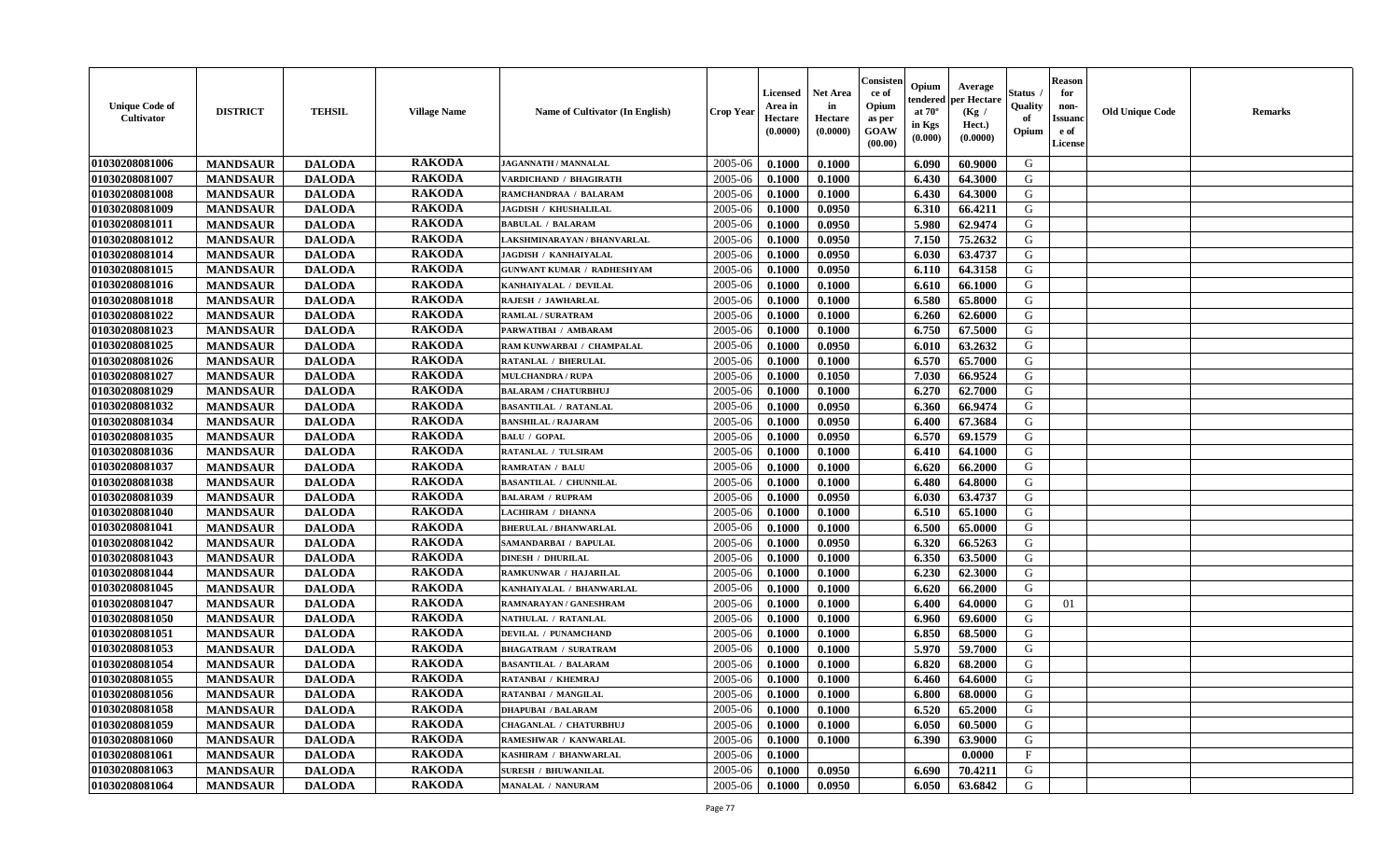| <b>Unique Code of</b><br>Cultivator | <b>DISTRICT</b> | <b>TEHSIL</b> | <b>Village Name</b> | Name of Cultivator (In English) | Crop Year | Licensed<br>Area in<br>Hectare<br>(0.0000) | <b>Net Area</b><br>in<br>Hectare<br>(0.0000) | Consister<br>ce of<br>Opium<br>as per<br>GOAW<br>(00.00) | Opium<br>endered<br>at $70^\circ$<br>in Kgs<br>(0.000) | Average<br>per Hectare<br>(Kg /<br>Hect.)<br>(0.0000) | Status<br>Quality<br>of<br>Opium | <b>Reason</b><br>for<br>non-<br><b>Issuanc</b><br>e of<br>License | <b>Old Unique Code</b> | Remarks |
|-------------------------------------|-----------------|---------------|---------------------|---------------------------------|-----------|--------------------------------------------|----------------------------------------------|----------------------------------------------------------|--------------------------------------------------------|-------------------------------------------------------|----------------------------------|-------------------------------------------------------------------|------------------------|---------|
| 01030208081065                      | <b>MANDSAUR</b> | <b>DALODA</b> | <b>RAKODA</b>       | <b>KISHANLAL / DEVA</b>         | 2005-06   | 0.1000                                     | 0.0950                                       |                                                          | 6.800                                                  | 71.5789                                               | G                                |                                                                   |                        |         |
| 01030208081067                      | <b>MANDSAUR</b> | <b>DALODA</b> | <b>RAKODA</b>       | <b>BHULIBAI / RAMLAL</b>        | 2005-06   | 0.1000                                     | 0.1050                                       |                                                          | 7.210                                                  | 68.6667                                               | G                                |                                                                   |                        |         |
| 01030208081068                      | <b>MANDSAUR</b> | <b>DALODA</b> | <b>RAKODA</b>       | RATANLAL / RUPRAM               | 2005-06   | 0.1000                                     | 0.1000                                       |                                                          | 6.430                                                  | 64.3000                                               | G                                |                                                                   |                        |         |
| 01030208081069                      | <b>MANDSAUR</b> | <b>DALODA</b> | <b>RAKODA</b>       | NANDRAM / RAMLAL                | 2005-06   | 0.1000                                     | 0.0950                                       |                                                          | 6.530                                                  | 68.7368                                               | G                                |                                                                   |                        |         |
| 01030208081070                      | <b>MANDSAUR</b> | <b>DALODA</b> | <b>RAKODA</b>       | SHIVLAL / CHUNILAL              | 2005-06   | 0.1000                                     | 0.1000                                       |                                                          | 6.150                                                  | 61.5000                                               | G                                |                                                                   |                        |         |
| 01030208081071                      | <b>MANDSAUR</b> | <b>DALODA</b> | <b>RAKODA</b>       | LAXMINARAYAN / KASHIRAM         | 2005-06   | 0.1000                                     | 0.1050                                       |                                                          | 7.040                                                  | 67.0476                                               | G                                |                                                                   |                        |         |
| 01030208081072                      | <b>MANDSAUR</b> | <b>DALODA</b> | <b>RAKODA</b>       | JAGDISH / CHATURBHUJ            | 2005-06   | 0.1000                                     | 0.1000                                       |                                                          | 7.020                                                  | 70.2000                                               | G                                |                                                                   |                        |         |
| 01030208081075                      | <b>MANDSAUR</b> | <b>DALODA</b> | <b>RAKODA</b>       | <b>RAMNARAYAN / RUPRAM</b>      | 2005-06   | 0.1000                                     | 0.1000                                       |                                                          | 5.910                                                  | 59.1000                                               | G                                |                                                                   |                        |         |
| 01030208081077                      | <b>MANDSAUR</b> | <b>DALODA</b> | <b>RAKODA</b>       | <b>BHAGATRAM / RATANLAL</b>     | 2005-06   | 0.1000                                     | 0.1000                                       |                                                          | 6.530                                                  | 65.3000                                               | G                                |                                                                   |                        |         |
| 01030208081079                      | <b>MANDSAUR</b> | <b>DALODA</b> | <b>RAKODA</b>       | <b>VENIRAM / GOPAL</b>          | 2005-06   | 0.1000                                     | 0.0950                                       |                                                          | 5.840                                                  | 61.4737                                               | G                                |                                                                   |                        |         |
| 01030208081083                      | <b>MANDSAUR</b> | <b>DALODA</b> | <b>RAKODA</b>       | RAM SINGH / DHANA               | 2005-06   | 0.1000                                     | 0.1000                                       |                                                          | 6.200                                                  | 62.0000                                               | G                                |                                                                   |                        |         |
| 01030208081084                      | <b>MANDSAUR</b> | <b>DALODA</b> | <b>RAKODA</b>       | <b>BADRILAL / NARAYAN</b>       | 2005-06   | 0.1000                                     | 0.0900                                       |                                                          | 6.040                                                  | 67.1111                                               | G                                |                                                                   |                        |         |
| 01030208081085                      | <b>MANDSAUR</b> | <b>DALODA</b> | <b>RAKODA</b>       | PUNAMCHAND / GIRDHARI           | 2005-06   | 0.1000                                     | 0.1000                                       |                                                          | 6.600                                                  | 66.0000                                               | G                                |                                                                   |                        |         |
| 01030208081088                      | <b>MANDSAUR</b> | <b>DALODA</b> | <b>RAKODA</b>       | RAMESHWAR / BHANWARLAL          | 2005-06   | 0.1000                                     | 0.1000                                       |                                                          | 6.500                                                  | 65.0000                                               | G                                |                                                                   |                        |         |
| <b>01030208081092</b>               | <b>MANDSAUR</b> | <b>DALODA</b> | <b>RAKODA</b>       | <b>BALARAM / RUPRAM</b>         | 2005-06   | 0.1000                                     | 0.0550                                       |                                                          | 3.740                                                  | 68.0000                                               | G                                |                                                                   |                        |         |
| 01030208081093                      | <b>MANDSAUR</b> | <b>DALODA</b> | <b>RAKODA</b>       | SHYAMLAL / PRABHULAL            | 2005-06   | 0.1000                                     | 0.0950                                       |                                                          | 6.040                                                  | 63.5789                                               | G                                |                                                                   |                        |         |
| 01030208081097                      | <b>MANDSAUR</b> | <b>DALODA</b> | <b>RAKODA</b>       | NANDRAM / BHERULAL              | 2005-06   | 0.1000                                     | 0.1000                                       |                                                          | 6.520                                                  | 65.2000                                               | G                                |                                                                   |                        |         |
| 01030208081098                      | <b>MANDSAUR</b> | <b>DALODA</b> | <b>RAKODA</b>       | KANWARLAL / NIRBHYARAM          | 2005-06   | 0.1000                                     | 0.0950                                       |                                                          | 6.170                                                  | 64.9474                                               | G                                |                                                                   |                        |         |
| 01030208081099                      | <b>MANDSAUR</b> | <b>DALODA</b> | <b>RAKODA</b>       | JAWAHARLAL / NAWALRAM           | 2005-06   | 0.1000                                     | 0.1000                                       |                                                          | 6.580                                                  | 65.8000                                               | G                                |                                                                   |                        |         |
| 01030208081103                      | <b>MANDSAUR</b> | <b>DALODA</b> | <b>RAKODA</b>       | RAMESHWAR / KHUSHALIRAM         | 2005-06   | 0.1000                                     | 0.0950                                       |                                                          | 6.020                                                  | 63.3684                                               | G                                |                                                                   |                        |         |
| 01030208081104                      | <b>MANDSAUR</b> | <b>DALODA</b> | <b>RAKODA</b>       | <b>AMRATRAM / BALARAM</b>       | 2005-06   | 0.1000                                     | 0.0700                                       |                                                          | 4.390                                                  | 62.7143                                               | G                                |                                                                   |                        |         |
| 01030208081108                      | <b>MANDSAUR</b> | <b>DALODA</b> | <b>RAKODA</b>       | <b>SALAGRAM / NIRBHAYRAM</b>    | 2005-06   | 0.1000                                     | 0.1000                                       |                                                          | 6.540                                                  | 65.4000                                               | G                                |                                                                   |                        |         |
| 01030208081110                      | <b>MANDSAUR</b> | <b>DALODA</b> | <b>RAKODA</b>       | PREMCHANDRA / BALARAM           | 2005-06   | 0.1000                                     | 0.0950                                       |                                                          | 6.640                                                  | 69.8947                                               | G                                |                                                                   |                        |         |
| 01030208081111                      | <b>MANDSAUR</b> | <b>DALODA</b> | <b>RAKODA</b>       | <b>BANSHILAL / KISHANLAL</b>    | 2005-06   | 0.1000                                     | 0.0950                                       |                                                          | 6.170                                                  | 64.9474                                               | G                                |                                                                   |                        |         |
| 01030208081117                      | <b>MANDSAUR</b> | <b>DALODA</b> | <b>RAKODA</b>       | RAMLAL / KISHANLAL              | 2005-06   | 0.1000                                     | 0.0900                                       |                                                          | 5.330                                                  | 59,2222                                               | G                                |                                                                   |                        |         |
| 01030208081118                      | <b>MANDSAUR</b> | <b>DALODA</b> | <b>RAKODA</b>       | SHIVNARAYAN / CHAMARLAL         | 2005-06   | 0.1000                                     | 0.1000                                       |                                                          | 6.280                                                  | 62.8000                                               | G                                |                                                                   |                        |         |
| 01030208081120                      | <b>MANDSAUR</b> | <b>DALODA</b> | <b>RAKODA</b>       | <b>CHAINRAM / ASHARAM</b>       | 2005-06   | 0.1000                                     | 0.1000                                       |                                                          | 6.690                                                  | 66.9000                                               | G                                |                                                                   |                        |         |
| 01030208081121                      | <b>MANDSAUR</b> | <b>DALODA</b> | <b>RAKODA</b>       | <b>GANGABAI / HIRALAL</b>       | 2005-06   | 0.1000                                     | 0.0950                                       |                                                          | 5.660                                                  | 59.5789                                               | G                                |                                                                   |                        |         |
| 01030208081190                      | <b>MANDSAUR</b> | <b>DALODA</b> | <b>RAKODA</b>       | <b>RAMESHVAR / BALARAM</b>      | 2005-06   | 0.1000                                     | 0.1000                                       |                                                          | 6.790                                                  | 67.9000                                               | G                                |                                                                   |                        |         |
| 01030208081191                      | <b>MANDSAUR</b> | <b>DALODA</b> | <b>RAKODA</b>       | <b>DEVILAL / NANDARAM</b>       | 2005-06   | 0.1000                                     | 0.0950                                       |                                                          | 6.590                                                  | 69.3684                                               | G                                |                                                                   |                        |         |
| 01030208081125                      | <b>MANDSAUR</b> | <b>DALODA</b> | <b>RAKODA</b>       | <b>UDAYLAL / DEVRAM</b>         | 2005-06   | 0.1000                                     | 0.1000                                       |                                                          | 5.020                                                  | 50.2000                                               | G                                | 04                                                                |                        |         |
| 01030208081126                      | <b>MANDSAUR</b> | <b>DALODA</b> | <b>RAKODA</b>       | <b>GHANSHYAM / BHAGATRAM</b>    | 2005-06   | 0.1000                                     | 0.1000                                       |                                                          | 6.250                                                  | 62.5000                                               | G                                |                                                                   |                        |         |
| 01030208081127                      | <b>MANDSAUR</b> | <b>DALODA</b> | <b>RAKODA</b>       | RADHESHYAM / RUPRAM TELI        | 2005-06   | 0.1000                                     | 0.1000                                       |                                                          | 6.320                                                  | 63.2000                                               | G                                |                                                                   |                        |         |
| 01030208081131                      | <b>MANDSAUR</b> | <b>DALODA</b> | <b>RAKODA</b>       | RADHESHYAM / SHIVLAL            | 2005-06   | 0.1000                                     | 0.1000                                       |                                                          | 6.310                                                  | 63.1000                                               | G                                |                                                                   |                        |         |
| 01030208081132                      | <b>MANDSAUR</b> | <b>DALODA</b> | <b>RAKODA</b>       | DASHRATH / ONKARLAL             | 2005-06   | 0.1000                                     | 0.1000                                       |                                                          | 6.160                                                  | 61.6000                                               | G                                |                                                                   |                        |         |
| 01030208081134                      | <b>MANDSAUR</b> | <b>DALODA</b> | <b>RAKODA</b>       | <b>MEWALAL / RAMLAL</b>         | 2005-06   | 0.1000                                     | 0.1000                                       |                                                          | 6.440                                                  | 64.4000                                               | G                                |                                                                   |                        |         |
| 01030208081138                      | <b>MANDSAUR</b> | <b>DALODA</b> | <b>RAKODA</b>       | PANALAL / RUPRAM                | 2005-06   | 0.1000                                     | 0.0850                                       |                                                          | 5.520                                                  | 64.9412                                               | G                                |                                                                   |                        |         |
| 01030208081140                      | <b>MANDSAUR</b> | <b>DALODA</b> | <b>RAKODA</b>       | SURESHCHAND / JAWAHARLAL        | 2005-06   | 0.1000                                     | 0.1000                                       |                                                          | 6.580                                                  | 65.8000                                               | G                                |                                                                   |                        |         |
| 01030208081143                      | <b>MANDSAUR</b> | <b>DALODA</b> | <b>RAKODA</b>       | <b>JAGADISH / AMBARAM</b>       | 2005-06   | 0.1000                                     | 0.1000                                       |                                                          | 6.290                                                  | 62.9000                                               | G                                |                                                                   |                        |         |
| 01030208081145                      | <b>MANDSAUR</b> | <b>DALODA</b> | <b>RAKODA</b>       | <b>GOPAL / RAMLAL</b>           | 2005-06   | 0.1000                                     | 0.0750                                       |                                                          | 4.720                                                  | 62.9333                                               | ${\bf G}$                        |                                                                   |                        |         |
| 01030208081146                      | <b>MANDSAUR</b> | <b>DALODA</b> | <b>RAKODA</b>       | SHANKARLAL / BHAGATRAM          | 2005-06   | 0.1000                                     | 0.1000                                       |                                                          | 6.250                                                  | 62.5000                                               | G                                |                                                                   |                        |         |
| 01030208081147                      | <b>MANDSAUR</b> | <b>DALODA</b> | <b>RAKODA</b>       | <b>LILESH / RAMESHWAR</b>       | 2005-06   | 0.1000                                     | 0.0950                                       |                                                          | 6.230                                                  | 65.5789                                               | G                                |                                                                   |                        |         |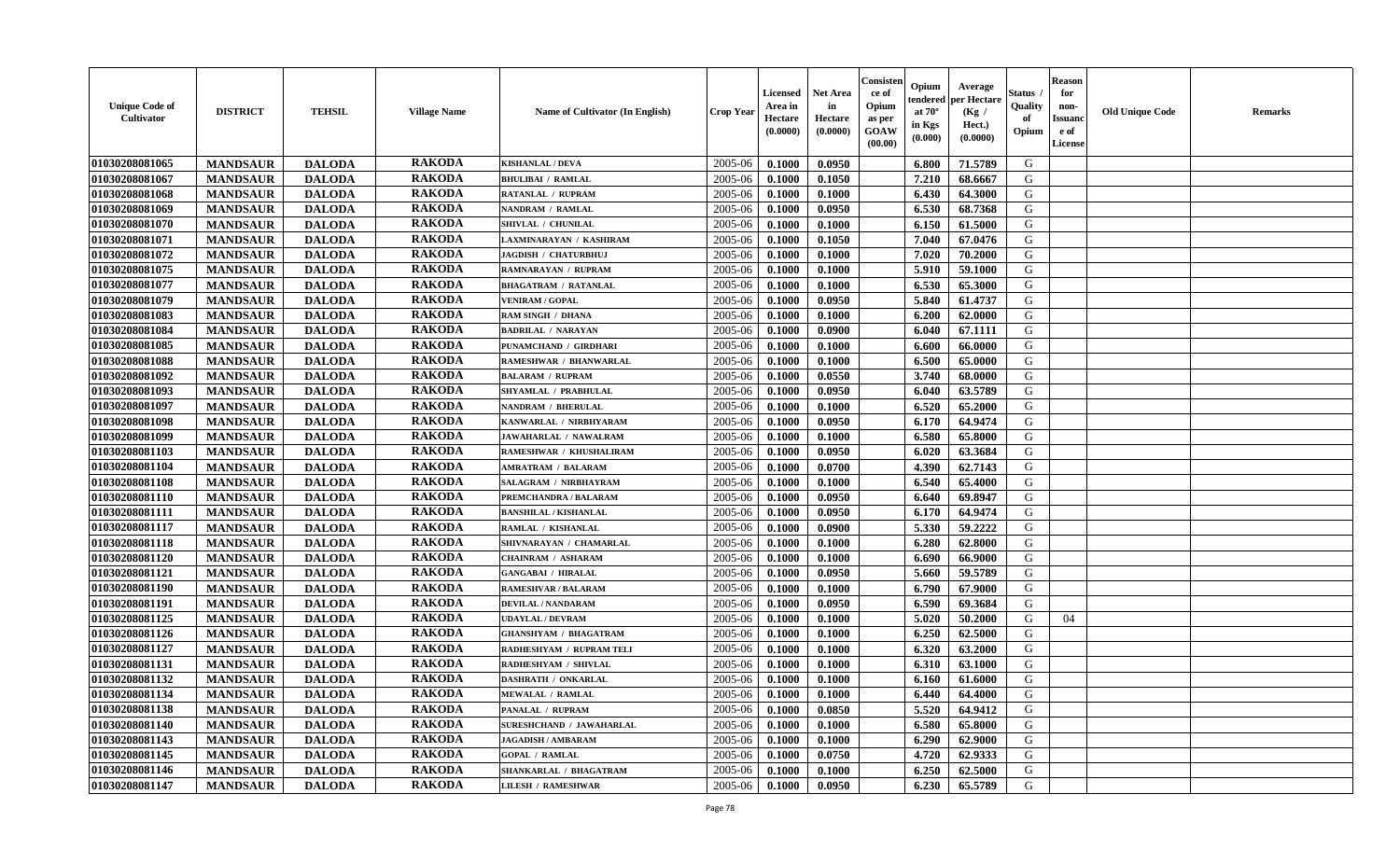| <b>Unique Code of</b><br><b>Cultivator</b> | <b>DISTRICT</b> | <b>TEHSIL</b> | <b>Village Name</b> | Name of Cultivator (In English)    | <b>Crop Year</b> | <b>Licensed</b><br>Area in<br>Hectare<br>(0.0000) | Net Area<br>in<br>Hectare<br>(0.0000) | Consister<br>ce of<br>Opium<br>as per<br><b>GOAW</b><br>(00.00) | Opium<br>endered<br>at $70^\circ$<br>in Kgs<br>(0.000) | Average<br>per Hectare<br>(Kg /<br>Hect.)<br>(0.0000) | Status<br>Quality<br>of<br>Opium | <b>Reason</b><br>for<br>non-<br><b>Issuand</b><br>e of<br><b>License</b> | <b>Old Unique Code</b> | <b>Remarks</b> |
|--------------------------------------------|-----------------|---------------|---------------------|------------------------------------|------------------|---------------------------------------------------|---------------------------------------|-----------------------------------------------------------------|--------------------------------------------------------|-------------------------------------------------------|----------------------------------|--------------------------------------------------------------------------|------------------------|----------------|
| 01030208081148                             | <b>MANDSAUR</b> | <b>DALODA</b> | <b>RAKODA</b>       | <b>ATAMARAM / MANNALAL</b>         | 2005-06          | 0.1000                                            | 0.1000                                |                                                                 | 6.480                                                  | 64.8000                                               | G                                |                                                                          |                        |                |
| 01030208081149                             | <b>MANDSAUR</b> | <b>DALODA</b> | <b>RAKODA</b>       | <b>MAHESH / BAPULAL</b>            | 2005-06          | 0.1000                                            | 0.1050                                |                                                                 | 6.680                                                  | 63.6190                                               | G                                |                                                                          |                        |                |
| 01030208081150                             | <b>MANDSAUR</b> | <b>DALODA</b> | <b>RAKODA</b>       | PAPPULAL / BHERULAL                | 2005-06          | 0.1000                                            | 0.1000                                |                                                                 | 6.630                                                  | 66.3000                                               | G                                |                                                                          |                        |                |
| 01030208081151                             | <b>MANDSAUR</b> | <b>DALODA</b> | <b>RAKODA</b>       | SUNDARLAL / KASHIRAM               | 2005-06          | 0.1000                                            | 0.1000                                |                                                                 | 6.090                                                  | 60.9000                                               | G                                |                                                                          |                        |                |
| 01030208081152                             | <b>MANDSAUR</b> | <b>DALODA</b> | <b>RAKODA</b>       | VANIRAM / PANNALAL                 | 2005-06          | 0.1000                                            | 0.0950                                |                                                                 | 6.220                                                  | 65.4737                                               | G                                |                                                                          |                        |                |
| 01030208081153                             | <b>MANDSAUR</b> | <b>DALODA</b> | <b>RAKODA</b>       | <b>UDAYLAL / CHAMPALAL</b>         | 2005-06          | 0.1000                                            | 0.1000                                |                                                                 | 6.630                                                  | 66.3000                                               | G                                |                                                                          |                        |                |
| 01030208081158                             | <b>MANDSAUR</b> | <b>DALODA</b> | <b>RAKODA</b>       | RAMNIWAS / BHAIYALAL               | 2005-06          | 0.1000                                            | 0.0950                                |                                                                 | 6.330                                                  | 66.6316                                               | G                                |                                                                          |                        |                |
| 01030208081159                             | <b>MANDSAUR</b> | <b>DALODA</b> | <b>RAKODA</b>       | <b>BASANTILAL / PANNALAL</b>       | 2005-06          | 0.1000                                            | 0.0950                                |                                                                 | 6.390                                                  | 67.2632                                               | ${\bf G}$                        |                                                                          |                        |                |
| 01030208081161                             | <b>MANDSAUR</b> | <b>DALODA</b> | <b>RAKODA</b>       | RUKAMANIBAI / MADANLAL             | 2005-06          | 0.1000                                            | 0.1000                                |                                                                 | 6.550                                                  | 65.5000                                               | G                                |                                                                          |                        |                |
| 01030208081162                             | <b>MANDSAUR</b> | <b>DALODA</b> | <b>RAKODA</b>       | ABHA KUNWAR / RADHESHYAM           | 2005-06          | 0.1000                                            | 0.0950                                |                                                                 | 5.980                                                  | 62.9474                                               | G                                |                                                                          |                        |                |
| 01030208081164                             | <b>MANDSAUR</b> | <b>DALODA</b> | <b>RAKODA</b>       | <b>UDAYLAL / KANWARLAL</b>         | 2005-06          | 0.1000                                            | 0.0950                                |                                                                 | 6.580                                                  | 69.2632                                               | G                                |                                                                          |                        |                |
| 01030208081166                             | <b>MANDSAUR</b> | <b>DALODA</b> | <b>RAKODA</b>       | MANOHARLAL / AMBALAL               | 2005-06          | 0.1000                                            | 0.0950                                |                                                                 | 6.460                                                  | 68.0000                                               | G                                |                                                                          |                        |                |
| 01030208081167                             | <b>MANDSAUR</b> | <b>DALODA</b> | <b>RAKODA</b>       | <b>OMPRAKASH / NANDRAM</b>         | 2005-06          | 0.1000                                            | 0.0950                                |                                                                 | 6.630                                                  | 69.7895                                               | G                                |                                                                          |                        |                |
| 01030208081168                             | <b>MANDSAUR</b> | <b>DALODA</b> | <b>RAKODA</b>       | MUKESH / RADHESHYAM                | 2005-06          | 0.1000                                            | 0.0950                                |                                                                 | 6.380                                                  | 67.1579                                               | G                                |                                                                          |                        |                |
| 01030208081169                             | <b>MANDSAUR</b> | <b>DALODA</b> | <b>RAKODA</b>       | <b>DEVILAL / KACHRULAL</b>         | 2005-06          | 0.1000                                            | 0.0950                                |                                                                 | 6.290                                                  | 66.2105                                               | G                                |                                                                          |                        |                |
| 01030208081171                             | <b>MANDSAUR</b> | <b>DALODA</b> | <b>RAKODA</b>       | JUJHARLAL / PRABHULAL              | 2005-06          | 0.1000                                            | 0.0950                                |                                                                 | 5.810                                                  | 61.1579                                               | G                                |                                                                          |                        |                |
| 01030208081172                             | <b>MANDSAUR</b> | <b>DALODA</b> | <b>RAKODA</b>       | <b>JAGDISH / HARDEVRAM</b>         | 2005-06          | 0.1000                                            | 0.0950                                |                                                                 | 5.970                                                  | 62.8421                                               | G                                |                                                                          |                        |                |
| 01030208081163                             | <b>MANDSAUR</b> | <b>DALODA</b> | <b>RAKODA</b>       | SHANTILAL / NAGULAL                | 2005-06          | 0.1000                                            | 0.1000                                |                                                                 | 6.350                                                  | 63.5000                                               | G                                |                                                                          |                        |                |
| 01030208081087                             | <b>MANDSAUR</b> | <b>DALODA</b> | <b>RAKODA</b>       | AMRATRAM / BHANWARLAL              | 2005-06          | 0.1000                                            | 0.1000                                |                                                                 | 6.500                                                  | 65.0000                                               | G                                |                                                                          |                        |                |
| 01030208081066                             | <b>MANDSAUR</b> | <b>DALODA</b> | <b>RAKODA</b>       | <b>NANDRAM / BALARAM</b>           | 2005-06          | 0.1000                                            | 0.1000                                |                                                                 | 6.530                                                  | 65.3000                                               | G                                |                                                                          |                        |                |
| 01030208081141                             | <b>MANDSAUR</b> | <b>DALODA</b> | <b>RAKODA</b>       | <b>GHANSHYAM / RAMESHWAR</b>       | 2005-06          | 0.1000                                            | 0.1000                                |                                                                 | 6.490                                                  | 64.9000                                               | G                                |                                                                          |                        |                |
| 01030208081057                             | <b>MANDSAUR</b> | <b>DALODA</b> | <b>RAKODA</b>       | <b>UDA / TEKA BALAI</b>            | 2005-06          | 0.1000                                            | 0.0950                                |                                                                 | 5.630                                                  | 59.2632                                               | G                                |                                                                          |                        |                |
| 01030208081156                             | <b>MANDSAUR</b> | <b>DALODA</b> | <b>RAKODA</b>       | NIRBHAYARAM / DEVARAM / PUNAMCHAND | 2005-06          | 0.1000                                            | 0.1000                                |                                                                 | 6.120                                                  | 61.2000                                               | G                                |                                                                          |                        |                |
| 01030208081115                             | <b>MANDSAUR</b> | <b>DALODA</b> | <b>RAKODA</b>       | KACHRU / GANESHRAM                 | 2005-06          | 0.1000                                            | 0.1000                                |                                                                 | 6.200                                                  | 62.0000                                               | G                                |                                                                          |                        |                |
| 01030208081176                             | <b>MANDSAUR</b> | <b>DALODA</b> | <b>RAKODA</b>       | <b>BHAGATRAM / SAVRAM</b>          | 2005-06          | 0.1000                                            | 0.1000                                |                                                                 | 6.360                                                  | 63.6000                                               | G                                |                                                                          |                        |                |
| 01030208081086                             | <b>MANDSAUR</b> | <b>DALODA</b> | <b>RAKODA</b>       | SHANKARLAL / SAMPATBAI             | 2005-06          | 0.1000                                            | 0.1050                                |                                                                 | 6.790                                                  | 64.6667                                               | G                                |                                                                          |                        |                |
| 01030208081177                             | <b>MANDSAUR</b> | <b>DALODA</b> | <b>RAKODA</b>       | KANHAIYALAL / KISHANLAL            | 2005-06          | 0.1000                                            | 0.0950                                |                                                                 | 6.170                                                  | 64.9474                                               | G                                |                                                                          |                        |                |
| 01030208081180                             | <b>MANDSAUR</b> | <b>DALODA</b> | <b>RAKODA</b>       | VARDICHAND / AMRATRAM              | 2005-06          | 0.1000                                            | 0.0950                                |                                                                 | 6.280                                                  | 66.1053                                               | G                                |                                                                          |                        |                |
| 01030208081182                             | <b>MANDSAUR</b> | <b>DALODA</b> | <b>RAKODA</b>       | <b>MANGAL KUMAR / RAM LAL</b>      | 2005-06          | 0.1000                                            | 0.1000                                |                                                                 | 6.210                                                  | 62.1000                                               | G                                |                                                                          |                        |                |
| 01030208081183                             | <b>MANDSAUR</b> | <b>DALODA</b> | <b>RAKODA</b>       | <b>BALU / NARAYAN</b>              | 2005-06          | 0.1000                                            | 0.1000                                |                                                                 | 6.030                                                  | 60.3000                                               | G                                |                                                                          |                        |                |
| 01030208081185                             | <b>MANDSAUR</b> | <b>DALODA</b> | <b>RAKODA</b>       | SAMANDALAL / BHERULAL              | 2005-06          | 0.1000                                            | 0.0950                                |                                                                 | 6.020                                                  | 63.3684                                               | G                                |                                                                          |                        |                |
| 01030208081129                             | <b>MANDSAUR</b> | <b>DALODA</b> | <b>RAKODA</b>       | <b>OMPRAKASH / BHAGATRAM</b>       | 2005-06          | 0.1000                                            | 0.1000                                |                                                                 | 6.520                                                  | 65.2000                                               | G                                |                                                                          |                        |                |
| 01030208081005                             | <b>MANDSAUR</b> | <b>DALODA</b> | <b>RAKODA</b>       | <b>BAPULAL / KANHAIYALAL</b>       | 2005-06          | 0.1000                                            | 0.1000                                |                                                                 | 6.190                                                  | 61.9000                                               | G                                |                                                                          |                        |                |
| 01030208081186                             | <b>MANDSAUR</b> | <b>DALODA</b> | <b>RAKODA</b>       | <b>SALAGRAM / RANCHOD</b>          | 2005-06          | 0.1000                                            | 0.0950                                |                                                                 | 6.070                                                  | 63.8947                                               | G                                |                                                                          | 01030208072067         |                |
| 01030208082062                             | <b>MANDSAUR</b> | <b>DALODA</b> | <b>SEMLIYA HIRA</b> | RAMNARAYAN / MAGNIRAM              | 2005-06          | 0.1000                                            | 0.1000                                |                                                                 | 6.340                                                  | 63.4000                                               | G                                |                                                                          |                        |                |
| 01030208082001                             | <b>MANDSAUR</b> | <b>DALODA</b> | <b>SEMLIYA HIRA</b> | <b>GANPATLAL / MANNALAL</b>        | 2005-06          | 0.1000                                            | 0.0950                                |                                                                 | 6.590                                                  | 69.3684                                               | G                                |                                                                          |                        |                |
| 01030208082002                             | <b>MANDSAUR</b> | <b>DALODA</b> | <b>SEMLIYA HIRA</b> | KANWARLAL / AMRATRAM               | 2005-06          | 0.1000                                            | 0.1000                                |                                                                 | 6.230                                                  | 62.3000                                               | G                                |                                                                          |                        |                |
| 01030208082005                             | <b>MANDSAUR</b> | <b>DALODA</b> | <b>SEMLIYA HIRA</b> | <b>MANGILAL / MADHOLAL</b>         | 2005-06          | 0.1000                                            | 0.0950                                |                                                                 | 6.320                                                  | 66.5263                                               | G                                |                                                                          |                        |                |
| 01030208082006                             | <b>MANDSAUR</b> | <b>DALODA</b> | <b>SEMLIYA HIRA</b> | JAGANATH / AMARCHAND               | 2005-06          | 0.1000                                            | 0.0900                                |                                                                 | 5.940                                                  | 66.0000                                               | G                                |                                                                          |                        |                |
| 01030208082009                             | <b>MANDSAUR</b> | <b>DALODA</b> | <b>SEMLIYA HIRA</b> | RAMESHVAR / TULSIRAM               | 2005-06          | 0.1000                                            | 0.1000                                |                                                                 | 6.590                                                  | 65.9000                                               | $\mathbf G$                      |                                                                          |                        |                |
| 01030208082011                             | <b>MANDSAUR</b> | <b>DALODA</b> | <b>SEMLIYA HIRA</b> | <b>KISHAN/UDA</b>                  | 2005-06          | 0.1000                                            | 0.1050                                |                                                                 | 6.360                                                  | 60.5714                                               | G                                |                                                                          |                        |                |
| 01030208082012                             | <b>MANDSAUR</b> | <b>DALODA</b> | <b>SEMLIYA HIRA</b> | <b>BALARAM / AMRITRAM</b>          | 2005-06          | 0.1000                                            | 0.1000                                |                                                                 | 6.470                                                  | 64.7000                                               | G                                |                                                                          |                        |                |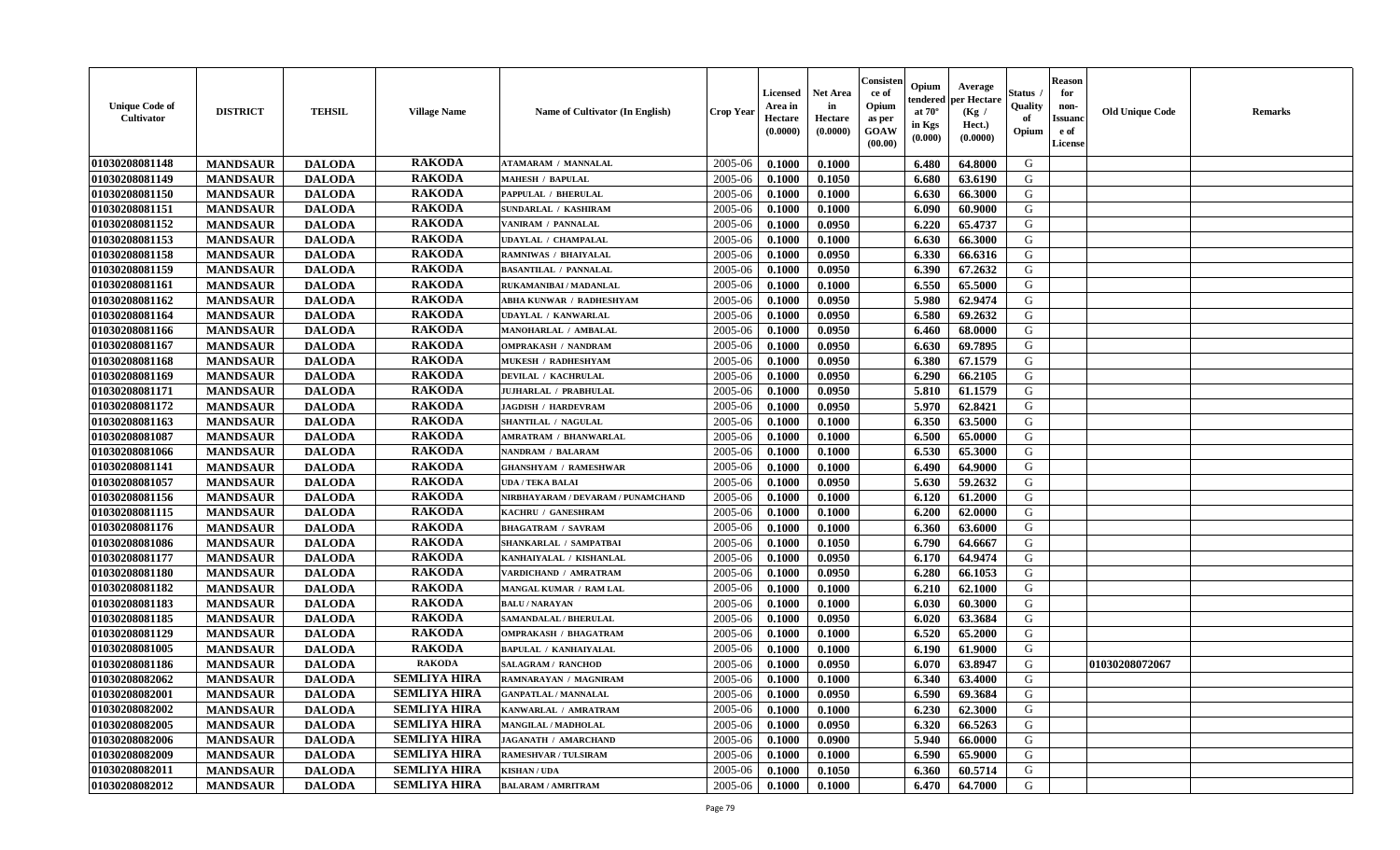| <b>Unique Code of</b><br>Cultivator | <b>DISTRICT</b> | <b>TEHSIL</b> | <b>Village Name</b> | Name of Cultivator (In English)      | Crop Year | Licensed<br>Area in<br>Hectare<br>(0.0000) | <b>Net Area</b><br>in<br>Hectare<br>(0.0000) | Consister<br>ce of<br>Opium<br>as per<br>GOAW<br>(00.00) | Opium<br>endered<br>at $70^\circ$<br>in Kgs<br>(0.000) | Average<br>per Hectare<br>(Kg /<br>Hect.)<br>(0.0000) | Status<br>Quality<br>of<br>Opium | <b>Reason</b><br>for<br>non-<br><b>Issuanc</b><br>e of<br>License | <b>Old Unique Code</b> | Remarks            |
|-------------------------------------|-----------------|---------------|---------------------|--------------------------------------|-----------|--------------------------------------------|----------------------------------------------|----------------------------------------------------------|--------------------------------------------------------|-------------------------------------------------------|----------------------------------|-------------------------------------------------------------------|------------------------|--------------------|
| 01030208082013                      | <b>MANDSAUR</b> | <b>DALODA</b> | <b>SEMLIYA HIRA</b> | SATAYNARAYAN / CHAMPABAI             | 2005-06   | 0.1000                                     | 0.0950                                       |                                                          | 5.900                                                  | 62.1053                                               | G                                |                                                                   |                        |                    |
| 01030208082014                      | <b>MANDSAUR</b> | <b>DALODA</b> | <b>SEMLIYA HIRA</b> | <b>GITABAI/NANURAM</b>               | 2005-06   | 0.1000                                     | 0.1000                                       |                                                          | 6.910                                                  | 69.1000                                               | G                                |                                                                   |                        |                    |
| 01030208082016                      | <b>MANDSAUR</b> | <b>DALODA</b> | <b>SEMLIYA HIRA</b> | <b>SUHAGBAI/SUKHLAL</b>              | 2005-06   | 0.1000                                     | 0.0500                                       |                                                          | 3.270                                                  | 65.4000                                               | G                                |                                                                   |                        |                    |
| 01030208082017                      | <b>MANDSAUR</b> | <b>DALODA</b> | <b>SEMLIYA HIRA</b> | PRABHULAL / MADHO KULMI              | 2005-06   | 0.1000                                     | 0.0950                                       |                                                          | 6.260                                                  | 65.8947                                               | G                                |                                                                   |                        |                    |
| 01030208082018                      | <b>MANDSAUR</b> | <b>DALODA</b> | <b>SEMLIYA HIRA</b> | <b>BHERULAL / BALARAM</b>            | 2005-06   | 0.1000                                     | 0.1000                                       |                                                          | 6.360                                                  | 63.6000                                               | G                                |                                                                   |                        |                    |
| 01030208082021                      | <b>MANDSAUR</b> | <b>DALODA</b> | <b>SEMLIYA HIRA</b> | <b>SHANTIBAI / BHERULAL</b>          | 2005-06   | 0.1000                                     | 0.1000                                       |                                                          | 6.190                                                  | 61.9000                                               | G                                |                                                                   |                        |                    |
| 01030208082023                      | <b>MANDSAUR</b> | <b>DALODA</b> | <b>SEMLIYA HIRA</b> | <b>JMARAO SINGH / SHAITAN KUNWAR</b> | 2005-06   | 0.1000                                     | 0.1000                                       |                                                          | 6.450                                                  | 64.5000                                               | G                                |                                                                   |                        |                    |
| 01030208082024                      | <b>MANDSAUR</b> | <b>DALODA</b> | <b>SEMLIYA HIRA</b> | <b>CHAMARLAL / BAGDIRAM</b>          | 2005-06   | 0.1000                                     | 0.1000                                       |                                                          | 6.090                                                  | 60.9000                                               | G                                |                                                                   |                        | <b>NAME CHANGE</b> |
| 01030208082025                      | <b>MANDSAUR</b> | <b>DALODA</b> | <b>SEMLIYA HIRA</b> | PRAKASHCHANDRA / AMARATRAM           | 2005-06   | 0.1000                                     | 0.1000                                       |                                                          | 6.500                                                  | 65.0000                                               | G                                |                                                                   |                        |                    |
| 01030208082026                      | <b>MANDSAUR</b> | <b>DALODA</b> | <b>SEMLIYA HIRA</b> | <b>RUGNATH / RAM KUMHAR</b>          | 2005-06   | 0.1000                                     | 0.1000                                       |                                                          | 6.580                                                  | 65.8000                                               | G                                |                                                                   |                        |                    |
| 01030208082027                      | <b>MANDSAUR</b> | <b>DALODA</b> | <b>SEMLIYA HIRA</b> | LACHHIBAI / BALURAM                  | 2005-06   | 0.1000                                     | 0.0950                                       |                                                          | 6.200                                                  | 65.2632                                               | G                                |                                                                   |                        |                    |
| 01030208082030                      | <b>MANDSAUR</b> | <b>DALODA</b> | <b>SEMLIYA HIRA</b> | <b>BHANVARLAL / KISHANLAL</b>        | 2005-06   | 0.1000                                     | 0.1000                                       |                                                          | 6.240                                                  | 62.4000                                               | G                                |                                                                   |                        |                    |
| 01030208082031                      | <b>MANDSAUR</b> | <b>DALODA</b> | <b>SEMLIYA HIRA</b> | <b>HURJABAI/GANESHRAM</b>            | 2005-06   | 0.1000                                     | 0.0850                                       |                                                          | 5.360                                                  | 63.0588                                               | G                                |                                                                   |                        |                    |
| 01030208082033                      | <b>MANDSAUR</b> | <b>DALODA</b> | <b>SEMLIYA HIRA</b> | NARAYAN / MATHURABAI                 | 2005-06   | 0.1000                                     | 0.0950                                       |                                                          | 6.430                                                  | 67.6842                                               | G                                |                                                                   |                        |                    |
| 01030208082034                      | <b>MANDSAUR</b> | <b>DALODA</b> | <b>SEMLIYA HIRA</b> | JDAYLAL / SHIVNARAYAN                | 2005-06   | 0.1000                                     | 0.0650                                       |                                                          | 4.190                                                  | 64.4615                                               | ${\bf G}$                        |                                                                   |                        |                    |
| 01030208082035                      | <b>MANDSAUR</b> | <b>DALODA</b> | <b>SEMLIYA HIRA</b> | <b>BALARAM / NANDA KULMI</b>         | 2005-06   | 0.1000                                     | 0.0950                                       |                                                          | 6.750                                                  | 71.0526                                               | G                                |                                                                   |                        |                    |
| 01030208082036                      | <b>MANDSAUR</b> | <b>DALODA</b> | <b>SEMLIYA HIRA</b> | <b>DHANNA / MANNA</b>                | 2005-06   | 0.1000                                     | 0.0950                                       |                                                          | 6.110                                                  | 64.3158                                               | G                                |                                                                   |                        |                    |
| 01030208082038                      | <b>MANDSAUR</b> | <b>DALODA</b> | <b>SEMLIYA HIRA</b> | <b>DILIP KUMAR / BHERULAL</b>        | 2005-06   | 0.1000                                     | 0.0900                                       |                                                          | 6.560                                                  | 72.8889                                               | G                                |                                                                   |                        |                    |
| 01030208082041                      | <b>MANDSAUR</b> | <b>DALODA</b> | <b>SEMLIYA HIRA</b> | MANGIBAI / AMBARAM                   | 2005-06   | 0.1000                                     | 0.1000                                       |                                                          | 6.300                                                  | 63.0000                                               | G                                |                                                                   |                        |                    |
| 01030208082042                      | <b>MANDSAUR</b> | <b>DALODA</b> | <b>SEMLIYA HIRA</b> | <b>BHANWARLAL / BHERULAL</b>         | 2005-06   | 0.1000                                     | 0.1050                                       |                                                          | 7.060                                                  | 67.2381                                               | G                                |                                                                   |                        |                    |
| 01030208082044                      | <b>MANDSAUR</b> | <b>DALODA</b> | <b>SEMLIYA HIRA</b> | KANHAIYALAL / AMRATRAM               | 2005-06   | 0.1000                                     | 0.1000                                       |                                                          | 6.220                                                  | 62.2000                                               | G                                |                                                                   |                        |                    |
| 01030208082045                      | <b>MANDSAUR</b> | <b>DALODA</b> | <b>SEMLIYA HIRA</b> | NATHULAL / GANESHRAM GAYARI          | 2005-06   | 0.1000                                     | 0.1000                                       |                                                          | 5.680                                                  | 56.8000                                               | G                                |                                                                   |                        |                    |
| 01030208082046                      | <b>MANDSAUR</b> | <b>DALODA</b> | <b>SEMLIYA HIRA</b> | <b>GOPAL / GANPAT</b>                | 2005-06   | 0.1000                                     | 0.1000                                       |                                                          | 6.570                                                  | 65.7000                                               | G                                |                                                                   |                        |                    |
| 01030208082047                      | <b>MANDSAUR</b> | <b>DALODA</b> | <b>SEMLIYA HIRA</b> | KANVARLAL / BHANVARLAL               | 2005-06   | 0.1000                                     | 0.1000                                       |                                                          | 6.450                                                  | 64.5000                                               | G                                |                                                                   |                        |                    |
| 01030208082048                      | <b>MANDSAUR</b> | <b>DALODA</b> | <b>SEMLIYA HIRA</b> | <b>BHUVANISINGH / BHAIRUSINGH</b>    | 2005-06   | 0.1000                                     | 0.0950                                       |                                                          | 6.150                                                  | 64.7368                                               | G                                |                                                                   |                        |                    |
| 01030208082049                      | <b>MANDSAUR</b> | <b>DALODA</b> | <b>SEMLIYA HIRA</b> | <b>BAJRANGLAL / CHAMARLAL</b>        | 2005-06   | 0.1000                                     | 0.1000                                       |                                                          | 6.290                                                  | 62.9000                                               | G                                |                                                                   |                        |                    |
| 01030208082050                      | <b>MANDSAUR</b> | <b>DALODA</b> | <b>SEMLIYA HIRA</b> | MOHANLAL / KHIMA                     | 2005-06   | 0.1000                                     | 0.1000                                       |                                                          | 6.600                                                  | 66.0000                                               | G                                |                                                                   |                        |                    |
| 01030208082051                      | <b>MANDSAUR</b> | <b>DALODA</b> | <b>SEMLIYA HIRA</b> | RUKAMANBAI / MADHO                   | 2005-06   | 0.1000                                     | 0.1050                                       |                                                          | 6.980                                                  | 66.4762                                               | G                                |                                                                   |                        |                    |
| 01030208082052                      | <b>MANDSAUR</b> | <b>DALODA</b> | <b>SEMLIYA HIRA</b> | PRABHULAL / PREMCHANDRA              | 2005-06   | 0.1000                                     | 0.0950                                       |                                                          | 6.240                                                  | 65.6842                                               | G                                |                                                                   |                        |                    |
| 01030208082054                      | <b>MANDSAUR</b> | <b>DALODA</b> | <b>SEMLIYA HIRA</b> | RAMCHANDRA / SHANKARLAL              | 2005-06   | 0.1000                                     | 0.0900                                       |                                                          | 6.020                                                  | 66.8889                                               | G                                |                                                                   |                        |                    |
| 01030208082055                      | <b>MANDSAUR</b> | <b>DALODA</b> | <b>SEMLIYA HIRA</b> | <b>BAKSHIRAM / MADHODAS</b>          | 2005-06   | 0.1000                                     | 0.0900                                       |                                                          | 5.720                                                  | 63.5556                                               | G                                |                                                                   |                        |                    |
| 01030208082057                      | <b>MANDSAUR</b> | <b>DALODA</b> | <b>SEMLIYA HIRA</b> | <b>SALAGRAM / DHANNA</b>             | 2005-06   | 0.1000                                     | 0.1000                                       |                                                          | 6.380                                                  | 63.8000                                               | G                                |                                                                   |                        |                    |
| 01030208082059                      | <b>MANDSAUR</b> | <b>DALODA</b> | <b>SEMLIYA HIRA</b> | <b>GANGARAM / NANDRAM</b>            | 2005-06   | 0.1000                                     | 0.0950                                       |                                                          | 6.190                                                  | 65.1579                                               | G                                |                                                                   |                        |                    |
| 01030208082060                      | <b>MANDSAUR</b> | <b>DALODA</b> | <b>SEMLIYA HIRA</b> | PRATAPBAI / BHANWARLAL               | 2005-06   | 0.1000                                     | 0.0950                                       |                                                          | 6.550                                                  | 68.9474                                               | G                                |                                                                   |                        |                    |
| 01030208082064                      | <b>MANDSAUR</b> | <b>DALODA</b> | <b>SEMLIYA HIRA</b> | <b>BADRILAL / BHARATRAM</b>          | 2005-06   | 0.1000                                     | 0.1000                                       |                                                          | 6.430                                                  | 64.3000                                               | G                                |                                                                   |                        |                    |
| 01030208082065                      | <b>MANDSAUR</b> | <b>DALODA</b> | <b>SEMLIYA HIRA</b> | HIRALAL / NANDIBAI                   | 2005-06   | 0.1000                                     | 0.1000                                       |                                                          | 6.570                                                  | 65.7000                                               | G                                |                                                                   |                        |                    |
| 01030208082066                      | <b>MANDSAUR</b> | <b>DALODA</b> | <b>SEMLIYA HIRA</b> | <b>CHANDRABAI / HIRALAL</b>          | 2005-06   | 0.1000                                     | 0.0950                                       |                                                          | 6.600                                                  | 69.4737                                               | G                                |                                                                   |                        |                    |
| 01030208082067                      | <b>MANDSAUR</b> | <b>DALODA</b> | <b>SEMLIYA HIRA</b> | <b>CHAINRAM / GANESHRAM</b>          | 2005-06   | 0.1000                                     | 0.0950                                       |                                                          | 6.110                                                  | 64.3158                                               | G                                |                                                                   |                        |                    |
| 01030208082069                      | <b>MANDSAUR</b> | <b>DALODA</b> | <b>SEMLIYA HIRA</b> | <b>BAGDIRAM / BHAGIRATH</b>          | 2005-06   | 0.1000                                     | 0.1000                                       |                                                          | 6.180                                                  | 61.8000                                               | G                                |                                                                   |                        |                    |
| 01030208082070                      | <b>MANDSAUR</b> | <b>DALODA</b> | <b>SEMLIYA HIRA</b> | <b>GENDIBAI / RAMGIR</b>             | 2005-06   | 0.1000                                     | 0.1000                                       |                                                          | 6.360                                                  | 63.6000                                               | ${\bf G}$                        |                                                                   |                        |                    |
| 01030208082071                      | <b>MANDSAUR</b> | <b>DALODA</b> | <b>SEMLIYA HIRA</b> | <b>BABU KHA / IBRAHIM KHA</b>        | 2005-06   | 0.1000                                     | 0.0900                                       |                                                          | 5.490                                                  | 61.0000                                               | G                                |                                                                   |                        |                    |
| 01030208082074                      | <b>MANDSAUR</b> | <b>DALODA</b> | <b>SEMLIYA HIRA</b> | RAMESHWAR / BHANWARLAL               | 2005-06   | 0.1000                                     | 0.0950                                       |                                                          | 6.580                                                  | 69.2632                                               | G                                |                                                                   |                        |                    |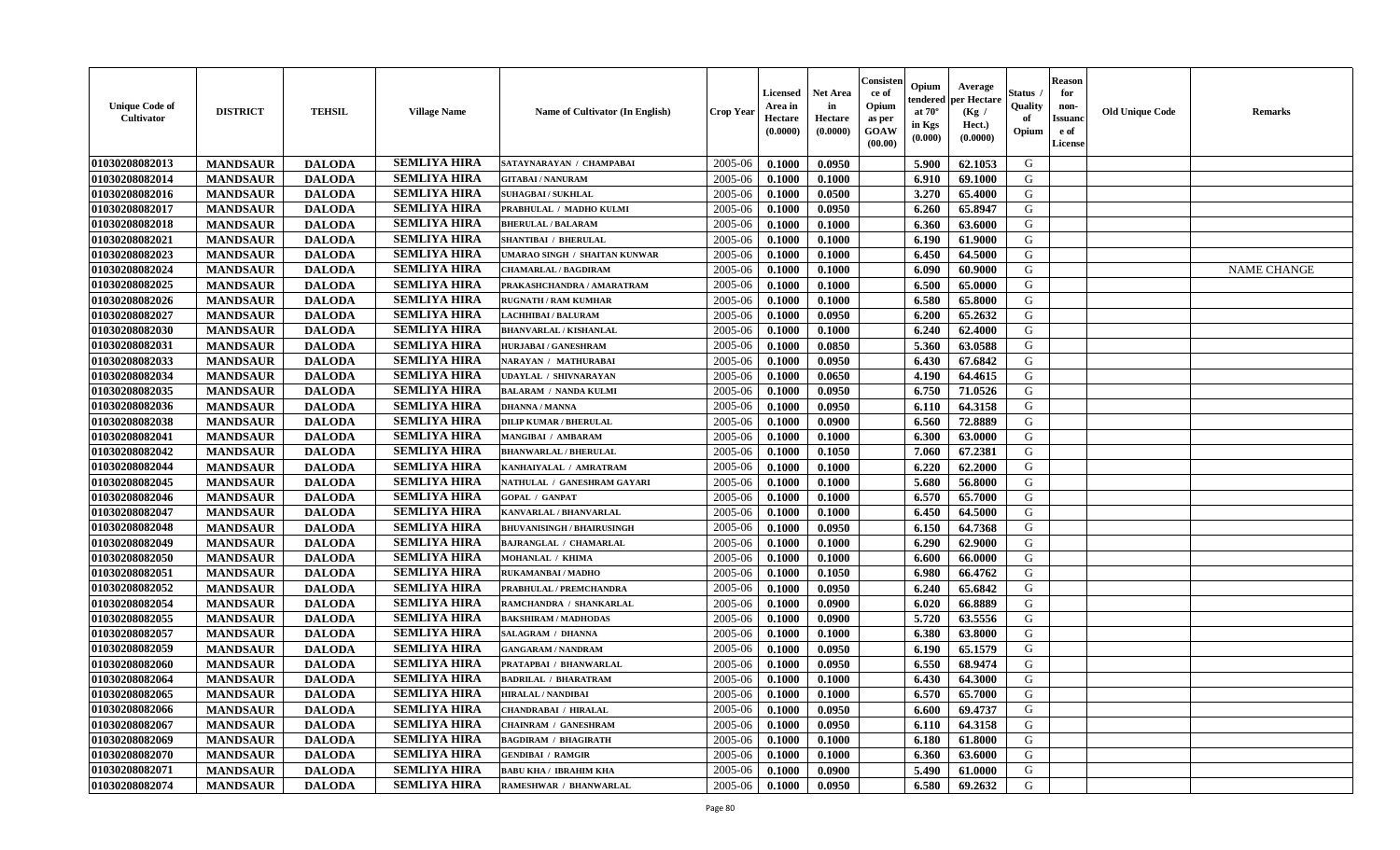| <b>Unique Code of</b><br><b>Cultivator</b> | <b>DISTRICT</b> | <b>TEHSIL</b> | <b>Village Name</b> | <b>Name of Cultivator (In English)</b> | <b>Crop Year</b> | <b>Licensed</b><br>Area in<br>Hectare<br>(0.0000) | <b>Net Area</b><br>in<br>Hectare<br>(0.0000) | Consisteı<br>ce of<br>Opium<br>as per<br><b>GOAW</b><br>(00.00) | Opium<br>endered<br>at $70^\circ$<br>in Kgs<br>$(\mathbf{0.000})$ | Average<br>per Hectare<br>(Kg /<br>Hect.)<br>(0.0000) | Status<br>Quality<br>of<br>Opium | Reason<br>for<br>non-<br>Issuan<br>e of<br>License | <b>Old Unique Code</b> | <b>Remarks</b> |
|--------------------------------------------|-----------------|---------------|---------------------|----------------------------------------|------------------|---------------------------------------------------|----------------------------------------------|-----------------------------------------------------------------|-------------------------------------------------------------------|-------------------------------------------------------|----------------------------------|----------------------------------------------------|------------------------|----------------|
| 01030208082075                             | <b>MANDSAUR</b> | <b>DALODA</b> | <b>SEMLIYA HIRA</b> | PRAKASHCHAND / GANESHRAM               | 2005-06          | 0.1000                                            | 0.1000                                       |                                                                 | 6.780                                                             | 67.8000                                               | G                                |                                                    |                        |                |
| 01030208082076                             | <b>MANDSAUR</b> | <b>DALODA</b> | <b>SEMLIYA HIRA</b> | <b>DHAPUBAI/PREMCHAND</b>              | 2005-06          | 0.1000                                            | 0.0950                                       |                                                                 | 6.340                                                             | 66.7368                                               | G                                |                                                    |                        |                |
| 01030208082078                             | <b>MANDSAUR</b> | <b>DALODA</b> | <b>SEMLIYA HIRA</b> | TULSIBAI / NANDA                       | 2005-06          | 0.1000                                            | 0.1050                                       |                                                                 | 6.460                                                             | 61.5238                                               | G                                |                                                    |                        |                |
| 01030208082080                             | <b>MANDSAUR</b> | <b>DALODA</b> | <b>SEMLIYA HIRA</b> | <b>BHERULAL / NANDA</b>                | 2005-06          | 0.1000                                            | 0.1000                                       |                                                                 | 5.820                                                             | 58.2000                                               | G                                |                                                    |                        |                |
| 01030208082081                             | <b>MANDSAUR</b> | <b>DALODA</b> | <b>SEMLIYA HIRA</b> | RAMLAL / KASHIRAM                      | 2005-06          | 0.1000                                            | 0.1000                                       |                                                                 | 6.160                                                             | 61.6000                                               | G                                |                                                    |                        |                |
| 01030208082085                             | <b>MANDSAUR</b> | <b>DALODA</b> | <b>SEMLIYA HIRA</b> | <b>SURESHKUMAR / BHUVAN</b>            | 2005-06          | 0.1000                                            | 0.0950                                       |                                                                 | 6.380                                                             | 67.1579                                               | G                                |                                                    |                        |                |
| 01030208082087                             | <b>MANDSAUR</b> | <b>DALODA</b> | <b>SEMLIYA HIRA</b> | <b>DEVRAM / KESHURAM</b>               | 2005-06          | 0.1000                                            | 0.1000                                       |                                                                 | 6.350                                                             | 63.5000                                               | G                                |                                                    |                        |                |
| 01030208082089                             | <b>MANDSAUR</b> | <b>DALODA</b> | <b>SEMLIYA HIRA</b> | <b>BHUWANIBAI / UDA</b>                | 2005-06          | 0.1000                                            | 0.0900                                       |                                                                 | 5.740                                                             | 63.7778                                               | G                                |                                                    |                        |                |
| 01030208082091                             | <b>MANDSAUR</b> | <b>DALODA</b> | <b>SEMLIYA HIRA</b> | <b>MANGILAL / NANDARAM</b>             | 2005-06          | 0.1000                                            | 0.1000                                       |                                                                 | 8.060                                                             | 80.6000                                               | G                                |                                                    |                        |                |
| 01030208082092                             | <b>MANDSAUR</b> | <b>DALODA</b> | <b>SEMLIYA HIRA</b> | <b>RATANBAI/NAGU</b>                   | 2005-06          | 0.1000                                            | 0.1000                                       |                                                                 | 6.150                                                             | 61.5000                                               | G                                |                                                    |                        |                |
| 01030208082093                             | <b>MANDSAUR</b> | <b>DALODA</b> | <b>SEMLIYA HIRA</b> | NATHULAL / GANESHRAM PATIDAR           | 2005-06          | 0.1000                                            | 0.0950                                       |                                                                 | 6.530                                                             | 68.7368                                               | G                                |                                                    |                        |                |
| 01030208082095                             | <b>MANDSAUR</b> | <b>DALODA</b> | <b>SEMLIYA HIRA</b> | SHIVNARAYAN / SUKHLAL                  | 2005-06          | 0.1000                                            | 0.0950                                       |                                                                 | 6.270                                                             | 66.0000                                               | G                                |                                                    |                        |                |
| 01030208082096                             | <b>MANDSAUR</b> | <b>DALODA</b> | <b>SEMLIYA HIRA</b> | KANHAIYALAL / DHANNA                   | 2005-06          | 0.1000                                            | 0.0950                                       |                                                                 | 5.910                                                             | 62.2105                                               | G                                |                                                    |                        |                |
| 01030208082100                             | <b>MANDSAUR</b> | <b>DALODA</b> | <b>SEMLIYA HIRA</b> | RAMLAL / DEVA KUMAWAT                  | 2005-06          | 0.1000                                            | 0.1000                                       |                                                                 | 6.600                                                             | 66.0000                                               | G                                |                                                    |                        |                |
| 01030208082103                             | <b>MANDSAUR</b> | <b>DALODA</b> | <b>SEMLIYA HIRA</b> | KISHANLAL / NATHULAL                   | 2005-06          | 0.1000                                            | 0.1050                                       |                                                                 | 6.650                                                             | 63.3333                                               | G                                |                                                    |                        |                |
| 01030208082105                             | <b>MANDSAUR</b> | <b>DALODA</b> | <b>SEMLIYA HIRA</b> | <b>DEVRAM / BHUVANILAL</b>             | 2005-06          | 0.1000                                            | 0.0950                                       |                                                                 | 6.010                                                             | 63.2632                                               | G                                |                                                    |                        |                |
| 01030208082108                             | <b>MANDSAUR</b> | <b>DALODA</b> | <b>SEMLIYA HIRA</b> | <b>RAMSINGH / BAHADURSINGH</b>         | 2005-06          | 0.1000                                            | 0.0900                                       |                                                                 | 5.510                                                             | 61.2222                                               | G                                |                                                    |                        |                |
| 01030208082109                             | <b>MANDSAUR</b> | <b>DALODA</b> | <b>SEMLIYA HIRA</b> | <b>CHAMARLAL / KALU</b>                | 2005-06          | 0.1000                                            | 0.1050                                       |                                                                 | 6.520                                                             | 62.0952                                               | G                                |                                                    |                        |                |
| 01030208082114                             | <b>MANDSAUR</b> | <b>DALODA</b> | <b>SEMLIYA HIRA</b> | <b>DILIP KUMAR / NANDRAM</b>           | 2005-06          | 0.1000                                            | 0.0900                                       |                                                                 | 6.070                                                             | 67.4444                                               | G                                |                                                    |                        |                |
| 01030208082115                             | <b>MANDSAUR</b> | <b>DALODA</b> | <b>SEMLIYA HIRA</b> | <b>BADRILAL / CHAMPABAI</b>            | 2005-06          | 0.1000                                            | 0.1000                                       |                                                                 | 6.300                                                             | 63.0000                                               | G                                |                                                    |                        |                |
| 01030208082120                             | <b>MANDSAUR</b> | <b>DALODA</b> | <b>SEMLIYA HIRA</b> | <b>KAMRUDIN / VALIKHAN</b>             | 2005-06          | 0.1000                                            | 0.1050                                       |                                                                 | 6.810                                                             | 64.8571                                               | G                                |                                                    |                        |                |
| 01030208082121                             | <b>MANDSAUR</b> | <b>DALODA</b> | <b>SEMLIYA HIRA</b> | MOHANLAL / NATHULAL                    | 2005-06          | 0.1000                                            | 0.0950                                       |                                                                 | 6.240                                                             | 65.6842                                               | G                                |                                                    |                        |                |
| 01030208082122                             | <b>MANDSAUR</b> | <b>DALODA</b> | <b>SEMLIYA HIRA</b> | <b>BHAGATRAM / GANESHRAM</b>           | 2005-06          | 0.1000                                            | 0.1000                                       |                                                                 | 6.360                                                             | 63.6000                                               | G                                |                                                    |                        |                |
| 01030208082125                             | <b>MANDSAUR</b> | <b>DALODA</b> | <b>SEMLIYA HIRA</b> | MANGILAL / BHANWARLAL                  | 2005-06          | 0.1000                                            | 0.1000                                       |                                                                 | 6.630                                                             | 66.3000                                               | G                                |                                                    |                        |                |
| 01030208082126                             | <b>MANDSAUR</b> | <b>DALODA</b> | <b>SEMLIYA HIRA</b> | <b>BHAIRUDAS / BALARAMDAS</b>          | 2005-06          | 0.1000                                            | 0.0900                                       |                                                                 | 5.500                                                             | 61.1111                                               | G                                |                                                    |                        |                |
| 01030208082127                             | <b>MANDSAUR</b> | <b>DALODA</b> | <b>SEMLIYA HIRA</b> | <b>CHUNILAL / DHANA</b>                | 2005-06          | 0.1000                                            | 0.1000                                       |                                                                 | 6.370                                                             | 63.7000                                               | G                                |                                                    |                        |                |
| 01030208082132                             | <b>MANDSAUR</b> | <b>DALODA</b> | <b>SEMLIYA HIRA</b> | MANGILAL / CHAMPALAL                   | 2005-06          | 0.1000                                            | 0.0950                                       |                                                                 | 6.540                                                             | 68.8421                                               | G                                |                                                    |                        |                |
| 01030208082135                             | <b>MANDSAUR</b> | <b>DALODA</b> | <b>SEMLIYA HIRA</b> | RUPANATH / BAGDIRAMNATH                | 2005-06          | 0.1000                                            | 0.1000                                       |                                                                 | 6.440                                                             | 64.4000                                               | G                                |                                                    |                        |                |
| 01030208082136                             | <b>MANDSAUR</b> | <b>DALODA</b> | <b>SEMLIYA HIRA</b> | <b>BHERU / BHUWAN</b>                  | 2005-06          | 0.1000                                            | 0.0950                                       |                                                                 | 6.550                                                             | 68.9474                                               | G                                |                                                    |                        |                |
| 01030208082139                             | <b>MANDSAUR</b> | <b>DALODA</b> | <b>SEMLIYA HIRA</b> | <b>BHUVANIRAM / NARAYAN</b>            | 2005-06          | 0.1000                                            | 0.1000                                       |                                                                 | 6.330                                                             | 63.3000                                               | G                                |                                                    |                        |                |
| 01030208082177                             | <b>MANDSAUR</b> | <b>DALODA</b> | <b>SEMLIYA HIRA</b> | RAJENDRAKUMAR / BHERULAL               | 2005-06          | 0.1000                                            | 0.0950                                       |                                                                 | 6.440                                                             | 67.7895                                               | G                                |                                                    |                        |                |
| 01030208082141                             | <b>MANDSAUR</b> | <b>DALODA</b> | <b>SEMLIYA HIRA</b> | PRAKASHCHANDRA / SHIVNARAYAN           | 2005-06          | 0.1000                                            | 0.1000                                       |                                                                 | 6.410                                                             | 64.1000                                               | G                                |                                                    |                        |                |
| 01030208082142                             | <b>MANDSAUR</b> | <b>DALODA</b> | <b>SEMLIYA HIRA</b> | RAMESHVAR / BALARAM                    | 2005-06          | 0.1000                                            | 0.1000                                       |                                                                 | 6.690                                                             | 66.9000                                               | G                                |                                                    |                        |                |
| 01030208082144                             | <b>MANDSAUR</b> | <b>DALODA</b> | <b>SEMLIYA HIRA</b> | RAMCHANDRA / NANURAM                   | 2005-06          | 0.1000                                            | 0.0950                                       |                                                                 | 6.520                                                             | 68.6316                                               | G                                |                                                    |                        |                |
| 01030208082146                             | <b>MANDSAUR</b> | <b>DALODA</b> | <b>SEMLIYA HIRA</b> | <b>HIRANATH / RUPANATH</b>             | 2005-06          | 0.1000                                            | 0.1000                                       |                                                                 | 6.700                                                             | 67.0000                                               | G                                |                                                    |                        |                |
| 01030208082147                             | <b>MANDSAUR</b> | <b>DALODA</b> | <b>SEMLIYA HIRA</b> | <b>PUSHKAR / BALARAM</b>               | $2005 - 06$      | 0.1000                                            | 0.0950                                       |                                                                 | $6.310$                                                           | 66.4211                                               | G                                |                                                    |                        |                |
| 01030208082148                             | <b>MANDSAUR</b> | <b>DALODA</b> | <b>SEMLIYA HIRA</b> | KANHAIYALAL / GANPATLAL                | 2005-06          | 0.1000                                            | 0.0950                                       |                                                                 | 6.810                                                             | 71.6842                                               | G                                |                                                    |                        |                |
| 01030208082152                             | <b>MANDSAUR</b> | <b>DALODA</b> | <b>SEMLIYA HIRA</b> | <b>JAGDISH / NATHULAL</b>              | 2005-06          | 0.1000                                            | 0.0950                                       |                                                                 | 6.170                                                             | 64.9474                                               | G                                |                                                    |                        |                |
| 01030208082153                             | <b>MANDSAUR</b> | <b>DALODA</b> | <b>SEMLIYA HIRA</b> | RADHESHYAM / PRABHULAL                 | 2005-06          | 0.1000                                            | 0.0950                                       |                                                                 | 6.590                                                             | 69.3684                                               | G                                |                                                    |                        |                |
| 01030208082154                             | <b>MANDSAUR</b> | <b>DALODA</b> | <b>SEMLIYA HIRA</b> | RESHAMBAI / DEVILAL                    | 2005-06          | 0.1000                                            | 0.0900                                       |                                                                 | 5.900                                                             | 65.5556                                               | G                                |                                                    |                        |                |
| 01030208082155                             | <b>MANDSAUR</b> | <b>DALODA</b> | <b>SEMLIYA HIRA</b> | SHANTIBAI / AVANTILAL                  | 2005-06          | 0.1000                                            | 0.0900                                       |                                                                 | 5.710                                                             | 63.4444                                               | G                                |                                                    |                        |                |
| 01030208082156                             | <b>MANDSAUR</b> | <b>DALODA</b> | <b>SEMLIYA HIRA</b> | RADHESHYAM / PUNAMCHAND                | 2005-06          | 0.1000                                            | 0.0950                                       |                                                                 | 5.920                                                             | 62.3158                                               | G                                |                                                    |                        |                |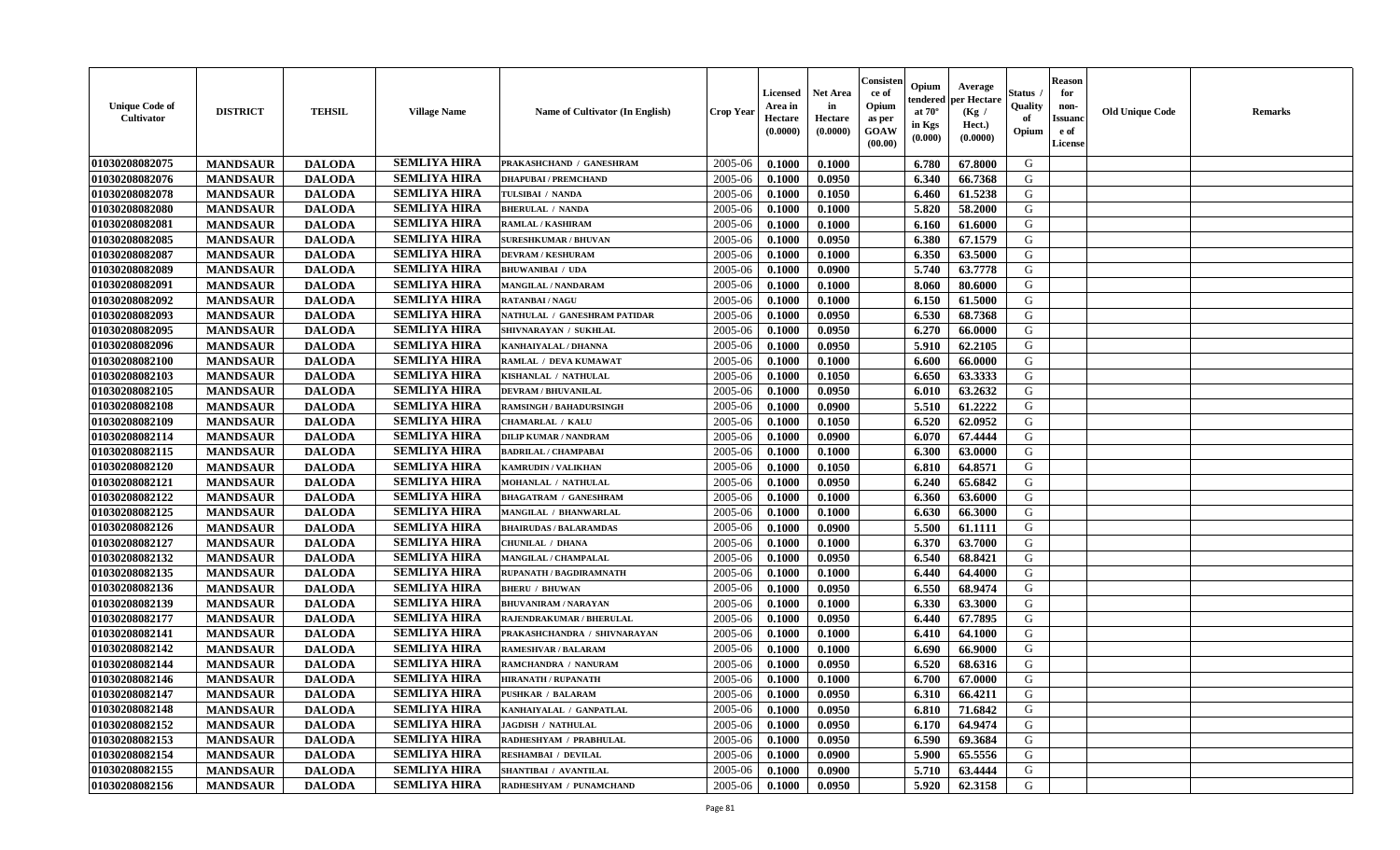| <b>Unique Code of</b><br><b>Cultivator</b> | <b>DISTRICT</b> | <b>TEHSIL</b> | <b>Village Name</b> | Name of Cultivator (In English) | <b>Crop Year</b> | <b>Licensed</b><br>Area in<br>Hectare<br>(0.0000) | Net Area<br>in<br>Hectare<br>(0.0000) | Consisteı<br>ce of<br>Opium<br>as per<br>GOAW<br>(00.00) | Opium<br>endered<br>at $70^\circ$<br>in Kgs<br>(0.000) | Average<br>per Hectare<br>(Kg /<br>Hect.)<br>(0.0000) | Status<br>Quality<br>of<br>Opium | <b>Reason</b><br>for<br>non-<br><b>Issuand</b><br>e of<br>License | <b>Old Unique Code</b> | Remarks |
|--------------------------------------------|-----------------|---------------|---------------------|---------------------------------|------------------|---------------------------------------------------|---------------------------------------|----------------------------------------------------------|--------------------------------------------------------|-------------------------------------------------------|----------------------------------|-------------------------------------------------------------------|------------------------|---------|
| 01030208082157                             | <b>MANDSAUR</b> | <b>DALODA</b> | <b>SEMLIYA HIRA</b> | PRAKASHCHAND / PRABHULAL        | 2005-06          | 0.1000                                            | 0.1000                                |                                                          | 6.370                                                  | 63.7000                                               | G                                |                                                                   |                        |         |
| 01030208082158                             | <b>MANDSAUR</b> | <b>DALODA</b> | <b>SEMLIYA HIRA</b> | MANGILAL / PRABHULAL            | 2005-06          | 0.1000                                            | 0.0950                                |                                                          | 6.030                                                  | 63.4737                                               | G                                |                                                                   |                        |         |
| 01030208082159                             | <b>MANDSAUR</b> | <b>DALODA</b> | <b>SEMLIYA HIRA</b> | SATYANRAYAN / SHIVNARAYAN       | 2005-06          | 0.1000                                            | 0.1000                                |                                                          | 6.760                                                  | 67.6000                                               | G                                |                                                                   |                        |         |
| 01030208082162                             | <b>MANDSAUR</b> | <b>DALODA</b> | <b>SEMLIYA HIRA</b> | <b>BHERULAL / KANWARLAL</b>     | 2005-06          | 0.1000                                            | 0.1000                                |                                                          | 6.470                                                  | 64.7000                                               | G                                |                                                                   |                        |         |
| 01030208082165                             | <b>MANDSAUR</b> | <b>DALODA</b> | <b>SEMLIYA HIRA</b> | <b>NAGGIBAI/BALMUKUND</b>       | 2005-06          | 0.1000                                            | 0.1000                                |                                                          | 5.800                                                  | 58.0000                                               | G                                |                                                                   |                        |         |
| 01030208082166                             | <b>MANDSAUR</b> | <b>DALODA</b> | <b>SEMLIYA HIRA</b> | PREMCHAND / BHERULAL            | 2005-06          | 0.1000                                            | 0.1000                                |                                                          | 6.280                                                  | 62.8000                                               | G                                |                                                                   |                        |         |
| 01030208082167                             | <b>MANDSAUR</b> | <b>DALODA</b> | <b>SEMLIYA HIRA</b> | PANNALAL / DULICHAND            | 2005-06          | 0.1000                                            | 0.0900                                |                                                          | 5.670                                                  | 63.0000                                               | G                                |                                                                   |                        |         |
| 01030208082169                             | <b>MANDSAUR</b> | <b>DALODA</b> | <b>SEMLIYA HIRA</b> | <b>DEVILAL / BHAGATRAM</b>      | 2005-06          | 0.1000                                            | 0.0950                                |                                                          | 5.950                                                  | 62.6316                                               | G                                |                                                                   |                        |         |
| 01030208082170                             | <b>MANDSAUR</b> | <b>DALODA</b> | <b>SEMLIYA HIRA</b> | <b>RAMESHWAR / BHERULAL</b>     | 2005-06          | 0.1000                                            | 0.1000                                |                                                          | 6.370                                                  | 63.7000                                               | G                                |                                                                   |                        |         |
| 01030208082020                             | <b>MANDSAUR</b> | <b>DALODA</b> | <b>SEMLIYA HIRA</b> | KANWARLAL / GOVINDRAM           | 2005-06          | 0.1000                                            | 0.1000                                |                                                          | 6.300                                                  | 63.0000                                               | G                                |                                                                   |                        |         |
| 01030208082058                             | <b>MANDSAUR</b> | <b>DALODA</b> | <b>SEMLIYA HIRA</b> | <b>HIRALAL / BHUWAN</b>         | 2005-06          | 0.1000                                            | 0.0700                                |                                                          | 4.160                                                  | 59.4286                                               | G                                |                                                                   |                        |         |
| 01030208082106                             | <b>MANDSAUR</b> | <b>DALODA</b> | <b>SEMLIYA HIRA</b> | <b>BALMUKAND / MOTILAL</b>      | 2005-06          | 0.1000                                            | 0.0950                                |                                                          | 6.120                                                  | 64.4211                                               | G                                |                                                                   |                        |         |
| 01030208082007                             | <b>MANDSAUR</b> | <b>DALODA</b> | <b>SEMLIYA HIRA</b> | NANDKISHOR / RAMKISHAN          | 2005-06          | 0.1000                                            | 0.0850                                |                                                          | 5.380                                                  | 63.2941                                               | G                                |                                                                   |                        |         |
| 01030208082008                             | <b>MANDSAUR</b> | <b>DALODA</b> | <b>SEMLIYA HIRA</b> | <b>BALARAM / RAMRATAN</b>       | 2005-06          | 0.1000                                            | 0.0950                                |                                                          | 6.370                                                  | 67.0526                                               | G                                |                                                                   |                        |         |
| 01030208082010                             | <b>MANDSAUR</b> | <b>DALODA</b> | <b>SEMLIYA HIRA</b> | MANGILAL / SHIVNARAYAN          | 2005-06          | 0.1000                                            | 0.1000                                |                                                          | 6.900                                                  | 69.0000                                               | $\mathbf G$                      |                                                                   |                        |         |
| 01030208082053                             | <b>MANDSAUR</b> | <b>DALODA</b> | <b>SEMLIYA HIRA</b> | NANDRAM / BALARAM               | 2005-06          | 0.1000                                            | 0.1000                                |                                                          | 6.570                                                  | 65.7000                                               | G                                |                                                                   |                        |         |
| 01030208082161                             | <b>MANDSAUR</b> | <b>DALODA</b> | <b>SEMLIYA HIRA</b> | <b>BHANVARLAL / BHERULAL</b>    | 2005-06          | 0.1000                                            | 0.1000                                |                                                          | 6.180                                                  | 61.8000                                               | G                                |                                                                   |                        |         |
| 01030208082160                             | <b>MANDSAUR</b> | <b>DALODA</b> | <b>SEMLIYA HIRA</b> | <b>BAGDIBAI / DEVILAL</b>       | 2005-06          | 0.1000                                            | 0.0950                                |                                                          | 6.050                                                  | 63.6842                                               | G                                |                                                                   |                        |         |
| 01030208082084                             | <b>MANDSAUR</b> | <b>DALODA</b> | <b>SEMLIYA HIRA</b> | LAKSHMINARAYAN / UDERAM         | 2005-06          | 0.1000                                            | 0.1050                                |                                                          | 6.450                                                  | 61.4286                                               | G                                |                                                                   |                        |         |
| 01030208082171                             | <b>MANDSAUR</b> | <b>DALODA</b> | <b>SEMLIYA HIRA</b> | KAMERIBAI / RUPA                | 2005-06          | 0.1000                                            | 0.1000                                |                                                          | 6.470                                                  | 64.7000                                               | G                                |                                                                   |                        |         |
| 01030208082173                             | <b>MANDSAUR</b> | <b>DALODA</b> | <b>SEMLIYA HIRA</b> | KANVARLAL / KALURAM             | 2005-06          | 0.1000                                            | 0.0950                                |                                                          | 5.950                                                  | 62.6316                                               | G                                |                                                                   |                        |         |
| 01030208082174                             | <b>MANDSAUR</b> | <b>DALODA</b> | <b>SEMLIYA HIRA</b> | MADHOLAL / KALURAM JI           | 2005-06          | 0.1000                                            | 0.0950                                |                                                          | 6.070                                                  | 63.8947                                               | G                                |                                                                   |                        |         |
| 01030208082101                             | <b>MANDSAUR</b> | <b>DALODA</b> | <b>SEMLIYA HIRA</b> | <b>BASNTIBAI/BHERULAL</b>       | 2005-06          | 0.1000                                            | 0.1000                                |                                                          | 6.010                                                  | 60.1000                                               | G                                |                                                                   |                        |         |
| 01030208082145                             | <b>MANDSAUR</b> | <b>DALODA</b> | <b>SEMLIYA HIRA</b> | PREMKUNVAR / BHAGVANSINGH       | 2005-06          | 0.1000                                            | 0.0950                                |                                                          | 6.440                                                  | 67.7895                                               | G                                |                                                                   |                        |         |
| 01030208083001                             | <b>MANDSAUR</b> | <b>DALODA</b> | <b>TAJKHEDI</b>     | <b>BHAGVANSINGH / MOTISINGH</b> | 2005-06          | 0.1000                                            | 0.1000                                |                                                          | 7.120                                                  | 71.2000                                               | G                                |                                                                   |                        |         |
| 01030208083002                             | <b>MANDSAUR</b> | <b>DALODA</b> | <b>TAJKHEDI</b>     | SHOBHARAM / DALURAM             | 2005-06          | 0.1000                                            | 0.1000                                |                                                          | 6.920                                                  | 69.2000                                               | G                                |                                                                   |                        |         |
| 01030208083003                             | <b>MANDSAUR</b> | <b>DALODA</b> | <b>TAJKHEDI</b>     | <b>LALURAM / GOTAM</b>          | 2005-06          | 0.1000                                            | 0.0950                                |                                                          | 6.150                                                  | 64.7368                                               | G                                |                                                                   |                        |         |
| 01030208083004                             | <b>MANDSAUR</b> | <b>DALODA</b> | <b>TAJKHEDI</b>     | MANGILAL / MAGNIRAM             | 2005-06          | 0.1000                                            | 0.1000                                |                                                          | 7.040                                                  | 70.4000                                               | G                                |                                                                   |                        |         |
| 01030208083005                             | <b>MANDSAUR</b> | <b>DALODA</b> | <b>TAJKHEDI</b>     | <b>BALDEV / KESHURAM</b>        | 2005-06          | 0.1000                                            | 0.0850                                |                                                          | 5.660                                                  | 66.5882                                               | G                                |                                                                   |                        |         |
| 01030208083006                             | <b>MANDSAUR</b> | <b>DALODA</b> | <b>TAJKHEDI</b>     | <b>SURAJBAI / MULCHAND</b>      | 2005-06          | 0.1000                                            | 0.0950                                |                                                          | 6.340                                                  | 66.7368                                               | G                                |                                                                   |                        |         |
| 01030208083010                             | <b>MANDSAUR</b> | <b>DALODA</b> | <b>TAJKHEDI</b>     | <b>GANESHRAM / DALURAM</b>      | 2005-06          | 0.1000                                            | 0.0950                                |                                                          | 6.570                                                  | 69.1579                                               | G                                |                                                                   |                        |         |
| 01030208083012                             | <b>MANDSAUR</b> | <b>DALODA</b> | <b>TAJKHEDI</b>     | <b>AMBARAM / GANGARAM</b>       | 2005-06          | 0.1000                                            | 0.0900                                |                                                          | 6.230                                                  | 69.2222                                               | G                                |                                                                   |                        |         |
| 01030208083013                             | <b>MANDSAUR</b> | <b>DALODA</b> | <b>TAJKHEDI</b>     | <b>NANDRAM / BHERULAL</b>       | 2005-06          | 0.1000                                            | 0.1000                                |                                                          | 6.160                                                  | 61.6000                                               | G                                |                                                                   |                        |         |
| 01030208083014                             | <b>MANDSAUR</b> | <b>DALODA</b> | <b>TAJKHEDI</b>     | <b>GULABSINGH / NAHARSINGH</b>  | 2005-06          | 0.1000                                            | 0.0900                                |                                                          | 6.010                                                  | 66.7778                                               | G                                |                                                                   |                        |         |
| 01030208083015                             | <b>MANDSAUR</b> | <b>DALODA</b> | <b>TAJKHEDI</b>     | <b>HIRALAL / AMRA JI</b>        | 2005-06          | 0.1000                                            | 0.0600                                |                                                          | 3.090                                                  | 51.5000                                               | G                                | 04                                                                |                        |         |
| 01030208083016                             | <b>MANDSAUR</b> | <b>DALODA</b> | <b>TAJKHEDI</b>     | <b>DEVILAL / RATANLAL</b>       | 2005-06          | 0.1000                                            | 0.1000                                |                                                          | 6.470                                                  | 64.7000                                               | G                                |                                                                   |                        |         |
| 01030208083017                             | <b>MANDSAUR</b> | <b>DALODA</b> | <b>TAJKHEDI</b>     | TEJKUNWAR / NAGU SINGH          | 2005-06          | 0.1000                                            | 0.1000                                |                                                          | 6.400                                                  | 64.0000                                               | G                                |                                                                   |                        |         |
| 01030208083022                             | <b>MANDSAUR</b> | <b>DALODA</b> | <b>TAJKHEDI</b>     | <b>BALARAM / BHUWANISHANKAR</b> | 2005-06          | 0.1000                                            | 0.1000                                |                                                          | 6.580                                                  | 65.8000                                               | G                                |                                                                   |                        |         |
| 01030208083025                             | <b>MANDSAUR</b> | <b>DALODA</b> | <b>TAJKHEDI</b>     | NATHULAL / RATANLAL             | 2005-06          | 0.1000                                            | 0.1000                                |                                                          | 6.460                                                  | 64.6000                                               | G                                |                                                                   |                        |         |
| 01030208083033                             | <b>MANDSAUR</b> | <b>DALODA</b> | <b>TAJKHEDI</b>     | <b>CHAINRAM / MAGANIRAM</b>     | 2005-06          | 0.1000                                            | 0.0950                                |                                                          | 5.940                                                  | 62.5263                                               | ${\bf G}$                        |                                                                   |                        |         |
| 01030208083036                             | <b>MANDSAUR</b> | <b>DALODA</b> | <b>TAJKHEDI</b>     | NATTHE KHAN / BHURE KHAN        | 2005-06          | 0.1000                                            | 0.1000                                |                                                          | 6.330                                                  | 63.3000                                               | G                                |                                                                   |                        |         |
| 01030208083038                             | <b>MANDSAUR</b> | <b>DALODA</b> | <b>TAJKHEDI</b>     | <b>MOHAN / RAMA</b>             | 2005-06          | 0.1000                                            | 0.1000                                |                                                          | 6.790                                                  | 67.9000                                               | G                                |                                                                   |                        |         |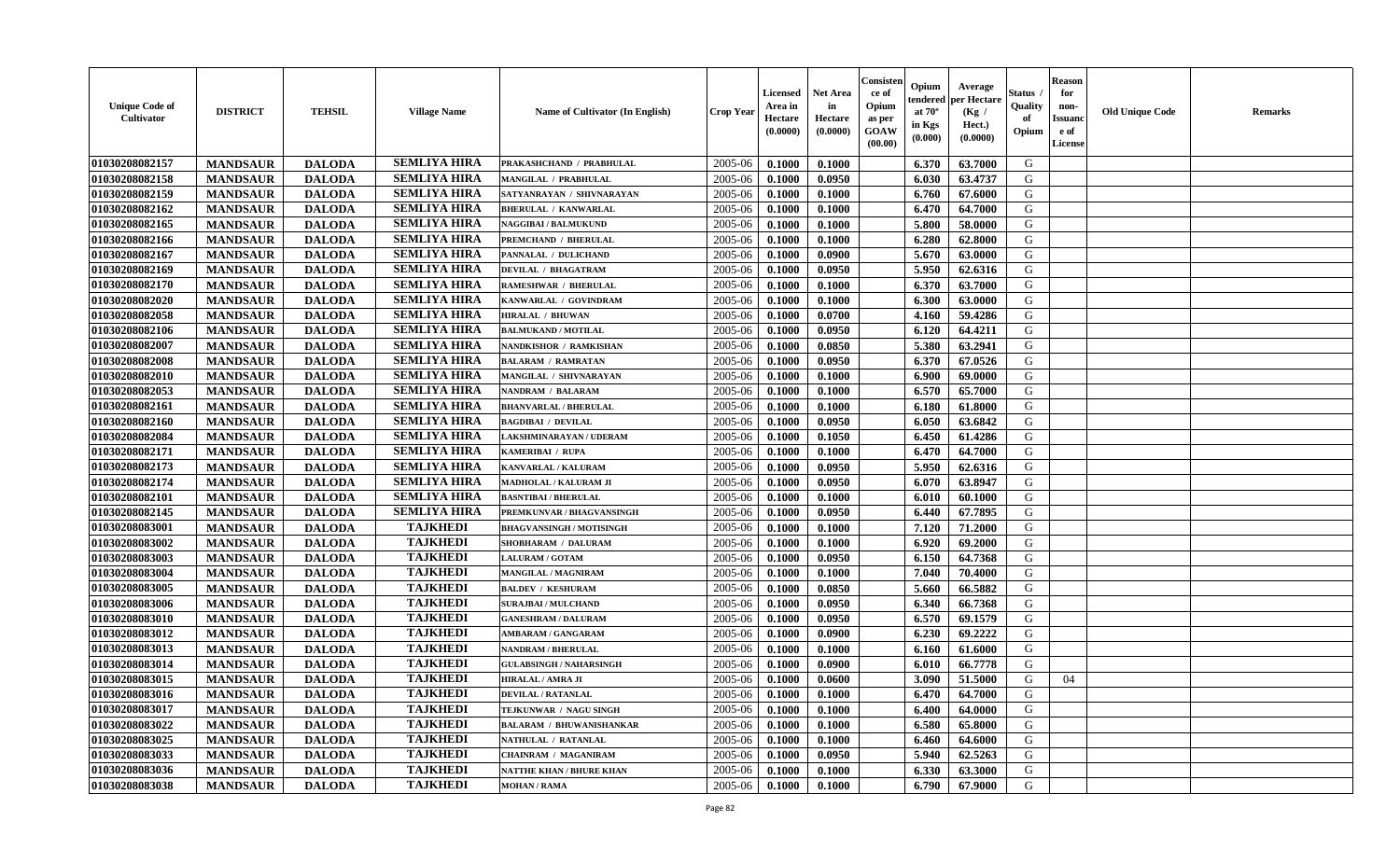| <b>Unique Code of</b><br><b>Cultivator</b> | <b>DISTRICT</b> | <b>TEHSIL</b>   | <b>Village Name</b> | Name of Cultivator (In English)     | <b>Crop Year</b> | <b>Licensed</b><br>Area in<br>Hectare<br>(0.0000) | Net Area<br>in<br>Hectare<br>(0.0000) | Consisteı<br>ce of<br>Opium<br>as per<br>GOAW<br>(00.00) | Opium<br>endered<br>at $70^\circ$<br>in Kgs<br>(0.000) | Average<br>per Hectare<br>(Kg /<br>Hect.)<br>(0.0000) | Status<br>Quality<br>of<br>Opium | <b>Reason</b><br>for<br>non-<br>Issuano<br>e of<br>License | <b>Old Unique Code</b> | Remarks            |
|--------------------------------------------|-----------------|-----------------|---------------------|-------------------------------------|------------------|---------------------------------------------------|---------------------------------------|----------------------------------------------------------|--------------------------------------------------------|-------------------------------------------------------|----------------------------------|------------------------------------------------------------|------------------------|--------------------|
| 01030208083045                             | <b>MANDSAUR</b> | <b>DALODA</b>   | <b>TAJKHEDI</b>     | HANS KUNWAR / DHUL SINGH            | 2005-06          | 0.1000                                            | 0.1000                                |                                                          | 6.790                                                  | 67.9000                                               | G                                |                                                            |                        |                    |
| 01030208083046                             | <b>MANDSAUR</b> | <b>DALODA</b>   | <b>TAJKHEDI</b>     | <b>GOPAL / LALURAM</b>              | 2005-06          | 0.1000                                            | 0.0850                                |                                                          | 5.610                                                  | 66.0000                                               | G                                |                                                            |                        |                    |
| 01030208083047                             | <b>MANDSAUR</b> | <b>DALODA</b>   | <b>TAJKHEDI</b>     | MAHIPAL SINGH / BHAGWAN SINGH       | 2005-06          | 0.1000                                            | 0.1000                                |                                                          | 6.340                                                  | 63.4000                                               | G                                |                                                            |                        |                    |
| 01030208083051                             | <b>MANDSAUR</b> | <b>DALODA</b>   | <b>TAJKHEDI</b>     | <b>BHUWANI SINGH / VIKRAM SINGH</b> | 2005-06          | 0.1000                                            | 0.1050                                |                                                          | 7.030                                                  | 66.9524                                               | G                                |                                                            |                        |                    |
| 01030208083054                             | <b>MANDSAUR</b> | <b>DALODA</b>   | <b>TAJKHEDI</b>     | KANHAIYALAL / KESHURAM              | 2005-06          | 0.1000                                            | 0.0850                                |                                                          | 5.710                                                  | 67.1765                                               | G                                |                                                            |                        |                    |
| 01030208083055                             | <b>MANDSAUR</b> | <b>DALODA</b>   | <b>TAJKHEDI</b>     | <b>BHANWAR SINGH / BHERU SINGH</b>  | 2005-06          | 0.1000                                            | 0.0650                                |                                                          | 4.220                                                  | 64.9231                                               | G                                |                                                            |                        |                    |
| 01030208083056                             | <b>MANDSAUR</b> | <b>DALODA</b>   | <b>TAJKHEDI</b>     | <b>RAMPRASAD / BAGDIRAM</b>         | 2005-06          | 0.1000                                            | 0.0950                                |                                                          | 5.990                                                  | 63.0526                                               | G                                |                                                            |                        |                    |
| 01030208083057                             | <b>MANDSAUR</b> | <b>DALODA</b>   | <b>TAJKHEDI</b>     | NARENDRA SINGH / DASHRATH SINGH     | 2005-06          | 0.1000                                            | 0.0850                                |                                                          | 5.520                                                  | 64.9412                                               | G                                |                                                            |                        |                    |
| 01030208083058                             | <b>MANDSAUR</b> | <b>DALODA</b>   | <b>TAJKHEDI</b>     | <b>DOLATSINGH / NAHAR SINGH</b>     | 2005-06          | 0.1000                                            | 0.0600                                |                                                          | 4.140                                                  | 69.0000                                               | G                                |                                                            |                        |                    |
| 01030208083059                             | <b>MANDSAUR</b> | <b>DALODA</b>   | <b>TAJKHEDI</b>     | KISHAN KUNWAR / KISHOR SINGH        | 2005-06          | 0.1000                                            | 0.0950                                |                                                          | 6.470                                                  | 68.1053                                               | G                                |                                                            |                        |                    |
| 01030208083060                             | <b>MANDSAUR</b> | <b>DALODA</b>   | <b>TAJKHEDI</b>     | ISHWAR SINGH / SARDAR SINGH         | 2005-06          | 0.1000                                            | 0.0650                                |                                                          | 4.100                                                  | 63.0769                                               | G                                |                                                            |                        |                    |
| 01030208083061                             | <b>MANDSAUR</b> | <b>DALODA</b>   | <b>TAJKHEDI</b>     | PUNAMCHAND / GANGARAM               | 2005-06          | 0.1000                                            | 0.0650                                |                                                          | 4.530                                                  | 69.6923                                               | G                                |                                                            |                        |                    |
| 01030208083064                             | <b>MANDSAUR</b> | <b>DALODA</b>   | <b>TAJKHEDI</b>     | KAILASHLAL / RATANLAL               | 2005-06          | 0.1000                                            | 0.1000                                |                                                          | 6.680                                                  | 66.8000                                               | G                                |                                                            |                        |                    |
| 01030208083068                             | <b>MANDSAUR</b> | <b>DALODA</b>   | <b>TAJKHEDI</b>     | JITENDRA SINGH / RAGHUVIR SINGH     | 2005-06          | 0.1000                                            | 0.1000                                |                                                          | 6.360                                                  | 63.6000                                               | G                                |                                                            |                        |                    |
| 01030208083072                             | <b>MANDSAUR</b> | <b>DALODA</b>   | <b>TAJKHEDI</b>     | <b>BHARAT KUNWAR / DEVI SINGH</b>   | 2005-06          | 0.1000                                            | 0.1000                                |                                                          | 6.650                                                  | 66.5000                                               | $\mathbf G$                      |                                                            |                        |                    |
| 01030208083075                             | <b>MANDSAUR</b> | <b>DALODA</b>   | <b>TAJKHEDI</b>     | RAJENDRA SINGH / SAWRUP SINGH       | 2005-06          | 0.1000                                            | 0.1050                                |                                                          | 6.530                                                  | 62.1905                                               | G                                |                                                            |                        |                    |
| 01030208083076                             | <b>MANDSAUR</b> | <b>DALODA</b>   | <b>TAJKHEDI</b>     | PREMCHAND / MANGILAL                | 2005-06          | 0.1000                                            | 0.1000                                |                                                          | 6.610                                                  | 66.1000                                               | G                                |                                                            |                        |                    |
| 01030208083050                             | <b>MANDSAUR</b> | <b>DALODA</b>   | <b>TAJKHEDI</b>     | MODIRAM / GANGARAM                  | 2005-06          | 0.1000                                            | 0.0900                                |                                                          | 5.910                                                  | 65.6667                                               | G                                |                                                            |                        |                    |
| 01030208083018                             | <b>MANDSAUR</b> | <b>DALODA</b>   | <b>TAJKHEDI</b>     | <b>SUKHRAM / BHUWAN</b>             | 2005-06          | 0.1000                                            | 0.1000                                |                                                          | 6.590                                                  | 65.9000                                               | G                                |                                                            |                        |                    |
| 01030208083007                             | <b>MANDSAUR</b> | <b>DALODA</b>   | <b>TAJKHEDI</b>     | <b>BALWANT SINGH / MADAN SINGH</b>  | 2005-06          | 0.1000                                            | 0.0900                                |                                                          | 5.940                                                  | 66.0000                                               | G                                |                                                            |                        |                    |
| 01030208083042                             | <b>MANDSAUR</b> | <b>DALODA</b>   | <b>TAJKHEDI</b>     | <b>BHANWARLAL / PAYARCHAND</b>      | 2005-06          | 0.1000                                            | 0.0950                                |                                                          | 6.490                                                  | 68.3158                                               | G                                |                                                            |                        |                    |
| 01030208083041                             | <b>MANDSAUR</b> | <b>DALODA</b>   | <b>TAJKHEDI</b>     | <b>DEVARAM / BHULLIBAI</b>          | 2005-06          | 0.1000                                            | 0.1000                                |                                                          | 6.320                                                  | 63.2000                                               | G                                |                                                            |                        |                    |
| 01030208083077                             | <b>MANDSAUR</b> | <b>DALODA</b>   | <b>TAJKHEDI</b>     | <b>BHANWAR SINGH / SARDAR SINGH</b> | 2005-06          | 0.1000                                            | 0.0550                                |                                                          | 3.140                                                  | 57.0909                                               | G                                |                                                            |                        |                    |
| 01030207034014                             | <b>MANDSAUR</b> | <b>MANDSAUR</b> | <b>AZIZKHEDI</b>    | <b>RAJARAM / DEVRAM</b>             | 2005-06          | 0.1000                                            | 0.0950                                |                                                          | 6.790                                                  | 71.4737                                               | G                                |                                                            |                        |                    |
| 01030207034003                             | <b>MANDSAUR</b> | <b>MANDSAUR</b> | <b>AZIZKHEDI</b>    | RAJARAM / BHUVANIRAM                | 2005-06          | 0.1000                                            | 0.0900                                |                                                          | 5.970                                                  | 66.3333                                               | G                                |                                                            |                        |                    |
| 01030207034004                             | <b>MANDSAUR</b> | <b>MANDSAUR</b> | <b>AZIZKHEDI</b>    | <b>GIRADHARI / BABARU</b>           | 2005-06          | 0.1000                                            | 0.1000                                |                                                          | 6.390                                                  | 63.9000                                               | G                                |                                                            |                        |                    |
| 01030207034005                             | <b>MANDSAUR</b> | <b>MANDSAUR</b> | <b>AZIZKHEDI</b>    | <b>UDAYRAM / MAGANIRAM</b>          | 2005-06          | 0.1000                                            | 0.0950                                |                                                          | 6.460                                                  | 68.0000                                               | G                                |                                                            |                        |                    |
| 01030207034007                             | <b>MANDSAUR</b> | <b>MANDSAUR</b> | <b>AZIZKHEDI</b>    | RAMLAL / MAGANIRAM                  | 2005-06          | 0.1000                                            | 0.0950                                |                                                          | 6.060                                                  | 63.7895                                               | G                                |                                                            |                        |                    |
| 01030207034002                             | <b>MANDSAUR</b> | <b>MANDSAUR</b> | <b>AZIZKHEDI</b>    | MUNNIBAI / NANALAL                  | 2005-06          | 0.1000                                            | 0.0950                                |                                                          | 6.340                                                  | 66.7368                                               | G                                |                                                            |                        |                    |
| 01030207034018                             | <b>MANDSAUR</b> | <b>MANDSAUR</b> | <b>AZIZKHEDI</b>    | AMARIKASINGH / KARANASINGH          | 2005-06          | 0.1000                                            | 0.1000                                |                                                          | 6.610                                                  | 66.1000                                               | G                                |                                                            |                        |                    |
| 01030207034019                             | <b>MANDSAUR</b> | <b>MANDSAUR</b> | <b>AZIZKHEDI</b>    | <b>GORDHANALAL / CHUNNILAL</b>      | 2005-06          | 0.1000                                            | 0.0900                                |                                                          | 5.000                                                  | 55.5556                                               | G                                | 04                                                         |                        |                    |
| 01030207034020                             | <b>MANDSAUR</b> | <b>MANDSAUR</b> | <b>AZIZKHEDI</b>    | MAGANBAI / BHUWAN                   | 2005-06          | 0.1000                                            | 0.0950                                |                                                          | 5.700                                                  | 60.0000                                               | G                                |                                                            |                        |                    |
| 01030207035011                             | <b>MANDSAUR</b> | <b>MANDSAUR</b> | <b>AADHARI</b>      | <b>BAGDIBAI / BHAGIRATH</b>         | 2005-06          | 0.1000                                            | 0.0950                                |                                                          | 5.840                                                  | 61.4737                                               | G                                |                                                            |                        |                    |
| 01030207035013                             | <b>MANDSAUR</b> | <b>MANDSAUR</b> | <b>AADHARI</b>      | MAN SINGH / LAL SINGH               | 2005-06          | 0.1000                                            | 0.0950                                |                                                          | 6.170                                                  | 64.9474                                               | G                                |                                                            |                        |                    |
| 01030207035014                             | <b>MANDSAUR</b> | <b>MANDSAUR</b> | <b>AADHARI</b>      | KANIRAM / JUJHAR                    | 2005-06          | 0.1000                                            | 0.0950                                |                                                          | 6.480                                                  | 68.2105                                               | G                                |                                                            |                        |                    |
| 01030207035018                             | <b>MANDSAUR</b> | <b>MANDSAUR</b> | <b>AADHARI</b>      | <b>BHERU SINGH / ONKAR SINGH</b>    | 2005-06          | 0.1000                                            | 0.0950                                |                                                          | 5.530                                                  | 58.2105                                               | G                                |                                                            |                        |                    |
| 01030207035019                             | <b>MANDSAUR</b> | <b>MANDSAUR</b> | <b>AADHARI</b>      | SOHANKUNWAR / ONKARSINGH            | 2005-06          | 0.1000                                            | 0.1000                                |                                                          | 6.210                                                  | 62.1000                                               | G                                |                                                            |                        | <b>NAME CHANGE</b> |
| 01030207035020                             | <b>MANDSAUR</b> | <b>MANDSAUR</b> | <b>AADHARI</b>      | SITARAM / CHAMPALAL                 | 2005-06          | 0.1000                                            | 0.1000                                |                                                          | 6.150                                                  | 61.5000                                               | G                                |                                                            |                        |                    |
| 01030207035021                             | <b>MANDSAUR</b> | <b>MANDSAUR</b> | <b>AADHARI</b>      | <b>BHAGIBAI / DEVA</b>              | 2005-06          | 0.1000                                            | 0.0550                                |                                                          | 3.280                                                  | 59.6364                                               | G                                |                                                            |                        |                    |
| 01030207035029                             | <b>MANDSAUR</b> | <b>MANDSAUR</b> | <b>AADHARI</b>      | VARDICHAND / KESHURAM               | 2005-06          | 0.1000                                            | 0.0950                                |                                                          | 5.670                                                  | 59.6842                                               | ${\bf G}$                        |                                                            |                        |                    |
| 01030207035038                             | <b>MANDSAUR</b> | <b>MANDSAUR</b> | <b>AADHARI</b>      | <b>NATHU / KACHARU</b>              | 2005-06          | 0.1000                                            | 0.0950                                |                                                          | 5.480                                                  | 57.6842                                               | G                                |                                                            |                        |                    |
| 01030207035043                             | <b>MANDSAUR</b> | <b>MANDSAUR</b> | <b>AADHARI</b>      | <b>HIRALAL / NATHU</b>              | 2005-06          | 0.1000                                            | 0.0950                                |                                                          | 7.020                                                  | 73.8947                                               | G                                |                                                            |                        |                    |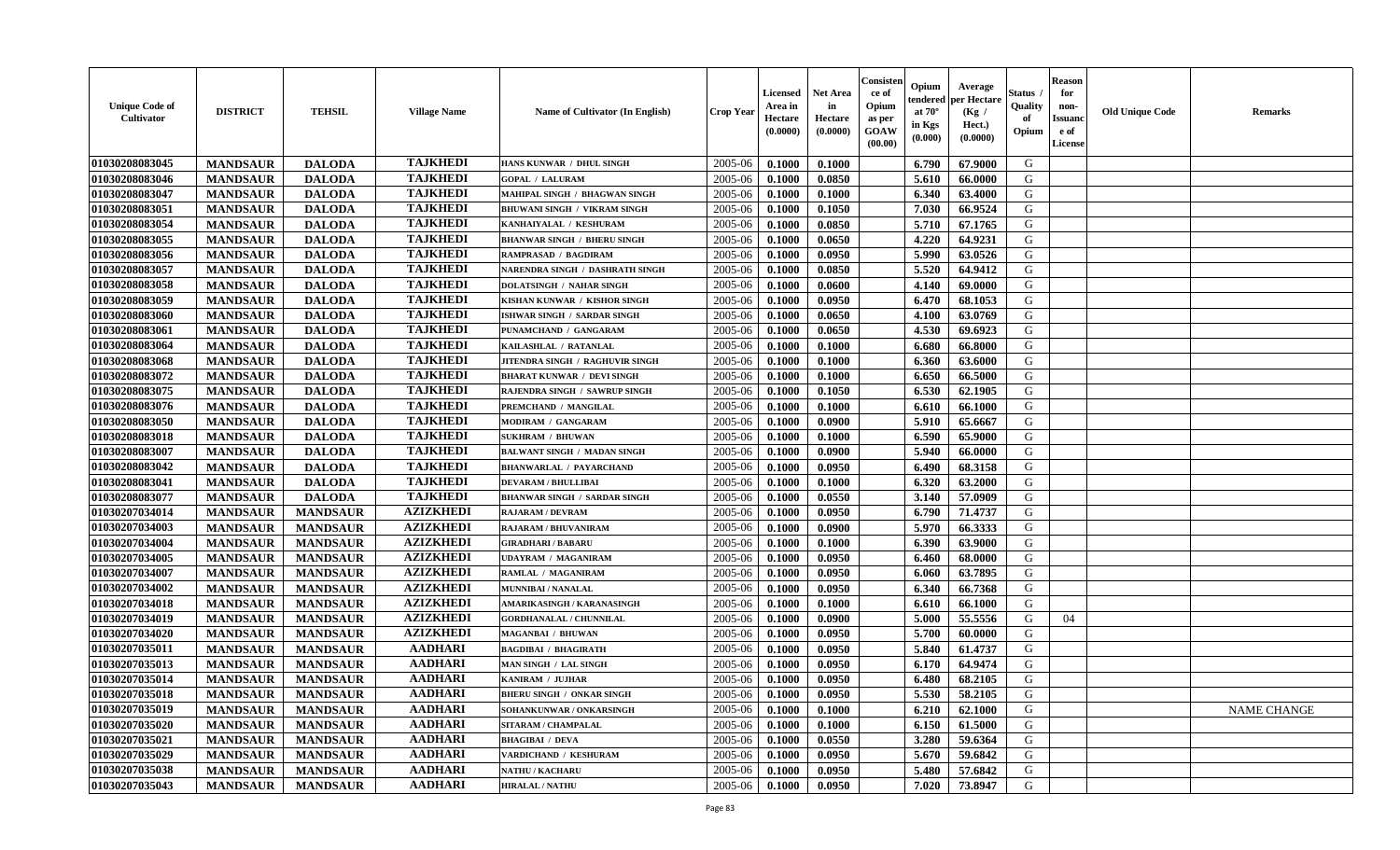| <b>Unique Code of</b><br>Cultivator | <b>DISTRICT</b> | <b>TEHSIL</b>   | <b>Village Name</b> | <b>Name of Cultivator (In English)</b> | <b>Crop Year</b> | <b>Licensed</b><br>Area in<br>Hectare<br>(0.0000) | <b>Net Area</b><br>in<br>Hectare<br>(0.0000) | Consister<br>ce of<br>Opium<br>as per<br><b>GOAW</b><br>(00.00) | Opium<br>endered<br>at $70^{\circ}$<br>in Kgs<br>(0.000) | Average<br>per Hectare<br>(Kg /<br>Hect.)<br>(0.0000) | Status<br>Quality<br>of<br>Opium | <b>Reason</b><br>for<br>non-<br><b>Issuand</b><br>e of<br>License | <b>Old Unique Code</b> | <b>Remarks</b>     |
|-------------------------------------|-----------------|-----------------|---------------------|----------------------------------------|------------------|---------------------------------------------------|----------------------------------------------|-----------------------------------------------------------------|----------------------------------------------------------|-------------------------------------------------------|----------------------------------|-------------------------------------------------------------------|------------------------|--------------------|
| 01030207035048                      | <b>MANDSAUR</b> | <b>MANDSAUR</b> | <b>AADHARI</b>      | <b>BHANVARLAL / KACHARU</b>            | 2005-06          | 0.1000                                            | 0.1000                                       |                                                                 | 6.460                                                    | 64.6000                                               | G                                |                                                                   |                        |                    |
| 01030207035049                      | <b>MANDSAUR</b> | <b>MANDSAUR</b> | <b>AADHARI</b>      | <b>TULSIRAM / DHURA</b>                | 2005-06          | 0.1000                                            | 0.0950                                       |                                                                 | 6.500                                                    | 68.4211                                               | G                                |                                                                   |                        |                    |
| 01030207035024                      | <b>MANDSAUR</b> | <b>MANDSAUR</b> | <b>AADHARI</b>      | JUJHAR SINGH / RAY SINGH               | 2005-06          | 0.1000                                            | 0.0800                                       |                                                                 | 5.240                                                    | 65.5000                                               | G                                |                                                                   |                        |                    |
| 01030207035015                      | <b>MANDSAUR</b> | <b>MANDSAUR</b> | <b>AADHARI</b>      | HIMMATASINGH / BAHADURASINGH           | 2005-06          | 0.1000                                            | 0.0950                                       |                                                                 | 5.590                                                    | 58.8421                                               | G                                |                                                                   |                        |                    |
| 01030207035009                      | <b>MANDSAUR</b> | <b>MANDSAUR</b> | <b>AADHARI</b>      | DATARASINGH / ARJUNASINGH              | 2005-06          | 0.1000                                            | 0.1050                                       |                                                                 | 6.260                                                    | 59.6190                                               | G                                |                                                                   |                        |                    |
| 01030207035002                      | <b>MANDSAUR</b> | <b>MANDSAUR</b> | <b>AADHARI</b>      | <b>MOTYABAI / BHAGWAN</b>              | 2005-06          | 0.1000                                            | 0.1000                                       |                                                                 | 6.390                                                    | 63.9000                                               | G                                |                                                                   |                        |                    |
| 01030207035055                      | <b>MANDSAUR</b> | <b>MANDSAUR</b> | <b>AADHARI</b>      | RAJARAM / SITARAM                      | 2005-06          | 0.1000                                            | 0.0900                                       |                                                                 | 5.850                                                    | 65.0000                                               | G                                |                                                                   |                        |                    |
| 01030207084004                      | <b>MANDSAUR</b> | <b>MANDSAUR</b> | <b>BABRECHA</b>     | <b>BHERULAL / KACHRU</b>               | 2005-06          | 0.1000                                            | 0.1000                                       |                                                                 | 6.290                                                    | 62.9000                                               | G                                |                                                                   |                        |                    |
| 01030207084007                      | <b>MANDSAUR</b> | <b>MANDSAUR</b> | <b>BABRECHA</b>     | LALARAM / MANGILAL                     | 2005-06          | 0.1000                                            | 0.1050                                       |                                                                 | 5.670                                                    | 54.0000                                               | G                                | 04                                                                |                        |                    |
| 01030207084010                      | <b>MANDSAUR</b> | <b>MANDSAUR</b> | <b>BABRECHA</b>     | <b>JAGDISH / BALU</b>                  | 2005-06          | 0.1000                                            | 0.0950                                       |                                                                 | 5.690                                                    | 59.8947                                               | G                                |                                                                   |                        |                    |
| 01030207084011                      | <b>MANDSAUR</b> | <b>MANDSAUR</b> | <b>BABRECHA</b>     | VAJERAM / GANGARAM                     | 2005-06          | 0.1000                                            | 0.0950                                       |                                                                 | 5.900                                                    | 62.1053                                               | G                                |                                                                   |                        |                    |
| 01030207084013                      | <b>MANDSAUR</b> | <b>MANDSAUR</b> | <b>BABRECHA</b>     | SAJJANABAI / RATANLAL                  | 2005-06          | 0.1000                                            | 0.1000                                       |                                                                 | 6.280                                                    | 62.8000                                               | G                                |                                                                   |                        | <b>NAME CHANGE</b> |
| 01030207084014                      | <b>MANDSAUR</b> | <b>MANDSAUR</b> | <b>BABRECHA</b>     | <b>GORISHANKAR / BALARAM</b>           | 2005-06          | 0.1000                                            |                                              |                                                                 |                                                          | 0.0000                                                | $\mathbf{F}$                     |                                                                   |                        |                    |
| 01030207084016                      | <b>MANDSAUR</b> | <b>MANDSAUR</b> | <b>BABRECHA</b>     | <b>BALARAM / MODA</b>                  | 2005-06          | 0.1000                                            | 0.1000                                       |                                                                 | 6.310                                                    | 63.1000                                               | G                                |                                                                   |                        |                    |
| 01030207084022                      | <b>MANDSAUR</b> | <b>MANDSAUR</b> | <b>BABRECHA</b>     | JADAWCHAND / CHAMPALAL                 | 2005-06          | 0.1000                                            |                                              |                                                                 |                                                          | 0.0000                                                | $\mathbf N$                      |                                                                   |                        | <b>NAME CHANGE</b> |
| 01030207084026                      | <b>MANDSAUR</b> | <b>MANDSAUR</b> | <b>BABRECHA</b>     | DARIYAVBAI / NANURAM                   | 2005-06          | 0.1000                                            | 0.1000                                       |                                                                 | 5.830                                                    | 58.3000                                               | G                                |                                                                   |                        |                    |
| 01030207084028                      | <b>MANDSAUR</b> | <b>MANDSAUR</b> | <b>BABRECHA</b>     | <b>JAGANNATH / SALAGARAM</b>           | 2005-06          | 0.1000                                            | 0.0950                                       |                                                                 | 6.270                                                    | 66.0000                                               | G                                |                                                                   |                        |                    |
| 01030207084030                      | <b>MANDSAUR</b> | <b>MANDSAUR</b> | <b>BABRECHA</b>     | ISHWARLAL / RATANLAL                   | 2005-06          | 0.1000                                            | 0.0950                                       |                                                                 | 5.920                                                    | 62.3158                                               | G                                |                                                                   |                        |                    |
| 01030207084031                      | <b>MANDSAUR</b> | <b>MANDSAUR</b> | <b>BABRECHA</b>     | <b>GORDHANLAL / RATANLAL</b>           | 2005-06          | 0.1000                                            | 0.1000                                       |                                                                 | 6.170                                                    | 61.7000                                               | G                                |                                                                   |                        |                    |
| 01030207084034                      | <b>MANDSAUR</b> | <b>MANDSAUR</b> | <b>BABRECHA</b>     | <b>GANGABAI / BHANWARLAL</b>           | 2005-06          | 0.1000                                            | 0.1000                                       |                                                                 | 6.450                                                    | 64.5000                                               | G                                |                                                                   |                        |                    |
| 01030207084035                      | <b>MANDSAUR</b> | <b>MANDSAUR</b> | <b>BABRECHA</b>     | <b>MANGU / KISHAN</b>                  | 2005-06          | 0.1000                                            | 0.0950                                       |                                                                 | 6.030                                                    | 63.4737                                               | G                                |                                                                   |                        |                    |
| 01030207084044                      | <b>MANDSAUR</b> | <b>MANDSAUR</b> | <b>BABRECHA</b>     | <b>JAGANNATH / BHAGWAN</b>             | 2005-06          | 0.1000                                            | 0.0950                                       |                                                                 | 6.700                                                    | 70.5263                                               | G                                |                                                                   |                        |                    |
| 01030207084057                      | <b>MANDSAUR</b> | <b>MANDSAUR</b> | <b>BABRECHA</b>     | <b>HARISINGH / ONKARLAL</b>            | 2005-06          | 0.1000                                            | 0.1000                                       |                                                                 | 5.820                                                    | 58.2000                                               | G                                |                                                                   |                        |                    |
| 01030207084060                      | <b>MANDSAUR</b> | <b>MANDSAUR</b> | <b>BABRECHA</b>     | RAMCHANDRAA / RATANLAL                 | 2005-06          | 0.1000                                            | 0.0900                                       |                                                                 | 5.400                                                    | 60.0000                                               | G                                |                                                                   |                        |                    |
| 01030207084061                      | <b>MANDSAUR</b> | <b>MANDSAUR</b> | <b>BABRECHA</b>     | KAMLABAI / NANDKISHOR                  | 2005-06          | 0.1000                                            | 0.1000                                       |                                                                 | 6.160                                                    | 61.6000                                               | G                                |                                                                   |                        |                    |
| 01030207084062                      | <b>MANDSAUR</b> | <b>MANDSAUR</b> | <b>BABRECHA</b>     | NATHIBAI / KARU                        | 2005-06          | 0.1000                                            |                                              |                                                                 |                                                          | 0.0000                                                | $\mathbf N$                      |                                                                   |                        |                    |
| 01030207084063                      | <b>MANDSAUR</b> | <b>MANDSAUR</b> | <b>BABRECHA</b>     | <b>GOVINDARAM / BHAGAVAN</b>           | 2005-06          | 0.1000                                            |                                              |                                                                 |                                                          | 0.0000                                                | N                                |                                                                   |                        |                    |
| 01030207084071                      | <b>MANDSAUR</b> | <b>MANDSAUR</b> | <b>BABRECHA</b>     | MANGILAL / GOUTAM                      | 2005-06          | 0.1000                                            | 0.0900                                       |                                                                 | 5.970                                                    | 66.3333                                               | G                                |                                                                   |                        |                    |
| 01030207084072                      | <b>MANDSAUR</b> | <b>MANDSAUR</b> | <b>BABRECHA</b>     | <b>BHULIBAI / RODA</b>                 | 2005-06          | 0.1000                                            | 0.1000                                       |                                                                 | 5.620                                                    | 56.2000                                               | G                                |                                                                   |                        |                    |
| 01030207084076                      | <b>MANDSAUR</b> | <b>MANDSAUR</b> | <b>BABRECHA</b>     | <b>BHANWARBAI / HIRALAL</b>            | 2005-06          | 0.1000                                            | 0.0850                                       |                                                                 | 5.630                                                    | 66.2353                                               | G                                |                                                                   |                        |                    |
| 01030207084079                      | <b>MANDSAUR</b> | <b>MANDSAUR</b> | <b>BABRECHA</b>     | <b>GOVRDHANALAL / SHANKARLAL</b>       | 2005-06          | 0.1000                                            | 0.1000                                       |                                                                 | 6.220                                                    | 62.2000                                               | G                                |                                                                   |                        |                    |
| 01030207084082                      | <b>MANDSAUR</b> | <b>MANDSAUR</b> | <b>BABRECHA</b>     | <b>BHANWARLAL / RATANLAL</b>           | 2005-06          | 0.1000                                            | 0.0900                                       |                                                                 | 6.060                                                    | 67.3333                                               | G                                |                                                                   |                        |                    |
| 01030207084085                      | <b>MANDSAUR</b> | <b>MANDSAUR</b> | <b>BABRECHA</b>     | MANGILAL / NIRBHAYRAM                  | 2005-06          | 0.1000                                            | 0.0950                                       |                                                                 | 6.690                                                    | 70.4211                                               | G                                |                                                                   |                        |                    |
| 01030207084087                      | <b>MANDSAUR</b> | <b>MANDSAUR</b> | <b>BABRECHA</b>     | <b>MANGILAL / SAVA</b>                 | 2005-06          | 0.1000                                            | 0.0900                                       |                                                                 | 5.360                                                    | 59.5556                                               | G                                |                                                                   |                        |                    |
| 01030207084089                      | <b>MANDSAUR</b> | <b>MANDSAUR</b> | <b>BABRECHA</b>     | <b>JAGDISH / NATHULAL</b>              | 2005-06          | 0.1000                                            | 0.0950                                       |                                                                 | 6.320                                                    | 66.5263                                               | G                                |                                                                   |                        |                    |
| 01030207084091                      | <b>MANDSAUR</b> | MANDSAUR        | <b>BABRECHA</b>     | <b>NAGUBAI/BALU</b>                    | $2005 - 06$      | 0.1000                                            | 0.0950                                       |                                                                 | 6.250                                                    | 65.7895                                               | G                                |                                                                   |                        |                    |
| 01030207084093                      | <b>MANDSAUR</b> | <b>MANDSAUR</b> | <b>BABRECHA</b>     | <b>BHERULAL / RAMLAL</b>               | 2005-06          | 0.1000                                            | 0.0950                                       |                                                                 | 6.580                                                    | 69.2632                                               | G                                |                                                                   |                        |                    |
| 01030207084096                      | <b>MANDSAUR</b> | <b>MANDSAUR</b> | <b>BABRECHA</b>     | <b>BHERULAL / KISHAN</b>               | 2005-06          | 0.1000                                            | 0.1000                                       |                                                                 | 6.050                                                    | 60.5000                                               | G                                |                                                                   |                        |                    |
| 01030207084002                      | <b>MANDSAUR</b> | <b>MANDSAUR</b> | <b>BABRECHA</b>     | <b>GANPAT / JAGNNATH</b>               | 2005-06          | 0.1000                                            | 0.0950                                       |                                                                 | 6.700                                                    | 70.5263                                               | G                                |                                                                   |                        |                    |
| 01030207084003                      | <b>MANDSAUR</b> | <b>MANDSAUR</b> | <b>BABRECHA</b>     | <b>RAMNIVAS / JAGANNATH</b>            | 2005-06          | 0.1000                                            | 0.0950                                       |                                                                 | 6.580                                                    | 69.2632                                               | G                                |                                                                   |                        |                    |
| 01030207084005                      | <b>MANDSAUR</b> | <b>MANDSAUR</b> | <b>BABRECHA</b>     | <b>KAMLABAI/BHERULAL</b>               | 2005-06          | 0.1000                                            | 0.0950                                       |                                                                 | 5.880                                                    | 61.8947                                               | G                                |                                                                   |                        |                    |
| 01030207084008                      | <b>MANDSAUR</b> | <b>MANDSAUR</b> | <b>BABRECHA</b>     | <b>GOPAL / BHERULAL</b>                | 2005-06          | 0.1000                                            |                                              |                                                                 |                                                          | 0.0000                                                | $\mathbf N$                      |                                                                   |                        |                    |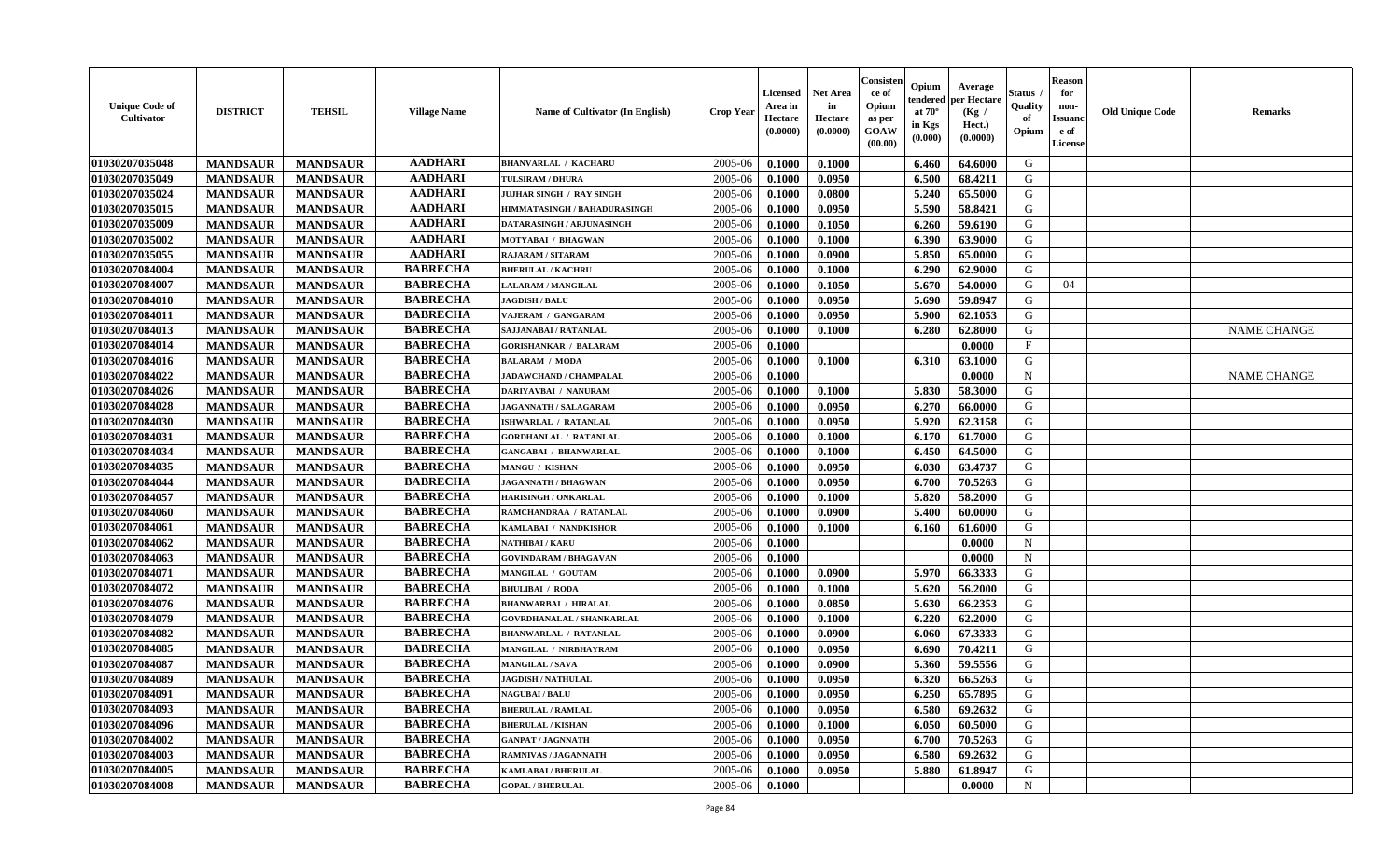| <b>Unique Code of</b><br><b>Cultivator</b> | <b>DISTRICT</b> | <b>TEHSIL</b>   | <b>Village Name</b> | Name of Cultivator (In English)   | <b>Crop Year</b> | <b>Licensed</b><br>Area in<br>Hectare<br>(0.0000) | Net Area<br>in<br>Hectare<br>(0.0000) | Consisteı<br>ce of<br>Opium<br>as per<br>GOAW<br>(00.00) | Opium<br>endered<br>at $70^\circ$<br>in Kgs<br>(0.000) | Average<br>per Hectare<br>(Kg /<br>Hect.)<br>(0.0000) | Status<br>Quality<br>of<br>Opium | <b>Reason</b><br>for<br>non-<br>Issuano<br>e of<br>License | <b>Old Unique Code</b> | Remarks            |
|--------------------------------------------|-----------------|-----------------|---------------------|-----------------------------------|------------------|---------------------------------------------------|---------------------------------------|----------------------------------------------------------|--------------------------------------------------------|-------------------------------------------------------|----------------------------------|------------------------------------------------------------|------------------------|--------------------|
| 01030207084017                             | <b>MANDSAUR</b> | <b>MANDSAUR</b> | <b>BABRECHA</b>     | <b>SHUKHDEV / BHERULAL</b>        | 2005-06          | 0.1000                                            |                                       |                                                          |                                                        | 0.0000                                                | $\mathbf N$                      |                                                            |                        |                    |
| 01030207084018                             | <b>MANDSAUR</b> | <b>MANDSAUR</b> | <b>BABRECHA</b>     | RODAMAL / CHUNNILAL               | 2005-06          | 0.1000                                            | 0.0950                                |                                                          | 6.450                                                  | 67.8947                                               | G                                |                                                            |                        | <b>NAME CHANGE</b> |
| 01030207084027                             | <b>MANDSAUR</b> | <b>MANDSAUR</b> | <b>BABRECHA</b>     | <b>BALURAM / HIRALAL</b>          | 2005-06          | 0.1000                                            | 0.0850                                |                                                          | 5.050                                                  | 59.4118                                               | G                                |                                                            |                        |                    |
| 01030207084029                             | <b>MANDSAUR</b> | <b>MANDSAUR</b> | <b>BABRECHA</b>     | <b>INDRAPRASAD / LALUPRASAD</b>   | 2005-06          | 0.1000                                            | 0.0900                                |                                                          | 5.860                                                  | 65.1111                                               | G                                |                                                            |                        |                    |
| 01030207084040                             | <b>MANDSAUR</b> | <b>MANDSAUR</b> | <b>BABRECHA</b>     | SAJJANBAI / LAXMICHAND            | 2005-06          | 0.1000                                            | 0.0950                                |                                                          | 6.450                                                  | 67.8947                                               | G                                |                                                            |                        |                    |
| 01030207084048                             | <b>MANDSAUR</b> | <b>MANDSAUR</b> | <b>BABRECHA</b>     | <b>SHANTIBAI / ONKARALAL</b>      | 2005-06          | 0.1000                                            | 0.0950                                |                                                          | 4.780                                                  | 50.3158                                               | G                                | 04                                                         |                        |                    |
| 01030207084052                             | <b>MANDSAUR</b> | <b>MANDSAUR</b> | <b>BABRECHA</b>     | RAMSUKHIBAI / NATHULAL            | 2005-06          | 0.1000                                            | 0.1000                                |                                                          | 6.090                                                  | 60.9000                                               | G                                |                                                            |                        |                    |
| 01030207084064                             | <b>MANDSAUR</b> | <b>MANDSAUR</b> | <b>BABRECHA</b>     | <b>DIPA / ONKAR</b>               | 2005-06          | 0.1000                                            | 0.0900                                |                                                          | 4.800                                                  | 53.3333                                               | G                                | 04                                                         |                        |                    |
| 01030207084070                             | <b>MANDSAUR</b> | <b>MANDSAUR</b> | <b>BABRECHA</b>     | KAMLABAI / DEVA                   | 2005-06          | 0.1000                                            | 0.0950                                |                                                          | 5.800                                                  | 61.0526                                               | G                                |                                                            |                        |                    |
| 01030207084073                             | <b>MANDSAUR</b> | <b>MANDSAUR</b> | <b>BABRECHA</b>     | <b>BALURAM / RAMRATAN</b>         | 2005-06          | 0.1000                                            | 0.1000                                |                                                          | 6.220                                                  | 62.2000                                               | G                                |                                                            |                        |                    |
| 01030207084075                             | <b>MANDSAUR</b> | <b>MANDSAUR</b> | <b>BABRECHA</b>     | <b>RAMCHANDRA / HIRALAL</b>       | 2005-06          | 0.1000                                            | 0.0900                                |                                                          | 5.990                                                  | 66.5556                                               | G                                |                                                            |                        |                    |
| 01030207084092                             | <b>MANDSAUR</b> | <b>MANDSAUR</b> | <b>BABRECHA</b>     | <b>BAGDIRAM / BHERA</b>           | 2005-06          | 0.1000                                            | 0.1000                                |                                                          | 6.280                                                  | 62.8000                                               | G                                |                                                            |                        |                    |
| 01030207084039                             | <b>MANDSAUR</b> | <b>MANDSAUR</b> | <b>BABRECHA</b>     | <b>DHANARAJ / KANA</b>            | 2005-06          | 0.1000                                            | 0.1000                                |                                                          | 6.610                                                  | 66.1000                                               | G                                |                                                            |                        |                    |
| 01030207084080                             | <b>MANDSAUR</b> | <b>MANDSAUR</b> | <b>BABRECHA</b>     | <b>LALU / BHUWAN</b>              | 2005-06          | 0.1000                                            | 0.0950                                |                                                          | 7.280                                                  | 76.6316                                               | G                                |                                                            |                        |                    |
| 01030207084109                             | <b>MANDSAUR</b> | <b>MANDSAUR</b> | <b>BABRECHA</b>     | <b>RAMSINGH / NANDA</b>           | 2005-06          | 0.1000                                            | 0.0950                                |                                                          | 6.150                                                  | 64.7368                                               | $\mathbf G$                      |                                                            |                        |                    |
| 01030207084074                             | <b>MANDSAUR</b> | <b>MANDSAUR</b> | <b>BABRECHA</b>     | <b>KAMLABAI/PARMANAND</b>         | 2005-06          | 0.1000                                            |                                       |                                                          |                                                        | 0.0000                                                | $\mathbf N$                      |                                                            |                        |                    |
| 01030207084110                             | <b>MANDSAUR</b> | <b>MANDSAUR</b> | <b>BABRECHA</b>     | <b>SHRILAL / RAMLAL</b>           | 2005-06          | 0.1000                                            |                                       |                                                          |                                                        | 0.0000                                                | $\mathbf N$                      |                                                            | 01030208081116         |                    |
| 01030207085007                             | <b>MANDSAUR</b> | <b>MANDSAUR</b> | <b>BADWAN</b>       | <b>JAMNASHANKER / SHIVNARAYAN</b> | 2005-06          | 0.1000                                            | 0.0950                                |                                                          | 6.280                                                  | 66.1053                                               | G                                |                                                            |                        |                    |
| 01030207085016                             | <b>MANDSAUR</b> | <b>MANDSAUR</b> | <b>BADWAN</b>       | <b>GORISHNKAR / BHERULAL</b>      | 2005-06          | 0.1000                                            | 0.1000                                |                                                          | 6.050                                                  | 60.5000                                               | G                                |                                                            |                        |                    |
| 01030207085017                             | <b>MANDSAUR</b> | <b>MANDSAUR</b> | <b>BADWAN</b>       | <b>MODIRAM / RAMCHANDRA</b>       | 2005-06          | 0.1000                                            | 0.0950                                |                                                          | 5.900                                                  | 62.1053                                               | G                                |                                                            |                        |                    |
| 01030207085018                             | <b>MANDSAUR</b> | <b>MANDSAUR</b> | <b>BADWAN</b>       | <b>BAGDIRAM / HARIRAM</b>         | 2005-06          | 0.1000                                            | 0.1000                                |                                                          | 6.140                                                  | 61.4000                                               | G                                |                                                            |                        |                    |
| 01030207085028                             | <b>MANDSAUR</b> | <b>MANDSAUR</b> | <b>BADWAN</b>       | <b>SANTOSH BAI / HIRALAL</b>      | 2005-06          | 0.1000                                            | 0.1000                                |                                                          | 6.340                                                  | 63.4000                                               | G                                |                                                            |                        |                    |
| 01030207085031                             | <b>MANDSAUR</b> | <b>MANDSAUR</b> | <b>BADWAN</b>       | NANIBAI / NANDA                   | 2005-06          | 0.1000                                            | 0.0950                                |                                                          | 6.680                                                  | 70.3158                                               | G                                |                                                            |                        |                    |
| 01030207085032                             | <b>MANDSAUR</b> | <b>MANDSAUR</b> | <b>BADWAN</b>       | <b>BHERULAL / BAGDIRAM</b>        | 2005-06          | 0.1000                                            | 0.0950                                |                                                          | 6.100                                                  | 64.2105                                               | G                                |                                                            |                        |                    |
| 01030207085039                             | <b>MANDSAUR</b> | <b>MANDSAUR</b> | <b>BADWAN</b>       | <b>BAGDIRAM / GOPAL</b>           | 2005-06          | 0.1000                                            | 0.1000                                |                                                          | 6.500                                                  | 65.0000                                               | G                                |                                                            |                        | <b>NAME CHANGE</b> |
| 01030207085050                             | <b>MANDSAUR</b> | <b>MANDSAUR</b> | <b>BADWAN</b>       | <b>DARIYAVBAI / BHERULAL</b>      | 2005-06          | 0.1000                                            | 0.1000                                |                                                          | 6.320                                                  | 63.2000                                               | G                                |                                                            |                        |                    |
| 01030207085090                             | <b>MANDSAUR</b> | <b>MANDSAUR</b> | <b>BADWAN</b>       | <b>BALURAM / LAXMAN</b>           | 2005-06          | 0.1000                                            | 0.1000                                |                                                          | 6.830                                                  | 68.3000                                               | G                                |                                                            |                        |                    |
| 01030207085099                             | <b>MANDSAUR</b> | <b>MANDSAUR</b> | <b>BADWAN</b>       | SALAGRAM / BAGDIRAM               | 2005-06          | 0.1000                                            | 0.1000                                |                                                          | 6.600                                                  | 66.0000                                               | G                                |                                                            |                        |                    |
| 01030207085101                             | <b>MANDSAUR</b> | <b>MANDSAUR</b> | <b>BADWAN</b>       | <b>NANDALAL / SITARAM</b>         | 2005-06          | 0.1000                                            | 0.1000                                |                                                          | 6.510                                                  | 65.1000                                               | G                                |                                                            |                        |                    |
| 01030207085107                             | <b>MANDSAUR</b> | <b>MANDSAUR</b> | <b>BADWAN</b>       | <b>RAMCHANDRA / BHERULAL</b>      | 2005-06          | 0.1000                                            | 0.0950                                |                                                          | 6.000                                                  | 63.1579                                               | G                                |                                                            |                        |                    |
| 01030207085002                             | <b>MANDSAUR</b> | <b>MANDSAUR</b> | <b>BADWAN</b>       | <b>BHERULAL / DEVARAM</b>         | 2005-06          | 0.1000                                            | 0.1000                                |                                                          | 5.800                                                  | 58.0000                                               | G                                |                                                            |                        |                    |
| 01030207085006                             | <b>MANDSAUR</b> | <b>MANDSAUR</b> | <b>BADWAN</b>       | <b>DEVILAL / LAXMAN</b>           | 2005-06          | 0.1000                                            | 0.0900                                |                                                          | 6.160                                                  | 68.4444                                               | G                                |                                                            |                        |                    |
| 01030207085009                             | <b>MANDSAUR</b> | <b>MANDSAUR</b> | <b>BADWAN</b>       | <b>BAGADIBAI / MATA RAMKUNVAR</b> | 2005-06          | 0.1000                                            | 0.0800                                |                                                          | 4.800                                                  | 60.0000                                               | G                                |                                                            |                        |                    |
| 01030207085021                             | <b>MANDSAUR</b> | <b>MANDSAUR</b> | <b>BADWAN</b>       | <b>RAMNIVAS / BHAWATIBAI</b>      | 2005-06          | 0.1000                                            | 0.0850                                |                                                          | 4.950                                                  | 58.2353                                               | G                                |                                                            |                        |                    |
| 01030207085034                             | <b>MANDSAUR</b> | <b>MANDSAUR</b> | <b>BADWAN</b>       | RADHESHYAM / BAGDIRAM             | 2005-06          | 0.1000                                            | 0.0900                                |                                                          | 5.280                                                  | 58.6667                                               | G                                |                                                            |                        |                    |
| 01030207085047                             | <b>MANDSAUR</b> | <b>MANDSAUR</b> | <b>BADWAN</b>       | <b>UDAYALAL / BHERULAL</b>        | 2005-06          | 0.1000                                            | 0.0900                                |                                                          | 5.490                                                  | 61.0000                                               | G                                |                                                            |                        |                    |
| 01030207085063                             | <b>MANDSAUR</b> | <b>MANDSAUR</b> | <b>BADWAN</b>       | <b>GOPAL / RATANLAL</b>           | 2005-06          | 0.1000                                            | 0.0900                                |                                                          | 5.270                                                  | 58.5556                                               | G                                |                                                            |                        |                    |
| 01030207085065                             | <b>MANDSAUR</b> | <b>MANDSAUR</b> | <b>BADWAN</b>       | <b>SALAGARAM / DALLA</b>          | 2005-06          | 0.1000                                            | 0.0950                                |                                                          | 5.960                                                  | 62.7368                                               | G                                |                                                            |                        |                    |
| 01030207085072                             | <b>MANDSAUR</b> | <b>MANDSAUR</b> | <b>BADWAN</b>       | <b>RAMCHANDRAA / BALDEV</b>       | 2005-06          | 0.1000                                            | 0.1000                                |                                                          | 6.200                                                  | 62.0000                                               | T                                | 02                                                         |                        |                    |
| 01030207085074                             | <b>MANDSAUR</b> | <b>MANDSAUR</b> | <b>BADWAN</b>       | RAMLAL / BHERULAL                 | 2005-06          | 0.1000                                            | 0.0950                                |                                                          | 7.160                                                  | 75.3684                                               | G                                |                                                            |                        |                    |
| 01030207085079                             | <b>MANDSAUR</b> | <b>MANDSAUR</b> | <b>BADWAN</b>       | <b>NANURAM / KALU</b>             | 2005-06          | 0.1000                                            | 0.1000                                |                                                          | 6.110                                                  | 61.1000                                               | G                                |                                                            |                        |                    |
| 01030207085091                             | <b>MANDSAUR</b> | <b>MANDSAUR</b> | <b>BADWAN</b>       | <b>NATHU / NANURAM</b>            | 2005-06          | 0.1000                                            | 0.1000                                |                                                          | 5.880                                                  | 58.8000                                               |                                  | 02                                                         |                        |                    |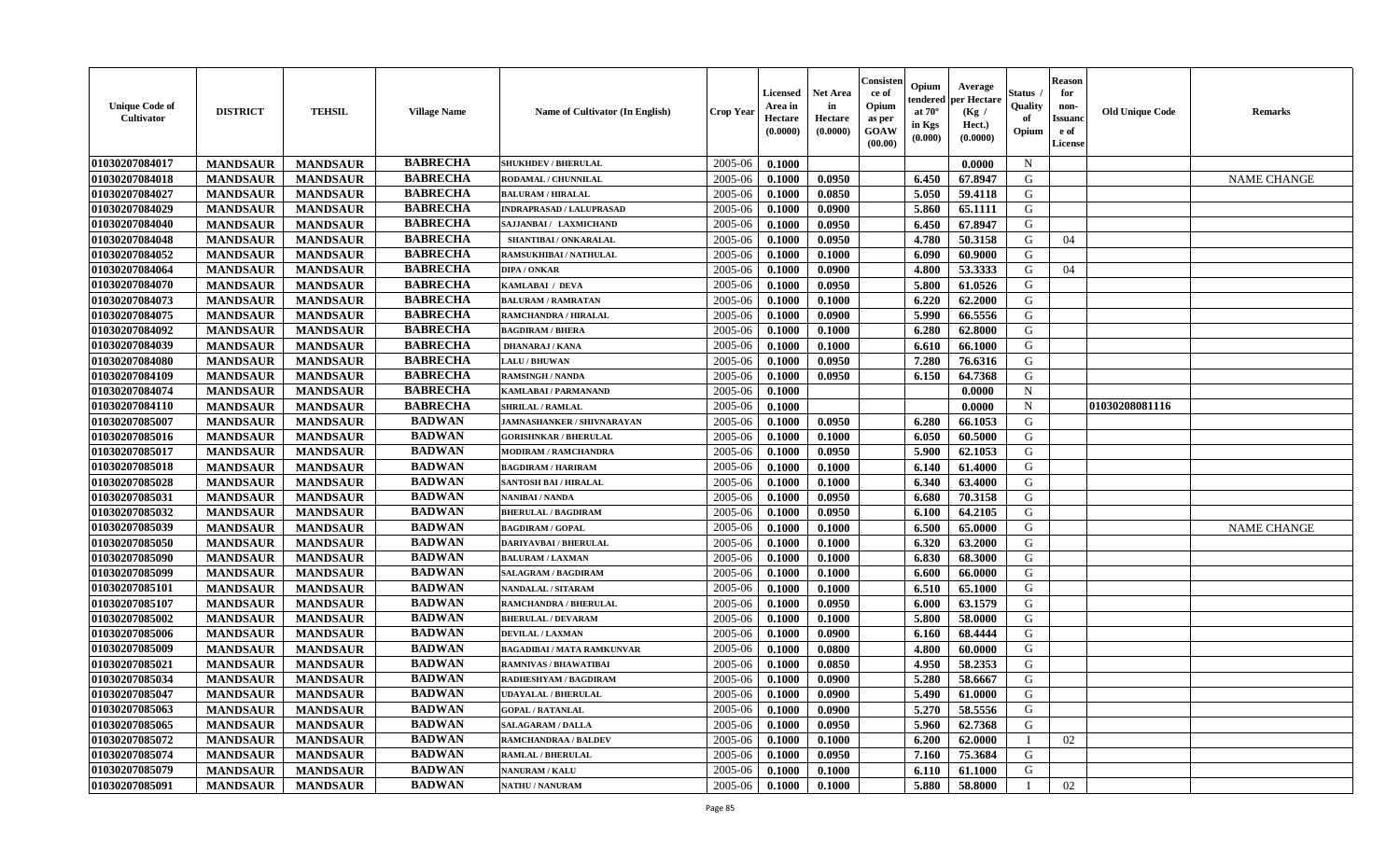| <b>Unique Code of</b><br>Cultivator | <b>DISTRICT</b> | <b>TEHSIL</b>   | <b>Village Name</b> | Name of Cultivator (In English) | <b>Crop Year</b> | <b>Licensed</b><br>Area in<br>Hectare<br>(0.0000) | <b>Net Area</b><br>in<br>Hectare<br>(0.0000) | Consister<br>ce of<br>Opium<br>as per<br><b>GOAW</b><br>(00.00) | Opium<br>endered<br>at $70^{\circ}$<br>in Kgs<br>(0.000) | Average<br>per Hectare<br>(Kg /<br>Hect.)<br>(0.0000) | <b>Status</b><br>Quality<br>of<br>Opium | <b>Reason</b><br>for<br>non-<br><b>Issuanc</b><br>e of<br>License | <b>Old Unique Code</b> | <b>Remarks</b>     |
|-------------------------------------|-----------------|-----------------|---------------------|---------------------------------|------------------|---------------------------------------------------|----------------------------------------------|-----------------------------------------------------------------|----------------------------------------------------------|-------------------------------------------------------|-----------------------------------------|-------------------------------------------------------------------|------------------------|--------------------|
| 01030207085095                      | <b>MANDSAUR</b> | <b>MANDSAUR</b> | <b>BADWAN</b>       | <b>JAGDISH / BAGDIRAM</b>       | 2005-06          | 0.1000                                            | 0.0950                                       |                                                                 | 5.250                                                    | 55,2632                                               | G                                       | 04                                                                |                        |                    |
| 01030207085098                      | <b>MANDSAUR</b> | <b>MANDSAUR</b> | <b>BADWAN</b>       | <b>LILABAI/DEVILAL</b>          | 2005-06          | 0.1000                                            | 0.0900                                       |                                                                 | 5.400                                                    | 60.0000                                               | G                                       |                                                                   |                        |                    |
| 01030207085108                      | <b>MANDSAUR</b> | <b>MANDSAUR</b> | <b>BADWAN</b>       | PARVATIBAI / DEVILAL            | 2005-06          | 0.1000                                            | 0.0900                                       |                                                                 | 5.280                                                    | 58.6667                                               | G                                       |                                                                   |                        |                    |
| 01030207085109                      | <b>MANDSAUR</b> | <b>MANDSAUR</b> | <b>BADWAN</b>       | MANGILAL / KESHURAM             | 2005-06          | 0.1000                                            | 0.1000                                       |                                                                 | 5.880                                                    | 58.8000                                               | G                                       |                                                                   |                        |                    |
| 01030207085013                      | <b>MANDSAUR</b> | <b>MANDSAUR</b> | <b>BADWAN</b>       | MANGILAL / PARATHA              | 2005-06          | 0.1000                                            | 0.1000                                       |                                                                 | 6.130                                                    | 61.3000                                               | G                                       |                                                                   |                        |                    |
| 01030207085059                      | <b>MANDSAUR</b> | <b>MANDSAUR</b> | <b>BADWAN</b>       | <b>BADRILAL / HIRALAL</b>       | 2005-06          | 0.1000                                            | 0.0950                                       |                                                                 | 6.190                                                    | 65.1579                                               | G                                       |                                                                   |                        |                    |
| 01030207085081                      | <b>MANDSAUR</b> | <b>MANDSAUR</b> | <b>BADWAN</b>       | <b>GOVARDHAN / BHERULAL</b>     | 2005-06          | 0.1000                                            | 0.1000                                       |                                                                 | 6.000                                                    | 60.0000                                               |                                         | 02                                                                |                        |                    |
| 01030207085005                      | <b>MANDSAUR</b> | <b>MANDSAUR</b> | <b>BADWAN</b>       | <b>MANIBAI/KALU</b>             | 2005-06          | 0.1000                                            | 0.1000                                       |                                                                 | 6.090                                                    | 60.9000                                               | G                                       |                                                                   |                        |                    |
| 01030207085055                      | <b>MANDSAUR</b> | <b>MANDSAUR</b> | <b>BADWAN</b>       | <b>RAMLAL / KALU</b>            | 2005-06          | 0.1000                                            | 0.0850                                       |                                                                 | 5.160                                                    | 60.7059                                               | G                                       |                                                                   |                        |                    |
| 01030207085115                      | <b>MANDSAUR</b> | <b>MANDSAUR</b> | <b>BADWAN</b>       | <b>DEVRAM / KAWERJI</b>         | 2005-06          | 0.1000                                            | 0.1000                                       |                                                                 | 6.560                                                    | 65.6000                                               | G                                       |                                                                   |                        |                    |
| 01030207085118                      | <b>MANDSAUR</b> | <b>MANDSAUR</b> | <b>BADWAN</b>       | MANGILAL / RAMRATAN             | 2005-06          | 0.1000                                            | 0.0950                                       |                                                                 | 6.080                                                    | 64.0000                                               | G                                       |                                                                   |                        |                    |
| 01030207085119                      | <b>MANDSAUR</b> | <b>MANDSAUR</b> | <b>BADWAN</b>       | <b>HIRALAL / RATANLAL</b>       | 2005-06          | 0.1000                                            | 0.0950                                       |                                                                 | 6.170                                                    | 64.9474                                               | G                                       |                                                                   |                        |                    |
| 01030207085112                      | <b>MANDSAUR</b> | <b>MANDSAUR</b> | <b>BADWAN</b>       | <b>KACHRU / BALURAM</b>         | 2005-06          | 0.1000                                            | 0.0950                                       |                                                                 | 6.120                                                    | 64.4211                                               | G                                       |                                                                   |                        |                    |
| 01030207085082                      | <b>MANDSAUR</b> | <b>MANDSAUR</b> | <b>BADWAN</b>       | NATHIBAI / KESHURAM             | 2005-06          | 0.1000                                            | 0.1000                                       |                                                                 | 6.870                                                    | 68.7000                                               | G                                       |                                                                   |                        |                    |
| 01030207085056                      | <b>MANDSAUR</b> | <b>MANDSAUR</b> | <b>BADWAN</b>       | MOHANBAI / SITARAM              | 2005-06          | 0.1000                                            | 0.0950                                       |                                                                 | 5.550                                                    | 58.4211                                               | G                                       |                                                                   |                        |                    |
| 01030207085069                      | <b>MANDSAUR</b> | <b>MANDSAUR</b> | <b>BADWAN</b>       | <b>SITARAM / BHERULAL</b>       | 2005-06          | 0.1000                                            | 0.1000                                       |                                                                 | 6.430                                                    | 64.3000                                               | G                                       |                                                                   |                        |                    |
| 01030207086005                      | <b>MANDSAUR</b> | <b>MANDSAUR</b> | <b>BAGYA</b>        | <b>VARADICHAND / NANDA</b>      | 2005-06          | 0.1000                                            | 0.0950                                       |                                                                 | 6.560                                                    | 69.0526                                               | G                                       |                                                                   |                        |                    |
| 01030207086007                      | <b>MANDSAUR</b> | <b>MANDSAUR</b> | <b>BAGYA</b>        | UMRAWSINGH / BHANWERSINGH       | 2005-06          | 0.1000                                            | 0.0900                                       |                                                                 | 5.570                                                    | 61.8889                                               |                                         | 02                                                                |                        |                    |
| 01030207086012                      | <b>MANDSAUR</b> | <b>MANDSAUR</b> | <b>BAGYA</b>        | TULSIBAI / KISHAN               | 2005-06          | 0.1000                                            | 0.0950                                       |                                                                 | 6.130                                                    | 64.5263                                               | G                                       |                                                                   |                        |                    |
| 01030207086013                      | <b>MANDSAUR</b> | <b>MANDSAUR</b> | <b>BAGYA</b>        | <b>MOTYABAI/VERDA</b>           | 2005-06          | 0.1000                                            | 0.0950                                       |                                                                 | 6.490                                                    | 68.3158                                               | G                                       |                                                                   |                        |                    |
| 01030207086014                      | <b>MANDSAUR</b> | <b>MANDSAUR</b> | <b>BAGYA</b>        | <b>AMARLAL / KALU</b>           | 2005-06          | 0.1000                                            | 0.0950                                       |                                                                 | 6.450                                                    | 67.8947                                               | G                                       |                                                                   |                        |                    |
| 01030207086016                      | <b>MANDSAUR</b> | <b>MANDSAUR</b> | <b>BAGYA</b>        | RATANLAL / KALU                 | 2005-06          | 0.1000                                            | 0.0900                                       |                                                                 | 6.120                                                    | 68.0000                                               | G                                       |                                                                   |                        |                    |
| 01030207086017                      | <b>MANDSAUR</b> | <b>MANDSAUR</b> | <b>BAGYA</b>        | NANDIBAI / SHOBHARAM            | 2005-06          | 0.1000                                            | 0.0950                                       |                                                                 | 6.120                                                    | 64.4211                                               | G                                       |                                                                   |                        |                    |
| 01030207086020                      | <b>MANDSAUR</b> | <b>MANDSAUR</b> | <b>BAGYA</b>        | <b>JANIBAI / NANDA</b>          | 2005-06          | 0.1000                                            | 0.0950                                       |                                                                 | 6.130                                                    | 64.5263                                               | G                                       |                                                                   |                        |                    |
| 01030207086023                      | <b>MANDSAUR</b> | <b>MANDSAUR</b> | <b>BAGYA</b>        | JANIBAI / KISHANLAL (GHATIWALA) | 2005-06          | 0.1000                                            | 0.0950                                       |                                                                 | 6.090                                                    | 64.1053                                               | G                                       |                                                                   |                        |                    |
| 01030207086024                      | <b>MANDSAUR</b> | <b>MANDSAUR</b> | <b>BAGYA</b>        | LAXMINARAYAN / SHOBHARAM        | 2005-06          | 0.1000                                            | 0.0950                                       |                                                                 | 6.660                                                    | 70.1053                                               |                                         | 02                                                                |                        |                    |
| 01030207086025                      | <b>MANDSAUR</b> | <b>MANDSAUR</b> | <b>BAGYA</b>        | <b>MANGU / NATHU</b>            | 2005-06          | 0.1000                                            | 0.0950                                       |                                                                 | 6.330                                                    | 66.6316                                               | G                                       |                                                                   |                        |                    |
| 01030207086027                      | <b>MANDSAUR</b> | <b>MANDSAUR</b> | <b>BAGYA</b>        | <b>DEVRAM / NANDRAM</b>         | 2005-06          | 0.1000                                            | 0.1000                                       |                                                                 | 6.410                                                    | 64.1000                                               | G                                       |                                                                   |                        |                    |
| 01030207086029                      | <b>MANDSAUR</b> | <b>MANDSAUR</b> | <b>BAGYA</b>        | <b>NANALAL / VERDICHAND</b>     | 2005-06          | 0.1000                                            | 0.1000                                       |                                                                 | 6.560                                                    | 65.6000                                               | G                                       |                                                                   |                        |                    |
| 01030207086032                      | <b>MANDSAUR</b> | <b>MANDSAUR</b> | <b>BAGYA</b>        | <b>SHAMBHULAL / BALU</b>        | 2005-06          | 0.1000                                            | 0.0950                                       |                                                                 | 6.380                                                    | 67.1579                                               | G                                       |                                                                   |                        |                    |
| 01030207086037                      | <b>MANDSAUR</b> | <b>MANDSAUR</b> | <b>BAGYA</b>        | <b>SAJJANBAI / RATANLAL</b>     | 2005-06          | 0.1000                                            | 0.0950                                       |                                                                 | 5.740                                                    | 60.4211                                               | G                                       |                                                                   |                        |                    |
| 01030207086001                      | <b>MANDSAUR</b> | <b>MANDSAUR</b> | <b>BAGYA</b>        | NANIBAI / BAGDIRAM              | 2005-06          | 0.1000                                            | 0.0950                                       |                                                                 | 6.300                                                    | 66.3158                                               | G                                       |                                                                   |                        |                    |
| 01030207086004                      | <b>MANDSAUR</b> | <b>MANDSAUR</b> | <b>BAGYA</b>        | RAMESHVAR / KISHANALAL          | 2005-06          | 0.1000                                            | 0.0950                                       |                                                                 | 6.570                                                    | 69.1579                                               | G                                       |                                                                   |                        |                    |
| 01030207086031                      | <b>MANDSAUR</b> | <b>MANDSAUR</b> | <b>BAGYA</b>        | <b>BHANWERLAL / SHIVLAL</b>     | 2005-06          | 0.1000                                            | 0.0900                                       |                                                                 | 5.610                                                    | 62.3333                                               | G                                       |                                                                   |                        |                    |
| 01030207086039                      | <b>MANDSAUR</b> | <b>MANDSAUR</b> | <b>BAGYA</b>        | <b>NAGUBAI/BHAGAVAN</b>         | 2005-06          | 0.1000                                            | 0.0950                                       |                                                                 | 5.590                                                    | 58.8421                                               | G                                       |                                                                   |                        | <b>NAME CHANGE</b> |
| 01030207086022                      | <b>MANDSAUR</b> | MANDSAUR        | <b>BAGYA</b>        | <b>JANIBAI / AMRA</b>           | $2005 - 06$      | 0.1000                                            | 0.0950                                       |                                                                 | 6.180                                                    | 65.0526                                               | G                                       |                                                                   |                        |                    |
| 01030207086041                      | <b>MANDSAUR</b> | <b>MANDSAUR</b> | <b>BAGYA</b>        | <b>SHIVRAM / HIRALAL</b>        | 2005-06          | 0.1000                                            | 0.0950                                       |                                                                 | 6.190                                                    | 65.1579                                               | G                                       |                                                                   |                        |                    |
| 01030207087001                      | <b>MANDSAUR</b> | <b>MANDSAUR</b> | <b>BHATREWAS</b>    | RADHAKISHAN / KALURAM           | 2005-06          | 0.1000                                            | 0.1000                                       |                                                                 | 5.700                                                    | 57.0000                                               | G                                       |                                                                   |                        |                    |
| 01030207087002                      | <b>MANDSAUR</b> | <b>MANDSAUR</b> | <b>BHATREWAS</b>    | <b>RATANLAL / RAMLAL</b>        | 2005-06          | 0.1000                                            | 0.0900                                       |                                                                 | 5.480                                                    | 60.8889                                               | G                                       |                                                                   |                        |                    |
| 01030207087005                      | <b>MANDSAUR</b> | <b>MANDSAUR</b> | <b>BHATREWAS</b>    | <b>DHANNA / GHAMER</b>          | 2005-06          | 0.1000                                            | 0.1000                                       |                                                                 | 6.460                                                    | 64.6000                                               | G                                       |                                                                   |                        |                    |
| 01030207087006                      | <b>MANDSAUR</b> | <b>MANDSAUR</b> | <b>BHATREWAS</b>    | <b>MANSINGH / PANALAL</b>       | 2005-06          | 0.1000                                            |                                              |                                                                 |                                                          | 0.0000                                                | $\mathbf N$                             |                                                                   |                        |                    |
| 01030207087009                      | <b>MANDSAUR</b> | <b>MANDSAUR</b> | <b>BHATREWAS</b>    | RAMCHANDRA / NANDA              | 2005-06          | $\boldsymbol{0.1000}$                             | 0.0950                                       |                                                                 | 5.900                                                    | 62.1053                                               | G                                       |                                                                   |                        |                    |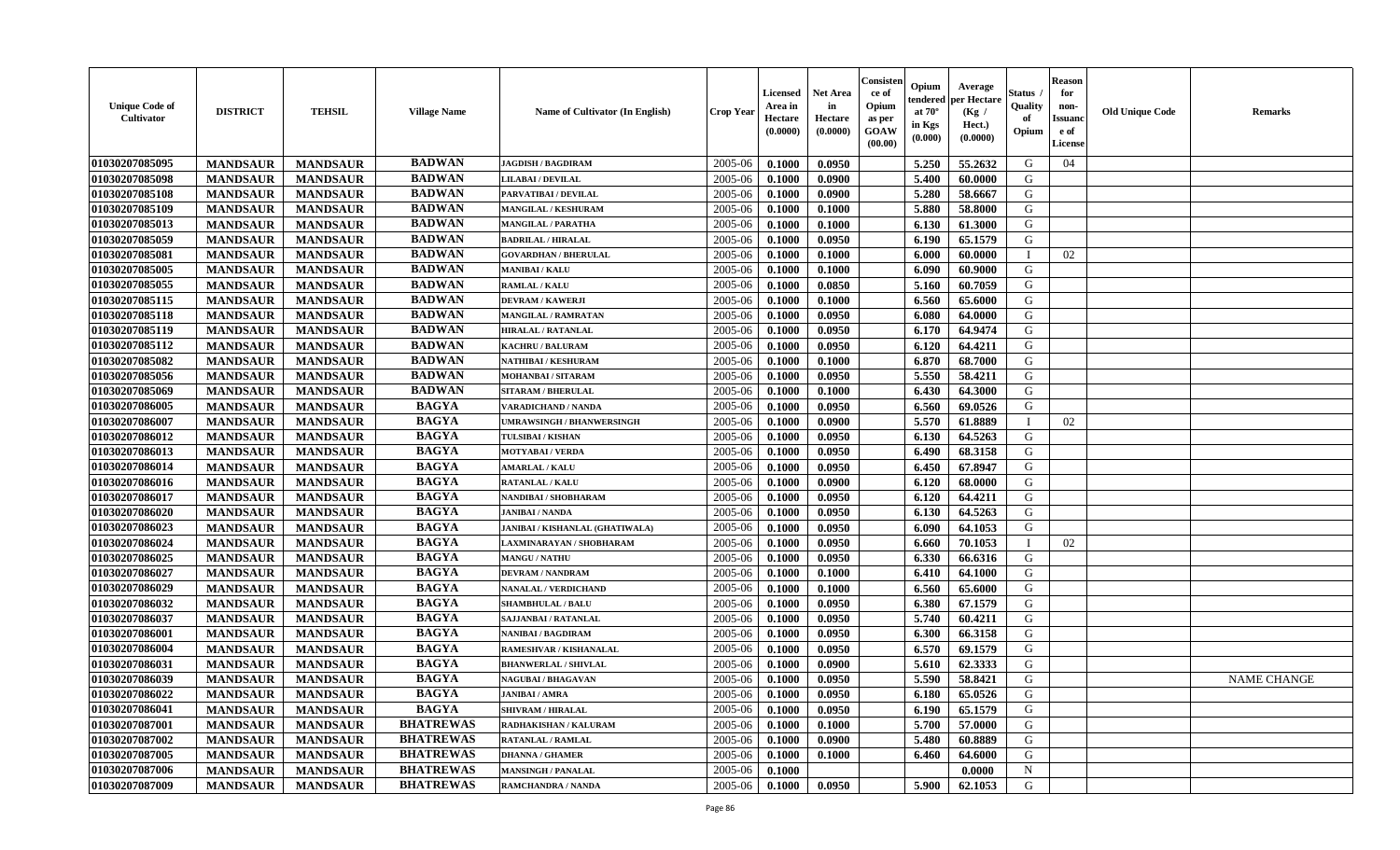| <b>Unique Code of</b><br>Cultivator | <b>DISTRICT</b> | <b>TEHSIL</b>   | <b>Village Name</b> | Name of Cultivator (In English)  | <b>Crop Year</b> | <b>Licensed</b><br>Area in<br>Hectare<br>(0.0000) | <b>Net Area</b><br>in<br>Hectare<br>(0.0000) | Consister<br>ce of<br>Opium<br>as per<br>GOAW<br>(00.00) | Opium<br>endered<br>at $70^{\circ}$<br>in Kgs<br>(0.000) | Average<br>per Hectare<br>(Kg /<br>Hect.)<br>(0.0000) | Status<br>Quality<br>of<br>Opium | <b>Reason</b><br>for<br>non-<br><b>Issuand</b><br>e of<br>License | <b>Old Unique Code</b> | <b>Remarks</b>     |
|-------------------------------------|-----------------|-----------------|---------------------|----------------------------------|------------------|---------------------------------------------------|----------------------------------------------|----------------------------------------------------------|----------------------------------------------------------|-------------------------------------------------------|----------------------------------|-------------------------------------------------------------------|------------------------|--------------------|
| 01030207087013                      | <b>MANDSAUR</b> | <b>MANDSAUR</b> | <b>BHATREWAS</b>    | <b>BAGDIRAM / GANGARAM</b>       | 2005-06          | 0.1000                                            |                                              |                                                          |                                                          | 0.0000                                                | $\mathbf N$                      |                                                                   |                        |                    |
| 01030207087015                      | <b>MANDSAUR</b> | <b>MANDSAUR</b> | <b>BHATREWAS</b>    | KACHARMAL / JETRAM               | 2005-06          | 0.1000                                            | 0.0950                                       |                                                          | 5.770                                                    | 60.7368                                               | G                                |                                                                   |                        |                    |
| 01030207087016                      | <b>MANDSAUR</b> | <b>MANDSAUR</b> | <b>BHATREWAS</b>    | NANDIBAI / RAMCHANDRA            | 2005-06          | 0.1000                                            | 0.1000                                       |                                                          | 6.230                                                    | 62.3000                                               | G                                |                                                                   |                        |                    |
| 01030207087018                      | <b>MANDSAUR</b> | <b>MANDSAUR</b> | <b>BHATREWAS</b>    | <b>MANGALSINGH / HARIRAM</b>     | 2005-06          | 0.1000                                            | 0.1000                                       |                                                          | 6.260                                                    | 62.6000                                               | G                                |                                                                   |                        |                    |
| 01030207087019                      | <b>MANDSAUR</b> | <b>MANDSAUR</b> | <b>BHATREWAS</b>    | <b>GITABAI/HIRALAL</b>           | 2005-06          | 0.1000                                            | 0.1000                                       |                                                          | 6.130                                                    | 61.3000                                               | G                                |                                                                   |                        |                    |
| 01030207087020                      | <b>MANDSAUR</b> | <b>MANDSAUR</b> | <b>BHATREWAS</b>    | <b>HIRABAI/RATANLAL</b>          | 2005-06          | 0.1000                                            | 0.1000                                       |                                                          | 5.040                                                    | 50.4000                                               | G                                | 04                                                                |                        |                    |
| 01030207087021                      | <b>MANDSAUR</b> | <b>MANDSAUR</b> | <b>BHATREWAS</b>    | <b>MANGU / GAMER</b>             | 2005-06          | 0.1000                                            | 0.0900                                       |                                                          | 5.240                                                    | 58.2222                                               | G                                |                                                                   |                        |                    |
| 01030207087022                      | <b>MANDSAUR</b> | <b>MANDSAUR</b> | <b>BHATREWAS</b>    | <b>DURGABAI/BHANWERLAL</b>       | 2005-06          | 0.1000                                            | 0.1000                                       |                                                          | 5.390                                                    | 53.9000                                               | G                                | 04                                                                |                        |                    |
| 01030207087023                      | <b>MANDSAUR</b> | <b>MANDSAUR</b> | <b>BHATREWAS</b>    | <b>BHANWERSINGH / RAMRATAN</b>   | 2005-06          | 0.1000                                            | 0.1000                                       |                                                          | 5.410                                                    | 54.1000                                               | G                                | 04                                                                |                        |                    |
| 01030207087029                      | <b>MANDSAUR</b> | <b>MANDSAUR</b> | <b>BHATREWAS</b>    | <b>MOTI / DEVA</b>               | 2005-06          | 0.1000                                            | 0.1000                                       |                                                          | 6.020                                                    | 60.2000                                               | G                                |                                                                   |                        |                    |
| 01030207087032                      | <b>MANDSAUR</b> | <b>MANDSAUR</b> | <b>BHATREWAS</b>    | AXMINARAYAN / NATHU              | 2005-06          | 0.1000                                            | 0.0950                                       |                                                          | 6.330                                                    | 66.6316                                               | G                                |                                                                   |                        |                    |
| 01030207087033                      | <b>MANDSAUR</b> | <b>MANDSAUR</b> | <b>BHATREWAS</b>    | <b>AASHARAM / BHUWAN</b>         | 2005-06          | 0.1000                                            | 0.1000                                       |                                                          | 5.680                                                    | 56.8000                                               | G                                |                                                                   |                        |                    |
| 01030207087041                      | <b>MANDSAUR</b> | <b>MANDSAUR</b> | <b>BHATREWAS</b>    | <b>BALURAM / HARIRAM</b>         | 2005-06          | 0.1000                                            | 0.1050                                       |                                                          | 5.020                                                    | 47.8095                                               | G                                | 04                                                                |                        |                    |
| 01030207087046                      | <b>MANDSAUR</b> | <b>MANDSAUR</b> | <b>BHATREWAS</b>    | <b>BALURAM / SAVA</b>            | 2005-06          | 0.1000                                            | 0.0850                                       |                                                          | 4.630                                                    | 54.4706                                               | G                                | 04                                                                |                        |                    |
| 01030207087047                      | <b>MANDSAUR</b> | <b>MANDSAUR</b> | <b>BHATREWAS</b>    | <b>JAYRAM / BAGDIRAM</b>         | 2005-06          | 0.1000                                            | 0.0950                                       |                                                          | 5.930                                                    | 62.4211                                               | G                                |                                                                   |                        |                    |
| 01030207087049                      | <b>MANDSAUR</b> | <b>MANDSAUR</b> | <b>BHATREWAS</b>    | <b>BAGDIRAM / NANDA</b>          | 2005-06          | 0.1000                                            | 0.0950                                       |                                                          | 6.360                                                    | 66.9474                                               | G                                |                                                                   |                        |                    |
| 01030207087050                      | <b>MANDSAUR</b> | <b>MANDSAUR</b> | <b>BHATREWAS</b>    | <b>HIRALAL / KALU</b>            | 2005-06          | 0.1000                                            | 0.1000                                       |                                                          | 6.040                                                    | 60.4000                                               | G                                |                                                                   |                        |                    |
| 01030207087051                      | <b>MANDSAUR</b> | <b>MANDSAUR</b> | <b>BHATREWAS</b>    | NANDALAL / KALU                  | 2005-06          | 0.1000                                            | 0.1000                                       |                                                          | 5.260                                                    | 52.6000                                               | G                                | 04                                                                |                        |                    |
| 01030207087053                      | <b>MANDSAUR</b> | <b>MANDSAUR</b> | <b>BHATREWAS</b>    | <b>KESHERBAI/AMBARAM</b>         | 2005-06          | 0.1000                                            | 0.1050                                       |                                                          | 6.660                                                    | 63.4286                                               | G                                |                                                                   |                        |                    |
| 01030207087056                      | <b>MANDSAUR</b> | <b>MANDSAUR</b> | <b>BHATREWAS</b>    | <b>SUNDERBAI/ CHENRAM</b>        | 2005-06          | 0.1000                                            | 0.0950                                       |                                                          | 6.090                                                    | 64.1053                                               | G                                |                                                                   |                        |                    |
| 01030207087057                      | <b>MANDSAUR</b> | <b>MANDSAUR</b> | <b>BHATREWAS</b>    | KALU / SAVA                      | 2005-06          | 0.1000                                            | 0.1000                                       |                                                          | 6.330                                                    | 63.3000                                               | G                                |                                                                   |                        |                    |
| 01030207087059                      | <b>MANDSAUR</b> | <b>MANDSAUR</b> | <b>BHATREWAS</b>    | <b>GOPILAL / HERCHAND</b>        | 2005-06          | 0.1000                                            | 0.1000                                       |                                                          | 6.040                                                    | 60.4000                                               | G                                |                                                                   |                        |                    |
| 01030207087061                      | <b>MANDSAUR</b> | <b>MANDSAUR</b> | <b>BHATREWAS</b>    | <b>DALLA / DEVA</b>              | 2005-06          | 0.1000                                            | 0.0900                                       |                                                          | 5.710                                                    | 63.4444                                               | G                                |                                                                   |                        |                    |
| 01030207087062                      | <b>MANDSAUR</b> | <b>MANDSAUR</b> | <b>BHATREWAS</b>    | <b>MOHAN / GANGARAM</b>          | 2005-06          | 0.1000                                            | 0.1000                                       |                                                          | 2.570                                                    | 25.7000                                               | G                                | 04                                                                |                        |                    |
| 01030207087063                      | <b>MANDSAUR</b> | <b>MANDSAUR</b> | <b>BHATREWAS</b>    | <b>MANGALSINGH / RAMLAL</b>      | 2005-06          | 0.1000                                            | 0.0950                                       |                                                          | 5.790                                                    | 60.9474                                               | G                                |                                                                   |                        |                    |
| 01030207087065                      | <b>MANDSAUR</b> | <b>MANDSAUR</b> | <b>BHATREWAS</b>    | <b>KAMLABAI/BAGDIRAM</b>         | 2005-06          | 0.1000                                            |                                              |                                                          |                                                          | 0.0000                                                | $\mathbf N$                      |                                                                   |                        |                    |
| 01030207087067                      | <b>MANDSAUR</b> | <b>MANDSAUR</b> | <b>BHATREWAS</b>    | SUHAGABAI / UDAYALAL             | 2005-06          | 0.1000                                            | 0.1050                                       |                                                          | 6.300                                                    | 60.0000                                               | G                                |                                                                   |                        |                    |
| 01030207087069                      | <b>MANDSAUR</b> | <b>MANDSAUR</b> | <b>BHATREWAS</b>    | <b>UDAYARAM / MOTI</b>           | 2005-06          | 0.1000                                            | 0.1000                                       |                                                          | 5.870                                                    | 58.7000                                               | G                                |                                                                   |                        |                    |
| 01030207087074                      | <b>MANDSAUR</b> | <b>MANDSAUR</b> | <b>BHATREWAS</b>    | <b>SAMRATH / HARCHANDRA</b>      | 2005-06          | 0.1000                                            | 0.0900                                       |                                                          | 5.930                                                    | 65.8889                                               | G                                |                                                                   |                        |                    |
| 01030207087075                      | <b>MANDSAUR</b> | <b>MANDSAUR</b> | <b>BHATREWAS</b>    | RAGHUNATH / GOVINDARAM           | 2005-06          | 0.1000                                            | 0.1000                                       |                                                          | 6.250                                                    | 62.5000                                               | G                                |                                                                   |                        |                    |
| 01030207087076                      | <b>MANDSAUR</b> | <b>MANDSAUR</b> | <b>BHATREWAS</b>    | <b>NERSINGH / SHOBHARAM</b>      | 2005-06          | 0.1000                                            | 0.1000                                       |                                                          | 6.510                                                    | 65.1000                                               | G                                |                                                                   |                        |                    |
| 01030207087058                      | <b>MANDSAUR</b> | <b>MANDSAUR</b> | <b>BHATREWAS</b>    | <b>MANGAL / DEVA</b>             | 2005-06          | 0.1000                                            | 0.1000                                       |                                                          | 6.110                                                    | 61.1000                                               | G                                |                                                                   |                        |                    |
| 01030207087026                      | <b>MANDSAUR</b> | <b>MANDSAUR</b> | <b>BHATREWAS</b>    | <b>BALURAM / DEVA</b>            | 2005-06          | 0.1000                                            | 0.1000                                       |                                                          | 6.210                                                    | 62.1000                                               | G                                |                                                                   |                        | <b>NAME CHANGE</b> |
| 01030207089002                      | <b>MANDSAUR</b> | <b>MANDSAUR</b> | <b>CHAJUKHEDA</b>   | <b>DIPABAI / CHOTHMAL</b>        | 2005-06          | 0.1000                                            |                                              |                                                          |                                                          | 0.0000                                                | N                                |                                                                   |                        |                    |
| 01030207089004                      | <b>MANDSAUR</b> | <b>MANDSAUR</b> | <b>CHAJUKHEDA</b>   | <b>RAMSINGH / BALUSINGH</b>      | 2005-06          | 0.1000                                            | 0.1000                                       |                                                          | 5.640                                                    | 56.4000                                               | G                                |                                                                   |                        |                    |
| 01030207089010                      | <b>MANDSAUR</b> | MANDSAUR        | <b>CHAJUKHEDA</b>   | <b>BHAGWATIBAI / MANGILAL</b>    | $2005 - 06$      | 0.1000                                            | 0.1000                                       |                                                          | 6.170                                                    | 61.7000                                               | G                                |                                                                   |                        |                    |
| 01030207089012                      | <b>MANDSAUR</b> | <b>MANDSAUR</b> | <b>CHAJUKHEDA</b>   | <b>SARAJEBAI / RAMLAL</b>        | 2005-06          | 0.1000                                            | 0.1000                                       |                                                          | 6.570                                                    | 65.7000                                               | G                                |                                                                   |                        |                    |
| 01030207089006                      | <b>MANDSAUR</b> | <b>MANDSAUR</b> | <b>CHAJUKHEDA</b>   | <b>KACHNBAI / BHERULAL</b>       | 2005-06          | 0.1000                                            | 0.1000                                       |                                                          | 6.120                                                    | 61.2000                                               | G                                |                                                                   |                        |                    |
| 01030207089011                      | <b>MANDSAUR</b> | <b>MANDSAUR</b> | <b>CHAJUKHEDA</b>   | <b>BHNVARASINGH / GOPALSINGH</b> | 2005-06          | 0.1000                                            | 0.1000                                       |                                                          | 5.780                                                    | 57.8000                                               | G                                |                                                                   |                        |                    |
| 01030207089020                      | <b>MANDSAUR</b> | <b>MANDSAUR</b> | <b>CHAJUKHEDA</b>   | <b>BHERUSINGH / HARISINGH</b>    | 2005-06          | 0.1000                                            | 0.1050                                       |                                                          | 6.040                                                    | 57.5238                                               | G                                |                                                                   |                        |                    |
| 01030207089016                      | <b>MANDSAUR</b> | <b>MANDSAUR</b> | <b>CHAJUKHEDA</b>   | RAMCHANDRAA / KACHRU             | 2005-06          | 0.1000                                            | 0.0950                                       |                                                          | 6.430                                                    | 67.6842                                               | G                                |                                                                   |                        |                    |
| 01030207089024                      | <b>MANDSAUR</b> | <b>MANDSAUR</b> | <b>CHAJUKHEDA</b>   | <b>NANDARAM / MANGU</b>          | 2005-06          | 0.1000                                            | 0.0950                                       |                                                          | 5.630                                                    | 59.2632                                               | G                                |                                                                   |                        |                    |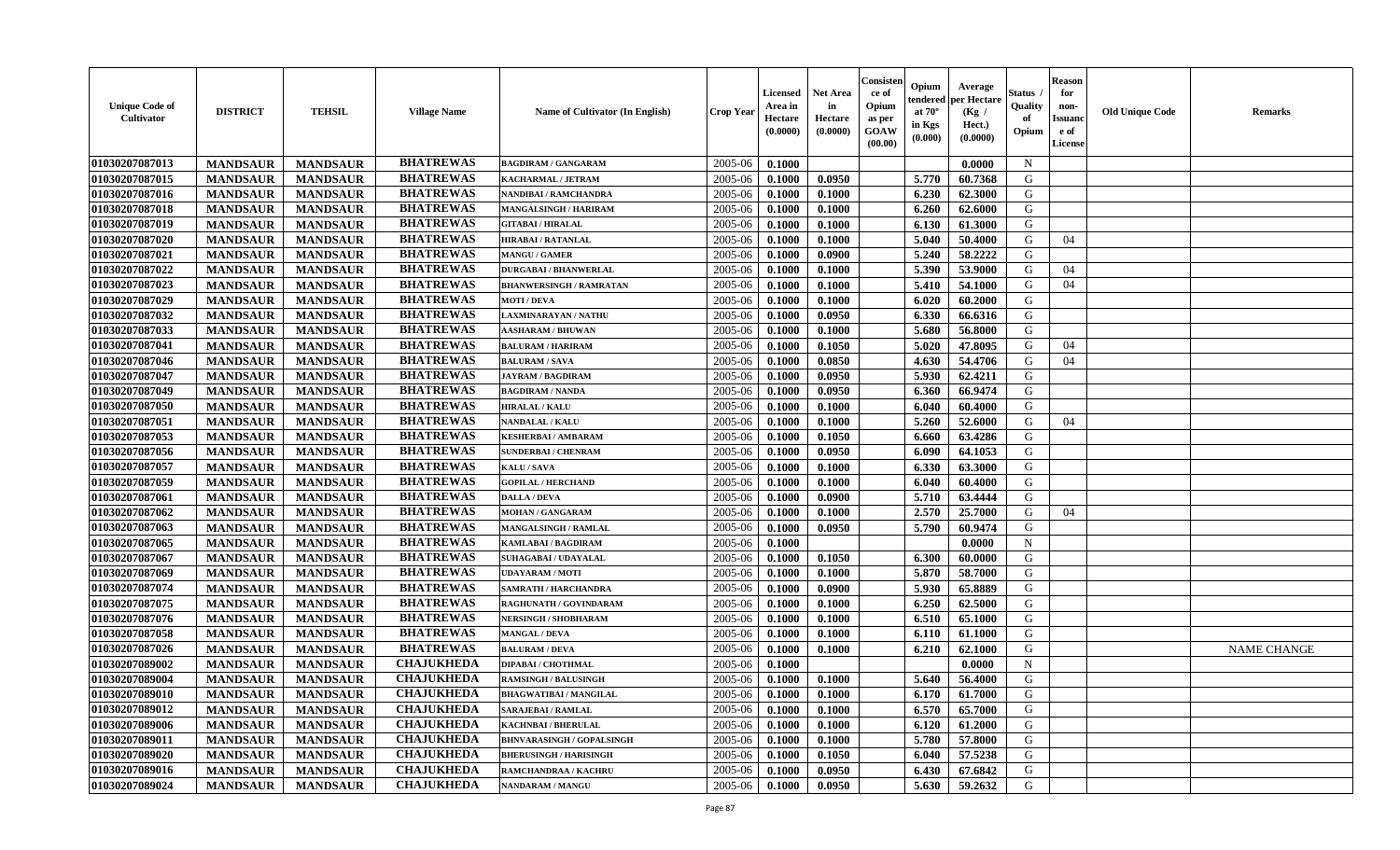| <b>Unique Code of</b><br><b>Cultivator</b> | <b>DISTRICT</b> | <b>TEHSIL</b>   | <b>Village Name</b> | Name of Cultivator (In English) | <b>Crop Year</b> | <b>Licensed</b><br>Area in<br>Hectare<br>(0.0000) | <b>Net Area</b><br>in<br>Hectare<br>(0.0000) | Consisteı<br>ce of<br>Opium<br>as per<br><b>GOAW</b><br>(00.00) | Opium<br>endered<br>at $70^\circ$<br>in Kgs<br>$(\mathbf{0.000})$ | Average<br>per Hectare<br>(Kg /<br>Hect.)<br>(0.0000) | Status<br>Quality<br>of<br>Opium | Reason<br>for<br>non-<br>Issuan<br>e of<br>License | <b>Old Unique Code</b> | <b>Remarks</b> |
|--------------------------------------------|-----------------|-----------------|---------------------|---------------------------------|------------------|---------------------------------------------------|----------------------------------------------|-----------------------------------------------------------------|-------------------------------------------------------------------|-------------------------------------------------------|----------------------------------|----------------------------------------------------|------------------------|----------------|
| 01030207089017                             | <b>MANDSAUR</b> | <b>MANDSAUR</b> | <b>CHAJUKHEDA</b>   | <b>BHERULAL / UDA</b>           | 2005-06          | 0.1000                                            | 0.1000                                       |                                                                 | 6.250                                                             | 62.5000                                               | G                                |                                                    |                        |                |
| 01030207089022                             | <b>MANDSAUR</b> | <b>MANDSAUR</b> | <b>CHAJUKHEDA</b>   | <b>MOTILAL / BHERULAL</b>       | 2005-06          | 0.1000                                            | 0.0650                                       |                                                                 | 4.220                                                             | 64.9231                                               | G                                |                                                    |                        |                |
| 01030207089007                             | <b>MANDSAUR</b> | <b>MANDSAUR</b> | <b>CHAJUKHEDA</b>   | <b>RATANLAL / CHUNILAL</b>      | 2005-06          | 0.1000                                            | 0.0950                                       |                                                                 | 6.380                                                             | 67.1579                                               | G                                |                                                    | 01030207063016         |                |
| 01030207089005                             | <b>MANDSAUR</b> | <b>MANDSAUR</b> | <b>CHAJUKHEDA</b>   | SHNKARALAL / CHUNNILAL          | 2005-06          | 0.1000                                            | 0.1000                                       |                                                                 | 5.710                                                             | 57.1000                                               | G                                |                                                    | 01030207063017         |                |
| 01030207091001                             | <b>MANDSAUR</b> | <b>MANDSAUR</b> | <b>DHAKADKHEDI</b>  | <b>MADANSINGH / AMARSINGH</b>   | 2005-06          | 0.1000                                            | 0.1000                                       |                                                                 | 5.370                                                             | 53.7000                                               | G                                | 04                                                 |                        |                |
| 01030207091004                             | <b>MANDSAUR</b> | <b>MANDSAUR</b> | <b>DHAKADKHEDI</b>  | <b>GITABAI/ GANGARAM</b>        | 2005-06          | 0.1000                                            | 0.0950                                       |                                                                 | 6.820                                                             | 71.7895                                               | G                                |                                                    |                        |                |
| 01030207091005                             | <b>MANDSAUR</b> | <b>MANDSAUR</b> | <b>DHAKADKHEDI</b>  | <b>RATNIBAI / BHUWAN</b>        | 2005-06          | 0.1000                                            | 0.1000                                       |                                                                 | 6.490                                                             | 64.9000                                               | G                                |                                                    |                        |                |
| 01030207091006                             | <b>MANDSAUR</b> | <b>MANDSAUR</b> | <b>DHAKADKHEDI</b>  | MADHOSINGH / AMARASINGH         | 2005-06          | 0.1000                                            | 0.1000                                       |                                                                 | 5.940                                                             | 59.4000                                               | G                                |                                                    |                        |                |
| 01030207091008                             | <b>MANDSAUR</b> | <b>MANDSAUR</b> | <b>DHAKADKHEDI</b>  | <b>SHAMBHULAL / PURALAL</b>     | 2005-06          | 0.1000                                            | 0.1000                                       |                                                                 | 6.180                                                             | 61.8000                                               | G                                |                                                    |                        |                |
| 01030207091011                             | <b>MANDSAUR</b> | <b>MANDSAUR</b> | <b>DHAKADKHEDI</b>  | <b>DEVILAL / RAMJI</b>          | 2005-06          | 0.1000                                            | 0.0800                                       |                                                                 | 5.810                                                             | 72.6250                                               | G                                |                                                    |                        |                |
| 01030207091013                             | <b>MANDSAUR</b> | <b>MANDSAUR</b> | <b>DHAKADKHEDI</b>  | MADANSINGH / KALUSINGH          | 2005-06          | 0.1000                                            | 0.1000                                       |                                                                 | 6.740                                                             | 67.4000                                               | G                                |                                                    |                        |                |
| 01030207091014                             | <b>MANDSAUR</b> | <b>MANDSAUR</b> | <b>DHAKADKHEDI</b>  | SITARAM / RAMCHANDRA            | 2005-06          | 0.1000                                            | 0.1000                                       |                                                                 | 6.310                                                             | 63.1000                                               | G                                |                                                    |                        |                |
| 01030207091015                             | <b>MANDSAUR</b> | <b>MANDSAUR</b> | <b>DHAKADKHEDI</b>  | <b>BAGDIRAM / BHERULAL</b>      | 2005-06          | 0.1000                                            | 0.1000                                       |                                                                 | 6.370                                                             | 63.7000                                               | G                                |                                                    |                        |                |
| 01030207091016                             | <b>MANDSAUR</b> | <b>MANDSAUR</b> | <b>DHAKADKHEDI</b>  | NANDRAM / BHUWAN                | 2005-06          | 0.1000                                            | 0.0900                                       |                                                                 | 5.830                                                             | 64.7778                                               | G                                |                                                    |                        |                |
| 01030207091020                             | <b>MANDSAUR</b> | <b>MANDSAUR</b> | <b>DHAKADKHEDI</b>  | UMRAWSINGH / AMERSINGH          | 2005-06          | 0.1000                                            | 0.0950                                       |                                                                 | 5.760                                                             | 60.6316                                               | G                                |                                                    |                        |                |
| 01030207091021                             | <b>MANDSAUR</b> | <b>MANDSAUR</b> | <b>DHAKADKHEDI</b>  | <b>VISHNUDAS / SHANKERDAS</b>   | 2005-06          | 0.1000                                            | 0.1000                                       |                                                                 | 6.040                                                             | 60.4000                                               | G                                |                                                    |                        |                |
| 01030207091023                             | <b>MANDSAUR</b> | <b>MANDSAUR</b> | <b>DHAKADKHEDI</b>  | <b>SITABAI/BHUVAN</b>           | 2005-06          | 0.1000                                            | 0.0950                                       |                                                                 | 5.560                                                             | 58.5263                                               | G                                |                                                    |                        |                |
| 01030207091024                             | <b>MANDSAUR</b> | <b>MANDSAUR</b> | <b>DHAKADKHEDI</b>  | <b>RAMCHANDRA / KALU</b>        | 2005-06          | 0.1000                                            | 0.1000                                       |                                                                 | 6.630                                                             | 66.3000                                               | G                                |                                                    |                        |                |
| 01030207091025                             | <b>MANDSAUR</b> | <b>MANDSAUR</b> | <b>DHAKADKHEDI</b>  | <b>BALURAM / DEVRAM</b>         | 2005-06          | 0.1000                                            | 0.0900                                       |                                                                 | 6.080                                                             | 67.5556                                               | G                                |                                                    |                        |                |
| 01030207091027                             | <b>MANDSAUR</b> | <b>MANDSAUR</b> | <b>DHAKADKHEDI</b>  | <b>MANGILAL / NANURAM</b>       | 2005-06          | 0.1000                                            | 0.0900                                       |                                                                 | 5.620                                                             | 62.4444                                               | G                                |                                                    |                        |                |
| 01030207091029                             | <b>MANDSAUR</b> | <b>MANDSAUR</b> | <b>DHAKADKHEDI</b>  | MOHANLAL / RATANLAL             | 2005-06          | 0.1000                                            | 0.0950                                       |                                                                 | 6.220                                                             | 65.4737                                               | G                                |                                                    |                        |                |
| 01030207091031                             | <b>MANDSAUR</b> | <b>MANDSAUR</b> | <b>DHAKADKHEDI</b>  | TULSIDAS / SHANKERDAS           | 2005-06          | 0.1000                                            | 0.1000                                       |                                                                 | 6.310                                                             | 63.1000                                               | G                                |                                                    |                        |                |
| 01030207091019                             | <b>MANDSAUR</b> | <b>MANDSAUR</b> | <b>DHAKADKHEDI</b>  | <b>BHAWERLAL / RAMCHANDRA</b>   | 2005-06          | 0.1000                                            | 0.1000                                       |                                                                 | 6.590                                                             | 65.9000                                               | G                                |                                                    |                        |                |
| 01030207091002                             | <b>MANDSAUR</b> | <b>MANDSAUR</b> | <b>DHAKADKHEDI</b>  | RAMNARAYAN / D.P.BAGDIRAM       | 2005-06          | 0.1000                                            | 0.0950                                       |                                                                 | 6.600                                                             | 69.4737                                               | G                                |                                                    |                        |                |
| 01030207091030                             | <b>MANDSAUR</b> | <b>MANDSAUR</b> | <b>DHAKADKHEDI</b>  | <b>MOHANSINGH / BHAWERSINGH</b> | 2005-06          | 0.1000                                            | 0.1000                                       |                                                                 | 6.630                                                             | 66.3000                                               | G                                |                                                    |                        |                |
| 01030207069035                             | <b>MANDSAUR</b> | <b>MANDSAUR</b> | <b>DHAMNAR</b>      | RAMPRASHAD / OKARLAL            | 2005-06          | 0.1000                                            | 0.1000                                       |                                                                 | 6.660                                                             | 66.6000                                               | G                                |                                                    |                        |                |
| 01030207069001                             | <b>MANDSAUR</b> | <b>MANDSAUR</b> | <b>DHAMNAR</b>      | PARWATIBAI / BADRILAL           | 2005-06          | 0.1000                                            | 0.1000                                       |                                                                 | 5.780                                                             | 57.8000                                               | G                                |                                                    |                        |                |
| 01030207069002                             | <b>MANDSAUR</b> | <b>MANDSAUR</b> | <b>DHAMNAR</b>      | RAMPRASAD / PRABHULAL           | 2005-06          | 0.1000                                            | 0.1000                                       |                                                                 | 6.140                                                             | 61.4000                                               | G                                |                                                    |                        |                |
| 01030207069005                             | <b>MANDSAUR</b> | <b>MANDSAUR</b> | <b>DHAMNAR</b>      | SHIVNARAYAN / NIRBHAYRAM        | 2005-06          | 0.1000                                            | 0.1000                                       |                                                                 | 6.200                                                             | 62.0000                                               | G                                |                                                    |                        |                |
| 01030207069006                             | <b>MANDSAUR</b> | <b>MANDSAUR</b> | <b>DHAMNAR</b>      | <b>KASTURIBAI / RAJARAM</b>     | 2005-06          | 0.1000                                            | 0.1000                                       |                                                                 | 6.380                                                             | 63.8000                                               | G                                |                                                    |                        |                |
| 01030207069007                             | <b>MANDSAUR</b> | <b>MANDSAUR</b> | <b>DHAMNAR</b>      | <b>BALURAM / ASHARAM</b>        | 2005-06          | 0.1000                                            | 0.1000                                       |                                                                 | 6.650                                                             | 66.5000                                               | G                                |                                                    |                        |                |
| 01030207069012                             | <b>MANDSAUR</b> | <b>MANDSAUR</b> | <b>DHAMNAR</b>      | RADHESHYAM / ONKARLAL           | 2005-06          | 0.1000                                            | 0.1000                                       |                                                                 | 6.740                                                             | 67.4000                                               | G                                |                                                    |                        |                |
| 01030207069013                             | <b>MANDSAUR</b> | <b>MANDSAUR</b> | <b>DHAMNAR</b>      | <b>BHANWERLAL / RAMNARAYAN</b>  | 2005-06          | 0.1000                                            | 0.1000                                       |                                                                 | 6.530                                                             | 65.3000                                               | G                                |                                                    |                        |                |
| 01030207069016                             | <b>MANDSAUR</b> | <b>MANDSAUR</b> | <b>DHAMNAR</b>      | NANDLAL / KACHRUMAL             | 2005-06          | 0.1000                                            | 0.0950                                       |                                                                 | 5.290                                                             | 55.6842                                               | G                                | 04                                                 |                        |                |
| 01030207069019                             | <b>MANDSAUR</b> | <b>MANDSAUR</b> | <b>DHAMNAR</b>      | KANHIYALAL / RAMRATAN           | 2005-06          | 0.1000                                            | 0.1000                                       |                                                                 | 6.070                                                             | 60.7000                                               | G                                |                                                    |                        |                |
| 01030207069024                             | <b>MANDSAUR</b> | <b>MANDSAUR</b> | DHAMNAR             | <b>ONKARLAL / BHAGIRTH</b>      | $2005 - 06$      | 0.1000                                            | 0.1000                                       |                                                                 | 6.320                                                             | 63.2000                                               | G                                |                                                    |                        |                |
| 01030207069025                             | <b>MANDSAUR</b> | <b>MANDSAUR</b> | <b>DHAMNAR</b>      | NANDRAM / BAGDIRAM              | 2005-06          | 0.1000                                            | 0.0900                                       |                                                                 | 5.260                                                             | 58.4444                                               | G                                |                                                    |                        |                |
| 01030207069028                             | <b>MANDSAUR</b> | <b>MANDSAUR</b> | <b>DHAMNAR</b>      | <b>ASHOK KUMAR / AMBARAM</b>    | 2005-06          | 0.1000                                            | 0.1000                                       |                                                                 | 6.400                                                             | 64.0000                                               | G                                |                                                    |                        |                |
| 01030207069029                             | <b>MANDSAUR</b> | <b>MANDSAUR</b> | <b>DHAMNAR</b>      | SHANTILAL / RAMNARAYAN          | 2005-06          | 0.1000                                            | 0.0950                                       |                                                                 | 6.040                                                             | 63.5789                                               | G                                |                                                    |                        |                |
| 01030207069032                             | <b>MANDSAUR</b> | <b>MANDSAUR</b> | <b>DHAMNAR</b>      | <b>MANGILAL / BAGDIRAM</b>      | 2005-06          | 0.1000                                            | 0.0950                                       |                                                                 | 5.830                                                             | 61.3684                                               | G                                |                                                    |                        |                |
| 01030207069037                             | <b>MANDSAUR</b> | <b>MANDSAUR</b> | <b>DHAMNAR</b>      | <b>JAGDISGH / BAGDIRAM</b>      | 2005-06          | 0.1000                                            | 0.1000                                       |                                                                 | 5.810                                                             | 58.1000                                               | G                                |                                                    |                        |                |
| 01030207069039                             | <b>MANDSAUR</b> | <b>MANDSAUR</b> | <b>DHAMNAR</b>      | PRABHULAL / SHUKHA              | 2005-06          | 0.1000                                            | 0.1000                                       |                                                                 | 6.350                                                             | 63.5000                                               | G                                |                                                    |                        |                |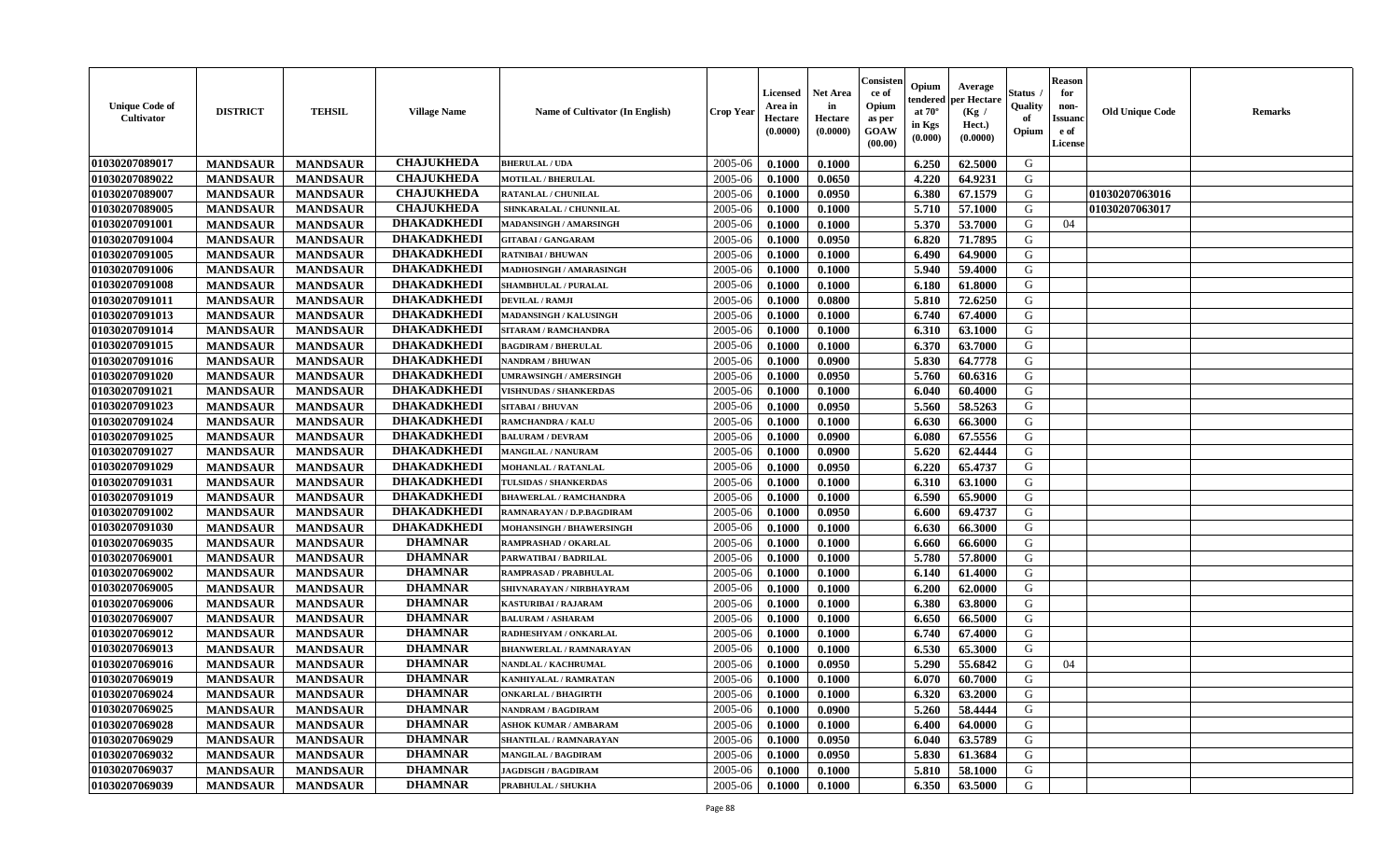| <b>Unique Code of</b><br>Cultivator | <b>DISTRICT</b> | <b>TEHSIL</b>   | <b>Village Name</b> | <b>Name of Cultivator (In English)</b> | <b>Crop Year</b> | <b>Licensed</b><br>Area in<br>Hectare<br>(0.0000) | <b>Net Area</b><br>in<br>Hectare<br>(0.0000) | Consister<br>ce of<br>Opium<br>as per<br><b>GOAW</b><br>(00.00) | Opium<br>endered<br>at $70^{\circ}$<br>in Kgs<br>$(\mathbf{0.000})$ | Average<br>per Hectare<br>(Kg /<br>Hect.)<br>(0.0000) | Status<br>Quality<br>of<br>Opium | <b>Reason</b><br>for<br>non-<br><b>Issuanc</b><br>e of<br>License | <b>Old Unique Code</b> | <b>Remarks</b>     |
|-------------------------------------|-----------------|-----------------|---------------------|----------------------------------------|------------------|---------------------------------------------------|----------------------------------------------|-----------------------------------------------------------------|---------------------------------------------------------------------|-------------------------------------------------------|----------------------------------|-------------------------------------------------------------------|------------------------|--------------------|
| 01030207069042                      | <b>MANDSAUR</b> | <b>MANDSAUR</b> | <b>DHAMNAR</b>      | HARISHANKAR / AMBALAL                  | 2005-06          | 0.1000                                            | 0.1000                                       |                                                                 | 5.730                                                               | 57.3000                                               | G                                |                                                                   |                        |                    |
| 01030207069043                      | <b>MANDSAUR</b> | <b>MANDSAUR</b> | <b>DHAMNAR</b>      | RATANLAL / PARTHA GAYRI                | 2005-06          | 0.1000                                            | 0.0900                                       |                                                                 | 6.000                                                               | 66.6667                                               | G                                |                                                                   |                        |                    |
| 01030207069047                      | <b>MANDSAUR</b> | <b>MANDSAUR</b> | <b>DHAMNAR</b>      | SHANTILAL / RAMPRASHAD                 | 2005-06          | 0.1000                                            | 0.0950                                       |                                                                 | 6.480                                                               | 68.2105                                               |                                  | 02                                                                |                        |                    |
| 01030207069053                      | <b>MANDSAUR</b> | <b>MANDSAUR</b> | <b>DHAMNAR</b>      | <b>BADRILAL / ONKARLAL</b>             | 2005-06          | 0.1000                                            |                                              |                                                                 |                                                                     | 0.0000                                                | $\mathbf{F}$                     |                                                                   |                        |                    |
| 01030207069060                      | <b>MANDSAUR</b> | <b>MANDSAUR</b> | <b>DHAMNAR</b>      | SATYNARAYAN / NANDRAM                  | 2005-06          | 0.1000                                            | 0.0950                                       |                                                                 | 6.070                                                               | 63.8947                                               | G                                |                                                                   |                        |                    |
| 01030207069072                      | <b>MANDSAUR</b> | <b>MANDSAUR</b> | <b>DHAMNAR</b>      | MOHANALAL / RAMCHANDRA                 | 2005-06          | 0.1000                                            | 0.1000                                       |                                                                 | 5.420                                                               | 54.2000                                               |                                  | 02                                                                |                        |                    |
| 01030207069073                      | <b>MANDSAUR</b> | <b>MANDSAUR</b> | <b>DHAMNAR</b>      | VINODAKUMAR / AVANTIPRASAD             | 2005-06          | 0.1000                                            | 0.0950                                       |                                                                 | 5.600                                                               | 58.9474                                               | G                                |                                                                   |                        |                    |
| 01030207069076                      | <b>MANDSAUR</b> | <b>MANDSAUR</b> | <b>DHAMNAR</b>      | <b>AMBALAL / DEVRAM</b>                | 2005-06          | 0.1000                                            | 0.0950                                       |                                                                 | 6.250                                                               | 65.7895                                               | G                                |                                                                   |                        |                    |
| 01030207069089                      | <b>MANDSAUR</b> | <b>MANDSAUR</b> | <b>DHAMNAR</b>      | <b>MOHANLAL / RODMAL</b>               | 2005-06          | 0.1000                                            | 0.0950                                       |                                                                 | 6.120                                                               | 64.4211                                               | G                                |                                                                   |                        |                    |
| 01030207069095                      | <b>MANDSAUR</b> | <b>MANDSAUR</b> | <b>DHAMNAR</b>      | <b>MUIKUND / BALARAM</b>               | 2005-06          | 0.1000                                            | 0.1000                                       |                                                                 | 6.580                                                               | 65.8000                                               | G                                |                                                                   |                        |                    |
| 01030207069097                      | <b>MANDSAUR</b> | <b>MANDSAUR</b> | <b>DHAMNAR</b>      | <b>DOLATRAM / NANDA</b>                | 2005-06          | 0.1000                                            | 0.1000                                       |                                                                 | 6.030                                                               | 60.3000                                               | G                                |                                                                   |                        |                    |
| 01030207069099                      | <b>MANDSAUR</b> | <b>MANDSAUR</b> | <b>DHAMNAR</b>      | RAMNARAYAN / PRABHULAL                 | 2005-06          | 0.1000                                            | 0.0950                                       |                                                                 | 6.790                                                               | 71,4737                                               | G                                |                                                                   |                        |                    |
| 01030207069021                      | <b>MANDSAUR</b> | <b>MANDSAUR</b> | <b>DHAMNAR</b>      | <b>RUKMANBAI/GIRDHARI</b>              | 2005-06          | 0.1000                                            | 0.1000                                       |                                                                 | 6.010                                                               | 60.1000                                               | G                                |                                                                   |                        |                    |
| 01030207069044                      | <b>MANDSAUR</b> | <b>MANDSAUR</b> | <b>DHAMNAR</b>      | <b>OMPRAKASH / RAMLAL</b>              | 2005-06          | 0.1000                                            | 0.0950                                       |                                                                 | 6.250                                                               | 65.7895                                               | G                                |                                                                   |                        |                    |
| 01030207069004                      | <b>MANDSAUR</b> | <b>MANDSAUR</b> | <b>DHAMNAR</b>      | MANGILAL / BAGDIRAM DHAKAD             | 2005-06          | 0.1000                                            | 0.1000                                       |                                                                 | 6.490                                                               | 64.9000                                               | G                                |                                                                   |                        |                    |
| 01030207069027                      | <b>MANDSAUR</b> | <b>MANDSAUR</b> | <b>DHAMNAR</b>      | RUKAMANIBAI / AMRIRITARAM              | 2005-06          | 0.1000                                            | 0.0900                                       |                                                                 | 5.550                                                               | 61.6667                                               | G                                |                                                                   |                        |                    |
| 01030207069100                      | <b>MANDSAUR</b> | <b>MANDSAUR</b> | <b>DHAMNAR</b>      | <b>RATANBAI/RAMCHANDRA</b>             | 2005-06          | 0.1000                                            | 0.0900                                       |                                                                 | 5.900                                                               | 65.5556                                               | G                                |                                                                   |                        |                    |
| 01030207069101                      | <b>MANDSAUR</b> | <b>MANDSAUR</b> | <b>DHAMNAR</b>      | <b>RAMESHVAR / BHERULAL</b>            | 2005-06          | 0.1000                                            | 0.0950                                       |                                                                 | 5.590                                                               | 58.8421                                               | G                                |                                                                   |                        |                    |
| 01030207069103                      | <b>MANDSAUR</b> | <b>MANDSAUR</b> | <b>DHAMNAR</b>      | <b>BAGDIRAM / BHERULAL</b>             | 2005-06          | 0.1000                                            | 0.1000                                       |                                                                 | 6.250                                                               | 62.5000                                               |                                  | 02                                                                |                        |                    |
| 01030207069064                      | <b>MANDSAUR</b> | <b>MANDSAUR</b> | <b>DHAMNAR</b>      | <b>SOHANBAI/HIRALAL</b>                | 2005-06          | 0.1000                                            | 0.0900                                       |                                                                 | 5.960                                                               | 66.2222                                               | G                                |                                                                   |                        |                    |
| 01030207069049                      | <b>MANDSAUR</b> | <b>MANDSAUR</b> | <b>DHAMNAR</b>      | <b>SURENDRASINGH / BHERUSINGH</b>      | 2005-06          | 0.1000                                            |                                              |                                                                 |                                                                     | 0.0000                                                | N                                |                                                                   |                        |                    |
| 01030207069105                      | <b>MANDSAUR</b> | <b>MANDSAUR</b> | <b>DHAMNAR</b>      | <b>BHERULAL / HIRALAL</b>              | 2005-06          | 0.1000                                            | 0.1000                                       |                                                                 | 6.070                                                               | 60.7000                                               | G                                |                                                                   | 01030207071054         |                    |
| 01030207070047                      | <b>MANDSAUR</b> | <b>MANDSAUR</b> | <b>DHUNDHADKA</b>   | RAISHAKHA / ALLARAKH                   | 2005-06          | 0.1000                                            | 0.1000                                       |                                                                 | 5.770                                                               | 57.7000                                               | G                                |                                                                   |                        |                    |
| 01030207070005                      | <b>MANDSAUR</b> | <b>MANDSAUR</b> | DHUNDHADKA          | <b>BHARATRAM / NANDA</b>               | 2005-06          | 0.1000                                            | 0.1000                                       |                                                                 | 6.730                                                               | 67.3000                                               | G                                |                                                                   |                        |                    |
| 01030207070010                      | <b>MANDSAUR</b> | <b>MANDSAUR</b> | <b>DHUNDHADKA</b>   | <b>NATHULAL / SALAGRAM</b>             | 2005-06          | 0.1000                                            | 0.1000                                       |                                                                 | 6.230                                                               | 62.3000                                               | G                                |                                                                   |                        |                    |
| 01030207070011                      | <b>MANDSAUR</b> | <b>MANDSAUR</b> | <b>DHUNDHADKA</b>   | <b>RANACHHOD / PANNALAL</b>            | 2005-06          | 0.1000                                            | 0.0500                                       |                                                                 | 3.220                                                               | 64.4000                                               | G                                |                                                                   |                        |                    |
| 01030207070012                      | <b>MANDSAUR</b> | <b>MANDSAUR</b> | <b>DHUNDHADKA</b>   | DHAPUBAI / KISHANLAL                   | 2005-06          | 0.1000                                            | 0.1000                                       |                                                                 | 5.790                                                               | 57.9000                                               | G                                |                                                                   |                        |                    |
| 01030207070014                      | <b>MANDSAUR</b> | <b>MANDSAUR</b> | <b>DHUNDHADKA</b>   | <b>BHERA / DHURA</b>                   | 2005-06          | 0.1000                                            | 0.0700                                       |                                                                 | 4.050                                                               | 57.8571                                               | G                                |                                                                   |                        |                    |
| 01030207070015                      | <b>MANDSAUR</b> | <b>MANDSAUR</b> | DHUNDHADKA          | <b>NATHU / HIRA</b>                    | 2005-06          | 0.1000                                            | 0.0850                                       |                                                                 | 5.110                                                               | 60.1176                                               | G                                |                                                                   |                        |                    |
| 01030207070016                      | <b>MANDSAUR</b> | <b>MANDSAUR</b> | <b>DHUNDHADKA</b>   | <b>BALMUKAND / BAGDIRAM</b>            | 2005-06          | 0.1000                                            | 0.1000                                       |                                                                 | 6.340                                                               | 63.4000                                               | G                                |                                                                   |                        |                    |
| 01030207070020                      | <b>MANDSAUR</b> | <b>MANDSAUR</b> | <b>DHUNDHADKA</b>   | <b>DEVRAM / KISHAN</b>                 | 2005-06          | 0.1000                                            | 0.1000                                       |                                                                 | 6.270                                                               | 62.7000                                               | G                                |                                                                   |                        |                    |
| 01030207070022                      | <b>MANDSAUR</b> | <b>MANDSAUR</b> | <b>DHUNDHADKA</b>   | <b>SHANKAR / BHAGIRATH</b>             | 2005-06          | 0.1000                                            | 0.1000                                       |                                                                 | 6.620                                                               | 66.2000                                               |                                  | 02                                                                |                        |                    |
| 01030207070023                      | <b>MANDSAUR</b> | <b>MANDSAUR</b> | <b>DHUNDHADKA</b>   | <b>BADRILAL / BHUWAN</b>               | 2005-06          | 0.1000                                            | 0.0950                                       |                                                                 | 5.960                                                               | 62.7368                                               | G                                |                                                                   |                        |                    |
| 01030207070024                      | <b>MANDSAUR</b> | <b>MANDSAUR</b> | <b>DHUNDHADKA</b>   | <b>SHANKARLAL / PANNALAL</b>           | 2005-06          | 0.1000                                            | 0.1000                                       |                                                                 | 6.340                                                               | 63.4000                                               | G                                |                                                                   |                        |                    |
| 01030207070026                      | <b>MANDSAUR</b> | <b>MANDSAUR</b> | <b>DHUNDHADKA</b>   | <b>LAKSHMAN / BAKSIRAM</b>             | 2005-06          | 0.1000                                            | 0.1000                                       |                                                                 | 5.870                                                               | 58.7000                                               | G                                |                                                                   |                        | <b>NAME CHANGE</b> |
| 01030207070028                      | <b>MANDSAUR</b> | MANDSAUR        | <b>DHUNDHADKA</b>   | SARJUNABAI / MAGNIRAM                  | $2005 - 06$      | 0.1000                                            | 0.0950                                       |                                                                 | $6.000$                                                             | 63.1579                                               | G                                |                                                                   |                        |                    |
| 01030207070030                      | <b>MANDSAUR</b> | <b>MANDSAUR</b> | <b>DHUNDHADKA</b>   | <b>RAMLAL / BAGDIRAM</b>               | 2005-06          | 0.1000                                            | 0.1000                                       |                                                                 | 6.500                                                               | 65.0000                                               | G                                |                                                                   |                        |                    |
| 01030207070032                      | <b>MANDSAUR</b> | <b>MANDSAUR</b> | <b>DHUNDHADKA</b>   | <b>DEVRAM / RAMLAL</b>                 | 2005-06          | 0.1000                                            | 0.0950                                       |                                                                 | 5.700                                                               | 60.0000                                               | G                                |                                                                   |                        |                    |
| 01030207070033                      | <b>MANDSAUR</b> | <b>MANDSAUR</b> | <b>DHUNDHADKA</b>   | <b>BASNTILAL / MOTILAL</b>             | 2005-06          | 0.1000                                            | 0.0950                                       |                                                                 | 6.020                                                               | 63.3684                                               | G                                |                                                                   |                        |                    |
| 01030207070034                      | <b>MANDSAUR</b> | <b>MANDSAUR</b> | DHUNDHADKA          | SARDARSINGH / VIJAYSINGH               | 2005-06          | 0.1000                                            | 0.1000                                       |                                                                 | 6.280                                                               | 62.8000                                               | G                                |                                                                   |                        |                    |
| 01030207070035                      | <b>MANDSAUR</b> | <b>MANDSAUR</b> | <b>DHUNDHADKA</b>   | <b>RAMLAL / SITARAM</b>                | 2005-06          | 0.1000                                            | 0.0950                                       |                                                                 | 5.990                                                               | 63.0526                                               | G                                |                                                                   |                        |                    |
| 01030207070036                      | <b>MANDSAUR</b> | <b>MANDSAUR</b> | <b>DHUNDHADKA</b>   | <b>RAMCHANDRA / DEVA</b>               | 2005-06          | 0.1000                                            | 0.0950                                       |                                                                 | 6.160                                                               | 64.8421                                               | G                                |                                                                   |                        |                    |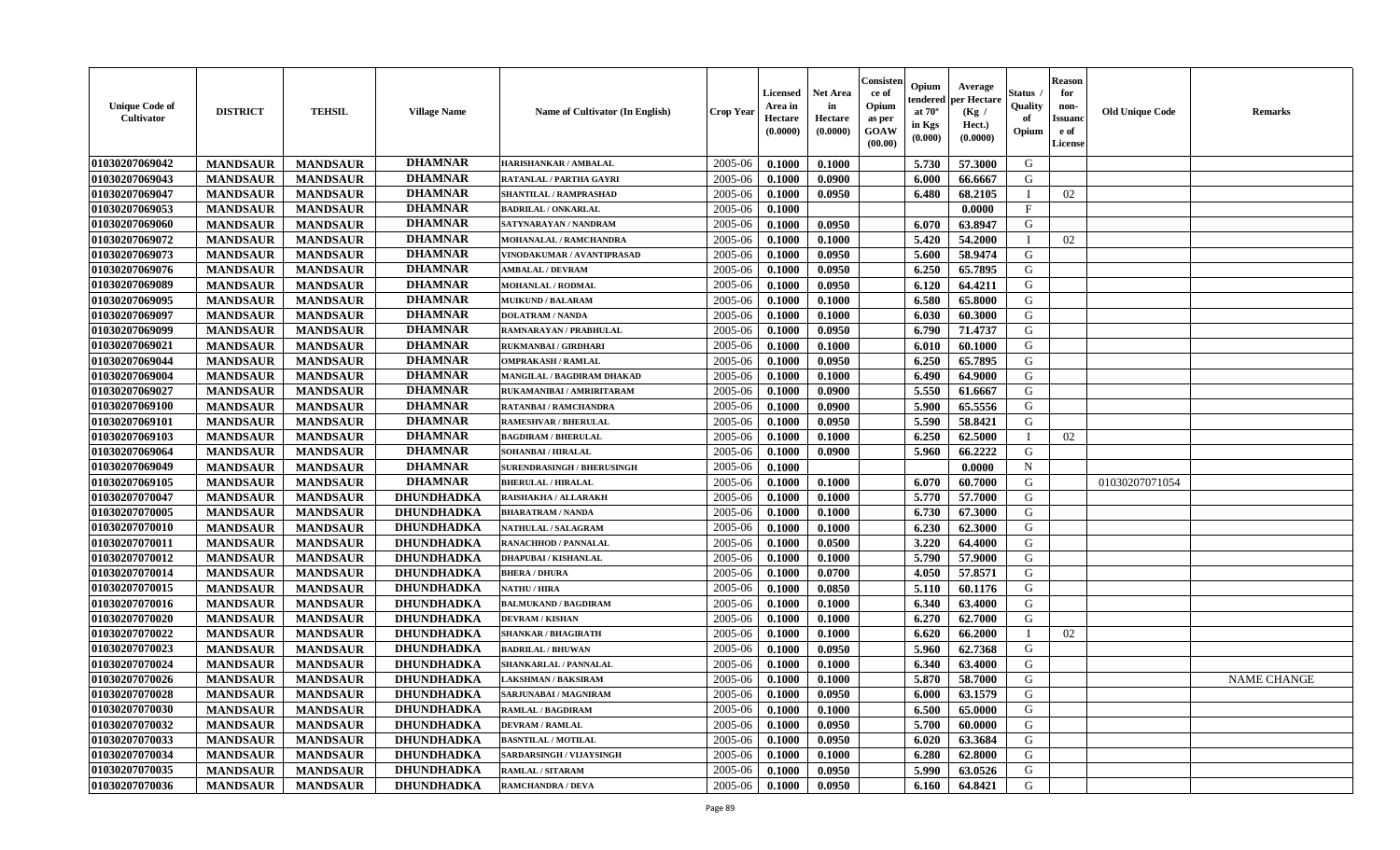| <b>Unique Code of</b><br><b>Cultivator</b> | <b>DISTRICT</b> | <b>TEHSIL</b>   | <b>Village Name</b> | Name of Cultivator (In English)    | <b>Crop Year</b> | <b>Licensed</b><br>Area in<br>Hectare<br>(0.0000) | <b>Net Area</b><br>in<br>Hectare<br>(0.0000) | Consisteı<br>ce of<br>Opium<br>as per<br><b>GOAW</b><br>(00.00) | Opium<br>endered<br>at $70^\circ$<br>in Kgs<br>$(\mathbf{0.000})$ | Average<br>per Hectare<br>(Kg /<br>Hect.)<br>(0.0000) | Status<br>Quality<br>of<br>Opium | Reason<br>for<br>non-<br>Issuan<br>e of<br>License | <b>Old Unique Code</b> | <b>Remarks</b> |
|--------------------------------------------|-----------------|-----------------|---------------------|------------------------------------|------------------|---------------------------------------------------|----------------------------------------------|-----------------------------------------------------------------|-------------------------------------------------------------------|-------------------------------------------------------|----------------------------------|----------------------------------------------------|------------------------|----------------|
| 01030207070037                             | <b>MANDSAUR</b> | <b>MANDSAUR</b> | <b>DHUNDHADKA</b>   | <b>RUPA / ONKAR</b>                | 2005-06          | 0.1000                                            | 0.1000                                       |                                                                 | 6.150                                                             | 61.5000                                               | G                                |                                                    |                        |                |
| 01030207070038                             | <b>MANDSAUR</b> | <b>MANDSAUR</b> | <b>DHUNDHADKA</b>   | <b>MANGILAL / UDERAM</b>           | 2005-06          | 0.1000                                            | 0.1000                                       |                                                                 | 6.020                                                             | 60.2000                                               | G                                |                                                    |                        |                |
| 01030207070039                             | <b>MANDSAUR</b> | <b>MANDSAUR</b> | <b>DHUNDHADKA</b>   | <b>VISRAMDAS / GURURAMDAS</b>      | 2005-06          | 0.1000                                            | 0.0950                                       |                                                                 | 6.000                                                             | 63.1579                                               | G                                |                                                    |                        |                |
| 01030207070041                             | <b>MANDSAUR</b> | <b>MANDSAUR</b> | <b>DHUNDHADKA</b>   | <b>BALURAM / KESHURAM</b>          | 2005-06          | 0.1000                                            | 0.0950                                       |                                                                 | 5.550                                                             | 58.4211                                               | G                                |                                                    |                        |                |
| 01030207070043                             | <b>MANDSAUR</b> | <b>MANDSAUR</b> | <b>DHUNDHADKA</b>   | <b>KARULAL / BAGDIRAM</b>          | 2005-06          | 0.1000                                            | 0.0950                                       |                                                                 | 6.110                                                             | 64.3158                                               | G                                |                                                    |                        |                |
| 01030207070044                             | <b>MANDSAUR</b> | <b>MANDSAUR</b> | <b>DHUNDHADKA</b>   | <b>BAPULAL / RUPRAM</b>            | 2005-06          | 0.1000                                            | 0.1000                                       |                                                                 | 5.940                                                             | 59.4000                                               | G                                |                                                    |                        |                |
| 01030207070052                             | <b>MANDSAUR</b> | <b>MANDSAUR</b> | <b>DHUNDHADKA</b>   | <b>BADRILAL / RAMLAL</b>           | 2005-06          | 0.1000                                            | 0.1000                                       |                                                                 | 5.820                                                             | 58.2000                                               | G                                |                                                    |                        |                |
| 01030207070059                             | <b>MANDSAUR</b> | <b>MANDSAUR</b> | <b>DHUNDHADKA</b>   | <b>KARULAL / HIRALAL</b>           | 2005-06          | 0.1000                                            | 0.1000                                       |                                                                 | 5.600                                                             | 56.0000                                               | G                                |                                                    |                        |                |
| 01030207070060                             | <b>MANDSAUR</b> | <b>MANDSAUR</b> | <b>DHUNDHADKA</b>   | <b>BAGDIRAM / LALA</b>             | 2005-06          | 0.1000                                            | 0.1050                                       |                                                                 | 5.980                                                             | 56.9524                                               | G                                |                                                    |                        |                |
| 01030207070062                             | <b>MANDSAUR</b> | <b>MANDSAUR</b> | <b>DHUNDHADKA</b>   | <b>RAMLAL / PURIYA</b>             | 2005-06          | 0.1000                                            | 0.1000                                       |                                                                 | 6.240                                                             | 62.4000                                               | G                                |                                                    |                        |                |
| 01030207070064                             | <b>MANDSAUR</b> | <b>MANDSAUR</b> | <b>DHUNDHADKA</b>   | SALAGRAM / GANGARAM                | 2005-06          | 0.1000                                            | 0.1000                                       |                                                                 | 5.990                                                             | 59.9000                                               | G                                |                                                    |                        |                |
| 01030207070073                             | <b>MANDSAUR</b> | <b>MANDSAUR</b> | <b>DHUNDHADKA</b>   | <b>BALURAM / SHANKARLAL</b>        | 2005-06          | 0.1000                                            | 0.1000                                       |                                                                 | 6.950                                                             | 69.5000                                               | G                                |                                                    |                        |                |
| 01030207070083                             | <b>MANDSAUR</b> | <b>MANDSAUR</b> | <b>DHUNDHADKA</b>   | <b>KESHERPURI / KEWALPURI</b>      | 2005-06          | 0.1000                                            | 0.1000                                       |                                                                 | 5.540                                                             | 55.4000                                               | G                                | 04                                                 |                        |                |
| 01030207070086                             | <b>MANDSAUR</b> | <b>MANDSAUR</b> | <b>DHUNDHADKA</b>   | NANDKISHOR / RAMCHANDRA            | 2005-06          | 0.1000                                            | 0.1000                                       |                                                                 | 6.520                                                             | 65.2000                                               | G                                |                                                    |                        |                |
| 01030207070087                             | <b>MANDSAUR</b> | <b>MANDSAUR</b> | <b>DHUNDHADKA</b>   | <b>JUJHAR / KISHAN</b>             | 2005-06          | 0.1000                                            | 0.1000                                       |                                                                 | 5.640                                                             | 56.4000                                               | G                                |                                                    |                        |                |
| 01030207070089                             | <b>MANDSAUR</b> | <b>MANDSAUR</b> | DHUNDHADKA          | <b>SITRAM / NANURAM</b>            | 2005-06          | 0.1000                                            | 0.1000                                       |                                                                 | 6.350                                                             | 63.5000                                               | G                                |                                                    |                        |                |
| 01030207070091                             | <b>MANDSAUR</b> | <b>MANDSAUR</b> | <b>DHUNDHADKA</b>   | NANIBAI / PURUSHOTAM               | 2005-06          | 0.1000                                            | 0.1000                                       |                                                                 | 5.970                                                             | 0.0000                                                | G                                |                                                    |                        |                |
| 01030207070092                             | <b>MANDSAUR</b> | <b>MANDSAUR</b> | <b>DHUNDHADKA</b>   | SAMADBAI / UMMEDRAM                | 2005-06          | 0.1000                                            | 0.1000                                       |                                                                 | 5.770                                                             | 57.7000                                               | G                                |                                                    |                        |                |
| 01030207070095                             | <b>MANDSAUR</b> | <b>MANDSAUR</b> | <b>DHUNDHADKA</b>   | NANDRAM / BAGDIRAM KUDIWALA        | 2005-06          | 0.1000                                            | 0.1000                                       |                                                                 | 5.840                                                             | 58.4000                                               | G                                |                                                    |                        |                |
| 01030207070097                             | <b>MANDSAUR</b> | <b>MANDSAUR</b> | <b>DHUNDHADKA</b>   | <b>GOPAL / VERDICHAND</b>          | 2005-06          | 0.1000                                            | 0.0950                                       |                                                                 | 6.460                                                             | 68.0000                                               |                                  | 02                                                 |                        |                |
| 01030207070098                             | <b>MANDSAUR</b> | <b>MANDSAUR</b> | <b>DHUNDHADKA</b>   | <b>VERDICHAND / BAGDIRAM</b>       | 2005-06          | 0.1000                                            | 0.1000                                       |                                                                 | 5.880                                                             | 58.8000                                               | G                                |                                                    |                        |                |
| 01030207070100                             | <b>MANDSAUR</b> | <b>MANDSAUR</b> | <b>DHUNDHADKA</b>   | <b>BHERULAL / FAKIRCHANDRA</b>     | 2005-06          | 0.1000                                            | 0.0950                                       |                                                                 | 5.570                                                             | 58.6316                                               | G                                |                                                    |                        |                |
| 01030207070101                             | <b>MANDSAUR</b> | <b>MANDSAUR</b> | <b>DHUNDHADKA</b>   | <b>LAXMICHAND / SHIVRAM</b>        | 2005-06          | 0.1000                                            | 0.0950                                       |                                                                 | 6.090                                                             | 64.1053                                               | G                                |                                                    |                        |                |
| 01030207070103                             | <b>MANDSAUR</b> | <b>MANDSAUR</b> | DHUNDHADKA          | MOHANLAL / HIRALAL                 | 2005-06          | 0.1000                                            | 0.0950                                       |                                                                 | 5.820                                                             | 61.2632                                               | G                                |                                                    |                        |                |
| 01030207070107                             | <b>MANDSAUR</b> | <b>MANDSAUR</b> | <b>DHUNDHADKA</b>   | <b>NAGUSINGH / BHERUSINGH</b>      | 2005-06          | 0.1000                                            | 0.1000                                       |                                                                 | 5.090                                                             | 50.9000                                               | G                                | 04                                                 |                        |                |
| 01030207070108                             | <b>MANDSAUR</b> | <b>MANDSAUR</b> | <b>DHUNDHADKA</b>   | NANDKISHOR / RAMCHANDRA MALI       | 2005-06          | 0.1000                                            | 0.0500                                       |                                                                 | 3.270                                                             | 65.4000                                               | G                                |                                                    |                        |                |
| 01030207070109                             | <b>MANDSAUR</b> | <b>MANDSAUR</b> | <b>DHUNDHADKA</b>   | <b>SITABAI / KHUBRAM</b>           | 2005-06          | 0.1000                                            | 0.1000                                       |                                                                 | 6.370                                                             | 63.7000                                               | G                                |                                                    |                        |                |
| 01030207070112                             | <b>MANDSAUR</b> | <b>MANDSAUR</b> | <b>DHUNDHADKA</b>   | <b>BAPULAL / SHOBHAGMAL</b>        | 2005-06          | 0.1000                                            | 0.1000                                       |                                                                 | 6.060                                                             | 60.6000                                               | G                                |                                                    |                        |                |
| 01030207070116                             | <b>MANDSAUR</b> | <b>MANDSAUR</b> | DHUNDHADKA          | KAILASHCHANDRA / MAGNIRAM          | 2005-06          | 0.1000                                            | 0.1000                                       |                                                                 | 6.630                                                             | 66.3000                                               |                                  | 02                                                 |                        |                |
| 01030207070117                             | <b>MANDSAUR</b> | <b>MANDSAUR</b> | DHUNDHADKA          | <b>NAGU / BAGDIRAM</b>             | 2005-06          | 0.1000                                            | 0.0900                                       |                                                                 | 5.710                                                             | 63.4444                                               | G                                |                                                    |                        |                |
| 01030207070118                             | <b>MANDSAUR</b> | <b>MANDSAUR</b> | <b>DHUNDHADKA</b>   | NATHULAL / MAGNIRAM                | 2005-06          | 0.1000                                            | 0.0900                                       |                                                                 | 5.840                                                             | 64.8889                                               | G                                |                                                    |                        |                |
| 01030207070119                             | <b>MANDSAUR</b> | <b>MANDSAUR</b> | <b>DHUNDHADKA</b>   | RADHESHYAM / LAKSHMAN              | 2005-06          | 0.1000                                            | 0.1000                                       |                                                                 | 6.390                                                             | 63.9000                                               | G                                |                                                    |                        |                |
| 01030207070120                             | <b>MANDSAUR</b> | <b>MANDSAUR</b> | <b>DHUNDHADKA</b>   | NANDRAM / BAGDIRAM                 | 2005-06          | 0.1000                                            | 0.0950                                       |                                                                 | 5.630                                                             | 59.2632                                               | G                                |                                                    |                        |                |
| 01030207070121                             | <b>MANDSAUR</b> | <b>MANDSAUR</b> | <b>DHUNDHADKA</b>   | RAMCHANDRA / LAXMAN                | 2005-06          | 0.1000                                            | 0.1000                                       |                                                                 | 6.360                                                             | 63.6000                                               | G                                |                                                    |                        |                |
| 01030207070123                             | <b>MANDSAUR</b> | <b>MANDSAUR</b> | DHUNDHADKA          | <b>GITABAI/RAMLAL</b>              | 2005-06          | 0.1000                                            | 0.1000                                       |                                                                 | 5.860                                                             | 58.6000                                               | G                                |                                                    |                        |                |
| <b>01030207070124</b>                      | <b>MANDSAUR</b> | <b>MANDSAUR</b> | <b>DHUNDHADKA</b>   | <b>BANSHILAL / SITARAM</b>         | $2005 - 06$      | 0.1000                                            | 0.1000                                       |                                                                 | 6.530                                                             | 65.3000                                               | G                                |                                                    |                        |                |
| 01030207070125                             | <b>MANDSAUR</b> | <b>MANDSAUR</b> | <b>DHUNDHADKA</b>   | <b>RAMLAL / SHALAGRAM</b>          | 2005-06          | 0.1000                                            | 0.0900                                       |                                                                 | 5.530                                                             | 61.4444                                               | G                                |                                                    |                        |                |
| 01030207070126                             | <b>MANDSAUR</b> | <b>MANDSAUR</b> | <b>DHUNDHADKA</b>   | KANHIYALAL / SHANKERLAL            | 2005-06          | 0.1000                                            | 0.1000                                       |                                                                 | 5.890                                                             | 58.9000                                               | G                                |                                                    |                        |                |
| 01030207070128                             | <b>MANDSAUR</b> | <b>MANDSAUR</b> | <b>DHUNDHADKA</b>   | RAMESHCHAND / DEWRAM MALI          | 2005-06          | 0.1000                                            | 0.0950                                       |                                                                 | 6.120                                                             | 64.4211                                               | G                                |                                                    |                        |                |
| 01030207070129                             | <b>MANDSAUR</b> | <b>MANDSAUR</b> | <b>DHUNDHADKA</b>   | KAILASHCHANDRA / SHAMBHULAL        | 2005-06          | 0.1000                                            | 0.1000                                       |                                                                 | 6.660                                                             | 66.6000                                               | G                                |                                                    |                        |                |
| 01030207070131                             | <b>MANDSAUR</b> | <b>MANDSAUR</b> | <b>DHUNDHADKA</b>   | <b>CHENGIR / RAMGIR</b>            | 2005-06          | 0.1000                                            | 0.1000                                       |                                                                 | 6.450                                                             | 64.5000                                               | G                                |                                                    |                        |                |
| 01030207070132                             | <b>MANDSAUR</b> | <b>MANDSAUR</b> | <b>DHUNDHADKA</b>   | <b>BHERULAL / BAGDIRAM RATHORE</b> | 2005-06          | 0.1000                                            | 0.1000                                       |                                                                 | 6.240                                                             | 62.4000                                               | G                                |                                                    |                        |                |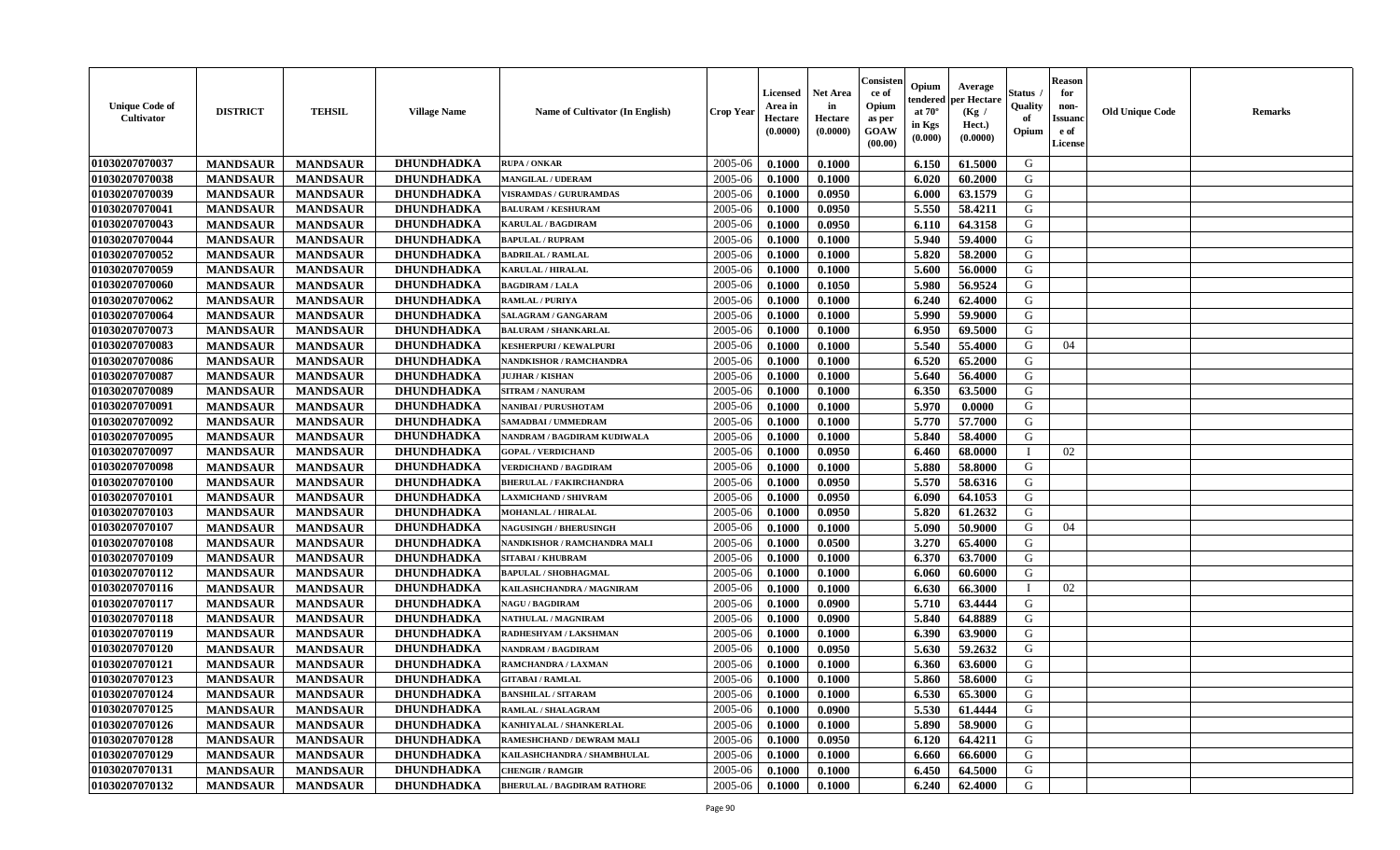| <b>Unique Code of</b><br>Cultivator | <b>DISTRICT</b> | <b>TEHSIL</b>   | <b>Village Name</b> | Name of Cultivator (In English) | <b>Crop Year</b> | <b>Licensed</b><br>Area in<br>Hectare<br>(0.0000) | <b>Net Area</b><br>in<br>Hectare<br>(0.0000) | Consister<br>ce of<br>Opium<br>as per<br><b>GOAW</b><br>(00.00) | Opium<br>endered<br>at $70^{\circ}$<br>in Kgs<br>$(\mathbf{0.000})$ | Average<br>per Hectare<br>(Kg /<br>Hect.)<br>(0.0000) | Status<br>Quality<br>of<br>Opium | <b>Reason</b><br>for<br>non-<br><b>Issuanc</b><br>e of<br>License | <b>Old Unique Code</b> | <b>Remarks</b>     |
|-------------------------------------|-----------------|-----------------|---------------------|---------------------------------|------------------|---------------------------------------------------|----------------------------------------------|-----------------------------------------------------------------|---------------------------------------------------------------------|-------------------------------------------------------|----------------------------------|-------------------------------------------------------------------|------------------------|--------------------|
| 01030207070133                      | <b>MANDSAUR</b> | <b>MANDSAUR</b> | DHUNDHADKA          | <b>RATANSINGH / BHERUSINGH</b>  | 2005-06          | 0.1000                                            | 0.1000                                       |                                                                 | 5.920                                                               | 59,2000                                               | G                                |                                                                   |                        |                    |
| 01030207070134                      | <b>MANDSAUR</b> | <b>MANDSAUR</b> | <b>DHUNDHADKA</b>   | RAMESHCHAND / BALMUKUND         | 2005-06          | 0.1000                                            | 0.0950                                       |                                                                 | 6.490                                                               | 68.3158                                               | G                                |                                                                   |                        |                    |
| 01030207070135                      | <b>MANDSAUR</b> | <b>MANDSAUR</b> | <b>DHUNDHADKA</b>   | <b>SHANKERLAL / RANCHOR</b>     | 2005-06          | 0.1000                                            | 0.0950                                       |                                                                 | 6.210                                                               | 65.3684                                               | G                                |                                                                   |                        |                    |
| 01030207070136                      | <b>MANDSAUR</b> | <b>MANDSAUR</b> | <b>DHUNDHADKA</b>   | YASWANTKUMAR / OMPRAKASH DHAKAD | 2005-06          | 0.1000                                            | 0.0950                                       |                                                                 | 6.130                                                               | 64.5263                                               | G                                |                                                                   |                        |                    |
| 01030207070137                      | <b>MANDSAUR</b> | <b>MANDSAUR</b> | <b>DHUNDHADKA</b>   | <b>GHANSHYAM / SHAMBHULAL</b>   | 2005-06          | 0.1000                                            | 0.0950                                       |                                                                 | 5.960                                                               | 62.7368                                               | G                                |                                                                   |                        |                    |
| 01030207070138                      | <b>MANDSAUR</b> | <b>MANDSAUR</b> | <b>DHUNDHADKA</b>   | <b>BAPULAL / MAGNIRAM</b>       | 2005-06          | 0.1000                                            | 0.0950                                       |                                                                 | 6.200                                                               | 65.2632                                               | G                                |                                                                   |                        |                    |
| 01030207070141                      | <b>MANDSAUR</b> | <b>MANDSAUR</b> | <b>DHUNDHADKA</b>   | <b>BADRILAL / BHERULAL MALI</b> | 2005-06          | 0.1000                                            | 0.1000                                       |                                                                 | 5.810                                                               | 58.1000                                               | G                                |                                                                   |                        |                    |
| 01030207070144                      | <b>MANDSAUR</b> | <b>MANDSAUR</b> | <b>DHUNDHADKA</b>   | KARULAL / SHOBHARAM NANDA       | 2005-06          | 0.1000                                            | 0.0950                                       |                                                                 | 6.400                                                               | 67.3684                                               | G                                |                                                                   |                        |                    |
| 01030207070143                      | <b>MANDSAUR</b> | <b>MANDSAUR</b> | <b>DHUNDHADKA</b>   | KARULAL / SHOBHARAM / MODIRAM   | 2005-06          | 0.1000                                            | 0.1000                                       |                                                                 | 2.130                                                               | 21.3000                                               | G                                | 01                                                                |                        |                    |
| 01030207070145                      | <b>MANDSAUR</b> | <b>MANDSAUR</b> | <b>DHUNDHADKA</b>   | RAMKISHAN / KASTUR CHANDRA      | 2005-06          | 0.1000                                            | 0.1000                                       |                                                                 | 2.120                                                               | 21.2000                                               | G                                | 04                                                                |                        |                    |
| 01030207070147                      | <b>MANDSAUR</b> | <b>MANDSAUR</b> | <b>DHUNDHADKA</b>   | RAMESHWER / ONKARLAL            | 2005-06          | 0.1000                                            | 0.0950                                       |                                                                 | 5.810                                                               | 61.1579                                               | G                                |                                                                   |                        |                    |
| 01030207070046                      | <b>MANDSAUR</b> | <b>MANDSAUR</b> | <b>DHUNDHADKA</b>   | PREMLATABAI / DILIP             | 2005-06          | 0.1000                                            | 0.0950                                       |                                                                 | 5.980                                                               | 62.9474                                               | G                                |                                                                   |                        |                    |
| 01030207070006                      | <b>MANDSAUR</b> | <b>MANDSAUR</b> | DHUNDHADKA          | NATHIBAI / BHANWERLAL           | 2005-06          | 0.1000                                            | 0.1000                                       |                                                                 | 6.350                                                               | 63.5000                                               | G                                |                                                                   |                        |                    |
| 01030207070007                      | <b>MANDSAUR</b> | <b>MANDSAUR</b> | <b>DHUNDHADKA</b>   | SHOBHARAM / UMMEDRAM            | 2005-06          | 0.1000                                            | 0.1000                                       |                                                                 | 6.360                                                               | 63.6000                                               | G                                |                                                                   |                        |                    |
| 01030207070067                      | <b>MANDSAUR</b> | <b>MANDSAUR</b> | <b>DHUNDHADKA</b>   | <b>BAGDIBAI / RAMCHAND</b>      | 2005-06          | 0.1000                                            | 0.1000                                       |                                                                 | 5.960                                                               | 59.6000                                               | G                                |                                                                   |                        |                    |
| 01030207070080                      | <b>MANDSAUR</b> | <b>MANDSAUR</b> | <b>DHUNDHADKA</b>   | RAMCHAND / ONKARLAL             | 2005-06          | 0.1000                                            | 0.0950                                       |                                                                 | 5.830                                                               | 61.3684                                               | G                                |                                                                   |                        |                    |
| 01030207070110                      | <b>MANDSAUR</b> | <b>MANDSAUR</b> | <b>DHUNDHADKA</b>   | RADHESHYAM / REVASHANKAR        | 2005-06          | 0.1000                                            | 0.0950                                       |                                                                 | 4.980                                                               | 52.4211                                               | G                                | 04                                                                |                        |                    |
| 01030207070013                      | <b>MANDSAUR</b> | <b>MANDSAUR</b> | <b>DHUNDHADKA</b>   | <b>BAPULAL / KESHRIMAL</b>      | 2005-06          | 0.1000                                            | 0.1000                                       |                                                                 | 6.260                                                               | 62.6000                                               | G                                |                                                                   |                        |                    |
| 01030207070027                      | <b>MANDSAUR</b> | <b>MANDSAUR</b> | <b>DHUNDHADKA</b>   | DEVRAM / KISHANALAL             | 2005-06          | 0.1000                                            | 0.1000                                       |                                                                 | 6.030                                                               | 60.3000                                               | G                                |                                                                   |                        |                    |
| 01030207070151                      | <b>MANDSAUR</b> | <b>MANDSAUR</b> | <b>DHUNDHADKA</b>   | MANGILAL / SHIVARAM             | 2005-06          | 0.1000                                            | 0.1000                                       |                                                                 | 5.980                                                               | 59.8000                                               | G                                |                                                                   |                        |                    |
| 01030207092001                      | <b>MANDSAUR</b> | <b>MANDSAUR</b> | <b>GUDIYANA</b>     | <b>KISHANLAL / BHUVAN</b>       | 2005-06          | 0.1000                                            | 0.0900                                       |                                                                 | 5.700                                                               | 63.3333                                               | G                                |                                                                   |                        |                    |
| 01030207092007                      | <b>MANDSAUR</b> | <b>MANDSAUR</b> | <b>GUDIYANA</b>     | MANGILAL / BHAGGA               | 2005-06          | 0.1000                                            | 0.0900                                       |                                                                 | 5.310                                                               | 59.0000                                               | G                                |                                                                   |                        |                    |
| 01030207092012                      | <b>MANDSAUR</b> | <b>MANDSAUR</b> | <b>GUDIYANA</b>     | <b>BAPULAL / GANESHRAM</b>      | 2005-06          | 0.1000                                            | 0.1000                                       |                                                                 | 6.680                                                               | 66.8000                                               | G                                |                                                                   |                        |                    |
| 01030207092014                      | <b>MANDSAUR</b> | <b>MANDSAUR</b> | <b>GUDIYANA</b>     | <b>BHERULAL / DEVA</b>          | 2005-06          | 0.1000                                            | 0.0900                                       |                                                                 | 5.280                                                               | 58.6667                                               | G                                |                                                                   |                        |                    |
| 01030207092017                      | <b>MANDSAUR</b> | <b>MANDSAUR</b> | <b>GUDIYANA</b>     | MOHANBAI / LAKSHMAN             | 2005-06          | 0.1000                                            |                                              |                                                                 |                                                                     | 0.0000                                                | $\mathbf N$                      |                                                                   |                        |                    |
| 01030207092023                      | <b>MANDSAUR</b> | <b>MANDSAUR</b> | <b>GUDIYANA</b>     | HASTIMAL / MOHANLAL             | 2005-06          | 0.1000                                            | 0.1000                                       |                                                                 | 5.870                                                               | 58.7000                                               | G                                |                                                                   |                        |                    |
| 01030207092018                      | <b>MANDSAUR</b> | <b>MANDSAUR</b> | <b>GUDIYANA</b>     | <b>SUKHALAL / NANDA</b>         | 2005-06          | 0.1000                                            | 0.1050                                       |                                                                 | 5.650                                                               | 53.8095                                               | G                                | 04                                                                |                        |                    |
| 01030207071006                      | <b>MANDSAUR</b> | <b>MANDSAUR</b> | <b>GULIYANA</b>     | PURALAL / BHERA                 | 2005-06          | 0.1000                                            | 0.0900                                       |                                                                 | 6.440                                                               | 71.5556                                               | G                                |                                                                   |                        |                    |
| 01030207071017                      | <b>MANDSAUR</b> | <b>MANDSAUR</b> | <b>GULIYANA</b>     | <b>MANGILAL / RODU</b>          | 2005-06          | 0.1000                                            | 0.0900                                       |                                                                 | 6.010                                                               | 66.7778                                               | G                                |                                                                   |                        |                    |
| 01030207071002                      | <b>MANDSAUR</b> | <b>MANDSAUR</b> | <b>GULIYANA</b>     | NANDLAL / BHERULAL              | 2005-06          | 0.1000                                            | 0.0950                                       |                                                                 | 6.310                                                               | 66.4211                                               | G                                |                                                                   |                        |                    |
| 01030207071003                      | <b>MANDSAUR</b> | <b>MANDSAUR</b> | <b>GULIYANA</b>     | <b>BHERULAL / KESHAR</b>        | 2005-06          | 0.1000                                            | 0.0950                                       |                                                                 | 6.220                                                               | 65.4737                                               | G                                |                                                                   |                        |                    |
| 01030207071004                      | <b>MANDSAUR</b> | <b>MANDSAUR</b> | <b>GULIYANA</b>     | <b>BAGDIRAM / VARDA</b>         | 2005-06          | 0.1000                                            | 0.0950                                       |                                                                 | 6.090                                                               | 64.1053                                               | G                                |                                                                   |                        |                    |
| 01030207071007                      | <b>MANDSAUR</b> | <b>MANDSAUR</b> | <b>GULIYANA</b>     | <b>GITABAI/BHERA</b>            | 2005-06          | 0.1000                                            | 0.1000                                       |                                                                 | 6.470                                                               | 64.7000                                               | G                                |                                                                   |                        |                    |
| 01030207071008                      | <b>MANDSAUR</b> | <b>MANDSAUR</b> | <b>GULIYANA</b>     | <b>SHAMBHULAL / BHERA</b>       | 2005-06          | 0.1000                                            | 0.0900                                       |                                                                 | 5.710                                                               | 63.4444                                               | G                                |                                                                   |                        |                    |
| 01030207071009                      | <b>MANDSAUR</b> | <b>MANDSAUR</b> | <b>GULIYANA</b>     | <b>NANDLAL / RUGGA</b>          | 2005-06          | 0.1000                                            | 0.0900                                       |                                                                 | 5.530                                                               | 61.4444                                               | G                                |                                                                   |                        |                    |
| 01030207071011                      | <b>MANDSAUR</b> | MANDSAUR        | <b>GULIYANA</b>     | RAMCHANDRA / FATTA              | $2005 - 06$      | 0.1000                                            | 0.1000                                       |                                                                 |                                                                     | 7.160 71.6000                                         | G                                |                                                                   |                        |                    |
| 01030207071012                      | <b>MANDSAUR</b> | <b>MANDSAUR</b> | <b>GULIYANA</b>     | <b>RAMIBAI / BAGDIRAM</b>       | 2005-06          | 0.1000                                            | 0.0450                                       |                                                                 | 2.680                                                               | 59.5556                                               | G                                |                                                                   |                        |                    |
| 01030207071013                      | <b>MANDSAUR</b> | <b>MANDSAUR</b> | <b>GULIYANA</b>     | <b>BHULIBAI / JAGANNATH</b>     | 2005-06          | 0.1000                                            | 0.0900                                       |                                                                 | 5.780                                                               | 64.2222                                               | G                                |                                                                   |                        |                    |
| 01030207071016                      | <b>MANDSAUR</b> | <b>MANDSAUR</b> | <b>GULIYANA</b>     | <b>BHERULAL / HIRA</b>          | 2005-06          | 0.1000                                            | 0.0700                                       |                                                                 | 5.000                                                               | 71.4286                                               | G                                |                                                                   |                        | <b>NAME CHANGE</b> |
| 01030207071023                      | <b>MANDSAUR</b> | <b>MANDSAUR</b> | <b>GULIYANA</b>     | SHIVNARAYAN / SITARAM           | 2005-06          | 0.1000                                            | 0.0950                                       |                                                                 | 5.850                                                               | 61.5789                                               | G                                |                                                                   |                        |                    |
| 01030207071024                      | <b>MANDSAUR</b> | <b>MANDSAUR</b> | <b>GULIYANA</b>     | <b>KISHANLAL / DEVARAM</b>      | 2005-06          | 0.1000                                            | 0.0950                                       |                                                                 | 6.410                                                               | 67.4737                                               | G                                |                                                                   |                        |                    |
| 01030207071026                      | <b>MANDSAUR</b> | <b>MANDSAUR</b> | <b>GULIYANA</b>     | KAMLABAI / GOPAL                | 2005-06          | 0.1000                                            | 0.0900                                       |                                                                 | 5.860                                                               | 65.1111                                               | G                                |                                                                   |                        |                    |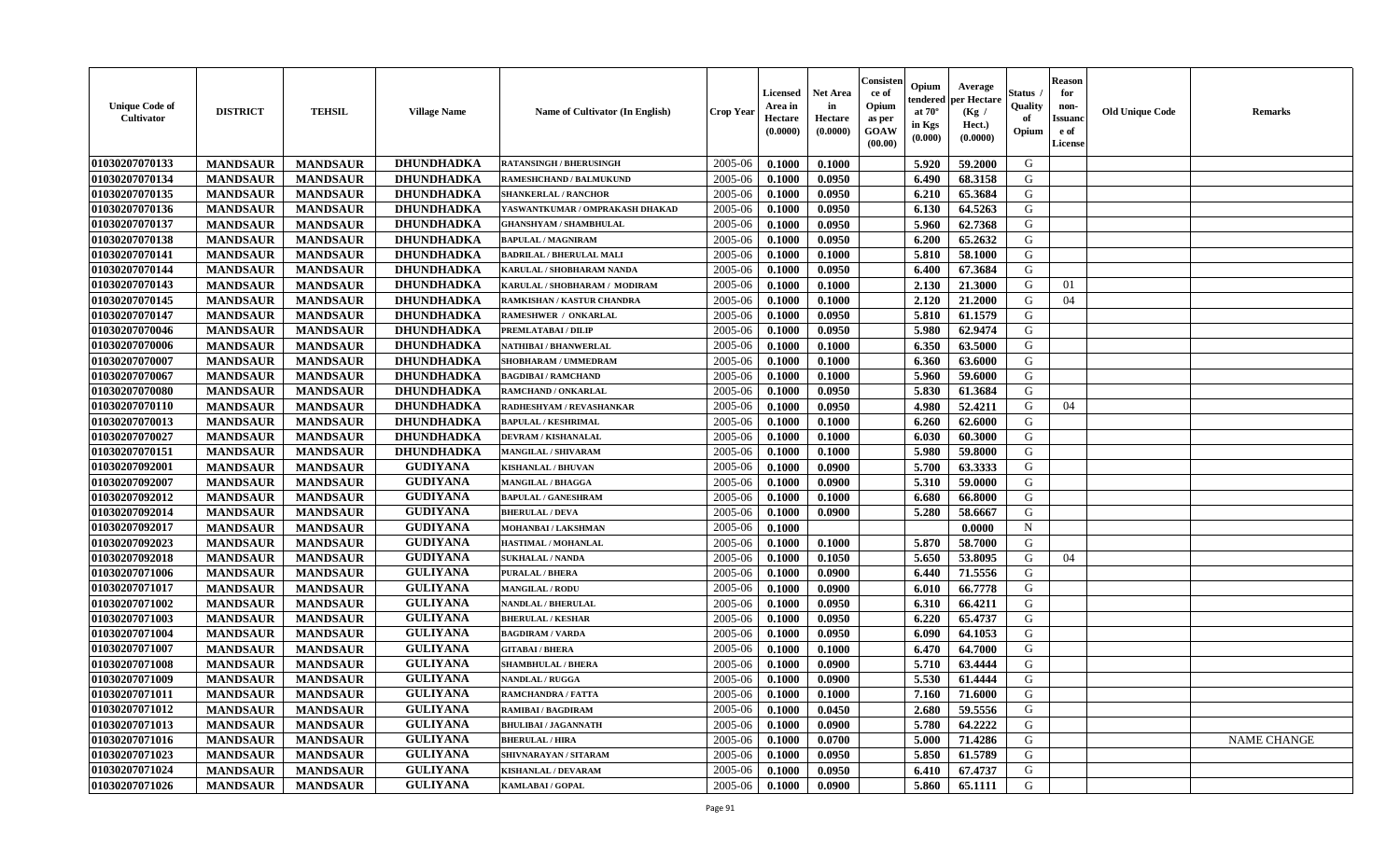| <b>Unique Code of</b><br><b>Cultivator</b> | <b>DISTRICT</b> | <b>TEHSIL</b>   | <b>Village Name</b> | Name of Cultivator (In English)  | <b>Crop Year</b> | <b>Licensed</b><br>Area in<br>Hectare<br>(0.0000) | <b>Net Area</b><br>in<br>Hectare<br>(0.0000) | Consisteı<br>ce of<br>Opium<br>as per<br>GOAW<br>(00.00) | Opium<br>endered<br>at $70^\circ$<br>in Kgs<br>(0.000) | Average<br>per Hectare<br>(Kg /<br>Hect.)<br>(0.0000) | Status<br>Quality<br>of<br>Opium | <b>Reason</b><br>for<br>non-<br>Issuano<br>e of<br>License | <b>Old Unique Code</b> | Remarks            |
|--------------------------------------------|-----------------|-----------------|---------------------|----------------------------------|------------------|---------------------------------------------------|----------------------------------------------|----------------------------------------------------------|--------------------------------------------------------|-------------------------------------------------------|----------------------------------|------------------------------------------------------------|------------------------|--------------------|
| 01030207071027                             | <b>MANDSAUR</b> | <b>MANDSAUR</b> | <b>GULIYANA</b>     | KARULAL / FAKIRCHAND             | 2005-06          | 0.1000                                            | 0.0900                                       |                                                          | 5.810                                                  | 64.5556                                               | G                                |                                                            |                        |                    |
| 01030207071032                             | <b>MANDSAUR</b> | <b>MANDSAUR</b> | <b>GULIYANA</b>     | <b>SITARAM / DEVRAM</b>          | 2005-06          | 0.1000                                            | 0.0850                                       |                                                          | 5.400                                                  | 63.5294                                               | G                                |                                                            |                        |                    |
| 01030207071052                             | <b>MANDSAUR</b> | <b>MANDSAUR</b> | <b>GULIYANA</b>     | <b>MANGILAL / KACHRU</b>         | 2005-06          | 0.1000                                            | 0.0900                                       |                                                          | 5.350                                                  | 59.4444                                               | G                                |                                                            |                        | <b>NAME CHANGE</b> |
| 01030207071056                             | <b>MANDSAUR</b> | <b>MANDSAUR</b> | <b>GULIYANA</b>     | <b>BASNTIBAI / RAMCHANDRA</b>    | 2005-06          | 0.1000                                            | 0.0750                                       |                                                          | 4.640                                                  | 61.8667                                               | G                                |                                                            |                        |                    |
| 01030207071057                             | <b>MANDSAUR</b> | <b>MANDSAUR</b> | <b>GULIYANA</b>     | <b>KAILASH / HIRALAL</b>         | 2005-06          | 0.1000                                            | 0.0900                                       |                                                          | 5.780                                                  | 64.2222                                               | G                                |                                                            |                        |                    |
| 01030207071058                             | <b>MANDSAUR</b> | <b>MANDSAUR</b> | <b>GULIYANA</b>     | RATANLAL / JAGANNATH             | 2005-06          | 0.1000                                            | 0.0850                                       |                                                          | 5.550                                                  | 65.2941                                               | G                                |                                                            |                        |                    |
| 01030207071061                             | <b>MANDSAUR</b> | <b>MANDSAUR</b> | <b>GULIYANA</b>     | <b>BHANVARLAL / BHERULAL</b>     | 2005-06          | 0.1000                                            | 0.0950                                       |                                                          | 6.260                                                  | 65.8947                                               | G                                |                                                            |                        |                    |
| 01030207071064                             | <b>MANDSAUR</b> | <b>MANDSAUR</b> | <b>GULIYANA</b>     | RAMNARAYAN / BHERULAL            | 2005-06          | 0.1000                                            | 0.0950                                       |                                                          | 6.050                                                  | 63.6842                                               | G                                |                                                            |                        |                    |
| 01030207071065                             | <b>MANDSAUR</b> | <b>MANDSAUR</b> | <b>GULIYANA</b>     | <b>BHANVARLAL / SITARAM</b>      | 2005-06          | 0.1000                                            | 0.0900                                       |                                                          | 5.760                                                  | 64.0000                                               | G                                |                                                            |                        |                    |
| 01030207071067                             | <b>MANDSAUR</b> | <b>MANDSAUR</b> | <b>GULIYANA</b>     | <b>BALMUKAND / VAJERAM</b>       | 2005-06          | 0.1000                                            | 0.0850                                       |                                                          | 5.260                                                  | 61.8824                                               | G                                |                                                            |                        |                    |
| 01030207071068                             | <b>MANDSAUR</b> | <b>MANDSAUR</b> | <b>GULIYANA</b>     | PRABHULAL / BHERULAL             | 2005-06          | 0.1000                                            | 0.0900                                       |                                                          | 5.500                                                  | 61.1111                                               | G                                |                                                            |                        |                    |
| 01030207071069                             | <b>MANDSAUR</b> | <b>MANDSAUR</b> | <b>GULIYANA</b>     | <b>HIRALAL / RUGGA</b>           | 2005-06          | 0.1000                                            | 0.0950                                       |                                                          | 6.240                                                  | 65.6842                                               | G                                |                                                            |                        |                    |
| 01030207071070                             | <b>MANDSAUR</b> | <b>MANDSAUR</b> | <b>GULIYANA</b>     | PURALAL / RAMCHANDRA             | 2005-06          | 0.1000                                            | 0.0700                                       |                                                          | 4.450                                                  | 63.5714                                               | G                                |                                                            |                        |                    |
| 01030207071040                             | <b>MANDSAUR</b> | <b>MANDSAUR</b> | <b>GULIYANA</b>     | <b>KACHRU / PEMA</b>             | 2005-06          | 0.1000                                            | 0.0900                                       |                                                          | 5.120                                                  | 56.8889                                               | G                                |                                                            |                        |                    |
| 01030207071043                             | <b>MANDSAUR</b> | <b>MANDSAUR</b> | <b>GULIYANA</b>     | <b>MANGILAL / MEGHA</b>          | 2005-06          | 0.1000                                            | 0.0950                                       |                                                          | 6.110                                                  | 64.3158                                               | $\mathbf G$                      |                                                            |                        |                    |
| 01030207071035                             | <b>MANDSAUR</b> | <b>MANDSAUR</b> | <b>GULIYANA</b>     | <b>GANGABAI/ONKAR</b>            | 2005-06          | 0.1000                                            | 0.0900                                       |                                                          | 5.890                                                  | 65.4444                                               | G                                |                                                            |                        | <b>NAME CHANGE</b> |
| 01030207071039                             | <b>MANDSAUR</b> | <b>MANDSAUR</b> | <b>GULIYANA</b>     | <b>DEVRAM / NANURAM</b>          | 2005-06          | 0.1000                                            |                                              |                                                          |                                                        | 0.0000                                                | $\mathbf N$                      |                                                            |                        | <b>NAME CHANGE</b> |
| 01030207093001                             | <b>MANDSAUR</b> | <b>MANDSAUR</b> | <b>JOGIKHEDA</b>    | <b>BHANVARLAL / PYARCHANDRA</b>  | 2005-06          | 0.1000                                            | 0.0950                                       |                                                          | 6.260                                                  | 65.8947                                               | G                                |                                                            |                        |                    |
| 01030207093003                             | <b>MANDSAUR</b> | <b>MANDSAUR</b> | <b>JOGIKHEDA</b>    | <b>BAGDIRAM / GULABCHANDRA</b>   | 2005-06          | 0.1000                                            | 0.1000                                       |                                                          | 6.400                                                  | 64.0000                                               | G                                |                                                            |                        |                    |
| 01030207093004                             | <b>MANDSAUR</b> | <b>MANDSAUR</b> | <b>JOGIKHEDA</b>    | <b>DEVILAL / RAMNARAYAN</b>      | 2005-06          | 0.1000                                            | 0.1000                                       |                                                          | 6.170                                                  | 61.7000                                               | G                                |                                                            |                        |                    |
| 01030207093005                             | <b>MANDSAUR</b> | <b>MANDSAUR</b> | <b>JOGIKHEDA</b>    | <b>GOPAL / BHANVARLAL</b>        | 2005-06          | 0.1000                                            | 0.0950                                       |                                                          | 6.290                                                  | 66.2105                                               | G                                |                                                            |                        |                    |
| 01030207093006                             | <b>MANDSAUR</b> | <b>MANDSAUR</b> | <b>JOGIKHEDA</b>    | <b>AMRITRAM / KANIRAM</b>        | 2005-06          | 0.1000                                            | 0.1000                                       |                                                          | 6.130                                                  | 61.3000                                               | G                                |                                                            |                        |                    |
| 01030207093007                             | <b>MANDSAUR</b> | <b>MANDSAUR</b> | <b>JOGIKHEDA</b>    | <b>DEVILAL / MANGILAL</b>        | 2005-06          | 0.1000                                            | 0.0950                                       |                                                          | 6.770                                                  | 71.2632                                               | G                                |                                                            |                        |                    |
| 01030207093010                             | <b>MANDSAUR</b> | <b>MANDSAUR</b> | <b>JOGIKHEDA</b>    | <b>ANTARSINGH / AMARSINGH</b>    | 2005-06          | 0.1000                                            | 0.1000                                       |                                                          | 6.220                                                  | 62.2000                                               | G                                |                                                            |                        |                    |
| 01030207093013                             | <b>MANDSAUR</b> | <b>MANDSAUR</b> | <b>JOGIKHEDA</b>    | <b>MOHANLAL / DAYARAM</b>        | 2005-06          | 0.1000                                            | 0.1000                                       |                                                          | 6.100                                                  | 61.0000                                               | G                                |                                                            |                        |                    |
| 01030207093015                             | <b>MANDSAUR</b> | <b>MANDSAUR</b> | <b>JOGIKHEDA</b>    | SALAGRAM / NANURAM               | 2005-06          | 0.1000                                            | 0.1000                                       |                                                          | 5.880                                                  | 58.8000                                               | G                                |                                                            |                        |                    |
| 01030207093016                             | <b>MANDSAUR</b> | <b>MANDSAUR</b> | <b>JOGIKHEDA</b>    | <b>BASANTILAL / KANHAIYALAL</b>  | 2005-06          | 0.1000                                            | 0.0950                                       |                                                          | 5.150                                                  | 54.2105                                               | G                                | 04                                                         |                        |                    |
| 01030207093020                             | <b>MANDSAUR</b> | <b>MANDSAUR</b> | <b>JOGIKHEDA</b>    | <b>SHANTILAL / TEKA</b>          | 2005-06          | 0.1000                                            | 0.0950                                       |                                                          | 5.560                                                  | 58.5263                                               | G                                |                                                            |                        |                    |
| 01030207093022                             | <b>MANDSAUR</b> | <b>MANDSAUR</b> | <b>JOGIKHEDA</b>    | <b>RUGNATH / BALDEV JI</b>       | 2005-06          | 0.1000                                            | 0.0900                                       |                                                          | 5.890                                                  | 65.4444                                               | G                                |                                                            |                        |                    |
| 01030207093029                             | <b>MANDSAUR</b> | <b>MANDSAUR</b> | <b>JOGIKHEDA</b>    | DALURAM / PYARCHANDRA            | 2005-06          | 0.1000                                            | 0.0900                                       |                                                          | 6.010                                                  | 66.7778                                               | G                                |                                                            |                        |                    |
| 01030207093032                             | <b>MANDSAUR</b> | <b>MANDSAUR</b> | <b>JOGIKHEDA</b>    | <b>MANGILAL / RAMNARAYAN</b>     | 2005-06          | 0.1000                                            | 0.1000                                       |                                                          | 6.480                                                  | 64.8000                                               | G                                |                                                            |                        |                    |
| 01030207093034                             | <b>MANDSAUR</b> | <b>MANDSAUR</b> | <b>JOGIKHEDA</b>    | <b>BHANVARKUNVAR / BALUSINGH</b> | 2005-06          | 0.1000                                            | 0.0950                                       |                                                          | 6.290                                                  | 66.2105                                               | G                                |                                                            |                        |                    |
| 01030207093035                             | <b>MANDSAUR</b> | <b>MANDSAUR</b> | <b>JOGIKHEDA</b>    | RAMCHANDRA / DEVA BALAI          | 2005-06          | 0.1000                                            | 0.0950                                       |                                                          | 6.430                                                  | 67.6842                                               | G                                |                                                            |                        |                    |
| 01030207093036                             | <b>MANDSAUR</b> | <b>MANDSAUR</b> | <b>JOGIKHEDA</b>    | <b>AMRITRAM / HEMRAJ</b>         | 2005-06          | 0.1000                                            | 0.0900                                       |                                                          | 5.770                                                  | 64.1111                                               | G                                |                                                            |                        |                    |
| 01030207093040                             | <b>MANDSAUR</b> | <b>MANDSAUR</b> | <b>JOGIKHEDA</b>    | <b>SARJUBAI / NANDLAL</b>        | 2005-06          | 0.1000                                            | 0.1000                                       |                                                          | 6.250                                                  | 62.5000                                               | G                                |                                                            |                        |                    |
| 01030207093043                             | <b>MANDSAUR</b> | <b>MANDSAUR</b> | <b>JOGIKHEDA</b>    | <b>GENDALAL / RAMNARAYAN</b>     | 2005-06          | 0.1000                                            | 0.1000                                       |                                                          | 6.290                                                  | 62.9000                                               | G                                |                                                            |                        |                    |
| 01030207093045                             | <b>MANDSAUR</b> | <b>MANDSAUR</b> | <b>JOGIKHEDA</b>    | <b>RANSINGH / CHENSINGH</b>      | 2005-06          | 0.1000                                            | 0.1000                                       |                                                          | 6.400                                                  | 64.0000                                               | G                                |                                                            |                        |                    |
| 01030207093046                             | <b>MANDSAUR</b> | <b>MANDSAUR</b> | <b>JOGIKHEDA</b>    | <b>GANGARAM / NANURAM</b>        | 2005-06          | 0.1000                                            | 0.1000                                       |                                                          | 5.840                                                  | 58.4000                                               | G                                |                                                            |                        |                    |
| 01030207093047                             | <b>MANDSAUR</b> | <b>MANDSAUR</b> | <b>JOGIKHEDA</b>    | <b>DALURAM / BALDEVRAM</b>       | 2005-06          | 0.1000                                            | 0.0950                                       |                                                          | 6.820                                                  | 71.7895                                               | G                                |                                                            |                        |                    |
| 01030207093051                             | <b>MANDSAUR</b> | <b>MANDSAUR</b> | <b>JOGIKHEDA</b>    | MANGILAL / UDA GAYARI            | 2005-06          | 0.1000                                            | 0.1000                                       |                                                          | 6.100                                                  | 61.0000                                               | ${\bf G}$                        |                                                            |                        |                    |
| 01030207093052                             | <b>MANDSAUR</b> | <b>MANDSAUR</b> | <b>JOGIKHEDA</b>    | <b>BHAGUBAI / RAMCHANDRA</b>     | 2005-06          | 0.1000                                            | 0.0950                                       |                                                          | 6.360                                                  | 66.9474                                               | G                                |                                                            |                        |                    |
| 01030207093054                             | <b>MANDSAUR</b> | <b>MANDSAUR</b> | <b>JOGIKHEDA</b>    | <b>BHERULAL / KISHANLAL</b>      | 2005-06          | 0.1000                                            | 0.1000                                       |                                                          | 6.090                                                  | 60.9000                                               | G                                |                                                            |                        |                    |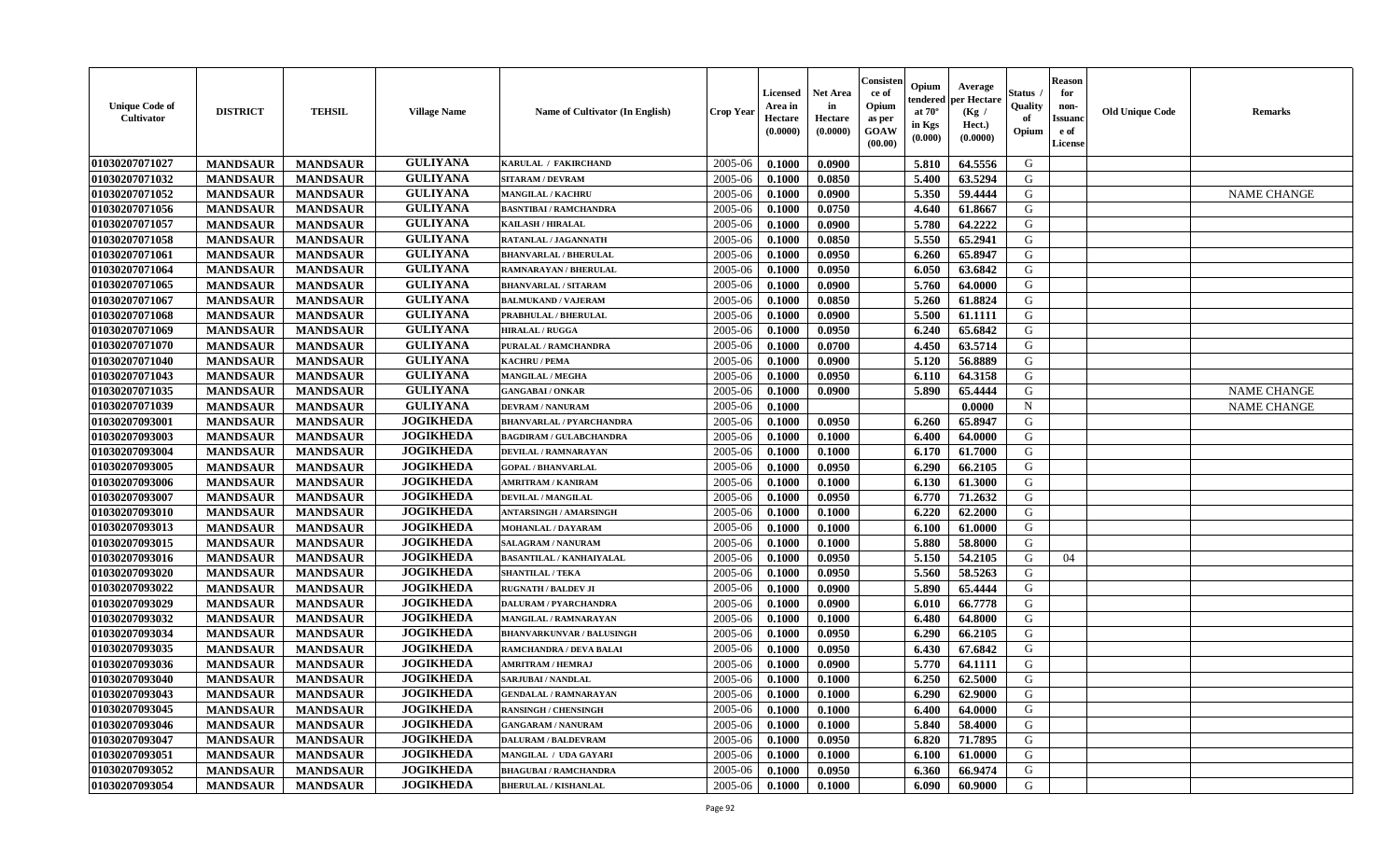| <b>Unique Code of</b><br>Cultivator | <b>DISTRICT</b> | <b>TEHSIL</b>   | <b>Village Name</b> | Name of Cultivator (In English)   | Crop Year | Licensed<br>Area in<br>Hectare<br>(0.0000) | <b>Net Area</b><br>in<br>Hectare<br>(0.0000) | Consister<br>ce of<br>Opium<br>as per<br>GOAW<br>(00.00) | Opium<br>endered<br>at $70^{\circ}$<br>in Kgs<br>(0.000) | Average<br>per Hectare<br>(Kg /<br>Hect.)<br>(0.0000) | Status<br>Quality<br>of<br>Opium | <b>Reason</b><br>for<br>non-<br><b>Issuanc</b><br>e of<br>License | <b>Old Unique Code</b> | Remarks            |
|-------------------------------------|-----------------|-----------------|---------------------|-----------------------------------|-----------|--------------------------------------------|----------------------------------------------|----------------------------------------------------------|----------------------------------------------------------|-------------------------------------------------------|----------------------------------|-------------------------------------------------------------------|------------------------|--------------------|
| 01030207093060                      | <b>MANDSAUR</b> | <b>MANDSAUR</b> | <b>JOGIKHEDA</b>    | <b>KACHRU / HARIRAM</b>           | 2005-06   | 0.1000                                     | 0.1000                                       |                                                          | 6.730                                                    | 67.3000                                               | G                                |                                                                   |                        |                    |
| 01030207093063                      | <b>MANDSAUR</b> | <b>MANDSAUR</b> | <b>JOGIKHEDA</b>    | HIRALAL / SHOBHARAM               | 2005-06   | 0.1000                                     | 0.0950                                       |                                                          | 6.120                                                    | 64.4211                                               | G                                |                                                                   |                        |                    |
| 01030207093065                      | <b>MANDSAUR</b> | <b>MANDSAUR</b> | <b>JOGIKHEDA</b>    | CHAMPA / UDA                      | 2005-06   | 0.1000                                     | 0.1000                                       |                                                          | 6.010                                                    | 60.1000                                               | G                                |                                                                   |                        |                    |
| 01030207093068                      | <b>MANDSAUR</b> | <b>MANDSAUR</b> | <b>JOGIKHEDA</b>    | <b>JHAMAKLAL / KALU JI</b>        | 2005-06   | 0.1000                                     | 0.1000                                       |                                                          | 5.930                                                    | 59.3000                                               | G                                |                                                                   |                        |                    |
| 01030207093072                      | <b>MANDSAUR</b> | <b>MANDSAUR</b> | <b>JOGIKHEDA</b>    | <b>CHANDRAAKUNVAR / AMARSINGH</b> | 2005-06   | 0.1000                                     | 0.1000                                       |                                                          | 6.360                                                    | 63.6000                                               | G                                |                                                                   |                        |                    |
| 01030207093073                      | <b>MANDSAUR</b> | <b>MANDSAUR</b> | <b>JOGIKHEDA</b>    | <b>BALIBAI/MANGILAL</b>           | 2005-06   | 0.1000                                     | 0.1000                                       |                                                          | 6.130                                                    | 61.3000                                               | G                                |                                                                   |                        |                    |
| 01030207093056                      | <b>MANDSAUR</b> | <b>MANDSAUR</b> | <b>JOGIKHEDA</b>    | PURALAL / BHERA JI                | 2005-06   | 0.1000                                     | 0.1000                                       |                                                          | 6.040                                                    | 60.4000                                               | G                                |                                                                   |                        |                    |
| 01030207093067                      | <b>MANDSAUR</b> | <b>MANDSAUR</b> | <b>JOGIKHEDA</b>    | <b>RAJARAM / NANURAM</b>          | 2005-06   | 0.1000                                     | 0.1000                                       |                                                          | 5.840                                                    | 58.4000                                               | G                                |                                                                   |                        |                    |
| 01030207093070                      | <b>MANDSAUR</b> | <b>MANDSAUR</b> | <b>JOGIKHEDA</b>    | UMMEDIBAI / DOLA                  | 2005-06   | 0.1000                                     | 0.0950                                       |                                                          | 5.370                                                    | 56.5263                                               | G                                |                                                                   |                        |                    |
| 01030207093026                      | <b>MANDSAUR</b> | <b>MANDSAUR</b> | <b>JOGIKHEDA</b>    | DEVILAL / JHAMAKLAL               | 2005-06   | 0.1000                                     | 0.0950                                       |                                                          | 6.050                                                    | 63.6842                                               | G                                |                                                                   |                        |                    |
| 01030207093018                      | <b>MANDSAUR</b> | <b>MANDSAUR</b> | <b>JOGIKHEDA</b>    | <b>JAGDISH / KANIRAM</b>          | 2005-06   | 0.1000                                     | 0.1000                                       |                                                          | 6.230                                                    | 62.3000                                               | G                                |                                                                   |                        |                    |
| 01030207094002                      | <b>MANDSAUR</b> | <b>MANDSAUR</b> | <b>JHAWAL</b>       | <b>BHERULAL / RAMLAL</b>          | 2005-06   | 0.1000                                     |                                              |                                                          |                                                          | 0.0000                                                | $\mathbf F$                      |                                                                   |                        |                    |
| 01030207094003                      | <b>MANDSAUR</b> | <b>MANDSAUR</b> | <b>JHAWAL</b>       | <b>HEMRAJ / SAVA</b>              | 2005-06   | 0.1000                                     | 0.0950                                       |                                                          | 5.980                                                    | 62.9474                                               | $\mathbf{I}$                     | 02                                                                |                        | <b>NAME CHANGE</b> |
| 01030207094004                      | <b>MANDSAUR</b> | <b>MANDSAUR</b> | <b>JHAWAL</b>       | <b>MANGILAL / NANURAM</b>         | 2005-06   | 0.1000                                     | 0.1000                                       |                                                          | 6.400                                                    | 64.0000                                               | G                                |                                                                   |                        |                    |
| 01030207094009                      | <b>MANDSAUR</b> | <b>MANDSAUR</b> | <b>JHAWAL</b>       | NANDRAM / KALU BALAI              | 2005-06   | 0.1000                                     | 0.1000                                       |                                                          | 6.220                                                    | 62.2000                                               | G                                |                                                                   |                        |                    |
| 01030207094011                      | <b>MANDSAUR</b> | <b>MANDSAUR</b> | <b>JHAWAL</b>       | <b>AHMAD KHA / MAMUR KHA</b>      | 2005-06   | 0.1000                                     | 0.1000                                       |                                                          | 6.240                                                    | 62.4000                                               | G                                |                                                                   |                        |                    |
| 01030207094012                      | <b>MANDSAUR</b> | <b>MANDSAUR</b> | <b>JHAWAL</b>       | RAMGOPAL / SHANKARLAL             | 2005-06   | 0.1000                                     | 0.0950                                       |                                                          | 6.760                                                    | 71.1579                                               | G                                |                                                                   |                        |                    |
| 01030207094013                      | <b>MANDSAUR</b> | <b>MANDSAUR</b> | <b>JHAWAL</b>       | <b>RAYSINGH / LAKSHMAN</b>        | 2005-06   | 0.1000                                     | 0.1000                                       |                                                          | 5.990                                                    | 59.9000                                               | G                                |                                                                   |                        |                    |
| 01030207094015                      | <b>MANDSAUR</b> | <b>MANDSAUR</b> | <b>JHAWAL</b>       | <b>BHERULAL / HANSRAJ</b>         | 2005-06   | 0.1000                                     | 0.1000                                       |                                                          | 6.850                                                    | 68.5000                                               | G                                |                                                                   |                        |                    |
| 01030207094020                      | <b>MANDSAUR</b> | <b>MANDSAUR</b> | <b>JHAWAL</b>       | <b>BAHADUR / NANDA KULMI</b>      | 2005-06   | 0.1000                                     | 0.1000                                       |                                                          | 5.710                                                    | 57.1000                                               | G                                |                                                                   |                        |                    |
| 01030207094021                      | <b>MANDSAUR</b> | <b>MANDSAUR</b> | <b>JHAWAL</b>       | <b>NASIB BI / KARIM KHAN</b>      | 2005-06   | 0.1000                                     |                                              |                                                          |                                                          | 0.0000                                                | $\mathbf{F}$                     |                                                                   |                        |                    |
| 01030207094022                      | <b>MANDSAUR</b> | <b>MANDSAUR</b> | <b>JHAWAL</b>       | <b>BALURAM / DEVICHANDRA</b>      | 2005-06   | 0.1000                                     | 0.0950                                       |                                                          | 5.800                                                    | 61.0526                                               | G                                |                                                                   |                        |                    |
| 01030207094023                      | <b>MANDSAUR</b> | <b>MANDSAUR</b> | <b>JHAWAL</b>       | PRABHULAL / PANNALAL              | 2005-06   | 0.1000                                     | 0.0950                                       |                                                          | 4.700                                                    | 49.4737                                               | G                                | 04                                                                |                        |                    |
| 01030207094025                      | <b>MANDSAUR</b> | <b>MANDSAUR</b> | <b>JHAWAL</b>       | RAMIBAI / SHANKARLAL              | 2005-06   | 0.1000                                     | 0.1000                                       |                                                          | 6.260                                                    | 62.6000                                               | G                                |                                                                   |                        |                    |
| 01030207094026                      | <b>MANDSAUR</b> | <b>MANDSAUR</b> | <b>JHAWAL</b>       | PRABHULAL / BAGDIRAM              | 2005-06   | 0.1000                                     | 0.1000                                       |                                                          | 6.000                                                    | 60.0000                                               | G                                |                                                                   |                        |                    |
| 01030207094027                      | <b>MANDSAUR</b> | <b>MANDSAUR</b> | <b>JHAWAL</b>       | <b>BHERULAL / BALURAM</b>         | 2005-06   | 0.1000                                     | 0.0950                                       |                                                          | 5.930                                                    | 62.4211                                               | G                                |                                                                   |                        |                    |
| 01030207094029                      | <b>MANDSAUR</b> | <b>MANDSAUR</b> | <b>JHAWAL</b>       | <b>SUKHIBAI / RATANLAL</b>        | 2005-06   | 0.1000                                     | 0.0950                                       |                                                          | 5.890                                                    | 62.0000                                               | G                                |                                                                   |                        |                    |
| 01030207094030                      | <b>MANDSAUR</b> | <b>MANDSAUR</b> | <b>JHAWAL</b>       | <b>BADRILAL / RAJARAM</b>         | 2005-06   | 0.1000                                     | 0.0850                                       |                                                          | 5.150                                                    | 60.5882                                               | G                                |                                                                   |                        |                    |
| 01030207094034                      | <b>MANDSAUR</b> | <b>MANDSAUR</b> | <b>JHAWAL</b>       | <b>BALURAM / CHUNYA</b>           | 2005-06   | 0.1000                                     | 0.1000                                       |                                                          | 6.380                                                    | 63.8000                                               | G                                |                                                                   |                        |                    |
| 01030207094036                      | <b>MANDSAUR</b> | <b>MANDSAUR</b> | <b>JHAWAL</b>       | <b>BHERULAL / KESHURAM</b>        | 2005-06   | 0.1000                                     | 0.0900                                       |                                                          | 5.520                                                    | 61.3333                                               | G                                |                                                                   |                        |                    |
| 01030207094037                      | <b>MANDSAUR</b> | <b>MANDSAUR</b> | <b>JHAWAL</b>       | RAMPRASAD / BHUVANISHANKAR        | 2005-06   | 0.1000                                     | 0.1000                                       |                                                          | 6.870                                                    | 68.7000                                               | G                                |                                                                   |                        |                    |
| 01030207094043                      | <b>MANDSAUR</b> | <b>MANDSAUR</b> | <b>JHAWAL</b>       | <b>GANGARAM / BALURAM</b>         | 2005-06   | 0.1000                                     | 0.1000                                       |                                                          | 6.440                                                    | 64.4000                                               | G                                |                                                                   |                        |                    |
| 01030207094054                      | <b>MANDSAUR</b> | <b>MANDSAUR</b> | <b>JHAWAL</b>       | <b>KANTILAL / HANSRAJ</b>         | 2005-06   | 0.1000                                     | 0.1000                                       |                                                          | 6.420                                                    | 64.2000                                               | G                                |                                                                   |                        |                    |
| 01030207094064                      | <b>MANDSAUR</b> | <b>MANDSAUR</b> | <b>JHAWAL</b>       | <b>DASHRATH / KANVARLAL</b>       | 2005-06   | 0.1000                                     | 0.1000                                       |                                                          | 6.520                                                    | 65.2000                                               | G                                |                                                                   |                        |                    |
| 01030207094065                      | <b>MANDSAUR</b> | <b>MANDSAUR</b> | <b>JHAWAL</b>       | <b>GANESHRAM / NANURAM</b>        | 2005-06   | 0.1000                                     | 0.0800                                       |                                                          | 5.600                                                    | 70.0000                                               | G                                |                                                                   |                        |                    |
| 01030207094070                      | <b>MANDSAUR</b> | <b>MANDSAUR</b> | <b>JHAWAL</b>       | RAMLAL / SHOBHARAM                | 2005-06   | 0.1000                                     | 0.0950                                       |                                                          | 5.700                                                    | 60.0000                                               | G                                |                                                                   |                        |                    |
| 01030207094071                      | <b>MANDSAUR</b> | <b>MANDSAUR</b> | <b>JHAWAL</b>       | <b>JATANBAI / SHANKARLAL</b>      | 2005-06   | 0.1000                                     | 0.0950                                       |                                                          | 6.700                                                    | 70.5263                                               | G                                |                                                                   |                        |                    |
| 01030207094081                      | <b>MANDSAUR</b> | <b>MANDSAUR</b> | <b>JHAWAL</b>       | PRABHULAL / AASHARAM              | 2005-06   | 0.1000                                     | 0.1000                                       |                                                          | 6.600                                                    | 66.0000                                               | G                                |                                                                   |                        |                    |
| 01030207094087                      | <b>MANDSAUR</b> | <b>MANDSAUR</b> | <b>JHAWAL</b>       | <b>SHOBHARAM / UDA</b>            | 2005-06   | 0.1000                                     | 0.1000                                       |                                                          | 6.210                                                    | 62.1000                                               | G                                |                                                                   |                        |                    |
| 01030207094092                      | <b>MANDSAUR</b> | <b>MANDSAUR</b> | <b>JHAWAL</b>       | <b>BHANVARLAL / KALU</b>          | 2005-06   | 0.1000                                     | 0.1000                                       |                                                          | 6.260                                                    | 62.6000                                               | G                                |                                                                   |                        |                    |
| 01030207094093                      | <b>MANDSAUR</b> | <b>MANDSAUR</b> | <b>JHAWAL</b>       | <b>BABULAL / JETRAM</b>           | 2005-06   | 0.1000                                     | 0.1000                                       |                                                          | 4.160                                                    | 41.6000                                               | G                                | 04                                                                |                        |                    |
| 01030207094099                      | <b>MANDSAUR</b> | <b>MANDSAUR</b> | <b>JHAWAL</b>       | <b>MANGIBAI/MANGILAL</b>          | 2005-06   | 0.1000                                     | 0.1000                                       |                                                          | 6.380                                                    | 63.8000                                               | G                                |                                                                   |                        |                    |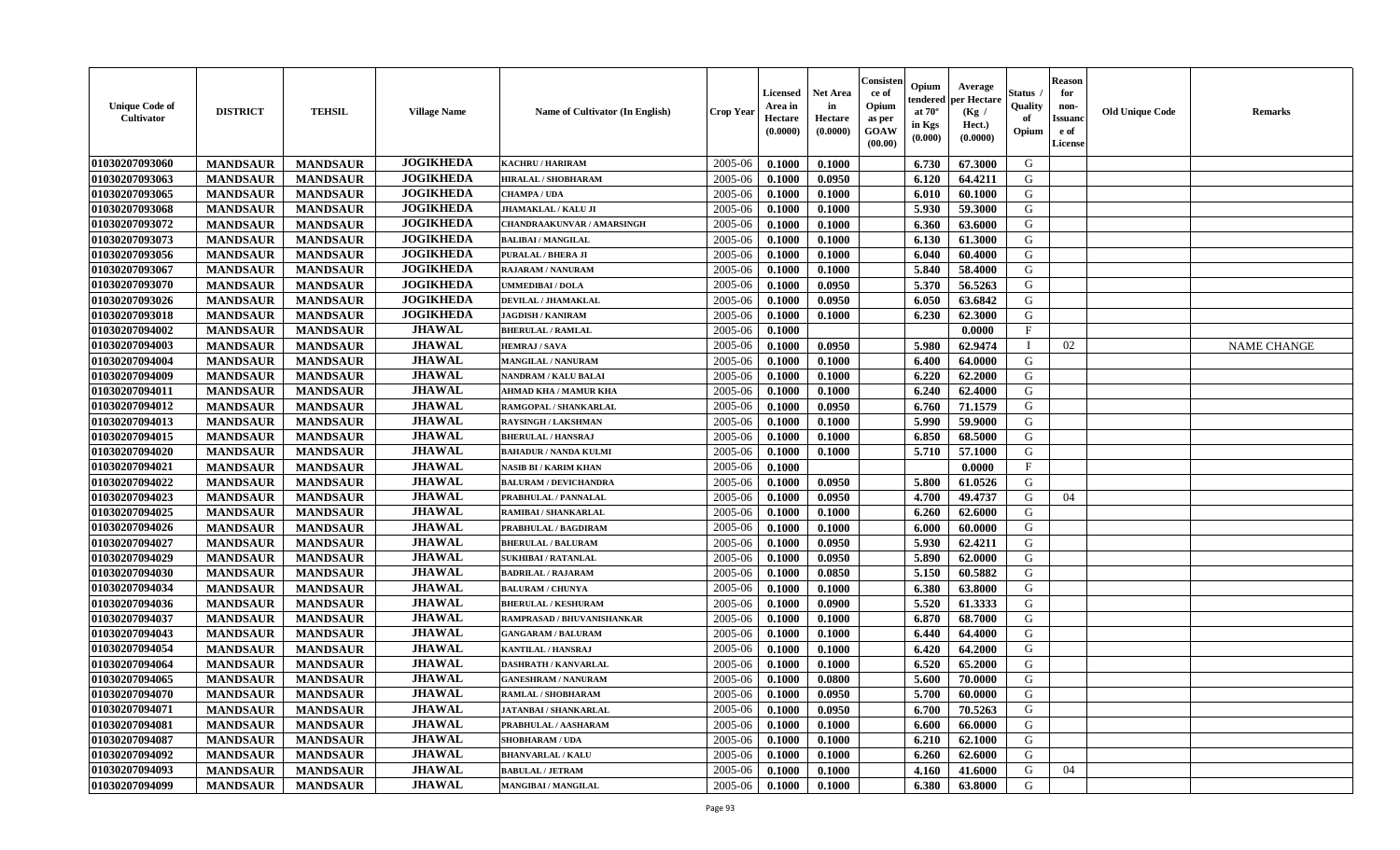| <b>Unique Code of</b><br><b>Cultivator</b> | <b>DISTRICT</b> | <b>TEHSIL</b>   | <b>Village Name</b> | Name of Cultivator (In English) | <b>Crop Year</b> | <b>Licensed</b><br>Area in<br>Hectare<br>(0.0000) | <b>Net Area</b><br>in<br>Hectare<br>(0.0000) | Consister<br>ce of<br>Opium<br>as per<br><b>GOAW</b><br>(00.00) | Opium<br>endered<br>at $70^\circ$<br>in Kgs<br>(0.000) | Average<br>per Hectare<br>(Kg /<br>Hect.)<br>(0.0000) | Status<br>Quality<br>of<br>Opium | <b>Reason</b><br>for<br>non-<br><b>Issuand</b><br>e of<br><b>License</b> | <b>Old Unique Code</b> | <b>Remarks</b>     |
|--------------------------------------------|-----------------|-----------------|---------------------|---------------------------------|------------------|---------------------------------------------------|----------------------------------------------|-----------------------------------------------------------------|--------------------------------------------------------|-------------------------------------------------------|----------------------------------|--------------------------------------------------------------------------|------------------------|--------------------|
| 01030207094103                             | <b>MANDSAUR</b> | <b>MANDSAUR</b> | <b>JHAWAL</b>       | RAM KUNWARBAI / GULABBAI        | 2005-06          | 0.1000                                            | 0.1000                                       |                                                                 | 6.410                                                  | 64.1000                                               | G                                |                                                                          |                        |                    |
| 01030207094005                             | <b>MANDSAUR</b> | <b>MANDSAUR</b> | <b>JHAWAL</b>       | <b>NANDLAL / RATANLAL</b>       | 2005-06          | 0.1000                                            | 0.1000                                       |                                                                 | 5.890                                                  | 58.9000                                               | G                                |                                                                          |                        |                    |
| 01030207094104                             | <b>MANDSAUR</b> | <b>MANDSAUR</b> | <b>JHAWAL</b>       | <b>GENDALAL / FULCHANDRA</b>    | 2005-06          | 0.1000                                            | 0.1000                                       |                                                                 | 6.000                                                  | 60.0000                                               | G                                |                                                                          |                        |                    |
| 01030207094067                             | <b>MANDSAUR</b> | <b>MANDSAUR</b> | <b>JHAWAL</b>       | <b>MANGIBAI/MANGILAL</b>        | 2005-06          | 0.1000                                            | 0.1000                                       |                                                                 | 6.230                                                  | 62.3000                                               | G                                |                                                                          |                        |                    |
| 01030207094059                             | <b>MANDSAUR</b> | <b>MANDSAUR</b> | <b>JHAWAL</b>       | <b>GIRDHARI / RAGHUNATH</b>     | 2005-06          | 0.1000                                            | 0.1000                                       |                                                                 | 6.080                                                  | 60.8000                                               | G                                |                                                                          |                        |                    |
| 01030207094049                             | <b>MANDSAUR</b> | <b>MANDSAUR</b> | <b>JHAWAL</b>       | <b>BAGDIRAM / MADHU</b>         | 2005-06          | 0.1000                                            | 0.1000                                       |                                                                 | 5.310                                                  | 53.1000                                               | G                                | 04                                                                       |                        | <b>NAME CHANGE</b> |
| 01030207094088                             | <b>MANDSAUR</b> | <b>MANDSAUR</b> | <b>JHAWAL</b>       | <b>KACHRULAL / NAHAR JI</b>     | 2005-06          | 0.1000                                            | 0.1000                                       |                                                                 | 5.480                                                  | 54.8000                                               | G                                | 04                                                                       |                        |                    |
| 01030207094094                             | <b>MANDSAUR</b> | <b>MANDSAUR</b> | <b>JHAWAL</b>       | <b>MAGNIRAM / BAGDIRAM</b>      | 2005-06          | 0.1000                                            | 0.0950                                       |                                                                 | 5.340                                                  | 56.2105                                               | G                                |                                                                          |                        |                    |
| 01030207094031                             | <b>MANDSAUR</b> | <b>MANDSAUR</b> | <b>JHAWAL</b>       | <b>BANSHILAL / RAMPRATAP</b>    | 2005-06          | 0.1000                                            | 0.1000                                       |                                                                 | 6.400                                                  | 64.0000                                               | G                                |                                                                          |                        |                    |
| 01030207095001                             | <b>MANDSAUR</b> | <b>MANDSAUR</b> | <b>JHAKRDA</b>      | <b>BALARAM / BHUVAN</b>         | 2005-06          | 0.1000                                            | 0.0950                                       |                                                                 | 5.410                                                  | 56.9474                                               | <sup>1</sup>                     | 02                                                                       |                        |                    |
| 01030207095004                             | <b>MANDSAUR</b> | <b>MANDSAUR</b> | <b>JHAKRDA</b>      | <b>HIRALAL / RAMCHANDRA</b>     | 2005-06          | 0.1000                                            | 0.0900                                       |                                                                 | 6.660                                                  | 74.0000                                               | G                                |                                                                          |                        |                    |
| 01030207095010                             | <b>MANDSAUR</b> | <b>MANDSAUR</b> | <b>JHAKRDA</b>      | <b>BALARAM / KESHURAM</b>       | 2005-06          | 0.1000                                            | 0.0950                                       |                                                                 | 4.290                                                  | 45.1579                                               | $\mathbf{I}$                     | 02                                                                       |                        |                    |
| 01030207095014                             | <b>MANDSAUR</b> | <b>MANDSAUR</b> | <b>JHAKRDA</b>      | ISHWARLAL / GANESHRAM           | 2005-06          | 0.1000                                            | 0.1000                                       |                                                                 | 6.570                                                  | 65.7000                                               | G                                |                                                                          |                        |                    |
| 01030207095016                             | <b>MANDSAUR</b> | <b>MANDSAUR</b> | <b>JHAKRDA</b>      | <b>RAMESHWAR / GANESHRAM</b>    | 2005-06          | 0.1000                                            | 0.0950                                       |                                                                 | 6.700                                                  | 70.5263                                               | G                                |                                                                          |                        |                    |
| 01030207095017                             | <b>MANDSAUR</b> | <b>MANDSAUR</b> | <b>JHAKRDA</b>      | <b>BALARAM / CHAMPALAL</b>      | 2005-06          | 0.1000                                            | 0.1000                                       |                                                                 | 6.680                                                  | 66.8000                                               | G                                |                                                                          |                        |                    |
| 01030207095030                             | <b>MANDSAUR</b> | <b>MANDSAUR</b> | <b>JHAKRDA</b>      | <b>OMPRAKASH / RAMESHWAR</b>    | 2005-06          | 0.1000                                            | 0.0950                                       |                                                                 | 6.460                                                  | 68.0000                                               | G                                |                                                                          |                        |                    |
| 01030207095033                             | <b>MANDSAUR</b> | <b>MANDSAUR</b> | <b>JHAKRDA</b>      | <b>BHERULAL / RAMCHADNRA</b>    | 2005-06          | 0.1000                                            | 0.0950                                       |                                                                 | 6.330                                                  | 66.6316                                               | G                                |                                                                          |                        |                    |
| 01030207095060                             | <b>MANDSAUR</b> | <b>MANDSAUR</b> | <b>JHAKRDA</b>      | SHYAMBAI / MEHTABBAI            | 2005-06          | 0.1000                                            | 0.0950                                       |                                                                 | 5.820                                                  | 61.2632                                               | G                                |                                                                          |                        |                    |
| 01030207095065                             | <b>MANDSAUR</b> | <b>MANDSAUR</b> | <b>JHAKRDA</b>      | <b>RAMESHVAR / BHUVAN</b>       | 2005-06          | 0.1000                                            | 0.1000                                       |                                                                 | 6.080                                                  | 60.8000                                               | G                                |                                                                          |                        |                    |
| 01030207095069                             | <b>MANDSAUR</b> | <b>MANDSAUR</b> | <b>JHAKRDA</b>      | <b>MANGILAL / DEVA</b>          | 2005-06          | 0.1000                                            |                                              |                                                                 |                                                        | 0.0000                                                | $\mathbf N$                      |                                                                          |                        |                    |
| 01030207095071                             | <b>MANDSAUR</b> | <b>MANDSAUR</b> | <b>JHAKRDA</b>      | <b>DEVILAL / RAMCHANDRA</b>     | 2005-06          | 0.1000                                            | 0.0900                                       |                                                                 | 6.550                                                  | 72.7778                                               | G                                |                                                                          |                        |                    |
| 01030207095049                             | <b>MANDSAUR</b> | <b>MANDSAUR</b> | <b>JHAKRDA</b>      | <b>RAMLAL / BAGDIRAM</b>        | 2005-06          | 0.1000                                            | 0.1000                                       |                                                                 | 6.410                                                  | 64.1000                                               | G                                |                                                                          |                        |                    |
| 01030207095046                             | <b>MANDSAUR</b> | <b>MANDSAUR</b> | <b>JHAKRDA</b>      | KACHRUNATH / BHERUNATH          | 2005-06          | 0.1000                                            | 0.1000                                       |                                                                 | 5.980                                                  | 59.8000                                               | G                                |                                                                          |                        |                    |
| 01030207095031                             | <b>MANDSAUR</b> | <b>MANDSAUR</b> | <b>JHAKRDA</b>      | SITARAM / CHAMPALAL             | 2005-06          | 0.1000                                            | 0.1000                                       |                                                                 | 6.620                                                  | 66.2000                                               | G                                |                                                                          |                        |                    |
| 01030207096002                             | <b>MANDSAUR</b> | <b>MANDSAUR</b> | <b>JHIRKAN</b>      | RAMCHANDRA / KANIRAM            | 2005-06          | 0.1000                                            | 0.0950                                       |                                                                 | 5.900                                                  | 62.1053                                               | G                                |                                                                          |                        |                    |
| 01030207096009                             | <b>MANDSAUR</b> | <b>MANDSAUR</b> | <b>JHIRKAN</b>      | KACHRU / SAVA                   | 2005-06          | 0.1000                                            | 0.1000                                       |                                                                 | 5.800                                                  | 58.0000                                               | G                                |                                                                          |                        |                    |
| 01030207096013                             | <b>MANDSAUR</b> | <b>MANDSAUR</b> | <b>JHIRKAN</b>      | <b>BAGDIBAI / OGADSINGH</b>     | 2005-06          | 0.1000                                            | 0.1000                                       |                                                                 | 5.600                                                  | 56.0000                                               | G                                |                                                                          |                        |                    |
| 01030207096022                             | <b>MANDSAUR</b> | <b>MANDSAUR</b> | <b>JHIRKAN</b>      | <b>RAMSINGH / KAVARLAL</b>      | 2005-06          | 0.1000                                            | 0.1000                                       |                                                                 | 6.180                                                  | 61.8000                                               | G                                |                                                                          |                        |                    |
| 01030207096030                             | <b>MANDSAUR</b> | <b>MANDSAUR</b> | <b>JHIRKAN</b>      | <b>HARLAL / NANDA</b>           | 2005-06          | 0.1000                                            | 0.0950                                       |                                                                 | 5.750                                                  | 60.5263                                               | G                                |                                                                          |                        |                    |
| 01030207096040                             | <b>MANDSAUR</b> | <b>MANDSAUR</b> | <b>JHIRKAN</b>      | KARULAL URPH RAMSINGH / SUKKHA  | 2005-06          | 0.1000                                            | 0.1000                                       |                                                                 | 5.060                                                  | 50.6000                                               | G                                | 04                                                                       |                        |                    |
| 01030207096043                             | <b>MANDSAUR</b> | <b>MANDSAUR</b> | <b>JHIRKAN</b>      | VISHNUBAI / CHAMPALAL           | 2005-06          | 0.1000                                            |                                              |                                                                 |                                                        | 0.0000                                                | $\mathbf N$                      |                                                                          |                        |                    |
| 01030207096046                             | <b>MANDSAUR</b> | <b>MANDSAUR</b> | <b>JHIRKAN</b>      | <b>MAGNIRAM / RAMRATAN</b>      | 2005-06          | 0.1000                                            | 0.1050                                       |                                                                 | 7.020                                                  | 66.8571                                               | G                                |                                                                          |                        |                    |
| 01030207096058                             | <b>MANDSAUR</b> | <b>MANDSAUR</b> | <b>JHIRKAN</b>      | <b>TEKA / KESHAR</b>            | 2005-06          | 0.1000                                            | 0.1000                                       |                                                                 | 6.440                                                  | 64.4000                                               | G                                |                                                                          |                        |                    |
| 01030207096059                             | <b>MANDSAUR</b> | <b>MANDSAUR</b> | <b>JHIRKAN</b>      | <b>RAMIBAI / KACHRU</b>         | 2005-06          | 0.1000                                            | 0.0650                                       |                                                                 | 3.940                                                  | 60.6154                                               | G                                |                                                                          |                        |                    |
| 01030207096081                             | <b>MANDSAUR</b> | <b>MANDSAUR</b> | <b>JHIRKAN</b>      | <b>KACHRU / BHANVARLAL</b>      | 2005-06          | 0.1000                                            | 0.0800                                       |                                                                 | 3.750                                                  | 46.8750                                               | G                                | 04                                                                       |                        |                    |
| 01030207096087                             | <b>MANDSAUR</b> | <b>MANDSAUR</b> | <b>JHIRKAN</b>      | <b>MANGU/SAVA</b>               | 2005-06          | 0.1000                                            | 0.0950                                       |                                                                 | 5.740                                                  | 60.4211                                               | G                                |                                                                          |                        |                    |
| 01030207096093                             | <b>MANDSAUR</b> | <b>MANDSAUR</b> | <b>JHIRKAN</b>      | RAMKUNVARBAI / KALU             | 2005-06          | 0.1000                                            | 0.0900                                       |                                                                 | 5.920                                                  | 65.7778                                               | G                                |                                                                          |                        |                    |
| 01030207096045                             | <b>MANDSAUR</b> | <b>MANDSAUR</b> | <b>JHIRKAN</b>      | <b>BAGDIRAM / GANGARAM</b>      | 2005-06          | 0.1000                                            | 0.1000                                       |                                                                 | 7.170                                                  | 71.7000                                               | G                                |                                                                          |                        |                    |
| 01030207096061                             | <b>MANDSAUR</b> | <b>MANDSAUR</b> | <b>JHIRKAN</b>      | RAMA / DEVA JI                  | 2005-06          | 0.1000                                            | 0.1000                                       |                                                                 | 6.550                                                  | 65.5000                                               | G                                |                                                                          |                        |                    |
| 01030207096056                             | <b>MANDSAUR</b> | <b>MANDSAUR</b> | <b>JHIRKAN</b>      | SUNDARBAI / KANHEYALAL          | 2005-06          | 0.1000                                            | 0.1000                                       |                                                                 | 6.060                                                  | 60.6000                                               | ${\bf G}$                        |                                                                          |                        |                    |
| 01030207096044                             | <b>MANDSAUR</b> | <b>MANDSAUR</b> | <b>JHIRKAN</b>      | <b>VISHRAM / VAJERAM</b>        | 2005-06          | 0.1000                                            |                                              |                                                                 |                                                        | 0.0000                                                | N                                |                                                                          |                        |                    |
| 01030207096012                             | <b>MANDSAUR</b> | <b>MANDSAUR</b> | <b>JHIRKAN</b>      | <b>BANSHILAL / BAPULAL</b>      | 2005-06          | 0.1000                                            | 0.0950                                       |                                                                 | 6.000                                                  | 63.1579                                               | G                                |                                                                          |                        |                    |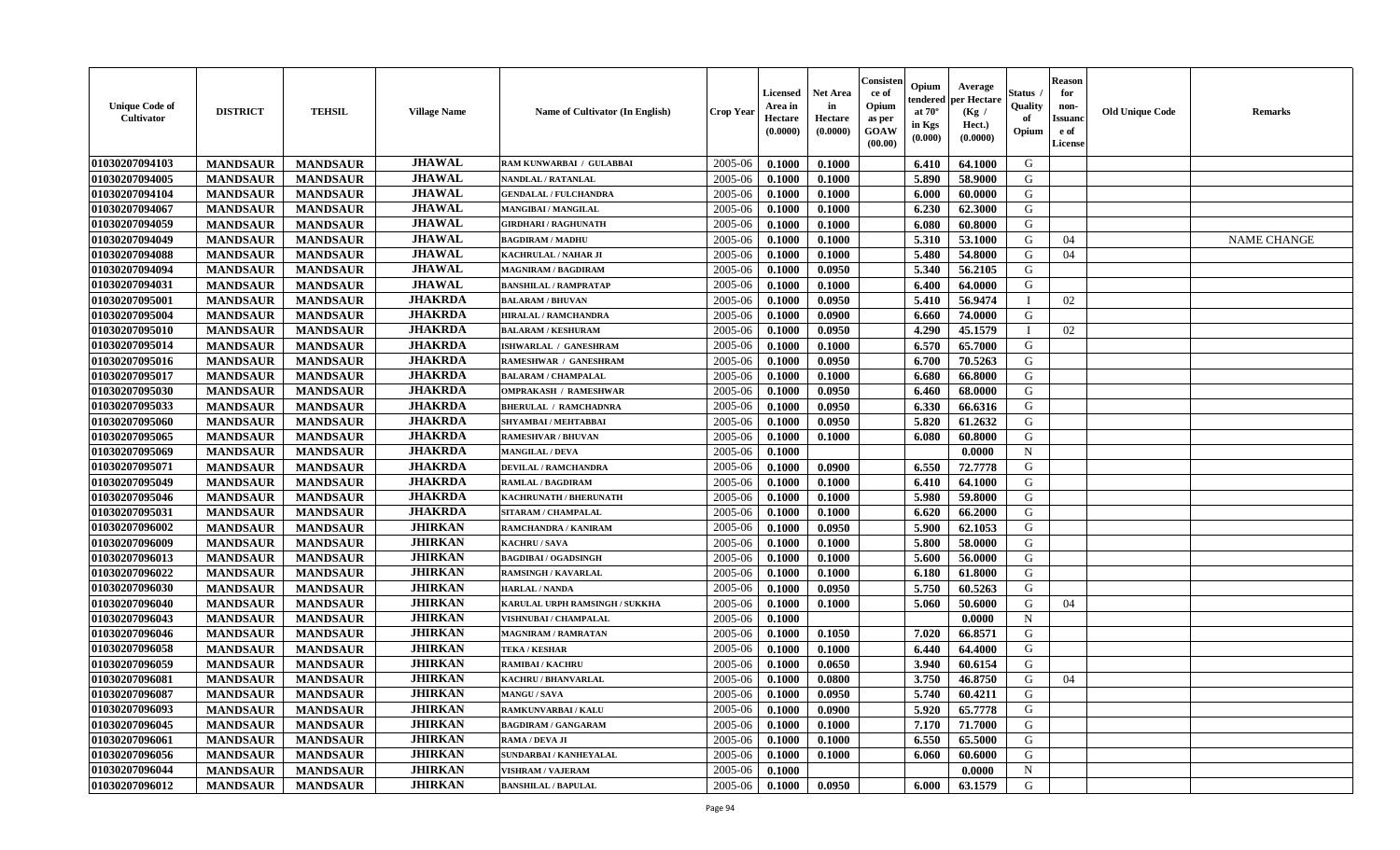| <b>Unique Code of</b><br><b>Cultivator</b> | <b>DISTRICT</b> | <b>TEHSIL</b>   | <b>Village Name</b>   | Name of Cultivator (In English) | <b>Crop Year</b> | <b>Licensed</b><br>Area in<br>Hectare<br>(0.0000) | <b>Net Area</b><br>in<br>Hectare<br>(0.0000) | Consisteı<br>ce of<br>Opium<br>as per<br><b>GOAW</b><br>(00.00) | Opium<br>endered<br>at $70^\circ$<br>in Kgs<br>$(\mathbf{0.000})$ | Average<br>per Hectare<br>(Kg /<br>Hect.)<br>(0.0000) | Status<br>Quality<br>of<br>Opium | Reason<br>for<br>non-<br>Issuan<br>e of<br>License | <b>Old Unique Code</b> | <b>Remarks</b> |
|--------------------------------------------|-----------------|-----------------|-----------------------|---------------------------------|------------------|---------------------------------------------------|----------------------------------------------|-----------------------------------------------------------------|-------------------------------------------------------------------|-------------------------------------------------------|----------------------------------|----------------------------------------------------|------------------------|----------------|
| 01030207096014                             | <b>MANDSAUR</b> | <b>MANDSAUR</b> | <b>JHIRKAN</b>        | <b>KANIRAM / CHUNNILAL</b>      | 2005-06          | 0.1000                                            | 0.0950                                       |                                                                 | 5.540                                                             | 58.3158                                               | G                                |                                                    |                        |                |
| 01030207097001                             | <b>MANDSAUR</b> | <b>MANDSAUR</b> | <b>KAYAMKHEDA</b>     | MO. RAFIK / ABDUL SATTAR        | 2005-06          | 0.1000                                            | 0.1000                                       |                                                                 | 6.180                                                             | 61.8000                                               | G                                |                                                    |                        |                |
| 01030207097004                             | <b>MANDSAUR</b> | <b>MANDSAUR</b> | <b>KAYAMKHEDA</b>     | <b>BADRILAL / NARAYAN</b>       | 2005-06          | 0.1000                                            | 0.0950                                       |                                                                 | 5.940                                                             | 62.5263                                               | G                                |                                                    |                        |                |
| 01030207097005                             | <b>MANDSAUR</b> | <b>MANDSAUR</b> | <b>KAYAMKHEDA</b>     | <b>AMRITRAM / DHURILAL</b>      | 2005-06          | 0.1000                                            | 0.0950                                       |                                                                 | 5.880                                                             | 61.8947                                               | G                                |                                                    |                        |                |
| 01030207097006                             | <b>MANDSAUR</b> | <b>MANDSAUR</b> | <b>KAYAMKHEDA</b>     | <b>RATANLAL / BHUVAN</b>        | 2005-06          | 0.1000                                            | 0.0950                                       |                                                                 | 5.720                                                             | 60.2105                                               | G                                |                                                    |                        |                |
| 01030207097009                             | <b>MANDSAUR</b> | <b>MANDSAUR</b> | <b>KAYAMKHEDA</b>     | <b>DULESINGH / PYARSINGH</b>    | 2005-06          | 0.1000                                            | 0.0850                                       |                                                                 | 4.800                                                             | 56.4706                                               | G                                |                                                    |                        |                |
| 01030207097014                             | <b>MANDSAUR</b> | <b>MANDSAUR</b> | <b>KAYAMKHEDA</b>     | <b>BALURAM / NANURAM</b>        | 2005-06          | 0.1000                                            | 0.1000                                       |                                                                 | 6.470                                                             | 64.7000                                               | G                                |                                                    |                        |                |
| 01030207097013                             | <b>MANDSAUR</b> | <b>MANDSAUR</b> | <b>KAYAMKHEDA</b>     | <b>RASHID MOH. / VASALJI</b>    | 2005-06          | 0.1000                                            | 0.1000                                       |                                                                 | 6.280                                                             | 62.8000                                               | G                                |                                                    |                        |                |
| 01030207097008                             | <b>MANDSAUR</b> | <b>MANDSAUR</b> | <b>KAYAMKHEDA</b>     | <b>AMRITRAM / SUKKHA</b>        | 2005-06          | 0.1000                                            | 0.1000                                       |                                                                 | 5.740                                                             | 57.4000                                               | G                                |                                                    |                        |                |
| 01030207097015                             | <b>MANDSAUR</b> | <b>MANDSAUR</b> | <b>KAYAMKHEDA</b>     | PUSHKAR / VARDICHANDRA          | 2005-06          | 0.1000                                            | 0.0950                                       |                                                                 | 6.340                                                             | 66.7368                                               | G                                |                                                    |                        |                |
| 01030207097016                             | <b>MANDSAUR</b> | <b>MANDSAUR</b> | <b>KAYAMKHEDA</b>     | SHIVNARAYAN / NANDLAL           | 2005-06          | 0.1000                                            | 0.0850                                       |                                                                 | 5.100                                                             | 60.0000                                               | G                                |                                                    |                        |                |
| 01030207098001                             | <b>MANDSAUR</b> | <b>MANDSAUR</b> | <b>KHAJURI AAJANA</b> | <b>ONKARLAL / AMAR JI</b>       | 2005-06          | 0.1000                                            | 0.1000                                       |                                                                 | 6.330                                                             | 63.3000                                               | G                                |                                                    |                        |                |
| 01030207098002                             | <b>MANDSAUR</b> | <b>MANDSAUR</b> | <b>KHAJURI AAJANA</b> | HIRALAL / AMARA JI              | 2005-06          | 0.1000                                            | 0.1000                                       |                                                                 | 7.360                                                             | 73.6000                                               | G                                |                                                    |                        |                |
| 01030207098008                             | <b>MANDSAUR</b> | <b>MANDSAUR</b> | <b>KHAJURI AAJANA</b> | <b>RAMKISHAN / DEVILAL</b>      | 2005-06          | 0.1000                                            | 0.0950                                       |                                                                 | 6.610                                                             | 69.5789                                               |                                  | 02                                                 |                        |                |
| 01030207098014                             | <b>MANDSAUR</b> | <b>MANDSAUR</b> | <b>KHAJURI AAJANA</b> | <b>MADHU / RAMA</b>             | 2005-06          | 0.1000                                            | 0.1000                                       |                                                                 | 6.620                                                             | 66.2000                                               | G                                |                                                    |                        |                |
| 01030207098015                             | <b>MANDSAUR</b> | <b>MANDSAUR</b> | <b>KHAJURI AAJANA</b> | KHIMA / KANA BALAI              | 2005-06          | 0.1000                                            | 0.1000                                       |                                                                 | 6.240                                                             | 62.4000                                               | G                                |                                                    |                        |                |
| 01030207098018                             | <b>MANDSAUR</b> | <b>MANDSAUR</b> | <b>KHAJURI AAJANA</b> | SHIVLAL / NANURAM AAJANA        | 2005-06          | 0.1000                                            | 0.1000                                       |                                                                 | 6.690                                                             | 66.9000                                               | G                                |                                                    |                        |                |
| 01030207098029                             | <b>MANDSAUR</b> | <b>MANDSAUR</b> | <b>KHAJURI AAJANA</b> | RAMCHANDRA / CHAMPALAL          | 2005-06          | 0.1000                                            | 0.1000                                       |                                                                 | 6.070                                                             | 60.7000                                               | G                                |                                                    |                        |                |
| 01030207098048                             | <b>MANDSAUR</b> | <b>MANDSAUR</b> | <b>KHAJURI AAJANA</b> | <b>KESHURAM / KAN JI</b>        | 2005-06          | 0.1000                                            | 0.0950                                       |                                                                 | 6.090                                                             | 64.1053                                               | G                                |                                                    |                        |                |
| 01030207098058                             | <b>MANDSAUR</b> | <b>MANDSAUR</b> | <b>KHAJURI AAJANA</b> | KASHIRAM / KANA                 | 2005-06          | 0.1000                                            | 0.0900                                       |                                                                 | 5.300                                                             | 58.8889                                               | G                                |                                                    |                        |                |
| 01030207098066                             | <b>MANDSAUR</b> | <b>MANDSAUR</b> | <b>KHAJURI AAJANA</b> | <b>BALU / NANDA</b>             | 2005-06          | 0.1000                                            | 0.0950                                       |                                                                 | 6.000                                                             | 63.1579                                               | G                                |                                                    |                        |                |
| 01030207098067                             | <b>MANDSAUR</b> | <b>MANDSAUR</b> | <b>KHAJURI AAJANA</b> | <b>MOHAN / MODIRAM</b>          | 2005-06          | 0.1000                                            | 0.0950                                       |                                                                 | 5.360                                                             | 56.4211                                               | G                                |                                                    |                        |                |
| 01030207098049                             | <b>MANDSAUR</b> | <b>MANDSAUR</b> | <b>KHAJURI AAJANA</b> | PRABHULAL / NANURAM             | 2005-06          | 0.1000                                            |                                              |                                                                 |                                                                   | 0.0000                                                | $\mathbf N$                      |                                                    |                        |                |
| 01030207098028                             | <b>MANDSAUR</b> | <b>MANDSAUR</b> | <b>KHAJURI AAJANA</b> | DEVILAL / CHATARBHUJ            | 2005-06          | 0.1000                                            | 0.0950                                       |                                                                 | 5.540                                                             | 58.3158                                               | G                                |                                                    |                        |                |
| 01030207098013                             | <b>MANDSAUR</b> | <b>MANDSAUR</b> | <b>KHAJURI AAJANA</b> | <b>BHERULAL / UDA</b>           | 2005-06          | 0.1000                                            | 0.0950                                       |                                                                 | 5.470                                                             | 57.5789                                               | G                                |                                                    |                        |                |
| 01030207099001                             | <b>MANDSAUR</b> | <b>MANDSAUR</b> | <b>LADUSA</b>         | <b>BALASHANKAR / BADRILAL</b>   | 2005-06          | 0.1000                                            | 0.0950                                       |                                                                 | 6.450                                                             | 67.8947                                               | G                                |                                                    |                        |                |
| 01030207099005                             | <b>MANDSAUR</b> | <b>MANDSAUR</b> | <b>LADUSA</b>         | PREMCHANDRA / MADHO             | 2005-06          | 0.1000                                            | 0.0700                                       |                                                                 | 4.410                                                             | 63.0000                                               | G                                |                                                    |                        |                |
| 01030207099015                             | <b>MANDSAUR</b> | <b>MANDSAUR</b> | <b>LADUSA</b>         | <b>NANDLAL / DAYARAM</b>        | 2005-06          | 0.1000                                            | 0.1000                                       |                                                                 | 6.150                                                             | 61.5000                                               | G                                |                                                    |                        |                |
| 01030207099003                             | <b>MANDSAUR</b> | <b>MANDSAUR</b> | <b>LADUSA</b>         | VARDICHANDRA / KISHANLAL        | 2005-06          | 0.1000                                            | 0.0550                                       |                                                                 | 3.420                                                             | 62.1818                                               | G                                |                                                    |                        |                |
| 01030207099006                             | <b>MANDSAUR</b> | <b>MANDSAUR</b> | <b>LADUSA</b>         | LAXMINARAYAN / ONKARLAL         | 2005-06          | 0.1000                                            | 0.0950                                       |                                                                 | 6.070                                                             | 63.8947                                               | G                                |                                                    |                        |                |
| 01030207099007                             | <b>MANDSAUR</b> | <b>MANDSAUR</b> | <b>LADUSA</b>         | PARMANAND / BADRILAL            | 2005-06          | 0.1000                                            | 0.1000                                       |                                                                 | 5.760                                                             | 57.6000                                               | G                                |                                                    |                        |                |
| 01030207099025                             | <b>MANDSAUR</b> | <b>MANDSAUR</b> | <b>LADUSA</b>         | <b>BHERULAL / CHUNNILAL</b>     | 2005-06          | 0.1000                                            | 0.0800                                       |                                                                 | 4.840                                                             | 60.5000                                               | G                                |                                                    |                        |                |
| 01030207099027                             | <b>MANDSAUR</b> | <b>MANDSAUR</b> | <b>LADUSA</b>         | SHANTIBAI / KESHURAM            | 2005-06          | 0.1000                                            | 0.1000                                       |                                                                 | 6.450                                                             | 64.5000                                               | G                                |                                                    |                        |                |
| 01030207099031                             | <b>MANDSAUR</b> | <b>MANDSAUR</b> | <b>LADUSA</b>         | RADHESHYAM / BALARAM            | 2005-06          | 0.1000                                            | 0.0950                                       |                                                                 | 5.710                                                             | 60.1053                                               | G                                |                                                    |                        |                |
| 01030207099040                             | <b>MANDSAUR</b> | <b>MANDSAUR</b> | <b>LADUSA</b>         | SHANTILAL / DEVA                | 2005-06          | 0.1000                                            | 0.0900                                       |                                                                 | 5.750                                                             | 63.8889                                               | G                                |                                                    |                        |                |
| 01030207099019                             | <b>MANDSAUR</b> | <b>MANDSAUR</b> | <b>LADUSA</b>         | <b>VASUDEV / RAMCHANDRA</b>     | $2005 - 06$      | 0.1000                                            | 0.1000                                       |                                                                 | 6.320                                                             | 63.2000                                               | G                                |                                                    |                        |                |
| 01030207099029                             | <b>MANDSAUR</b> | <b>MANDSAUR</b> | <b>LADUSA</b>         | RADHIBAI / AMIRCHANDRA          | 2005-06          | 0.1000                                            | 0.0950                                       |                                                                 | 5.480                                                             | 57.6842                                               | G                                |                                                    |                        |                |
| 01030207099016                             | <b>MANDSAUR</b> | <b>MANDSAUR</b> | <b>LADUSA</b>         | <b>MODIRAM / BADRILAL</b>       | 2005-06          | 0.1000                                            | 0.0950                                       |                                                                 | 6.100                                                             | 64.2105                                               | G                                |                                                    |                        |                |
| 01030207099018                             | <b>MANDSAUR</b> | <b>MANDSAUR</b> | <b>LADUSA</b>         | RAMESHWAR / DAYARAM             | 2005-06          | 0.1000                                            | 0.1000                                       |                                                                 | 5.910                                                             | 59.1000                                               | G                                |                                                    |                        |                |
| 01030207099021                             | <b>MANDSAUR</b> | <b>MANDSAUR</b> | <b>LADUSA</b>         | PUNAMCHAND / NATHU              | 2005-06          | 0.1000                                            | 0.0950                                       |                                                                 | 6.380                                                             | 67.1579                                               | G                                |                                                    |                        |                |
| 01030207099017                             | <b>MANDSAUR</b> | <b>MANDSAUR</b> | <b>LADUSA</b>         | KANHAIYALAL / AASHARAM          | 2005-06          | 0.1000                                            | 0.0950                                       |                                                                 | 5.560                                                             | 58.5263                                               | G                                |                                                    |                        |                |
| 01030207099014                             | <b>MANDSAUR</b> | <b>MANDSAUR</b> | <b>LADUSA</b>         | <b>GITABAI/BAGDIRAM</b>         | 2005-06          | 0.1000                                            | 0.1000                                       |                                                                 | 6.640                                                             | 66.4000                                               | G                                |                                                    |                        |                |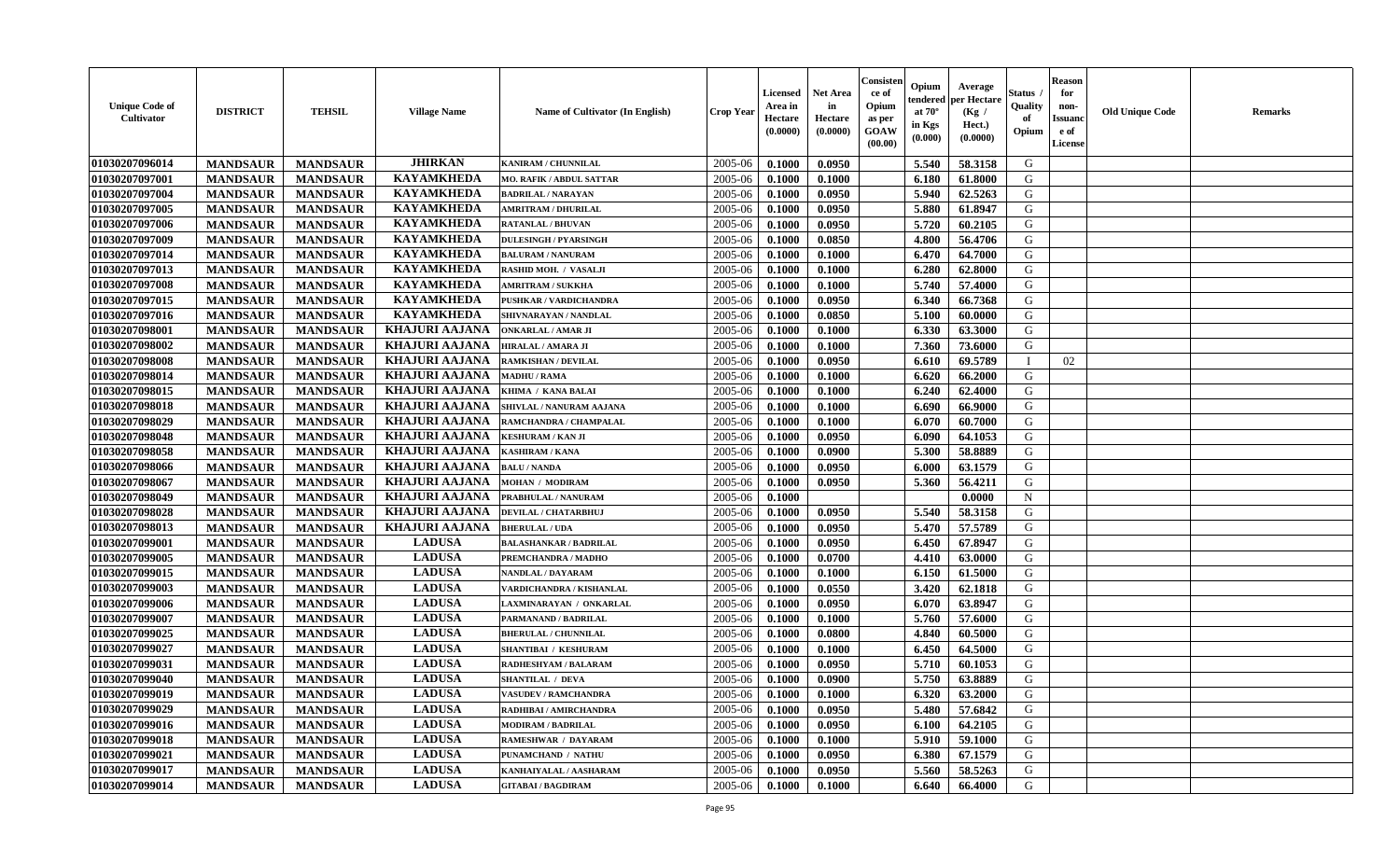| <b>Unique Code of</b><br><b>Cultivator</b> | <b>DISTRICT</b> | <b>TEHSIL</b>   | <b>Village Name</b> | Name of Cultivator (In English) | <b>Crop Year</b> | <b>Licensed</b><br>Area in<br>Hectare<br>(0.0000) | <b>Net Area</b><br>in<br>Hectare<br>(0.0000) | Consisteı<br>ce of<br>Opium<br>as per<br><b>GOAW</b><br>(00.00) | Opium<br>endered<br>at $70^\circ$<br>in Kgs<br>$(\mathbf{0.000})$ | Average<br>per Hectare<br>(Kg /<br>Hect.)<br>(0.0000) | Status<br>Quality<br>of<br>Opium | Reason<br>for<br>non-<br>Issuan<br>e of<br>License | <b>Old Unique Code</b> | <b>Remarks</b>     |
|--------------------------------------------|-----------------|-----------------|---------------------|---------------------------------|------------------|---------------------------------------------------|----------------------------------------------|-----------------------------------------------------------------|-------------------------------------------------------------------|-------------------------------------------------------|----------------------------------|----------------------------------------------------|------------------------|--------------------|
| 01030207099022                             | <b>MANDSAUR</b> | <b>MANDSAUR</b> | <b>LADUSA</b>       | <b>DEVRAM / BALARAM</b>         | 2005-06          | 0.1000                                            | 0.0950                                       |                                                                 | 6.670                                                             | 70.2105                                               | G                                |                                                    |                        |                    |
| 01030207100001                             | <b>MANDSAUR</b> | <b>MANDSAUR</b> | <b>LASUDAWAN</b>    | KAMLASHANKAR / BHERULAL         | 2005-06          | 0.1000                                            | 0.1050                                       |                                                                 | 6.970                                                             | 66.3810                                               | G                                |                                                    |                        |                    |
| 01030207100006                             | <b>MANDSAUR</b> | <b>MANDSAUR</b> | <b>LASUDAWAN</b>    | <b>GANPATLAL / MOHANLAL</b>     | 2005-06          | 0.1000                                            | 0.0950                                       |                                                                 | 6.460                                                             | 68.0000                                               | G                                |                                                    |                        |                    |
| 01030207100008                             | <b>MANDSAUR</b> | <b>MANDSAUR</b> | <b>LASUDAWAN</b>    | <b>GOPAL / BHERULAL</b>         | 2005-06          | 0.1000                                            | 0.1000                                       |                                                                 | 6.390                                                             | 63.9000                                               | G                                |                                                    |                        |                    |
| 01030207100009                             | <b>MANDSAUR</b> | <b>MANDSAUR</b> | <b>LASUDAWAN</b>    | ONKARILAL / BHANWARLAL          | 2005-06          | 0.1000                                            | 0.0950                                       |                                                                 | 6.160                                                             | 64.8421                                               | G                                |                                                    |                        |                    |
| 01030207100010                             | <b>MANDSAUR</b> | <b>MANDSAUR</b> | <b>LASUDAWAN</b>    | <b>RATANLAL / BHANVARLAL</b>    | 2005-06          | 0.1000                                            | 0.0950                                       |                                                                 | 6.500                                                             | 68.4211                                               | G                                |                                                    |                        |                    |
| 01030207100012                             | <b>MANDSAUR</b> | <b>MANDSAUR</b> | <b>LASUDAWAN</b>    | <b>RAMNIVAS / BHANVARLAL</b>    | 2005-06          | 0.1000                                            | 0.0900                                       |                                                                 | 5.990                                                             | 66.5556                                               | G                                |                                                    |                        |                    |
| 01030207100014                             | <b>MANDSAUR</b> | <b>MANDSAUR</b> | <b>LASUDAWAN</b>    | <b>SHANKARLAL / NANDA</b>       | 2005-06          | 0.1000                                            | 0.1000                                       |                                                                 | 6.420                                                             | 64.2000                                               | G                                |                                                    |                        |                    |
| 01030207100020                             | <b>MANDSAUR</b> | <b>MANDSAUR</b> | <b>LASUDAWAN</b>    | <b>NARSINGH / MANGILAL</b>      | 2005-06          | 0.1000                                            | 0.1000                                       |                                                                 | 5.910                                                             | 59.1000                                               | G                                |                                                    |                        |                    |
| 01030207100030                             | <b>MANDSAUR</b> | <b>MANDSAUR</b> | <b>LASUDAWAN</b>    | <b>DHAPUBAI/NAGULAL</b>         | 2005-06          | 0.1000                                            | 0.0950                                       |                                                                 | 6.330                                                             | 66.6316                                               | G                                |                                                    |                        |                    |
| 01030207100032                             | <b>MANDSAUR</b> | <b>MANDSAUR</b> | <b>LASUDAWAN</b>    | <b>AMBALAL / JAYRAM</b>         | 2005-06          | 0.1000                                            | 0.0350                                       |                                                                 | 3.130                                                             | 89.4286                                               | G                                |                                                    |                        |                    |
| 01030207100034                             | <b>MANDSAUR</b> | <b>MANDSAUR</b> | <b>LASUDAWAN</b>    | <b>MANGILAL / BHUVAN</b>        | 2005-06          | 0.1000                                            | 0.0950                                       |                                                                 | 6.460                                                             | 68.0000                                               | G                                |                                                    |                        |                    |
| 01030207100039                             | <b>MANDSAUR</b> | <b>MANDSAUR</b> | <b>LASUDAWAN</b>    | <b>HULASIBAI / VAJERAM</b>      | 2005-06          | 0.1000                                            | 0.0950                                       |                                                                 | 6.520                                                             | 68.6316                                               | G                                |                                                    |                        | <b>NAME CHANGE</b> |
| 01030207100043                             | <b>MANDSAUR</b> | <b>MANDSAUR</b> | <b>LASUDAWAN</b>    | <b>BHULIBAI / HARCHANDRA</b>    | 2005-06          | 0.1000                                            | 0.0950                                       |                                                                 | 5.900                                                             | 62.1053                                               | G                                |                                                    |                        |                    |
| 01030207100044                             | <b>MANDSAUR</b> | <b>MANDSAUR</b> | <b>LASUDAWAN</b>    | RAMCHANDRA / LAKSHMAN           | 2005-06          | 0.1000                                            | 0.0950                                       |                                                                 | 6.320                                                             | 66.5263                                               | G                                |                                                    |                        |                    |
| 01030207100047                             | <b>MANDSAUR</b> | <b>MANDSAUR</b> | <b>LASUDAWAN</b>    | <b>HIRALAL / DHURA JI</b>       | 2005-06          | 0.1000                                            | 0.1000                                       |                                                                 | 6.280                                                             | 62.8000                                               | G                                |                                                    |                        |                    |
| 01030207100049                             | <b>MANDSAUR</b> | <b>MANDSAUR</b> | <b>LASUDAWAN</b>    | PRABHULAL / MODA JI             | 2005-06          | 0.1000                                            | 0.0950                                       |                                                                 | 5.850                                                             | 61.5789                                               | G                                |                                                    |                        |                    |
| 01030207100050                             | <b>MANDSAUR</b> | <b>MANDSAUR</b> | <b>LASUDAWAN</b>    | LAKSHMINARAYAN / NATHU          | 2005-06          | 0.1000                                            | 0.1000                                       |                                                                 | 6.900                                                             | 69.0000                                               | G                                |                                                    |                        |                    |
| 01030207100051                             | <b>MANDSAUR</b> | <b>MANDSAUR</b> | <b>LASUDAWAN</b>    | PANNALAL / RODA JI              | 2005-06          | 0.1000                                            | 0.1000                                       |                                                                 | 6.300                                                             | 63.0000                                               | G                                |                                                    |                        |                    |
| 01030207100053                             | <b>MANDSAUR</b> | <b>MANDSAUR</b> | <b>LASUDAWAN</b>    | SHANTILAL / HARISHANKAR         | 2005-06          | 0.1000                                            | 0.0900                                       |                                                                 | 5.630                                                             | 62.5556                                               | G                                |                                                    |                        |                    |
| 01030207100059                             | <b>MANDSAUR</b> | <b>MANDSAUR</b> | <b>LASUDAWAN</b>    | <b>HIRALAL / GULAB</b>          | 2005-06          | 0.1000                                            | 0.0950                                       |                                                                 | 5.740                                                             | 60.4211                                               | G                                |                                                    |                        |                    |
| 01030207100062                             | <b>MANDSAUR</b> | <b>MANDSAUR</b> | <b>LASUDAWAN</b>    | KACHRULAL / MANGILAL            | 2005-06          | 0.1000                                            | 0.1000                                       |                                                                 | 5.750                                                             | 57.5000                                               | G                                |                                                    |                        |                    |
| 01030207100063                             | <b>MANDSAUR</b> | <b>MANDSAUR</b> | <b>LASUDAWAN</b>    | <b>KISHOR / MODIBAI</b>         | 2005-06          | 0.1000                                            | 0.0950                                       |                                                                 | 6.470                                                             | 68.1053                                               | G                                |                                                    |                        |                    |
| 01030207100064                             | <b>MANDSAUR</b> | <b>MANDSAUR</b> | <b>LASUDAWAN</b>    | KISHANLAL / LAKSHMAN            | 2005-06          | 0.1000                                            | 0.0950                                       |                                                                 | 6.110                                                             | 64.3158                                               | G                                |                                                    |                        |                    |
| 01030207100067                             | <b>MANDSAUR</b> | <b>MANDSAUR</b> | <b>LASUDAWAN</b>    | <b>BHERULAL / RAMCHANDRA</b>    | 2005-06          | 0.1000                                            | 0.1000                                       |                                                                 | 6.430                                                             | 64.3000                                               | G                                |                                                    |                        |                    |
| 01030207100072                             | <b>MANDSAUR</b> | <b>MANDSAUR</b> | <b>LASUDAWAN</b>    | <b>VAJERAM / BHUVAN</b>         | 2005-06          | 0.1000                                            | 0.1000                                       |                                                                 | 6.820                                                             | 68.2000                                               | G                                |                                                    |                        |                    |
| 01030207100073                             | <b>MANDSAUR</b> | <b>MANDSAUR</b> | <b>LASUDAWAN</b>    | SHANKARLAL / BHERULAL           | 2005-06          | 0.1000                                            | 0.1000                                       |                                                                 | 6.640                                                             | 66.4000                                               | G                                |                                                    |                        |                    |
| 01030207100075                             | <b>MANDSAUR</b> | <b>MANDSAUR</b> | <b>LASUDAWAN</b>    | JHABBABAI / RAMCHANDRA          | 2005-06          | 0.1000                                            | 0.1000                                       |                                                                 | 6.010                                                             | 60.1000                                               | G                                |                                                    |                        |                    |
| 01030207100077                             | <b>MANDSAUR</b> | <b>MANDSAUR</b> | <b>LASUDAWAN</b>    | SOHANBAI / CHAMPALAL            | 2005-06          | 0.1000                                            | 0.1000                                       |                                                                 | 5.680                                                             | 56.8000                                               | G                                |                                                    |                        |                    |
| 01030207100084                             | <b>MANDSAUR</b> | <b>MANDSAUR</b> | <b>LASUDAWAN</b>    | SHOBHARAM / BHERA JI            | 2005-06          | 0.1000                                            | 0.0800                                       |                                                                 | 4.770                                                             | 59.6250                                               | G                                |                                                    |                        |                    |
| 01030207100089                             | <b>MANDSAUR</b> | <b>MANDSAUR</b> | <b>LASUDAWAN</b>    | <b>BADRILAL / NATHU</b>         | 2005-06          | 0.1000                                            | 0.1000                                       |                                                                 | 5.810                                                             | 58.1000                                               | G                                |                                                    |                        |                    |
| 01030207100092                             | <b>MANDSAUR</b> | <b>MANDSAUR</b> | <b>LASUDAWAN</b>    | SITABAI / NANDA                 | 2005-06          | 0.1000                                            | 0.1000                                       |                                                                 | 6.180                                                             | 61.8000                                               | G                                |                                                    |                        |                    |
| 01030207100095                             | <b>MANDSAUR</b> | <b>MANDSAUR</b> | <b>LASUDAWAN</b>    | SITABAI / MOHANLAL              | 2005-06          | 0.1000                                            | 0.0950                                       |                                                                 | 6.040                                                             | 63.5789                                               | G                                |                                                    |                        |                    |
| 01030207100097                             | <b>MANDSAUR</b> | <b>MANDSAUR</b> | <b>LASUDAWAN</b>    | TARACHANDRA / DEVRAM            | 2005-06          | 0.1000                                            | 0.1000                                       |                                                                 | 6.210                                                             | 62.1000                                               | G                                |                                                    |                        |                    |
| 01030207100101                             | <b>MANDSAUR</b> | <b>MANDSAUR</b> | <b>LASUDAWAN</b>    | <b>BAGDIRAM / HARIRAM</b>       | 2005-06          | 0.1000                                            | 0.0950                                       |                                                                 | 6.500                                                             | 68.4211                                               | G                                |                                                    |                        |                    |
| <b>01030207100102</b>                      | <b>MANDSAUR</b> | <b>MANDSAUR</b> | <b>LASUDAWAN</b>    | <b>RATANBAI/BALU</b>            | $2005-06$ 0.1000 |                                                   |                                              |                                                                 |                                                                   | 0.0000                                                | F                                |                                                    |                        |                    |
| 01030207100112                             | <b>MANDSAUR</b> | <b>MANDSAUR</b> | <b>LASUDAWAN</b>    | <b>JAVAHARLAL / RAMLAL</b>      | 2005-06          | 0.1000                                            | 0.0950                                       |                                                                 | 6.160                                                             | 64.8421                                               | G                                |                                                    |                        |                    |
| 01030207100113                             | <b>MANDSAUR</b> | <b>MANDSAUR</b> | <b>LASUDAWAN</b>    | <b>DHAPUBAI/RATANLAL</b>        | 2005-06          | 0.1000                                            | 0.1000                                       |                                                                 | 6.440                                                             | 64.4000                                               | G                                |                                                    |                        |                    |
| 01030207100119                             | <b>MANDSAUR</b> | <b>MANDSAUR</b> | <b>LASUDAWAN</b>    | LAKSHMINARAYAN / NARSINGH       | 2005-06          | 0.1000                                            | 0.1000                                       |                                                                 | 6.730                                                             | 67.3000                                               | G                                |                                                    |                        |                    |
| 01030207100132                             | <b>MANDSAUR</b> | <b>MANDSAUR</b> | <b>LASUDAWAN</b>    | <b>BAPULAL / GIRDHARILAL</b>    | 2005-06          | 0.1000                                            | 0.1000                                       |                                                                 | 5.940                                                             | 59.4000                                               | G                                |                                                    |                        |                    |
| 01030207100133                             | <b>MANDSAUR</b> | <b>MANDSAUR</b> | <b>LASUDAWAN</b>    | RAJUBAI / JAGANNATH             | 2005-06          | 0.1000                                            | 0.1000                                       |                                                                 | 6.110                                                             | 61.1000                                               | G                                |                                                    |                        |                    |
| 01030207100134                             | <b>MANDSAUR</b> | <b>MANDSAUR</b> | <b>LASUDAWAN</b>    | NANDUBAI / GANESHRAM            | 2005-06          | 0.1000                                            | 0.0950                                       |                                                                 | 5.450                                                             | 57.3684                                               | G                                | 05                                                 |                        |                    |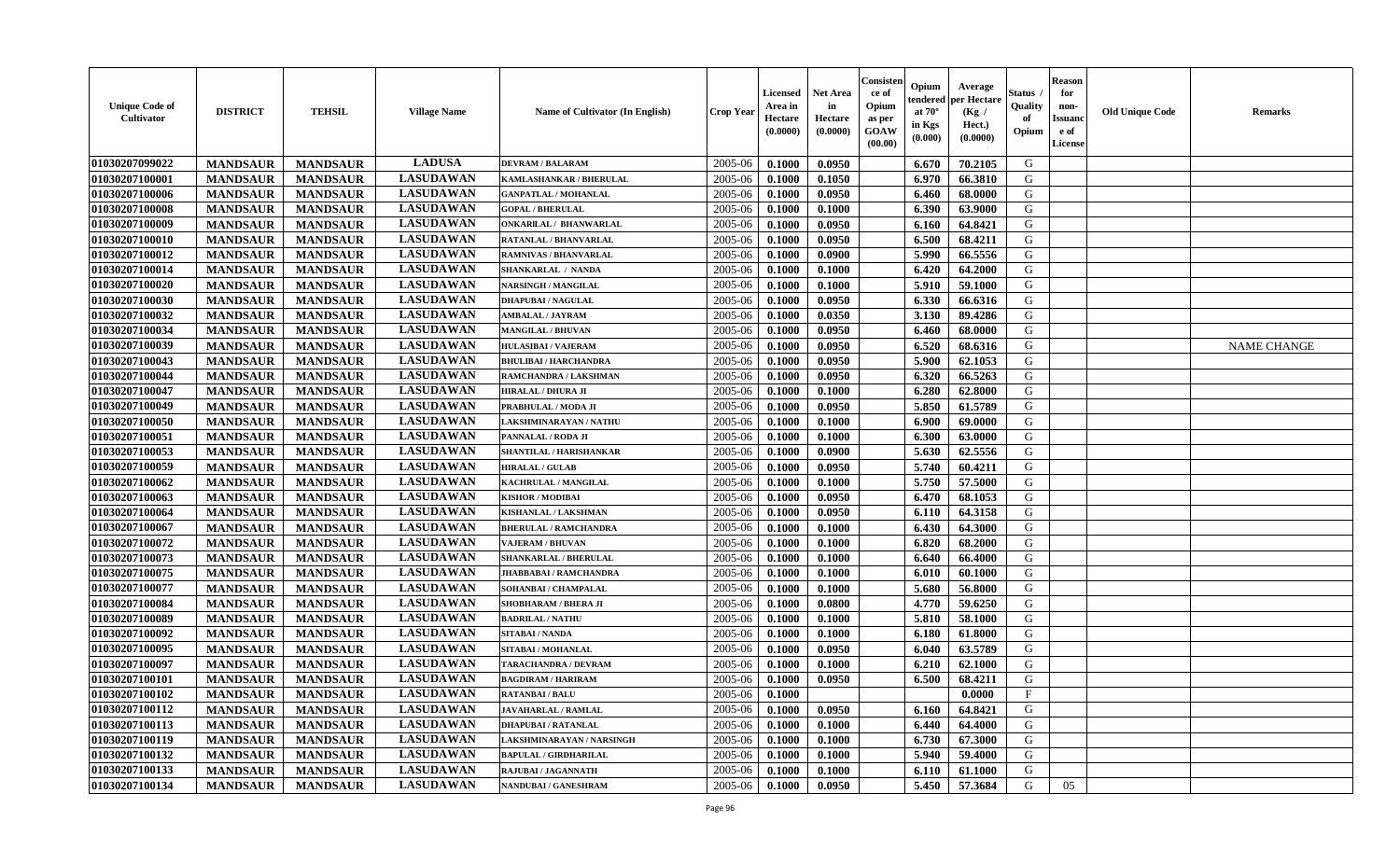| <b>Unique Code of</b><br>Cultivator | <b>DISTRICT</b> | <b>TEHSIL</b>   | <b>Village Name</b> | Name of Cultivator (In English) | <b>Crop Year</b> | <b>Licensed</b><br>Area in<br>Hectare<br>(0.0000) | <b>Net Area</b><br>in<br>Hectare<br>(0.0000) | Consister<br>ce of<br>Opium<br>as per<br><b>GOAW</b><br>(00.00) | Opium<br>endered<br>at $70^{\circ}$<br>in Kgs<br>$(\mathbf{0.000})$ | Average<br>per Hectare<br>(Kg /<br>Hect.)<br>(0.0000) | Status<br>Quality<br>of<br>Opium | <b>Reason</b><br>for<br>non-<br><b>Issuanc</b><br>e of<br>License | <b>Old Unique Code</b> | <b>Remarks</b>     |
|-------------------------------------|-----------------|-----------------|---------------------|---------------------------------|------------------|---------------------------------------------------|----------------------------------------------|-----------------------------------------------------------------|---------------------------------------------------------------------|-------------------------------------------------------|----------------------------------|-------------------------------------------------------------------|------------------------|--------------------|
| 01030207100135                      | <b>MANDSAUR</b> | <b>MANDSAUR</b> | <b>LASUDAWAN</b>    | KANHAIYALAL / BHERULAL          | 2005-06          | 0.1000                                            | 0.0950                                       |                                                                 | 5.990                                                               | 63.0526                                               | G                                |                                                                   |                        |                    |
| 01030207100137                      | <b>MANDSAUR</b> | <b>MANDSAUR</b> | <b>LASUDAWAN</b>    | KAILASHCHANDRA / RATANLAL       | 2005-06          | 0.1000                                            | 0.1000                                       |                                                                 | 6.440                                                               | 64.4000                                               | G                                |                                                                   |                        |                    |
| 01030207100138                      | <b>MANDSAUR</b> | <b>MANDSAUR</b> | <b>LASUDAWAN</b>    | <b>BHANVARLAL / SAVRAM</b>      | 2005-06          | 0.1000                                            | 0.0950                                       |                                                                 | 5.900                                                               | 62.1053                                               | G                                |                                                                   |                        |                    |
| 01030207100155                      | <b>MANDSAUR</b> | <b>MANDSAUR</b> | <b>LASUDAWAN</b>    | MANOHARSINGH / HARISHANKAR      | 2005-06          | 0.1000                                            | 0.1000                                       |                                                                 | 6.590                                                               | 65.9000                                               | G                                |                                                                   |                        |                    |
| 01030207100156                      | <b>MANDSAUR</b> | <b>MANDSAUR</b> | <b>LASUDAWAN</b>    | SURESHCHANDRA / RAMCHANDRA      | 2005-06          | 0.1000                                            | 0.0950                                       |                                                                 | 6.110                                                               | 64.3158                                               | G                                |                                                                   |                        |                    |
| 01030207100158                      | <b>MANDSAUR</b> | <b>MANDSAUR</b> | <b>LASUDAWAN</b>    | PARIBAI / RATANLAL              | 2005-06          | 0.1000                                            | 0.0900                                       |                                                                 | 5.640                                                               | 62.6667                                               | G                                |                                                                   |                        |                    |
| 01030207100161                      | <b>MANDSAUR</b> | <b>MANDSAUR</b> | <b>LASUDAWAN</b>    | <b>BHUVAN / HARIRAM</b>         | 2005-06          | 0.1000                                            | 0.1000                                       |                                                                 | 6.330                                                               | 63.3000                                               | G                                |                                                                   |                        |                    |
| 01030207100162                      | <b>MANDSAUR</b> | <b>MANDSAUR</b> | <b>LASUDAWAN</b>    | TARACHANDRA / BALARAM           | 2005-06          | 0.1000                                            | 0.0950                                       |                                                                 | 7.180                                                               | 75.5789                                               | G                                |                                                                   |                        |                    |
| 01030207100163                      | <b>MANDSAUR</b> | <b>MANDSAUR</b> | <b>LASUDAWAN</b>    | RAMCHANDRADAS / SEVADAS         | 2005-06          | 0.1000                                            | 0.0900                                       |                                                                 | 5.980                                                               | 66.4444                                               | G                                |                                                                   |                        |                    |
| 01030207100164                      | <b>MANDSAUR</b> | <b>MANDSAUR</b> | <b>LASUDAWAN</b>    | SAMPATBAI / KANHAIYALAL         | 2005-06          | 0.1000                                            | 0.1000                                       |                                                                 | 6.530                                                               | 65.3000                                               | G                                |                                                                   |                        |                    |
| 01030207100175                      | <b>MANDSAUR</b> | <b>MANDSAUR</b> | <b>LASUDAWAN</b>    | SHRILAL / PRABHULAL             | 2005-06          | 0.1000                                            | 0.0950                                       |                                                                 | 6.730                                                               | 70.8421                                               | G                                |                                                                   |                        |                    |
| 01030207100176                      | <b>MANDSAUR</b> | <b>MANDSAUR</b> | <b>LASUDAWAN</b>    | <b>BHANWARLAL / BHERULAL</b>    | 2005-06          | 0.1000                                            | 0.1000                                       |                                                                 | 6.740                                                               | 67.4000                                               | G                                |                                                                   |                        |                    |
| 01030207100177                      | <b>MANDSAUR</b> | <b>MANDSAUR</b> | <b>LASUDAWAN</b>    | <b>RAJARAM / NANDA</b>          | 2005-06          | 0.1000                                            | 0.1000                                       |                                                                 | 6.030                                                               | 60.3000                                               | G                                |                                                                   |                        |                    |
| 01030207100178                      | <b>MANDSAUR</b> | <b>MANDSAUR</b> | <b>LASUDAWAN</b>    | AKSHMINARAYAN / UDA             | 2005-06          | 0.1000                                            | 0.0900                                       |                                                                 | 5.630                                                               | 62.5556                                               | G                                |                                                                   |                        |                    |
| 01030207100184                      | <b>MANDSAUR</b> | <b>MANDSAUR</b> | <b>LASUDAWAN</b>    | KANHAIYALAL / RAMDEV            | 2005-06          | 0.1000                                            | 0.0950                                       |                                                                 | 6.380                                                               | 67.1579                                               | G                                |                                                                   |                        |                    |
| 01030207100187                      | <b>MANDSAUR</b> | <b>MANDSAUR</b> | <b>LASUDAWAN</b>    | HIRALAL / KASTURCHANDRA         | 2005-06          | 0.1000                                            | 0.0900                                       |                                                                 | 5.360                                                               | 59.5556                                               | G                                |                                                                   |                        |                    |
| 01030207100190                      | <b>MANDSAUR</b> | <b>MANDSAUR</b> | <b>LASUDAWAN</b>    | NARSINGH / UDAYRAM              | 2005-06          | 0.1000                                            | 0.0950                                       |                                                                 | 5.770                                                               | 60.7368                                               | G                                |                                                                   |                        |                    |
| 01030207100003                      | <b>MANDSAUR</b> | <b>MANDSAUR</b> | <b>LASUDAWAN</b>    | <b>GIRDHARI / NANURAM</b>       | 2005-06          | 0.1000                                            | 0.0800                                       |                                                                 | 4.510                                                               | 56.3750                                               | G                                |                                                                   |                        |                    |
| 01030207100007                      | <b>MANDSAUR</b> | <b>MANDSAUR</b> | <b>LASUDAWAN</b>    | RAGHUVIRSINGH / RAMDEV          | 2005-06          | 0.1000                                            | 0.0950                                       |                                                                 | 6.400                                                               | 67.3684                                               | G                                |                                                                   |                        |                    |
| 01030207100013                      | <b>MANDSAUR</b> | <b>MANDSAUR</b> | <b>LASUDAWAN</b>    | <b>MOHANLAL / BHERULAL</b>      | 2005-06          | 0.1000                                            | 0.0950                                       |                                                                 | 6.520                                                               | 68.6316                                               | G                                |                                                                   |                        |                    |
| 01030207100016                      | <b>MANDSAUR</b> | <b>MANDSAUR</b> | <b>LASUDAWAN</b>    | KISHANLAL / RAMCHANDRA          | 2005-06          | 0.1000                                            | 0.0950                                       |                                                                 | 6.350                                                               | 66.8421                                               | G                                |                                                                   |                        |                    |
| 01030207100021                      | <b>MANDSAUR</b> | <b>MANDSAUR</b> | <b>LASUDAWAN</b>    | <b>ONKARLAL / BALURAM</b>       | 2005-06          | 0.1000                                            | 0.0850                                       |                                                                 | 5.600                                                               | 65.8824                                               | G                                |                                                                   |                        |                    |
| 01030207100026                      | <b>MANDSAUR</b> | <b>MANDSAUR</b> | <b>LASUDAWAN</b>    | <b>SUNDARLAL / VAJERAM</b>      | 2005-06          | 0.1000                                            | 0.0950                                       |                                                                 | 6.360                                                               | 66.9474                                               | G                                |                                                                   |                        |                    |
| 01030207100033                      | <b>MANDSAUR</b> | <b>MANDSAUR</b> | <b>LASUDAWAN</b>    | <b>BALARAM / NANURAM</b>        | 2005-06          | 0.1000                                            | 0.0900                                       |                                                                 | 5.650                                                               | 62.7778                                               | G                                |                                                                   |                        |                    |
| 01030207100035                      | <b>MANDSAUR</b> | <b>MANDSAUR</b> | <b>LASUDAWAN</b>    | <b>BALU / GHASI</b>             | 2005-06          | 0.1000                                            | 0.0950                                       |                                                                 | 6.380                                                               | 67.1579                                               | G                                |                                                                   |                        |                    |
| 01030207100037                      | <b>MANDSAUR</b> | <b>MANDSAUR</b> | <b>LASUDAWAN</b>    | <b>BABRU / KHIMA</b>            | 2005-06          | 0.1000                                            | 0.0950                                       |                                                                 | 6.040                                                               | 63.5789                                               | G                                |                                                                   |                        |                    |
| 01030207100038                      | <b>MANDSAUR</b> | <b>MANDSAUR</b> | <b>LASUDAWAN</b>    | KISHANLAL / RUPA                | 2005-06          | 0.1000                                            | 0.0850                                       |                                                                 | 5.400                                                               | 63.5294                                               | G                                |                                                                   |                        |                    |
| 01030207100041                      | <b>MANDSAUR</b> | <b>MANDSAUR</b> | <b>LASUDAWAN</b>    | <b>BHERUSINGH / RADHAKISHAN</b> | 2005-06          | 0.1000                                            | 0.0950                                       |                                                                 | 5.710                                                               | 60.1053                                               | G                                |                                                                   |                        | <b>NAME CHANGE</b> |
| 01030207100042                      | <b>MANDSAUR</b> | <b>MANDSAUR</b> | <b>LASUDAWAN</b>    | <b>BHERULAL / BALU JI</b>       | 2005-06          | 0.1000                                            | 0.1000                                       |                                                                 | 6.330                                                               | 63.3000                                               | G                                |                                                                   |                        |                    |
| 01030207100045                      | <b>MANDSAUR</b> | <b>MANDSAUR</b> | <b>LASUDAWAN</b>    | <b>BHAGIBAI / KACHRU</b>        | 2005-06          | 0.1000                                            | 0.1000                                       |                                                                 | 5.310                                                               | 53.1000                                               | G                                | 04                                                                |                        |                    |
| 01030207100052                      | <b>MANDSAUR</b> | <b>MANDSAUR</b> | <b>LASUDAWAN</b>    | <b>JANIBAI / MANNA</b>          | 2005-06          | 0.1000                                            | 0.0950                                       |                                                                 | 5.980                                                               | 62.9474                                               | G                                |                                                                   |                        |                    |
| 01030207100065                      | <b>MANDSAUR</b> | <b>MANDSAUR</b> | <b>LASUDAWAN</b>    | MANGILAL / MODIRAM              | 2005-06          | 0.1000                                            | 0.1000                                       |                                                                 | 6.640                                                               | 66.4000                                               | G                                |                                                                   |                        |                    |
| 01030207100066                      | <b>MANDSAUR</b> | <b>MANDSAUR</b> | <b>LASUDAWAN</b>    | TULSIRAM / RODA JI              | 2005-06          | 0.1000                                            | 0.0950                                       |                                                                 | 5.850                                                               | 61.5789                                               | G                                |                                                                   |                        |                    |
| 01030207100068                      | <b>MANDSAUR</b> | <b>MANDSAUR</b> | <b>LASUDAWAN</b>    | <b>MOHANBAI/MANGILAL</b>        | 2005-06          | 0.1000                                            | 0.0950                                       |                                                                 | 5.820                                                               | 61.2632                                               | G                                |                                                                   |                        |                    |
| 01030207100074                      | <b>MANDSAUR</b> | <b>MANDSAUR</b> | <b>LASUDAWAN</b>    | HAKIM / BAKSHU MANSURI          | 2005-06          | 0.1000                                            | 0.1000                                       |                                                                 | 6.610                                                               | 66.1000                                               | G                                |                                                                   |                        |                    |
| 01030207100076                      | <b>MANDSAUR</b> | MANDSAUR        | <b>LASUDAWAN</b>    | <b>GOPAL / NANDRAM</b>          | $2005 - 06$      | 0.1000                                            | 0.0950                                       |                                                                 | $5.910$                                                             | 62.2105                                               | G                                |                                                                   |                        |                    |
| 01030207100078                      | <b>MANDSAUR</b> | <b>MANDSAUR</b> | <b>LASUDAWAN</b>    | NANURAM / RAKVA                 | 2005-06          | 0.1000                                            | 0.0900                                       |                                                                 | 5.660                                                               | 62.8889                                               | G                                |                                                                   |                        |                    |
| 01030207100082                      | <b>MANDSAUR</b> | <b>MANDSAUR</b> | <b>LASUDAWAN</b>    | <b>KESHURAM / SAVARAM</b>       | 2005-06          | 0.1000                                            | 0.1000                                       |                                                                 | 5.860                                                               | 58.6000                                               | G                                |                                                                   |                        |                    |
| 01030207100087                      | <b>MANDSAUR</b> | <b>MANDSAUR</b> | <b>LASUDAWAN</b>    | <b>MANGIBAI / BADRILAL</b>      | 2005-06          | 0.1000                                            | 0.0950                                       |                                                                 | 5.960                                                               | 62.7368                                               | G                                |                                                                   |                        |                    |
| 01030207100093                      | <b>MANDSAUR</b> | <b>MANDSAUR</b> | <b>LASUDAWAN</b>    | NANDIBAI / AMRITRAM             | 2005-06          | 0.1000                                            | 0.1000                                       |                                                                 | 5.390                                                               | 53.9000                                               | G                                | 04                                                                |                        |                    |
| 01030207100098                      | <b>MANDSAUR</b> | <b>MANDSAUR</b> | <b>LASUDAWAN</b>    | KACHRIBAI / NANDIBAI            | 2005-06          | 0.1000                                            | 0.1000                                       |                                                                 | 6.290                                                               | 62.9000                                               | G                                |                                                                   |                        |                    |
| 01030207100104                      | <b>MANDSAUR</b> | <b>MANDSAUR</b> | <b>LASUDAWAN</b>    | <b>CHAMPALAL / TEKA</b>         | 2005-06          | 0.1000                                            | 0.0950                                       |                                                                 | 6.110                                                               | 64.3158                                               | G                                |                                                                   |                        |                    |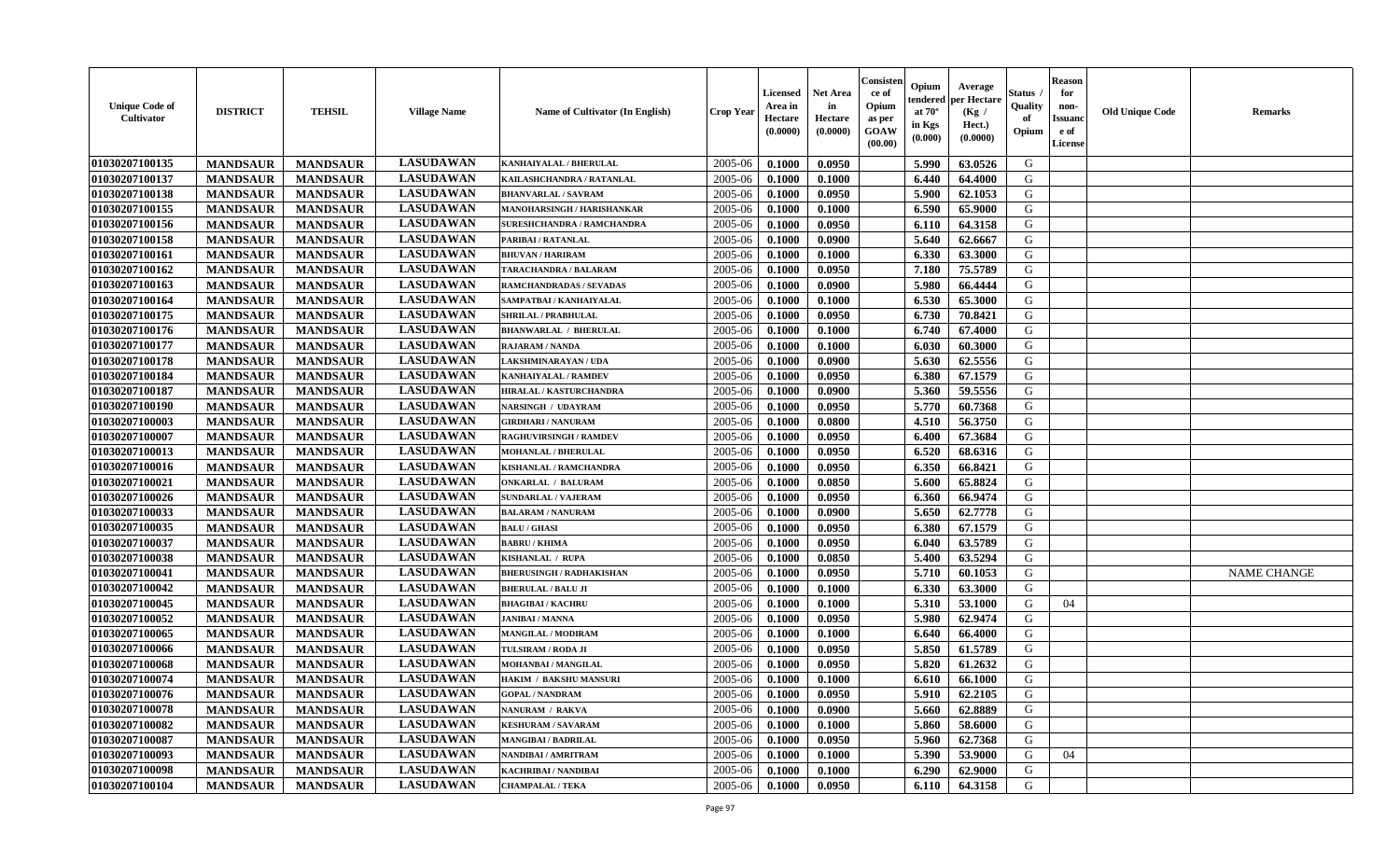| <b>Unique Code of</b><br>Cultivator | <b>DISTRICT</b> | <b>TEHSIL</b>   | <b>Village Name</b>               | Name of Cultivator (In English)  | <b>Crop Year</b> | Licensed<br>Area in<br>Hectare<br>(0.0000) | <b>Net Area</b><br>in<br>Hectare<br>(0.0000) | Consister<br>ce of<br>Opium<br>as per<br><b>GOAW</b><br>(00.00) | Opium<br>endered<br>at $70^\circ$<br>in Kgs<br>(0.000) | Average<br>per Hectare<br>(Kg /<br>Hect.)<br>(0.0000) | <b>Status</b><br>Quality<br>of<br>Opium | <b>Reason</b><br>for<br>non-<br><b>Issuanc</b><br>e of<br>License | <b>Old Unique Code</b> | <b>Remarks</b> |
|-------------------------------------|-----------------|-----------------|-----------------------------------|----------------------------------|------------------|--------------------------------------------|----------------------------------------------|-----------------------------------------------------------------|--------------------------------------------------------|-------------------------------------------------------|-----------------------------------------|-------------------------------------------------------------------|------------------------|----------------|
| 01030207100111                      | <b>MANDSAUR</b> | <b>MANDSAUR</b> | <b>LASUDAWAN</b>                  | <b>RAMCHANDRA / KALU</b>         | 2005-06          | 0.1000                                     | 0.1000                                       |                                                                 | 2.170                                                  | 21.7000                                               | - I                                     | 02                                                                |                        |                |
| 01030207100117                      | <b>MANDSAUR</b> | <b>MANDSAUR</b> | <b>LASUDAWAN</b>                  | <b>BHERULAL / HARIRAM</b>        | 2005-06          | 0.1000                                     | 0.1000                                       |                                                                 | 6.390                                                  | 63.9000                                               | G                                       |                                                                   |                        |                |
| 01030207100120                      | <b>MANDSAUR</b> | <b>MANDSAUR</b> | <b>LASUDAWAN</b>                  | RAMESHVAR / JAMANABAI            | 2005-06          | 0.1000                                     | 0.1000                                       |                                                                 | 6.090                                                  | 60.9000                                               | G                                       |                                                                   |                        |                |
| 01030207100122                      | <b>MANDSAUR</b> | <b>MANDSAUR</b> | <b>LASUDAWAN</b>                  | KANWARLAL / DEVILAL              | 2005-06          | 0.1000                                     | 0.0950                                       |                                                                 | 6.480                                                  | 68.2105                                               | G                                       |                                                                   |                        |                |
| 01030207100130                      | <b>MANDSAUR</b> | <b>MANDSAUR</b> | <b>LASUDAWAN</b>                  | MANGILAL / MANNA                 | 2005-06          | 0.1000                                     | 0.1000                                       |                                                                 | 6.330                                                  | 63.3000                                               | G                                       |                                                                   |                        |                |
| 01030207100131                      | <b>MANDSAUR</b> | <b>MANDSAUR</b> | <b>LASUDAWAN</b>                  | KANHEYALAL / HIRALAL             | 2005-06          | 0.1000                                     | 0.0850                                       |                                                                 | 5.100                                                  | 60.0000                                               | G                                       |                                                                   |                        |                |
| 01030207100136                      | <b>MANDSAUR</b> | <b>MANDSAUR</b> | <b>LASUDAWAN</b>                  | <b>MANGILAL / NANDRAM</b>        | 2005-06          | 0.1000                                     | 0.0950                                       |                                                                 | 6.120                                                  | 64.4211                                               | G                                       |                                                                   |                        |                |
| 01030207100140                      | <b>MANDSAUR</b> | <b>MANDSAUR</b> | <b>LASUDAWAN</b>                  | KACHRULAL / BHUWAN               | 2005-06          | 0.1000                                     | 0.0900                                       |                                                                 | 6.010                                                  | 66.7778                                               | G                                       |                                                                   |                        |                |
| 01030207100143                      | <b>MANDSAUR</b> | <b>MANDSAUR</b> | <b>LASUDAWAN</b>                  | <b>GHANSHYAM / NANDRAM</b>       | 2005-06          | 0.1000                                     | 0.1000                                       |                                                                 | 6.370                                                  | 63.7000                                               | G                                       |                                                                   |                        |                |
| 01030207100144                      | <b>MANDSAUR</b> | <b>MANDSAUR</b> | <b>LASUDAWAN</b>                  | MATHURALAL / KESHURAM            | 2005-06          | 0.1000                                     |                                              |                                                                 |                                                        | 0.0000                                                | $\mathbf{F}$                            |                                                                   |                        |                |
| 01030207100145                      | <b>MANDSAUR</b> | <b>MANDSAUR</b> | <b>LASUDAWAN</b>                  | RAMGOPAL / PRAHLAD JI            | 2005-06          | 0.1000                                     | 0.0950                                       |                                                                 | 6.190                                                  | 65.1579                                               | G                                       |                                                                   |                        |                |
| 01030207100146                      | <b>MANDSAUR</b> | <b>MANDSAUR</b> | <b>LASUDAWAN</b>                  | <b>RATANLAL / NANDRAM</b>        | 2005-06          | 0.1000                                     | 0.1000                                       |                                                                 | 6.470                                                  | 64.7000                                               | G                                       |                                                                   |                        |                |
| 01030207100150                      | <b>MANDSAUR</b> | <b>MANDSAUR</b> | <b>LASUDAWAN</b>                  | <b>GOPAL / HARCHANDRA</b>        | 2005-06          | 0.1000                                     | 0.0900                                       |                                                                 | 5.440                                                  | 60.4444                                               | G                                       |                                                                   |                        |                |
| 01030207100159                      | <b>MANDSAUR</b> | <b>MANDSAUR</b> | <b>LASUDAWAN</b>                  | <b>AMBALAL / KACHRULAL</b>       | 2005-06          | 0.1000                                     | 0.1000                                       |                                                                 | 6.230                                                  | 62.3000                                               | G                                       |                                                                   |                        |                |
| 01030207100166                      | <b>MANDSAUR</b> | <b>MANDSAUR</b> | <b>LASUDAWAN</b>                  | RAM KUNWARBAI / ONKARLAL         | 2005-06          | 0.1000                                     | 0.1000                                       |                                                                 | 5.800                                                  | 58.0000                                               | G                                       |                                                                   |                        |                |
| 01030207100167                      | <b>MANDSAUR</b> | <b>MANDSAUR</b> | <b>LASUDAWAN</b>                  | <b>JAGDISHCHANDRA / BHERULAL</b> | 2005-06          | 0.1000                                     | 0.0950                                       |                                                                 | 6.850                                                  | 72.1053                                               | G                                       |                                                                   |                        |                |
| 01030207100171                      | <b>MANDSAUR</b> | <b>MANDSAUR</b> | <b>LASUDAWAN</b>                  | <b>NANDA / DHURA</b>             | 2005-06          | 0.1000                                     | 0.1000                                       |                                                                 | 6.280                                                  | 62.8000                                               | G                                       |                                                                   |                        |                |
| 01030207100188                      | <b>MANDSAUR</b> | <b>MANDSAUR</b> | <b>LASUDAWAN</b>                  | KAMALSINGH / RAMDEV              | 2005-06          | 0.1000                                     | 0.0900                                       |                                                                 | 6.240                                                  | 69.3333                                               | ${\bf G}$                               |                                                                   |                        |                |
| 01030207100191                      | <b>MANDSAUR</b> | <b>MANDSAUR</b> | <b>LASUDAWAN</b>                  | ISHVARIBAI / PRABHULAL           | 2005-06          | 0.1000                                     | 0.0700                                       |                                                                 | 3.990                                                  | 57.0000                                               | G                                       |                                                                   |                        |                |
| 01030207100036                      | <b>MANDSAUR</b> | <b>MANDSAUR</b> | <b>LASUDAWAN</b>                  | <b>BHAIRULAL / RATANLAL</b>      | 2005-06          | 0.1000                                     | 0.0950                                       |                                                                 | 6.890                                                  | 72.5263                                               | G                                       |                                                                   |                        |                |
| 01030207100069                      | <b>MANDSAUR</b> | <b>MANDSAUR</b> | <b>LASUDAWAN</b>                  | KANHAIYALAL / BHUWAN             | 2005-06          | 0.1000                                     | 0.1000                                       |                                                                 | 6.030                                                  | 60.3000                                               | G                                       |                                                                   |                        |                |
| 01030207100110                      | <b>MANDSAUR</b> | <b>MANDSAUR</b> | <b>LASUDAWAN</b>                  | NATHIBAI / NANDA                 | 2005-06          | 0.1000                                     | 0.0900                                       |                                                                 | 5.540                                                  | 61.5556                                               | G                                       |                                                                   |                        |                |
| 01030207100192                      | <b>MANDSAUR</b> | <b>MANDSAUR</b> | <b>LASUDAWAN</b>                  | RAMIBAI / BHERULAL               | 2005-06          | 0.1000                                     | 0.0900                                       |                                                                 | 5.370                                                  | 59.6667                                               | ${\bf G}$                               |                                                                   |                        |                |
| 01030207100085                      | <b>MANDSAUR</b> | <b>MANDSAUR</b> | <b>LASUDAWAN</b>                  | KAMLA BAI / MANGILAL             | 2005-06          | 0.1000                                     | 0.0950                                       |                                                                 | 6.450                                                  | 67.8947                                               | G                                       |                                                                   |                        |                |
| 01030207100126                      | <b>MANDSAUR</b> | <b>MANDSAUR</b> | <b>LASUDAWAN</b>                  | <b>SUKHIBAI / BHUVAN</b>         | 2005-06          | 0.1000                                     | 0.0950                                       |                                                                 | 6.030                                                  | 63.4737                                               | G                                       |                                                                   |                        |                |
| 01030207100179                      | <b>MANDSAUR</b> | <b>MANDSAUR</b> | <b>LASUDAWAN</b>                  | <b>MANGIBAI/RAMCHANDRA</b>       | 2005-06          | 0.1000                                     | 0.0950                                       |                                                                 | 6.220                                                  | 65.4737                                               | G                                       |                                                                   |                        |                |
| 01030207100172                      | <b>MANDSAUR</b> | <b>MANDSAUR</b> | <b>LASUDAWAN</b>                  | <b>CHAMPALAL / NATHU</b>         | 2005-06          | 0.1000                                     |                                              |                                                                 |                                                        | 0.0000                                                | $\mathbf{F}$                            |                                                                   |                        |                |
| 01030207100002                      | <b>MANDSAUR</b> | <b>MANDSAUR</b> | <b>LASUDAWAN</b>                  | <b>SHAMBHULAL / BHERULAL</b>     | 2005-06          | 0.1000                                     | 0.1000                                       |                                                                 | 6.380                                                  | 63.8000                                               | G                                       |                                                                   |                        |                |
| 01030207100160                      | <b>MANDSAUR</b> | <b>MANDSAUR</b> | <b>LASUDAWAN</b>                  | <b>GANPATLAL / HARCHANDRA</b>    | 2005-06          | 0.1000                                     | 0.0900                                       |                                                                 | 5.320                                                  | 59.1111                                               | G                                       |                                                                   | 01030207087077         |                |
| 01030207101003                      | <b>MANDSAUR</b> | <b>MANDSAUR</b> | <b>LUHARI SHEKH</b>               | <b>FAKIRCHAND / KANWARLAL</b>    | 2005-06          | 0.1000                                     | 0.0950                                       |                                                                 | 5.960                                                  | 62.7368                                               | G                                       |                                                                   |                        |                |
| 01030207101004                      | <b>MANDSAUR</b> | <b>MANDSAUR</b> | <b>LUHARI SHEKH</b>               | LAKSHMINARAYAN / BALMUKAND       | 2005-06          | 0.1000                                     | 0.0950                                       |                                                                 | 5.780                                                  | 60.8421                                               | G                                       |                                                                   |                        |                |
| 01030207101005                      | <b>MANDSAUR</b> | <b>MANDSAUR</b> | <b>LUHARI SHEKH</b>               | <b>GITABAI/KANVARLAL</b>         | 2005-06          | 0.1000                                     | 0.0950                                       |                                                                 | 5.870                                                  | 61.7895                                               | G                                       |                                                                   |                        |                |
| 01030207101007                      | <b>MANDSAUR</b> | <b>MANDSAUR</b> | <b>LUHARI SHEKH</b>               | DEVILAL / D.PU. MODIRAM          | 2005-06          | 0.1000                                     | 0.0750                                       |                                                                 | 4.330                                                  | 57.7333                                               | G                                       |                                                                   |                        |                |
| 01030207101008                      | <b>MANDSAUR</b> | <b>MANDSAUR</b> | <b>LUHARI SHEKH</b>               | MAGNIRAM / JAYRAM                | 2005-06          | 0.1000                                     | 0.0800                                       |                                                                 | 5.120                                                  | 64.0000                                               | G                                       |                                                                   |                        |                |
| 01030207101009                      | <b>MANDSAUR</b> | <b>MANDSAUR</b> | <b>LUHARI SHEKH</b>               | <b>MAHAVIRDAS / GOMATIDAS</b>    | 2005-06          | 0.1000                                     | 0.0900                                       |                                                                 | 5.530                                                  | 61.4444                                               | G                                       |                                                                   |                        |                |
| 01030207101011                      | <b>MANDSAUR</b> | <b>MANDSAUR</b> | <b>LUHARI SHEKH</b>               | <b>BHAGATRAM / BHANWARLAL</b>    | 2005-06          | 0.1000                                     | 0.0950                                       |                                                                 | 6.530                                                  | 68.7368                                               | G                                       |                                                                   |                        |                |
| 01030207101001                      | <b>MANDSAUR</b> | <b>MANDSAUR</b> | <b>LUHARI SHEKH</b>               | <b>SUKHLAL / NANDA JI</b>        | 2005-06          | 0.1000                                     | 0.0950                                       |                                                                 | 6.300                                                  | 66.3158                                               | G                                       |                                                                   |                        |                |
| 01030207102004                      | <b>MANDSAUR</b> | <b>MANDSAUR</b> | <b>LUHARI</b><br><b>SREEPANTH</b> | DEVICHANDRA / GANESHRAM          | 2005-06          | 0.1000                                     | 0.0950                                       |                                                                 | 5.650                                                  | 59.4737                                               | G                                       |                                                                   |                        |                |
| 01030207102006                      | <b>MANDSAUR</b> | <b>MANDSAUR</b> | <b>LUHARI</b><br><b>SREEPANTH</b> | SAJJANBAI / KANVARLAL            | 2005-06          | 0.1000                                     | 0.0950                                       |                                                                 | 6.180                                                  | 65.0526                                               | G                                       |                                                                   |                        |                |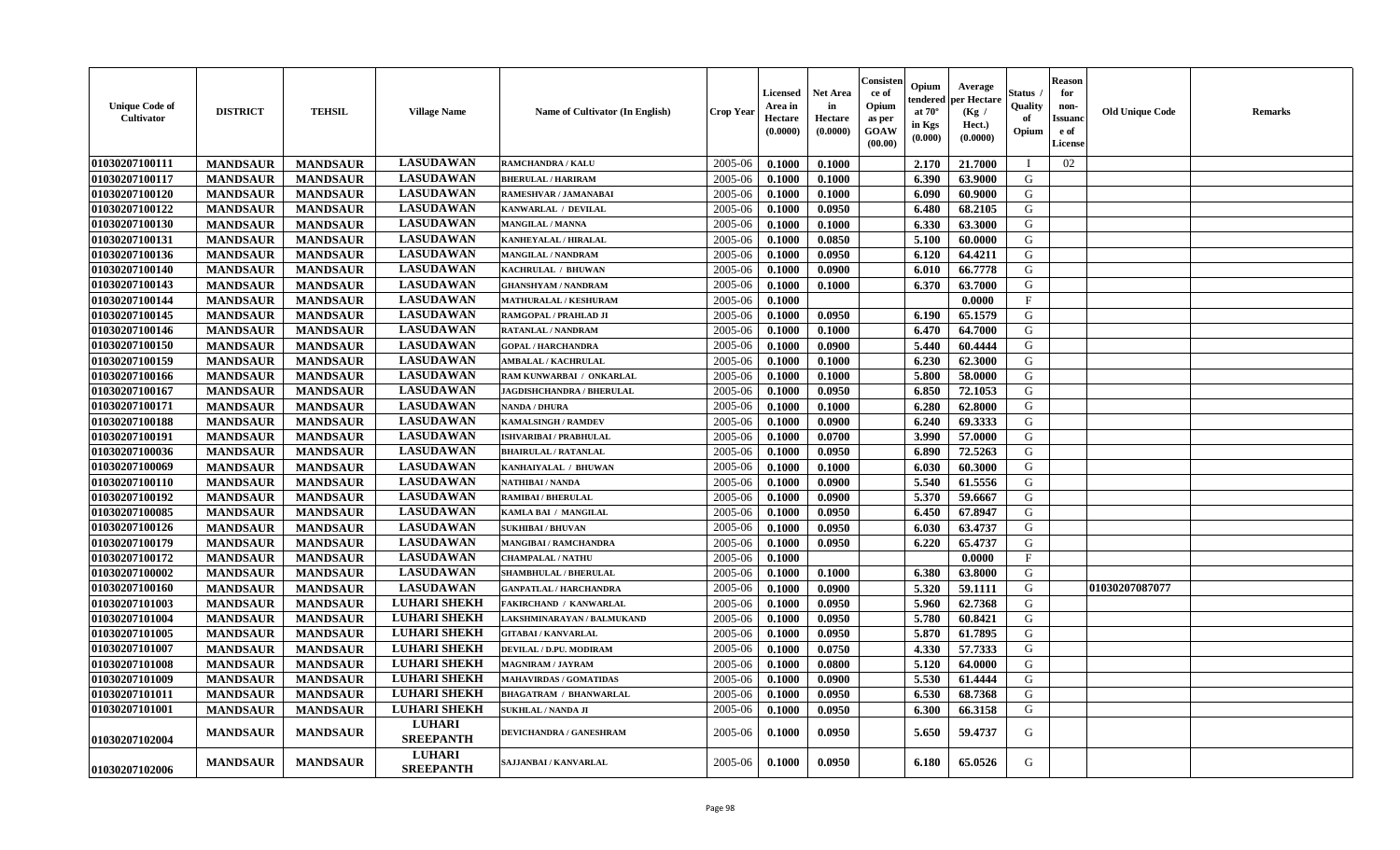| <b>Unique Code of</b><br>Cultivator | <b>DISTRICT</b> | <b>TEHSIL</b>   | <b>Village Name</b>               | Name of Cultivator (In English)    | <b>Crop Year</b> | Licensed<br>Area in<br><b>Hectare</b><br>(0.0000) | <b>Net Area</b><br>in<br>Hectare<br>(0.0000) | Consisten<br>ce of<br>Opium<br>as per<br>GOAW<br>(00.00) | Opium<br>endered<br>at $70^\circ$<br>in Kgs<br>(0.000) | Average<br>per Hectare<br>(Kg /<br>Hect.)<br>(0.0000) | Status .<br>Quality<br>of<br>Opium | <b>Reason</b><br>for<br>non-<br><b>Issuand</b><br>e of<br>License | <b>Old Unique Code</b> | <b>Remarks</b>     |
|-------------------------------------|-----------------|-----------------|-----------------------------------|------------------------------------|------------------|---------------------------------------------------|----------------------------------------------|----------------------------------------------------------|--------------------------------------------------------|-------------------------------------------------------|------------------------------------|-------------------------------------------------------------------|------------------------|--------------------|
| 01030207102009                      | <b>MANDSAUR</b> | <b>MANDSAUR</b> | <b>LUHARI</b><br><b>SREEPANTH</b> | <b>BHAGVAN / KALU</b>              | 2005-06          | 0.1000                                            | 0.0950                                       |                                                          | 5.650                                                  | 59.4737                                               | G                                  |                                                                   |                        |                    |
| 01030207102010                      | <b>MANDSAUR</b> | <b>MANDSAUR</b> | <b>LUHARI</b><br><b>SREEPANTH</b> | <b>BHANVARIBAI / BEVA MANSINGH</b> | 2005-06          | 0.1000                                            | 0.0950                                       |                                                          | 5.660                                                  | 59.5789                                               | G                                  |                                                                   |                        |                    |
| 01030207102011                      | <b>MANDSAUR</b> | <b>MANDSAUR</b> | <b>LUHARI</b><br><b>SREEPANTH</b> | <b>BHUVAN / FAKIRA</b>             | 2005-06          | 0.1000                                            | 0.0500                                       |                                                          | 2.980                                                  | 59.6000                                               | G                                  |                                                                   |                        |                    |
| 01030207102012                      | <b>MANDSAUR</b> | <b>MANDSAUR</b> | <b>LUHARI</b><br><b>SREEPANTH</b> | <b>BHULIBAI / KARULAL</b>          | 2005-06          | 0.1000                                            | 0.1000                                       |                                                          | 6.020                                                  | 60.2000                                               | G                                  |                                                                   |                        |                    |
| 01030207102015                      | <b>MANDSAUR</b> | <b>MANDSAUR</b> | <b>LUHARI</b><br><b>SREEPANTH</b> | <b>JUJHAR / NATHU</b>              | 2005-06          | 0.1000                                            | 0.0700                                       |                                                          | 4.140                                                  | 59.1429                                               | G                                  |                                                                   |                        |                    |
| 01030207102019                      | <b>MANDSAUR</b> | <b>MANDSAUR</b> | <b>LUHARI</b><br><b>SREEPANTH</b> | MOHANSINGH / DEVICHAND             | 2005-06          | 0.1000                                            | 0.1000                                       |                                                          | 5.840                                                  | 58.4000                                               | G                                  |                                                                   |                        |                    |
| 01030207102021                      | <b>MANDSAUR</b> | <b>MANDSAUR</b> | <b>LUHARI</b><br><b>SREEPANTH</b> | <b>HIRALAL / LAKSHMAN</b>          | 2005-06          | 0.1000                                            |                                              |                                                          |                                                        | 0.0000                                                | N                                  |                                                                   |                        | <b>NAME CHANGE</b> |
| 01030207102022                      | <b>MANDSAUR</b> | <b>MANDSAUR</b> | <b>LUHARI</b><br><b>SREEPANTH</b> | <b>INDARLAL / RUGNATH</b>          | 2005-06          | 0.1000                                            | 0.0950                                       |                                                          | 4.930                                                  | 51.8947                                               | G                                  | 04                                                                |                        |                    |
| 01030207102024                      | <b>MANDSAUR</b> | <b>MANDSAUR</b> | <b>LUHARI</b><br><b>SREEPANTH</b> | <b>SAMRATH / RAMLAL</b>            | 2005-06          | 0.1000                                            | 0.1000                                       |                                                          | 5.930                                                  | 59.3000                                               | G                                  |                                                                   |                        |                    |
| 01030207102026                      | <b>MANDSAUR</b> | <b>MANDSAUR</b> | <b>LUHARI</b><br><b>SREEPANTH</b> | <b>BALURAM / MANNALAL</b>          | 2005-06          | 0.1000                                            | 0.0950                                       |                                                          | 5.630                                                  | 59.2632                                               | G                                  |                                                                   |                        |                    |
| 01030207102028                      | <b>MANDSAUR</b> | <b>MANDSAUR</b> | <b>LUHARI</b><br><b>SREEPANTH</b> | RODIBAI / MOHANSINGH               | 2005-06          | 0.1000                                            | 0.1000                                       |                                                          | 5.840                                                  | 58.4000                                               | G                                  | 06                                                                |                        |                    |
| 01030207102030                      | <b>MANDSAUR</b> | <b>MANDSAUR</b> | <b>LUHARI</b><br><b>SREEPANTH</b> | TULSIRAM / GOVINDRAM               | 2005-06          | 0.1000                                            | 0.0900                                       |                                                          | 5.400                                                  | 60.0000                                               | G                                  |                                                                   |                        |                    |
| 01030207102031                      | <b>MANDSAUR</b> | <b>MANDSAUR</b> | <b>LUHARI</b><br><b>SREEPANTH</b> | <b>MEGHRAJ / RAMLAL</b>            | 2005-06          | 0.1000                                            | 0.1000                                       |                                                          | 6.060                                                  | 60.6000                                               | G                                  |                                                                   |                        |                    |
| 01030207102032                      | <b>MANDSAUR</b> | <b>MANDSAUR</b> | <b>LUHARI</b><br><b>SREEPANTH</b> | RADHESHYAM / NATHU JI              | 2005-06          | 0.1000                                            | 0.0850                                       |                                                          | 5.180                                                  | 60.9412                                               | G                                  |                                                                   |                        |                    |
| 01030207102034                      | <b>MANDSAUR</b> | <b>MANDSAUR</b> | <b>LUHARI</b><br><b>SREEPANTH</b> | KISHANLAL / GOVINDRAM              | 2005-06          | 0.1000                                            | 0.0900                                       |                                                          | 5.300                                                  | 58.8889                                               | G                                  |                                                                   |                        |                    |
| 01030207102036                      | <b>MANDSAUR</b> | <b>MANDSAUR</b> | <b>LUHARI</b><br><b>SREEPANTH</b> | <b>RAJARAM / GOVINDRAM</b>         | 2005-06          | 0.1000                                            | 0.0750                                       |                                                          | 4.470                                                  | 59.6000                                               | G                                  |                                                                   |                        |                    |
| 01030207102039                      | <b>MANDSAUR</b> | <b>MANDSAUR</b> | <b>LUHARI</b><br><b>SREEPANTH</b> | KAILASH / VARDA JI                 | 2005-06          | 0.1000                                            | 0.0950                                       |                                                          | 5.840                                                  | 61.4737                                               | G                                  |                                                                   |                        |                    |
| 01030207102045                      | <b>MANDSAUR</b> | <b>MANDSAUR</b> | <b>LUHARI</b><br><b>SREEPANTH</b> | RATANLAL / MANGILAL                | 2005-06          | 0.1000                                            | 0.0900                                       |                                                          | 5.340                                                  | 59.3333                                               | G                                  |                                                                   |                        |                    |
| 01030207102050                      | <b>MANDSAUR</b> | <b>MANDSAUR</b> | <b>LUHARI</b><br><b>SREEPANTH</b> | <b>GANESHRAM / VERDA</b>           | 2005-06          | 0.1000                                            | 0.0750                                       |                                                          | 4.700                                                  | 62.6667                                               | G                                  |                                                                   |                        |                    |
| 01030207102051                      | <b>MANDSAUR</b> | <b>MANDSAUR</b> | <b>LUHARI</b><br><b>SREEPANTH</b> | SHYAMUBAI / GOPAL                  | 2005-06          | 0.1000                                            | 0.0850                                       |                                                          | 5.340                                                  | 62.8235                                               | G                                  |                                                                   |                        |                    |
| 01030207102033                      | <b>MANDSAUR</b> | <b>MANDSAUR</b> | <b>LUHARI</b><br><b>SREEPANTH</b> | MANKUNVARBAI / NANDA JI            | 2005-06          | 0.1000                                            |                                              |                                                          |                                                        | 0.0000                                                | N                                  |                                                                   |                        |                    |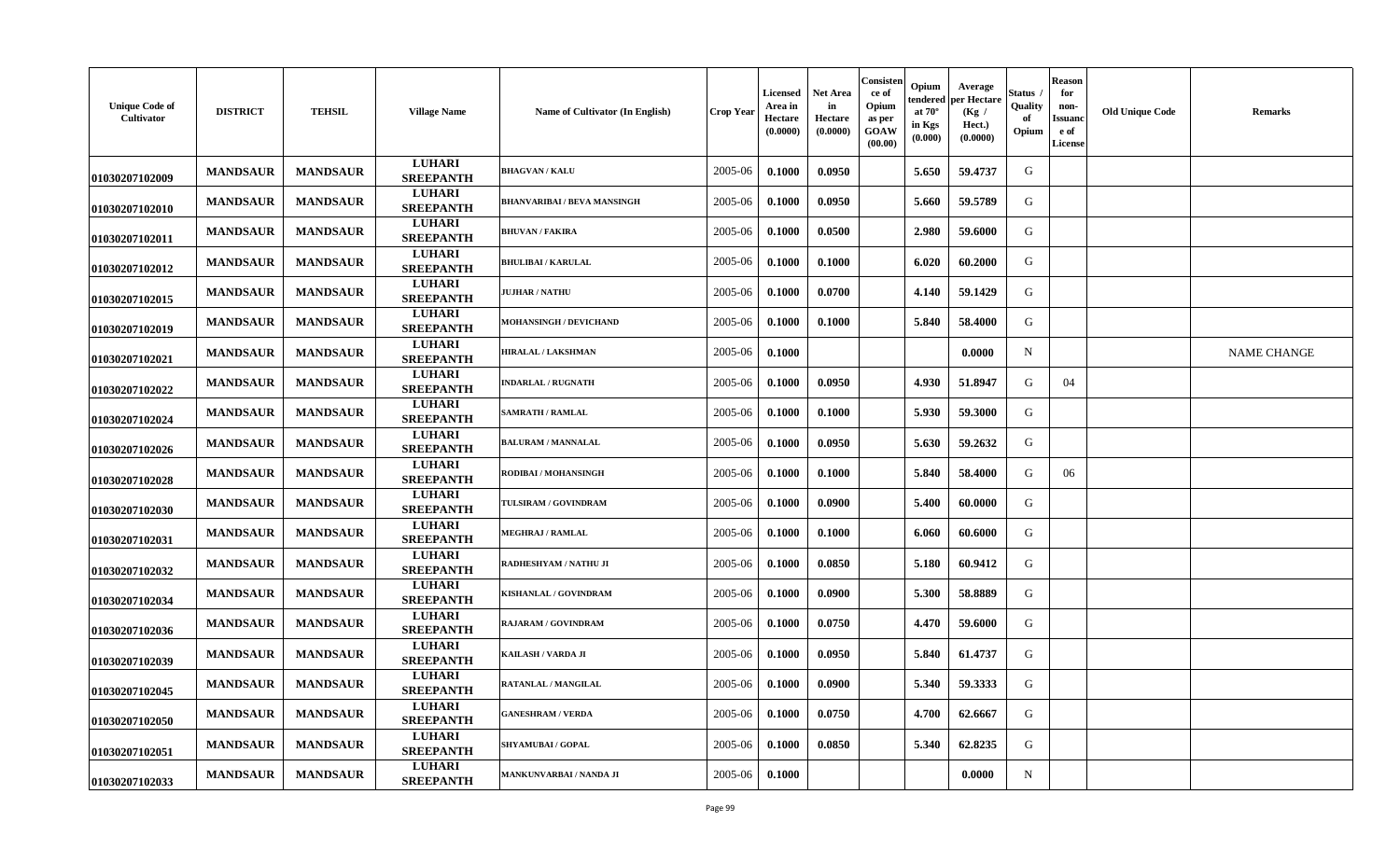| <b>Unique Code of</b><br>Cultivator | <b>DISTRICT</b> | <b>TEHSIL</b>   | <b>Village Name</b>               | Name of Cultivator (In English)  | <b>Crop Year</b> | Licensed<br>Area in<br>Hectare<br>(0.0000) | <b>Net Area</b><br>in<br>Hectare<br>(0.0000) | Consisten<br>ce of<br>Opium<br>as per<br>GOAW<br>(00.00) | Opium<br>tendered<br>at $70^\circ$<br>in Kgs<br>(0.000) | Average<br>per Hectare<br>(Kg)<br>Hect.)<br>(0.0000) | Status<br>Quality<br>of<br>Opium | <b>Reason</b><br>for<br>non-<br>Issuanc<br>e of<br>License | <b>Old Unique Code</b> | <b>Remarks</b>          |
|-------------------------------------|-----------------|-----------------|-----------------------------------|----------------------------------|------------------|--------------------------------------------|----------------------------------------------|----------------------------------------------------------|---------------------------------------------------------|------------------------------------------------------|----------------------------------|------------------------------------------------------------|------------------------|-------------------------|
| 01030207102043                      | <b>MANDSAUR</b> | <b>MANDSAUR</b> | <b>LUHARI</b><br><b>SREEPANTH</b> | UNKARLAL / MANGILAL              | 2005-06          | 0.1000                                     | 0.0950                                       |                                                          | 5.360                                                   | 56.4211                                              | G                                | 05                                                         |                        |                         |
| 01030207102020                      | <b>MANDSAUR</b> | <b>MANDSAUR</b> | <b>LUHARI</b><br><b>SREEPANTH</b> | <b>BHUVANILAL / DHANNA JI</b>    | 2005-06          | 0.1000                                     | 0.1000                                       |                                                          | 5.940                                                   | 59.4000                                              |                                  | 02                                                         |                        |                         |
| 01030207102040                      | <b>MANDSAUR</b> | <b>MANDSAUR</b> | <b>LUHARI</b><br><b>SREEPANTH</b> | <b>GOPAL / RAMLAL</b>            | 2005-06          | 0.1000                                     |                                              |                                                          |                                                         | 0.0000                                               | F                                |                                                            |                        |                         |
| 01030207102047                      | <b>MANDSAUR</b> | <b>MANDSAUR</b> | <b>LUHARI</b><br><b>SREEPANTH</b> | <b>ONKARLAL / RUGHNATH</b>       | 2005-06          | 0.1000                                     | 0.0900                                       |                                                          | 5.430                                                   | 60.3333                                              | G                                |                                                            |                        |                         |
| 01030207102048                      | <b>MANDSAUR</b> | <b>MANDSAUR</b> | <b>LUHARI</b><br><b>SREEPANTH</b> | <b>INDRASINGH / KARULAL</b>      | 2005-06          | 0.1000                                     |                                              |                                                          |                                                         | 0.0000                                               | F                                |                                                            |                        |                         |
| 01030207102005                      | <b>MANDSAUR</b> | <b>MANDSAUR</b> | <b>LUHARI</b><br><b>SREEPANTH</b> | <b>RAMESHVAR / BHERA</b>         | 2005-06          | 0.1000                                     | 0.0950                                       |                                                          | 5.770                                                   | 60.7368                                              | G                                |                                                            |                        |                         |
| 01030207102054                      | <b>MANDSAUR</b> | <b>MANDSAUR</b> | <b>LUHARI</b><br><b>SREEPANTH</b> | <b>RAMDAS / MOHANDAS</b>         | 2005-06          | 0.1000                                     | 0.0950                                       |                                                          | 5.740                                                   | 60.4211                                              | G                                |                                                            |                        |                         |
| 01030207103001                      | <b>MANDSAUR</b> | <b>MANDSAUR</b> | <b>MARUKHEDI</b>                  | SHAMBHULAL / JUJHAR JI           | 2005-06          | 0.1000                                     | 0.1000                                       |                                                          | 6.970                                                   | 69.7000                                              | I                                | 02                                                         |                        |                         |
| 01030207103002                      | <b>MANDSAUR</b> | <b>MANDSAUR</b> | <b>MARUKHEDI</b>                  | <b>GOPAL / MANGILAL</b>          | 2005-06          | 0.1000                                     | 0.1000                                       |                                                          | 6.630                                                   | 66.3000                                              | G                                |                                                            |                        | TRANSFER/JHIRKAN        |
| 01030207103003                      | <b>MANDSAUR</b> | <b>MANDSAUR</b> | <b>MARUKHEDI</b>                  | <b>RAYSINGH / KALU JI</b>        | 2005-06          | 0.1000                                     | 0.0950                                       |                                                          | 5.850                                                   | 61.5789                                              | G                                |                                                            |                        | <b>TRANSFER/JHIRKAN</b> |
| 01030207103019                      | <b>MANDSAUR</b> | <b>MANDSAUR</b> | <b>MARUKHEDI</b>                  | KALURAM / CHAMPALAL              | 2005-06          | 0.1000                                     | 0.1000                                       |                                                          | 6.020                                                   | 60.2000                                              | G                                |                                                            |                        | TRANSFER/JHIRKAN        |
| 01030207103034                      | <b>MANDSAUR</b> | <b>MANDSAUR</b> | <b>MARUKHEDI</b>                  | <b>RATANSINGH / JAYSINGH</b>     | 2005-06          | 0.1000                                     | 0.1000                                       |                                                          | 6.630                                                   | 66.3000                                              | G                                |                                                            |                        | <b>TRANSFER/LASUDI</b>  |
| 01030207103026                      | <b>MANDSAUR</b> | <b>MANDSAUR</b> | <b>MARUKHEDI</b>                  | MOHANBAI / FAKIRCHANDRA          | 2005-06          | 0.1000                                     | 0.1050                                       |                                                          | 5.940                                                   | 56.5714                                              | G                                |                                                            |                        | TRANSFER/AFZALPUR       |
| 01030207056002                      | <b>MANDSAUR</b> | <b>MANDSAUR</b> | <b>MOHMMADPURA</b>                | <b>KOSIBAI/RAMLAL</b>            | 2005-06          | 0.1000                                     | 0.0950                                       |                                                          | 6.550                                                   | 68.9474                                              |                                  | 02                                                         |                        |                         |
| 01030207056004                      | <b>MANDSAUR</b> | <b>MANDSAUR</b> | <b>MOHMMADPURA</b>                | NANDUBAI / NANDRAM               | 2005-06          | 0.1000                                     | 0.1000                                       |                                                          | 6.140                                                   | 61.4000                                              | G                                |                                                            |                        |                         |
| 01030207056010                      | <b>MANDSAUR</b> | <b>MANDSAUR</b> | <b>MOHMMADPURA</b>                | NAGUBAI / AMRITRAM               | 2005-06          | 0.1000                                     | 0.1000                                       |                                                          | 6.230                                                   | 62.3000                                              | G                                |                                                            |                        |                         |
| 01030207056018                      | <b>MANDSAUR</b> | <b>MANDSAUR</b> | <b>MOHMMADPURA</b>                | <b>MANGILAL / RAMLAL</b>         | 2005-06          | 0.1000                                     | 0.1000                                       |                                                          | 7.040                                                   | 70.4000                                              | G                                |                                                            |                        |                         |
| 01030207056021                      | <b>MANDSAUR</b> | <b>MANDSAUR</b> | <b>MOHMMADPURA</b>                | <b>BAGDIRAM / GANGARAM</b>       | 2005-06          | 0.1000                                     | 0.1000                                       |                                                          | 6.270                                                   | 62.7000                                              | G                                |                                                            |                        |                         |
| 01030207056022                      | <b>MANDSAUR</b> | <b>MANDSAUR</b> | <b>MOHMMADPURA</b>                | <b>SITARAM / NANDRAM</b>         | 2005-06          | 0.1000                                     | 0.0950                                       |                                                          | 6.050                                                   | 63.6842                                              | G                                |                                                            |                        |                         |
| 01030207056026                      | <b>MANDSAUR</b> | <b>MANDSAUR</b> | <b>MOHMMADPURA</b>                | <b>BHAGUBAI / CHUNNILAL</b>      | 2005-06          | 0.1000                                     | 0.0950                                       |                                                          | 5.110                                                   | 53.7895                                              | G                                | 04                                                         |                        | <b>NAME CHANGE</b>      |
| 01030207056028                      | <b>MANDSAUR</b> | <b>MANDSAUR</b> | <b>MOHMMADPURA</b>                | <b>DHAPUBAI/FATTA JI</b>         | 2005-06          | 0.1000                                     | 0.0900                                       |                                                          | 4.880                                                   | 54,2222                                              | G                                | 04                                                         |                        |                         |
| 01030207056029                      | <b>MANDSAUR</b> | <b>MANDSAUR</b> | <b>MOHMMADPURA</b>                | SHANKARLAL / LAKSHMAN            | 2005-06          | 0.1000                                     | 0.1000                                       |                                                          | 6.100                                                   | 61.0000                                              | G                                |                                                            | 01030207146019         |                         |
| 01030207077002                      | <b>MANDSAUR</b> | <b>MANDSAUR</b> | NIPANIYA AFZALPUR                 | <b>BHERULAL / KALU</b>           | 2005-06          | 0.1000                                     | 0.1000                                       |                                                          | 6.280                                                   | 62.8000                                              | G                                |                                                            |                        |                         |
| 01030207077003                      | <b>MANDSAUR</b> | <b>MANDSAUR</b> | NIPANIYA AFZALPUR                 | <b>CHENSINGH / UDESINGH</b>      | 2005-06          | 0.1000                                     | 0.0950                                       |                                                          | 6.670                                                   | 70.2105                                              | G                                |                                                            |                        |                         |
| 01030207077005                      | <b>MANDSAUR</b> | <b>MANDSAUR</b> | <b>NIPANIYA AFZALPUR</b>          | <b>MOHANLAL / BHERULAL</b>       | 2005-06          | 0.1000                                     | 0.0950                                       |                                                          | 5.680                                                   | 59.7895                                              | G                                |                                                            |                        |                         |
| 01030207077007                      | <b>MANDSAUR</b> | <b>MANDSAUR</b> | NIPANIYA AFZALPUR                 | RAMLAL / ONKARLAL                | 2005-06          | 0.1000                                     | 0.0950                                       |                                                          | 6.950                                                   | 73.1579                                              | G                                |                                                            |                        |                         |
| 01030207077009                      | <b>MANDSAUR</b> | <b>MANDSAUR</b> | NIPANIYA AFZALPUR                 | <b>KESHURAM / MAGAN</b>          | 2005-06          | 0.1000                                     | 0.1000                                       |                                                          | 6.200                                                   | 62.0000                                              | G                                |                                                            |                        | <b>NAME CHANGE</b>      |
| 01030207077010                      | <b>MANDSAUR</b> | <b>MANDSAUR</b> | NIPANIYA AFZALPUR                 | <b>GHANSHYAM / HIRALAL</b>       | 2005-06          | 0.1000                                     | 0.1000                                       |                                                          | 6.980                                                   | 69.8000                                              | G                                |                                                            |                        |                         |
| 01030207077011                      | <b>MANDSAUR</b> | <b>MANDSAUR</b> | NIPANIYA AFZALPUR                 | <b>SAJJANBAI / KACHRU</b>        | 2005-06          | 0.1000                                     | 0.0950                                       |                                                          | 6.170                                                   | 64.9474                                              | G                                |                                                            |                        |                         |
| 01030207077013                      | <b>MANDSAUR</b> | <b>MANDSAUR</b> | NIPANIYA AFZALPUR                 | <b>BHARATKUNVAR / RATANSINGH</b> | 2005-06          | 0.1000                                     | 0.0900                                       |                                                          | 5.560                                                   | 61.7778                                              | G                                |                                                            |                        |                         |
| 01030207077015                      | <b>MANDSAUR</b> | <b>MANDSAUR</b> | NIPANIYA AFZALPUR                 | <b>BHERULAL / HIRALAL</b>        | 2005-06          | 0.1000                                     | 0.0950                                       |                                                          | 5.970                                                   | 62.8421                                              | G                                |                                                            |                        |                         |
| 01030207077016                      | <b>MANDSAUR</b> | <b>MANDSAUR</b> | NIPANIYA AFZALPUR                 | <b>GANGABAI / HEMRAJ</b>         | 2005-06          | 0.1000                                     | 0.0900                                       |                                                          | 4.870                                                   | 54.1111                                              | G                                | 04                                                         |                        |                         |
| 01030207077023                      | <b>MANDSAUR</b> | <b>MANDSAUR</b> | NIPANIYA AFZALPUR                 | <b>BASHIR NABI / NABIBAKSH</b>   | 2005-06          | 0.1000                                     | 0.0950                                       |                                                          | 5.920                                                   | 62.3158                                              | G                                |                                                            |                        |                         |
| 01030207077028                      | <b>MANDSAUR</b> | <b>MANDSAUR</b> | NIPANIYA AFZALPUR                 | <b>BHUVANSINGH / BHERUSINGH</b>  | 2005-06          | 0.1000                                     | 0.0950                                       |                                                          | 6.030                                                   | 63.4737                                              | G                                |                                                            |                        |                         |
| 01030207077029                      | <b>MANDSAUR</b> | <b>MANDSAUR</b> | NIPANIYA AFZALPUR                 | <b>VISHRAM / KALU JI</b>         | 2005-06          | 0.1000                                     | 0.1000                                       |                                                          | 5.960                                                   | 59.6000                                              | G                                |                                                            |                        |                         |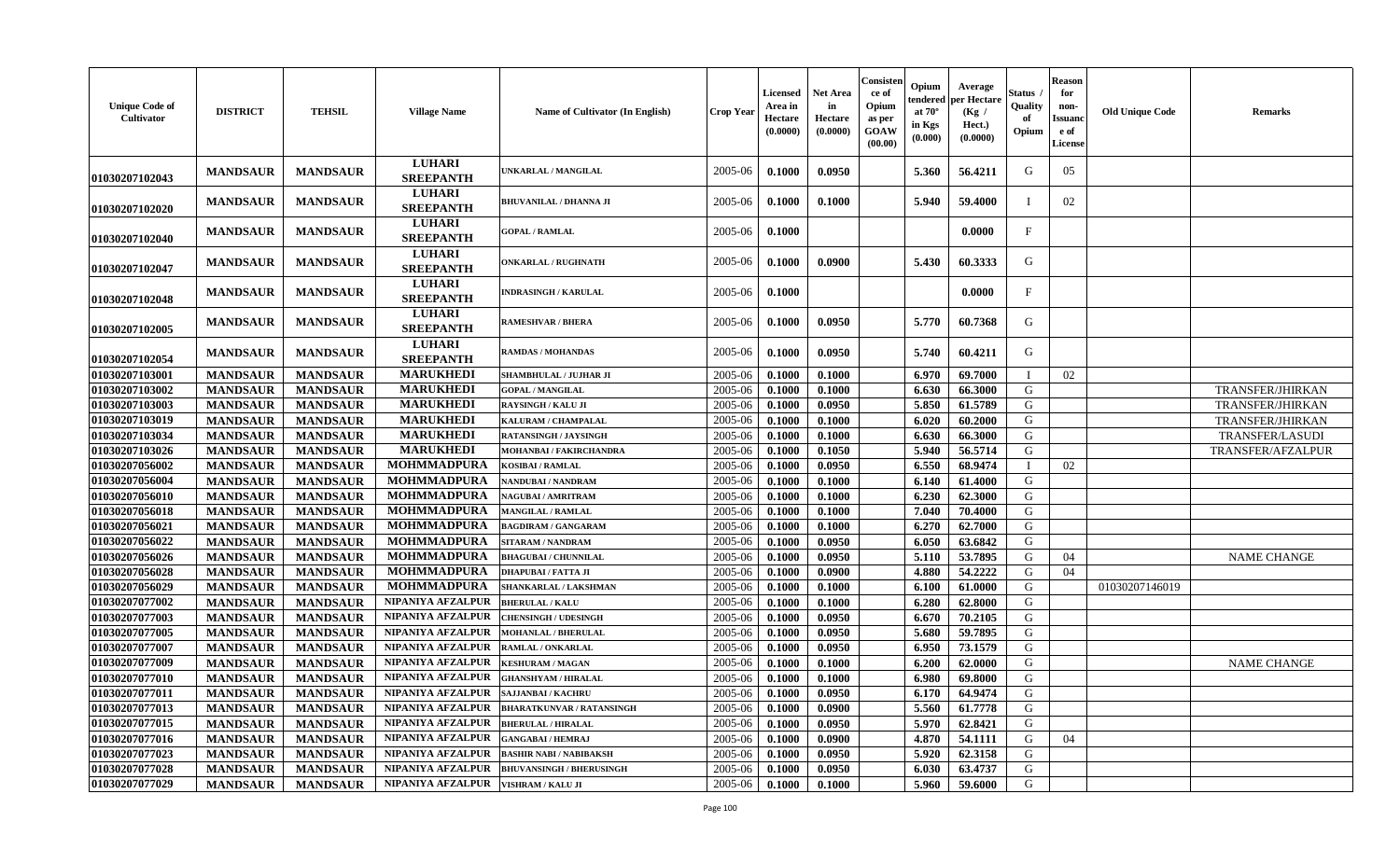| 01030207077034<br>NIPANIYA AFZALPUR<br>2005-06<br>G<br><b>MANDSAUR</b><br>0.0950<br>73.4737<br><b>MANDSAUR</b><br><b>MOHANLAL / PANNALAL</b><br>0.1000<br>6.980<br>01030207077035<br><b>MANDSAUR</b><br>NIPANIYA AFZALPUR<br>2005-06<br>5.700<br>G<br><b>MANDSAUR</b><br>0.1000<br>0.0950<br>60.0000<br>FAKIRCHAND / RAMCHAND<br>01030207077038<br><b>MANDSAUR</b><br><b>MANDSAUR</b><br>NIPANIYA AFZALPUR<br>0.1000<br>6.020<br>G<br>2005-06<br>0.1000<br>60.2000<br>LAXMINARAYAN / BHERULAL<br>NIPANIYA AFZALPUR<br>G<br>01030207077040<br><b>MANDSAUR</b><br><b>MANDSAUR</b><br>2005-06<br>0.1000<br>6.160<br>61.6000<br>PEPKUNVAR / FATESINGH<br>0.1000<br>G<br>01030207077041<br><b>MANDSAUR</b><br><b>MANDSAUR</b><br>NIPANIYA AFZALPUR<br>2005-06<br>0.1000<br>0.1000<br>6.490<br>64.9000<br>KHURSHID / MOHD. KHAJU<br>01030207077045<br><b>MANDSAUR</b><br><b>MANDSAUR</b><br>NIPANIYA AFZALPUR<br>0.0950<br>6.300<br>G<br>2005-06<br>0.1000<br>66.3158<br>RUKAMANBAI / RATANLAL<br>01030207077048<br><b>MANDSAUR</b><br><b>MANDSAUR</b><br>NIPANIYA AFZALPUR<br>0.1050<br>G<br>2005-06<br>0.1000<br>6.890<br>65.6190<br><b>CHAMPABAI/RAMA</b><br>01030207077051<br>NIPANIYA AFZALPUR<br>G<br><b>MANDSAUR</b><br><b>MANDSAUR</b><br>2005-06<br>6.320<br><b>HUDIBAI/BHAGIRATH</b><br>0.1000<br>0.1000<br>63.2000<br>01030207077052<br><b>MANDSAUR</b><br><b>MANDSAUR</b><br>NIPANIYA AFZALPUR<br>2005-06<br>0.1000<br>6.350<br>63.5000<br>G<br>KANIRAM / HARIRAM<br>0.1000<br>G<br>01030207077055<br>NIPANIYA AFZALPUR<br>2005-06<br>0.1050<br><b>MANDSAUR</b><br><b>MANDSAUR</b><br>0.1000<br>6.610<br>62.9524<br>AHMAD KHAN / KHAJU JI<br>NIPANIYA AFZALPUR<br><b>MANDSAUR</b><br><b>MANDSAUR</b><br>0.1050<br>6.700<br>G<br>01030207077021<br>2005-06<br>0.1000<br>63.8095<br><b>BALUBAI/RAMA</b><br><b>MANDSAUR</b><br>NIPANIYA AFZALPUR<br>0.1000<br>58.9000<br>G<br>01030207077020<br><b>MANDSAUR</b><br><b>GOMKUNVAR / GORDHANSINGH</b><br>2005-06<br>0.1000<br>5.890<br>01030207077058<br><b>MANDSAUR</b><br><b>MANDSAUR</b><br>NIPANIYA AFZALPUR<br>0.1000<br>6.450<br>64.5000<br>G<br><b>MANGILAL / TORIRAM</b><br>2005-06<br>0.1000<br><b>PINDA</b><br>01030207106005<br><b>MANDSAUR</b><br><b>MANDSAUR</b><br>0.0950<br>6.440<br>67.7895<br>G<br>2005-06<br>0.1000<br>KANIYALAL / HAJARILAL<br><b>PINDA</b><br>G<br>01030207106006<br><b>MANDSAUR</b><br><b>MANDSAUR</b><br>2005-06<br>0.0950<br>7.050<br>74.2105<br><b>BADRILAL / HAJARILAL</b><br>0.1000<br><b>PINDA</b><br>G<br>01030207106007<br><b>MANDSAUR</b><br><b>MANDSAUR</b><br>2005-06<br>0.1000<br>0.0950<br>6.140<br>64.6316<br>RAMESHCHAND / BHAGATRAM<br><b>PINDA</b><br>G<br>01030207106008<br><b>MANDSAUR</b><br><b>MANDSAUR</b><br>2005-06<br>0.0950<br>5.890<br>62.0000<br>0.1000<br>LAKSHMICHANDRA / BHAGATRAM<br><b>PINDA</b><br>01030207106009<br>G<br><b>MANDSAUR</b><br><b>MANDSAUR</b><br>2005-06<br>64.0000<br><b>DASHARATH / RADHESHYAM</b><br>0.1000<br>0.0950<br>6.080<br><b>PINDA</b><br>01030207106013<br><b>MANDSAUR</b><br><b>MANDSAUR</b><br>6.250<br>G<br>2005-06<br>0.1000<br>0.1000<br>62.5000<br>ANTARKUNVAR / HIMMATSINGH<br><b>PINDA</b><br>01030207106017<br><b>MANDSAUR</b><br><b>MANDSAUR</b><br>2005-06<br>0.0750<br>4.700<br>G<br>MANGILAL / GORISHANKER<br>0.1000<br>62.6667<br><b>PINDA</b><br>G<br>01030207106020<br><b>MANDSAUR</b><br><b>MANDSAUR</b><br>2005-06<br>0.1000<br>0.0800<br>4.640<br>58.0000<br>SOHANSINGH / JAYSINGH<br><b>PINDA</b><br>G<br><b>MANDSAUR</b><br><b>MANDSAUR</b><br>6.240<br>01030207106021<br>2005-06<br>0.1000<br>0.0950<br>65.6842<br>SATAYNARAYAN / NANDRAM<br><b>PINDA</b><br><b>MANDSAUR</b><br>0.0950<br>65.6842<br>G<br>01030207106023<br><b>MANDSAUR</b><br><b>KAILASH / SITARAM</b><br>2005-06<br>0.1000<br>6.240<br>01030207106026<br><b>PINDA</b><br><b>MANDSAUR</b><br><b>MANDSAUR</b><br>2005-06<br>6.590<br>65.9000<br>G<br>0.1000<br>0.1000<br>RADHESHYAM / SITARAM<br>01030207106033<br><b>PINDA</b><br>G<br><b>MANDSAUR</b><br><b>MANDSAUR</b><br>2005-06<br>64.4211<br>0.1000<br>0.0950<br>6.120<br><b>GOPAL / MANGILAL</b><br><b>PINDA</b><br>$\mathbf{F}$<br>01030207106034<br><b>MANDSAUR</b><br>2005-06<br><b>MANDSAUR</b><br><b>SHANKARDAS / BHUWANDAS</b><br>0.1000<br>0.0000<br><b>PINDA</b><br>01030207106035<br><b>MANDSAUR</b><br><b>MANDSAUR</b><br>2005-06<br>0.1000<br>0.0950<br>6.050<br>63.6842<br>G<br><b>BABULAL / SITARAM</b><br><b>PINDA</b><br>01030207106037<br><b>MANDSAUR</b><br><b>MANDSAUR</b><br>0.0950<br>6.150<br>64.7368<br>G<br>2005-06<br>0.1000<br><b>DOLATRAM / KESHURAM</b><br><b>PINDA</b><br>01030207106039<br><b>MANDSAUR</b><br><b>MANDSAUR</b><br>G<br>2005-06<br>0.1000<br>0.0950<br>6.380<br>67.1579<br>SATAYNARAYAN / DEVILAL<br><b>PINDA</b><br><b>MANDSAUR</b><br><b>MANDSAUR</b><br>68.2105<br>G<br>01030207106040<br>2005-06<br>0.1000<br>0.0950<br>6.480<br>NATHULAL / BHAGWAN<br><b>PINDA</b><br>01030207106041<br><b>MANDSAUR</b><br><b>MANDSAUR</b><br>G<br><b>BAPULAL / RAMJAS</b><br>2005-06<br>0.1000<br>0.1000<br>6.110<br>61.1000<br><b>PINDA</b><br>G<br>01030207106042<br>2005-06<br><b>MANDSAUR</b><br><b>MANDSAUR</b><br>0.0950<br>6.000<br>63.1579<br><b>TULSIRAM / RAMESHWER</b><br>0.1000<br>G<br>01030207106044<br><b>PINDA</b><br>2005-06<br><b>MANDSAUR</b><br><b>MANDSAUR</b><br>0.1000<br>0.0950<br>6.240<br>65.6842<br><b>RAMESH / MANGILAL</b><br><b>PINDA</b><br>01030207106045<br><b>MANDSAUR</b><br>2005-06<br>0.0950<br>65.1579<br>G<br><b>MANDSAUR</b><br>0.1000<br>6.190<br><b>HAJARILAL / DEVRAM</b><br><b>PINDA</b><br>0.0950<br>6.220<br>65.4737<br>G<br>01030207106046<br><b>MANDSAUR</b><br><b>MANDSAUR</b><br>2005-06<br>0.1000<br><b>NAME CHANGE</b><br><b>HIRALAL / NANDA JI</b><br><b>PINDA</b><br>01030207106047<br>0.0950<br><b>MANDSAUR</b><br>MANDSAUR<br><b>DINESH / DEVILAL</b><br>$2005 - 06$<br>0.1000<br>$6.030$  <br>63.4737<br>G<br><b>PINDA</b><br>01030207106048<br><b>MANDSAUR</b><br><b>MANDSAUR</b><br>2005-06<br>0.1000<br>0.1000<br>6.260<br>62.6000<br>G<br>RAMESHVAR / MAGNIRAM<br><b>PINDA</b><br>0.0750<br>G<br>01030207106049<br><b>MANDSAUR</b><br><b>MANDSAUR</b><br>2005-06<br>4.460<br>59.4667<br>KALU / BHERA<br>0.1000<br><b>PINDA</b><br>01030207106050<br><b>MANDSAUR</b><br><b>MANDSAUR</b><br>0.0950<br>62.8421<br>G<br>2005-06<br>0.1000<br>5.970<br>RAMNARAYAN / PRABHULAL<br>01030207106051<br><b>PINDA</b><br>G<br><b>MANDSAUR</b><br><b>MANDSAUR</b><br>2005-06<br>0.1000<br>0.0800<br>62.1250<br><b>BHUVANDAS / MADHODAS</b><br>4.970<br>01030207106053<br><b>MANDSAUR</b><br>PINDA<br>2005-06<br>5.230<br>G<br><b>MANDSAUR</b><br>PRABHULAL / NANDA<br>0.1000<br>0.0850<br>61.5294<br><b>PINDA</b><br>G<br>01030207106054<br><b>MANDSAUR</b><br><b>MANDSAUR</b><br>2005-06<br>0.1000<br>64.9000<br><b>UMENDRAM / SAWRAM</b><br>0.1000<br>6.490 | <b>Unique Code of</b><br>Cultivator | <b>DISTRICT</b> | <b>TEHSIL</b> | <b>Village Name</b> | Name of Cultivator (In English) | <b>Crop Year</b> | <b>Licensed</b><br>Area in<br>Hectare<br>(0.0000) | <b>Net Area</b><br>in<br>Hectare<br>(0.0000) | Consister<br>ce of<br>Opium<br>as per<br><b>GOAW</b><br>(00.00) | Opium<br>endered<br>at $70^{\circ}$<br>in Kgs<br>(0.000) | Average<br>per Hectare<br>(Kg /<br>Hect.)<br>(0.0000) | Status<br>Quality<br>of<br>Opium | <b>Reason</b><br>for<br>non-<br><b>Issuano</b><br>e of<br>License | <b>Old Unique Code</b> | <b>Remarks</b> |
|-------------------------------------------------------------------------------------------------------------------------------------------------------------------------------------------------------------------------------------------------------------------------------------------------------------------------------------------------------------------------------------------------------------------------------------------------------------------------------------------------------------------------------------------------------------------------------------------------------------------------------------------------------------------------------------------------------------------------------------------------------------------------------------------------------------------------------------------------------------------------------------------------------------------------------------------------------------------------------------------------------------------------------------------------------------------------------------------------------------------------------------------------------------------------------------------------------------------------------------------------------------------------------------------------------------------------------------------------------------------------------------------------------------------------------------------------------------------------------------------------------------------------------------------------------------------------------------------------------------------------------------------------------------------------------------------------------------------------------------------------------------------------------------------------------------------------------------------------------------------------------------------------------------------------------------------------------------------------------------------------------------------------------------------------------------------------------------------------------------------------------------------------------------------------------------------------------------------------------------------------------------------------------------------------------------------------------------------------------------------------------------------------------------------------------------------------------------------------------------------------------------------------------------------------------------------------------------------------------------------------------------------------------------------------------------------------------------------------------------------------------------------------------------------------------------------------------------------------------------------------------------------------------------------------------------------------------------------------------------------------------------------------------------------------------------------------------------------------------------------------------------------------------------------------------------------------------------------------------------------------------------------------------------------------------------------------------------------------------------------------------------------------------------------------------------------------------------------------------------------------------------------------------------------------------------------------------------------------------------------------------------------------------------------------------------------------------------------------------------------------------------------------------------------------------------------------------------------------------------------------------------------------------------------------------------------------------------------------------------------------------------------------------------------------------------------------------------------------------------------------------------------------------------------------------------------------------------------------------------------------------------------------------------------------------------------------------------------------------------------------------------------------------------------------------------------------------------------------------------------------------------------------------------------------------------------------------------------------------------------------------------------------------------------------------------------------------------------------------------------------------------------------------------------------------------------------------------------------------------------------------------------------------------------------------------------------------------------------------------------------------------------------------------------------------------------------------------------------------------------------------------------------------------------------------------------------------------------------------------------------------------------------------------------------------------------------------------------------------------------------------------------------------------------------------------------------------------------------------------------------------------------------------------------------------------------------------------------------------------------------------------------------------------------------------------------------------------------------------------------------------------------------------------------------------------------------------------------------------------------------------------------------------------------------------------------------------------------------------------------------------------------------------------------------------------------------------------------------------------------------------------------------------------------------------------------------------------------------------------------------------------------------------------------------------------------------------------------------------------------------------------------------------------------------------------------------------------------------------------------------------------------------------------------------------------------------------------------------------------------------------------------------------------------------------------------------------------------------------------------------------------------------------------------------------------------------------------------------|-------------------------------------|-----------------|---------------|---------------------|---------------------------------|------------------|---------------------------------------------------|----------------------------------------------|-----------------------------------------------------------------|----------------------------------------------------------|-------------------------------------------------------|----------------------------------|-------------------------------------------------------------------|------------------------|----------------|
|                                                                                                                                                                                                                                                                                                                                                                                                                                                                                                                                                                                                                                                                                                                                                                                                                                                                                                                                                                                                                                                                                                                                                                                                                                                                                                                                                                                                                                                                                                                                                                                                                                                                                                                                                                                                                                                                                                                                                                                                                                                                                                                                                                                                                                                                                                                                                                                                                                                                                                                                                                                                                                                                                                                                                                                                                                                                                                                                                                                                                                                                                                                                                                                                                                                                                                                                                                                                                                                                                                                                                                                                                                                                                                                                                                                                                                                                                                                                                                                                                                                                                                                                                                                                                                                                                                                                                                                                                                                                                                                                                                                                                                                                                                                                                                                                                                                                                                                                                                                                                                                                                                                                                                                                                                                                                                                                                                                                                                                                                                                                                                                                                                                                                                                                                                                                                                                                                                                                                                                                                                                                                                                                                                                                                                                                                                                                                                                                                                                                                                                                                                                                                                                                                                                                                                                                                                                 |                                     |                 |               |                     |                                 |                  |                                                   |                                              |                                                                 |                                                          |                                                       |                                  |                                                                   |                        |                |
|                                                                                                                                                                                                                                                                                                                                                                                                                                                                                                                                                                                                                                                                                                                                                                                                                                                                                                                                                                                                                                                                                                                                                                                                                                                                                                                                                                                                                                                                                                                                                                                                                                                                                                                                                                                                                                                                                                                                                                                                                                                                                                                                                                                                                                                                                                                                                                                                                                                                                                                                                                                                                                                                                                                                                                                                                                                                                                                                                                                                                                                                                                                                                                                                                                                                                                                                                                                                                                                                                                                                                                                                                                                                                                                                                                                                                                                                                                                                                                                                                                                                                                                                                                                                                                                                                                                                                                                                                                                                                                                                                                                                                                                                                                                                                                                                                                                                                                                                                                                                                                                                                                                                                                                                                                                                                                                                                                                                                                                                                                                                                                                                                                                                                                                                                                                                                                                                                                                                                                                                                                                                                                                                                                                                                                                                                                                                                                                                                                                                                                                                                                                                                                                                                                                                                                                                                                                 |                                     |                 |               |                     |                                 |                  |                                                   |                                              |                                                                 |                                                          |                                                       |                                  |                                                                   |                        |                |
|                                                                                                                                                                                                                                                                                                                                                                                                                                                                                                                                                                                                                                                                                                                                                                                                                                                                                                                                                                                                                                                                                                                                                                                                                                                                                                                                                                                                                                                                                                                                                                                                                                                                                                                                                                                                                                                                                                                                                                                                                                                                                                                                                                                                                                                                                                                                                                                                                                                                                                                                                                                                                                                                                                                                                                                                                                                                                                                                                                                                                                                                                                                                                                                                                                                                                                                                                                                                                                                                                                                                                                                                                                                                                                                                                                                                                                                                                                                                                                                                                                                                                                                                                                                                                                                                                                                                                                                                                                                                                                                                                                                                                                                                                                                                                                                                                                                                                                                                                                                                                                                                                                                                                                                                                                                                                                                                                                                                                                                                                                                                                                                                                                                                                                                                                                                                                                                                                                                                                                                                                                                                                                                                                                                                                                                                                                                                                                                                                                                                                                                                                                                                                                                                                                                                                                                                                                                 |                                     |                 |               |                     |                                 |                  |                                                   |                                              |                                                                 |                                                          |                                                       |                                  |                                                                   |                        |                |
|                                                                                                                                                                                                                                                                                                                                                                                                                                                                                                                                                                                                                                                                                                                                                                                                                                                                                                                                                                                                                                                                                                                                                                                                                                                                                                                                                                                                                                                                                                                                                                                                                                                                                                                                                                                                                                                                                                                                                                                                                                                                                                                                                                                                                                                                                                                                                                                                                                                                                                                                                                                                                                                                                                                                                                                                                                                                                                                                                                                                                                                                                                                                                                                                                                                                                                                                                                                                                                                                                                                                                                                                                                                                                                                                                                                                                                                                                                                                                                                                                                                                                                                                                                                                                                                                                                                                                                                                                                                                                                                                                                                                                                                                                                                                                                                                                                                                                                                                                                                                                                                                                                                                                                                                                                                                                                                                                                                                                                                                                                                                                                                                                                                                                                                                                                                                                                                                                                                                                                                                                                                                                                                                                                                                                                                                                                                                                                                                                                                                                                                                                                                                                                                                                                                                                                                                                                                 |                                     |                 |               |                     |                                 |                  |                                                   |                                              |                                                                 |                                                          |                                                       |                                  |                                                                   |                        |                |
|                                                                                                                                                                                                                                                                                                                                                                                                                                                                                                                                                                                                                                                                                                                                                                                                                                                                                                                                                                                                                                                                                                                                                                                                                                                                                                                                                                                                                                                                                                                                                                                                                                                                                                                                                                                                                                                                                                                                                                                                                                                                                                                                                                                                                                                                                                                                                                                                                                                                                                                                                                                                                                                                                                                                                                                                                                                                                                                                                                                                                                                                                                                                                                                                                                                                                                                                                                                                                                                                                                                                                                                                                                                                                                                                                                                                                                                                                                                                                                                                                                                                                                                                                                                                                                                                                                                                                                                                                                                                                                                                                                                                                                                                                                                                                                                                                                                                                                                                                                                                                                                                                                                                                                                                                                                                                                                                                                                                                                                                                                                                                                                                                                                                                                                                                                                                                                                                                                                                                                                                                                                                                                                                                                                                                                                                                                                                                                                                                                                                                                                                                                                                                                                                                                                                                                                                                                                 |                                     |                 |               |                     |                                 |                  |                                                   |                                              |                                                                 |                                                          |                                                       |                                  |                                                                   |                        |                |
|                                                                                                                                                                                                                                                                                                                                                                                                                                                                                                                                                                                                                                                                                                                                                                                                                                                                                                                                                                                                                                                                                                                                                                                                                                                                                                                                                                                                                                                                                                                                                                                                                                                                                                                                                                                                                                                                                                                                                                                                                                                                                                                                                                                                                                                                                                                                                                                                                                                                                                                                                                                                                                                                                                                                                                                                                                                                                                                                                                                                                                                                                                                                                                                                                                                                                                                                                                                                                                                                                                                                                                                                                                                                                                                                                                                                                                                                                                                                                                                                                                                                                                                                                                                                                                                                                                                                                                                                                                                                                                                                                                                                                                                                                                                                                                                                                                                                                                                                                                                                                                                                                                                                                                                                                                                                                                                                                                                                                                                                                                                                                                                                                                                                                                                                                                                                                                                                                                                                                                                                                                                                                                                                                                                                                                                                                                                                                                                                                                                                                                                                                                                                                                                                                                                                                                                                                                                 |                                     |                 |               |                     |                                 |                  |                                                   |                                              |                                                                 |                                                          |                                                       |                                  |                                                                   |                        |                |
|                                                                                                                                                                                                                                                                                                                                                                                                                                                                                                                                                                                                                                                                                                                                                                                                                                                                                                                                                                                                                                                                                                                                                                                                                                                                                                                                                                                                                                                                                                                                                                                                                                                                                                                                                                                                                                                                                                                                                                                                                                                                                                                                                                                                                                                                                                                                                                                                                                                                                                                                                                                                                                                                                                                                                                                                                                                                                                                                                                                                                                                                                                                                                                                                                                                                                                                                                                                                                                                                                                                                                                                                                                                                                                                                                                                                                                                                                                                                                                                                                                                                                                                                                                                                                                                                                                                                                                                                                                                                                                                                                                                                                                                                                                                                                                                                                                                                                                                                                                                                                                                                                                                                                                                                                                                                                                                                                                                                                                                                                                                                                                                                                                                                                                                                                                                                                                                                                                                                                                                                                                                                                                                                                                                                                                                                                                                                                                                                                                                                                                                                                                                                                                                                                                                                                                                                                                                 |                                     |                 |               |                     |                                 |                  |                                                   |                                              |                                                                 |                                                          |                                                       |                                  |                                                                   |                        |                |
|                                                                                                                                                                                                                                                                                                                                                                                                                                                                                                                                                                                                                                                                                                                                                                                                                                                                                                                                                                                                                                                                                                                                                                                                                                                                                                                                                                                                                                                                                                                                                                                                                                                                                                                                                                                                                                                                                                                                                                                                                                                                                                                                                                                                                                                                                                                                                                                                                                                                                                                                                                                                                                                                                                                                                                                                                                                                                                                                                                                                                                                                                                                                                                                                                                                                                                                                                                                                                                                                                                                                                                                                                                                                                                                                                                                                                                                                                                                                                                                                                                                                                                                                                                                                                                                                                                                                                                                                                                                                                                                                                                                                                                                                                                                                                                                                                                                                                                                                                                                                                                                                                                                                                                                                                                                                                                                                                                                                                                                                                                                                                                                                                                                                                                                                                                                                                                                                                                                                                                                                                                                                                                                                                                                                                                                                                                                                                                                                                                                                                                                                                                                                                                                                                                                                                                                                                                                 |                                     |                 |               |                     |                                 |                  |                                                   |                                              |                                                                 |                                                          |                                                       |                                  |                                                                   |                        |                |
|                                                                                                                                                                                                                                                                                                                                                                                                                                                                                                                                                                                                                                                                                                                                                                                                                                                                                                                                                                                                                                                                                                                                                                                                                                                                                                                                                                                                                                                                                                                                                                                                                                                                                                                                                                                                                                                                                                                                                                                                                                                                                                                                                                                                                                                                                                                                                                                                                                                                                                                                                                                                                                                                                                                                                                                                                                                                                                                                                                                                                                                                                                                                                                                                                                                                                                                                                                                                                                                                                                                                                                                                                                                                                                                                                                                                                                                                                                                                                                                                                                                                                                                                                                                                                                                                                                                                                                                                                                                                                                                                                                                                                                                                                                                                                                                                                                                                                                                                                                                                                                                                                                                                                                                                                                                                                                                                                                                                                                                                                                                                                                                                                                                                                                                                                                                                                                                                                                                                                                                                                                                                                                                                                                                                                                                                                                                                                                                                                                                                                                                                                                                                                                                                                                                                                                                                                                                 |                                     |                 |               |                     |                                 |                  |                                                   |                                              |                                                                 |                                                          |                                                       |                                  |                                                                   |                        |                |
|                                                                                                                                                                                                                                                                                                                                                                                                                                                                                                                                                                                                                                                                                                                                                                                                                                                                                                                                                                                                                                                                                                                                                                                                                                                                                                                                                                                                                                                                                                                                                                                                                                                                                                                                                                                                                                                                                                                                                                                                                                                                                                                                                                                                                                                                                                                                                                                                                                                                                                                                                                                                                                                                                                                                                                                                                                                                                                                                                                                                                                                                                                                                                                                                                                                                                                                                                                                                                                                                                                                                                                                                                                                                                                                                                                                                                                                                                                                                                                                                                                                                                                                                                                                                                                                                                                                                                                                                                                                                                                                                                                                                                                                                                                                                                                                                                                                                                                                                                                                                                                                                                                                                                                                                                                                                                                                                                                                                                                                                                                                                                                                                                                                                                                                                                                                                                                                                                                                                                                                                                                                                                                                                                                                                                                                                                                                                                                                                                                                                                                                                                                                                                                                                                                                                                                                                                                                 |                                     |                 |               |                     |                                 |                  |                                                   |                                              |                                                                 |                                                          |                                                       |                                  |                                                                   |                        |                |
|                                                                                                                                                                                                                                                                                                                                                                                                                                                                                                                                                                                                                                                                                                                                                                                                                                                                                                                                                                                                                                                                                                                                                                                                                                                                                                                                                                                                                                                                                                                                                                                                                                                                                                                                                                                                                                                                                                                                                                                                                                                                                                                                                                                                                                                                                                                                                                                                                                                                                                                                                                                                                                                                                                                                                                                                                                                                                                                                                                                                                                                                                                                                                                                                                                                                                                                                                                                                                                                                                                                                                                                                                                                                                                                                                                                                                                                                                                                                                                                                                                                                                                                                                                                                                                                                                                                                                                                                                                                                                                                                                                                                                                                                                                                                                                                                                                                                                                                                                                                                                                                                                                                                                                                                                                                                                                                                                                                                                                                                                                                                                                                                                                                                                                                                                                                                                                                                                                                                                                                                                                                                                                                                                                                                                                                                                                                                                                                                                                                                                                                                                                                                                                                                                                                                                                                                                                                 |                                     |                 |               |                     |                                 |                  |                                                   |                                              |                                                                 |                                                          |                                                       |                                  |                                                                   |                        |                |
|                                                                                                                                                                                                                                                                                                                                                                                                                                                                                                                                                                                                                                                                                                                                                                                                                                                                                                                                                                                                                                                                                                                                                                                                                                                                                                                                                                                                                                                                                                                                                                                                                                                                                                                                                                                                                                                                                                                                                                                                                                                                                                                                                                                                                                                                                                                                                                                                                                                                                                                                                                                                                                                                                                                                                                                                                                                                                                                                                                                                                                                                                                                                                                                                                                                                                                                                                                                                                                                                                                                                                                                                                                                                                                                                                                                                                                                                                                                                                                                                                                                                                                                                                                                                                                                                                                                                                                                                                                                                                                                                                                                                                                                                                                                                                                                                                                                                                                                                                                                                                                                                                                                                                                                                                                                                                                                                                                                                                                                                                                                                                                                                                                                                                                                                                                                                                                                                                                                                                                                                                                                                                                                                                                                                                                                                                                                                                                                                                                                                                                                                                                                                                                                                                                                                                                                                                                                 |                                     |                 |               |                     |                                 |                  |                                                   |                                              |                                                                 |                                                          |                                                       |                                  |                                                                   |                        |                |
|                                                                                                                                                                                                                                                                                                                                                                                                                                                                                                                                                                                                                                                                                                                                                                                                                                                                                                                                                                                                                                                                                                                                                                                                                                                                                                                                                                                                                                                                                                                                                                                                                                                                                                                                                                                                                                                                                                                                                                                                                                                                                                                                                                                                                                                                                                                                                                                                                                                                                                                                                                                                                                                                                                                                                                                                                                                                                                                                                                                                                                                                                                                                                                                                                                                                                                                                                                                                                                                                                                                                                                                                                                                                                                                                                                                                                                                                                                                                                                                                                                                                                                                                                                                                                                                                                                                                                                                                                                                                                                                                                                                                                                                                                                                                                                                                                                                                                                                                                                                                                                                                                                                                                                                                                                                                                                                                                                                                                                                                                                                                                                                                                                                                                                                                                                                                                                                                                                                                                                                                                                                                                                                                                                                                                                                                                                                                                                                                                                                                                                                                                                                                                                                                                                                                                                                                                                                 |                                     |                 |               |                     |                                 |                  |                                                   |                                              |                                                                 |                                                          |                                                       |                                  |                                                                   |                        |                |
|                                                                                                                                                                                                                                                                                                                                                                                                                                                                                                                                                                                                                                                                                                                                                                                                                                                                                                                                                                                                                                                                                                                                                                                                                                                                                                                                                                                                                                                                                                                                                                                                                                                                                                                                                                                                                                                                                                                                                                                                                                                                                                                                                                                                                                                                                                                                                                                                                                                                                                                                                                                                                                                                                                                                                                                                                                                                                                                                                                                                                                                                                                                                                                                                                                                                                                                                                                                                                                                                                                                                                                                                                                                                                                                                                                                                                                                                                                                                                                                                                                                                                                                                                                                                                                                                                                                                                                                                                                                                                                                                                                                                                                                                                                                                                                                                                                                                                                                                                                                                                                                                                                                                                                                                                                                                                                                                                                                                                                                                                                                                                                                                                                                                                                                                                                                                                                                                                                                                                                                                                                                                                                                                                                                                                                                                                                                                                                                                                                                                                                                                                                                                                                                                                                                                                                                                                                                 |                                     |                 |               |                     |                                 |                  |                                                   |                                              |                                                                 |                                                          |                                                       |                                  |                                                                   |                        |                |
|                                                                                                                                                                                                                                                                                                                                                                                                                                                                                                                                                                                                                                                                                                                                                                                                                                                                                                                                                                                                                                                                                                                                                                                                                                                                                                                                                                                                                                                                                                                                                                                                                                                                                                                                                                                                                                                                                                                                                                                                                                                                                                                                                                                                                                                                                                                                                                                                                                                                                                                                                                                                                                                                                                                                                                                                                                                                                                                                                                                                                                                                                                                                                                                                                                                                                                                                                                                                                                                                                                                                                                                                                                                                                                                                                                                                                                                                                                                                                                                                                                                                                                                                                                                                                                                                                                                                                                                                                                                                                                                                                                                                                                                                                                                                                                                                                                                                                                                                                                                                                                                                                                                                                                                                                                                                                                                                                                                                                                                                                                                                                                                                                                                                                                                                                                                                                                                                                                                                                                                                                                                                                                                                                                                                                                                                                                                                                                                                                                                                                                                                                                                                                                                                                                                                                                                                                                                 |                                     |                 |               |                     |                                 |                  |                                                   |                                              |                                                                 |                                                          |                                                       |                                  |                                                                   |                        |                |
|                                                                                                                                                                                                                                                                                                                                                                                                                                                                                                                                                                                                                                                                                                                                                                                                                                                                                                                                                                                                                                                                                                                                                                                                                                                                                                                                                                                                                                                                                                                                                                                                                                                                                                                                                                                                                                                                                                                                                                                                                                                                                                                                                                                                                                                                                                                                                                                                                                                                                                                                                                                                                                                                                                                                                                                                                                                                                                                                                                                                                                                                                                                                                                                                                                                                                                                                                                                                                                                                                                                                                                                                                                                                                                                                                                                                                                                                                                                                                                                                                                                                                                                                                                                                                                                                                                                                                                                                                                                                                                                                                                                                                                                                                                                                                                                                                                                                                                                                                                                                                                                                                                                                                                                                                                                                                                                                                                                                                                                                                                                                                                                                                                                                                                                                                                                                                                                                                                                                                                                                                                                                                                                                                                                                                                                                                                                                                                                                                                                                                                                                                                                                                                                                                                                                                                                                                                                 |                                     |                 |               |                     |                                 |                  |                                                   |                                              |                                                                 |                                                          |                                                       |                                  |                                                                   |                        |                |
|                                                                                                                                                                                                                                                                                                                                                                                                                                                                                                                                                                                                                                                                                                                                                                                                                                                                                                                                                                                                                                                                                                                                                                                                                                                                                                                                                                                                                                                                                                                                                                                                                                                                                                                                                                                                                                                                                                                                                                                                                                                                                                                                                                                                                                                                                                                                                                                                                                                                                                                                                                                                                                                                                                                                                                                                                                                                                                                                                                                                                                                                                                                                                                                                                                                                                                                                                                                                                                                                                                                                                                                                                                                                                                                                                                                                                                                                                                                                                                                                                                                                                                                                                                                                                                                                                                                                                                                                                                                                                                                                                                                                                                                                                                                                                                                                                                                                                                                                                                                                                                                                                                                                                                                                                                                                                                                                                                                                                                                                                                                                                                                                                                                                                                                                                                                                                                                                                                                                                                                                                                                                                                                                                                                                                                                                                                                                                                                                                                                                                                                                                                                                                                                                                                                                                                                                                                                 |                                     |                 |               |                     |                                 |                  |                                                   |                                              |                                                                 |                                                          |                                                       |                                  |                                                                   |                        |                |
|                                                                                                                                                                                                                                                                                                                                                                                                                                                                                                                                                                                                                                                                                                                                                                                                                                                                                                                                                                                                                                                                                                                                                                                                                                                                                                                                                                                                                                                                                                                                                                                                                                                                                                                                                                                                                                                                                                                                                                                                                                                                                                                                                                                                                                                                                                                                                                                                                                                                                                                                                                                                                                                                                                                                                                                                                                                                                                                                                                                                                                                                                                                                                                                                                                                                                                                                                                                                                                                                                                                                                                                                                                                                                                                                                                                                                                                                                                                                                                                                                                                                                                                                                                                                                                                                                                                                                                                                                                                                                                                                                                                                                                                                                                                                                                                                                                                                                                                                                                                                                                                                                                                                                                                                                                                                                                                                                                                                                                                                                                                                                                                                                                                                                                                                                                                                                                                                                                                                                                                                                                                                                                                                                                                                                                                                                                                                                                                                                                                                                                                                                                                                                                                                                                                                                                                                                                                 |                                     |                 |               |                     |                                 |                  |                                                   |                                              |                                                                 |                                                          |                                                       |                                  |                                                                   |                        |                |
|                                                                                                                                                                                                                                                                                                                                                                                                                                                                                                                                                                                                                                                                                                                                                                                                                                                                                                                                                                                                                                                                                                                                                                                                                                                                                                                                                                                                                                                                                                                                                                                                                                                                                                                                                                                                                                                                                                                                                                                                                                                                                                                                                                                                                                                                                                                                                                                                                                                                                                                                                                                                                                                                                                                                                                                                                                                                                                                                                                                                                                                                                                                                                                                                                                                                                                                                                                                                                                                                                                                                                                                                                                                                                                                                                                                                                                                                                                                                                                                                                                                                                                                                                                                                                                                                                                                                                                                                                                                                                                                                                                                                                                                                                                                                                                                                                                                                                                                                                                                                                                                                                                                                                                                                                                                                                                                                                                                                                                                                                                                                                                                                                                                                                                                                                                                                                                                                                                                                                                                                                                                                                                                                                                                                                                                                                                                                                                                                                                                                                                                                                                                                                                                                                                                                                                                                                                                 |                                     |                 |               |                     |                                 |                  |                                                   |                                              |                                                                 |                                                          |                                                       |                                  |                                                                   |                        |                |
|                                                                                                                                                                                                                                                                                                                                                                                                                                                                                                                                                                                                                                                                                                                                                                                                                                                                                                                                                                                                                                                                                                                                                                                                                                                                                                                                                                                                                                                                                                                                                                                                                                                                                                                                                                                                                                                                                                                                                                                                                                                                                                                                                                                                                                                                                                                                                                                                                                                                                                                                                                                                                                                                                                                                                                                                                                                                                                                                                                                                                                                                                                                                                                                                                                                                                                                                                                                                                                                                                                                                                                                                                                                                                                                                                                                                                                                                                                                                                                                                                                                                                                                                                                                                                                                                                                                                                                                                                                                                                                                                                                                                                                                                                                                                                                                                                                                                                                                                                                                                                                                                                                                                                                                                                                                                                                                                                                                                                                                                                                                                                                                                                                                                                                                                                                                                                                                                                                                                                                                                                                                                                                                                                                                                                                                                                                                                                                                                                                                                                                                                                                                                                                                                                                                                                                                                                                                 |                                     |                 |               |                     |                                 |                  |                                                   |                                              |                                                                 |                                                          |                                                       |                                  |                                                                   |                        |                |
|                                                                                                                                                                                                                                                                                                                                                                                                                                                                                                                                                                                                                                                                                                                                                                                                                                                                                                                                                                                                                                                                                                                                                                                                                                                                                                                                                                                                                                                                                                                                                                                                                                                                                                                                                                                                                                                                                                                                                                                                                                                                                                                                                                                                                                                                                                                                                                                                                                                                                                                                                                                                                                                                                                                                                                                                                                                                                                                                                                                                                                                                                                                                                                                                                                                                                                                                                                                                                                                                                                                                                                                                                                                                                                                                                                                                                                                                                                                                                                                                                                                                                                                                                                                                                                                                                                                                                                                                                                                                                                                                                                                                                                                                                                                                                                                                                                                                                                                                                                                                                                                                                                                                                                                                                                                                                                                                                                                                                                                                                                                                                                                                                                                                                                                                                                                                                                                                                                                                                                                                                                                                                                                                                                                                                                                                                                                                                                                                                                                                                                                                                                                                                                                                                                                                                                                                                                                 |                                     |                 |               |                     |                                 |                  |                                                   |                                              |                                                                 |                                                          |                                                       |                                  |                                                                   |                        |                |
|                                                                                                                                                                                                                                                                                                                                                                                                                                                                                                                                                                                                                                                                                                                                                                                                                                                                                                                                                                                                                                                                                                                                                                                                                                                                                                                                                                                                                                                                                                                                                                                                                                                                                                                                                                                                                                                                                                                                                                                                                                                                                                                                                                                                                                                                                                                                                                                                                                                                                                                                                                                                                                                                                                                                                                                                                                                                                                                                                                                                                                                                                                                                                                                                                                                                                                                                                                                                                                                                                                                                                                                                                                                                                                                                                                                                                                                                                                                                                                                                                                                                                                                                                                                                                                                                                                                                                                                                                                                                                                                                                                                                                                                                                                                                                                                                                                                                                                                                                                                                                                                                                                                                                                                                                                                                                                                                                                                                                                                                                                                                                                                                                                                                                                                                                                                                                                                                                                                                                                                                                                                                                                                                                                                                                                                                                                                                                                                                                                                                                                                                                                                                                                                                                                                                                                                                                                                 |                                     |                 |               |                     |                                 |                  |                                                   |                                              |                                                                 |                                                          |                                                       |                                  |                                                                   |                        |                |
|                                                                                                                                                                                                                                                                                                                                                                                                                                                                                                                                                                                                                                                                                                                                                                                                                                                                                                                                                                                                                                                                                                                                                                                                                                                                                                                                                                                                                                                                                                                                                                                                                                                                                                                                                                                                                                                                                                                                                                                                                                                                                                                                                                                                                                                                                                                                                                                                                                                                                                                                                                                                                                                                                                                                                                                                                                                                                                                                                                                                                                                                                                                                                                                                                                                                                                                                                                                                                                                                                                                                                                                                                                                                                                                                                                                                                                                                                                                                                                                                                                                                                                                                                                                                                                                                                                                                                                                                                                                                                                                                                                                                                                                                                                                                                                                                                                                                                                                                                                                                                                                                                                                                                                                                                                                                                                                                                                                                                                                                                                                                                                                                                                                                                                                                                                                                                                                                                                                                                                                                                                                                                                                                                                                                                                                                                                                                                                                                                                                                                                                                                                                                                                                                                                                                                                                                                                                 |                                     |                 |               |                     |                                 |                  |                                                   |                                              |                                                                 |                                                          |                                                       |                                  |                                                                   |                        |                |
|                                                                                                                                                                                                                                                                                                                                                                                                                                                                                                                                                                                                                                                                                                                                                                                                                                                                                                                                                                                                                                                                                                                                                                                                                                                                                                                                                                                                                                                                                                                                                                                                                                                                                                                                                                                                                                                                                                                                                                                                                                                                                                                                                                                                                                                                                                                                                                                                                                                                                                                                                                                                                                                                                                                                                                                                                                                                                                                                                                                                                                                                                                                                                                                                                                                                                                                                                                                                                                                                                                                                                                                                                                                                                                                                                                                                                                                                                                                                                                                                                                                                                                                                                                                                                                                                                                                                                                                                                                                                                                                                                                                                                                                                                                                                                                                                                                                                                                                                                                                                                                                                                                                                                                                                                                                                                                                                                                                                                                                                                                                                                                                                                                                                                                                                                                                                                                                                                                                                                                                                                                                                                                                                                                                                                                                                                                                                                                                                                                                                                                                                                                                                                                                                                                                                                                                                                                                 |                                     |                 |               |                     |                                 |                  |                                                   |                                              |                                                                 |                                                          |                                                       |                                  |                                                                   |                        |                |
|                                                                                                                                                                                                                                                                                                                                                                                                                                                                                                                                                                                                                                                                                                                                                                                                                                                                                                                                                                                                                                                                                                                                                                                                                                                                                                                                                                                                                                                                                                                                                                                                                                                                                                                                                                                                                                                                                                                                                                                                                                                                                                                                                                                                                                                                                                                                                                                                                                                                                                                                                                                                                                                                                                                                                                                                                                                                                                                                                                                                                                                                                                                                                                                                                                                                                                                                                                                                                                                                                                                                                                                                                                                                                                                                                                                                                                                                                                                                                                                                                                                                                                                                                                                                                                                                                                                                                                                                                                                                                                                                                                                                                                                                                                                                                                                                                                                                                                                                                                                                                                                                                                                                                                                                                                                                                                                                                                                                                                                                                                                                                                                                                                                                                                                                                                                                                                                                                                                                                                                                                                                                                                                                                                                                                                                                                                                                                                                                                                                                                                                                                                                                                                                                                                                                                                                                                                                 |                                     |                 |               |                     |                                 |                  |                                                   |                                              |                                                                 |                                                          |                                                       |                                  |                                                                   |                        |                |
|                                                                                                                                                                                                                                                                                                                                                                                                                                                                                                                                                                                                                                                                                                                                                                                                                                                                                                                                                                                                                                                                                                                                                                                                                                                                                                                                                                                                                                                                                                                                                                                                                                                                                                                                                                                                                                                                                                                                                                                                                                                                                                                                                                                                                                                                                                                                                                                                                                                                                                                                                                                                                                                                                                                                                                                                                                                                                                                                                                                                                                                                                                                                                                                                                                                                                                                                                                                                                                                                                                                                                                                                                                                                                                                                                                                                                                                                                                                                                                                                                                                                                                                                                                                                                                                                                                                                                                                                                                                                                                                                                                                                                                                                                                                                                                                                                                                                                                                                                                                                                                                                                                                                                                                                                                                                                                                                                                                                                                                                                                                                                                                                                                                                                                                                                                                                                                                                                                                                                                                                                                                                                                                                                                                                                                                                                                                                                                                                                                                                                                                                                                                                                                                                                                                                                                                                                                                 |                                     |                 |               |                     |                                 |                  |                                                   |                                              |                                                                 |                                                          |                                                       |                                  |                                                                   |                        |                |
|                                                                                                                                                                                                                                                                                                                                                                                                                                                                                                                                                                                                                                                                                                                                                                                                                                                                                                                                                                                                                                                                                                                                                                                                                                                                                                                                                                                                                                                                                                                                                                                                                                                                                                                                                                                                                                                                                                                                                                                                                                                                                                                                                                                                                                                                                                                                                                                                                                                                                                                                                                                                                                                                                                                                                                                                                                                                                                                                                                                                                                                                                                                                                                                                                                                                                                                                                                                                                                                                                                                                                                                                                                                                                                                                                                                                                                                                                                                                                                                                                                                                                                                                                                                                                                                                                                                                                                                                                                                                                                                                                                                                                                                                                                                                                                                                                                                                                                                                                                                                                                                                                                                                                                                                                                                                                                                                                                                                                                                                                                                                                                                                                                                                                                                                                                                                                                                                                                                                                                                                                                                                                                                                                                                                                                                                                                                                                                                                                                                                                                                                                                                                                                                                                                                                                                                                                                                 |                                     |                 |               |                     |                                 |                  |                                                   |                                              |                                                                 |                                                          |                                                       |                                  |                                                                   |                        |                |
|                                                                                                                                                                                                                                                                                                                                                                                                                                                                                                                                                                                                                                                                                                                                                                                                                                                                                                                                                                                                                                                                                                                                                                                                                                                                                                                                                                                                                                                                                                                                                                                                                                                                                                                                                                                                                                                                                                                                                                                                                                                                                                                                                                                                                                                                                                                                                                                                                                                                                                                                                                                                                                                                                                                                                                                                                                                                                                                                                                                                                                                                                                                                                                                                                                                                                                                                                                                                                                                                                                                                                                                                                                                                                                                                                                                                                                                                                                                                                                                                                                                                                                                                                                                                                                                                                                                                                                                                                                                                                                                                                                                                                                                                                                                                                                                                                                                                                                                                                                                                                                                                                                                                                                                                                                                                                                                                                                                                                                                                                                                                                                                                                                                                                                                                                                                                                                                                                                                                                                                                                                                                                                                                                                                                                                                                                                                                                                                                                                                                                                                                                                                                                                                                                                                                                                                                                                                 |                                     |                 |               |                     |                                 |                  |                                                   |                                              |                                                                 |                                                          |                                                       |                                  |                                                                   |                        |                |
|                                                                                                                                                                                                                                                                                                                                                                                                                                                                                                                                                                                                                                                                                                                                                                                                                                                                                                                                                                                                                                                                                                                                                                                                                                                                                                                                                                                                                                                                                                                                                                                                                                                                                                                                                                                                                                                                                                                                                                                                                                                                                                                                                                                                                                                                                                                                                                                                                                                                                                                                                                                                                                                                                                                                                                                                                                                                                                                                                                                                                                                                                                                                                                                                                                                                                                                                                                                                                                                                                                                                                                                                                                                                                                                                                                                                                                                                                                                                                                                                                                                                                                                                                                                                                                                                                                                                                                                                                                                                                                                                                                                                                                                                                                                                                                                                                                                                                                                                                                                                                                                                                                                                                                                                                                                                                                                                                                                                                                                                                                                                                                                                                                                                                                                                                                                                                                                                                                                                                                                                                                                                                                                                                                                                                                                                                                                                                                                                                                                                                                                                                                                                                                                                                                                                                                                                                                                 |                                     |                 |               |                     |                                 |                  |                                                   |                                              |                                                                 |                                                          |                                                       |                                  |                                                                   |                        |                |
|                                                                                                                                                                                                                                                                                                                                                                                                                                                                                                                                                                                                                                                                                                                                                                                                                                                                                                                                                                                                                                                                                                                                                                                                                                                                                                                                                                                                                                                                                                                                                                                                                                                                                                                                                                                                                                                                                                                                                                                                                                                                                                                                                                                                                                                                                                                                                                                                                                                                                                                                                                                                                                                                                                                                                                                                                                                                                                                                                                                                                                                                                                                                                                                                                                                                                                                                                                                                                                                                                                                                                                                                                                                                                                                                                                                                                                                                                                                                                                                                                                                                                                                                                                                                                                                                                                                                                                                                                                                                                                                                                                                                                                                                                                                                                                                                                                                                                                                                                                                                                                                                                                                                                                                                                                                                                                                                                                                                                                                                                                                                                                                                                                                                                                                                                                                                                                                                                                                                                                                                                                                                                                                                                                                                                                                                                                                                                                                                                                                                                                                                                                                                                                                                                                                                                                                                                                                 |                                     |                 |               |                     |                                 |                  |                                                   |                                              |                                                                 |                                                          |                                                       |                                  |                                                                   |                        |                |
|                                                                                                                                                                                                                                                                                                                                                                                                                                                                                                                                                                                                                                                                                                                                                                                                                                                                                                                                                                                                                                                                                                                                                                                                                                                                                                                                                                                                                                                                                                                                                                                                                                                                                                                                                                                                                                                                                                                                                                                                                                                                                                                                                                                                                                                                                                                                                                                                                                                                                                                                                                                                                                                                                                                                                                                                                                                                                                                                                                                                                                                                                                                                                                                                                                                                                                                                                                                                                                                                                                                                                                                                                                                                                                                                                                                                                                                                                                                                                                                                                                                                                                                                                                                                                                                                                                                                                                                                                                                                                                                                                                                                                                                                                                                                                                                                                                                                                                                                                                                                                                                                                                                                                                                                                                                                                                                                                                                                                                                                                                                                                                                                                                                                                                                                                                                                                                                                                                                                                                                                                                                                                                                                                                                                                                                                                                                                                                                                                                                                                                                                                                                                                                                                                                                                                                                                                                                 |                                     |                 |               |                     |                                 |                  |                                                   |                                              |                                                                 |                                                          |                                                       |                                  |                                                                   |                        |                |
|                                                                                                                                                                                                                                                                                                                                                                                                                                                                                                                                                                                                                                                                                                                                                                                                                                                                                                                                                                                                                                                                                                                                                                                                                                                                                                                                                                                                                                                                                                                                                                                                                                                                                                                                                                                                                                                                                                                                                                                                                                                                                                                                                                                                                                                                                                                                                                                                                                                                                                                                                                                                                                                                                                                                                                                                                                                                                                                                                                                                                                                                                                                                                                                                                                                                                                                                                                                                                                                                                                                                                                                                                                                                                                                                                                                                                                                                                                                                                                                                                                                                                                                                                                                                                                                                                                                                                                                                                                                                                                                                                                                                                                                                                                                                                                                                                                                                                                                                                                                                                                                                                                                                                                                                                                                                                                                                                                                                                                                                                                                                                                                                                                                                                                                                                                                                                                                                                                                                                                                                                                                                                                                                                                                                                                                                                                                                                                                                                                                                                                                                                                                                                                                                                                                                                                                                                                                 |                                     |                 |               |                     |                                 |                  |                                                   |                                              |                                                                 |                                                          |                                                       |                                  |                                                                   |                        |                |
|                                                                                                                                                                                                                                                                                                                                                                                                                                                                                                                                                                                                                                                                                                                                                                                                                                                                                                                                                                                                                                                                                                                                                                                                                                                                                                                                                                                                                                                                                                                                                                                                                                                                                                                                                                                                                                                                                                                                                                                                                                                                                                                                                                                                                                                                                                                                                                                                                                                                                                                                                                                                                                                                                                                                                                                                                                                                                                                                                                                                                                                                                                                                                                                                                                                                                                                                                                                                                                                                                                                                                                                                                                                                                                                                                                                                                                                                                                                                                                                                                                                                                                                                                                                                                                                                                                                                                                                                                                                                                                                                                                                                                                                                                                                                                                                                                                                                                                                                                                                                                                                                                                                                                                                                                                                                                                                                                                                                                                                                                                                                                                                                                                                                                                                                                                                                                                                                                                                                                                                                                                                                                                                                                                                                                                                                                                                                                                                                                                                                                                                                                                                                                                                                                                                                                                                                                                                 |                                     |                 |               |                     |                                 |                  |                                                   |                                              |                                                                 |                                                          |                                                       |                                  |                                                                   |                        |                |
|                                                                                                                                                                                                                                                                                                                                                                                                                                                                                                                                                                                                                                                                                                                                                                                                                                                                                                                                                                                                                                                                                                                                                                                                                                                                                                                                                                                                                                                                                                                                                                                                                                                                                                                                                                                                                                                                                                                                                                                                                                                                                                                                                                                                                                                                                                                                                                                                                                                                                                                                                                                                                                                                                                                                                                                                                                                                                                                                                                                                                                                                                                                                                                                                                                                                                                                                                                                                                                                                                                                                                                                                                                                                                                                                                                                                                                                                                                                                                                                                                                                                                                                                                                                                                                                                                                                                                                                                                                                                                                                                                                                                                                                                                                                                                                                                                                                                                                                                                                                                                                                                                                                                                                                                                                                                                                                                                                                                                                                                                                                                                                                                                                                                                                                                                                                                                                                                                                                                                                                                                                                                                                                                                                                                                                                                                                                                                                                                                                                                                                                                                                                                                                                                                                                                                                                                                                                 |                                     |                 |               |                     |                                 |                  |                                                   |                                              |                                                                 |                                                          |                                                       |                                  |                                                                   |                        |                |
|                                                                                                                                                                                                                                                                                                                                                                                                                                                                                                                                                                                                                                                                                                                                                                                                                                                                                                                                                                                                                                                                                                                                                                                                                                                                                                                                                                                                                                                                                                                                                                                                                                                                                                                                                                                                                                                                                                                                                                                                                                                                                                                                                                                                                                                                                                                                                                                                                                                                                                                                                                                                                                                                                                                                                                                                                                                                                                                                                                                                                                                                                                                                                                                                                                                                                                                                                                                                                                                                                                                                                                                                                                                                                                                                                                                                                                                                                                                                                                                                                                                                                                                                                                                                                                                                                                                                                                                                                                                                                                                                                                                                                                                                                                                                                                                                                                                                                                                                                                                                                                                                                                                                                                                                                                                                                                                                                                                                                                                                                                                                                                                                                                                                                                                                                                                                                                                                                                                                                                                                                                                                                                                                                                                                                                                                                                                                                                                                                                                                                                                                                                                                                                                                                                                                                                                                                                                 |                                     |                 |               |                     |                                 |                  |                                                   |                                              |                                                                 |                                                          |                                                       |                                  |                                                                   |                        |                |
|                                                                                                                                                                                                                                                                                                                                                                                                                                                                                                                                                                                                                                                                                                                                                                                                                                                                                                                                                                                                                                                                                                                                                                                                                                                                                                                                                                                                                                                                                                                                                                                                                                                                                                                                                                                                                                                                                                                                                                                                                                                                                                                                                                                                                                                                                                                                                                                                                                                                                                                                                                                                                                                                                                                                                                                                                                                                                                                                                                                                                                                                                                                                                                                                                                                                                                                                                                                                                                                                                                                                                                                                                                                                                                                                                                                                                                                                                                                                                                                                                                                                                                                                                                                                                                                                                                                                                                                                                                                                                                                                                                                                                                                                                                                                                                                                                                                                                                                                                                                                                                                                                                                                                                                                                                                                                                                                                                                                                                                                                                                                                                                                                                                                                                                                                                                                                                                                                                                                                                                                                                                                                                                                                                                                                                                                                                                                                                                                                                                                                                                                                                                                                                                                                                                                                                                                                                                 |                                     |                 |               |                     |                                 |                  |                                                   |                                              |                                                                 |                                                          |                                                       |                                  |                                                                   |                        |                |
|                                                                                                                                                                                                                                                                                                                                                                                                                                                                                                                                                                                                                                                                                                                                                                                                                                                                                                                                                                                                                                                                                                                                                                                                                                                                                                                                                                                                                                                                                                                                                                                                                                                                                                                                                                                                                                                                                                                                                                                                                                                                                                                                                                                                                                                                                                                                                                                                                                                                                                                                                                                                                                                                                                                                                                                                                                                                                                                                                                                                                                                                                                                                                                                                                                                                                                                                                                                                                                                                                                                                                                                                                                                                                                                                                                                                                                                                                                                                                                                                                                                                                                                                                                                                                                                                                                                                                                                                                                                                                                                                                                                                                                                                                                                                                                                                                                                                                                                                                                                                                                                                                                                                                                                                                                                                                                                                                                                                                                                                                                                                                                                                                                                                                                                                                                                                                                                                                                                                                                                                                                                                                                                                                                                                                                                                                                                                                                                                                                                                                                                                                                                                                                                                                                                                                                                                                                                 |                                     |                 |               |                     |                                 |                  |                                                   |                                              |                                                                 |                                                          |                                                       |                                  |                                                                   |                        |                |
|                                                                                                                                                                                                                                                                                                                                                                                                                                                                                                                                                                                                                                                                                                                                                                                                                                                                                                                                                                                                                                                                                                                                                                                                                                                                                                                                                                                                                                                                                                                                                                                                                                                                                                                                                                                                                                                                                                                                                                                                                                                                                                                                                                                                                                                                                                                                                                                                                                                                                                                                                                                                                                                                                                                                                                                                                                                                                                                                                                                                                                                                                                                                                                                                                                                                                                                                                                                                                                                                                                                                                                                                                                                                                                                                                                                                                                                                                                                                                                                                                                                                                                                                                                                                                                                                                                                                                                                                                                                                                                                                                                                                                                                                                                                                                                                                                                                                                                                                                                                                                                                                                                                                                                                                                                                                                                                                                                                                                                                                                                                                                                                                                                                                                                                                                                                                                                                                                                                                                                                                                                                                                                                                                                                                                                                                                                                                                                                                                                                                                                                                                                                                                                                                                                                                                                                                                                                 |                                     |                 |               |                     |                                 |                  |                                                   |                                              |                                                                 |                                                          |                                                       |                                  |                                                                   |                        |                |
|                                                                                                                                                                                                                                                                                                                                                                                                                                                                                                                                                                                                                                                                                                                                                                                                                                                                                                                                                                                                                                                                                                                                                                                                                                                                                                                                                                                                                                                                                                                                                                                                                                                                                                                                                                                                                                                                                                                                                                                                                                                                                                                                                                                                                                                                                                                                                                                                                                                                                                                                                                                                                                                                                                                                                                                                                                                                                                                                                                                                                                                                                                                                                                                                                                                                                                                                                                                                                                                                                                                                                                                                                                                                                                                                                                                                                                                                                                                                                                                                                                                                                                                                                                                                                                                                                                                                                                                                                                                                                                                                                                                                                                                                                                                                                                                                                                                                                                                                                                                                                                                                                                                                                                                                                                                                                                                                                                                                                                                                                                                                                                                                                                                                                                                                                                                                                                                                                                                                                                                                                                                                                                                                                                                                                                                                                                                                                                                                                                                                                                                                                                                                                                                                                                                                                                                                                                                 |                                     |                 |               |                     |                                 |                  |                                                   |                                              |                                                                 |                                                          |                                                       |                                  |                                                                   |                        |                |
|                                                                                                                                                                                                                                                                                                                                                                                                                                                                                                                                                                                                                                                                                                                                                                                                                                                                                                                                                                                                                                                                                                                                                                                                                                                                                                                                                                                                                                                                                                                                                                                                                                                                                                                                                                                                                                                                                                                                                                                                                                                                                                                                                                                                                                                                                                                                                                                                                                                                                                                                                                                                                                                                                                                                                                                                                                                                                                                                                                                                                                                                                                                                                                                                                                                                                                                                                                                                                                                                                                                                                                                                                                                                                                                                                                                                                                                                                                                                                                                                                                                                                                                                                                                                                                                                                                                                                                                                                                                                                                                                                                                                                                                                                                                                                                                                                                                                                                                                                                                                                                                                                                                                                                                                                                                                                                                                                                                                                                                                                                                                                                                                                                                                                                                                                                                                                                                                                                                                                                                                                                                                                                                                                                                                                                                                                                                                                                                                                                                                                                                                                                                                                                                                                                                                                                                                                                                 |                                     |                 |               |                     |                                 |                  |                                                   |                                              |                                                                 |                                                          |                                                       |                                  |                                                                   |                        |                |
|                                                                                                                                                                                                                                                                                                                                                                                                                                                                                                                                                                                                                                                                                                                                                                                                                                                                                                                                                                                                                                                                                                                                                                                                                                                                                                                                                                                                                                                                                                                                                                                                                                                                                                                                                                                                                                                                                                                                                                                                                                                                                                                                                                                                                                                                                                                                                                                                                                                                                                                                                                                                                                                                                                                                                                                                                                                                                                                                                                                                                                                                                                                                                                                                                                                                                                                                                                                                                                                                                                                                                                                                                                                                                                                                                                                                                                                                                                                                                                                                                                                                                                                                                                                                                                                                                                                                                                                                                                                                                                                                                                                                                                                                                                                                                                                                                                                                                                                                                                                                                                                                                                                                                                                                                                                                                                                                                                                                                                                                                                                                                                                                                                                                                                                                                                                                                                                                                                                                                                                                                                                                                                                                                                                                                                                                                                                                                                                                                                                                                                                                                                                                                                                                                                                                                                                                                                                 |                                     |                 |               |                     |                                 |                  |                                                   |                                              |                                                                 |                                                          |                                                       |                                  |                                                                   |                        |                |
|                                                                                                                                                                                                                                                                                                                                                                                                                                                                                                                                                                                                                                                                                                                                                                                                                                                                                                                                                                                                                                                                                                                                                                                                                                                                                                                                                                                                                                                                                                                                                                                                                                                                                                                                                                                                                                                                                                                                                                                                                                                                                                                                                                                                                                                                                                                                                                                                                                                                                                                                                                                                                                                                                                                                                                                                                                                                                                                                                                                                                                                                                                                                                                                                                                                                                                                                                                                                                                                                                                                                                                                                                                                                                                                                                                                                                                                                                                                                                                                                                                                                                                                                                                                                                                                                                                                                                                                                                                                                                                                                                                                                                                                                                                                                                                                                                                                                                                                                                                                                                                                                                                                                                                                                                                                                                                                                                                                                                                                                                                                                                                                                                                                                                                                                                                                                                                                                                                                                                                                                                                                                                                                                                                                                                                                                                                                                                                                                                                                                                                                                                                                                                                                                                                                                                                                                                                                 |                                     |                 |               |                     |                                 |                  |                                                   |                                              |                                                                 |                                                          |                                                       |                                  |                                                                   |                        |                |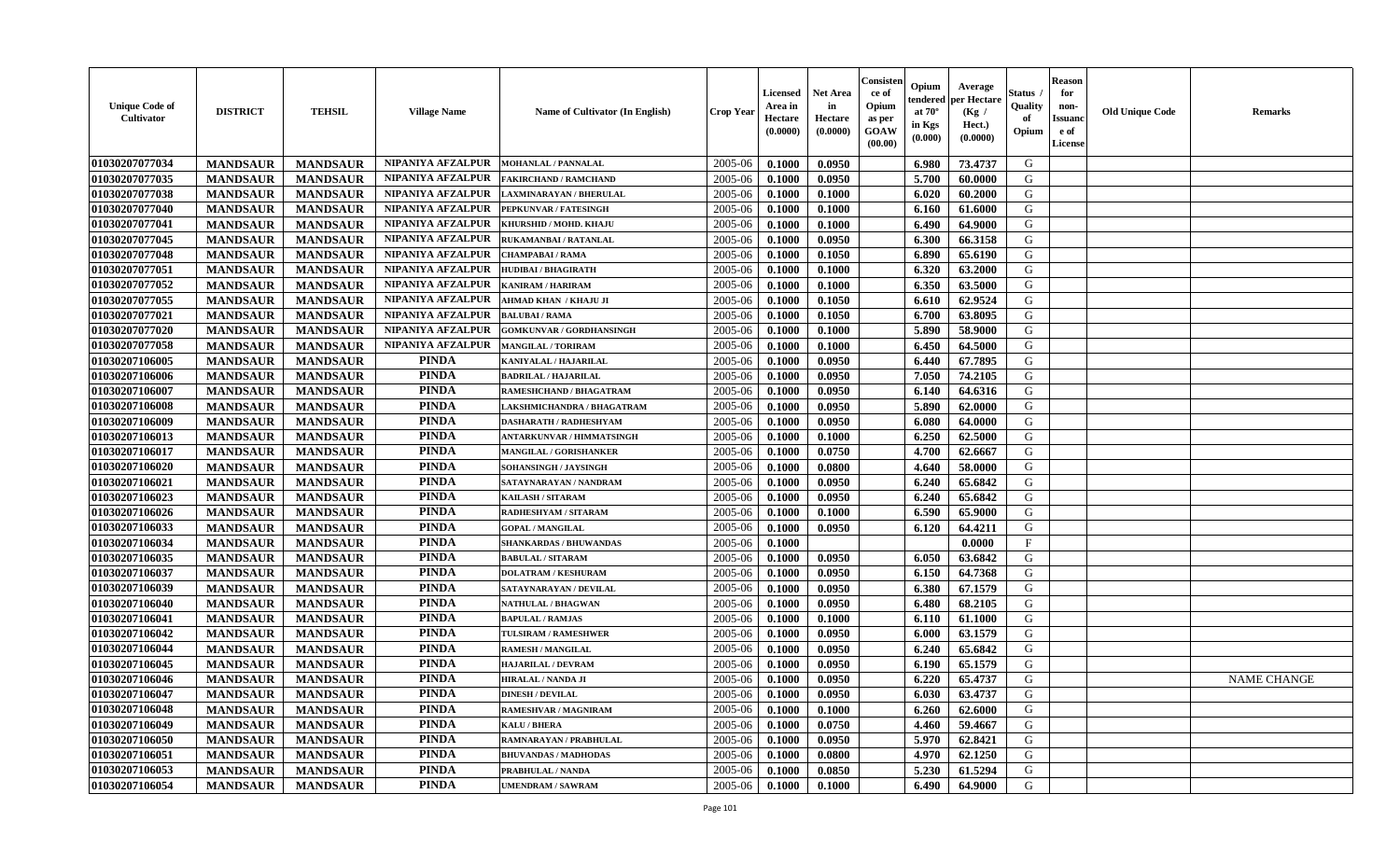| <b>Unique Code of</b><br><b>Cultivator</b> | <b>DISTRICT</b> | <b>TEHSIL</b>   | <b>Village Name</b> | Name of Cultivator (In English)     | <b>Crop Year</b> | <b>Licensed</b><br>Area in<br>Hectare<br>(0.0000) | <b>Net Area</b><br>in<br>Hectare<br>(0.0000) | Consister<br>ce of<br>Opium<br>as per<br><b>GOAW</b><br>(00.00) | Opium<br>endered<br>at $70^\circ$<br>in Kgs<br>(0.000) | Average<br>per Hectare<br>(Kg)<br>Hect.)<br>(0.0000) | Status<br>Quality<br>of<br>Opium | <b>Reason</b><br>for<br>non-<br><b>Issuand</b><br>e of<br><b>License</b> | <b>Old Unique Code</b> | <b>Remarks</b> |
|--------------------------------------------|-----------------|-----------------|---------------------|-------------------------------------|------------------|---------------------------------------------------|----------------------------------------------|-----------------------------------------------------------------|--------------------------------------------------------|------------------------------------------------------|----------------------------------|--------------------------------------------------------------------------|------------------------|----------------|
| 01030207106055                             | <b>MANDSAUR</b> | <b>MANDSAUR</b> | <b>PINDA</b>        | <b>UDAYLAL / JAGDISH</b>            | 2005-06          | 0.1000                                            | 0.1000                                       |                                                                 | 6.130                                                  | 61.3000                                              | G                                |                                                                          |                        |                |
| 01030207106056                             | <b>MANDSAUR</b> | <b>MANDSAUR</b> | <b>PINDA</b>        | SHYAMLAL / D.P.KANWERLAL            | 2005-06          | 0.1000                                            | 0.0950                                       |                                                                 | 6.180                                                  | 65.0526                                              | G                                |                                                                          |                        |                |
| 01030207106057                             | <b>MANDSAUR</b> | <b>MANDSAUR</b> | <b>PINDA</b>        | <b>RAMLAL / MAGNIRAM</b>            | 2005-06          | 0.1000                                            | 0.1000                                       |                                                                 | 6.390                                                  | 63.9000                                              | G                                |                                                                          |                        |                |
| 01030207106058                             | <b>MANDSAUR</b> | <b>MANDSAUR</b> | <b>PINDA</b>        | RADHESHYAM / BHAGATRAM              | 2005-06          | 0.1000                                            | 0.0950                                       |                                                                 | 6.220                                                  | 65,4737                                              | G                                |                                                                          |                        |                |
| 01030207106059                             | <b>MANDSAUR</b> | <b>MANDSAUR</b> | <b>PINDA</b>        | SATAYNARAYAN / CHUNILAL / SHOBHARAM | 2005-06          | 0.1000                                            | 0.0950                                       |                                                                 | 6.570                                                  | 69.1579                                              | G                                |                                                                          |                        |                |
| 01030207106061                             | <b>MANDSAUR</b> | <b>MANDSAUR</b> | <b>PINDA</b>        | KAMERABAI / KESHURAM                | 2005-06          | 0.1000                                            | 0.0950                                       |                                                                 | 6.110                                                  | 64.3158                                              | G                                |                                                                          |                        |                |
| 01030207106062                             | <b>MANDSAUR</b> | <b>MANDSAUR</b> | <b>PINDA</b>        | <b>RATANLAL / RANCHOR</b>           | 2005-06          | 0.1000                                            | 0.1000                                       |                                                                 | 6.320                                                  | 63.2000                                              | G                                |                                                                          |                        |                |
| 01030207106064                             | <b>MANDSAUR</b> | <b>MANDSAUR</b> | <b>PINDA</b>        | <b>BALARAM / CHAMPALAL</b>          | 2005-06          | 0.1000                                            | 0.0950                                       |                                                                 | 6.130                                                  | 64.5263                                              | ${\bf G}$                        |                                                                          |                        |                |
| 01030207106065                             | <b>MANDSAUR</b> | <b>MANDSAUR</b> | <b>PINDA</b>        | MUKESH / DEVRAM / HAJAMBAI          | 2005-06          | 0.1000                                            | 0.0950                                       |                                                                 | 6.120                                                  | 64.4211                                              | G                                |                                                                          |                        |                |
| 01030207106066                             | <b>MANDSAUR</b> | <b>MANDSAUR</b> | <b>PINDA</b>        | <b>BHANWARBAI / RAMESHWER</b>       | 2005-06          | 0.1000                                            | 0.0950                                       |                                                                 | 6.180                                                  | 65.0526                                              | <sup>1</sup>                     | 02                                                                       |                        |                |
| 01030207106067                             | <b>MANDSAUR</b> | <b>MANDSAUR</b> | <b>PINDA</b>        | RADHESHYAM / SHANKERLAL             | 2005-06          | 0.1000                                            | 0.1000                                       |                                                                 | 6.240                                                  | 62.4000                                              | G                                |                                                                          |                        |                |
| 01030207106068                             | <b>MANDSAUR</b> | <b>MANDSAUR</b> | <b>PINDA</b>        | <b>NAGGA / BHERA</b>                | 2005-06          | 0.1000                                            | 0.0900                                       |                                                                 | 6.010                                                  | 66.7778                                              | G                                |                                                                          |                        |                |
| 01030207106069                             | <b>MANDSAUR</b> | <b>MANDSAUR</b> | <b>PINDA</b>        | <b>GAWARIYA / GULAB</b>             | 2005-06          | 0.1000                                            | 0.0800                                       |                                                                 | 5.330                                                  | 66.6250                                              | G                                |                                                                          |                        |                |
| 01030207106070                             | <b>MANDSAUR</b> | <b>MANDSAUR</b> | <b>PINDA</b>        | <b>BHARATBHUSHAN / MOHANLAL</b>     | 2005-06          | 0.1000                                            | 0.1000                                       |                                                                 | 6.210                                                  | 62.1000                                              | G                                |                                                                          |                        |                |
| 01030207106071                             | <b>MANDSAUR</b> | <b>MANDSAUR</b> | <b>PINDA</b>        | <b>GANGABAI / DHURILAL</b>          | 2005-06          | 0.1000                                            | 0.0950                                       |                                                                 | 5.820                                                  | 61.2632                                              | G                                |                                                                          |                        |                |
| 01030207106072                             | <b>MANDSAUR</b> | <b>MANDSAUR</b> | <b>PINDA</b>        | <b>SHANKARLAL / NANDRAM</b>         | 2005-06          | 0.1000                                            | 0.0900                                       |                                                                 | 5.960                                                  | 66.2222                                              | G                                |                                                                          |                        |                |
| 01030207106073                             | <b>MANDSAUR</b> | <b>MANDSAUR</b> | <b>PINDA</b>        | <b>BASHANTILAL / HARIRAM</b>        | 2005-06          | 0.1000                                            | 0.1000                                       |                                                                 | 6.300                                                  | 63.0000                                              | G                                |                                                                          |                        |                |
| 01030207106078                             | <b>MANDSAUR</b> | <b>MANDSAUR</b> | <b>PINDA</b>        | KANWERLAL / RUGHNATH                | 2005-06          | 0.1000                                            | 0.0950                                       |                                                                 | 5.720                                                  | 60.2105                                              | G                                |                                                                          |                        |                |
| 01030207106079                             | <b>MANDSAUR</b> | <b>MANDSAUR</b> | <b>PINDA</b>        | KAMLABAI / TULSIRAM                 | 2005-06          | 0.1000                                            | 0.1000                                       |                                                                 | 6.320                                                  | 63.2000                                              | G                                |                                                                          |                        |                |
| 01030207106080                             | <b>MANDSAUR</b> | <b>MANDSAUR</b> | <b>PINDA</b>        | <b>RAMLAL / HIRALAL</b>             | 2005-06          | 0.1000                                            | 0.0900                                       |                                                                 | 5.830                                                  | 64.7778                                              | G                                |                                                                          |                        |                |
| 01030207106081                             | <b>MANDSAUR</b> | <b>MANDSAUR</b> | <b>PINDA</b>        | KAMALKUNWAR / GORDHANSINGH          | 2005-06          | 0.1000                                            | 0.0950                                       |                                                                 | 6.040                                                  | 63.5789                                              | G                                |                                                                          |                        |                |
| 01030207106085                             | <b>MANDSAUR</b> | <b>MANDSAUR</b> | <b>PINDA</b>        | <b>BHERULAL / DEVRAM</b>            | 2005-06          | 0.1000                                            | 0.0950                                       |                                                                 | 6.480                                                  | 68.2105                                              | G                                |                                                                          |                        |                |
| 01030207106086                             | <b>MANDSAUR</b> | <b>MANDSAUR</b> | <b>PINDA</b>        | <b>JHUJHAR / DEVA</b>               | 2005-06          | 0.1000                                            | 0.0900                                       |                                                                 | 5.410                                                  | 60.1111                                              | G                                |                                                                          |                        |                |
| 01030207106087                             | <b>MANDSAUR</b> | <b>MANDSAUR</b> | <b>PINDA</b>        | NARAYANSINGH / LALSINGH             | 2005-06          | 0.1000                                            | 0.1000                                       |                                                                 | 5.840                                                  | 58.4000                                              | G                                |                                                                          |                        |                |
| 01030207106091                             | <b>MANDSAUR</b> | <b>MANDSAUR</b> | <b>PINDA</b>        | <b>KARANSINGH / BHAWERSINGH</b>     | 2005-06          | 0.1000                                            | 0.0950                                       |                                                                 | 5.950                                                  | 62.6316                                              | G                                |                                                                          |                        |                |
| 01030207106092                             | <b>MANDSAUR</b> | <b>MANDSAUR</b> | <b>PINDA</b>        | <b>NATHULAL / NANDA</b>             | 2005-06          | 0.1000                                            | 0.0900                                       |                                                                 | 5.440                                                  | 60.4444                                              | G                                |                                                                          |                        |                |
| 01030207106093                             | <b>MANDSAUR</b> | <b>MANDSAUR</b> | <b>PINDA</b>        | VISHNUKUMAR / BHAGATRAM             | 2005-06          | 0.1000                                            | 0.0900                                       |                                                                 | 5.940                                                  | 66.0000                                              | G                                |                                                                          |                        |                |
| 01030207106095                             | <b>MANDSAUR</b> | <b>MANDSAUR</b> | <b>PINDA</b>        | <b>RATANBAI/MANGYA</b>              | 2005-06          | 0.1000                                            | 0.1000                                       |                                                                 | 6.360                                                  | 63.6000                                              | G                                |                                                                          |                        |                |
| 01030207106097                             | <b>MANDSAUR</b> | <b>MANDSAUR</b> | <b>PINDA</b>        | <b>MADANLAL / SITARAM</b>           | 2005-06          | 0.1000                                            | 0.0900                                       |                                                                 | 5.620                                                  | 62.4444                                              | G                                |                                                                          |                        |                |
| 01030207106099                             | <b>MANDSAUR</b> | <b>MANDSAUR</b> | <b>PINDA</b>        | SHIVNARAYAN / DHURILAL              | 2005-06          | 0.1000                                            | 0.0950                                       |                                                                 | 5.790                                                  | 60.9474                                              | G                                |                                                                          |                        |                |
| 01030207106100                             | <b>MANDSAUR</b> | <b>MANDSAUR</b> | <b>PINDA</b>        | RAMKANYABAI / RATANLAL              | 2005-06          | 0.1000                                            | 0.0700                                       |                                                                 | 4.340                                                  | 62.0000                                              | G                                |                                                                          |                        |                |
| 01030207106002                             | <b>MANDSAUR</b> | <b>MANDSAUR</b> | <b>PINDA</b>        | PRABHULAL / VERDICHAND              | 2005-06          | 0.1000                                            | 0.0950                                       |                                                                 | 5.690                                                  | 59.8947                                              | ${\bf G}$                        |                                                                          |                        |                |
| 01030207106025                             | <b>MANDSAUR</b> | <b>MANDSAUR</b> | <b>PINDA</b>        | <b>DINESH / BAJERAM</b>             | 2005-06          | 0.1000                                            | 0.0950                                       |                                                                 | 5.750                                                  | 60.5263                                              | G                                |                                                                          |                        |                |
| 01030207106032                             | <b>MANDSAUR</b> | <b>MANDSAUR</b> | <b>PINDA</b>        | KARIMANBAI / SATTARSAH              | 2005-06          | 0.1000                                            | 0.1000                                       |                                                                 | 6.280                                                  | 62.8000                                              | G                                |                                                                          |                        |                |
| 01030207106036                             | <b>MANDSAUR</b> | <b>MANDSAUR</b> | <b>PINDA</b>        | SATAYNARAYAN / BHUVANDAS            | 2005-06          | 0.1000                                            | 0.0750                                       |                                                                 | 4.470                                                  | 59.6000                                              | G                                |                                                                          |                        |                |
| 01030207106038                             | <b>MANDSAUR</b> | <b>MANDSAUR</b> | <b>PINDA</b>        | PUNAMCHAND / KESHURAM               | 2005-06          | 0.1000                                            | 0.0950                                       |                                                                 | 6.330                                                  | 66.6316                                              | G                                |                                                                          |                        |                |
| 01030207106043                             | <b>MANDSAUR</b> | <b>MANDSAUR</b> | <b>PINDA</b>        | <b>OMPRAKASH / HIRALAL</b>          | 2005-06          | 0.1000                                            | 0.0950                                       |                                                                 | 6.510                                                  | 68.5263                                              | G                                |                                                                          |                        |                |
| 01030207106088                             | <b>MANDSAUR</b> | <b>MANDSAUR</b> | <b>PINDA</b>        | <b>BADAMBAI/MANGILAL</b>            | 2005-06          | 0.1000                                            | 0.0950                                       |                                                                 | 6.180                                                  | 65.0526                                              | G                                |                                                                          |                        |                |
| 01030207106089                             | <b>MANDSAUR</b> | <b>MANDSAUR</b> | <b>PINDA</b>        | <b>VERDICHAND / BHERA</b>           | 2005-06          | 0.1000                                            | 0.0950                                       |                                                                 | 5.970                                                  | 62.8421                                              | G                                |                                                                          |                        |                |
| 01030207106098                             | <b>MANDSAUR</b> | <b>MANDSAUR</b> | <b>PINDA</b>        | PARASRAM / MANGILAL                 | 2005-06          | 0.1000                                            | 0.0850                                       |                                                                 | 5.370                                                  | 63.1765                                              | ${\bf G}$                        |                                                                          |                        |                |
| 01030207106029                             | <b>MANDSAUR</b> | <b>MANDSAUR</b> | <b>PINDA</b>        | SHIVNARAYAN / BAGDIRAM              | 2005-06          | 0.1000                                            | 0.0900                                       |                                                                 | 5.610                                                  | 62.3333                                              | G                                |                                                                          |                        |                |
| 01030207106101                             | <b>MANDSAUR</b> | <b>MANDSAUR</b> | <b>PINDA</b>        | <b>ONKARLAL / KANWERLAL</b>         | 2005-06          | 0.1000                                            | 0.0950                                       |                                                                 | 6.640                                                  | 69.8947                                              | G                                |                                                                          |                        |                |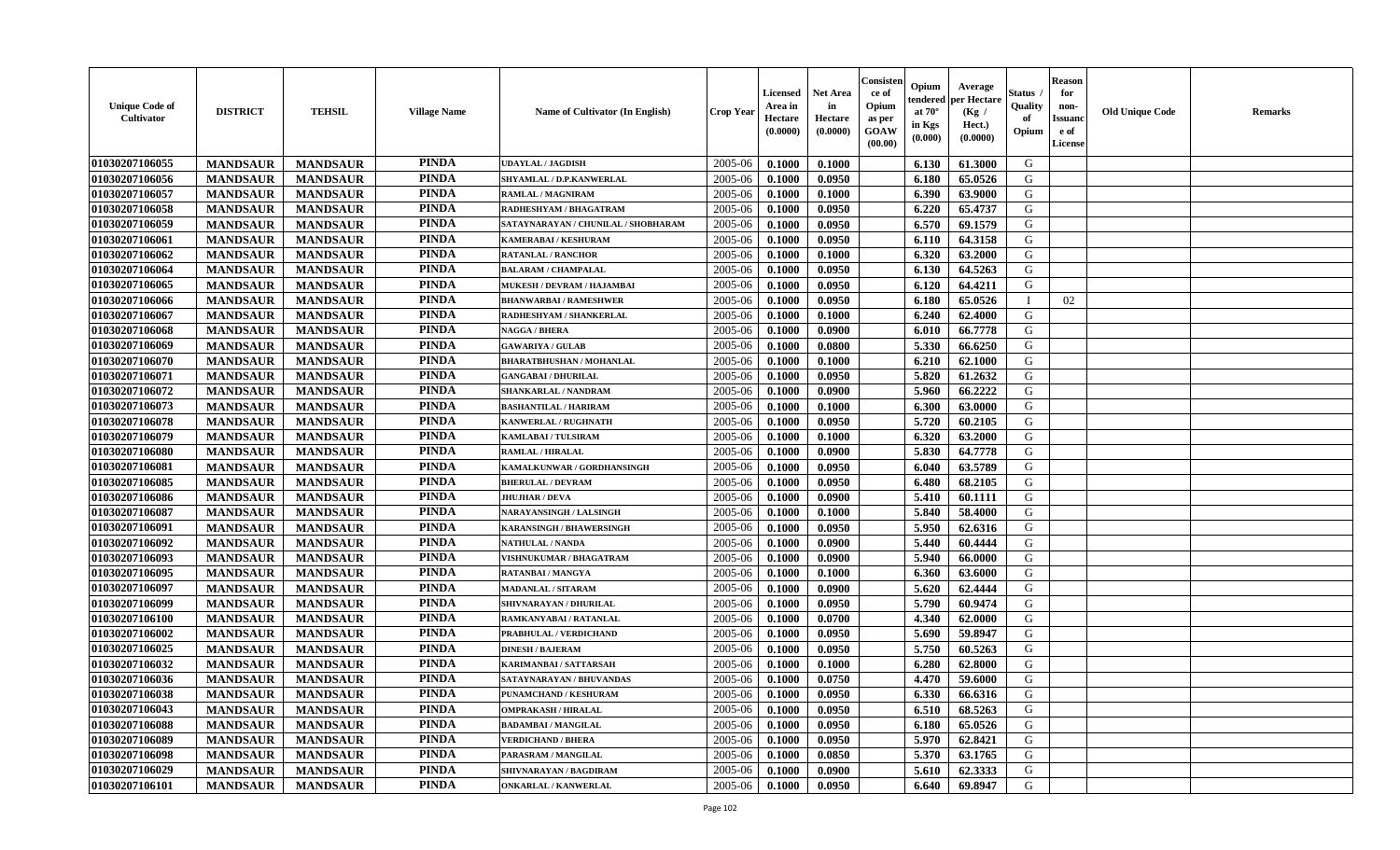| <b>Unique Code of</b><br><b>Cultivator</b> | <b>DISTRICT</b> | <b>TEHSIL</b>   | <b>Village Name</b> | Name of Cultivator (In English) | <b>Crop Year</b> | <b>Licensed</b><br>Area in<br>Hectare<br>(0.0000) | <b>Net Area</b><br>in<br>Hectare<br>(0.0000) | Consisteı<br>ce of<br>Opium<br>as per<br><b>GOAW</b><br>(00.00) | Opium<br>endered<br>at $70^\circ$<br>in Kgs<br>$(\mathbf{0.000})$ | Average<br>per Hectare<br>(Kg)<br>Hect.)<br>(0.0000) | Status<br>Quality<br>of<br>Opium | Reason<br>for<br>non-<br>Issuan<br>e of<br>License | <b>Old Unique Code</b> | <b>Remarks</b> |
|--------------------------------------------|-----------------|-----------------|---------------------|---------------------------------|------------------|---------------------------------------------------|----------------------------------------------|-----------------------------------------------------------------|-------------------------------------------------------------------|------------------------------------------------------|----------------------------------|----------------------------------------------------|------------------------|----------------|
| 01030207106084                             | <b>MANDSAUR</b> | <b>MANDSAUR</b> | <b>PINDA</b>        | <b>VENIRAM / BHUWAN</b>         | 2005-06          | 0.1000                                            | 0.1000                                       |                                                                 | 5.890                                                             | 58.9000                                              | G                                |                                                    |                        |                |
| 01030207106003                             | <b>MANDSAUR</b> | <b>MANDSAUR</b> | <b>PINDA</b>        | <b>GOPILAL / VARDICHANDRA</b>   | 2005-06          | 0.1000                                            | 0.0900                                       |                                                                 | 5.500                                                             | 61.1111                                              | G                                |                                                    |                        |                |
| 01030207106012                             | <b>MANDSAUR</b> | <b>MANDSAUR</b> | <b>PINDA</b>        | <b>DHANSHING / DHULSHING</b>    | 2005-06          | 0.1000                                            | 0.1000                                       |                                                                 | 6.150                                                             | 61.5000                                              | G                                |                                                    |                        |                |
| 01030207106011                             | <b>MANDSAUR</b> | <b>MANDSAUR</b> | <b>PINDA</b>        | RAJENDRA / JHUJHARSINGH         | 2005-06          | 0.1000                                            | 0.0950                                       |                                                                 | 6.060                                                             | 63.7895                                              | G                                |                                                    |                        |                |
| 01030207106031                             | <b>MANDSAUR</b> | <b>MANDSAUR</b> | <b>PINDA</b>        | RAMNARAYAN / KARU               | 2005-06          | 0.1000                                            | 0.0950                                       |                                                                 | 5.880                                                             | 61.8947                                              | G                                | 05                                                 | 01050210004042         |                |
| 01030207107002                             | <b>MANDSAUR</b> | <b>MANDSAUR</b> | <b>RASULPUR</b>     | <b>BHANVARIBAI / GANGARAM</b>   | 2005-06          | 0.1000                                            | 0.0900                                       |                                                                 | 5.210                                                             | 57.8889                                              | G                                |                                                    |                        |                |
| 01030207107006                             | <b>MANDSAUR</b> | <b>MANDSAUR</b> | <b>RASULPUR</b>     | <b>BHIMSINGH / UMRAVSINGH</b>   | 2005-06          | 0.1000                                            | 0.0950                                       |                                                                 | 5.420                                                             | 57.0526                                              | G                                |                                                    |                        |                |
| 01030207107022                             | <b>MANDSAUR</b> | <b>MANDSAUR</b> | <b>RASULPUR</b>     | MANGUSINGH / MODSINGH           | 2005-06          | 0.1000                                            | 0.0900                                       |                                                                 | 5.540                                                             | 61.5556                                              | G                                |                                                    |                        |                |
| 01030207107026                             | <b>MANDSAUR</b> | <b>MANDSAUR</b> | <b>RASULPUR</b>     | UMRAVSINGH / JHUJHARLAL         | 2005-06          | 0.1000                                            | 0.0900                                       |                                                                 | 5.700                                                             | 63.3333                                              | G                                |                                                    |                        |                |
| 01030207107014                             | <b>MANDSAUR</b> | <b>MANDSAUR</b> | <b>RASULPUR</b>     | RAMLAL / SUKHLAL                | 2005-06          | 0.1000                                            | 0.0950                                       |                                                                 | 5.040                                                             | 53.0526                                              | G                                | 04                                                 |                        |                |
| 01030207107021                             | <b>MANDSAUR</b> | <b>MANDSAUR</b> | <b>RASULPUR</b>     | <b>VIKRAMSINGH / MODSINGH</b>   | 2005-06          | 0.1000                                            | 0.0950                                       |                                                                 | 5.590                                                             | 58.8421                                              | G                                |                                                    |                        |                |
| 01030207107030                             | <b>MANDSAUR</b> | <b>MANDSAUR</b> | <b>RASULPUR</b>     | <b>GANGARAM / KISHAN</b>        | 2005-06          | 0.1000                                            | 0.0950                                       |                                                                 | 6.210                                                             | 65.3684                                              | G                                |                                                    | 01030207090002         |                |
| 01030207107031                             | <b>MANDSAUR</b> | <b>MANDSAUR</b> | <b>RASULPUR</b>     | <b>BHERULAL / BHAGGA</b>        | 2005-06          | 0.1000                                            | 0.0950                                       |                                                                 | 4.670                                                             | 49.1579                                              | G                                | 04                                                 | 01030207090006         |                |
| 01030207107032                             | <b>MANDSAUR</b> | <b>MANDSAUR</b> | <b>RASULPUR</b>     | <b>HARIRAM / DEVA</b>           | 2005-06          | 0.1000                                            | 0.0900                                       |                                                                 | 5.400                                                             | 60.0000                                              | G                                |                                                    | 01030207090008         |                |
| 01030207060049                             | <b>MANDSAUR</b> | <b>MANDSAUR</b> | RICHABACCHA         | LAXMINARAYAN / GIRDHARI         | 2005-06          | 0.1000                                            | 0.0950                                       |                                                                 | 6.120                                                             | 64.4211                                              | G                                |                                                    |                        |                |
| 01030207060001                             | <b>MANDSAUR</b> | <b>MANDSAUR</b> | RICHABACCHA         | UDAYLAL / NANDLAL               | 2005-06          | 0.1000                                            | 0.1000                                       |                                                                 | 5.423                                                             | 54.2300                                              | G                                | 04                                                 |                        |                |
| 01030207060002                             | <b>MANDSAUR</b> | <b>MANDSAUR</b> | RICHABACCHA         | MANOHARLAL / CHATARBHUJ         | 2005-06          | 0.1000                                            | 0.1000                                       |                                                                 | 6.330                                                             | 63.3000                                              | G                                |                                                    |                        |                |
| 01030207060003                             | <b>MANDSAUR</b> | <b>MANDSAUR</b> | RICHABACCHA         | <b>NANDRAM / BHERULAL</b>       | 2005-06          | 0.1000                                            | 0.0950                                       |                                                                 | 6.270                                                             | 66.0000                                              | G                                |                                                    |                        |                |
| 01030207060004                             | <b>MANDSAUR</b> | <b>MANDSAUR</b> | RICHABACCHA         | PRABHULAL / BHERULAL            | 2005-06          | 0.1000                                            | 0.0950                                       |                                                                 | 6.530                                                             | 68.7368                                              | G                                |                                                    |                        |                |
| 01030207060007                             | <b>MANDSAUR</b> | <b>MANDSAUR</b> | RICHABACCHA         | <b>DEVRAM / KALU</b>            | 2005-06          | 0.1000                                            | 0.1000                                       |                                                                 | 6.310                                                             | 63.1000                                              | G                                |                                                    |                        |                |
| 01030207060008                             | <b>MANDSAUR</b> | <b>MANDSAUR</b> | RICHABACCHA         | MOHANLAL / NANURAM              | 2005-06          | 0.1000                                            | 0.0950                                       |                                                                 | 5.870                                                             | 61.7895                                              | G                                |                                                    |                        |                |
| 01030207060009                             | <b>MANDSAUR</b> | <b>MANDSAUR</b> | RICHABACCHA         | <b>RAJARAM / RAMA</b>           | 2005-06          | 0.1000                                            | 0.1000                                       |                                                                 | 7.390                                                             | 73.9000                                              | G                                |                                                    |                        |                |
| 01030207060010                             | <b>MANDSAUR</b> | <b>MANDSAUR</b> | RICHABACCHA         | <b>BHERULAL / BHANVARLAL</b>    | 2005-06          | 0.1000                                            | 0.0950                                       |                                                                 | 6.530                                                             | 68.7368                                              | G                                |                                                    |                        |                |
| 01030207060014                             | <b>MANDSAUR</b> | <b>MANDSAUR</b> | RICHABACCHA         | VARDISHANKAR / LALA             | 2005-06          | 0.1000                                            | 0.1000                                       |                                                                 | 7.270                                                             | 72.7000                                              | G                                |                                                    |                        |                |
| 01030207060015                             | <b>MANDSAUR</b> | <b>MANDSAUR</b> | RICHABACCHA         | <b>INDARMAL / BHERULAL</b>      | 2005-06          | 0.1000                                            | 0.1000                                       |                                                                 | 6.510                                                             | 65.1000                                              | G                                |                                                    |                        |                |
| 01030207060018                             | <b>MANDSAUR</b> | <b>MANDSAUR</b> | RICHABACCHA         | RADHESHYAM / GIRDHARILAL        | 2005-06          | 0.1000                                            | 0.1000                                       |                                                                 | 6.890                                                             | 68.9000                                              | G                                |                                                    |                        |                |
| 01030207060021                             | <b>MANDSAUR</b> | <b>MANDSAUR</b> | RICHABACCHA         | <b>BHERU / DEVA</b>             | 2005-06          | 0.1000                                            | 0.1000                                       |                                                                 | 6.850                                                             | 68.5000                                              | G                                |                                                    |                        |                |
| 01030207060023                             | <b>MANDSAUR</b> | <b>MANDSAUR</b> | RICHABACCHA         | <b>MANGILAL / PYARCHAND</b>     | 2005-06          | 0.1000                                            | 0.1000                                       |                                                                 | 6.600                                                             | 66.0000                                              | G                                |                                                    |                        |                |
| 01030207060024                             | <b>MANDSAUR</b> | <b>MANDSAUR</b> | RICHABACCHA         | NATHIBAI / PRABHULAL            | 2005-06          | 0.1000                                            | 0.0950                                       |                                                                 | 6.890                                                             | 72.5263                                              | G                                |                                                    |                        |                |
| 01030207060025                             | <b>MANDSAUR</b> | <b>MANDSAUR</b> | RICHABACCHA         | RAMNARAYAN / CHUNILAL           | 2005-06          | 0.1000                                            | 0.0950                                       |                                                                 | 6.560                                                             | 69.0526                                              | G                                |                                                    |                        |                |
| 01030207060027                             | <b>MANDSAUR</b> | <b>MANDSAUR</b> | RICHABACCHA         | <b>LAKSHMAN / VARDA</b>         | 2005-06          | 0.1000                                            | 0.0950                                       |                                                                 | 6.900                                                             | 72.6316                                              | G                                |                                                    |                        |                |
| 01030207060028                             | <b>MANDSAUR</b> | <b>MANDSAUR</b> | RICHABACCHA         | <b>BAGDIBAI / MANGILAL</b>      | 2005-06          | 0.1000                                            | 0.0950                                       |                                                                 | 6.830                                                             | 71.8947                                              | G                                |                                                    |                        |                |
| 01030207060029                             | <b>MANDSAUR</b> | <b>MANDSAUR</b> | RICHABACCHA         | RAMPRATAP / GULABCHAND          | 2005-06          | 0.1000                                            | 0.1000                                       |                                                                 | 6.820                                                             | 68.2000                                              | G                                |                                                    |                        |                |
| 01030207060031                             | <b>MANDSAUR</b> | <b>MANDSAUR</b> | RICHABACCHA         | RAMIBAI / ONKAR                 | 2005-06          | 0.1000                                            | 0.0950                                       |                                                                 | 6.910                                                             | 72.7368                                              | G                                |                                                    |                        |                |
| 01030207060032                             | <b>MANDSAUR</b> | <b>MANDSAUR</b> | <b>RICHABACCHA</b>  | <b>JMENDRAM / BAGDIRAM</b>      | 2005-06          | 0.1000                                            | 0.0950                                       |                                                                 | 6.100                                                             | 64.2105                                              | G                                |                                                    |                        |                |
| 01030207060033                             | <b>MANDSAUR</b> | <b>MANDSAUR</b> | RICHABACCHA         | <b>MOHANLAL / PANALAL</b>       | $2005 - 06$      | 0.1000                                            | 0.0950                                       |                                                                 | 5.930                                                             | 62.4211                                              | G                                |                                                    |                        |                |
| 01030207060034                             | <b>MANDSAUR</b> | <b>MANDSAUR</b> | RICHABACCHA         | <b>KAMLABAI/KISHOR</b>          | 2005-06          | 0.1000                                            | 0.1000                                       |                                                                 | 6.610                                                             | 66.1000                                              | G                                |                                                    |                        |                |
| 01030207060036                             | <b>MANDSAUR</b> | <b>MANDSAUR</b> | <b>RICHABACCHA</b>  | <b>NANDRAM / KALU</b>           | 2005-06          | 0.1000                                            | 0.1050                                       |                                                                 | 6.790                                                             | 64.6667                                              | G                                |                                                    |                        |                |
| 01030207060037                             | <b>MANDSAUR</b> | <b>MANDSAUR</b> | <b>RICHABACCHA</b>  | <b>BABULAL / RAMLAL</b>         | 2005-06          | 0.1000                                            | 0.0950                                       |                                                                 | 6.450                                                             | 67.8947                                              | G                                |                                                    |                        |                |
| 01030207060042                             | <b>MANDSAUR</b> | <b>MANDSAUR</b> | <b>RICHABACCHA</b>  | <b>BHAWERSINGH / KALUSINGH</b>  | 2005-06          | 0.1000                                            | 0.1000                                       |                                                                 | 6.350                                                             | 63.5000                                              | G                                |                                                    |                        |                |
| 01030207060045                             | <b>MANDSAUR</b> | <b>MANDSAUR</b> | <b>RICHABACCHA</b>  | KANWERLAL / BHANWERLAL          | 2005-06          | 0.1000                                            | 0.1000                                       |                                                                 | 6.200                                                             | 62.0000                                              | G                                |                                                    |                        |                |
| 01030207060046                             | <b>MANDSAUR</b> | <b>MANDSAUR</b> | <b>RICHABACCHA</b>  | <b>MATHURADAS / BHAWERLAL</b>   | 2005-06          | 0.1000                                            | 0.1000                                       |                                                                 | 6.730                                                             | 67.3000                                              | G                                |                                                    |                        |                |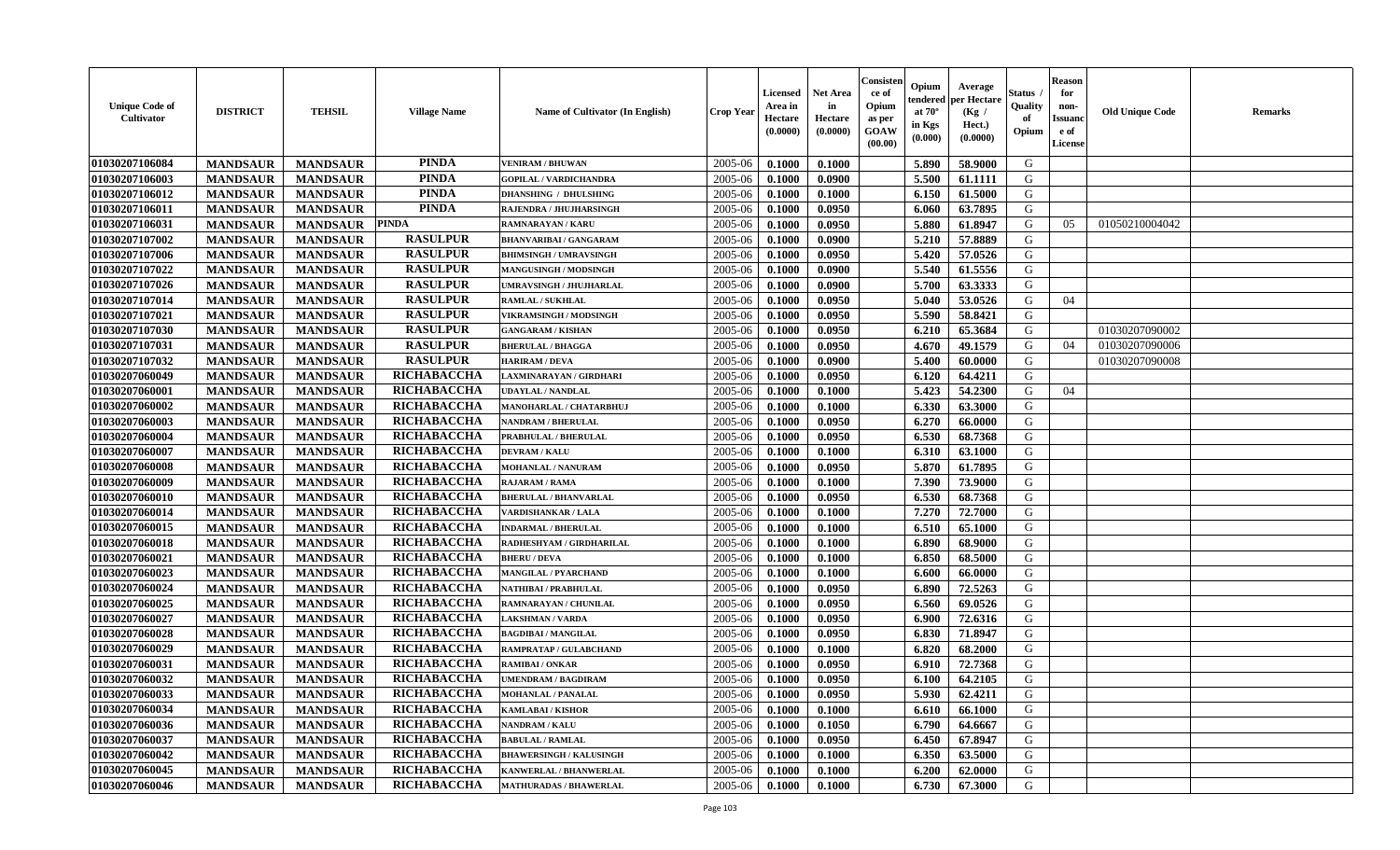| <b>Unique Code of</b><br><b>Cultivator</b> | <b>DISTRICT</b> | <b>TEHSIL</b>   | <b>Village Name</b> | Name of Cultivator (In English)   | <b>Crop Year</b> | <b>Licensed</b><br>Area in<br>Hectare<br>(0.0000) | <b>Net Area</b><br>in<br>Hectare<br>(0.0000) | Consisteı<br>ce of<br>Opium<br>as per<br><b>GOAW</b><br>(00.00) | Opium<br>endered<br>at $70^\circ$<br>in Kgs<br>$(\mathbf{0.000})$ | Average<br>per Hectare<br>(Kg /<br>Hect.)<br>(0.0000) | Status<br>Quality<br>of<br>Opium | Reason<br>for<br>non-<br>Issuan<br>e of<br>License | <b>Old Unique Code</b> | <b>Remarks</b>     |
|--------------------------------------------|-----------------|-----------------|---------------------|-----------------------------------|------------------|---------------------------------------------------|----------------------------------------------|-----------------------------------------------------------------|-------------------------------------------------------------------|-------------------------------------------------------|----------------------------------|----------------------------------------------------|------------------------|--------------------|
| 01030207060048                             | <b>MANDSAUR</b> | <b>MANDSAUR</b> | RICHABACCHA         | MADHOLAL / CHATURBHUJ             | 2005-06          | 0.1000                                            | 0.1000                                       |                                                                 | 6.970                                                             | 69.7000                                               | G                                |                                                    |                        |                    |
| 01030207060052                             | <b>MANDSAUR</b> | <b>MANDSAUR</b> | RICHABACCHA         | <b>NANDA / GULAB</b>              | 2005-06          | 0.1000                                            | 0.0950                                       |                                                                 | 6.380                                                             | 67.1579                                               | G                                |                                                    |                        |                    |
| 01030207060054                             | <b>MANDSAUR</b> | <b>MANDSAUR</b> | RICHABACCHA         | RAMCHANDRA / JAGANNATH            | 2005-06          | 0.1000                                            | 0.0950                                       |                                                                 | 5.650                                                             | 59,4737                                               | G                                |                                                    |                        |                    |
| 01030207060058                             | <b>MANDSAUR</b> | <b>MANDSAUR</b> | RICHABACCHA         | <b>BHUWAN / HIRALAL</b>           | 2005-06          | 0.1000                                            | 0.1000                                       |                                                                 | 6.360                                                             | 63.6000                                               | G                                |                                                    |                        |                    |
| 01030207060060                             | <b>MANDSAUR</b> | <b>MANDSAUR</b> | RICHABACCHA         | <b>NANDA / NAGGA</b>              | 2005-06          | 0.1000                                            | 0.0950                                       |                                                                 | 6.250                                                             | 65.7895                                               | G                                |                                                    |                        |                    |
| 01030207060061                             | <b>MANDSAUR</b> | <b>MANDSAUR</b> | RICHABACCHA         | <b>SUNDARLAL / GIRDHARI</b>       | 2005-06          | 0.1000                                            | 0.1000                                       |                                                                 | 6.230                                                             | 62.3000                                               | G                                |                                                    |                        |                    |
| 01030207060062                             | <b>MANDSAUR</b> | <b>MANDSAUR</b> | RICHABACCHA         | <b>JAGDISH / UMENDRAM</b>         | 2005-06          | 0.1000                                            | 0.1000                                       |                                                                 | 6.710                                                             | 67.1000                                               | G                                |                                                    |                        |                    |
| 01030207060064                             | <b>MANDSAUR</b> | <b>MANDSAUR</b> | RICHABACCHA         | MANGIALAL / BAGDIRAM CHAMAR       | 2005-06          | 0.1000                                            | 0.0950                                       |                                                                 | 6.040                                                             | 63.5789                                               | G                                |                                                    |                        |                    |
| 01030207060067                             | <b>MANDSAUR</b> | <b>MANDSAUR</b> | RICHABACCHA         | MANGILAL / BAGDIRAM BHAMI         | 2005-06          | 0.1000                                            | 0.0950                                       |                                                                 | 5.710                                                             | 60.1053                                               | G                                |                                                    |                        |                    |
| 01030207060068                             | <b>MANDSAUR</b> | <b>MANDSAUR</b> | RICHABACCHA         | <b>BHAWERLAL / BAGDIRAM</b>       | 2005-06          | 0.1000                                            | 0.1000                                       |                                                                 | 5.920                                                             | 59.2000                                               | G                                |                                                    |                        |                    |
| 01030207060070                             | <b>MANDSAUR</b> | <b>MANDSAUR</b> | RICHABACCHA         | <b>CHANDERSINGH / PARWATSINGH</b> | 2005-06          | 0.1000                                            | 0.0950                                       |                                                                 | 6.450                                                             | 67.8947                                               | G                                |                                                    |                        |                    |
| 01030207060072                             | <b>MANDSAUR</b> | <b>MANDSAUR</b> | RICHABACCHA         | <b>BHANVARLAL / KANIRAM</b>       | 2005-06          | 0.1000                                            | 0.0950                                       |                                                                 | 6.350                                                             | 66.8421                                               | G                                |                                                    |                        | TRANSFER/RAJAKHEDI |
| 01030207060076                             | <b>MANDSAUR</b> | <b>MANDSAUR</b> | <b>RICHABACCHA</b>  | PRABHULAL / GIRDHARI              | 2005-06          | 0.1000                                            | 0.0950                                       |                                                                 | 7.050                                                             | 74.2105                                               | G                                |                                                    |                        |                    |
| 01030207060077                             | <b>MANDSAUR</b> | <b>MANDSAUR</b> | RICHABACCHA         | <b>DEVILAL / RAMLAL</b>           | 2005-06          | 0.1000                                            | 0.0950                                       |                                                                 | 6.060                                                             | 63.7895                                               | G                                |                                                    |                        |                    |
| 01030207060079                             | <b>MANDSAUR</b> | <b>MANDSAUR</b> | RICHABACCHA         | <b>KELASH / MANGILAL</b>          | 2005-06          | 0.1000                                            | 0.1000                                       |                                                                 | 6.220                                                             | 62.2000                                               | G                                |                                                    |                        |                    |
| 01030207060080                             | <b>MANDSAUR</b> | <b>MANDSAUR</b> | RICHABACCHA         | SHANKERLAL / MANGILAL             | 2005-06          | 0.1000                                            | 0.0950                                       |                                                                 | 6.550                                                             | 68.9474                                               | G                                |                                                    |                        |                    |
| 01030207060083                             | <b>MANDSAUR</b> | <b>MANDSAUR</b> | RICHABACCHA         | <b>VINOD / INDERMAL</b>           | 2005-06          | 0.1000                                            | 0.0950                                       |                                                                 | 6.820                                                             | 71.7895                                               | G                                |                                                    |                        |                    |
| 01030207060084                             | <b>MANDSAUR</b> | <b>MANDSAUR</b> | RICHABACCHA         | SHIVNARAYAN / NANDRAM             | 2005-06          | 0.1000                                            | 0.1000                                       |                                                                 | 6.280                                                             | 62.8000                                               | G                                |                                                    |                        |                    |
| 01030207060085                             | <b>MANDSAUR</b> | <b>MANDSAUR</b> | RICHABACCHA         | <b>DASRATH / PRABHULAL</b>        | 2005-06          | 0.1000                                            | 0.0950                                       |                                                                 | 6.380                                                             | 67.1579                                               | G                                |                                                    |                        |                    |
| 01030207060086                             | <b>MANDSAUR</b> | <b>MANDSAUR</b> | RICHABACCHA         | <b>BHAGIRATH / PRABHULAL</b>      | 2005-06          | 0.1000                                            | 0.0950                                       |                                                                 | 6.370                                                             | 67.0526                                               | G                                |                                                    |                        |                    |
| 01030207060088                             | <b>MANDSAUR</b> | <b>MANDSAUR</b> | RICHABACCHA         | PERSRAM / DEVRAM                  | 2005-06          | 0.1000                                            | 0.0950                                       |                                                                 | 6.860                                                             | 72.2105                                               |                                  | 02                                                 |                        |                    |
| 01030207060089                             | <b>MANDSAUR</b> | <b>MANDSAUR</b> | RICHABACCHA         | MADHULAL / BHANWERLAL             | 2005-06          | 0.1000                                            | 0.1000                                       |                                                                 | 6.850                                                             | 68.5000                                               | - 1                              | 02                                                 |                        |                    |
| 01030207060092                             | <b>MANDSAUR</b> | <b>MANDSAUR</b> | RICHABACCHA         | <b>RAMESHWER / NANURAM</b>        | 2005-06          | 0.1000                                            | 0.0950                                       |                                                                 | 6.020                                                             | 63.3684                                               | G                                |                                                    |                        |                    |
| 01030207060093                             | <b>MANDSAUR</b> | <b>MANDSAUR</b> | RICHABACCHA         | <b>SHANKERLAL / DEVRAM</b>        | 2005-06          | 0.1000                                            | 0.1000                                       |                                                                 | 6.740                                                             | 67.4000                                               | G                                |                                                    |                        |                    |
| 01030207060094                             | <b>MANDSAUR</b> | <b>MANDSAUR</b> | RICHABACCHA         | <b>GOPAL / RAMPRATAP</b>          | 2005-06          | 0.1000                                            | 0.1000                                       |                                                                 | 7.010                                                             | 70.1000                                               | G                                |                                                    |                        |                    |
| 01030207060056                             | <b>MANDSAUR</b> | <b>MANDSAUR</b> | RICHABACCHA         | <b>HAJARIBAI / HIRALAL</b>        | 2005-06          | 0.1000                                            | 0.0900                                       |                                                                 | 6.640                                                             | 73.7778                                               | G                                |                                                    |                        |                    |
| 01030207060012                             | <b>MANDSAUR</b> | <b>MANDSAUR</b> | RICHABACCHA         | KAMLABAI / RATANLAL               | 2005-06          | 0.1000                                            | 0.1000                                       |                                                                 | 6.250                                                             | 62.5000                                               | G                                |                                                    |                        |                    |
| 01030207060019                             | <b>MANDSAUR</b> | <b>MANDSAUR</b> | RICHABACCHA         | NIRBHAYRAM / RAMLAL               | 2005-06          | 0.1000                                            | 0.0950                                       |                                                                 | 6.070                                                             | 63.8947                                               | G                                |                                                    |                        |                    |
| 01030207060091                             | <b>MANDSAUR</b> | <b>MANDSAUR</b> | RICHABACCHA         | RAMNARAYAN / MANGILAL             | 2005-06          | 0.1000                                            | 0.0950                                       |                                                                 | 6.560                                                             | 69.0526                                               | G                                |                                                    |                        |                    |
| 01030207060055                             | <b>MANDSAUR</b> | <b>MANDSAUR</b> | RICHABACCHA         | <b>BANSIDAS / RAGHUDAS</b>        | 2005-06          | 0.1000                                            | 0.1000                                       |                                                                 | 6.060                                                             | 60.6000                                               | G                                |                                                    |                        |                    |
| 01030207060041                             | <b>MANDSAUR</b> | <b>MANDSAUR</b> | RICHABACCHA         | <b>AYODHYABAI/NANDA</b>           | 2005-06          | 0.1000                                            | 0.0950                                       |                                                                 | 5.760                                                             | 60.6316                                               | G                                |                                                    |                        |                    |
| 01030207060087                             | <b>MANDSAUR</b> | <b>MANDSAUR</b> | RICHABACCHA         | PRABHULAL / HIRALAL               | 2005-06          | 0.1000                                            | 0.0950                                       |                                                                 | 5.950                                                             | 62.6316                                               | G                                |                                                    |                        |                    |
| 01030207060016                             | <b>MANDSAUR</b> | <b>MANDSAUR</b> | RICHABACCHA         | UDAYRAM / PANALAL                 | 2005-06          | 0.1000                                            | 0.1000                                       |                                                                 | 6.460                                                             | 64.6000                                               | G                                |                                                    |                        |                    |
| 01030207060017                             | <b>MANDSAUR</b> | <b>MANDSAUR</b> | RICHABACCHA         | <b>ISHWERLAL / BHANWERLAL</b>     | 2005-06          | 0.1000                                            | 0.1000                                       |                                                                 | 6.000                                                             | 60.0000                                               | G                                |                                                    |                        |                    |
| 01030207060043                             | <b>MANDSAUR</b> | <b>MANDSAUR</b> | <b>RICHABACCHA</b>  | <b>BALU / NANURAM</b>             | 2005-06          | 0.1000                                            |                                              |                                                                 |                                                                   | 0.0000                                                | $\mathbf{F}$                     |                                                    |                        |                    |
| 01030207060063                             | <b>MANDSAUR</b> | <b>MANDSAUR</b> | RICHABACCHA         | <b>DHANA / NAGGA</b>              | $2005 - 06$      | 0.1000                                            | 0.1000                                       |                                                                 |                                                                   | $5.910$   59.1000                                     | G                                |                                                    |                        |                    |
| 01030207060082                             | <b>MANDSAUR</b> | <b>MANDSAUR</b> | RICHABACCHA         | <b>MANGILAL / RAMLAL</b>          | 2005-06          | 0.1000                                            | 0.1000                                       |                                                                 | 6.850                                                             | 68.5000                                               | G                                |                                                    |                        |                    |
| 01030207060099                             | <b>MANDSAUR</b> | <b>MANDSAUR</b> | <b>RICHABACCHA</b>  | <b>BHUVAN / BHAGIRATH</b>         | 2005-06          | 0.1000                                            | 0.0950                                       |                                                                 | 5.950                                                             | 62.6316                                               | G                                |                                                    |                        |                    |
| 01030207060100                             | <b>MANDSAUR</b> | <b>MANDSAUR</b> | <b>RICHABACCHA</b>  | <b>ONKAR / SHIVLAL</b>            | 2005-06          | 0.1000                                            | 0.0950                                       |                                                                 | 5.580                                                             | 58.7368                                               | G                                |                                                    |                        |                    |
| 01030207060102                             | <b>MANDSAUR</b> | <b>MANDSAUR</b> | <b>RICHABACCHA</b>  | SATAYNARAYAN / HARIRAM            | 2005-06          | 0.1000                                            | 0.1000                                       |                                                                 | 6.640                                                             | 66.4000                                               | G                                |                                                    |                        |                    |
| 01030207060047                             | <b>MANDSAUR</b> | <b>MANDSAUR</b> | <b>RICHABACCHA</b>  | <b>JADURAM / NANURAM</b>          | 2005-06          | 0.1000                                            | 0.1000                                       |                                                                 | 6.600                                                             | 66.0000                                               | G                                |                                                    |                        |                    |
| 01030207060103                             | <b>MANDSAUR</b> | <b>MANDSAUR</b> | <b>RICHABACCHA</b>  | <b>JULFIKAR / GUL KHA</b>         | 2005-06          | 0.1000                                            | 0.0900                                       |                                                                 | 6.590                                                             | 73.2222                                               | - 1                              | 02                                                 |                        |                    |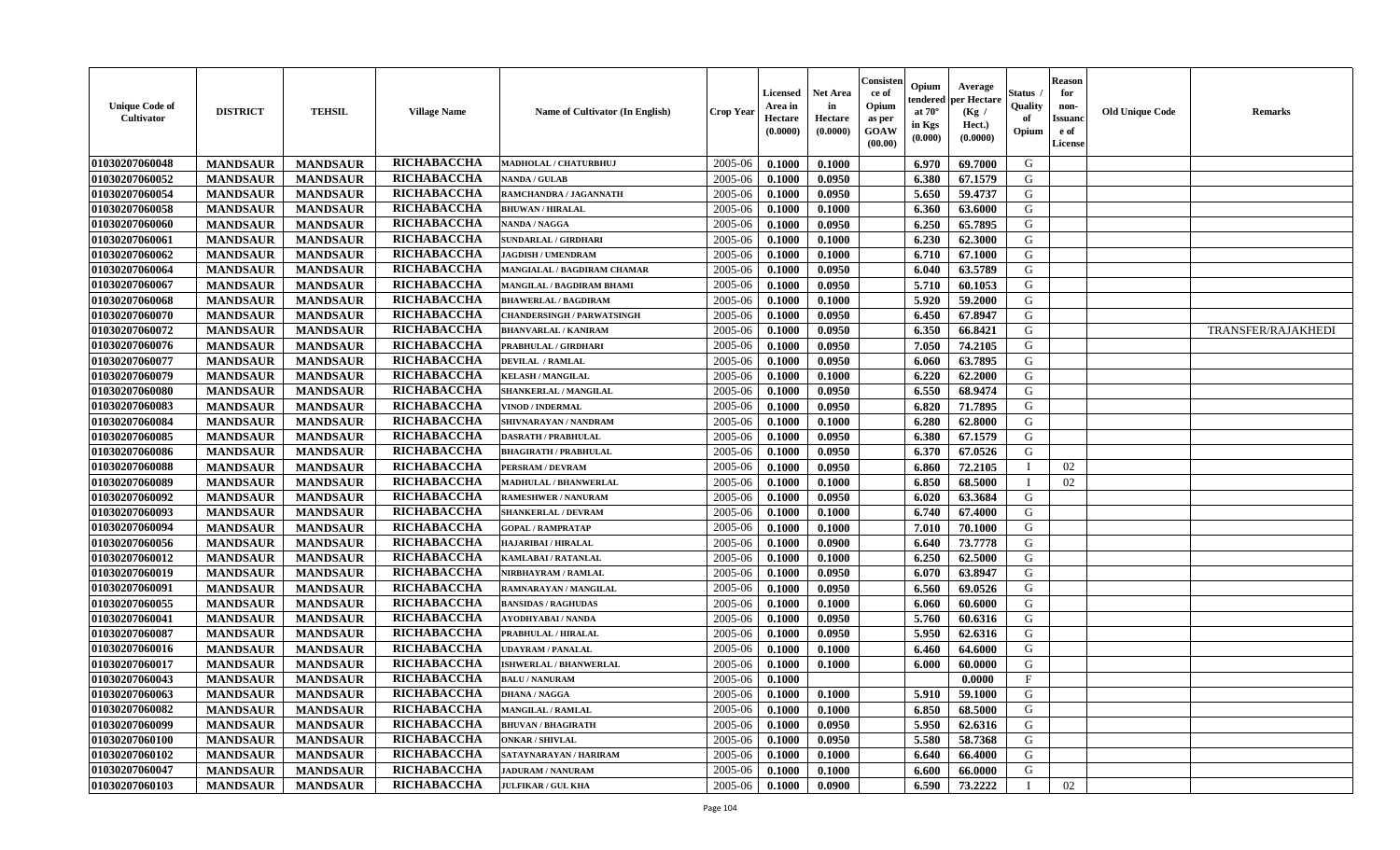| <b>Unique Code of</b><br>Cultivator | <b>DISTRICT</b> | <b>TEHSIL</b>   | <b>Village Name</b> | Name of Cultivator (In English) | <b>Crop Year</b> | <b>Licensed</b><br>Area in<br>Hectare<br>(0.0000) | <b>Net Area</b><br>in<br>Hectare<br>(0.0000) | Consister<br>ce of<br>Opium<br>as per<br><b>GOAW</b><br>(00.00) | Opium<br>endered<br>at $70^{\circ}$<br>in Kgs<br>(0.000) | Average<br>per Hectare<br>(Kg /<br>Hect.)<br>(0.0000) | Status<br>Quality<br>of<br>Opium | <b>Reason</b><br>for<br>non-<br><b>Issuanc</b><br>e of<br>License | <b>Old Unique Code</b> | <b>Remarks</b> |
|-------------------------------------|-----------------|-----------------|---------------------|---------------------------------|------------------|---------------------------------------------------|----------------------------------------------|-----------------------------------------------------------------|----------------------------------------------------------|-------------------------------------------------------|----------------------------------|-------------------------------------------------------------------|------------------------|----------------|
| 01030207060066                      | <b>MANDSAUR</b> | <b>MANDSAUR</b> | RICHABACCHA         | NANIBAI / SHOBHARAM             | 2005-06          | 0.1000                                            | 0.0950                                       |                                                                 | 5.810                                                    | 61.1579                                               | G                                |                                                                   |                        |                |
| 01030207060104                      | <b>MANDSAUR</b> | <b>MANDSAUR</b> | RICHABACCHA         | <b>NARSINGH / HIRALAL</b>       | 2005-06          | 0.1000                                            | 0.0950                                       |                                                                 | 6.390                                                    | 67.2632                                               | G                                |                                                                   | 01030207035030         |                |
| 01030207060105                      | <b>MANDSAUR</b> | <b>MANDSAUR</b> | RICHABACCHA         | <b>DHAPUKUNVAR / RUPSINGH</b>   | 2005-06          | 0.1000                                            | 0.0950                                       |                                                                 | 6.810                                                    | 71.6842                                               |                                  | 02                                                                | 01030207090011         |                |
| 01030207060106                      | <b>MANDSAUR</b> | <b>MANDSAUR</b> | RICHABACCHA         | <b>DASHRATH / PRATAPSINGH</b>   | 2005-06          | 0.1000                                            | 0.0950                                       |                                                                 | 6.900                                                    | 72.6316                                               |                                  | 02                                                                | 01030207090012         |                |
| 01030207060107                      | <b>MANDSAUR</b> | <b>MANDSAUR</b> | RICHABACCHA         | <b>MOHAN / DHURA</b>            | 2005-06          | 0.1000                                            | 0.0950                                       |                                                                 | 6.050                                                    | 63.6842                                               | G                                |                                                                   | 01030207053005         |                |
| 01030207060108                      | <b>MANDSAUR</b> | <b>MANDSAUR</b> | RICHABACCHA         | <b>GANGABAI / MULCHANDRA</b>    | 2005-06          | 0.1000                                            | 0.0950                                       |                                                                 | 6.140                                                    | 64.6316                                               | G                                |                                                                   | 01030207053009         |                |
| 01030207060109                      | <b>MANDSAUR</b> | <b>MANDSAUR</b> | RICHABACCHA         | <b>RAMESHWER / LAXMAN</b>       | 2005-06          | 0.1000                                            | 0.0950                                       |                                                                 | 6.230                                                    | 65.5789                                               | G                                |                                                                   | 01030207053002         |                |
| 01030207109001                      | <b>MANDSAUR</b> | <b>MANDSAUR</b> | <b>SETKHEDI</b>     | <b>BANSHILAL / MANGILAL</b>     | 2005-06          | 0.1000                                            | 0.0950                                       |                                                                 | 6.110                                                    | 64.3158                                               | G                                |                                                                   |                        |                |
| 01030207109002                      | <b>MANDSAUR</b> | <b>MANDSAUR</b> | <b>SETKHEDI</b>     | <b>DASRATHLAL / MANGILAL</b>    | 2005-06          | 0.1000                                            | 0.0950                                       |                                                                 | 6.480                                                    | 68.2105                                               | G                                |                                                                   |                        |                |
| 01030207109003                      | <b>MANDSAUR</b> | <b>MANDSAUR</b> | <b>SETKHEDI</b>     | <b>NAGULAL / KANIRAM</b>        | 2005-06          | 0.1000                                            | 0.1000                                       |                                                                 | 5.910                                                    | 59.1000                                               | G                                |                                                                   |                        |                |
| 01030207109007                      | <b>MANDSAUR</b> | <b>MANDSAUR</b> | <b>SETKHEDI</b>     | <b>IMRAN KHA / IDRISH KHA</b>   | 2005-06          | 0.1000                                            | 0.0850                                       |                                                                 | 5.320                                                    | 62.5882                                               | G                                |                                                                   |                        |                |
| 01030207109008                      | <b>MANDSAUR</b> | <b>MANDSAUR</b> | <b>SETKHEDI</b>     | <b>OMPRAKASH / VERDICHAND</b>   | 2005-06          | 0.1000                                            | 0.0950                                       |                                                                 | 6.390                                                    | 67.2632                                               | G                                |                                                                   |                        |                |
| 01030207109009                      | <b>MANDSAUR</b> | <b>MANDSAUR</b> | <b>SETKHEDI</b>     | <b>OMPRAKASH / BHAGWATILAL</b>  | 2005-06          | 0.1000                                            | 0.1000                                       |                                                                 | 6.170                                                    | 61.7000                                               | G                                |                                                                   |                        |                |
| 01030207109010                      | <b>MANDSAUR</b> | <b>MANDSAUR</b> | <b>SETKHEDI</b>     | <b>GOPAL / MANGILAL</b>         | 2005-06          | 0.1000                                            | 0.0950                                       |                                                                 | 6.150                                                    | 64.7368                                               | G                                |                                                                   |                        |                |
| 01030207109014                      | <b>MANDSAUR</b> | <b>MANDSAUR</b> | <b>SETKHEDI</b>     | RADHESHYAM / AMRITLAL           | 2005-06          | 0.1000                                            | 0.1000                                       |                                                                 | 5.860                                                    | 58.6000                                               | G                                |                                                                   |                        |                |
| 01030207109011                      | <b>MANDSAUR</b> | <b>MANDSAUR</b> | <b>SETKHEDI</b>     | <b>GULABCHAND / CHATURBHUJ</b>  | 2005-06          | 0.1000                                            | 0.0900                                       |                                                                 | 5.940                                                    | 66.0000                                               | G                                |                                                                   |                        |                |
| 01030207109017                      | <b>MANDSAUR</b> | <b>MANDSAUR</b> | <b>SETKHEDI</b>     | <b>JAGDISH / LAXMINARAYAN</b>   | 2005-06          | 0.1000                                            | 0.0700                                       |                                                                 | 4.440                                                    | 63.4286                                               | G                                |                                                                   |                        |                |
| 01030207109021                      | <b>MANDSAUR</b> | <b>MANDSAUR</b> | <b>SETKHEDI</b>     | RAMLAL / TULSIRAM               | 2005-06          | 0.1000                                            | 0.0900                                       |                                                                 | 5.430                                                    | 60.3333                                               | G                                |                                                                   |                        |                |
| 01030207109022                      | <b>MANDSAUR</b> | <b>MANDSAUR</b> | <b>SETKHEDI</b>     | <b>BADRILAL / DOLATRAM</b>      | 2005-06          | 0.1000                                            | 0.0950                                       |                                                                 | 5.870                                                    | 61.7895                                               | G                                |                                                                   |                        |                |
| 01030207109023                      | <b>MANDSAUR</b> | <b>MANDSAUR</b> | <b>SETKHEDI</b>     | VARDICHANDRA / HIRALAL          | 2005-06          | 0.1000                                            | 0.0950                                       |                                                                 | 6.660                                                    | 70.1053                                               | G                                |                                                                   |                        |                |
| 01030207109024                      | <b>MANDSAUR</b> | <b>MANDSAUR</b> | <b>SETKHEDI</b>     | <b>GOVINDRAM / KISHAN</b>       | 2005-06          | 0.1000                                            | 0.0800                                       |                                                                 | 5.070                                                    | 63.3750                                               | G                                |                                                                   |                        |                |
| 01030207109025                      | <b>MANDSAUR</b> | <b>MANDSAUR</b> | <b>SETKHEDI</b>     | <b>JANIBAI/KARU</b>             | 2005-06          | 0.1000                                            | 0.0550                                       |                                                                 | 3.330                                                    | 60.5455                                               | G                                |                                                                   |                        |                |
| 01030207109027                      | <b>MANDSAUR</b> | <b>MANDSAUR</b> | <b>SETKHEDI</b>     | <b>MANGILAL / GANESHRAM</b>     | 2005-06          | 0.1000                                            | 0.0850                                       |                                                                 | 5.520                                                    | 64.9412                                               | G                                |                                                                   |                        |                |
| 01030207109029                      | <b>MANDSAUR</b> | <b>MANDSAUR</b> | <b>SETKHEDI</b>     | <b>MANGU / KISHAN</b>           | 2005-06          | 0.1000                                            | 0.1000                                       |                                                                 | 6.330                                                    | 63.3000                                               | G                                |                                                                   |                        |                |
| 01030207109030                      | <b>MANDSAUR</b> | <b>MANDSAUR</b> | <b>SETKHEDI</b>     | <b>RATANLAL / BABRU</b>         | 2005-06          | 0.1000                                            | 0.0950                                       |                                                                 | 5.950                                                    | 62.6316                                               | G                                |                                                                   |                        |                |
| 01030207109032                      | <b>MANDSAUR</b> | <b>MANDSAUR</b> | <b>SETKHEDI</b>     | KACHANBAI / BHANWERLAL          | 2005-06          | 0.1000                                            | 0.0950                                       |                                                                 | 6.680                                                    | 70.3158                                               | G                                |                                                                   |                        |                |
| 01030207109033                      | <b>MANDSAUR</b> | <b>MANDSAUR</b> | <b>SETKHEDI</b>     | <b>BHAGWATILAL / GANESHRAM</b>  | 2005-06          | 0.1000                                            | 0.0900                                       |                                                                 | 5.970                                                    | 66.3333                                               | G                                |                                                                   |                        |                |
| 01030207109036                      | <b>MANDSAUR</b> | <b>MANDSAUR</b> | <b>SETKHEDI</b>     | <b>BHERULAL / KANIRAM</b>       | 2005-06          | 0.1000                                            | 0.0950                                       |                                                                 | 6.560                                                    | 69.0526                                               | G                                |                                                                   |                        |                |
| 01030207109041                      | <b>MANDSAUR</b> | <b>MANDSAUR</b> | <b>SETKHEDI</b>     | <b>DEVIBAI/RATANLAL</b>         | 2005-06          | 0.1000                                            |                                              |                                                                 |                                                          | 0.0000                                                | $\mathbf N$                      |                                                                   |                        |                |
| 01030207109043                      | <b>MANDSAUR</b> | <b>MANDSAUR</b> | <b>SETKHEDI</b>     | <b>BHERULAL / AMERCHAND</b>     | 2005-06          | 0.1000                                            | 0.0950                                       |                                                                 | 6.190                                                    | 65.1579                                               | G                                |                                                                   |                        |                |
| 01030207109048                      | <b>MANDSAUR</b> | <b>MANDSAUR</b> | <b>SETKHEDI</b>     | <b>RAMLAL / KACHRU</b>          | 2005-06          | 0.1000                                            | 0.1000                                       |                                                                 | 5.150                                                    | 51.5000                                               | G                                | 04                                                                |                        |                |
| 01030207109051                      | <b>MANDSAUR</b> | <b>MANDSAUR</b> | <b>SETKHEDI</b>     | NANDRAM / RAMA                  | 2005-06          | 0.1000                                            | 0.0950                                       |                                                                 | 6.050                                                    | 63.6842                                               | G                                |                                                                   |                        |                |
| 01030207109053                      | <b>MANDSAUR</b> | <b>MANDSAUR</b> | <b>SETKHEDI</b>     | AKSHMINARAYAN / KACHRU          | 2005-06          | 0.1000                                            |                                              |                                                                 |                                                          | 0.0000                                                | N                                |                                                                   |                        |                |
| 01030207109015                      | <b>MANDSAUR</b> | <b>MANDSAUR</b> | <b>SETKHEDI</b>     | <b>SHYAMLAL / BADRILAL</b>      | 2005-06          | 0.1000                                            | 0.0950                                       |                                                                 | 6.200                                                    | 65.2632                                               | G                                |                                                                   |                        |                |
| 01030207109040                      | <b>MANDSAUR</b> | <b>MANDSAUR</b> | <b>SETKHEDI</b>     | <b>RAMIBAI / DOLATRAM</b>       | 2005-06          | 0.1000                                            |                                              |                                                                 |                                                          | 0.0000                                                | N                                |                                                                   |                        |                |
| 01030207109054                      | <b>MANDSAUR</b> | MANDSAUR        | <b>SETKHEDI</b>     | <b>BADRILAL / KESHURAM</b>      | $2005 - 06$      | 0.1000                                            | 0.0850                                       |                                                                 | $5.190$                                                  | 61.0588                                               | G                                |                                                                   |                        |                |
| 01030207109055                      | <b>MANDSAUR</b> | <b>MANDSAUR</b> | <b>SETKHEDI</b>     | <b>UDEYRAM / KACHRU</b>         | 2005-06          | 0.1000                                            | 0.0950                                       |                                                                 | 5.740                                                    | 60.4211                                               | G                                |                                                                   |                        |                |
| 01030207109035                      | <b>MANDSAUR</b> | <b>MANDSAUR</b> | <b>SETKHEDI</b>     | <b>SURAJMAL / KANIRAM</b>       | 2005-06          | 0.1000                                            | 0.1000                                       |                                                                 | 6.180                                                    | 61.8000                                               | G                                |                                                                   |                        |                |
| 01030207109056                      | <b>MANDSAUR</b> | <b>MANDSAUR</b> | <b>SETKHEDI</b>     | NANDLAL / SITARAM               | 2005-06          | 0.1000                                            | 0.0950                                       |                                                                 | 6.490                                                    | 68.3158                                               | G                                |                                                                   |                        |                |
| 01030207109046                      | <b>MANDSAUR</b> | <b>MANDSAUR</b> | <b>SETKHEDI</b>     | <b>GANESHRAM / BABRU</b>        | 2005-06          | 0.1000                                            | 0.0950                                       |                                                                 | 5.640                                                    | 59.3684                                               | G                                |                                                                   |                        |                |
| 01030207112002                      | <b>MANDSAUR</b> | <b>MANDSAUR</b> | <b>TAKARDA</b>      | MANGILAL / BAGDIRAM BADA        | 2005-06          | 0.1000                                            | 0.0950                                       |                                                                 | 4.970                                                    | 52.3158                                               | G                                | 04                                                                |                        |                |
| 01030207112004                      | <b>MANDSAUR</b> | <b>MANDSAUR</b> | <b>TAKARDA</b>      | MANGILAL / BAGDIRAM CHHOTA      | 2005-06          | 0.1000                                            | 0.0950                                       |                                                                 | 5.580                                                    | 58.7368                                               | G                                |                                                                   |                        |                |
|                                     |                 |                 |                     |                                 |                  |                                                   |                                              |                                                                 |                                                          |                                                       |                                  |                                                                   |                        |                |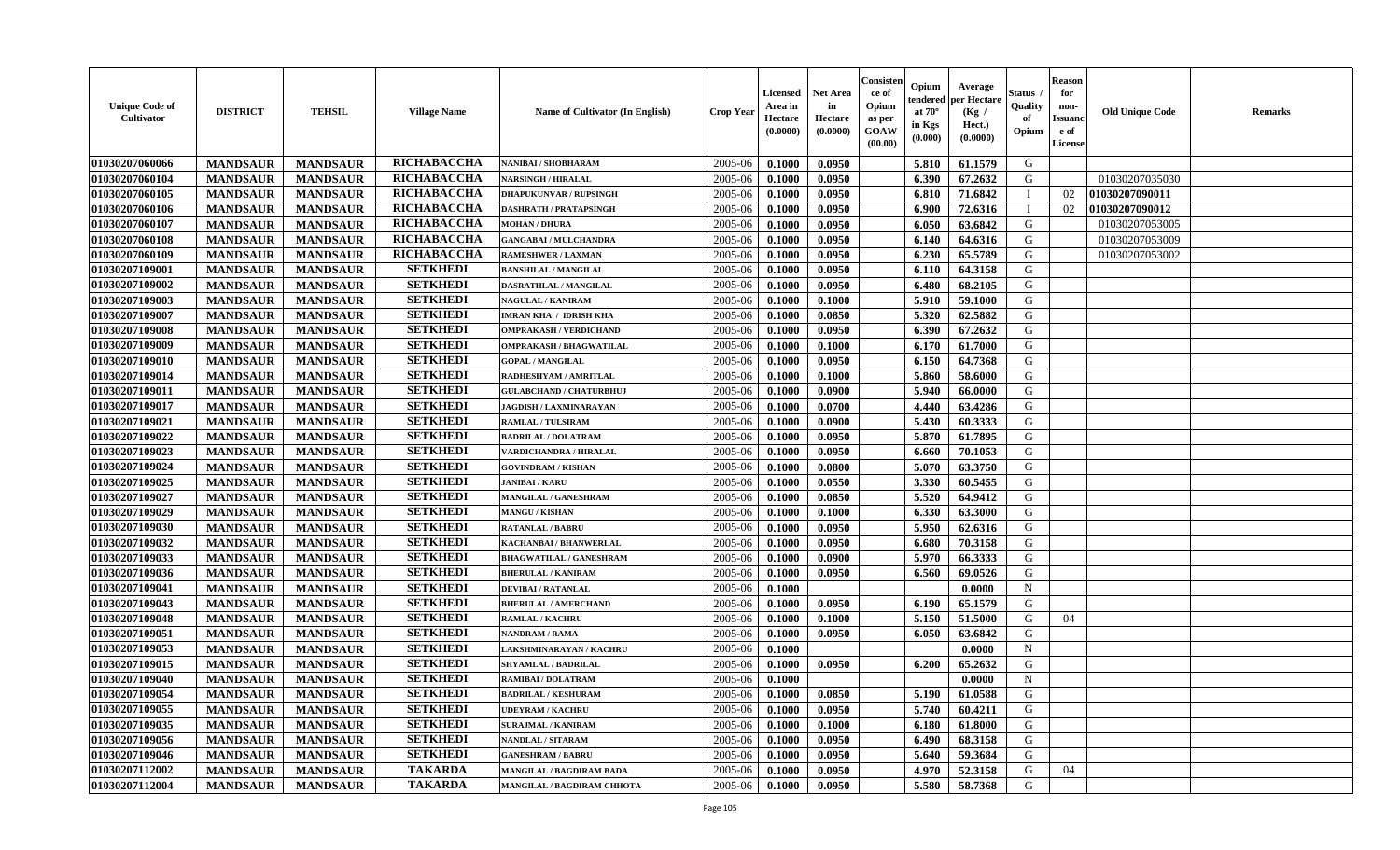| <b>Unique Code of</b><br>Cultivator | <b>DISTRICT</b> | <b>TEHSIL</b>   | <b>Village Name</b> | Name of Cultivator (In English)  | <b>Crop Year</b> | <b>Licensed</b><br>Area in<br>Hectare<br>(0.0000) | <b>Net Area</b><br>in<br>Hectare<br>(0.0000) | Consister<br>ce of<br>Opium<br>as per<br><b>GOAW</b><br>(00.00) | Opium<br>endered<br>at $70^\circ$<br>in Kgs<br>$(\mathbf{0.000})$ | Average<br>per Hectare<br>(Kg /<br>Hect.)<br>(0.0000) | Status<br>Quality<br>of<br>Opium | <b>Reason</b><br>for<br>non-<br><b>Issuano</b><br>e of<br>License | <b>Old Unique Code</b> | <b>Remarks</b>     |
|-------------------------------------|-----------------|-----------------|---------------------|----------------------------------|------------------|---------------------------------------------------|----------------------------------------------|-----------------------------------------------------------------|-------------------------------------------------------------------|-------------------------------------------------------|----------------------------------|-------------------------------------------------------------------|------------------------|--------------------|
| 01030207112006                      | <b>MANDSAUR</b> | <b>MANDSAUR</b> | <b>TAKARDA</b>      | <b>KARUSINGH / FATESINGH</b>     | 2005-06          | 0.1000                                            | 0.1000                                       |                                                                 | 6.400                                                             | 64.0000                                               | G                                |                                                                   |                        |                    |
| 01030207112007                      | <b>MANDSAUR</b> | <b>MANDSAUR</b> | <b>TAKARDA</b>      | <b>KESHURAM / ONKAR</b>          | 2005-06          | 0.1000                                            | 0.1000                                       |                                                                 | 6.740                                                             | 67.4000                                               | G                                |                                                                   |                        |                    |
| 01030207112010                      | <b>MANDSAUR</b> | <b>MANDSAUR</b> | <b>TAKARDA</b>      | <b>BALWANTSINGH / FATESINGH</b>  | 2005-06          | 0.1000                                            | 0.0950                                       |                                                                 | 7.030                                                             | 74.0000                                               | G                                |                                                                   |                        |                    |
| 01030207112011                      | <b>MANDSAUR</b> | <b>MANDSAUR</b> | <b>TAKARDA</b>      | RAMPRASAD / JHUJHARLAL           | 2005-06          | 0.1000                                            |                                              |                                                                 |                                                                   | 0.0000                                                | F                                |                                                                   |                        |                    |
| 01030207112012                      | <b>MANDSAUR</b> | <b>MANDSAUR</b> | <b>TAKARDA</b>      | <b>GANGABAI / KACHRU</b>         | 2005-06          | 0.1000                                            | 0.1000                                       |                                                                 | 5.520                                                             | 55.2000                                               | G                                | 04                                                                |                        |                    |
| 01030207112016                      | <b>MANDSAUR</b> | <b>MANDSAUR</b> | <b>TAKARDA</b>      | RAMKUNVAR / SHANKARSINGH         | 2005-06          | 0.1000                                            | 0.1000                                       |                                                                 | 5.610                                                             | 56.1000                                               | G                                |                                                                   |                        |                    |
| 01030207112017                      | <b>MANDSAUR</b> | <b>MANDSAUR</b> | <b>TAKARDA</b>      | <b>SAJJANSINGH / BHADURSINGH</b> | 2005-06          | 0.1000                                            | 0.0900                                       |                                                                 | 5.830                                                             | 64.7778                                               | G                                |                                                                   |                        |                    |
| 01030207112018                      | <b>MANDSAUR</b> | <b>MANDSAUR</b> | <b>TAKARDA</b>      | <b>RAMNIVAS / DEVA</b>           | 2005-06          | 0.1000                                            | 0.1000                                       |                                                                 | 5.660                                                             | 56.6000                                               | - 1                              | 02                                                                |                        |                    |
| 01030207112019                      | <b>MANDSAUR</b> | <b>MANDSAUR</b> | <b>TAKARDA</b>      | <b>KASHIRAM / VARDA</b>          | 2005-06          | 0.1000                                            | 0.1000                                       |                                                                 | 5.600                                                             | 56.0000                                               | G                                |                                                                   |                        |                    |
| 01030207112020                      | <b>MANDSAUR</b> | <b>MANDSAUR</b> | <b>TAKARDA</b>      | <b>BAGDIRAM / BHERA JI</b>       | 2005-06          | 0.1000                                            | 0.1000                                       |                                                                 | 6.070                                                             | 60.7000                                               | G                                |                                                                   |                        |                    |
| 01030207112022                      | <b>MANDSAUR</b> | <b>MANDSAUR</b> | <b>TAKARDA</b>      | RAMA / NAURAM                    | 2005-06          | 0.1000                                            | 0.1000                                       |                                                                 | 5.450                                                             | 54.5000                                               | G                                | 04                                                                |                        |                    |
| 01030207112023                      | <b>MANDSAUR</b> | <b>MANDSAUR</b> | <b>TAKARDA</b>      | <b>NAGU / MANNA</b>              | 2005-06          | 0.1000                                            | 0.1000                                       |                                                                 | 5.850                                                             | 58.5000                                               | G                                |                                                                   |                        |                    |
| 01030207112026                      | <b>MANDSAUR</b> | <b>MANDSAUR</b> | <b>TAKARDA</b>      | <b>KAMLABAI/DHANNA</b>           | 2005-06          | 0.1000                                            | 0.1000                                       |                                                                 | 5.920                                                             | 59.2000                                               | G                                |                                                                   |                        |                    |
| 01030207112027                      | <b>MANDSAUR</b> | <b>MANDSAUR</b> | <b>TAKARDA</b>      | <b>JUJHARLAL / NANURAM</b>       | 2005-06          | 0.1000                                            | 0.0950                                       |                                                                 | 5.860                                                             | 61.6842                                               | G                                |                                                                   |                        |                    |
| 01030207112031                      | <b>MANDSAUR</b> | <b>MANDSAUR</b> | <b>TAKARDA</b>      | <b>BHOPALSINGH / DULESINGH</b>   | 2005-06          | 0.1000                                            | 0.0950                                       |                                                                 | 5.750                                                             | 60.5263                                               | G                                |                                                                   |                        |                    |
| 01030207112032                      | <b>MANDSAUR</b> | <b>MANDSAUR</b> | <b>TAKARDA</b>      | MADANSINGH / GANPATSINGH         | 2005-06          | 0.1000                                            | 0.1000                                       |                                                                 | 6.660                                                             | 66.6000                                               | G                                |                                                                   |                        |                    |
| 01030207112036                      | <b>MANDSAUR</b> | <b>MANDSAUR</b> | <b>TAKARDA</b>      | <b>DHAPUBAI/RADHUDAS</b>         | 2005-06          | 0.1000                                            | 0.0950                                       |                                                                 | 5.520                                                             | 58.1053                                               | G                                |                                                                   |                        |                    |
| 01030207112001                      | <b>MANDSAUR</b> | <b>MANDSAUR</b> | <b>TAKARDA</b>      | <b>HIRALAL / MANGILAL</b>        | 2005-06          | 0.1000                                            | 0.1000                                       |                                                                 | 6.550                                                             | 65.5000                                               | G                                |                                                                   |                        |                    |
| 01030207112009                      | <b>MANDSAUR</b> | <b>MANDSAUR</b> | <b>TAKARDA</b>      | <b>BADRILAL / KANHIYALAL</b>     | 2005-06          | 0.1000                                            | 0.0950                                       |                                                                 | 5.840                                                             | 61.4737                                               | G                                |                                                                   |                        |                    |
| 01030207114061                      | <b>MANDSAUR</b> | <b>MANDSAUR</b> | <b>AKYA FATTU</b>   | SATYANARAYAN / KASHIRAM          | 2005-06          | 0.1000                                            | 0.1000                                       |                                                                 | 5.500                                                             | 55.0000                                               | G                                | 04                                                                |                        |                    |
| 01030207114002                      | <b>MANDSAUR</b> | <b>MANDSAUR</b> | <b>AKYA FATTU</b>   | DASHRATH / KANWARLAL             | 2005-06          | 0.1000                                            | 0.0950                                       |                                                                 | 5.370                                                             | 56.5263                                               | G                                | 05                                                                |                        | <b>NAME CHANGE</b> |
| 01030207114004                      | <b>MANDSAUR</b> | <b>MANDSAUR</b> | <b>AKYA FATTU</b>   | HANSRAJ / KARU                   | 2005-06          | 0.1000                                            | 0.0950                                       |                                                                 | 5.950                                                             | 62.6316                                               | G                                |                                                                   |                        |                    |
| 01030207114008                      | <b>MANDSAUR</b> | <b>MANDSAUR</b> | <b>AKYA FATTU</b>   | PRABHULAL / KASHIRAM             | 2005-06          | 0.1000                                            | 0.0950                                       |                                                                 | 5.810                                                             | 61.1579                                               | G                                |                                                                   |                        |                    |
| 01030207114009                      | <b>MANDSAUR</b> | <b>MANDSAUR</b> | <b>AKYA FATTU</b>   | FAKIRCHAND / SATYANARAYAN        | 2005-06          | 0.1000                                            | 0.1000                                       |                                                                 | 6.000                                                             | 60.0000                                               | G                                |                                                                   |                        |                    |
| 01030207114011                      | <b>MANDSAUR</b> | <b>MANDSAUR</b> | <b>AKYA FATTU</b>   | <b>MOHANLAL / RADHU</b>          | 2005-06          | 0.1000                                            | 0.0950                                       |                                                                 | 6.220                                                             | 65,4737                                               | G                                |                                                                   |                        |                    |
| 01030207114020                      | <b>MANDSAUR</b> | <b>MANDSAUR</b> | <b>AKYA FATTU</b>   | <b>RAMLAL / AMRA</b>             | 2005-06          | 0.1000                                            | 0.1000                                       |                                                                 | 6.510                                                             | 65.1000                                               | G                                |                                                                   |                        |                    |
| 01030207114021                      | <b>MANDSAUR</b> | <b>MANDSAUR</b> | <b>AKYA FATTU</b>   | <b>DEVILAL / CHAMPA</b>          | 2005-06          | 0.1000                                            | 0.1000                                       |                                                                 | 6.580                                                             | 65.8000                                               | G                                |                                                                   |                        |                    |
| 01030207114022                      | <b>MANDSAUR</b> | <b>MANDSAUR</b> | <b>AKYA FATTU</b>   | <b>GANGARAM / NANALAL</b>        | 2005-06          | 0.1000                                            | 0.0950                                       |                                                                 | 5.780                                                             | 60.8421                                               | G                                |                                                                   |                        |                    |
| 01030207114024                      | <b>MANDSAUR</b> | <b>MANDSAUR</b> | <b>AKYA FATTU</b>   | SAJJANLALA / KISHANLAL           | 2005-06          | 0.1000                                            | 0.1050                                       |                                                                 | 6.770                                                             | 64.4762                                               | G                                |                                                                   |                        |                    |
| 01030207114027                      | <b>MANDSAUR</b> | <b>MANDSAUR</b> | <b>AKYA FATTU</b>   | PARASARAM / RAMLAL               | 2005-06          | 0.1000                                            | 0.0950                                       |                                                                 | 6.140                                                             | 64.6316                                               | G                                |                                                                   |                        |                    |
| 01030207114029                      | <b>MANDSAUR</b> | <b>MANDSAUR</b> | <b>AKYA FATTU</b>   | <b>MOTILAL / SAVA JI</b>         | 2005-06          | 0.1000                                            | 0.0950                                       |                                                                 | 5.530                                                             | 58.2105                                               | G                                |                                                                   |                        |                    |
| 01030207114031                      | <b>MANDSAUR</b> | <b>MANDSAUR</b> | <b>AKYA FATTU</b>   | <b>FAKIRCHANDRA / GANGARAM</b>   | 2005-06          | 0.1000                                            | 0.0950                                       |                                                                 | 6.350                                                             | 66.8421                                               | G                                |                                                                   |                        |                    |
| 01030207114032                      | <b>MANDSAUR</b> | <b>MANDSAUR</b> | <b>AKYA FATTU</b>   | RAMCHANDRA / MOHANLAL            | 2005-06          | 0.1000                                            | 0.0950                                       |                                                                 | 5.460                                                             | 57,4737                                               | G                                |                                                                   |                        |                    |
| 01030207114034                      | <b>MANDSAUR</b> | <b>MANDSAUR</b> | <b>AKYA FATTU</b>   | <b>BABULAL / UDA JI</b>          | 2005-06          | 0.1000                                            | 0.1000                                       |                                                                 | 6.310                                                             | 63.1000                                               | G                                |                                                                   |                        |                    |
| 01030207114038                      | <b>MANDSAUR</b> | <b>MANDSAUR</b> | <b>AKYA FATTU</b>   | PARASRAM / MOTILAL               | 2005-06          | 0.1000                                            | 0.0950                                       |                                                                 | 6.590                                                             | 69.3684                                               | G                                |                                                                   |                        |                    |
| 01030207114039                      | <b>MANDSAUR</b> | <b>MANDSAUR</b> | <b>AKYA FATTU</b>   | <b>RUKAMANIBAI / RUPSINGH</b>    | $2005 - 06$      | 0.1000                                            | 0.1000                                       |                                                                 | 6.200                                                             | 62.0000                                               | G                                |                                                                   |                        |                    |
| 01030207114040                      | <b>MANDSAUR</b> | <b>MANDSAUR</b> | <b>AKYA FATTU</b>   | <b>RAJARAM / MOTILAL</b>         | 2005-06          | 0.1000                                            | 0.0950                                       |                                                                 | 6.300                                                             | 66.3158                                               | G                                |                                                                   |                        |                    |
| 01030207114041                      | <b>MANDSAUR</b> | <b>MANDSAUR</b> | <b>AKYA FATTU</b>   | <b>BAPULAL / NONDRAM</b>         | 2005-06          | 0.1000                                            | 0.1000                                       |                                                                 | 6.270                                                             | 62.7000                                               | G                                |                                                                   |                        |                    |
| 01030207114046                      | <b>MANDSAUR</b> | <b>MANDSAUR</b> | <b>AKYA FATTU</b>   | VARDICHANDRA / KALU              | 2005-06          | 0.1000                                            | 0.1000                                       |                                                                 | 5.710                                                             | 57.1000                                               | G                                |                                                                   |                        |                    |
| 01030207114047                      | <b>MANDSAUR</b> | <b>MANDSAUR</b> | <b>AKYA FATTU</b>   | NIRBHAYRAM / KACHRU              | 2005-06          | 0.1000                                            | 0.1000                                       |                                                                 | 6.280                                                             | 62.8000                                               | G                                |                                                                   |                        |                    |
| 01030207114052                      | <b>MANDSAUR</b> | <b>MANDSAUR</b> | <b>AKYA FATTU</b>   | <b>GORDHAN / MAGAN JI</b>        | 2005-06          | 0.1000                                            | 0.1050                                       |                                                                 | 5.950                                                             | 56.6667                                               | G                                |                                                                   |                        |                    |
| 01030207114053                      | <b>MANDSAUR</b> | <b>MANDSAUR</b> | <b>AKYA FATTU</b>   | <b>RAMESH / BHOMARLAL</b>        | 2005-06          | 0.1000                                            | 0.1050                                       |                                                                 | 5.870                                                             | 55.9048                                               | G                                | 04                                                                |                        |                    |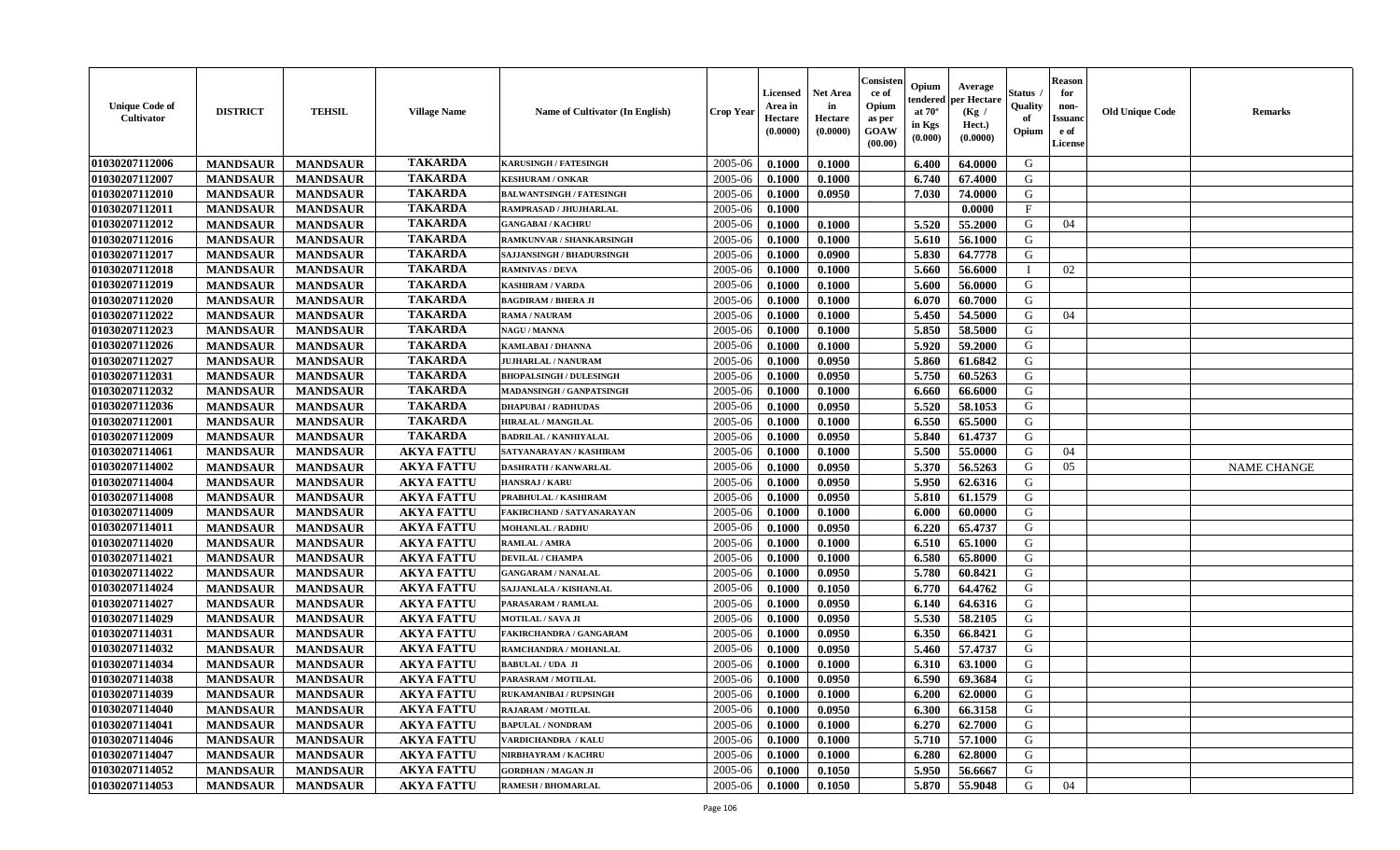| <b>Unique Code of</b><br><b>Cultivator</b> | <b>DISTRICT</b> | <b>TEHSIL</b>   | <b>Village Name</b>  | Name of Cultivator (In English) | <b>Crop Year</b> | <b>Licensed</b><br>Area in<br>Hectare<br>(0.0000) | <b>Net Area</b><br>in<br>Hectare<br>(0.0000) | Consisteı<br>ce of<br>Opium<br>as per<br><b>GOAW</b><br>(00.00) | Opium<br>endered<br>at $70^\circ$<br>in Kgs<br>$(\mathbf{0.000})$ | Average<br>per Hectare<br>(Kg /<br>Hect.)<br>(0.0000) | Status<br>Quality<br>of<br>Opium | Reason<br>for<br>non-<br>Issuan<br>e of<br>License | <b>Old Unique Code</b> | <b>Remarks</b>                |
|--------------------------------------------|-----------------|-----------------|----------------------|---------------------------------|------------------|---------------------------------------------------|----------------------------------------------|-----------------------------------------------------------------|-------------------------------------------------------------------|-------------------------------------------------------|----------------------------------|----------------------------------------------------|------------------------|-------------------------------|
| 01030207114056                             | <b>MANDSAUR</b> | <b>MANDSAUR</b> | <b>AKYA FATTU</b>    | <b>RADHIBAI / RAMLAL</b>        | 2005-06          | 0.1000                                            | 0.1000                                       |                                                                 | 6.260                                                             | 62.6000                                               | G                                |                                                    |                        |                               |
| 01030207114058                             | <b>MANDSAUR</b> | <b>MANDSAUR</b> | <b>AKYA FATTU</b>    | <b>JAGDISH / GIRDHARI</b>       | 2005-06          | 0.1000                                            | 0.0950                                       |                                                                 | 6.510                                                             | 68.5263                                               | G                                |                                                    |                        |                               |
| 01030207114059                             | <b>MANDSAUR</b> | <b>MANDSAUR</b> | <b>AKYA FATTU</b>    | PRITHVIRAJ / BHUVAN             | 2005-06          | 0.1000                                            | 0.0950                                       |                                                                 | 5.760                                                             | 60.6316                                               | G                                |                                                    |                        |                               |
| 01030207114066                             | <b>MANDSAUR</b> | <b>MANDSAUR</b> | <b>AKYA FATTU</b>    | <b>KANKUBAI/SITARAM</b>         | 2005-06          | 0.1000                                            | 0.1000                                       |                                                                 | 6.470                                                             | 64.7000                                               | G                                |                                                    |                        |                               |
| 01030207114069                             | <b>MANDSAUR</b> | <b>MANDSAUR</b> | <b>AKYA FATTU</b>    | <b>BAPULAL / SONA</b>           | 2005-06          | 0.1000                                            | 0.0950                                       |                                                                 | 5.930                                                             | 62.4211                                               | G                                |                                                    |                        |                               |
| 01030207114072                             | <b>MANDSAUR</b> | <b>MANDSAUR</b> | <b>AKYA FATTU</b>    | <b>BAPULAL / HIRA JI</b>        | 2005-06          | 0.1000                                            | 0.0950                                       |                                                                 | 5.790                                                             | 60.9474                                               | G                                |                                                    |                        |                               |
| 01030207114073                             | <b>MANDSAUR</b> | <b>MANDSAUR</b> | <b>AKYA FATTU</b>    | <b>KISHOR / KARULAL</b>         | 2005-06          | 0.1000                                            | 0.0950                                       |                                                                 | 6.170                                                             | 64.9474                                               | G                                |                                                    |                        |                               |
| 01030207114075                             | <b>MANDSAUR</b> | <b>MANDSAUR</b> | <b>AKYA FATTU</b>    | <b>KANIRAM / HIRAJI</b>         | 2005-06          | 0.1000                                            | 0.0950                                       |                                                                 | 6.170                                                             | 64.9474                                               | G                                |                                                    |                        |                               |
| 01030207114055                             | <b>MANDSAUR</b> | <b>MANDSAUR</b> | <b>AKYA FATTU</b>    | <b>RAMLAL / NONDRAM</b>         | 2005-06          | 0.1000                                            | 0.1000                                       |                                                                 | 5.820                                                             | 58.2000                                               | G                                |                                                    |                        |                               |
| 01030207114076                             | <b>MANDSAUR</b> | <b>MANDSAUR</b> | <b>AKYA FATTU</b>    | <b>KARU / HIRA</b>              | 2005-06          | 0.1000                                            | 0.0900                                       |                                                                 | 6.140                                                             | 68.2222                                               | G                                |                                                    |                        |                               |
| 01030207114078                             | <b>MANDSAUR</b> | <b>MANDSAUR</b> | <b>AKYA FATTU</b>    | NANALAL / RUPABAI               | 2005-06          | 0.1000                                            | 0.1000                                       |                                                                 | 6.880                                                             | 68.8000                                               | G                                |                                                    |                        |                               |
| 01030207114030                             | <b>MANDSAUR</b> | <b>MANDSAUR</b> | <b>AKYA FATTU</b>    | PRABHULAL / PANNALAL            | 2005-06          | 0.1000                                            | 0.0950                                       |                                                                 | 5.470                                                             | 57.5789                                               | G                                |                                                    | 01030207127019         |                               |
| 01030207115001                             | <b>MANDSAUR</b> | <b>MANDSAUR</b> | <b>BADRI</b>         | <b>FARM INCHARGE</b>            | 2005-06          | 1.0000                                            |                                              |                                                                 |                                                                   | 0.0000                                                | G                                |                                                    |                        | <b>EXPERIMENTAL</b>           |
| 01030207115002                             | <b>MANDSAUR</b> | <b>MANDSAUR</b> | <b>BADRI</b>         | PROJECT INCHARGE                | 2005-06          | 0.5000                                            | 0.3200                                       |                                                                 | 10.290                                                            | 32.1563                                               | G                                |                                                    |                        | <b>EXPERIMENTAL</b>           |
| 01030207116005                             | <b>MANDSAUR</b> | <b>MANDSAUR</b> | <b>BEHKHEDA</b>      | <b>BHARATSING / BHUVANSING</b>  | 2005-06          | 0.1000                                            | 0.0700                                       |                                                                 | 4.550                                                             | 65.0000                                               | G                                |                                                    |                        |                               |
| 01030207116001                             | <b>MANDSAUR</b> | <b>MANDSAUR</b> | <b>BEHKHEDA</b>      | MAGNIRAM / KASHIRAM             | 2005-06          | 0.1000                                            | 0.1000                                       |                                                                 | 5.870                                                             | 58.7000                                               | G                                |                                                    |                        |                               |
| 01030207116002                             | <b>MANDSAUR</b> | <b>MANDSAUR</b> | <b>BEHKHEDA</b>      | <b>RAMLAL / BHERULAL</b>        | 2005-06          | 0.1000                                            | 0.1000                                       |                                                                 | 6.450                                                             | 64.5000                                               | G                                |                                                    |                        |                               |
| 01030207116004                             | <b>MANDSAUR</b> | <b>MANDSAUR</b> | <b>BEHKHEDA</b>      | <b>AMBALAL / KALURAM</b>        | 2005-06          | 0.1000                                            | 0.0950                                       |                                                                 | 5.710                                                             | 60.1053                                               | G                                |                                                    |                        |                               |
| 01030207116006                             | <b>MANDSAUR</b> | <b>MANDSAUR</b> | <b>BEHKHEDA</b>      | RAMNARAYAN / GOBARALAL          | 2005-06          | 0.1000                                            | 0.1050                                       |                                                                 | 6.480                                                             | 61.7143                                               | G                                |                                                    |                        |                               |
| 01030207116011                             | <b>MANDSAUR</b> | <b>MANDSAUR</b> | <b>BEHKHEDA</b>      | NATHURAM / ONKARALAL            | 2005-06          | 0.1000                                            | 0.0950                                       |                                                                 | 6.290                                                             | 66.2105                                               | G                                |                                                    |                        |                               |
| 01030207116012                             | <b>MANDSAUR</b> | <b>MANDSAUR</b> | <b>BEHKHEDA</b>      | <b>MOHANBAI/BHAVARLAL</b>       | 2005-06          | 0.1000                                            | 0.0900                                       |                                                                 | 5.910                                                             | 65.6667                                               | G                                |                                                    |                        |                               |
| 01030207116015                             | <b>MANDSAUR</b> | <b>MANDSAUR</b> | <b>BEHKHEDA</b>      | <b>RAMNIVAS / RAMLAL</b>        | 2005-06          | 0.1000                                            | 0.1050                                       |                                                                 | 6.490                                                             | 61.8095                                               | G                                |                                                    |                        |                               |
| 01030207116028                             | <b>MANDSAUR</b> | <b>MANDSAUR</b> | <b>BEHKHEDA</b>      | KALURAM / ONKARALAL             | 2005-06          | 0.1000                                            | 0.0900                                       |                                                                 | 6.000                                                             | 66.6667                                               | G                                |                                                    |                        | <b>TRANSFER/SHUNTHI M-III</b> |
| 01030207116032                             | <b>MANDSAUR</b> | <b>MANDSAUR</b> | <b>BEHKHEDA</b>      | SHUHAGBAI / NANDRAM             | 2005-06          | 0.1000                                            | 0.0900                                       |                                                                 | 5.700                                                             | 63.3333                                               | G                                |                                                    |                        |                               |
| 01030207116034                             | <b>MANDSAUR</b> | <b>MANDSAUR</b> | <b>BEHKHEDA</b>      | <b>RAMSING / BHERUSING</b>      | 2005-06          | 0.1000                                            | 0.0950                                       |                                                                 | 5.670                                                             | 59.6842                                               | G                                |                                                    |                        |                               |
| 01030207116037                             | <b>MANDSAUR</b> | <b>MANDSAUR</b> | <b>BEHKHEDA</b>      | <b>KESHURAM / NATHU</b>         | 2005-06          | 0.1000                                            | 0.0900                                       |                                                                 | 4.350                                                             | 48.3333                                               | G                                | 04                                                 |                        |                               |
| 01030207116040                             | <b>MANDSAUR</b> | <b>MANDSAUR</b> | <b>BEHKHEDA</b>      | <b>HARISING / RAMSING</b>       | 2005-06          | 0.1000                                            | 0.0950                                       |                                                                 | 5.510                                                             | 58.0000                                               | G                                |                                                    |                        |                               |
| 01030207116041                             | <b>MANDSAUR</b> | <b>MANDSAUR</b> | <b>BEHKHEDA</b>      | <b>KELASH D.P. / RAMSUKH</b>    | 2005-06          | 0.1000                                            | 0.1000                                       |                                                                 | 6.000                                                             | 60.0000                                               | G                                |                                                    |                        |                               |
| 01030207116043                             | <b>MANDSAUR</b> | <b>MANDSAUR</b> | <b>BEHKHEDA</b>      | <b>BAPULAL / BHUVANIRAM</b>     | 2005-06          | 0.1000                                            | 0.0950                                       |                                                                 | 6.630                                                             | 69.7895                                               | G                                |                                                    |                        |                               |
| 01030207116009                             | <b>MANDSAUR</b> | <b>MANDSAUR</b> | <b>BEHKHEDA</b>      | <b>MOHANKUVAR / RODSINGH</b>    | 2005-06          | 0.1000                                            | 0.0900                                       |                                                                 | 5.520                                                             | 61.3333                                               | G                                |                                                    |                        |                               |
| 01030207006001                             | <b>MANDSAUR</b> | <b>MANDSAUR</b> | <b>BHUKHI ADHARI</b> | <b>RAMSINGH / KUKA</b>          | 2005-06          | 0.1000                                            | 0.0950                                       |                                                                 | 6.690                                                             | 70.4211                                               | G                                |                                                    |                        |                               |
| 01030207006005                             | <b>MANDSAUR</b> | <b>MANDSAUR</b> | <b>BHUKHI ADHARI</b> | PYARA / KACHRU                  | 2005-06          | 0.1000                                            | 0.1000                                       |                                                                 | 6.140                                                             | 61.4000                                               | G                                |                                                    |                        |                               |
| 01030207006006                             | <b>MANDSAUR</b> | <b>MANDSAUR</b> | <b>BHUKHI ADHARI</b> | RATANBAI / BHAGIRATH            | 2005-06          | 0.1000                                            | 0.0950                                       |                                                                 | 5.500                                                             | 57.8947                                               | G                                |                                                    |                        |                               |
| 01030207006008                             | <b>MANDSAUR</b> | <b>MANDSAUR</b> | <b>BHUKHI ADHARI</b> | KALU / KANIRAM                  | 2005-06          | 0.1000                                            | 0.0950                                       |                                                                 | 5.500                                                             | 57.8947                                               | G                                |                                                    |                        |                               |
| 01030207006009                             | <b>MANDSAUR</b> | <b>MANDSAUR</b> | <b>BHUKHI ADHARI</b> | <b>DEVICHAND / BHANVARLAL</b>   | 2005-06          | 0.1000                                            | 0.1000                                       |                                                                 | 6.390                                                             | 63.9000                                               | G                                |                                                    |                        |                               |
| 01030207006010                             | <b>MANDSAUR</b> | <b>MANDSAUR</b> | BHUKHI ADHARI        | <b>BHUVANILAL / GIRDHARI</b>    | $2005 - 06$      | 0.1000                                            | 0.1000                                       |                                                                 | 6.750                                                             | 67.5000                                               | G                                |                                                    |                        |                               |
| 01030207006018                             | <b>MANDSAUR</b> | <b>MANDSAUR</b> | <b>BHUKHI ADHARI</b> | <b>DULICHANDRA / HIRALAL</b>    | 2005-06          | 0.1000                                            | 0.1000                                       |                                                                 | 6.020                                                             | 60.2000                                               | G                                |                                                    |                        |                               |
| 01030207006019                             | <b>MANDSAUR</b> | <b>MANDSAUR</b> | <b>BHUKHI ADHARI</b> | <b>DEVRAM / BHERULAL</b>        | 2005-06          | 0.1000                                            | 0.1000                                       |                                                                 | 5.180                                                             | 51.8000                                               | G                                | 04                                                 |                        |                               |
| 01030207006021                             | <b>MANDSAUR</b> | <b>MANDSAUR</b> | <b>BHUKHI ADHARI</b> | <b>RAMSINGH / KASTURA</b>       | 2005-06          | 0.1000                                            | 0.0950                                       |                                                                 | 5.660                                                             | 59.5789                                               | G                                |                                                    |                        |                               |
| 01030207006022                             | <b>MANDSAUR</b> | <b>MANDSAUR</b> | <b>BHUKHI ADHARI</b> | <b>SAVRAM / DULICHANDRA</b>     | 2005-06          | 0.1000                                            | 0.1000                                       |                                                                 | 5.370                                                             | 53.7000                                               | G                                | 04                                                 |                        |                               |
| 01030207006023                             | <b>MANDSAUR</b> | <b>MANDSAUR</b> | <b>BHUKHI ADHARI</b> | <b>SUKHLAL / DEVICHANDRA</b>    | 2005-06          | 0.1000                                            | 0.0950                                       |                                                                 | 5.690                                                             | 59.8947                                               | G                                |                                                    |                        |                               |
| 01030207006024                             | <b>MANDSAUR</b> | <b>MANDSAUR</b> | <b>BHUKHI ADHARI</b> | <b>DEVILAL / KACHRU</b>         | 2005-06          | 0.1000                                            | 0.0800                                       |                                                                 | 3.950                                                             | 49.3750                                               | G                                | 04                                                 |                        |                               |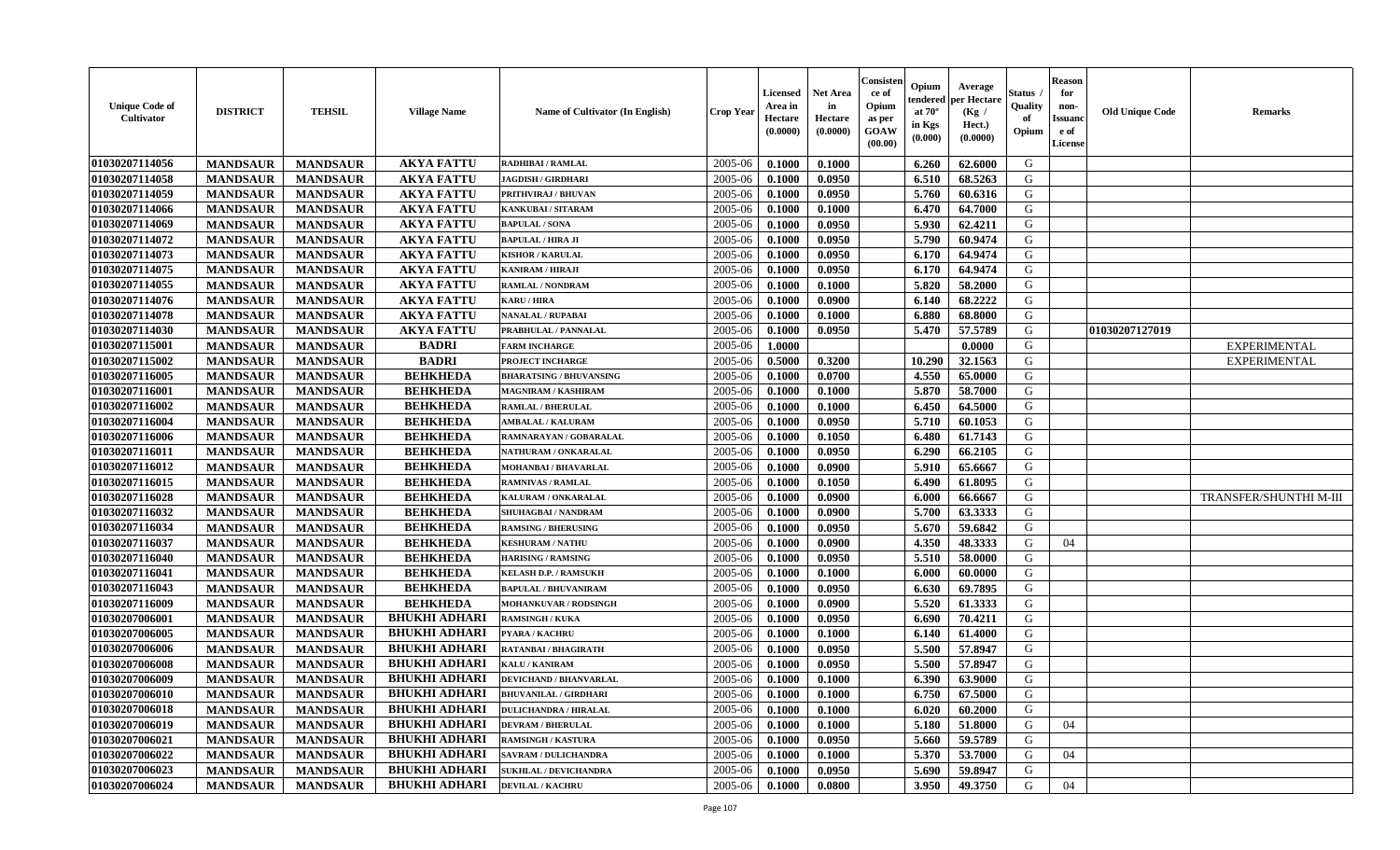| <b>Unique Code of</b><br><b>Cultivator</b> | <b>DISTRICT</b> | <b>TEHSIL</b>   | <b>Village Name</b>  | Name of Cultivator (In English) | <b>Crop Year</b> | <b>Licensed</b><br>Area in<br>Hectare<br>(0.0000) | <b>Net Area</b><br>in<br>Hectare<br>(0.0000) | Consister<br>ce of<br>Opium<br>as per<br>GOAW<br>(00.00) | Opium<br>endered<br>at $70^\circ$<br>in Kgs<br>(0.000) | Average<br>per Hectare<br>(Kg /<br>Hect.)<br>(0.0000) | Status<br>Quality<br>of<br>Opium | <b>Reason</b><br>for<br>non-<br><b>Issuand</b><br>e of<br>License | <b>Old Unique Code</b> | <b>Remarks</b>     |
|--------------------------------------------|-----------------|-----------------|----------------------|---------------------------------|------------------|---------------------------------------------------|----------------------------------------------|----------------------------------------------------------|--------------------------------------------------------|-------------------------------------------------------|----------------------------------|-------------------------------------------------------------------|------------------------|--------------------|
| 01030207006025                             | <b>MANDSAUR</b> | <b>MANDSAUR</b> | <b>BHUKHI ADHARI</b> | PRABHULAL / GOTAM               | 2005-06          | 0.1000                                            | 0.1000                                       |                                                          | 5.780                                                  | 57.8000                                               | G                                |                                                                   |                        |                    |
| 01030207006029                             | <b>MANDSAUR</b> | <b>MANDSAUR</b> | <b>BHUKHI ADHARI</b> | <b>NANDA / BHUVAN</b>           | 2005-06          | 0.1000                                            | 0.1000                                       |                                                          | 5.790                                                  | 57.9000                                               | G                                |                                                                   |                        |                    |
| 01030207006030                             | <b>MANDSAUR</b> | <b>MANDSAUR</b> | <b>BHUKHI ADHARI</b> | <b>GITABAI/MANGILAL</b>         | 2005-06          | 0.1000                                            | 0.1000                                       |                                                          | 6.220                                                  | 62.2000                                               | G                                |                                                                   |                        |                    |
| 01030207006033                             | <b>MANDSAUR</b> | <b>MANDSAUR</b> | <b>BHUKHI ADHARI</b> | <b>SUNDARBAI / BHAGIRATH</b>    | 2005-06          | 0.1000                                            | 0.1000                                       |                                                          | 5.710                                                  | 57.1000                                               | G                                |                                                                   |                        |                    |
| 01030207006034                             | <b>MANDSAUR</b> | <b>MANDSAUR</b> | <b>BHUKHI ADHARI</b> | PRABHULAL / NANURAM             | 2005-06          | 0.1000                                            | 0.0950                                       |                                                          | 5.780                                                  | 60.8421                                               | G                                |                                                                   |                        |                    |
| 01030207006038                             | <b>MANDSAUR</b> | <b>MANDSAUR</b> | <b>BHUKHI ADHARI</b> | <b>NANURAM / HANSRAJ</b>        | 2005-06          | 0.1000                                            | 0.1000                                       |                                                          | 5.400                                                  | 54.0000                                               | G                                | 04                                                                |                        |                    |
| 01030207006044                             | <b>MANDSAUR</b> | <b>MANDSAUR</b> | <b>BHUKHI ADHARI</b> | <b>BAPULAL / GIRDHARI</b>       | 2005-06          | 0.1000                                            | 0.0850                                       |                                                          | 5.690                                                  | 66.9412                                               | G                                |                                                                   |                        |                    |
| 01030207006045                             | <b>MANDSAUR</b> | <b>MANDSAUR</b> | <b>BHUKHI ADHARI</b> | RADHABAI / PANNALAL             | 2005-06          | 0.1000                                            | 0.1050                                       |                                                          | 6.600                                                  | 62.8571                                               | G                                |                                                                   |                        |                    |
| 01030207006049                             | <b>MANDSAUR</b> | <b>MANDSAUR</b> | <b>BHUKHI ADHARI</b> | <b>RAMLAL / KACHARU</b>         | 2005-06          | 0.1000                                            | 0.0950                                       |                                                          | 5.500                                                  | 57.8947                                               | G                                | 05                                                                |                        | <b>NAME CHANGE</b> |
| 01030207006051                             | <b>MANDSAUR</b> | <b>MANDSAUR</b> | <b>BHUKHI ADHARI</b> | RAMESHVAR / KANIRAM             | 2005-06          | 0.1000                                            | 0.1000                                       |                                                          | 5.770                                                  | 57.7000                                               | G                                |                                                                   |                        |                    |
| 01030207006050                             | <b>MANDSAUR</b> | <b>MANDSAUR</b> | <b>BHUKHI ADHARI</b> | NANDLAL / UDAYLAL               | 2005-06          | 0.1000                                            | 0.1000                                       |                                                          | 6.090                                                  | 60.9000                                               | $\mathbf G$                      |                                                                   |                        |                    |
| 01030207119015                             | <b>MANDSAUR</b> | <b>MANDSAUR</b> | <b>CHIKLIYA</b>      | <b>RATANLAL / KACHARL</b>       | 2005-06          | 0.1000                                            | 0.0950                                       |                                                          | 6.070                                                  | 63.8947                                               | G                                |                                                                   |                        |                    |
| 01030207119001                             | <b>MANDSAUR</b> | <b>MANDSAUR</b> | <b>CHIKLIYA</b>      | RAMESHCHAND / SHIVRAM           | 2005-06          | 0.1000                                            | 0.1000                                       |                                                          | 6.250                                                  | 62.5000                                               | G                                |                                                                   |                        |                    |
| 01030207119002                             | <b>MANDSAUR</b> | <b>MANDSAUR</b> | <b>CHIKLIYA</b>      | <b>MANSING / SHIVRAM</b>        | 2005-06          | 0.1000                                            | 0.1000                                       |                                                          | 6.380                                                  | 63.8000                                               | G                                |                                                                   |                        |                    |
| 01030207119003                             | <b>MANDSAUR</b> | <b>MANDSAUR</b> | <b>CHIKLIYA</b>      | <b>GOPAL / SHIVRAM</b>          | 2005-06          | 0.1000                                            | 0.1000                                       |                                                          | 6.550                                                  | 65.5000                                               | G                                |                                                                   |                        |                    |
| 01030207119007                             | <b>MANDSAUR</b> | <b>MANDSAUR</b> | <b>CHIKLIYA</b>      | <b>CHAGANLAL / BHAWARLAL</b>    | 2005-06          | 0.1000                                            | 0.0950                                       |                                                          | 6.590                                                  | 69.3684                                               | G                                |                                                                   |                        |                    |
| 01030207119008                             | <b>MANDSAUR</b> | <b>MANDSAUR</b> | <b>CHIKLIYA</b>      | RAMCHANDRAA / BHAVARLAL         | 2005-06          | 0.1000                                            | 0.0950                                       |                                                          | 6.750                                                  | 71.0526                                               | G                                |                                                                   |                        |                    |
| 01030207119010                             | <b>MANDSAUR</b> | <b>MANDSAUR</b> | <b>CHIKLIYA</b>      | <b>NODARAM / SUKHALAL</b>       | 2005-06          | 0.1000                                            | 0.1000                                       |                                                          | 6.100                                                  | 61.0000                                               | G                                |                                                                   |                        |                    |
| 01030207119011                             | <b>MANDSAUR</b> | <b>MANDSAUR</b> | <b>CHIKLIYA</b>      | PRABHULAL / RATANLAL            | 2005-06          | 0.1000                                            | 0.0950                                       |                                                          | 6.360                                                  | 66.9474                                               | G                                |                                                                   |                        |                    |
| 01030207119013                             | <b>MANDSAUR</b> | <b>MANDSAUR</b> | <b>CHIKLIYA</b>      | <b>BASANTILAL / KACHRULAL</b>   | 2005-06          | 0.1000                                            | 0.0900                                       |                                                          | 5.410                                                  | 60.1111                                               | G                                |                                                                   |                        |                    |
| 01030207119018                             | <b>MANDSAUR</b> | <b>MANDSAUR</b> | <b>CHIKLIYA</b>      | <b>DHAPUBAI/BHAVARLAL</b>       | 2005-06          | 0.1000                                            | 0.0950                                       |                                                          | 6.620                                                  | 69.6842                                               | G                                |                                                                   |                        |                    |
| 01030207119019                             | <b>MANDSAUR</b> | <b>MANDSAUR</b> | <b>CHIKLIYA</b>      | <b>MANGILAL / KANIRAM</b>       | 2005-06          | 0.1000                                            | 0.0350                                       |                                                          | 2.780                                                  | 79.4286                                               | G                                |                                                                   |                        |                    |
| 01030207120010                             | <b>MANDSAUR</b> | <b>MANDSAUR</b> | <b>DAMDAM</b>        | <b>JAVAHARLAL / KARULAL</b>     | 2005-06          | 0.1000                                            | 0.1000                                       |                                                          | 6.520                                                  | 65.2000                                               | G                                |                                                                   |                        |                    |
| 01030207120003                             | <b>MANDSAUR</b> | <b>MANDSAUR</b> | <b>DAMDAM</b>        | <b>MANGIBAI/NARAYAN</b>         | 2005-06          | 0.1000                                            | 0.1000                                       |                                                          | 6.610                                                  | 66.1000                                               | G                                |                                                                   |                        |                    |
| 01030207120004                             | <b>MANDSAUR</b> | <b>MANDSAUR</b> | <b>DAMDAM</b>        | <b>DHANNALAL / BHAIRULAL</b>    | 2005-06          | 0.1000                                            | 0.1000                                       |                                                          | 6.180                                                  | 61.8000                                               | G                                |                                                                   |                        |                    |
| 01030207120006                             | <b>MANDSAUR</b> | <b>MANDSAUR</b> | <b>DAMDAM</b>        | <b>KAVARLAL / BHERULAL</b>      | 2005-06          | 0.1000                                            | 0.0950                                       |                                                          | 6.120                                                  | 64.4211                                               | G                                | 05                                                                |                        |                    |
| 01030207120012                             | <b>MANDSAUR</b> | <b>MANDSAUR</b> | <b>DAMDAM</b>        | <b>BHAGIRATH / RAMLAL</b>       | 2005-06          | 0.1000                                            | 0.0950                                       |                                                          | 5.440                                                  | 57.2632                                               | G                                | 05                                                                |                        |                    |
| 01030207120019                             | <b>MANDSAUR</b> | <b>MANDSAUR</b> | <b>DAMDAM</b>        | <b>BABULAL / KAVARLAL</b>       | 2005-06          | 0.1000                                            | 0.1000                                       |                                                          | 6.390                                                  | 63.9000                                               | G                                |                                                                   |                        |                    |
| 01030207120024                             | <b>MANDSAUR</b> | <b>MANDSAUR</b> | <b>DAMDAM</b>        | RAJARAM / BHANVARALAL           | 2005-06          | 0.1000                                            | 0.1000                                       |                                                          | 4.080                                                  | 40.8000                                               | $\mathbf{I}$                     | 02                                                                |                        |                    |
| 01030207120026                             | <b>MANDSAUR</b> | <b>MANDSAUR</b> | <b>DAMDAM</b>        | PREAMCHAND / CHAMPALAL          | 2005-06          | 0.1000                                            | 0.1000                                       |                                                          | 6.070                                                  | 60.7000                                               | G                                |                                                                   |                        |                    |
| 01030207120030                             | <b>MANDSAUR</b> | <b>MANDSAUR</b> | <b>DAMDAM</b>        | <b>LAKSHMAN / FAKIRCHAND</b>    | 2005-06          | 0.1000                                            | 0.1000                                       |                                                          | 6.210                                                  | 62.1000                                               | ${\bf G}$                        |                                                                   |                        |                    |
| 01030207120033                             | <b>MANDSAUR</b> | <b>MANDSAUR</b> | $\mathbf{DAMDAM}$    | <b>SUKHLAL / RATANLAL</b>       | 2005-06          | 0.1000                                            | 0.1000                                       |                                                          | 7.250                                                  | 72.5000                                               | G                                |                                                                   |                        |                    |
| 01030207120034                             | <b>MANDSAUR</b> | <b>MANDSAUR</b> | <b>DAMDAM</b>        | <b>BHAVARLAL / LAKSHMAN</b>     | 2005-06          | 0.1000                                            | 0.1000                                       |                                                          | 6.520                                                  | 65.2000                                               | G                                |                                                                   |                        |                    |
| 01030207120036                             | <b>MANDSAUR</b> | <b>MANDSAUR</b> | <b>DAMDAM</b>        | <b>BHERULAL / DEVA</b>          | 2005-06          | 0.1000                                            | 0.1000                                       |                                                          | 6.610                                                  | 66.1000                                               | G                                |                                                                   |                        |                    |
| 01030207120037                             | <b>MANDSAUR</b> | <b>MANDSAUR</b> | <b>DAMDAM</b>        | <b>TARABAI / BHAIRULAL</b>      | 2005-06          | 0.1000                                            | 0.0900                                       |                                                          | 5.950                                                  | 66.1111                                               | G                                |                                                                   |                        |                    |
| 01030207120038                             | <b>MANDSAUR</b> | <b>MANDSAUR</b> | <b>DAMDAM</b>        | TULASIBAI / KANVARALAL          | 2005-06          | 0.1000                                            | 0.1000                                       |                                                          | 6.140                                                  | 61.4000                                               | G                                |                                                                   |                        |                    |
| 01030207120042                             | <b>MANDSAUR</b> | <b>MANDSAUR</b> | <b>DAMDAM</b>        | HARLAL / KANA JI                | 2005-06          | 0.1000                                            | 0.1000                                       |                                                          | 6.260                                                  | 62.6000                                               | G                                |                                                                   |                        |                    |
| 01030207120055                             | <b>MANDSAUR</b> | <b>MANDSAUR</b> | <b>DAMDAM</b>        | <b>BALU / GORA</b>              | 2005-06          | 0.1000                                            | 0.1000                                       |                                                          | 6.080                                                  | 60.8000                                               | G                                |                                                                   |                        |                    |
| 01030207120057                             | <b>MANDSAUR</b> | <b>MANDSAUR</b> | <b>DAMDAM</b>        | <b>BHAIRULAL / RATANLAL</b>     | 2005-06          | 0.1000                                            | 0.0900                                       |                                                          | 6.030                                                  | 67.0000                                               | G                                |                                                                   |                        |                    |
| 01030207120040                             | <b>MANDSAUR</b> | <b>MANDSAUR</b> | <b>DAMDAM</b>        | SHAYAMLAL / MANGILAL            | 2005-06          | 0.1000                                            | 0.1000                                       |                                                          | 6.640                                                  | 66.4000                                               |                                  | 02                                                                |                        |                    |
| 01030207120066                             | <b>MANDSAUR</b> | <b>MANDSAUR</b> | <b>DAMDAM</b>        | <b>KAMAL / RAMLAL</b>           | 2005-06          | 0.1000                                            | 0.0950                                       |                                                          | 6.060                                                  | 63.7895                                               | G                                |                                                                   |                        |                    |
| 01030207120075                             | <b>MANDSAUR</b> | <b>MANDSAUR</b> | <b>DAMDAM</b>        | <b>KACHRUSING / DULESING</b>    | 2005-06          | 0.1000                                            | 0.1000                                       |                                                          | 6.180                                                  | 61.8000                                               | G                                |                                                                   | 01030207118027         |                    |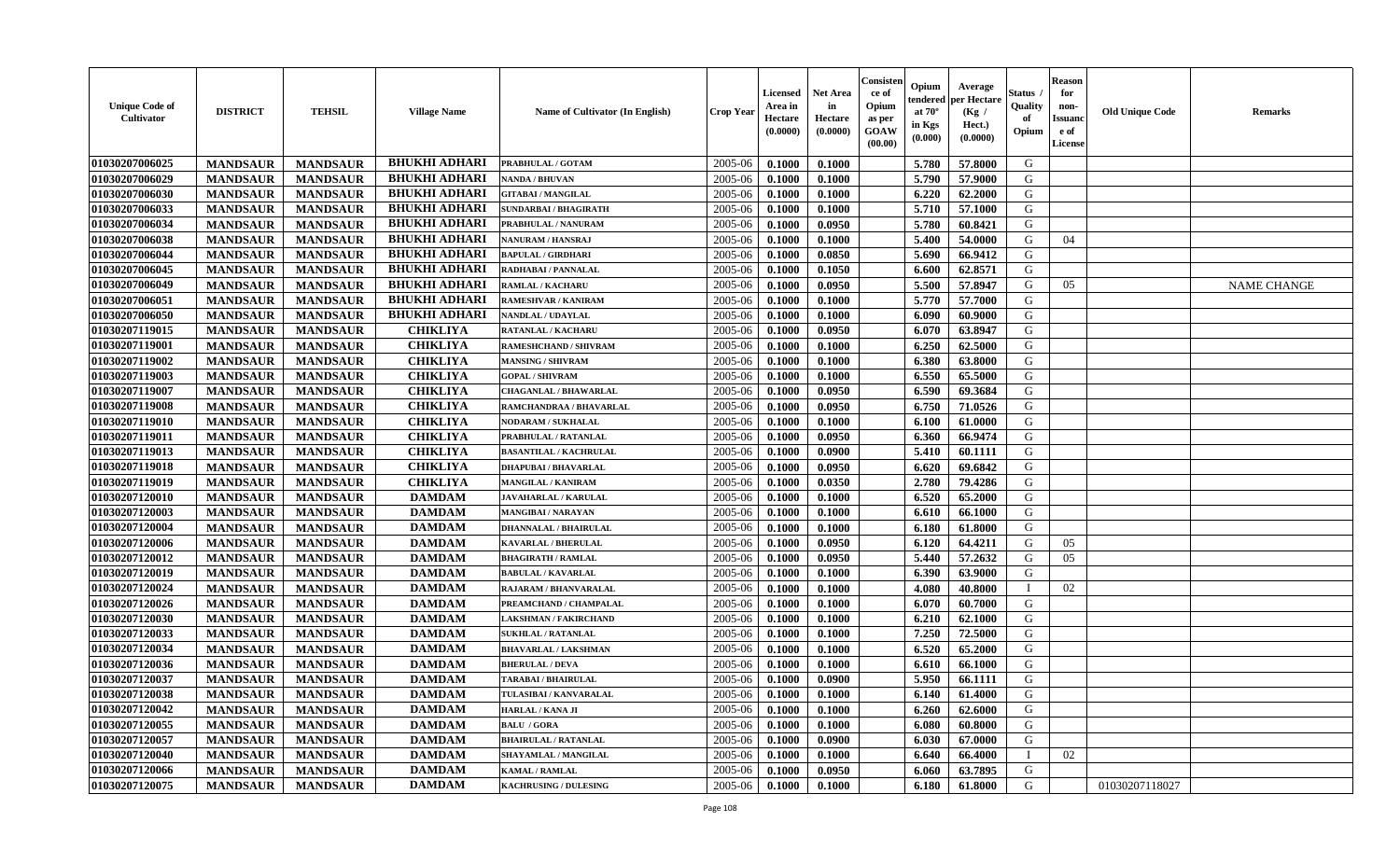| <b>Unique Code of</b><br><b>Cultivator</b> | <b>DISTRICT</b> | <b>TEHSIL</b>   | <b>Village Name</b> | Name of Cultivator (In English)  | <b>Crop Year</b> | <b>Licensed</b><br>Area in<br>Hectare<br>(0.0000) | <b>Net Area</b><br>in<br>Hectare<br>(0.0000) | Consisteı<br>ce of<br>Opium<br>as per<br><b>GOAW</b><br>(00.00) | Opium<br>endered<br>at $70^\circ$<br>in Kgs<br>$(\mathbf{0.000})$ | Average<br>per Hectare<br>(Kg /<br>Hect.)<br>(0.0000) | Status<br>Quality<br>of<br>Opium | Reason<br>for<br>non-<br>Issuan<br>e of<br>License | <b>Old Unique Code</b> | <b>Remarks</b> |
|--------------------------------------------|-----------------|-----------------|---------------------|----------------------------------|------------------|---------------------------------------------------|----------------------------------------------|-----------------------------------------------------------------|-------------------------------------------------------------------|-------------------------------------------------------|----------------------------------|----------------------------------------------------|------------------------|----------------|
| 01030207120076                             | <b>MANDSAUR</b> | <b>MANDSAUR</b> | <b>DAMDAM</b>       | <b>SHANKARLAL / BAGDIRAM</b>     | 2005-06          | 0.1000                                            | 0.1000                                       |                                                                 | 6.430                                                             | 64.3000                                               | G                                |                                                    | 01030207118029         |                |
| 01030207120077                             | <b>MANDSAUR</b> | <b>MANDSAUR</b> | <b>DAMDAM</b>       | KANVERIEBAI / INDARAML           | 2005-06          | 0.1000                                            | 0.1050                                       |                                                                 | 6.820                                                             | 64.9524                                               | G                                |                                                    | 01030207118007         |                |
| 01030207121079                             | <b>MANDSAUR</b> | <b>MANDSAUR</b> | <b>DIGAON MALI</b>  | KISHANLAL / ONKARLAL             | 2005-06          | 0.1000                                            | 0.0950                                       |                                                                 | 8.140                                                             | 85.6842                                               | G                                |                                                    |                        |                |
| 01030207121001                             | <b>MANDSAUR</b> | <b>MANDSAUR</b> | <b>DIGAON MALI</b>  | RAGHUNATHSINGH / KISHANSINGH     | 2005-06          | 0.1000                                            | 0.0950                                       |                                                                 | 6.990                                                             | 73.5789                                               | G                                |                                                    |                        |                |
| 01030207121002                             | <b>MANDSAUR</b> | <b>MANDSAUR</b> | <b>DIGAON MALI</b>  | <b>ONKARLAL / GOTAM</b>          | 2005-06          | 0.1000                                            | 0.0950                                       |                                                                 | 6.460                                                             | 68.0000                                               | G                                |                                                    |                        |                |
| 01030207121003                             | <b>MANDSAUR</b> | <b>MANDSAUR</b> | <b>DIGAON MALI</b>  | <b>GOPAL / GOTAM</b>             | 2005-06          | 0.1000                                            | 0.1000                                       |                                                                 | 6.770                                                             | 67.7000                                               | G                                |                                                    |                        |                |
| 01030207121004                             | <b>MANDSAUR</b> | <b>MANDSAUR</b> | <b>DIGAON MALI</b>  | <b>DEVILAL / PRABHULAL</b>       | 2005-06          | 0.1000                                            | 0.1000                                       |                                                                 | 6.730                                                             | 67.3000                                               | G                                |                                                    |                        |                |
| 01030207121005                             | <b>MANDSAUR</b> | <b>MANDSAUR</b> | <b>DIGAON MALI</b>  | <b>GOPAL / KASHIRAM</b>          | 2005-06          | 0.1000                                            | 0.0950                                       |                                                                 | 6.390                                                             | 67.2632                                               | G                                |                                                    |                        |                |
| 01030207121007                             | <b>MANDSAUR</b> | <b>MANDSAUR</b> | <b>DIGAON MALI</b>  | <b>SUGANBAI/BALU</b>             | 2005-06          | 0.1000                                            | 0.1000                                       |                                                                 | 6.360                                                             | 63.6000                                               | G                                |                                                    |                        |                |
| 01030207121008                             | <b>MANDSAUR</b> | <b>MANDSAUR</b> | <b>DIGAON MALI</b>  | RAMESHVAR / GANESHARAM           | 2005-06          | 0.1000                                            | 0.1000                                       |                                                                 | 5.910                                                             | 59.1000                                               | G                                |                                                    |                        |                |
| 01030207121009                             | <b>MANDSAUR</b> | <b>MANDSAUR</b> | <b>DIGAON MALI</b>  | SITABAI / GANESHARAM             | 2005-06          | 0.1000                                            | 0.0950                                       |                                                                 | 6.200                                                             | 65.2632                                               | G                                |                                                    |                        |                |
| 01030207121010                             | <b>MANDSAUR</b> | <b>MANDSAUR</b> | <b>DIGAON MALI</b>  | <b>GANAPAT / SHANKARLAL</b>      | 2005-06          | 0.1000                                            | 0.1000                                       |                                                                 | 5.910                                                             | 59.1000                                               | G                                |                                                    |                        |                |
| 01030207121014                             | <b>MANDSAUR</b> | <b>MANDSAUR</b> | <b>DIGAON MALI</b>  | <b>BHAGIRATH / HARIRAM</b>       | 2005-06          | 0.1000                                            | 0.1000                                       |                                                                 | 6.280                                                             | 62.8000                                               | G                                |                                                    |                        |                |
| 01030207121018                             | <b>MANDSAUR</b> | <b>MANDSAUR</b> | <b>DIGAON MALI</b>  | <b>CHATURBHUJ / UDAKUMHR</b>     | 2005-06          | 0.1000                                            | 0.1000                                       |                                                                 | 6.330                                                             | 63.3000                                               | G                                |                                                    |                        |                |
| 01030207121019                             | <b>MANDSAUR</b> | <b>MANDSAUR</b> | <b>DIGAON MALI</b>  | <b>BAGDIRAM / BHANA</b>          | 2005-06          | 0.1000                                            | 0.1000                                       |                                                                 | 6.690                                                             | 66.9000                                               | G                                |                                                    |                        |                |
| 01030207121020                             | <b>MANDSAUR</b> | <b>MANDSAUR</b> | <b>DIGAON MALI</b>  | RAMLAL / NANDA                   | 2005-06          | 0.1000                                            | 0.0950                                       |                                                                 | 5.960                                                             | 62.7368                                               | G                                |                                                    |                        |                |
| 01030207121021                             | <b>MANDSAUR</b> | <b>MANDSAUR</b> | <b>DIGAON MALI</b>  | <b>MANGU / BHUVAN</b>            | 2005-06          | 0.1000                                            | 0.0900                                       |                                                                 | 6.050                                                             | 67.2222                                               | G                                |                                                    |                        |                |
| 01030207121025                             | <b>MANDSAUR</b> | <b>MANDSAUR</b> | <b>DIGAON MALI</b>  | <b>BABULAL / VARDA</b>           | 2005-06          | 0.1000                                            | 0.0950                                       |                                                                 | 5.590                                                             | 58.8421                                               | G                                |                                                    |                        |                |
| 01030207121028                             | <b>MANDSAUR</b> | <b>MANDSAUR</b> | <b>DIGAON MALI</b>  | <b>SHANTILAL / KACHRU</b>        | 2005-06          | 0.1000                                            | 0.1050                                       |                                                                 | 6.750                                                             | 64.2857                                               | G                                |                                                    |                        |                |
| 01030207121032                             | <b>MANDSAUR</b> | <b>MANDSAUR</b> | <b>DIGAON MALI</b>  | JIVANSINGH / SUNDARLAL           | 2005-06          | 0.1000                                            | 0.1000                                       |                                                                 | 6.380                                                             | 63.8000                                               | G                                |                                                    |                        |                |
| 01030207121034                             | <b>MANDSAUR</b> | <b>MANDSAUR</b> | <b>DIGAON MALI</b>  | TARABAI / BADRILAL               | 2005-06          | 0.1000                                            | 0.1000                                       |                                                                 | 6.160                                                             | 61.6000                                               | G                                |                                                    |                        |                |
| 01030207121036                             | <b>MANDSAUR</b> | <b>MANDSAUR</b> | <b>DIGAON MALI</b>  | RADHESHYAM / KACHRU              | 2005-06          | 0.1000                                            | 0.0950                                       |                                                                 | 5.630                                                             | 59.2632                                               | G                                |                                                    |                        |                |
| 01030207121037                             | <b>MANDSAUR</b> | <b>MANDSAUR</b> | <b>DIGAON MALI</b>  | <b>AMRITRAJ / BAJERAM</b>        | 2005-06          | 0.1000                                            | 0.0950                                       |                                                                 | 6.410                                                             | 67.4737                                               | G                                |                                                    |                        |                |
| 01030207121040                             | <b>MANDSAUR</b> | <b>MANDSAUR</b> | <b>DIGAON MALI</b>  | <b>RANCHOR / BAJERAM</b>         | 2005-06          | 0.1000                                            | 0.1000                                       |                                                                 | 6.740                                                             | 67.4000                                               | G                                |                                                    |                        |                |
| 01030207121041                             | <b>MANDSAUR</b> | <b>MANDSAUR</b> | <b>DIGAON MALI</b>  | PAVAN / BHUVAN                   | 2005-06          | 0.1000                                            | 0.1050                                       |                                                                 | 6.440                                                             | 61.3333                                               | G                                |                                                    |                        |                |
| 01030207121042                             | <b>MANDSAUR</b> | <b>MANDSAUR</b> | <b>DIGAON MALI</b>  | <b>DURGASHANKER / PAYARCHAND</b> | 2005-06          | 0.1000                                            | 0.1000                                       |                                                                 | 5.750                                                             | 57.5000                                               | G                                |                                                    |                        |                |
| 01030207121045                             | <b>MANDSAUR</b> | <b>MANDSAUR</b> | <b>DIGAON MALI</b>  | <b>BHERULAL / DHANNA</b>         | 2005-06          | 0.1000                                            | 0.1000                                       |                                                                 | 6.130                                                             | 61.3000                                               | G                                |                                                    |                        |                |
| 01030207121050                             | <b>MANDSAUR</b> | <b>MANDSAUR</b> | <b>DIGAON MALI</b>  | <b>GOVINDARAM / RUPA</b>         | 2005-06          | 0.1000                                            | 0.0950                                       |                                                                 | 6.050                                                             | 63.6842                                               | G                                |                                                    |                        |                |
| 01030207121052                             | <b>MANDSAUR</b> | <b>MANDSAUR</b> | <b>DIGAON MALI</b>  | <b>JAGDISH / NANURAM</b>         | 2005-06          | 0.1000                                            | 0.0950                                       |                                                                 | 5.770                                                             | 60.7368                                               | G                                |                                                    |                        |                |
| 01030207121053                             | <b>MANDSAUR</b> | <b>MANDSAUR</b> | <b>DIGAON MALI</b>  | RUGANATHASINGH / JAGADISH        | 2005-06          | 0.1000                                            | 0.0950                                       |                                                                 | 6.110                                                             | 64.3158                                               | G                                |                                                    |                        |                |
| 01030207121057                             | <b>MANDSAUR</b> | <b>MANDSAUR</b> | <b>DIGAON MALI</b>  | <b>JHUMMABAI / KACHARU</b>       | 2005-06          | 0.1000                                            | 0.0950                                       |                                                                 | 5.660                                                             | 59.5789                                               | G                                |                                                    |                        |                |
| 01030207121062                             | <b>MANDSAUR</b> | <b>MANDSAUR</b> | <b>DIGAON MALI</b>  | LILABAI / BHAVARLAL              | 2005-06          | 0.1000                                            | 0.0900                                       |                                                                 | 6.330                                                             | 70.3333                                               | G                                |                                                    |                        |                |
| 01030207121067                             | <b>MANDSAUR</b> | <b>MANDSAUR</b> | <b>DIGAON MALI</b>  | <b>RATANLAL / RUPA</b>           | 2005-06          | 0.1000                                            | 0.1000                                       |                                                                 | 6.780                                                             | 67.8000                                               | G                                |                                                    |                        |                |
| 01030207121068                             | <b>MANDSAUR</b> | <b>MANDSAUR</b> | <b>DIGAON MALI</b>  | <b>BAHADURSINGH / KACHRU</b>     | 2005-06          | 0.1000                                            | 0.0950                                       |                                                                 | 5.880                                                             | 61.8947                                               | G                                |                                                    |                        |                |
| 01030207121073                             | <b>MANDSAUR</b> | <b>MANDSAUR</b> | <b>DIGAON MALI</b>  | SHANKARLAL / ONKARLAL            | 2005-06          | 0.1000                                            | 0.1000                                       |                                                                 | 5.790                                                             | 57.9000                                               | G                                |                                                    |                        |                |
| 01030207121074                             | <b>MANDSAUR</b> | <b>MANDSAUR</b> | <b>DIGAON MALI</b>  | <b>GOPAL / D.P. KACHRU</b>       | $2005 - 06$      | 0.1000                                            | 0.0950                                       |                                                                 | $7.140$                                                           | 75.1579                                               | G                                |                                                    |                        |                |
| 01030207121153                             | <b>MANDSAUR</b> | <b>MANDSAUR</b> | <b>DIGAON MALI</b>  | <b>BAGDIRAM / RATANLAL</b>       | 2005-06          | 0.1000                                            | 0.0950                                       |                                                                 | 6.670                                                             | 70.2105                                               | G                                |                                                    |                        |                |
| 01030207121077                             | <b>MANDSAUR</b> | <b>MANDSAUR</b> | <b>DIGAON MALI</b>  | <b>BHUVANDAS / UDAYRAM</b>       | 2005-06          | 0.1000                                            | 0.1000                                       |                                                                 | 6.390                                                             | 63.9000                                               | G                                |                                                    |                        |                |
| 01030207121078                             | <b>MANDSAUR</b> | <b>MANDSAUR</b> | <b>DIGAON MALI</b>  | KACHANBAI / MADANLAL             | 2005-06          | 0.1000                                            | 0.1000                                       |                                                                 | 6.640                                                             | 66.4000                                               | G                                |                                                    |                        |                |
| 01030207121080                             | <b>MANDSAUR</b> | <b>MANDSAUR</b> | <b>DIGAON MALI</b>  | <b>NANDLAL / HIRALAL</b>         | 2005-06          | 0.1000                                            | 0.1000                                       |                                                                 | 5.820                                                             | 58.2000                                               | G                                |                                                    |                        |                |
| 01030207121082                             | <b>MANDSAUR</b> | <b>MANDSAUR</b> | <b>DIGAON MALI</b>  | KACHARULAL D.PU. AMAR JI         | 2005-06          | 0.1000                                            | 0.1000                                       |                                                                 | 6.740                                                             | 67.4000                                               | G                                |                                                    |                        |                |
| 01030207121083                             | <b>MANDSAUR</b> | <b>MANDSAUR</b> | <b>DIGAON MALI</b>  | AASUBAI / MOHAMMAD KHAN          | 2005-06          | 0.1000                                            | 0.1000                                       |                                                                 | 5.930                                                             | 59.3000                                               | G                                |                                                    |                        |                |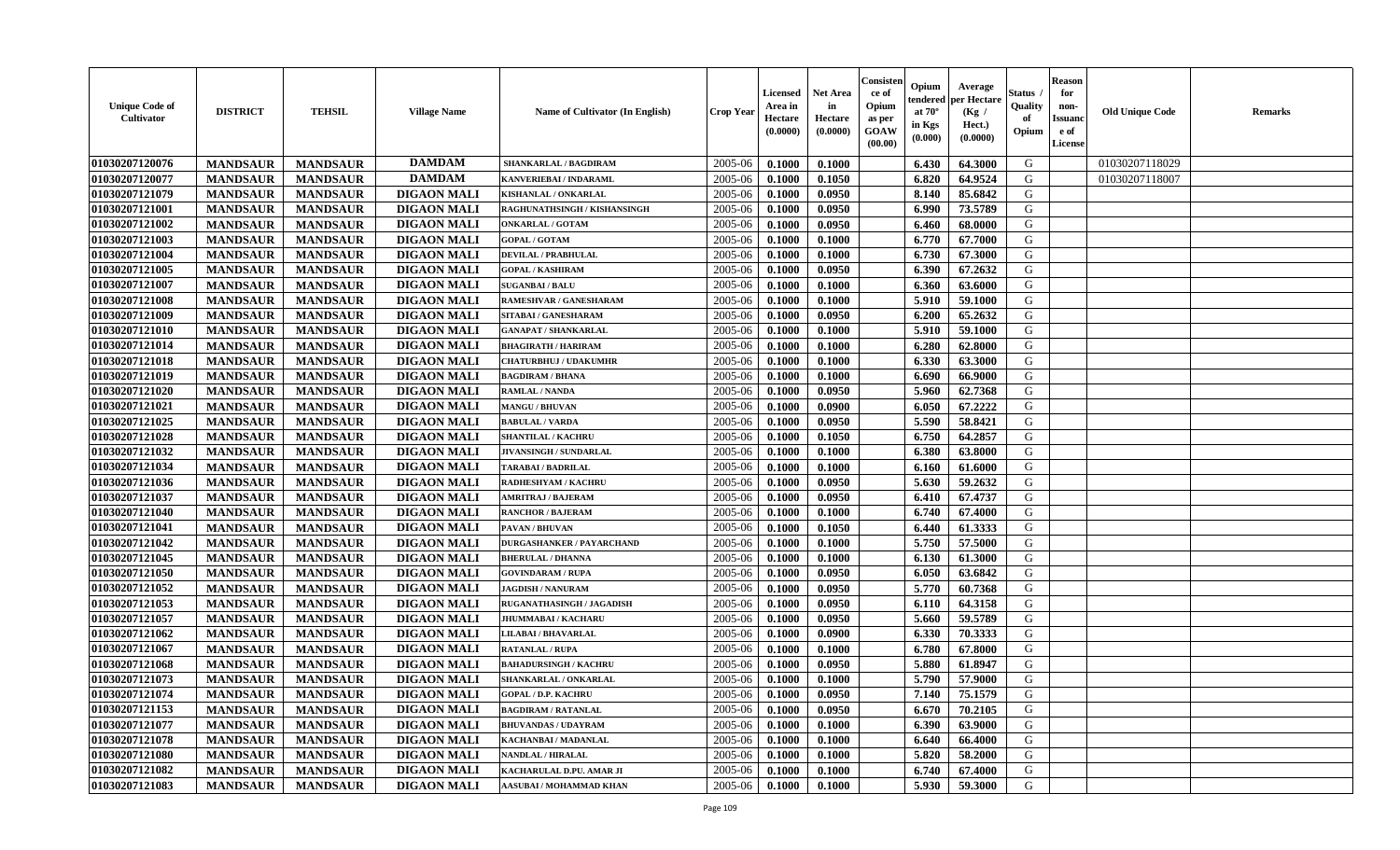| <b>Unique Code of</b><br><b>Cultivator</b> | <b>DISTRICT</b> | <b>TEHSIL</b>   | <b>Village Name</b> | <b>Name of Cultivator (In English)</b> | <b>Crop Year</b> | Licensed<br>Area in<br>Hectare<br>(0.0000) | <b>Net Area</b><br>in<br>Hectare<br>(0.0000) | Consister<br>ce of<br>Opium<br>as per<br>GOAW<br>(00.00) | Opium<br>endered<br>at $70^\circ$<br>in Kgs<br>(0.000) | Average<br>per Hectare<br>(Kg /<br>Hect.)<br>(0.0000) | Status<br>Quality<br>of<br>Opium | <b>Reason</b><br>for<br>non-<br><b>Issuand</b><br>e of<br>License | <b>Old Unique Code</b> | Remarks |
|--------------------------------------------|-----------------|-----------------|---------------------|----------------------------------------|------------------|--------------------------------------------|----------------------------------------------|----------------------------------------------------------|--------------------------------------------------------|-------------------------------------------------------|----------------------------------|-------------------------------------------------------------------|------------------------|---------|
| 01030207121085                             | <b>MANDSAUR</b> | <b>MANDSAUR</b> | <b>DIGAON MALI</b>  | DEVA / ONKAR GAYARI                    | 2005-06          | 0.1000                                     | 0.0950                                       |                                                          | 5.970                                                  | 62.8421                                               | G                                |                                                                   |                        |         |
| 01030207121089                             | <b>MANDSAUR</b> | <b>MANDSAUR</b> | <b>DIGAON MALI</b>  | <b>LILABAI/DHANNA</b>                  | 2005-06          | 0.1000                                     | 0.1000                                       |                                                          | 6.130                                                  | 61.3000                                               | G                                |                                                                   |                        |         |
| 01030207121090                             | <b>MANDSAUR</b> | <b>MANDSAUR</b> | <b>DIGAON MALI</b>  | <b>JAGHANNATH / BHAVARLAL</b>          | 2005-06          | 0.1000                                     | 0.1000                                       |                                                          | 6.650                                                  | 66.5000                                               | G                                |                                                                   |                        |         |
| 01030207121092                             | <b>MANDSAUR</b> | <b>MANDSAUR</b> | <b>DIGAON MALI</b>  | <b>GOVERDHAN / MODIRAM</b>             | 2005-06          | 0.1000                                     | 0.1000                                       |                                                          | 6.350                                                  | 63.5000                                               | G                                |                                                                   |                        |         |
| 01030207121096                             | <b>MANDSAUR</b> | <b>MANDSAUR</b> | <b>DIGAON MALI</b>  | <b>BAGDIBAI / BHUVAN</b>               | 2005-06          | 0.1000                                     | 0.1000                                       |                                                          | 5.670                                                  | 56.7000                                               | G                                |                                                                   |                        |         |
| 01030207121097                             | <b>MANDSAUR</b> | <b>MANDSAUR</b> | <b>DIGAON MALI</b>  | <b>JAGDISH / PRITHVIRAJ</b>            | 2005-06          | 0.1000                                     | 0.1000                                       |                                                          | 6.750                                                  | 67.5000                                               | G                                |                                                                   |                        |         |
| 01030207121098                             | <b>MANDSAUR</b> | <b>MANDSAUR</b> | <b>DIGAON MALI</b>  | <b>CHATURBHUJ / ONKAR</b>              | 2005-06          | 0.1000                                     | 0.0950                                       |                                                          | 6.160                                                  | 64.8421                                               | G                                |                                                                   |                        |         |
| 01030207121099                             | <b>MANDSAUR</b> | <b>MANDSAUR</b> | <b>DIGAON MALI</b>  | SAVITRIBAI / BALARAM                   | 2005-06          | 0.1000                                     | 0.1000                                       |                                                          | 6.450                                                  | 64.5000                                               | G                                |                                                                   |                        |         |
| 01030207121101                             | <b>MANDSAUR</b> | <b>MANDSAUR</b> | <b>DIGAON MALI</b>  | <b>CHUNNILAL / BHAGIRATH</b>           | 2005-06          | 0.1000                                     | 0.1000                                       |                                                          | 6.510                                                  | 65.1000                                               | G                                |                                                                   |                        |         |
| 01030207121103                             | <b>MANDSAUR</b> | <b>MANDSAUR</b> | <b>DIGAON MALI</b>  | RADHESHYAM / DEVAJI                    | 2005-06          | 0.1000                                     | 0.0950                                       |                                                          | 6.250                                                  | 65.7895                                               | G                                |                                                                   |                        |         |
| 01030207121104                             | <b>MANDSAUR</b> | <b>MANDSAUR</b> | <b>DIGAON MALI</b>  | <b>RAMLAL / BAJERAM</b>                | 2005-06          | 0.1000                                     | 0.1000                                       |                                                          | 6.910                                                  | 69.1000                                               | G                                |                                                                   |                        |         |
| 01030207121105                             | <b>MANDSAUR</b> | <b>MANDSAUR</b> | <b>DIGAON MALI</b>  | <b>BHAVARLAL / RAMLAL</b>              | 2005-06          | 0.1000                                     | 0.0950                                       |                                                          | 5.680                                                  | 59.7895                                               | G                                |                                                                   |                        |         |
| 01030207121111                             | <b>MANDSAUR</b> | <b>MANDSAUR</b> | <b>DIGAON MALI</b>  | <b>HEMRAJ / HARIRAM</b>                | 2005-06          | 0.1000                                     | 0.1000                                       |                                                          | 5.840                                                  | 58.4000                                               | G                                |                                                                   |                        |         |
| 01030207121123                             | <b>MANDSAUR</b> | <b>MANDSAUR</b> | <b>DIGAON MALI</b>  | <b>MANGILAL / RAJARAM</b>              | 2005-06          | 0.1000                                     | 0.0700                                       |                                                          | 4.210                                                  | 60.1429                                               | G                                |                                                                   |                        |         |
| 01030207121124                             | <b>MANDSAUR</b> | <b>MANDSAUR</b> | <b>DIGAON MALI</b>  | <b>DHAPUBAI/MOHANALAL</b>              | 2005-06          | 0.1000                                     |                                              |                                                          |                                                        | 0.0000                                                | F                                |                                                                   |                        |         |
| 01030207121127                             | <b>MANDSAUR</b> | <b>MANDSAUR</b> | <b>DIGAON MALI</b>  | <b>RATANLAL / BHAGVAN</b>              | 2005-06          | 0.1000                                     | 0.1000                                       |                                                          | 6.440                                                  | 64.4000                                               | G                                |                                                                   |                        |         |
| 01030207121131                             | <b>MANDSAUR</b> | <b>MANDSAUR</b> | <b>DIGAON MALI</b>  | <b>BHAGVANTIBAI / PYARA</b>            | 2005-06          | 0.1000                                     | 0.1000                                       |                                                          | 6.360                                                  | 63.6000                                               | G                                |                                                                   |                        |         |
| 01030207121133                             | <b>MANDSAUR</b> | <b>MANDSAUR</b> | <b>DIGAON MALI</b>  | <b>KAMLABAI/RAMESHVAR</b>              | 2005-06          | 0.1000                                     | 0.0950                                       |                                                          | 5.940                                                  | 62.5263                                               | G                                |                                                                   |                        |         |
| 01030207121135                             | <b>MANDSAUR</b> | <b>MANDSAUR</b> | <b>DIGAON MALI</b>  | <b>BHERULAL / LAKSHMAN</b>             | 2005-06          | 0.1000                                     | 0.1050                                       |                                                          | 7.310                                                  | 69.6190                                               | G                                |                                                                   |                        |         |
| 01030207121144                             | <b>MANDSAUR</b> | <b>MANDSAUR</b> | <b>DIGAON MALI</b>  | MOHANLAL / LAL JI                      | 2005-06          | 0.1000                                     | 0.0950                                       |                                                          | 6.020                                                  | 63.3684                                               | G                                |                                                                   |                        |         |
| 01030207121149                             | <b>MANDSAUR</b> | <b>MANDSAUR</b> | <b>DIGAON MALI</b>  | <b>AMRITLAL / SUNDARLAL</b>            | 2005-06          | 0.1000                                     | 0.1000                                       |                                                          | 6.130                                                  | 61.3000                                               | G                                |                                                                   |                        |         |
| 01030207121150                             | <b>MANDSAUR</b> | <b>MANDSAUR</b> | <b>DIGAON MALI</b>  | <b>GANPATLAL / BHERULAL</b>            | 2005-06          | 0.1000                                     | 0.0950                                       |                                                          | 6.050                                                  | 63.6842                                               | G                                |                                                                   |                        |         |
| 01030207121173                             | <b>MANDSAUR</b> | <b>MANDSAUR</b> | <b>DIGAON MALI</b>  | <b>GANGARAM / RUPA</b>                 | 2005-06          | 0.1000                                     | 0.0400                                       |                                                          | 2.470                                                  | 61.7500                                               | G                                |                                                                   |                        |         |
| 01030207121156                             | <b>MANDSAUR</b> | <b>MANDSAUR</b> | <b>DIGAON MALI</b>  | <b>VARDICHAND / RUPA</b>               | 2005-06          | 0.1000                                     | 0.1000                                       |                                                          | 6.370                                                  | 63.7000                                               | G                                |                                                                   |                        |         |
| 01030207121158                             | <b>MANDSAUR</b> | <b>MANDSAUR</b> | <b>DIGAON MALI</b>  | <b>KANIYALAL / JAGDISH</b>             | 2005-06          | 0.1000                                     | 0.0950                                       |                                                          | 6.270                                                  | 66.0000                                               | G                                |                                                                   |                        |         |
| 01030207121161                             | <b>MANDSAUR</b> | <b>MANDSAUR</b> | <b>DIGAON MALI</b>  | VIJAYSINGH / SUNDARLAL                 | 2005-06          | 0.1000                                     | 0.1000                                       |                                                          | 6.370                                                  | 63.7000                                               | G                                |                                                                   |                        |         |
| 01030207121164                             | <b>MANDSAUR</b> | <b>MANDSAUR</b> | <b>DIGAON MALI</b>  | <b>BALMUKAND / RADHAKISHAN</b>         | 2005-06          | 0.1000                                     | 0.0950                                       |                                                          | 5.610                                                  | 59.0526                                               | G                                |                                                                   |                        |         |
| 01030207121146                             | <b>MANDSAUR</b> | <b>MANDSAUR</b> | <b>DIGAON MALI</b>  | <b>BAGDIRAM / GANGARAM</b>             | 2005-06          | 0.1000                                     | 0.1000                                       |                                                          | 6.070                                                  | 60.7000                                               | G                                |                                                                   |                        |         |
| 01030207121027                             | <b>MANDSAUR</b> | <b>MANDSAUR</b> | <b>DIGAON MALI</b>  | <b>GOPALDAS / RUPDAS</b>               | 2005-06          | 0.1000                                     | 0.1000                                       |                                                          | 5.830                                                  | 58.3000                                               | G                                |                                                                   |                        |         |
| 01030207121038                             | <b>MANDSAUR</b> | <b>MANDSAUR</b> | <b>DIGAON MALI</b>  | <b>BASANTIBAI / BHUVAN</b>             | 2005-06          | 0.1000                                     | 0.1000                                       |                                                          | 5.750                                                  | 57.5000                                               | G                                |                                                                   |                        |         |
| 01030207121039                             | <b>MANDSAUR</b> | <b>MANDSAUR</b> | <b>DIGAON MALI</b>  | <b>KACHANBAI/BALARAM</b>               | 2005-06          | 0.1000                                     | 0.1000                                       |                                                          | 6.010                                                  | 60.1000                                               | G                                |                                                                   |                        |         |
| 01030207121047                             | <b>MANDSAUR</b> | <b>MANDSAUR</b> | <b>DIGAON MALI</b>  | RAMESHCHAND / BAGDIRAM                 | 2005-06          | 0.1000                                     | 0.0950                                       |                                                          | 6.260                                                  | 65.8947                                               | G                                |                                                                   |                        |         |
| 01030207121063                             | <b>MANDSAUR</b> | <b>MANDSAUR</b> | <b>DIGAON MALI</b>  | <b>BANSHILAL / GOTAM</b>               | 2005-06          | 0.1000                                     | 0.0950                                       |                                                          | 6.030                                                  | 63.4737                                               | G                                |                                                                   |                        |         |
| 01030207121069                             | <b>MANDSAUR</b> | <b>MANDSAUR</b> | <b>DIGAON MALI</b>  | <b>BHAGWAN / RUPA JI</b>               | 2005-06          | 0.1000                                     | 0.1000                                       |                                                          | 6.350                                                  | 63.5000                                               | G                                |                                                                   |                        |         |
| 01030207121075                             | <b>MANDSAUR</b> | <b>MANDSAUR</b> | <b>DIGAON MALI</b>  | <b>GULAB / BHUVAN</b>                  | 2005-06          | 0.1000                                     | 0.1000                                       |                                                          | 6.130                                                  | 61.3000                                               | G                                |                                                                   |                        |         |
| 01030207121086                             | <b>MANDSAUR</b> | <b>MANDSAUR</b> | <b>DIGAON MALI</b>  | MADANLAL / ONKARLAL                    | 2005-06          | 0.1000                                     | 0.0950                                       |                                                          | 5.700                                                  | 60.0000                                               | G                                |                                                                   |                        |         |
| 01030207121091                             | <b>MANDSAUR</b> | <b>MANDSAUR</b> | <b>DIGAON MALI</b>  | <b>SURAJBAI / PANALAL</b>              | 2005-06          | 0.1000                                     | 0.0950                                       |                                                          | 6.340                                                  | 66.7368                                               | G                                |                                                                   |                        |         |
| 01030207121129                             | <b>MANDSAUR</b> | <b>MANDSAUR</b> | <b>DIGAON MALI</b>  | <b>RAMESHVAR / DHANNA</b>              | 2005-06          | 0.1000                                     | 0.0950                                       |                                                          | 6.460                                                  | 68.0000                                               | G                                |                                                                   |                        |         |
| 01030207121132                             | <b>MANDSAUR</b> | <b>MANDSAUR</b> | <b>DIGAON MALI</b>  | SHANKARLAL / HARIRAM                   | 2005-06          | 0.1000                                     | 0.1000                                       |                                                          | 6.240                                                  | 62.4000                                               | G                                |                                                                   |                        |         |
| 01030207121159                             | <b>MANDSAUR</b> | <b>MANDSAUR</b> | <b>DIGAON MALI</b>  | <b>OMPRAKASH / MADHOLAL</b>            | 2005-06          | 0.1000                                     | 0.0950                                       |                                                          | 5.730                                                  | 60.3158                                               | ${\bf G}$                        |                                                                   |                        |         |
| 01030207121048                             | <b>MANDSAUR</b> | <b>MANDSAUR</b> | <b>DIGAON MALI</b>  | <b>BANSHILAL / BAGDIRAM</b>            | 2005-06          | 0.1000                                     | 0.1000                                       |                                                          | 6.760                                                  | 67.6000                                               | G                                |                                                                   |                        |         |
| 01030207121081                             | <b>MANDSAUR</b> | <b>MANDSAUR</b> | <b>DIGAON MALI</b>  | <b>BALURAM / RAMJI</b>                 | 2005-06          | 0.1000                                     | 0.1000                                       |                                                          | 6.700                                                  | 67.0000                                               | G                                |                                                                   |                        |         |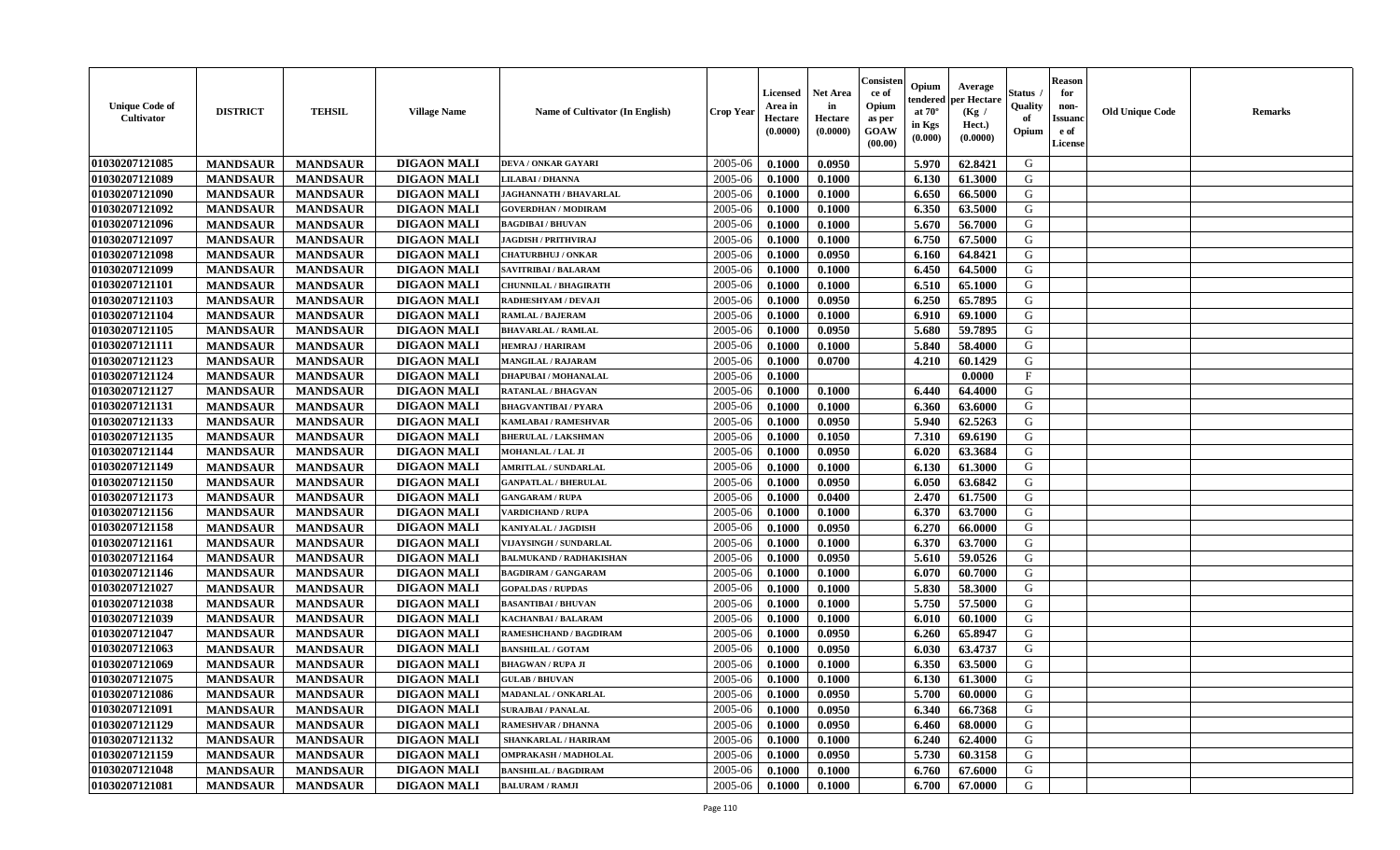| <b>Unique Code of</b><br>Cultivator | <b>DISTRICT</b> | <b>TEHSIL</b>   | <b>Village Name</b> | Name of Cultivator (In English)   | <b>Crop Year</b> | <b>Licensed</b><br>Area in<br>Hectare<br>(0.0000) | <b>Net Area</b><br>in<br>Hectare<br>(0.0000) | Consisteı<br>ce of<br>Opium<br>as per<br>GOAW<br>(00.00) | Opium<br>endered<br>at $70^\circ$<br>in Kgs<br>(0.000) | Average<br>oer Hectare<br>(Kg /<br>Hect.)<br>(0.0000) | Status<br>Quality<br>of<br>Opium | Reason<br>for<br>non-<br>Issuan<br>e of<br>License | <b>Old Unique Code</b> | <b>Remarks</b>      |
|-------------------------------------|-----------------|-----------------|---------------------|-----------------------------------|------------------|---------------------------------------------------|----------------------------------------------|----------------------------------------------------------|--------------------------------------------------------|-------------------------------------------------------|----------------------------------|----------------------------------------------------|------------------------|---------------------|
| 01030207121011                      | <b>MANDSAUR</b> | <b>MANDSAUR</b> | <b>DIGAON MALI</b>  | <b>KAMAL / RATANNLAL</b>          | 2005-06          | 0.1000                                            | 0.1000                                       |                                                          | 6.270                                                  | 62.7000                                               | G                                |                                                    |                        |                     |
| 01030207121049                      | <b>MANDSAUR</b> | <b>MANDSAUR</b> | <b>DIGAON MALI</b>  | <b>VISHRAM / RAMLAL</b>           | 2005-06          | 0.1000                                            | 0.1000                                       |                                                          | 6.380                                                  | 63.8000                                               | G                                |                                                    |                        |                     |
| 01030207121059                      | <b>MANDSAUR</b> | <b>MANDSAUR</b> | <b>DIGAON MALI</b>  | RAMKANYABAI / RANCHOR             | 2005-06          | 0.1000                                            | 0.1000                                       |                                                          | 6.090                                                  | 60.9000                                               | G                                |                                                    |                        |                     |
| 01030207121154                      | <b>MANDSAUR</b> | <b>MANDSAUR</b> | <b>DIGAON MALI</b>  | SHAMBHULAL / BHANVARLAL           | 2005-06          | 0.1000                                            | 0.1000                                       |                                                          | 6.720                                                  | 67.2000                                               | G                                |                                                    |                        |                     |
| 01030207121166                      | <b>MANDSAUR</b> | <b>MANDSAUR</b> | <b>DIGAON MALI</b>  | <b>CHATURBHUJ / KACHRU</b>        | 2005-06          | 0.1000                                            | 0.1050                                       |                                                          | 6.980                                                  | 66.4762                                               | G                                |                                                    |                        |                     |
| 01030207121167                      | <b>MANDSAUR</b> | <b>MANDSAUR</b> | <b>DIGAON MALI</b>  | <b>KISHANLAL / BAJERAM</b>        | 2005-06          | 0.1000                                            | 0.0950                                       |                                                          | 5.580                                                  | 58.7368                                               | G                                |                                                    |                        |                     |
| 01030207121024                      | <b>MANDSAUR</b> | <b>MANDSAUR</b> | <b>DIGAON MALI</b>  | <b>MOHANLAL / MANGILAL</b>        | 2005-06          | 0.1000                                            | 0.1000                                       |                                                          | 6.150                                                  | 61.5000                                               | G                                |                                                    |                        |                     |
| 01030207121064                      | <b>MANDSAUR</b> | <b>MANDSAUR</b> | <b>DIGAON MALI</b>  | <b>VIJAYSINGH / SHANKARLAL</b>    | 2005-06          | 0.1000                                            |                                              |                                                          |                                                        | 0.0000                                                | $\mathbf N$                      |                                                    |                        |                     |
| 01030207121084                      | <b>MANDSAUR</b> | <b>MANDSAUR</b> | <b>DIGAON MALI</b>  | <b>GNGABAI/MOHANALAL</b>          | 2005-06          | 0.1000                                            | 0.0900                                       |                                                          | 6.210                                                  | 69.0000                                               | G                                |                                                    |                        |                     |
| 01030207121051                      | <b>MANDSAUR</b> | <b>MANDSAUR</b> | <b>DIGAON MALI</b>  | <b>NARAYANSINGH / KISHANSINGH</b> | 2005-06          | 0.1000                                            | 0.0950                                       |                                                          | 6.720                                                  | 70.7368                                               | G                                |                                                    |                        |                     |
| 01030207121071                      | <b>MANDSAUR</b> | <b>MANDSAUR</b> | <b>DIGAON MALI</b>  | PANNALAL / ONKARLAL               | 2005-06          | 0.1000                                            | 0.0950                                       |                                                          | 6.770                                                  | 71.2632                                               | G                                |                                                    |                        |                     |
| 01030207121060                      | <b>MANDSAUR</b> | <b>MANDSAUR</b> | <b>DIGAON MALI</b>  | <b>BIHARILAL / ONKARLAL</b>       | 2005-06          | 0.1000                                            | 0.1000                                       |                                                          | 5.990                                                  | 59.9000                                               | G                                |                                                    |                        |                     |
| 01030207121137                      | <b>MANDSAUR</b> | <b>MANDSAUR</b> | <b>DIGAON MALI</b>  | SHANKARLAL / GANESHRAM            | 2005-06          | 0.1000                                            | 0.0950                                       |                                                          | 5.630                                                  | 59.2632                                               | G                                |                                                    |                        |                     |
| 01030207121114                      | <b>MANDSAUR</b> | <b>MANDSAUR</b> | <b>DIGAON MALI</b>  | <b>JAMUNABAI / KACHRU</b>         | 2005-06          | 0.1000                                            |                                              |                                                          |                                                        | 0.0000                                                | $\mathbf N$                      |                                                    |                        |                     |
| 01030207121033                      | <b>MANDSAUR</b> | <b>MANDSAUR</b> | <b>DIGAON MALI</b>  | <b>SHANTIBAI / RAMLAL</b>         | 2005-06          | 0.1000                                            | 0.1000                                       |                                                          | 6.660                                                  | 66.6000                                               | G                                |                                                    |                        |                     |
| 01030207122003                      | <b>MANDSAUR</b> | <b>MANDSAUR</b> | <b>DIGAON KHURD</b> | SHANTILAL / SHOBHARAM             | 2005-06          | 0.1000                                            | 0.1050                                       |                                                          | 6.330                                                  | 60.2857                                               | G                                |                                                    |                        | TRANSFER/GANDHIGRAM |
| 01030207122004                      | <b>MANDSAUR</b> | <b>MANDSAUR</b> | <b>DIGAON KHURD</b> | <b>BHANVARLAL / GANGARAM</b>      | 2005-06          | 0.1000                                            | 0.1000                                       |                                                          | 6.000                                                  | 60.0000                                               | G                                |                                                    |                        | TRANSFER/GANDHIGRAM |
| 01030207122020                      | <b>MANDSAUR</b> | <b>MANDSAUR</b> | <b>DIGAON KHURD</b> | <b>HEMRAJ / HIRALAL</b>           | 2005-06          | 0.1000                                            | 0.0950                                       |                                                          | 5.980                                                  | 62.9474                                               | G                                |                                                    |                        | TRANSFER/GANDHIGRAM |
| 01030207122024                      | <b>MANDSAUR</b> | <b>MANDSAUR</b> | <b>DIGAON KHURD</b> | <b>BADRIDAS / JANKIDAS</b>        | 2005-06          | 0.1000                                            | 0.1000                                       |                                                          | 6.010                                                  | 60.1000                                               | G                                |                                                    |                        | TRANSFER/GANDHIGRAM |
| 01030207122025                      | <b>MANDSAUR</b> | <b>MANDSAUR</b> | <b>DIGAON KHURD</b> | SAMPATBAI / MANGILAL              | 2005-06          | 0.1000                                            | 0.1000                                       |                                                          | 4.610                                                  | 46.1000                                               | G                                | 04                                                 |                        |                     |
| 01030207122002                      | <b>MANDSAUR</b> | <b>MANDSAUR</b> | <b>DIGAON KHURD</b> | <b>JAYSINGH / SHOBHARAM</b>       | 2005-06          | 0.1000                                            | 0.1000                                       |                                                          | 6.460                                                  | 64.6000                                               | G                                |                                                    |                        | TRANSFER/GANDHIGRAM |
| 01030207123001                      | <b>MANDSAUR</b> | <b>MANDSAUR</b> | <b>DHIKOLA</b>      | PANNALAL / CHAMPALAL              | 2005-06          | 0.1000                                            | 0.1000                                       |                                                          | 5.680                                                  | 56.8000                                               | G                                |                                                    |                        |                     |
| 01030207123003                      | <b>MANDSAUR</b> | <b>MANDSAUR</b> | <b>DHIKOLA</b>      | RATANABAI / BAPULAL               | 2005-06          | 0.1000                                            | 0.0900                                       |                                                          | 5.190                                                  | 57.6667                                               | G                                |                                                    |                        |                     |
| 01030207123005                      | <b>MANDSAUR</b> | <b>MANDSAUR</b> | <b>DHIKOLA</b>      | RAMLAL / VARADA                   | 2005-06          | 0.1000                                            | 0.0950                                       |                                                          | 5.540                                                  | 58.3158                                               | G                                |                                                    |                        |                     |
| 01030207123006                      | <b>MANDSAUR</b> | <b>MANDSAUR</b> | <b>DHIKOLA</b>      | <b>KASTURA / VARADA</b>           | 2005-06          | 0.1000                                            | 0.1000                                       |                                                          | 3.450                                                  | 34.5000                                               | G                                | 04                                                 |                        |                     |
| 01030207123008                      | <b>MANDSAUR</b> | <b>MANDSAUR</b> | <b>DHIKOLA</b>      | <b><i>TANKUBAI/KANAJI</i></b>     | 2005-06          | 0.1000                                            | 0.1000                                       |                                                          | 6.050                                                  | 60.5000                                               | G                                |                                                    |                        |                     |
| 01030207123011                      | <b>MANDSAUR</b> | <b>MANDSAUR</b> | <b>DHIKOLA</b>      | <b>RAMLAL / KANIRAM</b>           | 2005-06          | 0.1000                                            | 0.0950                                       |                                                          | 6.650                                                  | 70.0000                                               | G                                |                                                    |                        |                     |
| 01030207123012                      | <b>MANDSAUR</b> | <b>MANDSAUR</b> | <b>DHIKOLA</b>      | RATANLAL / RAMLAL BADA            | 2005-06          | 0.1000                                            | 0.0900                                       |                                                          | 5.440                                                  | 60.4444                                               | G                                |                                                    |                        |                     |
| 01030207123014                      | <b>MANDSAUR</b> | <b>MANDSAUR</b> | <b>DHIKOLA</b>      | <b>KANVARALAL / MOTI</b>          | 2005-06          | 0.1000                                            | 0.0900                                       |                                                          | 5.380                                                  | 59,7778                                               | G                                |                                                    |                        |                     |
| 01030207123016                      | <b>MANDSAUR</b> | <b>MANDSAUR</b> | <b>DHIKOLA</b>      | KACHRULAL / NANDRAM               | 2005-06          | 0.1000                                            | 0.1000                                       |                                                          | 5.520                                                  | 55.2000                                               | G                                | 04                                                 |                        | <b>NAME CHANGE</b>  |
| 01030207123018                      | <b>MANDSAUR</b> | <b>MANDSAUR</b> | <b>DHIKOLA</b>      | VAGATARAM / DEVICHANDRA           | 2005-06          | 0.1000                                            | 0.0950                                       |                                                          | 5.890                                                  | 62.0000                                               | G                                |                                                    |                        |                     |
| 01030207123019                      | <b>MANDSAUR</b> | <b>MANDSAUR</b> | <b>DHIKOLA</b>      | <b>GANPATLAL / BHANVARLAL</b>     | 2005-06          | 0.1000                                            | 0.0950                                       |                                                          | 5.680                                                  | 59.7895                                               | G                                |                                                    |                        |                     |
| 01030207123027                      | <b>MANDSAUR</b> | <b>MANDSAUR</b> | <b>DHIKOLA</b>      | HIRALAL / DULICHANDRA             | 2005-06          | 0.1000                                            | 0.1000                                       |                                                          | 5.190                                                  | 51.9000                                               | G                                | 04                                                 |                        |                     |
| 01030207123029                      | <b>MANDSAUR</b> | <b>MANDSAUR</b> | <b>DHIKOLA</b>      | <b>BHUVANIRAM / KANIRAM</b>       | 2005-06          | 0.1000                                            | 0.1000                                       |                                                          | 5.740                                                  | 57.4000                                               | G                                |                                                    |                        |                     |
| 01030207123031                      | <b>MANDSAUR</b> | <b>MANDSAUR</b> | <b>DHIKOLA</b>      | KALU / MODA                       | 2005-06          | 0.1000                                            | 0.0950                                       |                                                          | 5.780                                                  | 60.8421                                               | G                                |                                                    |                        |                     |
| 01030207123033                      | <b>MANDSAUR</b> | MANDSAUR        | <b>DHIKOLA</b>      | KISHANALAL / VARADA               | $2005-06$        | 0.1000                                            | 0.0950                                       |                                                          | $5.810$                                                | 61.1579                                               | G                                |                                                    |                        |                     |
| 01030207123036                      | <b>MANDSAUR</b> | <b>MANDSAUR</b> | <b>DHIKOLA</b>      | MOHANALAL / BHUVANILAL            | 2005-06          | 0.1000                                            | 0.0900                                       |                                                          | 6.100                                                  | 67.7778                                               | G                                |                                                    |                        |                     |
| 01030207123037                      | <b>MANDSAUR</b> | <b>MANDSAUR</b> | <b>DHIKOLA</b>      | <b>MANGILAL / VARADA</b>          | 2005-06          | 0.1000                                            | 0.1000                                       |                                                          | 5.260                                                  | 52.6000                                               | G                                | 04                                                 |                        |                     |
| 01030207123038                      | <b>MANDSAUR</b> | <b>MANDSAUR</b> | <b>DHIKOLA</b>      | KAVARALAL / BHUVANIRAM            | 2005-06          | 0.1000                                            | 0.0950                                       |                                                          | 6.120                                                  | 64.4211                                               | G                                |                                                    |                        |                     |
| 01030207123042                      | <b>MANDSAUR</b> | <b>MANDSAUR</b> | <b>DHIKOLA</b>      | FULANDEVI / BHAGATRAM             | 2005-06          | 0.1000                                            | 0.1000                                       |                                                          | 6.470                                                  | 64.7000                                               | G                                |                                                    |                        |                     |
| 01030207123046                      | <b>MANDSAUR</b> | <b>MANDSAUR</b> | <b>DHIKOLA</b>      | <b>BANSHILAL / HIRALAL</b>        | 2005-06          | 0.1000                                            | 0.1000                                       |                                                          | 5.260                                                  | 52.6000                                               | G                                | 04                                                 |                        |                     |
| 01030207123047                      | <b>MANDSAUR</b> | <b>MANDSAUR</b> | <b>DHIKOLA</b>      | <b>AMBALAL / NANDARAM</b>         | 2005-06          | $\boldsymbol{0.1000}$                             | 0.1000                                       |                                                          | 5.420                                                  | 54.2000                                               | G                                | 04                                                 |                        |                     |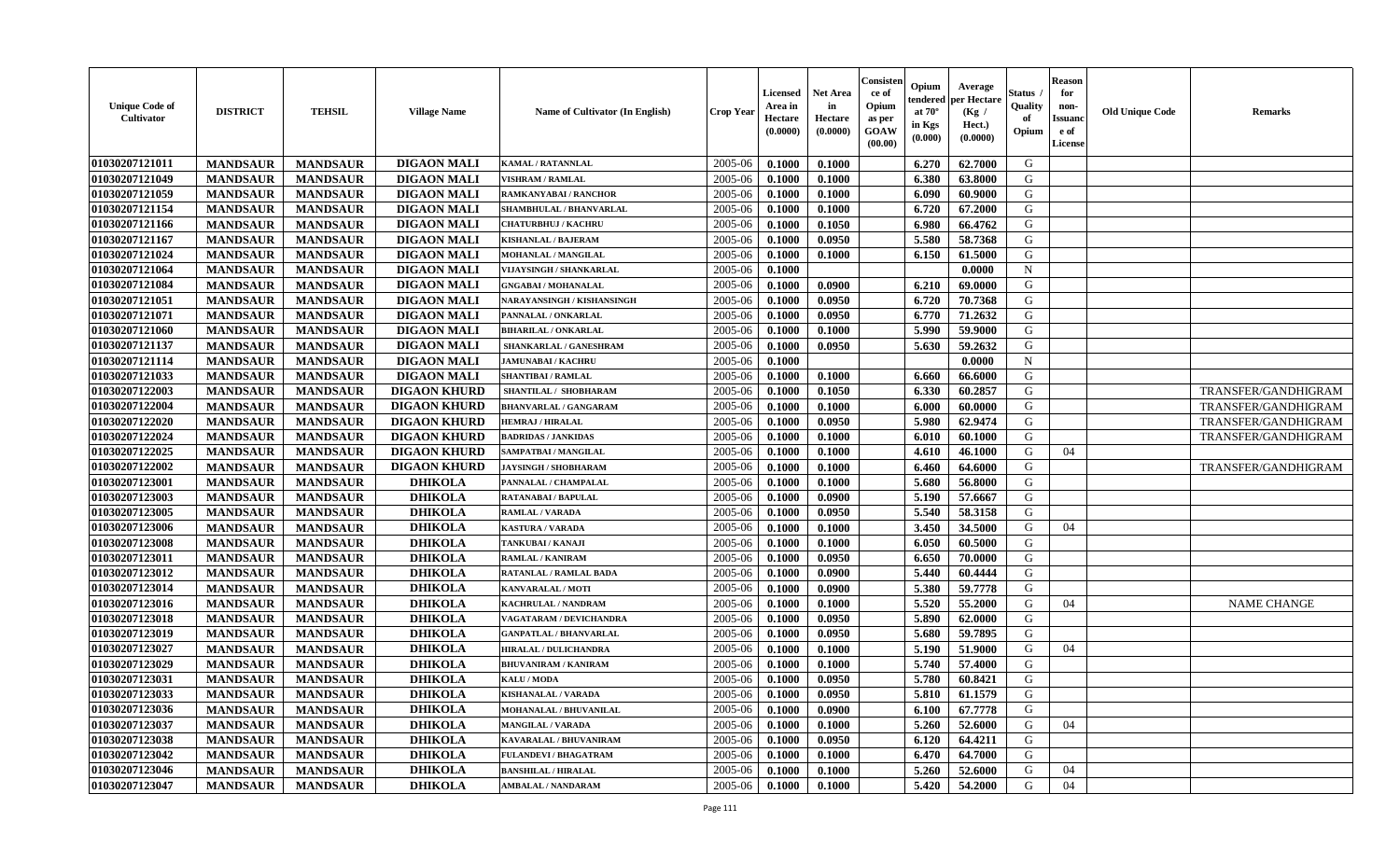| 01030207123050<br><b>DHIKOLA</b><br>2005-06<br>G<br>0.1000<br>0.1000<br>5.860<br><b>MANDSAUR</b><br><b>MANDSAUR</b><br><b>GOPAL / RAMLAL</b><br>58.6000<br>01030207123053<br><b>DHIKOLA</b><br>2005-06<br>5.670<br>56.7000<br>G<br><b>MANDSAUR</b><br><b>MANDSAUR</b><br>0.1000<br>0.1000<br>SURAJMAL / MANGILAL<br>01030207123056<br><b>MANDSAUR</b><br><b>MANDSAUR</b><br><b>DHIKOLA</b><br>0.0950<br>5.380<br>56.6316<br>G<br><b>HARIRAM / KEVAL</b><br>2005-06<br>0.1000<br>5.750<br>G<br>01030207123057<br><b>MANDSAUR</b><br><b>MANDSAUR</b><br><b>DHIKOLA</b><br>2005-06<br>0.1000<br>57.5000<br>MANOHARLAL / PANNALAL<br>0.1000<br><b>DHIKOLA</b><br>5.800<br>01030207123058<br><b>MANDSAUR</b><br><b>MANDSAUR</b><br>2005-06<br>0.1000<br>0.1000<br>58.0000<br>G<br>MADHULAL / KACHARU<br>01030207123060<br><b>MANDSAUR</b><br><b>MANDSAUR</b><br><b>DHIKOLA</b><br>0.1000<br>5.770<br>57.7000<br>G<br><b>BAPULAL / RAMLAL</b><br>2005-06<br>0.1000<br>01030207123063<br><b>MANDSAUR</b><br><b>MANDSAUR</b><br><b>DHIKOLA</b><br>0.0950<br>6.870<br>72.3158<br>G<br>2005-06<br>0.1000<br><b>GOPAL / RAMLAL</b><br>01030207123064<br><b>DHIKOLA</b><br>G<br><b>MANDSAUR</b><br><b>MANDSAUR</b><br>2005-06<br>4.970<br>49.7000<br><b>JAVAHARLAL / HIRALAL</b><br>0.1000<br>0.1000<br>04<br>01030207123065<br><b>MANDSAUR</b><br><b>DHIKOLA</b><br>2005-06<br>4.800<br><b>MANDSAUR</b><br><b>KAMAL / RAJARAM</b><br>0.1000<br>0.1000<br>48.0000<br>G<br>04<br>01030207123066<br><b>DHIKOLA</b><br>2005-06<br>G<br><b>MANDSAUR</b><br>0.1000<br>0.0950<br>6.040<br>63.5789<br><b>MANDSAUR</b><br>KARU / BHUVANIRAM<br>01030207123067<br><b>MANDSAUR</b><br><b>MANDSAUR</b><br><b>DHIKOLA</b><br>5.670<br>56.7000<br>G<br>2005-06<br>0.1000<br>0.1000<br><b>BHAGATRAM / PANNALAL</b><br>01030207123069<br><b>MANDSAUR</b><br><b>MANDSAUR</b><br><b>DHIKOLA</b><br>5.470<br>54.7000<br><b>BANSHILAL / KASTURA</b><br>2005-06<br>0.1000<br>0.1000<br>G<br>04 |  |
|----------------------------------------------------------------------------------------------------------------------------------------------------------------------------------------------------------------------------------------------------------------------------------------------------------------------------------------------------------------------------------------------------------------------------------------------------------------------------------------------------------------------------------------------------------------------------------------------------------------------------------------------------------------------------------------------------------------------------------------------------------------------------------------------------------------------------------------------------------------------------------------------------------------------------------------------------------------------------------------------------------------------------------------------------------------------------------------------------------------------------------------------------------------------------------------------------------------------------------------------------------------------------------------------------------------------------------------------------------------------------------------------------------------------------------------------------------------------------------------------------------------------------------------------------------------------------------------------------------------------------------------------------------------------------------------------------------------------------------------------------------------------------------------------------------------------------------------------------------------------------------------------------------------------------------------------------------------|--|
|                                                                                                                                                                                                                                                                                                                                                                                                                                                                                                                                                                                                                                                                                                                                                                                                                                                                                                                                                                                                                                                                                                                                                                                                                                                                                                                                                                                                                                                                                                                                                                                                                                                                                                                                                                                                                                                                                                                                                                |  |
|                                                                                                                                                                                                                                                                                                                                                                                                                                                                                                                                                                                                                                                                                                                                                                                                                                                                                                                                                                                                                                                                                                                                                                                                                                                                                                                                                                                                                                                                                                                                                                                                                                                                                                                                                                                                                                                                                                                                                                |  |
|                                                                                                                                                                                                                                                                                                                                                                                                                                                                                                                                                                                                                                                                                                                                                                                                                                                                                                                                                                                                                                                                                                                                                                                                                                                                                                                                                                                                                                                                                                                                                                                                                                                                                                                                                                                                                                                                                                                                                                |  |
|                                                                                                                                                                                                                                                                                                                                                                                                                                                                                                                                                                                                                                                                                                                                                                                                                                                                                                                                                                                                                                                                                                                                                                                                                                                                                                                                                                                                                                                                                                                                                                                                                                                                                                                                                                                                                                                                                                                                                                |  |
|                                                                                                                                                                                                                                                                                                                                                                                                                                                                                                                                                                                                                                                                                                                                                                                                                                                                                                                                                                                                                                                                                                                                                                                                                                                                                                                                                                                                                                                                                                                                                                                                                                                                                                                                                                                                                                                                                                                                                                |  |
|                                                                                                                                                                                                                                                                                                                                                                                                                                                                                                                                                                                                                                                                                                                                                                                                                                                                                                                                                                                                                                                                                                                                                                                                                                                                                                                                                                                                                                                                                                                                                                                                                                                                                                                                                                                                                                                                                                                                                                |  |
|                                                                                                                                                                                                                                                                                                                                                                                                                                                                                                                                                                                                                                                                                                                                                                                                                                                                                                                                                                                                                                                                                                                                                                                                                                                                                                                                                                                                                                                                                                                                                                                                                                                                                                                                                                                                                                                                                                                                                                |  |
|                                                                                                                                                                                                                                                                                                                                                                                                                                                                                                                                                                                                                                                                                                                                                                                                                                                                                                                                                                                                                                                                                                                                                                                                                                                                                                                                                                                                                                                                                                                                                                                                                                                                                                                                                                                                                                                                                                                                                                |  |
|                                                                                                                                                                                                                                                                                                                                                                                                                                                                                                                                                                                                                                                                                                                                                                                                                                                                                                                                                                                                                                                                                                                                                                                                                                                                                                                                                                                                                                                                                                                                                                                                                                                                                                                                                                                                                                                                                                                                                                |  |
|                                                                                                                                                                                                                                                                                                                                                                                                                                                                                                                                                                                                                                                                                                                                                                                                                                                                                                                                                                                                                                                                                                                                                                                                                                                                                                                                                                                                                                                                                                                                                                                                                                                                                                                                                                                                                                                                                                                                                                |  |
|                                                                                                                                                                                                                                                                                                                                                                                                                                                                                                                                                                                                                                                                                                                                                                                                                                                                                                                                                                                                                                                                                                                                                                                                                                                                                                                                                                                                                                                                                                                                                                                                                                                                                                                                                                                                                                                                                                                                                                |  |
|                                                                                                                                                                                                                                                                                                                                                                                                                                                                                                                                                                                                                                                                                                                                                                                                                                                                                                                                                                                                                                                                                                                                                                                                                                                                                                                                                                                                                                                                                                                                                                                                                                                                                                                                                                                                                                                                                                                                                                |  |
| 01030207123070<br><b>MANDSAUR</b><br><b>MANDSAUR</b><br><b>DHIKOLA</b><br><b>BHERULAL / SHIVARAM</b><br>2005-06<br>0.1000<br>0.1000<br>6.360<br>63.6000<br>G                                                                                                                                                                                                                                                                                                                                                                                                                                                                                                                                                                                                                                                                                                                                                                                                                                                                                                                                                                                                                                                                                                                                                                                                                                                                                                                                                                                                                                                                                                                                                                                                                                                                                                                                                                                                   |  |
| 01030207123073<br><b>MANDSAUR</b><br><b>MANDSAUR</b><br><b>DHIKOLA</b><br>5.420<br>54.2000<br>2005-06<br>0.1000<br>0.1000<br>G<br><b>SUKHLAL / PANNALAL</b><br>04                                                                                                                                                                                                                                                                                                                                                                                                                                                                                                                                                                                                                                                                                                                                                                                                                                                                                                                                                                                                                                                                                                                                                                                                                                                                                                                                                                                                                                                                                                                                                                                                                                                                                                                                                                                              |  |
| 01030207123075<br><b>MANDSAUR</b><br><b>DHIKOLA</b><br>6.520<br>72.4444<br><b>MANDSAUR</b><br>2005-06<br>0.1000<br>0.0900<br>G<br>MANGILAL / PARMANAD                                                                                                                                                                                                                                                                                                                                                                                                                                                                                                                                                                                                                                                                                                                                                                                                                                                                                                                                                                                                                                                                                                                                                                                                                                                                                                                                                                                                                                                                                                                                                                                                                                                                                                                                                                                                          |  |
| <b>DHIKOLA</b><br>50.5263<br>01030207123044<br><b>MANDSAUR</b><br><b>MANDSAUR</b><br>2005-06<br>0.1000<br>0.0950<br>4.800<br>G<br>04<br>NANDARAM / JETARAM                                                                                                                                                                                                                                                                                                                                                                                                                                                                                                                                                                                                                                                                                                                                                                                                                                                                                                                                                                                                                                                                                                                                                                                                                                                                                                                                                                                                                                                                                                                                                                                                                                                                                                                                                                                                     |  |
| 01030207123049<br><b>DHIKOLA</b><br><b>MANDSAUR</b><br><b>MANDSAUR</b><br>2005-06<br>0.1000<br>5.230<br>52.3000<br>G<br>04<br>0.1000<br><b>GORDHAN / BABARU GAYARI</b>                                                                                                                                                                                                                                                                                                                                                                                                                                                                                                                                                                                                                                                                                                                                                                                                                                                                                                                                                                                                                                                                                                                                                                                                                                                                                                                                                                                                                                                                                                                                                                                                                                                                                                                                                                                         |  |
| 01030207123076<br><b>DHIKOLA</b><br>2005-06<br>G<br>01030207117018<br><b>MANDSAUR</b><br><b>MANDSAUR</b><br>5.790<br>0.0950<br>60.9474<br><b>UDERAM / JETARAM</b><br>0.1000                                                                                                                                                                                                                                                                                                                                                                                                                                                                                                                                                                                                                                                                                                                                                                                                                                                                                                                                                                                                                                                                                                                                                                                                                                                                                                                                                                                                                                                                                                                                                                                                                                                                                                                                                                                    |  |
| 01030207124008<br>6.390<br>G<br><b>MANDSAUR</b><br><b>MANDSAUR</b><br><b>GANDHIGRAM</b><br>2005-06<br>0.1000<br>0.1000<br>63.9000<br>PRABHULAL / SHANKARLAL                                                                                                                                                                                                                                                                                                                                                                                                                                                                                                                                                                                                                                                                                                                                                                                                                                                                                                                                                                                                                                                                                                                                                                                                                                                                                                                                                                                                                                                                                                                                                                                                                                                                                                                                                                                                    |  |
| 01030207124001<br><b>MANDSAUR</b><br><b>MANDSAUR</b><br><b>GANDHIGRAM</b><br>6.740<br>2005-06<br>0.1000<br>0.1000<br>67.4000<br>G<br><b>BHERULAL / KANHAIYALAL</b>                                                                                                                                                                                                                                                                                                                                                                                                                                                                                                                                                                                                                                                                                                                                                                                                                                                                                                                                                                                                                                                                                                                                                                                                                                                                                                                                                                                                                                                                                                                                                                                                                                                                                                                                                                                             |  |
| 01030207124004<br>6.350<br>G<br><b>MANDSAUR</b><br><b>MANDSAUR</b><br><b>GANDHIGRAM</b><br>2005-06<br>0.1000<br>63.5000<br><b>BHARATSINGH / SHANKARLAL</b><br>0.1000                                                                                                                                                                                                                                                                                                                                                                                                                                                                                                                                                                                                                                                                                                                                                                                                                                                                                                                                                                                                                                                                                                                                                                                                                                                                                                                                                                                                                                                                                                                                                                                                                                                                                                                                                                                           |  |
| G<br>01030207124005<br><b>MANDSAUR</b><br><b>MANDSAUR</b><br><b>GANDHIGRAM</b><br>2005-06<br>0.1000<br>0.1000<br>6.170<br>61.7000<br><b>GANPATLAL / SHANKARLAL</b>                                                                                                                                                                                                                                                                                                                                                                                                                                                                                                                                                                                                                                                                                                                                                                                                                                                                                                                                                                                                                                                                                                                                                                                                                                                                                                                                                                                                                                                                                                                                                                                                                                                                                                                                                                                             |  |
| 01030207124006<br><b>MANDSAUR</b><br><b>GANDHIGRAM</b><br>0.0750<br><b>MANDSAUR</b><br>2005-06<br>0.1000<br>4.980<br>66.4000<br>G<br><b>MANOHARSINGH / BHAIRULAL</b>                                                                                                                                                                                                                                                                                                                                                                                                                                                                                                                                                                                                                                                                                                                                                                                                                                                                                                                                                                                                                                                                                                                                                                                                                                                                                                                                                                                                                                                                                                                                                                                                                                                                                                                                                                                           |  |
| 01030207124007<br><b>GANDHIGRAM</b><br>G<br><b>MANDSAUR</b><br>2005-06<br>6.370<br>63.7000<br><b>MANDSAUR</b><br>0.1000<br>0.1000<br>JAGANNATH / DANELA KUMHAR                                                                                                                                                                                                                                                                                                                                                                                                                                                                                                                                                                                                                                                                                                                                                                                                                                                                                                                                                                                                                                                                                                                                                                                                                                                                                                                                                                                                                                                                                                                                                                                                                                                                                                                                                                                                 |  |
| 01030207124009<br><b>GANDHIGRAM</b><br>G<br><b>MANDSAUR</b><br><b>MANDSAUR</b><br>2005-06<br>68.5556<br>0.1000<br>0.0900<br>6.170<br><b>JANIBAI / BHERULAL</b>                                                                                                                                                                                                                                                                                                                                                                                                                                                                                                                                                                                                                                                                                                                                                                                                                                                                                                                                                                                                                                                                                                                                                                                                                                                                                                                                                                                                                                                                                                                                                                                                                                                                                                                                                                                                 |  |
| G<br>01030207124011<br><b>MANDSAUR</b><br><b>GANDHIGRAM</b><br>2005-06<br>5.860<br><b>MANDSAUR</b><br><b>DEVILAL / MODA</b><br>0.1000<br>0.0950<br>61.6842                                                                                                                                                                                                                                                                                                                                                                                                                                                                                                                                                                                                                                                                                                                                                                                                                                                                                                                                                                                                                                                                                                                                                                                                                                                                                                                                                                                                                                                                                                                                                                                                                                                                                                                                                                                                     |  |
| 01030207124012<br><b>MANDSAUR</b><br><b>MANDSAUR</b><br><b>GANDHIGRAM</b><br>2005-06<br>0.1000<br>0.0950<br>6.860<br>72.2105<br>G<br>BHAGVAN / BAGDIRAM                                                                                                                                                                                                                                                                                                                                                                                                                                                                                                                                                                                                                                                                                                                                                                                                                                                                                                                                                                                                                                                                                                                                                                                                                                                                                                                                                                                                                                                                                                                                                                                                                                                                                                                                                                                                        |  |
| 01030207124015<br><b>MANDSAUR</b><br><b>MANDSAUR</b><br><b>GANDHIGRAM</b><br>0.1000<br>6.250<br>62.5000<br>G<br><b>BALVANTSINGH / DEV JI</b><br>2005-06<br>0.1000                                                                                                                                                                                                                                                                                                                                                                                                                                                                                                                                                                                                                                                                                                                                                                                                                                                                                                                                                                                                                                                                                                                                                                                                                                                                                                                                                                                                                                                                                                                                                                                                                                                                                                                                                                                              |  |
| 01030207124016<br><b>MANDSAUR</b><br><b>MANDSAUR</b><br><b>GANDHIGRAM</b><br>2005-06<br>6.450<br>64.5000<br>G<br>0.1000<br>0.1000<br>SURESHCHANDRA / ANANTNARAYAN                                                                                                                                                                                                                                                                                                                                                                                                                                                                                                                                                                                                                                                                                                                                                                                                                                                                                                                                                                                                                                                                                                                                                                                                                                                                                                                                                                                                                                                                                                                                                                                                                                                                                                                                                                                              |  |
| 01030207124019<br>5.870<br>G<br><b>MANDSAUR</b><br><b>MANDSAUR</b><br><b>GANDHIGRAM</b><br>2005-06<br>0.1000<br>0.0950<br>61.7895<br>KISHANLAL / BAPULAL                                                                                                                                                                                                                                                                                                                                                                                                                                                                                                                                                                                                                                                                                                                                                                                                                                                                                                                                                                                                                                                                                                                                                                                                                                                                                                                                                                                                                                                                                                                                                                                                                                                                                                                                                                                                       |  |
| 01030207124020<br><b>MANDSAUR</b><br><b>MANDSAUR</b><br><b>GANDHIGRAM</b><br>5.270<br>2005-06<br>0.1000<br>0.0800<br>65.8750<br>G<br>KARULAL / CHAMPALAL                                                                                                                                                                                                                                                                                                                                                                                                                                                                                                                                                                                                                                                                                                                                                                                                                                                                                                                                                                                                                                                                                                                                                                                                                                                                                                                                                                                                                                                                                                                                                                                                                                                                                                                                                                                                       |  |
| 01030207124022<br>G<br><b>GANDHIGRAM</b><br>2005-06<br><b>MANDSAUR</b><br><b>MANDSAUR</b><br>0.1000<br>61.6000<br><b>VARADA / KESHURAM</b><br>0.1000<br>6.160                                                                                                                                                                                                                                                                                                                                                                                                                                                                                                                                                                                                                                                                                                                                                                                                                                                                                                                                                                                                                                                                                                                                                                                                                                                                                                                                                                                                                                                                                                                                                                                                                                                                                                                                                                                                  |  |
| G<br>01030207124023<br><b>GANDHIGRAM</b><br>2005-06<br><b>MANDSAUR</b><br><b>MANDSAUR</b><br>0.1000<br>0.0950<br>6.830<br>71.8947<br><b>GANESHRAM / BHERA</b>                                                                                                                                                                                                                                                                                                                                                                                                                                                                                                                                                                                                                                                                                                                                                                                                                                                                                                                                                                                                                                                                                                                                                                                                                                                                                                                                                                                                                                                                                                                                                                                                                                                                                                                                                                                                  |  |
| 01030207124025<br><b>GANDHIGRAM</b><br>2005-06<br>59.1000<br>G<br><b>MANDSAUR</b><br><b>MANDSAUR</b><br>0.1000<br>0.1000<br>5.910<br>PHAKIRACHANDRA / RUPA                                                                                                                                                                                                                                                                                                                                                                                                                                                                                                                                                                                                                                                                                                                                                                                                                                                                                                                                                                                                                                                                                                                                                                                                                                                                                                                                                                                                                                                                                                                                                                                                                                                                                                                                                                                                     |  |
| 01030207124003<br>6.510<br>68.5263<br>G<br><b>MANDSAUR</b><br><b>MANDSAUR</b><br><b>GANDHIGRAM</b><br>2005-06<br>0.1000<br>0.0950<br><b>HIRALAL / NANDA</b>                                                                                                                                                                                                                                                                                                                                                                                                                                                                                                                                                                                                                                                                                                                                                                                                                                                                                                                                                                                                                                                                                                                                                                                                                                                                                                                                                                                                                                                                                                                                                                                                                                                                                                                                                                                                    |  |
| 01030207124027<br><b>GANDHIGRAM</b><br>0.0800<br>5.140<br>64.2500<br>G<br><b>MANDSAUR</b><br><b>MANDSAUR</b><br>RAMESHVAR / JAVAHARLAL<br>$2005 - 06$<br>0.1000                                                                                                                                                                                                                                                                                                                                                                                                                                                                                                                                                                                                                                                                                                                                                                                                                                                                                                                                                                                                                                                                                                                                                                                                                                                                                                                                                                                                                                                                                                                                                                                                                                                                                                                                                                                                |  |
| 01030207124029<br><b>MANDSAUR</b><br><b>MANDSAUR</b><br><b>GANDHIGRAM</b><br>2005-06<br>0.1000<br>0.0950<br>5.890<br>62.0000<br>G<br>KANHAIYALAL / NARAYAN                                                                                                                                                                                                                                                                                                                                                                                                                                                                                                                                                                                                                                                                                                                                                                                                                                                                                                                                                                                                                                                                                                                                                                                                                                                                                                                                                                                                                                                                                                                                                                                                                                                                                                                                                                                                     |  |
| 01030207124002<br>0.0850<br>5.470<br>64.3529<br><b>MANDSAUR</b><br><b>MANDSAUR</b><br><b>GANDHIGRAM</b><br>2005-06<br>0.1000<br>G<br>LAKSHMAN / LAL JI                                                                                                                                                                                                                                                                                                                                                                                                                                                                                                                                                                                                                                                                                                                                                                                                                                                                                                                                                                                                                                                                                                                                                                                                                                                                                                                                                                                                                                                                                                                                                                                                                                                                                                                                                                                                         |  |
| 01030207124031<br><b>MANDSAUR</b><br><b>MANDSAUR</b><br><b>GANDHIGRAM</b><br>0.0900<br>5.750<br>G<br><b>MANGILAL / KARU</b><br>2005-06<br>0.1000<br>63.8889                                                                                                                                                                                                                                                                                                                                                                                                                                                                                                                                                                                                                                                                                                                                                                                                                                                                                                                                                                                                                                                                                                                                                                                                                                                                                                                                                                                                                                                                                                                                                                                                                                                                                                                                                                                                    |  |
| 01030207125001<br><b>GAYRIYA KHEDA</b><br>G<br><b>MANDSAUR</b><br><b>MANDSAUR</b><br>2005-06<br>0.1000<br>64.6000<br><b>MANGILAL / DHURA JI</b><br>0.1000<br>6.460                                                                                                                                                                                                                                                                                                                                                                                                                                                                                                                                                                                                                                                                                                                                                                                                                                                                                                                                                                                                                                                                                                                                                                                                                                                                                                                                                                                                                                                                                                                                                                                                                                                                                                                                                                                             |  |
| <b>GAYRIYA KHEDA</b><br>01030207125003<br>2005-06<br>G<br><b>MANDSAUR</b><br><b>MANDSAUR</b><br><b>BHANWARIBAI / BHANWARLAL</b><br>0.1000<br>0.0950<br>5.990<br>63.0526                                                                                                                                                                                                                                                                                                                                                                                                                                                                                                                                                                                                                                                                                                                                                                                                                                                                                                                                                                                                                                                                                                                                                                                                                                                                                                                                                                                                                                                                                                                                                                                                                                                                                                                                                                                        |  |
| 01030207125005<br><b>GAYRIYA KHEDA</b><br>G<br><b>MANDSAUR</b><br>2005-06<br>0.0950<br>5.680<br>59.7895<br><b>MANDSAUR</b><br><b>BHERULAL / VARDA</b><br>0.1000                                                                                                                                                                                                                                                                                                                                                                                                                                                                                                                                                                                                                                                                                                                                                                                                                                                                                                                                                                                                                                                                                                                                                                                                                                                                                                                                                                                                                                                                                                                                                                                                                                                                                                                                                                                                |  |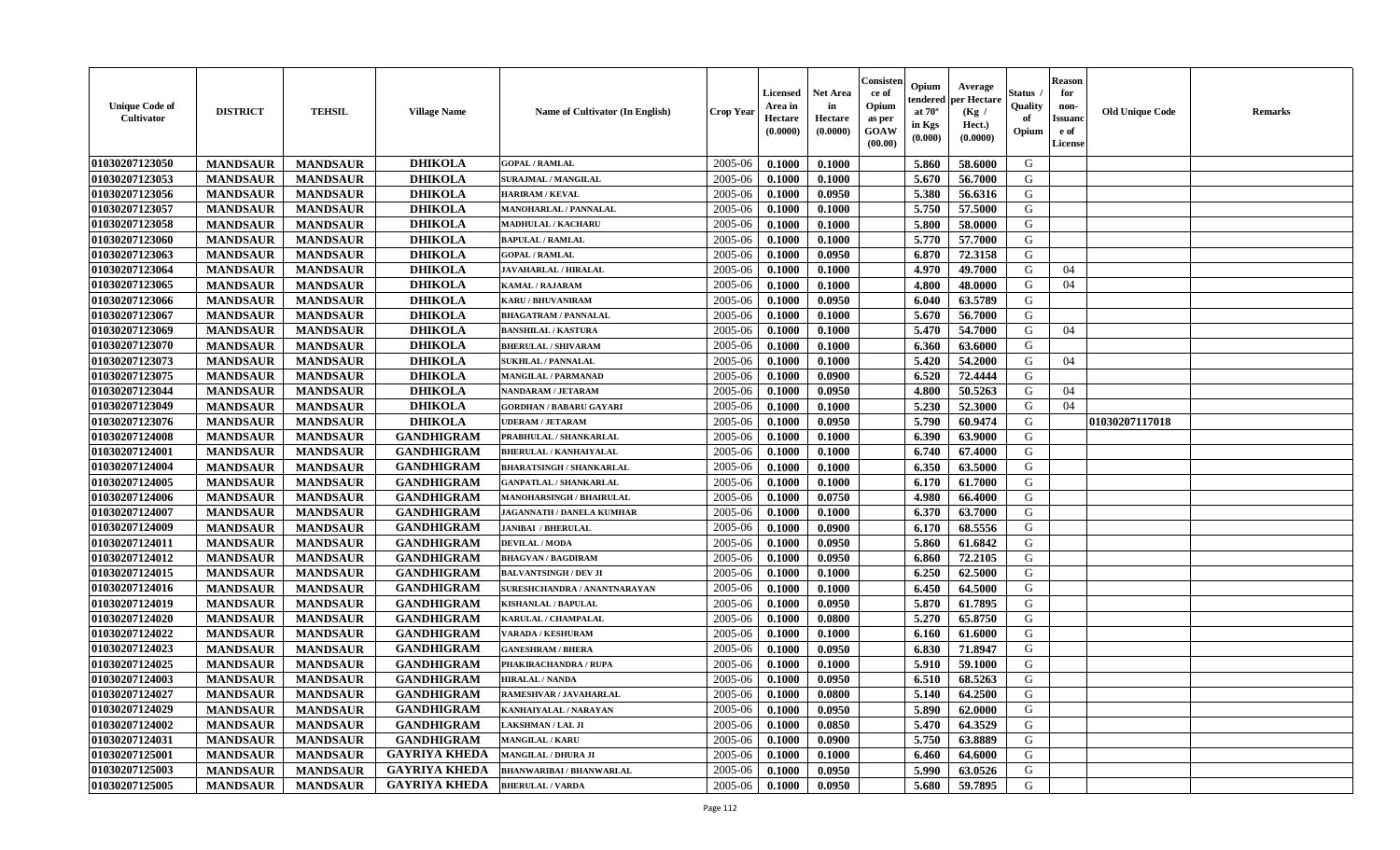| <b>Unique Code of</b><br><b>Cultivator</b> | <b>DISTRICT</b> | <b>TEHSIL</b>   | <b>Village Name</b>  | Name of Cultivator (In English)    | <b>Crop Year</b> | <b>Licensed</b><br>Area in<br>Hectare<br>(0.0000) | <b>Net Area</b><br>in<br>Hectare<br>(0.0000) | Consisteı<br>ce of<br>Opium<br>as per<br><b>GOAW</b><br>(00.00) | Opium<br>endered<br>at $70^\circ$<br>in Kgs<br>$(\mathbf{0.000})$ | Average<br>per Hectare<br>(Kg /<br>Hect.)<br>(0.0000) | Status<br>Quality<br>of<br>Opium | Reason<br>for<br>non-<br>Issuan<br>e of<br>License | <b>Old Unique Code</b> | <b>Remarks</b>     |
|--------------------------------------------|-----------------|-----------------|----------------------|------------------------------------|------------------|---------------------------------------------------|----------------------------------------------|-----------------------------------------------------------------|-------------------------------------------------------------------|-------------------------------------------------------|----------------------------------|----------------------------------------------------|------------------------|--------------------|
| 01030207125009                             | <b>MANDSAUR</b> | <b>MANDSAUR</b> | <b>GAYRIYA KHEDA</b> | <b>LALARAM / NANDA</b>             | 2005-06          | 0.1000                                            | 0.1000                                       |                                                                 | 5.800                                                             | 58.0000                                               | G                                |                                                    |                        |                    |
| 01030207125015                             | <b>MANDSAUR</b> | <b>MANDSAUR</b> | <b>GAYRIYA KHEDA</b> | AXMINARAYAN / DHURA JI             | 2005-06          | 0.1000                                            | 0.1000                                       |                                                                 | 6.300                                                             | 63.0000                                               | G                                |                                                    |                        |                    |
| 01030207125016                             | <b>MANDSAUR</b> | <b>MANDSAUR</b> | <b>GAYRIYA KHEDA</b> | <b>BAPULAL / DHURAJI</b>           | 2005-06          | 0.1000                                            | 0.1000                                       |                                                                 | 5.870                                                             | 58.7000                                               | G                                |                                                    |                        |                    |
| 01030207125018                             | <b>MANDSAUR</b> | <b>MANDSAUR</b> | <b>GAYRIYA KHEDA</b> | <b>BADRILAL / VARDA</b>            | 2005-06          | 0.1000                                            | 0.1000                                       |                                                                 | 6.310                                                             | 63.1000                                               | G                                |                                                    |                        |                    |
| 01030207126022                             | <b>MANDSAUR</b> | <b>MANDSAUR</b> | <b>HASLI</b>         | MANGILAL / RAMLAL                  | 2005-06          | 0.1000                                            | 0.1000                                       |                                                                 | 4.410                                                             | 44.1000                                               |                                  | 02                                                 |                        |                    |
| 01030207126005                             | <b>MANDSAUR</b> | <b>MANDSAUR</b> | <b>HASLI</b>         | <b>GOPAL / SURATLAL</b>            | 2005-06          | 0.1000                                            | 0.0900                                       |                                                                 | 5.360                                                             | 59.5556                                               | G                                | 05                                                 |                        |                    |
| 01030207126006                             | <b>MANDSAUR</b> | <b>MANDSAUR</b> | <b>HASLI</b>         | <b>JAGDISH / SUKHLAL</b>           | 2005-06          | 0.1000                                            | 0.0850                                       |                                                                 | 5.090                                                             | 59.8824                                               | G                                | 05                                                 |                        |                    |
| 01030207126009                             | <b>MANDSAUR</b> | <b>MANDSAUR</b> | <b>HASLI</b>         | <b>DASHRATH / KARU JI</b>          | 2005-06          | 0.1000                                            | 0.0950                                       |                                                                 | 5.870                                                             | 61.7895                                               | G                                |                                                    |                        |                    |
| 01030207126011                             | <b>MANDSAUR</b> | <b>MANDSAUR</b> | <b>HASLI</b>         | <b>RAMESHVAR / UDELAL</b>          | 2005-06          | 0.1000                                            | 0.0950                                       |                                                                 | 5.650                                                             | 59.4737                                               | G                                |                                                    |                        |                    |
| 01030207126014                             | <b>MANDSAUR</b> | <b>MANDSAUR</b> | <b>HASLI</b>         | NANDRAM / RAMLAL                   | 2005-06          | 0.1000                                            | 0.0950                                       |                                                                 | 6.600                                                             | 69.4737                                               | $\mathbf I$                      | 02                                                 |                        |                    |
| 01030207126015                             | <b>MANDSAUR</b> | <b>MANDSAUR</b> | <b>HASLI</b>         | SOHANABAI / RAMLAL                 | 2005-06          | 0.1000                                            | 0.0900                                       |                                                                 | 5.140                                                             | 57.1111                                               | G                                |                                                    |                        |                    |
| 01030207126017                             | <b>MANDSAUR</b> | <b>MANDSAUR</b> | <b>HASLI</b>         | <b>KASTURA / MOTILAL</b>           | 2005-06          | 0.1000                                            | 0.0900                                       |                                                                 | 5.340                                                             | 59.3333                                               | G                                | 05                                                 |                        |                    |
| 01030207126019                             | <b>MANDSAUR</b> | <b>MANDSAUR</b> | <b>HASLI</b>         | <b>BHARATSINGH / KASTURA</b>       | 2005-06          | 0.1000                                            | 0.1000                                       |                                                                 | 5.950                                                             | 59.5000                                               | G                                |                                                    |                        |                    |
| 01030207126020                             | <b>MANDSAUR</b> | <b>MANDSAUR</b> | <b>HASLI</b>         | <b>BALURAM / DHURA</b>             | 2005-06          | 0.1000                                            | 0.1000                                       |                                                                 | 5.850                                                             | 58.5000                                               | G                                |                                                    |                        |                    |
| 01030207126025                             | <b>MANDSAUR</b> | <b>MANDSAUR</b> | <b>HASLI</b>         | <b>KARULAL / BHERA</b>             | 2005-06          | 0.1000                                            | 0.1000                                       |                                                                 | 6.370                                                             | 63.7000                                               | G                                |                                                    |                        |                    |
| 01030207126032                             | <b>MANDSAUR</b> | <b>MANDSAUR</b> | <b>HASLI</b>         | <b>BHANVARBAI / RAMLAL</b>         | 2005-06          | 0.1000                                            | 0.1000                                       |                                                                 | 5.770                                                             | 57.7000                                               | G                                | 09                                                 |                        |                    |
| 01030207126021                             | <b>MANDSAUR</b> | <b>MANDSAUR</b> | <b>HASLI</b>         | <b>PYARCHNDR / BALARAM</b>         | 2005-06          | 0.1000                                            | 0.0950                                       |                                                                 | 5.530                                                             | 58.2105                                               | G                                |                                                    |                        |                    |
| 01030207126024                             | <b>MANDSAUR</b> | <b>MANDSAUR</b> | <b>HASLI</b>         | VALI MOHAMMAD / KASAM              | 2005-06          | 0.1000                                            | 0.1000                                       |                                                                 | 6.410                                                             | 64.1000                                               | G                                |                                                    |                        |                    |
| 01030207126031                             | <b>MANDSAUR</b> | <b>MANDSAUR</b> | <b>HASLI</b>         | <b>SHAFHI MO. / KASAM</b>          | 2005-06          | 0.1000                                            | 0.1000                                       |                                                                 | 5.710                                                             | 57.1000                                               | G                                |                                                    |                        |                    |
| 01030207126003                             | <b>MANDSAUR</b> | <b>MANDSAUR</b> | <b>HASLI</b>         | <b>RAYSINGH / KANIRAM</b>          | 2005-06          | 0.1000                                            | 0.0900                                       |                                                                 | 6.140                                                             | 68.2222                                               | G                                |                                                    |                        |                    |
| 01030207128042                             | <b>MANDSAUR</b> | <b>MANDSAUR</b> | <b>JAGGAKHEDI</b>    | PUNAMCHANDRA / RATANLAL            | 2005-06          | 0.1000                                            | 0.0900                                       |                                                                 | 6.390                                                             | 71.0000                                               | G                                |                                                    |                        |                    |
| 01030207128004                             | <b>MANDSAUR</b> | <b>MANDSAUR</b> | <b>JAGGAKHEDI</b>    | RAMLAL / GOPAL                     | 2005-06          | 0.1000                                            | 0.1000                                       |                                                                 | 6.840                                                             | 68.4000                                               | G                                |                                                    |                        |                    |
| 01030207128006                             | <b>MANDSAUR</b> | <b>MANDSAUR</b> | <b>JAGGAKHEDI</b>    | RADHESHYAM / RATANLAL              | 2005-06          | 0.1000                                            | 0.0900                                       |                                                                 | 6.100                                                             | 67.7778                                               | G                                |                                                    |                        |                    |
| 01030207128010                             | <b>MANDSAUR</b> | <b>MANDSAUR</b> | <b>JAGGAKHEDI</b>    | <b>ONKARLAL / GANGARAM</b>         | 2005-06          | 0.1000                                            |                                              |                                                                 |                                                                   | 0.0000                                                | $\mathbf N$                      |                                                    |                        |                    |
| 01030207128012                             | <b>MANDSAUR</b> | <b>MANDSAUR</b> | <b>JAGGAKHEDI</b>    | <b>SURATRAM / BAGDIRAM</b>         | 2005-06          | 0.1000                                            | 0.0950                                       |                                                                 | 6.710                                                             | 70.6316                                               | G                                |                                                    |                        |                    |
| 01030207128013                             | <b>MANDSAUR</b> | <b>MANDSAUR</b> | <b>JAGGAKHEDI</b>    | KHIMA / CHATURBHUJ                 | 2005-06          | 0.1000                                            | 0.0950                                       |                                                                 | 6.250                                                             | 65.7895                                               | G                                |                                                    |                        |                    |
| 01030207128014                             | <b>MANDSAUR</b> | <b>MANDSAUR</b> | <b>JAGGAKHEDI</b>    | <b>GORDHANSINGH / PRAHLADSINGH</b> | 2005-06          | 0.1000                                            |                                              |                                                                 |                                                                   | 0.0000                                                | $\mathbf N$                      |                                                    |                        |                    |
| 01030207128019                             | <b>MANDSAUR</b> | <b>MANDSAUR</b> | <b>JAGGAKHEDI</b>    | <b>GOVINDSINGH / SHIVSINGH</b>     | 2005-06          | 0.1000                                            | 0.0950                                       |                                                                 | 6.890                                                             | 72.5263                                               | G                                |                                                    |                        |                    |
| 01030207128022                             | <b>MANDSAUR</b> | <b>MANDSAUR</b> | <b>JAGGAKHEDI</b>    | <b>SITARAM / ONKARDAS</b>          | 2005-06          | 0.1000                                            | 0.0950                                       |                                                                 | 5.970                                                             | 62.8421                                               | G                                | 05                                                 |                        |                    |
| 01030207128025                             | <b>MANDSAUR</b> | <b>MANDSAUR</b> | <b>JAGGAKHEDI</b>    | HIRABAI / CHAMPALAL                | 2005-06          | 0.1000                                            | 0.0950                                       |                                                                 | 5.570                                                             | 58.6316                                               | G                                | 05                                                 |                        |                    |
| 01030207128026                             | <b>MANDSAUR</b> | <b>MANDSAUR</b> | <b>JAGGAKHEDI</b>    | <b>BHERULAL / UDA</b>              | 2005-06          | 0.1000                                            | 0.0850                                       |                                                                 | 5.940                                                             | 69.8824                                               | G                                |                                                    |                        |                    |
| 01030207128053                             | <b>MANDSAUR</b> | <b>MANDSAUR</b> | <b>JAGGAKHEDI</b>    | RAMKANYABAI / HIRALAL              | 2005-06          | 0.1000                                            | 0.1000                                       |                                                                 | 5.510                                                             | 55.1000                                               | G                                | 04                                                 |                        |                    |
| 01030207128055                             | <b>MANDSAUR</b> | <b>MANDSAUR</b> | <b>JAGGAKHEDI</b>    | NANDLAL / JUJHARLAL                | 2005-06          | 0.1000                                            | 0.0950                                       |                                                                 | 5.210                                                             | 54.8421                                               | G                                | 04                                                 |                        |                    |
| 01030207128058                             | <b>MANDSAUR</b> | <b>MANDSAUR</b> | <b>JAGGAKHEDI</b>    | <b>BHUVANIBAI / DEVILAL</b>        | 2005-06          | 0.1000                                            |                                              |                                                                 |                                                                   | 0.0000                                                | $\mathbf N$                      |                                                    |                        |                    |
| 01030207128060                             | <b>MANDSAUR</b> | <b>MANDSAUR</b> | <b>JAGGAKHEDI</b>    | <b>JMRAVKHA / FAKIR MO.</b>        | 2005-06          | 0.1000                                            | 0.0950                                       |                                                                 | 6.110                                                             | 64.3158                                               | G                                |                                                    |                        |                    |
| <b>01030207128066</b>                      | <b>MANDSAUR</b> | <b>MANDSAUR</b> | <b>JAGGAKHEDI</b>    | KACHRULAL / NANURAM                | $2005 - 06$      | 0.1000                                            | 0.0900                                       |                                                                 |                                                                   | $5.210$   57.8889                                     | G                                |                                                    |                        |                    |
| 01030207128069                             | <b>MANDSAUR</b> | <b>MANDSAUR</b> | <b>JAGGAKHEDI</b>    | <b>OMPRAKASH / AMRITRAM</b>        | 2005-06          | 0.1000                                            | 0.0950                                       |                                                                 | 6.270                                                             | 66.0000                                               | G                                |                                                    |                        |                    |
| 01030207128017                             | <b>MANDSAUR</b> | <b>MANDSAUR</b> | <b>JAGGAKHEDI</b>    | <b>JAWAHARLAL. / NARAYAN</b>       | 2005-06          | 0.1000                                            | 0.0900                                       |                                                                 | 5.410                                                             | 60.1111                                               | G                                | 05                                                 |                        |                    |
| 01030207128059                             | <b>MANDSAUR</b> | <b>MANDSAUR</b> | <b>JAGGAKHEDI</b>    | <b>MANGILAL / BHUVAN</b>           | 2005-06          | 0.1000                                            | 0.1000                                       |                                                                 | 5.370                                                             | 53.7000                                               | G                                | 04                                                 |                        | <b>NAME CHANGE</b> |
| 01030207128078                             | <b>MANDSAUR</b> | <b>MANDSAUR</b> | <b>JAGGAKHEDI</b>    | <b>JARESINGH / TEJSINGH</b>        | 2005-06          | 0.1000                                            | 0.0900                                       |                                                                 | 5.940                                                             | 66.0000                                               | G                                |                                                    |                        |                    |
| 01030207128081                             | <b>MANDSAUR</b> | <b>MANDSAUR</b> | <b>JAGGAKHEDI</b>    | <b>CHANDMAL / RAMLAL</b>           | 2005-06          | 0.1000                                            | 0.1000                                       |                                                                 | 6.380                                                             | 63.8000                                               | G                                |                                                    |                        |                    |
| 01030207128009                             | <b>MANDSAUR</b> | <b>MANDSAUR</b> | <b>JAGGAKHEDI</b>    | RADHESHYAM / NANDRAM               | 2005-06          | 0.1000                                            | 0.0950                                       |                                                                 | 6.910                                                             | 72.7368                                               | G                                |                                                    |                        |                    |
|                                            |                 |                 |                      |                                    |                  |                                                   |                                              |                                                                 |                                                                   |                                                       |                                  |                                                    |                        |                    |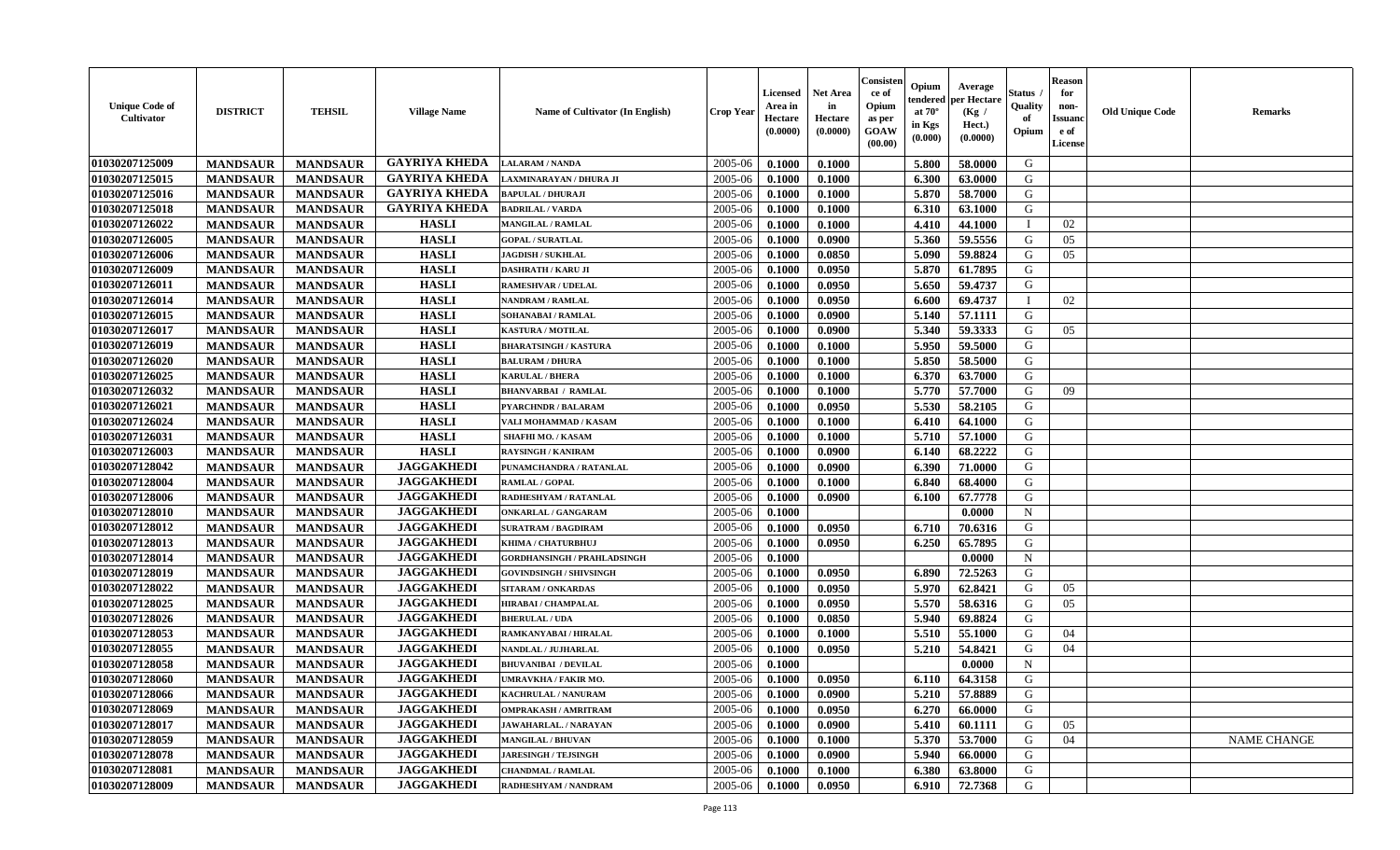| <b>Unique Code of</b><br><b>Cultivator</b> | <b>DISTRICT</b> | <b>TEHSIL</b>   | <b>Village Name</b>                             | Name of Cultivator (In English) | <b>Crop Year</b> | <b>Licensed</b><br>Area in<br>Hectare<br>(0.0000) | <b>Net Area</b><br>in<br>Hectare<br>(0.0000) | Consisteı<br>ce of<br>Opium<br>as per<br><b>GOAW</b><br>(00.00) | Opium<br>endered<br>at $70^\circ$<br>in Kgs<br>$(\mathbf{0.000})$ | Average<br>per Hectare<br>(Kg /<br>Hect.)<br>(0.0000) | Status<br>Quality<br>of<br>Opium | Reason<br>for<br>non-<br>Issuan<br>e of<br>License | <b>Old Unique Code</b> | <b>Remarks</b> |
|--------------------------------------------|-----------------|-----------------|-------------------------------------------------|---------------------------------|------------------|---------------------------------------------------|----------------------------------------------|-----------------------------------------------------------------|-------------------------------------------------------------------|-------------------------------------------------------|----------------------------------|----------------------------------------------------|------------------------|----------------|
| 01030207128027                             | <b>MANDSAUR</b> | <b>MANDSAUR</b> | <b>JAGGAKHEDI</b>                               | RADHESHYAM / JAGANNATH          | 2005-06          | 0.1000                                            | 0.0950                                       |                                                                 | 6.220                                                             | 65.4737                                               | G                                |                                                    |                        |                |
| 01030207128005                             | <b>MANDSAUR</b> | <b>MANDSAUR</b> | <b>JAGGAKHEDI</b>                               | RAJIBAI / RAMA                  | 2005-06          | 0.1000                                            |                                              |                                                                 |                                                                   | 0.0000                                                | $\mathbf{F}$                     |                                                    |                        |                |
| 01030207128048                             | <b>MANDSAUR</b> | <b>MANDSAUR</b> | <b>JAGGAKHEDI</b>                               | <b>BASNTIBAI / MOHANLAL</b>     | 2005-06          | 0.1000                                            | 0.1000                                       |                                                                 | 6.570                                                             | 65.7000                                               | G                                |                                                    |                        |                |
| 01030207128050                             | <b>MANDSAUR</b> | <b>MANDSAUR</b> | <b>JAGGAKHEDI</b>                               | PARMANAND / UNKAR               | 2005-06          | 0.1000                                            | 0.0700                                       |                                                                 | 3.960                                                             | 56.5714                                               | G                                |                                                    |                        |                |
| 01030207128064                             | <b>MANDSAUR</b> | <b>MANDSAUR</b> | <b>JAGGAKHEDI</b>                               | <b>VAJESINGH / TEJSINGH</b>     | 2005-06          | 0.1000                                            | 0.0950                                       |                                                                 | 5.510                                                             | 58.0000                                               | G                                | 05                                                 |                        |                |
| 01030207128075                             | <b>MANDSAUR</b> | <b>MANDSAUR</b> | <b>JAGGAKHEDI</b>                               | <b>GARIBDAS / BALARAMDAS</b>    | 2005-06          | 0.1000                                            | 0.0950                                       |                                                                 | 5.630                                                             | 59.2632                                               | G                                |                                                    |                        |                |
| 01030207129036                             | <b>MANDSAUR</b> | <b>MANDSAUR</b> | <b>KOLWA</b>                                    | PRITHVIRAJ / HIRA               | 2005-06          | 0.1000                                            | 0.1000                                       |                                                                 | 6.090                                                             | 60.9000                                               | G                                |                                                    |                        |                |
| 01030207129002                             | <b>MANDSAUR</b> | <b>MANDSAUR</b> | <b>KOLWA</b>                                    | <b>MANGILAL / NANDA</b>         | 2005-06          | 0.1000                                            | 0.1000                                       |                                                                 | 6.360                                                             | 63.6000                                               | G                                |                                                    |                        |                |
| 01030207129003                             | <b>MANDSAUR</b> | <b>MANDSAUR</b> | <b>KOLWA</b>                                    | <b>BAGDIRAM / MANGILAL</b>      | 2005-06          | 0.1000                                            | 0.1000                                       |                                                                 | 6.180                                                             | 61.8000                                               | G                                |                                                    |                        |                |
| 01030207129008                             | <b>MANDSAUR</b> | <b>MANDSAUR</b> | <b>KOLWA</b>                                    | KHEMCHAND / RAGHUNATH           | 2005-06          | 0.1000                                            | 0.1000                                       |                                                                 | 6.760                                                             | 67.6000                                               | G                                |                                                    |                        |                |
| 01030207129009                             | <b>MANDSAUR</b> | <b>MANDSAUR</b> | <b>KOLWA</b>                                    | <b>BHANVARLAL / HIRA</b>        | 2005-06          | 0.1000                                            | 0.1050                                       |                                                                 | 6.200                                                             | 59.0476                                               | G                                |                                                    |                        |                |
| 01030207129013                             | <b>MANDSAUR</b> | <b>MANDSAUR</b> | <b>KOLWA</b>                                    | <b>VINESH / RAMCHANDRA</b>      | 2005-06          | 0.1000                                            | 0.0950                                       |                                                                 | 6.040                                                             | 63.5789                                               | G                                |                                                    |                        |                |
| 01030207129014                             | <b>MANDSAUR</b> | <b>MANDSAUR</b> | <b>KOLWA</b>                                    | SATAYNARAYAN / MOTILAL          | 2005-06          | 0.1000                                            | 0.1000                                       |                                                                 | 6.200                                                             | 62.0000                                               | G                                |                                                    |                        |                |
| 01030207129022                             | <b>MANDSAUR</b> | <b>MANDSAUR</b> | <b>KOLWA</b>                                    | <b>GHANSHYAM / BANSHILAL</b>    | 2005-06          | 0.1000                                            | 0.1000                                       |                                                                 | 6.670                                                             | 66.7000                                               | G                                |                                                    |                        |                |
| 01030207129024                             | <b>MANDSAUR</b> | <b>MANDSAUR</b> | <b>KOLWA</b>                                    | DEVILAL / JAGANNATH             | 2005-06          | 0.1000                                            | 0.1000                                       |                                                                 | 5.900                                                             | 59.0000                                               | G                                |                                                    |                        |                |
| 01030207129028                             | <b>MANDSAUR</b> | <b>MANDSAUR</b> | <b>KOLWA</b>                                    | KANHAIYALAL / KACHRU            | 2005-06          | 0.1000                                            | 0.1000                                       |                                                                 | 5.940                                                             | 59.4000                                               | G                                |                                                    |                        |                |
| 01030207129030                             | <b>MANDSAUR</b> | <b>MANDSAUR</b> | <b>KOLWA</b>                                    | <b>MADHU / HIRA</b>             | 2005-06          | 0.1000                                            | 0.1000                                       |                                                                 | 6.870                                                             | 68.7000                                               | G                                |                                                    |                        |                |
| 01030207129034                             | <b>MANDSAUR</b> | <b>MANDSAUR</b> | <b>KOLWA</b>                                    | <b>LAKSHMAN / HIRA</b>          | 2005-06          | 0.1000                                            | 0.1000                                       |                                                                 | 6.550                                                             | 65.5000                                               | G                                |                                                    |                        |                |
| 01030207129035                             | <b>MANDSAUR</b> | <b>MANDSAUR</b> | <b>KOLWA</b>                                    | <b>KALABAI/MANGUDAS</b>         | 2005-06          | 0.1000                                            | 0.1050                                       |                                                                 | 6.720                                                             | 64.0000                                               | G                                |                                                    |                        |                |
| 01030207129037                             | <b>MANDSAUR</b> | <b>MANDSAUR</b> | <b>KOLWA</b>                                    | NIYALIBAI / KANA                | 2005-06          | 0.1000                                            | 0.1000                                       |                                                                 | 6.780                                                             | 67.8000                                               | G                                |                                                    |                        |                |
| 01030207129040                             | <b>MANDSAUR</b> | <b>MANDSAUR</b> | <b>KOLWA</b>                                    | <b>BHAGIRATH / CHAMPALAL</b>    | 2005-06          | 0.1000                                            | 0.1000                                       |                                                                 | 6.330                                                             | 63.3000                                               | G                                |                                                    |                        |                |
| 01030207129041                             | <b>MANDSAUR</b> | <b>MANDSAUR</b> | <b>KOLWA</b>                                    | <b>GIRDHARI / MOHAN</b>         | 2005-06          | 0.1000                                            | 0.1050                                       |                                                                 | 6.640                                                             | 63.2381                                               | G                                |                                                    |                        |                |
| 01030207129045                             | <b>MANDSAUR</b> | <b>MANDSAUR</b> | <b>KOLWA</b>                                    | <b>HARIDAS / KAMLADAS</b>       | 2005-06          | 0.1000                                            | 0.0950                                       |                                                                 | 5.790                                                             | 60.9474                                               | G                                |                                                    |                        |                |
| 01030207129046                             | <b>MANDSAUR</b> | <b>MANDSAUR</b> | <b>KOLWA</b>                                    | SATAYNARAYAN / HARLAL           | 2005-06          | 0.1000                                            | 0.1000                                       |                                                                 | 6.500                                                             | 65.0000                                               | G                                |                                                    |                        |                |
| 01030207129047                             | <b>MANDSAUR</b> | <b>MANDSAUR</b> | <b>KOLWA</b>                                    | VARDICHANDRA / KACHRU           | 2005-06          | 0.1000                                            | 0.1000                                       |                                                                 | 5.840                                                             | 58.4000                                               | G                                |                                                    |                        |                |
| 01030207129049                             | <b>MANDSAUR</b> | <b>MANDSAUR</b> | <b>KOLWA</b>                                    | RAMKISHAN / MADHO               | 2005-06          | 0.1000                                            | 0.1000                                       |                                                                 | 6.200                                                             | 62.0000                                               | G                                |                                                    |                        |                |
| 01030207129050                             | <b>MANDSAUR</b> | <b>MANDSAUR</b> | <b>KOLWA</b>                                    | <b>JANIBAI / RODIRAM</b>        | 2005-06          | 0.1000                                            | 0.1000                                       |                                                                 | 6.500                                                             | 65.0000                                               | G                                |                                                    |                        |                |
| 01030207129058                             | <b>MANDSAUR</b> | <b>MANDSAUR</b> | <b>KOLWA</b>                                    | <b>BAGDIRAM / HARLAL</b>        | 2005-06          | 0.1000                                            | 0.1000                                       |                                                                 | 6.510                                                             | 65.1000                                               | G                                |                                                    |                        |                |
| 01030207129067                             | <b>MANDSAUR</b> | <b>MANDSAUR</b> | <b>KOLWA</b>                                    | MAGANLAL / LAKSHMICHANDRA       | 2005-06          | 0.1000                                            | 0.1000                                       |                                                                 | 5.940                                                             | 59.4000                                               | G                                |                                                    |                        |                |
| 01030207129070                             | <b>MANDSAUR</b> | <b>MANDSAUR</b> | <b>KOLWA</b>                                    | RADHAKISHAN / BHAGIRATH         | 2005-06          | 0.1000                                            | 0.1050                                       |                                                                 | 6.120                                                             | 58.2857                                               | G                                |                                                    |                        |                |
| 01030207129072                             | <b>MANDSAUR</b> | <b>MANDSAUR</b> | <b>KOLWA</b>                                    | <b>AMRITRAM / SURAJMAL</b>      | 2005-06          | 0.1000                                            | 0.1000                                       |                                                                 | 6.290                                                             | 62.9000                                               | G                                |                                                    |                        |                |
| 01030207129074                             | <b>MANDSAUR</b> | <b>MANDSAUR</b> | <b>KOLWA</b>                                    | <b>DHURA / KALU</b>             | 2005-06          | 0.1000                                            | 0.1050                                       |                                                                 | 6.630                                                             | 63.1429                                               | G                                |                                                    |                        |                |
| 01030207129075                             | <b>MANDSAUR</b> | <b>MANDSAUR</b> | <b>KOLWA</b>                                    | PRABHULAL / KISHAN              | 2005-06          | 0.1000                                            | 0.1000                                       |                                                                 | 5.970                                                             | 59.7000                                               | G                                |                                                    |                        |                |
| 01030207129076                             | <b>MANDSAUR</b> | <b>MANDSAUR</b> | <b>KOLWA</b>                                    | <b>BAGDIRAM / NARAYAN</b>       | 2005-06          | 0.1000                                            | 0.1000                                       |                                                                 | 5.840                                                             | 58.4000                                               | G                                |                                                    |                        |                |
| 01030207129078                             | <b>MANDSAUR</b> | <b>MANDSAUR</b> | <b>KOLWA</b>                                    | <b>SHYAMABAI/GANGARAM</b>       | 2005-06          | 0.1000                                            | 0.0950                                       |                                                                 | 5.490                                                             | 57.7895                                               | G                                |                                                    |                        |                |
| 01030207129080                             | <b>MANDSAUR</b> | <b>MANDSAUR</b> | <b>KOLWA</b>                                    | <b>RAMLAL / HIRALAL</b>         | $2005 - 06$      | 0.1000                                            | 0.0950                                       |                                                                 | 5.780                                                             | 60.8421                                               | G                                |                                                    |                        |                |
| 01030207129082                             | <b>MANDSAUR</b> | <b>MANDSAUR</b> | <b>KOLWA</b>                                    | <b>KANHEYALAL / PANNALAL</b>    | 2005-06          | 0.1000                                            | 0.1000                                       |                                                                 | 6.230                                                             | 62.3000                                               | G                                |                                                    |                        |                |
| 01030207129015                             | <b>MANDSAUR</b> | <b>MANDSAUR</b> | <b>KOLWA</b>                                    | <b>MADANLAL / CHAMPA</b>        | 2005-06          | 0.1000                                            | 0.0950                                       |                                                                 | 5.790                                                             | 60.9474                                               | G                                |                                                    |                        |                |
| 01030207129051                             | <b>MANDSAUR</b> | <b>MANDSAUR</b> | <b>KOLWA</b>                                    | MOHANBAI / SHANKARLAL           | 2005-06          | 0.1000                                            | 0.1000                                       |                                                                 | 6.400                                                             | 64.0000                                               | G                                |                                                    |                        |                |
| 01030207129032                             | <b>MANDSAUR</b> | <b>MANDSAUR</b> | <b>KOLWA</b>                                    | <b>CHATRA / RUGNATH</b>         | 2005-06          | 0.1000                                            | 0.1000                                       |                                                                 | 5.800                                                             | 58.0000                                               | G                                |                                                    |                        |                |
| 01030207129088                             | <b>MANDSAUR</b> | <b>MANDSAUR</b> | <b>KOLWA</b>                                    | <b>RANGLAL / HEMRAJ</b>         | 2005-06          | 0.1000                                            | 0.1000                                       |                                                                 | 6.630                                                             | 66.3000                                               | G                                |                                                    |                        |                |
| 01030207130041                             | <b>MANDSAUR</b> |                 | MANDSAUR   KHANDERIYA MARU BANSHIDAS / GOPALDAS |                                 | 2005-06          | 0.1000                                            | 0.0950                                       |                                                                 | 4.640                                                             | 48.8421                                               | $\mathbf I$                      | 02                                                 |                        |                |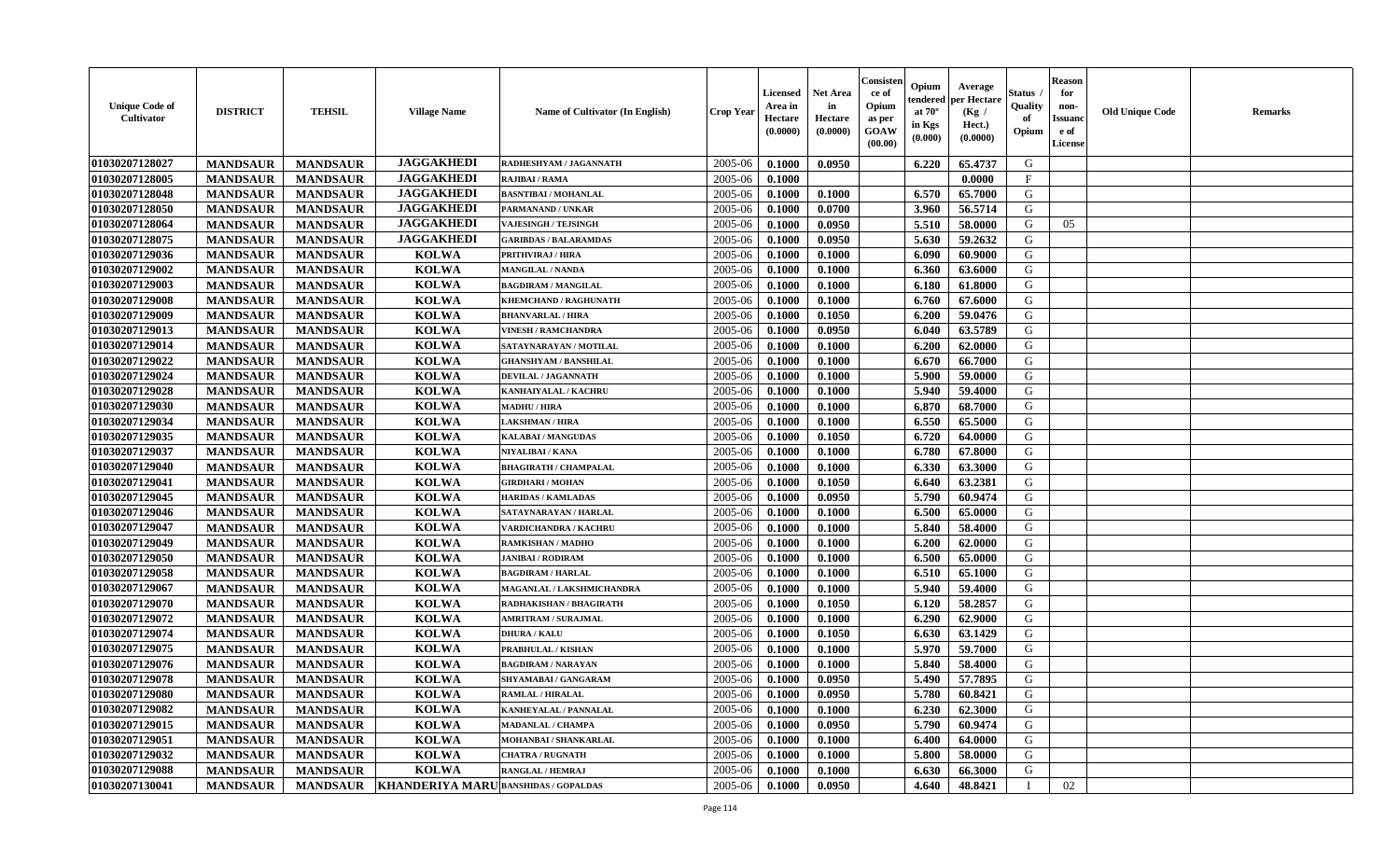| <b>Unique Code of</b><br>Cultivator | <b>DISTRICT</b> | <b>TEHSIL</b>   | <b>Village Name</b>                         | Name of Cultivator (In English) | <b>Crop Year</b> | Licensed<br>Area in<br>Hectare<br>(0.0000) | <b>Net Area</b><br>in<br>Hectare<br>(0.0000) | Consister<br>ce of<br>Opium<br>as per<br>GOAW<br>(00.00) | Opium<br>tendered<br>at $70^\circ$<br>in Kgs<br>(0.000) | Average<br>per Hectare<br>(Kg /<br>Hect.)<br>(0.0000) | Status<br>Quality<br>of<br>Opium | Reason<br>for<br>non-<br>Issuan<br>e of<br>License | <b>Old Unique Code</b> | <b>Remarks</b>     |
|-------------------------------------|-----------------|-----------------|---------------------------------------------|---------------------------------|------------------|--------------------------------------------|----------------------------------------------|----------------------------------------------------------|---------------------------------------------------------|-------------------------------------------------------|----------------------------------|----------------------------------------------------|------------------------|--------------------|
| 01030207130004                      | <b>MANDSAUR</b> | <b>MANDSAUR</b> | <b>KHANDERIYA MARU</b>                      | RAMCHANDRA / LAKSHMICHANDRA     | 2005-06          | 0.1000                                     | 0.0800                                       |                                                          | 5.580                                                   | 69.7500                                               | G                                |                                                    |                        |                    |
| 01030207130005                      | <b>MANDSAUR</b> | <b>MANDSAUR</b> | <b>KHANDERIYA MARU</b>                      | <b>SAJJANBAI/ HAMER</b>         | 2005-06          | 0.1000                                     | 0.0950                                       |                                                          | 6.130                                                   | 64.5263                                               | G                                |                                                    |                        |                    |
| 01030207130006                      | <b>MANDSAUR</b> | <b>MANDSAUR</b> | <b>KHANDERIYA MARU</b>                      | PARASHRAM / KASTURA             | 2005-06          | 0.1000                                     | 0.1000                                       |                                                          | 5.940                                                   | 59.4000                                               | G                                |                                                    |                        |                    |
| 01030207130010                      | <b>MANDSAUR</b> | <b>MANDSAUR</b> | <b>KHANDERIYA MARI</b>                      | <b>KESHURAM / PANNALAL</b>      | 2005-06          | 0.1000                                     | 0.0900                                       |                                                          | 5.410                                                   | 60.1111                                               | G                                |                                                    |                        |                    |
| 01030207130011                      | <b>MANDSAUR</b> | <b>MANDSAUR</b> | <b>KHANDERIYA MARU</b>                      | <b>NATHULAL / PANNALAL</b>      | 2005-06          | 0.1000                                     | 0.0950                                       |                                                          | 6.230                                                   | 65.5789                                               | G                                |                                                    |                        |                    |
| 01030207130019                      | <b>MANDSAUR</b> | <b>MANDSAUR</b> | <b>KHANDERIYA MARU</b>                      | <b>BHAGIRATH / SHIVLAL</b>      | 2005-06          | 0.1000                                     | 0.1000                                       |                                                          | 6.590                                                   | 65.9000                                               | G                                |                                                    |                        |                    |
| 01030207130020                      | <b>MANDSAUR</b> | <b>MANDSAUR</b> | <b>KHANDERIYA MARU</b>                      | <b>KAMLESH / SHIVLAL</b>        | 2005-06          | 0.1000                                     | 0.0950                                       |                                                          | 6.260                                                   | 65.8947                                               | G                                |                                                    |                        |                    |
| 01030207130022                      | <b>MANDSAUR</b> | <b>MANDSAUR</b> | <b>KHANDERIYA MARU</b>                      | <b>BADRILAL / RAMLAL</b>        | 2005-06          | 0.1000                                     | 0.0950                                       |                                                          | 6.160                                                   | 64.8421                                               | G                                |                                                    |                        |                    |
| 01030207130030                      | <b>MANDSAUR</b> | <b>MANDSAUR</b> | <b>KHANDERIYA MARI</b>                      | RAMLAL / LAKSHMAN CHAMAR        | 2005-06          | 0.1000                                     | 0.1000                                       |                                                          | 6.360                                                   | 63.6000                                               | G                                |                                                    |                        |                    |
| 01030207130032                      | <b>MANDSAUR</b> | <b>MANDSAUR</b> | <b>KHANDERIYA MARU</b>                      | LAKSHMAN / BHUVAN               | 2005-06          | 0.1000                                     | 0.0900                                       |                                                          | 6.300                                                   | 70.0000                                               | G                                |                                                    |                        |                    |
| 01030207130034                      | <b>MANDSAUR</b> | <b>MANDSAUR</b> | <b>KHANDERIYA MARU</b>                      | <b>KAMAL / BHUVAN</b>           | 2005-06          | 0.1000                                     | 0.0950                                       |                                                          | 4.230                                                   | 44.5263                                               |                                  | 02                                                 |                        |                    |
| 01030207130035                      | <b>MANDSAUR</b> | <b>MANDSAUR</b> | <b>KHANDERIYA MARU</b>                      | <b>BHARATSINGH / NANURAM</b>    | 2005-06          | 0.1000                                     | 0.0850                                       |                                                          | 5.900                                                   | 69.4118                                               | G                                |                                                    |                        |                    |
| 01030207130044                      | <b>MANDSAUR</b> | <b>MANDSAUR</b> | <b>KHANDERIYA MARI</b>                      | LAKSHMICHANDRA / DHANNA         | 2005-06          | 0.1000                                     | 0.0900                                       |                                                          | 6.190                                                   | 68.7778                                               | G                                |                                                    |                        |                    |
| 01030207130045                      | <b>MANDSAUR</b> | <b>MANDSAUR</b> | <b>KHANDERIYA MARU</b>                      | <b>MODIRAM / HAMERA</b>         | 2005-06          | 0.1000                                     | 0.0900                                       |                                                          | 6.150                                                   | 68.3333                                               | G                                |                                                    |                        |                    |
| 01030207130046                      | <b>MANDSAUR</b> | <b>MANDSAUR</b> | <b>KHANDERIYA MARI</b>                      | RAMSINGH / HIRA                 | 2005-06          | 0.1000                                     | 0.0900                                       |                                                          | 6.980                                                   | 77.5556                                               | G                                |                                                    |                        |                    |
| 01030207130051                      | <b>MANDSAUR</b> | <b>MANDSAUR</b> | <b>KHANDERIYA MARU VIRAM / RUPA</b>         |                                 | 2005-06          | 0.1000                                     |                                              |                                                          |                                                         | 0.0000                                                | N                                |                                                    |                        |                    |
| 01030207130054                      | <b>MANDSAUR</b> | <b>MANDSAUR</b> | <b>KHANDERIYA MARU</b>                      | <b>BHULIBAI/ONKAR</b>           | 2005-06          | 0.1000                                     | 0.1000                                       |                                                          | 6.850                                                   | 68.5000                                               | G                                |                                                    |                        |                    |
| 01030207130055                      | <b>MANDSAUR</b> | <b>MANDSAUR</b> | <b>KHANDERIYA MARU</b>                      | <b>HEMRAJ / RAMLAL</b>          | 2005-06          | 0.1000                                     | 0.1000                                       |                                                          | 6.520                                                   | 65.2000                                               | G                                |                                                    |                        |                    |
| 01030207130058                      | <b>MANDSAUR</b> | <b>MANDSAUR</b> | <b>KHANDERIYA MARU</b>                      | <b>GANGABAI/KASTURA</b>         | 2005-06          | 0.1000                                     | 0.0900                                       |                                                          | 5.760                                                   | 64.0000                                               | G                                |                                                    |                        |                    |
| 01030207130059                      | <b>MANDSAUR</b> | <b>MANDSAUR</b> | <b>KHANDERIYA MARU</b>                      | <b>BHAVARLAL / DULICHANDRA</b>  | 2005-06          | 0.1000                                     | 0.0900                                       |                                                          | 5.900                                                   | 65.5556                                               | G                                |                                                    |                        |                    |
| 01030207130060                      | <b>MANDSAUR</b> | <b>MANDSAUR</b> | <b>KHANDERIYA MARI</b>                      | RAJKUNVAR / D.PUTRI KISHOR      | 2005-06          | 0.1000                                     | 0.0900                                       |                                                          | 5.940                                                   | 66.0000                                               | G                                |                                                    |                        |                    |
| 01030207130064                      | <b>MANDSAUR</b> | <b>MANDSAUR</b> | <b>KHANDERIYA MARU</b>                      | <b>BAGDIBAI / RUGNATH</b>       | 2005-06          | 0.1000                                     | 0.1000                                       |                                                          | 6.590                                                   | 65.9000                                               |                                  | 02                                                 |                        |                    |
| 01030207130065                      | <b>MANDSAUR</b> | <b>MANDSAUR</b> | <b>KHANDERIYA MARU</b>                      | <b>RAMSINGH / RUGNATH</b>       | 2005-06          | 0.1000                                     | 0.0950                                       |                                                          | 5.630                                                   | 59.2632                                               | G                                |                                                    |                        |                    |
| 01030207130067                      | <b>MANDSAUR</b> | <b>MANDSAUR</b> | <b>KHANDERIYA MARU</b>                      | <b>MANGILAL / BHAGVAN</b>       | 2005-06          | 0.1000                                     | 0.1000                                       |                                                          | 6.390                                                   | 63.9000                                               | G                                |                                                    |                        |                    |
| 01030207130078                      | <b>MANDSAUR</b> | <b>MANDSAUR</b> | <b>KHANDERIYA MARU</b>                      | <b>SHIVLAL / MAGNIRAM</b>       | 2005-06          | 0.1000                                     | 0.1000                                       |                                                          | 6.620                                                   | 66.2000                                               | G                                |                                                    |                        |                    |
| 01030207130088                      | <b>MANDSAUR</b> | <b>MANDSAUR</b> | <b>KHANDERIYA MARI</b>                      | <b>GOPAL/BAPULAL</b>            | 2005-06          | 0.1000                                     | 0.1050                                       |                                                          | 6.090                                                   | 58.0000                                               | G                                |                                                    |                        |                    |
| 01030207130105                      | <b>MANDSAUR</b> | <b>MANDSAUR</b> | <b>KHANDERIYA MARI</b>                      | <b>SHIVALAL / KACHRU</b>        | 2005-06          | 0.1000                                     | 0.0950                                       |                                                          | 6.230                                                   | 65.5789                                               | G                                |                                                    |                        |                    |
| 01030207130106                      | <b>MANDSAUR</b> | <b>MANDSAUR</b> | <b>KHANDERIYA MARU</b>                      | <b>NANALAL / UDA</b>            | 2005-06          | 0.1000                                     | 0.0850                                       |                                                          | 5.280                                                   | 62.1176                                               | G                                |                                                    |                        |                    |
| 01030207130052                      | <b>MANDSAUR</b> | <b>MANDSAUR</b> | <b>KHANDERIYA MARU</b>                      | <b>RAMSINGH / BHUVAN</b>        | 2005-06          | 0.1000                                     | 0.1000                                       |                                                          | 6.200                                                   | 62.0000                                               | G                                |                                                    |                        |                    |
| 01030207130023                      | <b>MANDSAUR</b> | <b>MANDSAUR</b> | <b>KHANDERIYA MARU</b>                      | RATANLAL / KANIRAM              | 2005-06          | 0.1000                                     | 0.1000                                       |                                                          | 6.550                                                   | 65.5000                                               | G                                |                                                    |                        |                    |
| 01030207130096                      | <b>MANDSAUR</b> | <b>MANDSAUR</b> | <b>KHANDERIYA MARU</b>                      | SONABAI / CHUNNILAL             | 2005-06          | 0.1000                                     | 0.0950                                       |                                                          | 6.970                                                   | 73.3684                                               | G                                |                                                    |                        | <b>NAME CHANGE</b> |
| 01030207130098                      | <b>MANDSAUR</b> | <b>MANDSAUR</b> | <b>KHANDERIYA MARI</b>                      | JHAMAKLAL / PYARCHANDRA         | 2005-06          | 0.1000                                     | 0.0950                                       |                                                          | 6.920                                                   | 72.8421                                               | G                                |                                                    |                        |                    |
| 01030207130057                      | <b>MANDSAUR</b> | <b>MANDSAUR</b> | <b>KHANDERIYA MARU</b>                      | KASTURIBAI / RUPA               | 2005-06          | 0.1000                                     | 0.1000                                       |                                                          | 6.360                                                   | 63.6000                                               | G                                |                                                    |                        |                    |
| 01030207130104                      | <b>MANDSAUR</b> | <b>MANDSAUR</b> | <b>KHANDERIYA MARU</b>                      | KAWARLAL / SHANKARLAL           | 2005-06          | 0.1000                                     | 0.1000                                       |                                                          | 6.240                                                   | 62.4000                                               | G                                |                                                    |                        |                    |
| 01030207130013                      | <b>MANDSAUR</b> | <b>MANDSAUR</b> | <b>KHANDERIYA MARU</b>                      | <b>DHANRAJ / GAMER</b>          | 2005-06          | 0.1000                                     | 0.0950                                       |                                                          | 6.210                                                   | 65.3684                                               | G                                |                                                    |                        |                    |
| 01030207130069                      | <b>MANDSAUR</b> |                 | MANDSAUR   KHANDERIYA MARU GANGABAI / GAMER |                                 | 2005-06          | 0.1000                                     | 0.0950                                       |                                                          |                                                         | 5.490 57.7895                                         |                                  | 02                                                 |                        |                    |
| 01030207130062                      | <b>MANDSAUR</b> |                 | MANDSAUR KHANDERIYA MARUDEUBAI/KACHRU       |                                 | 2005-06          | 0.1000                                     | 0.0950                                       |                                                          | 4.640                                                   | 48.8421                                               | G                                | 04                                                 |                        |                    |
| 01030207131016                      | <b>MANDSAUR</b> | <b>MANDSAUR</b> | <b>LABDARI</b>                              | <b>BAGDIRAM / UDAYLAL</b>       | 2005-06          | 0.1000                                     | 0.1000                                       |                                                          | 7.200                                                   | 72.0000                                               | G                                |                                                    |                        |                    |
| 01030207131005                      | <b>MANDSAUR</b> | <b>MANDSAUR</b> | <b>LABDARI</b>                              | KANIRAM / KANVARLAL             | 2005-06          | 0.1000                                     | 0.0950                                       |                                                          | 7.030                                                   | 74.0000                                               | G                                |                                                    |                        |                    |
| 01030207131007                      | <b>MANDSAUR</b> | <b>MANDSAUR</b> | <b>LABDARI</b>                              | <b>BANSHILAL / PANNALAL</b>     | 2005-06          | 0.1000                                     | 0.1000                                       |                                                          | 6.640                                                   | 66.4000                                               | G                                |                                                    |                        |                    |
| 01030207131010                      | <b>MANDSAUR</b> | <b>MANDSAUR</b> | <b>LABDARI</b>                              | <b>TEKCHANDRA / BHAGIRATH</b>   | 2005-06          | 0.1000                                     | 0.0950                                       |                                                          | 5.820                                                   | 61.2632                                               | G                                |                                                    |                        |                    |
| 01030207131012                      | <b>MANDSAUR</b> | <b>MANDSAUR</b> | <b>LABDARI</b>                              | RAMPRASAD / LAKSHMAN            | 2005-06          | 0.1000                                     | 0.0950                                       |                                                          | 6.200                                                   | 65.2632                                               | G                                |                                                    |                        |                    |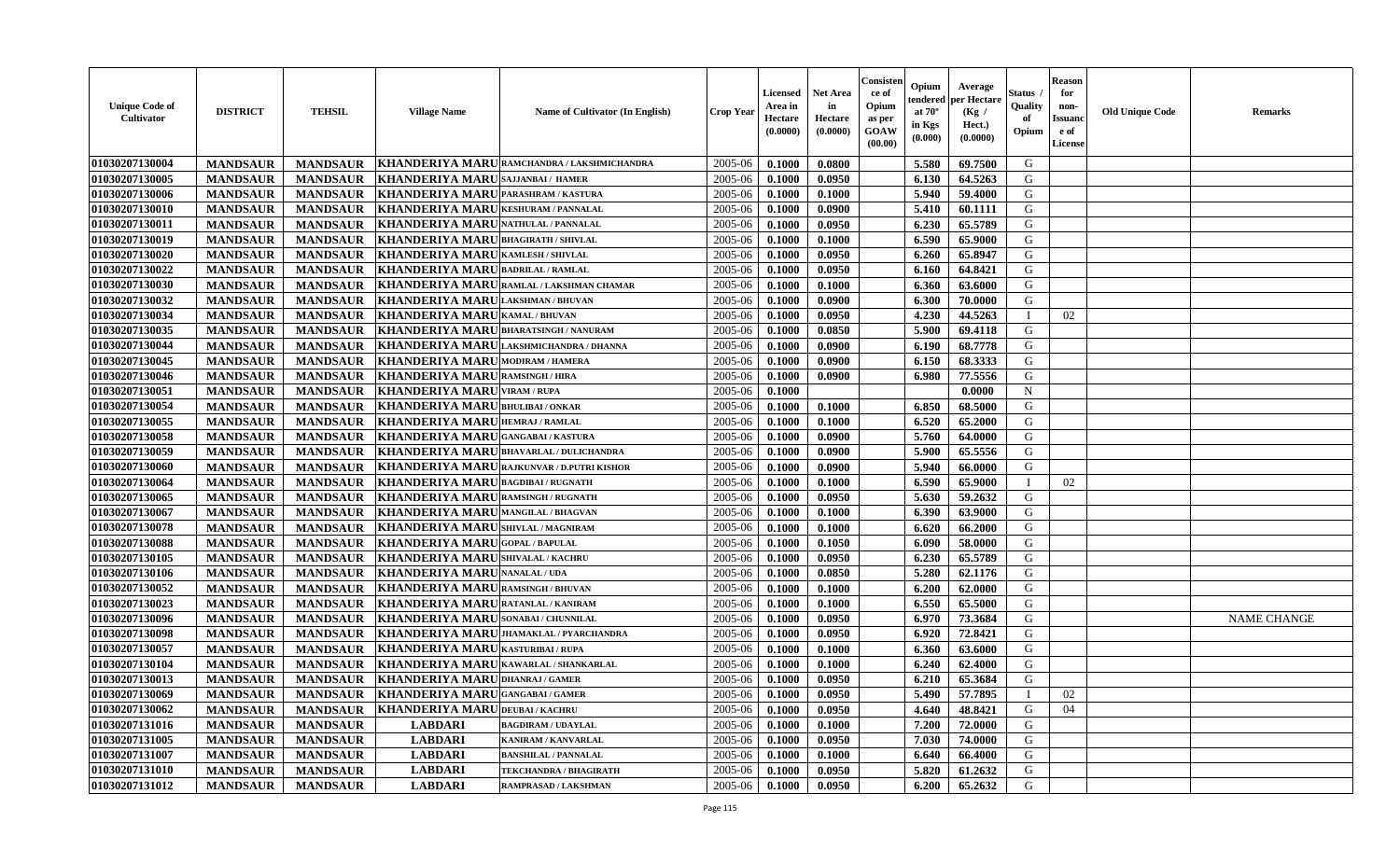| <b>Unique Code of</b><br><b>Cultivator</b> | <b>DISTRICT</b> | <b>TEHSIL</b>   | <b>Village Name</b> | <b>Name of Cultivator (In English)</b> | <b>Crop Year</b> | <b>Licensed</b><br>Area in<br>Hectare<br>(0.0000) | Net Area<br>in<br>Hectare<br>(0.0000) | Consister<br>ce of<br>Opium<br>as per<br>GOAW<br>(00.00) | Opium<br>endered<br>at $70^\circ$<br>in Kgs<br>(0.000) | Average<br>per Hectare<br>(Kg /<br>Hect.)<br>(0.0000) | Status<br>Quality<br>of<br>Opium | <b>Reason</b><br>for<br>non-<br><b>Issuand</b><br>e of<br>License | <b>Old Unique Code</b> | Remarks |
|--------------------------------------------|-----------------|-----------------|---------------------|----------------------------------------|------------------|---------------------------------------------------|---------------------------------------|----------------------------------------------------------|--------------------------------------------------------|-------------------------------------------------------|----------------------------------|-------------------------------------------------------------------|------------------------|---------|
| 01030207131014                             | <b>MANDSAUR</b> | <b>MANDSAUR</b> | <b>LABDARI</b>      | <b>GANESHRAM / KAVNRLAL</b>            | 2005-06          | 0.1000                                            | 0.0950                                |                                                          | 7.030                                                  | 74.0000                                               | G                                |                                                                   |                        |         |
| 01030207131015                             | <b>MANDSAUR</b> | <b>MANDSAUR</b> | <b>LABDARI</b>      | KAVARLAL / CHUNNILAL                   | 2005-06          | 0.1000                                            | 0.0950                                |                                                          | 7.120                                                  | 74.9474                                               | G                                |                                                                   |                        |         |
| 01030207131017                             | <b>MANDSAUR</b> | <b>MANDSAUR</b> | <b>LABDARI</b>      | <b>BAKSHIRAM / BABRU</b>               | 2005-06          | 0.1000                                            | 0.0950                                |                                                          | 5.840                                                  | 61.4737                                               | G                                |                                                                   |                        |         |
| 01030207131019                             | <b>MANDSAUR</b> | <b>MANDSAUR</b> | <b>LABDARI</b>      | <b>MEHATABBAI/KARU</b>                 | 2005-06          | 0.1000                                            | 0.1000                                |                                                          | 6.070                                                  | 60.7000                                               | G                                |                                                                   |                        |         |
| 01030207131022                             | <b>MANDSAUR</b> | <b>MANDSAUR</b> | <b>LABDARI</b>      | <b>KALABAI/GIRDHARI</b>                | 2005-06          | 0.1000                                            | 0.0900                                |                                                          | 5.620                                                  | 62.4444                                               | G                                |                                                                   |                        |         |
| 01030207131023                             | <b>MANDSAUR</b> | <b>MANDSAUR</b> | <b>LABDARI</b>      | LAKSHMAN / BADRILAL                    | 2005-06          | 0.1000                                            | 0.1000                                |                                                          | 6.020                                                  | 60.2000                                               | G                                |                                                                   |                        |         |
| 01030207131024                             | <b>MANDSAUR</b> | <b>MANDSAUR</b> | <b>LABDARI</b>      | <b>BHERULAL / NANURAM</b>              | 2005-06          | 0.1000                                            | 0.0950                                |                                                          | 6.460                                                  | 68.0000                                               | G                                |                                                                   |                        |         |
| 01030207131025                             | <b>MANDSAUR</b> | <b>MANDSAUR</b> | <b>LABDARI</b>      | <b>BHANVARLAL / SALAGRAM</b>           | 2005-06          | 0.1000                                            | 0.1000                                |                                                          | 6.180                                                  | 61.8000                                               | G                                |                                                                   |                        |         |
| 01030207131026                             | <b>MANDSAUR</b> | <b>MANDSAUR</b> | <b>LABDARI</b>      | <b>PURALAL / GULAB</b>                 | 2005-06          | 0.1000                                            | 0.1000                                |                                                          | 5.940                                                  | 59.4000                                               | G                                |                                                                   |                        |         |
| 01030207131001                             | <b>MANDSAUR</b> | <b>MANDSAUR</b> | <b>LABDARI</b>      | <b>KACHRU / UDAYLAL</b>                | 2005-06          | 0.1000                                            | 0.1000                                |                                                          | 6.950                                                  | 69.5000                                               | G                                |                                                                   |                        |         |
| 01030207019001                             | <b>MANDSAUR</b> | <b>MANDSAUR</b> | <b>LALGHATI</b>     | <b>MANGIAL / KASTURCHAND</b>           | 2005-06          | 0.1000                                            | 0.0850                                |                                                          | 4.790                                                  | 56.3529                                               | $\mathbf{I}$                     | 02                                                                |                        |         |
| 01030207019002                             | <b>MANDSAUR</b> | <b>MANDSAUR</b> | <b>LALGHATI</b>     | NARBADABAI / MOHANLAL                  | 2005-06          | 0.1000                                            | 0.1000                                |                                                          | 6.620                                                  | 66.2000                                               | G                                |                                                                   |                        |         |
| 01030207019003                             | <b>MANDSAUR</b> | <b>MANDSAUR</b> | <b>LALGHATI</b>     | RUKAMANIBAI / KASTURCHANDRA            | 2005-06          | 0.1000                                            | 0.0950                                |                                                          | 3.600                                                  | 37.8947                                               | $\mathbf{I}$                     | 02                                                                |                        |         |
| 01030207019006                             | <b>MANDSAUR</b> | <b>MANDSAUR</b> | <b>LALGHATI</b>     | <b>MANGIBAI/PANNALAL</b>               | 2005-06          | 0.1000                                            | 0.1000                                |                                                          | 5.430                                                  | 54.3000                                               | T                                | 02                                                                |                        |         |
| 01030207019007                             | <b>MANDSAUR</b> | <b>MANDSAUR</b> | <b>LALGHATI</b>     | <b>DEUBAI/KISANLAL</b>                 | 2005-06          | 0.1000                                            | 0.0950                                |                                                          | 7.300                                                  | 76.8421                                               | G                                |                                                                   |                        |         |
| 01030207019008                             | <b>MANDSAUR</b> | <b>MANDSAUR</b> | <b>LALGHATI</b>     | <b>BAGDIBAI / UDAYRAM</b>              | 2005-06          | 0.1000                                            | 0.1000                                |                                                          | 6.710                                                  | 67.1000                                               | G                                |                                                                   |                        |         |
| 01030207019009                             | <b>MANDSAUR</b> | <b>MANDSAUR</b> | <b>LALGHATI</b>     | <b>DHANRAJ / KALURAM</b>               | 2005-06          | 0.1000                                            | 0.0950                                |                                                          | 5.860                                                  | 61.6842                                               | G                                |                                                                   |                        |         |
| 01030207019010                             | <b>MANDSAUR</b> | <b>MANDSAUR</b> | <b>LALGHATI</b>     | <b>MANGILAL / RAMLAL</b>               | 2005-06          | 0.1000                                            | 0.1000                                |                                                          | 6.600                                                  | 66.0000                                               | G                                |                                                                   |                        |         |
| 01030207019011                             | <b>MANDSAUR</b> | <b>MANDSAUR</b> | <b>LALGHATI</b>     | <b>RAMCHANDRA / NATHU</b>              | 2005-06          | 0.1000                                            | 0.1000                                |                                                          | 3.890                                                  | 38.9000                                               | п                                | 02                                                                |                        |         |
| 01030207019012                             | <b>MANDSAUR</b> | <b>MANDSAUR</b> | <b>LALGHATI</b>     | <b>BANSILAL / MOHANLAL</b>             | 2005-06          | 0.1000                                            | 0.1000                                |                                                          | 5.510                                                  | 55.1000                                               | $\mathbf I$                      | 02                                                                |                        |         |
| 01030207019013                             | <b>MANDSAUR</b> | <b>MANDSAUR</b> | <b>LALGHATI</b>     | SATYNARAYAN / BAPULAL                  | 2005-06          | 0.1000                                            | 0.1000                                |                                                          | 5.040                                                  | 50.4000                                               | $\mathbf{I}$                     | 02                                                                |                        |         |
| 01030207019015                             | <b>MANDSAUR</b> | <b>MANDSAUR</b> | <b>LALGHATI</b>     | NANIBAI / UDAYLAL                      | 2005-06          | 0.1000                                            | 0.0950                                |                                                          | 3.420                                                  | 36.0000                                               | T                                | 02                                                                |                        |         |
| 01030207019016                             | <b>MANDSAUR</b> | <b>MANDSAUR</b> | <b>LALGHATI</b>     | <b>MADANLAL / PANNALAL</b>             | 2005-06          | 0.1000                                            | 0.0900                                |                                                          | 3.970                                                  | 44.1111                                               |                                  | 02                                                                |                        |         |
| 01030207019021                             | <b>MANDSAUR</b> | <b>MANDSAUR</b> | <b>LALGHATI</b>     | <b>BHERULAL / MANGILAL</b>             | 2005-06          | 0.1000                                            | 0.0850                                |                                                          | 4.730                                                  | 55.6471                                               |                                  | 02                                                                |                        |         |
| 01030207019023                             | <b>MANDSAUR</b> | <b>MANDSAUR</b> | <b>LALGHATI</b>     | <b>GOPAL / MANGILAL</b>                | 2005-06          | 0.1000                                            | 0.0950                                |                                                          | 3.990                                                  | 42.0000                                               |                                  | 02                                                                |                        |         |
| 01030207019024                             | <b>MANDSAUR</b> | <b>MANDSAUR</b> | <b>LALGHATI</b>     | SHIVNARAYAN / GOPAL                    | 2005-06          | 0.1000                                            | 0.0950                                |                                                          | 4.610                                                  | 48.5263                                               | $\blacksquare$                   | 02                                                                |                        |         |
| 01030207019025                             | <b>MANDSAUR</b> | <b>MANDSAUR</b> | <b>LALGHATI</b>     | <b>SURESH / BAPULAL</b>                | 2005-06          | 0.1000                                            | 0.0950                                |                                                          | 3.960                                                  | 41.6842                                               | T                                | 02                                                                |                        |         |
| 01030207019031                             | <b>MANDSAUR</b> | <b>MANDSAUR</b> | <b>LALGHATI</b>     | <b>ONKARLAL / UDAYRAM</b>              | 2005-06          | 0.1000                                            | 0.1000                                |                                                          | 4.010                                                  | 40.1000                                               | T                                | 02                                                                |                        |         |
| 01030207019032                             | <b>MANDSAUR</b> | <b>MANDSAUR</b> | <b>LALGHATI</b>     | <b>JUMMABAI/RATANLAL</b>               | 2005-06          | 0.1000                                            | 0.1000                                |                                                          | 4.450                                                  | 44.5000                                               | $\mathbf{I}$                     | 02                                                                |                        |         |
| 01030207019033                             | <b>MANDSAUR</b> | <b>MANDSAUR</b> | <b>LALGHATI</b>     | <b>RANGLAL / UDAYLAL</b>               | 2005-06          | 0.1000                                            | 0.0900                                |                                                          | 3.550                                                  | 39.4444                                               | T                                | 02                                                                |                        |         |
| 01030207019034                             | <b>MANDSAUR</b> | <b>MANDSAUR</b> | <b>LALGHATI</b>     | PANNALAL / KISHANLAL                   | 2005-06          | 0.1000                                            | 0.0950                                |                                                          | 6.470                                                  | 68.1053                                               | G                                |                                                                   |                        |         |
| 01030207019035                             | <b>MANDSAUR</b> | <b>MANDSAUR</b> | <b>LALGHATI</b>     | PRABHULAL / KASTURCHANDRA              | 2005-06          | 0.1000                                            | 0.0950                                |                                                          | 3.690                                                  | 38.8421                                               |                                  | 02                                                                |                        |         |
| 01030207019036                             | <b>MANDSAUR</b> | <b>MANDSAUR</b> | <b>LALGHATI</b>     | <b>MANSINGH / ONKARSINGH</b>           | 2005-06          | 0.1000                                            | 0.1000                                |                                                          | 6.350                                                  | 63.5000                                               | G                                |                                                                   |                        |         |
| 01030207019037                             | <b>MANDSAUR</b> | <b>MANDSAUR</b> | <b>LALGHATI</b>     | <b>GATUBAI/BAGDIRAM</b>                | 2005-06          | 0.1000                                            | 0.0950                                |                                                          | 4.220                                                  | 44.4211                                               | T                                | 02                                                                |                        |         |
| 01030207019039                             | <b>MANDSAUR</b> | <b>MANDSAUR</b> | <b>LALGHATI</b>     | SHIVNARAYAN / RAMLAL                   | 2005-06          | 0.1000                                            | 0.0950                                |                                                          | 3.440                                                  | 36.2105                                               | $\mathbf{I}$                     | 02                                                                |                        |         |
| 01030207019040                             | <b>MANDSAUR</b> | <b>MANDSAUR</b> | <b>LALGHATI</b>     | <b>MADANLAL / BASANTILAL</b>           | 2005-06          | 0.1000                                            | 0.0950                                |                                                          | 6.570                                                  | 69.1579                                               | G                                |                                                                   |                        |         |
| 01030207019041                             | <b>MANDSAUR</b> | <b>MANDSAUR</b> | <b>LALGHATI</b>     | <b>GATTUBAI/DEVICHANDRA</b>            | 2005-06          | 0.1000                                            |                                       |                                                          |                                                        | 0.0000                                                | $\rm F$                          |                                                                   |                        |         |
| 01030207019045                             | <b>MANDSAUR</b> | <b>MANDSAUR</b> | <b>LALGHATI</b>     | <b>KANVARLAL / KANIRAM</b>             | 2005-06          | 0.1000                                            | 0.0950                                |                                                          | 5.340                                                  | 56.2105                                               | $\mathbf{I}$                     | 02                                                                |                        |         |
| 01030207019046                             | <b>MANDSAUR</b> | <b>MANDSAUR</b> | <b>LALGHATI</b>     | <b>BHARATRAM / BAGDIRAM</b>            | 2005-06          | 0.1000                                            | 0.0950                                |                                                          | 6.180                                                  | 65.0526                                               | G                                |                                                                   |                        |         |
| 01030207019047                             | <b>MANDSAUR</b> | <b>MANDSAUR</b> | <b>LALGHATI</b>     | <b>BAPULAL / KISHANLAL</b>             | 2005-06          | 0.1000                                            | 0.0950                                |                                                          | 6.280                                                  | 66.1053                                               | ${\bf G}$                        |                                                                   |                        |         |
| 01030207019048                             | <b>MANDSAUR</b> | <b>MANDSAUR</b> | <b>LALGHATI</b>     | KANIRAM / GIRDHARILAL                  | 2005-06          | 0.1000                                            | 0.0950                                |                                                          | 6.400                                                  | 67.3684                                               | G                                |                                                                   |                        |         |
| 01030207019049                             | <b>MANDSAUR</b> | <b>MANDSAUR</b> | <b>LALGHATI</b>     | <b>BHUVANILAL / KANIRAM</b>            | 2005-06          | 0.1000                                            | 0.1000                                |                                                          | 6.500                                                  | 65.0000                                               | G                                |                                                                   |                        |         |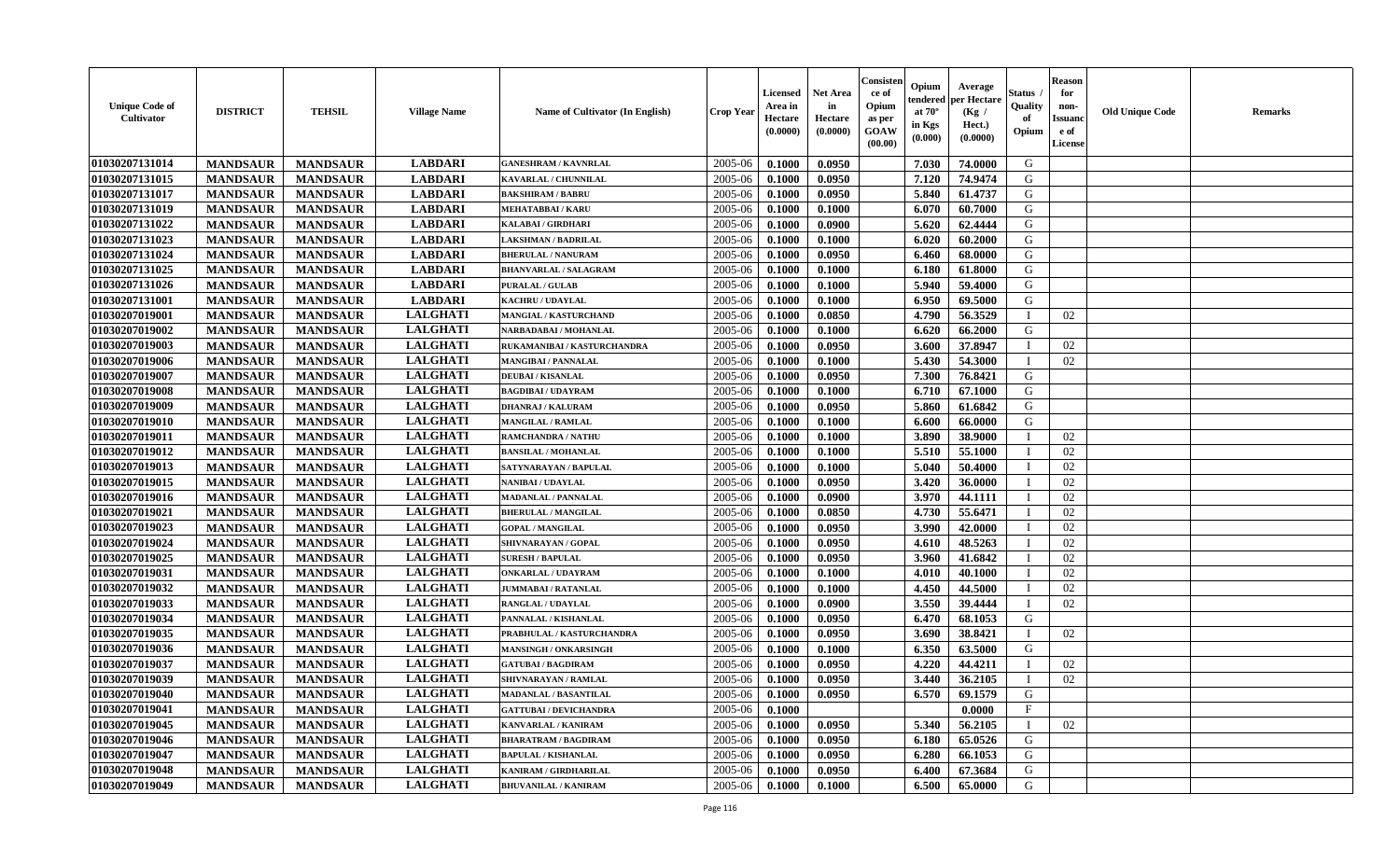| <b>Unique Code of</b><br><b>Cultivator</b> | <b>DISTRICT</b> | <b>TEHSIL</b>   | <b>Village Name</b> | Name of Cultivator (In English)    | <b>Crop Year</b> | <b>Licensed</b><br>Area in<br>Hectare<br>(0.0000) | <b>Net Area</b><br>in<br>Hectare<br>(0.0000) | Consisteı<br>ce of<br>Opium<br>as per<br><b>GOAW</b><br>(00.00) | Opium<br>endered<br>at $70^\circ$<br>in Kgs<br>$(\mathbf{0.000})$ | Average<br>per Hectare<br>(Kg /<br>Hect.)<br>(0.0000) | Status<br>Quality<br>of<br>Opium | Reason<br>for<br>non-<br>Issuan<br>e of<br>License | <b>Old Unique Code</b> | <b>Remarks</b>     |
|--------------------------------------------|-----------------|-----------------|---------------------|------------------------------------|------------------|---------------------------------------------------|----------------------------------------------|-----------------------------------------------------------------|-------------------------------------------------------------------|-------------------------------------------------------|----------------------------------|----------------------------------------------------|------------------------|--------------------|
| 01030207019018                             | <b>MANDSAUR</b> | <b>MANDSAUR</b> | <b>LALGHATI</b>     | RAMLAL / KISHANLAL                 | 2005-06          | 0.1000                                            | 0.0900                                       |                                                                 | 5.660                                                             | 62.8889                                               | G                                |                                                    |                        |                    |
| 01030207019026                             | <b>MANDSAUR</b> | <b>MANDSAUR</b> | LALGHATI            | <b>DASHRATH / GOPAL</b>            | 2005-06          | 0.1000                                            | 0.1000                                       |                                                                 | 4.410                                                             | 44.1000                                               |                                  | 02                                                 | $M-III$                |                    |
| 01030207132030                             | <b>MANDSAUR</b> | <b>MANDSAUR</b> | <b>LILDA</b>        | <b>SAJJANSINGH / SHIVSINGH</b>     | 2005-06          | 0.1000                                            | 0.0950                                       |                                                                 | 6.410                                                             | 67.4737                                               | G                                |                                                    |                        |                    |
| 01030207132001                             | <b>MANDSAUR</b> | <b>MANDSAUR</b> | <b>LILDA</b>        | <b>BHAVSINGH / CHANDA</b>          | 2005-06          | 0.1000                                            | 0.1000                                       |                                                                 | 6.020                                                             | 60.2000                                               | G                                |                                                    |                        |                    |
| 01030207132003                             | <b>MANDSAUR</b> | <b>MANDSAUR</b> | <b>LILDA</b>        | <b>FULSINGH / CHENSINGH</b>        | 2005-06          | 0.1000                                            | 0.0950                                       |                                                                 | 4.840                                                             | 50.9474                                               | G                                | 04                                                 |                        |                    |
| 01030207132004                             | <b>MANDSAUR</b> | <b>MANDSAUR</b> | <b>LILDA</b>        | KACHRUSINGH / BHANVARSINGH         | 2005-06          | 0.1000                                            | 0.0950                                       |                                                                 | 5.480                                                             | 57.6842                                               | G                                |                                                    |                        |                    |
| 01030207132006                             | <b>MANDSAUR</b> | <b>MANDSAUR</b> | <b>LILDA</b>        | <b>MANSINGH / GOBARSINGH</b>       | 2005-06          | 0.1000                                            | 0.1000                                       |                                                                 | 5.940                                                             | 59.4000                                               | G                                |                                                    |                        |                    |
| 01030207132007                             | <b>MANDSAUR</b> | <b>MANDSAUR</b> | <b>LILDA</b>        | PANIBAI / BHAGVATSINGH             | 2005-06          | 0.1000                                            | 0.1000                                       |                                                                 | 5.900                                                             | 59.0000                                               | G                                |                                                    |                        |                    |
| 01030207132009                             | <b>MANDSAUR</b> | <b>MANDSAUR</b> | <b>LILDA</b>        | <b>AMARNATH / GANGARAM</b>         | 2005-06          | 0.1000                                            | 0.0950                                       |                                                                 | 5.940                                                             | 62.5263                                               | G                                |                                                    |                        |                    |
| 01030207132012                             | <b>MANDSAUR</b> | <b>MANDSAUR</b> | <b>LILDA</b>        | <b>BHARATSINGH / KARANSINGH</b>    | 2005-06          | 0.1000                                            | 0.0950                                       |                                                                 | 5.450                                                             | 57.3684                                               | G                                | 05                                                 |                        |                    |
| 01030207132013                             | <b>MANDSAUR</b> | <b>MANDSAUR</b> | <b>LILDA</b>        | UMMEDSINGH / KARANSINGH            | 2005-06          | 0.1000                                            | 0.1000                                       |                                                                 | 6.080                                                             | 60.8000                                               | G                                |                                                    |                        |                    |
| 01030207132014                             | <b>MANDSAUR</b> | <b>MANDSAUR</b> | <b>LILDA</b>        | <b>BALVANTSINGH / BHAGVATSINGH</b> | 2005-06          | 0.1000                                            | 0.1000                                       |                                                                 | 6.180                                                             | 61.8000                                               | G                                |                                                    |                        |                    |
| 01030207132016                             | <b>MANDSAUR</b> | <b>MANDSAUR</b> | <b>LILDA</b>        | <b>GOVINDSINGH / NIRBHESINGH</b>   | 2005-06          | 0.1000                                            | 0.0950                                       |                                                                 | 5.670                                                             | 59.6842                                               | G                                |                                                    |                        |                    |
| 01030207132018                             | <b>MANDSAUR</b> | <b>MANDSAUR</b> | <b>LILDA</b>        | ISHVARLAL / MANGILAL               | 2005-06          | 0.1000                                            | 0.1000                                       |                                                                 | 5.690                                                             | 56.9000                                               | G                                |                                                    |                        |                    |
| 01030207132020                             | <b>MANDSAUR</b> | <b>MANDSAUR</b> | <b>LILDA</b>        | <b>RATANSINGH / SURATSINGH</b>     | 2005-06          | 0.1000                                            | 0.1000                                       |                                                                 | 5.510                                                             | 55.1000                                               | G                                | 04                                                 |                        |                    |
| 01030207132021                             | <b>MANDSAUR</b> | <b>MANDSAUR</b> | <b>LILDA</b>        | SHIVSINGH / SVARUPSINGH            | 2005-06          | 0.1000                                            | 0.1000                                       |                                                                 | 4.370                                                             | 43.7000                                               |                                  | 02                                                 |                        |                    |
| 01030207132022                             | <b>MANDSAUR</b> | <b>MANDSAUR</b> | <b>LILDA</b>        | <b>RAMCHANDRA / VARLAL</b>         | 2005-06          | 0.1000                                            | 0.1000                                       |                                                                 | 5.160                                                             | 51.6000                                               | G                                | 04                                                 |                        |                    |
| 01030207132024                             | <b>MANDSAUR</b> | <b>MANDSAUR</b> | <b>LILDA</b>        | <b>DILIPSINGH / KARUSINGH</b>      | 2005-06          | 0.1000                                            | 0.0900                                       |                                                                 | 5.480                                                             | 60.8889                                               | G                                |                                                    |                        |                    |
| 01030207132031                             | <b>MANDSAUR</b> | <b>MANDSAUR</b> | <b>LILDA</b>        | <b>HARISINGH / BABRUSINGH</b>      | 2005-06          | 0.1000                                            | 0.0900                                       |                                                                 | 5.380                                                             | 59.7778                                               | G                                |                                                    |                        |                    |
| 01030207132037                             | <b>MANDSAUR</b> | <b>MANDSAUR</b> | <b>LILDA</b>        | <b>SUKHALAL / SAMADA JI</b>        | 2005-06          | 0.1000                                            | 0.1000                                       |                                                                 | 5.760                                                             | 57.6000                                               | G                                |                                                    |                        |                    |
| 01030207132039                             | <b>MANDSAUR</b> | <b>MANDSAUR</b> | <b>LILDA</b>        | <b>BAPUSINGH / KACHRUSINGH</b>     | 2005-06          | 0.1000                                            | 0.1000                                       |                                                                 | 5.280                                                             | 52.8000                                               | G                                | 04                                                 |                        |                    |
| 01030207132043                             | <b>MANDSAUR</b> | <b>MANDSAUR</b> | <b>LILDA</b>        | <b>UDAYSINGH / SVARUPSINGH</b>     | 2005-06          | 0.1000                                            | 0.1000                                       |                                                                 | 6.390                                                             | 63.9000                                               | G                                |                                                    |                        |                    |
| 01030207132044                             | <b>MANDSAUR</b> | <b>MANDSAUR</b> | <b>LILDA</b>        | <b>MAGANBAI/DULESINGH</b>          | 2005-06          | 0.1000                                            | 0.1000                                       |                                                                 | 5.750                                                             | 57.5000                                               | G                                |                                                    |                        |                    |
| 01030207132046                             | <b>MANDSAUR</b> | <b>MANDSAUR</b> | <b>LILDA</b>        | <b>GORIYA / MEGHA</b>              | 2005-06          | 0.1000                                            | 0.0900                                       |                                                                 | 5.960                                                             | 66,2222                                               | G                                |                                                    |                        |                    |
| 01030207132047                             | <b>MANDSAUR</b> | <b>MANDSAUR</b> | <b>LILDA</b>        | <b>DULESINGH / UNKARSINGH</b>      | 2005-06          | 0.1000                                            | 0.1000                                       |                                                                 | 5.690                                                             | 56.9000                                               | G                                |                                                    |                        |                    |
| 01030207132050                             | <b>MANDSAUR</b> | <b>MANDSAUR</b> | <b>LILDA</b>        | <b>UDAYSINGH / NAHARSINGH</b>      | 2005-06          | 0.1000                                            | 0.1000                                       |                                                                 | 5.420                                                             | 54.2000                                               | G                                | 04                                                 |                        |                    |
| 01030207132055                             | <b>MANDSAUR</b> | <b>MANDSAUR</b> | <b>LILDA</b>        | <b>KESHARSINGH / MODASINGH</b>     | 2005-06          | 0.1000                                            | 0.1000                                       |                                                                 | 5.990                                                             | 59.9000                                               | G                                |                                                    |                        |                    |
| 01030207132056                             | <b>MANDSAUR</b> | <b>MANDSAUR</b> | <b>LILDA</b>        | <b>RAMSINGH / JAYSINGH</b>         | 2005-06          | 0.1000                                            | 0.0950                                       |                                                                 | 6.250                                                             | 65.7895                                               | G                                |                                                    |                        |                    |
| 01030207132060                             | <b>MANDSAUR</b> | <b>MANDSAUR</b> | <b>LILDA</b>        | <b>JIVARAJ / BHUVAN</b>            | 2005-06          | 0.1000                                            | 0.1000                                       |                                                                 | 5.610                                                             | 56.1000                                               | G                                | 05                                                 |                        |                    |
| 01030207132062                             | <b>MANDSAUR</b> | <b>MANDSAUR</b> | <b>LILDA</b>        | NANDRAM / BHANVARLAL               | 2005-06          | 0.1000                                            | 0.0950                                       |                                                                 | 5.500                                                             | 57.8947                                               | G                                |                                                    |                        |                    |
| 01030207132063                             | <b>MANDSAUR</b> | <b>MANDSAUR</b> | <b>LILDA</b>        | <b>AMARA / MEGHA</b>               | 2005-06          | 0.1000                                            | 0.1000                                       |                                                                 | 6.140                                                             | 61.4000                                               | G                                |                                                    |                        |                    |
| 01030207132064                             | <b>MANDSAUR</b> | <b>MANDSAUR</b> | <b>LILDA</b>        | <b>GULRAJKISHOR / SHOBHARAM</b>    | 2005-06          | 0.1000                                            | 0.0950                                       |                                                                 | 5.580                                                             | 58.7368                                               | G                                |                                                    |                        |                    |
| 01030207132065                             | <b>MANDSAUR</b> | <b>MANDSAUR</b> | <b>LILDA</b>        | <b>DULICHANDRA / LAKSHMAN</b>      | 2005-06          | 0.1000                                            | 0.0950                                       |                                                                 | 5.450                                                             | 57.3684                                               | G                                | 05                                                 |                        |                    |
| 01030207132068                             | <b>MANDSAUR</b> | <b>MANDSAUR</b> | <b>LILDA</b>        | <b>KANVARBAI/NAVALSINGH</b>        | 2005-06          | 0.1000                                            | 0.0900                                       |                                                                 | 5.770                                                             | 64.1111                                               |                                  | 02                                                 |                        | <b>NAME CHANGE</b> |
| 01030207132070                             | <b>MANDSAUR</b> | <b>MANDSAUR</b> | <b>LILDA</b>        | KHUMANSINGH / NAHARSINGH           | 2005-06          | 0.1000                                            | 0.1000                                       |                                                                 | 5.800                                                             | 58.0000                                               | G                                |                                                    |                        |                    |
| <b>01030207132074</b>                      | <b>MANDSAUR</b> | <b>MANDSAUR</b> | <b>LILDA</b>        | SHANKARLAL / KARULAL               | $2005 - 06$      | 0.1000                                            | 0.1000                                       |                                                                 | 6.680                                                             | 66.8000                                               | G                                |                                                    |                        |                    |
| <b>01030207132081</b>                      | <b>MANDSAUR</b> | <b>MANDSAUR</b> | <b>LILDA</b>        | <b>MANGILAL / HAJARILAL</b>        | 2005-06          | 0.1000                                            | 0.1050                                       |                                                                 | 6.980                                                             | 66.4762                                               | G                                |                                                    |                        |                    |
| 01030207132005                             | <b>MANDSAUR</b> | <b>MANDSAUR</b> | <b>LILDA</b>        | KARANSINGH / MODASINGH             | 2005-06          | 0.1000                                            | 0.1050                                       |                                                                 | 6.300                                                             | 60.0000                                               | G                                |                                                    |                        |                    |
| 01030207132036                             | <b>MANDSAUR</b> | <b>MANDSAUR</b> | <b>LILDA</b>        | <b>MANOHAR / LALU</b>              | 2005-06          | 0.1000                                            | 0.0950                                       |                                                                 | 5.690                                                             | 59.8947                                               | G                                |                                                    |                        |                    |
| 01030207132023                             | <b>MANDSAUR</b> | <b>MANDSAUR</b> | <b>LILDA</b>        | <b>RODUBAI/RAMSINGH</b>            | 2005-06          | 0.1000                                            | 0.1000                                       |                                                                 | 5.970                                                             | 59.7000                                               | G                                |                                                    |                        |                    |
| 01030207132084                             | <b>MANDSAUR</b> | <b>MANDSAUR</b> | <b>LILDA</b>        | <b>MANGILAL / ONKAR</b>            | 2005-06          | 0.1000                                            | 0.0950                                       |                                                                 | 5.030                                                             | 52.9474                                               | G                                | 04                                                 | 01030207047024         |                    |
| 01030207132085                             | <b>MANDSAUR</b> | MANDSAUR LILDA  |                     | <b>GOPIYABAI/MANGILAL</b>          | 2005-06          | 0.1000                                            | 0.0900                                       |                                                                 | 5.300                                                             | 58.8889                                               | G                                |                                                    | 01030207120073         |                    |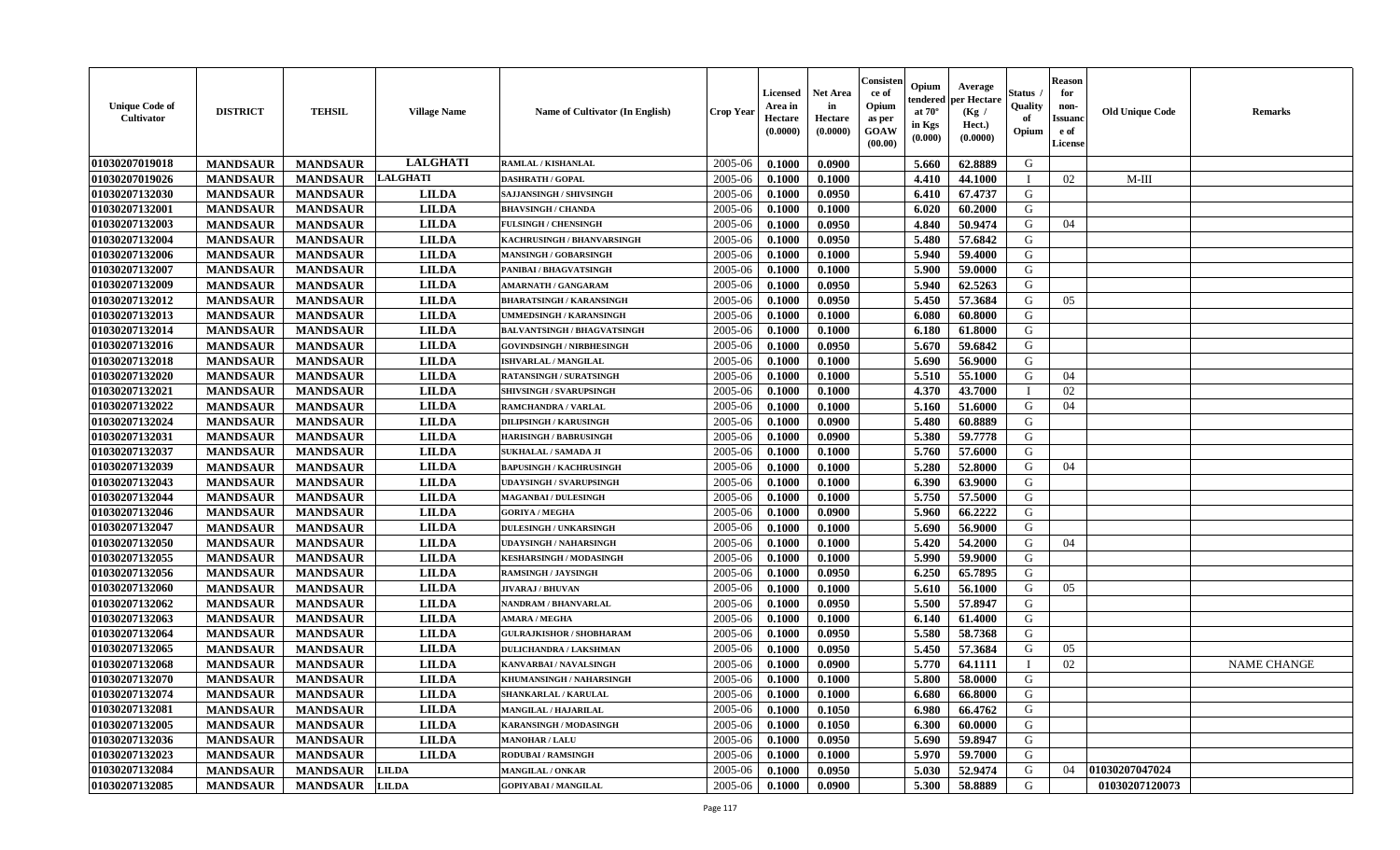| <b>Unique Code of</b><br>Cultivator | <b>DISTRICT</b> | <b>TEHSIL</b>   | <b>Village Name</b>    | <b>Name of Cultivator (In English)</b> | <b>Crop Year</b> | <b>Licensed</b><br>Area in<br>Hectare<br>(0.0000) | <b>Net Area</b><br>in<br>Hectare<br>(0.0000) | Consister<br>ce of<br>Opium<br>as per<br><b>GOAW</b><br>(00.00) | Opium<br>endered<br>at $70^\circ$<br>in Kgs<br>$(\mathbf{0.000})$ | Average<br>per Hectare<br>(Kg)<br>Hect.)<br>(0.0000) | Status<br>Quality<br>of<br>Opium | <b>Reason</b><br>for<br>non-<br><b>Issuanc</b><br>e of<br>License | <b>Old Unique Code</b> | <b>Remarks</b> |
|-------------------------------------|-----------------|-----------------|------------------------|----------------------------------------|------------------|---------------------------------------------------|----------------------------------------------|-----------------------------------------------------------------|-------------------------------------------------------------------|------------------------------------------------------|----------------------------------|-------------------------------------------------------------------|------------------------|----------------|
| 01030207132086                      | <b>MANDSAUR</b> | <b>MANDSAUR</b> | <b>LILDA</b>           | <b>AMRITALAL / BHERULAL</b>            | 2005-06          | 0.1000                                            | 0.1000                                       |                                                                 | 5.950                                                             | 59.5000                                              |                                  | 02                                                                | 01030207120061         |                |
| 01030207133049                      | <b>MANDSAUR</b> | <b>MANDSAUR</b> | <b>MALYA KHERKHEDA</b> | <b>SUKHLAL / BAGDIRAM</b>              | 2005-06          | 0.1000                                            | 0.0900                                       |                                                                 | 7.630                                                             | 84.7778                                              | G                                |                                                                   |                        |                |
| 01030207133001                      | <b>MANDSAUR</b> | <b>MANDSAUR</b> | <b>MALYA KHERKHEDA</b> | KAMAL / HIRALAL                        | 2005-06          | 0.1000                                            | 0.1000                                       |                                                                 | 6.280                                                             | 62.8000                                              | G                                |                                                                   |                        |                |
| 01030207133002                      | <b>MANDSAUR</b> | <b>MANDSAUR</b> | <b>MALYA KHERKHEDA</b> | <b>DEVILAL / VAJERAM</b>               | 2005-06          | 0.1000                                            | 0.0950                                       |                                                                 | 5.480                                                             | 57.6842                                              | G                                |                                                                   |                        |                |
| 01030207133005                      | <b>MANDSAUR</b> | <b>MANDSAUR</b> | <b>MALYA KHERKHEDA</b> | <b>GOPIBAI/KANVARLAL</b>               | 2005-06          | 0.1000                                            | 0.0950                                       |                                                                 | 5.560                                                             | 58.5263                                              | G                                |                                                                   |                        |                |
| 01030207133008                      | <b>MANDSAUR</b> | <b>MANDSAUR</b> | <b>MALYA KHERKHEDA</b> | MOHANLAL / KACHRU                      | 2005-06          | 0.1000                                            | 0.0950                                       |                                                                 | 5.890                                                             | 62.0000                                              | G                                |                                                                   |                        |                |
| 01030207133009                      | <b>MANDSAUR</b> | <b>MANDSAUR</b> | <b>MALYA KHERKHEDA</b> | <b>BHARATSINGH / KISHANSINGH</b>       | 2005-06          | 0.1000                                            | 0.1000                                       |                                                                 | 6.370                                                             | 63.7000                                              | G                                |                                                                   |                        |                |
| 01030207133011                      | <b>MANDSAUR</b> | <b>MANDSAUR</b> | <b>MALYA KHERKHEDA</b> | <b>GORILAL / MOHANLAL</b>              | 2005-06          | 0.1000                                            | 0.1000                                       |                                                                 | 6.260                                                             | 62.6000                                              | G                                |                                                                   |                        |                |
| 01030207133012                      | <b>MANDSAUR</b> | <b>MANDSAUR</b> | <b>MALYA KHERKHEDA</b> | KISHANDAS / SHANKARDAS                 | 2005-06          | 0.1000                                            | 0.1000                                       |                                                                 | 5.870                                                             | 58.7000                                              | G                                | 05                                                                |                        |                |
| 01030207133013                      | <b>MANDSAUR</b> | <b>MANDSAUR</b> | <b>MALYA KHERKHEDA</b> | PARASRAM / MADHU                       | 2005-06          | 0.1000                                            | 0.1000                                       |                                                                 | 5.920                                                             | 59.2000                                              | G                                |                                                                   |                        |                |
| 01030207133015                      | <b>MANDSAUR</b> | <b>MANDSAUR</b> | <b>MALYA KHERKHEDA</b> | MOHANLAL / MANNALAL                    | 2005-06          | 0.1000                                            | 0.1000                                       |                                                                 | 6.350                                                             | 63.5000                                              | G                                |                                                                   |                        |                |
| 01030207133016                      | <b>MANDSAUR</b> | <b>MANDSAUR</b> | <b>MALYA KHERKHEDA</b> | <b>NARAYAN / RAMLAL</b>                | 2005-06          | 0.1000                                            | 0.0900                                       |                                                                 | 5.200                                                             | 57.7778                                              | G                                |                                                                   |                        |                |
| 01030207133017                      | <b>MANDSAUR</b> | <b>MANDSAUR</b> | <b>MALYA KHERKHEDA</b> | MADANLAL / GANGAJI                     | 2005-06          | 0.1000                                            | 0.1000                                       |                                                                 | 6.970                                                             | 69.7000                                              | G                                |                                                                   |                        |                |
| 01030207133020                      | <b>MANDSAUR</b> | <b>MANDSAUR</b> | <b>MALYA KHERKHEDA</b> | RAMESHVAR / KANA                       | 2005-06          | 0.1000                                            | 0.0950                                       |                                                                 | 5.370                                                             | 56.5263                                              | G                                |                                                                   |                        |                |
| 01030207133025                      | <b>MANDSAUR</b> | <b>MANDSAUR</b> | <b>MALYA KHERKHEDA</b> | <b>GOPAL / JAVAHARLAL</b>              | 2005-06          | 0.1000                                            | 0.0950                                       |                                                                 | 6.540                                                             | 68.8421                                              | G                                |                                                                   |                        |                |
| 01030207133026                      | <b>MANDSAUR</b> | <b>MANDSAUR</b> | <b>MALYA KHERKHEDA</b> | <b>DASHRATH / KISHAN</b>               | 2005-06          | 0.1000                                            | 0.1000                                       |                                                                 | 6.180                                                             | 61.8000                                              | G                                |                                                                   |                        |                |
| 01030207133027                      | <b>MANDSAUR</b> | <b>MANDSAUR</b> | <b>MALYA KHERKHEDA</b> | <b>HIRALAL / DEV JI</b>                | 2005-06          | 0.1000                                            | 0.0950                                       |                                                                 | 6.190                                                             | 65.1579                                              | G                                |                                                                   |                        |                |
| 01030207133030                      | <b>MANDSAUR</b> | <b>MANDSAUR</b> | <b>MALYA KHERKHEDA</b> | <b>KACHRU / NATHU</b>                  | 2005-06          | 0.1000                                            | 0.0950                                       |                                                                 | 6.740                                                             | 70.9474                                              | G                                |                                                                   |                        |                |
| 01030207133031                      | <b>MANDSAUR</b> | <b>MANDSAUR</b> | <b>MALYA KHERKHEDA</b> | <b>SHANKAR / JORJI</b>                 | 2005-06          | 0.1000                                            | 0.0950                                       |                                                                 | 6.410                                                             | 67.4737                                              | G                                |                                                                   |                        |                |
| 01030207133032                      | <b>MANDSAUR</b> | <b>MANDSAUR</b> | <b>MALYA KHERKHEDA</b> | SHANTILAL / KARU JI                    | 2005-06          | 0.1000                                            | 0.0950                                       |                                                                 | 6.050                                                             | 63.6842                                              | G                                |                                                                   |                        |                |
| 01030207133034                      | <b>MANDSAUR</b> | <b>MANDSAUR</b> | <b>MALYA KHERKHEDA</b> | KAMLABAI / RAMCHANDRA                  | 2005-06          | 0.1000                                            | 0.1000                                       |                                                                 | 6.150                                                             | 61.5000                                              | G                                |                                                                   |                        |                |
| 01030207133035                      | <b>MANDSAUR</b> | <b>MANDSAUR</b> | <b>MALYA KHERKHEDA</b> | NARAYANSINGH / GANESHRAM               | 2005-06          | 0.1000                                            | 0.0950                                       |                                                                 | 6.090                                                             | 64.1053                                              | G                                |                                                                   |                        |                |
| 01030207133036                      | <b>MANDSAUR</b> | <b>MANDSAUR</b> | <b>MALYA KHERKHEDA</b> | JIVAN / BALU JI                        | 2005-06          | 0.1000                                            | 0.0950                                       |                                                                 | 5.960                                                             | 62.7368                                              | G                                |                                                                   |                        |                |
| 01030207133038                      | <b>MANDSAUR</b> | <b>MANDSAUR</b> | <b>MALYA KHERKHEDA</b> | KISHANDAS / KANHIYADAS                 | 2005-06          | 0.1000                                            | 0.1050                                       |                                                                 | 6.130                                                             | 58.3810                                              | G                                |                                                                   |                        |                |
| 01030207133039                      | <b>MANDSAUR</b> | <b>MANDSAUR</b> | <b>MALYA KHERKHEDA</b> | <b>HIRASINGH / BAHADURSINGH</b>        | 2005-06          | 0.1000                                            | 0.0950                                       |                                                                 | 6.250                                                             | 65.7895                                              | G                                |                                                                   |                        |                |
| 01030207133040                      | <b>MANDSAUR</b> | <b>MANDSAUR</b> | <b>MALYA KHERKHEDA</b> | <b>JIVANSINGH / NARAYANSINGH</b>       | 2005-06          | 0.1000                                            | 0.0950                                       |                                                                 | 6.570                                                             | 69.1579                                              | G                                |                                                                   |                        |                |
| 01030207133043                      | <b>MANDSAUR</b> | <b>MANDSAUR</b> | <b>MALYA KHERKHEDA</b> | LAKSHMINARAYAN / NANDA                 | 2005-06          | 0.1000                                            | 0.1000                                       |                                                                 | 6.800                                                             | 68.0000                                              | G                                |                                                                   |                        |                |
| 01030207133044                      | <b>MANDSAUR</b> | <b>MANDSAUR</b> | <b>MALYA KHERKHEDA</b> | <b>SHIVLAL / GOVINDA</b>               | 2005-06          | 0.1000                                            | 0.0950                                       |                                                                 | 6.090                                                             | 64.1053                                              | G                                |                                                                   |                        |                |
| 01030207133045                      | <b>MANDSAUR</b> | <b>MANDSAUR</b> | <b>MALYA KHERKHEDA</b> | <b>DURGASHANKAR / BHERULAL</b>         | 2005-06          | 0.1000                                            | 0.1050                                       |                                                                 | 6.380                                                             | 60.7619                                              | G                                |                                                                   |                        |                |
| 01030207133046                      | <b>MANDSAUR</b> | <b>MANDSAUR</b> | <b>MALYA KHERKHEDA</b> | <b>BASANTILAL / MOHANLAL</b>           | 2005-06          | 0.1000                                            | 0.0950                                       |                                                                 | 5.770                                                             | 60.7368                                              | G                                |                                                                   |                        |                |
| 01030207133048                      | <b>MANDSAUR</b> | <b>MANDSAUR</b> | <b>MALYA KHERKHEDA</b> | RAMKANYA / KAILASH                     | 2005-06          | 0.1000                                            | 0.0900                                       |                                                                 | 5.890                                                             | 65.4444                                              | G                                |                                                                   |                        |                |
| 01030207133050                      | <b>MANDSAUR</b> | <b>MANDSAUR</b> | <b>MALYA KHERKHEDA</b> | <b>NANURAM / BAGDIRAM</b>              | 2005-06          | 0.1000                                            | 0.1000                                       |                                                                 | 6.680                                                             | 66.8000                                              | G                                |                                                                   |                        |                |
| 01030207133055                      | <b>MANDSAUR</b> | <b>MANDSAUR</b> | <b>MALYA KHERKHEDA</b> | KAMALRAM / DEVILAL                     | 2005-06          | 0.1000                                            | 0.1000                                       |                                                                 | 6.780                                                             | 67.8000                                              | G                                |                                                                   |                        |                |
| 01030207133057                      | <b>MANDSAUR</b> | <b>MANDSAUR</b> | <b>MALYA KHERKHEDA</b> | <b>HIRALAL / BHAGVAN</b>               | 2005-06          | 0.1000                                            | 0.1000                                       |                                                                 | 6.030                                                             | 60.3000                                              | G                                |                                                                   |                        |                |
| 01030207133058                      | <b>MANDSAUR</b> | <b>MANDSAUR</b> | <b>MALYA KHERKHEDA</b> | <b>RAMCHANDRA / KARU</b>               | 2005-06          | 0.1000                                            | 0.0950                                       |                                                                 | 6.660                                                             | 70.1053                                              | G                                |                                                                   |                        |                |
| 01030207133059                      | <b>MANDSAUR</b> | MANDSAUR        | <b>MALYA KHERKHEDA</b> | <b>MANSINGH / BAHADUR SINGH</b>        | $2005 - 06$      | 0.1000                                            | 0.1050                                       |                                                                 | 6.590                                                             | 62.7619                                              | G                                |                                                                   |                        |                |
| 01030207133060                      | <b>MANDSAUR</b> | <b>MANDSAUR</b> | <b>MALYA KHERKHEDA</b> | <b>GAVRILAL / BHERUSING</b>            | 2005-06          | 0.1000                                            | 0.0950                                       |                                                                 | 6.080                                                             | 64.0000                                              | G                                |                                                                   |                        |                |
| 01030207133064                      | <b>MANDSAUR</b> | <b>MANDSAUR</b> | <b>MALYA KHERKHEDA</b> | VARDICHANDRA / MOHANLAL                | 2005-06          | 0.1000                                            | 0.0950                                       |                                                                 | 6.670                                                             | 70.2105                                              | G                                |                                                                   |                        |                |
| 01030207133065                      | <b>MANDSAUR</b> | <b>MANDSAUR</b> | <b>MALYA KHERKHEDA</b> | KASTURIBAI / MOHANDAS                  | 2005-06          | 0.1000                                            | 0.1000                                       |                                                                 | 7.100                                                             | 71.0000                                              | G                                |                                                                   |                        |                |
| 01030207133073                      | <b>MANDSAUR</b> | <b>MANDSAUR</b> | <b>MALYA KHERKHEDA</b> | <b>BHERULAL / GUMAN</b>                | 2005-06          | 0.1000                                            | 0.1000                                       |                                                                 | 5.970                                                             | 59.7000                                              | G                                |                                                                   |                        |                |
| 01030207133074                      | <b>MANDSAUR</b> | <b>MANDSAUR</b> | <b>MALYA KHERKHEDA</b> | <b>BADRILAL / MOTILAL</b>              | 2005-06          | 0.1000                                            | 0.1000                                       |                                                                 | 6.290                                                             | 62.9000                                              | G                                |                                                                   |                        |                |
| 01030207133075                      | <b>MANDSAUR</b> | <b>MANDSAUR</b> | <b>MALYA KHERKHEDA</b> | <b>MOHANLAL / RAMA DHOBI</b>           | 2005-06          | 0.1000                                            | 0.1000                                       |                                                                 | 6.350                                                             | 63.5000                                              | G                                |                                                                   |                        |                |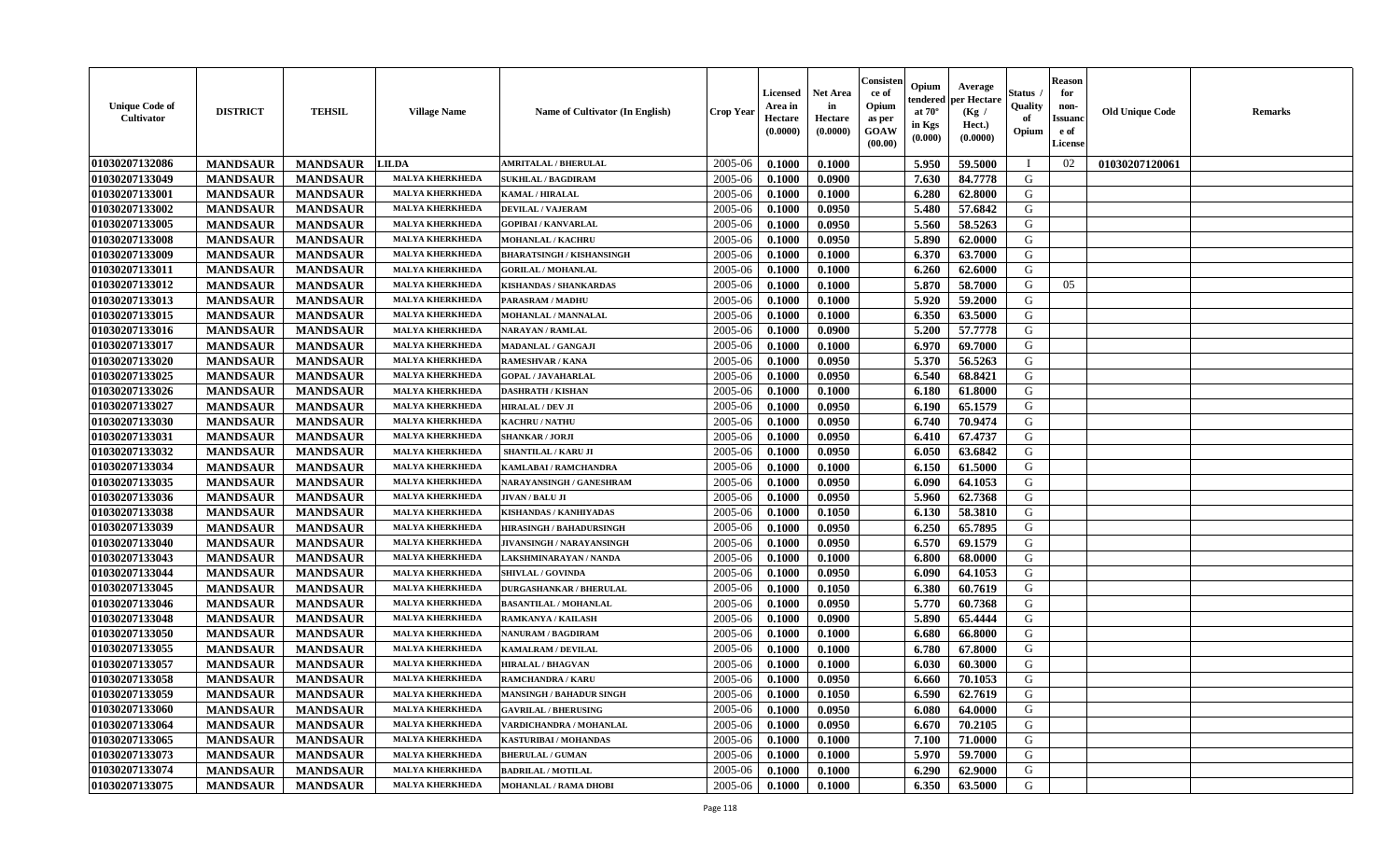| <b>Unique Code of</b><br><b>Cultivator</b> | <b>DISTRICT</b> | <b>TEHSIL</b>   | <b>Village Name</b>    | <b>Name of Cultivator (In English)</b> | <b>Crop Year</b> | <b>Licensed</b><br>Area in<br>Hectare<br>(0.0000) | <b>Net Area</b><br>in<br>Hectare<br>(0.0000) | Consisteı<br>ce of<br>Opium<br>as per<br><b>GOAW</b><br>(00.00) | Opium<br>endered<br>at $70^\circ$<br>in Kgs<br>$(\mathbf{0.000})$ | Average<br>per Hectare<br>(Kg)<br>Hect.)<br>(0.0000) | Status<br>Quality<br>of<br>Opium | Reason<br>for<br>non-<br>Issuan<br>e of<br>License | <b>Old Unique Code</b> | <b>Remarks</b> |
|--------------------------------------------|-----------------|-----------------|------------------------|----------------------------------------|------------------|---------------------------------------------------|----------------------------------------------|-----------------------------------------------------------------|-------------------------------------------------------------------|------------------------------------------------------|----------------------------------|----------------------------------------------------|------------------------|----------------|
| 01030207133076                             | <b>MANDSAUR</b> | <b>MANDSAUR</b> | <b>MALYA KHERKHEDA</b> | NANDA / KISHAN AANJANA                 | 2005-06          | 0.1000                                            | 0.1050                                       |                                                                 | 6.870                                                             | 65.4286                                              | G                                |                                                    |                        |                |
| 01030207133077                             | <b>MANDSAUR</b> | <b>MANDSAUR</b> | <b>MALYA KHERKHEDA</b> | <b>BAGDIRAM / UDA</b>                  | 2005-06          | 0.1000                                            | 0.0900                                       |                                                                 | 6.130                                                             | 68.1111                                              | G                                |                                                    |                        |                |
| 01030207133078                             | <b>MANDSAUR</b> | <b>MANDSAUR</b> | <b>MALYA KHERKHEDA</b> | <b>JAGDISH / KACHRU</b>                | 2005-06          | 0.1000                                            | 0.0950                                       |                                                                 | 5.890                                                             | 62.0000                                              | G                                |                                                    |                        |                |
| 01030207133080                             | <b>MANDSAUR</b> | <b>MANDSAUR</b> | <b>MALYA KHERKHEDA</b> | <b>JABRU / RAMKISHAN</b>               | 2005-06          | 0.1000                                            | 0.1000                                       |                                                                 | 5.970                                                             | 59.7000                                              | G                                |                                                    |                        |                |
| 01030207133082                             | <b>MANDSAUR</b> | <b>MANDSAUR</b> | <b>MALYA KHERKHEDA</b> | PRABHUBAI / KACHRU                     | 2005-06          | 0.1000                                            | 0.1000                                       |                                                                 | 6.510                                                             | 65.1000                                              | G                                |                                                    |                        |                |
| 01030207133083                             | <b>MANDSAUR</b> | <b>MANDSAUR</b> | <b>MALYA KHERKHEDA</b> | <b>SHANKARLAL / BHERU</b>              | 2005-06          | 0.1000                                            | 0.1000                                       |                                                                 | 6.140                                                             | 61.4000                                              | G                                |                                                    |                        |                |
| 01030207133088                             | <b>MANDSAUR</b> | <b>MANDSAUR</b> | <b>MALYA KHERKHEDA</b> | <b>SURAJBAI / KACHRU</b>               | 2005-06          | 0.1000                                            | 0.1000                                       |                                                                 | 6.780                                                             | 67.8000                                              | G                                |                                                    |                        |                |
| 01030207133090                             | <b>MANDSAUR</b> | <b>MANDSAUR</b> | <b>MALYA KHERKHEDA</b> | KACHRU / MOTILAL                       | 2005-06          | 0.1000                                            | 0.0900                                       |                                                                 | 6.870                                                             | 76.3333                                              | G                                |                                                    |                        |                |
| 01030207133091                             | <b>MANDSAUR</b> | <b>MANDSAUR</b> | <b>MALYA KHERKHEDA</b> | <b>HEMANTBAI/NARAYAN</b>               | 2005-06          | 0.1000                                            | 0.0950                                       |                                                                 | 6.580                                                             | 69.2632                                              | G                                |                                                    |                        |                |
| 01030207133094                             | <b>MANDSAUR</b> | <b>MANDSAUR</b> | <b>MALYA KHERKHEDA</b> | LAKSHMAN / MOD JI                      | 2005-06          | 0.1000                                            | 0.0950                                       |                                                                 | 5.980                                                             | 62.9474                                              | G                                |                                                    |                        |                |
| 01030207133095                             | <b>MANDSAUR</b> | <b>MANDSAUR</b> | <b>MALYA KHERKHEDA</b> | <b>DEVA / NANURAM</b>                  | 2005-06          | 0.1000                                            | 0.1050                                       |                                                                 | 7.360                                                             | 70.0952                                              | G                                |                                                    |                        |                |
| 01030207133086                             | <b>MANDSAUR</b> | <b>MANDSAUR</b> | <b>MALYA KHERKHEDA</b> | <b>JABRU / BHAGVAN</b>                 | 2005-06          | 0.1000                                            | 0.0900                                       |                                                                 | 5.410                                                             | 60.1111                                              | G                                |                                                    |                        |                |
| 01030207133153                             | <b>MANDSAUR</b> | <b>MANDSAUR</b> | <b>MALYA KHERKHEDA</b> | SURESHKUMAR / BHANVARLAL               | 2005-06          | 0.1000                                            | 0.0900                                       |                                                                 | 5.910                                                             | 65.6667                                              | G                                |                                                    |                        |                |
| 01030207133097                             | <b>MANDSAUR</b> | <b>MANDSAUR</b> | <b>MALYA KHERKHEDA</b> | JAGDISH / GANGABAI                     | 2005-06          | 0.1000                                            | 0.0950                                       |                                                                 | 5.680                                                             | 59.7895                                              | G                                |                                                    |                        |                |
| 01030207133099                             | <b>MANDSAUR</b> | <b>MANDSAUR</b> | <b>MALYA KHERKHEDA</b> | <b>LAKSHMAN / BALU</b>                 | 2005-06          | 0.1000                                            | 0.1000                                       |                                                                 | 6.860                                                             | 68.6000                                              | G                                |                                                    |                        |                |
| 01030207133100                             | <b>MANDSAUR</b> | <b>MANDSAUR</b> | <b>MALYA KHERKHEDA</b> | <b>KALURAM / KANAJI</b>                | 2005-06          | 0.1000                                            | 0.1000                                       |                                                                 | 6.390                                                             | 63.9000                                              | G                                |                                                    |                        |                |
| 01030207133102                             | <b>MANDSAUR</b> | <b>MANDSAUR</b> | <b>MALYA KHERKHEDA</b> | <b>KISHANLAL / BHERU</b>               | 2005-06          | 0.1000                                            | 0.1000                                       |                                                                 | 6.620                                                             | 66.2000                                              | G                                |                                                    |                        |                |
| 01030207133103                             | <b>MANDSAUR</b> | <b>MANDSAUR</b> | <b>MALYA KHERKHEDA</b> | ANANT NARAYAN / PANNALAL               | 2005-06          | 0.1000                                            | 0.1000                                       |                                                                 | 6.930                                                             | 69.3000                                              | G                                |                                                    |                        |                |
| 01030207133104                             | <b>MANDSAUR</b> | <b>MANDSAUR</b> | <b>MALYA KHERKHEDA</b> | <b>DHAPUBAI/UDA</b>                    | 2005-06          | 0.1000                                            | 0.1000                                       |                                                                 | 6.320                                                             | 63.2000                                              | G                                |                                                    |                        |                |
| 01030207133105                             | <b>MANDSAUR</b> | <b>MANDSAUR</b> | <b>MALYA KHERKHED</b>  | <b>MANNA / BHERA</b>                   | 2005-06          | 0.1000                                            | 0.0900                                       |                                                                 | 6.120                                                             | 68.0000                                              | G                                |                                                    |                        |                |
| 01030207133106                             | <b>MANDSAUR</b> | <b>MANDSAUR</b> | <b>MALYA KHERKHEDA</b> | <b>BHERULAL / KESHURAM</b>             | 2005-06          | 0.1000                                            | 0.1050                                       |                                                                 | 7.720                                                             | 73.5238                                              | G                                |                                                    |                        |                |
| 01030207133108                             | <b>MANDSAUR</b> | <b>MANDSAUR</b> | <b>MALYA KHERKHEDA</b> | SAJJANBAI / SHANKARLAL                 | 2005-06          | 0.1000                                            | 0.1050                                       |                                                                 | 6.540                                                             | 62.2857                                              | G                                |                                                    |                        |                |
| 01030207133109                             | <b>MANDSAUR</b> | <b>MANDSAUR</b> | <b>MALYA KHERKHEDA</b> | PRABHULAL / RAMLAL DHOBI               | 2005-06          | 0.1000                                            | 0.1000                                       |                                                                 | 6.560                                                             | 65.6000                                              | G                                |                                                    |                        |                |
| 01030207133112                             | <b>MANDSAUR</b> | <b>MANDSAUR</b> | <b>MALYA KHERKHEDA</b> | KELASHCHANDRA / BADRILAL               | 2005-06          | 0.1000                                            | 0.0950                                       |                                                                 | 6.010                                                             | 63.2632                                              | G                                |                                                    |                        |                |
| 01030207133113                             | <b>MANDSAUR</b> | <b>MANDSAUR</b> | <b>MALYA KHERKHEDA</b> | <b>GANPATLAL / MADHO</b>               | 2005-06          | 0.1000                                            | 0.0950                                       |                                                                 | 6.130                                                             | 64.5263                                              | G                                |                                                    |                        |                |
| 01030207133114                             | <b>MANDSAUR</b> | <b>MANDSAUR</b> | <b>MALYA KHERKHEDA</b> | KAMALSINGH / MADHOJI                   | 2005-06          | 0.1000                                            | 0.1000                                       |                                                                 | 5.770                                                             | 57.7000                                              | G                                |                                                    |                        |                |
| 01030207133115                             | <b>MANDSAUR</b> | <b>MANDSAUR</b> | <b>MALYA KHERKHEDA</b> | <b>DEVILAL / UDAJI</b>                 | 2005-06          | 0.1000                                            | 0.1000                                       |                                                                 | 6.350                                                             | 63.5000                                              | G                                |                                                    |                        |                |
| 01030207133122                             | <b>MANDSAUR</b> | <b>MANDSAUR</b> | <b>MALYA KHERKHEDA</b> | KANHEYADAS / TULSIDAS                  | 2005-06          | 0.1000                                            | 0.1000                                       |                                                                 | 6.220                                                             | 62.2000                                              | G                                |                                                    |                        |                |
| 01030207133124                             | <b>MANDSAUR</b> | <b>MANDSAUR</b> | <b>MALYA KHERKHEDA</b> | NANDRAM / NATHU JI                     | 2005-06          | 0.1000                                            | 0.1000                                       |                                                                 | 6.260                                                             | 62.6000                                              | G                                |                                                    |                        |                |
| 01030207133125                             | <b>MANDSAUR</b> | <b>MANDSAUR</b> | <b>MALYA KHERKHEDA</b> | <b>BHAGIRATH / KALU</b>                | 2005-06          | 0.1000                                            | 0.0950                                       |                                                                 | 4.990                                                             | 52,5263                                              | G                                | 04                                                 |                        |                |
| 01030207133127                             | <b>MANDSAUR</b> | <b>MANDSAUR</b> | <b>MALYA KHERKHEDA</b> | <b>BALU / KACHRU</b>                   | 2005-06          | 0.1000                                            | 0.1000                                       |                                                                 | 6.520                                                             | 65.2000                                              | G                                |                                                    |                        |                |
| 01030207133131                             | <b>MANDSAUR</b> | <b>MANDSAUR</b> | <b>MALYA KHERKHEDA</b> | <b>JAGDISH / NATHULAL</b>              | 2005-06          | 0.1000                                            | 0.1000                                       |                                                                 | 6.250                                                             | 62.5000                                              | G                                |                                                    |                        |                |
| 01030207133135                             | <b>MANDSAUR</b> | <b>MANDSAUR</b> | <b>MALYA KHERKHEDA</b> | MANGILAL / BHERULAL                    | 2005-06          | 0.1000                                            | 0.1050                                       |                                                                 | 6.680                                                             | 63.6190                                              | G                                |                                                    |                        |                |
| 01030207133143                             | <b>MANDSAUR</b> | <b>MANDSAUR</b> | <b>MALYA KHERKHED</b>  | MOHANLAL / BHAGVAN                     | 2005-06          | 0.1000                                            | 0.1000                                       |                                                                 | 5.720                                                             | 57.2000                                              | G                                | 05                                                 |                        |                |
| 01030207133148                             | <b>MANDSAUR</b> | <b>MANDSAUR</b> | <b>MALYA KHERKHEDA</b> | SITABAI / JORJI                        | 2005-06          | 0.1000                                            | 0.0950                                       |                                                                 | 6.290                                                             | 66.2105                                              | G                                |                                                    |                        |                |
| 01030207133149                             | <b>MANDSAUR</b> | <b>MANDSAUR</b> | <b>MALYA KHERKHEDA</b> | <b>LILABAI/KISHANLAL</b>               | $2005 - 06$      | 0.1000                                            | 0.1000                                       |                                                                 | 6.320                                                             | 63.2000                                              | G                                |                                                    |                        |                |
| <b>01030207133151</b>                      | <b>MANDSAUR</b> | <b>MANDSAUR</b> | <b>MALYA KHERKHEDA</b> | <b>BANSHILAL / HARISHCHANDRA</b>       | 2005-06          | 0.1000                                            | 0.0950                                       |                                                                 | 6.360                                                             | 66.9474                                              | G                                |                                                    |                        |                |
| 01030207133158                             | <b>MANDSAUR</b> | <b>MANDSAUR</b> | <b>MALYA KHERKHEDA</b> | <b>BHANVARLAL / SHANKARLAL</b>         | 2005-06          | 0.1000                                            | 0.0950                                       |                                                                 | 6.200                                                             | 65.2632                                              | G                                |                                                    |                        |                |
| 01030207133161                             | <b>MANDSAUR</b> | <b>MANDSAUR</b> | <b>MALYA KHERKHEDA</b> | <b>GOPALSINGH / KHEMRAJ</b>            | 2005-06          | 0.1000                                            | 0.1000                                       |                                                                 | 6.230                                                             | 62.3000                                              | G                                |                                                    |                        |                |
| 01030207133163                             | <b>MANDSAUR</b> | <b>MANDSAUR</b> | <b>MALYA KHERKHEDA</b> | <b>KANCHANBAI / BAGDIRAM</b>           | 2005-06          | 0.1000                                            | 0.0950                                       |                                                                 | 6.340                                                             | 66.7368                                              | G                                |                                                    |                        |                |
| 01030207133164                             | <b>MANDSAUR</b> | <b>MANDSAUR</b> | <b>MALYA KHERKHEDA</b> | <b>KAILASH / HIRALAL</b>               | 2005-06          | 0.1000                                            | 0.0950                                       |                                                                 | 5.670                                                             | 59.6842                                              | G                                |                                                    |                        |                |
| 01030207133166                             | <b>MANDSAUR</b> | <b>MANDSAUR</b> | <b>MALYA KHERKHEDA</b> | <b>BALARAM / NANDRAM DARJI</b>         | 2005-06          | 0.1000                                            | 0.0950                                       |                                                                 | 6.120                                                             | 64.4211                                              | G                                |                                                    |                        |                |
|                                            |                 |                 |                        |                                        |                  |                                                   |                                              |                                                                 |                                                                   |                                                      |                                  |                                                    |                        |                |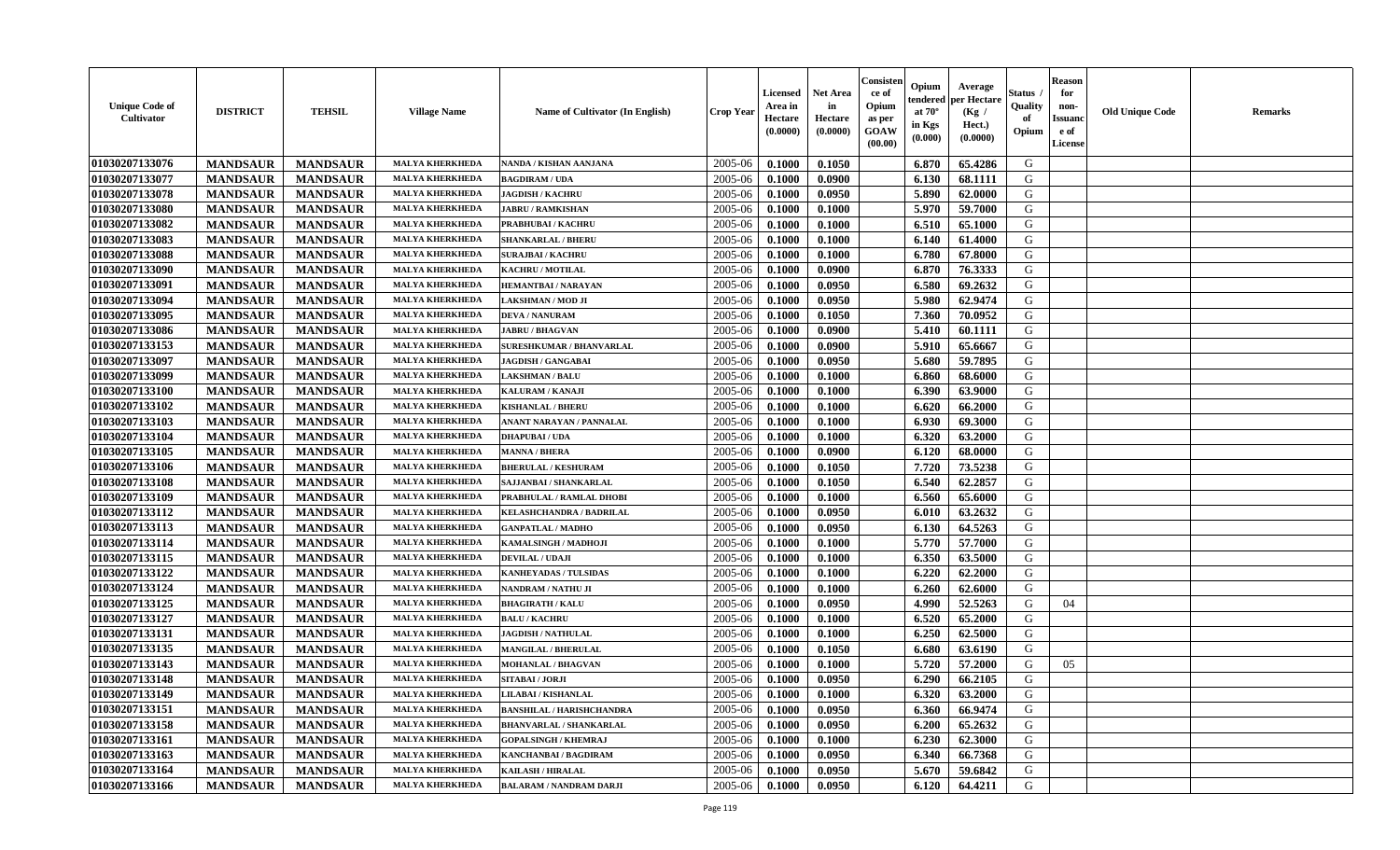| <b>Unique Code of</b><br><b>Cultivator</b> | <b>DISTRICT</b> | <b>TEHSIL</b>   | <b>Village Name</b>    | Name of Cultivator (In English) | <b>Crop Year</b> | <b>Licensed</b><br>Area in<br>Hectare<br>(0.0000) | <b>Net Area</b><br>in<br>Hectare<br>(0.0000) | Consisteı<br>ce of<br>Opium<br>as per<br><b>GOAW</b><br>(00.00) | Opium<br>endered<br>at $70^\circ$<br>in Kgs<br>$(\mathbf{0.000})$ | Average<br>per Hectare<br>(Kg)<br>Hect.)<br>(0.0000) | Status<br>Quality<br>of<br>Opium | Reason<br>for<br>non-<br>Issuan<br>e of<br>License | <b>Old Unique Code</b> | <b>Remarks</b> |
|--------------------------------------------|-----------------|-----------------|------------------------|---------------------------------|------------------|---------------------------------------------------|----------------------------------------------|-----------------------------------------------------------------|-------------------------------------------------------------------|------------------------------------------------------|----------------------------------|----------------------------------------------------|------------------------|----------------|
| 01030207133167                             | <b>MANDSAUR</b> | <b>MANDSAUR</b> | <b>MALYA KHERKHEDA</b> | RUGNATH SINGH / KACHRU JI       | 2005-06          | 0.1000                                            | 0.1000                                       |                                                                 | 6.310                                                             | 63.1000                                              | G                                |                                                    |                        |                |
| 01030207133168                             | <b>MANDSAUR</b> | <b>MANDSAUR</b> | <b>MALYA KHERKHEDA</b> | <b>GOPAL / KISHANLAL</b>        | 2005-06          | 0.1000                                            | 0.0950                                       |                                                                 | 6.710                                                             | 70.6316                                              | G                                |                                                    |                        |                |
| 01030207133169                             | <b>MANDSAUR</b> | <b>MANDSAUR</b> | <b>MALYA KHERKHEDA</b> | SHIVNARAYAN / JABRU             | 2005-06          | 0.1000                                            | 0.0950                                       |                                                                 | 6.340                                                             | 66.7368                                              | G                                |                                                    |                        |                |
| 01030207133170                             | <b>MANDSAUR</b> | <b>MANDSAUR</b> | <b>MALYA KHERKHEDA</b> | RUGNATHSINGH / KAILASHCHANDRA   | 2005-06          | 0.1000                                            | 0.0950                                       |                                                                 | 6.250                                                             | 65.7895                                              | G                                |                                                    |                        |                |
| 01030207133172                             | <b>MANDSAUR</b> | <b>MANDSAUR</b> | <b>MALYA KHERKHEDA</b> | NARAYANDAS / KANHAIYALAL        | 2005-06          | 0.1000                                            | 0.1000                                       |                                                                 | 6.350                                                             | 63.5000                                              | G                                |                                                    |                        |                |
| 01030207133175                             | <b>MANDSAUR</b> | <b>MANDSAUR</b> | <b>MALYA KHERKHEDA</b> | <b>DHURIBAI / KACHRU</b>        | 2005-06          | 0.1000                                            | 0.1050                                       |                                                                 | 6.460                                                             | 61.5238                                              | G                                |                                                    |                        |                |
| 01030207133176                             | <b>MANDSAUR</b> | <b>MANDSAUR</b> | <b>MALYA KHERKHEDA</b> | <b>JAWAHARLAL / KACHRU</b>      | 2005-06          | 0.1000                                            | 0.1050                                       |                                                                 | 6.410                                                             | 61.0476                                              | G                                |                                                    |                        |                |
| 01030207133180                             | <b>MANDSAUR</b> | <b>MANDSAUR</b> | <b>MALYA KHERKHEDA</b> | <b>DASHRATH / SHANKARLAL</b>    | 2005-06          | 0.1000                                            | 0.0950                                       |                                                                 | 5.670                                                             | 59.6842                                              | G                                |                                                    |                        |                |
| 01030207133181                             | <b>MANDSAUR</b> | <b>MANDSAUR</b> | <b>MALYA KHERKHEDA</b> | KELASHCHAND / ANTERNARAYAN      | 2005-06          | 0.1000                                            | 0.1000                                       |                                                                 | 6.480                                                             | 64.8000                                              | G                                |                                                    |                        |                |
| 01030207133184                             | <b>MANDSAUR</b> | <b>MANDSAUR</b> | <b>MALYA KHERKHEDA</b> | <b>MOHANLAL / FATTA JI</b>      | 2005-06          | 0.1000                                            | 0.0950                                       |                                                                 | 6.490                                                             | 68.3158                                              | G                                |                                                    |                        |                |
| 01030207133185                             | <b>MANDSAUR</b> | <b>MANDSAUR</b> | <b>MALYA KHERKHEDA</b> | <b>BALURAM / KISHAN JI</b>      | 2005-06          | 0.1000                                            | 0.0950                                       |                                                                 | 5.470                                                             | 57.5789                                              | G                                |                                                    |                        |                |
| 01030207133186                             | <b>MANDSAUR</b> | <b>MANDSAUR</b> | <b>MALYA KHERKHEDA</b> | JUJHAR / UDA JI                 | 2005-06          | 0.1000                                            | 0.0950                                       |                                                                 | 6.120                                                             | 64.4211                                              | G                                | 01                                                 |                        |                |
| 01030207133188                             | <b>MANDSAUR</b> | <b>MANDSAUR</b> | <b>MALYA KHERKHEDA</b> | <b>MOHANLAL / RAMKISHAN</b>     | 2005-06          | 0.1000                                            | 0.1000                                       |                                                                 | 6.290                                                             | 62.9000                                              | G                                |                                                    |                        |                |
| 01030207133189                             | <b>MANDSAUR</b> | <b>MANDSAUR</b> | <b>MALYA KHERKHEDA</b> | <b>BADRILAL / JAVAHARLAL</b>    | 2005-06          | 0.1000                                            | 0.0950                                       |                                                                 | 6.410                                                             | 67.4737                                              | G                                |                                                    |                        |                |
| 01030207133157                             | <b>MANDSAUR</b> | <b>MANDSAUR</b> | <b>MALYA KHERKHEDA</b> | <b>MIRABAI / BALIBAI</b>        | 2005-06          | 0.1000                                            | 0.0950                                       |                                                                 | 6.410                                                             | 67.4737                                              | G                                |                                                    |                        |                |
| 01030207133132                             | <b>MANDSAUR</b> | <b>MANDSAUR</b> | <b>MALYA KHERKHEDA</b> | <b>JAGDISH / NANDLAL</b>        | 2005-06          | 0.1000                                            | 0.0900                                       |                                                                 | 6.240                                                             | 69.3333                                              | G                                |                                                    |                        |                |
| 01030207133144                             | <b>MANDSAUR</b> | <b>MANDSAUR</b> | <b>MALYA KHERKHEDA</b> | <b>CHATURBHAJ / NANDA</b>       | 2005-06          | 0.1000                                            | 0.1000                                       |                                                                 | 5.960                                                             | 59.6000                                              | G                                |                                                    |                        |                |
| 01030207133165                             | <b>MANDSAUR</b> | <b>MANDSAUR</b> | <b>MALYA KHERKHEDA</b> | MANGILAL / NANDRAM TAILI        | 2005-06          | 0.1000                                            | 0.1000                                       |                                                                 | 6.930                                                             | 69.3000                                              | G                                |                                                    |                        |                |
| 01030207133107                             | <b>MANDSAUR</b> | <b>MANDSAUR</b> | <b>MALYA KHERKHEDA</b> | KAMALRAM / SAVA JI              | 2005-06          | 0.1000                                            | 0.1000                                       |                                                                 | 5.770                                                             | 57.7000                                              | G                                |                                                    |                        |                |
| 01030207133087                             | <b>MANDSAUR</b> | <b>MANDSAUR</b> | <b>MALYA KHERKHED</b>  | NANDU BAI / UDA                 | 2005-06          | 0.1000                                            | 0.1000                                       |                                                                 | 6.440                                                             | 64.4000                                              | G                                |                                                    |                        |                |
| 01030207133116                             | <b>MANDSAUR</b> | <b>MANDSAUR</b> | <b>MALYA KHERKHEDA</b> | JAWAHERLAL / MANNALAL           | 2005-06          | 0.1000                                            | 0.1000                                       |                                                                 | 5.400                                                             | 54.0000                                              | G                                | 04                                                 |                        |                |
| 01030207133210                             | <b>MANDSAUR</b> | <b>MANDSAUR</b> | <b>MALYA KHERKHEDA</b> | <b>MODIRAM / NATHU</b>          | 2005-06          | 0.1000                                            | 0.1000                                       |                                                                 | 5.670                                                             | 56.7000                                              | G                                |                                                    |                        |                |
| 01030207133211                             | <b>MANDSAUR</b> | <b>MANDSAUR</b> | <b>MALYA KHERKHEDA</b> | SHANKARLAL / MODIRAM            | 2005-06          | 0.1000                                            | 0.1000                                       |                                                                 | 5.240                                                             | 52.4000                                              | G                                | 04                                                 |                        |                |
| 01030207133014                             | <b>MANDSAUR</b> | <b>MANDSAUR</b> | <b>MALYA KHERKHEDA</b> | <b>KAILASH / MADHU</b>          | 2005-06          | 0.1000                                            | 0.0950                                       |                                                                 | 5.500                                                             | 57.8947                                              | G                                |                                                    |                        |                |
| 01030207133183                             | <b>MANDSAUR</b> | <b>MANDSAUR</b> | <b>MALYA KHERKHEDA</b> | <b>GANPATLAL / SHANKARLAL</b>   | 2005-06          | 0.1000                                            | 0.0950                                       |                                                                 | 5.860                                                             | 61.6842                                              | G                                | 05                                                 |                        |                |
| 01030207134001                             | <b>MANDSAUR</b> | <b>MANDSAUR</b> | <b>NAWANKHEDI</b>      | <b>BABULAL / NANURAM</b>        | 2005-06          | 0.1000                                            | 0.0950                                       |                                                                 | 7.160                                                             | 75.3684                                              | G                                |                                                    |                        |                |
| 01030207134011                             | <b>MANDSAUR</b> | <b>MANDSAUR</b> | <b>NAWANKHEDI</b>      | REJKUNVARBAI / BAPUSINGH        | 2005-06          | 0.1000                                            | 0.0850                                       |                                                                 | 4.240                                                             | 49.8824                                              | G                                | 04                                                 |                        |                |
| 01030207134021                             | <b>MANDSAUR</b> | <b>MANDSAUR</b> | <b>NAWANKHEDI</b>      | PRABHULAL / PRAKASH             | 2005-06          | 0.1000                                            | 0.1000                                       |                                                                 | 7.430                                                             | 74.3000                                              | G                                |                                                    |                        |                |
| 01030207134031                             | <b>MANDSAUR</b> | <b>MANDSAUR</b> | <b>NAWANKHEDI</b>      | PRABHULAL / NANURAM             | 2005-06          | 0.1000                                            | 0.0950                                       |                                                                 | 6.840                                                             | 72.0000                                              | G                                |                                                    |                        |                |
| 01030207134043                             | <b>MANDSAUR</b> | <b>MANDSAUR</b> | <b>NAWANKHEDI</b>      | LAXMINARAYAN / HARIRAM          | 2005-06          | 0.1000                                            | 0.0950                                       |                                                                 | 7.120                                                             | 74.9474                                              | G                                |                                                    |                        |                |
| 01030207134052                             | <b>MANDSAUR</b> | <b>MANDSAUR</b> | <b>NAWANKHEDI</b>      | <b>SHANKARLAL / DEVILAL</b>     | 2005-06          | 0.1000                                            | 0.1000                                       |                                                                 | 6.150                                                             | 61.5000                                              | G                                |                                                    |                        |                |
| 01030207134003                             | <b>MANDSAUR</b> | <b>MANDSAUR</b> | <b>NAWANKHEDI</b>      | <b>JAGDISH / DEVILAL</b>        | 2005-06          | 0.1000                                            | 0.0850                                       |                                                                 | 5.210                                                             | 61.2941                                              | G                                |                                                    |                        |                |
| 01030207134037                             | <b>MANDSAUR</b> | <b>MANDSAUR</b> | <b>NAWANKHEDI</b>      | JORAVARSINGH / BHUVANISINGH     | 2005-06          | 0.1000                                            | 0.1000                                       |                                                                 | 5.840                                                             | 58.4000                                              | G                                |                                                    |                        |                |
| 01030207134029                             | <b>MANDSAUR</b> | <b>MANDSAUR</b> | <b>NAWANKHEDI</b>      | SHANTIBAI / OMPRAKASH           | 2005-06          | 0.1000                                            | 0.1000                                       |                                                                 | 7.180                                                             | 71.8000                                              | G                                |                                                    | 01030207130101         |                |
| 01030207134008                             | <b>MANDSAUR</b> | <b>MANDSAUR</b> | <b>NAWANKHEDI</b>      | NATHULAL / SVARUP JI            | 2005-06          | 0.1000                                            | 0.1000                                       |                                                                 | 6.800                                                             | 68.0000                                              | G                                |                                                    |                        |                |
| <b>01030207134010</b>                      | <b>MANDSAUR</b> | <b>MANDSAUR</b> | <b>NAWANKHEDI</b>      | <b>BHERULAL / NATHU</b>         | $2005 - 06$      | 0.1000                                            | 0.1000                                       |                                                                 |                                                                   | $5.350$   $53.5000$                                  | G                                | 04                                                 |                        |                |
| 01030207134012                             | <b>MANDSAUR</b> | <b>MANDSAUR</b> | <b>NAWANKHEDI</b>      | <b>KAILASH / BHAGIRATH</b>      | 2005-06          | 0.1000                                            | 0.0950                                       |                                                                 | 5.290                                                             | 55.6842                                              | G                                | 04                                                 |                        |                |
| 01030207134049                             | <b>MANDSAUR</b> | <b>MANDSAUR</b> | <b>NAWANKHEDI</b>      | <b>DEVILAL / NATHU</b>          | 2005-06          | 0.1000                                            | 0.0850                                       |                                                                 | 5.120                                                             | 60.2353                                              | G                                |                                                    |                        |                |
| 01030207134033                             | <b>MANDSAUR</b> | <b>MANDSAUR</b> | <b>NAWANKHEDI</b>      | <b>MANGILAL / DHURA</b>         | 2005-06          | 0.1000                                            | 0.1000                                       |                                                                 | 6.240                                                             | 62.4000                                              | G                                |                                                    |                        |                |
| 01030207134040                             | <b>MANDSAUR</b> | <b>MANDSAUR</b> | <b>NAWANKHEDI</b>      | <b>BALAKBAI/PURSINGH</b>        | 2005-06          | 0.1000                                            | 0.1050                                       |                                                                 | 5.190                                                             | 49.4286                                              | G                                | 04                                                 |                        |                |
| 01030207134034                             | <b>MANDSAUR</b> | <b>MANDSAUR</b> | <b>NAWANKHEDI</b>      | SHANTIBAI / SHANKARLAL          | 2005-06          | 0.1000                                            | 0.0900                                       |                                                                 | 5.590                                                             | 62.1111                                              | G                                |                                                    |                        |                |
| 01030207134025                             | <b>MANDSAUR</b> | <b>MANDSAUR</b> | <b>NAWANKHEDI</b>      | PRABHUBAI / KARULAL             | 2005-06          | 0.1000                                            | 0.1000                                       |                                                                 | 5.700                                                             | 57.0000                                              | G                                | 05                                                 |                        |                |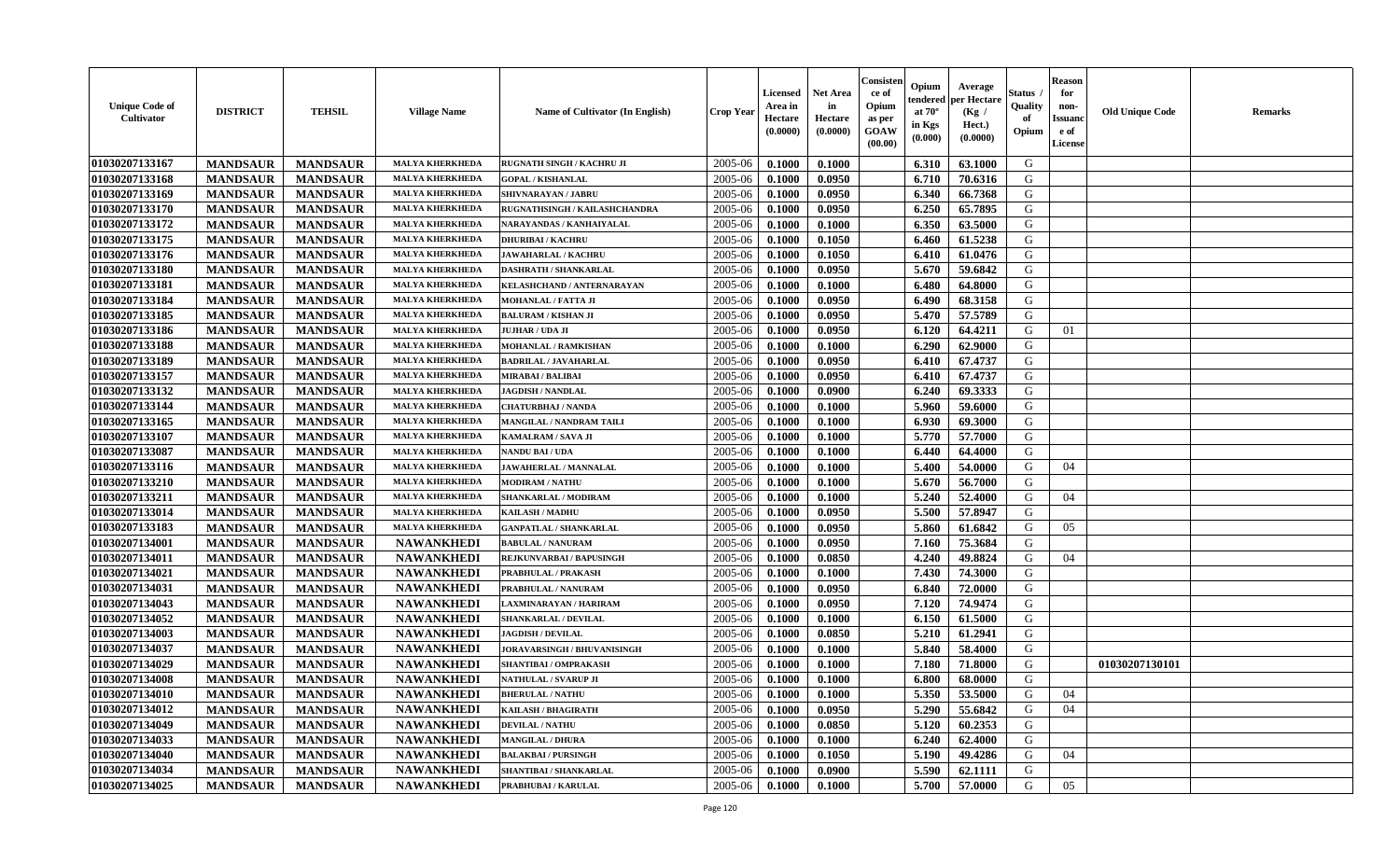| <b>Unique Code of</b><br><b>Cultivator</b> | <b>DISTRICT</b> | <b>TEHSIL</b>   | <b>Village Name</b> | <b>Name of Cultivator (In English)</b> | <b>Crop Year</b> | <b>Licensed</b><br>Area in<br>Hectare<br>(0.0000) | <b>Net Area</b><br>in<br>Hectare<br>(0.0000) | Consister<br>ce of<br>Opium<br>as per<br><b>GOAW</b><br>(00.00) | Opium<br>endered<br>at $70^{\circ}$<br>in Kgs<br>$(\mathbf{0.000})$ | Average<br>per Hectare<br>(Kg)<br>Hect.)<br>(0.0000) | Status<br>Quality<br>of<br>Opium | <b>Reason</b><br>for<br>non-<br><b>Issuano</b><br>e of<br>License | <b>Old Unique Code</b> | <b>Remarks</b> |
|--------------------------------------------|-----------------|-----------------|---------------------|----------------------------------------|------------------|---------------------------------------------------|----------------------------------------------|-----------------------------------------------------------------|---------------------------------------------------------------------|------------------------------------------------------|----------------------------------|-------------------------------------------------------------------|------------------------|----------------|
| 01030207135039                             | <b>MANDSAUR</b> | <b>MANDSAUR</b> | <b>NIRDHARI</b>     | <b>MOHANLAL / KISHANLAL</b>            | 2005-06          | 0.1000                                            | 0.1000                                       |                                                                 | 7.590                                                               | 75.9000                                              | G                                |                                                                   |                        |                |
| 01030207135001                             | <b>MANDSAUR</b> | <b>MANDSAUR</b> | <b>NIRDHARI</b>     | NANDUBAI / MATHURADAS                  | 2005-06          | 0.1000                                            | 0.0900                                       |                                                                 | 6.330                                                               | 70.3333                                              | G                                |                                                                   |                        |                |
| 01030207135002                             | <b>MANDSAUR</b> | <b>MANDSAUR</b> | <b>NIRDHARI</b>     | RUKMANBAI / HIRALAL                    | 2005-06          | 0.1000                                            | 0.1000                                       |                                                                 | 5.610                                                               | 56.1000                                              | G                                |                                                                   |                        |                |
| 01030207135003                             | <b>MANDSAUR</b> | <b>MANDSAUR</b> | <b>NIRDHARI</b>     | <b>BHANVARDAS / NARSINGDAS</b>         | 2005-06          | 0.1000                                            | 0.1000                                       |                                                                 | 6.190                                                               | 61.9000                                              | G                                |                                                                   |                        |                |
| 01030207135004                             | <b>MANDSAUR</b> | <b>MANDSAUR</b> | <b>NIRDHARI</b>     | <b>BHAGVANDAS / RAMDAS</b>             | 2005-06          | 0.1000                                            | 0.1000                                       |                                                                 | 6.520                                                               | 65.2000                                              | G                                |                                                                   |                        |                |
| 01030207135006                             | <b>MANDSAUR</b> | <b>MANDSAUR</b> | <b>NIRDHARI</b>     | <b>MANGILAL / BHANWERLAL</b>           | 2005-06          | 0.1000                                            | 0.1000                                       |                                                                 | 6.200                                                               | 62.0000                                              | G                                |                                                                   |                        |                |
| 01030207135007                             | <b>MANDSAUR</b> | <b>MANDSAUR</b> | <b>NIRDHARI</b>     | <b>BADRIDAS / MADHUDAS</b>             | 2005-06          | 0.1000                                            | 0.1050                                       |                                                                 | 7.700                                                               | 73.3333                                              | G                                |                                                                   |                        |                |
| 01030207135009                             | <b>MANDSAUR</b> | <b>MANDSAUR</b> | <b>NIRDHARI</b>     | <b>KHEMA / BAGDIRAM</b>                | 2005-06          | 0.1000                                            | 0.1000                                       |                                                                 | 6.030                                                               | 60.3000                                              | G                                |                                                                   |                        |                |
| 01030207135010                             | <b>MANDSAUR</b> | <b>MANDSAUR</b> | <b>NIRDHARI</b>     | <b>KISHANDAS / RAMDAS</b>              | 2005-06          | 0.1000                                            | 0.1050                                       |                                                                 | 6.450                                                               | 61.4286                                              | G                                |                                                                   |                        |                |
| 01030207135011                             | <b>MANDSAUR</b> | <b>MANDSAUR</b> | <b>NIRDHARI</b>     | <b>BHAGVAN / VARDA</b>                 | 2005-06          | 0.1000                                            | 0.1000                                       |                                                                 | 5.810                                                               | 58.1000                                              | G                                |                                                                   |                        |                |
| 01030207135014                             | <b>MANDSAUR</b> | <b>MANDSAUR</b> | <b>NIRDHARI</b>     | <b>JANIBAI / FAKIRCHND</b>             | 2005-06          | 0.1000                                            | 0.0950                                       |                                                                 | 6.050                                                               | 63.6842                                              | G                                |                                                                   |                        |                |
| 01030207135015                             | <b>MANDSAUR</b> | <b>MANDSAUR</b> | <b>NIRDHARI</b>     | MOHANBAI / HAMERA                      | 2005-06          | 0.1000                                            | 0.1000                                       |                                                                 | 6.130                                                               | 61.3000                                              | G                                |                                                                   |                        |                |
| 01030207135016                             | <b>MANDSAUR</b> | <b>MANDSAUR</b> | <b>NIRDHARI</b>     | <b>DHAPUBAI/BHAGVAN</b>                | 2005-06          | 0.1000                                            | 0.1000                                       |                                                                 | 6.590                                                               | 65.9000                                              | G                                |                                                                   |                        |                |
| 01030207135018                             | <b>MANDSAUR</b> | <b>MANDSAUR</b> | <b>NIRDHARI</b>     | JAGANNATH / KALURAM                    | 2005-06          | 0.1000                                            | 0.1000                                       |                                                                 | 6.940                                                               | 69.4000                                              | G                                |                                                                   |                        |                |
| 01030207135020                             | <b>MANDSAUR</b> | <b>MANDSAUR</b> | <b>NIRDHARI</b>     | RAMESHVER / LAKHMICHAND                | 2005-06          | 0.1000                                            | 0.1000                                       |                                                                 | 6.320                                                               | 63.2000                                              | G                                |                                                                   |                        |                |
| 01030207135021                             | <b>MANDSAUR</b> | <b>MANDSAUR</b> | <b>NIRDHARI</b>     | <b>RATANLAL / UDA</b>                  | 2005-06          | 0.1000                                            | 0.0900                                       |                                                                 | 6.030                                                               | 67.0000                                              | G                                |                                                                   |                        |                |
| 01030207135022                             | <b>MANDSAUR</b> | <b>MANDSAUR</b> | <b>NIRDHARI</b>     | <b>BHERULAL / D.P. BAGDIRAM</b>        | 2005-06          | 0.1000                                            | 0.1000                                       |                                                                 | 6.610                                                               | 66.1000                                              | G                                |                                                                   |                        |                |
| 01030207135024                             | <b>MANDSAUR</b> | <b>MANDSAUR</b> | <b>NIRDHARI</b>     | <b>GITABAI/MANGUDAS</b>                | 2005-06          | 0.1000                                            | 0.0950                                       |                                                                 | 6.270                                                               | 66.0000                                              | G                                |                                                                   |                        |                |
| 01030207135026                             | <b>MANDSAUR</b> | <b>MANDSAUR</b> | <b>NIRDHARI</b>     | KAILASH / JAGANNATH                    | 2005-06          | 0.1000                                            | 0.1000                                       |                                                                 | 6.830                                                               | 68.3000                                              | G                                |                                                                   |                        |                |
| 01030207135027                             | <b>MANDSAUR</b> | <b>MANDSAUR</b> | <b>NIRDHARI</b>     | <b>VARDICHANDRA / BHERULAL</b>         | 2005-06          | 0.1000                                            | 0.0950                                       |                                                                 | 6.590                                                               | 69.3684                                              | G                                |                                                                   |                        |                |
| 01030207135031                             | <b>MANDSAUR</b> | <b>MANDSAUR</b> | <b>NIRDHARI</b>     | SAWARUPIBAI / BHANA                    | 2005-06          | 0.1000                                            | 0.1000                                       |                                                                 | 6.290                                                               | 62.9000                                              | G                                |                                                                   |                        |                |
| 01030207135032                             | <b>MANDSAUR</b> | <b>MANDSAUR</b> | <b>NIRDHARI</b>     | <b>ONKARDAS / RATANDAS</b>             | 2005-06          | 0.1000                                            | 0.1000                                       |                                                                 | 6.450                                                               | 64.5000                                              | G                                |                                                                   |                        |                |
| 01030207135033                             | <b>MANDSAUR</b> | <b>MANDSAUR</b> | <b>NIRDHARI</b>     | <b>BANSHILAL / VAJERAM</b>             | 2005-06          | 0.1000                                            | 0.1050                                       |                                                                 | 6.700                                                               | 63.8095                                              | G                                |                                                                   |                        |                |
| 01030207135034                             | <b>MANDSAUR</b> | <b>MANDSAUR</b> | <b>NIRDHARI</b>     | <b>JANIBAI / MANGILAL</b>              | 2005-06          | 0.1000                                            | 0.1000                                       |                                                                 | 6.360                                                               | 63.6000                                              | G                                |                                                                   |                        |                |
| 01030207135036                             | <b>MANDSAUR</b> | <b>MANDSAUR</b> | <b>NIRDHARI</b>     | <b>MADHU / JAYRAM</b>                  | 2005-06          | 0.1000                                            | 0.0950                                       |                                                                 | 5.540                                                               | 58.3158                                              | G                                |                                                                   |                        |                |
| 01030207135037                             | <b>MANDSAUR</b> | <b>MANDSAUR</b> | <b>NIRDHARI</b>     | <b>KALURAM / RAMLAL</b>                | 2005-06          | 0.1000                                            | 0.1000                                       |                                                                 | 6.050                                                               | 60.5000                                              | G                                |                                                                   |                        |                |
| 01030207135040                             | <b>MANDSAUR</b> | <b>MANDSAUR</b> | <b>NIRDHARI</b>     | RAMIBAI / JAGANNATH                    | 2005-06          | 0.1000                                            | 0.1000                                       |                                                                 | 6.470                                                               | 64.7000                                              | G                                |                                                                   |                        |                |
| 01030207135041                             | <b>MANDSAUR</b> | <b>MANDSAUR</b> | <b>NIRDHARI</b>     | KALURAM / BHERULAL                     | 2005-06          | 0.1000                                            | 0.1000                                       |                                                                 | 7.440                                                               | 74.4000                                              | G                                |                                                                   |                        |                |
| 01030207135042                             | <b>MANDSAUR</b> | <b>MANDSAUR</b> | <b>NIRDHARI</b>     | <b>MANGIBAI/SALAGRAM</b>               | 2005-06          | 0.1000                                            | 0.0950                                       |                                                                 | 5.390                                                               | 56.7368                                              | G                                |                                                                   |                        |                |
| 01030207135044                             | <b>MANDSAUR</b> | <b>MANDSAUR</b> | <b>NIRDHARI</b>     | <b>BABUBAI/GORADHAN</b>                | 2005-06          | 0.1000                                            | 0.1000                                       |                                                                 | 5.840                                                               | 58.4000                                              | G                                |                                                                   |                        |                |
| 01030207135045                             | <b>MANDSAUR</b> | <b>MANDSAUR</b> | <b>NIRDHARI</b>     | <b>GOKULSINGH / UDAYSINGH</b>          | 2005-06          | 0.1000                                            | 0.0950                                       |                                                                 | 5.810                                                               | 61.1579                                              | G                                |                                                                   |                        |                |
| 01030207135046                             | <b>MANDSAUR</b> | <b>MANDSAUR</b> | <b>NIRDHARI</b>     | SATAYNARAYAN / DOLATRAM                | 2005-06          | 0.1000                                            | 0.1050                                       |                                                                 | 5.930                                                               | 56.4762                                              | G                                |                                                                   |                        |                |
| 01030207135048                             | <b>MANDSAUR</b> | <b>MANDSAUR</b> | <b>NIRDHARI</b>     | <b>BAGDIRAM / KISHANALAL</b>           | 2005-06          | 0.1000                                            | 0.0900                                       |                                                                 | 6.350                                                               | 70.5556                                              | G                                |                                                                   |                        |                |
| 01030207135050                             | <b>MANDSAUR</b> | <b>MANDSAUR</b> | <b>NIRDHARI</b>     | MANGILAL / BAGDIRAM                    | 2005-06          | 0.1000                                            | 0.0950                                       |                                                                 | 6.260                                                               | 65.8947                                              | G                                |                                                                   |                        |                |
| 01030207135051                             | <b>MANDSAUR</b> | <b>MANDSAUR</b> | <b>NIRDHARI</b>     | <b>GITABAI/BALARAM</b>                 | 2005-06          | 0.1000                                            | 0.1000                                       |                                                                 | 6.490                                                               | 64.9000                                              | G                                |                                                                   |                        |                |
| 01030207135054                             | <b>MANDSAUR</b> | <b>MANDSAUR</b> | <b>NIRDHARI</b>     | RODILAL / BHANA                        | $2005 - 06$      | 0.1000                                            | 0.1000                                       |                                                                 | 6.540                                                               | 65.4000                                              | G                                |                                                                   |                        |                |
| 01030207135055                             | <b>MANDSAUR</b> | <b>MANDSAUR</b> | <b>NIRDHARI</b>     | <b>MOHANSINGH / RAYSINGH</b>           | 2005-06          | 0.1000                                            | 0.0900                                       |                                                                 | 6.260                                                               | 69.5556                                              | G                                |                                                                   |                        |                |
| 01030207135056                             | <b>MANDSAUR</b> | <b>MANDSAUR</b> | <b>NIRDHARI</b>     | KANHAIYALAL / DEVJI RAWAT              | 2005-06          | 0.1000                                            | 0.0950                                       |                                                                 | 6.710                                                               | 70.6316                                              | G                                |                                                                   |                        |                |
| 01030207135058                             | <b>MANDSAUR</b> | <b>MANDSAUR</b> | <b>NIRDHARI</b>     | <b>ISHVARSINGH / RAYSINGH</b>          | 2005-06          | 0.1000                                            | 0.1050                                       |                                                                 | 6.900                                                               | 65.7143                                              | G                                |                                                                   |                        |                |
| 01030207135059                             | <b>MANDSAUR</b> | <b>MANDSAUR</b> | <b>NIRDHARI</b>     | RAGHUVIRDAS / MATHURADAS               | 2005-06          | 0.1000                                            | 0.1000                                       |                                                                 | 5.980                                                               | 59.8000                                              | G                                |                                                                   |                        |                |
| 01030207135061                             | <b>MANDSAUR</b> | <b>MANDSAUR</b> | <b>NIRDHARI</b>     | <b>MANNUBAI/AMBARAM</b>                | 2005-06          | 0.1000                                            | 0.1000                                       |                                                                 | 6.070                                                               | 60.7000                                              | G                                |                                                                   |                        |                |
| 01030207135062                             | <b>MANDSAUR</b> | <b>MANDSAUR</b> | <b>NIRDHARI</b>     | <b>SHANKARLAL / HAMERA</b>             | 2005-06          | 0.1000                                            | 0.1000                                       |                                                                 | 6.360                                                               | 63.6000                                              | G                                |                                                                   |                        |                |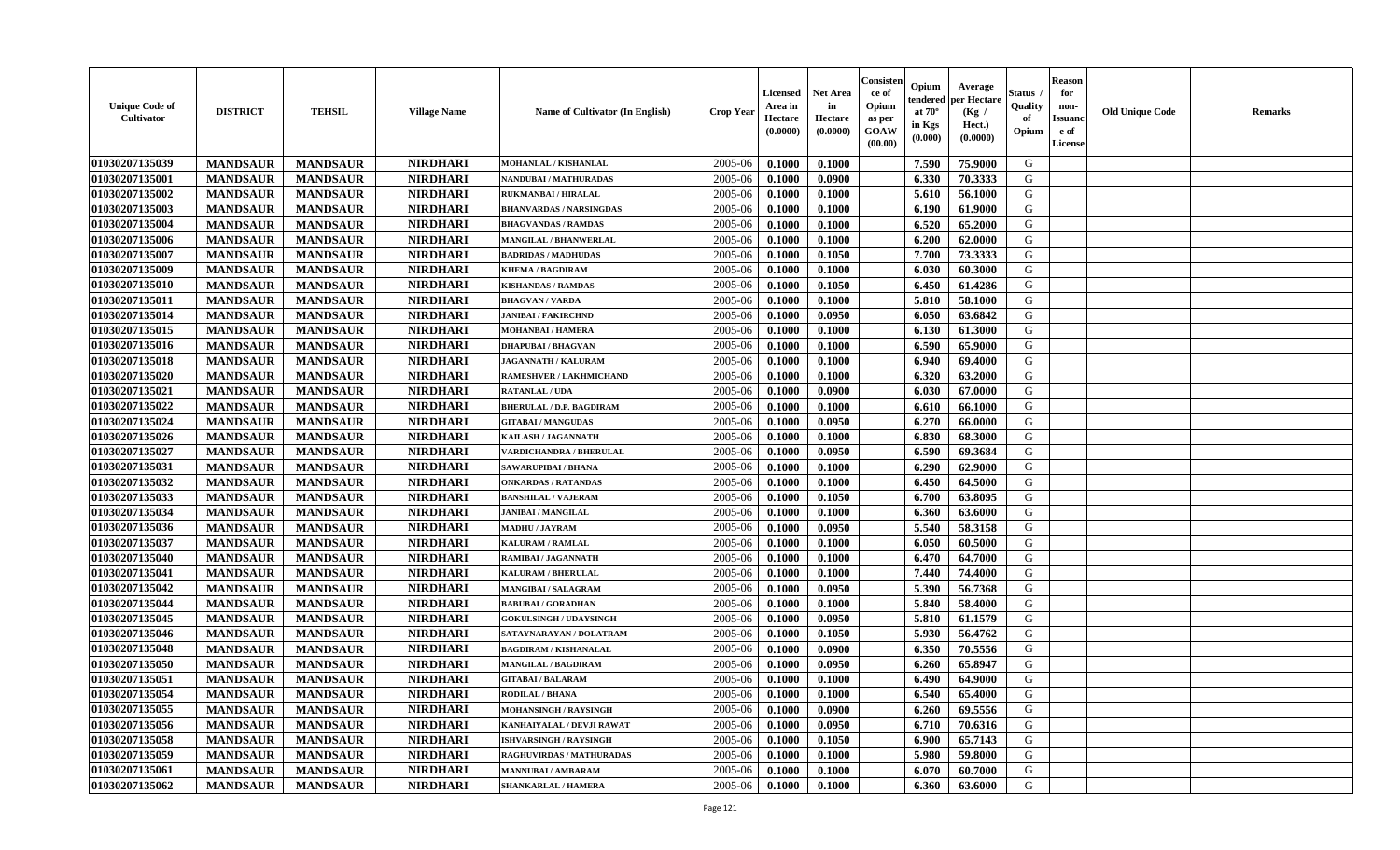| <b>Unique Code of</b><br><b>Cultivator</b> | <b>DISTRICT</b> | <b>TEHSIL</b>   | <b>Village Name</b> | Name of Cultivator (In English) | <b>Crop Year</b> | <b>Licensed</b><br>Area in<br>Hectare<br>(0.0000) | <b>Net Area</b><br>in<br>Hectare<br>(0.0000) | Consister<br>ce of<br>Opium<br>as per<br>GOAW<br>(00.00) | Opium<br>endered<br>at $70^\circ$<br>in Kgs<br>(0.000) | Average<br>per Hectare<br>(Kg /<br>Hect.)<br>(0.0000) | Status<br>Quality<br>of<br>Opium | <b>Reason</b><br>for<br>non-<br><b>Issuand</b><br>e of<br>License | <b>Old Unique Code</b> | Remarks            |
|--------------------------------------------|-----------------|-----------------|---------------------|---------------------------------|------------------|---------------------------------------------------|----------------------------------------------|----------------------------------------------------------|--------------------------------------------------------|-------------------------------------------------------|----------------------------------|-------------------------------------------------------------------|------------------------|--------------------|
| 01030207135063                             | <b>MANDSAUR</b> | <b>MANDSAUR</b> | <b>NIRDHARI</b>     | KANHAIYALAL / DEVILAL BANJARA   | 2005-06          | 0.1000                                            | 0.0950                                       |                                                          | 6.060                                                  | 63.7895                                               | G                                |                                                                   |                        |                    |
| 01030207135067                             | <b>MANDSAUR</b> | <b>MANDSAUR</b> | <b>NIRDHARI</b>     | PREMABAI / DULICHANDRA          | 2005-06          | 0.1000                                            | 0.1050                                       |                                                          | 6.780                                                  | 64.5714                                               | G                                |                                                                   |                        |                    |
| 01030207135071                             | <b>MANDSAUR</b> | <b>MANDSAUR</b> | <b>NIRDHARI</b>     | <b>MANNALAL / HIRALAL</b>       | 2005-06          | 0.1000                                            | 0.1050                                       |                                                          | 6.110                                                  | 58.1905                                               | G                                |                                                                   |                        |                    |
| 01030207135073                             | <b>MANDSAUR</b> | <b>MANDSAUR</b> | <b>NIRDHARI</b>     | <b>KAMALDAS / NARAYANDAS</b>    | 2005-06          | 0.1000                                            | 0.1000                                       |                                                          | 6.690                                                  | 66.9000                                               | G                                |                                                                   |                        |                    |
| 01030207135074                             | <b>MANDSAUR</b> | <b>MANDSAUR</b> | <b>NIRDHARI</b>     | RATANLAL / KASTURA JI           | 2005-06          | 0.1000                                            | 0.0900                                       |                                                          | 6.220                                                  | 69.1111                                               | G                                |                                                                   |                        |                    |
| 01030207135075                             | <b>MANDSAUR</b> | <b>MANDSAUR</b> | <b>NIRDHARI</b>     | <b>FAKIRCHAND / MANGILAL</b>    | 2005-06          | 0.1000                                            | 0.1000                                       |                                                          | 5.880                                                  | 58.8000                                               | G                                |                                                                   |                        |                    |
| 01030207135076                             | <b>MANDSAUR</b> | <b>MANDSAUR</b> | <b>NIRDHARI</b>     | <b>GOPAL / RAMESHVAR</b>        | 2005-06          | 0.1000                                            | 0.1000                                       |                                                          | 6.410                                                  | 64.1000                                               | G                                |                                                                   |                        |                    |
| 01030207135080                             | <b>MANDSAUR</b> | <b>MANDSAUR</b> | <b>NIRDHARI</b>     | <b>RAGHUVIRSING / UDAYSING</b>  | 2005-06          | 0.1000                                            | 0.0950                                       |                                                          | 6.580                                                  | 69.2632                                               | G                                |                                                                   |                        |                    |
| 01030207135053                             | <b>MANDSAUR</b> | <b>MANDSAUR</b> | <b>NIRDHARI</b>     | SAJJANSINGH / UDAYSINGH         | 2005-06          | 0.1000                                            | 0.0950                                       |                                                          | 5.480                                                  | 57.6842                                               | G                                |                                                                   |                        |                    |
| 01030207135094                             | <b>MANDSAUR</b> | <b>MANDSAUR</b> | <b>NIRDHARI</b>     | MOHANLAL / LAKSHMICHANDRA       | 2005-06          | 0.1000                                            | 0.1000                                       |                                                          | 6.680                                                  | 66.8000                                               | G                                |                                                                   |                        |                    |
| 01030207136001                             | <b>MANDSAUR</b> | <b>MANDSAUR</b> | PADLIYA MARU        | <b>KANVARLAL / KACHRU</b>       | 2005-06          | 0.1000                                            | 0.0950                                       |                                                          | 4.240                                                  | 44.6316                                               | G                                | 04                                                                |                        |                    |
| 01030207136003                             | <b>MANDSAUR</b> | <b>MANDSAUR</b> | <b>PADLIYA MARU</b> | <b>BHAIRULAL / VENIRAM</b>      | 2005-06          | 0.1000                                            | 0.0950                                       |                                                          | 6.070                                                  | 63.8947                                               | G                                |                                                                   |                        |                    |
| 01030207136004                             | <b>MANDSAUR</b> | <b>MANDSAUR</b> | PADLIYA MARU        | <b>BAPULAL / SUKHLAL</b>        | 2005-06          | 0.1000                                            | 0.0950                                       |                                                          | 6.120                                                  | 64.4211                                               | G                                |                                                                   |                        |                    |
| 01030207136005                             | <b>MANDSAUR</b> | <b>MANDSAUR</b> | <b>PADLIYA MARU</b> | SHIVLAL / VENIRAM               | 2005-06          | 0.1000                                            | 0.0950                                       |                                                          | 5.320                                                  | 56.0000                                               | G                                |                                                                   |                        |                    |
| 01030207136006                             | <b>MANDSAUR</b> | <b>MANDSAUR</b> | PADLIYA MARU        | <b>RAMLAL / DEV JI</b>          | 2005-06          | 0.1000                                            | 0.1000                                       |                                                          | 6.320                                                  | 63.2000                                               | $\mathbf G$                      |                                                                   |                        |                    |
| 01030207136007                             | <b>MANDSAUR</b> | <b>MANDSAUR</b> | <b>PADLIYA MARU</b> | KALU / DEV JI                   | 2005-06          | 0.1000                                            | 0.0950                                       |                                                          | 6.160                                                  | 64.8421                                               | G                                |                                                                   |                        |                    |
| 01030207136009                             | <b>MANDSAUR</b> | <b>MANDSAUR</b> | <b>PADLIYA MARU</b> | SHANKARLAL / DHANSUKKH          | 2005-06          | 0.1000                                            | 0.1000                                       |                                                          | 6.520                                                  | 65.2000                                               | G                                |                                                                   |                        |                    |
| 01030207136010                             | <b>MANDSAUR</b> | <b>MANDSAUR</b> | PADLIYA MARU        | <b>MOTILAL / HIRALAL</b>        | 2005-06          | 0.1000                                            | 0.0950                                       |                                                          | 5.960                                                  | 62.7368                                               | G                                |                                                                   |                        |                    |
| 01030207136011                             | <b>MANDSAUR</b> | <b>MANDSAUR</b> | PADLIYA MARU        | NIRBHAYRAM / DEVILAL            | 2005-06          | 0.1000                                            | 0.0950                                       |                                                          | 5.890                                                  | 62.0000                                               | G                                |                                                                   |                        |                    |
| 01030207136012                             | <b>MANDSAUR</b> | <b>MANDSAUR</b> | <b>PADLIYA MARU</b> | HARDEVRAM / KISHANLAL           | 2005-06          | 0.1000                                            | 0.1000                                       |                                                          | 6.430                                                  | 64.3000                                               | G                                |                                                                   |                        |                    |
| 01030207136013                             | <b>MANDSAUR</b> | <b>MANDSAUR</b> | <b>PADLIYA MARU</b> | TULSIRAM / BHERULAL             | 2005-06          | 0.1000                                            | 0.1000                                       |                                                          | 6.680                                                  | 66.8000                                               | G                                |                                                                   |                        |                    |
| 01030207136015                             | <b>MANDSAUR</b> | <b>MANDSAUR</b> | <b>PADLIYA MARU</b> | PRABHULAL / SUKHLAL             | 2005-06          | 0.1000                                            | 0.0950                                       |                                                          | 6.590                                                  | 69.3684                                               | G                                |                                                                   |                        |                    |
| 01030207136016                             | <b>MANDSAUR</b> | <b>MANDSAUR</b> | PADLIYA MARU        | <b>DULICHAND / CHUNNILAL</b>    | 2005-06          | 0.1000                                            | 0.0950                                       |                                                          | 6.320                                                  | 66.5263                                               | G                                |                                                                   |                        |                    |
| 01030207136017                             | <b>MANDSAUR</b> | <b>MANDSAUR</b> | <b>PADLIYA MARU</b> | NIRBHERAM / UNKARLAL            | 2005-06          | 0.1000                                            | 0.0950                                       |                                                          | 6.190                                                  | 65.1579                                               | G                                |                                                                   |                        |                    |
| 01030207136019                             | <b>MANDSAUR</b> | <b>MANDSAUR</b> | PADLIYA MARU        | <b>CHAMPALAL / HIRALAL</b>      | 2005-06          | 0.1000                                            | 0.0950                                       |                                                          | 6.210                                                  | 65.3684                                               | G                                |                                                                   |                        |                    |
| 01030207136021                             | <b>MANDSAUR</b> | <b>MANDSAUR</b> | PADLIYA MARU        | AASHARAM / BHAIRA               | 2005-06          | 0.1000                                            | 0.0950                                       |                                                          | 6.070                                                  | 63.8947                                               | G                                |                                                                   |                        |                    |
| 01030207136022                             | <b>MANDSAUR</b> | <b>MANDSAUR</b> | PADLIYA MARU        | UNKARLAL / BHUVANIRAM           | 2005-06          | 0.1000                                            | 0.0900                                       |                                                          | 5.630                                                  | 62.5556                                               | G                                |                                                                   |                        |                    |
| 01030207136024                             | <b>MANDSAUR</b> | <b>MANDSAUR</b> | PADLIYA MARU        | <b>MOTIRAM / BHUVAN</b>         | 2005-06          | 0.1000                                            | 0.1050                                       |                                                          | 7.010                                                  | 66.7619                                               | G                                |                                                                   |                        |                    |
| 01030207136025                             | <b>MANDSAUR</b> | <b>MANDSAUR</b> | PADLIYA MARU        | <b>BHIMSEN / LALA</b>           | 2005-06          | 0.1000                                            | 0.0950                                       |                                                          | 5.980                                                  | 62.9474                                               | G                                |                                                                   |                        |                    |
| 01030207136026                             | <b>MANDSAUR</b> | <b>MANDSAUR</b> | PADLIYA MARU        | <b>AMBALAL / KAN JI</b>         | 2005-06          | 0.1000                                            | 0.1000                                       |                                                          | 6.460                                                  | 64.6000                                               | G                                |                                                                   |                        |                    |
| 01030207136027                             | <b>MANDSAUR</b> | <b>MANDSAUR</b> | PADLIYA MARU        | UNKARLAL / RAJARAM              | 2005-06          | 0.1000                                            | 0.1050                                       |                                                          | 6.250                                                  | 59.5238                                               | G                                |                                                                   |                        |                    |
| 01030207136028                             | <b>MANDSAUR</b> | <b>MANDSAUR</b> | PADLIYA MARU        | <b>ISMAIL / CHAND KHAN</b>      | 2005-06          | 0.1000                                            | 0.0950                                       |                                                          | 6.600                                                  | 69.4737                                               | G                                |                                                                   |                        |                    |
| 01030207136029                             | <b>MANDSAUR</b> | <b>MANDSAUR</b> | <b>PADLIYA MARU</b> | MOHANLAL / DHANSUKHLAL          | 2005-06          | 0.1000                                            | 0.1000                                       |                                                          | 6.020                                                  | 60.2000                                               | G                                |                                                                   |                        |                    |
| 01030207136030                             | <b>MANDSAUR</b> | <b>MANDSAUR</b> | <b>PADLIYA MARU</b> | <b>BAPULAL / RAMLAL</b>         | 2005-06          | 0.1000                                            | 0.1000                                       |                                                          | 6.550                                                  | 65.5000                                               | G                                |                                                                   |                        |                    |
| 01030207136031                             | <b>MANDSAUR</b> | <b>MANDSAUR</b> | <b>PADLIYA MARU</b> | PANNALAL / BHERULAL             | 2005-06          | 0.1000                                            | 0.1000                                       |                                                          | 6.220                                                  | 62.2000                                               | G                                |                                                                   |                        |                    |
| 01030207136032                             | <b>MANDSAUR</b> | <b>MANDSAUR</b> | <b>PADLIYA MARU</b> | HANGAMIBAI / GANGARAM           | 2005-06          | 0.1000                                            | 0.0900                                       |                                                          | 5.710                                                  | 63.4444                                               | G                                |                                                                   |                        |                    |
| 01030207136035                             | <b>MANDSAUR</b> | <b>MANDSAUR</b> | PADLIYA MARU        | SHOBHARAM / DHANSUKHLAL         | 2005-06          | 0.1000                                            | 0.0950                                       |                                                          | 5.830                                                  | 61.3684                                               | G                                |                                                                   |                        |                    |
| 01030207136037                             | <b>MANDSAUR</b> | <b>MANDSAUR</b> | PADLIYA MARU        | SHIVNARAYAN / RAMCHANDRA        | 2005-06          | 0.1000                                            | 0.1000                                       |                                                          | 6.240                                                  | 62.4000                                               | G                                |                                                                   |                        |                    |
| 01030207136038                             | <b>MANDSAUR</b> | <b>MANDSAUR</b> | <b>PADLIYA MARU</b> | <b>DHAPUBAI/BHANA JI</b>        | 2005-06          | 0.1000                                            | 0.1000                                       |                                                          | 6.400                                                  | 64.0000                                               | G                                |                                                                   |                        |                    |
| 01030207136039                             | <b>MANDSAUR</b> | <b>MANDSAUR</b> | <b>PADLIYA MARU</b> | <b>BANSILAL / BOTHLAL</b>       | 2005-06          | 0.1000                                            | 0.0900                                       |                                                          | 5.110                                                  | 56.7778                                               | G                                | 05                                                                |                        | <b>NAME CHANGE</b> |
| 01030207136041                             | <b>MANDSAUR</b> | <b>MANDSAUR</b> | <b>PADLIYA MARU</b> | <b>BANSHILAL / RAMCHANDRA</b>   | 2005-06          | 0.1000                                            | 0.0900                                       |                                                          | 6.000                                                  | 66.6667                                               | G                                |                                                                   |                        |                    |
| 01030207136042                             | <b>MANDSAUR</b> | <b>MANDSAUR</b> | PADLIYA MARU        | <b>MOTILAL / KARULAL</b>        | 2005-06          | 0.1000                                            | 0.1000                                       |                                                          | 6.260                                                  | 62.6000                                               | G                                |                                                                   |                        |                    |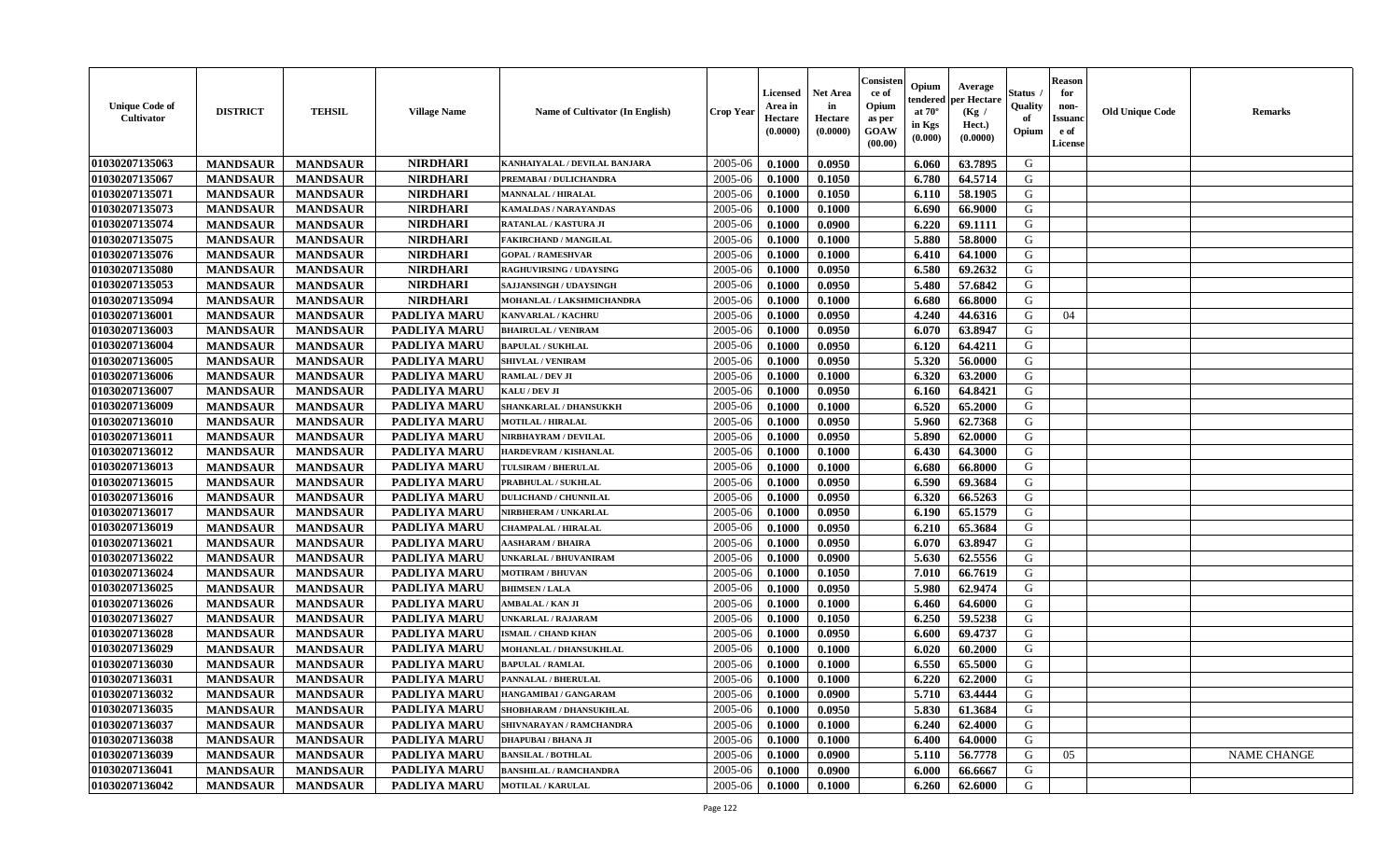| <b>Unique Code of</b><br>Cultivator | <b>DISTRICT</b> | <b>TEHSIL</b>   | <b>Village Name</b> | <b>Name of Cultivator (In English)</b> | <b>Crop Year</b> | Licensed<br>Area in<br>Hectare<br>(0.0000) | <b>Net Area</b><br>in<br>Hectare<br>(0.0000) | Consister<br>ce of<br>Opium<br>as per<br>GOAW<br>(00.00) | Opium<br>endered<br>at $70^\circ$<br>in Kgs<br>(0.000) | Average<br>per Hectare<br>(Kg /<br>Hect.)<br>(0.0000) | Status<br>Quality<br>of<br>Opium | <b>Reason</b><br>for<br>non-<br><b>Issuanc</b><br>e of<br>License | <b>Old Unique Code</b> | Remarks |
|-------------------------------------|-----------------|-----------------|---------------------|----------------------------------------|------------------|--------------------------------------------|----------------------------------------------|----------------------------------------------------------|--------------------------------------------------------|-------------------------------------------------------|----------------------------------|-------------------------------------------------------------------|------------------------|---------|
| 01030207136043                      | <b>MANDSAUR</b> | <b>MANDSAUR</b> | <b>PADLIYA MARU</b> | RAMGOPAL / MULCHANDRA                  | 2005-06          | 0.1000                                     | 0.1000                                       |                                                          | 5.910                                                  | 59.1000                                               | G                                |                                                                   |                        |         |
| 01030207136045                      | <b>MANDSAUR</b> | <b>MANDSAUR</b> | <b>PADLIYA MARU</b> | MANGU / NAGGA                          | 2005-06          | 0.1000                                     | 0.1000                                       |                                                          | 6.180                                                  | 61.8000                                               | G                                |                                                                   |                        |         |
| 01030207136046                      | <b>MANDSAUR</b> | <b>MANDSAUR</b> | PADLIYA MARU        | <b>NANDUBAI/GABBA</b>                  | 2005-06          | 0.1000                                     | 0.0950                                       |                                                          | 6.010                                                  | 63.2632                                               | G                                |                                                                   |                        |         |
| 01030207136049                      | <b>MANDSAUR</b> | <b>MANDSAUR</b> | <b>PADLIYA MARU</b> | RAMGOPAL / SHIVRAM                     | 2005-06          | 0.1000                                     | 0.1000                                       |                                                          | 6.360                                                  | 63.6000                                               | G                                |                                                                   |                        |         |
| 01030207136050                      | <b>MANDSAUR</b> | <b>MANDSAUR</b> | PADLIYA MARU        | NANIBAI / GANGARAM                     | 2005-06          | 0.1000                                     | 0.1000                                       |                                                          | 6.330                                                  | 63.3000                                               | G                                |                                                                   |                        |         |
| 01030207136051                      | <b>MANDSAUR</b> | <b>MANDSAUR</b> | PADLIYA MARU        | KASTURIBAI / NANDA                     | 2005-06          | 0.1000                                     | 0.1000                                       |                                                          | 6.560                                                  | 65.6000                                               | G                                |                                                                   |                        |         |
| 01030207136052                      | <b>MANDSAUR</b> | <b>MANDSAUR</b> | PADLIYA MARU        | BHAVRIBAI / SITARAM DAS                | 2005-06          | 0.1000                                     | 0.0900                                       |                                                          | 6.580                                                  | 73.1111                                               | G                                |                                                                   |                        |         |
| 01030207136053                      | <b>MANDSAUR</b> | <b>MANDSAUR</b> | PADLIYA MARU        | <b>KASALIBAI / HARDIBAI</b>            | 2005-06          | 0.1000                                     | 0.1000                                       |                                                          | 5.850                                                  | 58.5000                                               | G                                |                                                                   |                        |         |
| 01030207136054                      | <b>MANDSAUR</b> | <b>MANDSAUR</b> | <b>PADLIYA MARU</b> | <b>KARULAL / MOTILAL</b>               | 2005-06          | 0.1000                                     | 0.1050                                       |                                                          | 7.730                                                  | 73.6190                                               | G                                |                                                                   |                        |         |
| 01030207136055                      | <b>MANDSAUR</b> | <b>MANDSAUR</b> | PADLIYA MARU        | SHIVNARAYAN / KEVELRAM                 | 2005-06          | 0.1000                                     | 0.0950                                       |                                                          | 5.910                                                  | 62.2105                                               | G                                |                                                                   |                        |         |
| 01030207136056                      | <b>MANDSAUR</b> | <b>MANDSAUR</b> | PADLIYA MARU        | <b>RADHESHYAM / DEVILAL</b>            | 2005-06          | 0.1000                                     | 0.0950                                       |                                                          | 6.120                                                  | 64.4211                                               | G                                |                                                                   |                        |         |
| 01030207136057                      | <b>MANDSAUR</b> | <b>MANDSAUR</b> | PADLIYA MARU        | <b>RAMLAL / DEVA</b>                   | 2005-06          | 0.1000                                     | 0.1000                                       |                                                          | 6.100                                                  | 61.0000                                               | G                                |                                                                   |                        |         |
| 01030207136058                      | <b>MANDSAUR</b> | <b>MANDSAUR</b> | PADLIYA MARU        | <b>DURGANATH / SHANKARNATH</b>         | 2005-06          | 0.1000                                     | 0.1000                                       |                                                          | 5.730                                                  | 57.3000                                               | G                                |                                                                   |                        |         |
| 01030207136059                      | <b>MANDSAUR</b> | <b>MANDSAUR</b> | <b>PADLIYA MARU</b> | <b>BAPULAL / KANVARLAL</b>             | 2005-06          | 0.1000                                     | 0.1000                                       |                                                          | 5.620                                                  | 56.2000                                               | G                                |                                                                   |                        |         |
| 01030207136060                      | <b>MANDSAUR</b> | <b>MANDSAUR</b> | PADLIYA MARU        | <b>AASHABAI / MOTILAL</b>              | 2005-06          | 0.1000                                     | 0.1000                                       |                                                          | 5.890                                                  | 58.9000                                               | ${\bf G}$                        |                                                                   |                        |         |
| 01030207136061                      | <b>MANDSAUR</b> | <b>MANDSAUR</b> | PADLIYA MARU        | RAMBILAS / RAMNARAYAN                  | 2005-06          | 0.1000                                     | 0.1000                                       |                                                          | 6.120                                                  | 61.2000                                               | G                                |                                                                   |                        |         |
| 01030207136064                      | <b>MANDSAUR</b> | <b>MANDSAUR</b> | PADLIYA MARU        | <b>KARU/GABBA</b>                      | 2005-06          | 0.1000                                     | 0.1050                                       |                                                          | 6.450                                                  | 61.4286                                               | G                                |                                                                   |                        |         |
| 01030207136065                      | <b>MANDSAUR</b> | <b>MANDSAUR</b> | PADLIYA MARU        | RAMESHVAR / SUKHLAL                    | 2005-06          | 0.1000                                     | 0.0950                                       |                                                          | 6.260                                                  | 65.8947                                               | G                                |                                                                   |                        |         |
| 01030207136067                      | <b>MANDSAUR</b> | <b>MANDSAUR</b> | PADLIYA MARU        | <b>JANIBAI / BHANVARSINGH</b>          | 2005-06          | 0.1000                                     | 0.1000                                       |                                                          | 6.350                                                  | 63.5000                                               | G                                |                                                                   |                        |         |
| 01030207136071                      | <b>MANDSAUR</b> | <b>MANDSAUR</b> | PADLIYA MARU        | <b>NATHU / AMRA</b>                    | 2005-06          | 0.1000                                     | 0.1000                                       |                                                          | 6.320                                                  | 63.2000                                               | G                                |                                                                   |                        |         |
| 01030207136072                      | <b>MANDSAUR</b> | <b>MANDSAUR</b> | <b>PADLIYA MARU</b> | MANGILAL / KISHANLAL                   | 2005-06          | 0.1000                                     | 0.0900                                       |                                                          | 5.570                                                  | 61.8889                                               | G                                |                                                                   |                        |         |
| 01030207136073                      | <b>MANDSAUR</b> | <b>MANDSAUR</b> | <b>PADLIYA MARU</b> | <b>MANGIBAI/MOHANLAL</b>               | 2005-06          | 0.1000                                     | 0.1000                                       |                                                          | 6.210                                                  | 62.1000                                               | G                                |                                                                   |                        |         |
| 01030207136074                      | <b>MANDSAUR</b> | <b>MANDSAUR</b> | PADLIYA MARU        | <b>GOPAL / UDA</b>                     | 2005-06          | 0.1000                                     | 0.1000                                       |                                                          | 5.710                                                  | 57.1000                                               | G                                |                                                                   |                        |         |
| 01030207136075                      | <b>MANDSAUR</b> | <b>MANDSAUR</b> | PADLIYA MARU        | <b>JUJHARLAL / BHEERULAL</b>           | 2005-06          | 0.1000                                     | 0.0950                                       |                                                          | 5.510                                                  | 58.0000                                               | G                                |                                                                   |                        |         |
| 01030207136076                      | <b>MANDSAUR</b> | <b>MANDSAUR</b> | PADLIYA MARU        | <b>MANGIBAI/BADRILAL</b>               | 2005-06          | 0.1000                                     | 0.0950                                       |                                                          | 6.260                                                  | 65.8947                                               | G                                |                                                                   |                        |         |
| 01030207136077                      | <b>MANDSAUR</b> | <b>MANDSAUR</b> | PADLIYA MARU        | <b>BHANVARLAL / RAMA</b>               | 2005-06          | 0.1000                                     | 0.1000                                       |                                                          | 6.210                                                  | 62.1000                                               | G                                |                                                                   |                        |         |
| 01030207136079                      | <b>MANDSAUR</b> | <b>MANDSAUR</b> | PADLIYA MARU        | <b>BHANVARLAL / HIRALAL</b>            | 2005-06          | 0.1000                                     | 0.0950                                       |                                                          | 6.060                                                  | 63.7895                                               | G                                |                                                                   |                        |         |
| 01030207136080                      | <b>MANDSAUR</b> | <b>MANDSAUR</b> | PADLIYA MARU        | <b>KANIYALAL / RATANLAL</b>            | 2005-06          | 0.1000                                     | 0.0950                                       |                                                          | 6.120                                                  | 64.4211                                               | G                                |                                                                   |                        |         |
| 01030207136084                      | <b>MANDSAUR</b> | <b>MANDSAUR</b> | <b>PADLIYA MARU</b> | <b>JANIBAI / KANCHANBAI</b>            | 2005-06          | 0.1000                                     | 0.0950                                       |                                                          | 5.890                                                  | 62.0000                                               | G                                |                                                                   |                        |         |
| 01030207136085                      | <b>MANDSAUR</b> | <b>MANDSAUR</b> | PADLIYA MARU        | <b>BHANVARLAL / KACHRULAL</b>          | 2005-06          | 0.1000                                     | 0.0900                                       |                                                          | 5.310                                                  | 59.0000                                               | G                                |                                                                   |                        |         |
| 01030207136089                      | <b>MANDSAUR</b> | <b>MANDSAUR</b> | PADLIYA MARU        | <b>BAGATRAM / DHANSUKHLAL</b>          | 2005-06          | 0.1000                                     | 0.0950                                       |                                                          | 6.700                                                  | 70.5263                                               | G                                |                                                                   |                        |         |
| 01030207136092                      | <b>MANDSAUR</b> | <b>MANDSAUR</b> | PADLIYA MARU        | <b>MOTILAL / KASTURA</b>               | 2005-06          | 0.1000                                     | 0.1000                                       |                                                          | 5.990                                                  | 59.9000                                               | G                                |                                                                   |                        |         |
| 01030207136095                      | <b>MANDSAUR</b> | <b>MANDSAUR</b> | <b>PADLIYA MARU</b> | RADHESHYAM / BHERULAL                  | 2005-06          | 0.1000                                     | 0.1000                                       |                                                          | 6.530                                                  | 65.3000                                               | G                                |                                                                   |                        |         |
| 01030207136096                      | <b>MANDSAUR</b> | <b>MANDSAUR</b> | <b>PADLIYA MARU</b> | <b>BANSHILAL / RAMGOPAL</b>            | 2005-06          | 0.1000                                     | 0.1000                                       |                                                          | 6.340                                                  | 63.4000                                               | G                                |                                                                   |                        |         |
| 01030207136098                      | <b>MANDSAUR</b> | <b>MANDSAUR</b> | PADLIYA MARU        | <b>RUPSINGH / GABBA</b>                | 2005-06          | 0.1000                                     | 0.1000                                       |                                                          | 6.370                                                  | 63.7000                                               | G                                |                                                                   |                        |         |
| 01030207136100                      | <b>MANDSAUR</b> | <b>MANDSAUR</b> | <b>PADLIYA MARU</b> | <b>BANSHIDAS / SITARAMDAS</b>          | 2005-06          | 0.1000                                     | 0.0900                                       |                                                          | 6.170                                                  | 68.5556                                               | G                                |                                                                   |                        |         |
| 01030207136101                      | <b>MANDSAUR</b> | <b>MANDSAUR</b> | PADLIYA MARU        | <b>MANGUSINGH / RAMSINGH</b>           | 2005-06          | 0.1000                                     | 0.1000                                       |                                                          | 6.240                                                  | 62.4000                                               | G                                |                                                                   |                        |         |
| 01030207136102                      | <b>MANDSAUR</b> | <b>MANDSAUR</b> | PADLIYA MARU        | <b>MULCHANDRA / BHERULAL</b>           | 2005-06          | 0.1000                                     | 0.0950                                       |                                                          | 5.880                                                  | 61.8947                                               | G                                |                                                                   |                        |         |
| 01030207136103                      | <b>MANDSAUR</b> | <b>MANDSAUR</b> | PADLIYA MARU        | <b>HANSRAJ / KALURAM</b>               | 2005-06          | 0.1000                                     | 0.1000                                       |                                                          | 6.680                                                  | 66.8000                                               | G                                |                                                                   |                        |         |
| 01030207136105                      | <b>MANDSAUR</b> | <b>MANDSAUR</b> | PADLIYA MARU        | MANOHARLAL / CHUNNILAL                 | 2005-06          | 0.1000                                     | 0.0950                                       |                                                          | 6.710                                                  | 70.6316                                               | ${\bf G}$                        |                                                                   |                        |         |
| 01030207136106                      | <b>MANDSAUR</b> | <b>MANDSAUR</b> | <b>PADLIYA MARU</b> | RAMGOAPL / CHUNNILAL                   | 2005-06          | 0.1000                                     | 0.0950                                       |                                                          | 6.450                                                  | 67.8947                                               | G                                |                                                                   |                        |         |
| 01030207136108                      | <b>MANDSAUR</b> | <b>MANDSAUR</b> | PADLIYA MARU        | <b>DURGASHANKAR / BAGDIRAM</b>         | 2005-06          | 0.1000                                     | 0.0950                                       |                                                          | 5.940                                                  | 62.5263                                               | G                                |                                                                   |                        |         |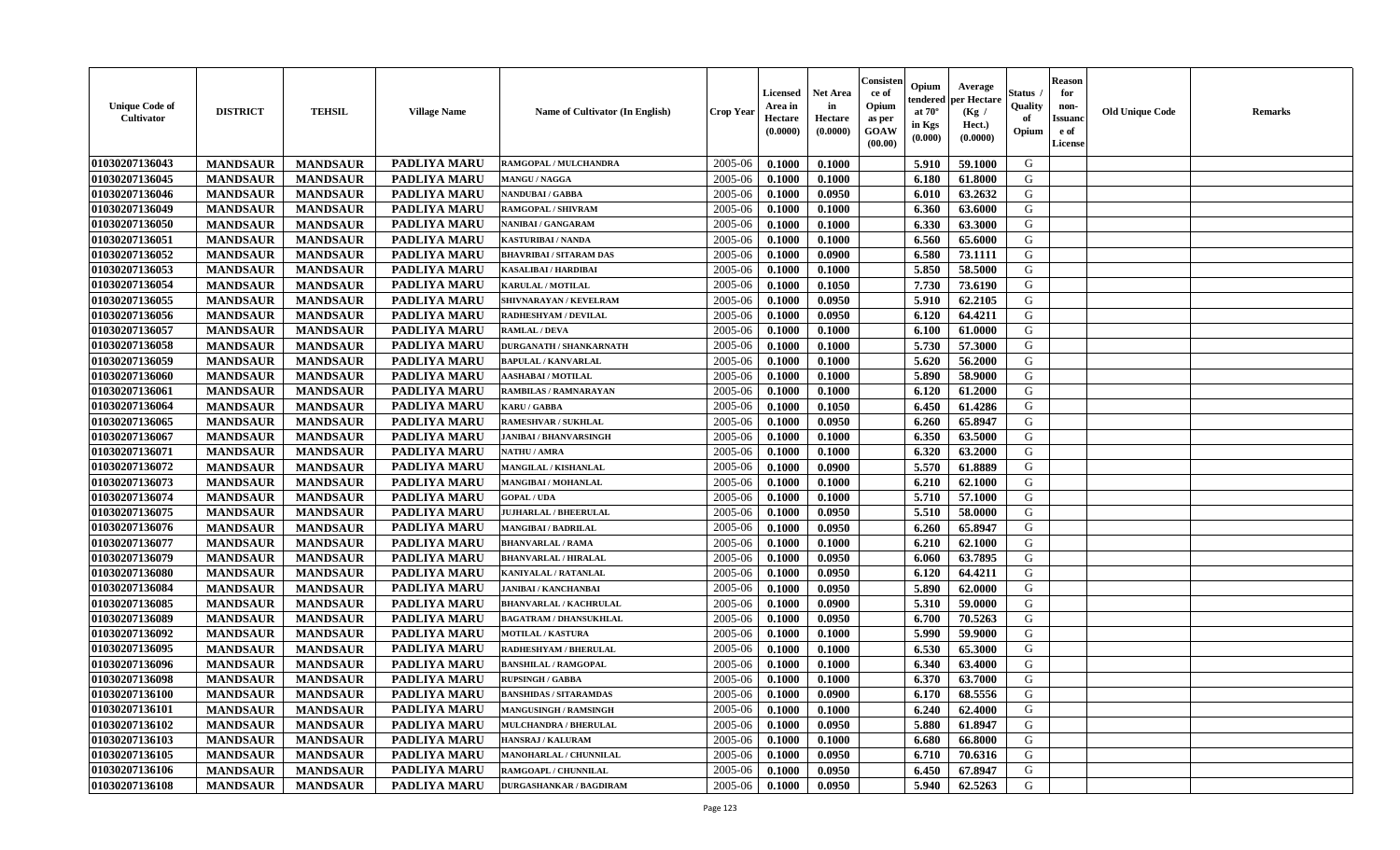| <b>Unique Code of</b><br>Cultivator | <b>DISTRICT</b>                    | <b>TEHSIL</b>                      | <b>Village Name</b>          | <b>Name of Cultivator (In English)</b> | <b>Crop Year</b> | Licensed<br>Area in<br>Hectare<br>(0.0000) | <b>Net Area</b><br>in<br>Hectare<br>(0.0000) | Consister<br>-ce of<br>Opium<br>as per<br><b>GOAW</b><br>(00.00) | Opium<br>endered<br>at $70^\circ$<br>in Kgs<br>(0.000) | Average<br>oer Hectare<br>(Kg /<br>Hect.)<br>(0.0000) | Status<br>Quality<br>of<br>Opium | <b>Reason</b><br>for<br>non-<br>Issuanc<br>e of<br>License | <b>Old Unique Code</b> | Remarks |
|-------------------------------------|------------------------------------|------------------------------------|------------------------------|----------------------------------------|------------------|--------------------------------------------|----------------------------------------------|------------------------------------------------------------------|--------------------------------------------------------|-------------------------------------------------------|----------------------------------|------------------------------------------------------------|------------------------|---------|
| 01030207136109                      | <b>MANDSAUR</b>                    | <b>MANDSAUR</b>                    | <b>PADLIYA MARU</b>          | <b>HARIKISHAN / SHIVLAL</b>            | 2005-06          | 0.1000                                     | 0.0950                                       |                                                                  | 5.780                                                  | 60.8421                                               | G                                |                                                            |                        |         |
| 01030207136110                      | <b>MANDSAUR</b>                    | <b>MANDSAUR</b>                    | PADLIYA MARU                 | <b>AMARSINGH / GABBA JI</b>            | 2005-06          | 0.1000                                     | 0.0950                                       |                                                                  | 5.970                                                  | 62.8421                                               | G                                |                                                            |                        |         |
| 01030207136111                      | <b>MANDSAUR</b>                    | <b>MANDSAUR</b>                    | <b>PADLIYA MARU</b>          | <b>BHAGAVATILAL / SUKHALAL</b>         | 2005-06          | 0.1000                                     | 0.0950                                       |                                                                  | 6.340                                                  | 66.7368                                               | G                                |                                                            |                        |         |
| 01030207136112                      | <b>MANDSAUR</b>                    | <b>MANDSAUR</b>                    | <b>PADLIYA MARU</b>          | <b>KESHVRAM / MOTILAL</b>              | 2005-06          | 0.1000                                     | 0.0950                                       |                                                                  | 6.220                                                  | 65.4737                                               | G                                |                                                            |                        |         |
| 01030207136113                      | <b>MANDSAUR</b>                    | <b>MANDSAUR</b>                    | PADLIYA MARU                 | RAMESHVAR / GANGARAM                   | 2005-06          | 0.1000                                     | 0.1000                                       |                                                                  | 5.990                                                  | 59.9000                                               | G                                |                                                            |                        |         |
| 01030207136114                      | <b>MANDSAUR</b>                    | <b>MANDSAUR</b>                    | PADLIYA MARU                 | KANHAIYALAL / RAMGOPAL                 | 2005-06          | 0.1000                                     | 0.0950                                       |                                                                  | 5.970                                                  | 62.8421                                               | G                                |                                                            |                        |         |
| 01030207136116                      | <b>MANDSAUR</b>                    | <b>MANDSAUR</b>                    | PADLIYA MARU                 | <b>BANSHILAL / MANGILAL</b>            | 2005-06          | 0.1000                                     | 0.0950                                       |                                                                  | 5.580                                                  | 58.7368                                               | G                                |                                                            |                        |         |
| 01030207136117                      | <b>MANDSAUR</b>                    | <b>MANDSAUR</b>                    | PADLIYA MARU                 | <b>BHRATRAM / BAPULAL</b>              | 2005-06          | 0.1000                                     | 0.0950                                       |                                                                  | 6.090                                                  | 64.1053                                               | G                                |                                                            |                        |         |
| 01030207136118                      | <b>MANDSAUR</b>                    | <b>MANDSAUR</b>                    | PADLIYA MARU                 | <b>UDAYLAL / DHANRAJ</b>               | 2005-06          | 0.1000                                     | 0.1000                                       |                                                                  | 6.180                                                  | 61.8000                                               | G                                |                                                            |                        |         |
| 01030207136119                      | <b>MANDSAUR</b>                    | <b>MANDSAUR</b>                    | <b>PADLIYA MARU</b>          | JAGDISHCHANDRA / RAMNARAYAN            | 2005-06          | 0.1000                                     | 0.1000                                       |                                                                  | 6.110                                                  | 61.1000                                               | G                                |                                                            |                        |         |
| 01030207136121                      | <b>MANDSAUR</b>                    | <b>MANDSAUR</b>                    | PADLIYA MARU                 | <b>SALGRAM / DEVILAL</b>               | 2005-06          | 0.1000                                     | 0.0900                                       |                                                                  | 5.690                                                  | 63.2222                                               | G                                |                                                            |                        |         |
| 01030207136122                      | <b>MANDSAUR</b>                    | <b>MANDSAUR</b>                    | PADLIYA MARU                 | <b>KACHRULAL / BHANVARLAL</b>          | 2005-06          | 0.1000                                     | 0.1000                                       |                                                                  | 6.320                                                  | 63.2000                                               | G                                |                                                            |                        |         |
| 01030207136123                      | <b>MANDSAUR</b>                    | <b>MANDSAUR</b>                    | PADLIYA MARU                 | PRABHULAL / BHANVARLAL                 | 2005-06          | 0.1000                                     | 0.1000                                       |                                                                  | 5.810                                                  | 58.1000                                               | G                                |                                                            |                        |         |
| 01030207136124                      | <b>MANDSAUR</b>                    | <b>MANDSAUR</b>                    | PADLIYA MARU                 | RATANLAL / ONKARLAL                    | 2005-06          | 0.1000                                     | 0.0950                                       |                                                                  | 6.130                                                  | 64.5263                                               | G                                |                                                            |                        |         |
| 01030207136126                      | <b>MANDSAUR</b>                    | <b>MANDSAUR</b>                    | <b>PADLIYA MARU</b>          | <b>SURAJMAL / DURGA</b>                | 2005-06          | 0.1000                                     | 0.1000                                       |                                                                  | 5.830                                                  | 58.3000                                               | G                                | 05                                                         |                        |         |
| 01030207136128                      | <b>MANDSAUR</b>                    | <b>MANDSAUR</b>                    | PADLIYA MARU                 | <b>JIVRAJ / MANGILAL</b>               | 2005-06          | 0.1000                                     | 0.0950                                       |                                                                  | 5.880                                                  | 61.8947                                               | G                                |                                                            |                        |         |
| 01030207136129                      | <b>MANDSAUR</b>                    | <b>MANDSAUR</b>                    | <b>PADLIYA MARU</b>          | LAKHSMAN / MANNALAL                    | 2005-06          | 0.1000                                     | 0.1000                                       |                                                                  | 6.030                                                  | 60.3000                                               | G                                |                                                            |                        |         |
| 01030207136082                      |                                    |                                    | <b>PADLIYA MARU</b>          | <b>DHURALAL / MANGILAL</b>             | 2005-06          | 0.1000                                     | 0.1000                                       |                                                                  | 5.640                                                  | 56.4000                                               | G                                |                                                            |                        |         |
| 01030207136086                      | <b>MANDSAUR</b>                    | <b>MANDSAUR</b>                    |                              | <b>KALURAM / RAJARAM</b>               | 2005-06          | 0.1000                                     | 0.0950                                       |                                                                  | 6.620                                                  | 69.6842                                               | G                                |                                                            |                        |         |
| 01030207136143                      | <b>MANDSAUR</b><br><b>MANDSAUR</b> | <b>MANDSAUR</b><br><b>MANDSAUR</b> | PADLIYA MARU<br>PADLIYA MARU | <b>RAMSINGH / RATANLAL</b>             | 2005-06          | 0.1000                                     | 0.1000                                       |                                                                  | 6.050                                                  | 60.5000                                               | G                                |                                                            |                        |         |
| 01030207136144                      |                                    |                                    |                              | RAJIBAI / NANDRAMDAS                   | 2005-06          |                                            |                                              |                                                                  | 6.430                                                  | 64.3000                                               | G                                |                                                            |                        |         |
|                                     | <b>MANDSAUR</b>                    | <b>MANDSAUR</b>                    | PADLIYA MARU                 |                                        |                  | 0.1000                                     | 0.1000                                       |                                                                  |                                                        |                                                       | G                                |                                                            |                        |         |
| 01030207136137                      | <b>MANDSAUR</b>                    | <b>MANDSAUR</b>                    | PADLIYA MARU                 | KANVARLAL / BHANVARLAL                 | 2005-06          | 0.1000                                     | 0.1000                                       |                                                                  | 5.880                                                  | 58.8000                                               |                                  | 05                                                         |                        |         |
| 01030207137209                      | <b>MANDSAUR</b>                    | <b>MANDSAUR</b>                    | PIPLIYA KARADIYA             | <b>HAGANLAL / SURATRAM</b>             | 2005-06          | 0.1000                                     | 0.1000                                       |                                                                  | 6.540                                                  | 65.4000                                               | G                                |                                                            |                        |         |
| 01030207137001                      | <b>MANDSAUR</b>                    | <b>MANDSAUR</b>                    | PIPLIYA KARADIYA             | <b>AGDISH / NANDRAM</b>                | 2005-06          | 0.1000                                     | 0.1000                                       |                                                                  | 6.700                                                  | 67.0000                                               | G                                |                                                            |                        |         |
| 01030207137002                      | <b>MANDSAUR</b>                    | <b>MANDSAUR</b>                    | PIPLIYA KARADIYA             | <b>MADANLAL / NANDRAM</b>              | 2005-06          | 0.1000                                     | 0.1000                                       |                                                                  | 6.610                                                  | 66.1000                                               | G                                |                                                            |                        |         |
| 01030207137003                      | <b>MANDSAUR</b>                    | <b>MANDSAUR</b>                    | PIPLIYA KARADIYA             | AJJANBAI / BHARATSINGH                 | 2005-06          | 0.1000                                     | 0.0900                                       |                                                                  | 6.100                                                  | 67.7778                                               | G                                |                                                            |                        |         |
| 01030207137009                      | <b>MANDSAUR</b>                    | <b>MANDSAUR</b>                    | PIPLIYA KARADIYA             | MADHOLAL / LAKSHMAN                    | 2005-06          | 0.1000                                     | 0.0900                                       |                                                                  | 7.050                                                  | 78.3333                                               | G                                |                                                            |                        |         |
| 01030207137017                      | <b>MANDSAUR</b>                    | <b>MANDSAUR</b>                    | PIPLIYA KARADIYA             | SHANKERSING / WAKTAVARSING             | 2005-06          | 0.1000                                     | 0.0900                                       |                                                                  | 6.330                                                  | 70.3333                                               | G                                |                                                            |                        |         |
| 01030207137022                      | <b>MANDSAUR</b>                    | <b>MANDSAUR</b>                    | PIPLIYA KARADIYA             | <b>GOPAL / GHAGANLAL</b>               | 2005-06          | 0.1000                                     | 0.0950                                       |                                                                  | 6.150                                                  | 64.7368                                               | G                                |                                                            |                        |         |
| 01030207137023                      | <b>MANDSAUR</b>                    | <b>MANDSAUR</b>                    | PIPLIYA KARADIYA             | MOHANBAI / PURAN GAYRI                 | 2005-06          | 0.1000                                     | 0.1000                                       |                                                                  | 6.100                                                  | 61.0000                                               | G                                | 05                                                         |                        |         |
| 01030207137025                      | <b>MANDSAUR</b>                    | <b>MANDSAUR</b>                    | PIPLIYA KARADIYA             | <b>PREMGIR / KACHUGIR</b>              | 2005-06          | 0.1000                                     | 0.1000                                       |                                                                  | 6.430                                                  | 64.3000                                               | G                                |                                                            |                        |         |
| 01030207137026                      | <b>MANDSAUR</b>                    | <b>MANDSAUR</b>                    | PIPLIYA KARADIYA             | DASHRATHSING / SHAMBHUSINNNNG          | 2005-06          | 0.1000                                     | 0.1000                                       |                                                                  | 5.980                                                  | 59.8000                                               | G                                |                                                            |                        |         |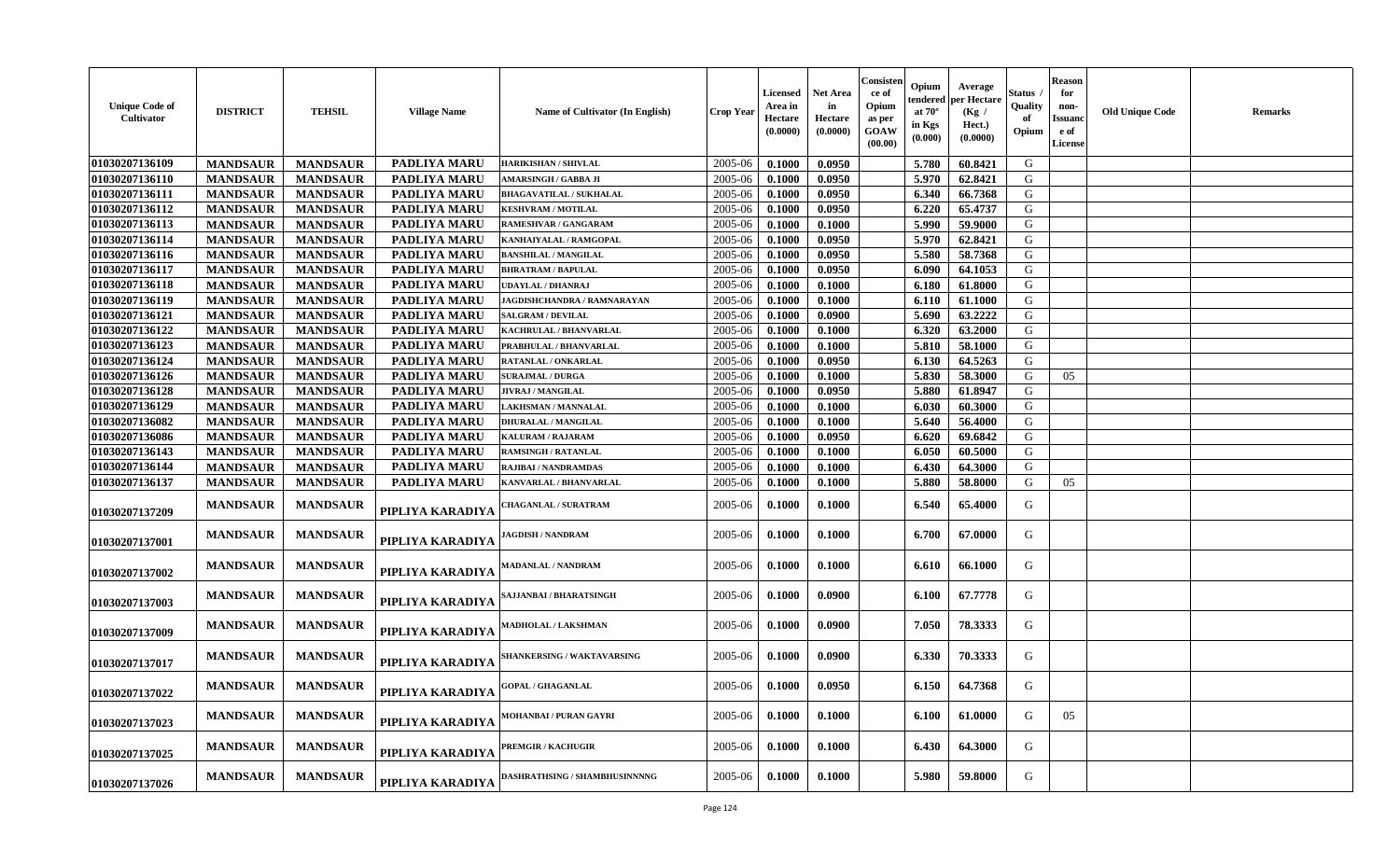| <b>Unique Code of</b><br>Cultivator | <b>DISTRICT</b> | <b>TEHSIL</b>   | <b>Village Name</b> | Name of Cultivator (In English)    | Crop Year | <b>Licensed</b><br>Area in<br>Hectare<br>(0.0000) | Net Area<br>in<br>Hectare<br>(0.0000) | Consisten<br>ce of<br>Opium<br>as per<br>GOAW<br>(00.00) | Opium<br>tendered<br>at $70^\circ$<br>in Kgs<br>(0.000) | Average<br>oer Hectare<br>(Kg /<br>Hect.)<br>(0.0000) | Status<br>Quality<br>-of<br>Opium | <b>Reason</b><br>for<br>non-<br>Issuand<br>e of<br><b>License</b> | <b>Old Unique Code</b> | <b>Remarks</b>     |
|-------------------------------------|-----------------|-----------------|---------------------|------------------------------------|-----------|---------------------------------------------------|---------------------------------------|----------------------------------------------------------|---------------------------------------------------------|-------------------------------------------------------|-----------------------------------|-------------------------------------------------------------------|------------------------|--------------------|
| 01030207137029                      | <b>MANDSAUR</b> | <b>MANDSAUR</b> | PIPLIYA KARADIYA    | <b>BALWANTSINGH / DHANSINGH</b>    | 2005-06   | 0.1000                                            | 0.0950                                |                                                          | 6.580                                                   | 69.2632                                               | G                                 |                                                                   |                        |                    |
| 01030207137031                      | <b>MANDSAUR</b> | <b>MANDSAUR</b> | PIPLIYA KARADIYA    | <b>;ORDHANSINGH / SHAMBHUSINGH</b> | 2005-06   | 0.1000                                            | 0.0950                                |                                                          | 6.850                                                   | 72.1053                                               | G                                 |                                                                   |                        |                    |
| 01030207137036                      | <b>MANDSAUR</b> | <b>MANDSAUR</b> | PIPLIYA KARADIYA    | <b>MUKESHKUMAR / KACHRULAL</b>     | 2005-06   | 0.1000                                            | 0.1000                                |                                                          | 6.510                                                   | 65.1000                                               | G                                 |                                                                   |                        |                    |
| 01030207137042                      | <b>MANDSAUR</b> | <b>MANDSAUR</b> | PIPLIYA KARADIYA    | <b>NARMDABAI / CHUNNILAL</b>       | 2005-06   | 0.1000                                            | 0.0950                                |                                                          | 6.270                                                   | 66.0000                                               | G                                 |                                                                   |                        |                    |
| 01030207137044                      | <b>MANDSAUR</b> | <b>MANDSAUR</b> | PIPLIYA KARADIYA    | <b>AMCHANDRA / CHOTELAL</b>        | 2005-06   | 0.1000                                            | 0.0950                                |                                                          | 6.310                                                   | 66.4211                                               | G                                 |                                                                   |                        |                    |
| 01030207137046                      | <b>MANDSAUR</b> | <b>MANDSAUR</b> | PIPLIYA KARADIYA    | <b>ANESHRAM / ONKARLAL</b>         | 2005-06   | 0.1000                                            | 0.0900                                |                                                          | 6.630                                                   | 73.6667                                               | G                                 |                                                                   |                        |                    |
| 01030207137047                      | <b>MANDSAUR</b> | <b>MANDSAUR</b> | PIPLIYA KARADIYA    | <b>HAGIRATH / NANDRAM</b>          | 2005-06   | 0.1000                                            | 0.0950                                |                                                          | 6.440                                                   | 67.7895                                               | G                                 |                                                                   |                        |                    |
| 01030207137051                      | <b>MANDSAUR</b> | <b>MANDSAUR</b> | PIPLIYA KARADIYA    | <b>GATUBAI/NATHU</b>               | 2005-06   | 0.1000                                            | 0.0950                                |                                                          | 7.120                                                   | 74.9474                                               | G                                 |                                                                   |                        |                    |
| 01030207137052                      | <b>MANDSAUR</b> | <b>MANDSAUR</b> | PIPLIYA KARADIYA    | <b>ISHAN / PARTHA</b>              | 2005-06   | 0.1000                                            | 0.0950                                |                                                          | 5.880                                                   | 61.8947                                               | G                                 |                                                                   |                        |                    |
| 01030207137053                      | <b>MANDSAUR</b> | <b>MANDSAUR</b> | PIPLIYA KARADIYA    | <b>(ANHAIYALAL / HIRALAL</b>       | 2005-06   | 0.1000                                            | 0.0900                                |                                                          | 6.360                                                   | 70.6667                                               | G                                 |                                                                   |                        |                    |
| 01030207137054                      | <b>MANDSAUR</b> | <b>MANDSAUR</b> | PIPLIYA KARADIYA    | <b>JUHARLAL / BHERULAL</b>         | 2005-06   | 0.1000                                            | 0.0950                                |                                                          | 6.580                                                   | 69.2632                                               | G                                 |                                                                   |                        |                    |
| 01030207137055                      | <b>MANDSAUR</b> | <b>MANDSAUR</b> | PIPLIYA KARADIYA    | RAMNIVAS / BHANVARLAL              | 2005-06   | 0.1000                                            | 0.0950                                |                                                          | 6.490                                                   | 68.3158                                               | G                                 |                                                                   |                        |                    |
| 01030207137056                      | <b>MANDSAUR</b> | <b>MANDSAUR</b> | PIPLIYA KARADIYA    | RAMCHANDRA / RAMA                  | 2005-06   | 0.1000                                            | 0.1000                                |                                                          | 7.060                                                   | 70.6000                                               | G                                 |                                                                   |                        |                    |
| 01030207137057                      | <b>MANDSAUR</b> | <b>MANDSAUR</b> | PIPLIYA KARADIYA    | <b>BHERULAL / KALURAM</b>          | 2005-06   | 0.1000                                            | 0.0950                                |                                                          | 6.320                                                   | 66.5263                                               | G                                 |                                                                   |                        |                    |
| 01030207137059                      | <b>MANDSAUR</b> | <b>MANDSAUR</b> | PIPLIYA KARADIYA    | <b>ATHULAL / KALURAM</b>           | 2005-06   | 0.1000                                            | 0.0950                                |                                                          | 7.130                                                   | 75.0526                                               | G                                 |                                                                   |                        |                    |
| 01030207137061                      | <b>MANDSAUR</b> | <b>MANDSAUR</b> | PIPLIYA KARADIYA    | <b><i>AUNNIBAI/BALARAM</i></b>     | 2005-06   | 0.1000                                            | 0.0950                                |                                                          | 5.880                                                   | 61.8947                                               | G                                 | 01                                                                |                        |                    |
| 01030207137063                      | <b>MANDSAUR</b> | <b>MANDSAUR</b> | PIPLIYA KARADIYA    | ARDICHAND / KALURAM                | 2005-06   | 0.1000                                            | 0.1000                                |                                                          | 6.790                                                   | 67.9000                                               | G                                 |                                                                   |                        |                    |
| 01030207137064                      | <b>MANDSAUR</b> | <b>MANDSAUR</b> | PIPLIYA KARADIYA    | <b>ARDA / NANDA JI</b>             | 2005-06   | 0.1000                                            | 0.0950                                |                                                          | 6.570                                                   | 69.1579                                               | G                                 |                                                                   |                        |                    |
| 01030207137065                      | <b>MANDSAUR</b> | <b>MANDSAUR</b> | PIPLIYA KARADIYA    | AMESHCHANDRA / SURATRAM            | 2005-06   | 0.1000                                            | 0.1000                                |                                                          | 8.320                                                   | 83.2000                                               | G                                 |                                                                   |                        |                    |
| 01030207137067                      | <b>MANDSAUR</b> | <b>MANDSAUR</b> | PIPLIYA KARADIYA    | <b>BASNTILAL / PRABHULAL</b>       | 2005-06   | 0.1000                                            | 0.1000                                |                                                          | 6.390                                                   | 63.9000                                               | G                                 |                                                                   |                        | <b>NAME CHANGE</b> |
| 01030207137068                      | <b>MANDSAUR</b> | <b>MANDSAUR</b> | PIPLIYA KARADIYA    | <b>ATHULAL / RAMLAL</b>            | 2005-06   | 0.1000                                            | 0.0950                                |                                                          | 6.820                                                   | 71.7895                                               | G                                 |                                                                   |                        |                    |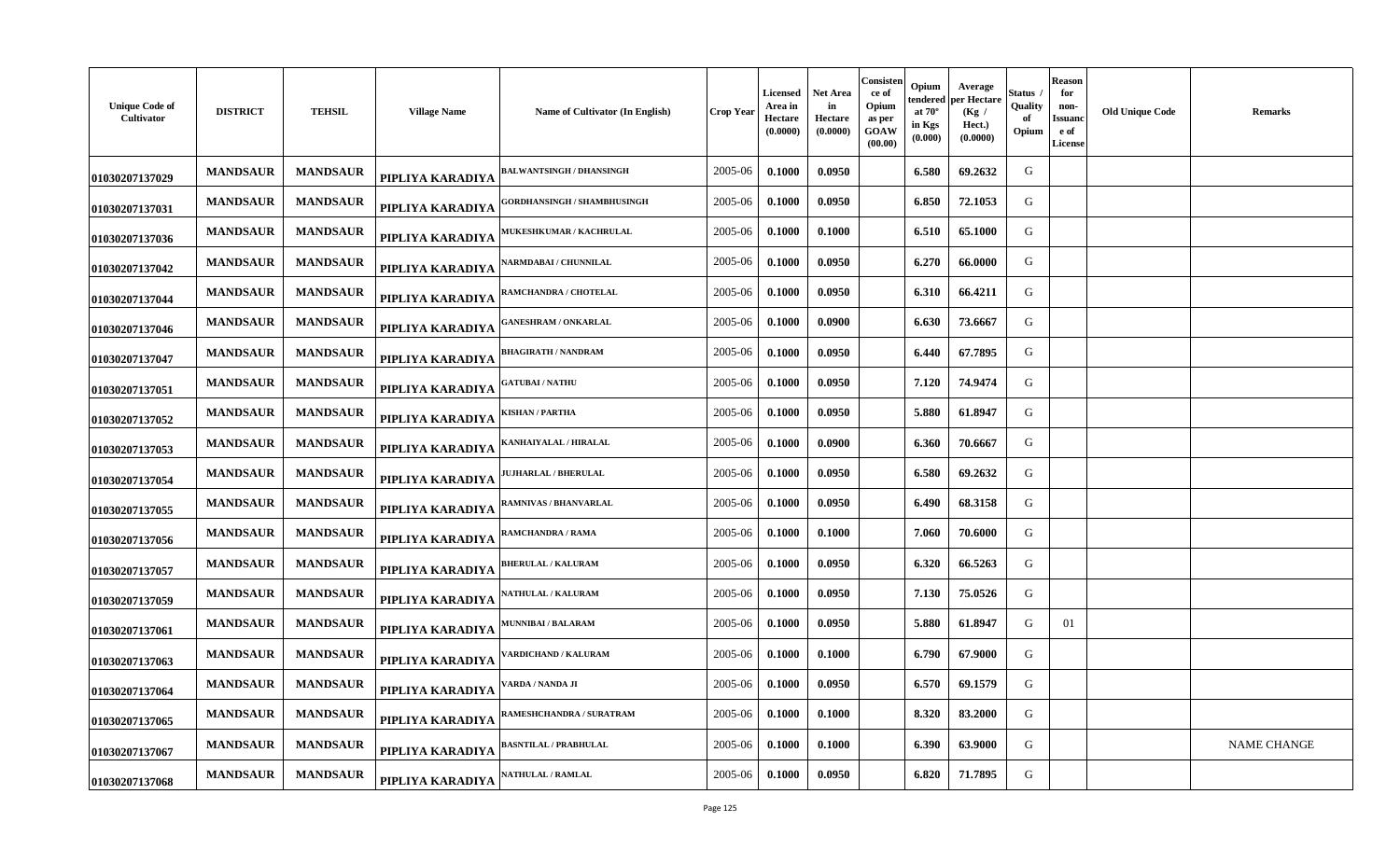| <b>Unique Code of</b><br>Cultivator | <b>DISTRICT</b> | <b>TEHSIL</b>   | <b>Village Name</b> | Name of Cultivator (In English) | <b>Crop Year</b> | Licensed<br>Area in<br>Hectare<br>(0.0000) | Net Area<br>in<br>Hectare<br>(0.0000) | Consisten<br>ce of<br>Opium<br>as per<br>GOAW<br>(00.00) | Opium<br>tendered<br>at $70^\circ$<br>in Kgs<br>(0.000) | Average<br>per Hectare<br>(Kg /<br>Hect.)<br>(0.0000) | Status<br>Quality<br>of<br>Opium | <b>Reason</b><br>for<br>non-<br>Issuanc<br>e of<br>License | <b>Old Unique Code</b> | <b>Remarks</b> |
|-------------------------------------|-----------------|-----------------|---------------------|---------------------------------|------------------|--------------------------------------------|---------------------------------------|----------------------------------------------------------|---------------------------------------------------------|-------------------------------------------------------|----------------------------------|------------------------------------------------------------|------------------------|----------------|
| 01030207137069                      | <b>MANDSAUR</b> | <b>MANDSAUR</b> | PIPLIYA KARADIYA    | ADRILAL / AASHARAM              | 2005-06          | 0.1000                                     | 0.1000                                |                                                          | 6.290                                                   | 62.9000                                               | G                                |                                                            |                        |                |
| 01030207137070                      | <b>MANDSAUR</b> | <b>MANDSAUR</b> | PIPLIYA KARADIYA    | 'HAMPALAL / CHUNNILAL           | 2005-06          | 0.1000                                     | 0.0850                                |                                                          | 5.920                                                   | 69.6471                                               | G                                |                                                            |                        |                |
| 01030207137071                      | <b>MANDSAUR</b> | <b>MANDSAUR</b> | PIPLIYA KARADIYA    | <b>ALURAM / NANDRAM</b>         | 2005-06          | 0.1000                                     | 0.1000                                |                                                          | 6.640                                                   | 66.4000                                               | G                                |                                                            |                        |                |
| 01030207137073                      | <b>MANDSAUR</b> | <b>MANDSAUR</b> | PIPLIYA KARADIYA    | <b>NANDRAM / BAGDIRAM</b>       | 2005-06          | 0.1000                                     | 0.0900                                |                                                          | 6.620                                                   | 73.5556                                               | G                                |                                                            |                        |                |
| 01030207137074                      | <b>MANDSAUR</b> | <b>MANDSAUR</b> | PIPLIYA KARADIYA    | <b>BHAGATRAM / CHUNNILAL</b>    | 2005-06          | 0.1000                                     | 0.0900                                |                                                          | 6.290                                                   | 69.8889                                               | G                                |                                                            |                        |                |
| 01030207137075                      | <b>MANDSAUR</b> | <b>MANDSAUR</b> | PIPLIYA KARADIYA    | <b>TULASIRAM / NANDARAM</b>     | 2005-06          | 0.1000                                     | 0.0950                                |                                                          | 6.270                                                   | 66.0000                                               | G                                |                                                            |                        |                |
| 01030207137076                      | <b>MANDSAUR</b> | <b>MANDSAUR</b> | PIPLIYA KARADIYA    | <b>ADRILAL / RODA</b>           | 2005-06          | 0.1000                                     | 0.1000                                |                                                          | 6.670                                                   | 66.7000                                               | G                                |                                                            |                        |                |
| 01030207137078                      | <b>MANDSAUR</b> | <b>MANDSAUR</b> | PIPLIYA KARADIYA    | DEVA / RAMA                     | 2005-06          | 0.1000                                     | 0.0950                                |                                                          | 6.510                                                   | 68.5263                                               | G                                |                                                            |                        |                |
| 01030207137079                      | <b>MANDSAUR</b> | <b>MANDSAUR</b> | PIPLIYA KARADIYA    | MANGILAL / BHANVARLAL           | 2005-06          | 0.1000                                     | 0.1000                                |                                                          | 6.500                                                   | 65.0000                                               | G                                |                                                            |                        |                |
| 01030207137084                      | <b>MANDSAUR</b> | <b>MANDSAUR</b> | PIPLIYA KARADIYA    | <b>BHULIBAI / BHERULAL</b>      | 2005-06          | 0.1000                                     | 0.0950                                |                                                          | 6.440                                                   | 67.7895                                               | G                                |                                                            |                        |                |
| 01030207137085                      | <b>MANDSAUR</b> | <b>MANDSAUR</b> | PIPLIYA KARADIYA    | BAKTAVARSINGH / AMARSINGH       | 2005-06          | 0.1000                                     | 0.0950                                |                                                          | 6.500                                                   | 68.4211                                               | G                                |                                                            |                        |                |
| 01030207137086                      | <b>MANDSAUR</b> | <b>MANDSAUR</b> | PIPLIYA KARADIYA    | <b>MOTILAL / UDA</b>            | 2005-06          | 0.1000                                     | 0.0900                                |                                                          | 5.680                                                   | 63.1111                                               | G                                |                                                            |                        |                |
| 01030207137087                      | <b>MANDSAUR</b> | <b>MANDSAUR</b> | PIPLIYA KARADIYA    | SHAMBHUSINGH / AMARSINGH        | 2005-06          | 0.1000                                     | 0.1000                                |                                                          | 7.160                                                   | 71.6000                                               | G                                |                                                            |                        |                |
| 01030207137090                      | <b>MANDSAUR</b> | <b>MANDSAUR</b> | PIPLIYA KARADIYA    | <b>JUHARLAL / NATHU</b>         | 2005-06          | 0.1000                                     | 0.1000                                |                                                          | 7.260                                                   | 72.6000                                               | G                                |                                                            |                        |                |
| 01030207137092                      | <b>MANDSAUR</b> | <b>MANDSAUR</b> | PIPLIYA KARADIYA    | RATANLAL / NATHULAL             | 2005-06          | 0.1000                                     | 0.1000                                |                                                          | 6.690                                                   | 66.9000                                               | G                                |                                                            |                        |                |
| 01030207137093                      | <b>MANDSAUR</b> | <b>MANDSAUR</b> | PIPLIYA KARADIYA    | AKSHMINARAYAN / NATHU           | 2005-06          | 0.1000                                     | 0.0850                                |                                                          | 5.980                                                   | 70.3529                                               | G                                |                                                            |                        |                |
| 01030207137094                      | <b>MANDSAUR</b> | <b>MANDSAUR</b> | PIPLIYA KARADIYA    | <b>RAJARAM / JAGDISH</b>        | 2005-06          | 0.1000                                     | 0.1000                                |                                                          | 5.790                                                   | 57.9000                                               | G                                | 05                                                         |                        |                |
| 01030207137096                      | <b>MANDSAUR</b> | <b>MANDSAUR</b> | PIPLIYA KARADIYA    | <b>BALARAM / GANGARAM</b>       | 2005-06          | 0.1000                                     | 0.1000                                |                                                          | 6.640                                                   | 66.4000                                               | G                                |                                                            |                        |                |
| 01030207137098                      | <b>MANDSAUR</b> | <b>MANDSAUR</b> | PIPLIYA KARADIYA    | <b>DHANSINGH / MAGANSINGH</b>   | 2005-06          | 0.1000                                     | 0.0950                                |                                                          | 6.680                                                   | 70.3158                                               | G                                |                                                            |                        |                |
| 01030207137101                      | <b>MANDSAUR</b> | <b>MANDSAUR</b> | PIPLIYA KARADIYA    | ANESHRAM / RADHAKISHAN          | 2005-06          | 0.1000                                     | 0.0950                                |                                                          | 6.270                                                   | 66.0000                                               | G                                |                                                            |                        |                |
| 01030207137103                      | <b>MANDSAUR</b> | <b>MANDSAUR</b> | PIPLIYA KARADIYA    | <b>(ANCHANBAI / KALURAM</b>     | 2005-06          | 0.1000                                     | 0.1000                                |                                                          | 5.970                                                   | 59.7000                                               | G                                | 05                                                         |                        |                |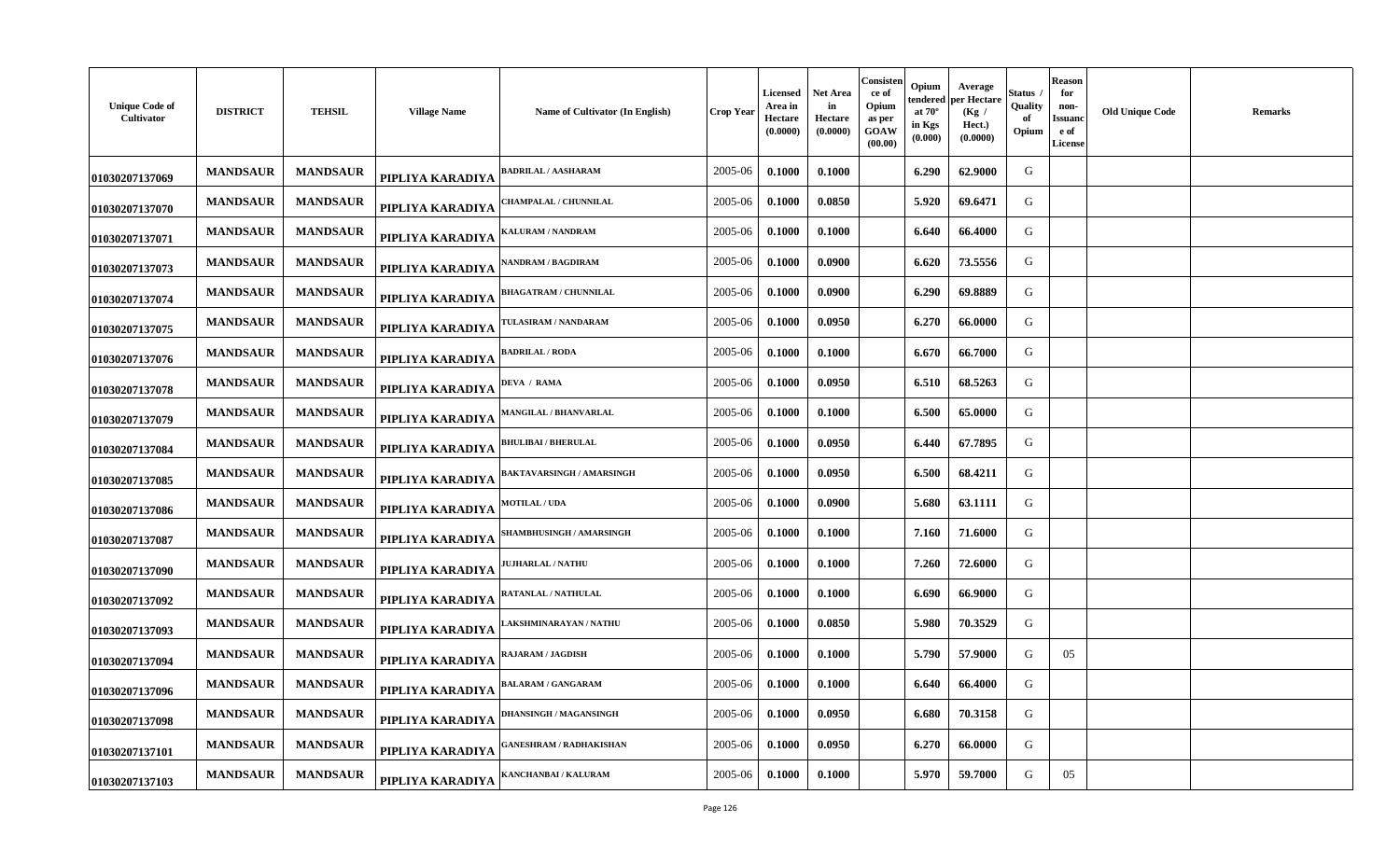| <b>Unique Code of</b><br>Cultivator | <b>DISTRICT</b> | <b>TEHSIL</b>   | <b>Village Name</b> | Name of Cultivator (In English)  | <b>Crop Year</b> | Licensed<br>Area in<br>Hectare<br>(0.0000) | Net Area<br>in<br>Hectare<br>(0.0000) | Consisten<br>ce of<br>Opium<br>as per<br>GOAW<br>(00.00) | Opium<br>tendered<br>at $70^\circ$<br>in Kgs<br>(0.000) | Average<br>per Hectare<br>(Kg /<br>Hect.)<br>(0.0000) | Status<br>Quality<br>of<br>Opium | <b>Reason</b><br>for<br>non-<br>Issuanc<br>e of<br>License | <b>Old Unique Code</b> | <b>Remarks</b> |
|-------------------------------------|-----------------|-----------------|---------------------|----------------------------------|------------------|--------------------------------------------|---------------------------------------|----------------------------------------------------------|---------------------------------------------------------|-------------------------------------------------------|----------------------------------|------------------------------------------------------------|------------------------|----------------|
| 01030207137107                      | <b>MANDSAUR</b> | <b>MANDSAUR</b> | PIPLIYA KARADIYA    | AJARAM / VARDICHAND              | 2005-06          | 0.1000                                     | 0.0950                                |                                                          | 5.350                                                   | 56.3158                                               | G                                |                                                            |                        |                |
| 01030207137041                      | <b>MANDSAUR</b> | <b>MANDSAUR</b> | PIPLIYA KARADIYA    | <b>BHERULAL / MATHURALAL</b>     | 2005-06          | 0.1000                                     | 0.0900                                |                                                          | 6.070                                                   | 67.4444                                               | G                                |                                                            |                        |                |
| 01030207137113                      | <b>MANDSAUR</b> | <b>MANDSAUR</b> | PIPLIYA KARADIYA    | <b>MANGILAL / DHURAJI</b>        | 2005-06          | 0.1000                                     | 0.1000                                |                                                          | 6.970                                                   | 69.7000                                               | G                                |                                                            |                        |                |
| 01030207137120                      | <b>MANDSAUR</b> | <b>MANDSAUR</b> | PIPLIYA KARADIYA    | <b>BHANVARLAL / NANDRAM</b>      | 2005-06          | 0.1000                                     | 0.0950                                |                                                          | 6.750                                                   | 71.0526                                               | G                                |                                                            |                        |                |
| 01030207137123                      | <b>MANDSAUR</b> | <b>MANDSAUR</b> | PIPLIYA KARADIYA    | <b>ACHRU / KALU</b>              | 2005-06          | 0.1000                                     | 0.0900                                |                                                          | 5.910                                                   | 65.6667                                               | G                                |                                                            |                        |                |
| 01030207137125                      | <b>MANDSAUR</b> | <b>MANDSAUR</b> | PIPLIYA KARADIYA    | <b>BHANVARLAL / NANDA</b>        | 2005-06          | 0.1000                                     | 0.0900                                |                                                          | 6.200                                                   | 68.8889                                               | G                                |                                                            |                        |                |
| 01030207137126                      | <b>MANDSAUR</b> | <b>MANDSAUR</b> | PIPLIYA KARADIYA    | <b>BHAGATRAM / MOTI</b>          | 2005-06          | 0.1000                                     | 0.0950                                |                                                          | 5.730                                                   | 60.3158                                               | G                                |                                                            |                        |                |
| 01030207137132                      | <b>MANDSAUR</b> | <b>MANDSAUR</b> | PIPLIYA KARADIYA    | <b>MMADSINGH / FATTESINGH</b>    | 2005-06          | 0.1000                                     | 0.0950                                |                                                          | 6.460                                                   | 68.0000                                               | G                                |                                                            |                        |                |
| 01030207137137                      | <b>MANDSAUR</b> | <b>MANDSAUR</b> | PIPLIYA KARADIYA    | <b>BAGDIRAM / UDAYLAL</b>        | 2005-06          | 0.1000                                     | 0.1000                                |                                                          | 6.490                                                   | 64.9000                                               | G                                |                                                            |                        |                |
| 01030207137140                      | <b>MANDSAUR</b> | <b>MANDSAUR</b> | PIPLIYA KARADIYA    | <b>ALGRAM / RATANLAL</b>         | 2005-06          | 0.1000                                     | 0.0950                                |                                                          | 7.470                                                   | 78.6316                                               | G                                |                                                            |                        |                |
| 01030207137141                      | <b>MANDSAUR</b> | <b>MANDSAUR</b> | PIPLIYA KARADIYA    | <b>APPUSINGH / RAGHUVIRSINGH</b> | 2005-06          | 0.1000                                     | 0.0950                                |                                                          | 6.320                                                   | 66.5263                                               | G                                |                                                            |                        |                |
| 01030207137143                      | <b>MANDSAUR</b> | <b>MANDSAUR</b> | PIPLIYA KARADIYA    | <b>KHEMRAJ / NANDRAM</b>         | 2005-06          | 0.1000                                     | 0.1000                                |                                                          | 6.770                                                   | 67.7000                                               | G                                |                                                            |                        |                |
| 01030207137145                      | <b>MANDSAUR</b> | <b>MANDSAUR</b> | PIPLIYA KARADIYA    | <b>VIDHYASAGAR / SURATRAM</b>    | 2005-06          | 0.1000                                     | 0.0900                                |                                                          | 6.600                                                   | 73.3333                                               | G                                |                                                            |                        |                |
| 01030207137146                      | <b>MANDSAUR</b> | <b>MANDSAUR</b> | PIPLIYA KARADIYA    | <b>BHERULAL / PREMCHANDRA</b>    | 2005-06          | 0.1000                                     | 0.0800                                |                                                          | 5.510                                                   | 68.8750                                               | G                                |                                                            |                        |                |
| 01030207137147                      | <b>MANDSAUR</b> | <b>MANDSAUR</b> | PIPLIYA KARADIYA    | <b>HIRALAL / KALU</b>            | 2005-06          | 0.1000                                     | 0.0950                                |                                                          | 6.290                                                   | 66.2105                                               | G                                |                                                            |                        |                |
| 01030207137149                      | <b>MANDSAUR</b> | <b>MANDSAUR</b> | PIPLIYA KARADIYA    | <b>HANVARLAL / CHHOTELAL</b>     | 2005-06          | 0.1000                                     | 0.0900                                |                                                          | 6.080                                                   | 67.5556                                               | G                                |                                                            |                        |                |
| 01030207137151                      | <b>MANDSAUR</b> | <b>MANDSAUR</b> | PIPLIYA KARADIYA    | AMLABAI / DALURAM                | 2005-06          | 0.1000                                     | 0.1000                                |                                                          | 6.980                                                   | 69.8000                                               | G                                |                                                            |                        |                |
| 01030207137152                      | <b>MANDSAUR</b> | <b>MANDSAUR</b> | PIPLIYA KARADIYA    | <b>PRATAPSINGH / DEVISINGH</b>   | 2005-06          | 0.1000                                     | 0.1000                                |                                                          | 6.710                                                   | 67.1000                                               | G                                |                                                            |                        |                |
| 01030207137154                      | <b>MANDSAUR</b> | <b>MANDSAUR</b> | PIPLIYA KARADIYA    | <b>DHAPUBAI/BHARATRAM</b>        | 2005-06          | 0.1000                                     | 0.1000                                |                                                          | 6.390                                                   | 63.9000                                               | G                                |                                                            |                        |                |
| 01030207137155                      | <b>MANDSAUR</b> | <b>MANDSAUR</b> | PIPLIYA KARADIYA    | <b>GENDKUNVAR / RAMSINGH</b>     | 2005-06          | 0.1000                                     | 0.0950                                |                                                          | 6.350                                                   | 66.8421                                               | G                                |                                                            |                        |                |
| 01030207137158                      | <b>MANDSAUR</b> | <b>MANDSAUR</b> | PIPLIYA KARADIYA    | <b>BHERULAL / NATHULAL</b>       | 2005-06          | 0.1000                                     | 0.1050                                |                                                          | 6.990                                                   | 66.5714                                               | G                                |                                                            |                        |                |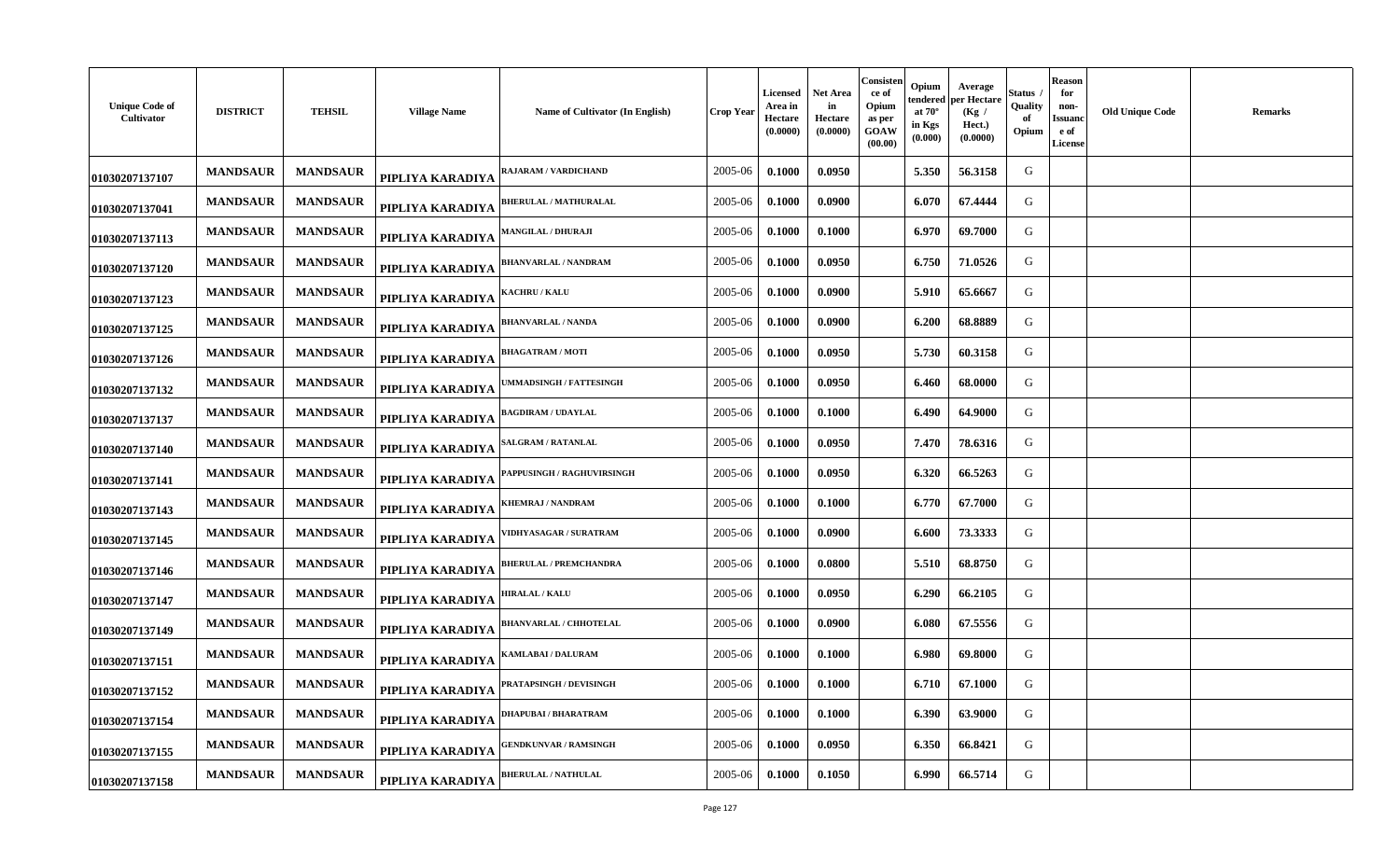| <b>Unique Code of</b><br>Cultivator | <b>DISTRICT</b> | <b>TEHSIL</b>   | <b>Village Name</b> | Name of Cultivator (In English) | <b>Crop Year</b> | Licensed<br>Area in<br>Hectare<br>(0.0000) | Net Area<br>in<br>Hectare<br>(0.0000) | Consisten<br>ce of<br>Opium<br>as per<br>GOAW<br>(00.00) | Opium<br>tendered<br>at $70^\circ$<br>in Kgs<br>(0.000) | Average<br>per Hectare<br>(Kg /<br>Hect.)<br>(0.0000) | Status<br>Quality<br>of<br>Opium | Reason<br>for<br>non-<br>Issuanc<br>e of<br>License | <b>Old Unique Code</b> | <b>Remarks</b> |
|-------------------------------------|-----------------|-----------------|---------------------|---------------------------------|------------------|--------------------------------------------|---------------------------------------|----------------------------------------------------------|---------------------------------------------------------|-------------------------------------------------------|----------------------------------|-----------------------------------------------------|------------------------|----------------|
| 01030207137159                      | <b>MANDSAUR</b> | <b>MANDSAUR</b> | PIPLIYA KARADIYA    | <b>BHANVARBAI/MANGILAL</b>      | 2005-06          | 0.1000                                     | 0.0950                                |                                                          | 6.470                                                   | 68.1053                                               | G                                |                                                     |                        |                |
| 01030207137164                      | <b>MANDSAUR</b> | <b>MANDSAUR</b> | PIPLIYA KARADIYA    | <b>BHANWERLAL / TEKCHNDRA</b>   | 2005-06          | 0.1000                                     | 0.0950                                |                                                          | 6.360                                                   | 66.9474                                               | G                                |                                                     |                        |                |
| 01030207137167                      | <b>MANDSAUR</b> | <b>MANDSAUR</b> | PIPLIYA KARADIYA    | <b>\ATHULAL / BADRILAL</b>      | 2005-06          | 0.1000                                     | 0.0950                                |                                                          | 5.900                                                   | 62.1053                                               | G                                |                                                     |                        |                |
| 01030207137170                      | <b>MANDSAUR</b> | <b>MANDSAUR</b> | PIPLIYA KARADIYA    | <b>GOPALSINGH / BHARATSINGH</b> | 2005-06          | 0.1000                                     | 0.0950                                |                                                          | 6.410                                                   | 67.4737                                               | G                                |                                                     |                        |                |
| 01030207137171                      | <b>MANDSAUR</b> | <b>MANDSAUR</b> | PIPLIYA KARADIYA    | <b>ANNALAL / RAMLAL</b>         | 2005-06          | 0.1000                                     | 0.0900                                |                                                          | 6.340                                                   | 70.4444                                               | G                                |                                                     |                        |                |
| 01030207137172                      | <b>MANDSAUR</b> | <b>MANDSAUR</b> | PIPLIYA KARADIYA    | <b>BHAGIRATH / LAKSHMAN</b>     | 2005-06          | 0.1000                                     | 0.0950                                |                                                          | 6.550                                                   | 68.9474                                               | G                                |                                                     |                        |                |
| 01030207137177                      | <b>MANDSAUR</b> | <b>MANDSAUR</b> | PIPLIYA KARADIYA    | <b>BAGDIRAM / NANDA</b>         | 2005-06          | 0.1000                                     | 0.0950                                |                                                          | 6.050                                                   | 63.6842                                               | G                                |                                                     |                        |                |
| 01030207137182                      | <b>MANDSAUR</b> | <b>MANDSAUR</b> | PIPLIYA KARADIYA    | PREMBAI / NANURAM               | 2005-06          | 0.1000                                     | 0.1000                                |                                                          | 7.060                                                   | 70.6000                                               | G                                |                                                     |                        |                |
| 01030207137183                      | <b>MANDSAUR</b> | <b>MANDSAUR</b> | PIPLIYA KARADIYA    | <b>GOTAM / KARURAM</b>          | 2005-06          | 0.1000                                     | 0.1000                                |                                                          | 6.300                                                   | 63.0000                                               | G                                |                                                     |                        |                |
| 01030207137185                      | <b>MANDSAUR</b> | <b>MANDSAUR</b> | PIPLIYA KARADIYA    | SHYAMLAL / PRITHVIRAJ           | 2005-06          | 0.1000                                     | 0.1050                                |                                                          | 6.740                                                   | 64.1905                                               | G                                |                                                     |                        |                |
| 01030207137187                      | <b>MANDSAUR</b> | <b>MANDSAUR</b> | PIPLIYA KARADIYA    | <b>BADRILAL / HARIRAM</b>       | 2005-06          | 0.1000                                     | 0.1000                                |                                                          | 6.300                                                   | 63.0000                                               | G                                |                                                     |                        |                |
| 01030207137191                      | <b>MANDSAUR</b> | <b>MANDSAUR</b> | PIPLIYA KARADIYA    | <b>DAYRAM / BHERULAL</b>        | 2005-06          | 0.1000                                     | 0.0950                                |                                                          | 6.050                                                   | 63.6842                                               | G                                |                                                     |                        |                |
| 01030207137195                      | <b>MANDSAUR</b> | <b>MANDSAUR</b> | PIPLIYA KARADIYA    | RADHESHYAM / BHERULAL           | 2005-06          | 0.1000                                     | 0.0950                                |                                                          | 6.090                                                   | 64.1053                                               | G                                |                                                     |                        |                |
| 01030207137197                      | <b>MANDSAUR</b> | <b>MANDSAUR</b> | PIPLIYA KARADIYA    | <b>ALURAM / RATANLAL</b>        | 2005-06          | 0.1000                                     | 0.0950                                |                                                          | 6.030                                                   | 63.4737                                               | G                                | 05                                                  |                        |                |
| 01030207137199                      | <b>MANDSAUR</b> | <b>MANDSAUR</b> | PIPLIYA KARADIYA    | <b>RAMNIVAS / SURATRAM</b>      | 2005-06          | 0.1000                                     | 0.0900                                |                                                          | 8.990                                                   | 99.8889                                               | G                                |                                                     |                        |                |
| 01030207137200                      | <b>MANDSAUR</b> | <b>MANDSAUR</b> | PIPLIYA KARADIYA    | <b>SHYAMDAS / LAKSHMANDAS</b>   | 2005-06          | 0.1000                                     | 0.0950                                |                                                          | 6.820                                                   | 71.7895                                               | G                                |                                                     |                        |                |
| 01030207137202                      | <b>MANDSAUR</b> | <b>MANDSAUR</b> | PIPLIYA KARADIYA    | <b>ANESHRAM / SAVA</b>          | 2005-06          | 0.1000                                     | 0.0950                                |                                                          | 6.270                                                   | 66.0000                                               | G                                |                                                     |                        |                |
| 01030207137203                      | <b>MANDSAUR</b> | <b>MANDSAUR</b> | PIPLIYA KARADIYA    | <b>IATANKUNVAR / UDAYSINGH</b>  | 2005-06          | 0.1000                                     | 0.0900                                |                                                          | 6.150                                                   | 68.3333                                               | G                                |                                                     |                        |                |
| 01030207137205                      | <b>MANDSAUR</b> | <b>MANDSAUR</b> | PIPLIYA KARADIYA    | <b>JILIPKUMAR / SHIVNARAYAN</b> | 2005-06          | 0.1000                                     | 0.0900                                |                                                          | 6.000                                                   | 66.6667                                               | G                                |                                                     |                        |                |
| 01030207137207                      | <b>MANDSAUR</b> | <b>MANDSAUR</b> | PIPLIYA KARADIYA    | <b>SHOK / MADHOLAL</b>          | 2005-06          | 0.1000                                     | 0.1000                                |                                                          | 6.920                                                   | 69.2000                                               | G                                |                                                     |                        |                |
| 01030207137208                      | <b>MANDSAUR</b> | <b>MANDSAUR</b> | PIPLIYA KARADIYA    | <b>DMPRAKASH / SHANTILAL</b>    | 2005-06          | 0.1000                                     | 0.0900                                |                                                          | 5.950                                                   | 66.1111                                               | G                                |                                                     |                        |                |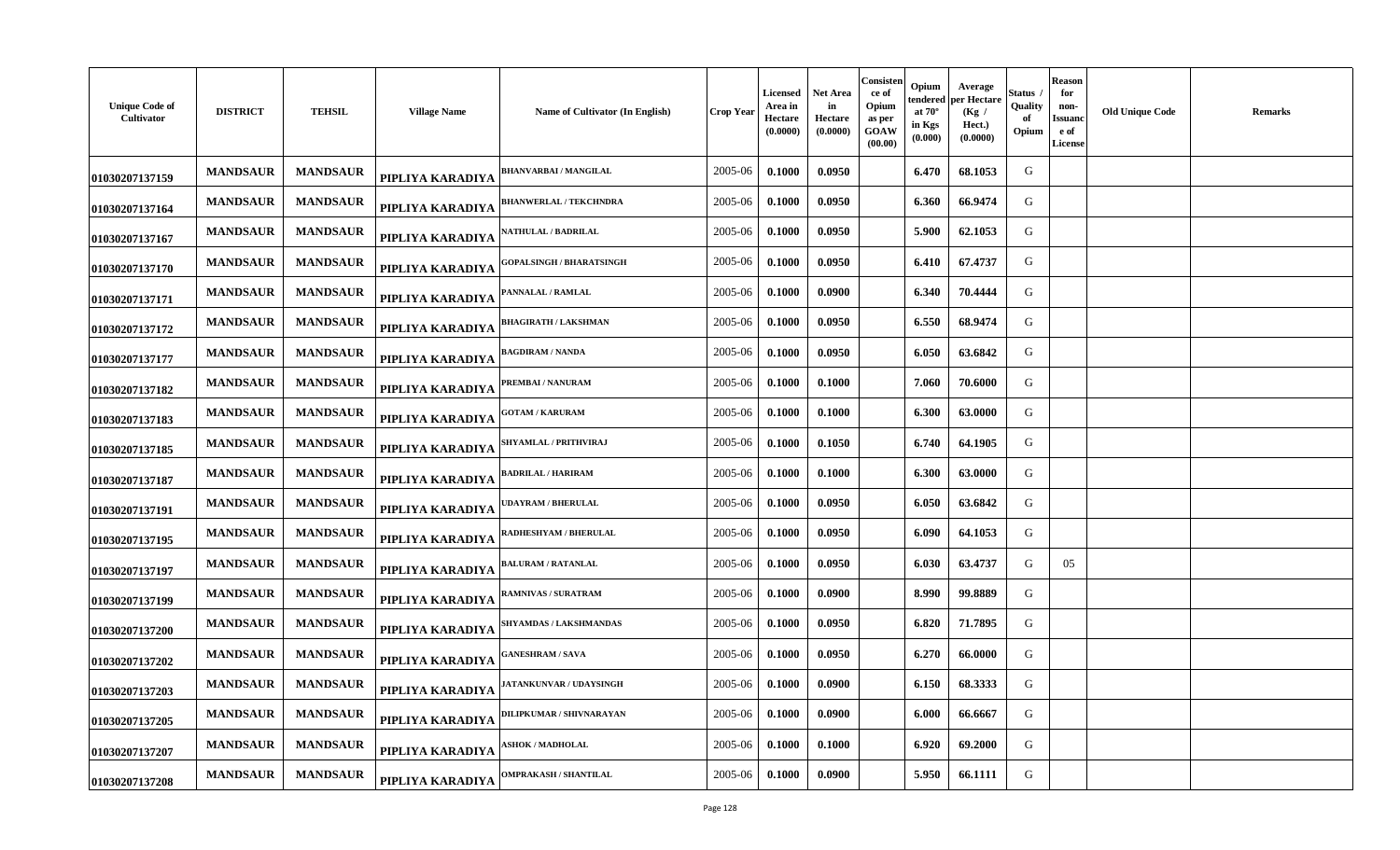| <b>Unique Code of</b><br>Cultivator | <b>DISTRICT</b> | <b>TEHSIL</b>   | <b>Village Name</b> | Name of Cultivator (In English)  | Crop Year | <b>Licensed</b><br>Area in<br>Hectare<br>(0.0000) | Net Area<br>in<br>Hectare<br>(0.0000) | Consisten<br>ce of<br>Opium<br>as per<br>GOAW<br>(00.00) | Opium<br>tendered<br>at $70^\circ$<br>in Kgs<br>(0.000) | Average<br>oer Hectare<br>(Kg /<br>Hect.)<br>(0.0000) | Status<br>Quality<br>оf<br>Opium | Reason<br>for<br>non-<br>Issuand<br>e of<br><b>License</b> | <b>Old Unique Code</b> | <b>Remarks</b> |
|-------------------------------------|-----------------|-----------------|---------------------|----------------------------------|-----------|---------------------------------------------------|---------------------------------------|----------------------------------------------------------|---------------------------------------------------------|-------------------------------------------------------|----------------------------------|------------------------------------------------------------|------------------------|----------------|
| 01030207137212                      | <b>MANDSAUR</b> | <b>MANDSAUR</b> | PIPLIYA KARADIYA    | AJENDRASINGH / BAGDUSINGH        | 2005-06   | 0.1000                                            | 0.1050                                |                                                          | 6.490                                                   | 61.8095                                               |                                  | 02                                                         |                        |                |
| 01030207137217                      | <b>MANDSAUR</b> | <b>MANDSAUR</b> | PIPLIYA KARADIYA    | <b>(ANVARLAL / PRABHULAL</b>     | 2005-06   | 0.1000                                            | 0.1000                                |                                                          | 6.490                                                   | 64.9000                                               | G                                |                                                            |                        |                |
| 01030207137142                      | <b>MANDSAUR</b> | <b>MANDSAUR</b> | PIPLIYA KARADIYA    | <b>'HENRAM / KALURAM</b>         | 2005-06   | 0.1000                                            | 0.0900                                |                                                          | 6.020                                                   | 66.8889                                               | G                                |                                                            |                        |                |
| 01030207137221                      | <b>MANDSAUR</b> | <b>MANDSAUR</b> | PIPLIYA KARADIYA    | <b>GITABAI / KANHAIYALAL</b>     | 2005-06   | 0.1000                                            | 0.0950                                |                                                          | 6.390                                                   | 67.2632                                               | G                                |                                                            |                        |                |
| 01030207137114                      | <b>MANDSAUR</b> | <b>MANDSAUR</b> | PIPLIYA KARADIYA    | <b>AGHUVIRSINGH / ARJUNSINGH</b> | 2005-06   | 0.1000                                            | 0.0950                                |                                                          | 6.480                                                   | 68.2105                                               | G                                |                                                            |                        |                |
| 01030207137049                      | <b>MANDSAUR</b> | <b>MANDSAUR</b> | PIPLIYA KARADIYA    | ARDICHAND / KANA                 | 2005-06   | 0.1000                                            | 0.1000                                |                                                          | 6.150                                                   | 61.5000                                               | G                                | 05                                                         |                        |                |
| 01030207137066                      | <b>MANDSAUR</b> | <b>MANDSAUR</b> | PIPLIYA KARADIYA    | ANHIYALAL / BAGDIRAM             | 2005-06   | 0.1000                                            | 0.0950                                |                                                          | 6.740                                                   | 70.9474                                               | G                                |                                                            |                        |                |
| 01030207137080                      | <b>MANDSAUR</b> | <b>MANDSAUR</b> | PIPLIYA KARADIYA    | <b>AYRAM / BHERAJI</b>           | 2005-06   | 0.1000                                            | 0.1000                                |                                                          | 6.570                                                   | 65.7000                                               | G                                |                                                            |                        |                |
| 01030207137034                      | <b>MANDSAUR</b> | <b>MANDSAUR</b> | PIPLIYA KARADIYA    | <b>AGDISH / RAMESHVER</b>        | 2005-06   | 0.1000                                            | 0.0950                                |                                                          | 6.660                                                   | 70.1053                                               | G                                |                                                            |                        |                |
| 01030207137040                      | <b>MANDSAUR</b> | <b>MANDSAUR</b> | PIPLIYA KARADIYA    | <b>BHAGATGIR / MOHANGIR</b>      | 2005-06   | 0.1000                                            | 0.0950                                |                                                          | 6.480                                                   | 68.2105                                               | G                                |                                                            |                        |                |
| 01030207137091                      | <b>MANDSAUR</b> | <b>MANDSAUR</b> | PIPLIYA KARADIYA    | SHANTABAI / MOHANDAS             | 2005-06   | 0.1000                                            | 0.0950                                |                                                          | 7.120                                                   | 74.9474                                               | G                                |                                                            |                        |                |
| 01030207137100                      | <b>MANDSAUR</b> | <b>MANDSAUR</b> | PIPLIYA KARADIYA    | <b>BADRILAL / KESHURAM</b>       | 2005-06   | 0.1000                                            | 0.1000                                |                                                          | 6.690                                                   | 66.9000                                               | G                                |                                                            |                        |                |
| 01030207137105                      | <b>MANDSAUR</b> | <b>MANDSAUR</b> | PIPLIYA KARADIYA    | <b>NANDRAM / ONKARLAL</b>        | 2005-06   | 0.1000                                            | 0.0900                                |                                                          | 5.380                                                   | 59.7778                                               | G                                |                                                            |                        |                |
| 01030207137118                      | <b>MANDSAUR</b> | <b>MANDSAUR</b> | PIPLIYA KARADIYA    | PRAHLADSINGH / UDAYSINGH         | 2005-06   | 0.1000                                            | 0.0950                                |                                                          | 6.400                                                   | 67.3684                                               | G                                |                                                            |                        |                |
| 01030207137122                      | <b>MANDSAUR</b> | <b>MANDSAUR</b> | PIPLIYA KARADIYA    | RATANLAL / CHOTELAL              | 2005-06   | 0.1000                                            | 0.0950                                |                                                          | 6.320                                                   | 66.5263                                               | G                                |                                                            |                        |                |
| 01030207137169                      | <b>MANDSAUR</b> | <b>MANDSAUR</b> | PIPLIYA KARADIYA    | <b>HARIOM / RAMJAS</b>           | 2005-06   | 0.1000                                            | 0.1050                                |                                                          | 7.320                                                   | 69.7143                                               | G                                |                                                            |                        |                |
| 01030207137194                      | <b>MANDSAUR</b> | <b>MANDSAUR</b> | PIPLIYA KARADIYA    | <b>HENRAM / SHANTILAL</b>        | 2005-06   | 0.1000                                            | 0.0900                                |                                                          | 6.210                                                   | 69.0000                                               | G                                |                                                            |                        |                |
| 01030207137210                      | <b>MANDSAUR</b> | <b>MANDSAUR</b> | PIPLIYA KARADIYA    | <b>MARSINGH / RAMSINGH</b>       | 2005-06   | 0.1000                                            | 0.0950                                |                                                          | 6.460                                                   | 68.0000                                               | G                                |                                                            |                        |                |
| 01030207137213                      | <b>MANDSAUR</b> | <b>MANDSAUR</b> | PIPLIYA KARADIYA    | <b>MANGILAL / KHIMA</b>          | 2005-06   | 0.1000                                            | 0.0950                                |                                                          | 6.090                                                   | 64.1053                                               | G                                |                                                            |                        |                |
| 01030207137215                      | <b>MANDSAUR</b> | <b>MANDSAUR</b> | PIPLIYA KARADIYA    | RAMJAS / ONKAR                   | 2005-06   | 0.1000                                            | 0.1000                                |                                                          | 6.940                                                   | 69.4000                                               | G                                |                                                            |                        |                |
| 01030207137181                      | <b>MANDSAUR</b> | <b>MANDSAUR</b> | PIPLIYA KARADIYA    | MADHU / NAWALJI                  | 2005-06   | 0.1000                                            | 0.0950                                |                                                          | 5.970                                                   | 62.8421                                               | G                                | 05                                                         |                        |                |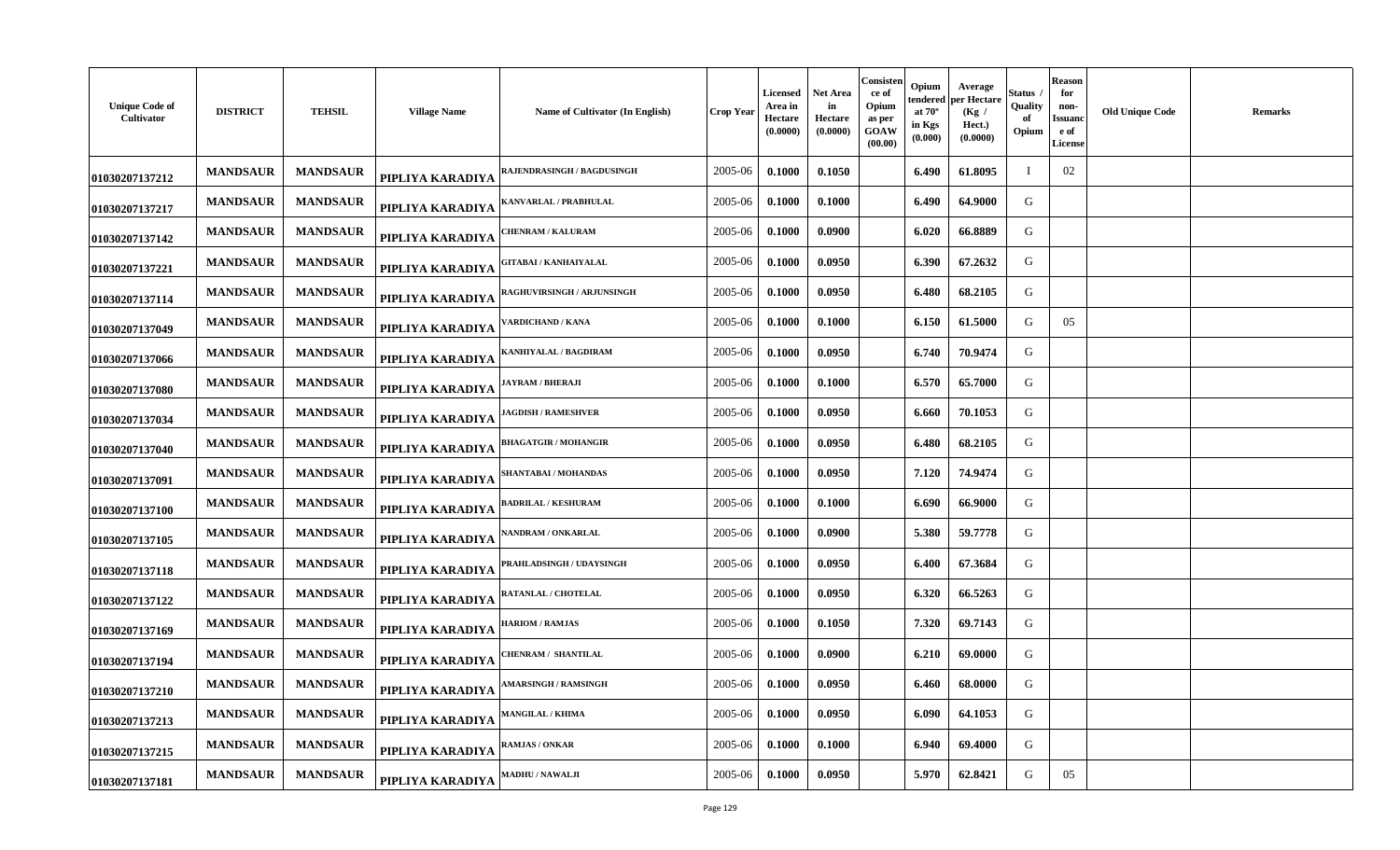| <b>Unique Code of</b><br>Cultivator | <b>DISTRICT</b> | <b>TEHSIL</b>   | <b>Village Name</b>                        | <b>Name of Cultivator (In English)</b> | Crop Year | Licensed<br>Area in<br><b>Hectare</b><br>(0.0000) | Net Area<br>in<br>Hectare<br>(0.0000) | Consisten<br>ce of<br>Opium<br>as per<br>GOAW<br>(00.00) | Opium<br>endered<br>at $70^\circ$<br>in Kgs<br>(0.000) | Average<br>oer Hectare<br>(Kg)<br>Hect.)<br>(0.0000) | Status<br>Quality<br>Opium | Reason<br>for<br>non-<br>Issuanc<br>e of<br><b>License</b> | <b>Old Unique Code</b> | <b>Remarks</b>     |
|-------------------------------------|-----------------|-----------------|--------------------------------------------|----------------------------------------|-----------|---------------------------------------------------|---------------------------------------|----------------------------------------------------------|--------------------------------------------------------|------------------------------------------------------|----------------------------|------------------------------------------------------------|------------------------|--------------------|
| 01030207137030                      | <b>MANDSAUR</b> | <b>MANDSAUR</b> | PIPLIYA KARADIYA                           | <b>SHYAMSINGH / BAGDUSINGH</b>         | 2005-06   | 0.1000                                            | 0.1000                                |                                                          | 6.460                                                  | 64.6000                                              | G                          |                                                            |                        |                    |
| 01030207137088                      | <b>MANDSAUR</b> | <b>MANDSAUR</b> | PIPLIYA KARADIYA                           | KASTURIBAI / RATANLAL                  | 2005-06   | 0.1000                                            | 0.0950                                |                                                          | 6.150                                                  | 64.7368                                              | G                          |                                                            |                        |                    |
| 01030207137050                      | <b>MANDSAUR</b> | <b>MANDSAUR</b> | PIPLIYA KARADIYA                           | <b>MURLIDAS / LAKSHMANDAS</b>          | 2005-06   | 0.1000                                            | 0.0950                                |                                                          | 6.880                                                  | 72.4211                                              | G                          |                                                            |                        |                    |
| 01030207137192                      | <b>MANDSAUR</b> | <b>MANDSAUR</b> | PIPLIYA KARADIYA                           | <b>MANGILAL / BALMUKUND</b>            | 2005-06   | 0.1000                                            | 0.0900                                |                                                          | 6.210                                                  | 69.0000                                              | G                          |                                                            |                        |                    |
| 01030207137222                      | <b>MANDSAUR</b> | <b>MANDSAUR</b> | PIPLIYA KARADIYA                           | <b>HARMENDRKUMAR / BALARAM</b>         | 2005-06   | 0.1000                                            | 0.0950                                |                                                          | 6.230                                                  | 65.5789                                              | G                          |                                                            |                        |                    |
| 01030207137179                      | <b>MANDSAUR</b> | <b>MANDSAUR</b> | PIPLIYA KARADIYA                           | <b>HISIBAI/NATHULAL</b>                | 2005-06   | 0.1000                                            | 0.0950                                |                                                          | 6.340                                                  | 66.7368                                              | G                          | 09                                                         |                        |                    |
| 01030207137082                      | <b>MANDSAUR</b> | <b>MANDSAUR</b> | PIPLIYA KARADIYA                           | <b>RAMESHVAR / NANDRAM</b>             | 2005-06   | 0.1000                                            | 0.1000                                |                                                          | 6.910                                                  | 69.1000                                              | G                          |                                                            |                        |                    |
| 01030207137115                      | <b>MANDSAUR</b> | <b>MANDSAUR</b> | PIPLIYA KARADIYA                           | <b>DASHRATH / JAGDISH</b>              | 2005-06   | 0.1000                                            | 0.0950                                |                                                          | 7.160                                                  | 75.3684                                              | G                          |                                                            |                        |                    |
| 01030207137162                      | <b>MANDSAUR</b> | <b>MANDSAUR</b> | PIPLIYA KARADIYA                           | <b>DHARMENDRASINGH / MADHOSINGH</b>    | 2005-06   | 0.1000                                            | 0.0950                                |                                                          | 5.960                                                  | 62.7368                                              | G                          |                                                            |                        |                    |
| 01030207137165                      | <b>MANDSAUR</b> | <b>MANDSAUR</b> | PIPLIYA KARADIYA                           | RADHESHYAM / KISHAN                    | 2005-06   | 0.1000                                            | 0.0950                                |                                                          | 6.620                                                  | 69.6842                                              | G                          |                                                            |                        |                    |
| 01030207137232                      | <b>MANDSAUR</b> | <b>MANDSAUR</b> | PIPLIYA KARADIYA                           | RAMCHANDRIBAI / KALURAM                | 2005-06   | 0.1000                                            | 0.0950                                |                                                          | 6.520                                                  | 68.6316                                              | G                          |                                                            |                        |                    |
| 01030207137234                      | <b>MANDSAUR</b> | <b>MANDSAUR</b> | PIPLIYA KARADIYA                           | <b>SITABAI / MOHANLAL</b>              | 2005-06   | 0.1000                                            | 0.0950                                |                                                          | 6.620                                                  | 69.6842                                              | G                          |                                                            |                        |                    |
| 01030207137148                      | <b>MANDSAUR</b> | <b>MANDSAUR</b> | PIPLIYA KARADIYA                           | <b>DHAPUBAI/SHANKARLAL</b>             | 2005-06   | 0.1000                                            | 0.0950                                |                                                          | 6.320                                                  | 66.5263                                              | G                          |                                                            |                        |                    |
| 01030207137236                      | <b>MANDSAUR</b> | <b>MANDSAUR</b> | PIPLIYA KARADIYA                           | ADHESHYAM / BHANWARLAL                 | 2005-06   | 0.1000                                            | 0.0900                                |                                                          | 6.440                                                  | 71.5556                                              | G                          |                                                            |                        | <b>NAME CHANGE</b> |
| 01030207137237                      | <b>MANDSAUR</b> | <b>MANDSAUR</b> | PIPLIYA KARADIYA                           | PRAYAGRAJ / PYARCHANDRA                | 2005-06   | 0.1000                                            | 0.0950                                |                                                          | 6.630                                                  | 69.7895                                              | G                          |                                                            | 01030207130095         |                    |
| 01030207137058                      | <b>MANDSAUR</b> | <b>MANDSAUR</b> | PIPLIYA KARADIYA                           | <b>URAJBAI / JAGANNATH</b>             | 2005-06   | 0.1000                                            | 0.0950                                |                                                          | 6.310                                                  | 66.4211                                              | G                          |                                                            |                        |                    |
| 01030207138015                      | <b>MANDSAUR</b> | <b>MANDSAUR</b> | THAKHEDI NAHARGA BAGDIRAM / GABBA          |                                        | 2005-06   | 0.1000                                            | 0.0950                                |                                                          | 7.340                                                  | 77.2632                                              | G                          |                                                            |                        |                    |
| 01030207138001                      | <b>MANDSAUR</b> | <b>MANDSAUR</b> | THAKHEDI NAHARGA MANGILAL / BHAVSINGH      |                                        | 2005-06   | 0.1000                                            | 0.0950                                |                                                          | 6.600                                                  | 69.4737                                              | G                          |                                                            |                        |                    |
| 01030207138005                      | <b>MANDSAUR</b> | <b>MANDSAUR</b> | 'HAKHEDI NAHARGA SURAJMAL / DHURAJI        |                                        | 2005-06   | 0.1000                                            | 0.1000                                |                                                          | 6.390                                                  | 63.9000                                              | G                          |                                                            |                        |                    |
| 01030207138006                      | <b>MANDSAUR</b> | <b>MANDSAUR</b> | <b>HAKHEDI NAHARGA</b>                     | <b>TEJA / KANIRAM</b>                  | 2005-06   | 0.1000                                            | 0.0950                                |                                                          | 6.220                                                  | 65.4737                                              | G                          |                                                            |                        |                    |
| 01030207138009                      | <b>MANDSAUR</b> | <b>MANDSAUR</b> | HAKHEDI NAHARGA RODILAL / BIHARI           |                                        | 2005-06   | 0.1000                                            | 0.1000                                |                                                          | 6.890                                                  | 68.9000                                              | G                          |                                                            |                        |                    |
| 01030207138010                      | <b>MANDSAUR</b> | <b>MANDSAUR</b> | <b>THAKHEDI NAHARGA SOLA/UDA</b>           |                                        | 2005-06   | 0.1000                                            | 0.0900                                |                                                          | 5.980                                                  | 66.4444                                              | G                          |                                                            |                        |                    |
| 01030207138011                      | <b>MANDSAUR</b> | <b>MANDSAUR</b> | THAKHEDI NAHARGA MANNA / BHAVSING          |                                        | 2005-06   | 0.1000                                            | 0.0900                                |                                                          | 6.440                                                  | 71.5556                                              | G                          |                                                            |                        |                    |
| 01030207138012                      | <b>MANDSAUR</b> | <b>MANDSAUR</b> | <b>HAKHEDI NAHARGA RODU / SHOLA</b>        |                                        | 2005-06   | 0.1000                                            | 0.1000                                |                                                          | 6.800                                                  | 68.0000                                              | G                          |                                                            |                        |                    |
| 01030207138013                      | <b>MANDSAUR</b> | <b>MANDSAUR</b> | <b>HAKHEDI NAHARGA DHURILAL / MANGILAL</b> |                                        | 2005-06   | 0.1000                                            | 0.0950                                |                                                          | 6.930                                                  | 72.9474                                              | G                          |                                                            |                        |                    |
| 01030207138014                      | <b>MANDSAUR</b> | <b>MANDSAUR</b> | THAKHEDI NAHARGA LAKSHMAN / DURGA          |                                        | 2005-06   | 0.1000                                            | 0.1000                                |                                                          | 6.680                                                  | 66.8000                                              | G                          |                                                            |                        |                    |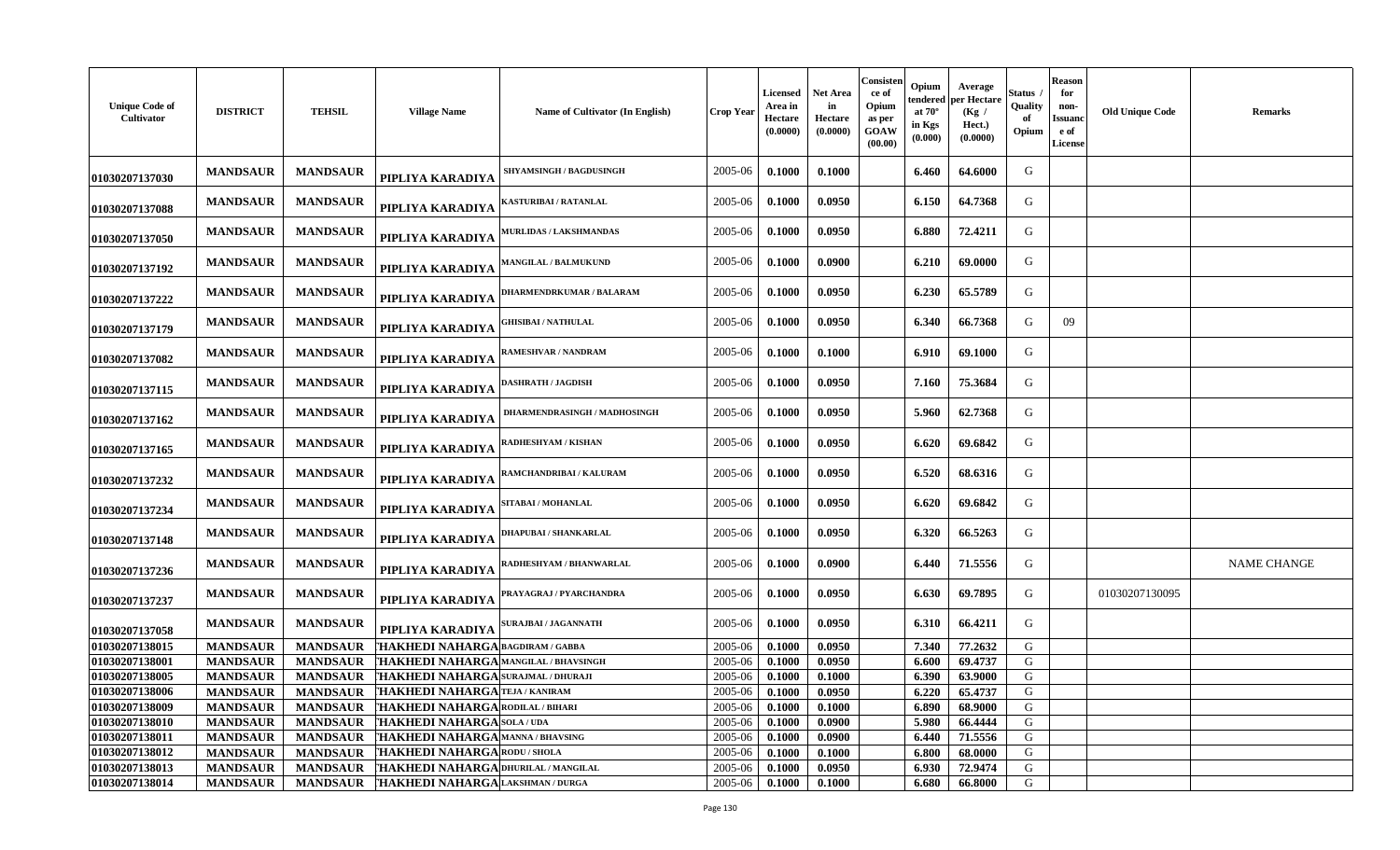| <b>Unique Code of</b><br>Cultivator | <b>DISTRICT</b> | <b>TEHSIL</b>   | <b>Village Name</b>                     | Name of Cultivator (In English) | <b>Crop Year</b> | Licensed<br>Area in<br>Hectare<br>(0.0000) | <b>Net Area</b><br>in<br>Hectare<br>(0.0000) | Consister<br>ce of<br>Opium<br>as per<br>GOAW<br>(00.00) | Opium<br>endered<br>at $70^\circ$<br>in Kgs<br>(0.000) | Average<br>per Hectare<br>(Kg /<br>Hect.)<br>(0.0000) | Status<br>Quality<br>of<br>Opium | <b>Reason</b><br>for<br>non-<br><b>Issuanc</b><br>e of<br><b>License</b> | <b>Old Unique Code</b> | Remarks |
|-------------------------------------|-----------------|-----------------|-----------------------------------------|---------------------------------|------------------|--------------------------------------------|----------------------------------------------|----------------------------------------------------------|--------------------------------------------------------|-------------------------------------------------------|----------------------------------|--------------------------------------------------------------------------|------------------------|---------|
| 01030207138018                      | <b>MANDSAUR</b> | <b>MANDSAUR</b> | THAKHEDI NAHARGA MANGILAL / DEVAJI      |                                 | 2005-06          | 0.1000                                     | 0.0950                                       |                                                          | 5.750                                                  | 60.5263                                               | G                                |                                                                          |                        |         |
| 01030207138022                      | <b>MANDSAUR</b> | <b>MANDSAUR</b> | <b>HAKHEDI NAHARGA MANGU/BHAGGA</b>     |                                 | 2005-06          | 0.1000                                     | 0.1000                                       |                                                          | 6.300                                                  | 63.0000                                               | G                                |                                                                          |                        |         |
| 01030207138025                      | <b>MANDSAUR</b> | <b>MANDSAUR</b> | THAKHEDI NAHARGA BHAVSINGH / PRITHVIRAJ |                                 | 2005-06          | 0.1000                                     | 0.1000                                       |                                                          | 6.540                                                  | 65.4000                                               | G                                |                                                                          |                        |         |
| 01030207138027                      | <b>MANDSAUR</b> | <b>MANDSAUR</b> | THAKHEDI NAHARGA DHURIBAI / RATANLAI    |                                 | 2005-06          | 0.1000                                     | 0.0950                                       |                                                          | 5.650                                                  | 59.4737                                               | G                                |                                                                          |                        |         |
| 01030207029001                      | <b>MANDSAUR</b> | <b>MANDSAUR</b> | <b>RUPAWALI KHURD</b>                   | MANGILAL / JAYSING              | 2005-06          | 0.1000                                     | 0.1000                                       |                                                          | 6.740                                                  | 67.4000                                               | G                                |                                                                          |                        |         |
| 01030207029003                      | <b>MANDSAUR</b> | <b>MANDSAUR</b> | <b>RUPAWALI KHURD</b>                   | <b>GOPALPURI / MOHANPURI</b>    | 2005-06          | 0.1000                                     | 0.1000                                       |                                                          | 6.300                                                  | 63.0000                                               | G                                |                                                                          |                        |         |
| 01030207029005                      | <b>MANDSAUR</b> | <b>MANDSAUR</b> | <b>RUPAWALI KHURD</b>                   | <b>BAPULAL / RAGHUNATH</b>      | 2005-06          | 0.1000                                     | 0.1000                                       |                                                          | 6.610                                                  | 66.1000                                               | G                                |                                                                          |                        |         |
| 01030207029006                      | <b>MANDSAUR</b> | <b>MANDSAUR</b> | <b>RUPAWALI KHURD</b>                   | DEVILAL / MANNALAL              | 2005-06          | 0.1000                                     | 0.0950                                       |                                                          | 6.680                                                  | 70.3158                                               | G                                |                                                                          |                        |         |
| 01030207029009                      | <b>MANDSAUR</b> | <b>MANDSAUR</b> | <b>RUPAWALI KHURD</b>                   | RAMCHANDRAA / HIRALAL           | 2005-06          | 0.1000                                     | 0.1000                                       |                                                          | 6.740                                                  | 67.4000                                               | G                                |                                                                          |                        |         |
| 01030207029010                      | <b>MANDSAUR</b> | <b>MANDSAUR</b> | <b>RUPAWALI KHURD</b>                   | <b>DHANRAJ / JAYSING</b>        | 2005-06          | 0.1000                                     | 0.1000                                       |                                                          | 6.640                                                  | 66.4000                                               | G                                |                                                                          |                        |         |
| 01030207029016                      | <b>MANDSAUR</b> | <b>MANDSAUR</b> | <b>RUPAWALI KHURD</b>                   | <b>KASTURBAI / HIRALAL</b>      | 2005-06          | 0.1000                                     | 0.0900                                       |                                                          | 6.370                                                  | 70.7778                                               | G                                |                                                                          |                        |         |
| 01030207029018                      | <b>MANDSAUR</b> | <b>MANDSAUR</b> | <b>RUPAWALI KHURD</b>                   | SITABAI / JAGNNATH              | 2005-06          | 0.1000                                     | 0.0900                                       |                                                          | 5.980                                                  | 66.4444                                               | G                                |                                                                          |                        |         |
| 01030207029022                      | <b>MANDSAUR</b> | <b>MANDSAUR</b> | <b>RUPAWALI KHURD</b>                   | <b>BHULIBAI / MOHANPURI</b>     | 2005-06          | 0.1000                                     | 0.1000                                       |                                                          | 6.070                                                  | 60.7000                                               | G                                |                                                                          |                        |         |
| 01030207139047                      | <b>MANDSAUR</b> | <b>MANDSAUR</b> | <b>SURI</b>                             | <b>GOPAL / CHAMPALAL</b>        | 2005-06          | 0.1000                                     | 0.1000                                       |                                                          | 7.670                                                  | 76.7000                                               | G                                |                                                                          |                        |         |
| 01030207139002                      | <b>MANDSAUR</b> | <b>MANDSAUR</b> | <b>SURI</b>                             | PRAKASHCHANDRA / MANGILAL       | 2005-06          | 0.1000                                     | 0.0950                                       |                                                          | 6.410                                                  | 67.4737                                               | G                                |                                                                          |                        |         |
| 01030207139007                      | <b>MANDSAUR</b> | <b>MANDSAUR</b> | <b>SURI</b>                             | <b>BANSHILAL / PRABHULAL</b>    | 2005-06          | 0.1000                                     | 0.1000                                       |                                                          | 6.520                                                  | 65.2000                                               | G                                |                                                                          |                        |         |
| 01030207139008                      | <b>MANDSAUR</b> | <b>MANDSAUR</b> | <b>SURI</b>                             | <b>OMAPRAKASH / RAMLAL</b>      | 2005-06          | 0.1000                                     | 0.0950                                       |                                                          | 6.480                                                  | 68.2105                                               | G                                |                                                                          |                        |         |
| 01030207139014                      | <b>MANDSAUR</b> | <b>MANDSAUR</b> | <b>SURI</b>                             | PARASRAM / BAPULAL              | 2005-06          | 0.1000                                     | 0.1000                                       |                                                          | 6.710                                                  | 67.1000                                               | G                                |                                                                          |                        |         |
| 01030207139015                      | <b>MANDSAUR</b> | <b>MANDSAUR</b> | <b>SURI</b>                             | MOHANLAL / KALURAM              | 2005-06          | 0.1000                                     | 0.0950                                       |                                                          | 7.180                                                  | 75.5789                                               | G                                |                                                                          |                        |         |
| 01030207139016                      | <b>MANDSAUR</b> | <b>MANDSAUR</b> | <b>SURI</b>                             | <b>PRAHALAD / RAMSUKH</b>       | 2005-06          | 0.1000                                     | 0.0950                                       |                                                          | 6.530                                                  | 68.7368                                               | G                                |                                                                          |                        |         |
| 01030207139019                      | <b>MANDSAUR</b> | <b>MANDSAUR</b> | <b>SURI</b>                             | PRAHLAD / LAKSHMINARAYAN        | 2005-06          | 0.1000                                     | 0.1000                                       |                                                          | 6.270                                                  | 62.7000                                               | G                                |                                                                          |                        |         |
| 01030207139020                      | <b>MANDSAUR</b> | <b>MANDSAUR</b> | <b>SURI</b>                             | <b>MANGILAL / BHERULAL</b>      | 2005-06          | 0.1000                                     | 0.1000                                       |                                                          | 6.850                                                  | 68.5000                                               | G                                |                                                                          |                        |         |
| 01030207139021                      | <b>MANDSAUR</b> | <b>MANDSAUR</b> | <b>SURI</b>                             | <b>JAGDISH / RAMSUKH</b>        | 2005-06          | 0.1000                                     | 0.0950                                       |                                                          | 6.540                                                  | 68.8421                                               | G                                |                                                                          |                        |         |
| 01030207139023                      | <b>MANDSAUR</b> | <b>MANDSAUR</b> | <b>SURI</b>                             | RAMGOPAL / KALURAM              | 2005-06          | 0.1000                                     | 0.0950                                       |                                                          | 6.670                                                  | 70.2105                                               | G                                |                                                                          |                        |         |
| 01030207139025                      | <b>MANDSAUR</b> | <b>MANDSAUR</b> | <b>SURI</b>                             | <b>KESHURAM / PRABHULAL</b>     | 2005-06          | 0.1000                                     | 0.1000                                       |                                                          | 6.710                                                  | 67.1000                                               | G                                |                                                                          |                        |         |
| 01030207139027                      | <b>MANDSAUR</b> | <b>MANDSAUR</b> | <b>SURI</b>                             | <b>BAPULAL / KACHRU</b>         | 2005-06          | 0.1000                                     | 0.0950                                       |                                                          | 5.630                                                  | 59.2632                                               | G                                |                                                                          |                        |         |
| 01030207139028                      | <b>MANDSAUR</b> | <b>MANDSAUR</b> | <b>SURI</b>                             | PRABHULAL / HIRALAL             | 2005-06          | 0.1000                                     | 0.1000                                       |                                                          | 6.630                                                  | 66.3000                                               | G                                |                                                                          |                        |         |
| 01030207139031                      | <b>MANDSAUR</b> | <b>MANDSAUR</b> | <b>SURI</b>                             | <b>MANGILAL / KALURAM</b>       | 2005-06          | 0.1000                                     | 0.1000                                       |                                                          | 6.910                                                  | 69.1000                                               | G                                |                                                                          |                        |         |
| 01030207139033                      | <b>MANDSAUR</b> | <b>MANDSAUR</b> | <b>SURI</b>                             | RAMNARAYAN / DHANNA             | 2005-06          | 0.1000                                     | 0.0950                                       |                                                          | 5.980                                                  | 62.9474                                               | G                                |                                                                          |                        |         |
| 01030207139040                      | <b>MANDSAUR</b> | <b>MANDSAUR</b> | <b>SURI</b>                             | <b>RAMSING / BHANVARSINGH</b>   | 2005-06          | 0.1000                                     | 0.0900                                       |                                                          | 5.730                                                  | 63.6667                                               | G                                |                                                                          |                        |         |
| 01030207139041                      | <b>MANDSAUR</b> | <b>MANDSAUR</b> | <b>SURI</b>                             | TULSIBAI / JAGNNATH             | 2005-06          | 0.1000                                     | 0.1000                                       |                                                          | 6.880                                                  | 68.8000                                               | G                                |                                                                          |                        |         |
| 01030207139043                      | <b>MANDSAUR</b> | <b>MANDSAUR</b> | <b>SURI</b>                             | KALU / BHERA                    | 2005-06          | 0.1000                                     | 0.0900                                       |                                                          | 6.350                                                  | 70.5556                                               | G                                |                                                                          |                        |         |
| 01030207139045                      | <b>MANDSAUR</b> | <b>MANDSAUR</b> | <b>SURI</b>                             | <b>SHAMBHU / BHUVAN</b>         | 2005-06          | 0.1000                                     | 0.0900                                       |                                                          | 6.140                                                  | 68.2222                                               | G                                |                                                                          |                        |         |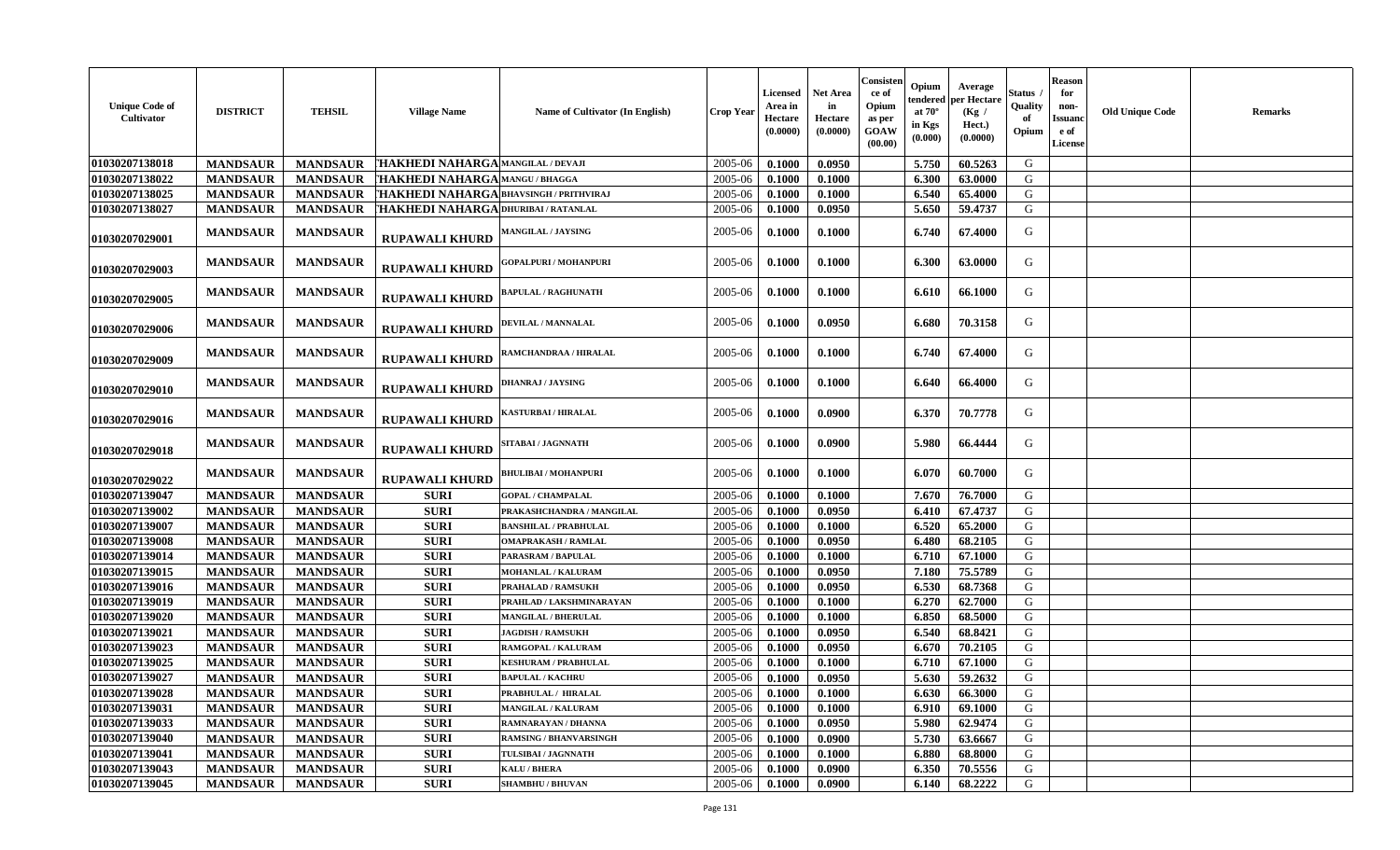| <b>Unique Code of</b><br><b>Cultivator</b> | <b>DISTRICT</b> | <b>TEHSIL</b>   | <b>Village Name</b> | Name of Cultivator (In English)   | <b>Crop Year</b> | <b>Licensed</b><br>Area in<br>Hectare<br>(0.0000) | <b>Net Area</b><br>in<br>Hectare<br>(0.0000) | Consister<br>ce of<br>Opium<br>as per<br><b>GOAW</b><br>(00.00) | Opium<br>endered<br>at $70^\circ$<br>in Kgs<br>(0.000) | Average<br>per Hectare<br>(Kg /<br>Hect.)<br>(0.0000) | Status<br>Quality<br>of<br>Opium | <b>Reason</b><br>for<br>non-<br><b>Issuand</b><br>e of<br><b>License</b> | <b>Old Unique Code</b> | <b>Remarks</b> |
|--------------------------------------------|-----------------|-----------------|---------------------|-----------------------------------|------------------|---------------------------------------------------|----------------------------------------------|-----------------------------------------------------------------|--------------------------------------------------------|-------------------------------------------------------|----------------------------------|--------------------------------------------------------------------------|------------------------|----------------|
| 01030207139046                             | <b>MANDSAUR</b> | <b>MANDSAUR</b> | <b>SURI</b>         | <b>VARDICHANDRA / VIRAM</b>       | 2005-06          | 0.1000                                            | 0.0850                                       |                                                                 | 6.240                                                  | 73.4118                                               | G                                |                                                                          |                        |                |
| 01030207139053                             | <b>MANDSAUR</b> | <b>MANDSAUR</b> | <b>SURI</b>         | <b>BAGDIRAM / BAPULAL</b>         | 2005-06          | 0.1000                                            | 0.1000                                       |                                                                 | 6.660                                                  | 66.6000                                               | G                                |                                                                          |                        |                |
| 01030207139055                             | <b>MANDSAUR</b> | <b>MANDSAUR</b> | <b>SURI</b>         | LAKSHMINARAYAN / RAMLAL           | 2005-06          | 0.1000                                            | 0.0950                                       |                                                                 | 6.590                                                  | 69.3684                                               | G                                |                                                                          |                        |                |
| 01030207139056                             | <b>MANDSAUR</b> | <b>MANDSAUR</b> | <b>SURI</b>         | KANIYALAL / KALURAM               | 2005-06          | 0.1000                                            | 0.0950                                       |                                                                 | 7.220                                                  | 76.0000                                               | G                                |                                                                          |                        |                |
| 01030207139057                             | <b>MANDSAUR</b> | <b>MANDSAUR</b> | <b>SURI</b>         | <b>KANVARLAL / BHERULAL</b>       | 2005-06          | 0.1000                                            | 0.0950                                       |                                                                 | 6.560                                                  | 69.0526                                               | G                                |                                                                          |                        |                |
| 01030207139059                             | <b>MANDSAUR</b> | <b>MANDSAUR</b> | <b>SURI</b>         | SAMPATBAI / RADHESHYAM            | 2005-06          | 0.1000                                            | 0.1000                                       |                                                                 | 6.710                                                  | 67.1000                                               | G                                |                                                                          |                        |                |
| 01030207139064                             | <b>MANDSAUR</b> | <b>MANDSAUR</b> | <b>SURI</b>         | DEVILAL D.PU. KANIRAM             | 2005-06          | 0.1000                                            | 0.0950                                       |                                                                 | 7.870                                                  | 82.8421                                               | G                                |                                                                          |                        |                |
| 01030207139065                             | <b>MANDSAUR</b> | <b>MANDSAUR</b> | <b>SURI</b>         | JAGDISH D.PU. BHERULAL            | 2005-06          | 0.1000                                            | 0.0950                                       |                                                                 | 6.030                                                  | 63.4737                                               | G                                |                                                                          |                        |                |
| 01030207139069                             | <b>MANDSAUR</b> | <b>MANDSAUR</b> | <b>SURI</b>         | <b>UDAYSINGH / FATTESINGH</b>     | 2005-06          | 0.1000                                            | 0.0950                                       |                                                                 | 7.100                                                  | 74.7368                                               | G                                |                                                                          |                        |                |
| 01030207139076                             | <b>MANDSAUR</b> | <b>MANDSAUR</b> | <b>SURI</b>         | PRABHULAL / RATANLAL              | 2005-06          | 0.1000                                            | 0.0950                                       |                                                                 | 6.070                                                  | 63.8947                                               | G                                |                                                                          |                        |                |
| 01030207139078                             | <b>MANDSAUR</b> | <b>MANDSAUR</b> | <b>SURI</b>         | KANHEYALAL / MANNALAL             | 2005-06          | 0.1000                                            | 0.1000                                       |                                                                 | 6.650                                                  | 66.5000                                               | G                                |                                                                          |                        |                |
| 01030207139080                             | <b>MANDSAUR</b> | <b>MANDSAUR</b> | <b>SURI</b>         | <b>KAMALGIR / KALUGIR</b>         | 2005-06          | 0.1000                                            | 0.1000                                       |                                                                 | 6.650                                                  | 66.5000                                               | G                                |                                                                          |                        |                |
| 01030207139081                             | <b>MANDSAUR</b> | <b>MANDSAUR</b> | <b>SURI</b>         | <b>DEVISINGH / RODSINGH</b>       | 2005-06          | 0.1000                                            | 0.0950                                       |                                                                 | 6.360                                                  | 66.9474                                               | G                                |                                                                          |                        |                |
| 01030207139083                             | <b>MANDSAUR</b> | <b>MANDSAUR</b> | <b>SURI</b>         | NANDRAM / NATHU                   | 2005-06          | 0.1000                                            | 0.0950                                       |                                                                 | 6.560                                                  | 69.0526                                               | G                                |                                                                          |                        |                |
| 01030207139085                             | <b>MANDSAUR</b> | <b>MANDSAUR</b> | <b>SURI</b>         | <b>BANSHILAL / MANNALAL</b>       | 2005-06          | 0.1000                                            | 0.0950                                       |                                                                 | 6.120                                                  | 64.4211                                               | G                                |                                                                          |                        |                |
| 01030207139088                             | <b>MANDSAUR</b> | <b>MANDSAUR</b> | <b>SURI</b>         | <b>RAMKISHAN / GULAB</b>          | 2005-06          | 0.1000                                            | 0.0850                                       |                                                                 | 5.690                                                  | 66.9412                                               | G                                |                                                                          |                        |                |
| 01030207139092                             | <b>MANDSAUR</b> | <b>MANDSAUR</b> | <b>SURI</b>         | PANNALAL / NANURAM                | 2005-06          | 0.1000                                            | 0.0950                                       |                                                                 | 6.820                                                  | 71.7895                                               | G                                |                                                                          |                        |                |
| 01030207139095                             | <b>MANDSAUR</b> | <b>MANDSAUR</b> | <b>SURI</b>         | <b>NANDA / PYARA</b>              | 2005-06          | 0.1000                                            | 0.1000                                       |                                                                 | 6.190                                                  | 61.9000                                               | G                                |                                                                          |                        |                |
| 01030207139097                             | <b>MANDSAUR</b> | <b>MANDSAUR</b> | <b>SURI</b>         | PRAKASHCHAND / MADANLAL           | 2005-06          | 0.1000                                            | 0.1000                                       |                                                                 | 6.260                                                  | 62.6000                                               | G                                |                                                                          |                        |                |
| 01030207139100                             | <b>MANDSAUR</b> | <b>MANDSAUR</b> | <b>SURI</b>         | <b>JAGDISH / BAGDIRAM</b>         | 2005-06          | 0.1000                                            | 0.0950                                       |                                                                 | 6.110                                                  | 64.3158                                               | G                                |                                                                          |                        |                |
| 01030207139102                             | <b>MANDSAUR</b> | <b>MANDSAUR</b> | <b>SURI</b>         | RAMLAL / KANHEYALAL               | 2005-06          | 0.1000                                            | 0.1000                                       |                                                                 | 6.570                                                  | 65.7000                                               | G                                |                                                                          |                        |                |
| 01030207139106                             | <b>MANDSAUR</b> | <b>MANDSAUR</b> | <b>SURI</b>         | <b>GANESH / BHERULAL</b>          | 2005-06          | 0.1000                                            | 0.1000                                       |                                                                 | 6.910                                                  | 69.1000                                               | G                                |                                                                          |                        |                |
| 01030207139108                             | <b>MANDSAUR</b> | <b>MANDSAUR</b> | <b>SURI</b>         | SHANTILAL / KISHANLAL             | 2005-06          | 0.1000                                            | 0.1000                                       |                                                                 | 6.250                                                  | 62.5000                                               | G                                |                                                                          |                        |                |
| 01030207139030                             | <b>MANDSAUR</b> | <b>MANDSAUR</b> | <b>SURI</b>         | <b>AATMARAM / RAMLAL</b>          | 2005-06          | 0.1000                                            | 0.0950                                       |                                                                 | 6.070                                                  | 63.8947                                               | G                                |                                                                          |                        |                |
| 01030207139006                             | <b>MANDSAUR</b> | <b>MANDSAUR</b> | <b>SURI</b>         | LAKSHMINARAYAN / BHANVARLAL       | 2005-06          | 0.1000                                            | 0.0900                                       |                                                                 | 6.110                                                  | 67.8889                                               | G                                |                                                                          |                        |                |
| 01030207139013                             | <b>MANDSAUR</b> | <b>MANDSAUR</b> | <b>SURI</b>         | <b>DEVILAL / NANURAM</b>          | 2005-06          | 0.1000                                            | 0.0950                                       |                                                                 | 6.570                                                  | 69.1579                                               | G                                |                                                                          |                        |                |
| 01030207139018                             | <b>MANDSAUR</b> | <b>MANDSAUR</b> | <b>SURI</b>         | NAGESHVAR / NANURAM               | 2005-06          | 0.1000                                            | 0.1000                                       |                                                                 | 6.480                                                  | 64.8000                                               | G                                |                                                                          |                        |                |
| 01030207139022                             | <b>MANDSAUR</b> | <b>MANDSAUR</b> | <b>SURI</b>         | <b>RAMNIVAS / NANDRAM</b>         | 2005-06          | 0.1000                                            | 0.1000                                       |                                                                 | 6.480                                                  | 64.8000                                               | G                                |                                                                          |                        |                |
| 01030207139026                             | <b>MANDSAUR</b> | <b>MANDSAUR</b> | <b>SURI</b>         | <b>DEVILAL / LACCHIRAM</b>        | 2005-06          | 0.1000                                            | 0.0950                                       |                                                                 | 6.530                                                  | 68.7368                                               | G                                |                                                                          |                        |                |
| 01030207139029                             | <b>MANDSAUR</b> | <b>MANDSAUR</b> | <b>SURI</b>         | <b>GITBAI/MANGILAL</b>            | 2005-06          | 0.1000                                            | 0.0900                                       |                                                                 | 5.860                                                  | 65.1111                                               | G                                |                                                                          |                        |                |
| 01030207139035                             | <b>MANDSAUR</b> | <b>MANDSAUR</b> | <b>SURI</b>         | <b>SHOBHARAM / UDA</b>            | 2005-06          | 0.1000                                            | 0.0800                                       |                                                                 | 5.360                                                  | 67.0000                                               | G                                |                                                                          |                        |                |
| 01030207139037                             | <b>MANDSAUR</b> | <b>MANDSAUR</b> | <b>SURI</b>         | KANVARLAL / NANURAM               | 2005-06          | 0.1000                                            | 0.0950                                       |                                                                 | 6.450                                                  | 67.8947                                               | G                                |                                                                          |                        |                |
| 01030207139039                             | <b>MANDSAUR</b> | <b>MANDSAUR</b> | <b>SURI</b>         | PRAKASHCHAND / MANGILAL / CHENRAM | 2005-06          | 0.1000                                            | 0.1000                                       |                                                                 | 6.500                                                  | 65.0000                                               | G                                |                                                                          |                        |                |
| 01030207139048                             | <b>MANDSAUR</b> | <b>MANDSAUR</b> | <b>SURI</b>         | KANVARLAL / KISHANLAL             | 2005-06          | 0.1000                                            | 0.0900                                       |                                                                 | 5.740                                                  | 63.7778                                               | G                                |                                                                          |                        |                |
| 01030207139049                             | <b>MANDSAUR</b> | <b>MANDSAUR</b> | <b>SURI</b>         | RAMDAYAL / NANURAM                | 2005-06          | 0.1000                                            | 0.0950                                       |                                                                 | 7.030                                                  | 74.0000                                               | G                                |                                                                          |                        |                |
| 01030207139051                             | <b>MANDSAUR</b> | <b>MANDSAUR</b> | <b>SURI</b>         | <b>BALARAM / RAMCHANDRA</b>       | 2005-06          | 0.1000                                            | 0.1000                                       |                                                                 | 6.350                                                  | 63.5000                                               | G                                |                                                                          |                        |                |
| 01030207139052                             | <b>MANDSAUR</b> | <b>MANDSAUR</b> | <b>SURI</b>         | <b>GOKUL / BHUVAN</b>             | 2005-06          | 0.1000                                            | 0.0950                                       |                                                                 | 6.640                                                  | 69.8947                                               | G                                |                                                                          |                        |                |
| 01030207139054                             | <b>MANDSAUR</b> | <b>MANDSAUR</b> | <b>SURI</b>         | <b>AMBALAL / CHUNNILAL</b>        | 2005-06          | 0.1000                                            | 0.0850                                       |                                                                 | 5.250                                                  | 61.7647                                               | G                                |                                                                          |                        |                |
| 01030207139067                             | <b>MANDSAUR</b> | <b>MANDSAUR</b> | <b>SURI</b>         | <b>SURAJBAI / BHERULAL</b>        | 2005-06          | 0.1000                                            | 0.1000                                       |                                                                 | 6.770                                                  | 67.7000                                               | G                                |                                                                          |                        |                |
| 01030207139082                             | <b>MANDSAUR</b> | <b>MANDSAUR</b> | <b>SURI</b>         | <b>SAGARKUNVAR / MULCHAND</b>     | 2005-06          | 0.1000                                            | 0.0950                                       |                                                                 | 6.710                                                  | 70.6316                                               | ${\bf G}$                        |                                                                          |                        |                |
| 01030207139087                             | <b>MANDSAUR</b> | <b>MANDSAUR</b> | <b>SURI</b>         | <b>SITARAM / KISHAN</b>           | 2005-06          | 0.1000                                            | 0.0950                                       |                                                                 | 6.440                                                  | 67.7895                                               | G                                |                                                                          |                        |                |
| 01030207139089                             | <b>MANDSAUR</b> | <b>MANDSAUR</b> | <b>SURI</b>         | <b>GANGARAM / BHUVAN</b>          | 2005-06          | 0.1000                                            | 0.0900                                       |                                                                 | 6.240                                                  | 69.3333                                               | G                                |                                                                          |                        |                |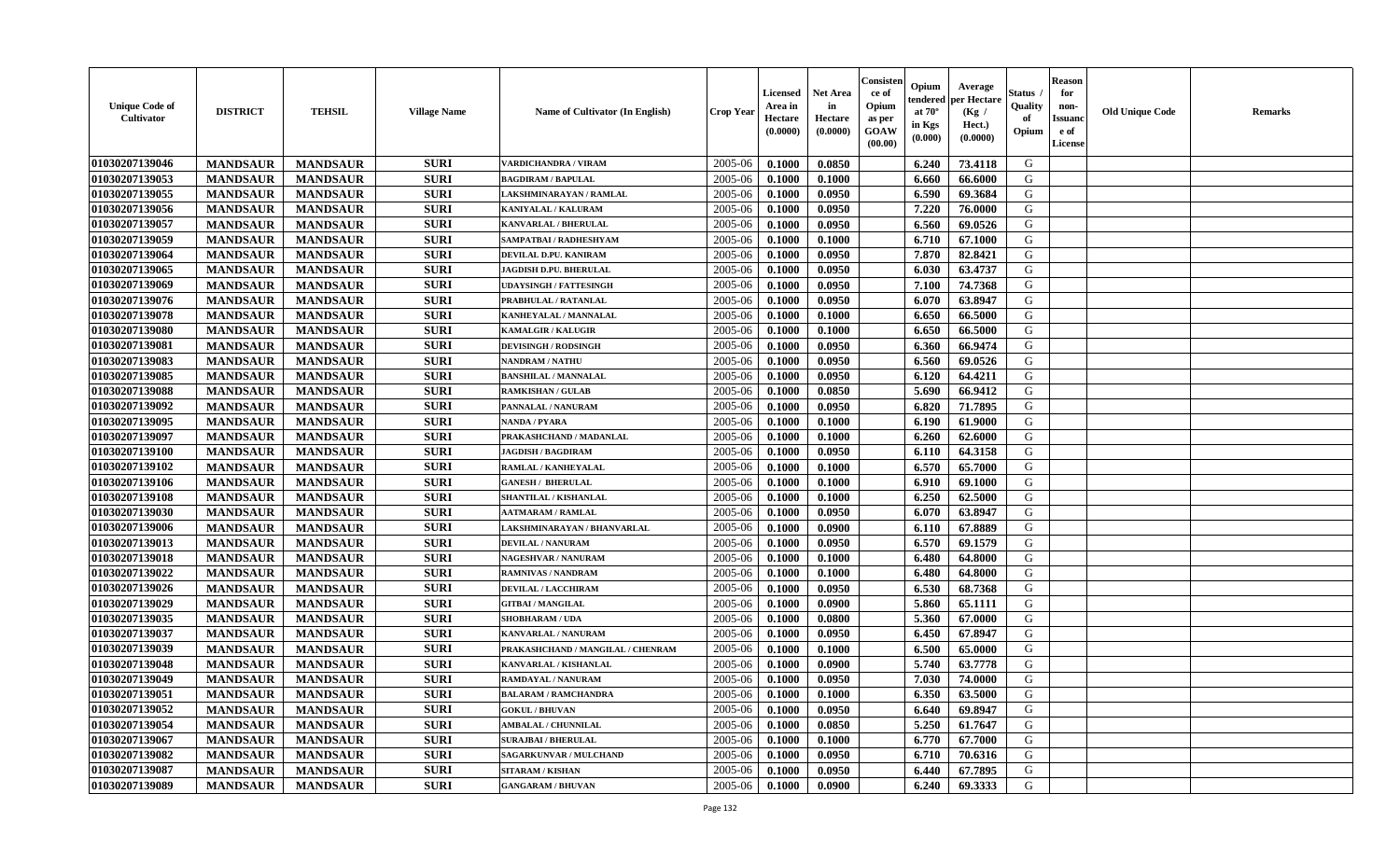| <b>Unique Code of</b><br><b>Cultivator</b> | <b>DISTRICT</b> | <b>TEHSIL</b>   | <b>Village Name</b> | Name of Cultivator (In English) | <b>Crop Year</b> | <b>Licensed</b><br>Area in<br>Hectare<br>(0.0000) | <b>Net Area</b><br>in<br>Hectare<br>(0.0000) | Consister<br>ce of<br>Opium<br>as per<br><b>GOAW</b><br>(00.00) | Opium<br>endered<br>at $70^\circ$<br>in Kgs<br>(0.000) | Average<br>per Hectare<br>(Kg /<br>Hect.)<br>(0.0000) | Status<br>Quality<br>of<br>Opium | <b>Reason</b><br>for<br>non-<br><b>Issuand</b><br>e of<br><b>License</b> | <b>Old Unique Code</b> | <b>Remarks</b> |
|--------------------------------------------|-----------------|-----------------|---------------------|---------------------------------|------------------|---------------------------------------------------|----------------------------------------------|-----------------------------------------------------------------|--------------------------------------------------------|-------------------------------------------------------|----------------------------------|--------------------------------------------------------------------------|------------------------|----------------|
| 01030207139091                             | <b>MANDSAUR</b> | <b>MANDSAUR</b> | <b>SURI</b>         | RADHESHYAM / RAMNARAYAN         | 2005-06          | 0.1000                                            | 0.1000                                       |                                                                 | 6.450                                                  | 64.5000                                               | G                                |                                                                          |                        |                |
| 01030207139099                             | <b>MANDSAUR</b> | <b>MANDSAUR</b> | <b>SURI</b>         | <b>GANESH / ONKAR</b>           | 2005-06          | 0.1000                                            | 0.0950                                       |                                                                 | 5.970                                                  | 62.8421                                               | G                                |                                                                          |                        |                |
| 01030207139103                             | <b>MANDSAUR</b> | <b>MANDSAUR</b> | <b>SURI</b>         | <b>BHANVARSING / NATHUSING</b>  | 2005-06          | 0.1000                                            | 0.1000                                       |                                                                 | 5.950                                                  | 59.5000                                               | G                                |                                                                          |                        |                |
| 01030207139104                             | <b>MANDSAUR</b> | <b>MANDSAUR</b> | <b>SURI</b>         | <b>GOBA / HARIRAM</b>           | 2005-06          | 0.1000                                            | 0.0900                                       |                                                                 | 6.140                                                  | 68.2222                                               | G                                |                                                                          |                        |                |
| 01030207139107                             | <b>MANDSAUR</b> | <b>MANDSAUR</b> | <b>SURI</b>         | <b>BHUVANIBAI / RAMJAS</b>      | 2005-06          | 0.1000                                            | 0.1000                                       |                                                                 | 6.100                                                  | 61.0000                                               | G                                |                                                                          |                        |                |
| 01030207139113                             | <b>MANDSAUR</b> | <b>MANDSAUR</b> | <b>SURI</b>         | SHIVALAL / NATHU                | 2005-06          | 0.1000                                            | 0.0950                                       |                                                                 | 6.510                                                  | 68.5263                                               | G                                |                                                                          |                        |                |
| 01030207139114                             | <b>MANDSAUR</b> | <b>MANDSAUR</b> | <b>SURI</b>         | NIRBHAYRAM / RAMNARAYAN         | 2005-06          | 0.1000                                            | 0.0950                                       |                                                                 | 6.290                                                  | 66.2105                                               | G                                |                                                                          |                        |                |
| 01030207139115                             | <b>MANDSAUR</b> | <b>MANDSAUR</b> | <b>SURI</b>         | <b>KAMLABAI/NATHULAL</b>        | 2005-06          | 0.1000                                            | 0.0700                                       |                                                                 | 4.660                                                  | 66.5714                                               | ${\bf G}$                        |                                                                          |                        |                |
| 01030207139110                             | <b>MANDSAUR</b> | <b>MANDSAUR</b> | <b>SURI</b>         | <b>BHUVANIBAI / GANGARAM</b>    | 2005-06          | 0.1000                                            | 0.0950                                       |                                                                 | 6.850                                                  | 72.1053                                               | G                                |                                                                          |                        |                |
| 01030207139036                             | <b>MANDSAUR</b> | <b>MANDSAUR</b> | <b>SURI</b>         | <b>GOTAM / MAGNIRAM</b>         | 2005-06          | 0.1000                                            | 0.0950                                       |                                                                 | 6.310                                                  | 66.4211                                               | G                                |                                                                          |                        |                |
| 01030207139093                             | <b>MANDSAUR</b> | <b>MANDSAUR</b> | <b>SURI</b>         | SALGRAM / SHANKARLAL            | 2005-06          | 0.1000                                            | 0.0950                                       |                                                                 | 6.230                                                  | 65.5789                                               | G                                |                                                                          |                        |                |
| 01030207139116                             | <b>MANDSAUR</b> | <b>MANDSAUR</b> | <b>SURI</b>         | <b>GOBARIYA / UNKARLAL</b>      | 2005-06          | 0.1000                                            | 0.0950                                       |                                                                 | 5.790                                                  | 60.9474                                               | G                                |                                                                          |                        |                |
| 01030207139024                             | <b>MANDSAUR</b> | <b>MANDSAUR</b> | <b>SURI</b>         | <b>MANGYA / BAGDIRAM</b>        | 2005-06          | 0.1000                                            | 0.0950                                       |                                                                 | 6.320                                                  | 66.5263                                               | G                                |                                                                          |                        |                |
| 01030207139074                             | <b>MANDSAUR</b> | <b>MANDSAUR</b> | <b>SURI</b>         | PRABHULAL / GANGARAM            | 2005-06          | 0.1000                                            | 0.1000                                       |                                                                 | 6.510                                                  | 65.1000                                               | G                                |                                                                          |                        |                |
| 01030207139071                             | <b>MANDSAUR</b> | <b>MANDSAUR</b> | <b>SURI</b>         | KAMLABAI / KANHAIYALAL          | 2005-06          | 0.1000                                            | 0.0950                                       |                                                                 | 6.070                                                  | 63.8947                                               | G                                |                                                                          |                        |                |
| 01030207139118                             | <b>MANDSAUR</b> | <b>MANDSAUR</b> | <b>SURI</b>         | <b>SHANTIBAI / RAMESHVR</b>     | 2005-06          | 0.1000                                            | 0.0850                                       |                                                                 | 5.790                                                  | 68.1176                                               | G                                |                                                                          |                        |                |
| 01030207139009                             | <b>MANDSAUR</b> | <b>MANDSAUR</b> | <b>SURI</b>         | MOHANLAL / BALURAM              | 2005-06          | 0.1000                                            | 0.1000                                       |                                                                 | 5.920                                                  | 59.2000                                               | G                                |                                                                          |                        |                |
| 01030207139012                             | <b>MANDSAUR</b> | <b>MANDSAUR</b> | <b>SURI</b>         | DEVILAL / MANGILAL              | 2005-06          | 0.1000                                            | 0.0900                                       |                                                                 | 5.320                                                  | 59.1111                                               | G                                | 05                                                                       |                        |                |
| 01030207139034                             | <b>MANDSAUR</b> | <b>MANDSAUR</b> | <b>SURI</b>         | <b>BADRILAL / BHERULAL</b>      | 2005-06          | 0.1000                                            | 0.0950                                       |                                                                 | 6.630                                                  | 69.7895                                               | G                                |                                                                          |                        |                |
| 01030207139117                             | <b>MANDSAUR</b> | <b>MANDSAUR</b> | <b>SURI</b>         | LAKHMINARAYAN / KANIRAM         | 2005-06          | 0.1000                                            | 0.1000                                       |                                                                 | 6.170                                                  | 61.7000                                               | G                                | 05                                                                       |                        |                |
| 01030207140010                             | <b>MANDSAUR</b> | <b>MANDSAUR</b> | <b>SEMLI</b>        | <b>GOPAL / PARTHA</b>           | 2005-06          | 0.1000                                            | 0.0950                                       |                                                                 | 7.230                                                  | 76.1053                                               | G                                |                                                                          |                        |                |
| 01030207140004                             | <b>MANDSAUR</b> | <b>MANDSAUR</b> | <b>SEMLI</b>        | LAKSHMINARAYAN / BHUVAN         | 2005-06          | 0.1000                                            | 0.1000                                       |                                                                 | 6.420                                                  | 64.2000                                               | G                                |                                                                          |                        |                |
| 01030207140005                             | <b>MANDSAUR</b> | <b>MANDSAUR</b> | <b>SEMLI</b>        | <b>ABBAS / MOHAMMAD</b>         | 2005-06          | 0.1000                                            | 0.0950                                       |                                                                 | 6.350                                                  | 66.8421                                               | G                                |                                                                          |                        |                |
| 01030207140008                             | <b>MANDSAUR</b> | <b>MANDSAUR</b> | <b>SEMLI</b>        | PARSRAM / HANSRAJ               | 2005-06          | 0.1000                                            | 0.0950                                       |                                                                 | 6.630                                                  | 69.7895                                               | G                                |                                                                          |                        |                |
| 01030207140009                             | <b>MANDSAUR</b> | <b>MANDSAUR</b> | <b>SEMLI</b>        | <b>JAKIR / MOHMMD</b>           | 2005-06          | 0.1000                                            | 0.1000                                       |                                                                 | 6.100                                                  | 61.0000                                               | G                                |                                                                          |                        |                |
| 01030207140011                             | <b>MANDSAUR</b> | <b>MANDSAUR</b> | <b>SEMLI</b>        | MOHANLAL / HANSRAJ              | 2005-06          | 0.1000                                            | 0.0950                                       |                                                                 | 6.730                                                  | 70.8421                                               | G                                |                                                                          |                        |                |
| 01030207140015                             | <b>MANDSAUR</b> | <b>MANDSAUR</b> | <b>SEMLI</b>        | <b>GANESHRAM / NARAYAN</b>      | 2005-06          | 0.1000                                            | 0.0950                                       |                                                                 | 6.510                                                  | 68.5263                                               | G                                |                                                                          |                        |                |
| 01030207140017                             | <b>MANDSAUR</b> | <b>MANDSAUR</b> | <b>SEMLI</b>        | <b>MOHANLAL / NARAYAN</b>       | 2005-06          | 0.1000                                            | 0.0900                                       |                                                                 | 6.070                                                  | 67.4444                                               | G                                |                                                                          |                        |                |
| 01030207140025                             | <b>MANDSAUR</b> | <b>MANDSAUR</b> | <b>SEMLI</b>        | <b>JAMAL / FAKIRA</b>           | 2005-06          | 0.1000                                            | 0.1000                                       |                                                                 | 6.400                                                  | 64.0000                                               | G                                |                                                                          |                        |                |
| 01030207140030                             | <b>MANDSAUR</b> | <b>MANDSAUR</b> | <b>SEMLI</b>        | <b>KASAM / RAJU</b>             | 2005-06          | 0.1000                                            | 0.1000                                       |                                                                 | 6.400                                                  | 64.0000                                               | G                                |                                                                          |                        |                |
| 01030207140036                             | <b>MANDSAUR</b> | <b>MANDSAUR</b> | <b>SEMLI</b>        | KHAJU / JAMA                    | 2005-06          | 0.1000                                            | 0.0950                                       |                                                                 | 7.190                                                  | 75.6842                                               | G                                |                                                                          |                        |                |
| 01030207140038                             | <b>MANDSAUR</b> | <b>MANDSAUR</b> | <b>SEMLI</b>        | <b>IBRAHIM / ALLARAKH</b>       | 2005-06          | 0.1000                                            | 0.1000                                       |                                                                 | 6.410                                                  | 64.1000                                               | G                                |                                                                          |                        |                |
| 01030207140039                             | <b>MANDSAUR</b> | <b>MANDSAUR</b> | <b>SEMLI</b>        | <b>BHUVAN / NANDLAL</b>         | 2005-06          | 0.1000                                            | 0.0950                                       |                                                                 | 5.960                                                  | 62.7368                                               | G                                |                                                                          |                        |                |
| 01030207140042                             | <b>MANDSAUR</b> | <b>MANDSAUR</b> | <b>SEMLI</b>        | <b>JAGDISH / RADHAKISHAN</b>    | 2005-06          | 0.1000                                            | 0.0900                                       |                                                                 | 6.060                                                  | 67.3333                                               | G                                |                                                                          |                        |                |
| 01030207140043                             | <b>MANDSAUR</b> | <b>MANDSAUR</b> | <b>SEMLI</b>        | <b>HEMRAJ / HANSRAJ</b>         | 2005-06          | 0.1000                                            | 0.0950                                       |                                                                 | 6.560                                                  | 69.0526                                               | G                                |                                                                          |                        |                |
| 01030207140044                             | <b>MANDSAUR</b> | <b>MANDSAUR</b> | <b>SEMLI</b>        | NURIBAI / NURAMOHAMMAD          | 2005-06          | 0.1000                                            | 0.0950                                       |                                                                 | 6.140                                                  | 64.6316                                               | G                                |                                                                          |                        |                |
| 01030207140048                             | <b>MANDSAUR</b> | <b>MANDSAUR</b> | <b>SEMLI</b>        | <b>ANWAR / KASAM</b>            | 2005-06          | 0.1000                                            | 0.1000                                       |                                                                 | 6.170                                                  | 61.7000                                               | G                                |                                                                          |                        |                |
| 01030207140049                             | <b>MANDSAUR</b> | <b>MANDSAUR</b> | <b>SEMLI</b>        | <b>GAFFUR / GHASI</b>           | 2005-06          | 0.1000                                            | 0.1000                                       |                                                                 | 6.110                                                  | 61.1000                                               | G                                |                                                                          |                        |                |
| 01030207140051                             | <b>MANDSAUR</b> | <b>MANDSAUR</b> | <b>SEMLI</b>        | <b>BAGDIRAM / GODHA</b>         | 2005-06          | 0.1000                                            | 0.1000                                       |                                                                 | 6.120                                                  | 61.2000                                               | G                                |                                                                          |                        |                |
| 01030207140052                             | <b>MANDSAUR</b> | <b>MANDSAUR</b> | <b>SEMLI</b>        | <b>ALLARAKH / LADU</b>          | 2005-06          | 0.1000                                            | 0.0900                                       |                                                                 | 5.670                                                  | 63.0000                                               | G                                |                                                                          |                        |                |
| 01030207140061                             | <b>MANDSAUR</b> | <b>MANDSAUR</b> | <b>SEMLI</b>        | VALIBAI / ALLARAKH              | 2005-06          | 0.1000                                            | 0.1000                                       |                                                                 | 6.310                                                  | 63.1000                                               | G                                |                                                                          |                        |                |
| 01030207140065                             | <b>MANDSAUR</b> | <b>MANDSAUR</b> | <b>SEMLI</b>        | RADHESHYAM / MANGILAL           | 2005-06          | 0.1000                                            | 0.1000                                       |                                                                 | 6.460                                                  | 64.6000                                               | G                                |                                                                          |                        |                |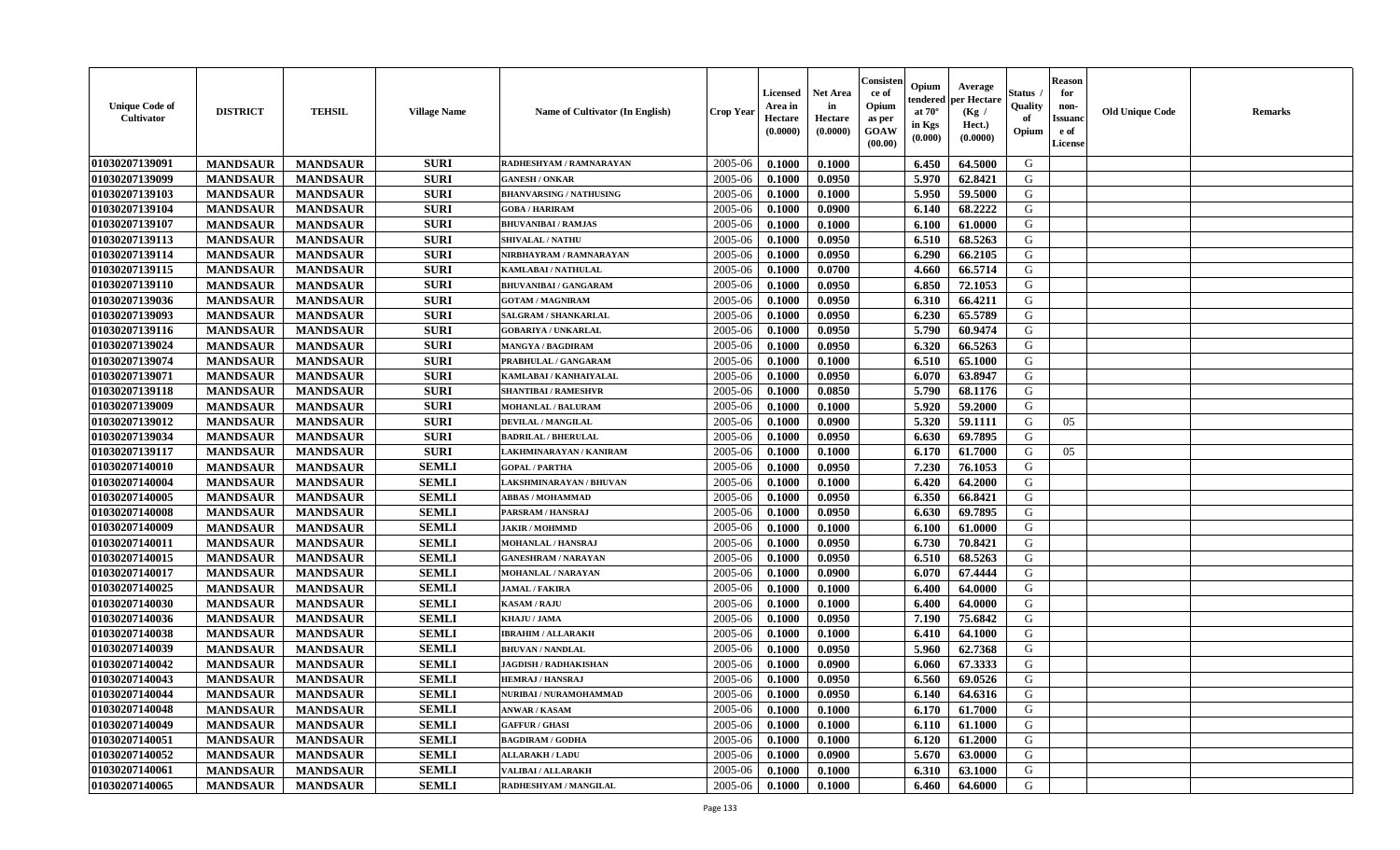| <b>Unique Code of</b><br>Cultivator | <b>DISTRICT</b> | <b>TEHSIL</b>   | <b>Village Name</b> | Name of Cultivator (In English) | <b>Crop Year</b> | <b>Licensed</b><br>Area in<br>Hectare<br>(0.0000) | <b>Net Area</b><br>in<br>Hectare<br>(0.0000) | Consister<br>ce of<br>Opium<br>as per<br><b>GOAW</b><br>(00.00) | Opium<br>endered<br>at $70^\circ$<br>in Kgs<br>(0.000) | Average<br>per Hectare<br>(Kg /<br>Hect.)<br>(0.0000) | <b>Status</b><br>Quality<br>of<br>Opium | <b>Reason</b><br>for<br>non-<br><b>Issuand</b><br>e of<br><b>License</b> | <b>Old Unique Code</b> | <b>Remarks</b>     |
|-------------------------------------|-----------------|-----------------|---------------------|---------------------------------|------------------|---------------------------------------------------|----------------------------------------------|-----------------------------------------------------------------|--------------------------------------------------------|-------------------------------------------------------|-----------------------------------------|--------------------------------------------------------------------------|------------------------|--------------------|
| 01030207140074                      | <b>MANDSAUR</b> | <b>MANDSAUR</b> | <b>SEMLI</b>        | PAPPUBAI / RAMRATAN             | 2005-06          | 0.1000                                            | 0.1000                                       |                                                                 | 5.550                                                  | 55.5000                                               | G                                       | 04                                                                       |                        |                    |
| 01030207140077                      | <b>MANDSAUR</b> | <b>MANDSAUR</b> | <b>SEMLI</b>        | MANGILAL / NANDRAM              | 2005-06          | 0.1000                                            | 0.1000                                       |                                                                 | 6.630                                                  | 66.3000                                               | G                                       |                                                                          |                        |                    |
| 01030207140069                      | <b>MANDSAUR</b> | <b>MANDSAUR</b> | <b>SEMLI</b>        | MOHHMAD HUSAIN / ALLAKH         | 2005-06          | 0.1000                                            | 0.1000                                       |                                                                 | 6.080                                                  | 60.8000                                               | G                                       |                                                                          |                        |                    |
| 01030207140035                      | <b>MANDSAUR</b> | <b>MANDSAUR</b> | SEMLI               | <b>RAJU / LADU</b>              | 2005-06          | 0.1000                                            | 0.1000                                       |                                                                 | 6.370                                                  | 63.7000                                               | G                                       |                                                                          |                        |                    |
| 01030207140021                      | <b>MANDSAUR</b> | <b>MANDSAUR</b> | <b>SEMLI</b>        | <b>IBRAHIM / KHANU</b>          | 2005-06          | 0.1000                                            | 0.1000                                       |                                                                 | 6.890                                                  | 68.9000                                               | G                                       |                                                                          |                        |                    |
| 01030207140081                      | <b>MANDSAUR</b> | <b>MANDSAUR</b> | <b>SEMLI</b>        | MOHD. HUSSAIN / ALLARAKH        | 2005-06          | 0.1000                                            | 0.1000                                       |                                                                 | 5.990                                                  | 59.9000                                               | G                                       |                                                                          |                        |                    |
| 01030207140062                      | <b>MANDSAUR</b> | <b>MANDSAUR</b> | <b>SEMLI</b>        | <b>ASARAPH / ALLARAKH</b>       | 2005-06          | 0.1000                                            | 0.1000                                       |                                                                 | 6.460                                                  | 64.6000                                               | G                                       |                                                                          |                        |                    |
| 01030207140041                      | <b>MANDSAUR</b> | <b>MANDSAUR</b> | <b>SEMLI</b>        | <b>KASAM / GHASI</b>            | 2005-06          | 0.1000                                            | 0.1000                                       |                                                                 | 6.270                                                  | 62.7000                                               | G                                       |                                                                          |                        |                    |
| 01030207140029                      | <b>MANDSAUR</b> | <b>MANDSAUR</b> | <b>SEMLI</b>        | <b>AHMEDNUR / KHAJU</b>         | 2005-06          | 0.1000                                            | 0.1000                                       |                                                                 | 7.030                                                  | 70.3000                                               | G                                       |                                                                          |                        |                    |
| 01030207140058                      | <b>MANDSAUR</b> | <b>MANDSAUR</b> | <b>SEMLI</b>        | <b>AAMIN / KHAJU</b>            | 2005-06          | 0.1000                                            | 0.0950                                       |                                                                 | 6.880                                                  | 72,4211                                               | G                                       |                                                                          |                        |                    |
| 01030207140079                      | <b>MANDSAUR</b> | <b>MANDSAUR</b> | <b>SEMLI</b>        | <b>GOPAL / RATANLAL</b>         | 2005-06          | 0.1000                                            | 0.1000                                       |                                                                 | 6.550                                                  | 65.5000                                               | G                                       |                                                                          |                        |                    |
| 01030207140046                      | <b>MANDSAUR</b> | <b>MANDSAUR</b> | <b>SEMLI</b>        | PARTHA / KISHAN                 | 2005-06          | 0.1000                                            | 0.0950                                       |                                                                 | 6.760                                                  | 71.1579                                               | G                                       |                                                                          |                        |                    |
| 01030207140003                      | <b>MANDSAUR</b> | <b>MANDSAUR</b> | <b>SEMLI</b>        | MANGILAL / GORDHANLAL           | 2005-06          | 0.1000                                            | 0.0950                                       |                                                                 | 6.540                                                  | 68.8421                                               | G                                       |                                                                          |                        |                    |
| 01030207140012                      | <b>MANDSAUR</b> | <b>MANDSAUR</b> | <b>SEMLI</b>        | <b>KISHOR / PARTHA</b>          | 2005-06          | 0.1000                                            | 0.0950                                       |                                                                 | 6.680                                                  | 70.3158                                               | G                                       |                                                                          |                        |                    |
| 01030207140040                      | <b>MANDSAUR</b> | <b>MANDSAUR</b> | <b>SEMLI</b>        | NAGAJI / PYARA                  | 2005-06          | 0.1000                                            | 0.0950                                       |                                                                 | 6.480                                                  | 68.2105                                               | G                                       |                                                                          |                        |                    |
| 01030207140047                      | <b>MANDSAUR</b> | <b>MANDSAUR</b> | <b>SEMLI</b>        | SALGRAM / DEVBAI                | 2005-06          | 0.1000                                            | 0.0950                                       |                                                                 | 6.930                                                  | 72.9474                                               | G                                       |                                                                          |                        |                    |
| 01030207140053                      | <b>MANDSAUR</b> | <b>MANDSAUR</b> | <b>SEMLI</b>        | <b>SHAFI MOHD. / RAJU</b>       | 2005-06          | 0.1000                                            | 0.0950                                       |                                                                 | 6.010                                                  | 63.2632                                               | G                                       |                                                                          |                        |                    |
| 01030207140056                      | <b>MANDSAUR</b> | <b>MANDSAUR</b> | <b>SEMLI</b>        | <b>MADANLAL / NAGAJI</b>        | 2005-06          | 0.1000                                            | 0.0950                                       |                                                                 | 6.670                                                  | 70.2105                                               | G                                       |                                                                          |                        |                    |
| 01030207140073                      | <b>MANDSAUR</b> | <b>MANDSAUR</b> | <b>SEMLI</b>        | <b>NANDKISHOR / RAMLAL</b>      | 2005-06          | 0.1000                                            | 0.1000                                       |                                                                 | 6.430                                                  | 64.3000                                               | G                                       |                                                                          |                        |                    |
| 01030207140014                      | <b>MANDSAUR</b> | <b>MANDSAUR</b> | <b>SEMLI</b>        | <b>HUSAIN / BHIMA</b>           | 2005-06          | 0.1000                                            | 0.1000                                       |                                                                 | 6.230                                                  | 62.3000                                               | G                                       |                                                                          |                        |                    |
| 01030207140068                      | <b>MANDSAUR</b> | <b>MANDSAUR</b> | <b>SEMLI</b>        | <b>PYARCHANDRA / RUPA</b>       | 2005-06          | 0.1000                                            | 0.0950                                       |                                                                 | 6.420                                                  | 67.5789                                               | G                                       |                                                                          |                        |                    |
| 01030207140032                      | <b>MANDSAUR</b> | <b>MANDSAUR</b> | <b>SEMLI</b>        | <b>AYYUB / JAMAL</b>            | 2005-06          | 0.1000                                            | 0.0950                                       |                                                                 | 6.960                                                  | 73.2632                                               | G                                       |                                                                          |                        |                    |
| 01030207140018                      | <b>MANDSAUR</b> | <b>MANDSAUR</b> | <b>SEMLI</b>        | <b>RAMNIVAS / NANDA</b>         | 2005-06          | 0.1000                                            | 0.0850                                       |                                                                 | 4.280                                                  | 50.3529                                               |                                         | 02                                                                       |                        |                    |
| 01030207140050                      | <b>MANDSAUR</b> | <b>MANDSAUR</b> | <b>SEMLI</b>        | <b>MOHANLAL / GODHA</b>         | 2005-06          | 0.1000                                            | 0.1000                                       |                                                                 | 6.250                                                  | 62.5000                                               | G                                       |                                                                          |                        |                    |
| 01030207140063                      | <b>MANDSAUR</b> | <b>MANDSAUR</b> | <b>SEMLI</b>        | <b>IBRAHIM / GHASI</b>          | 2005-06          | 0.1000                                            | 0.0950                                       |                                                                 | 4.980                                                  | 52.4211                                               |                                         | 02                                                                       |                        |                    |
| 01030207140070                      | <b>MANDSAUR</b> | <b>MANDSAUR</b> | <b>SEMLI</b>        | <b>JAIBUNBAI / MOHMMAD</b>      | 2005-06          | 0.1000                                            | 0.0950                                       |                                                                 | 6.520                                                  | 68.6316                                               | G                                       |                                                                          |                        |                    |
| 01030207143038                      | <b>MANDSAUR</b> | <b>MANDSAUR</b> | <b>UDPURA</b>       | <b>BHERULAL / RUGANATH</b>      | 2005-06          | 0.1000                                            | 0.1000                                       |                                                                 | 6.390                                                  | 63.9000                                               | G                                       |                                                                          |                        |                    |
| 01030207143002                      | <b>MANDSAUR</b> | <b>MANDSAUR</b> | <b>UDPURA</b>       | <b>KISHOR / KHEMARAJ</b>        | 2005-06          | 0.1000                                            |                                              |                                                                 |                                                        | 0.0000                                                | F                                       |                                                                          |                        |                    |
| 01030207143003                      | <b>MANDSAUR</b> | <b>MANDSAUR</b> | <b>UDPURA</b>       | <b>SALAGRAM / PURALAL</b>       | 2005-06          | 0.1000                                            | 0.0900                                       |                                                                 | 6.050                                                  | 67.2222                                               | G                                       |                                                                          |                        |                    |
| 01030207143007                      | <b>MANDSAUR</b> | <b>MANDSAUR</b> | <b>UDPURA</b>       | PARASARAM / NANDARAM            | 2005-06          | 0.1000                                            | 0.1000                                       |                                                                 | 6.290                                                  | 62.9000                                               | G                                       |                                                                          |                        |                    |
| 01030207143008                      | <b>MANDSAUR</b> | <b>MANDSAUR</b> | <b>UDPURA</b>       | RAMESHPURI / RATANPURI          | 2005-06          | 0.1000                                            | 0.0950                                       |                                                                 | 6.180                                                  | 65.0526                                               | G                                       |                                                                          |                        |                    |
| 01030207143009                      | <b>MANDSAUR</b> | <b>MANDSAUR</b> | <b>UDPURA</b>       | <b>RAJPURI / MOHANPURI</b>      | 2005-06          | 0.1000                                            | 0.1000                                       |                                                                 | 7.190                                                  | 71.9000                                               | ${\bf G}$                               |                                                                          |                        |                    |
| 01030207143012                      | <b>MANDSAUR</b> | <b>MANDSAUR</b> | <b>UDPURA</b>       | RODIRAM / NANDARAM              | 2005-06          | 0.1000                                            | 0.1000                                       |                                                                 | 6.250                                                  | 62.5000                                               | G                                       |                                                                          |                        |                    |
| 01030207143017                      | <b>MANDSAUR</b> | <b>MANDSAUR</b> | <b>UDPURA</b>       | <b>KARI / NANDRAM</b>           | 2005-06          | 0.1000                                            | 0.0950                                       |                                                                 | 6.210                                                  | 65.3684                                               | G                                       |                                                                          |                        |                    |
| 01030207143018                      | <b>MANDSAUR</b> | <b>MANDSAUR</b> | <b>UDPURA</b>       | MANGILAL / SHIVLAL              | 2005-06          | 0.1000                                            | 0.1000                                       |                                                                 | 6.230                                                  | 62.3000                                               | G                                       |                                                                          |                        |                    |
| 01030207143019                      | <b>MANDSAUR</b> | <b>MANDSAUR</b> | <b>UDPURA</b>       | SHIVAKALABAI / RATANLAL         | 2005-06          | 0.1000                                            | 0.0950                                       |                                                                 | 5.690                                                  | 59.8947                                               | G                                       |                                                                          |                        |                    |
| 01030207143025                      | <b>MANDSAUR</b> | <b>MANDSAUR</b> | <b>UDPURA</b>       | <b>DEVILAL / BHANVARLAL</b>     | 2005-06          | 0.1000                                            | 0.0650                                       |                                                                 | 4.240                                                  | 65.2308                                               | G                                       |                                                                          |                        |                    |
| 01030207143026                      | <b>MANDSAUR</b> | <b>MANDSAUR</b> | <b>UDPURA</b>       | <b>BHANVARLAL / KHEMARAJ</b>    | 2005-06          | 0.1000                                            | 0.0900                                       |                                                                 | 6.600                                                  | 73.3333                                               | G                                       |                                                                          |                        | <b>NAME CHANGE</b> |
| 01030207143027                      | <b>MANDSAUR</b> | <b>MANDSAUR</b> | <b>UDPURA</b>       | <b>KESHARABAI/ GULAB</b>        | 2005-06          | 0.1000                                            | 0.0950                                       |                                                                 | 6.070                                                  | 63.8947                                               | G                                       |                                                                          |                        | <b>NAME CHANGE</b> |
| 01030207143028                      | <b>MANDSAUR</b> | <b>MANDSAUR</b> | <b>UDPURA</b>       | <b>BAPULAL / JAGANNATH</b>      | 2005-06          | 0.1000                                            | 0.0950                                       |                                                                 | 6.520                                                  | 68.6316                                               | ${\bf G}$                               |                                                                          |                        |                    |
| 01030207143029                      | <b>MANDSAUR</b> | <b>MANDSAUR</b> | <b>UDPURA</b>       | <b>KARANSINGH / MOHANLAL</b>    | 2005-06          | 0.1000                                            | 0.1000                                       |                                                                 | 6.540                                                  | 65.4000                                               | G                                       |                                                                          |                        |                    |
| 01030207143030                      | <b>MANDSAUR</b> | <b>MANDSAUR</b> | <b>UDPURA</b>       | RAMKANYA / MOTILAL              | 2005-06          | 0.1000                                            | 0.1050                                       |                                                                 | 6.830                                                  | 65.0476                                               | G                                       | 08                                                                       |                        | <b>NAME CHANGE</b> |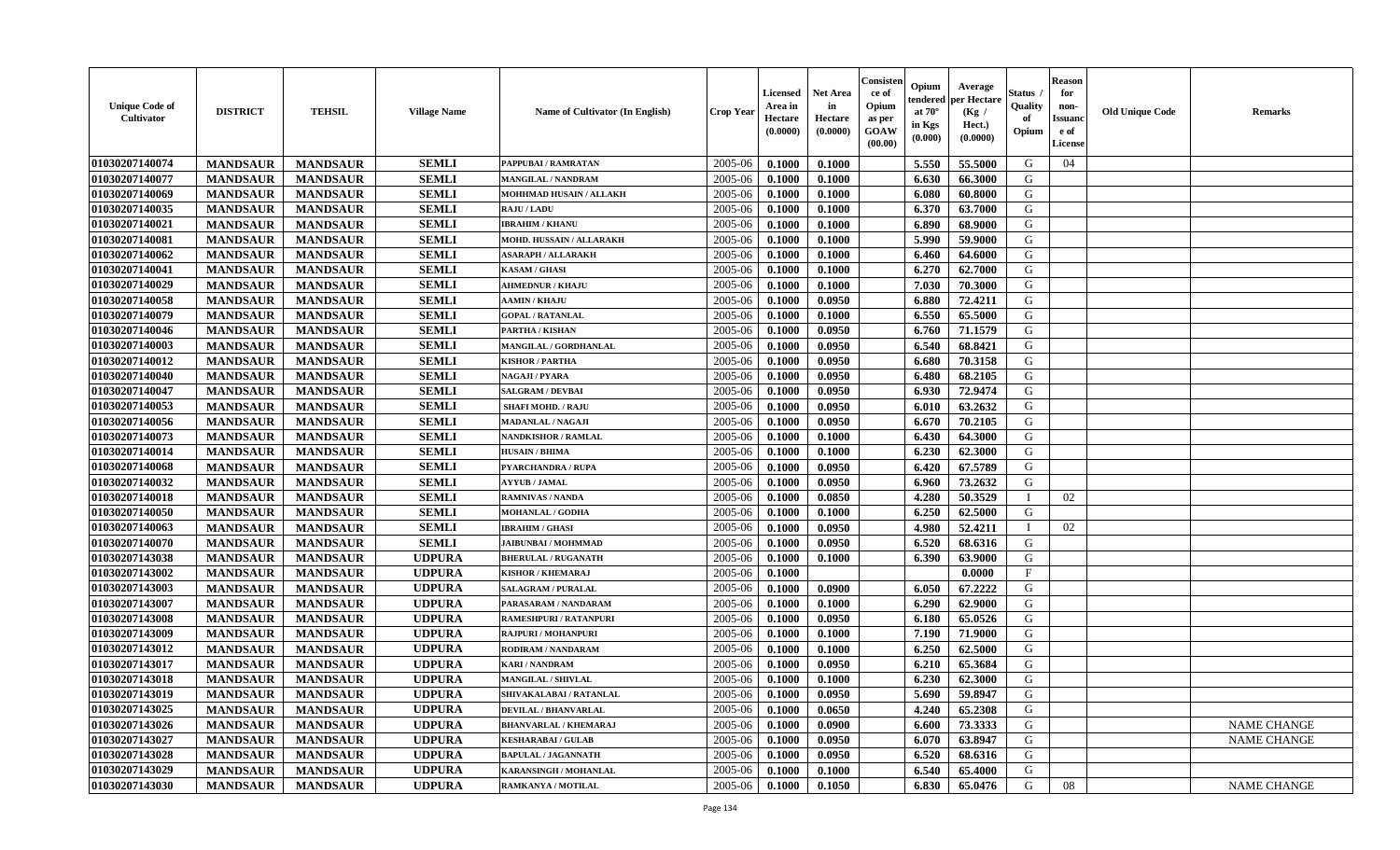| <b>Unique Code of</b><br><b>Cultivator</b> | <b>DISTRICT</b> | <b>TEHSIL</b>   | <b>Village Name</b> | Name of Cultivator (In English)  | <b>Crop Year</b> | <b>Licensed</b><br>Area in<br>Hectare<br>(0.0000) | <b>Net Area</b><br>in<br>Hectare<br>(0.0000) | Consisteı<br>ce of<br>Opium<br>as per<br>GOAW<br>(00.00) | Opium<br>endered<br>at $70^\circ$<br>in Kgs<br>(0.000) | Average<br>per Hectare<br>(Kg /<br>Hect.)<br>(0.0000) | Status<br>Quality<br>of<br>Opium | <b>Reason</b><br>for<br>non-<br><b>Issuand</b><br>e of<br><b>License</b> | <b>Old Unique Code</b> | <b>Remarks</b> |
|--------------------------------------------|-----------------|-----------------|---------------------|----------------------------------|------------------|---------------------------------------------------|----------------------------------------------|----------------------------------------------------------|--------------------------------------------------------|-------------------------------------------------------|----------------------------------|--------------------------------------------------------------------------|------------------------|----------------|
| 01030207143032                             | <b>MANDSAUR</b> | <b>MANDSAUR</b> | <b>UDPURA</b>       | <b>RAMESHLAL / BALU</b>          | 2005-06          | 0.1000                                            | 0.0950                                       |                                                          | 6.740                                                  | 70.9474                                               | G                                |                                                                          |                        |                |
| 01030207143033                             | <b>MANDSAUR</b> | <b>MANDSAUR</b> | <b>UDPURA</b>       | MOHANAPURI / NATHUPURI           | 2005-06          | 0.1000                                            | 0.1000                                       |                                                          | 6.990                                                  | 69.9000                                               | G                                |                                                                          |                        |                |
| 01030207143035                             | <b>MANDSAUR</b> | <b>MANDSAUR</b> | <b>UDPURA</b>       | <b>NANIBAI / PURALAL</b>         | 2005-06          | 0.1000                                            | 0.1000                                       |                                                          | 6.520                                                  | 65.2000                                               | G                                |                                                                          |                        |                |
| 01030207143036                             | <b>MANDSAUR</b> | <b>MANDSAUR</b> | <b>UDPURA</b>       | SAMARATHAPURI / D.PU.MADANAPUR   | 2005-06          | 0.1000                                            | 0.0900                                       |                                                          | 5.950                                                  | 66.1111                                               | G                                |                                                                          |                        |                |
| 01030207143039                             | <b>MANDSAUR</b> | <b>MANDSAUR</b> | <b>UDPURA</b>       | <b>BAPULAL / AB JI</b>           | 2005-06          | 0.1000                                            | 0.1000                                       |                                                          | 6.370                                                  | 63.7000                                               | G                                |                                                                          |                        |                |
| 01030207143041                             | <b>MANDSAUR</b> | <b>MANDSAUR</b> | <b>UDPURA</b>       | <b>MANGILAL / AASHARAM</b>       | 2005-06          | 0.1000                                            | 0.1000                                       |                                                          | 6.370                                                  | 63.7000                                               | G                                |                                                                          |                        |                |
| 01030207143042                             | <b>MANDSAUR</b> | <b>MANDSAUR</b> | <b>UDPURA</b>       | <b>BANSHIDAS / MUKANDDAS</b>     | 2005-06          | 0.1000                                            | 0.1000                                       |                                                          | 6.130                                                  | 61.3000                                               | G                                |                                                                          |                        |                |
| 01030207143043                             | <b>MANDSAUR</b> | <b>MANDSAUR</b> | <b>UDPURA</b>       | <b>RAMSINGH / NANDA</b>          | 2005-06          | 0.1000                                            | 0.0950                                       |                                                          | 5.670                                                  | 59.6842                                               | G                                |                                                                          |                        |                |
| 01030207143045                             | <b>MANDSAUR</b> | <b>MANDSAUR</b> | <b>UDPURA</b>       | <b>MADANALAL / UDA</b>           | 2005-06          | 0.1000                                            | 0.1000                                       |                                                          | 5.780                                                  | 57.8000                                               | G                                |                                                                          |                        |                |
| 01030207143051                             | <b>MANDSAUR</b> | <b>MANDSAUR</b> | <b>UDPURA</b>       | <b>JANIBAI / LAKSHMAN</b>        | 2005-06          | 0.1000                                            | 0.0850                                       |                                                          | 5.490                                                  | 64.5882                                               | G                                |                                                                          |                        |                |
| 01030207143052                             | <b>MANDSAUR</b> | <b>MANDSAUR</b> | <b>UDPURA</b>       | <b>BALAKARAMDAS / MANSHARAM</b>  | 2005-06          | 0.1000                                            | 0.0950                                       |                                                          | 5.780                                                  | 60.8421                                               | G                                |                                                                          |                        |                |
| 01030207143053                             | <b>MANDSAUR</b> | <b>MANDSAUR</b> | <b>UDPURA</b>       | <b>MANNALAL / KHEMARAJ</b>       | 2005-06          | 0.1000                                            | 0.1000                                       |                                                          | 6.330                                                  | 63.3000                                               | G                                |                                                                          |                        |                |
| 01030207143054                             | <b>MANDSAUR</b> | <b>MANDSAUR</b> | <b>UDPURA</b>       | <b>RATANLAL / TULASIRAM</b>      | 2005-06          | 0.1000                                            | 0.0750                                       |                                                          | 4.310                                                  | 57.4667                                               | G                                |                                                                          |                        |                |
| 01030207143055                             | <b>MANDSAUR</b> | <b>MANDSAUR</b> | <b>UDPURA</b>       | <b>KARU/KISHAN</b>               | 2005-06          | 0.1000                                            | 0.1000                                       |                                                          | 5.870                                                  | 58.7000                                               | G                                |                                                                          |                        |                |
| 01030207143056                             | <b>MANDSAUR</b> | <b>MANDSAUR</b> | <b>UDPURA</b>       | <b>BHERULAL / NATHU</b>          | 2005-06          | 0.1000                                            | 0.0950                                       |                                                          | 5.930                                                  | 62.4211                                               | G                                |                                                                          |                        |                |
| 01030207143057                             | <b>MANDSAUR</b> | <b>MANDSAUR</b> | <b>UDPURA</b>       | <b>RUPCHANDA / BAPULAL</b>       | 2005-06          | 0.1000                                            | 0.1000                                       |                                                          | 7.660                                                  | 76.6000                                               | G                                |                                                                          |                        |                |
| 01030207143060                             | <b>MANDSAUR</b> | <b>MANDSAUR</b> | <b>UDPURA</b>       | <b>BAGDIRAM / NANDA TAILI</b>    | 2005-06          | 0.1000                                            | 0.0950                                       |                                                          | 6.840                                                  | 72.0000                                               | G                                |                                                                          |                        |                |
| 01030207143061                             | <b>MANDSAUR</b> | <b>MANDSAUR</b> | <b>UDPURA</b>       | <b>BHAGVANTIBAI / PRAHALAD</b>   | 2005-06          | 0.1000                                            | 0.1000                                       |                                                          | 6.180                                                  | 61.8000                                               | G                                |                                                                          |                        |                |
| 01030207143062                             | <b>MANDSAUR</b> | <b>MANDSAUR</b> | <b>UDPURA</b>       | <b>SHAKARALAL KACHARU</b>        | 2005-06          | 0.1000                                            | 0.0950                                       |                                                          | 6.670                                                  | 70.2105                                               | G                                |                                                                          |                        |                |
| 01030207143063                             | <b>MANDSAUR</b> | <b>MANDSAUR</b> | <b>UDPURA</b>       | <b>AMBALAL / MUKAND DAS</b>      | 2005-06          | 0.1000                                            | 0.1000                                       |                                                          | 5.960                                                  | 59.6000                                               | G                                |                                                                          |                        |                |
| 01030207143064                             | <b>MANDSAUR</b> | <b>MANDSAUR</b> | <b>UDPURA</b>       | <b>MANGILAL / BAPULAL</b>        | 2005-06          | 0.1000                                            | 0.0950                                       |                                                          | 5.620                                                  | 59.1579                                               | G                                |                                                                          |                        |                |
| 01030207143065                             | <b>MANDSAUR</b> | <b>MANDSAUR</b> | <b>UDPURA</b>       | <b>BHERULAL / NANURAM</b>        | 2005-06          | 0.1000                                            | 0.0950                                       |                                                          | 5.630                                                  | 59.2632                                               | G                                | 05                                                                       |                        |                |
| 01030207143068                             | <b>MANDSAUR</b> | <b>MANDSAUR</b> | <b>UDPURA</b>       | PRABHU / KALURAM                 | 2005-06          | 0.1000                                            | 0.0950                                       |                                                          | 5.870                                                  | 61.7895                                               | G                                |                                                                          |                        |                |
| 01030207143069                             | <b>MANDSAUR</b> | <b>MANDSAUR</b> | <b>UDPURA</b>       | SALAGRAM / NIRBHAYRAM            | 2005-06          | 0.1000                                            | 0.0950                                       |                                                          | 5.430                                                  | 57.1579                                               | G                                |                                                                          |                        |                |
| 01030207143074                             | <b>MANDSAUR</b> | <b>MANDSAUR</b> | <b>UDPURA</b>       | RAMESHCHAND / RADHAKISHAN        | 2005-06          | 0.1000                                            | 0.0950                                       |                                                          | 6.130                                                  | 64.5263                                               | G                                |                                                                          |                        |                |
| 01030207143075                             | <b>MANDSAUR</b> | <b>MANDSAUR</b> | <b>UDPURA</b>       | <b>KUSHALIBAI / DHURILAL</b>     | 2005-06          | 0.1000                                            | 0.0950                                       |                                                          | 6.410                                                  | 67.4737                                               | G                                |                                                                          |                        |                |
| 01030207143076                             | <b>MANDSAUR</b> | <b>MANDSAUR</b> | <b>UDPURA</b>       | PRABHULAL / DEVRAM               | 2005-06          | 0.1000                                            | 0.1000                                       |                                                          | 6.090                                                  | 60.9000                                               | G                                |                                                                          |                        |                |
| 01030207143079                             | <b>MANDSAUR</b> | <b>MANDSAUR</b> | <b>UDPURA</b>       | <b>BHAGAVANTIBAI / CHAINARAM</b> | 2005-06          | 0.1000                                            | 0.1000                                       |                                                          | 5.790                                                  | 57.9000                                               | G                                |                                                                          |                        |                |
| 01030207143080                             | <b>MANDSAUR</b> | <b>MANDSAUR</b> | <b>UDPURA</b>       | <b>BAPULAL / BHERULAL</b>        | 2005-06          | 0.1000                                            | 0.0950                                       |                                                          | 6.020                                                  | 63.3684                                               | G                                |                                                                          |                        |                |
| 01030207143081                             | <b>MANDSAUR</b> | <b>MANDSAUR</b> | <b>UDPURA</b>       | <b>GAUTAM / BAGDIRAM</b>         | 2005-06          | 0.1000                                            | 0.0950                                       |                                                          | 6.100                                                  | 64.2105                                               | G                                |                                                                          |                        |                |
| 01030207143083                             | <b>MANDSAUR</b> | <b>MANDSAUR</b> | <b>UDPURA</b>       | <b>GANESHARAM / BAGDIRAM</b>     | 2005-06          | 0.1000                                            | 0.0950                                       |                                                          | 6.170                                                  | 64.9474                                               | ${\bf G}$                        |                                                                          |                        |                |
| 01030207143084                             | <b>MANDSAUR</b> | <b>MANDSAUR</b> | <b>UDPURA</b>       | RAMLAL / MOHANALAL               | 2005-06          | 0.1000                                            | 0.1000                                       |                                                          | 6.470                                                  | 64.7000                                               | G                                |                                                                          |                        |                |
| 01030207143085                             | <b>MANDSAUR</b> | <b>MANDSAUR</b> | <b>UDPURA</b>       | <b>BHARATARAM / NNDARAM</b>      | 2005-06          | 0.1000                                            | 0.1000                                       |                                                          | 6.380                                                  | 63.8000                                               | G                                |                                                                          |                        |                |
| 01030207143086                             | <b>MANDSAUR</b> | <b>MANDSAUR</b> | <b>UDPURA</b>       | MOHANALAL / JAGANNATH            | 2005-06          | 0.1000                                            | 0.0900                                       |                                                          | 5.870                                                  | 65.2222                                               | G                                |                                                                          |                        |                |
| 01030207143087                             | <b>MANDSAUR</b> | <b>MANDSAUR</b> | <b>UDPURA</b>       | <b>MASTRAM / GOTAM</b>           | 2005-06          | 0.1000                                            | 0.1000                                       |                                                          | 6.230                                                  | 62.3000                                               | G                                |                                                                          |                        |                |
| 01030207143088                             | <b>MANDSAUR</b> | <b>MANDSAUR</b> | <b>UDPURA</b>       | <b>RATANLAL / UDAYRAM</b>        | 2005-06          | 0.1000                                            | 0.1000                                       |                                                          | 6.390                                                  | 63.9000                                               | G                                |                                                                          |                        |                |
| 01030207143090                             | <b>MANDSAUR</b> | <b>MANDSAUR</b> | <b>UDPURA</b>       | <b>NANDAKISHOR / BAGDIRAM</b>    | 2005-06          | 0.1000                                            | 0.1000                                       |                                                          | 6.440                                                  | 64.4000                                               | G                                |                                                                          |                        |                |
| 01030207143091                             | <b>MANDSAUR</b> | <b>MANDSAUR</b> | <b>UDPURA</b>       | MULACHANDRA / DEVARAM            | 2005-06          | 0.1000                                            | 0.0950                                       |                                                          | 5.890                                                  | 62.0000                                               | G                                |                                                                          |                        |                |
| 01030207143092                             | <b>MANDSAUR</b> | <b>MANDSAUR</b> | <b>UDPURA</b>       | PUSHKAR / HARIKISHAN             | 2005-06          | 0.1000                                            | 0.1000                                       |                                                          | 6.490                                                  | 64.9000                                               | G                                |                                                                          |                        |                |
| 01030207143093                             | <b>MANDSAUR</b> | <b>MANDSAUR</b> | <b>UDPURA</b>       | KACHRULAL / KHEMRAJ              | 2005-06          | 0.1000                                            | 0.0900                                       |                                                          | 5.520                                                  | 61.3333                                               | G                                | 05                                                                       |                        |                |
| 01030207143095                             | <b>MANDSAUR</b> | <b>MANDSAUR</b> | <b>UDPURA</b>       | <b>BADRILAL / NARAYAN</b>        | 2005-06          | 0.1000                                            | 0.0900                                       |                                                          | 6.160                                                  | 68.4444                                               | G                                |                                                                          |                        |                |
| 01030207143097                             | <b>MANDSAUR</b> | <b>MANDSAUR</b> | <b>UDPURA</b>       | <b>JAMNABAI / BHERULAL</b>       | 2005-06          | 0.1000                                            | 0.0950                                       |                                                          | 5.740                                                  | 60.4211                                               | G                                |                                                                          |                        |                |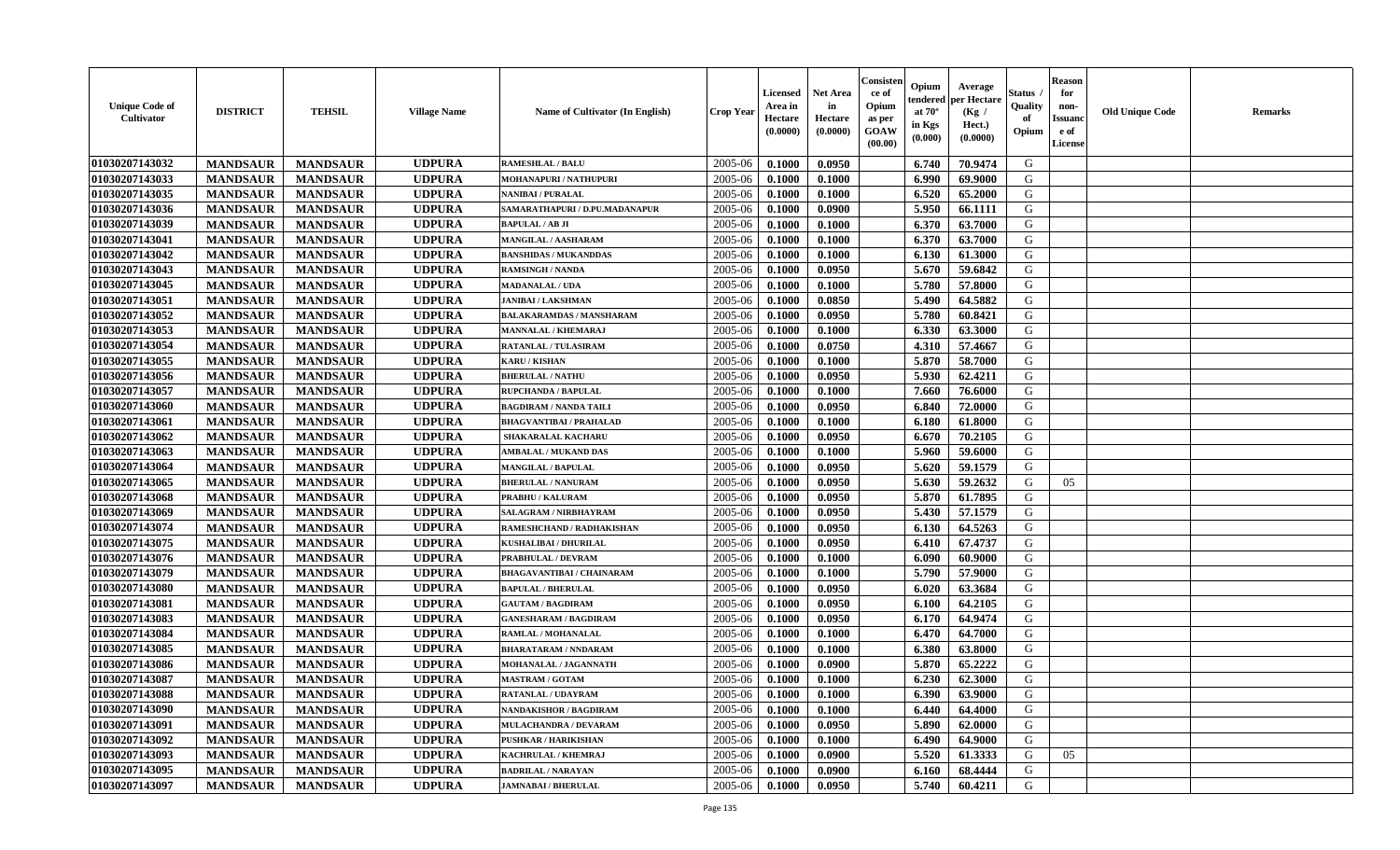| 01030207143098<br>2005-06<br>G<br><b>MANDSAUR</b><br><b>UDPURA</b><br>0.1000<br>0.1000<br>6.750<br>67.5000<br><b>MANDSAUR</b><br><b>RAJESH / RUPCHAND</b>                    |                    |
|------------------------------------------------------------------------------------------------------------------------------------------------------------------------------|--------------------|
| 01030207143100<br><b>MANDSAUR</b><br><b>UDPURA</b><br>2005-06<br>6.560<br>G<br><b>MANDSAUR</b><br>0.1000<br>0.0950<br>69.0526<br>NIRBHERAM / PRABHULAL                       |                    |
| 01030207143101<br><b>MANDSAUR</b><br><b>MANDSAUR</b><br><b>UDPURA</b><br>2005-06<br>0.0950<br>6.420<br>67.5789<br>G<br>RADHESHYAM / PRABHULAL<br>0.1000                      |                    |
| G<br>01030207143047<br><b>MANDSAUR</b><br><b>MANDSAUR</b><br><b>UDPURA</b><br>2005-06<br>0.1000<br>0.0950<br>6.590<br>69.3684<br><b>RATANLAL / RAMLAL</b>                    |                    |
| G<br>01030207143001<br><b>MANDSAUR</b><br><b>MANDSAUR</b><br><b>UDPURA</b><br>2005-06<br>0.1000<br>0.0950<br>6.270<br>66.0000<br>RAHDESHYAM / MAGNIRAM                       |                    |
| 01030207143040<br><b>MANDSAUR</b><br><b>MANDSAUR</b><br><b>UDPURA</b><br>2005-06<br>0.0950<br>64.3158<br>G<br>KACHARU / LAKSHMAN<br>0.1000<br>6.110                          |                    |
| 01030207143133<br><b>MANDSAUR</b><br><b>MANDSAUR</b><br><b>UDPURA</b><br>2005-06<br>G<br>0.1000<br>0.1000<br>6.140<br>61.4000<br><b>NANIBAI/PYAR JI</b>                      |                    |
| 01030207144058<br><b>AFZALPUR</b><br>5.520<br>G<br><b>MANDSAUR</b><br><b>MANDSAUR</b><br>2005-06<br>55.2000<br><b>JAMANABAI/ONKAR</b><br>0.1000<br>0.1000<br>04              |                    |
| 2005-06<br>01030207144003<br><b>MANDSAUR</b><br><b>MANDSAUR</b><br><b>AFZALPUR</b><br>0.0000<br>$\mathbf N$<br>SHIVANARAYAN / KACHRULAL<br>0.1000                            |                    |
| <b>AFZALPUR</b><br>G<br>01030207144023<br>2005-06<br>0.0900<br>54.5556<br>04<br><b>MANDSAUR</b><br><b>MANDSAUR</b><br>0.1000<br>4.910<br><b>FATTIBAI / PITA BHERULAL</b>     |                    |
| <b>MANDSAUR</b><br><b>AFZALPUR</b><br>0.0000<br>$\mathbf N$<br>01030207144033<br><b>MANDSAUR</b><br>2005-06<br>0.1000<br>VIJAYASINGH / KACHARULAL                            |                    |
| 01030207144081<br><b>MANDSAUR</b><br><b>MANDSAUR</b><br><b>AFZALPUR</b><br>2005-06<br>0.0900<br>5.720<br>63.5556<br>G<br><b>BHERUSINGH / KESHURAM</b><br>0.1000              |                    |
| 01030207144083<br><b>MANDSAUR</b><br><b>AFZALPUR</b><br>2005-06<br>6.350<br>60.4762<br>G<br><b>MANDSAUR</b><br><b>TULASIRAM / VARDA</b><br>0.1000<br>0.1050                  |                    |
| 01030207144088<br><b>MANDSAUR</b><br><b>MANDSAUR</b><br><b>AFZALPUR</b><br>2.880<br>28.8000<br>G<br><b>BHAGAVAN / KACHARU</b><br>2005-06<br>0.1000<br>0.1000<br>04           |                    |
| <b>AFZALPUR</b><br>2005-06<br>G<br>01030207144091<br><b>MANDSAUR</b><br><b>MANDSAUR</b><br>0.1000<br>0.1000<br>6.210<br>62.1000<br><b>JARELAL / BAGDIRAM</b>                 |                    |
| <b>AFZALPUR</b><br>G<br>01030207144014<br><b>MANDSAUR</b><br><b>MANDSAUR</b><br>2005-06<br>0.1000<br>0.1000<br>6.190<br>61.9000<br><b>DEVILAL / BHUVAN</b>                   |                    |
| <b>MANDSAUR</b><br><b>AFZALPUR</b><br>01030207144043<br><b>MANDSAUR</b><br>2005-06<br>0.1000<br>4.770<br>47.7000<br>G<br><b>RATANLAL / KANA</b><br>0.1000<br>04              |                    |
| 01030207144070<br><b>AFZALPUR</b><br>2005-06<br>G<br><b>MANDSAUR</b><br><b>MANDSAUR</b><br>0.1000<br>0.0950<br>5.860<br>61.6842<br><b>GNGARAM / BHUVAN</b>                   |                    |
| 5.840<br>01030207144031<br>61.4737<br>G<br><b>MANDSAUR</b><br><b>MANDSAUR</b><br><b>AFZALPUR</b><br>MANGILAL / KISHANALAL<br>2005-06<br>0.1000<br>0.0950<br>11               |                    |
| 01030207144012<br><b>MANDSAUR</b><br><b>MANDSAUR</b><br><b>AFZALPUR</b><br>2005-06<br>6.690<br><b>MADHUSINGH / NANURAM</b><br>0.1000<br>0.1000<br>66.9000<br>G               |                    |
| 01030207144054<br>0.0700<br>59.4286<br>G<br><b>MANDSAUR</b><br><b>MANDSAUR</b><br><b>AFZALPUR</b><br>2005-06<br>0.1000<br>4.160<br><b>GOPAL / UDAYALAL</b>                   |                    |
| G<br><b>MANDSAUR</b><br><b>AFZALPUR</b><br>5.940<br>56.5714<br>01030207144092<br><b>MANDSAUR</b><br>2005-06<br>0.1000<br>0.1050<br>01030207103025<br>MOHANBAI / FAKIRCHANDRA |                    |
| 01030207145001<br>2005-06<br>G<br><b>MANDSAUR</b><br><b>MANDSAUR</b><br>ARNIYA NIZAMUDDINSAFHI MO. / ALARAKH<br>0.1000<br>0.0950<br>5.910<br>62.2105                         |                    |
| 01030207145003<br>ARNIYA NIZAMUDDINFAKRUDIN/TAJU<br>G<br>2005-06<br>0.1050<br>6.270<br>59.7143<br><b>MANDSAUR</b><br><b>MANDSAUR</b><br>0.1000                               |                    |
| 01030207145005<br>ARNIYA NIZAMUDDINLALIBAI / MOHAMMAD<br>G<br><b>MANDSAUR</b><br><b>MANDSAUR</b><br>2005-06<br>6.000<br>0.1000<br>0.1000<br>60.0000                          |                    |
| G<br>01030207145008<br><b>MANDSAUR</b><br><b>MANDSAUR</b><br>ARNIYA NIZAMUDDINJAMAL/RAJU<br>2005-06<br>0.1000<br>0.0950<br>6.050<br>63.6842                                  |                    |
| G<br>01030207145009<br><b>MANDSAUR</b><br><b>MANDSAUR</b><br>ARNIYA NIZAMUDDINBANOBAI/FAKARUDIN<br>2005-06<br>0.1000<br>0.1050<br>6.790<br>64.6667                           |                    |
| 01030207145025<br><b>MANDSAUR</b><br><b>MANDSAUR</b><br>ARNIYA NIZAMUDDINBALIBAI/KHAJU<br>2005-06<br>0.1000<br>6.240<br>G<br>0.1000<br>62.4000                               |                    |
| G<br>01030207145027<br><b>MANDSAUR</b><br><b>MANDSAUR</b><br>ARNIYA NIZAMUDDINLALU/RAJU<br>2005-06<br>60.8000<br>0.1000<br>0.1000<br>6.080                                   | <b>NAME CHANGE</b> |
| 01030207145039<br>6.220<br>G<br><b>MANDSAUR</b><br><b>MANDSAUR</b><br>ARNIYA NIZAMUDDINSATAYNARAYAN/HARIVALABH<br>2005-06<br>0.1000<br>0.1050<br>59.2381                     |                    |
| 01030207145042<br><b>MANDSAUR</b><br><b>MANDSAUR</b><br><b>ARNIYA NIZAMUDDIN</b> YUSUF / TAJU<br>57.7143<br>G<br>2005-06<br>0.1000<br>0.1050<br>6.060                        |                    |
| G<br>01030207145057<br>ARNIYA NIZAMUDDINSHAKINABAI / MOHMMAD<br>2005-06<br><b>MANDSAUR</b><br><b>MANDSAUR</b><br>0.1000<br>0.1000<br>5.960<br>59.6000                        |                    |
| G<br>01030207145059<br><b>ARNIYA NIZAMUDDINGAPHUR / KHAJU</b><br>2005-06<br><b>MANDSAUR</b><br><b>MANDSAUR</b><br>0.1000<br>0.0600<br>3.680<br>61.3333                       |                    |
| 01030207145065<br>ARNIYA NIZAMUDDINHARIBALLABH / SHANKARLAL<br>2005-06<br>6.230<br>59.3333<br>G<br><b>MANDSAUR</b><br><b>MANDSAUR</b><br>0.1000<br>0.1050                    |                    |
| 01030207145066<br>6.720<br>67.2000<br>G<br><b>MANDSAUR</b><br><b>MANDSAUR</b><br>ARNIYA NIZAMUDDINFAKRUDIN / NASRUDIN<br>2005-06<br>0.1000<br>0.1000                         |                    |
| 01030207145062<br>MANDSAUR ARNIYA NIZAMUDDINKACHARU/SITARAM<br>2005-06<br>0.1000<br>0.1000<br>$5.910$ 59.1000<br>G<br><b>MANDSAUR</b>                                        | <b>NAME CHANGE</b> |
| 01030207145051<br>2005-06<br>0.1000<br>65.6000<br>G<br><b>MANDSAUR</b><br><b>MANDSAUR</b><br>ARNIYA NIZAMUDDINMUMTAJ/GAFUR<br>0.1000<br>6.560                                |                    |
| 01030207145019<br>ARNIYA NIZAMUDDINPURIBAI/LADU<br>2005-06<br>0.1000<br>5.940<br>59.4000<br>G<br><b>MANDSAUR</b><br><b>MANDSAUR</b><br>0.1000                                | <b>NAME CHANGE</b> |
| 01030207145011<br><b>MANDSAUR</b><br><b>MANDSAUR</b><br>ARNIYA NIZAMUDDINMOHAMMAD / GAFUR<br>2005-06<br>0.1000<br>G<br>0.1000<br>5.910<br>59.1000                            |                    |
| G<br>01030207145069<br>2005-06<br>0.1000<br>59.6000<br>01030207118030<br><b>MANDSAUR</b><br><b>MANDSAUR</b><br>ARNIYA NIZAMUDDINISMAIL/JAMA<br>0.1000<br>5.960               |                    |
| 01030207145044<br><b>ARNIYA NIZAMUDDIN ASRAF / ISMAIL</b><br>G<br>01030207118034<br><b>MANDSAUR</b><br>2005-06<br>3.800<br>63.3333<br><b>MANDSAUR</b><br>0.1000<br>0.0600    |                    |
| 01030207145070<br>ARNIYA NIZAMUDDIN SAIDAKHAN / RODE KHAN<br>2005-06<br>G<br>01030207053010<br><b>MANDSAUR</b><br><b>MANDSAUR</b><br>0.1000<br>0.1000<br>6.240<br>62.4000    |                    |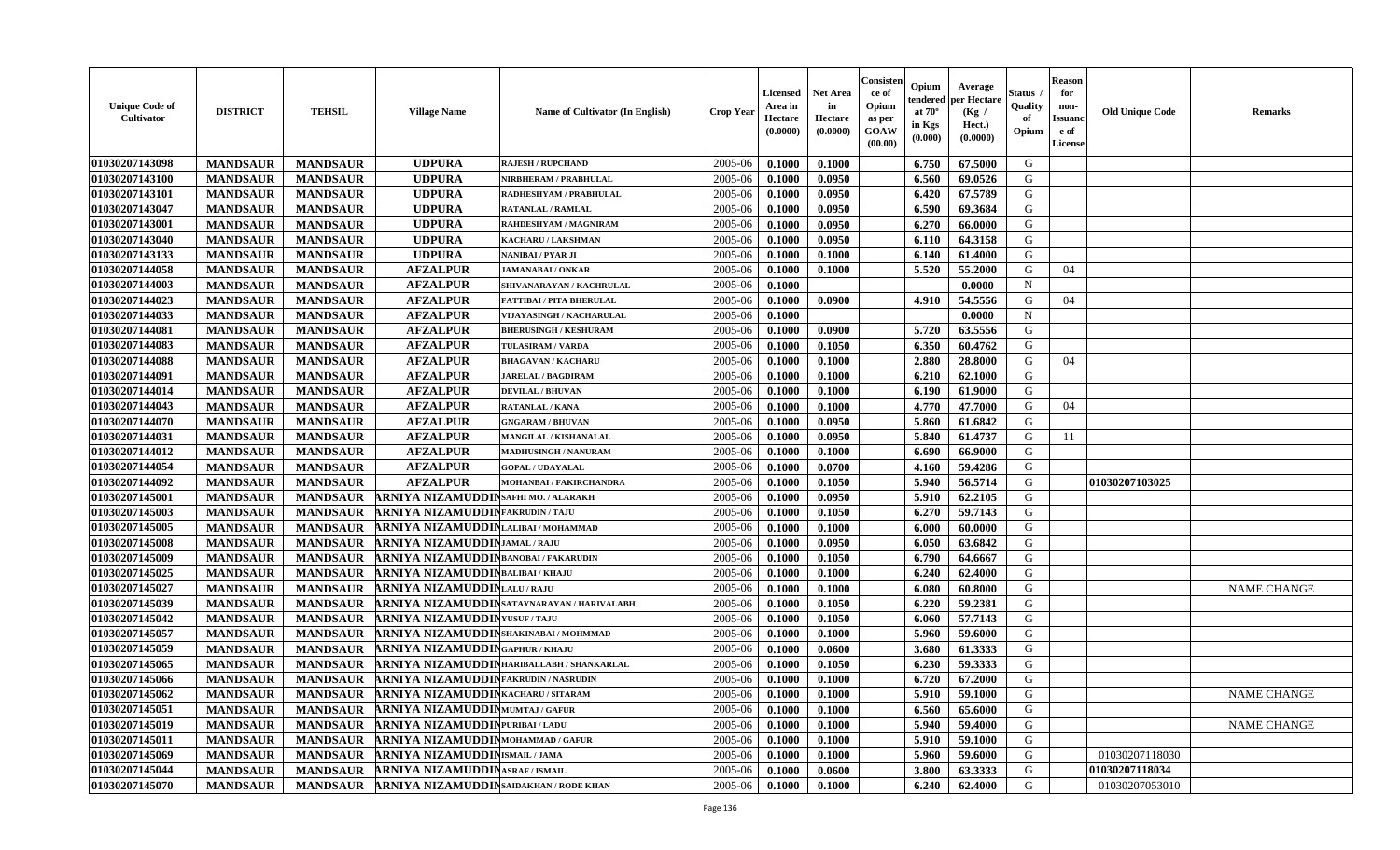| <b>Unique Code of</b><br>Cultivator | <b>DISTRICT</b> | <b>TEHSIL</b>   | <b>Village Name</b> | <b>Name of Cultivator (In English)</b> | <b>Crop Year</b> | <b>Licensed</b><br>Area in<br>Hectare<br>(0.0000) | <b>Net Area</b><br>in<br>Hectare<br>(0.0000) | Consisten<br>ce of<br>Opium<br>as per<br>GOAW<br>(00.00) | Opium<br>tendered<br>at $70^\circ$<br>in Kgs<br>(0.000) | Average<br>per Hectare<br>(Kg)<br>Hect.)<br>(0.0000) | Status<br>Quality<br>of<br>Opium | Reason<br>for<br>non-<br>Issuano<br>e of<br>License | <b>Old Unique Code</b> | <b>Remarks</b>                   |
|-------------------------------------|-----------------|-----------------|---------------------|----------------------------------------|------------------|---------------------------------------------------|----------------------------------------------|----------------------------------------------------------|---------------------------------------------------------|------------------------------------------------------|----------------------------------|-----------------------------------------------------|------------------------|----------------------------------|
| 01030207146003                      | <b>MANDSAUR</b> | <b>MANDSAUR</b> | <b>BAJKHEDI</b>     | <b>SHAKINABAI/SATTAR</b>               | 2005-06          | 0.1000                                            |                                              |                                                          |                                                         | 0.0000                                               | $\mathbf{F}$                     |                                                     |                        |                                  |
| 01030207146004                      | <b>MANDSAUR</b> | <b>MANDSAUR</b> | <b>BAJKHEDI</b>     | <b>MEHABUB / RAJU</b>                  | 2005-06          | 0.1000                                            |                                              |                                                          |                                                         | 0.0000                                               | $_{\rm F}$                       |                                                     |                        |                                  |
| 01030207146005                      | <b>MANDSAUR</b> | <b>MANDSAUR</b> | <b>BAJKHEDI</b>     | <b>AYAYUB / VALI MO.</b>               | 2005-06          | 0.1000                                            | 0.1000                                       |                                                          | 5.610                                                   | 56.1000                                              | G                                |                                                     |                        |                                  |
| 01030207146010                      | <b>MANDSAUR</b> | <b>MANDSAUR</b> | <b>BAJKHEDI</b>     | <b>DOLATARAM / GORILAL</b>             | 2005-06          | 0.1000                                            |                                              |                                                          |                                                         | 0.0000                                               | N                                |                                                     |                        |                                  |
| 01030207146011                      | <b>MANDSAUR</b> | <b>MANDSAUR</b> | <b>BAJKHEDI</b>     | TULASIBAI/ FULCHANDRA                  | 2005-06          | 0.1000                                            | 0.0950                                       |                                                          | 5.300                                                   | 55.7895                                              | G                                | 04                                                  |                        | I NAINJI 'EN/IVIUI IAIVIIVIADT U |
| 01030207146015                      | <b>MANDSAUR</b> | <b>MANDSAUR</b> | <b>BAJKHEDI</b>     | <b>HURABAI/ALLARAKH</b>                | 2005-06          | 0.1000                                            | 0.1050                                       |                                                          | 6.100                                                   | 58.0952                                              | G                                |                                                     |                        |                                  |
| 01030207146016                      | <b>MANDSAUR</b> | <b>MANDSAUR</b> | <b>BAJKHEDI</b>     | <b>RAJU / KASAM</b>                    | 2005-06          | 0.1000                                            | 0.1000                                       |                                                          | 5.710                                                   | 57.1000                                              | G                                |                                                     |                        |                                  |
| 01030207146021                      | <b>MANDSAUR</b> | <b>MANDSAUR</b> | <b>BAJKHEDI</b>     | <b>JAMUNABAI / SITARAM</b>             | 2005-06          | 0.1000                                            | 0.0950                                       |                                                          | 5.100                                                   | 53.6842                                              | G                                | 04                                                  |                        | TRANSFER/BHUNIYAKHED             |
| 01030207146018                      | <b>MANDSAUR</b> | <b>MANDSAUR</b> | <b>BAJKHEDI</b>     | VALIMOHAMMAD / ALLARAKH                | 2005-06          | 0.1000                                            | 0.1000                                       |                                                          | 5.610                                                   | 56.1000                                              | G                                |                                                     |                        |                                  |
| 01030207146013                      | <b>MANDSAUR</b> | <b>MANDSAUR</b> | <b>BAJKHEDI</b>     | <b>SABBUBAI/ALLANUR</b>                | 2005-06          | 0.1000                                            | 0.1050                                       |                                                          | 5.420                                                   | 51.6190                                              | G                                | 04                                                  |                        |                                  |
| 01030207147007                      | <b>MANDSAUR</b> | <b>MANDSAUR</b> | <b>BANSAKHEDI</b>   | <b>SHAWRAM / MOTILAL</b>               | 2005-06          | 0.1000                                            | 0.1000                                       |                                                          | 6.090                                                   | 60.9000                                              | G                                |                                                     |                        |                                  |
| 01030207147003                      | <b>MANDSAUR</b> | <b>MANDSAUR</b> | <b>BANSAKHEDI</b>   | <b>DHURA / MOTI</b>                    | 2005-06          | 0.1000                                            | 0.1000                                       |                                                          | 6.450                                                   | 64.5000                                              | G                                |                                                     |                        |                                  |
| 01030207147004                      | <b>MANDSAUR</b> | <b>MANDSAUR</b> | <b>BANSAKHEDI</b>   | <b>BANSHILAL / BHAWERLAL</b>           | 2005-06          | 0.1000                                            | 0.0900                                       |                                                          | 5.560                                                   | 61.7778                                              | G                                |                                                     |                        |                                  |
| 01030207147005                      | <b>MANDSAUR</b> | <b>MANDSAUR</b> | <b>BANSAKHEDI</b>   | <b>BAPULAL / RAJARAM</b>               | 2005-06          | 0.1000                                            | 0.0900                                       |                                                          | 5.470                                                   | 60.7778                                              | G                                |                                                     |                        |                                  |
| 01030207147009                      | <b>MANDSAUR</b> | <b>MANDSAUR</b> | <b>BANSAKHEDI</b>   | <b>UDAYARAM / VAJJA</b>                | 2005-06          | 0.1000                                            | 0.0950                                       |                                                          | 5.660                                                   | 59.5789                                              | G                                |                                                     |                        |                                  |
| 01030207147010                      | <b>MANDSAUR</b> | <b>MANDSAUR</b> | <b>BANSAKHEDI</b>   | SAMANDABAI / NANALAL                   | 2005-06          | 0.1000                                            | 0.0850                                       |                                                          | 5.350                                                   | 62.9412                                              | G                                |                                                     |                        |                                  |
| 01030207147011                      | <b>MANDSAUR</b> | <b>MANDSAUR</b> | <b>BANSAKHEDI</b>   | <b>GANESHRAM / TULSHIRAM</b>           | 2005-06          | 0.1000                                            | 0.1000                                       |                                                          | 6.280                                                   | 62.8000                                              | G                                |                                                     |                        |                                  |
| 01030207147012                      | <b>MANDSAUR</b> | <b>MANDSAUR</b> | <b>BANSAKHEDI</b>   | KALURAM / NANULAL                      | 2005-06          | 0.1000                                            | 0.0850                                       |                                                          | 5.660                                                   | 66.5882                                              | G                                |                                                     |                        | <b>NAME CHANGE</b>               |
| 01030207147013                      | <b>MANDSAUR</b> | <b>MANDSAUR</b> | <b>BANSAKHEDI</b>   | <b>NANDA / PANALAL</b>                 | 2005-06          | 0.1000                                            | 0.0900                                       |                                                          | 5.830                                                   | 64.7778                                              | G                                |                                                     |                        |                                  |
| 01030207147015                      | <b>MANDSAUR</b> | <b>MANDSAUR</b> | <b>BANSAKHEDI</b>   | <b>ONKARALAL / JETARAM</b>             | 2005-06          | 0.1000                                            | 0.0900                                       |                                                          | 5.720                                                   | 63.5556                                              | G                                |                                                     |                        |                                  |
| 01030207147022                      | <b>MANDSAUR</b> | <b>MANDSAUR</b> | <b>BANSAKHEDI</b>   | <b>BHULIBAI/GOPAL</b>                  | 2005-06          | 0.1000                                            | 0.0900                                       |                                                          | 6.480                                                   | 72.0000                                              | G                                |                                                     |                        |                                  |
| 01030207147028                      | <b>MANDSAUR</b> | <b>MANDSAUR</b> | <b>BANSAKHEDI</b>   | LAKSHMINARAYAN / RAJARAM               | 2005-06          | 0.1000                                            | 0.0950                                       |                                                          | 5.800                                                   | 61.0526                                              | G                                |                                                     |                        |                                  |
| 01030207147030                      | <b>MANDSAUR</b> | <b>MANDSAUR</b> | <b>BANSAKHEDI</b>   | <b>RAMSINGH / PANNALAL</b>             | 2005-06          | 0.1000                                            | 0.0950                                       |                                                          | 6.280                                                   | 66.1053                                              | G                                |                                                     |                        |                                  |
| 01030207147031                      | <b>MANDSAUR</b> | <b>MANDSAUR</b> | <b>BANSAKHEDI</b>   | <b>BHARATRAM / PANALAL</b>             | 2005-06          | 0.1000                                            | 0.1000                                       |                                                          | 6.230                                                   | 62.3000                                              | G                                |                                                     |                        |                                  |
| 01030207147032                      | <b>MANDSAUR</b> | <b>MANDSAUR</b> | <b>BANSAKHEDI</b>   | <b>BHAGATRAM / PANALAL</b>             | 2005-06          | 0.1000                                            | 0.0950                                       |                                                          | 5.850                                                   | 61.5789                                              | G                                |                                                     |                        |                                  |
| 01030207147033                      | <b>MANDSAUR</b> | <b>MANDSAUR</b> | <b>BANSAKHEDI</b>   | <b>GOTAM / RAMA</b>                    | 2005-06          | 0.1000                                            | 0.0950                                       |                                                          | 5.880                                                   | 61.8947                                              | G                                |                                                     |                        |                                  |
| 01030207147034                      | <b>MANDSAUR</b> | <b>MANDSAUR</b> | <b>BANSAKHEDI</b>   | RAMSINGH / MANGILAL                    | 2005-06          | 0.1000                                            | 0.1000                                       |                                                          | 5.780                                                   | 57.8000                                              | G                                |                                                     |                        |                                  |
| 01030207147037                      | <b>MANDSAUR</b> | <b>MANDSAUR</b> | <b>BANSAKHEDI</b>   | <b>INDARAML / SHIVARAM</b>             | 2005-06          | 0.1000                                            | 0.0950                                       |                                                          | 5.710                                                   | 60.1053                                              | G                                |                                                     |                        |                                  |
| 01030207147039                      | <b>MANDSAUR</b> | <b>MANDSAUR</b> | <b>BANSAKHEDI</b>   | <b>NANEDARAM / DHURA</b>               | 2005-06          | 0.1000                                            | 0.0950                                       |                                                          | 6.480                                                   | 68.2105                                              | G                                |                                                     |                        |                                  |
| 01030207147043                      | <b>MANDSAUR</b> | <b>MANDSAUR</b> | <b>BANSAKHEDI</b>   | <b>RAMSINGH / RAJARAM</b>              | 2005-06          | 0.1000                                            | 0.0650                                       |                                                          | 2.290                                                   | 35.2308                                              |                                  | 02                                                  |                        |                                  |
| 01030207147044                      | <b>MANDSAUR</b> | <b>MANDSAUR</b> | <b>BANSAKHEDI</b>   | PANALAL / RAJARAM                      | 2005-06          | 0.1000                                            | 0.0900                                       |                                                          | 5.300                                                   | 58.8889                                              | G                                |                                                     |                        |                                  |
| 01030207147045                      | <b>MANDSAUR</b> | <b>MANDSAUR</b> | <b>BANSAKHEDI</b>   | <b>BADRILAL / BHERULAL</b>             | 2005-06          | 0.1000                                            | 0.1000                                       |                                                          | 6.220                                                   | 62.2000                                              | G                                |                                                     |                        |                                  |
| 01030207147008                      | <b>MANDSAUR</b> | <b>MANDSAUR</b> | <b>BANSAKHEDI</b>   | PRABHULAL / KESHAR                     | 2005-06          | 0.1000                                            | 0.1050                                       |                                                          | 5.950                                                   | 56.6667                                              | G                                |                                                     |                        |                                  |
| 01030207147018                      | <b>MANDSAUR</b> | <b>MANDSAUR</b> | <b>BANSAKHEDI</b>   | <b>RATANLAL / BASANTILAL</b>           | 2005-06          | 0.1000                                            | 0.1000                                       |                                                          | 6.510                                                   | 65.1000                                              | G                                |                                                     |                        |                                  |
| 01030207147002                      | <b>MANDSAUR</b> | <b>MANDSAUR</b> | <b>BANSAKHEDI</b>   | <b>MANSINGH / NANDA</b>                | 2005-06          | 0.1000                                            | 0.1000                                       |                                                          | 6.180                                                   | 61.8000                                              | G                                |                                                     |                        |                                  |
| 01030207147020                      | <b>MANDSAUR</b> | MANDSAUR        | <b>BANSAKHEDI</b>   | <b>PRATAPASINGH / BASANTILAL</b>       | $2005-06$ 0.1000 |                                                   | 0.0950                                       |                                                          | 6.460                                                   | 68.0000                                              | G                                |                                                     |                        |                                  |
| 01030207147050                      | <b>MANDSAUR</b> | <b>MANDSAUR</b> | <b>BANSAKHEDI</b>   | <b>ASHOKKUMAR / MANGILAL</b>           | 2005-06          | 0.1000                                            | 0.0900                                       |                                                          | 5.270                                                   | 58.5556                                              | G                                |                                                     |                        |                                  |
| 01030207147038                      | <b>MANDSAUR</b> | <b>MANDSAUR</b> | <b>BANSAKHEDI</b>   | <b>KNVARALAL / BHANVARLAL</b>          | 2005-06          | 0.1000                                            | 0.1000                                       |                                                          | 6.470                                                   | 64.7000                                              | G                                |                                                     |                        |                                  |
| 01030207147042                      | <b>MANDSAUR</b> | <b>MANDSAUR</b> | <b>BANSAKHEDI</b>   | <b>ONKAR / NANURAM</b>                 | 2005-06          | 0.1000                                            | 0.0900                                       |                                                          | 5.650                                                   | 62.7778                                              | G                                |                                                     |                        |                                  |
| 01030207147029                      | <b>MANDSAUR</b> | <b>MANDSAUR</b> | <b>BANSAKHEDI</b>   | <b>BHERULAL / MANNALAL</b>             | 2005-06          | 0.1000                                            | 0.1000                                       |                                                          | 4.560                                                   | 45.6000                                              |                                  | 02                                                  |                        |                                  |
| 01030207148032                      | <b>MANDSAUR</b> | <b>MANDSAUR</b> | <b>BARDIYAKHEDI</b> | NANDRAM / LAXMAN                       | 2005-06          | 0.1000                                            | 0.1000                                       |                                                          | 6.870                                                   | 68.7000                                              | G                                |                                                     |                        |                                  |
| 01030207148004                      | <b>MANDSAUR</b> | <b>MANDSAUR</b> | <b>BARDIYAKHEDI</b> | <b>AMRITARAM / DEV JI</b>              | 2005-06          | 0.1000                                            | 0.1000                                       |                                                          | 5.200                                                   | 52.0000                                              | G                                | 04                                                  |                        |                                  |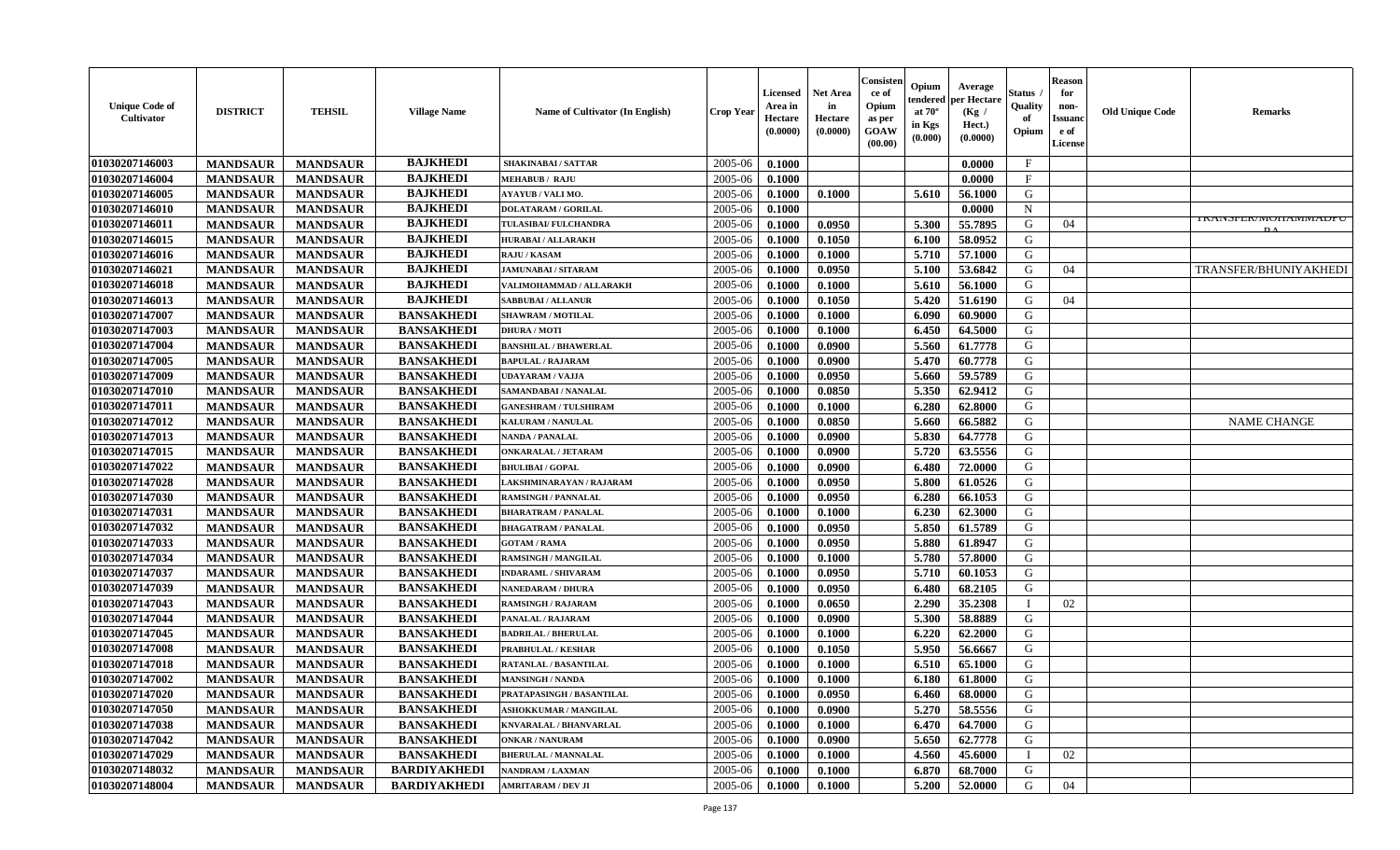| <b>Unique Code of</b><br>Cultivator | <b>DISTRICT</b> | <b>TEHSIL</b>   | <b>Village Name</b> | <b>Name of Cultivator (In English)</b> | <b>Crop Year</b> | <b>Licensed</b><br>Area in<br>Hectare<br>(0.0000) | <b>Net Area</b><br>in<br>Hectare<br>(0.0000) | Consister<br>ce of<br>Opium<br>as per<br>GOAW<br>(00.00) | Opium<br>endered<br>at $70^\circ$<br>in Kgs<br>(0.000) | Average<br>per Hectare<br>(Kg /<br>Hect.)<br>(0.0000) | <b>Status</b> .<br>Quality<br>of<br>Opium | <b>Reason</b><br>for<br>non-<br><b>Issuanc</b><br>e of<br>License | <b>Old Unique Code</b> | <b>Remarks</b>     |
|-------------------------------------|-----------------|-----------------|---------------------|----------------------------------------|------------------|---------------------------------------------------|----------------------------------------------|----------------------------------------------------------|--------------------------------------------------------|-------------------------------------------------------|-------------------------------------------|-------------------------------------------------------------------|------------------------|--------------------|
| 01030207148007                      | <b>MANDSAUR</b> | <b>MANDSAUR</b> | <b>BARDIYAKHEDI</b> | <b>RUGANATH / CHUNNILAL</b>            | 2005-06          | 0.1000                                            | 0.1000                                       |                                                          | 5.780                                                  | 57.8000                                               | G                                         |                                                                   |                        |                    |
| 01030207148008                      | <b>MANDSAUR</b> | <b>MANDSAUR</b> | <b>BARDIYAKHEDI</b> | <b>KANCHANBAI / BAGDIRAM</b>           | 2005-06          | 0.1000                                            | 0.0950                                       |                                                          | 6.250                                                  | 65.7895                                               | G                                         |                                                                   |                        |                    |
| 01030207148011                      | <b>MANDSAUR</b> | <b>MANDSAUR</b> | <b>BARDIYAKHEDI</b> | KANVARLAL / PUNAMCHAND                 | 2005-06          | 0.1000                                            | 0.0900                                       |                                                          | 6.070                                                  | 67.4444                                               | G                                         |                                                                   |                        |                    |
| 01030207148013                      | <b>MANDSAUR</b> | <b>MANDSAUR</b> | <b>BARDIYAKHEDI</b> | <b>NATHULAL / NANURAM</b>              | 2005-06          | 0.1000                                            | 0.1000                                       |                                                          | 6.120                                                  | 61.2000                                               | G                                         |                                                                   |                        |                    |
| 01030207148016                      | <b>MANDSAUR</b> | <b>MANDSAUR</b> | <b>BARDIYAKHEDI</b> | PANNALAL / KESHURAM                    | 2005-06          | 0.1000                                            | 0.1000                                       |                                                          | 6.530                                                  | 65.3000                                               | G                                         |                                                                   |                        |                    |
| 01030207148023                      | <b>MANDSAUR</b> | <b>MANDSAUR</b> | <b>BARDIYAKHEDI</b> | <b>JAGDISH / BHERULAL</b>              | 2005-06          | 0.1000                                            | 0.1000                                       |                                                          | 6.130                                                  | 61.3000                                               | G                                         |                                                                   |                        |                    |
| 01030207148026                      | <b>MANDSAUR</b> | <b>MANDSAUR</b> | <b>BARDIYAKHEDI</b> | RAMCHANDRAA / JAGANNNATH               | 2005-06          | 0.1000                                            | 0.1000                                       |                                                          | 6.240                                                  | 62.4000                                               | ${\bf G}$                                 |                                                                   |                        |                    |
| 01030207148027                      | <b>MANDSAUR</b> | <b>MANDSAUR</b> | <b>BARDIYAKHEDI</b> | <b>BHARATRAM / MOTILAL</b>             | 2005-06          | 0.1000                                            | 0.0650                                       |                                                          | 3.900                                                  | 60.0000                                               | G                                         |                                                                   |                        |                    |
| 01030207148029                      | <b>MANDSAUR</b> | <b>MANDSAUR</b> | <b>BARDIYAKHEDI</b> | SHANTILAL / NANDRAM                    | 2005-06          | 0.1000                                            | 0.1000                                       |                                                          | 6.830                                                  | 68.3000                                               | G                                         |                                                                   |                        |                    |
| 01030207148037                      | <b>MANDSAUR</b> | <b>MANDSAUR</b> | <b>BARDIYAKHEDI</b> | <b>SURAJBAI / PUNUMCHAND</b>           | 2005-06          | 0.1000                                            | 0.0800                                       |                                                          | 5.540                                                  | 69.2500                                               | G                                         |                                                                   |                        |                    |
| 01030207148038                      | <b>MANDSAUR</b> | <b>MANDSAUR</b> | <b>BARDIYAKHEDI</b> | RUPA / GOTAM                           | 2005-06          | 0.1000                                            | 0.0900                                       |                                                          | 6.330                                                  | 70.3333                                               | G                                         |                                                                   |                        |                    |
| 01030207148042                      | <b>MANDSAUR</b> | <b>MANDSAUR</b> | <b>BARDIYAKHEDI</b> | <b>KESHIBAI / MAGANIRAM</b>            | 2005-06          | 0.1000                                            | 0.0950                                       |                                                          | 6.730                                                  | 70.8421                                               | G                                         |                                                                   |                        |                    |
| 01030207148046                      | <b>MANDSAUR</b> | <b>MANDSAUR</b> | <b>BARDIYAKHEDI</b> | <b>GANGABAI / CHAGANLAL</b>            | 2005-06          | 0.1000                                            | 0.0950                                       |                                                          | 6.380                                                  | 67.1579                                               | G                                         |                                                                   |                        |                    |
| 01030207148048                      | <b>MANDSAUR</b> | <b>MANDSAUR</b> | <b>BARDIYAKHEDI</b> | <b>RAMLAL / DHURA</b>                  | 2005-06          | 0.1000                                            | 0.0950                                       |                                                          | 6.340                                                  | 66.7368                                               | G                                         |                                                                   |                        |                    |
| 01030207148050                      | <b>MANDSAUR</b> | <b>MANDSAUR</b> | <b>BARDIYAKHEDI</b> | <b>JHAMAKUBAI/RUPA</b>                 | 2005-06          | 0.1000                                            | 0.1000                                       |                                                          | 6.350                                                  | 63.5000                                               | ${\bf G}$                                 |                                                                   |                        |                    |
| 01030207148052                      | <b>MANDSAUR</b> | <b>MANDSAUR</b> | <b>BARDIYAKHEDI</b> | <b>BAGDRIAM / RAM</b>                  | 2005-06          | 0.1000                                            | 0.1000                                       |                                                          | 6.090                                                  | 60.9000                                               | G                                         |                                                                   |                        |                    |
| 01030207148057                      | <b>MANDSAUR</b> | <b>MANDSAUR</b> | <b>BARDIYAKHEDI</b> | KAMLABAI / KACHRU                      | 2005-06          | 0.1000                                            | 0.1000                                       |                                                          | 6.410                                                  | 64.1000                                               | $\mathsf G$                               |                                                                   |                        |                    |
| 01030207148058                      | <b>MANDSAUR</b> | <b>MANDSAUR</b> | <b>BARDIYAKHEDI</b> | <b>MOTILAL / VARADA</b>                | 2005-06          | 0.1000                                            | 0.1000                                       |                                                          | 6.390                                                  | 63.9000                                               | G                                         |                                                                   |                        |                    |
| 01030207148067                      | <b>MANDSAUR</b> | <b>MANDSAUR</b> | <b>BARDIYAKHEDI</b> | <b>RODA / GHASI</b>                    | 2005-06          | 0.1000                                            | 0.0900                                       |                                                          | 6.150                                                  | 68.3333                                               | G                                         |                                                                   |                        |                    |
| 01030207148002                      | <b>MANDSAUR</b> | <b>MANDSAUR</b> | <b>BARDIYAKHEDI</b> | <b>MANDALAL / GANESHRAM</b>            | 2005-06          | 0.1000                                            |                                              |                                                          |                                                        | 0.0000                                                | $\mathbf N$                               |                                                                   |                        |                    |
| 01030207148012                      | <b>MANDSAUR</b> | <b>MANDSAUR</b> | <b>BARDIYAKHEDI</b> | <b>RAMLAL / KACHRU</b>                 | 2005-06          | 0.1000                                            |                                              |                                                          |                                                        | 0.0000                                                | $\mathbf N$                               |                                                                   |                        |                    |
| 01030207148014                      | <b>MANDSAUR</b> | <b>MANDSAUR</b> | <b>BARDIYAKHEDI</b> | <b>SUKHLAL / MOHANLAL</b>              | 2005-06          | 0.1000                                            | 0.1000                                       |                                                          | 6.260                                                  | 62.6000                                               | G                                         |                                                                   |                        |                    |
| 01030207148034                      | <b>MANDSAUR</b> | <b>MANDSAUR</b> | <b>BARDIYAKHEDI</b> | <b>MOHANLAL / KASTURA</b>              | 2005-06          | 0.1000                                            | 0.0900                                       |                                                          | 5.520                                                  | 61.3333                                               | G                                         |                                                                   |                        |                    |
| 01030207148036                      | <b>MANDSAUR</b> | <b>MANDSAUR</b> | <b>BARDIYAKHEDI</b> | DHAPUBAI / MODIRAM                     | 2005-06          | 0.1000                                            | 0.1000                                       |                                                          | 6.100                                                  | 61.0000                                               | ${\bf G}$                                 |                                                                   |                        |                    |
| 01030207148043                      | <b>MANDSAUR</b> | <b>MANDSAUR</b> | <b>BARDIYAKHEDI</b> | <b>SITABAI/KESHURAM</b>                | 2005-06          | 0.1000                                            | 0.1000                                       |                                                          | 5.960                                                  | 59.6000                                               | ${\bf G}$                                 |                                                                   |                        | <b>NAME CHANGE</b> |
| 01030207148045                      | <b>MANDSAUR</b> | <b>MANDSAUR</b> | <b>BARDIYAKHEDI</b> | <b>BALURAM / DHURA</b>                 | 2005-06          | 0.1000                                            | 0.1000                                       |                                                          | 5.970                                                  | 59.7000                                               | $\mathsf G$                               |                                                                   |                        |                    |
| 01030207148051                      | <b>MANDSAUR</b> | <b>MANDSAUR</b> | <b>BARDIYAKHEDI</b> | <b>MOTILAL / GULALB</b>                | 2005-06          | 0.1000                                            | 0.0600                                       |                                                          | 3.510                                                  | 58.5000                                               | G                                         |                                                                   |                        |                    |
| 01030207148030                      | <b>MANDSAUR</b> | <b>MANDSAUR</b> | <b>BARDIYAKHEDI</b> | <b>RAMESHVER / RUPA</b>                | 2005-06          | 0.1000                                            | 0.1000                                       |                                                          | 6.920                                                  | 69.2000                                               | G                                         |                                                                   |                        |                    |
| 01030207148069                      | <b>MANDSAUR</b> | <b>MANDSAUR</b> | <b>BARDIYAKHEDI</b> | <b>VAJERAM / NANDA</b>                 | 2005-06          | 0.1000                                            | 0.1000                                       |                                                          | 6.070                                                  | 60.7000                                               | G                                         |                                                                   |                        |                    |
| 01030207148061                      | <b>MANDSAUR</b> | <b>MANDSAUR</b> | <b>BARDIYAKHEDI</b> | <b>BHERULAL / CHUNNILAL</b>            | 2005-06          | 0.1000                                            | 0.1000                                       |                                                          | 5.960                                                  | 59.6000                                               | G                                         |                                                                   |                        |                    |
| 01030207148020                      | <b>MANDSAUR</b> | <b>MANDSAUR</b> | <b>BARDIYAKHEDI</b> | KACHRU / CHAMPALAL                     | 2005-06          | 0.1000                                            | 0.0850                                       |                                                          | 5.490                                                  | 64.5882                                               | G                                         |                                                                   |                        |                    |
| 01030207148001                      | <b>MANDSAUR</b> | <b>MANDSAUR</b> | <b>BARDIYAKHEDI</b> | SOHANABAI / MANGILAL                   | 2005-06          | 0.1000                                            | 0.1000                                       |                                                          | 5.880                                                  | 58.8000                                               | G                                         |                                                                   |                        |                    |
| 01030207148031                      | <b>MANDSAUR</b> | <b>MANDSAUR</b> | <b>BARDIYAKHEDI</b> | <b>JAGANNATH / KANIRAM</b>             | 2005-06          | 0.1000                                            | 0.0950                                       |                                                          | 4.900                                                  | 51.5789                                               | G                                         | 04                                                                |                        |                    |
| 01030207148072                      | <b>MANDSAUR</b> | <b>MANDSAUR</b> | <b>BARDIYAKHEDI</b> | <b>BRADILAL / BALARAM</b>              | 2005-06          | 0.1000                                            | 0.1000                                       |                                                          | 5.850                                                  | 58.5000                                               | G                                         |                                                                   |                        |                    |
| 01030207148047                      | <b>MANDSAUR</b> | <b>MANDSAUR</b> | <b>BARDIYAKHEDI</b> | <b>HIRALAL / BHANA</b>                 | 2005-06          | 0.1000                                            | 0.1000                                       |                                                          | 6.410                                                  | 64.1000                                               | ${\bf G}$                                 |                                                                   | 01050209030083         |                    |
| 01030207148059                      | <b>MANDSAUR</b> | <b>MANDSAUR</b> | <b>BARDIYAKHEDI</b> | <b>JAGANNATH / VARADA</b>              | 2005-06          | 0.1000                                            | 0.0950                                       |                                                          | 6.110                                                  | 64.3158                                               | G                                         |                                                                   | 01030207163099         |                    |
| 01030207148065                      | <b>MANDSAUR</b> | <b>MANDSAUR</b> | <b>BARDIYAKHEDI</b> | <b>DHURILAL / NATHULAL</b>             | 2005-06          | 0.1000                                            | 0.0700                                       |                                                          | 4.060                                                  | 58.0000                                               | G                                         |                                                                   | 01050210056125         |                    |
| 01030207149007                      | <b>MANDSAUR</b> | <b>MANDSAUR</b> | <b>BILANTRI</b>     | NARENDRAKUMAR / JAGANNNATH             | 2005-06          | 0.1000                                            | 0.0950                                       |                                                          | 5.600                                                  | 58.9474                                               | G                                         |                                                                   |                        |                    |
| 01030207149004                      | <b>MANDSAUR</b> | <b>MANDSAUR</b> | <b>BILANTRI</b>     | <b>PUNA / RAM SUTHAR</b>               | 2005-06          | 0.1000                                            | 0.1000                                       |                                                          | 6.770                                                  | 67.7000                                               | G                                         |                                                                   |                        |                    |
| 01030207149001                      | <b>MANDSAUR</b> | <b>MANDSAUR</b> | <b>BILANTRI</b>     | <b>SHAMBHUSING / BEGAMSING</b>         | 2005-06          | 0.1000                                            | 0.0950                                       |                                                          | 5.920                                                  | 62.3158                                               | ${\bf G}$                                 |                                                                   |                        |                    |
| 01030207149009                      |                 | <b>MANDSAUR</b> | <b>BILANTRI</b>     | DHULASINGH / JAVANASINGH               | 2005-06          | 0.1000                                            | 0.0950                                       |                                                          | 5.620                                                  | 59.1579                                               | G                                         |                                                                   |                        |                    |
| 01030207149014                      | <b>MANDSAUR</b> |                 | <b>BILANTRI</b>     | <b>RUPA / KACHRU</b>                   | 2005-06          | 0.1000                                            | 0.1000                                       |                                                          | 6.500                                                  | 65.0000                                               | G                                         |                                                                   |                        |                    |
|                                     | <b>MANDSAUR</b> | <b>MANDSAUR</b> |                     |                                        |                  |                                                   |                                              |                                                          |                                                        |                                                       |                                           |                                                                   |                        |                    |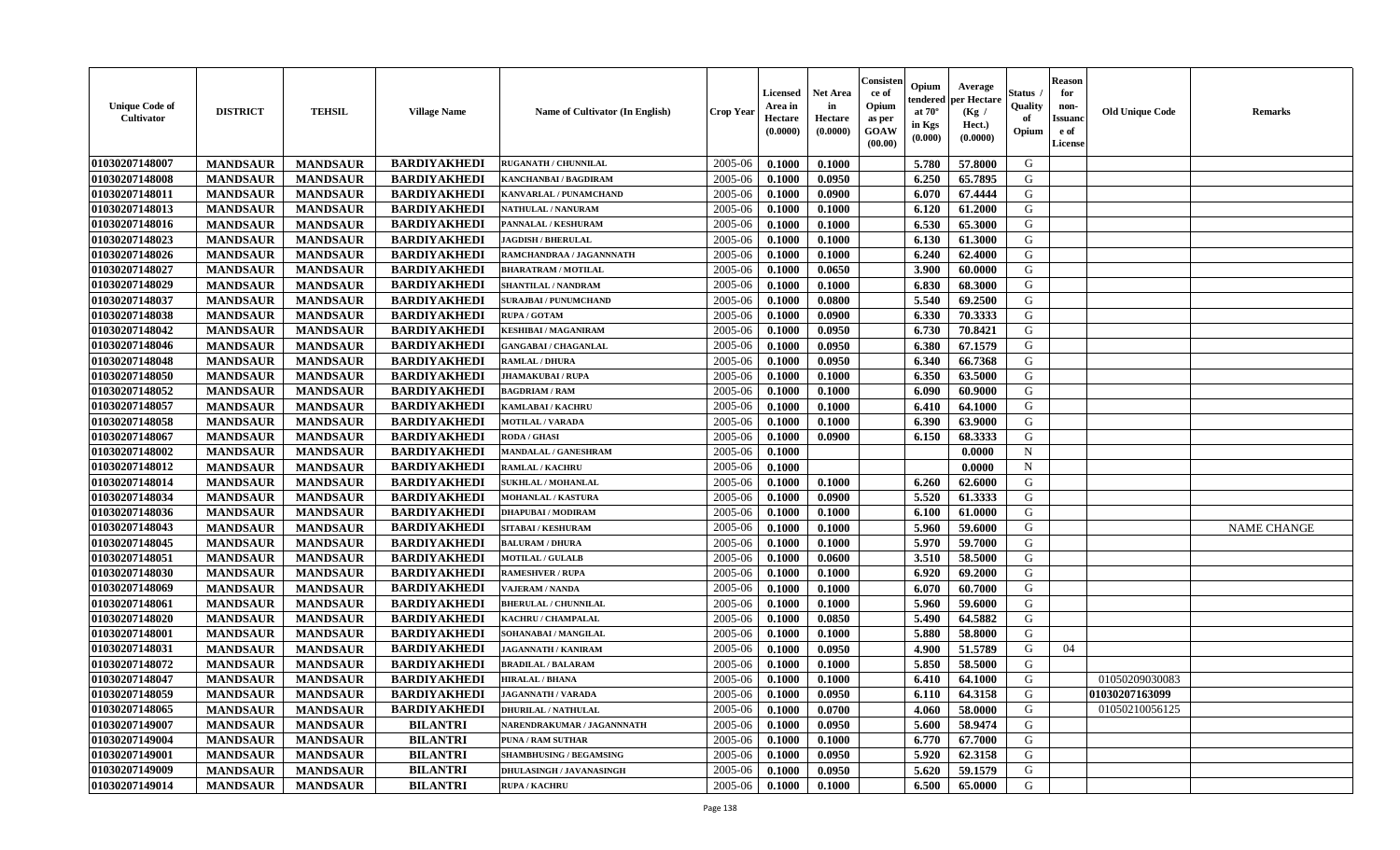| <b>Unique Code of</b><br><b>Cultivator</b> | <b>DISTRICT</b> | <b>TEHSIL</b>   | <b>Village Name</b> | Name of Cultivator (In English)  | <b>Crop Year</b> | <b>Licensed</b><br>Area in<br>Hectare<br>(0.0000) | <b>Net Area</b><br>in<br>Hectare<br>(0.0000) | Consisteı<br>ce of<br>Opium<br>as per<br>GOAW<br>(00.00) | Opium<br>endered<br>at $70^\circ$<br>in Kgs<br>(0.000) | Average<br>er Hectare<br>(Kg /<br>Hect.)<br>(0.0000) | Status<br>Quality<br>of<br>Opium | <b>Reason</b><br>for<br>non-<br><b>Issuand</b><br>e of<br>License | <b>Old Unique Code</b> | <b>Remarks</b>              |
|--------------------------------------------|-----------------|-----------------|---------------------|----------------------------------|------------------|---------------------------------------------------|----------------------------------------------|----------------------------------------------------------|--------------------------------------------------------|------------------------------------------------------|----------------------------------|-------------------------------------------------------------------|------------------------|-----------------------------|
| 01030207149017                             | <b>MANDSAUR</b> | <b>MANDSAUR</b> | <b>BILANTRI</b>     | SHANIBAI / NANDRAM               | 2005-06          | 0.1000                                            | 0.0950                                       |                                                          | 5.350                                                  | 56.3158                                              | G                                |                                                                   |                        |                             |
| 01030207149044                             | <b>MANDSAUR</b> | <b>MANDSAUR</b> | <b>BILANTRI</b>     | <b>BHARATKUNVAR / RAMSING</b>    | 2005-06          | 0.1000                                            | 0.0950                                       |                                                          | 6.460                                                  | 68.0000                                              | G                                |                                                                   |                        |                             |
| 01030207149050                             | <b>MANDSAUR</b> | <b>MANDSAUR</b> | <b>BILANTRI</b>     | MANGILAL / NATHULAL              | 2005-06          | 0.1000                                            | 0.0950                                       |                                                          | 5.760                                                  | 60.6316                                              | G                                |                                                                   |                        |                             |
| 01030207149051                             | <b>MANDSAUR</b> | <b>MANDSAUR</b> | <b>BILANTRI</b>     | <b>BASANTILAL / NATHULAL</b>     | 2005-06          | 0.1000                                            | 0.0950                                       |                                                          | 5.770                                                  | 60.7368                                              | G                                |                                                                   |                        |                             |
| 01030207149020                             | <b>MANDSAUR</b> | <b>MANDSAUR</b> | <b>BILANTRI</b>     | RAMCHANDRAA / CHATRA             | 2005-06          | 0.1000                                            | 0.1000                                       |                                                          | 7.370                                                  | 73.7000                                              | G                                |                                                                   |                        |                             |
| 01030207149055                             | <b>MANDSAUR</b> | <b>MANDSAUR</b> | <b>BILANTRI</b>     | <b>ASHOK / RAMESHVAR</b>         | 2005-06          | 0.1000                                            | 0.1000                                       |                                                          | 6.100                                                  | 61.0000                                              | G                                |                                                                   |                        |                             |
| 01030207149056                             | <b>MANDSAUR</b> | <b>MANDSAUR</b> | <b>BILANTRI</b>     | <b>SHANTILAL / KARULAL</b>       | 2005-06          | 0.1000                                            | 0.0950                                       |                                                          | 5.890                                                  | 62.0000                                              | ${\bf G}$                        |                                                                   |                        |                             |
| 01030207149057                             | <b>MANDSAUR</b> | <b>MANDSAUR</b> | <b>BILANTRI</b>     | SHIVNARAYAN / KARULAL            | 2005-06          | 0.1000                                            | 0.0950                                       |                                                          | 5.970                                                  | 62.8421                                              | G                                |                                                                   |                        |                             |
| 01030207149058                             | <b>MANDSAUR</b> | <b>MANDSAUR</b> | <b>BILANTRI</b>     | <b>GANPATLAL / DHURILAL</b>      | 2005-06          | 0.1000                                            | 0.0950                                       |                                                          | 6.150                                                  | 64.7368                                              | G                                |                                                                   |                        | <b>TRANSFER/LACCHAKHEDI</b> |
| 01030207150001                             | <b>MANDSAUR</b> | <b>MANDSAUR</b> | <b>BHATANA</b>      | <b>DEVIDAS / BALUDAS</b>         | 2005-06          | 0.1000                                            | 0.1050                                       |                                                          | 6.210                                                  | 59.1429                                              | G                                |                                                                   |                        |                             |
| 01030207150007                             | <b>MANDSAUR</b> | <b>MANDSAUR</b> | <b>BHATANA</b>      | RADHESHYAM / NANURAM             | 2005-06          | 0.1000                                            | 0.0850                                       |                                                          | 5.140                                                  | 60.4706                                              | G                                |                                                                   |                        |                             |
| 01030207150012                             | <b>MANDSAUR</b> | <b>MANDSAUR</b> | <b>BHATANA</b>      | <b>BABULAL / HIRALAL</b>         | 2005-06          | 0.1000                                            | 0.0850                                       |                                                          | 5.530                                                  | 65.0588                                              | G                                |                                                                   |                        |                             |
| 01030207150015                             | <b>MANDSAUR</b> | <b>MANDSAUR</b> | <b>BHATANA</b>      | <b>BANSHILAL / NANURAM</b>       | 2005-06          | 0.1000                                            | 0.0950                                       |                                                          | 6.290                                                  | 66.2105                                              | G                                |                                                                   |                        |                             |
| 01030207150016                             | <b>MANDSAUR</b> | <b>MANDSAUR</b> | <b>BHATANA</b>      | <b>LALUDAS / BHERUDAS</b>        | 2005-06          | 0.1000                                            | 0.1000                                       |                                                          | 6.000                                                  | 60.0000                                              | G                                |                                                                   |                        |                             |
| 01030207150035                             | <b>MANDSAUR</b> | <b>MANDSAUR</b> | <b>BHATANA</b>      | KALURAM / RAJARAM                | 2005-06          | 0.1000                                            | 0.0800                                       |                                                          | 4.680                                                  | 58.5000                                              | G                                |                                                                   |                        |                             |
| 01030207150038                             | <b>MANDSAUR</b> | <b>MANDSAUR</b> | <b>BHATANA</b>      | RAMA / PURA CHAMAR               | 2005-06          | 0.1000                                            | 0.1050                                       |                                                          | 6.200                                                  | 59.0476                                              | G                                |                                                                   |                        |                             |
| 01030207150027                             | <b>MANDSAUR</b> | <b>MANDSAUR</b> | <b>BHATANA</b>      | <b>BRADILAL / DHANARAJ</b>       | 2005-06          | 0.1000                                            | 0.0900                                       |                                                          | 5.600                                                  | 62.2222                                              | G                                |                                                                   |                        |                             |
| 01030207150042                             | <b>MANDSAUR</b> | <b>MANDSAUR</b> | <b>BHATANA</b>      | <b>KASTURIBAI / RAJARAM</b>      | 2005-06          | 0.1000                                            | 0.0850                                       |                                                          | 5.460                                                  | 64.2353                                              | G                                |                                                                   |                        |                             |
| 01030207150050                             | <b>MANDSAUR</b> | <b>MANDSAUR</b> | <b>BHATANA</b>      | <b>BHANVARLAL / NANURAM</b>      | 2005-06          | 0.1000                                            | 0.1000                                       |                                                          | 6.340                                                  | 63.4000                                              | G                                |                                                                   |                        |                             |
| 01030207150054                             | <b>MANDSAUR</b> | <b>MANDSAUR</b> | <b>BHATANA</b>      | <b>KALU / BAGDIRAM</b>           | 2005-06          | 0.1000                                            | 0.0850                                       |                                                          | 5.380                                                  | 63.2941                                              | G                                |                                                                   |                        |                             |
| 01030207150019                             | <b>MANDSAUR</b> | <b>MANDSAUR</b> | <b>BHATANA</b>      | <b>JAGDISH / VARDA</b>           | 2005-06          | 0.1000                                            | 0.1000                                       |                                                          | 5.780                                                  | 57.8000                                              | G                                |                                                                   |                        |                             |
| 01030207150049                             | <b>MANDSAUR</b> | <b>MANDSAUR</b> | <b>BHATANA</b>      | <b>CHNPALAL / KASTURA</b>        | 2005-06          | 0.1000                                            | 0.0950                                       |                                                          | 5.720                                                  | 60.2105                                              | G                                |                                                                   |                        |                             |
| 01030207150021                             | <b>MANDSAUR</b> | <b>MANDSAUR</b> | <b>BHATANA</b>      | RAMKANYABAI / KACHARU            | 2005-06          | 0.1000                                            | 0.0700                                       |                                                          | 3.700                                                  | 52.8571                                              | G                                | 04                                                                |                        |                             |
| 01030207150056                             | <b>MANDSAUR</b> | <b>MANDSAUR</b> | <b>BHATANA</b>      | <b>SHAVARAM / KISHAN</b>         | 2005-06          | 0.1000                                            | 0.1000                                       |                                                          | 5.860                                                  | 58.6000                                              | G                                |                                                                   |                        |                             |
| 01030207150010                             | <b>MANDSAUR</b> | <b>MANDSAUR</b> | <b>BHATANA</b>      | <b>BHUVANILAL / HIRALAL</b>      | 2005-06          | 0.1000                                            | 0.0750                                       |                                                          | 4.370                                                  | 58.2667                                              | G                                |                                                                   |                        |                             |
| 01030207150034                             | <b>MANDSAUR</b> | <b>MANDSAUR</b> | <b>BHATANA</b>      | <b>KACHARU / RAMLAL</b>          | 2005-06          | 0.1000                                            | 0.0800                                       |                                                          | 4.940                                                  | 61.7500                                              | G                                |                                                                   |                        |                             |
| 01030207088001                             | <b>MANDSAUR</b> | <b>MANDSAUR</b> | <b>CHIPLANA</b>     | RAGHUNATHSING / KALUSING         | 2005-06          | 0.1000                                            | 0.0950                                       |                                                          | 6.590                                                  | 69.3684                                              | G                                |                                                                   |                        |                             |
| 01030207088002                             | <b>MANDSAUR</b> | <b>MANDSAUR</b> | <b>CHIPLANA</b>     | <b>JHUJHARSNIG / KALUSING</b>    | 2005-06          | 0.1000                                            | 0.0950                                       |                                                          | 6.030                                                  | 63.4737                                              | G                                |                                                                   |                        |                             |
| 01030207088003                             | <b>MANDSAUR</b> | <b>MANDSAUR</b> | <b>CHIPLANA</b>     | <b>JITENDRASINGH / KALUSINGH</b> | 2005-06          | 0.1000                                            | 0.1000                                       |                                                          | 6.400                                                  | 64.0000                                              | G                                |                                                                   |                        |                             |
| 01030207088004                             | <b>MANDSAUR</b> | <b>MANDSAUR</b> | <b>CHIPLANA</b>     | LAKSHMINARAYAN / NNDARAM         | 2005-06          | 0.1000                                            | 0.0950                                       |                                                          | 6.410                                                  | 67.4737                                              | G                                |                                                                   |                        |                             |
| 01030207088012                             | <b>MANDSAUR</b> | <b>MANDSAUR</b> | <b>CHIPLANA</b>     | VARDICHAND / KESHURAM            | 2005-06          | 0.1000                                            | 0.0900                                       |                                                          | 5.690                                                  | 63.2222                                              | ${\bf G}$                        |                                                                   |                        |                             |
| 01030207088013                             | <b>MANDSAUR</b> | <b>MANDSAUR</b> | <b>CHIPLANA</b>     | <b>BHAVARADAS / GANGADAS</b>     | 2005-06          | 0.1000                                            | 0.0950                                       |                                                          | 6.070                                                  | 63.8947                                              | G                                |                                                                   |                        |                             |
| 01030207088019                             | <b>MANDSAUR</b> | <b>MANDSAUR</b> | <b>CHIPLANA</b>     | NANDARAM / RATANLAL              | 2005-06          | 0.1000                                            | 0.1000                                       |                                                          | 6.580                                                  | 65.8000                                              | G                                |                                                                   |                        |                             |
| 01030207088020                             | <b>MANDSAUR</b> | <b>MANDSAUR</b> | <b>CHIPLANA</b>     | RAMESHCHAND / MANGILAL           | 2005-06          | 0.1000                                            | 0.0950                                       |                                                          | 6.180                                                  | 65.0526                                              | G                                |                                                                   |                        |                             |
| 01030207088022                             | <b>MANDSAUR</b> | <b>MANDSAUR</b> | <b>CHIPLANA</b>     | <b>BHERULAL / MANGILAL</b>       | 2005-06          | 0.1000                                            | 0.1000                                       |                                                          | 6.180                                                  | 61.8000                                              | G                                |                                                                   |                        |                             |
| 01030207088023                             | <b>MANDSAUR</b> | <b>MANDSAUR</b> | <b>CHIPLANA</b>     | PANNALAL / MOTILAL               | 2005-06          | 0.1000                                            | 0.0900                                       |                                                          | 6.410                                                  | 71,2222                                              | G                                |                                                                   |                        |                             |
| 01030207088025                             | <b>MANDSAUR</b> | <b>MANDSAUR</b> | <b>CHIPLANA</b>     | PREMASINGH / DUNGARASINGH        | 2005-06          | 0.1000                                            | 0.0950                                       |                                                          | 6.590                                                  | 69.3684                                              | G                                |                                                                   |                        |                             |
| 01030207088028                             | <b>MANDSAUR</b> | <b>MANDSAUR</b> | <b>CHIPLANA</b>     | LILA BAI / LAXMINARAYAN          | 2005-06          | 0.1000                                            | 0.1000                                       |                                                          | 6.770                                                  | 67.7000                                              | G                                |                                                                   |                        |                             |
| 01030207088031                             | <b>MANDSAUR</b> | <b>MANDSAUR</b> | <b>CHIPLANA</b>     | <b>CHUNNILAL / UDAJI</b>         | 2005-06          | 0.1000                                            |                                              |                                                          |                                                        | 0.0000                                               | $_{\rm F}$                       |                                                                   |                        |                             |
| 01030207088035                             | <b>MANDSAUR</b> | <b>MANDSAUR</b> | <b>CHIPLANA</b>     | RAMNARAYAN / MANGILAL            | 2005-06          | 0.1000                                            | 0.0900                                       |                                                          | 5.990                                                  | 66.5556                                              | G                                |                                                                   |                        |                             |
| 01030207088036                             | <b>MANDSAUR</b> | <b>MANDSAUR</b> | <b>CHIPLANA</b>     | <b>NANURAM / RAMCHANDRA</b>      | 2005-06          | 0.1000                                            | 0.0950                                       |                                                          | 6.020                                                  | 63.3684                                              | G                                |                                                                   |                        |                             |
| 01030207088037                             | <b>MANDSAUR</b> | <b>MANDSAUR</b> | <b>CHIPLANA</b>     | <b>JUVANASINGH / RAMSINGH</b>    | 2005-06          | 0.1000                                            | 0.0950                                       |                                                          | 6.300                                                  | 66.3158                                              | G                                | 01                                                                |                        |                             |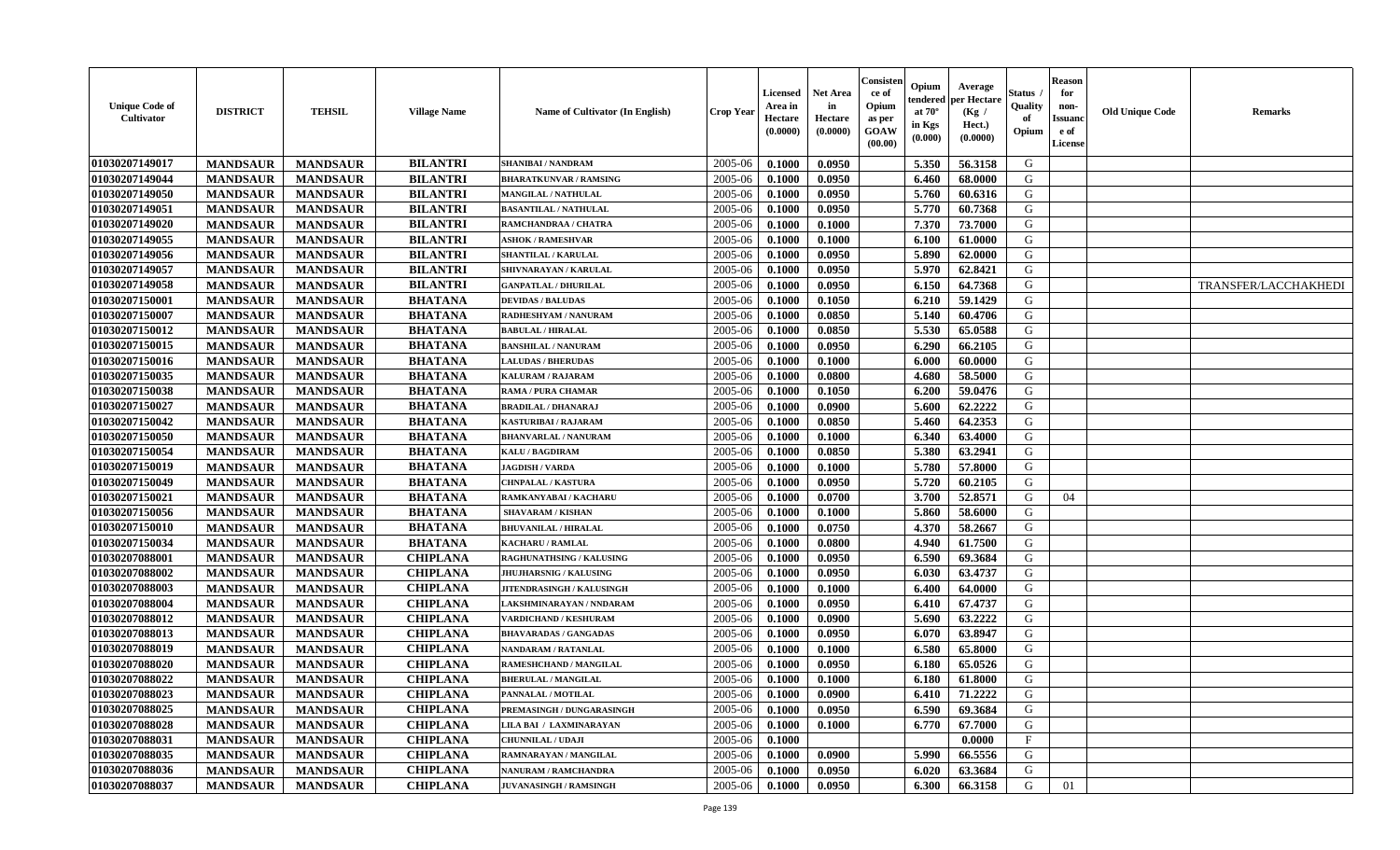| <b>Unique Code of</b><br><b>Cultivator</b> | <b>DISTRICT</b> | <b>TEHSIL</b>   | <b>Village Name</b> | Name of Cultivator (In English)     | <b>Crop Year</b> | Licensed<br>Area in<br>Hectare<br>(0.0000) | <b>Net Area</b><br>in<br>Hectare<br>(0.0000) | Consister<br>ce of<br>Opium<br>as per<br>GOAW<br>(00.00) | Opium<br>endered<br>at $70^\circ$<br>in Kgs<br>(0.000) | Average<br>per Hectare<br>(Kg /<br>Hect.)<br>(0.0000) | <b>Status</b> .<br>Quality<br>of<br>Opium | <b>Reason</b><br>for<br>non-<br><b>Issuand</b><br>e of<br>License | <b>Old Unique Code</b> | <b>Remarks</b>     |
|--------------------------------------------|-----------------|-----------------|---------------------|-------------------------------------|------------------|--------------------------------------------|----------------------------------------------|----------------------------------------------------------|--------------------------------------------------------|-------------------------------------------------------|-------------------------------------------|-------------------------------------------------------------------|------------------------|--------------------|
| 01030207088038                             | <b>MANDSAUR</b> | <b>MANDSAUR</b> | <b>CHIPLANA</b>     | <b>RAGHUNATHSING / RAMSING</b>      | 2005-06          | 0.1000                                     | 0.1000                                       |                                                          | 6.470                                                  | 64.7000                                               | G                                         |                                                                   |                        |                    |
| 01030207088039                             | <b>MANDSAUR</b> | <b>MANDSAUR</b> | <b>CHIPLANA</b>     | PREMASINGH / GORDHANASINGH          | 2005-06          | 0.1000                                     | 0.1000                                       |                                                          | 6.240                                                  | 62.4000                                               | G                                         |                                                                   |                        |                    |
| 01030207088043                             | <b>MANDSAUR</b> | <b>MANDSAUR</b> | <b>CHIPLANA</b>     | <b>GANESH / DHNNA</b>               | 2005-06          | 0.1000                                     |                                              |                                                          |                                                        | 0.0000                                                | $\mathbf{F}$                              |                                                                   |                        |                    |
| 01030207088044                             | <b>MANDSAUR</b> | <b>MANDSAUR</b> | <b>CHIPLANA</b>     | SAJJANASINGH / LALASINGH            | 2005-06          | 0.1000                                     | 0.1000                                       |                                                          | 6.920                                                  | 69.2000                                               | G                                         |                                                                   |                        |                    |
| 01030207088047                             | <b>MANDSAUR</b> | <b>MANDSAUR</b> | <b>CHIPLANA</b>     | <b>GOPAL / BHERULAL</b>             | 2005-06          | 0.1000                                     | 0.1000                                       |                                                          | 6.550                                                  | 65.5000                                               | G                                         |                                                                   |                        |                    |
| 01030207088048                             | <b>MANDSAUR</b> | <b>MANDSAUR</b> | <b>CHIPLANA</b>     | <b>RAMSING / LALSINGH</b>           | 2005-06          | 0.1000                                     | 0.0900                                       |                                                          | 5.520                                                  | 61.3333                                               | G                                         |                                                                   |                        |                    |
| 01030207088049                             | <b>MANDSAUR</b> | <b>MANDSAUR</b> | <b>CHIPLANA</b>     | RAJKUNWAR / HIMMATSINGH             | 2005-06          | 0.1000                                     | 0.0950                                       |                                                          | 6.360                                                  | 66.9474                                               | G                                         |                                                                   |                        |                    |
| 01030207088051                             | <b>MANDSAUR</b> | <b>MANDSAUR</b> | <b>CHIPLANA</b>     | NARAYANSING / SHAMBHUSINGH          | 2005-06          | 0.1000                                     | 0.1000                                       |                                                          | 6.360                                                  | 63.6000                                               | G                                         |                                                                   |                        |                    |
| 01030207088053                             | <b>MANDSAUR</b> | <b>MANDSAUR</b> | <b>CHIPLANA</b>     | RADHESHYAM / BHANVARLAL             | 2005-06          | 0.1000                                     | 0.0900                                       |                                                          | 6.080                                                  | 67.5556                                               | G                                         |                                                                   |                        |                    |
| 01030207088057                             | <b>MANDSAUR</b> | <b>MANDSAUR</b> | <b>CHIPLANA</b>     | <b>LAKSHMANSINGH / BHUVANSINGH</b>  | 2005-06          | 0.1000                                     | 0.1000                                       |                                                          | 6.860                                                  | 68.6000                                               | G                                         |                                                                   |                        |                    |
| 01030207088059                             | <b>MANDSAUR</b> | <b>MANDSAUR</b> | <b>CHIPLANA</b>     | <b>DILIPSING / SOHANSING</b>        | 2005-06          | 0.1000                                     | 0.1000                                       |                                                          | 6.630                                                  | 66.3000                                               | G                                         |                                                                   |                        |                    |
| 01030207088063                             | <b>MANDSAUR</b> | <b>MANDSAUR</b> | <b>CHIPLANA</b>     | GOPALSINGH / JASTWANTSINGH          | 2005-06          | 0.1000                                     | 0.0950                                       |                                                          | 6.460                                                  | 68.0000                                               | G                                         |                                                                   |                        |                    |
| 01030207088065                             | <b>MANDSAUR</b> | <b>MANDSAUR</b> | <b>CHIPLANA</b>     | MANOHARASINGH / KALUSINGH           | 2005-06          | 0.1000                                     | 0.1000                                       |                                                          | 6.650                                                  | 66.5000                                               | G                                         |                                                                   |                        |                    |
| 01030207088067                             | <b>MANDSAUR</b> | <b>MANDSAUR</b> | <b>CHIPLANA</b>     | SHYAMLAL / LAKSHMINARAYAN           | 2005-06          | 0.1000                                     | 0.0950                                       |                                                          | 5.990                                                  | 63.0526                                               | G                                         |                                                                   |                        |                    |
| 01030207088070                             | <b>MANDSAUR</b> | <b>MANDSAUR</b> | <b>CHIPLANA</b>     | RATANASINGH / MADHOSINGH            | 2005-06          | 0.1000                                     | 0.1000                                       |                                                          | 6.910                                                  | 69.1000                                               | ${\bf G}$                                 |                                                                   |                        |                    |
| 01030207088072                             | <b>MANDSAUR</b> | <b>MANDSAUR</b> | <b>CHIPLANA</b>     | JIVANASINGH / MADHOSINGH            | 2005-06          | 0.1000                                     | 0.0850                                       |                                                          | 5.630                                                  | 66.2353                                               | G                                         |                                                                   |                        |                    |
| 01030207088073                             | <b>MANDSAUR</b> | <b>MANDSAUR</b> | <b>CHIPLANA</b>     | RAMESHCHAND / MANGILAL              | 2005-06          | 0.1000                                     | 0.1000                                       |                                                          | 6.110                                                  | 61.1000                                               | G                                         |                                                                   |                        |                    |
| 01030207088075                             | <b>MANDSAUR</b> | <b>MANDSAUR</b> | <b>CHIPLANA</b>     | <b>SHAMBHUSINGH / LALSINGH</b>      | 2005-06          | 0.1000                                     | 0.0950                                       |                                                          | 6.690                                                  | 70.4211                                               | G                                         |                                                                   |                        |                    |
| 01030207088077                             | <b>MANDSAUR</b> | <b>MANDSAUR</b> | <b>CHIPLANA</b>     | MOHANLAL / MANGILAL                 | 2005-06          | 0.1000                                     | 0.0950                                       |                                                          | 6.070                                                  | 63.8947                                               | G                                         |                                                                   |                        |                    |
| 01030207088078                             | <b>MANDSAUR</b> | <b>MANDSAUR</b> | <b>CHIPLANA</b>     | SATYANARAYAN / MANGILAL             | 2005-06          | 0.1000                                     | 0.0900                                       |                                                          | 5.880                                                  | 65.3333                                               | G                                         |                                                                   |                        |                    |
| 01030207088080                             | <b>MANDSAUR</b> | <b>MANDSAUR</b> | <b>CHIPLANA</b>     | MOHANSINGH / LALSINGH               | 2005-06          | 0.1000                                     | 0.1000                                       |                                                          | 6.570                                                  | 65.7000                                               | G                                         |                                                                   |                        |                    |
| 01030207088082                             | <b>MANDSAUR</b> | <b>MANDSAUR</b> | <b>CHIPLANA</b>     | <b>KRISHNADAS / MOHANDAS</b>        | 2005-06          | 0.1000                                     | 0.0900                                       |                                                          | 6.350                                                  | 70.5556                                               | G                                         |                                                                   |                        |                    |
| 01030207088083                             | <b>MANDSAUR</b> | <b>MANDSAUR</b> | <b>CHIPLANA</b>     | <b>BANUSINGH / SOHANASINGH</b>      | 2005-06          | 0.1000                                     | 0.1000                                       |                                                          | 6.700                                                  | 67.0000                                               | G                                         |                                                                   |                        |                    |
| 01030207088084                             | <b>MANDSAUR</b> | <b>MANDSAUR</b> | <b>CHIPLANA</b>     | <b>NAHARASINGH / GOKULASINGH</b>    | 2005-06          | 0.1000                                     | 0.1000                                       |                                                          | 6.370                                                  | 63.7000                                               | ${\bf G}$                                 |                                                                   |                        |                    |
| 01030207088089                             | <b>MANDSAUR</b> | <b>MANDSAUR</b> | <b>CHIPLANA</b>     | <b>GANGADAS / BAGDIRAM</b>          | 2005-06          | 0.1000                                     | 0.0950                                       |                                                          | 6.360                                                  | 66.9474                                               | G                                         |                                                                   |                        |                    |
| 01030207088090                             | <b>MANDSAUR</b> | <b>MANDSAUR</b> | <b>CHIPLANA</b>     | RAMLAL / KANVARLAL                  | 2005-06          | 0.1000                                     | 0.1000                                       |                                                          | 6.860                                                  | 68.6000                                               | G                                         |                                                                   |                        |                    |
| 01030207088091                             | <b>MANDSAUR</b> | <b>MANDSAUR</b> | <b>CHIPLANA</b>     | RAMDAYAL / KANCHANBAI               | 2005-06          | 0.1000                                     | 0.0950                                       |                                                          | 6.550                                                  | 68.9474                                               | G                                         |                                                                   |                        |                    |
| 01030207088092                             | <b>MANDSAUR</b> | <b>MANDSAUR</b> | <b>CHIPLANA</b>     | <b>BANSATILAL / HIRALAL</b>         | 2005-06          | 0.1000                                     | 0.0950                                       |                                                          | 5.970                                                  | 62.8421                                               | G                                         |                                                                   |                        | <b>NAME CHANGE</b> |
| 01030207088093                             | <b>MANDSAUR</b> | <b>MANDSAUR</b> | <b>CHIPLANA</b>     | <b>SURAJABAI / BHULIBAI</b>         | 2005-06          | 0.1000                                     | 0.0950                                       |                                                          | 7.250                                                  | 76.3158                                               | G                                         |                                                                   |                        |                    |
| 01030207088097                             | <b>MANDSAUR</b> | <b>MANDSAUR</b> | <b>CHIPLANA</b>     | <b>BHEULAL / SAWA</b>               | 2005-06          | 0.1000                                     | 0.0950                                       |                                                          | 5.950                                                  | 62.6316                                               | G                                         |                                                                   |                        |                    |
| 01030207088100                             | <b>MANDSAUR</b> | <b>MANDSAUR</b> | <b>CHIPLANA</b>     | <b>KESHURAM / KISHAN</b>            | 2005-06          | 0.1000                                     | 0.0950                                       |                                                          | 6.030                                                  | 63.4737                                               | G                                         |                                                                   |                        |                    |
| 01030207088101                             | <b>MANDSAUR</b> | <b>MANDSAUR</b> | <b>CHIPLANA</b>     | <b>MOTI / KACHRULAL</b>             | 2005-06          | 0.1000                                     | 0.0850                                       |                                                          | 5.720                                                  | 67.2941                                               |                                           | 02                                                                |                        |                    |
| 01030207088104                             | <b>MANDSAUR</b> | <b>MANDSAUR</b> | <b>CHIPLANA</b>     | <b>DASHRATH / BAPULAL</b>           | 2005-06          | 0.1000                                     | 0.1000                                       |                                                          | 6.230                                                  | 62.3000                                               | G                                         |                                                                   |                        |                    |
| 01030207088105                             | <b>MANDSAUR</b> | <b>MANDSAUR</b> | <b>CHIPLANA</b>     | <b>BHNVARAKUNVAR / JUJHARASINGH</b> | 2005-06          | 0.1000                                     | 0.0750                                       |                                                          | 4.880                                                  | 65.0667                                               |                                           | 02                                                                |                        |                    |
| 01030207088107                             | <b>MANDSAUR</b> | <b>MANDSAUR</b> | <b>CHIPLANA</b>     | MADHOSINGH / VAKTAVARSINGH          | 2005-06          | 0.1000                                     | 0.1000                                       |                                                          | 6.330                                                  | 63.3000                                               | G                                         |                                                                   |                        |                    |
| 01030207088110                             | <b>MANDSAUR</b> | <b>MANDSAUR</b> | <b>CHIPLANA</b>     | <b>MANGU / KACHRU</b>               | 2005-06          | 0.1000                                     | 0.1000                                       |                                                          | 6.490                                                  | 64.9000                                               |                                           | 02                                                                |                        |                    |
| 01030207088112                             | <b>MANDSAUR</b> | <b>MANDSAUR</b> | <b>CHIPLANA</b>     | ISHWARSINGH / FATTESINGH            | 2005-06          | 0.1000                                     | 0.1000                                       |                                                          | 7.210                                                  | 72.1000                                               | G                                         |                                                                   |                        |                    |
| 01030207088113                             | <b>MANDSAUR</b> | <b>MANDSAUR</b> | <b>CHIPLANA</b>     | MULCHANDRA / RUPCHAND               | 2005-06          | 0.1000                                     | 0.1000                                       |                                                          | 6.570                                                  | 65.7000                                               | $\mathbf I$                               | 02                                                                |                        | <b>NAME CHANGE</b> |
| 01030207088114                             | <b>MANDSAUR</b> | <b>MANDSAUR</b> | <b>CHIPLANA</b>     | KACHRIBAI / KANVARLAL               | 2005-06          | 0.1000                                     | 0.1000                                       |                                                          | 6.540                                                  | 65.4000                                               | G                                         |                                                                   |                        |                    |
| 01030207088115                             | <b>MANDSAUR</b> | <b>MANDSAUR</b> | <b>CHIPLANA</b>     | <b>SHANKARLAL / BHERULAL</b>        | 2005-06          | 0.1000                                     | 0.0950                                       |                                                          | 5.950                                                  | 62.6316                                               | G                                         |                                                                   |                        |                    |
| 01030207088122                             | <b>MANDSAUR</b> | <b>MANDSAUR</b> | <b>CHIPLANA</b>     | PRABHULAL / SAVARAM                 | 2005-06          | 0.1000                                     | 0.0950                                       |                                                          | 6.280                                                  | 66.1053                                               | G                                         |                                                                   |                        |                    |
| 01030207088126                             | <b>MANDSAUR</b> | <b>MANDSAUR</b> | <b>CHIPLANA</b>     | JAGDISH / LAKHSMINARAYAN            | 2005-06          | 0.1000                                     | 0.0950                                       |                                                          | 6.190                                                  | 65.1579                                               | G                                         |                                                                   |                        |                    |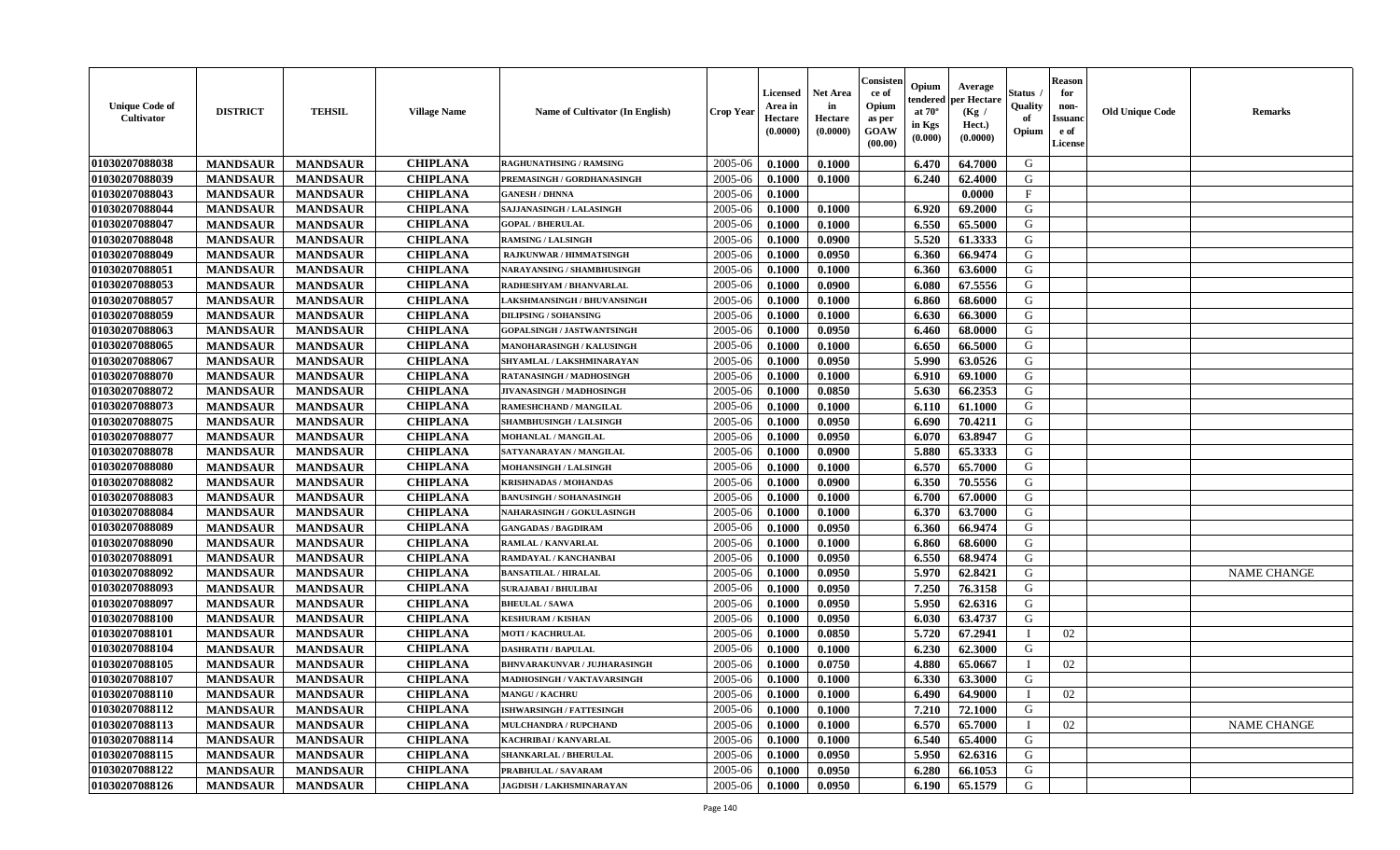| <b>Unique Code of</b><br><b>Cultivator</b> | <b>DISTRICT</b> | <b>TEHSIL</b>   | <b>Village Name</b> | <b>Name of Cultivator (In English)</b> | <b>Crop Year</b> | <b>Licensed</b><br>Area in<br>Hectare<br>(0.0000) | <b>Net Area</b><br>in<br>Hectare<br>(0.0000) | Consister<br>ce of<br>Opium<br>as per<br><b>GOAW</b><br>(00.00) | Opium<br>endered<br>at $70^\circ$<br>in Kgs<br>$(\mathbf{0.000})$ | Average<br>per Hectare<br>(Kg)<br>Hect.)<br>(0.0000) | Status<br>Quality<br>of<br>Opium | <b>Reason</b><br>for<br>non-<br><b>Issuano</b><br>e of<br>License | <b>Old Unique Code</b> | <b>Remarks</b>     |
|--------------------------------------------|-----------------|-----------------|---------------------|----------------------------------------|------------------|---------------------------------------------------|----------------------------------------------|-----------------------------------------------------------------|-------------------------------------------------------------------|------------------------------------------------------|----------------------------------|-------------------------------------------------------------------|------------------------|--------------------|
| 01030207088127                             | <b>MANDSAUR</b> | <b>MANDSAUR</b> | <b>CHIPLANA</b>     | <b>KAMLABAI/GOPAL</b>                  | 2005-06          | 0.1000                                            | 0.0950                                       |                                                                 | 6.080                                                             | 64.0000                                              | G                                |                                                                   |                        |                    |
| 01030207088128                             | <b>MANDSAUR</b> | <b>MANDSAUR</b> | <b>CHIPLANA</b>     | <b>MOHANLAL / BHERA</b>                | 2005-06          | 0.1000                                            | 0.1000                                       |                                                                 | 6.630                                                             | 66.3000                                              | G                                |                                                                   |                        |                    |
| 01030207088129                             | <b>MANDSAUR</b> | <b>MANDSAUR</b> | <b>CHIPLANA</b>     | RAMESH / MANNALAL                      | 2005-06          | 0.1000                                            | 0.1000                                       |                                                                 | 6.140                                                             | 61.4000                                              | G                                |                                                                   |                        |                    |
| 01030207088130                             | <b>MANDSAUR</b> | <b>MANDSAUR</b> | <b>CHIPLANA</b>     | MANNAKUVARABAI / RAMSINGH              | 2005-06          | 0.1000                                            | 0.0950                                       |                                                                 | 6.240                                                             | 65.6842                                              | G                                | 01                                                                |                        |                    |
| 01030207088132                             | <b>MANDSAUR</b> | <b>MANDSAUR</b> | <b>CHIPLANA</b>     | KAMALABAI / NANDA                      | 2005-06          | 0.1000                                            | 0.0950                                       |                                                                 | 6.100                                                             | 64.2105                                              | G                                |                                                                   |                        |                    |
| 01030207088134                             | <b>MANDSAUR</b> | <b>MANDSAUR</b> | <b>CHIPLANA</b>     | <b>NAGUSINGH / NATHUSINGH</b>          | 2005-06          | 0.1000                                            | 0.0900                                       |                                                                 | 6.300                                                             | 70.0000                                              | G                                |                                                                   |                        |                    |
| 01030207088139                             | <b>MANDSAUR</b> | <b>MANDSAUR</b> | <b>CHIPLANA</b>     | JASWANTSINGH / AMARSINGH               | 2005-06          | 0.1000                                            | 0.0950                                       |                                                                 | 6.170                                                             | 64.9474                                              | G                                |                                                                   |                        |                    |
| 01030207088142                             | <b>MANDSAUR</b> | <b>MANDSAUR</b> | <b>CHIPLANA</b>     | <b>DHAPUBAI/MOHANDAS</b>               | 2005-06          | 0.1000                                            | 0.0950                                       |                                                                 | 6.660                                                             | 70.1053                                              | G                                |                                                                   |                        |                    |
| 01030207088143                             | <b>MANDSAUR</b> | <b>MANDSAUR</b> | <b>CHIPLANA</b>     | <b>DHURA / NATHU</b>                   | 2005-06          | 0.1000                                            | 0.0900                                       |                                                                 | 5.510                                                             | 61.2222                                              | G                                |                                                                   |                        |                    |
| 01030207088144                             | <b>MANDSAUR</b> | <b>MANDSAUR</b> | <b>CHIPLANA</b>     | <b>BHANVARKUNWAR / GORDHANSINGH</b>    | 2005-06          | 0.1000                                            | 0.0950                                       |                                                                 | 6.230                                                             | 65.5789                                              | G                                |                                                                   |                        |                    |
| 01030207088146                             | <b>MANDSAUR</b> | <b>MANDSAUR</b> | <b>CHIPLANA</b>     | <b>MANGILAL / NATHU</b>                | 2005-06          | 0.1000                                            | 0.0950                                       |                                                                 | 6.160                                                             | 64.8421                                              | G                                |                                                                   |                        |                    |
| 01030207088029                             | <b>MANDSAUR</b> | <b>MANDSAUR</b> | <b>CHIPLANA</b>     | RADHESHYAM / NATHULAL                  | 2005-06          | 0.1000                                            | 0.0950                                       |                                                                 | 5.780                                                             | 60.8421                                              | G                                |                                                                   |                        |                    |
| 01030207088040                             | <b>MANDSAUR</b> | <b>MANDSAUR</b> | <b>CHIPLANA</b>     | <b>BHAGAVAN / GORDHAN</b>              | 2005-06          | 0.1000                                            | 0.0950                                       |                                                                 | 6.290                                                             | 66.2105                                              | G                                |                                                                   |                        |                    |
| 01030207088054                             | <b>MANDSAUR</b> | <b>MANDSAUR</b> | <b>CHIPLANA</b>     | <b>LAKSHMAN / BHANVARLAL</b>           | 2005-06          | 0.1000                                            | 0.0950                                       |                                                                 | 5.240                                                             | 55.1579                                              | G                                | 04                                                                |                        |                    |
| 01030207088056                             | <b>MANDSAUR</b> | <b>MANDSAUR</b> | <b>CHIPLANA</b>     | AMARASINGH / DALAPATASINGH             | 2005-06          | 0.1000                                            | 0.1000                                       |                                                                 | 5.620                                                             | 56.2000                                              | G                                |                                                                   |                        |                    |
| 01030207088088                             | <b>MANDSAUR</b> | <b>MANDSAUR</b> | <b>CHIPLANA</b>     | RAJMAL / KANHAIYALAL                   | 2005-06          | 0.1000                                            | 0.0950                                       |                                                                 | 5.420                                                             | 57.0526                                              | G                                |                                                                   |                        |                    |
| 01030207088095                             | <b>MANDSAUR</b> | <b>MANDSAUR</b> | <b>CHIPLANA</b>     | <b>BHAGUBAI / RAMLAL</b>               | 2005-06          | 0.1000                                            | 0.0950                                       |                                                                 | 5.840                                                             | 61.4737                                              | G                                |                                                                   |                        |                    |
| 01030207088098                             | <b>MANDSAUR</b> | <b>MANDSAUR</b> | <b>CHIPLANA</b>     | <b>ARJUNASIH / BHERUSINGH</b>          | 2005-06          | 0.1000                                            | 0.0950                                       |                                                                 | 6.660                                                             | 70.1053                                              | G                                |                                                                   |                        | <b>NAME CHANGE</b> |
| 01030207088111                             | <b>MANDSAUR</b> | <b>MANDSAUR</b> | <b>CHIPLANA</b>     | <b>LALASINGH / GOPALASINGH</b>         | 2005-06          | 0.1000                                            | 0.0900                                       |                                                                 | 6.300                                                             | 70.0000                                              | G                                |                                                                   |                        |                    |
| 01030207088119                             | <b>MANDSAUR</b> | <b>MANDSAUR</b> | <b>CHIPLANA</b>     | <b>CHUNNILAL / MADHU</b>               | 2005-06          | 0.1000                                            | 0.0950                                       |                                                                 | 5.570                                                             | 58.6316                                              | G                                |                                                                   |                        |                    |
| 01030207088137                             | <b>MANDSAUR</b> | <b>MANDSAUR</b> | <b>CHIPLANA</b>     | <b>SHANKARDAS / BHUVANADAS</b>         | 2005-06          | 0.1000                                            | 0.1000                                       |                                                                 | 6.540                                                             | 65.4000                                              | G                                | 11                                                                |                        |                    |
| 01030207088085                             | <b>MANDSAUR</b> | <b>MANDSAUR</b> | <b>CHIPLANA</b>     | SANADKUMAR / GOPAL                     | 2005-06          | 0.1000                                            | 0.0900                                       |                                                                 | 5.740                                                             | 63.7778                                              | G                                |                                                                   |                        |                    |
| 01030207088140                             | <b>MANDSAUR</b> | <b>MANDSAUR</b> | <b>CHIPLANA</b>     | RUPIBAI / GORDHANALAL                  | 2005-06          | 0.1000                                            | 0.1050                                       |                                                                 | 5.900                                                             | 56.1905                                              | G                                |                                                                   |                        |                    |
| 01030207088141                             | <b>MANDSAUR</b> | <b>MANDSAUR</b> | <b>CHIPLANA</b>     | <b>MODA / NANDA</b>                    | 2005-06          | 0.1000                                            | 0.1000                                       |                                                                 | 6.190                                                             | 61.9000                                              | G                                |                                                                   |                        |                    |
| 01030207088071                             | <b>MANDSAUR</b> | <b>MANDSAUR</b> | <b>CHIPLANA</b>     | RANAJITASINGH / MODASINGH              | 2005-06          | 0.1000                                            | 0.1000                                       |                                                                 | 6.090                                                             | 60.9000                                              | G                                |                                                                   |                        |                    |
| 01030207088145                             | <b>MANDSAUR</b> | <b>MANDSAUR</b> | <b>CHIPLANA</b>     | SHNKARALAL / KESHURAM                  | 2005-06          | 0.1000                                            | 0.0950                                       |                                                                 | 6.630                                                             | 69.7895                                              | G                                |                                                                   |                        |                    |
| 01030207088124                             | <b>MANDSAUR</b> | <b>MANDSAUR</b> | <b>CHIPLANA</b>     | NANDAKUNVAR / SHAMBHUSINGH             | 2005-06          | 0.1000                                            | 0.1000                                       |                                                                 | 6.400                                                             | 64.0000                                              | G                                |                                                                   |                        |                    |
| 01030207088007                             | <b>MANDSAUR</b> | <b>MANDSAUR</b> | <b>CHIPLANA</b>     | <b>NARAYANSING / KALUSING</b>          | 2005-06          | 0.1000                                            | 0.0950                                       |                                                                 | 6.590                                                             | 69.3684                                              | G                                |                                                                   |                        |                    |
| 01030207088008                             | <b>MANDSAUR</b> | <b>MANDSAUR</b> | <b>CHIPLANA</b>     | <b>JORAWARSING / KALUSING</b>          | 2005-06          | 0.1000                                            | 0.1000                                       |                                                                 | 6.780                                                             | 67.8000                                              | G                                |                                                                   |                        |                    |
| 01030207088076                             | <b>MANDSAUR</b> | <b>MANDSAUR</b> | <b>CHIPLANA</b>     | <b>CHATARSINGH / KALUSINGH</b>         | 2005-06          | 0.1000                                            | 0.0900                                       |                                                                 | 5.800                                                             | 64.4444                                              | G                                |                                                                   |                        |                    |
| 01030207088058                             | <b>MANDSAUR</b> | <b>MANDSAUR</b> | <b>CHIPLANA</b>     | <b>RAHDESHYAM / LALA</b>               | 2005-06          | 0.1000                                            | 0.0950                                       |                                                                 | 5.300                                                             | 55.7895                                              | G                                | 04                                                                |                        |                    |
| 01030207088032                             | <b>MANDSAUR</b> | <b>MANDSAUR</b> | <b>CHIPLANA</b>     | <b>BALARAM / DHANNA</b>                | 2005-06          | 0.1000                                            | 0.0900                                       |                                                                 | 6.040                                                             | 67.1111                                              | G                                |                                                                   |                        |                    |
| 01030207088102                             | <b>MANDSAUR</b> | <b>MANDSAUR</b> | <b>CHIPLANA</b>     | RAMKUNVARBAI / AMBASHANKAR             | 2005-06          | 0.1000                                            | 0.0950                                       |                                                                 | 6.170                                                             | 64.9474                                              | G                                |                                                                   |                        |                    |
| 01030207151016                             | <b>MANDSAUR</b> | <b>MANDSAUR</b> | <b>CHIRMOLIYA</b>   | RAMKANYABAI / KANIRAM                  | 2005-06          | 0.1000                                            | 0.0950                                       |                                                                 | 6.150                                                             | 64.7368                                              | G                                |                                                                   |                        |                    |
| 01030207151003                             | <b>MANDSAUR</b> | <b>MANDSAUR</b> | <b>CHIRMOLIYA</b>   | <b>JHUJHAR / MANGALU</b>               | 2005-06          | 0.1000                                            | 0.0950                                       |                                                                 | 6.510                                                             | 68.5263                                              | G                                |                                                                   |                        |                    |
| 01030207151005                             | <b>MANDSAUR</b> | <b>MANDSAUR</b> | <b>CHIRMOLIYA</b>   | <b>GOPAL / BHANVARLAL</b>              | $2005 - 06$      | 0.1000                                            | 0.1000                                       |                                                                 | 6.050                                                             | 60.5000                                              | G                                |                                                                   |                        |                    |
| 01030207151006                             | <b>MANDSAUR</b> | <b>MANDSAUR</b> | <b>CHIRMOLIYA</b>   | <b>MOHANLAL / BHERULAL</b>             | 2005-06          | 0.1000                                            | 0.1000                                       |                                                                 | 6.560                                                             | 65.6000                                              | G                                |                                                                   |                        |                    |
| 01030207151007                             | <b>MANDSAUR</b> | <b>MANDSAUR</b> | <b>CHIRMOLIYA</b>   | <b>KANIRAM / BHERULAL</b>              | 2005-06          | 0.1000                                            | 0.0950                                       |                                                                 | 6.460                                                             | 68.0000                                              | G                                |                                                                   |                        |                    |
| 01030207151010                             | <b>MANDSAUR</b> | <b>MANDSAUR</b> | <b>CHIRMOLIYA</b>   | PANNALAL / AMRATRAM                    | 2005-06          | 0.1000                                            | 0.1000                                       |                                                                 | 6.570                                                             | 65.7000                                              | G                                |                                                                   |                        |                    |
| 01030207151015                             | <b>MANDSAUR</b> | <b>MANDSAUR</b> | <b>CHIRMOLIYA</b>   | <b>RAM KUNVAR / NARAYAN</b>            | 2005-06          | 0.1000                                            | 0.1000                                       |                                                                 | 6.490                                                             | 64.9000                                              | G                                |                                                                   |                        |                    |
| 01030207151017                             | <b>MANDSAUR</b> | <b>MANDSAUR</b> | <b>CHIRMOLIYA</b>   | <b>BAGDIRAM / BHUVANIRAM</b>           | 2005-06          | 0.1000                                            | 0.1000                                       |                                                                 | 6.440                                                             | 64.4000                                              | G                                |                                                                   |                        |                    |
| 01030207151019                             | <b>MANDSAUR</b> | <b>MANDSAUR</b> | <b>CHIRMOLIYA</b>   | <b>MEGHA / MANGILAL</b>                | 2005-06          | 0.1000                                            | 0.1000                                       |                                                                 | 6.360                                                             | 63.6000                                              | G                                |                                                                   |                        |                    |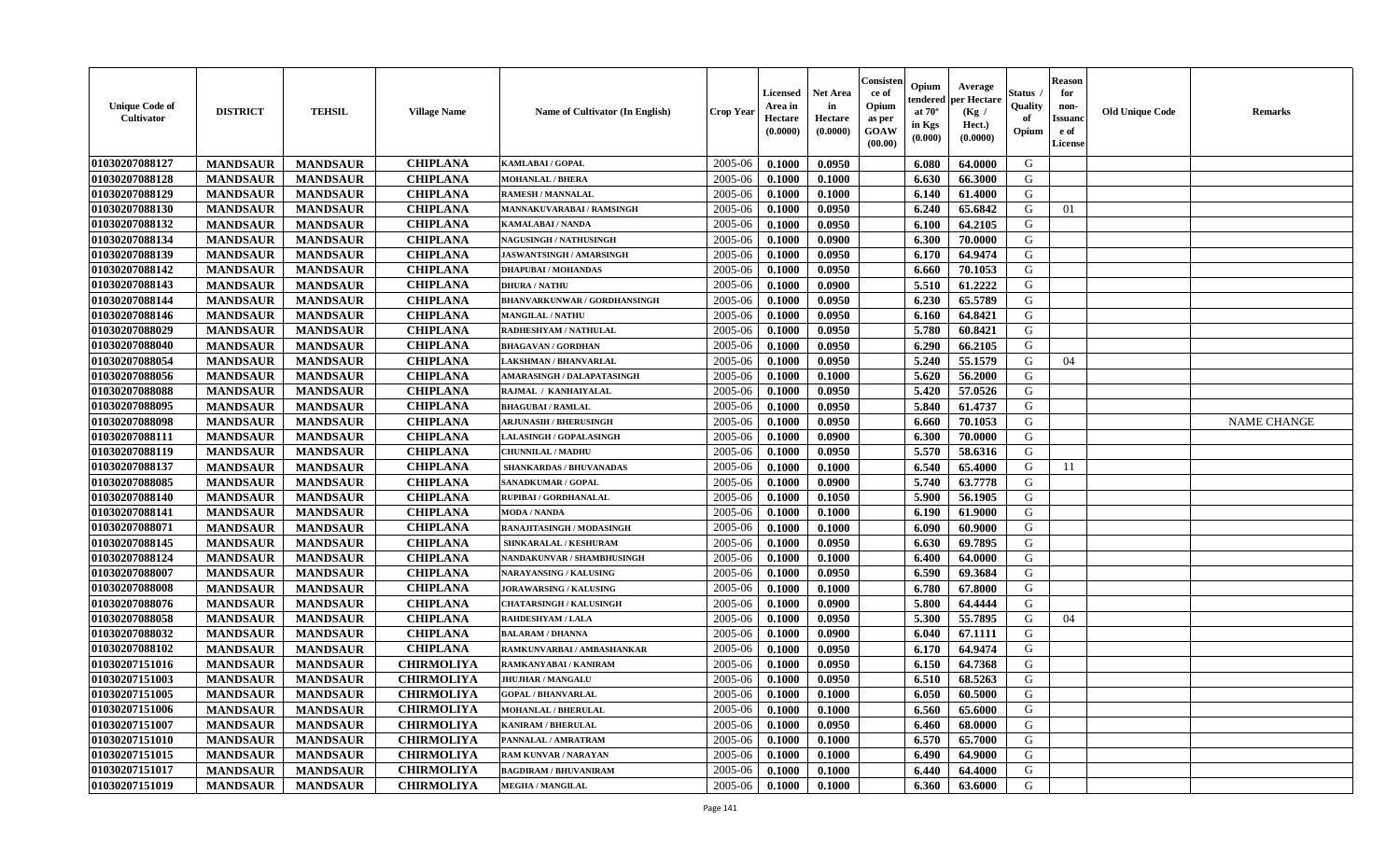| <b>Unique Code of</b><br>Cultivator | <b>DISTRICT</b> | <b>TEHSIL</b>   | <b>Village Name</b> | Name of Cultivator (In English)   | <b>Crop Year</b> | <b>Licensed</b><br>Area in<br>Hectare<br>(0.0000) | <b>Net Area</b><br>in<br>Hectare<br>(0.0000) | Consister<br>ce of<br>Opium<br>as per<br><b>GOAW</b><br>(00.00) | Opium<br>endered<br>at $70^\circ$<br>in Kgs<br>$(\mathbf{0.000})$ | Average<br>per Hectare<br>(Kg /<br>Hect.)<br>(0.0000) | Status<br>Quality<br>of<br>Opium | <b>Reason</b><br>for<br>non-<br><b>Issuanc</b><br>e of<br>License | <b>Old Unique Code</b> | <b>Remarks</b> |
|-------------------------------------|-----------------|-----------------|---------------------|-----------------------------------|------------------|---------------------------------------------------|----------------------------------------------|-----------------------------------------------------------------|-------------------------------------------------------------------|-------------------------------------------------------|----------------------------------|-------------------------------------------------------------------|------------------------|----------------|
| 01030207151021                      | <b>MANDSAUR</b> | <b>MANDSAUR</b> | <b>CHIRMOLIYA</b>   | <b>GATTUBAI/GOPAL</b>             | 2005-06          | 0.1000                                            | 0.0950                                       |                                                                 | 6.010                                                             | 63.2632                                               | G                                |                                                                   |                        |                |
| 01030207151029                      | <b>MANDSAUR</b> | <b>MANDSAUR</b> | <b>CHIRMOLIYA</b>   | <b>BASANTILAL / PRABHULAL</b>     | 2005-06          | 0.1000                                            | 0.1000                                       |                                                                 | 6.420                                                             | 64.2000                                               | G                                |                                                                   |                        |                |
| 01030207151041                      | <b>MANDSAUR</b> | <b>MANDSAUR</b> | <b>CHIRMOLIYA</b>   | <b>BASANTILAL / JETRAM</b>        | 2005-06          | 0.1000                                            | 0.1000                                       |                                                                 | 6.360                                                             | 63.6000                                               | G                                |                                                                   |                        |                |
| 01030207151043                      | <b>MANDSAUR</b> | <b>MANDSAUR</b> | <b>CHIRMOLIYA</b>   | <b>BHAGIRATH / HIRALAL</b>        | 2005-06          | 0.1000                                            | 0.0950                                       |                                                                 | 6.330                                                             | 66.6316                                               | G                                |                                                                   |                        |                |
| 01030207151044                      | <b>MANDSAUR</b> | <b>MANDSAUR</b> | <b>CHIRMOLIYA</b>   | <b>RAMSINGH / KARUSINGH</b>       | 2005-06          | 0.1000                                            | 0.1000                                       |                                                                 | 6.270                                                             | 62.7000                                               | G                                |                                                                   |                        |                |
| 01030207151045                      | <b>MANDSAUR</b> | <b>MANDSAUR</b> | <b>CHIRMOLIYA</b>   | KARULAL / RAMLAL                  | 2005-06          | 0.1000                                            | 0.1000                                       |                                                                 | 6.710                                                             | 67.1000                                               | G                                |                                                                   |                        |                |
| 01030207151049                      | <b>MANDSAUR</b> | <b>MANDSAUR</b> | <b>CHIRMOLIYA</b>   | <b>RAMSINGH / BHUVANIRAM</b>      | 2005-06          | 0.1000                                            | 0.0900                                       |                                                                 | 6.300                                                             | 70.0000                                               | G                                |                                                                   |                        |                |
| 01030207151050                      | <b>MANDSAUR</b> | <b>MANDSAUR</b> | <b>CHIRMOLIYA</b>   | SHYAMUBAI / RAMSINGH              | 2005-06          | 0.1000                                            | 0.1050                                       |                                                                 | 7.490                                                             | 71.3333                                               | G                                |                                                                   |                        |                |
| 01030207151058                      | <b>MANDSAUR</b> | <b>MANDSAUR</b> | <b>CHIRMOLIYA</b>   | <b>KESLASH / BHERULAL</b>         | 2005-06          | 0.1000                                            | 0.1000                                       |                                                                 | 6.760                                                             | 67.6000                                               | G                                |                                                                   |                        |                |
| 01030207151060                      | <b>MANDSAUR</b> | <b>MANDSAUR</b> | <b>CHIRMOLIYA</b>   | KASTURIBAI / BHUWANIRAM           | 2005-06          | 0.1000                                            |                                              |                                                                 |                                                                   | 0.0000                                                | $\mathbf{F}$                     |                                                                   |                        |                |
| 01030207151062                      | <b>MANDSAUR</b> | <b>MANDSAUR</b> | <b>CHIRMOLIYA</b>   | RATANLAL / NANDA                  | 2005-06          | 0.1000                                            | 0.0950                                       |                                                                 | 6.360                                                             | 66.9474                                               | G                                |                                                                   |                        |                |
| 01030207151064                      | <b>MANDSAUR</b> | <b>MANDSAUR</b> | <b>CHIRMOLIYA</b>   | <b>SUNDARBAI / NANDA</b>          | 2005-06          | 0.1000                                            | 0.1000                                       |                                                                 | 7.230                                                             | 72.3000                                               | G                                |                                                                   |                        |                |
| 01030207151066                      | <b>MANDSAUR</b> | <b>MANDSAUR</b> | <b>CHIRMOLIYA</b>   | <b>DEVRAM / BAGDIRAM</b>          | 2005-06          | 0.1000                                            | 0.1000                                       |                                                                 | 6.550                                                             | 65.5000                                               | G                                |                                                                   |                        |                |
| 01030207151069                      | <b>MANDSAUR</b> | <b>MANDSAUR</b> | <b>CHIRMOLIYA</b>   | <b>GANESHRAM / KACHRU</b>         | 2005-06          | 0.1000                                            | 0.1000                                       |                                                                 | 7.070                                                             | 70.7000                                               | G                                |                                                                   |                        |                |
| 01030207151071                      | <b>MANDSAUR</b> | <b>MANDSAUR</b> | <b>CHIRMOLIYA</b>   | <b>GATTUBAI/KISHANLAL</b>         | 2005-06          | 0.1000                                            | 0.1000                                       |                                                                 | 6.450                                                             | 64.5000                                               | G                                |                                                                   |                        |                |
| 01030207151072                      | <b>MANDSAUR</b> | <b>MANDSAUR</b> | <b>CHIRMOLIYA</b>   | RATANABAI / RAJARAM               | 2005-06          | 0.1000                                            | 0.1000                                       |                                                                 | 6.700                                                             | 67.0000                                               | G                                |                                                                   |                        |                |
| 01030207151077                      | <b>MANDSAUR</b> | <b>MANDSAUR</b> | <b>CHIRMOLIYA</b>   | RAMCHANDRA / RATANLAL             | 2005-06          | 0.1000                                            | 0.0950                                       |                                                                 | 6.480                                                             | 68.2105                                               | G                                |                                                                   |                        |                |
| 01030207151078                      | <b>MANDSAUR</b> | <b>MANDSAUR</b> | <b>CHIRMOLIYA</b>   | PRABHULAL / MOTILAL               | 2005-06          | 0.1000                                            | 0.1000                                       |                                                                 | 6.990                                                             | 69.9000                                               | G                                |                                                                   |                        |                |
| 01030207151083                      | <b>MANDSAUR</b> | <b>MANDSAUR</b> | <b>CHIRMOLIYA</b>   | PRABHULAL / HEMRAJ                | 2005-06          | 0.1000                                            | 0.0950                                       |                                                                 | 5.990                                                             | 63.0526                                               | G                                |                                                                   |                        |                |
| 01030207151088                      | <b>MANDSAUR</b> | <b>MANDSAUR</b> | <b>CHIRMOLIYA</b>   | KALURAM / JETARAM                 | 2005-06          | 0.1000                                            | 0.0950                                       |                                                                 | 6.270                                                             | 66.0000                                               | G                                |                                                                   |                        |                |
| 01030207151038                      | <b>MANDSAUR</b> | <b>MANDSAUR</b> | <b>CHIRMOLIYA</b>   | <b>MANSINGH / BHERULAL</b>        | 2005-06          | 0.1000                                            | 0.0950                                       |                                                                 | 5.440                                                             | 57.2632                                               | G                                |                                                                   |                        |                |
| 01030207151047                      | <b>MANDSAUR</b> | <b>MANDSAUR</b> | <b>CHIRMOLIYA</b>   | <b>BASANTILAL / RAMLAL</b>        | 2005-06          | 0.1000                                            | 0.0900                                       |                                                                 | 5.660                                                             | 62.8889                                               | G                                |                                                                   |                        |                |
| 01030207151059                      | <b>MANDSAUR</b> | <b>MANDSAUR</b> | <b>CHIRMOLIYA</b>   | PANABAI / RAGHUNATH               | 2005-06          | 0.1000                                            | 0.0950                                       |                                                                 | 6.520                                                             | 68.6316                                               |                                  | 02                                                                |                        |                |
| 01030207151063                      | <b>MANDSAUR</b> | <b>MANDSAUR</b> | <b>CHIRMOLIYA</b>   | <b>BHERULAL / BHULIBAI</b>        | 2005-06          | 0.1000                                            | 0.1000                                       |                                                                 | 6.710                                                             | 67.1000                                               | G                                |                                                                   |                        |                |
| 01030207151012                      | <b>MANDSAUR</b> | <b>MANDSAUR</b> | <b>CHIRMOLIYA</b>   | <b>SHAVRAM / RAJAJRAM</b>         | 2005-06          | 0.1000                                            | 0.1000                                       |                                                                 | 6.520                                                             | 65.2000                                               | G                                |                                                                   |                        |                |
| 01030207151013                      | <b>MANDSAUR</b> | <b>MANDSAUR</b> | <b>CHIRMOLIYA</b>   | <b>DHULICHAND / HEMRAJ</b>        | 2005-06          | 0.1000                                            | 0.1000                                       |                                                                 | 6.580                                                             | 65.8000                                               | G                                |                                                                   |                        |                |
| 01030207151023                      | <b>MANDSAUR</b> | <b>MANDSAUR</b> | <b>CHIRMOLIYA</b>   | <b>GORDHAN / MANGILAL</b>         | 2005-06          | 0.1000                                            | 0.0950                                       |                                                                 | 6.350                                                             | 66.8421                                               | G                                |                                                                   |                        |                |
| 01030207151024                      | <b>MANDSAUR</b> | <b>MANDSAUR</b> | <b>CHIRMOLIYA</b>   | <b>GUDDIBAI / MANGILAL</b>        | 2005-06          | 0.1000                                            | 0.1000                                       |                                                                 | 6.880                                                             | 68.8000                                               | G                                |                                                                   |                        |                |
| 01030207151025                      | <b>MANDSAUR</b> | <b>MANDSAUR</b> | <b>CHIRMOLIYA</b>   | <b>BAPULAL / CHUNNILAL</b>        | 2005-06          | 0.1000                                            | 0.1000                                       |                                                                 | 6.450                                                             | 64.5000                                               | G                                |                                                                   |                        |                |
| 01030207151020                      | <b>MANDSAUR</b> | <b>MANDSAUR</b> | <b>CHIRMOLIYA</b>   | AMRITARAM / HEMARAJ               | 2005-06          | 0.1000                                            | 0.1000                                       |                                                                 | 6.540                                                             | 65.4000                                               | G                                |                                                                   |                        |                |
| 01030207151026                      | <b>MANDSAUR</b> | <b>MANDSAUR</b> | <b>CHIRMOLIYA</b>   | <b>FAKIRCHAND / KISHAN</b>        | 2005-06          | 0.1000                                            | 0.1000                                       |                                                                 | 6.440                                                             | 64.4000                                               | G                                |                                                                   |                        |                |
| 01030207151027                      | <b>MANDSAUR</b> | <b>MANDSAUR</b> | <b>CHIRMOLIYA</b>   | <b>CHAMANALAL / ONKARLAL</b>      | 2005-06          | 0.1000                                            | 0.0950                                       |                                                                 | 6.480                                                             | 68.2105                                               | G                                |                                                                   |                        |                |
| 01030207151037                      | <b>MANDSAUR</b> | <b>MANDSAUR</b> | <b>CHIRMOLIYA</b>   | <b>KANTILAL / GOPAL</b>           | 2005-06          | 0.1000                                            | 0.0950                                       |                                                                 | 6.490                                                             | 68.3158                                               | G                                |                                                                   |                        |                |
| 01030207151051                      | <b>MANDSAUR</b> | <b>MANDSAUR</b> | <b>CHIRMOLIYA</b>   | MISHRRABAI / MANGILAL             | 2005-06          | 0.1000                                            | 0.1000                                       |                                                                 | 6.110                                                             | 61.1000                                               | G                                |                                                                   |                        |                |
| 01030207151048                      | <b>MANDSAUR</b> | <b>MANDSAUR</b> | <b>CHIRMOLIYA</b>   | <b>SUKHALAL / BHERULAL</b>        | 2005-06          | 0.1000                                            | 0.0950                                       |                                                                 | 6.140                                                             | 64.6316                                               | G                                |                                                                   |                        |                |
| 01030207152010                      | <b>MANDSAUR</b> | MANDSAUR        | <b>DHATURIYA</b>    | RAMCHANDRA / VARADICHANDRA        | $2005 - 06$      | 0.1000                                            | 0.1000                                       |                                                                 | $6.260$                                                           | 62.6000                                               | G                                |                                                                   |                        | NAME CHANGE    |
| 01030207152001                      | <b>MANDSAUR</b> | <b>MANDSAUR</b> | <b>DHATURIYA</b>    | NATHIBAI / KACHARU                | 2005-06          | 0.1000                                            | 0.1000                                       |                                                                 | 6.220                                                             | 62.2000                                               | G                                |                                                                   |                        |                |
| 01030207152003                      | <b>MANDSAUR</b> | <b>MANDSAUR</b> | <b>DHATURIYA</b>    | HARKUNVARBAI / RAMSINGH           | 2005-06          | 0.1000                                            | 0.1000                                       |                                                                 | 6.570                                                             | 65.7000                                               | G                                |                                                                   |                        |                |
| 01030207152006                      | <b>MANDSAUR</b> | <b>MANDSAUR</b> | <b>DHATURIYA</b>    | <b>HIRALAL / KACHRU</b>           | 2005-06          | 0.1000                                            | 0.0950                                       |                                                                 | 6.680                                                             | 70.3158                                               | G                                |                                                                   |                        |                |
| 01030207152008                      | <b>MANDSAUR</b> | <b>MANDSAUR</b> | <b>DHATURIYA</b>    | <b>DHAPUBAI/RUGANATH GAYARI</b>   | 2005-06          | 0.1000                                            | 0.1000                                       |                                                                 | 6.290                                                             | 62.9000                                               | G                                |                                                                   |                        |                |
| 01030207152009                      | <b>MANDSAUR</b> | <b>MANDSAUR</b> | <b>DHATURIYA</b>    | <b>BHAGIRATH / KARULAL GURJAR</b> | 2005-06          | 0.1000                                            | 0.1000                                       |                                                                 | 6.060                                                             | 60.6000                                               | G                                |                                                                   |                        |                |
| 01030207152012                      | <b>MANDSAUR</b> | <b>MANDSAUR</b> | <b>DHATURIYA</b>    | <b>BHANVARGIR / TULASIGIR</b>     | 2005-06          | 0.1000                                            | 0.1000                                       |                                                                 | 6.160                                                             | 61.6000                                               | G                                |                                                                   |                        |                |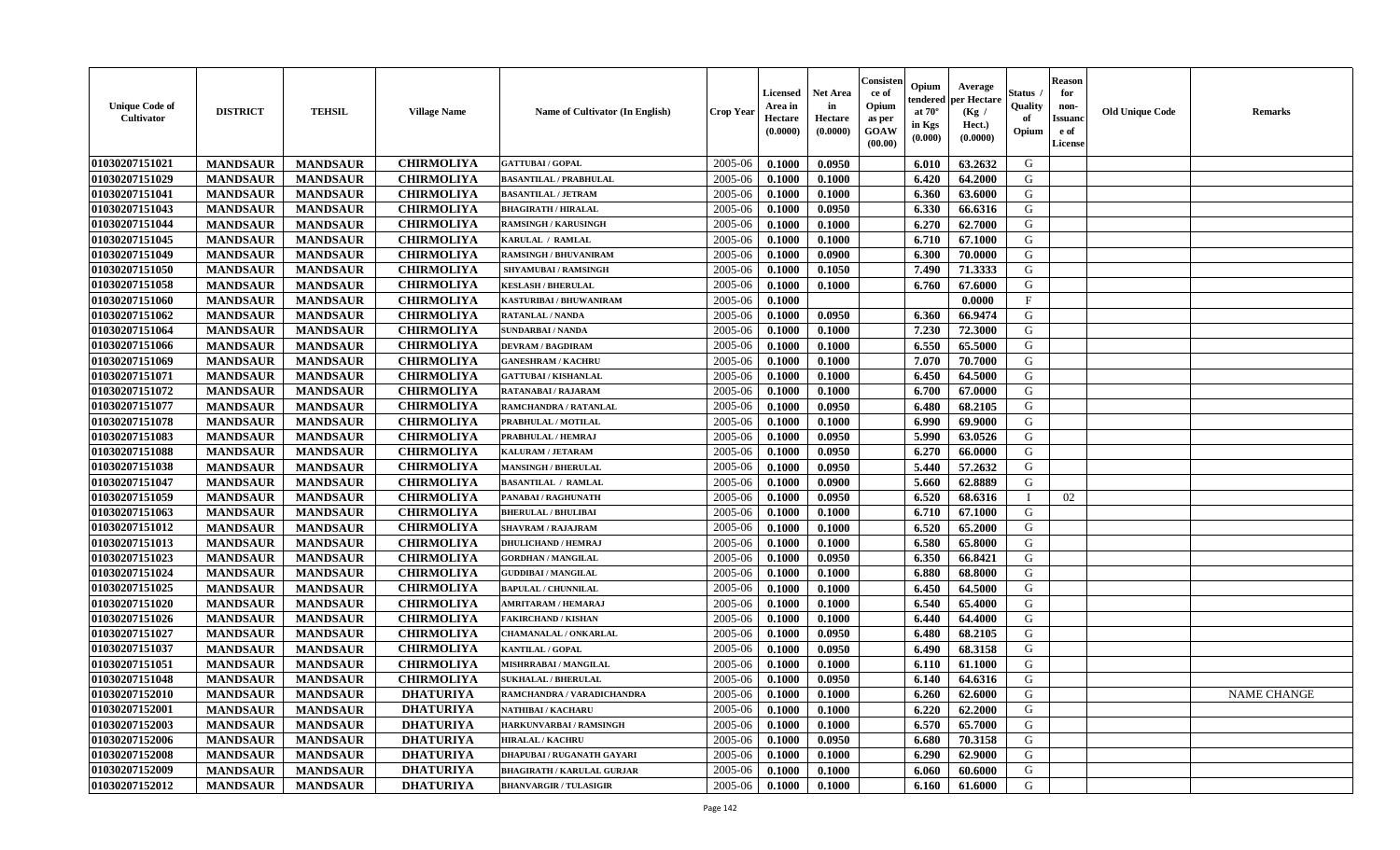| <b>Unique Code of</b><br>Cultivator | <b>DISTRICT</b> | <b>TEHSIL</b>   | <b>Village Name</b>  | Name of Cultivator (In English) | Crop Year   | Licensed<br>Area in<br>Hectare<br>(0.0000) | <b>Net Area</b><br>in<br>Hectare<br>(0.0000) | Consisten<br>ce of<br>Opium<br>as per<br><b>GOAW</b><br>(00.00) | Opium<br>tendered<br>at $70^\circ$<br>in Kgs<br>(0.000) | Average<br>per Hectare<br>(Kg /<br>Hect.)<br>(0.0000) | Status<br>Quality<br>of<br>Opium | <b>Reason</b><br>for<br>non-<br><b>Issuand</b><br>e of<br>License | <b>Old Unique Code</b> | <b>Remarks</b> |
|-------------------------------------|-----------------|-----------------|----------------------|---------------------------------|-------------|--------------------------------------------|----------------------------------------------|-----------------------------------------------------------------|---------------------------------------------------------|-------------------------------------------------------|----------------------------------|-------------------------------------------------------------------|------------------------|----------------|
| 01030207152015                      | <b>MANDSAUR</b> | <b>MANDSAUR</b> | <b>DHATURIYA</b>     | <b>KAMALAGIR / AMARGIR</b>      | 2005-06     | 0.1000                                     | 0.1000                                       |                                                                 | 5.610                                                   | 56.1000                                               | G                                |                                                                   |                        |                |
| 01030207152016                      | <b>MANDSAUR</b> | <b>MANDSAUR</b> | <b>DHATURIYA</b>     | <b>MANSINGH / UDA</b>           | 2005-06     | 0.1000                                     | 0.0950                                       |                                                                 | 5.990                                                   | 63.0526                                               | G                                |                                                                   |                        |                |
| 01030207152017                      | <b>MANDSAUR</b> | <b>MANDSAUR</b> | <b>DHATURIYA</b>     | VAGATRAM / ONKAR                | 2005-06     | 0.1000                                     | 0.1000                                       |                                                                 | 8.170                                                   | 81.7000                                               | G                                |                                                                   |                        |                |
| 01030207152019                      | <b>MANDSAUR</b> | <b>MANDSAUR</b> | <b>DHATURIYA</b>     | <b>NAGU / GULAB</b>             | 2005-06     | 0.1000                                     | 0.0950                                       |                                                                 | 6.300                                                   | 66.3158                                               | G                                |                                                                   |                        |                |
| 01030207152022                      | <b>MANDSAUR</b> | <b>MANDSAUR</b> | <b>DHATURIYA</b>     | RATANLAL / SUKHALAL             | 2005-06     | 0.1000                                     | 0.1000                                       |                                                                 | 5.280                                                   | 52.8000                                               | G                                | 04                                                                |                        |                |
| 01030207152023                      | <b>MANDSAUR</b> | <b>MANDSAUR</b> | <b>DHATURIYA</b>     | <b>BHERULAL / RAM</b>           | 2005-06     | 0.1000                                     | 0.1000                                       |                                                                 | 5.830                                                   | 58.3000                                               | G                                |                                                                   |                        |                |
| 01030207152024                      | <b>MANDSAUR</b> | <b>MANDSAUR</b> | <b>DHATURIYA</b>     | <b>RAMESHVAR / KACHRU</b>       | 2005-06     | 0.1000                                     | 0.0950                                       |                                                                 | 5.990                                                   | 63.0526                                               | G                                |                                                                   |                        |                |
| 01030207152035                      | <b>MANDSAUR</b> | <b>MANDSAUR</b> | <b>DHATURIYA</b>     | <b>RAMIBAI / DEVARAM</b>        | 2005-06     | 0.1000                                     | 0.0950                                       |                                                                 | 5.740                                                   | 60.4211                                               | G                                |                                                                   |                        |                |
| 01030207152036                      | <b>MANDSAUR</b> | <b>MANDSAUR</b> | <b>DHATURIYA</b>     | <b>MADHU / RUPA</b>             | 2005-06     | 0.1000                                     | 0.0900                                       |                                                                 | 5.800                                                   | 64.4444                                               | G                                |                                                                   |                        |                |
| 01030207152005                      | <b>MANDSAUR</b> | <b>MANDSAUR</b> | <b>DHATURIYA</b>     | <b>SONIBAI/GULAB</b>            | 2005-06     | 0.1000                                     | 0.1000                                       |                                                                 | 6.000                                                   | 60.0000                                               | G                                |                                                                   |                        |                |
| 01030207152002                      | <b>MANDSAUR</b> | <b>MANDSAUR</b> | <b>DHATURIYA</b>     | RANGLAL / GULAB GAYARI          | 2005-06     | 0.1000                                     | 0.1000                                       |                                                                 | 7.200                                                   | 72.0000                                               | G                                |                                                                   |                        |                |
| 01030207152049                      | <b>MANDSAUR</b> | <b>MANDSAUR</b> | <b>DHATURIYA</b>     | <b>SHANKARABAI / KANIRAM</b>    | 2005-06     | 0.1000                                     | 0.1000                                       |                                                                 | 6.080                                                   | 60.8000                                               | G                                |                                                                   |                        |                |
| 01030207152051                      | <b>MANDSAUR</b> | <b>MANDSAUR</b> | <b>DHATURIYA</b>     | SHIVAKANYABAI / MOHANALAL       | 2005-06     | 0.1000                                     | 0.0950                                       |                                                                 | 5.570                                                   | 58.6316                                               | G                                |                                                                   | 01030207162063         |                |
| 01030207153185                      | <b>MANDSAUR</b> | <b>MANDSAUR</b> | <b>GURJARBARDIYA</b> | <b>MANSINGH / BASNTILAL</b>     | 2005-06     | 0.1000                                     | 0.0900                                       |                                                                 | 7.980                                                   | 88.6667                                               | G                                |                                                                   |                        |                |
| 01030207153004                      | <b>MANDSAUR</b> | <b>MANDSAUR</b> | <b>GURJARBARDIYA</b> | NANALAL / PANNALAL              | 2005-06     | 0.1000                                     | 0.0850                                       |                                                                 | 5.560                                                   | 65.4118                                               | G                                |                                                                   |                        |                |
| 01030207153007                      | <b>MANDSAUR</b> | <b>MANDSAUR</b> | <b>GURJARBARDIYA</b> | <b>GORISHANKAR / MADHULAL</b>   | 2005-06     | 0.1000                                     | 0.0900                                       |                                                                 | 5.950                                                   | 66.1111                                               | G                                |                                                                   |                        |                |
| 01030207153009                      | <b>MANDSAUR</b> | <b>MANDSAUR</b> | <b>GURJARBARDIYA</b> | <b>FAKIRCHANDRA / BASNTILAL</b> | 2005-06     | 0.1000                                     | 0.1000                                       |                                                                 | 6.600                                                   | 66.0000                                               | G                                |                                                                   |                        |                |
| 01030207153011                      | <b>MANDSAUR</b> | <b>MANDSAUR</b> | <b>GURJARBARDIYA</b> | <b>JAVAHARLAL / UDAYLAL</b>     | 2005-06     | 0.1000                                     | 0.0950                                       |                                                                 | 5.930                                                   | 62,4211                                               | G                                |                                                                   |                        |                |
| 01030207153013                      | <b>MANDSAUR</b> | <b>MANDSAUR</b> | <b>GURJARBARDIYA</b> | KAILASHBAI / GIRADHARILAL       | 2005-06     | 0.1000                                     | 0.0700                                       |                                                                 | 3.770                                                   | 53.8571                                               | G                                | 04                                                                |                        |                |
| 01030207153014                      | <b>MANDSAUR</b> | <b>MANDSAUR</b> | <b>GURJARBARDIYA</b> | <b>KARULAL / VENIRAM</b>        | 2005-06     | 0.1000                                     | 0.0450                                       |                                                                 | 3.100                                                   | 68.8889                                               | G                                |                                                                   |                        |                |
| 01030207153017                      | <b>MANDSAUR</b> | <b>MANDSAUR</b> | <b>GURJARBARDIYA</b> | KARULAL / KISHANLAL             | 2005-06     | 0.1000                                     | 0.1000                                       |                                                                 | 5.980                                                   | 59.8000                                               | G                                |                                                                   |                        |                |
| 01030207153023                      | <b>MANDSAUR</b> | <b>MANDSAUR</b> | <b>GURJARBARDIYA</b> | <b>BAPULAL / JAYSINGH</b>       | 2005-06     | 0.1000                                     | 0.1000                                       |                                                                 | 6.200                                                   | 62.0000                                               | G                                |                                                                   |                        |                |
| 01030207153025                      | <b>MANDSAUR</b> | <b>MANDSAUR</b> | <b>GURJARBARDIYA</b> | <b>KESARBAI/ CHAMPALAL</b>      | 2005-06     | 0.1000                                     | 0.1000                                       |                                                                 | 6.050                                                   | 60.5000                                               | G                                |                                                                   |                        |                |
| 01030207153029                      | <b>MANDSAUR</b> | <b>MANDSAUR</b> | <b>GURJARBARDIYA</b> | <b>BHERULAL / KARULAL</b>       | 2005-06     | 0.1000                                     | 0.0600                                       |                                                                 | 4.130                                                   | 68.8333                                               | G                                |                                                                   |                        |                |
| 01030207153032                      | <b>MANDSAUR</b> | <b>MANDSAUR</b> | <b>GURJARBARDIYA</b> | KOMAL / MANGILAL                | 2005-06     | 0.1000                                     | 0.1000                                       |                                                                 | 6.740                                                   | 67.4000                                               | G                                |                                                                   |                        |                |
| 01030207153034                      | <b>MANDSAUR</b> | <b>MANDSAUR</b> | <b>GURJARBARDIYA</b> | <b>BANSHILAL / BHANVARLAL</b>   | 2005-06     | 0.1000                                     | 0.0950                                       |                                                                 | 6.340                                                   | 66.7368                                               | G                                |                                                                   |                        |                |
| 01030207153035                      | <b>MANDSAUR</b> | <b>MANDSAUR</b> | <b>GURJARBARDIYA</b> | SATAYNARAYAN / RAMLAL           | 2005-06     | 0.1000                                     | 0.1050                                       |                                                                 | 7.160                                                   | 68.1905                                               | G                                |                                                                   |                        |                |
| 01030207153037                      | <b>MANDSAUR</b> | <b>MANDSAUR</b> | <b>GURJARBARDIYA</b> | <b>SHANTILAL / RAMLAL</b>       | 2005-06     | 0.1000                                     | 0.1000                                       |                                                                 | 6.110                                                   | 61.1000                                               | G                                |                                                                   |                        |                |
| 01030207153041                      | <b>MANDSAUR</b> | <b>MANDSAUR</b> | <b>GURJARBARDIYA</b> | HANSRAJ / KISHANLAL             | 2005-06     | 0.1000                                     | 0.1000                                       |                                                                 | 6.400                                                   | 64.0000                                               | G                                |                                                                   |                        |                |
| 01030207153045                      | <b>MANDSAUR</b> | <b>MANDSAUR</b> | <b>GURJARBARDIYA</b> | RAMLAL / LAKSHMINARAYAN         | $2005 - 06$ | 0.1000                                     | 0.0600                                       |                                                                 | 3.540                                                   | 59.0000                                               | G                                |                                                                   |                        |                |
| 01030207153049                      | <b>MANDSAUR</b> | <b>MANDSAUR</b> | <b>GURJARBARDIYA</b> | <b>SHYAMLAL / PRABHULAL</b>     | 2005-06     | 0.1000                                     | 0.0900                                       |                                                                 | 6.300                                                   | 70.0000                                               | G                                |                                                                   |                        |                |
| 01030207153050                      | <b>MANDSAUR</b> | <b>MANDSAUR</b> | <b>GURJARBARDIYA</b> | KAMALSINGH / KANVARLAL          | 2005-06     | 0.1000                                     | 0.0950                                       |                                                                 | 6.260                                                   | 65.8947                                               | G                                |                                                                   |                        |                |
| 01030207153052                      | <b>MANDSAUR</b> | <b>MANDSAUR</b> | <b>GURJARBARDIYA</b> | <b>MANNSINGH / UDERAM</b>       | 2005-06     | 0.1000                                     | 0.0950                                       |                                                                 | 5.820                                                   | 61.2632                                               | G                                |                                                                   |                        |                |
| 01030207153055                      | <b>MANDSAUR</b> | <b>MANDSAUR</b> | <b>GURJARBARDIYA</b> | <b>MANNALAL / DEVILAL</b>       | 2005-06     | 0.1000                                     | 0.0900                                       |                                                                 | 6.200                                                   | 68.8889                                               | G                                |                                                                   |                        |                |
| 01030207153057                      | <b>MANDSAUR</b> | <b>MANDSAUR</b> | <b>GURJARBARDIYA</b> | <b>BALURAM / GANESHRAM</b>      | 2005-06     | 0.1000                                     | 0.1000                                       |                                                                 | 6.440                                                   | 64.4000                                               | G                                |                                                                   |                        |                |
| 01030207153059                      | <b>MANDSAUR</b> | <b>MANDSAUR</b> | <b>GURJARBARDIYA</b> | <b>GOPALDAS / RAMDAYALDAS</b>   | 2005-06     | 0.1000                                     | 0.1000                                       |                                                                 | 6.490                                                   | 64.9000                                               | G                                |                                                                   |                        |                |
| 01030207153061                      | <b>MANDSAUR</b> | <b>MANDSAUR</b> | <b>GURJARBARDIYA</b> | LAKSHMINARAYAN / BADRILAL       | 2005-06     | 0.1000                                     | 0.0900                                       |                                                                 | 5.970                                                   | 66.3333                                               | G                                |                                                                   |                        |                |
| 01030207153062                      | <b>MANDSAUR</b> | <b>MANDSAUR</b> | <b>GURJARBARDIYA</b> | SUKHLAL / ONKAR GURJAR CHOTA    | 2005-06     | 0.1000                                     | 0.0850                                       |                                                                 | 5.790                                                   | 68.1176                                               | G                                |                                                                   |                        |                |
| 01030207153063                      | <b>MANDSAUR</b> | <b>MANDSAUR</b> | <b>GURJARBARDIYA</b> | <b>BHAGATRAM / KISHANLAL</b>    | 2005-06     | 0.1000                                     | 0.0850                                       |                                                                 | 5.530                                                   | 65.0588                                               | G                                |                                                                   |                        |                |
| 01030207153066                      | <b>MANDSAUR</b> | <b>MANDSAUR</b> | <b>GURJARBARDIYA</b> | <b>LAKSHMAN / GANGARAM</b>      | 2005-06     | 0.1000                                     | 0.0900                                       |                                                                 | 5.710                                                   | 63.4444                                               | G                                |                                                                   |                        |                |
| 01030207153070                      | <b>MANDSAUR</b> | <b>MANDSAUR</b> | <b>GURJARBARDIYA</b> | <b>SAGARMAL / RAMNIVAS</b>      | 2005-06     | 0.1000                                     | 0.1000                                       |                                                                 | 6.530                                                   | 65.3000                                               | G                                |                                                                   |                        |                |
| 01030207153073                      | <b>MANDSAUR</b> | <b>MANDSAUR</b> | <b>GURJARBARDIYA</b> | <b>GORISHANKAR / BHANVARLAL</b> | 2005-06     | 0.1000                                     | 0.1000                                       |                                                                 | 6.280                                                   | 62.8000                                               | G                                |                                                                   |                        |                |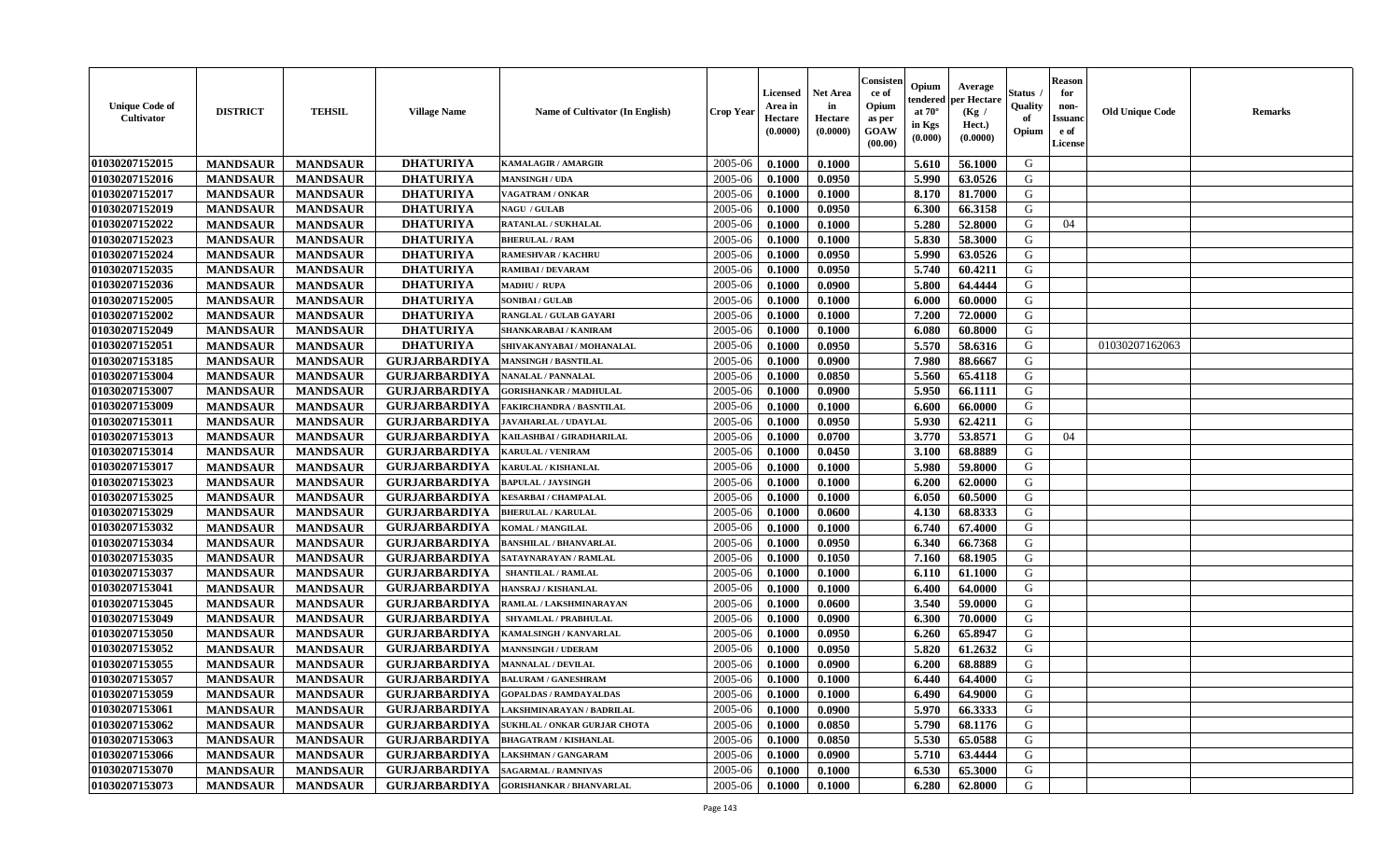| <b>Unique Code of</b><br><b>Cultivator</b> | <b>DISTRICT</b> | <b>TEHSIL</b>   | <b>Village Name</b>  | <b>Name of Cultivator (In English)</b> | <b>Crop Year</b> | Licensed<br>Area in<br>Hectare<br>(0.0000) | <b>Net Area</b><br>in<br>Hectare<br>(0.0000) | Consister<br>ce of<br>Opium<br>as per<br><b>GOAW</b><br>(00.00) | Opium<br>endered<br>at $70^\circ$<br>in Kgs<br>(0.000) | Average<br>per Hectare<br>(Kg /<br>Hect.)<br>(0.0000) | Status<br>Quality<br>of<br>Opium | <b>Reason</b><br>for<br>non-<br><b>Issuano</b><br>e of<br>License | <b>Old Unique Code</b> | <b>Remarks</b> |
|--------------------------------------------|-----------------|-----------------|----------------------|----------------------------------------|------------------|--------------------------------------------|----------------------------------------------|-----------------------------------------------------------------|--------------------------------------------------------|-------------------------------------------------------|----------------------------------|-------------------------------------------------------------------|------------------------|----------------|
| 01030207153076                             | <b>MANDSAUR</b> | <b>MANDSAUR</b> | <b>GURJARBARDIYA</b> | <b>BHUVANSINGH / BASANTILAL</b>        | 2005-06          | 0.1000                                     | 0.1000                                       |                                                                 | 7.620                                                  | 76.2000                                               | G                                |                                                                   |                        |                |
| 01030207153078                             | <b>MANDSAUR</b> | <b>MANDSAUR</b> | <b>GURJARBARDIYA</b> | <b>NAGULAL / BADRILAL</b>              | 2005-06          | 0.1000                                     | 0.1000                                       |                                                                 | 5.750                                                  | 57.5000                                               | G                                |                                                                   |                        |                |
| 01030207153081                             | <b>MANDSAUR</b> | <b>MANDSAUR</b> | <b>GURJARBARDIYA</b> | <b>BADRILAL / RAMCHANDRA</b>           | 2005-06          | 0.1000                                     | 0.0600                                       |                                                                 | 4.070                                                  | 67.8333                                               | G                                |                                                                   |                        |                |
| 01030207153085                             | <b>MANDSAUR</b> | <b>MANDSAUR</b> | <b>GURJARBARDIYA</b> | <b>DEVILAL / NANURAM</b>               | 2005-06          | 0.1000                                     | 0.0900                                       |                                                                 | 5.520                                                  | 61.3333                                               | G                                |                                                                   |                        |                |
| 01030207153090                             | <b>MANDSAUR</b> | <b>MANDSAUR</b> | <b>GURJARBARDIYA</b> | KANHAIYALAL / RAMLAL                   | 2005-06          | 0.1000                                     | 0.0950                                       |                                                                 | 5.340                                                  | 56.2105                                               | G                                |                                                                   |                        |                |
| 01030207153092                             | <b>MANDSAUR</b> | <b>MANDSAUR</b> | <b>GURJARBARDIYA</b> | <b>BHAIRULAL / PYARCHANDRA</b>         | 2005-06          | 0.1000                                     | 0.1000                                       |                                                                 | 5.420                                                  | 54.2000                                               | G                                | 04                                                                |                        |                |
| 01030207153093                             | <b>MANDSAUR</b> | <b>MANDSAUR</b> | <b>GURJARBARDIYA</b> | <b>GORDHAN / RAMNIVAS</b>              | 2005-06          | 0.1000                                     | 0.1000                                       |                                                                 | 6.290                                                  | 62.9000                                               | G                                |                                                                   |                        |                |
| 01030207153096                             | <b>MANDSAUR</b> | <b>MANDSAUR</b> | <b>GURJARBARDIYA</b> | RAMNARAYAN / BHAGIRATH                 | 2005-06          | 0.1000                                     | 0.0900                                       |                                                                 | 5.370                                                  | 59.6667                                               | G                                |                                                                   |                        |                |
| 01030207153097                             | <b>MANDSAUR</b> | <b>MANDSAUR</b> | <b>GURJARBARDIYA</b> | MOTILAL / PYARCHANDRA                  | 2005-06          | 0.1000                                     | 0.0900                                       |                                                                 | 5.120                                                  | 56.8889                                               | G                                |                                                                   |                        |                |
| 01030207153104                             | <b>MANDSAUR</b> | <b>MANDSAUR</b> | <b>GURJARBARDIYA</b> | KANCHANBAI / GOVINDRAM                 | 2005-06          | 0.1000                                     | 0.1000                                       |                                                                 | 6.330                                                  | 63.3000                                               | G                                |                                                                   |                        |                |
| 01030207153105                             | <b>MANDSAUR</b> | <b>MANDSAUR</b> | <b>GURJARBARDIYA</b> | <b>GOPAL / NATHULAL</b>                | 2005-06          | 0.1000                                     | 0.1000                                       |                                                                 | 6.280                                                  | 62.8000                                               | G                                |                                                                   |                        |                |
| 01030207153106                             | <b>MANDSAUR</b> | <b>MANDSAUR</b> | <b>GURJARBARDIYA</b> | PANNALAL / HIRALAL                     | 2005-06          | 0.1000                                     | 0.1000                                       |                                                                 | 6.780                                                  | 67.8000                                               | G                                |                                                                   |                        |                |
| 01030207153107                             | <b>MANDSAUR</b> | <b>MANDSAUR</b> | <b>GURJARBARDIYA</b> | MANGILAL / GABBA JI                    | 2005-06          | 0.1000                                     | 0.0500                                       |                                                                 | 2.930                                                  | 58.6000                                               | G                                |                                                                   |                        |                |
| 01030207153119                             | <b>MANDSAUR</b> | <b>MANDSAUR</b> | <b>GURJARBARDIYA</b> | <b>UDAYLAL / KARU</b>                  | 2005-06          | 0.1000                                     | 0.1000                                       |                                                                 | 6.290                                                  | 62.9000                                               | G                                |                                                                   |                        |                |
| 01030207153122                             | <b>MANDSAUR</b> | <b>MANDSAUR</b> | <b>GURJARBARDIYA</b> | <b>SHAVRAM / KANVARLAL</b>             | 2005-06          | 0.1000                                     | 0.0950                                       |                                                                 | 6.570                                                  | 69.1579                                               | G                                |                                                                   |                        |                |
| 01030207153123                             | <b>MANDSAUR</b> | <b>MANDSAUR</b> | <b>GURJARBARDIYA</b> | VARDIBAI / DEVICHANDRA                 | 2005-06          | 0.1000                                     | 0.1000                                       |                                                                 | 6.290                                                  | 62.9000                                               | G                                |                                                                   |                        |                |
| 01030207153125                             | <b>MANDSAUR</b> | <b>MANDSAUR</b> | <b>GURJARBARDIYA</b> | <b>MANGILAL / HIRALAL</b>              | 2005-06          | 0.1000                                     | 0.1000                                       |                                                                 | 6.600                                                  | 66.0000                                               | G                                |                                                                   |                        |                |
| 01030207153127                             | <b>MANDSAUR</b> | <b>MANDSAUR</b> | <b>GURJARBARDIYA</b> | HIRALAL / MODIRAM                      | 2005-06          | 0.1000                                     | 0.0950                                       |                                                                 | 6.120                                                  | 64.4211                                               | G                                |                                                                   |                        |                |
| 01030207153135                             | <b>MANDSAUR</b> | <b>MANDSAUR</b> | <b>GURJARBARDIYA</b> | <b>GITABAI/DULICHANDRA</b>             | 2005-06          | 0.1000                                     | 0.0850                                       |                                                                 | 5.870                                                  | 69.0588                                               | G                                |                                                                   |                        |                |
| 01030207153140                             | <b>MANDSAUR</b> | <b>MANDSAUR</b> | <b>GURJARBARDIYA</b> | <b>SAMPATBAI/NATHU</b>                 | 2005-06          | 0.1000                                     | 0.0950                                       |                                                                 | 6.020                                                  | 63.3684                                               | G                                |                                                                   |                        |                |
| 01030207153141                             | <b>MANDSAUR</b> | <b>MANDSAUR</b> | <b>GURJARBARDIYA</b> | <b>MANGILAL / RAMA</b>                 | 2005-06          | 0.1000                                     | 0.0900                                       |                                                                 | 6.010                                                  | 66.7778                                               | G                                |                                                                   |                        |                |
| 01030207153144                             | <b>MANDSAUR</b> | <b>MANDSAUR</b> | <b>GURJARBARDIYA</b> | <b>RAMESHVAR / BHERULAL</b>            | 2005-06          | 0.1000                                     | 0.1000                                       |                                                                 | 7.370                                                  | 73.7000                                               | G                                |                                                                   |                        |                |
| 01030207153024                             | <b>MANDSAUR</b> | <b>MANDSAUR</b> | <b>GURJARBARDIYA</b> | <b>KESHARBAI/KAMALSINGH</b>            | 2005-06          | 0.1000                                     | 0.1050                                       |                                                                 | 6.840                                                  | 65.1429                                               | G                                |                                                                   |                        |                |
| 01030207153015                             | <b>MANDSAUR</b> | <b>MANDSAUR</b> | <b>GURJARBARDIYA</b> | NATHULAL / BHANVARLAL                  | 2005-06          | 0.1000                                     | 0.1000                                       |                                                                 | 4.120                                                  | 41.2000                                               | G                                | 04                                                                |                        |                |
| 01030207153109                             | <b>MANDSAUR</b> | <b>MANDSAUR</b> | <b>GURJARBARDIYA</b> | KACHRULAL / CHAMPALAL                  | 2005-06          | 0.1000                                     | 0.1000                                       |                                                                 | 6.770                                                  | 67.7000                                               | G                                |                                                                   |                        |                |
| 01030207153149                             | <b>MANDSAUR</b> | <b>MANDSAUR</b> | <b>GURJARBARDIYA</b> | KANVARLAL / BHANVARLAL                 | 2005-06          | 0.1000                                     | 0.1000                                       |                                                                 | 6.190                                                  | 61.9000                                               | G                                |                                                                   |                        |                |
| 01030207153150                             | <b>MANDSAUR</b> | <b>MANDSAUR</b> | <b>GURJARBARDIYA</b> | <b>NATHU / RAMA</b>                    | 2005-06          | 0.1000                                     | 0.0950                                       |                                                                 | 6.400                                                  | 67.3684                                               | G                                |                                                                   |                        |                |
| 01030207153151                             | <b>MANDSAUR</b> | <b>MANDSAUR</b> | <b>GURJARBARDIYA</b> | <b>BHANVARLAL / NATHU</b>              | 2005-06          | 0.1000                                     | 0.1000                                       |                                                                 | 5.920                                                  | 59.2000                                               | G                                |                                                                   |                        |                |
| 01030207153160                             | <b>MANDSAUR</b> | <b>MANDSAUR</b> | <b>GURJARBARDIYA</b> | UDAYLAL / RAMLAL                       | 2005-06          | 0.1000                                     | 0.0900                                       |                                                                 | 5.640                                                  | 62.6667                                               | G                                |                                                                   |                        |                |
| 01030207153165                             | <b>MANDSAUR</b> | <b>MANDSAUR</b> | <b>GURJARBARDIYA</b> | KAMLABAI / RAMCHANDRA                  | 2005-06          | 0.1000                                     | 0.1000                                       |                                                                 | 5.990                                                  | 59.9000                                               | G                                |                                                                   |                        |                |
| 01030207153167                             | <b>MANDSAUR</b> | <b>MANDSAUR</b> | <b>GURJARBARDIYA</b> | <b>MANGILAL / BHERULAL</b>             | 2005-06          | 0.1000                                     | 0.0900                                       |                                                                 | 6.170                                                  | 68.5556                                               | G                                |                                                                   |                        |                |
| 01030207153168                             | <b>MANDSAUR</b> | <b>MANDSAUR</b> | <b>GURJARBARDIYA</b> | <b>NANALAL / BHUVAN</b>                | 2005-06          | 0.1000                                     | 0.0850                                       |                                                                 | 5.620                                                  | 66.1176                                               | G                                |                                                                   |                        |                |
| 01030207153171                             | <b>MANDSAUR</b> | <b>MANDSAUR</b> | <b>GURJARBARDIYA</b> | <b>KASTURA / ONKAR</b>                 | 2005-06          | 0.1000                                     | 0.1000                                       |                                                                 | 6.280                                                  | 62.8000                                               | G                                |                                                                   |                        |                |
| 01030207153176                             | <b>MANDSAUR</b> | <b>MANDSAUR</b> | <b>GURJARBARDIYA</b> | <b>NANURAM / BHUVAN</b>                | 2005-06          | 0.1000                                     | 0.0650                                       |                                                                 | 4.200                                                  | 64.6154                                               | G                                |                                                                   |                        |                |
| 01030207153177                             | <b>MANDSAUR</b> | <b>MANDSAUR</b> | <b>GURJARBARDIYA</b> | PARVATIBAI / LAKSHMAN                  | 2005-06          | 0.1000                                     | 0.0950                                       |                                                                 | 6.010                                                  | 63.2632                                               | G                                |                                                                   |                        |                |
| 01030207153181                             | <b>MANDSAUR</b> | <b>MANDSAUR</b> | GURJARBARDIYA        | RAMKUVARBAI / UNKARLAL                 | 2005-06          | 0.1000                                     | 0.0800                                       |                                                                 |                                                        | 4.440 55.5000                                         | G                                | 04                                                                |                        |                |
| 01030207153183                             | <b>MANDSAUR</b> | <b>MANDSAUR</b> | <b>GURJARBARDIYA</b> | <b>VAJIBAI / GANESHRAM</b>             | 2005-06          | 0.1000                                     | 0.1000                                       |                                                                 | 6.470                                                  | 64.7000                                               | G                                |                                                                   |                        |                |
| 01030207153184                             | <b>MANDSAUR</b> | <b>MANDSAUR</b> | <b>GURJARBARDIYA</b> | <b>BADRILAL / AMRITRAM</b>             | 2005-06          | 0.1000                                     | 0.1000                                       |                                                                 | 5.870                                                  | 58.7000                                               | G                                |                                                                   |                        |                |
| 01030207153187                             | <b>MANDSAUR</b> | <b>MANDSAUR</b> | <b>GURJARBARDIYA</b> | <b>GHANSHYAM / BAGDIRAM</b>            | 2005-06          | 0.1000                                     | 0.0900                                       |                                                                 | 6.000                                                  | 66.6667                                               | G                                |                                                                   |                        |                |
| 01030207153189                             | <b>MANDSAUR</b> | <b>MANDSAUR</b> | <b>GURJARBARDIYA</b> | <b>JAGADISH / KACHRULAL</b>            | 2005-06          | 0.1000                                     | 0.1000                                       |                                                                 | 6.400                                                  | 64.0000                                               | G                                |                                                                   |                        |                |
| 01030207153207                             | <b>MANDSAUR</b> | <b>MANDSAUR</b> | <b>GURJARBARDIYA</b> | KAMLIBAI / RAMCHANDRA                  | 2005-06          | 0.1000                                     | 0.1000                                       |                                                                 | 6.580                                                  | 65.8000                                               | G                                |                                                                   |                        |                |
| 01030207153222                             | <b>MANDSAUR</b> | <b>MANDSAUR</b> | <b>GURJARBARDIYA</b> | <b>GOPILAL / RAMLAL</b>                | 2005-06          | 0.1000                                     | 0.0900                                       |                                                                 | 5.800                                                  | 64.4444                                               | G                                |                                                                   |                        |                |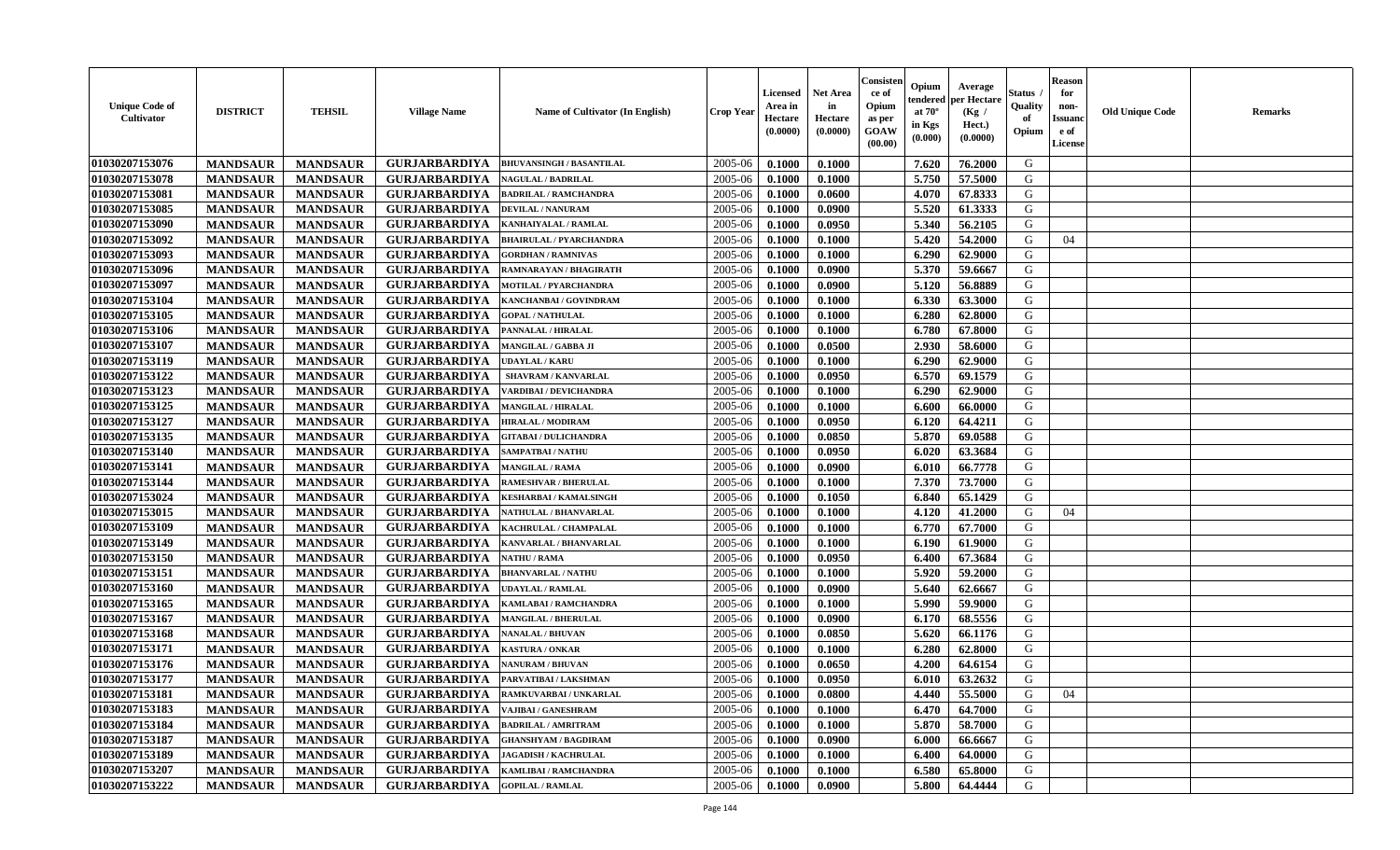| <b>Net Area</b><br>Status<br>for<br><b>Licensed</b><br>ce of<br>per Hectare<br>endered<br>Opium<br><b>Unique Code of</b><br>in<br>Quality<br>Area in<br>non-<br><b>DISTRICT</b><br><b>TEHSIL</b><br><b>Village Name</b><br><b>Name of Cultivator (In English)</b><br><b>Crop Year</b><br>at $70^\circ$<br>(Kg /<br><b>Cultivator</b><br>Hectare<br>of<br><b>Issuano</b><br>Hectare<br>as per<br>in Kgs<br>Hect.)<br>(0.0000)<br><b>GOAW</b><br>(0.0000)<br>Opium<br>e of<br>(0.0000)<br>$(\mathbf{0.000})$<br>(00.00)<br>License | <b>Old Unique Code</b><br><b>Remarks</b> |
|----------------------------------------------------------------------------------------------------------------------------------------------------------------------------------------------------------------------------------------------------------------------------------------------------------------------------------------------------------------------------------------------------------------------------------------------------------------------------------------------------------------------------------|------------------------------------------|
| 01030207153229<br>2005-06<br><b>MANDSAUR</b><br><b>MANDSAUR</b><br><b>GURJARBARDIYA</b><br>7.010<br>G<br><b>RAMPRASAD / RAMLAL</b><br>0.1000<br>0.1050<br>66.7619                                                                                                                                                                                                                                                                                                                                                                |                                          |
| 01030207153232<br><b>GURJARBARDIYA</b><br>2005-06<br>4.810<br>G<br><b>MANDSAUR</b><br><b>MANDSAUR</b><br>0.1000<br>0.0800<br>60.1250<br><b>KARULAL / RAMLAL</b>                                                                                                                                                                                                                                                                                                                                                                  |                                          |
| 01030207153233<br><b>MANDSAUR</b><br>5.870<br>G<br><b>MANDSAUR</b><br><b>GURJARBARDIYA</b><br>2005-06<br>0.1000<br>0.0950<br>61.7895<br><b>DHAPUBAI/GUMANIRAM</b>                                                                                                                                                                                                                                                                                                                                                                |                                          |
| 01030207153236<br><b>MANDSAUR</b><br><b>MANDSAUR</b><br><b>GURJARBARDIYA</b><br>2005-06<br>0.1000<br>0.1000<br>6.150<br>61.5000<br>G<br>MOHANLAL / KISHANLAL                                                                                                                                                                                                                                                                                                                                                                     |                                          |
| 01030207153247<br>0.0750<br><b>MANDSAUR</b><br><b>MANDSAUR</b><br><b>GURJARBARDIYA</b><br>2005-06<br>0.1000<br>4.170<br>55.6000<br>G<br>04<br>KAMLABAI / GIRDHARI                                                                                                                                                                                                                                                                                                                                                                |                                          |
| 01030207153253<br><b>MANDSAUR</b><br><b>MANDSAUR</b><br>6.360<br>G<br><b>GURJARBARDIYA</b><br>2005-06<br>0.1000<br>0.1000<br>63.6000<br>VARDICHANDRA / RAMDAYALDAS                                                                                                                                                                                                                                                                                                                                                               |                                          |
| 01030207153255<br><b>MANDSAUR</b><br><b>MANDSAUR</b><br><b>GURJARBARDIYA</b><br>2005-06<br>G<br>0.1000<br>0.0800<br>5.300<br>66.2500<br>RAMKUNVARBAI / BABULAL                                                                                                                                                                                                                                                                                                                                                                   |                                          |
| 01030207153258<br><b>GURJARBARDIYA</b><br>2005-06<br>5.850<br>G<br><b>MANDSAUR</b><br><b>MANDSAUR</b><br>0.1000<br>0.0950<br>61.5789<br><b>GOTAM / PYAR JI</b>                                                                                                                                                                                                                                                                                                                                                                   |                                          |
| 01030207153261<br>G<br><b>MANDSAUR</b><br><b>MANDSAUR</b><br><b>GURJARBARDIYA</b><br>2005-06<br>0.0850<br>5.100<br>PANNALAL / KARULAL<br>0.1000<br>60.0000                                                                                                                                                                                                                                                                                                                                                                       |                                          |
| G<br>01030207153264<br><b>GURJARBARDIYA</b><br>2005-06<br>5.930<br><b>MANDSAUR</b><br><b>MANDSAUR</b><br>0.0950<br>62.4211<br>DAYARAM / RADHAKISHAN<br>0.1000                                                                                                                                                                                                                                                                                                                                                                    |                                          |
| 6.550<br>G<br>01030207153267<br><b>MANDSAUR</b><br><b>MANDSAUR</b><br><b>GURJARBARDIYA</b><br>2005-06<br>0.1000<br>0.0950<br>68.9474<br>VINOD / KHEMRAJ                                                                                                                                                                                                                                                                                                                                                                          |                                          |
| 01030207153284<br><b>MANDSAUR</b><br><b>MANDSAUR</b><br>0.1000<br>G<br><b>GURJARBARDIYA</b><br>2005-06<br>0.1000<br>6.360<br>63.6000<br><b>GANESHRAM / TEKCHANDRA</b>                                                                                                                                                                                                                                                                                                                                                            |                                          |
| 01030207153287<br><b>MANDSAUR</b><br><b>MANDSAUR</b><br><b>GURJARBARDIYA</b><br>2005-06<br>0.0900<br>5.910<br>G<br>0.1000<br>65.6667<br>LALCHANDRA / MANGILAL                                                                                                                                                                                                                                                                                                                                                                    |                                          |
| 01030207153288<br><b>MANDSAUR</b><br>6.710<br>G<br><b>MANDSAUR</b><br><b>GURJARBARDIYA</b><br>2005-06<br>0.1000<br>0.1000<br>67.1000<br><b>CHANDBEE / NATHE KHAN</b>                                                                                                                                                                                                                                                                                                                                                             |                                          |
| 01030207153290<br><b>MANDSAUR</b><br><b>MANDSAUR</b><br><b>GURJARBARDIYA</b><br>2005-06<br>0.1000<br>0.1000<br>6.420<br>64.2000<br>G<br>SHAMBULAL / SHIVNARAYAN                                                                                                                                                                                                                                                                                                                                                                  |                                          |
| 01030207153291<br>G<br><b>MANDSAUR</b><br><b>MANDSAUR</b><br><b>GURJARBARDIYA</b><br>2005-06<br>0.1000<br>0.1000<br>6.110<br>61.1000<br>KAILASHCHANDRA / MODIRAM                                                                                                                                                                                                                                                                                                                                                                 |                                          |
| 01030207153273<br><b>GURJARBARDIYA</b><br>G<br><b>MANDSAUR</b><br><b>MANDSAUR</b><br>2005-06<br>57.5294<br><b>INDRABI / SUKHLAL</b><br>0.1000<br>0.0850<br>4.890                                                                                                                                                                                                                                                                                                                                                                 |                                          |
| 01030207153281<br>G<br><b>MANDSAUR</b><br><b>MANDSAUR</b><br><b>GURJARBARDIYA</b><br>2005-06<br>0.0950<br>6.350<br>66.8421<br><b>BHULIBAI/GOTAMLAL</b><br>0.1000                                                                                                                                                                                                                                                                                                                                                                 |                                          |
| 01030207153286<br><b>MANDSAUR</b><br>7.050<br><b>MANDSAUR</b><br><b>GURJARBARDIYA</b><br>2005-06<br>0.1000<br>0.1000<br>70.5000<br>G<br>SHYAMUBAI / MANNALAL                                                                                                                                                                                                                                                                                                                                                                     |                                          |
| 01030207153294<br><b>MANDSAUR</b><br><b>MANDSAUR</b><br><b>GURJARBARDIYA</b><br>2005-06<br>6.340<br>G<br>RADHESHYAM / RAMNIVAS<br>0.1000<br>0.1000<br>63.4000                                                                                                                                                                                                                                                                                                                                                                    |                                          |
| 01030207153295<br>G<br><b>MANDSAUR</b><br><b>MANDSAUR</b><br><b>GURJARBARDIYA</b><br>2005-06<br>0.1000<br>6.270<br>62.7000<br><b>BHANVARLAL / BHERULAL</b><br>0.1000                                                                                                                                                                                                                                                                                                                                                             |                                          |
| G<br>01030207153179<br><b>MANDSAUR</b><br><b>MANDSAUR</b><br><b>GURJARBARDIYA</b><br>2005-06<br>0.1000<br>0.1000<br>7.000<br>70.0000<br><b>BHANVARBAI/SHRILAL</b>                                                                                                                                                                                                                                                                                                                                                                |                                          |
| 01030207153210<br><b>MANDSAUR</b><br><b>MANDSAUR</b><br><b>GURJARBARDIYA</b><br>0.1000<br>G<br><b>JETRAM / BHANVARLAL</b><br>2005-06<br>0.1000<br>6.460<br>64.6000                                                                                                                                                                                                                                                                                                                                                               |                                          |
| 01030207153170<br>G<br><b>MANDSAUR</b><br><b>GURJARBARDIYA</b><br>2005-06<br><b>MANDSAUR</b><br>0.1000<br>0.0950<br>6.030<br>63.4737<br><b>BAGDIRAM / AMRITRAM</b>                                                                                                                                                                                                                                                                                                                                                               |                                          |
| 01030207153300<br>G<br><b>MANDSAUR</b><br><b>MANDSAUR</b><br><b>GURJARBARDIYA</b><br>2005-06<br>5.930<br><b>BASNTILAL / PANNALAL</b><br>0.1000<br>0.1000<br>59.3000                                                                                                                                                                                                                                                                                                                                                              |                                          |
| 01030207153030<br><b>MANDSAUR</b><br><b>MANDSAUR</b><br><b>GURJARBARDIYA</b><br>2005-06<br>G<br><b>MOHANLAL / RATANLAL</b><br>0.1000<br>0.1000<br>6.130<br>61.3000                                                                                                                                                                                                                                                                                                                                                               |                                          |
| G<br>01030207153113<br><b>MANDSAUR</b><br><b>MANDSAUR</b><br>2005-06<br>0.1000<br>6.640<br>66.4000<br><b>GURJARBARDIYA</b><br>NANDLAL / JAGANNATH<br>0.1000                                                                                                                                                                                                                                                                                                                                                                      |                                          |
| G<br>01030207153173<br><b>MANDSAUR</b><br><b>MANDSAUR</b><br>0.0550<br>66.5455<br><b>GURJARBARDIYA</b><br>2005-06<br>0.1000<br>3.660<br><b>RAGHUNATH / GOTAM</b>                                                                                                                                                                                                                                                                                                                                                                 |                                          |
| 01030207153099<br><b>MANDSAUR</b><br><b>MANDSAUR</b><br>5.380<br>59.7778<br>G<br><b>GURJARBARDIYA</b><br>2005-06<br>0.1000<br>0.0900<br><b>FAKIRCHANDRA / GOTAM</b>                                                                                                                                                                                                                                                                                                                                                              |                                          |
| 01030207153131<br><b>MANDSAUR</b><br><b>MANDSAUR</b><br><b>GURJARBARDIYA</b><br>2005-06<br>0.1000<br>0.1000<br>6.300<br>63.0000<br>G<br>MANGILAL / RAMLAL                                                                                                                                                                                                                                                                                                                                                                        |                                          |
| 01030207153178<br><b>MANDSAUR</b><br><b>MANDSAUR</b><br><b>GURJARBARDIYA</b><br>6.220<br>G<br>DEVILAL / KISHANLAL<br>2005-06<br>0.1000<br>0.0900<br>69.1111                                                                                                                                                                                                                                                                                                                                                                      |                                          |
| 01030207153056<br><b>GURJARBARDIYA</b><br>2005-06<br>G<br><b>MANDSAUR</b><br><b>MANDSAUR</b><br>RAMESHVAR / GANESHRAM<br>0.1000<br>0.1050<br>6.800<br>64.7619                                                                                                                                                                                                                                                                                                                                                                    |                                          |
| 01030207153148<br><b>GURJARBARDIYA</b><br>2005-06<br>G<br><b>MANDSAUR</b><br><b>MANDSAUR</b><br>0.1000<br>6.280<br>62.8000<br>0.1000<br>AXMINARAYAN / AMARA CHOTA                                                                                                                                                                                                                                                                                                                                                                |                                          |
| 01030207153158<br>G<br><b>MANDSAUR</b><br><b>MANDSAUR</b><br><b>GURJARBARDIYA</b><br>2005-06<br>0.0950<br>5.750<br>60.5263<br>0.1000<br>LAKSHMINARAYAN / AMRITRAM                                                                                                                                                                                                                                                                                                                                                                |                                          |
| G<br>01030207153020<br><b>GURJARBARDIYA</b><br>2005-06<br>0.1000<br>0.0950<br>6.080<br>64.0000<br><b>MANDSAUR</b><br><b>MANDSAUR</b><br><b>RAKESH / MOHANLAL</b>                                                                                                                                                                                                                                                                                                                                                                 |                                          |
| 01030207153270<br><b>MANDSAUR</b><br><b>MANDSAUR</b><br><b>GURJARBARDIYA</b><br>PREMKUNVAR / RATANLAL<br>$2005 - 06$<br>0.1000<br>0.0950<br>6.030<br>63.4737<br>G                                                                                                                                                                                                                                                                                                                                                                |                                          |
| 01030207153298<br>6.750<br>G<br><b>MANDSAUR</b><br><b>MANDSAUR</b><br><b>GURJARBARDIYA</b><br><b>MOTILAL / KALURAM</b><br>2005-06<br>0.1000<br>0.1000<br>67.5000                                                                                                                                                                                                                                                                                                                                                                 | NAME CHANGE                              |
| 01030207153182<br><b>MANDSAUR</b><br><b>MANDSAUR</b><br><b>GURJARBARDIYA</b><br>2005-06<br>0.1000<br>6.540<br>65.4000<br>G<br><b>BHAGATRAM / DEVRAM</b><br>0.1000                                                                                                                                                                                                                                                                                                                                                                |                                          |
| 01030207153006<br><b>MANDSAUR</b><br><b>GURJARBARDIYA</b><br>$\mathbf N$<br><b>MANDSAUR</b><br>SUKHLAL / DEVRAM URF JAMNALAL<br>2005-06<br>0.1000<br>0.0000                                                                                                                                                                                                                                                                                                                                                                      |                                          |
| 01030207153245<br>G<br><b>MANDSAUR</b><br><b>MANDSAUR</b><br><b>GURJARBARDIYA</b><br>2005-06<br>0.1000<br>0.1000<br>6.330<br>63.3000<br><b>BHUVANIRAM / CHENRAM</b>                                                                                                                                                                                                                                                                                                                                                              |                                          |
| 01030207153044<br><b>GURJARBARDIYA</b><br>G<br>2005-06<br><b>MANDSAUR</b><br><b>MANDSAUR</b><br><b>BALMUKAND / AMRITRAM</b><br>0.1000<br>0.1050<br>58.6667<br>6.160                                                                                                                                                                                                                                                                                                                                                              |                                          |
| 01030207153051<br><b>GURJARBARDIYA</b><br>G<br><b>MANDSAUR</b><br><b>MANDSAUR</b><br>2005-06<br>0.1050<br>6.590<br>62.7619<br><b>SURESHCHANDRA / HAJARILAL</b><br>0.1000                                                                                                                                                                                                                                                                                                                                                         |                                          |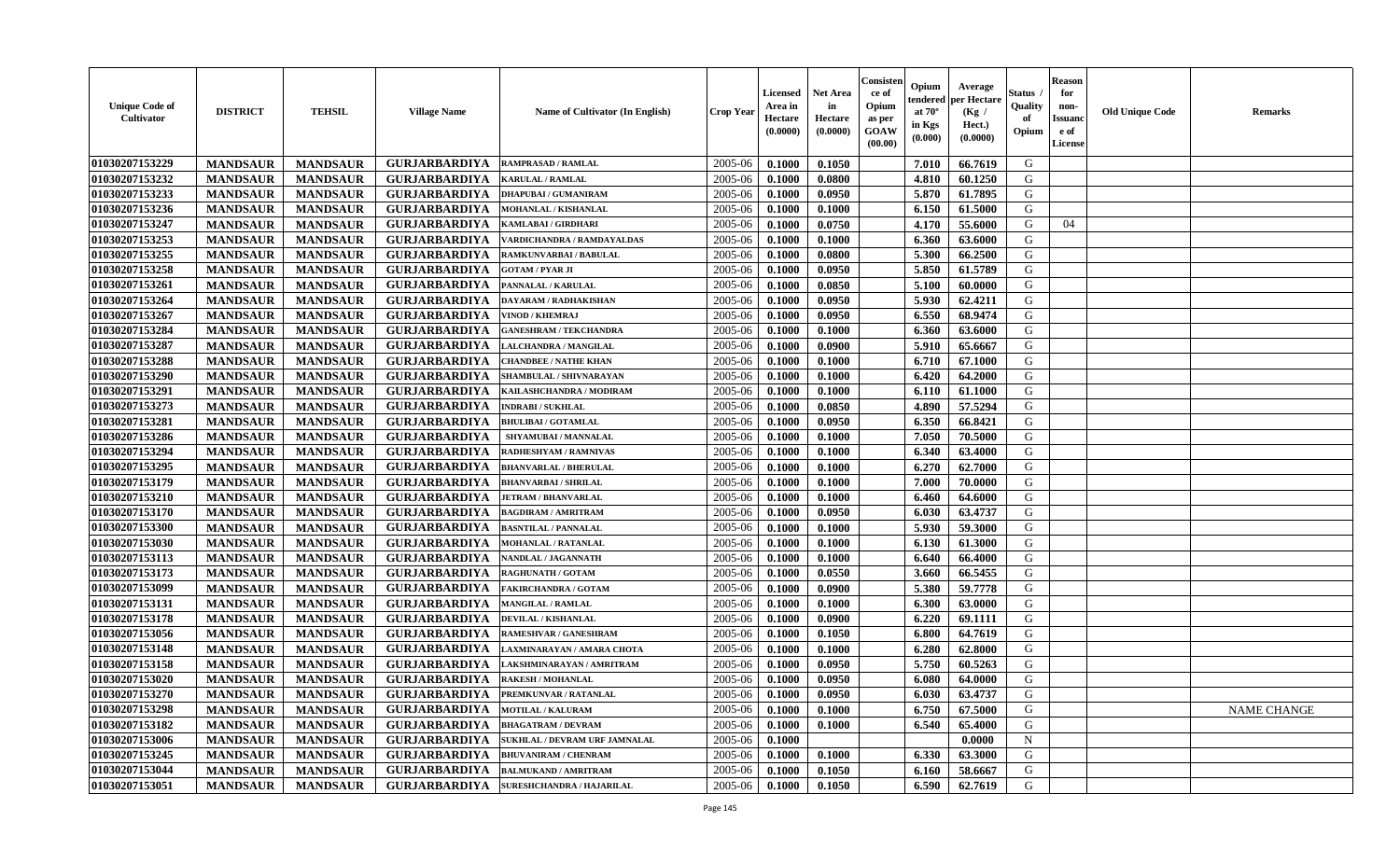| <b>GURJARBARDIYA</b><br>2005-06<br>G<br><b>MANDSAUR</b><br>0.1000<br>0.0950<br>5.340<br>56.2105<br><b>MANDSAUR</b><br><b>JUJHARLAL / BHAIRULAL</b><br><b>GURJARBARDIYA</b><br><b>MANDSAUR</b><br><b>MANDSAUR</b><br>2005-06<br>6.500<br>68.4211<br>G<br>0.1000<br>0.0950<br><b>MOHANLAL / RAMLAL</b><br><b>MANDSAUR</b><br><b>MANDSAUR</b><br><b>GURJARBARDIYA</b><br>0.0950<br>6.350<br>66.8421<br>G<br><b>BHAGATRAM / BHAIRULAL</b><br>2005-06<br>0.1000<br>G<br><b>MANDSAUR</b><br><b>MANDSAUR</b><br><b>GURJARBARDIYA</b><br>2005-06<br>0.1050<br>7.000<br>66.6667<br>RUKAMANIBAI / BASANTILAL<br>0.1000<br>G<br><b>ISHAKPUR</b><br><b>MANDSAUR</b><br><b>MANDSAUR</b><br>2005-06<br>0.1000<br>0.1050<br>6.080<br>57.9048<br>MOTYABAI / DEVRAM<br>G<br><b>MANDSAUR</b><br><b>MANDSAUR</b><br><b>ISHAKPUR</b><br>0.1000<br>67.0000<br><b>BHARATSINGH / KALURAM</b><br>2005-06<br>0.1000<br>6.700<br><b>MANDSAUR</b><br><b>MANDSAUR</b><br><b>ISHAKPUR</b><br>2005-06<br>0.1000<br>6.590<br>65.9000<br>G<br>0.1000<br><b>BABUBAI/KACHRU</b><br><b>ISHAKPUR</b><br>G<br><b>MANDSAUR</b><br><b>MANDSAUR</b><br>2005-06<br>6.480<br>61.7143<br><b>BHAGVATIBAI/DEVILAL</b><br>0.1000<br>0.1050<br><b>ISHAKPUR</b><br>G<br>01030207154027<br><b>MANDSAUR</b><br><b>MANDSAUR</b><br>2005-06<br>0.1050<br>6.450<br>61.4286<br><b>CHANDABAI / MOHANLAL</b><br>0.1000<br>G<br><b>ISHAKPUR</b><br>2005-06<br>5.890<br><b>MANDSAUR</b><br><b>MANDSAUR</b><br>0.1000<br>0.1000<br>58.9000<br>NANDLAL / BHERULAL<br><b>ISHAKPUR</b><br><b>MANDSAUR</b><br><b>MANDSAUR</b><br>G<br>2005-06<br>0.1000<br>0.1000<br>6.190<br>61.9000<br>PARASNATH / GOPALADAS<br>G<br><b>MANDSAUR</b><br><b>MANDSAUR</b><br><b>ISHAKPUR</b><br>0.1000<br>6.560<br>65.6000<br>2005-06<br>0.1000<br>RAJARAM / RADHAKISHAN<br><b>MANDSAUR</b><br><b>MANDSAUR</b><br><b>ISHAKPUR</b><br>2005-06<br>0.1000<br>6.420<br>64.2000<br>G<br><b>BHANVARLAL / KHEMRAJ</b><br>0.1000<br><b>MANDSAUR</b><br><b>MANDSAUR</b><br><b>ISHAKPUR</b><br>0.1000<br>6.020<br>G<br>2005-06<br>0.1000<br>60.2000<br><b>NAME CHANGE</b><br>NATHIBAI / MANGILAL<br><b>MANDSAUR</b><br><b>ISHAKPUR</b><br>G<br><b>MANDSAUR</b><br>2005-06<br>0.1000<br>0.1000<br>6.650<br>66.5000<br><b>KASHIRAM / GULAB</b><br><b>ISHAKPUR</b><br>6.500<br>G<br><b>MANDSAUR</b><br><b>MANDSAUR</b><br>2005-06<br>0.1000<br>0.1000<br>65.0000<br>RUKAMANIBAI / RAMA<br><b>ISHAKPUR</b><br>01030207154061<br>G<br><b>MANDSAUR</b><br><b>MANDSAUR</b><br>2005-06<br>0.1050<br>6.000<br>57.1429<br>05<br>0.1000<br><b>GITABAI/AMARSINGH</b><br><b>ISHAKPUR</b><br>G<br><b>MANDSAUR</b><br><b>MANDSAUR</b><br>2005-06<br>5.850<br>58.5000<br>0.1000<br>0.1000<br>RAMPRAHALAD / CHHAGANLAL<br><b>MANDSAUR</b><br><b>MANDSAUR</b><br><b>ISHAKPUR</b><br>0.1050<br>6.330<br>60.2857<br>G<br><b>GITABAI/SUKHLAL</b><br>2005-06<br>0.1000<br>01030207154062<br><b>MANDSAUR</b><br><b>MANDSAUR</b><br><b>ISHAKPUR</b><br>2005-06<br>0.1050<br>6.440<br>61.3333<br>G<br><b>JETRAM / BRADILAL</b><br>0.1000<br>01040209059253<br>01030207155002<br>2005-06<br>0.0950<br>6.300<br>66.3158<br>G<br><b>MANDSAUR</b><br><b>MANDSAUR</b><br><b>KAMALPURA</b><br>0.1000<br>RAMLAL / BHARATLAL<br>G<br>01030207155001<br><b>MANDSAUR</b><br><b>MANDSAUR</b><br><b>KAMALPURA</b><br>62.7500<br>2005-06<br>0.1000<br>0.0800<br>5.020<br>MANGILAL / KACHRU MALI<br>01030207155007<br><b>MANDSAUR</b><br><b>MANDSAUR</b><br><b>KAMALPURA</b><br>0.0000<br>N<br><b>NAME CHANGE</b><br>PEPKUNVAR / BHANVARSINGH<br>2005-06<br>0.1000<br>01030207155011<br><b>KAMALPURA</b><br>G<br><b>MANDSAUR</b><br><b>MANDSAUR</b><br>2005-06<br>0.0900<br>5.990<br>66.5556<br>0.1000<br><b>HARISINGH / NARSINGH</b><br>01030207155016<br><b>KAMALPURA</b><br>G<br><b>MANDSAUR</b><br><b>MANDSAUR</b><br>2005-06<br>5.260<br>58.4444<br>0.1000<br>0.0900<br><b>BHUVAN / DEVA</b><br>01030207155022<br>G<br><b>MANDSAUR</b><br><b>KAMALPURA</b><br>2005-06<br>69.2000<br><b>MANDSAUR</b><br>LACHHIRAM / MANNALAL<br>0.1000<br>0.1000<br>6.920<br><b>KAMALPURA</b><br>01030207155026<br><b>MANDSAUR</b><br><b>MANDSAUR</b><br>2005-06<br>0.1000<br>0.0000<br>N<br><b>RAMLAL / SAWRUP</b><br>6.550<br>G<br>01030207155027<br><b>MANDSAUR</b><br><b>MANDSAUR</b><br><b>KAMALPURA</b><br>0.0950<br>2005-06<br>0.1000<br>68.9474<br><b>BHAGIRATH / GODHA</b><br>G<br>01030207155032<br><b>MANDSAUR</b><br><b>MANDSAUR</b><br><b>KAMALPURA</b><br>2005-06<br>64.5263<br><b>BHANVARLAL / BHERULAL</b><br>0.1000<br>0.0950<br>6.130<br>01030207155014<br><b>MANDSAUR</b><br><b>MANDSAUR</b><br><b>KAMALPURA</b><br>5.280<br>G<br>2005-06<br>0.1000<br>0.0900<br>58.6667<br>SOHANBAI / SALAGRAM<br>01030207155030<br><b>MANDSAUR</b><br><b>MANDSAUR</b><br><b>KAMALPURA</b><br>2005-06<br>67.4444<br>G<br><b>JHUJHAR / NANURAM</b><br>0.1000<br>0.0900<br>6.070<br>01030207155039<br>G<br><b>KAMALPURA</b><br>2005-06<br>6.550<br><b>MANDSAUR</b><br><b>MANDSAUR</b><br>0.1000<br>0.0950<br>68.9474<br>JUJHARLAL / MANGILAL<br>G<br>01030207155040<br><b>KAMALPURA</b><br>2005-06<br>6.520<br><b>MANDSAUR</b><br><b>MANDSAUR</b><br>0.1000<br>0.1000<br>65.2000<br><b>BHAGATRAM / SHIVLAL</b><br>G<br>01030207156026<br><b>MANDSAUR</b><br><b>LACCHAKHEDI</b><br>2005-06<br>0.1000<br>68.9000<br><b>MANDSAUR</b><br><b>BHERULAL / BHAGATRAM</b><br>0.1000<br>6.890<br>01030207156001<br>0.0950<br>6.570<br>69.1579<br>G<br><b>MANDSAUR</b><br><b>MANDSAUR</b><br><b>LACCHAKHEDI</b><br>2005-06<br>0.1000<br><b>SHANTILAL / HIRALAL</b><br>01030207156002<br><b>LACCHAKHEDI</b><br>0.1000<br>$6.570$  <br>65.7000<br>G<br><b>MANDSAUR</b><br>MANDSAUR<br><b>JAGDISH / BHAGATRAM</b><br>$2005 - 06$<br>0.1000<br>G<br>01030207156003<br><b>MANDSAUR</b><br><b>MANDSAUR</b><br><b>LACCHAKHEDI</b><br>2005-06<br>0.1000<br>0.0950<br>6.330<br>66.6316<br><b>RADHESHYAM / BAPULAL</b><br>0.1050<br>G<br>01030207156005<br><b>MANDSAUR</b><br><b>MANDSAUR</b><br><b>LACCHAKHEDI</b><br>2005-06<br>0.1000<br>6.610<br>62.9524<br>VISHNULAL / CHAMPALAL<br>01030207156010<br><b>MANDSAUR</b><br><b>MANDSAUR</b><br><b>LACCHAKHEDI</b><br>0.0950<br>G<br>2005-06<br>0.1000<br>6.000<br>63.1579<br><b>MANSINGH / BHANVARLAL</b><br>01030207156011<br><b>LACCHAKHEDI</b><br>G<br><b>MANDSAUR</b><br><b>MANDSAUR</b><br>2005-06<br>0.1000<br>6.750<br>67.5000<br><b>BALARAM / BAPULAL</b><br>0.1000<br>01030207156012<br><b>LACCHAKHEDI</b><br>G<br><b>MANDSAUR</b><br>2005-06<br><b>MANDSAUR</b><br><b>BALMUKAND / BHAGATRAM</b><br>0.1000<br>0.1000<br>6.540<br>65.4000<br>01030207156015<br><b>LACCHAKHEDI</b><br>G<br><b>MANDSAUR</b><br><b>MANDSAUR</b><br>2005-06<br>0.1000<br>6.450<br>64.5000<br><b>BHAGVATILAL / JAGANNATH</b><br>0.1000 | <b>Unique Code of</b><br>Cultivator | <b>DISTRICT</b> | <b>TEHSIL</b> | <b>Village Name</b> | Name of Cultivator (In English) | <b>Crop Year</b> | <b>Licensed</b><br>Area in<br>Hectare<br>(0.0000) | <b>Net Area</b><br>in<br>Hectare<br>(0.0000) | Consister<br>ce of<br>Opium<br>as per<br><b>GOAW</b><br>(00.00) | Opium<br>endered<br>at $70^{\circ}$<br>in Kgs<br>$(\mathbf{0.000})$ | Average<br>per Hectare<br>(Kg /<br>Hect.)<br>(0.0000) | Status<br>Quality<br>of<br>Opium | <b>Reason</b><br>for<br>non-<br><b>Issuand</b><br>e of<br>License | <b>Old Unique Code</b> | <b>Remarks</b> |
|--------------------------------------------------------------------------------------------------------------------------------------------------------------------------------------------------------------------------------------------------------------------------------------------------------------------------------------------------------------------------------------------------------------------------------------------------------------------------------------------------------------------------------------------------------------------------------------------------------------------------------------------------------------------------------------------------------------------------------------------------------------------------------------------------------------------------------------------------------------------------------------------------------------------------------------------------------------------------------------------------------------------------------------------------------------------------------------------------------------------------------------------------------------------------------------------------------------------------------------------------------------------------------------------------------------------------------------------------------------------------------------------------------------------------------------------------------------------------------------------------------------------------------------------------------------------------------------------------------------------------------------------------------------------------------------------------------------------------------------------------------------------------------------------------------------------------------------------------------------------------------------------------------------------------------------------------------------------------------------------------------------------------------------------------------------------------------------------------------------------------------------------------------------------------------------------------------------------------------------------------------------------------------------------------------------------------------------------------------------------------------------------------------------------------------------------------------------------------------------------------------------------------------------------------------------------------------------------------------------------------------------------------------------------------------------------------------------------------------------------------------------------------------------------------------------------------------------------------------------------------------------------------------------------------------------------------------------------------------------------------------------------------------------------------------------------------------------------------------------------------------------------------------------------------------------------------------------------------------------------------------------------------------------------------------------------------------------------------------------------------------------------------------------------------------------------------------------------------------------------------------------------------------------------------------------------------------------------------------------------------------------------------------------------------------------------------------------------------------------------------------------------------------------------------------------------------------------------------------------------------------------------------------------------------------------------------------------------------------------------------------------------------------------------------------------------------------------------------------------------------------------------------------------------------------------------------------------------------------------------------------------------------------------------------------------------------------------------------------------------------------------------------------------------------------------------------------------------------------------------------------------------------------------------------------------------------------------------------------------------------------------------------------------------------------------------------------------------------------------------------------------------------------------------------------------------------------------------------------------------------------------------------------------------------------------------------------------------------------------------------------------------------------------------------------------------------------------------------------------------------------------------------------------------------------------------------------------------------------------------------------------------------------------------------------------------------------------------------------------------------------------------------------------------------------------------------------------------------------------------------------------------------------------------------------------------------------------------------------------------------------------------------------------------------------------------------------------------------------------------------------------------------------------------------------------------------------------------------------------------------------------------------------------------------------------------------------------------------------------------------------------------------------------------------------------------------------------------------------------------------------------------------------------------------------------------------------------------------------------------------------------------------------------------------------------------------------------------------------------------------------------------------------------------------------------------------------------------------------------------------------------------------------------------------------------------------------------------------------------------------------------------------------------------------------------------------------------|-------------------------------------|-----------------|---------------|---------------------|---------------------------------|------------------|---------------------------------------------------|----------------------------------------------|-----------------------------------------------------------------|---------------------------------------------------------------------|-------------------------------------------------------|----------------------------------|-------------------------------------------------------------------|------------------------|----------------|
|                                                                                                                                                                                                                                                                                                                                                                                                                                                                                                                                                                                                                                                                                                                                                                                                                                                                                                                                                                                                                                                                                                                                                                                                                                                                                                                                                                                                                                                                                                                                                                                                                                                                                                                                                                                                                                                                                                                                                                                                                                                                                                                                                                                                                                                                                                                                                                                                                                                                                                                                                                                                                                                                                                                                                                                                                                                                                                                                                                                                                                                                                                                                                                                                                                                                                                                                                                                                                                                                                                                                                                                                                                                                                                                                                                                                                                                                                                                                                                                                                                                                                                                                                                                                                                                                                                                                                                                                                                                                                                                                                                                                                                                                                                                                                                                                                                                                                                                                                                                                                                                                                                                                                                                                                                                                                                                                                                                                                                                                                                                                                                                                                                                                                                                                                                                                                                                                                                                                                                                                                                                                                                                                                                                                                                                                                                                                                                                                                                                                                                                                                                                                                                                                                                              | 01030207153069                      |                 |               |                     |                                 |                  |                                                   |                                              |                                                                 |                                                                     |                                                       |                                  |                                                                   |                        |                |
|                                                                                                                                                                                                                                                                                                                                                                                                                                                                                                                                                                                                                                                                                                                                                                                                                                                                                                                                                                                                                                                                                                                                                                                                                                                                                                                                                                                                                                                                                                                                                                                                                                                                                                                                                                                                                                                                                                                                                                                                                                                                                                                                                                                                                                                                                                                                                                                                                                                                                                                                                                                                                                                                                                                                                                                                                                                                                                                                                                                                                                                                                                                                                                                                                                                                                                                                                                                                                                                                                                                                                                                                                                                                                                                                                                                                                                                                                                                                                                                                                                                                                                                                                                                                                                                                                                                                                                                                                                                                                                                                                                                                                                                                                                                                                                                                                                                                                                                                                                                                                                                                                                                                                                                                                                                                                                                                                                                                                                                                                                                                                                                                                                                                                                                                                                                                                                                                                                                                                                                                                                                                                                                                                                                                                                                                                                                                                                                                                                                                                                                                                                                                                                                                                                              | 01030207153033                      |                 |               |                     |                                 |                  |                                                   |                                              |                                                                 |                                                                     |                                                       |                                  |                                                                   |                        |                |
|                                                                                                                                                                                                                                                                                                                                                                                                                                                                                                                                                                                                                                                                                                                                                                                                                                                                                                                                                                                                                                                                                                                                                                                                                                                                                                                                                                                                                                                                                                                                                                                                                                                                                                                                                                                                                                                                                                                                                                                                                                                                                                                                                                                                                                                                                                                                                                                                                                                                                                                                                                                                                                                                                                                                                                                                                                                                                                                                                                                                                                                                                                                                                                                                                                                                                                                                                                                                                                                                                                                                                                                                                                                                                                                                                                                                                                                                                                                                                                                                                                                                                                                                                                                                                                                                                                                                                                                                                                                                                                                                                                                                                                                                                                                                                                                                                                                                                                                                                                                                                                                                                                                                                                                                                                                                                                                                                                                                                                                                                                                                                                                                                                                                                                                                                                                                                                                                                                                                                                                                                                                                                                                                                                                                                                                                                                                                                                                                                                                                                                                                                                                                                                                                                                              | 01030207153145                      |                 |               |                     |                                 |                  |                                                   |                                              |                                                                 |                                                                     |                                                       |                                  |                                                                   |                        |                |
|                                                                                                                                                                                                                                                                                                                                                                                                                                                                                                                                                                                                                                                                                                                                                                                                                                                                                                                                                                                                                                                                                                                                                                                                                                                                                                                                                                                                                                                                                                                                                                                                                                                                                                                                                                                                                                                                                                                                                                                                                                                                                                                                                                                                                                                                                                                                                                                                                                                                                                                                                                                                                                                                                                                                                                                                                                                                                                                                                                                                                                                                                                                                                                                                                                                                                                                                                                                                                                                                                                                                                                                                                                                                                                                                                                                                                                                                                                                                                                                                                                                                                                                                                                                                                                                                                                                                                                                                                                                                                                                                                                                                                                                                                                                                                                                                                                                                                                                                                                                                                                                                                                                                                                                                                                                                                                                                                                                                                                                                                                                                                                                                                                                                                                                                                                                                                                                                                                                                                                                                                                                                                                                                                                                                                                                                                                                                                                                                                                                                                                                                                                                                                                                                                                              | 01030207153156                      |                 |               |                     |                                 |                  |                                                   |                                              |                                                                 |                                                                     |                                                       |                                  |                                                                   |                        |                |
|                                                                                                                                                                                                                                                                                                                                                                                                                                                                                                                                                                                                                                                                                                                                                                                                                                                                                                                                                                                                                                                                                                                                                                                                                                                                                                                                                                                                                                                                                                                                                                                                                                                                                                                                                                                                                                                                                                                                                                                                                                                                                                                                                                                                                                                                                                                                                                                                                                                                                                                                                                                                                                                                                                                                                                                                                                                                                                                                                                                                                                                                                                                                                                                                                                                                                                                                                                                                                                                                                                                                                                                                                                                                                                                                                                                                                                                                                                                                                                                                                                                                                                                                                                                                                                                                                                                                                                                                                                                                                                                                                                                                                                                                                                                                                                                                                                                                                                                                                                                                                                                                                                                                                                                                                                                                                                                                                                                                                                                                                                                                                                                                                                                                                                                                                                                                                                                                                                                                                                                                                                                                                                                                                                                                                                                                                                                                                                                                                                                                                                                                                                                                                                                                                                              | 01030207154005                      |                 |               |                     |                                 |                  |                                                   |                                              |                                                                 |                                                                     |                                                       |                                  |                                                                   |                        |                |
|                                                                                                                                                                                                                                                                                                                                                                                                                                                                                                                                                                                                                                                                                                                                                                                                                                                                                                                                                                                                                                                                                                                                                                                                                                                                                                                                                                                                                                                                                                                                                                                                                                                                                                                                                                                                                                                                                                                                                                                                                                                                                                                                                                                                                                                                                                                                                                                                                                                                                                                                                                                                                                                                                                                                                                                                                                                                                                                                                                                                                                                                                                                                                                                                                                                                                                                                                                                                                                                                                                                                                                                                                                                                                                                                                                                                                                                                                                                                                                                                                                                                                                                                                                                                                                                                                                                                                                                                                                                                                                                                                                                                                                                                                                                                                                                                                                                                                                                                                                                                                                                                                                                                                                                                                                                                                                                                                                                                                                                                                                                                                                                                                                                                                                                                                                                                                                                                                                                                                                                                                                                                                                                                                                                                                                                                                                                                                                                                                                                                                                                                                                                                                                                                                                              | 01030207154012                      |                 |               |                     |                                 |                  |                                                   |                                              |                                                                 |                                                                     |                                                       |                                  |                                                                   |                        |                |
|                                                                                                                                                                                                                                                                                                                                                                                                                                                                                                                                                                                                                                                                                                                                                                                                                                                                                                                                                                                                                                                                                                                                                                                                                                                                                                                                                                                                                                                                                                                                                                                                                                                                                                                                                                                                                                                                                                                                                                                                                                                                                                                                                                                                                                                                                                                                                                                                                                                                                                                                                                                                                                                                                                                                                                                                                                                                                                                                                                                                                                                                                                                                                                                                                                                                                                                                                                                                                                                                                                                                                                                                                                                                                                                                                                                                                                                                                                                                                                                                                                                                                                                                                                                                                                                                                                                                                                                                                                                                                                                                                                                                                                                                                                                                                                                                                                                                                                                                                                                                                                                                                                                                                                                                                                                                                                                                                                                                                                                                                                                                                                                                                                                                                                                                                                                                                                                                                                                                                                                                                                                                                                                                                                                                                                                                                                                                                                                                                                                                                                                                                                                                                                                                                                              | 01030207154014                      |                 |               |                     |                                 |                  |                                                   |                                              |                                                                 |                                                                     |                                                       |                                  |                                                                   |                        |                |
|                                                                                                                                                                                                                                                                                                                                                                                                                                                                                                                                                                                                                                                                                                                                                                                                                                                                                                                                                                                                                                                                                                                                                                                                                                                                                                                                                                                                                                                                                                                                                                                                                                                                                                                                                                                                                                                                                                                                                                                                                                                                                                                                                                                                                                                                                                                                                                                                                                                                                                                                                                                                                                                                                                                                                                                                                                                                                                                                                                                                                                                                                                                                                                                                                                                                                                                                                                                                                                                                                                                                                                                                                                                                                                                                                                                                                                                                                                                                                                                                                                                                                                                                                                                                                                                                                                                                                                                                                                                                                                                                                                                                                                                                                                                                                                                                                                                                                                                                                                                                                                                                                                                                                                                                                                                                                                                                                                                                                                                                                                                                                                                                                                                                                                                                                                                                                                                                                                                                                                                                                                                                                                                                                                                                                                                                                                                                                                                                                                                                                                                                                                                                                                                                                                              | 01030207154018                      |                 |               |                     |                                 |                  |                                                   |                                              |                                                                 |                                                                     |                                                       |                                  |                                                                   |                        |                |
|                                                                                                                                                                                                                                                                                                                                                                                                                                                                                                                                                                                                                                                                                                                                                                                                                                                                                                                                                                                                                                                                                                                                                                                                                                                                                                                                                                                                                                                                                                                                                                                                                                                                                                                                                                                                                                                                                                                                                                                                                                                                                                                                                                                                                                                                                                                                                                                                                                                                                                                                                                                                                                                                                                                                                                                                                                                                                                                                                                                                                                                                                                                                                                                                                                                                                                                                                                                                                                                                                                                                                                                                                                                                                                                                                                                                                                                                                                                                                                                                                                                                                                                                                                                                                                                                                                                                                                                                                                                                                                                                                                                                                                                                                                                                                                                                                                                                                                                                                                                                                                                                                                                                                                                                                                                                                                                                                                                                                                                                                                                                                                                                                                                                                                                                                                                                                                                                                                                                                                                                                                                                                                                                                                                                                                                                                                                                                                                                                                                                                                                                                                                                                                                                                                              |                                     |                 |               |                     |                                 |                  |                                                   |                                              |                                                                 |                                                                     |                                                       |                                  |                                                                   |                        |                |
|                                                                                                                                                                                                                                                                                                                                                                                                                                                                                                                                                                                                                                                                                                                                                                                                                                                                                                                                                                                                                                                                                                                                                                                                                                                                                                                                                                                                                                                                                                                                                                                                                                                                                                                                                                                                                                                                                                                                                                                                                                                                                                                                                                                                                                                                                                                                                                                                                                                                                                                                                                                                                                                                                                                                                                                                                                                                                                                                                                                                                                                                                                                                                                                                                                                                                                                                                                                                                                                                                                                                                                                                                                                                                                                                                                                                                                                                                                                                                                                                                                                                                                                                                                                                                                                                                                                                                                                                                                                                                                                                                                                                                                                                                                                                                                                                                                                                                                                                                                                                                                                                                                                                                                                                                                                                                                                                                                                                                                                                                                                                                                                                                                                                                                                                                                                                                                                                                                                                                                                                                                                                                                                                                                                                                                                                                                                                                                                                                                                                                                                                                                                                                                                                                                              | 01030207154029                      |                 |               |                     |                                 |                  |                                                   |                                              |                                                                 |                                                                     |                                                       |                                  |                                                                   |                        |                |
|                                                                                                                                                                                                                                                                                                                                                                                                                                                                                                                                                                                                                                                                                                                                                                                                                                                                                                                                                                                                                                                                                                                                                                                                                                                                                                                                                                                                                                                                                                                                                                                                                                                                                                                                                                                                                                                                                                                                                                                                                                                                                                                                                                                                                                                                                                                                                                                                                                                                                                                                                                                                                                                                                                                                                                                                                                                                                                                                                                                                                                                                                                                                                                                                                                                                                                                                                                                                                                                                                                                                                                                                                                                                                                                                                                                                                                                                                                                                                                                                                                                                                                                                                                                                                                                                                                                                                                                                                                                                                                                                                                                                                                                                                                                                                                                                                                                                                                                                                                                                                                                                                                                                                                                                                                                                                                                                                                                                                                                                                                                                                                                                                                                                                                                                                                                                                                                                                                                                                                                                                                                                                                                                                                                                                                                                                                                                                                                                                                                                                                                                                                                                                                                                                                              | 01030207154032                      |                 |               |                     |                                 |                  |                                                   |                                              |                                                                 |                                                                     |                                                       |                                  |                                                                   |                        |                |
|                                                                                                                                                                                                                                                                                                                                                                                                                                                                                                                                                                                                                                                                                                                                                                                                                                                                                                                                                                                                                                                                                                                                                                                                                                                                                                                                                                                                                                                                                                                                                                                                                                                                                                                                                                                                                                                                                                                                                                                                                                                                                                                                                                                                                                                                                                                                                                                                                                                                                                                                                                                                                                                                                                                                                                                                                                                                                                                                                                                                                                                                                                                                                                                                                                                                                                                                                                                                                                                                                                                                                                                                                                                                                                                                                                                                                                                                                                                                                                                                                                                                                                                                                                                                                                                                                                                                                                                                                                                                                                                                                                                                                                                                                                                                                                                                                                                                                                                                                                                                                                                                                                                                                                                                                                                                                                                                                                                                                                                                                                                                                                                                                                                                                                                                                                                                                                                                                                                                                                                                                                                                                                                                                                                                                                                                                                                                                                                                                                                                                                                                                                                                                                                                                                              | 01030207154050                      |                 |               |                     |                                 |                  |                                                   |                                              |                                                                 |                                                                     |                                                       |                                  |                                                                   |                        |                |
|                                                                                                                                                                                                                                                                                                                                                                                                                                                                                                                                                                                                                                                                                                                                                                                                                                                                                                                                                                                                                                                                                                                                                                                                                                                                                                                                                                                                                                                                                                                                                                                                                                                                                                                                                                                                                                                                                                                                                                                                                                                                                                                                                                                                                                                                                                                                                                                                                                                                                                                                                                                                                                                                                                                                                                                                                                                                                                                                                                                                                                                                                                                                                                                                                                                                                                                                                                                                                                                                                                                                                                                                                                                                                                                                                                                                                                                                                                                                                                                                                                                                                                                                                                                                                                                                                                                                                                                                                                                                                                                                                                                                                                                                                                                                                                                                                                                                                                                                                                                                                                                                                                                                                                                                                                                                                                                                                                                                                                                                                                                                                                                                                                                                                                                                                                                                                                                                                                                                                                                                                                                                                                                                                                                                                                                                                                                                                                                                                                                                                                                                                                                                                                                                                                              | 01030207154051                      |                 |               |                     |                                 |                  |                                                   |                                              |                                                                 |                                                                     |                                                       |                                  |                                                                   |                        |                |
|                                                                                                                                                                                                                                                                                                                                                                                                                                                                                                                                                                                                                                                                                                                                                                                                                                                                                                                                                                                                                                                                                                                                                                                                                                                                                                                                                                                                                                                                                                                                                                                                                                                                                                                                                                                                                                                                                                                                                                                                                                                                                                                                                                                                                                                                                                                                                                                                                                                                                                                                                                                                                                                                                                                                                                                                                                                                                                                                                                                                                                                                                                                                                                                                                                                                                                                                                                                                                                                                                                                                                                                                                                                                                                                                                                                                                                                                                                                                                                                                                                                                                                                                                                                                                                                                                                                                                                                                                                                                                                                                                                                                                                                                                                                                                                                                                                                                                                                                                                                                                                                                                                                                                                                                                                                                                                                                                                                                                                                                                                                                                                                                                                                                                                                                                                                                                                                                                                                                                                                                                                                                                                                                                                                                                                                                                                                                                                                                                                                                                                                                                                                                                                                                                                              | 01030207154007                      |                 |               |                     |                                 |                  |                                                   |                                              |                                                                 |                                                                     |                                                       |                                  |                                                                   |                        |                |
|                                                                                                                                                                                                                                                                                                                                                                                                                                                                                                                                                                                                                                                                                                                                                                                                                                                                                                                                                                                                                                                                                                                                                                                                                                                                                                                                                                                                                                                                                                                                                                                                                                                                                                                                                                                                                                                                                                                                                                                                                                                                                                                                                                                                                                                                                                                                                                                                                                                                                                                                                                                                                                                                                                                                                                                                                                                                                                                                                                                                                                                                                                                                                                                                                                                                                                                                                                                                                                                                                                                                                                                                                                                                                                                                                                                                                                                                                                                                                                                                                                                                                                                                                                                                                                                                                                                                                                                                                                                                                                                                                                                                                                                                                                                                                                                                                                                                                                                                                                                                                                                                                                                                                                                                                                                                                                                                                                                                                                                                                                                                                                                                                                                                                                                                                                                                                                                                                                                                                                                                                                                                                                                                                                                                                                                                                                                                                                                                                                                                                                                                                                                                                                                                                                              | 01030207154028                      |                 |               |                     |                                 |                  |                                                   |                                              |                                                                 |                                                                     |                                                       |                                  |                                                                   |                        |                |
|                                                                                                                                                                                                                                                                                                                                                                                                                                                                                                                                                                                                                                                                                                                                                                                                                                                                                                                                                                                                                                                                                                                                                                                                                                                                                                                                                                                                                                                                                                                                                                                                                                                                                                                                                                                                                                                                                                                                                                                                                                                                                                                                                                                                                                                                                                                                                                                                                                                                                                                                                                                                                                                                                                                                                                                                                                                                                                                                                                                                                                                                                                                                                                                                                                                                                                                                                                                                                                                                                                                                                                                                                                                                                                                                                                                                                                                                                                                                                                                                                                                                                                                                                                                                                                                                                                                                                                                                                                                                                                                                                                                                                                                                                                                                                                                                                                                                                                                                                                                                                                                                                                                                                                                                                                                                                                                                                                                                                                                                                                                                                                                                                                                                                                                                                                                                                                                                                                                                                                                                                                                                                                                                                                                                                                                                                                                                                                                                                                                                                                                                                                                                                                                                                                              | 01030207154045                      |                 |               |                     |                                 |                  |                                                   |                                              |                                                                 |                                                                     |                                                       |                                  |                                                                   |                        |                |
|                                                                                                                                                                                                                                                                                                                                                                                                                                                                                                                                                                                                                                                                                                                                                                                                                                                                                                                                                                                                                                                                                                                                                                                                                                                                                                                                                                                                                                                                                                                                                                                                                                                                                                                                                                                                                                                                                                                                                                                                                                                                                                                                                                                                                                                                                                                                                                                                                                                                                                                                                                                                                                                                                                                                                                                                                                                                                                                                                                                                                                                                                                                                                                                                                                                                                                                                                                                                                                                                                                                                                                                                                                                                                                                                                                                                                                                                                                                                                                                                                                                                                                                                                                                                                                                                                                                                                                                                                                                                                                                                                                                                                                                                                                                                                                                                                                                                                                                                                                                                                                                                                                                                                                                                                                                                                                                                                                                                                                                                                                                                                                                                                                                                                                                                                                                                                                                                                                                                                                                                                                                                                                                                                                                                                                                                                                                                                                                                                                                                                                                                                                                                                                                                                                              |                                     |                 |               |                     |                                 |                  |                                                   |                                              |                                                                 |                                                                     |                                                       |                                  |                                                                   |                        |                |
|                                                                                                                                                                                                                                                                                                                                                                                                                                                                                                                                                                                                                                                                                                                                                                                                                                                                                                                                                                                                                                                                                                                                                                                                                                                                                                                                                                                                                                                                                                                                                                                                                                                                                                                                                                                                                                                                                                                                                                                                                                                                                                                                                                                                                                                                                                                                                                                                                                                                                                                                                                                                                                                                                                                                                                                                                                                                                                                                                                                                                                                                                                                                                                                                                                                                                                                                                                                                                                                                                                                                                                                                                                                                                                                                                                                                                                                                                                                                                                                                                                                                                                                                                                                                                                                                                                                                                                                                                                                                                                                                                                                                                                                                                                                                                                                                                                                                                                                                                                                                                                                                                                                                                                                                                                                                                                                                                                                                                                                                                                                                                                                                                                                                                                                                                                                                                                                                                                                                                                                                                                                                                                                                                                                                                                                                                                                                                                                                                                                                                                                                                                                                                                                                                                              | 01030207154019                      |                 |               |                     |                                 |                  |                                                   |                                              |                                                                 |                                                                     |                                                       |                                  |                                                                   |                        |                |
|                                                                                                                                                                                                                                                                                                                                                                                                                                                                                                                                                                                                                                                                                                                                                                                                                                                                                                                                                                                                                                                                                                                                                                                                                                                                                                                                                                                                                                                                                                                                                                                                                                                                                                                                                                                                                                                                                                                                                                                                                                                                                                                                                                                                                                                                                                                                                                                                                                                                                                                                                                                                                                                                                                                                                                                                                                                                                                                                                                                                                                                                                                                                                                                                                                                                                                                                                                                                                                                                                                                                                                                                                                                                                                                                                                                                                                                                                                                                                                                                                                                                                                                                                                                                                                                                                                                                                                                                                                                                                                                                                                                                                                                                                                                                                                                                                                                                                                                                                                                                                                                                                                                                                                                                                                                                                                                                                                                                                                                                                                                                                                                                                                                                                                                                                                                                                                                                                                                                                                                                                                                                                                                                                                                                                                                                                                                                                                                                                                                                                                                                                                                                                                                                                                              | 01030207154003                      |                 |               |                     |                                 |                  |                                                   |                                              |                                                                 |                                                                     |                                                       |                                  |                                                                   |                        |                |
|                                                                                                                                                                                                                                                                                                                                                                                                                                                                                                                                                                                                                                                                                                                                                                                                                                                                                                                                                                                                                                                                                                                                                                                                                                                                                                                                                                                                                                                                                                                                                                                                                                                                                                                                                                                                                                                                                                                                                                                                                                                                                                                                                                                                                                                                                                                                                                                                                                                                                                                                                                                                                                                                                                                                                                                                                                                                                                                                                                                                                                                                                                                                                                                                                                                                                                                                                                                                                                                                                                                                                                                                                                                                                                                                                                                                                                                                                                                                                                                                                                                                                                                                                                                                                                                                                                                                                                                                                                                                                                                                                                                                                                                                                                                                                                                                                                                                                                                                                                                                                                                                                                                                                                                                                                                                                                                                                                                                                                                                                                                                                                                                                                                                                                                                                                                                                                                                                                                                                                                                                                                                                                                                                                                                                                                                                                                                                                                                                                                                                                                                                                                                                                                                                                              |                                     |                 |               |                     |                                 |                  |                                                   |                                              |                                                                 |                                                                     |                                                       |                                  |                                                                   |                        |                |
|                                                                                                                                                                                                                                                                                                                                                                                                                                                                                                                                                                                                                                                                                                                                                                                                                                                                                                                                                                                                                                                                                                                                                                                                                                                                                                                                                                                                                                                                                                                                                                                                                                                                                                                                                                                                                                                                                                                                                                                                                                                                                                                                                                                                                                                                                                                                                                                                                                                                                                                                                                                                                                                                                                                                                                                                                                                                                                                                                                                                                                                                                                                                                                                                                                                                                                                                                                                                                                                                                                                                                                                                                                                                                                                                                                                                                                                                                                                                                                                                                                                                                                                                                                                                                                                                                                                                                                                                                                                                                                                                                                                                                                                                                                                                                                                                                                                                                                                                                                                                                                                                                                                                                                                                                                                                                                                                                                                                                                                                                                                                                                                                                                                                                                                                                                                                                                                                                                                                                                                                                                                                                                                                                                                                                                                                                                                                                                                                                                                                                                                                                                                                                                                                                                              |                                     |                 |               |                     |                                 |                  |                                                   |                                              |                                                                 |                                                                     |                                                       |                                  |                                                                   |                        |                |
|                                                                                                                                                                                                                                                                                                                                                                                                                                                                                                                                                                                                                                                                                                                                                                                                                                                                                                                                                                                                                                                                                                                                                                                                                                                                                                                                                                                                                                                                                                                                                                                                                                                                                                                                                                                                                                                                                                                                                                                                                                                                                                                                                                                                                                                                                                                                                                                                                                                                                                                                                                                                                                                                                                                                                                                                                                                                                                                                                                                                                                                                                                                                                                                                                                                                                                                                                                                                                                                                                                                                                                                                                                                                                                                                                                                                                                                                                                                                                                                                                                                                                                                                                                                                                                                                                                                                                                                                                                                                                                                                                                                                                                                                                                                                                                                                                                                                                                                                                                                                                                                                                                                                                                                                                                                                                                                                                                                                                                                                                                                                                                                                                                                                                                                                                                                                                                                                                                                                                                                                                                                                                                                                                                                                                                                                                                                                                                                                                                                                                                                                                                                                                                                                                                              |                                     |                 |               |                     |                                 |                  |                                                   |                                              |                                                                 |                                                                     |                                                       |                                  |                                                                   |                        |                |
|                                                                                                                                                                                                                                                                                                                                                                                                                                                                                                                                                                                                                                                                                                                                                                                                                                                                                                                                                                                                                                                                                                                                                                                                                                                                                                                                                                                                                                                                                                                                                                                                                                                                                                                                                                                                                                                                                                                                                                                                                                                                                                                                                                                                                                                                                                                                                                                                                                                                                                                                                                                                                                                                                                                                                                                                                                                                                                                                                                                                                                                                                                                                                                                                                                                                                                                                                                                                                                                                                                                                                                                                                                                                                                                                                                                                                                                                                                                                                                                                                                                                                                                                                                                                                                                                                                                                                                                                                                                                                                                                                                                                                                                                                                                                                                                                                                                                                                                                                                                                                                                                                                                                                                                                                                                                                                                                                                                                                                                                                                                                                                                                                                                                                                                                                                                                                                                                                                                                                                                                                                                                                                                                                                                                                                                                                                                                                                                                                                                                                                                                                                                                                                                                                                              |                                     |                 |               |                     |                                 |                  |                                                   |                                              |                                                                 |                                                                     |                                                       |                                  |                                                                   |                        |                |
|                                                                                                                                                                                                                                                                                                                                                                                                                                                                                                                                                                                                                                                                                                                                                                                                                                                                                                                                                                                                                                                                                                                                                                                                                                                                                                                                                                                                                                                                                                                                                                                                                                                                                                                                                                                                                                                                                                                                                                                                                                                                                                                                                                                                                                                                                                                                                                                                                                                                                                                                                                                                                                                                                                                                                                                                                                                                                                                                                                                                                                                                                                                                                                                                                                                                                                                                                                                                                                                                                                                                                                                                                                                                                                                                                                                                                                                                                                                                                                                                                                                                                                                                                                                                                                                                                                                                                                                                                                                                                                                                                                                                                                                                                                                                                                                                                                                                                                                                                                                                                                                                                                                                                                                                                                                                                                                                                                                                                                                                                                                                                                                                                                                                                                                                                                                                                                                                                                                                                                                                                                                                                                                                                                                                                                                                                                                                                                                                                                                                                                                                                                                                                                                                                                              |                                     |                 |               |                     |                                 |                  |                                                   |                                              |                                                                 |                                                                     |                                                       |                                  |                                                                   |                        |                |
|                                                                                                                                                                                                                                                                                                                                                                                                                                                                                                                                                                                                                                                                                                                                                                                                                                                                                                                                                                                                                                                                                                                                                                                                                                                                                                                                                                                                                                                                                                                                                                                                                                                                                                                                                                                                                                                                                                                                                                                                                                                                                                                                                                                                                                                                                                                                                                                                                                                                                                                                                                                                                                                                                                                                                                                                                                                                                                                                                                                                                                                                                                                                                                                                                                                                                                                                                                                                                                                                                                                                                                                                                                                                                                                                                                                                                                                                                                                                                                                                                                                                                                                                                                                                                                                                                                                                                                                                                                                                                                                                                                                                                                                                                                                                                                                                                                                                                                                                                                                                                                                                                                                                                                                                                                                                                                                                                                                                                                                                                                                                                                                                                                                                                                                                                                                                                                                                                                                                                                                                                                                                                                                                                                                                                                                                                                                                                                                                                                                                                                                                                                                                                                                                                                              |                                     |                 |               |                     |                                 |                  |                                                   |                                              |                                                                 |                                                                     |                                                       |                                  |                                                                   |                        |                |
|                                                                                                                                                                                                                                                                                                                                                                                                                                                                                                                                                                                                                                                                                                                                                                                                                                                                                                                                                                                                                                                                                                                                                                                                                                                                                                                                                                                                                                                                                                                                                                                                                                                                                                                                                                                                                                                                                                                                                                                                                                                                                                                                                                                                                                                                                                                                                                                                                                                                                                                                                                                                                                                                                                                                                                                                                                                                                                                                                                                                                                                                                                                                                                                                                                                                                                                                                                                                                                                                                                                                                                                                                                                                                                                                                                                                                                                                                                                                                                                                                                                                                                                                                                                                                                                                                                                                                                                                                                                                                                                                                                                                                                                                                                                                                                                                                                                                                                                                                                                                                                                                                                                                                                                                                                                                                                                                                                                                                                                                                                                                                                                                                                                                                                                                                                                                                                                                                                                                                                                                                                                                                                                                                                                                                                                                                                                                                                                                                                                                                                                                                                                                                                                                                                              |                                     |                 |               |                     |                                 |                  |                                                   |                                              |                                                                 |                                                                     |                                                       |                                  |                                                                   |                        |                |
|                                                                                                                                                                                                                                                                                                                                                                                                                                                                                                                                                                                                                                                                                                                                                                                                                                                                                                                                                                                                                                                                                                                                                                                                                                                                                                                                                                                                                                                                                                                                                                                                                                                                                                                                                                                                                                                                                                                                                                                                                                                                                                                                                                                                                                                                                                                                                                                                                                                                                                                                                                                                                                                                                                                                                                                                                                                                                                                                                                                                                                                                                                                                                                                                                                                                                                                                                                                                                                                                                                                                                                                                                                                                                                                                                                                                                                                                                                                                                                                                                                                                                                                                                                                                                                                                                                                                                                                                                                                                                                                                                                                                                                                                                                                                                                                                                                                                                                                                                                                                                                                                                                                                                                                                                                                                                                                                                                                                                                                                                                                                                                                                                                                                                                                                                                                                                                                                                                                                                                                                                                                                                                                                                                                                                                                                                                                                                                                                                                                                                                                                                                                                                                                                                                              |                                     |                 |               |                     |                                 |                  |                                                   |                                              |                                                                 |                                                                     |                                                       |                                  |                                                                   |                        |                |
|                                                                                                                                                                                                                                                                                                                                                                                                                                                                                                                                                                                                                                                                                                                                                                                                                                                                                                                                                                                                                                                                                                                                                                                                                                                                                                                                                                                                                                                                                                                                                                                                                                                                                                                                                                                                                                                                                                                                                                                                                                                                                                                                                                                                                                                                                                                                                                                                                                                                                                                                                                                                                                                                                                                                                                                                                                                                                                                                                                                                                                                                                                                                                                                                                                                                                                                                                                                                                                                                                                                                                                                                                                                                                                                                                                                                                                                                                                                                                                                                                                                                                                                                                                                                                                                                                                                                                                                                                                                                                                                                                                                                                                                                                                                                                                                                                                                                                                                                                                                                                                                                                                                                                                                                                                                                                                                                                                                                                                                                                                                                                                                                                                                                                                                                                                                                                                                                                                                                                                                                                                                                                                                                                                                                                                                                                                                                                                                                                                                                                                                                                                                                                                                                                                              |                                     |                 |               |                     |                                 |                  |                                                   |                                              |                                                                 |                                                                     |                                                       |                                  |                                                                   |                        |                |
|                                                                                                                                                                                                                                                                                                                                                                                                                                                                                                                                                                                                                                                                                                                                                                                                                                                                                                                                                                                                                                                                                                                                                                                                                                                                                                                                                                                                                                                                                                                                                                                                                                                                                                                                                                                                                                                                                                                                                                                                                                                                                                                                                                                                                                                                                                                                                                                                                                                                                                                                                                                                                                                                                                                                                                                                                                                                                                                                                                                                                                                                                                                                                                                                                                                                                                                                                                                                                                                                                                                                                                                                                                                                                                                                                                                                                                                                                                                                                                                                                                                                                                                                                                                                                                                                                                                                                                                                                                                                                                                                                                                                                                                                                                                                                                                                                                                                                                                                                                                                                                                                                                                                                                                                                                                                                                                                                                                                                                                                                                                                                                                                                                                                                                                                                                                                                                                                                                                                                                                                                                                                                                                                                                                                                                                                                                                                                                                                                                                                                                                                                                                                                                                                                                              |                                     |                 |               |                     |                                 |                  |                                                   |                                              |                                                                 |                                                                     |                                                       |                                  |                                                                   |                        |                |
|                                                                                                                                                                                                                                                                                                                                                                                                                                                                                                                                                                                                                                                                                                                                                                                                                                                                                                                                                                                                                                                                                                                                                                                                                                                                                                                                                                                                                                                                                                                                                                                                                                                                                                                                                                                                                                                                                                                                                                                                                                                                                                                                                                                                                                                                                                                                                                                                                                                                                                                                                                                                                                                                                                                                                                                                                                                                                                                                                                                                                                                                                                                                                                                                                                                                                                                                                                                                                                                                                                                                                                                                                                                                                                                                                                                                                                                                                                                                                                                                                                                                                                                                                                                                                                                                                                                                                                                                                                                                                                                                                                                                                                                                                                                                                                                                                                                                                                                                                                                                                                                                                                                                                                                                                                                                                                                                                                                                                                                                                                                                                                                                                                                                                                                                                                                                                                                                                                                                                                                                                                                                                                                                                                                                                                                                                                                                                                                                                                                                                                                                                                                                                                                                                                              |                                     |                 |               |                     |                                 |                  |                                                   |                                              |                                                                 |                                                                     |                                                       |                                  |                                                                   |                        |                |
|                                                                                                                                                                                                                                                                                                                                                                                                                                                                                                                                                                                                                                                                                                                                                                                                                                                                                                                                                                                                                                                                                                                                                                                                                                                                                                                                                                                                                                                                                                                                                                                                                                                                                                                                                                                                                                                                                                                                                                                                                                                                                                                                                                                                                                                                                                                                                                                                                                                                                                                                                                                                                                                                                                                                                                                                                                                                                                                                                                                                                                                                                                                                                                                                                                                                                                                                                                                                                                                                                                                                                                                                                                                                                                                                                                                                                                                                                                                                                                                                                                                                                                                                                                                                                                                                                                                                                                                                                                                                                                                                                                                                                                                                                                                                                                                                                                                                                                                                                                                                                                                                                                                                                                                                                                                                                                                                                                                                                                                                                                                                                                                                                                                                                                                                                                                                                                                                                                                                                                                                                                                                                                                                                                                                                                                                                                                                                                                                                                                                                                                                                                                                                                                                                                              |                                     |                 |               |                     |                                 |                  |                                                   |                                              |                                                                 |                                                                     |                                                       |                                  |                                                                   |                        |                |
|                                                                                                                                                                                                                                                                                                                                                                                                                                                                                                                                                                                                                                                                                                                                                                                                                                                                                                                                                                                                                                                                                                                                                                                                                                                                                                                                                                                                                                                                                                                                                                                                                                                                                                                                                                                                                                                                                                                                                                                                                                                                                                                                                                                                                                                                                                                                                                                                                                                                                                                                                                                                                                                                                                                                                                                                                                                                                                                                                                                                                                                                                                                                                                                                                                                                                                                                                                                                                                                                                                                                                                                                                                                                                                                                                                                                                                                                                                                                                                                                                                                                                                                                                                                                                                                                                                                                                                                                                                                                                                                                                                                                                                                                                                                                                                                                                                                                                                                                                                                                                                                                                                                                                                                                                                                                                                                                                                                                                                                                                                                                                                                                                                                                                                                                                                                                                                                                                                                                                                                                                                                                                                                                                                                                                                                                                                                                                                                                                                                                                                                                                                                                                                                                                                              |                                     |                 |               |                     |                                 |                  |                                                   |                                              |                                                                 |                                                                     |                                                       |                                  |                                                                   |                        |                |
|                                                                                                                                                                                                                                                                                                                                                                                                                                                                                                                                                                                                                                                                                                                                                                                                                                                                                                                                                                                                                                                                                                                                                                                                                                                                                                                                                                                                                                                                                                                                                                                                                                                                                                                                                                                                                                                                                                                                                                                                                                                                                                                                                                                                                                                                                                                                                                                                                                                                                                                                                                                                                                                                                                                                                                                                                                                                                                                                                                                                                                                                                                                                                                                                                                                                                                                                                                                                                                                                                                                                                                                                                                                                                                                                                                                                                                                                                                                                                                                                                                                                                                                                                                                                                                                                                                                                                                                                                                                                                                                                                                                                                                                                                                                                                                                                                                                                                                                                                                                                                                                                                                                                                                                                                                                                                                                                                                                                                                                                                                                                                                                                                                                                                                                                                                                                                                                                                                                                                                                                                                                                                                                                                                                                                                                                                                                                                                                                                                                                                                                                                                                                                                                                                                              |                                     |                 |               |                     |                                 |                  |                                                   |                                              |                                                                 |                                                                     |                                                       |                                  |                                                                   |                        |                |
|                                                                                                                                                                                                                                                                                                                                                                                                                                                                                                                                                                                                                                                                                                                                                                                                                                                                                                                                                                                                                                                                                                                                                                                                                                                                                                                                                                                                                                                                                                                                                                                                                                                                                                                                                                                                                                                                                                                                                                                                                                                                                                                                                                                                                                                                                                                                                                                                                                                                                                                                                                                                                                                                                                                                                                                                                                                                                                                                                                                                                                                                                                                                                                                                                                                                                                                                                                                                                                                                                                                                                                                                                                                                                                                                                                                                                                                                                                                                                                                                                                                                                                                                                                                                                                                                                                                                                                                                                                                                                                                                                                                                                                                                                                                                                                                                                                                                                                                                                                                                                                                                                                                                                                                                                                                                                                                                                                                                                                                                                                                                                                                                                                                                                                                                                                                                                                                                                                                                                                                                                                                                                                                                                                                                                                                                                                                                                                                                                                                                                                                                                                                                                                                                                                              |                                     |                 |               |                     |                                 |                  |                                                   |                                              |                                                                 |                                                                     |                                                       |                                  |                                                                   |                        |                |
|                                                                                                                                                                                                                                                                                                                                                                                                                                                                                                                                                                                                                                                                                                                                                                                                                                                                                                                                                                                                                                                                                                                                                                                                                                                                                                                                                                                                                                                                                                                                                                                                                                                                                                                                                                                                                                                                                                                                                                                                                                                                                                                                                                                                                                                                                                                                                                                                                                                                                                                                                                                                                                                                                                                                                                                                                                                                                                                                                                                                                                                                                                                                                                                                                                                                                                                                                                                                                                                                                                                                                                                                                                                                                                                                                                                                                                                                                                                                                                                                                                                                                                                                                                                                                                                                                                                                                                                                                                                                                                                                                                                                                                                                                                                                                                                                                                                                                                                                                                                                                                                                                                                                                                                                                                                                                                                                                                                                                                                                                                                                                                                                                                                                                                                                                                                                                                                                                                                                                                                                                                                                                                                                                                                                                                                                                                                                                                                                                                                                                                                                                                                                                                                                                                              |                                     |                 |               |                     |                                 |                  |                                                   |                                              |                                                                 |                                                                     |                                                       |                                  |                                                                   |                        |                |
|                                                                                                                                                                                                                                                                                                                                                                                                                                                                                                                                                                                                                                                                                                                                                                                                                                                                                                                                                                                                                                                                                                                                                                                                                                                                                                                                                                                                                                                                                                                                                                                                                                                                                                                                                                                                                                                                                                                                                                                                                                                                                                                                                                                                                                                                                                                                                                                                                                                                                                                                                                                                                                                                                                                                                                                                                                                                                                                                                                                                                                                                                                                                                                                                                                                                                                                                                                                                                                                                                                                                                                                                                                                                                                                                                                                                                                                                                                                                                                                                                                                                                                                                                                                                                                                                                                                                                                                                                                                                                                                                                                                                                                                                                                                                                                                                                                                                                                                                                                                                                                                                                                                                                                                                                                                                                                                                                                                                                                                                                                                                                                                                                                                                                                                                                                                                                                                                                                                                                                                                                                                                                                                                                                                                                                                                                                                                                                                                                                                                                                                                                                                                                                                                                                              |                                     |                 |               |                     |                                 |                  |                                                   |                                              |                                                                 |                                                                     |                                                       |                                  |                                                                   |                        |                |
|                                                                                                                                                                                                                                                                                                                                                                                                                                                                                                                                                                                                                                                                                                                                                                                                                                                                                                                                                                                                                                                                                                                                                                                                                                                                                                                                                                                                                                                                                                                                                                                                                                                                                                                                                                                                                                                                                                                                                                                                                                                                                                                                                                                                                                                                                                                                                                                                                                                                                                                                                                                                                                                                                                                                                                                                                                                                                                                                                                                                                                                                                                                                                                                                                                                                                                                                                                                                                                                                                                                                                                                                                                                                                                                                                                                                                                                                                                                                                                                                                                                                                                                                                                                                                                                                                                                                                                                                                                                                                                                                                                                                                                                                                                                                                                                                                                                                                                                                                                                                                                                                                                                                                                                                                                                                                                                                                                                                                                                                                                                                                                                                                                                                                                                                                                                                                                                                                                                                                                                                                                                                                                                                                                                                                                                                                                                                                                                                                                                                                                                                                                                                                                                                                                              |                                     |                 |               |                     |                                 |                  |                                                   |                                              |                                                                 |                                                                     |                                                       |                                  |                                                                   |                        |                |
|                                                                                                                                                                                                                                                                                                                                                                                                                                                                                                                                                                                                                                                                                                                                                                                                                                                                                                                                                                                                                                                                                                                                                                                                                                                                                                                                                                                                                                                                                                                                                                                                                                                                                                                                                                                                                                                                                                                                                                                                                                                                                                                                                                                                                                                                                                                                                                                                                                                                                                                                                                                                                                                                                                                                                                                                                                                                                                                                                                                                                                                                                                                                                                                                                                                                                                                                                                                                                                                                                                                                                                                                                                                                                                                                                                                                                                                                                                                                                                                                                                                                                                                                                                                                                                                                                                                                                                                                                                                                                                                                                                                                                                                                                                                                                                                                                                                                                                                                                                                                                                                                                                                                                                                                                                                                                                                                                                                                                                                                                                                                                                                                                                                                                                                                                                                                                                                                                                                                                                                                                                                                                                                                                                                                                                                                                                                                                                                                                                                                                                                                                                                                                                                                                                              |                                     |                 |               |                     |                                 |                  |                                                   |                                              |                                                                 |                                                                     |                                                       |                                  |                                                                   |                        |                |
|                                                                                                                                                                                                                                                                                                                                                                                                                                                                                                                                                                                                                                                                                                                                                                                                                                                                                                                                                                                                                                                                                                                                                                                                                                                                                                                                                                                                                                                                                                                                                                                                                                                                                                                                                                                                                                                                                                                                                                                                                                                                                                                                                                                                                                                                                                                                                                                                                                                                                                                                                                                                                                                                                                                                                                                                                                                                                                                                                                                                                                                                                                                                                                                                                                                                                                                                                                                                                                                                                                                                                                                                                                                                                                                                                                                                                                                                                                                                                                                                                                                                                                                                                                                                                                                                                                                                                                                                                                                                                                                                                                                                                                                                                                                                                                                                                                                                                                                                                                                                                                                                                                                                                                                                                                                                                                                                                                                                                                                                                                                                                                                                                                                                                                                                                                                                                                                                                                                                                                                                                                                                                                                                                                                                                                                                                                                                                                                                                                                                                                                                                                                                                                                                                                              |                                     |                 |               |                     |                                 |                  |                                                   |                                              |                                                                 |                                                                     |                                                       |                                  |                                                                   |                        |                |
|                                                                                                                                                                                                                                                                                                                                                                                                                                                                                                                                                                                                                                                                                                                                                                                                                                                                                                                                                                                                                                                                                                                                                                                                                                                                                                                                                                                                                                                                                                                                                                                                                                                                                                                                                                                                                                                                                                                                                                                                                                                                                                                                                                                                                                                                                                                                                                                                                                                                                                                                                                                                                                                                                                                                                                                                                                                                                                                                                                                                                                                                                                                                                                                                                                                                                                                                                                                                                                                                                                                                                                                                                                                                                                                                                                                                                                                                                                                                                                                                                                                                                                                                                                                                                                                                                                                                                                                                                                                                                                                                                                                                                                                                                                                                                                                                                                                                                                                                                                                                                                                                                                                                                                                                                                                                                                                                                                                                                                                                                                                                                                                                                                                                                                                                                                                                                                                                                                                                                                                                                                                                                                                                                                                                                                                                                                                                                                                                                                                                                                                                                                                                                                                                                                              |                                     |                 |               |                     |                                 |                  |                                                   |                                              |                                                                 |                                                                     |                                                       |                                  |                                                                   |                        |                |
|                                                                                                                                                                                                                                                                                                                                                                                                                                                                                                                                                                                                                                                                                                                                                                                                                                                                                                                                                                                                                                                                                                                                                                                                                                                                                                                                                                                                                                                                                                                                                                                                                                                                                                                                                                                                                                                                                                                                                                                                                                                                                                                                                                                                                                                                                                                                                                                                                                                                                                                                                                                                                                                                                                                                                                                                                                                                                                                                                                                                                                                                                                                                                                                                                                                                                                                                                                                                                                                                                                                                                                                                                                                                                                                                                                                                                                                                                                                                                                                                                                                                                                                                                                                                                                                                                                                                                                                                                                                                                                                                                                                                                                                                                                                                                                                                                                                                                                                                                                                                                                                                                                                                                                                                                                                                                                                                                                                                                                                                                                                                                                                                                                                                                                                                                                                                                                                                                                                                                                                                                                                                                                                                                                                                                                                                                                                                                                                                                                                                                                                                                                                                                                                                                                              |                                     |                 |               |                     |                                 |                  |                                                   |                                              |                                                                 |                                                                     |                                                       |                                  |                                                                   |                        |                |
|                                                                                                                                                                                                                                                                                                                                                                                                                                                                                                                                                                                                                                                                                                                                                                                                                                                                                                                                                                                                                                                                                                                                                                                                                                                                                                                                                                                                                                                                                                                                                                                                                                                                                                                                                                                                                                                                                                                                                                                                                                                                                                                                                                                                                                                                                                                                                                                                                                                                                                                                                                                                                                                                                                                                                                                                                                                                                                                                                                                                                                                                                                                                                                                                                                                                                                                                                                                                                                                                                                                                                                                                                                                                                                                                                                                                                                                                                                                                                                                                                                                                                                                                                                                                                                                                                                                                                                                                                                                                                                                                                                                                                                                                                                                                                                                                                                                                                                                                                                                                                                                                                                                                                                                                                                                                                                                                                                                                                                                                                                                                                                                                                                                                                                                                                                                                                                                                                                                                                                                                                                                                                                                                                                                                                                                                                                                                                                                                                                                                                                                                                                                                                                                                                                              |                                     |                 |               |                     |                                 |                  |                                                   |                                              |                                                                 |                                                                     |                                                       |                                  |                                                                   |                        |                |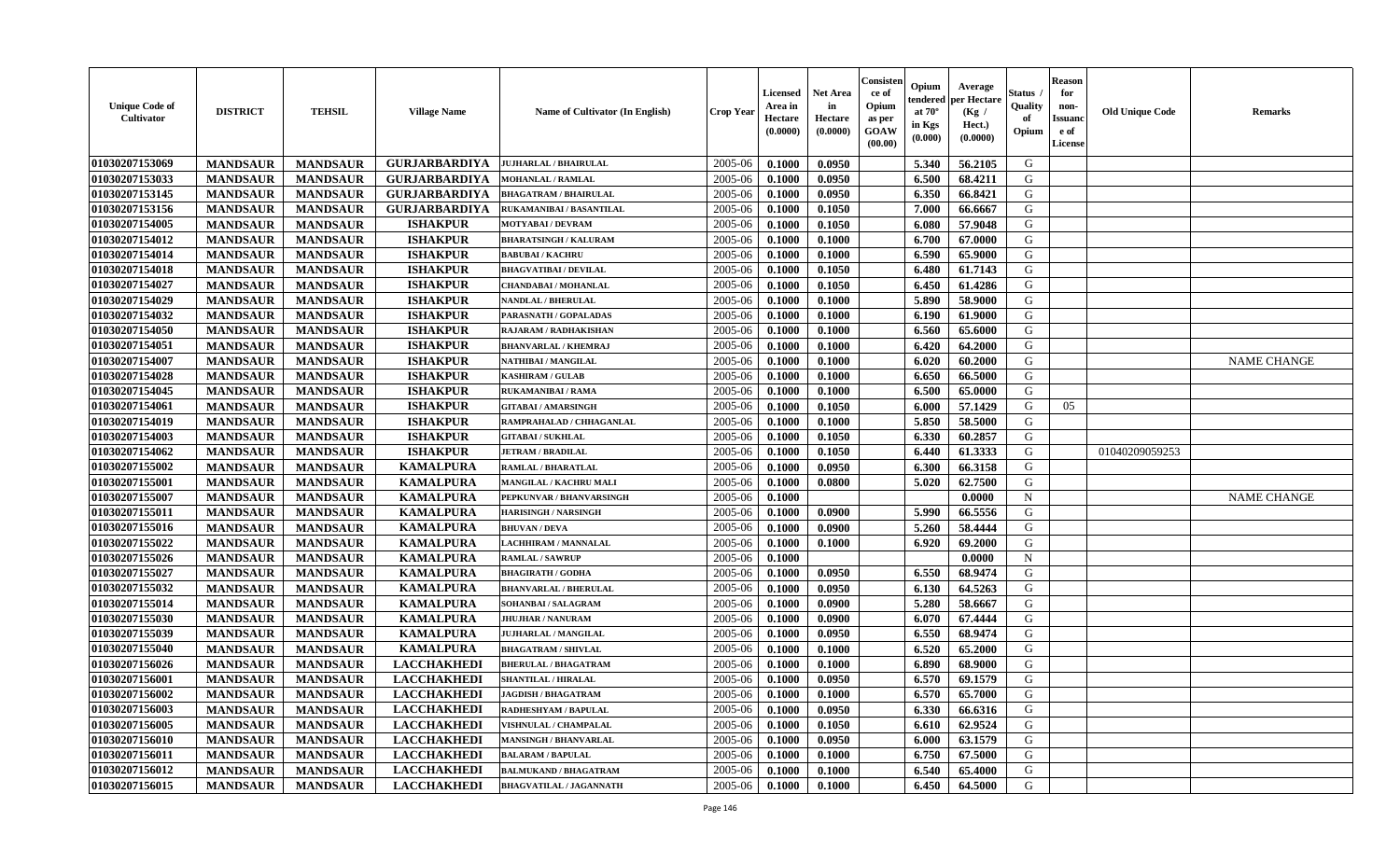| <b>Unique Code of</b><br><b>Cultivator</b> | <b>DISTRICT</b> | <b>TEHSIL</b>   | <b>Village Name</b> | Name of Cultivator (In English)    | <b>Crop Year</b> | Licensed<br>Area in<br>Hectare<br>(0.0000) | Net Area<br>in<br>Hectare<br>(0.0000) | Consisteı<br>ce of<br>Opium<br>as per<br>GOAW<br>(00.00) | Opium<br>endered<br>at $70^\circ$<br>in Kgs<br>(0.000) | Average<br>per Hectare<br>(Kg /<br>Hect.)<br>(0.0000) | Status<br>Quality<br>of<br>Opium | <b>Reason</b><br>for<br>non-<br>Issuano<br>e of<br>License | <b>Old Unique Code</b> | Remarks            |
|--------------------------------------------|-----------------|-----------------|---------------------|------------------------------------|------------------|--------------------------------------------|---------------------------------------|----------------------------------------------------------|--------------------------------------------------------|-------------------------------------------------------|----------------------------------|------------------------------------------------------------|------------------------|--------------------|
| 01030207156016                             | <b>MANDSAUR</b> | <b>MANDSAUR</b> | <b>LACCHAKHEDI</b>  | MOHANLAL / KESHURAM                | 2005-06          | 0.1000                                     | 0.1000                                |                                                          | 7.120                                                  | 71.2000                                               | G                                |                                                            |                        |                    |
| 01030207156017                             | <b>MANDSAUR</b> | <b>MANDSAUR</b> | <b>LACCHAKHEDI</b>  | <b>BAPULAL / KANHAIYALAL</b>       | 2005-06          | 0.1000                                     | 0.0950                                |                                                          | 6.060                                                  | 63.7895                                               | G                                |                                                            |                        |                    |
| 01030207156018                             | <b>MANDSAUR</b> | <b>MANDSAUR</b> | <b>LACCHAKHEDI</b>  | RAMKANYABAI / RAMGOPAL             | 2005-06          | 0.1000                                     | 0.1000                                |                                                          | 6.560                                                  | 65.6000                                               | G                                |                                                            |                        |                    |
| 01030207156019                             | <b>MANDSAUR</b> | <b>MANDSAUR</b> | <b>LACCHAKHEDI</b>  | MEHATABSINGH / ONKARLAL            | 2005-06          | 0.1000                                     | 0.0950                                |                                                          | 6.270                                                  | 66.0000                                               | G                                |                                                            |                        |                    |
| 01030207156020                             | <b>MANDSAUR</b> | <b>MANDSAUR</b> | <b>LACCHAKHEDI</b>  | <b>KASTURIBAI / BHERULAL</b>       | 2005-06          | 0.1000                                     | 0.1050                                |                                                          | 6.360                                                  | 60.5714                                               | G                                |                                                            |                        |                    |
| 01030207156021                             | <b>MANDSAUR</b> | <b>MANDSAUR</b> | <b>LACCHAKHEDI</b>  | MOHANLAL / NANURAM                 | 2005-06          | 0.1000                                     | 0.1000                                |                                                          | 6.340                                                  | 63.4000                                               | G                                |                                                            |                        |                    |
| 01030207156024                             | <b>MANDSAUR</b> | <b>MANDSAUR</b> | <b>LACCHAKHEDI</b>  | <b>BALDEV / MOHANLAL</b>           | 2005-06          | 0.1000                                     | 0.1050                                |                                                          | 6.970                                                  | 66.3810                                               | G                                |                                                            |                        |                    |
| 01030207156027                             | <b>MANDSAUR</b> | <b>MANDSAUR</b> | <b>LACCHAKHEDI</b>  | <b>JAGANNATH / BHAVARLAL</b>       | 2005-06          | 0.1000                                     | 0.0950                                |                                                          | 5.850                                                  | 61.5789                                               | G                                |                                                            |                        |                    |
| 01030207156029                             | <b>MANDSAUR</b> | <b>MANDSAUR</b> | <b>LACCHAKHEDI</b>  | MANGILAL / NIRBHAYRAM              | 2005-06          | 0.1000                                     | 0.0950                                |                                                          | 6.580                                                  | 69.2632                                               | G                                |                                                            |                        | <b>NAME CHANGE</b> |
| 01030207156031                             | <b>MANDSAUR</b> | <b>MANDSAUR</b> | <b>LACCHAKHEDI</b>  | <b>BHERULAL / CHUNNILAL</b>        | 2005-06          | 0.1000                                     | 0.1000                                |                                                          | 6.510                                                  | 65.1000                                               | G                                |                                                            |                        |                    |
| 01030207156033                             | <b>MANDSAUR</b> | <b>MANDSAUR</b> | <b>LACCHAKHEDI</b>  | <b>UDAYRAM / NANURAM</b>           | 2005-06          | 0.1000                                     | 0.1000                                |                                                          | 6.150                                                  | 61.5000                                               | G                                |                                                            |                        | <b>NAME CHANGE</b> |
| 01030207156034                             | <b>MANDSAUR</b> | <b>MANDSAUR</b> | <b>LACCHAKHEDI</b>  | <b>DHURILAL / BHAVANIRAM</b>       | 2005-06          | 0.1000                                     | 0.1000                                |                                                          | 6.800                                                  | 68.0000                                               | G                                |                                                            |                        |                    |
| 01030207156035                             | <b>MANDSAUR</b> | <b>MANDSAUR</b> | <b>LACCHAKHEDI</b>  | KALURAM / NIRBHAYRAM               | 2005-06          | 0.1000                                     | 0.0950                                |                                                          | 6.610                                                  | 69.5789                                               | G                                |                                                            |                        |                    |
| 01030207156038                             | <b>MANDSAUR</b> | <b>MANDSAUR</b> | <b>LACCHAKHEDI</b>  | <b>LAKSHMAN / UDA</b>              | 2005-06          | 0.1000                                     | 0.1000                                |                                                          | 6.290                                                  | 62.9000                                               | G                                |                                                            |                        |                    |
| 01030207156040                             | <b>MANDSAUR</b> | <b>MANDSAUR</b> | <b>LACCHAKHEDI</b>  | KANA / MOTI                        | 2005-06          | 0.1000                                     | 0.1000                                |                                                          | 6.320                                                  | 63.2000                                               | $\mathbf G$                      |                                                            |                        |                    |
| 01030207156041                             | <b>MANDSAUR</b> | <b>MANDSAUR</b> | <b>LACCHAKHEDI</b>  | RAMSURATBAI / LAXMINARAYAN         | 2005-06          | 0.1000                                     | 0.1000                                |                                                          | 6.580                                                  | 65.8000                                               | G                                |                                                            |                        |                    |
| 01030207156043                             | <b>MANDSAUR</b> | <b>MANDSAUR</b> | <b>LACCHAKHEDI</b>  | KALURAM / KISHANLAL                | 2005-06          | 0.1000                                     | 0.1050                                |                                                          | 7.030                                                  | 66.9524                                               | G                                |                                                            |                        |                    |
| 01030207156047                             | <b>MANDSAUR</b> | <b>MANDSAUR</b> | <b>LACCHAKHEDI</b>  | RAMCHANDRA / BHAGVAN               | 2005-06          | 0.1000                                     | 0.0950                                |                                                          | 6.790                                                  | 71.4737                                               | G                                |                                                            |                        |                    |
| 01030207156048                             | <b>MANDSAUR</b> | <b>MANDSAUR</b> | <b>LACCHAKHEDI</b>  | <b>RAGHUVIR / KISHAN</b>           | 2005-06          | 0.1000                                     | 0.1000                                |                                                          | 6.520                                                  | 65.2000                                               | G                                |                                                            |                        |                    |
| 01030207156050                             | <b>MANDSAUR</b> | <b>MANDSAUR</b> | <b>LACCHAKHEDI</b>  | <b>BADRILAL / BHERULAL</b>         | 2005-06          | 0.1000                                     | 0.0900                                |                                                          | 6.200                                                  | 68.8889                                               | G                                |                                                            |                        |                    |
| 01030207156052                             | <b>MANDSAUR</b> | <b>MANDSAUR</b> | <b>LACCHAKHEDI</b>  | <b>BALARAM / BHANVARLAL</b>        | 2005-06          | 0.1000                                     | 0.0950                                |                                                          | 3.440                                                  | 36.2105                                               | $\mathbf I$                      | 02                                                         |                        |                    |
| 01030207156053                             | <b>MANDSAUR</b> | <b>MANDSAUR</b> | <b>LACCHAKHEDI</b>  | RAMKANYABAI / FULCHANDRA           | 2005-06          | 0.1000                                     | 0.0900                                |                                                          | 6.100                                                  | 67.7778                                               | G                                |                                                            |                        |                    |
| 01030207156056                             | <b>MANDSAUR</b> | <b>MANDSAUR</b> | <b>LACCHAKHEDI</b>  | <b>HUDIBAI/BHABHUTGIR</b>          | 2005-06          | 0.1000                                     | 0.1000                                |                                                          | 6.650                                                  | 66.5000                                               | G                                |                                                            |                        |                    |
| 01030207156059                             | <b>MANDSAUR</b> | <b>MANDSAUR</b> | <b>LACCHAKHEDI</b>  | <b>MOHANLAL / BHERULAL</b>         | 2005-06          | 0.1000                                     | 0.1000                                |                                                          | 7.040                                                  | 70.4000                                               | G                                |                                                            |                        |                    |
| 01030207156060                             | <b>MANDSAUR</b> | <b>MANDSAUR</b> | <b>LACCHAKHEDI</b>  | NARSINGHLAL / BHAIRULAL            | 2005-06          | 0.1000                                     | 0.1000                                |                                                          | 6.800                                                  | 68.0000                                               | G                                |                                                            |                        |                    |
| 01030207156061                             | <b>MANDSAUR</b> | <b>MANDSAUR</b> | <b>LACCHAKHEDI</b>  | <b>DHURILAL / HARDEVRAM</b>        | 2005-06          | 0.1000                                     | 0.1000                                |                                                          | 6.590                                                  | 65.9000                                               | G                                |                                                            |                        |                    |
| 01030207156036                             | <b>MANDSAUR</b> | <b>MANDSAUR</b> | <b>LACCHAKHEDI</b>  | <b>BHAGVAN / PRATAP</b>            | 2005-06          | 0.1000                                     | 0.0900                                |                                                          | 6.070                                                  | 67.4444                                               | G                                |                                                            |                        |                    |
| 01030207156065                             | <b>MANDSAUR</b> | <b>MANDSAUR</b> | <b>LACCHAKHEDI</b>  | <b>JUJHARSINGH / NANURAM</b>       | 2005-06          | 0.1000                                     | 0.1000                                |                                                          | 6.720                                                  | 67.2000                                               | G                                |                                                            |                        |                    |
| 01030207156066                             | <b>MANDSAUR</b> | <b>MANDSAUR</b> | <b>LACCHAKHEDI</b>  | <b>AKARAMKHAN / AAJAD KHAN</b>     | 2005-06          | 0.1000                                     | 0.0900                                |                                                          | 5.930                                                  | 65.8889                                               | G                                |                                                            |                        |                    |
| 01030207156067                             | <b>MANDSAUR</b> | <b>MANDSAUR</b> | <b>LACCHAKHEDI</b>  | <b>KESHURAM / RAMA</b>             | 2005-06          | 0.1000                                     | 0.1000                                |                                                          | 7.090                                                  | 70.9000                                               | G                                |                                                            |                        |                    |
| 01030207156063                             | <b>MANDSAUR</b> | <b>MANDSAUR</b> | <b>LACCHAKHEDI</b>  | <b>KARULAL / HARDEVRAM</b>         | 2005-06          | 0.1000                                     | 0.0950                                |                                                          | 3.760                                                  | 39.5789                                               | $\mathbf{I}$                     | 02                                                         | 01030207149059         |                    |
| 01030207157003                             | <b>MANDSAUR</b> | <b>MANDSAUR</b> | <b>LASUDI</b>       | <b>RAMESHVAR / BHERULAL</b>        | 2005-06          | 0.1000                                     | 0.0950                                |                                                          | 6.350                                                  | 66.8421                                               | G                                |                                                            |                        |                    |
| 01030207157016                             | <b>MANDSAUR</b> | <b>MANDSAUR</b> | <b>LASUDI</b>       | <b>FAKIRCHAND / NANURAM</b>        | 2005-06          | 0.1000                                     | 0.1000                                |                                                          | 5.950                                                  | 59.5000                                               | G                                |                                                            |                        |                    |
| 01030207157029                             | <b>MANDSAUR</b> | <b>MANDSAUR</b> | <b>LASUDI</b>       | SHAMBHUSINGH / HINDUSINGH          | 2005-06          | 0.1000                                     | 0.0900                                |                                                          | 5.820                                                  | 64.6667                                               | G                                |                                                            |                        |                    |
| 01030207157013                             | <b>MANDSAUR</b> | <b>MANDSAUR</b> | <b>LASUDI</b>       | <b>GORDHAN / KALUSINGH</b>         | 2005-06          | 0.1000                                     | 0.1000                                |                                                          | 6.820                                                  | 68.2000                                               | G                                |                                                            |                        |                    |
| 01030207157017                             | <b>MANDSAUR</b> | <b>MANDSAUR</b> | <b>LASUDI</b>       | <b>BHANVARLAL / KALURAM</b>        | 2005-06          | 0.1000                                     | 0.0900                                |                                                          | 5.940                                                  | 66.0000                                               | G                                |                                                            |                        |                    |
| 01030207157019                             | <b>MANDSAUR</b> | <b>MANDSAUR</b> | <b>LASUDI</b>       | <b>JAWAHARLAL / KESHRIMAL</b>      | 2005-06          | 0.1000                                     | 0.0950                                |                                                          | 6.540                                                  | 68.8421                                               | $\mathbf I$                      | 02                                                         |                        |                    |
| 01030207157024                             | <b>MANDSAUR</b> | <b>MANDSAUR</b> | <b>LASUDI</b>       | <b>AMARDAS / HARIDAS</b>           | 2005-06          | 0.1000                                     | 0.0900                                |                                                          | 5.550                                                  | 61.6667                                               | G                                |                                                            |                        |                    |
| 01030207157025                             | <b>MANDSAUR</b> | <b>MANDSAUR</b> | <b>LASUDI</b>       | <b>DULESINGH / JASVANTSINGH</b>    | 2005-06          | 0.1000                                     | 0.1000                                |                                                          | 6.510                                                  | 65.1000                                               | G                                |                                                            |                        |                    |
| 01030207157028                             | <b>MANDSAUR</b> | <b>MANDSAUR</b> | <b>LASUDI</b>       | <b>RAMESHDAS / HARIDAS</b>         | 2005-06          | 0.1000                                     | 0.0950                                |                                                          | 6.110                                                  | 64.3158                                               | ${\bf G}$                        |                                                            |                        |                    |
| 01030207157015                             | <b>MANDSAUR</b> | <b>MANDSAUR</b> | <b>LASUDI</b>       | <b>SALAGRAM / HIRALAL</b>          | 2005-06          | 0.1000                                     | 0.0950                                |                                                          | 5.960                                                  | 62.7368                                               | G                                |                                                            |                        |                    |
| 01030207157027                             | <b>MANDSAUR</b> | <b>MANDSAUR</b> | <b>LASUDI</b>       | <b>BHAGVANSINGH / GORDHANSINGH</b> | 2005-06          | 0.1000                                     | 0.0950                                |                                                          | 6.660                                                  | 70.1053                                               | G                                |                                                            |                        |                    |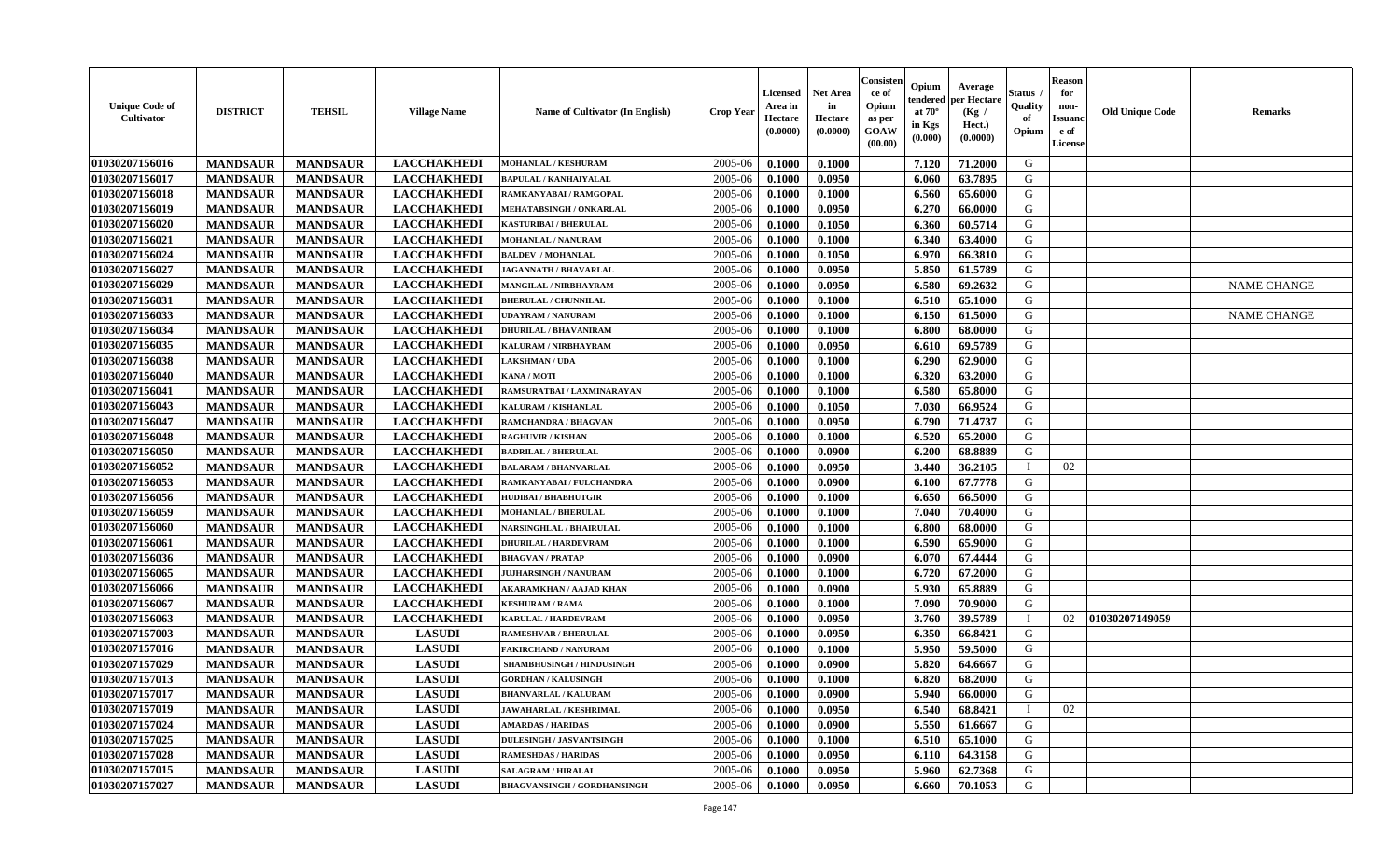| <b>Unique Code of</b><br><b>Cultivator</b> | <b>DISTRICT</b> | <b>TEHSIL</b>   | <b>Village Name</b> | Name of Cultivator (In English) | <b>Crop Year</b> | <b>Licensed</b><br>Area in<br>Hectare<br>(0.0000) | <b>Net Area</b><br>in<br>Hectare<br>(0.0000) | Consisteı<br>ce of<br>Opium<br>as per<br><b>GOAW</b><br>(00.00) | Opium<br>endered<br>at $70^\circ$<br>in Kgs<br>$(\mathbf{0.000})$ | Average<br>per Hectare<br>(Kg /<br>Hect.)<br>(0.0000) | Status<br>Quality<br>of<br>Opium | Reason<br>for<br>non-<br>Issuan<br>e of<br>License | <b>Old Unique Code</b> | <b>Remarks</b> |
|--------------------------------------------|-----------------|-----------------|---------------------|---------------------------------|------------------|---------------------------------------------------|----------------------------------------------|-----------------------------------------------------------------|-------------------------------------------------------------------|-------------------------------------------------------|----------------------------------|----------------------------------------------------|------------------------|----------------|
| 01030207157005                             | <b>MANDSAUR</b> | <b>MANDSAUR</b> | <b>LASUDI</b>       | <b>RATANSINGH / JAYSINGH</b>    | 2005-06          | 0.1000                                            | 0.1000                                       |                                                                 | 6.630                                                             | 66.3000                                               | G                                |                                                    | 01030207103034         |                |
| 01030207158027                             | <b>MANDSAUR</b> | <b>MANDSAUR</b> | <b>LODH</b>         | RAMCHANDRA / RATANLAL           | 2005-06          | 0.1000                                            | 0.0650                                       |                                                                 | 4.720                                                             | 72.6154                                               | G                                |                                                    |                        |                |
| 01030207158002                             | <b>MANDSAUR</b> | <b>MANDSAUR</b> | <b>LODH</b>         | <b>BANSHILAL / RATANLAL</b>     | 2005-06          | 0.1000                                            | 0.0950                                       |                                                                 | 6.170                                                             | 64.9474                                               | G                                |                                                    |                        |                |
| 01030207158003                             | <b>MANDSAUR</b> | <b>MANDSAUR</b> | <b>LODH</b>         | <b>GANGARAM / KISHAN</b>        | 2005-06          | 0.1000                                            | 0.0950                                       |                                                                 | 6.130                                                             | 64.5263                                               | G                                |                                                    |                        |                |
| 01030207158005                             | <b>MANDSAUR</b> | <b>MANDSAUR</b> | <b>LODH</b>         | <b>MANGILAL / NANDA</b>         | 2005-06          | 0.1000                                            | 0.0950                                       |                                                                 | 6.220                                                             | 65.4737                                               | G                                |                                                    |                        |                |
| 01030207158012                             | <b>MANDSAUR</b> | <b>MANDSAUR</b> | <b>LODH</b>         | <b>BALU / JETRAM</b>            | 2005-06          | 0.1000                                            | 0.1000                                       |                                                                 | 6.630                                                             | 66.3000                                               | G                                |                                                    |                        |                |
| 01030207158013                             | <b>MANDSAUR</b> | <b>MANDSAUR</b> | <b>LODH</b>         | KOSHALYABAI / BADRILAL          | 2005-06          | 0.1000                                            | 0.0900                                       |                                                                 | 5.490                                                             | 61.0000                                               | G                                |                                                    |                        |                |
| 01030207158014                             | <b>MANDSAUR</b> | <b>MANDSAUR</b> | <b>LODH</b>         | <b>KAILASH / AUKARLAL</b>       | 2005-06          | 0.1000                                            | 0.1000                                       |                                                                 | 6.390                                                             | 63.9000                                               | G                                |                                                    |                        |                |
| 01030207158015                             | <b>MANDSAUR</b> | <b>MANDSAUR</b> | <b>LODH</b>         | PRABHULAL / KISHAN              | 2005-06          | 0.1000                                            | 0.1000                                       |                                                                 | 6.630                                                             | 66.3000                                               | G                                |                                                    |                        |                |
| 01030207158016                             | <b>MANDSAUR</b> | <b>MANDSAUR</b> | <b>LODH</b>         | <b>DASHRATH / RATANLAL</b>      | 2005-06          | 0.1000                                            | 0.0750                                       |                                                                 | 4.920                                                             | 65.6000                                               | G                                |                                                    |                        |                |
| 01030207158028                             | <b>MANDSAUR</b> | <b>MANDSAUR</b> | <b>LODH</b>         | NATHULAL / BHANVARLAL           | 2005-06          | 0.1000                                            | 0.1050                                       |                                                                 | 6.510                                                             | 62.0000                                               | G                                |                                                    |                        |                |
| 01030207158030                             | <b>MANDSAUR</b> | <b>MANDSAUR</b> | <b>LODH</b>         | <b>BHANVARIBAI / GANGARAM</b>   | 2005-06          | 0.1000                                            | 0.1000                                       |                                                                 | 6.650                                                             | 66.5000                                               | G                                |                                                    |                        |                |
| 01030207158035                             | <b>MANDSAUR</b> | <b>MANDSAUR</b> | <b>LODH</b>         | <b>MOHANLAL / GOBAR</b>         | 2005-06          | 0.1000                                            | 0.0950                                       |                                                                 | 6.190                                                             | 65.1579                                               | G                                |                                                    |                        |                |
| 01030207158037                             | <b>MANDSAUR</b> | <b>MANDSAUR</b> | <b>LODH</b>         | SAMANDARBAI / KARULAL           | 2005-06          | 0.1000                                            | 0.0950                                       |                                                                 | 6.100                                                             | 64.2105                                               | G                                |                                                    |                        |                |
| 01030207158044                             | <b>MANDSAUR</b> | <b>MANDSAUR</b> | <b>LODH</b>         | <b>BHERULAL / AMRATRAM</b>      | 2005-06          | 0.1000                                            | 0.1000                                       |                                                                 | 6.580                                                             | 65.8000                                               | G                                |                                                    |                        |                |
| 01030207158048                             | <b>MANDSAUR</b> | <b>MANDSAUR</b> | <b>LODH</b>         | RAMNARAYAN / KISHANLAL          | 2005-06          | 0.1000                                            | 0.1000                                       |                                                                 | 6.750                                                             | 67.5000                                               | G                                |                                                    |                        |                |
| 01030207158059                             | <b>MANDSAUR</b> | <b>MANDSAUR</b> | <b>LODH</b>         | RATANLAL / HIRALAL GAYARI       | 2005-06          | 0.1000                                            | 0.1000                                       |                                                                 | 6.400                                                             | 64.0000                                               | G                                |                                                    |                        |                |
| 01030207158062                             | <b>MANDSAUR</b> | <b>MANDSAUR</b> | <b>LODH</b>         | RAMKISHAN / GANGARAMMALI        | 2005-06          | 0.1000                                            | 0.0900                                       |                                                                 | 5.470                                                             | 60.7778                                               | G                                |                                                    |                        |                |
| 01030207158067                             | <b>MANDSAUR</b> | <b>MANDSAUR</b> | <b>LODH</b>         | <b>BHERULAL / NATHULAL</b>      | 2005-06          | 0.1000                                            | 0.1050                                       |                                                                 | 7.080                                                             | 67.4286                                               | G                                |                                                    |                        |                |
| 01030207158070                             | <b>MANDSAUR</b> | <b>MANDSAUR</b> | <b>LODH</b>         | SATAYNARAYAN / UDAYLAL          | 2005-06          | 0.1000                                            | 0.1000                                       |                                                                 | 6.580                                                             | 65.8000                                               | G                                |                                                    |                        |                |
| 01030207158079                             | <b>MANDSAUR</b> | <b>MANDSAUR</b> | <b>LODH</b>         | SHIVNARAYAN / TORIRAM           | 2005-06          | 0.1000                                            | 0.1000                                       |                                                                 | 6.390                                                             | 63.9000                                               | G                                |                                                    |                        |                |
| 01030207158082                             | <b>MANDSAUR</b> | <b>MANDSAUR</b> | <b>LODH</b>         | <b>BHULIBAI/DEVA</b>            | 2005-06          | 0.1000                                            | 0.1000                                       |                                                                 | 6.150                                                             | 61.5000                                               | G                                |                                                    |                        |                |
| 01030207158091                             | <b>MANDSAUR</b> | <b>MANDSAUR</b> | <b>LODH</b>         | RAMKANYABAI / MANGILAL          | 2005-06          | 0.1000                                            | 0.0950                                       |                                                                 | 5.960                                                             | 62.7368                                               | G                                |                                                    |                        |                |
| 01030207158163                             | <b>MANDSAUR</b> | <b>MANDSAUR</b> | <b>LODH</b>         | <b>DULESINGH / NATHUSINGH</b>   | 2005-06          | 0.1000                                            | 0.1050                                       |                                                                 | 6.560                                                             | 62.4762                                               | G                                |                                                    |                        |                |
| 01030207158154                             | <b>MANDSAUR</b> | <b>MANDSAUR</b> | <b>LODH</b>         | <b>AMARSINGH / GOTAMSINGH</b>   | 2005-06          | 0.1000                                            | 0.1000                                       |                                                                 | 6.250                                                             | 62.5000                                               | G                                |                                                    |                        |                |
| 01030207158130                             | <b>MANDSAUR</b> | <b>MANDSAUR</b> | <b>LODH</b>         | PHULACHANDRA / NATHULAL         | 2005-06          | 0.1000                                            | 0.1000                                       |                                                                 | 6.340                                                             | 63.4000                                               | G                                |                                                    |                        |                |
| 01030207158133                             | <b>MANDSAUR</b> | <b>MANDSAUR</b> | <b>LODH</b>         | KNVARALAL / MOHANALAL           | 2005-06          | 0.1000                                            | 0.0900                                       |                                                                 | 5.530                                                             | 61.4444                                               | G                                |                                                    |                        |                |
| 01030207158135                             | <b>MANDSAUR</b> | <b>MANDSAUR</b> | <b>LODH</b>         | <b>GOTAM / VARADA</b>           | 2005-06          | 0.1000                                            | 0.1000                                       |                                                                 | 6.570                                                             | 65.7000                                               | G                                |                                                    |                        |                |
| 01030207158072                             | <b>MANDSAUR</b> | <b>MANDSAUR</b> | <b>LODH</b>         | <b>DHAPUBAI/MANGILAL</b>        | 2005-06          | 0.1000                                            | 0.1000                                       |                                                                 | 6.360                                                             | 63.6000                                               | G                                |                                                    |                        |                |
| 01030207158026                             | <b>MANDSAUR</b> | <b>MANDSAUR</b> | <b>LODH</b>         | RAMESHVAR / BHAGAVAN            | 2005-06          | 0.1000                                            | 0.1050                                       |                                                                 | 7.000                                                             | 66.6667                                               | G                                |                                                    |                        |                |
| 01030207158205                             | <b>MANDSAUR</b> | <b>MANDSAUR</b> | <b>LODH</b>         | RADHESHYAM / MAGANIRAM          | 2005-06          | 0.1000                                            | 0.1000                                       |                                                                 | 6.150                                                             | 61.5000                                               | G                                |                                                    |                        |                |
| 01030207158033                             | <b>MANDSAUR</b> | <b>MANDSAUR</b> | <b>LODH</b>         | <b>DASHRATH / NAGULAL</b>       | 2005-06          | 0.1000                                            | 0.1000                                       |                                                                 | 6.830                                                             | 68.3000                                               | G                                |                                                    |                        |                |
| 01030207158024                             | <b>MANDSAUR</b> | <b>MANDSAUR</b> | <b>LODH</b>         | <b>BHERULAL / NAGULAL</b>       | 2005-06          | 0.1000                                            | 0.1050                                       |                                                                 | 6.640                                                             | 63.2381                                               | G                                |                                                    |                        |                |
| 01030207158099                             | <b>MANDSAUR</b> | <b>MANDSAUR</b> | <b>LODH</b>         | RAMLAL / ONKARLAL               | 2005-06          | 0.1000                                            | 0.0950                                       |                                                                 | 5.710                                                             | 60.1053                                               | G                                |                                                    |                        |                |
| 01030207158116                             | <b>MANDSAUR</b> | <b>MANDSAUR</b> | <b>LODH</b>         | <b>BANSHILAL / CHAMPALAL</b>    | 2005-06          | 0.1000                                            | 0.1000                                       |                                                                 | 5.990                                                             | 59.9000                                               | G                                |                                                    |                        |                |
| 01030207158006                             | <b>MANDSAUR</b> | <b>MANDSAUR</b> | <b>LODH</b>         | <b>MANGILAL / SHRILAL</b>       | $2005 - 06$      | 0.1000                                            | 0.0950                                       |                                                                 | 6.360                                                             | 66.9474                                               | G                                |                                                    |                        |                |
| 01030207158064                             | <b>MANDSAUR</b> | <b>MANDSAUR</b> | <b>LODH</b>         | <b>DEVILAL HEMRAJ</b>           | 2005-06          | 0.1000                                            | 0.1000                                       |                                                                 | 3.910                                                             | 39.1000                                               |                                  | 02                                                 |                        |                |
| 01030207158058                             | <b>MANDSAUR</b> | <b>MANDSAUR</b> | <b>LODH</b>         | NARAYAN / UDA GAYARI            | 2005-06          | 0.1000                                            | 0.1000                                       |                                                                 | 6.460                                                             | 64.6000                                               | G                                |                                                    |                        |                |
| 01030207158103                             | <b>MANDSAUR</b> | <b>MANDSAUR</b> | <b>LODH</b>         | LAKSHMANSINGH / NATHUSINGH      | 2005-06          | 0.1000                                            | 0.1050                                       |                                                                 | 6.480                                                             | 61.7143                                               | G                                |                                                    |                        |                |
| <b>01030207158061</b>                      | <b>MANDSAUR</b> | <b>MANDSAUR</b> | <b>LODH</b>         | <b>JETRAM / AMRITRAM</b>        | 2005-06          | 0.1000                                            | 0.0950                                       |                                                                 | 6.500                                                             | 68.4211                                               | G                                |                                                    |                        |                |
| 01030207158051                             | <b>MANDSAUR</b> | <b>MANDSAUR</b> | <b>LODH</b>         | RAMCHANDRA / RATANLAL           | 2005-06          | 0.1000                                            | 0.1000                                       |                                                                 | 6.120                                                             | 61.2000                                               | G                                |                                                    |                        |                |
| 01030207158137                             | <b>MANDSAUR</b> | <b>MANDSAUR</b> | <b>LODH</b>         | PRABHULAL / AMARACHANDRA        | 2005-06          | 0.1000                                            | 0.1000                                       |                                                                 | 6.370                                                             | 63.7000                                               | G                                |                                                    |                        |                |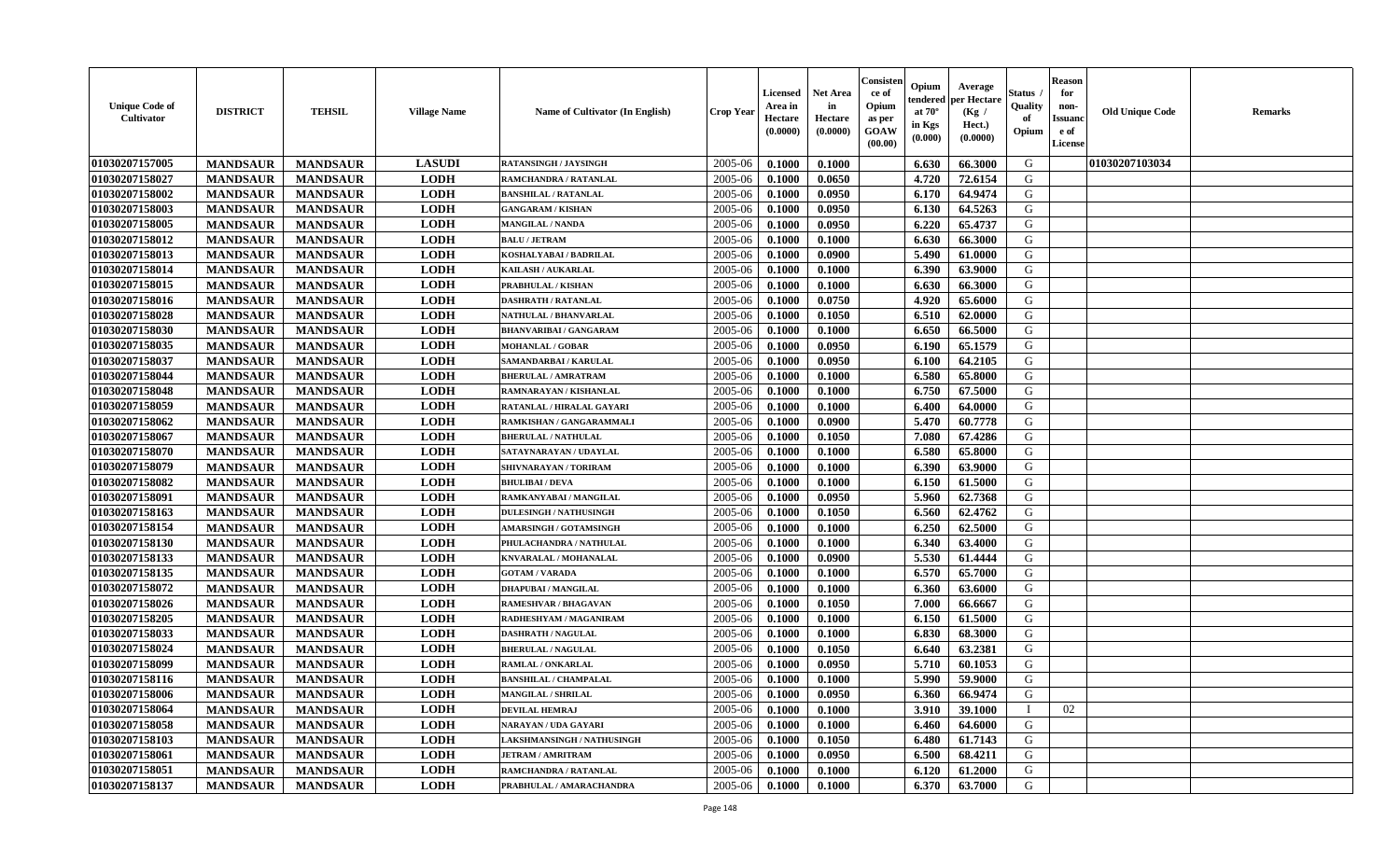| <b>Unique Code of</b><br><b>Cultivator</b> | <b>DISTRICT</b> | <b>TEHSIL</b>   | <b>Village Name</b> | <b>Name of Cultivator (In English)</b> | <b>Crop Year</b> | <b>Licensed</b><br>Area in<br>Hectare<br>(0.0000) | <b>Net Area</b><br>in<br>Hectare<br>(0.0000) | Consister<br>ce of<br>Opium<br>as per<br><b>GOAW</b><br>(00.00) | Opium<br>endered<br>at $70^{\circ}$<br>in Kgs<br>(0.000) | Average<br>per Hectare<br>(Kg /<br>Hect.)<br>(0.0000) | Status<br>Quality<br>of<br>Opium | <b>Reason</b><br>for<br>non-<br><b>Issuanc</b><br>e of<br>License | <b>Old Unique Code</b> | <b>Remarks</b>     |
|--------------------------------------------|-----------------|-----------------|---------------------|----------------------------------------|------------------|---------------------------------------------------|----------------------------------------------|-----------------------------------------------------------------|----------------------------------------------------------|-------------------------------------------------------|----------------------------------|-------------------------------------------------------------------|------------------------|--------------------|
| 01030207158045                             | <b>MANDSAUR</b> | <b>MANDSAUR</b> | <b>LODH</b>         | <b>VARDIBAI / MANGILAL</b>             | 2005-06          | 0.1000                                            | 0.0900                                       |                                                                 | 5.400                                                    | 60.0000                                               | G                                |                                                                   |                        |                    |
| 01030207158050                             | <b>MANDSAUR</b> | <b>MANDSAUR</b> | <b>LODH</b>         | RODIRAM / CHIMANLAL                    | 2005-06          | 0.1000                                            | 0.1000                                       |                                                                 | 6.480                                                    | 64.8000                                               | G                                |                                                                   |                        |                    |
| 01030207158093                             | <b>MANDSAUR</b> | <b>MANDSAUR</b> | <b>LODH</b>         | RAHDESHYAM / KALURAM NAI               | 2005-06          | 0.1000                                            | 0.1000                                       |                                                                 | 7.210                                                    | 72.1000                                               | G                                |                                                                   |                        |                    |
| 01030207158095                             | <b>MANDSAUR</b> | <b>MANDSAUR</b> | <b>LODH</b>         | <b>SHANKARLAL / MEHTAB</b>             | 2005-06          | 0.1000                                            | 0.1000                                       |                                                                 | 6.320                                                    | 63.2000                                               | G                                |                                                                   |                        |                    |
| 01030207158021                             | <b>MANDSAUR</b> | <b>MANDSAUR</b> | <b>LODH</b>         | RAMNARAYAN / NATHULAL                  | 2005-06          | 0.1000                                            | 0.1000                                       |                                                                 | 7.930                                                    | 79.3000                                               | G                                |                                                                   |                        |                    |
| 01030207158025                             | <b>MANDSAUR</b> | <b>MANDSAUR</b> | <b>LODH</b>         | <b>BALURAM / RAMCHANDRA</b>            | 2005-06          | 0.1000                                            | 0.0850                                       |                                                                 | 5.220                                                    | 61.4118                                               | G                                |                                                                   |                        |                    |
| 01030207158145                             | <b>MANDSAUR</b> | <b>MANDSAUR</b> | <b>LODH</b>         | SHIVANARAYAN / BHAGIRATH               | 2005-06          | 0.1000                                            | 0.0900                                       |                                                                 | 5.420                                                    | 60.2222                                               | G                                |                                                                   |                        |                    |
| 01030207158054                             | <b>MANDSAUR</b> | <b>MANDSAUR</b> | <b>LODH</b>         | KANHAIYALAL / GULAB                    | 2005-06          | 0.1000                                            | 0.1050                                       |                                                                 | 6.520                                                    | 62.0952                                               | G                                |                                                                   |                        |                    |
| 01030207158148                             | <b>MANDSAUR</b> | <b>MANDSAUR</b> | <b>LODH</b>         | <b>KACHARU / RO DIRAM</b>              | 2005-06          | 0.1000                                            | 0.0950                                       |                                                                 | 6.220                                                    | 65.4737                                               | G                                |                                                                   |                        |                    |
| 01030207158149                             | <b>MANDSAUR</b> | <b>MANDSAUR</b> | <b>LODH</b>         | <b>SURESH / SHNKARALAL</b>             | 2005-06          | 0.1000                                            | 0.1000                                       |                                                                 | 5.960                                                    | 59.6000                                               | G                                |                                                                   |                        |                    |
| 01030207158156                             | <b>MANDSAUR</b> | <b>MANDSAUR</b> | <b>LODH</b>         | MANGILAL / RAMLAL                      | 2005-06          | 0.1000                                            | 0.0650                                       |                                                                 | 4.860                                                    | 74.7692                                               | G                                |                                                                   |                        |                    |
| 01030207158115                             | <b>MANDSAUR</b> | <b>MANDSAUR</b> | <b>LODH</b>         | <b>JANIBAI / MOHANLAL</b>              | 2005-06          | 0.1000                                            | 0.1000                                       |                                                                 | 6.260                                                    | 62.6000                                               | G                                |                                                                   |                        |                    |
| 01030207158090                             | <b>MANDSAUR</b> | <b>MANDSAUR</b> | <b>LODH</b>         | <b>GANGABAI / BHANVARLAL</b>           | 2005-06          | 0.1000                                            | 0.1050                                       |                                                                 | 6.400                                                    | 60.9524                                               | G                                |                                                                   |                        |                    |
| 01030207158081                             | <b>MANDSAUR</b> | <b>MANDSAUR</b> | <b>LODH</b>         | <b>BAGDIRAM / RUPA</b>                 | 2005-06          | 0.1000                                            | 0.1000                                       |                                                                 | 6.240                                                    | 62.4000                                               | G                                |                                                                   |                        |                    |
| 01030207158162                             | <b>MANDSAUR</b> | <b>MANDSAUR</b> | <b>LODH</b>         | <b>GOTAM / TULASIRAM</b>               | 2005-06          | 0.1000                                            | 0.0950                                       |                                                                 | 3.650                                                    | 38.4211                                               |                                  | 02                                                                |                        |                    |
| 01030207158053                             | <b>MANDSAUR</b> | <b>MANDSAUR</b> | <b>LODH</b>         | RAMCHANDRA / GANESHRAM                 | 2005-06          | 0.1000                                            | 0.0850                                       |                                                                 | 5.220                                                    | 61.4118                                               | G                                |                                                                   |                        |                    |
| 01030207158066                             | <b>MANDSAUR</b> | <b>MANDSAUR</b> | <b>LODH</b>         | <b>DASHRATH / BADRILAL</b>             | 2005-06          | 0.1000                                            | 0.0950                                       |                                                                 | 5.960                                                    | 62.7368                                               | G                                |                                                                   |                        |                    |
| 01030207158018                             | <b>MANDSAUR</b> | <b>MANDSAUR</b> | <b>LODH</b>         | <b>BHANVARLAL / SHANKARLAL</b>         | 2005-06          | 0.1000                                            | 0.1000                                       |                                                                 | 6.350                                                    | 63.5000                                               | G                                |                                                                   |                        |                    |
| 01030207158167                             | <b>MANDSAUR</b> | <b>MANDSAUR</b> | <b>LODH</b>         | <b>DEVILAL / GOBARU</b>                | 2005-06          | 0.1000                                            | 0.1000                                       |                                                                 | 6.560                                                    | 65.6000                                               | G                                |                                                                   |                        |                    |
| 01030207158071                             | <b>MANDSAUR</b> | <b>MANDSAUR</b> | <b>LODH</b>         | <b>BHANVARLAL / RATANLAL</b>           | 2005-06          | 0.1000                                            | 0.1050                                       |                                                                 | 6.970                                                    | 66.3810                                               | G                                |                                                                   |                        |                    |
| 01030207158098                             | <b>MANDSAUR</b> | <b>MANDSAUR</b> | <b>LODH</b>         | <b>BHAGIRATH / BHAGVAN</b>             | 2005-06          | 0.1000                                            | 0.1000                                       |                                                                 | 6.660                                                    | 66.6000                                               | G                                |                                                                   |                        |                    |
| 01030207158009                             | <b>MANDSAUR</b> | <b>MANDSAUR</b> | <b>LODH</b>         | <b>KAILASH / GOBARU</b>                | 2005-06          | 0.1000                                            | 0.1000                                       |                                                                 | 6.420                                                    | 64.2000                                               | G                                |                                                                   |                        |                    |
| 01030207158022                             | <b>MANDSAUR</b> | <b>MANDSAUR</b> | <b>LODH</b>         | <b>JAVAHARLAL / SHRILAL</b>            | 2005-06          | 0.1000                                            | 0.1000                                       |                                                                 | 5.980                                                    | 59.8000                                               | G                                |                                                                   |                        |                    |
| 01030207158085                             | <b>MANDSAUR</b> | <b>MANDSAUR</b> | <b>LODH</b>         | <b>DHANNIBAI/GANESHRAM</b>             | 2005-06          | 0.1000                                            | 0.0700                                       |                                                                 | 4.340                                                    | 62.0000                                               | G                                |                                                                   |                        |                    |
| 01030207158019                             | <b>MANDSAUR</b> | <b>MANDSAUR</b> | <b>LODH</b>         | <b>OMPRAKASH / RAMCHANDRA</b>          | 2005-06          | 0.1000                                            | 0.0950                                       |                                                                 | 6.130                                                    | 64.5263                                               | G                                |                                                                   |                        |                    |
| 01030207158119                             | <b>MANDSAUR</b> | <b>MANDSAUR</b> | <b>LODH</b>         | RAMESHVAR / SHANKARLAL                 | 2005-06          | 0.1000                                            | 0.0950                                       |                                                                 | 6.340                                                    | 66.7368                                               | G                                |                                                                   |                        |                    |
| 01030207158184                             | <b>MANDSAUR</b> | <b>MANDSAUR</b> | <b>LODH</b>         | DAYARAM / RAMCHANDRA                   | 2005-06          | 0.1000                                            | 0.1000                                       |                                                                 | 6.450                                                    | 64.5000                                               | G                                |                                                                   |                        |                    |
| 01030207158041                             | <b>MANDSAUR</b> | <b>MANDSAUR</b> | <b>LODH</b>         | <b>KARULAL / RATANLAL</b>              | 2005-06          | 0.1000                                            | 0.1000                                       |                                                                 | 6.670                                                    | 66.7000                                               | G                                |                                                                   |                        |                    |
| 01030207158031                             | <b>MANDSAUR</b> | <b>MANDSAUR</b> | <b>LODH</b>         | <b>SURESH / RAMCHANDRA</b>             | 2005-06          | 0.1000                                            | 0.0700                                       |                                                                 | 4.600                                                    | 65.7143                                               | G                                |                                                                   |                        |                    |
| 01030207158017                             | <b>MANDSAUR</b> | <b>MANDSAUR</b> | <b>LODH</b>         | <b>OMPRAKASH / HIRALAL</b>             | 2005-06          | 0.1000                                            | 0.1000                                       |                                                                 | 5.770                                                    | 57.7000                                               | G                                |                                                                   |                        |                    |
| 01030207158083                             | <b>MANDSAUR</b> | <b>MANDSAUR</b> | <b>LODH</b>         | <b>SUKHIBAI / BRADILAL</b>             | 2005-06          | 0.1000                                            | 0.0950                                       |                                                                 | 5.890                                                    | 62.0000                                               | G                                |                                                                   |                        |                    |
| 01030207158109                             | <b>MANDSAUR</b> | <b>MANDSAUR</b> | <b>LODH</b>         | RATANLAL / KISHANLAL                   | 2005-06          | 0.1000                                            | 0.1050                                       |                                                                 | 6.050                                                    | 57.6190                                               | G                                | 05                                                                |                        | <b>NAME CHANGE</b> |
| 01030207158104                             | <b>MANDSAUR</b> | <b>MANDSAUR</b> | <b>LODH</b>         | <b>KALU / SUKHA</b>                    | 2005-06          | 0.1000                                            | 0.1000                                       |                                                                 | 6.570                                                    | 65.7000                                               | G                                |                                                                   |                        |                    |
| 01030207158198                             | <b>MANDSAUR</b> | <b>MANDSAUR</b> | <b>LODH</b>         | HARIRAM / AMRITARAM                    | 2005-06          | 0.1000                                            | 0.1050                                       |                                                                 | 6.810                                                    | 64.8571                                               | G                                |                                                                   |                        |                    |
| 01030207158199                             | <b>MANDSAUR</b> | <b>MANDSAUR</b> | <b>LODH</b>         | DASHARATHASINGH / RAMSINGH             | 2005-06          | 0.1000                                            | 0.1000                                       |                                                                 | 6.160                                                    | 61.6000                                               | G                                |                                                                   |                        |                    |
| 01030207158201                             | <b>MANDSAUR</b> | MANDSAUR        | <b>LODH</b>         | RAMKUNVARABAI / BHANVARLAL             | $2005 - 06$      | 0.1000                                            | 0.0800                                       |                                                                 | 5.140 l                                                  | 64.2500                                               | G                                |                                                                   |                        |                    |
| 01030207158202                             | <b>MANDSAUR</b> | <b>MANDSAUR</b> | <b>LODH</b>         | <b>ISHVARASINGH / PHATESINGH</b>       | 2005-06          | 0.1000                                            | 0.1000                                       |                                                                 | 6.510                                                    | 65.1000                                               | G                                |                                                                   |                        |                    |
| 01030207158073                             | <b>MANDSAUR</b> | <b>MANDSAUR</b> | <b>LODH</b>         | <b>MADANLAL / DHANRAJ</b>              | 2005-06          | 0.1000                                            | 0.0900                                       |                                                                 | 5.760                                                    | 64.0000                                               | G                                |                                                                   |                        |                    |
| 01030207158213                             | <b>MANDSAUR</b> | <b>MANDSAUR</b> | <b>LODH</b>         | <b>BHAGWATILAL / BHANVARLAL</b>        | 2005-06          | 0.1000                                            | 0.1050                                       |                                                                 | 6.460                                                    | 61.5238                                               | G                                |                                                                   |                        |                    |
| 01030207158069                             | <b>MANDSAUR</b> | <b>MANDSAUR</b> | <b>LODH</b>         | PRABHULAL / DHANRAJ MAHAJAN            | 2005-06          | 0.1000                                            | 0.1000                                       |                                                                 | 6.500                                                    | 65.0000                                               | G                                |                                                                   |                        |                    |
| 01030207158078                             | <b>MANDSAUR</b> | <b>MANDSAUR</b> | <b>LODH</b>         | DHAPUBAI / DHANNALAL                   | 2005-06          | 0.1000                                            | 0.1050                                       |                                                                 | 6.750                                                    | 64.2857                                               | G                                |                                                                   |                        |                    |
| 01030207158128                             | <b>MANDSAUR</b> | <b>MANDSAUR</b> | <b>LODH</b>         | <b>BADRILAL / KARULAL</b>              | 2005-06          | 0.1000                                            | 0.1000                                       |                                                                 | 6.510                                                    | 65.1000                                               | G                                |                                                                   |                        |                    |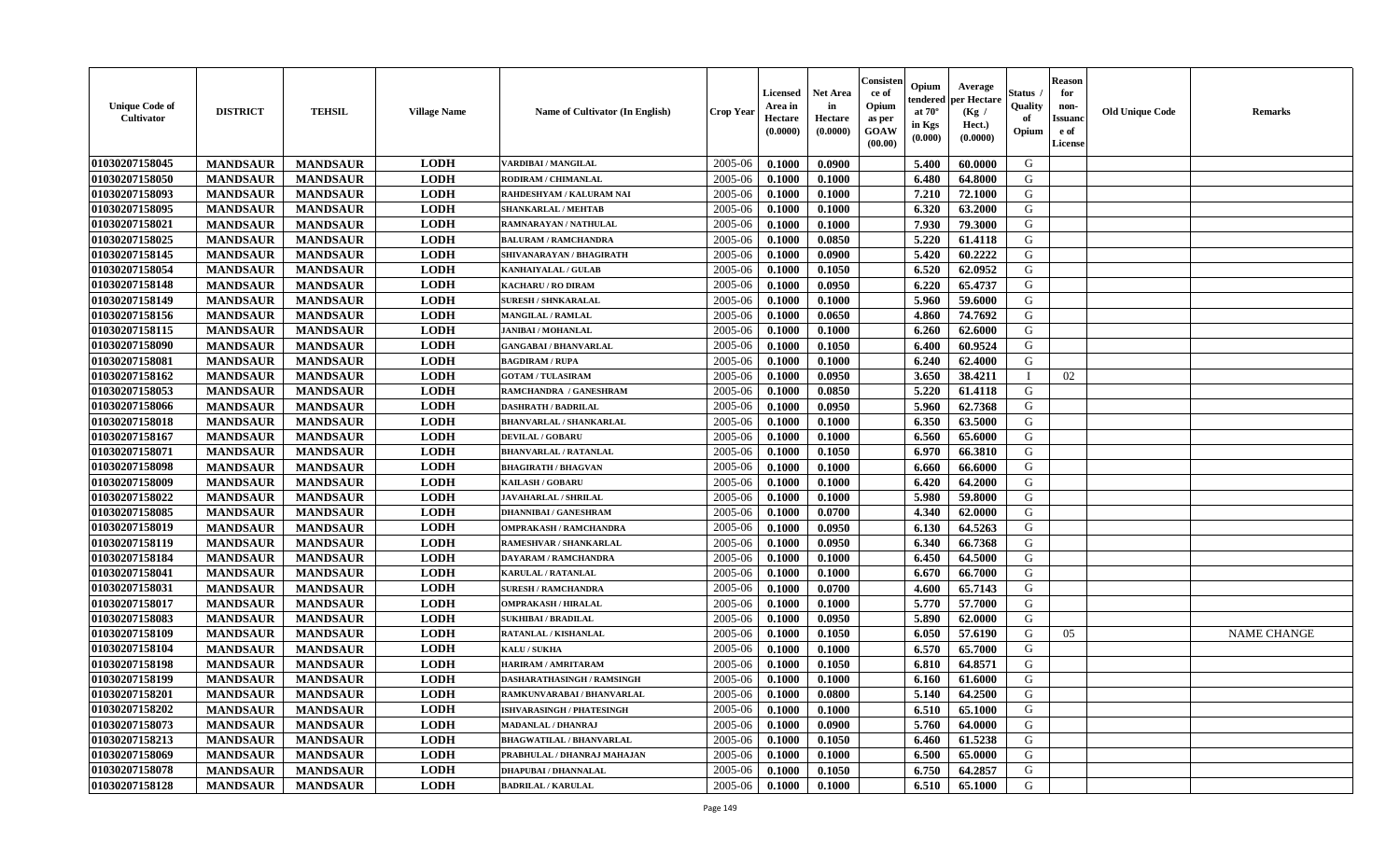| <b>Unique Code of</b><br>Cultivator | <b>DISTRICT</b> | <b>TEHSIL</b>   | <b>Village Name</b> | Name of Cultivator (In English) | <b>Crop Year</b> | <b>Licensed</b><br>Area in<br>Hectare<br>(0.0000) | <b>Net Area</b><br>in<br>Hectare<br>(0.0000) | Consisten<br>ce of<br>Opium<br>as per<br><b>GOAW</b><br>(00.00) | Opium<br>tendered<br>at $70^\circ$<br>in Kgs<br>(0.000) | Average<br>per Hectare<br>(Kg /<br>Hect.)<br>(0.0000) | <b>Status</b><br>Quality<br>of<br>Opium | <b>Reason</b><br>for<br>non-<br><b>Issuand</b><br>e of<br>License | <b>Old Unique Code</b> | <b>Remarks</b>     |
|-------------------------------------|-----------------|-----------------|---------------------|---------------------------------|------------------|---------------------------------------------------|----------------------------------------------|-----------------------------------------------------------------|---------------------------------------------------------|-------------------------------------------------------|-----------------------------------------|-------------------------------------------------------------------|------------------------|--------------------|
| 01030207160076                      | <b>MANDSAUR</b> | <b>MANDSAUR</b> | <b>NETAWALI</b>     | HARINARAYAN / SHIVNARAYAN       | 2005-06          | 0.1000                                            | 0.1050                                       |                                                                 | 6.830                                                   | 65.0476                                               | G                                       |                                                                   |                        |                    |
| 01030207160004                      | <b>MANDSAUR</b> | <b>MANDSAUR</b> | <b>NETAWALI</b>     | <b>RAMSING / RAGHUNATHSING</b>  | 2005-06          | 0.1000                                            | 0.0850                                       |                                                                 | 5.230                                                   | 61.5294                                               | G                                       |                                                                   |                        |                    |
| 01030207160005                      | <b>MANDSAUR</b> | <b>MANDSAUR</b> | <b>NETAWALI</b>     | PRABHULAL / BHANVARLAL          | 2005-06          | 0.1000                                            | 0.0900                                       |                                                                 | 5.210                                                   | 57.8889                                               | G                                       |                                                                   |                        |                    |
| 01030207160007                      | <b>MANDSAUR</b> | <b>MANDSAUR</b> | <b>NETAWALI</b>     | <b>SHIVRAM / KARULAL</b>        | 2005-06          | 0.1000                                            | 0.0900                                       |                                                                 | 5.640                                                   | 62.6667                                               | G                                       |                                                                   |                        |                    |
| 01030207160009                      | <b>MANDSAUR</b> | <b>MANDSAUR</b> | <b>NETAWALI</b>     | <b>PRABHULAL / BABRU</b>        | 2005-06          | 0.1000                                            | 0.1000                                       |                                                                 | 5.850                                                   | 58.5000                                               | G                                       |                                                                   |                        |                    |
| 01030207160013                      | <b>MANDSAUR</b> | <b>MANDSAUR</b> | <b>NETAWALI</b>     | <b>BAJJIBAI / HEMRAJ</b>        | 2005-06          | 0.1000                                            | 0.0900                                       |                                                                 | 5.960                                                   | 66.2222                                               | G                                       |                                                                   |                        |                    |
| 01030207160015                      | <b>MANDSAUR</b> | <b>MANDSAUR</b> | <b>NETAWALI</b>     | <b>DHANRAJ / KANIRAM</b>        | 2005-06          | 0.1000                                            | 0.0850                                       |                                                                 | 5.630                                                   | 66.2353                                               | G                                       |                                                                   |                        |                    |
| 01030207160018                      | <b>MANDSAUR</b> | <b>MANDSAUR</b> | <b>NETAWALI</b>     | PANNALAL / BHANVARLAL           | 2005-06          | 0.1000                                            | 0.0950                                       |                                                                 | 5.540                                                   | 58.3158                                               | G                                       |                                                                   |                        |                    |
| 01030207160019                      | <b>MANDSAUR</b> | <b>MANDSAUR</b> | <b>NETAWALI</b>     | <b>BASANTILAL / HIRALAL</b>     | 2005-06          | 0.1000                                            | 0.0950                                       |                                                                 | 6.260                                                   | 65.8947                                               | G                                       |                                                                   |                        |                    |
| 01030207160025                      | <b>MANDSAUR</b> | <b>MANDSAUR</b> | <b>NETAWALI</b>     | <b>MANGILAL / KARU</b>          | 2005-06          | 0.1000                                            | 0.0750                                       |                                                                 | 3.620                                                   | 48.2667                                               | G                                       | 04                                                                |                        |                    |
| 01030207160035                      | <b>MANDSAUR</b> | <b>MANDSAUR</b> | <b>NETAWALI</b>     | <b>INDRALAL / BHANVARLAL</b>    | 2005-06          | 0.1000                                            | 0.1000                                       |                                                                 | 6.520                                                   | 65.2000                                               | G                                       |                                                                   |                        |                    |
| 01030207160040                      | <b>MANDSAUR</b> | <b>MANDSAUR</b> | <b>NETAWALI</b>     | NONDRAM / PRITHVIRAJ            | 2005-06          | 0.1000                                            | 0.0900                                       |                                                                 | 5.900                                                   | 65.5556                                               | G                                       |                                                                   |                        |                    |
| 01030207160041                      | <b>MANDSAUR</b> | <b>MANDSAUR</b> | <b>NETAWALI</b>     | PRABHULAL / HIRALAL             | 2005-06          | 0.1000                                            | 0.0900                                       |                                                                 | 5.460                                                   | 60.6667                                               | G                                       |                                                                   |                        |                    |
| 01030207160049                      | <b>MANDSAUR</b> | <b>MANDSAUR</b> | <b>NETAWALI</b>     | PRABHULAL / PANNALAL            | 2005-06          | 0.1000                                            | 0.0950                                       |                                                                 | 5.770                                                   | 60.7368                                               | G                                       |                                                                   |                        |                    |
| 01030207160057                      | <b>MANDSAUR</b> | <b>MANDSAUR</b> | <b>NETAWALI</b>     | <b>KISHANLAL / KACHRU</b>       | 2005-06          | 0.1000                                            | 0.1000                                       |                                                                 | 5.200                                                   | 52.0000                                               | G                                       | 04                                                                |                        |                    |
| 01030207160060                      | <b>MANDSAUR</b> | <b>MANDSAUR</b> | <b>NETAWALI</b>     | <b>BHAGIRATH / HIRALAL</b>      | 2005-06          | 0.1000                                            | 0.0900                                       |                                                                 | 5.340                                                   | 59.3333                                               | G                                       |                                                                   |                        |                    |
| 01030207160063                      | <b>MANDSAUR</b> | <b>MANDSAUR</b> | <b>NETAWALI</b>     | <b>KANVARLAL / UDA</b>          | 2005-06          | 0.1000                                            | 0.1000                                       |                                                                 | 6.370                                                   | 63.7000                                               | G                                       |                                                                   |                        |                    |
| 01030207160065                      | <b>MANDSAUR</b> | <b>MANDSAUR</b> | <b>NETAWALI</b>     | KANHAIYALAL / BHAIRULAL         | 2005-06          | 0.1000                                            | 0.0950                                       |                                                                 | 6.550                                                   | 68.9474                                               | G                                       |                                                                   |                        |                    |
| 01030207160067                      | <b>MANDSAUR</b> | <b>MANDSAUR</b> | <b>NETAWALI</b>     | <b>RUGANATH / MOD JI</b>        | 2005-06          | 0.1000                                            | 0.0900                                       |                                                                 | 5.680                                                   | 63.1111                                               | G                                       |                                                                   |                        |                    |
| 01030207160068                      | <b>MANDSAUR</b> | <b>MANDSAUR</b> | <b>NETAWALI</b>     | MANGILAL / KISHANLAL            | 2005-06          | 0.1000                                            | 0.0900                                       |                                                                 | 5.350                                                   | 59.4444                                               | G                                       |                                                                   |                        |                    |
| 01030207160070                      | <b>MANDSAUR</b> | <b>MANDSAUR</b> | <b>NETAWALI</b>     | <b>BAGDIRAM / MOD JI</b>        | 2005-06          | 0.1000                                            | 0.0850                                       |                                                                 | 5.000                                                   | 58.8235                                               | G                                       |                                                                   |                        |                    |
| 01030207160073                      | <b>MANDSAUR</b> | <b>MANDSAUR</b> | <b>NETAWALI</b>     | <b>GOPAL / RATANLAL</b>         | 2005-06          | 0.1000                                            | 0.0850                                       |                                                                 | 5.730                                                   | 67.4118                                               | G                                       |                                                                   |                        |                    |
| 01030207160083                      | <b>MANDSAUR</b> | <b>MANDSAUR</b> | <b>NETAWALI</b>     | <b>KANIRAM / RAJARAM</b>        | 2005-06          | 0.1000                                            | 0.0850                                       |                                                                 | 5.780                                                   | 68.0000                                               | G                                       |                                                                   |                        |                    |
| 01030207160089                      | <b>MANDSAUR</b> | <b>MANDSAUR</b> | <b>NETAWALI</b>     | SARDARBAI / CHATARBHUJ          | 2005-06          | 0.1000                                            | 0.0950                                       |                                                                 | 5.050                                                   | 53.1579                                               | G                                       | 04                                                                |                        |                    |
| 01030207160094                      | <b>MANDSAUR</b> | <b>MANDSAUR</b> | <b>NETAWALI</b>     | <b>RATANLAL / PRITHVIRAJ</b>    | 2005-06          | 0.1000                                            | 0.1000                                       |                                                                 | 7.060                                                   | 70.6000                                               | G                                       |                                                                   |                        |                    |
| 01030207160115                      | <b>MANDSAUR</b> | <b>MANDSAUR</b> | <b>NETAWALI</b>     | <b>MANSINGH / KISHAN</b>        | 2005-06          | 0.1000                                            | 0.0950                                       |                                                                 | 6.120                                                   | 64.4211                                               | G                                       |                                                                   |                        |                    |
| 01030207160002                      | <b>MANDSAUR</b> | <b>MANDSAUR</b> | <b>NETAWALI</b>     | <b>BHUVANIBAI / KISHANLAL</b>   | 2005-06          | 0.1000                                            | 0.0950                                       |                                                                 | 5.230                                                   | 55.0526                                               | G                                       | 04                                                                |                        |                    |
| 01030207161005                      | <b>MANDSAUR</b> | <b>MANDSAUR</b> | <b>PALWAI</b>       | KANCHANBAI / KESHARLAL          | 2005-06          | 0.1000                                            | 0.0950                                       |                                                                 | 6.380                                                   | 67.1579                                               | G                                       |                                                                   |                        |                    |
| 01030207161002                      | <b>MANDSAUR</b> | <b>MANDSAUR</b> | <b>PALWAI</b>       | <b>SALAGRAM / BAGDIRAM</b>      | 2005-06          | 0.1000                                            | 0.1000                                       |                                                                 | 5.690                                                   | 56.9000                                               | G                                       |                                                                   |                        |                    |
| 01030207161004                      | <b>MANDSAUR</b> | <b>MANDSAUR</b> | <b>PALWAI</b>       | <b>BAPULAL / KANIRAM</b>        | 2005-06          | 0.1000                                            | 0.0950                                       |                                                                 | 6.630                                                   | 69.7895                                               | G                                       |                                                                   |                        |                    |
| 01030207161006                      | <b>MANDSAUR</b> | <b>MANDSAUR</b> | <b>PALWAI</b>       | <b>LAKSHMAN / DEV JI</b>        | 2005-06          | 0.1000                                            | 0.0900                                       |                                                                 | 5.500                                                   | 61.1111                                               | G                                       |                                                                   |                        |                    |
| 01030207161010                      | <b>MANDSAUR</b> | <b>MANDSAUR</b> | <b>PALWAI</b>       | MANGILAL / RAMLAL               | 2005-06          | 0.1000                                            | 0.1000                                       |                                                                 | 6.850                                                   | 68.5000                                               | G                                       |                                                                   |                        |                    |
| 01030207161011                      | <b>MANDSAUR</b> | <b>MANDSAUR</b> | <b>PALWAI</b>       | KANVARLAL / HIRALAL             | 2005-06          | 0.1000                                            | 0.1000                                       |                                                                 | 6.500                                                   | 65.0000                                               | G                                       |                                                                   |                        | <b>NAME CHANGE</b> |
| 01030207161014                      | <b>MANDSAUR</b> | <b>MANDSAUR</b> | <b>PALWAI</b>       | <b>BHAGVAN / RAMA</b>           | 2005-06          | 0.1000                                            | 0.0950                                       |                                                                 | 5.960                                                   | 62.7368                                               | G                                       |                                                                   |                        |                    |
| 01030207161017                      | <b>MANDSAUR</b> | <b>MANDSAUR</b> | <b>PALWAI</b>       | <b>BHARATRAM / BHAGIRATH</b>    | 2005-06          | 0.1000                                            | 0.0850                                       |                                                                 | 5.380                                                   | 63.2941                                               | G                                       |                                                                   |                        |                    |
| 01030207161020                      | <b>MANDSAUR</b> | <b>MANDSAUR</b> | <b>PALWAI</b>       | <b>SHANTIBAI / MADANLAL</b>     | 2005-06          | 0.1000                                            | 0.0950                                       |                                                                 | 6.210                                                   | 65.3684                                               | G                                       |                                                                   |                        |                    |
| 01030207161022                      | <b>MANDSAUR</b> | <b>MANDSAUR</b> | <b>PALWAI</b>       | <b>KALABAI/BHERULAL</b>         | 2005-06          | 0.1000                                            | 0.0900                                       |                                                                 | 5.770                                                   | 64.1111                                               | G                                       |                                                                   |                        |                    |
| 01030207162001                      | <b>MANDSAUR</b> | <b>MANDSAUR</b> | <b>PALDI</b>        | KARULAL / CHAMPALAL             | 2005-06          | 0.1000                                            | 0.1000                                       |                                                                 | 6.280                                                   | 62.8000                                               | G                                       |                                                                   |                        |                    |
| 01030207162004                      | <b>MANDSAUR</b> | <b>MANDSAUR</b> | <b>PALDI</b>        | PRABHULAL / AMRITRAM            | 2005-06          | 0.1000                                            | 0.1000                                       |                                                                 | 6.400                                                   | 64.0000                                               | G                                       |                                                                   |                        |                    |
| 01030207162006                      | <b>MANDSAUR</b> | <b>MANDSAUR</b> | <b>PALDI</b>        | <b>RAMESHVAR / DEVILAL</b>      | 2005-06          | 0.1000                                            | 0.1000                                       |                                                                 | 6.160                                                   | 61.6000                                               | G                                       |                                                                   |                        |                    |
| 01030207162007                      | <b>MANDSAUR</b> | <b>MANDSAUR</b> | <b>PALDI</b>        | PARVATIBAI / PRITHVIRAJ         | 2005-06          | 0.1000                                            | 0.1000                                       |                                                                 | 6.580                                                   | 65.8000                                               | G                                       |                                                                   |                        |                    |
| 01030207162010                      | <b>MANDSAUR</b> | <b>MANDSAUR</b> | <b>PALDI</b>        | <b>BABULAL / DEVILAL</b>        | 2005-06          | 0.1000                                            | 0.1000                                       |                                                                 | 6.400                                                   | 64.0000                                               | G                                       |                                                                   |                        |                    |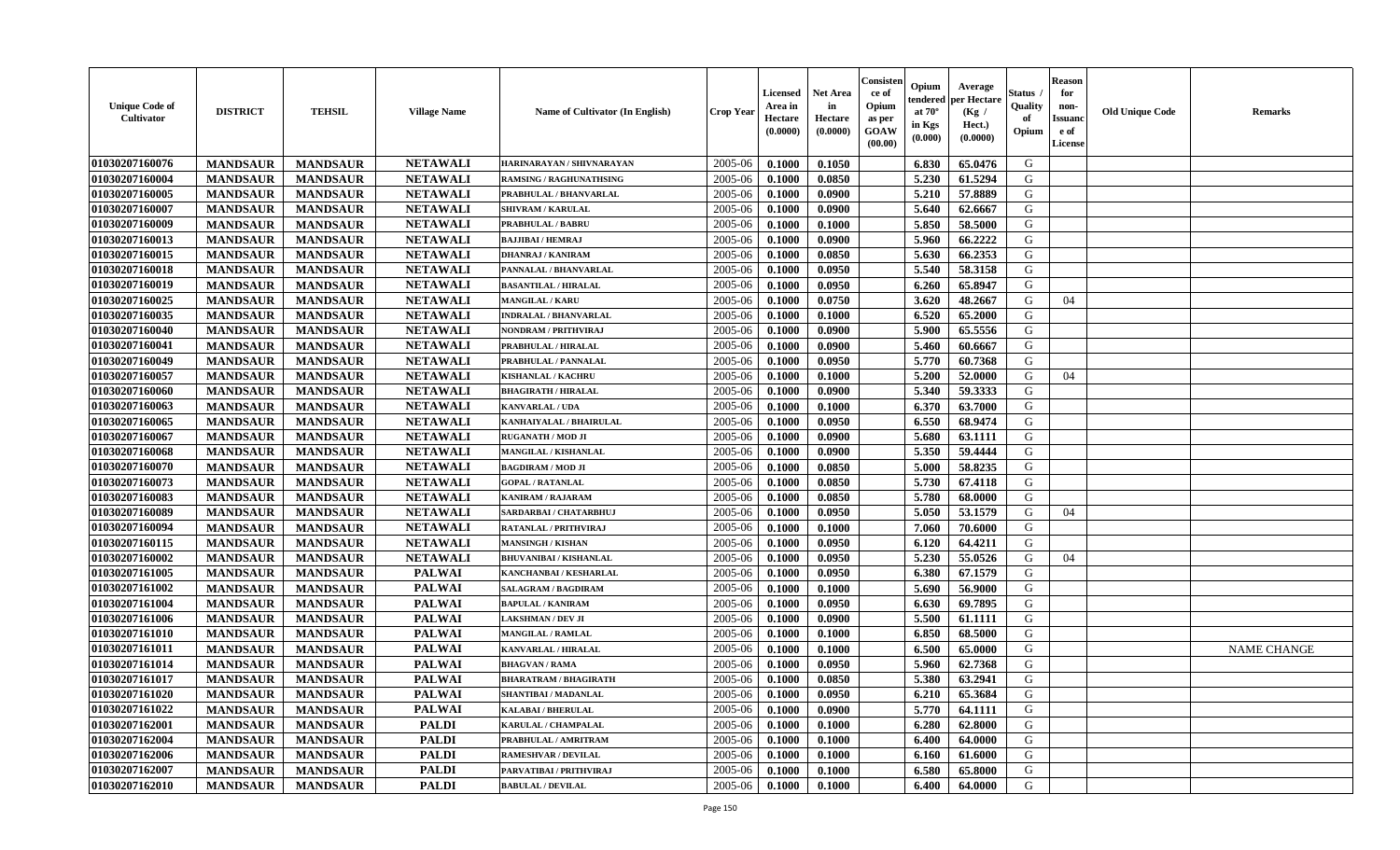| <b>Unique Code of</b><br><b>Cultivator</b> | <b>DISTRICT</b> | <b>TEHSIL</b>   | <b>Village Name</b> | Name of Cultivator (In English) | <b>Crop Year</b> | <b>Licensed</b><br>Area in<br>Hectare<br>(0.0000) | <b>Net Area</b><br>in<br>Hectare<br>(0.0000) | Consister<br>ce of<br>Opium<br>as per<br><b>GOAW</b><br>(00.00) | Opium<br>endered<br>at $70^\circ$<br>in Kgs<br>(0.000) | Average<br>per Hectare<br>(Kg /<br>Hect.)<br>(0.0000) | Status<br>Quality<br>of<br>Opium | <b>Reason</b><br>for<br>non-<br><b>Issuand</b><br>e of<br><b>License</b> | <b>Old Unique Code</b> | <b>Remarks</b> |
|--------------------------------------------|-----------------|-----------------|---------------------|---------------------------------|------------------|---------------------------------------------------|----------------------------------------------|-----------------------------------------------------------------|--------------------------------------------------------|-------------------------------------------------------|----------------------------------|--------------------------------------------------------------------------|------------------------|----------------|
| 01030207162011                             | <b>MANDSAUR</b> | <b>MANDSAUR</b> | <b>PALDI</b>        | PREMBAI / MANOHARSINGH          | 2005-06          | 0.1000                                            | 0.0900                                       |                                                                 | 5.730                                                  | 63.6667                                               | G                                |                                                                          |                        |                |
| 01030207162013                             | <b>MANDSAUR</b> | <b>MANDSAUR</b> | <b>PALDI</b>        | RATANLAL / BHANVARLAL           | 2005-06          | 0.1000                                            | 0.0950                                       |                                                                 | 5.920                                                  | 62.3158                                               | G                                |                                                                          |                        |                |
| 01030207162017                             | <b>MANDSAUR</b> | <b>MANDSAUR</b> | <b>PALDI</b>        | RAMESHVAR / MOTILAL             | 2005-06          | 0.1000                                            | 0.1000                                       |                                                                 | 6.490                                                  | 64.9000                                               | G                                |                                                                          |                        |                |
| 01030207162019                             | <b>MANDSAUR</b> | <b>MANDSAUR</b> | <b>PALDI</b>        | RADHESHYAM / MOHANLAL           | 2005-06          | 0.1000                                            | 0.1050                                       |                                                                 | 7.060                                                  | 67.2381                                               | G                                |                                                                          |                        |                |
| 01030207162023                             | <b>MANDSAUR</b> | <b>MANDSAUR</b> | <b>PALDI</b>        | HARKUNVARBAI / KARULAL          | 2005-06          | 0.1000                                            | 0.1000                                       |                                                                 | 6.140                                                  | 61.4000                                               | G                                |                                                                          |                        |                |
| 01030207162024                             | <b>MANDSAUR</b> | <b>MANDSAUR</b> | <b>PALDI</b>        | DEVILAL / MOHANLAL              | 2005-06          | 0.1000                                            | 0.0950                                       |                                                                 | 5.950                                                  | 62.6316                                               | G                                |                                                                          |                        |                |
| 01030207162030                             | <b>MANDSAUR</b> | <b>MANDSAUR</b> | <b>PALDI</b>        | <b>MANGIBAI/VARDICHANDRA</b>    | 2005-06          | 0.1000                                            | 0.1000                                       |                                                                 | 6.540                                                  | 65.4000                                               | G                                |                                                                          |                        |                |
| 01030207162031                             | <b>MANDSAUR</b> | <b>MANDSAUR</b> | <b>PALDI</b>        | <b>ONKARLAL / MOTILAL</b>       | 2005-06          | 0.1000                                            | 0.1000                                       |                                                                 | 6.120                                                  | 61.2000                                               | G                                |                                                                          |                        |                |
| 01030207162033                             | <b>MANDSAUR</b> | <b>MANDSAUR</b> | <b>PALDI</b>        | <b>MANGILAL / RATANLAL</b>      | 2005-06          | 0.1000                                            | 0.1000                                       |                                                                 | 6.340                                                  | 63.4000                                               | G                                |                                                                          |                        |                |
| 01030207162035                             | <b>MANDSAUR</b> | <b>MANDSAUR</b> | <b>PALDI</b>        | <b>MAHADEV / TULSIRAM</b>       | 2005-06          | 0.1000                                            | 0.1000                                       |                                                                 | 6.480                                                  | 64.8000                                               | G                                |                                                                          |                        |                |
| 01030207162037                             | <b>MANDSAUR</b> | <b>MANDSAUR</b> | <b>PALDI</b>        | <b>BHUVANIRAM / VARDA</b>       | 2005-06          | 0.1000                                            | 0.0900                                       |                                                                 | 5.470                                                  | 60.7778                                               | G                                |                                                                          |                        |                |
| 01030207162045                             | <b>MANDSAUR</b> | <b>MANDSAUR</b> | <b>PALDI</b>        | <b>RAMIBAI / MANGILAL</b>       | 2005-06          | 0.1000                                            | 0.1050                                       |                                                                 | 6.680                                                  | 63.6190                                               | G                                |                                                                          |                        |                |
| 01030207162048                             | <b>MANDSAUR</b> | <b>MANDSAUR</b> | <b>PALDI</b>        | <b>JUJHAR / RAMA</b>            | 2005-06          | 0.1000                                            | 0.1000                                       |                                                                 | 6.070                                                  | 60.7000                                               | G                                |                                                                          |                        |                |
| 01030207162049                             | <b>MANDSAUR</b> | <b>MANDSAUR</b> | <b>PALDI</b>        | <b>RAMLAL / SAWRUF</b>          | 2005-06          | 0.1000                                            | 0.1000                                       |                                                                 | 6.500                                                  | 65.0000                                               | G                                |                                                                          |                        |                |
| 01030207162040                             | <b>MANDSAUR</b> | <b>MANDSAUR</b> | <b>PALDI</b>        | <b>BALARAM / HIRALAL</b>        | 2005-06          | 0.1000                                            | 0.1050                                       |                                                                 | 6.550                                                  | 62.3810                                               | G                                |                                                                          |                        |                |
| 01030207162003                             | <b>MANDSAUR</b> | <b>MANDSAUR</b> | <b>PALDI</b>        | <b>DEVILAL / BHANVARLAL</b>     | 2005-06          | 0.1000                                            | 0.1000                                       |                                                                 | 5.910                                                  | 59.1000                                               | G                                |                                                                          |                        |                |
| 01030207162009                             | <b>MANDSAUR</b> | <b>MANDSAUR</b> | <b>PALDI</b>        | PUSHPABAI / GOPAL               | 2005-06          | 0.1000                                            | 0.1000                                       |                                                                 | 6.050                                                  | 60.5000                                               | G                                |                                                                          |                        |                |
| 01030207162026                             | <b>MANDSAUR</b> | <b>MANDSAUR</b> | <b>PALDI</b>        | <b>MANGILAL / NANDRAM</b>       | 2005-06          | 0.1000                                            | 0.1000                                       |                                                                 | 6.900                                                  | 69.0000                                               | G                                |                                                                          |                        |                |
| 01030207162020                             | <b>MANDSAUR</b> | <b>MANDSAUR</b> | <b>PALDI</b>        | <b>RAMLAL / UDA BALAI</b>       | 2005-06          | 0.1000                                            | 0.1000                                       |                                                                 | 6.310                                                  | 63.1000                                               | G                                |                                                                          |                        |                |
| 01030207162021                             | <b>MANDSAUR</b> | <b>MANDSAUR</b> | <b>PALDI</b>        | <b>KACHRU / KASHIRAM</b>        | 2005-06          | 0.1000                                            | 0.1000                                       |                                                                 | 6.280                                                  | 62.8000                                               | G                                |                                                                          |                        |                |
| 01030207162028                             | <b>MANDSAUR</b> | <b>MANDSAUR</b> | <b>PALDI</b>        | <b>BALARAM / NATHULAL</b>       | 2005-06          | 0.1000                                            | 0.1000                                       |                                                                 | 6.260                                                  | 62.6000                                               | G                                |                                                                          |                        |                |
| 01030207162032                             | <b>MANDSAUR</b> | <b>MANDSAUR</b> | <b>PALDI</b>        | RADHESHYAM / NATHULAL           | 2005-06          | 0.1000                                            | 0.1000                                       |                                                                 | 6.440                                                  | 64.4000                                               | G                                |                                                                          |                        |                |
| 01030207163030                             | <b>MANDSAUR</b> | <b>MANDSAUR</b> | <b>PANPUR</b>       | <b>MOHANLAL / HIRALAL</b>       | 2005-06          | 0.1000                                            | 0.1000                                       |                                                                 | 6.950                                                  | 69.5000                                               | G                                |                                                                          |                        |                |
| 01030207163002                             | <b>MANDSAUR</b> | <b>MANDSAUR</b> | <b>PANPUR</b>       | <b>RAMESHVAR / MAHADEV</b>      | 2005-06          | 0.1000                                            | 0.1000                                       |                                                                 | 6.250                                                  | 62.5000                                               | G                                |                                                                          |                        |                |
| 01030207163003                             | <b>MANDSAUR</b> | <b>MANDSAUR</b> | <b>PANPUR</b>       | <b>SHANIBAI / JAYRAM</b>        | 2005-06          | 0.1000                                            | 0.0700                                       |                                                                 | 4.800                                                  | 68.5714                                               | G                                |                                                                          |                        |                |
| 01030207163006                             | <b>MANDSAUR</b> | <b>MANDSAUR</b> | <b>PANPUR</b>       | <b>DHAPUBAI / DULICHANDRA</b>   | 2005-06          | 0.1000                                            | 0.0950                                       |                                                                 | 5.980                                                  | 62.9474                                               | G                                |                                                                          |                        |                |
| 01030207163007                             | <b>MANDSAUR</b> | <b>MANDSAUR</b> | <b>PANPUR</b>       | <b>BAGDIBAI/LAKSHMAN</b>        | 2005-06          | 0.1000                                            | 0.1050                                       |                                                                 | 7.030                                                  | 66.9524                                               | G                                |                                                                          |                        |                |
| 01030207163008                             | <b>MANDSAUR</b> | <b>MANDSAUR</b> | <b>PANPUR</b>       | <b>MANGILAL / RAMLAL</b>        | 2005-06          | 0.1000                                            | 0.0900                                       |                                                                 | 5.800                                                  | 64.4444                                               | G                                |                                                                          |                        |                |
| 01030207163009                             | <b>MANDSAUR</b> | <b>MANDSAUR</b> | <b>PANPUR</b>       | <b>JAMNABAI/GOVINDRAM</b>       | 2005-06          | 0.1000                                            | 0.1000                                       |                                                                 | 6.900                                                  | 69.0000                                               | G                                |                                                                          |                        |                |
| 01030207163011                             | <b>MANDSAUR</b> | <b>MANDSAUR</b> | <b>PANPUR</b>       | <b>BHANVARLAL / BHURA</b>       | 2005-06          | 0.1000                                            | 0.1000                                       |                                                                 | 6.650                                                  | 66.5000                                               | G                                |                                                                          |                        |                |
| 01030207163012                             | <b>MANDSAUR</b> | <b>MANDSAUR</b> | <b>PANPUR</b>       | <b>DHAPUBAI/BHUVAN</b>          | 2005-06          | 0.1000                                            | 0.1000                                       |                                                                 | 6.280                                                  | 62.8000                                               | G                                |                                                                          |                        |                |
| 01030207163016                             | <b>MANDSAUR</b> | <b>MANDSAUR</b> | <b>PANPUR</b>       | <b>NADUBAI / RAMSINGH</b>       | 2005-06          | 0.1000                                            | 0.0950                                       |                                                                 | 6.420                                                  | 67.5789                                               | G                                |                                                                          |                        |                |
| 01030207163018                             | <b>MANDSAUR</b> | <b>MANDSAUR</b> | <b>PANPUR</b>       | HAMERIBAI / MOHANLAL            | 2005-06          | 0.1000                                            | 0.1000                                       |                                                                 | 7.000                                                  | 70.0000                                               | G                                |                                                                          |                        |                |
| 01030207163025                             | <b>MANDSAUR</b> | <b>MANDSAUR</b> | <b>PANPUR</b>       | <b>HAMERA / PYARA</b>           | 2005-06          | 0.1000                                            | 0.1050                                       |                                                                 | 6.830                                                  | 65.0476                                               | G                                |                                                                          |                        |                |
| 01030207163029                             | <b>MANDSAUR</b> | <b>MANDSAUR</b> | <b>PANPUR</b>       | RAMA / PYARA                    | 2005-06          | 0.1000                                            | 0.1050                                       |                                                                 | 7.070                                                  | 67.3333                                               | G                                |                                                                          |                        |                |
| 01030207163031                             | <b>MANDSAUR</b> | <b>MANDSAUR</b> | <b>PANPUR</b>       | <b>KAMLABAI/RAMLAL</b>          | 2005-06          | 0.1000                                            | 0.1000                                       |                                                                 | 5.770                                                  | 57.7000                                               | G                                |                                                                          |                        |                |
| 01030207163032                             | <b>MANDSAUR</b> | <b>MANDSAUR</b> | <b>PANPUR</b>       | <b>MODSINGH / KHEMRAJ</b>       | 2005-06          | 0.1000                                            | 0.1000                                       |                                                                 | 5.870                                                  | 58.7000                                               | G                                | 05                                                                       |                        |                |
| 01030207163042                             | <b>MANDSAUR</b> | <b>MANDSAUR</b> | <b>PANPUR</b>       | <b>GOVINDRAM / KISHANLAL</b>    | 2005-06          | 0.1000                                            | 0.0950                                       |                                                                 | 6.090                                                  | 64.1053                                               | G                                |                                                                          |                        |                |
| 01030207163044                             | <b>MANDSAUR</b> | <b>MANDSAUR</b> | <b>PANPUR</b>       | <b>SITABAI / BHERULAI</b>       | 2005-06          | 0.1000                                            | 0.1050                                       |                                                                 | 6.760                                                  | 64.3810                                               | G                                |                                                                          |                        |                |
| 01030207163051                             | <b>MANDSAUR</b> | <b>MANDSAUR</b> | <b>PANPUR</b>       | <b>BHANVARLAL / RATANLAL</b>    | 2005-06          | 0.1000                                            |                                              |                                                                 |                                                        | 0.0000                                                | N                                |                                                                          |                        |                |
| 01030207163056                             | <b>MANDSAUR</b> | <b>MANDSAUR</b> | <b>PANPUR</b>       | <b>DEVISINGH / DALUSINGH</b>    | 2005-06          | 0.1000                                            | 0.1050                                       |                                                                 | 6.540                                                  | 62.2857                                               | G                                |                                                                          |                        |                |
| 01030207163058                             | <b>MANDSAUR</b> | <b>MANDSAUR</b> | <b>PANPUR</b>       | <b>GITABAI/KACHRAML</b>         | 2005-06          | 0.1000                                            | 0.1000                                       |                                                                 | 6.570                                                  | 65.7000                                               | G                                |                                                                          |                        |                |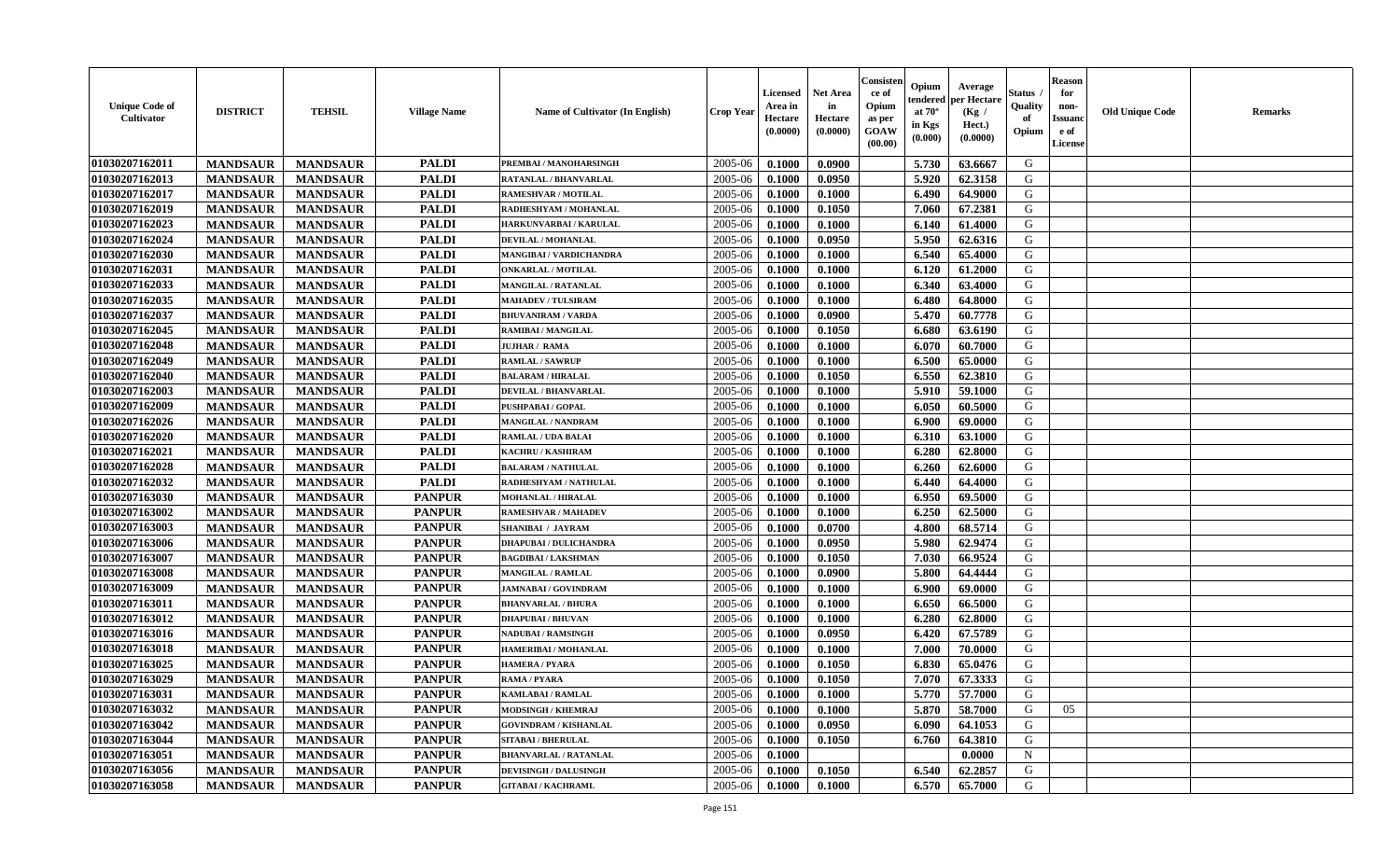| <b>Unique Code of</b><br>Cultivator | <b>DISTRICT</b> | <b>TEHSIL</b>   | <b>Village Name</b> | <b>Name of Cultivator (In English)</b> | <b>Crop Year</b> | Licensed<br>Area in<br>Hectare<br>(0.0000) | Net Area<br>in<br>Hectare<br>(0.0000) | Consisteı<br>ce of<br>Opium<br>as per<br>GOAW<br>(00.00) | Opium<br>endered<br>at $70^\circ$<br>in Kgs<br>(0.000) | Average<br>per Hectare<br>(Kg /<br>Hect.)<br>(0.0000) | Status<br>Quality<br>of<br>Opium | <b>Reason</b><br>for<br>non-<br>Issuano<br>e of<br>License | <b>Old Unique Code</b> | Remarks            |
|-------------------------------------|-----------------|-----------------|---------------------|----------------------------------------|------------------|--------------------------------------------|---------------------------------------|----------------------------------------------------------|--------------------------------------------------------|-------------------------------------------------------|----------------------------------|------------------------------------------------------------|------------------------|--------------------|
| 01030207163061                      | <b>MANDSAUR</b> | <b>MANDSAUR</b> | <b>PANPUR</b>       | <b>AMARSINGH / DHULSINGH</b>           | 2005-06          | 0.1000                                     | 0.1000                                |                                                          | 5.720                                                  | 57.2000                                               | G                                |                                                            |                        |                    |
| 01030207163068                      | <b>MANDSAUR</b> | <b>MANDSAUR</b> | <b>PANPUR</b>       | SHIVNARAYAN / BHUVAN                   | 2005-06          | 0.1000                                     | 0.1000                                |                                                          | 6.510                                                  | 65.1000                                               | G                                |                                                            |                        |                    |
| 01030207163072                      | <b>MANDSAUR</b> | <b>MANDSAUR</b> | <b>PANPUR</b>       | <b>HIRASING / JAYRAM</b>               | 2005-06          | 0.1000                                     | 0.0700                                |                                                          | 5.130                                                  | 73.2857                                               | G                                |                                                            |                        |                    |
| 01030207163073                      | <b>MANDSAUR</b> | <b>MANDSAUR</b> | <b>PANPUR</b>       | <b>BABULAL / SHANKARLAL</b>            | 2005-06          | 0.1000                                     | 0.1000                                |                                                          | 6.610                                                  | 66.1000                                               | G                                |                                                            |                        |                    |
| 01030207163074                      | <b>MANDSAUR</b> | <b>MANDSAUR</b> | <b>PANPUR</b>       | <b>GIRDHARI / KACHRUMAL</b>            | 2005-06          | 0.1000                                     | 0.1050                                |                                                          | 7.020                                                  | 66.8571                                               | G                                |                                                            |                        |                    |
| 01030207163075                      | <b>MANDSAUR</b> | <b>MANDSAUR</b> | <b>PANPUR</b>       | <b>RADHESHYAM / GULAB</b>              | 2005-06          | 0.1000                                     | 0.1000                                |                                                          | 6.620                                                  | 66.2000                                               | G                                |                                                            |                        |                    |
| 01030207163076                      | <b>MANDSAUR</b> | <b>MANDSAUR</b> | <b>PANPUR</b>       | NARAYAN / DHURA                        | 2005-06          | 0.1000                                     | 0.1000                                |                                                          | 5.780                                                  | 57.8000                                               | G                                |                                                            |                        |                    |
| 01030207163077                      | <b>MANDSAUR</b> | <b>MANDSAUR</b> | <b>PANPUR</b>       | <b>BHARAT / PYARA</b>                  | 2005-06          | 0.1000                                     | 0.1000                                |                                                          | 5.940                                                  | 59.4000                                               | G                                |                                                            |                        |                    |
| 01030207163079                      | <b>MANDSAUR</b> | <b>MANDSAUR</b> | <b>PANPUR</b>       | RAMESHVAR / GOVINDRAM                  | 2005-06          | 0.1000                                     | 0.1000                                |                                                          | 6.880                                                  | 68.8000                                               | G                                |                                                            |                        |                    |
| 01030207163080                      | <b>MANDSAUR</b> | <b>MANDSAUR</b> | <b>PANPUR</b>       | <b>CHINRAM / GOVINDRAM</b>             | 2005-06          | 0.1000                                     | 0.1000                                |                                                          | 6.750                                                  | 67.5000                                               | G                                |                                                            |                        |                    |
| 01030207163083                      | <b>MANDSAUR</b> | <b>MANDSAUR</b> | <b>PANPUR</b>       | KANIYALAL / GOVINDRAM                  | 2005-06          | 0.1000                                     | 0.1000                                |                                                          | 6.610                                                  | 66.1000                                               | G                                |                                                            |                        |                    |
| 01030207163085                      | <b>MANDSAUR</b> | <b>MANDSAUR</b> | <b>PANPUR</b>       | <b>KAILASH / RADHUSINGH</b>            | 2005-06          | 0.1000                                     | 0.1000                                |                                                          | 5.870                                                  | 58.7000                                               | G                                |                                                            |                        |                    |
| 01030207163086                      | <b>MANDSAUR</b> | <b>MANDSAUR</b> | <b>PANPUR</b>       | <b>MANGUSINGH / KHEMRAJ</b>            | 2005-06          | 0.1000                                     | 0.1000                                |                                                          | 6.530                                                  | 65.3000                                               | G                                |                                                            |                        |                    |
| 01030207163088                      | <b>MANDSAUR</b> | <b>MANDSAUR</b> | <b>PANPUR</b>       | YUGALSINGH / GOTAMSINGH                | 2005-06          | 0.1000                                     | 0.0900                                |                                                          | 6.070                                                  | 67.4444                                               | G                                |                                                            |                        |                    |
| 01030207163093                      | <b>MANDSAUR</b> | <b>MANDSAUR</b> | <b>PANPUR</b>       | <b>GANPAT / KANHAIYALAL</b>            | 2005-06          | 0.1000                                     | 0.1000                                |                                                          | 7.000                                                  | 70.0000                                               | $\mathbf G$                      |                                                            |                        | <b>NAME CHANGE</b> |
| 01030207163094                      | <b>MANDSAUR</b> | <b>MANDSAUR</b> | <b>PANPUR</b>       | <b>SHANTILAL / BHUVAN</b>              | 2005-06          | 0.1000                                     | 0.1000                                |                                                          | 6.400                                                  | 64.0000                                               | G                                |                                                            |                        |                    |
| 01030207163095                      | <b>MANDSAUR</b> | <b>MANDSAUR</b> | <b>PANPUR</b>       | <b>RADHESHYAM / GOBRU</b>              | 2005-06          | 0.1000                                     | 0.1000                                |                                                          | 6.560                                                  | 65.6000                                               | G                                |                                                            |                        |                    |
| 01030207163097                      | <b>MANDSAUR</b> | <b>MANDSAUR</b> | <b>PANPUR</b>       | <b>JAGDISH / NANURAM</b>               | 2005-06          | 0.1000                                     | 0.1050                                |                                                          | 6.490                                                  | 61.8095                                               | G                                |                                                            |                        |                    |
| 01030207163101                      | <b>MANDSAUR</b> | <b>MANDSAUR</b> | <b>PANPUR</b>       | NIRMALABAI / RADHESHYAM                | 2005-06          | 0.1000                                     | 0.1000                                |                                                          | 6.400                                                  | 64.0000                                               | G                                |                                                            |                        |                    |
| 01030207163102                      | <b>MANDSAUR</b> | <b>MANDSAUR</b> | <b>PANPUR</b>       | <b>ISMAIL/ALLARAKH</b>                 | 2005-06          | 0.1000                                     | 0.1000                                |                                                          | 5.970                                                  | 59.7000                                               | G                                |                                                            |                        |                    |
| 01030207164016                      | <b>MANDSAUR</b> | <b>MANDSAUR</b> | PIPALKHUNTA         | <b>ROSHANBAI/KANWERLAL</b>             | 2005-06          | 0.1000                                     | 0.1000                                |                                                          | 6.480                                                  | 64.8000                                               | G                                |                                                            |                        |                    |
| 01030207164002                      | <b>MANDSAUR</b> | <b>MANDSAUR</b> | PIPALKHUNTA         | PRABHULAL / BHUWAN                     | 2005-06          | 0.1000                                     | 0.0950                                |                                                          | 6.240                                                  | 65.6842                                               | G                                |                                                            |                        |                    |
| 01030207164003                      | <b>MANDSAUR</b> | <b>MANDSAUR</b> | PIPALKHUNTA         | MANOHERSINGH / JAYSINGH                | 2005-06          | 0.1000                                     | 0.0950                                |                                                          | 6.420                                                  | 67.5789                                               | G                                |                                                            |                        |                    |
| 01030207164007                      | <b>MANDSAUR</b> | <b>MANDSAUR</b> | PIPALKHUNTA         | <b>GORDHANALAL / MOTI</b>              | 2005-06          | 0.1000                                     | 0.1000                                |                                                          | 6.220                                                  | 62.2000                                               | G                                |                                                            |                        |                    |
| 01030207164010                      | <b>MANDSAUR</b> | <b>MANDSAUR</b> | PIPALKHUNTA         | <b>KARULAL / RATANLAL</b>              | 2005-06          | 0.1000                                     | 0.1000                                |                                                          | 6.070                                                  | 60.7000                                               | G                                |                                                            |                        |                    |
| 01030207164012                      | <b>MANDSAUR</b> | <b>MANDSAUR</b> | PIPALKHUNTA         | DEVILAL / LALJI                        | 2005-06          | 0.1000                                     | 0.1000                                |                                                          | 6.590                                                  | 65.9000                                               | G                                |                                                            |                        |                    |
| 01030207164014                      | <b>MANDSAUR</b> | <b>MANDSAUR</b> | <b>PIPALKHUNTA</b>  | DASHRATHSINGH / BHANWERSINGH           | 2005-06          | 0.1000                                     | 0.1000                                |                                                          | 5.830                                                  | 58.3000                                               | G                                |                                                            |                        |                    |
| 01030207164018                      | <b>MANDSAUR</b> | <b>MANDSAUR</b> | PIPALKHUNTA         | KANWERLAL / GANESHRAM                  | 2005-06          | 0.1000                                     | 0.1000                                |                                                          | 6.810                                                  | 68.1000                                               | G                                |                                                            |                        |                    |
| 01030207164019                      | <b>MANDSAUR</b> | <b>MANDSAUR</b> | PIPALKHUNTA         | <b>HIRALALA / ONKAR</b>                | 2005-06          | 0.1000                                     | 0.1050                                |                                                          | 6.750                                                  | 64.2857                                               | G                                |                                                            |                        |                    |
| 01030207164020                      | <b>MANDSAUR</b> | <b>MANDSAUR</b> | <b>PIPALKHUNTA</b>  | <b>AMRITRAM / KISHAN</b>               | 2005-06          | 0.1000                                     | 0.1000                                |                                                          | 7.170                                                  | 71.7000                                               | G                                |                                                            |                        |                    |
| 01030207164021                      | <b>MANDSAUR</b> | <b>MANDSAUR</b> | PIPALKHUNTA         | <b>BHERULAL / BHUVAN</b>               | 2005-06          | 0.1000                                     | 0.1050                                |                                                          | 6.730                                                  | 64.0952                                               | G                                |                                                            |                        |                    |
| 01030207164023                      | <b>MANDSAUR</b> | <b>MANDSAUR</b> | PIPALKHUNTA         | RAMA / NATHU BALAI                     | 2005-06          | 0.1000                                     | 0.0900                                |                                                          | 5.510                                                  | 61.2222                                               | G                                |                                                            |                        |                    |
| 01030207164027                      | <b>MANDSAUR</b> | <b>MANDSAUR</b> | PIPALKHUNTA         | <b>BHERULAL / KACHRU</b>               | 2005-06          | 0.1000                                     | 0.0950                                |                                                          | 6.290                                                  | 66.2105                                               | G                                |                                                            |                        |                    |
| 01030207164028                      | <b>MANDSAUR</b> | <b>MANDSAUR</b> | <b>PIPALKHUNTA</b>  | <b>MANNA / BHUVAN BALAI</b>            | 2005-06          | 0.1000                                     | 0.1000                                |                                                          | 6.330                                                  | 63.3000                                               | G                                |                                                            |                        |                    |
| 01030207164031                      | <b>MANDSAUR</b> | <b>MANDSAUR</b> | PIPALKHUNTA         | <b>BHANWERSINGH / BHUWANISINGH</b>     | 2005-06          | 0.1000                                     | 0.1000                                |                                                          | 6.970                                                  | 69.7000                                               | G                                |                                                            |                        |                    |
| 01030207164038                      | <b>MANDSAUR</b> | <b>MANDSAUR</b> | <b>PIPALKHUNTA</b>  | <b>ARJUNSINGH / KALUSINGH</b>          | 2005-06          | 0.1000                                     | 0.1000                                |                                                          | 6.620                                                  | 66.2000                                               | G                                |                                                            |                        |                    |
| 01030207164042                      | <b>MANDSAUR</b> | <b>MANDSAUR</b> | PIPALKHUNTA         | <b>BALURAM / MANNALAL</b>              | 2005-06          | 0.1000                                     | 0.1000                                |                                                          | 7.540                                                  | 75.4000                                               | G                                |                                                            |                        |                    |
| 01030207164044                      | <b>MANDSAUR</b> | <b>MANDSAUR</b> | <b>PIPALKHUNTA</b>  | <b>RESHAMBAI / HINDUSINGH</b>          | 2005-06          | 0.1000                                     | 0.0950                                |                                                          | 6.670                                                  | 70.2105                                               | G                                |                                                            |                        |                    |
| 01030207164048                      | <b>MANDSAUR</b> | <b>MANDSAUR</b> | PIPALKHUNTA         | KARIBAI / MANNALAL                     | 2005-06          | 0.1000                                     | 0.1000                                |                                                          | 6.580                                                  | 65.8000                                               | G                                |                                                            |                        |                    |
| 01030207164054                      | <b>MANDSAUR</b> | <b>MANDSAUR</b> | <b>PIPALKHUNTA</b>  | <b>KARULAL / GANGARAM</b>              | 2005-06          | 0.1000                                     | 0.1000                                |                                                          | 5.520                                                  | 55.2000                                               | G                                | 04                                                         |                        |                    |
| 01030207164055                      | <b>MANDSAUR</b> | <b>MANDSAUR</b> | PIPALKHUNTA         | <b>MOHANLAL / LALA</b>                 | 2005-06          | 0.1000                                     | 0.1000                                |                                                          | 6.650                                                  | 66.5000                                               | G                                |                                                            |                        |                    |
| 01030207164056                      | <b>MANDSAUR</b> | <b>MANDSAUR</b> | PIPALKHUNTA         | <b>KANA / SHAMBU</b>                   | 2005-06          | 0.1000                                     | 0.0950                                |                                                          | 6.730                                                  | 70.8421                                               | G                                |                                                            |                        |                    |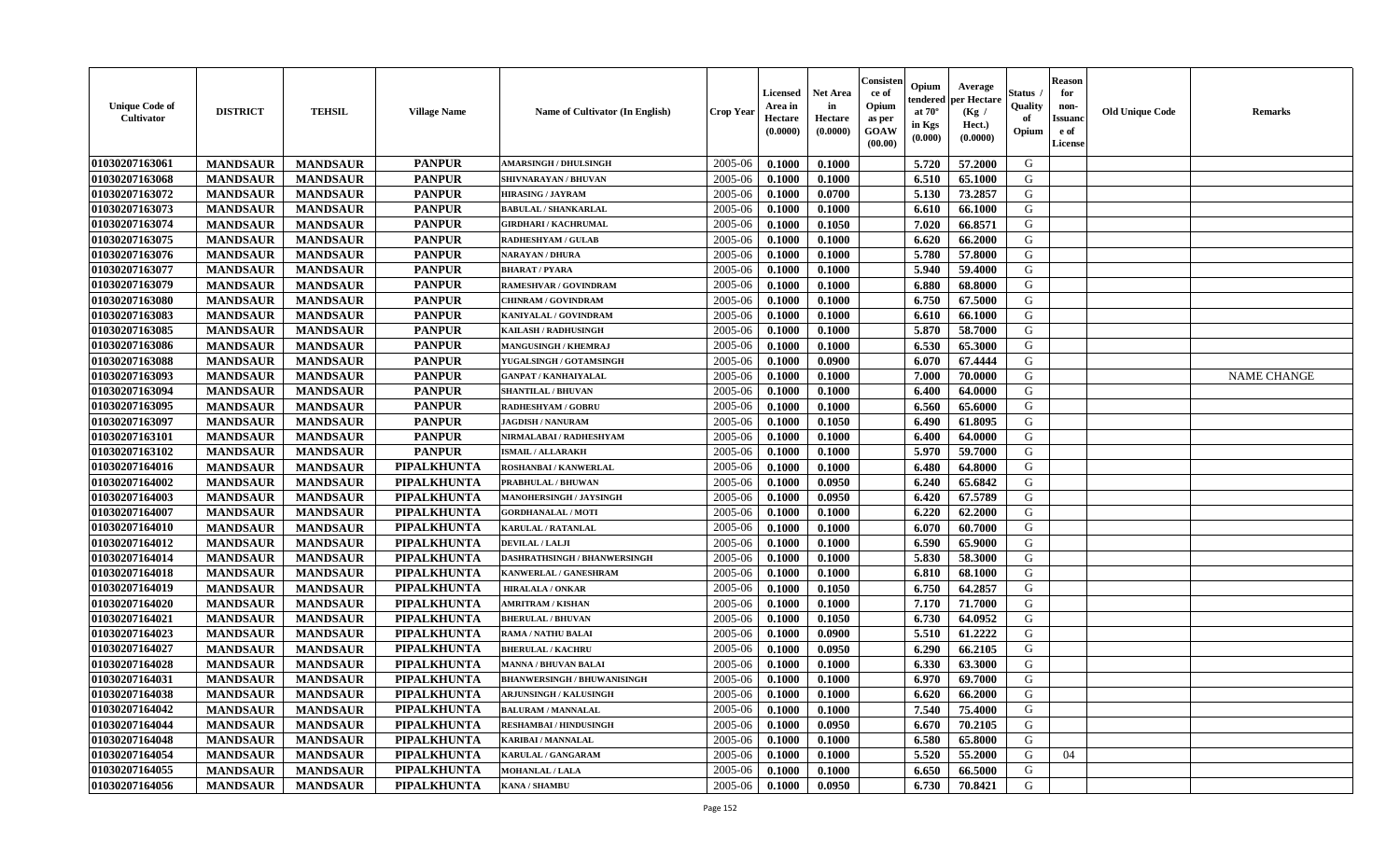| <b>Unique Code of</b><br><b>Cultivator</b> | <b>DISTRICT</b> | <b>TEHSIL</b>   | <b>Village Name</b> | <b>Name of Cultivator (In English)</b> | <b>Crop Year</b> | <b>Licensed</b><br>Area in<br>Hectare<br>(0.0000) | <b>Net Area</b><br>in<br>Hectare<br>(0.0000) | Consister<br>ce of<br>Opium<br>as per<br><b>GOAW</b><br>(00.00) | Opium<br>endered<br>at $70^\circ$<br>in Kgs<br>$(\mathbf{0.000})$ | Average<br>per Hectare<br>(Kg)<br>Hect.)<br>(0.0000) | Status<br>Quality<br>of<br>Opium | <b>Reason</b><br>for<br>non-<br><b>Issuano</b><br>e of<br>License | <b>Old Unique Code</b> | <b>Remarks</b> |
|--------------------------------------------|-----------------|-----------------|---------------------|----------------------------------------|------------------|---------------------------------------------------|----------------------------------------------|-----------------------------------------------------------------|-------------------------------------------------------------------|------------------------------------------------------|----------------------------------|-------------------------------------------------------------------|------------------------|----------------|
| 01030207164013                             | <b>MANDSAUR</b> | <b>MANDSAUR</b> | <b>PIPALKHUNTA</b>  | RAMKUNWERBAI / BADANSINGH              | 2005-06          | 0.1000                                            | 0.1000                                       |                                                                 | 6.330                                                             | 63.3000                                              | G                                |                                                                   |                        |                |
| 01030207164004                             | <b>MANDSAUR</b> | <b>MANDSAUR</b> | PIPALKHUNTA         | <b>RAMDAS / UMEDRAM</b>                | 2005-06          | 0.1000                                            | 0.1000                                       |                                                                 | 6.040                                                             | 60.4000                                              | G                                |                                                                   |                        |                |
| 01030207164058                             | <b>MANDSAUR</b> | <b>MANDSAUR</b> | <b>PIPALKHUNTA</b>  | PREMCHANDRA / UDA MALI                 | 2005-06          | 0.1000                                            | 0.0950                                       |                                                                 | 6.130                                                             | 64.5263                                              | G                                |                                                                   |                        |                |
| 01030207165001                             | <b>MANDSAUR</b> | <b>MANDSAUR</b> | <b>RANAKHEDA</b>    | <b>BHANWERLAL / DEVICHAND</b>          | 2005-06          | 0.1000                                            | 0.1000                                       |                                                                 | 6.420                                                             | 64.2000                                              | G                                |                                                                   |                        |                |
| 01030207165002                             | <b>MANDSAUR</b> | <b>MANDSAUR</b> | <b>RANAKHEDA</b>    | <b>OMPRAKASH / DEVILAL</b>             | 2005-06          | 0.1000                                            | 0.1000                                       |                                                                 | 6.860                                                             | 68.6000                                              | G                                |                                                                   |                        |                |
| 01030207165003                             | <b>MANDSAUR</b> | <b>MANDSAUR</b> | <b>RANAKHEDA</b>    | <b>AMBALAL / RAMESHWER</b>             | 2005-06          | 0.1000                                            | 0.0950                                       |                                                                 | 7.060                                                             | 74.3158                                              | G                                |                                                                   |                        |                |
| 01030207165008                             | <b>MANDSAUR</b> | <b>MANDSAUR</b> | <b>RANAKHEDA</b>    | <b>BADRILAL / CHAMPALAL</b>            | 2005-06          | 0.1000                                            | 0.1000                                       |                                                                 | 6.310                                                             | 63.1000                                              | G                                |                                                                   |                        |                |
| 01030207165009                             | <b>MANDSAUR</b> | <b>MANDSAUR</b> | <b>RANAKHEDA</b>    | <b>RAMSINGH / JAYSINGH</b>             | 2005-06          | 0.1000                                            | 0.1050                                       |                                                                 | 6.870                                                             | 65.4286                                              | G                                |                                                                   |                        |                |
| 01030207165015                             | <b>MANDSAUR</b> | <b>MANDSAUR</b> | <b>RANAKHEDA</b>    | <b>KISHAN / NATHU</b>                  | 2005-06          | 0.1000                                            | 0.0950                                       |                                                                 | 6.340                                                             | 66.7368                                              | G                                |                                                                   |                        |                |
| 01030207165016                             | <b>MANDSAUR</b> | <b>MANDSAUR</b> | <b>RANAKHEDA</b>    | <b>FAKIRCHAND / RAMCHAND</b>           | 2005-06          | 0.1000                                            | 0.0950                                       |                                                                 | 6.380                                                             | 67.1579                                              | G                                |                                                                   |                        |                |
| 01030207165017                             | <b>MANDSAUR</b> | <b>MANDSAUR</b> | <b>RANAKHEDA</b>    | <b>JAGDISH / KACHRULAL</b>             | 2005-06          | 0.1000                                            | 0.0950                                       |                                                                 | 7.150                                                             | 75.2632                                              | G                                |                                                                   |                        |                |
| 01030207165023                             | <b>MANDSAUR</b> | <b>MANDSAUR</b> | <b>RANAKHEDA</b>    | <b>BADRILAL / KISHAN</b>               | 2005-06          | 0.1000                                            | 0.0900                                       |                                                                 | 5.230                                                             | 58.1111                                              | G                                |                                                                   |                        |                |
| 01030207165025                             | <b>MANDSAUR</b> | <b>MANDSAUR</b> | <b>RANAKHEDA</b>    | <b>RANCHOR / MANGILAL</b>              | 2005-06          | 0.1000                                            | 0.1000                                       |                                                                 | 7.130                                                             | 71.3000                                              | G                                |                                                                   |                        |                |
| 01030207165028                             | <b>MANDSAUR</b> | <b>MANDSAUR</b> | <b>RANAKHEDA</b>    | <b>NANDLAL / KACHRU</b>                | 2005-06          | 0.1000                                            | 0.0950                                       |                                                                 | 6.870                                                             | 72.3158                                              | G                                |                                                                   |                        |                |
| 01030207165031                             | <b>MANDSAUR</b> | <b>MANDSAUR</b> | <b>RANAKHEDA</b>    | JHUJHARLAL / BHAGWAN                   | 2005-06          | 0.1000                                            | 0.0900                                       |                                                                 | 5.800                                                             | 64.4444                                              | G                                |                                                                   |                        |                |
| 01030207165032                             | <b>MANDSAUR</b> | <b>MANDSAUR</b> | <b>RANAKHEDA</b>    | <b>BALMUKAND / LAKHMICHAND</b>         | 2005-06          | 0.1000                                            | 0.1000                                       |                                                                 | 6.050                                                             | 60.5000                                              | G                                |                                                                   |                        |                |
| 01030207165037                             | <b>MANDSAUR</b> | <b>MANDSAUR</b> | <b>RANAKHEDA</b>    | PRABHULAL / KISHAN                     | 2005-06          | 0.1000                                            | 0.1050                                       |                                                                 | 6.360                                                             | 60.5714                                              | G                                |                                                                   |                        |                |
| 01030207165038                             | <b>MANDSAUR</b> | <b>MANDSAUR</b> | <b>RANAKHEDA</b>    | <b>NANDLAL / PARSRAM</b>               | 2005-06          | 0.1000                                            | 0.0950                                       |                                                                 | 6.510                                                             | 68.5263                                              | G                                |                                                                   |                        |                |
| 01030207165040                             | <b>MANDSAUR</b> | <b>MANDSAUR</b> | <b>RANAKHEDA</b>    | MOHANLAL / RAMESHWAR                   | 2005-06          | 0.1000                                            | 0.0950                                       |                                                                 | 6.380                                                             | 67.1579                                              | G                                |                                                                   |                        |                |
| 01030207165045                             | <b>MANDSAUR</b> | <b>MANDSAUR</b> | <b>RANAKHEDA</b>    | HANSKUNWER / KARUSINGH                 | 2005-06          | 0.1000                                            | 0.0950                                       |                                                                 | 6.290                                                             | 66.2105                                              | - 1                              | 02                                                                |                        |                |
| 01030207165047                             | <b>MANDSAUR</b> | <b>MANDSAUR</b> | <b>RANAKHEDA</b>    | DEVKANYABAI / ANOKHILAL                | 2005-06          | 0.1000                                            | 0.0950                                       |                                                                 | 6.930                                                             | 72.9474                                              | G                                |                                                                   |                        |                |
| 01030207165048                             | <b>MANDSAUR</b> | <b>MANDSAUR</b> | <b>RANAKHEDA</b>    | DASRATHSINGH / JUJHARSINGH             | 2005-06          | 0.1000                                            | 0.0950                                       |                                                                 | 6.660                                                             | 70.1053                                              | G                                |                                                                   |                        |                |
| 01030207165049                             | <b>MANDSAUR</b> | <b>MANDSAUR</b> | <b>RANAKHEDA</b>    | <b>BHERUSINGH / UMRAVSINGH</b>         | 2005-06          | 0.1000                                            | 0.0950                                       |                                                                 | 6.660                                                             | 70.1053                                              | G                                |                                                                   |                        |                |
|                                            |                 |                 |                     |                                        |                  |                                                   |                                              |                                                                 |                                                                   |                                                      | П                                |                                                                   |                        |                |
| 01030207165052                             | <b>MANDSAUR</b> | <b>MANDSAUR</b> | <b>RANAKHEDA</b>    | OGHADSINGH / JAYSINGH                  | 2005-06          | 0.1000                                            | 0.0950                                       |                                                                 | 6.480                                                             | 68.2105                                              | G                                | 02                                                                |                        |                |
| 01030207165057                             | <b>MANDSAUR</b> | <b>MANDSAUR</b> | <b>RANAKHEDA</b>    | <b>ANUGIR / DARYAVGIR</b>              | 2005-06          | 0.1000                                            | 0.0950                                       |                                                                 | 5.710                                                             | 60.1053                                              |                                  |                                                                   |                        |                |
| 01030207165064                             | <b>MANDSAUR</b> | <b>MANDSAUR</b> | <b>RANAKHEDA</b>    | <b>HIRALAL / PRABHULAL</b>             | 2005-06          | 0.1000                                            | 0.0950                                       |                                                                 | 6.560                                                             | 69.0526                                              | G                                |                                                                   |                        |                |
| 01030207165066                             | <b>MANDSAUR</b> | <b>MANDSAUR</b> | <b>RANAKHEDA</b>    | <b>GOPAL/BHERULAL</b>                  | 2005-06          | 0.1000                                            | 0.0950                                       |                                                                 | 7.520                                                             | 79.1579                                              | G                                |                                                                   |                        |                |
| 01030207165068                             | <b>MANDSAUR</b> | <b>MANDSAUR</b> | <b>RANAKHEDA</b>    | <b>BHANWERLAL / LAXMICHAND</b>         | 2005-06          | 0.1000                                            | 0.1000                                       |                                                                 | 7.090                                                             | 70.9000                                              | П                                | 02                                                                |                        |                |
| 01030207165069                             | <b>MANDSAUR</b> | <b>MANDSAUR</b> | <b>RANAKHEDA</b>    | <b>DHURIBAI / DEVGIR</b>               | 2005-06          | 0.1000                                            | 0.0950                                       |                                                                 | 6.630                                                             | 69.7895                                              | G                                |                                                                   |                        |                |
| 01030207165071                             | <b>MANDSAUR</b> | <b>MANDSAUR</b> | <b>RANAKHEDA</b>    | <b>DEVILAL / SHANKERLAL</b>            | 2005-06          | 0.1000                                            | 0.1000                                       |                                                                 | 7.240                                                             | 72.4000                                              | G                                |                                                                   |                        |                |
| 01030207165074                             | <b>MANDSAUR</b> | <b>MANDSAUR</b> | <b>RANAKHEDA</b>    | PARSRAM / KACHRU                       | 2005-06          | 0.1000                                            | 0.0950                                       |                                                                 | 6.810                                                             | 71.6842                                              | G                                |                                                                   |                        |                |
| 01030207165075                             | <b>MANDSAUR</b> | <b>MANDSAUR</b> | <b>RANAKHEDA</b>    | MUNNALAL / HARIRAM                     | 2005-06          | 0.1000                                            | 0.0950                                       |                                                                 | 6.740                                                             | 70.9474                                              | G                                |                                                                   |                        |                |
| 01030207165076                             | <b>MANDSAUR</b> | <b>MANDSAUR</b> | <b>RANAKHEDA</b>    | <b>BHADURSINGH / JAYSINGH</b>          | 2005-06          | 0.1000                                            | 0.0950                                       |                                                                 | 6.390                                                             | 67.2632                                              | G                                |                                                                   |                        |                |
| 01030207165077                             | <b>MANDSAUR</b> | <b>MANDSAUR</b> | <b>RANAKHEDA</b>    | <b>AMARCHANDRA / PRABHULAL</b>         | 2005-06          | 0.1000                                            | 0.1000                                       |                                                                 | 5.940                                                             | 59.4000                                              | G                                |                                                                   |                        |                |
| 01030207165078                             | <b>MANDSAUR</b> | <b>MANDSAUR</b> | <b>RANAKHEDA</b>    | VERDICHAND / TULSIRAM                  | 2005-06          | 0.1000                                            | 0.0950                                       |                                                                 | 6.920                                                             | 72.8421                                              | G                                |                                                                   |                        |                |
| 01030207165079                             | <b>MANDSAUR</b> | <b>MANDSAUR</b> | <b>RANAKHEDA</b>    | <b>MANGILAL / DALU</b>                 | $2005 - 06$      | 0.1000                                            | 0.1000                                       |                                                                 | 6.480                                                             | 64.8000                                              | G                                |                                                                   |                        |                |
| 01030207165080                             | <b>MANDSAUR</b> | <b>MANDSAUR</b> | <b>RANAKHEDA</b>    | <b>RAMESWER / LAXMICHAND</b>           | 2005-06          | 0.1000                                            | 0.1000                                       |                                                                 | 6.580                                                             | 65.8000                                              | G                                |                                                                   |                        |                |
| <b>01030207165081</b>                      | <b>MANDSAUR</b> | <b>MANDSAUR</b> | <b>RANAKHEDA</b>    | <b>AMBALAL / PRABHULAL</b>             | 2005-06          | 0.1000                                            | 0.0900                                       |                                                                 | 6.190                                                             | 68.7778                                              |                                  | 02                                                                |                        |                |
| 01030207165083                             | <b>MANDSAUR</b> | <b>MANDSAUR</b> | <b>RANAKHEDA</b>    | MANGILAL / JAGANATH                    | 2005-06          | 0.1000                                            | 0.0950                                       |                                                                 | 6.720                                                             | 70.7368                                              | G                                |                                                                   |                        |                |
| 01030207165087                             | <b>MANDSAUR</b> | <b>MANDSAUR</b> | <b>RANAKHEDA</b>    | <b>CHATURBHUJ / KANIRAM</b>            | 2005-06          | 0.1000                                            | 0.1000                                       |                                                                 | 6.510                                                             | 65.1000                                              |                                  | 02                                                                |                        |                |
| 01030207165088                             | <b>MANDSAUR</b> | <b>MANDSAUR</b> | <b>RANAKHEDA</b>    | <b>CHAMPALAL / RATANLAL</b>            | 2005-06          | 0.1000                                            | 0.1000                                       |                                                                 | 6.790                                                             | 67.9000                                              | G                                |                                                                   |                        |                |
| 01030207165089                             | <b>MANDSAUR</b> | <b>MANDSAUR</b> | <b>RANAKHEDA</b>    | <b>GENDKUNWER / BAGDUSINGH</b>         | 2005-06          | 0.1000                                            | 0.1000                                       |                                                                 | 6.360                                                             | 63.6000                                              | G                                |                                                                   |                        |                |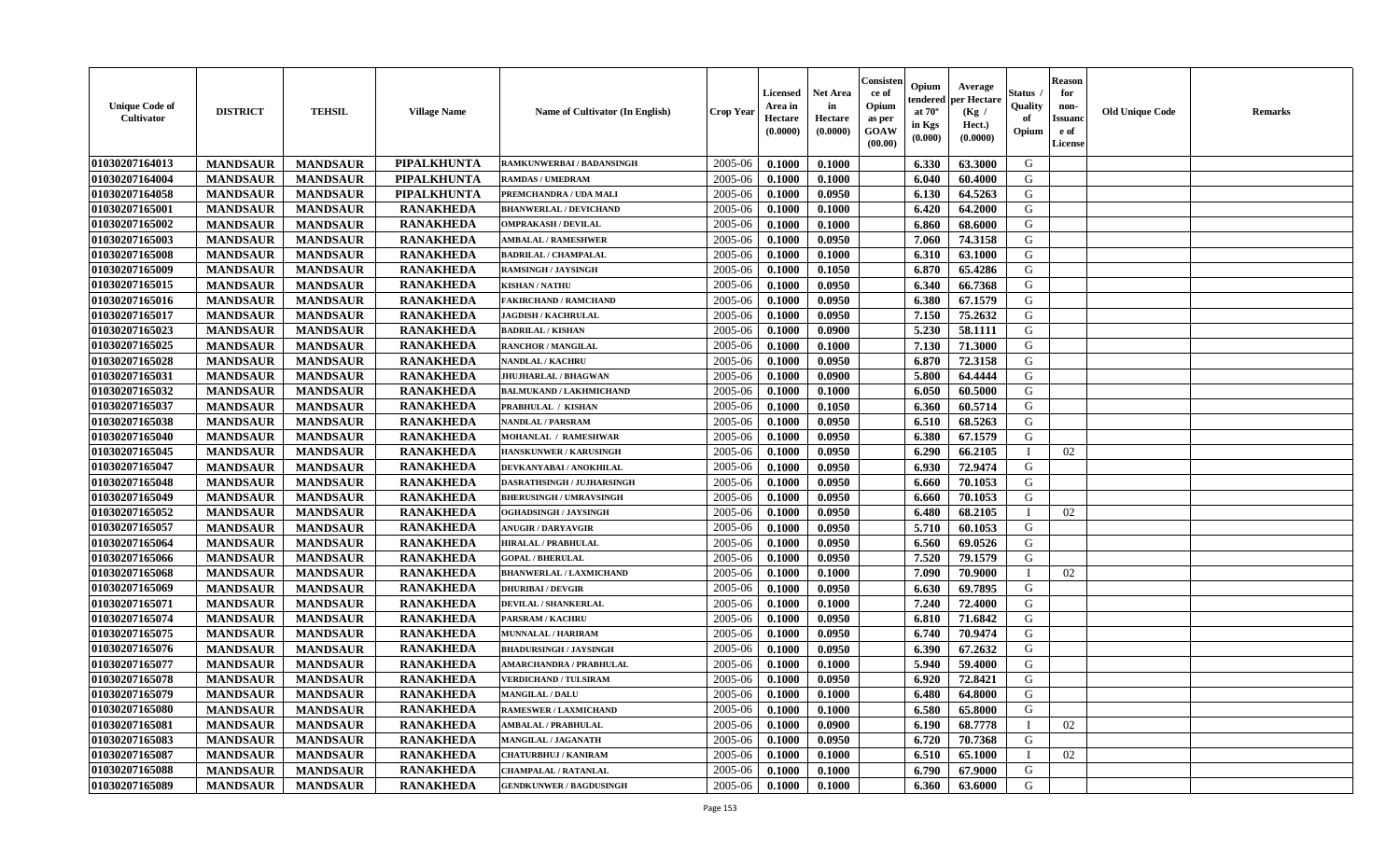| <b>Unique Code of</b><br>Cultivator | <b>DISTRICT</b> | <b>TEHSIL</b>   | <b>Village Name</b> | Name of Cultivator (In English)  | <b>Crop Year</b> | <b>Licensed</b><br>Area in<br>Hectare<br>(0.0000) | <b>Net Area</b><br>in<br>Hectare<br>(0.0000) | Consister<br>ce of<br>Opium<br>as per<br><b>GOAW</b><br>(00.00) | Opium<br>tendere<br>at $70^\circ$<br>in Kgs<br>(0.000) | Average<br>per Hectare<br>(Kg /<br>Hect.)<br>(0.0000) | Status<br>Quality<br>of<br>Opium | <b>Reason</b><br>for<br>non-<br>Issuan<br>e of<br>License | <b>Old Unique Code</b> | <b>Remarks</b>     |
|-------------------------------------|-----------------|-----------------|---------------------|----------------------------------|------------------|---------------------------------------------------|----------------------------------------------|-----------------------------------------------------------------|--------------------------------------------------------|-------------------------------------------------------|----------------------------------|-----------------------------------------------------------|------------------------|--------------------|
| 01030207165091                      | <b>MANDSAUR</b> | <b>MANDSAUR</b> | <b>RANAKHEDA</b>    | <b>SHANKERLAL / NANDA</b>        | 2005-06          | 0.1000                                            | 0.0950                                       |                                                                 | 7.170                                                  | 75.4737                                               | G                                |                                                           |                        |                    |
| 01030207165092                      | <b>MANDSAUR</b> | <b>MANDSAUR</b> | <b>RANAKHEDA</b>    | <b>JUJHARSINGH / KALUSINGH</b>   | 2005-06          | 0.1000                                            | 0.1000                                       |                                                                 | 6.810                                                  | 68.1000                                               | G                                |                                                           |                        |                    |
| 01030207165093                      | <b>MANDSAUR</b> | <b>MANDSAUR</b> | <b>RANAKHEDA</b>    | <b>GHASIRAM / TULSIRAM</b>       | 2005-06          | 0.1000                                            | 0.1000                                       |                                                                 | 7.260                                                  | 72.6000                                               | G                                |                                                           |                        |                    |
| 01030207165094                      | <b>MANDSAUR</b> | <b>MANDSAUR</b> | <b>RANAKHEDA</b>    | <b>ISHWERLAL / KAVERIBAI</b>     | 2005-06          | 0.1000                                            | 0.1000                                       |                                                                 | 6.530                                                  | 65.3000                                               | G                                |                                                           |                        |                    |
| 01030207165095                      | <b>MANDSAUR</b> | <b>MANDSAUR</b> | <b>RANAKHEDA</b>    | <b>RAMESHVAR / MOTI LAL</b>      | 2005-06          | 0.1000                                            | 0.0900                                       |                                                                 | 6.190                                                  | 68.7778                                               | G                                |                                                           |                        | <b>NAME CHANGE</b> |
| 01030207165096                      | <b>MANDSAUR</b> | <b>MANDSAUR</b> | <b>RANAKHEDA</b>    | <b>KACHRU / SHAVRAM</b>          | 2005-06          | 0.1000                                            | 0.0950                                       |                                                                 | 6.990                                                  | 73.5789                                               | G                                |                                                           |                        |                    |
| 01030207165098                      | <b>MANDSAUR</b> | <b>MANDSAUR</b> | <b>RANAKHEDA</b>    | <b>RAMSHUKIBAI / RAMCHAND</b>    | 2005-06          | 0.1000                                            | 0.0950                                       |                                                                 | 6.460                                                  | 68.0000                                               | G                                |                                                           |                        |                    |
| 01030207165099                      | <b>MANDSAUR</b> | <b>MANDSAUR</b> | <b>RANAKHEDA</b>    | RAMLAL / JADAWCHAND              | 2005-06          | 0.1000                                            | 0.1000                                       |                                                                 | 7.070                                                  | 70.7000                                               | G                                |                                                           |                        |                    |
| 01030207165101                      | <b>MANDSAUR</b> | <b>MANDSAUR</b> | <b>RANAKHEDA</b>    | <b>KALU / DEVA BALAI</b>         | 2005-06          | 0.1000                                            | 0.1000                                       |                                                                 | 6.160                                                  | 61.6000                                               | G                                |                                                           |                        |                    |
| 01030207165102                      | <b>MANDSAUR</b> | <b>MANDSAUR</b> | <b>RANAKHEDA</b>    | <b>BADRILAL / TULSIRAM</b>       | 2005-06          | 0.1000                                            | 0.0950                                       |                                                                 | 6.730                                                  | 70.8421                                               | G                                |                                                           |                        |                    |
| 01030207165104                      | <b>MANDSAUR</b> | <b>MANDSAUR</b> | <b>RANAKHEDA</b>    | <b>BHERULAL / BHANWERLAL</b>     | 2005-06          | 0.1000                                            | 0.0950                                       |                                                                 | 6.770                                                  | 71.2632                                               | G                                |                                                           |                        |                    |
| 01030207165105                      | <b>MANDSAUR</b> | <b>MANDSAUR</b> | <b>RANAKHEDA</b>    | <b>AASHARAM / DULICHANDRA</b>    | 2005-06          | 0.1000                                            | 0.0950                                       |                                                                 | 6.250                                                  | 65.7895                                               | G                                |                                                           |                        |                    |
| 01030207165106                      | <b>MANDSAUR</b> | <b>MANDSAUR</b> | <b>RANAKHEDA</b>    | <b>UDAYRAM / LALAJI</b>          | 2005-06          | 0.1000                                            | 0.1000                                       |                                                                 | 6.860                                                  | 68.6000                                               | G                                |                                                           |                        | <b>NAME CHANGE</b> |
| 01030207165111                      | <b>MANDSAUR</b> | <b>MANDSAUR</b> | <b>RANAKHEDA</b>    | <b>VENIRAM / MANNA</b>           | 2005-06          | 0.1000                                            | 0.1000                                       |                                                                 | 6.480                                                  | 64.8000                                               | G                                |                                                           |                        |                    |
| 01030207165112                      | <b>MANDSAUR</b> | <b>MANDSAUR</b> | <b>RANAKHEDA</b>    | <b>GITABAI/HIRALAL</b>           | 2005-06          | 0.1000                                            | 0.1000                                       |                                                                 | 6.840                                                  | 68.4000                                               | G                                |                                                           |                        |                    |
| 01030207165114                      | <b>MANDSAUR</b> | <b>MANDSAUR</b> | <b>RANAKHEDA</b>    | <b>RANCHOR / KISHAN</b>          | 2005-06          | 0.1000                                            | 0.0950                                       |                                                                 | 6.190                                                  | 65.1579                                               | G                                |                                                           |                        |                    |
| 01030207165115                      | <b>MANDSAUR</b> | <b>MANDSAUR</b> | <b>RANAKHEDA</b>    | <b>DEVILAL / DHURA</b>           | 2005-06          | 0.1000                                            | 0.0900                                       |                                                                 | 6.180                                                  | 68.6667                                               | G                                |                                                           |                        |                    |
| 01030207165119                      | <b>MANDSAUR</b> | <b>MANDSAUR</b> | <b>RANAKHEDA</b>    | <b>LAXMAN / PARTHA</b>           | 2005-06          | 0.1000                                            | 0.1000                                       |                                                                 | 6.300                                                  | 63.0000                                               | G                                |                                                           |                        |                    |
| 01030207165120                      | <b>MANDSAUR</b> | <b>MANDSAUR</b> | <b>RANAKHEDA</b>    | NARAYANSINGH / NATHUSINGH        | 2005-06          | 0.1000                                            | 0.0950                                       |                                                                 | 6.310                                                  | 66.4211                                               | G                                |                                                           |                        |                    |
| 01030207165121                      | <b>MANDSAUR</b> | <b>MANDSAUR</b> | <b>RANAKHEDA</b>    | <b>SHANKERGIR / DEVGIR</b>       | 2005-06          | 0.1000                                            | 0.0950                                       |                                                                 | 6.540                                                  | 68.8421                                               | G                                |                                                           |                        |                    |
| 01030207165123                      | <b>MANDSAUR</b> | <b>MANDSAUR</b> | <b>RANAKHEDA</b>    | PRABHULAL / TULSIRAM             | 2005-06          | 0.1000                                            | 0.0950                                       |                                                                 | 6.410                                                  | 67.4737                                               | - 1                              | 02                                                        |                        |                    |
| 01030207165127                      | <b>MANDSAUR</b> | <b>MANDSAUR</b> | <b>RANAKHEDA</b>    | AXMICHAND / TULSIRAM             | 2005-06          | 0.1000                                            | 0.1000                                       |                                                                 | 6.010                                                  | 60.1000                                               | G                                |                                                           |                        |                    |
| 01030207165128                      | <b>MANDSAUR</b> | <b>MANDSAUR</b> | <b>RANAKHEDA</b>    | <b>NAHARSINGH / HMERSINGH</b>    | 2005-06          | 0.1000                                            | 0.1000                                       |                                                                 | 7.090                                                  | 70.9000                                               | G                                |                                                           |                        |                    |
| 01030207165129                      | <b>MANDSAUR</b> | <b>MANDSAUR</b> | <b>RANAKHEDA</b>    | <b>BHERULAL / MANNA</b>          | 2005-06          | 0.1000                                            | 0.0950                                       |                                                                 | 7.530                                                  | 79.2632                                               | G                                |                                                           |                        |                    |
| 01030207165131                      | <b>MANDSAUR</b> | <b>MANDSAUR</b> | <b>RANAKHEDA</b>    | HARIRAM / AMRATRAM               | 2005-06          | 0.1000                                            | 0.0950                                       |                                                                 | 7.060                                                  | 74.3158                                               | G                                |                                                           |                        |                    |
| 01030207165132                      | <b>MANDSAUR</b> | <b>MANDSAUR</b> | <b>RANAKHEDA</b>    | <b>MANOHARSINGH / NAHARSINGH</b> | 2005-06          | 0.1000                                            | 0.0900                                       |                                                                 | 5.940                                                  | 66.0000                                               | G                                |                                                           |                        |                    |
| 01030207165133                      | <b>MANDSAUR</b> | <b>MANDSAUR</b> | <b>RANAKHEDA</b>    | <b>RODSINGH / ANOPSINGH</b>      | 2005-06          | 0.1000                                            | 0.0950                                       |                                                                 | 6.390                                                  | 67.2632                                               | G                                |                                                           |                        |                    |
| 01030207165134                      | <b>MANDSAUR</b> | <b>MANDSAUR</b> | <b>RANAKHEDA</b>    | NARAYAN / TORIRAM                | 2005-06          | 0.1000                                            | 0.1000                                       |                                                                 | 6.660                                                  | 66.6000                                               | G                                |                                                           |                        |                    |
| 01030207165136                      | <b>MANDSAUR</b> | <b>MANDSAUR</b> | <b>RANAKHEDA</b>    | <b>NAGU / DOLA</b>               | 2005-06          | 0.1000                                            | 0.0950                                       |                                                                 | 6.190                                                  | 65.1579                                               | G                                |                                                           |                        |                    |
| 01030207165011                      | <b>MANDSAUR</b> | <b>MANDSAUR</b> | <b>RANAKHEDA</b>    | <b>DINESHCHAND / VERDICHAND</b>  | 2005-06          | 0.1000                                            | 0.0950                                       |                                                                 | 6.900                                                  | 72.6316                                               | G                                |                                                           |                        |                    |
| 01030207165012                      | <b>MANDSAUR</b> | <b>MANDSAUR</b> | <b>RANAKHEDA</b>    | <b>KAMLASHANKER / DEVILAL</b>    | 2005-06          | 0.1000                                            | 0.0950                                       |                                                                 | 6.340                                                  | 66.7368                                               | G                                |                                                           |                        |                    |
| 01030207165013                      | <b>MANDSAUR</b> | <b>MANDSAUR</b> | <b>RANAKHEDA</b>    | <b>MUKESH / BADRILAL</b>         | 2005-06          | 0.1000                                            | 0.0950                                       |                                                                 | 6.690                                                  | 70.4211                                               | G                                |                                                           |                        |                    |
| 01030207165024                      | <b>MANDSAUR</b> | <b>MANDSAUR</b> | <b>RANAKHEDA</b>    | <b>ANOKHILAL / RAMNARAYAN</b>    | 2005-06          | 0.1000                                            | 0.1000                                       |                                                                 | 6.570                                                  | 65.7000                                               | G                                |                                                           |                        |                    |
| 01030207165060                      | <b>MANDSAUR</b> | <b>MANDSAUR</b> | <b>RANAKHEDA</b>    | <b>GOPAL/DOLATRAM</b>            | 2005-06          | 0.1000                                            | 0.1050                                       |                                                                 | 7.540                                                  | 71.8095                                               | G                                |                                                           |                        |                    |
| 01030207165043                      | <b>MANDSAUR</b> | <b>MANDSAUR</b> | <b>RANAKHEDA</b>    | <b>KARULAL / GHASIRAM</b>        | 2005-06          | 0.1000                                            | 0.1000                                       |                                                                 | 7.180                                                  | 71.8000                                               | G                                |                                                           |                        |                    |
| 01030207165117                      | <b>MANDSAUR</b> | <b>MANDSAUR</b> | <b>RANAKHEDA</b>    | <b>OMPRAKASH / BHERULAL</b>      | $2005 - 06$      | 0.1000                                            | 0.1050                                       |                                                                 | 4.260                                                  | 40.5714                                               | - 1                              | 02                                                        |                        |                    |
| 01030207165116                      | <b>MANDSAUR</b> | <b>MANDSAUR</b> | <b>RANAKHEDA</b>    | <b>AASHARAM / MOTI</b>           | 2005-06          | 0.1000                                            | 0.1000                                       |                                                                 | 7.120                                                  | 71.2000                                               | G                                |                                                           |                        | NAME CHANGE        |
| 01030207165118                      | <b>MANDSAUR</b> | <b>MANDSAUR</b> | <b>RANAKHEDA</b>    | SHANKARLAL / AMRATRAM            | 2005-06          | 0.1000                                            | 0.1000                                       |                                                                 | 6.570                                                  | 65.7000                                               | G                                |                                                           |                        |                    |
| 01030207165021                      | <b>MANDSAUR</b> | <b>MANDSAUR</b> | <b>RANAKHEDA</b>    | <b>BHAGIRATH / PARTHA</b>        | 2005-06          | 0.1000                                            | 0.1000                                       |                                                                 | 6.310                                                  | 63.1000                                               | G                                |                                                           |                        |                    |
| 01030207165042                      | <b>MANDSAUR</b> | <b>MANDSAUR</b> | <b>RANAKHEDA</b>    | <b>RAMESWER / DOLA</b>           | 2005-06          | 0.1000                                            | 0.1000                                       |                                                                 | 7.010                                                  | 70.1000                                               | G                                |                                                           |                        |                    |
| 01030207165022                      | <b>MANDSAUR</b> | <b>MANDSAUR</b> | <b>RANAKHEDA</b>    | SHYAMLAL / LAXMINARAYAN          | 2005-06          | 0.1000                                            | 0.1000                                       |                                                                 | 6.510                                                  | 65.1000                                               | G                                |                                                           |                        |                    |
| 01030207165067                      | <b>MANDSAUR</b> | <b>MANDSAUR</b> | <b>RANAKHEDA</b>    | KAMALSINGH / NAHARSINGH          | 2005-06          | 0.1000                                            | 0.0950                                       |                                                                 | 6.180                                                  | 65.0526                                               | G                                |                                                           |                        |                    |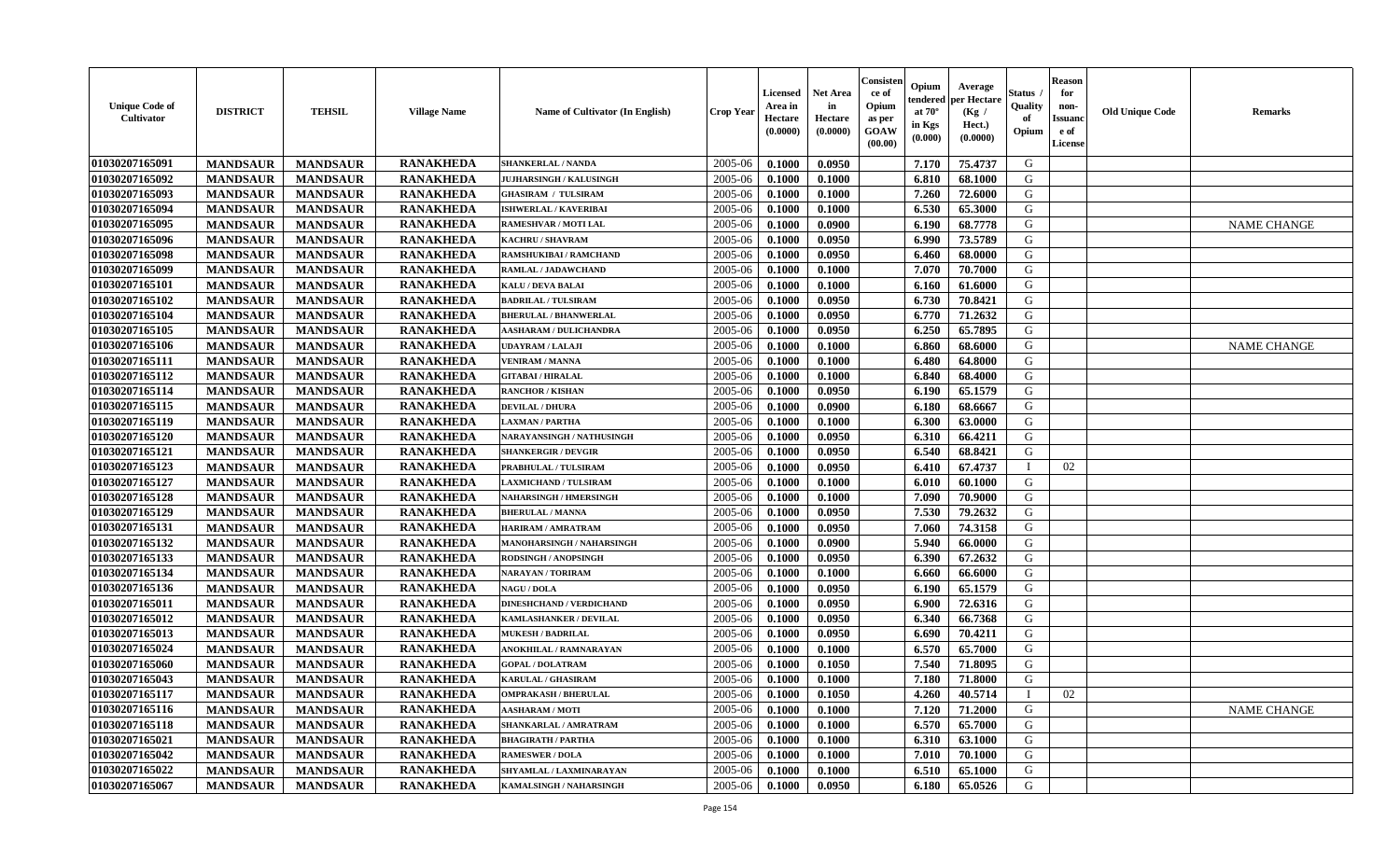| <b>Unique Code of</b><br><b>Cultivator</b> | <b>DISTRICT</b> | <b>TEHSIL</b>   | <b>Village Name</b> | <b>Name of Cultivator (In English)</b> | <b>Crop Year</b> | Licensed<br>Area in<br>Hectare<br>(0.0000) | <b>Net Area</b><br>in<br>Hectare<br>(0.0000) | Consister<br>ce of<br>Opium<br>as per<br>GOAW<br>(00.00) | Opium<br>endered<br>at $70^\circ$<br>in Kgs<br>(0.000) | Average<br>per Hectare<br>(Kg /<br>Hect.)<br>(0.0000) | <b>Status</b> .<br>Quality<br>of<br>Opium | <b>Reason</b><br>for<br>non-<br><b>Issuanc</b><br>e of<br>License | <b>Old Unique Code</b> | <b>Remarks</b> |
|--------------------------------------------|-----------------|-----------------|---------------------|----------------------------------------|------------------|--------------------------------------------|----------------------------------------------|----------------------------------------------------------|--------------------------------------------------------|-------------------------------------------------------|-------------------------------------------|-------------------------------------------------------------------|------------------------|----------------|
| 01030207165014                             | <b>MANDSAUR</b> | <b>MANDSAUR</b> | <b>RANAKHEDA</b>    | <b>GANGARAM / NATHU</b>                | 2005-06          | 0.1000                                     | 0.1000                                       |                                                          | 6.510                                                  | 65.1000                                               | G                                         |                                                                   |                        |                |
| 01030207165039                             | <b>MANDSAUR</b> | <b>MANDSAUR</b> | <b>RANAKHEDA</b>    | <b>GOPALSINGH / BAGDUSINGH</b>         | 2005-06          | 0.1000                                     | 0.0950                                       |                                                          | 6.870                                                  | 72.3158                                               | G                                         |                                                                   |                        |                |
| 01030207165100                             | <b>MANDSAUR</b> | <b>MANDSAUR</b> | <b>RANAKHEDA</b>    | <b>KANHIYALAL / VERDA</b>              | 2005-06          | 0.1000                                     | 0.0950                                       |                                                          | 8.340                                                  | 87.7895                                               | G                                         |                                                                   |                        |                |
| 01030207165019                             | <b>MANDSAUR</b> | <b>MANDSAUR</b> | <b>RANAKHEDA</b>    | <b>KACHRULAL / HARIRAM</b>             | 2005-06          | 0.1000                                     | 0.0950                                       |                                                          | 6.300                                                  | 66.3158                                               | G                                         |                                                                   |                        |                |
| 01030207165058                             | <b>MANDSAUR</b> | <b>MANDSAUR</b> | <b>RANAKHEDA</b>    | RAMCHANDRA / NATHU                     | 2005-06          | 0.1000                                     | 0.0950                                       |                                                          | 6.480                                                  | 68.2105                                               | G                                         |                                                                   |                        |                |
| 01030207165085                             | <b>MANDSAUR</b> | <b>MANDSAUR</b> | <b>RANAKHEDA</b>    | <b>GOKUL / KACHRULAL</b>               | 2005-06          | 0.1000                                     | 0.0950                                       |                                                          | 6.730                                                  | 70.8421                                               | G                                         |                                                                   |                        |                |
| 01030207165138                             | <b>MANDSAUR</b> | <b>MANDSAUR</b> | <b>RANAKHEDA</b>    | KISHANKUNWER / JUJHARSINGH             | 2005-06          | 0.1000                                     | 0.0900                                       |                                                          | 5.270                                                  | 58.5556                                               | G                                         |                                                                   |                        |                |
| 01030207166006                             | <b>MANDSAUR</b> | <b>MANDSAUR</b> | <b>RATHANA</b>      | <b>GANPATSINGH / JUJHARSINGH</b>       | 2005-06          | 0.1000                                     | 0.1000                                       |                                                          | 6.410                                                  | 64.1000                                               | G                                         |                                                                   |                        |                |
| 01030207166001                             | <b>MANDSAUR</b> | <b>MANDSAUR</b> | <b>RATHANA</b>      | MURALIMANOHAR / GORDHAN                | 2005-06          | 0.1000                                     | 0.0950                                       |                                                          | 6.030                                                  | 63.4737                                               | G                                         |                                                                   |                        |                |
| 01030207166002                             | <b>MANDSAUR</b> | <b>MANDSAUR</b> | <b>RATHANA</b>      | <b>SHOBHRAM / RATANLAL</b>             | 2005-06          | 0.1000                                     | 0.1000                                       |                                                          | 6.380                                                  | 63.8000                                               | G                                         |                                                                   |                        |                |
| 01030207166003                             | <b>MANDSAUR</b> | <b>MANDSAUR</b> | <b>RATHANA</b>      | KANHIYALAL / BAPULAL                   | 2005-06          | 0.1000                                     | 0.0950                                       |                                                          | 6.370                                                  | 67.0526                                               | G                                         |                                                                   |                        |                |
| 01030207166005                             | <b>MANDSAUR</b> | <b>MANDSAUR</b> | <b>RATHANA</b>      | <b>RAMLAL / KISHAN</b>                 | 2005-06          | 0.1000                                     | 0.0950                                       |                                                          | 6.760                                                  | 71.1579                                               | G                                         |                                                                   |                        |                |
| 01030207166008                             | <b>MANDSAUR</b> | <b>MANDSAUR</b> | <b>RATHANA</b>      | <b>SUGANBAI/RAMESHVAR</b>              | 2005-06          | 0.1000                                     | 0.1000                                       |                                                          | 5.760                                                  | 57.6000                                               | G                                         |                                                                   |                        |                |
| 01030207166009                             | <b>MANDSAUR</b> | <b>MANDSAUR</b> | <b>RATHANA</b>      | <b>KISHAN / NANDA</b>                  | 2005-06          | 0.1000                                     | 0.1000                                       |                                                          | 6.490                                                  | 64.9000                                               | G                                         |                                                                   |                        |                |
| 01030207166010                             | <b>MANDSAUR</b> | <b>MANDSAUR</b> | <b>RATHANA</b>      | <b>MOTI / RUGHNATH</b>                 | 2005-06          | 0.1000                                     | 0.0950                                       |                                                          | 6.690                                                  | 70.4211                                               | ${\bf G}$                                 |                                                                   |                        |                |
| 01030207166011                             | <b>MANDSAUR</b> | <b>MANDSAUR</b> | <b>RATHANA</b>      | <b>KARULAL / BHANWERLAL</b>            | 2005-06          | 0.1000                                     | 0.0950                                       |                                                          | 6.330                                                  | 66.6316                                               | G                                         |                                                                   |                        |                |
| 01030207166013                             | <b>MANDSAUR</b> | <b>MANDSAUR</b> | <b>RATHANA</b>      | <b>GANPAT / HIRALAL</b>                | 2005-06          | 0.1000                                     | 0.0950                                       |                                                          | 6.300                                                  | 66.3158                                               | G                                         |                                                                   |                        |                |
| 01030207166017                             | <b>MANDSAUR</b> | <b>MANDSAUR</b> | <b>RATHANA</b>      | SATYNARAYAN / KARULAL                  | 2005-06          | 0.1000                                     | 0.0950                                       |                                                          | 6.290                                                  | 66.2105                                               | G                                         |                                                                   |                        |                |
| 01030207166020                             | <b>MANDSAUR</b> | <b>MANDSAUR</b> | <b>RATHANA</b>      | SHAMBHULAL / SHIVRAM                   | 2005-06          | 0.1000                                     | 0.1000                                       |                                                          | 6.660                                                  | 66.6000                                               | G                                         |                                                                   |                        |                |
| 01030207166021                             | <b>MANDSAUR</b> | <b>MANDSAUR</b> | <b>RATHANA</b>      | <b>KARULAL / UDERAM</b>                | 2005-06          | 0.1000                                     | 0.1000                                       |                                                          | 6.240                                                  | 62.4000                                               | G                                         |                                                                   |                        |                |
| 01030207166022                             | <b>MANDSAUR</b> | <b>MANDSAUR</b> | <b>RATHANA</b>      | RADHESHYAM / RATANLAL                  | 2005-06          | 0.1000                                     | 0.1000                                       |                                                          | 6.280                                                  | 62.8000                                               | G                                         |                                                                   |                        |                |
| 01030207166024                             | <b>MANDSAUR</b> | <b>MANDSAUR</b> | <b>RATHANA</b>      | <b>RUGHNATHSINGH / RAMSINGH</b>        | 2005-06          | 0.1000                                     | 0.1000                                       |                                                          | 6.430                                                  | 64.3000                                               | G                                         |                                                                   |                        |                |
| 01030207166025                             | <b>MANDSAUR</b> | <b>MANDSAUR</b> | <b>RATHANA</b>      | SAGARMAL / VARDICHANDRA                | 2005-06          | 0.1000                                     | 0.1000                                       |                                                          | 6.130                                                  | 61.3000                                               | ${\bf G}$                                 |                                                                   |                        |                |
| 01030207166026                             | <b>MANDSAUR</b> | <b>MANDSAUR</b> | <b>RATHANA</b>      | <b>BHANVARSINGH / MOHANSINGH</b>       | 2005-06          | 0.1000                                     | 0.1000                                       |                                                          | 5.850                                                  | 58.5000                                               | ${\bf G}$                                 |                                                                   |                        |                |
| 01030207166028                             | <b>MANDSAUR</b> | <b>MANDSAUR</b> | <b>RATHANA</b>      | SITABAI / NANDRAM                      | 2005-06          | 0.1000                                     | 0.0950                                       |                                                          | 6.080                                                  | 64.0000                                               | G                                         |                                                                   |                        |                |
| 01030207166029                             | <b>MANDSAUR</b> | <b>MANDSAUR</b> | <b>RATHANA</b>      | UMRAWSINGH / D.P. INDRABAI             | 2005-06          | 0.1000                                     | 0.1000                                       |                                                          | 5.730                                                  | 57.3000                                               | G                                         |                                                                   |                        |                |
| 01030207166030                             | <b>MANDSAUR</b> | <b>MANDSAUR</b> | <b>RATHANA</b>      | NATHULAL / JUJHARLAL                   | 2005-06          | 0.1000                                     | 0.0950                                       |                                                          | 6.560                                                  | 69.0526                                               | G                                         |                                                                   |                        |                |
| 01030207166031                             | <b>MANDSAUR</b> | <b>MANDSAUR</b> | <b>RATHANA</b>      | <b>ARJUNSINGH / RAMSINGH</b>           | 2005-06          | 0.1000                                     | 0.1000                                       |                                                          | 6.570                                                  | 65.7000                                               | G                                         |                                                                   |                        |                |
| 01030207166035                             | <b>MANDSAUR</b> | <b>MANDSAUR</b> | <b>RATHANA</b>      | <b>BALARAM / BHANWERLAL</b>            | 2005-06          | 0.1000                                     | 0.1000                                       |                                                          | 6.200                                                  | 62.0000                                               | G                                         |                                                                   |                        |                |
| 01030207166036                             | <b>MANDSAUR</b> | <b>MANDSAUR</b> | <b>RATHANA</b>      | RAMSHUKHIBAI / BHANWERLAL              | 2005-06          | 0.1000                                     | 0.1000                                       |                                                          | 6.740                                                  | 67.4000                                               | G                                         |                                                                   |                        |                |
| 01030207166037                             | <b>MANDSAUR</b> | <b>MANDSAUR</b> | <b>RATHANA</b>      | <b>RATAN / SAWA GAYARI</b>             | 2005-06          | 0.1000                                     | 0.1000                                       |                                                          | 6.240                                                  | 62.4000                                               | G                                         |                                                                   |                        |                |
| 01030207166038                             | <b>MANDSAUR</b> | <b>MANDSAUR</b> | <b>RATHANA</b>      | RAMESHWER / HERDEVRAM                  | 2005-06          | 0.1000                                     | 0.1000                                       |                                                          | 6.570                                                  | 65.7000                                               | G                                         |                                                                   |                        |                |
| 01030207166039                             | <b>MANDSAUR</b> | <b>MANDSAUR</b> | <b>RATHANA</b>      | <b>GOVERDHAN / JAGANNATH</b>           | 2005-06          | 0.1000                                     | 0.0950                                       |                                                          | 5.960                                                  | 62.7368                                               | G                                         |                                                                   |                        |                |
| 01030207166040                             | <b>MANDSAUR</b> | <b>MANDSAUR</b> | <b>RATHANA</b>      | <b>UDAYRAM / KESHURAM</b>              | 2005-06          | 0.1000                                     | 0.0900                                       |                                                          | 6.360                                                  | 70.6667                                               | G                                         |                                                                   |                        |                |
| 01030207166041                             | <b>MANDSAUR</b> | <b>MANDSAUR</b> | <b>RATHANA</b>      | JORAVARSINGH / JUJHARSINGH             | 2005-06          | 0.1000                                     | 0.1000                                       |                                                          | 5.840                                                  | 58.4000                                               | ${\bf G}$                                 |                                                                   |                        |                |
| 01030207166042                             | <b>MANDSAUR</b> | <b>MANDSAUR</b> | <b>RATHANA</b>      | <b>AATMARAM / MAGNIRAM</b>             | 2005-06          | 0.1000                                     | 0.1000                                       |                                                          | 6.640                                                  | 66.4000                                               | G                                         |                                                                   |                        |                |
| 01030207166044                             | <b>MANDSAUR</b> | <b>MANDSAUR</b> | <b>RATHANA</b>      | <b>MANGILAL / DEVA</b>                 | 2005-06          | 0.1000                                     | 0.1000                                       |                                                          | 6.770                                                  | 67.7000                                               | G                                         |                                                                   |                        |                |
| 01030207166045                             | <b>MANDSAUR</b> | <b>MANDSAUR</b> | <b>RATHANA</b>      | <b>GITABAI/PRBHULAL</b>                | 2005-06          | 0.1000                                     | 0.0950                                       |                                                          | 6.140                                                  | 64.6316                                               | G                                         |                                                                   |                        |                |
| 01030207166046                             | <b>MANDSAUR</b> | <b>MANDSAUR</b> | <b>RATHANA</b>      | <b>NATHUSINGH / UMRAVSINGH</b>         | 2005-06          | 0.1000                                     | 0.0900                                       |                                                          | 6.210                                                  | 69.0000                                               | G                                         |                                                                   |                        |                |
| 01030207166048                             | <b>MANDSAUR</b> | <b>MANDSAUR</b> | <b>RATHANA</b>      | <b>GULABSINGH / RUGHNATHSINGH</b>      | 2005-06          | 0.1000                                     | 0.1000                                       |                                                          | 6.270                                                  | 62.7000                                               | ${\bf G}$                                 |                                                                   |                        |                |
| 01030207166049                             | <b>MANDSAUR</b> | <b>MANDSAUR</b> | <b>RATHANA</b>      | <b>NANDLAL / SURATMAL</b>              | 2005-06          | 0.1000                                     | 0.0950                                       |                                                          | 6.200                                                  | 65.2632                                               | G                                         |                                                                   |                        |                |
| 01030207166053                             | <b>MANDSAUR</b> | <b>MANDSAUR</b> | <b>RATHANA</b>      | <b>DOLIBAI/KALU</b>                    | 2005-06          | 0.1000                                     | 0.0950                                       |                                                          | 6.060                                                  | 63.7895                                               | G                                         |                                                                   |                        |                |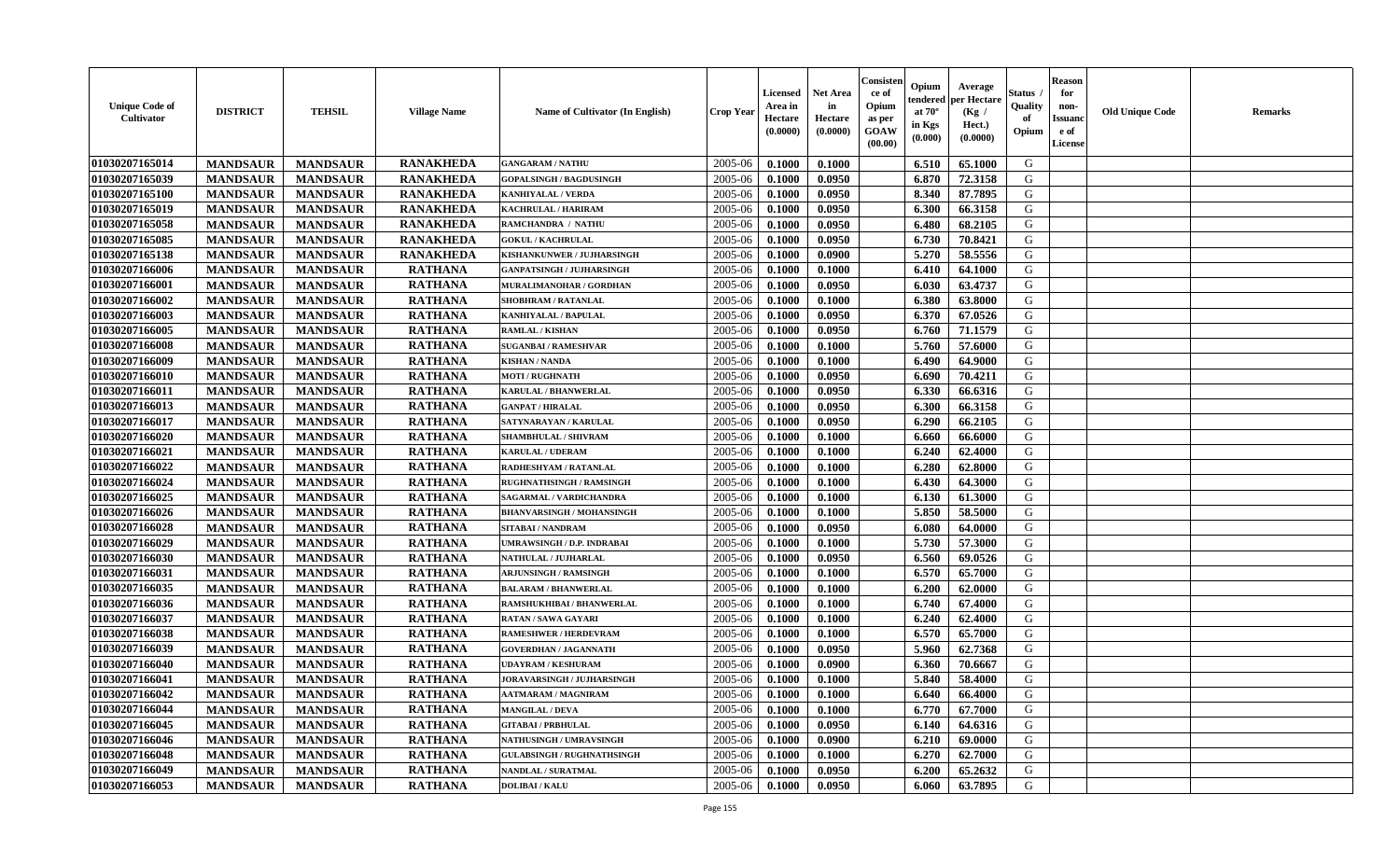| <b>Unique Code of</b><br><b>Cultivator</b> | <b>DISTRICT</b> | <b>TEHSIL</b>   | <b>Village Name</b> | Name of Cultivator (In English)  | <b>Crop Year</b> | <b>Licensed</b><br>Area in<br>Hectare<br>(0.0000) | <b>Net Area</b><br>in<br>Hectare<br>(0.0000) | Consisteı<br>ce of<br>Opium<br>as per<br><b>GOAW</b><br>(00.00) | Opium<br>endered<br>at $70^\circ$<br>in Kgs<br>$(\mathbf{0.000})$ | Average<br>per Hectare<br>(Kg /<br>Hect.)<br>(0.0000) | Status<br>Quality<br>of<br>Opium | Reason<br>for<br>non-<br>Issuan<br>e of<br>License | <b>Old Unique Code</b> | <b>Remarks</b>     |
|--------------------------------------------|-----------------|-----------------|---------------------|----------------------------------|------------------|---------------------------------------------------|----------------------------------------------|-----------------------------------------------------------------|-------------------------------------------------------------------|-------------------------------------------------------|----------------------------------|----------------------------------------------------|------------------------|--------------------|
| 01030207166056                             | <b>MANDSAUR</b> | <b>MANDSAUR</b> | <b>RATHANA</b>      | <b>MATHURALAL / GANGARAM</b>     | 2005-06          | 0.1000                                            | 0.0950                                       |                                                                 | 6.180                                                             | 65.0526                                               | G                                |                                                    |                        |                    |
| 01030207166057                             | <b>MANDSAUR</b> | <b>MANDSAUR</b> | <b>RATHANA</b>      | <b>DULESINGH / CHATARSINGH</b>   | 2005-06          | 0.1000                                            | 0.0800                                       |                                                                 | 4.900                                                             | 61.2500                                               | G                                |                                                    |                        | <b>NAME CHANGE</b> |
| 01030207166058                             | <b>MANDSAUR</b> | <b>MANDSAUR</b> | <b>RATHANA</b>      | <b>SHETANKUNWER / RAMSINGH</b>   | 2005-06          | 0.1000                                            | 0.1000                                       |                                                                 | 6.940                                                             | 69.4000                                               | G                                |                                                    |                        |                    |
| 01030207166063                             | <b>MANDSAUR</b> | <b>MANDSAUR</b> | <b>RATHANA</b>      | KAMLABAI / KARULAL               | 2005-06          | 0.1000                                            | 0.1000                                       |                                                                 | 6.010                                                             | 60.1000                                               | G                                |                                                    |                        |                    |
| 01030207166066                             | <b>MANDSAUR</b> | <b>MANDSAUR</b> | <b>RATHANA</b>      | <b>BAPULAL / KESHURAM</b>        | 2005-06          | 0.1000                                            | 0.0950                                       |                                                                 | 6.310                                                             | 66.4211                                               | G                                |                                                    |                        |                    |
| 01030207166067                             | <b>MANDSAUR</b> | <b>MANDSAUR</b> | <b>RATHANA</b>      | NIRBHAYRAM / MAGNIRAM            | 2005-06          | 0.1000                                            | 0.1000                                       |                                                                 | 6.110                                                             | 61.1000                                               | G                                |                                                    |                        |                    |
| 01030207166071                             | <b>MANDSAUR</b> | <b>MANDSAUR</b> | <b>RATHANA</b>      | <b>LAKSHMIBAI / MODIRAM</b>      | 2005-06          | 0.1000                                            | 0.1000                                       |                                                                 | 5.810                                                             | 58.1000                                               | G                                |                                                    |                        |                    |
| 01030207166076                             | <b>MANDSAUR</b> | <b>MANDSAUR</b> | <b>RATHANA</b>      | <b>HIRALAL / NANURAM</b>         | 2005-06          | 0.1000                                            | 0.1000                                       |                                                                 | 6.340                                                             | 63.4000                                               | G                                |                                                    |                        |                    |
| 01030207166077                             | <b>MANDSAUR</b> | <b>MANDSAUR</b> | <b>RATHANA</b>      | RAMCHAND / AMRA                  | 2005-06          | 0.1000                                            | 0.0950                                       |                                                                 | 5.650                                                             | 59.4737                                               | G                                |                                                    |                        |                    |
| 01030207166078                             | <b>MANDSAUR</b> | <b>MANDSAUR</b> | <b>RATHANA</b>      | KACHRIBAI / KISHAN               | 2005-06          | 0.1000                                            | 0.1000                                       |                                                                 | 5.870                                                             | 58.7000                                               | G                                |                                                    |                        |                    |
| 01030207166083                             | <b>MANDSAUR</b> | <b>MANDSAUR</b> | <b>RATHANA</b>      | <b>KISHAN/SAVA</b>               | 2005-06          | 0.1000                                            | 0.0950                                       |                                                                 | 5.860                                                             | 61.6842                                               | G                                |                                                    |                        |                    |
| 01030207166084                             | <b>MANDSAUR</b> | <b>MANDSAUR</b> | <b>RATHANA</b>      | SHIVNARAYAN / BHERULAL           | 2005-06          | 0.1000                                            | 0.1000                                       |                                                                 | 5.750                                                             | 57.5000                                               | G                                |                                                    |                        |                    |
| 01030207166085                             | <b>MANDSAUR</b> | <b>MANDSAUR</b> | <b>RATHANA</b>      | <b>KACHRU / SURATRAM</b>         | 2005-06          | 0.1000                                            | 0.1000                                       |                                                                 | 6.180                                                             | 61.8000                                               | G                                |                                                    |                        |                    |
| 01030207166086                             | <b>MANDSAUR</b> | <b>MANDSAUR</b> | <b>RATHANA</b>      | KANWERLAL / PRABHULAL            | 2005-06          | 0.1000                                            | 0.1000                                       |                                                                 | 7.460                                                             | 74.6000                                               |                                  | 02                                                 |                        |                    |
| 01030207166088                             | <b>MANDSAUR</b> | <b>MANDSAUR</b> | <b>RATHANA</b>      | <b>BHANWERLAL / NATHULAL</b>     | 2005-06          | 0.1000                                            | 0.1000                                       |                                                                 | 6.010                                                             | 60.1000                                               | G                                |                                                    |                        |                    |
| 01030207166093                             | <b>MANDSAUR</b> | <b>MANDSAUR</b> | <b>RATHANA</b>      | <b>BHANWERLAL / PYARAJI</b>      | 2005-06          | 0.1000                                            | 0.0950                                       |                                                                 | 6.050                                                             | 63.6842                                               | G                                |                                                    |                        |                    |
| 01030207166096                             | <b>MANDSAUR</b> | <b>MANDSAUR</b> | <b>RATHANA</b>      | <b>AMRATRAM / DUNGA</b>          | 2005-06          | 0.1000                                            | 0.0950                                       |                                                                 | 5.890                                                             | 62.0000                                               | G                                |                                                    |                        |                    |
| 01030207166098                             | <b>MANDSAUR</b> | <b>MANDSAUR</b> | <b>RATHANA</b>      | RADHESHYAM / GOVERDHAN           | 2005-06          | 0.1000                                            | 0.0950                                       |                                                                 | 5.970                                                             | 62.8421                                               | G                                |                                                    |                        |                    |
| 01030207166104                             | <b>MANDSAUR</b> | <b>MANDSAUR</b> | <b>RATHANA</b>      | RAMDAYAL / DOLATRAM              | 2005-06          | 0.1000                                            | 0.1000                                       |                                                                 | 6.500                                                             | 65.0000                                               | G                                |                                                    |                        |                    |
| 01030207166105                             | <b>MANDSAUR</b> | <b>MANDSAUR</b> | <b>RATHANA</b>      | <b>RAJARAM / DHURILAL</b>        | 2005-06          | 0.1000                                            | 0.0950                                       |                                                                 | 5.680                                                             | 59.7895                                               | G                                |                                                    |                        |                    |
| 01030207166111                             | <b>MANDSAUR</b> | <b>MANDSAUR</b> | <b>RATHANA</b>      | KAILASHBAI / DEVRAM              | 2005-06          | 0.1000                                            | 0.1000                                       |                                                                 | 6.590                                                             | 65.9000                                               | G                                |                                                    |                        |                    |
| 01030207166113                             | <b>MANDSAUR</b> | <b>MANDSAUR</b> | <b>RATHANA</b>      | <b>JAGDISH / DOLATRAM</b>        | 2005-06          | 0.1000                                            | 0.1000                                       |                                                                 | 6.650                                                             | 66.5000                                               | G                                |                                                    |                        |                    |
| 01030207166019                             | <b>MANDSAUR</b> | <b>MANDSAUR</b> | <b>RATHANA</b>      | <b>RAMLAL / DEVA</b>             | 2005-06          | 0.1000                                            | 0.0900                                       |                                                                 | 5.650                                                             | 62.7778                                               | G                                |                                                    |                        |                    |
| 01030207166033                             | <b>MANDSAUR</b> | <b>MANDSAUR</b> | <b>RATHANA</b>      | MANGU / GOPAL                    | 2005-06          | 0.1000                                            | 0.1050                                       |                                                                 | 6.530                                                             | 62.1905                                               | G                                |                                                    |                        | <b>NAME CHANGE</b> |
| 01030207166023                             | <b>MANDSAUR</b> | <b>MANDSAUR</b> | <b>RATHANA</b>      | <b>VINOD / NANDA</b>             | 2005-06          | 0.1000                                            | 0.1050                                       |                                                                 | 5.830                                                             | 55.5238                                               | G                                | 04                                                 |                        |                    |
| 01030207108001                             | <b>MANDSAUR</b> | <b>MANDSAUR</b> | <b>RINDA</b>        | <b>RAMLAL / BHERULAL</b>         | 2005-06          | 0.1000                                            | 0.0950                                       |                                                                 | 8.020                                                             | 84.4211                                               | G                                |                                                    |                        |                    |
| 01030207108002                             | <b>MANDSAUR</b> | <b>MANDSAUR</b> | <b>RINDA</b>        | <b>BASNTILAL / NANDLAL</b>       | 2005-06          | 0.1000                                            |                                              |                                                                 |                                                                   | 0.0000                                                | $_{\rm F}$                       |                                                    |                        |                    |
| 01030207108003                             | <b>MANDSAUR</b> | <b>MANDSAUR</b> | <b>RINDA</b>        | <b>PUSHKARLAL / BHERULAL</b>     | 2005-06          | 0.1000                                            | 0.1000                                       |                                                                 | 6.170                                                             | 61.7000                                               | G                                |                                                    |                        |                    |
| 01030207108006                             | <b>MANDSAUR</b> | <b>MANDSAUR</b> | <b>RINDA</b>        | <b>BILASKUNVAR / RAMSINGH</b>    | 2005-06          | 0.1000                                            | 0.1000                                       |                                                                 | 6.530                                                             | 65.3000                                               | G                                |                                                    |                        |                    |
| 01030207108007                             | <b>MANDSAUR</b> | <b>MANDSAUR</b> | <b>RINDA</b>        | <b>GANESHDAS / VISHNUDAS</b>     | 2005-06          | 0.1000                                            | 0.0950                                       |                                                                 | 6.290                                                             | 66.2105                                               | G                                |                                                    |                        |                    |
| 01030207108008                             | <b>MANDSAUR</b> | <b>MANDSAUR</b> | <b>RINDA</b>        | <b>JAGDISH / BHERULAL</b>        | 2005-06          | 0.1000                                            | 0.0950                                       |                                                                 | 6.800                                                             | 71.5789                                               | G                                |                                                    |                        |                    |
| 01030207108009                             | <b>MANDSAUR</b> | <b>MANDSAUR</b> | <b>RINDA</b>        | ISHWERLAL / BHUVANISHANKER       | 2005-06          | 0.1000                                            | 0.0950                                       |                                                                 | 6.740                                                             | 70.9474                                               | G                                |                                                    |                        |                    |
| 01030207108013                             | <b>MANDSAUR</b> | <b>MANDSAUR</b> | <b>RINDA</b>        | VIKRAMSINGH / NARAYANSINGH       | 2005-06          | 0.1000                                            | 0.1000                                       |                                                                 | 7.190                                                             | 71.9000                                               | G                                |                                                    |                        |                    |
| 01030207108014                             | <b>MANDSAUR</b> | <b>MANDSAUR</b> | <b>RINDA</b>        | MANGILAL / KACHRU                | 2005-06          | 0.1000                                            | 0.1000                                       |                                                                 | 6.010                                                             | 60.1000                                               | G                                |                                                    |                        |                    |
| 01030207108015                             | <b>MANDSAUR</b> | <b>MANDSAUR</b> | RINDA               | <b>RAMNIWAS / PRBHULAL</b>       | 2005-06          | 0.1000                                            | 0.0950                                       |                                                                 | 6.640                                                             | 69.8947                                               | G                                |                                                    |                        |                    |
| 01030207108016                             | <b>MANDSAUR</b> | <b>MANDSAUR</b> | <b>RINDA</b>        | RAMGOPAL / KANWERLAL             | $2005 - 06$      | 0.1000                                            | 0.0950                                       |                                                                 | 5.750                                                             | 60.5263                                               | G                                |                                                    |                        |                    |
| 01030207108017                             | <b>MANDSAUR</b> | <b>MANDSAUR</b> | <b>RINDA</b>        | <b>BANSHILAL / KANWERLAL</b>     | 2005-06          | 0.1000                                            | 0.1000                                       |                                                                 | 5.920                                                             | 59.2000                                               | G                                | 05                                                 |                        |                    |
| <b>01030207108019</b>                      | <b>MANDSAUR</b> | <b>MANDSAUR</b> | <b>RINDA</b>        | <b>JUJHARLAL / AMRATRAM</b>      | 2005-06          | 0.1000                                            | 0.1000                                       |                                                                 | 6.580                                                             | 65.8000                                               | G                                |                                                    |                        |                    |
| 01030207108020                             | <b>MANDSAUR</b> | <b>MANDSAUR</b> | <b>RINDA</b>        | SATAYNARAYAN / MANNALAL          | 2005-06          | 0.1000                                            | 0.1000                                       |                                                                 | 6.600                                                             | 66.0000                                               | G                                |                                                    |                        |                    |
| 01030207108023                             | <b>MANDSAUR</b> | <b>MANDSAUR</b> | <b>RINDA</b>        | <b>MUKESH / BALUDAS</b>          | 2005-06          | 0.1000                                            | 0.0950                                       |                                                                 | 6.300                                                             | 66.3158                                               | G                                |                                                    |                        |                    |
| 01030207108025                             | <b>MANDSAUR</b> | <b>MANDSAUR</b> | <b>RINDA</b>        | <b>AMRATRAM / NANURAM</b>        | 2005-06          | 0.1000                                            | 0.0950                                       |                                                                 | 6.300                                                             | 66.3158                                               | G                                |                                                    |                        |                    |
| 01030207108026                             | <b>MANDSAUR</b> | <b>MANDSAUR</b> | <b>RINDA</b>        | <b>BHUWANISINGH / ARJUNSINGH</b> | 2005-06          | 0.1000                                            | 0.1000                                       |                                                                 | 6.540                                                             | 65.4000                                               | G                                |                                                    |                        |                    |
|                                            |                 |                 |                     |                                  |                  |                                                   |                                              |                                                                 |                                                                   |                                                       |                                  |                                                    |                        |                    |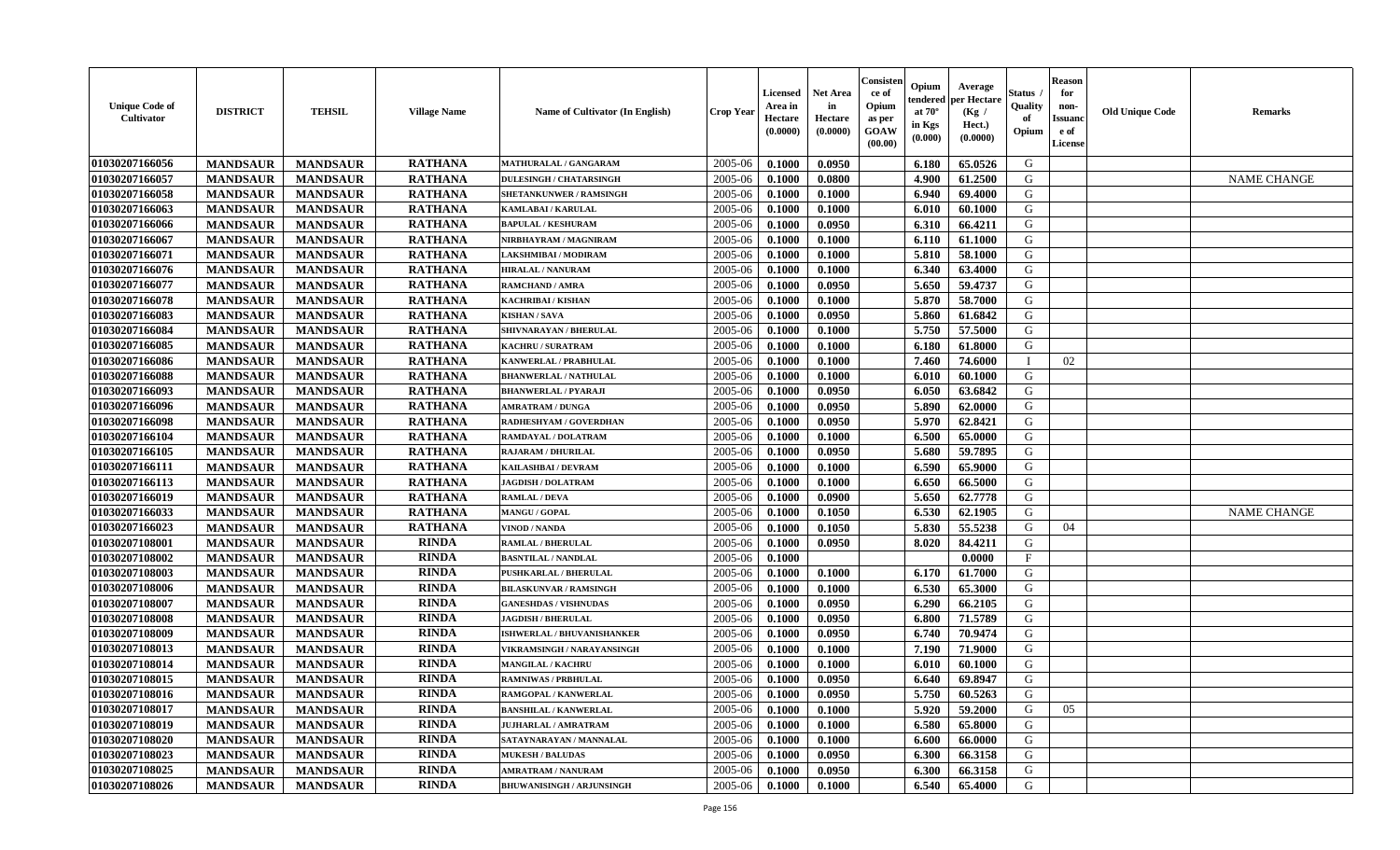| <b>Unique Code of</b><br><b>Cultivator</b> | <b>DISTRICT</b> | <b>TEHSIL</b>   | <b>Village Name</b> | Name of Cultivator (In English)     | <b>Crop Year</b> | <b>Licensed</b><br>Area in<br>Hectare<br>(0.0000) | <b>Net Area</b><br>in<br>Hectare<br>(0.0000) | Consister<br>ce of<br>Opium<br>as per<br><b>GOAW</b><br>(00.00) | Opium<br>endered<br>at $70^\circ$<br>in Kgs<br>(0.000) | Average<br>per Hectare<br>(Kg)<br>Hect.)<br>(0.0000) | Status<br>Quality<br>of<br>Opium | <b>Reason</b><br>for<br>non-<br><b>Issuand</b><br>e of<br><b>License</b> | <b>Old Unique Code</b> | <b>Remarks</b>     |
|--------------------------------------------|-----------------|-----------------|---------------------|-------------------------------------|------------------|---------------------------------------------------|----------------------------------------------|-----------------------------------------------------------------|--------------------------------------------------------|------------------------------------------------------|----------------------------------|--------------------------------------------------------------------------|------------------------|--------------------|
| 01030207108027                             | <b>MANDSAUR</b> | <b>MANDSAUR</b> | <b>RINDA</b>        | <b>MANGILAL / RAMRATAN</b>          | 2005-06          | 0.1000                                            | 0.0950                                       |                                                                 | 6.510                                                  | 68.5263                                              | G                                |                                                                          |                        |                    |
| 01030207108038                             | <b>MANDSAUR</b> | <b>MANDSAUR</b> | <b>RINDA</b>        | <b>KARULAL / BHERULAL</b>           | 2005-06          | 0.1000                                            | 0.1000                                       |                                                                 | 6.300                                                  | 63.0000                                              | G                                |                                                                          |                        |                    |
| 01030207108040                             | <b>MANDSAUR</b> | <b>MANDSAUR</b> | <b>RINDA</b>        | SHIVLAL / BHANWERLAL                | 2005-06          | 0.1000                                            | 0.1000                                       |                                                                 | 6.180                                                  | 61.8000                                              | G                                |                                                                          |                        |                    |
| 01030207108042                             | <b>MANDSAUR</b> | <b>MANDSAUR</b> | <b>RINDA</b>        | <b>GOPAL / BHUWANIRAM</b>           | 2005-06          | 0.1000                                            | 0.1000                                       |                                                                 | 6.920                                                  | 69.2000                                              | G                                |                                                                          |                        |                    |
| 01030207108044                             | <b>MANDSAUR</b> | <b>MANDSAUR</b> | <b>RINDA</b>        | PRABHULAL / RATANLAL                | 2005-06          | 0.1000                                            | 0.0950                                       |                                                                 | 5.710                                                  | 60.1053                                              | G                                |                                                                          |                        |                    |
| 01030207108045                             | <b>MANDSAUR</b> | <b>MANDSAUR</b> | <b>RINDA</b>        | PRAHADPURI / MOHANPURI              | 2005-06          | 0.1000                                            | 0.0900                                       |                                                                 | 6.210                                                  | 69.0000                                              | G                                |                                                                          |                        |                    |
| 01030207108051                             | <b>MANDSAUR</b> | <b>MANDSAUR</b> | <b>RINDA</b>        | <b>BHAGVAN / CHATURBHUJ</b>         | 2005-06          | 0.1000                                            | 0.1000                                       |                                                                 | 6.680                                                  | 66.8000                                              | G                                |                                                                          |                        |                    |
| 01030207108052                             | <b>MANDSAUR</b> | <b>MANDSAUR</b> | <b>RINDA</b>        | LAXMINARAYAN / SURATRAM             | 2005-06          | 0.1000                                            | 0.1000                                       |                                                                 | 7.230                                                  | 72.3000                                              | G                                |                                                                          |                        |                    |
| 01030207108055                             | <b>MANDSAUR</b> | <b>MANDSAUR</b> | <b>RINDA</b>        | SAMMANBAI / RAMPRASAD               | 2005-06          | 0.1000                                            | 0.1000                                       |                                                                 | 6.710                                                  | 67.1000                                              | G                                |                                                                          |                        |                    |
| 01030207108058                             | <b>MANDSAUR</b> | <b>MANDSAUR</b> | <b>RINDA</b>        | <b>KARULAL / BAGDIRAM</b>           | 2005-06          | 0.1000                                            | 0.1000                                       |                                                                 | 6.960                                                  | 69.6000                                              | G                                |                                                                          |                        | <b>NAME CHANGE</b> |
| 01030207108059                             | <b>MANDSAUR</b> | <b>MANDSAUR</b> | <b>RINDA</b>        | RADHESHYAM / AMRATRAM               | 2005-06          | 0.1000                                            | 0.0950                                       |                                                                 | 5.840                                                  | 61.4737                                              | G                                |                                                                          |                        |                    |
| 01030207108060                             | <b>MANDSAUR</b> | <b>MANDSAUR</b> | <b>RINDA</b>        | MOHANPURI / BHAGWANPURI             | 2005-06          | 0.1000                                            | 0.0950                                       |                                                                 | 6.920                                                  | 72.8421                                              | G                                |                                                                          |                        |                    |
| 01030207108061                             | <b>MANDSAUR</b> | <b>MANDSAUR</b> | <b>RINDA</b>        | <b>CHOTIBAI / MUNSHISAHA</b>        | 2005-06          | 0.1000                                            | 0.1000                                       |                                                                 | 6.880                                                  | 68.8000                                              | G                                |                                                                          |                        |                    |
| 01030207108063                             | <b>MANDSAUR</b> | <b>MANDSAUR</b> | <b>RINDA</b>        | <b>NIHALKUNWER / ARJUNSINGH</b>     | 2005-06          | 0.1000                                            | 0.1000                                       |                                                                 | 6.390                                                  | 63.9000                                              | G                                |                                                                          |                        |                    |
| 01030207108064                             | <b>MANDSAUR</b> | <b>MANDSAUR</b> | <b>RINDA</b>        | <b>BHUVANISHANKAR / NATHULAL</b>    | 2005-06          | 0.1000                                            | 0.0950                                       |                                                                 | 5.880                                                  | 61.8947                                              | G                                |                                                                          |                        |                    |
| 01030207108065                             | <b>MANDSAUR</b> | <b>MANDSAUR</b> | <b>RINDA</b>        | <b>BALARAM / VENIRAM</b>            | 2005-06          | 0.1000                                            | 0.0950                                       |                                                                 | 5.800                                                  | 61.0526                                              | G                                |                                                                          |                        |                    |
| 01030207108066                             | <b>MANDSAUR</b> | <b>MANDSAUR</b> | <b>RINDA</b>        | SAMPATBAI / RAMLAL                  | 2005-06          | 0.1000                                            | 0.0850                                       |                                                                 | 5.590                                                  | 65.7647                                              | G                                |                                                                          |                        |                    |
| 01030207108070                             | <b>MANDSAUR</b> | <b>MANDSAUR</b> | <b>RINDA</b>        | <b>BHUVANISHANKAR / BAGDIRAM</b>    | 2005-06          | 0.1000                                            | 0.0950                                       |                                                                 | 6.520                                                  | 68.6316                                              | G                                |                                                                          |                        |                    |
| 01030207108071                             | <b>MANDSAUR</b> | <b>MANDSAUR</b> | <b>RINDA</b>        | <b>JAMUNABAI / NANDA</b>            | 2005-06          | 0.1000                                            | 0.0950                                       |                                                                 | 6.240                                                  | 65.6842                                              | G                                |                                                                          |                        |                    |
| 01030207108072                             | <b>MANDSAUR</b> | <b>MANDSAUR</b> | <b>RINDA</b>        | <b>GITABAI/MANGILAL</b>             | 2005-06          | 0.1000                                            | 0.1000                                       |                                                                 | 6.670                                                  | 66.7000                                              | G                                |                                                                          |                        |                    |
| 01030207108074                             | <b>MANDSAUR</b> | <b>MANDSAUR</b> | <b>RINDA</b>        | <b>FATESINGH / GORDHANSINGH</b>     | 2005-06          | 0.1000                                            | 0.0950                                       |                                                                 | 5.670                                                  | 59.6842                                              | G                                |                                                                          |                        |                    |
| 01030207108076                             | <b>MANDSAUR</b> | <b>MANDSAUR</b> | <b>RINDA</b>        | <b>KISHANLAL / BHERULAL</b>         | 2005-06          | 0.1000                                            | 0.0900                                       |                                                                 | 5.600                                                  | 62.2222                                              | G                                |                                                                          |                        |                    |
| 01030207108077                             | <b>MANDSAUR</b> | <b>MANDSAUR</b> | <b>RINDA</b>        | <b>BALUDAS / FAKIRDAS</b>           | 2005-06          | 0.1000                                            | 0.0950                                       |                                                                 | 6.980                                                  | 73.4737                                              | G                                |                                                                          |                        |                    |
| 01030207108079                             | <b>MANDSAUR</b> | <b>MANDSAUR</b> | <b>RINDA</b>        | MOHANBAI / RAMRATAN                 | 2005-06          | 0.1000                                            | 0.0950                                       |                                                                 | 5.850                                                  | 61.5789                                              | G                                |                                                                          |                        |                    |
| 01030207108080                             | <b>MANDSAUR</b> | <b>MANDSAUR</b> | <b>RINDA</b>        | KACHRULAL / BHUWANILAL              | 2005-06          | 0.1000                                            | 0.1000                                       |                                                                 | 6.450                                                  | 64.5000                                              | G                                |                                                                          |                        |                    |
| 01030207108083                             | <b>MANDSAUR</b> | <b>MANDSAUR</b> | <b>RINDA</b>        | PRBHULAL / BHANWERLAL               | 2005-06          | 0.1000                                            | 0.1000                                       |                                                                 | 6.490                                                  | 64.9000                                              | G                                |                                                                          |                        |                    |
| 01030207108085                             | <b>MANDSAUR</b> | <b>MANDSAUR</b> | <b>RINDA</b>        | <b>BHUWANILAL / SURATRAM</b>        | 2005-06          | 0.1000                                            | 0.1000                                       |                                                                 | 6.160                                                  | 61.6000                                              | G                                |                                                                          |                        |                    |
| 01030207108088                             | <b>MANDSAUR</b> | <b>MANDSAUR</b> | <b>RINDA</b>        | <b>MADHAVLAL / AMRATRAM</b>         | 2005-06          | 0.1000                                            | 0.1000                                       |                                                                 | 5.840                                                  | 58.4000                                              | G                                |                                                                          |                        |                    |
| 01030207108090                             | <b>MANDSAUR</b> | <b>MANDSAUR</b> | <b>RINDA</b>        | <b>GITABAI/MANGU</b>                | 2005-06          | 0.1000                                            | 0.1000                                       |                                                                 | 6.210                                                  | 62.1000                                              | G                                |                                                                          |                        |                    |
| 01030207108092                             | <b>MANDSAUR</b> | <b>MANDSAUR</b> | <b>RINDA</b>        | <b>SHAMBHUKUNWER / HATESINGH</b>    | 2005-06          | 0.1000                                            | 0.1000                                       |                                                                 | 6.370                                                  | 63.7000                                              | G                                |                                                                          |                        |                    |
| 01030207108093                             | <b>MANDSAUR</b> | <b>MANDSAUR</b> | <b>RINDA</b>        | <b>BHARTIKUNWER / RAGHUVIRSINGH</b> | 2005-06          | 0.1000                                            | 0.0950                                       |                                                                 | 6.060                                                  | 63.7895                                              | G                                |                                                                          |                        |                    |
| 01030207108094                             | <b>MANDSAUR</b> | <b>MANDSAUR</b> | <b>RINDA</b>        | <b>AASHARAM / SAVRAM</b>            | 2005-06          | 0.1000                                            | 0.0950                                       |                                                                 | 6.190                                                  | 65.1579                                              | ${\bf G}$                        |                                                                          |                        |                    |
| 01030207108096                             | <b>MANDSAUR</b> | <b>MANDSAUR</b> | <b>RINDA</b>        | <b>KALAWATI / NANDRAM</b>           | 2005-06          | 0.1000                                            | 0.0950                                       |                                                                 | 6.070                                                  | 63.8947                                              | G                                |                                                                          |                        |                    |
| 01030207108097                             | <b>MANDSAUR</b> | <b>MANDSAUR</b> | <b>RINDA</b>        | <b>DHULIBAI / BHUVAN</b>            | 2005-06          | 0.1000                                            | 0.1000                                       |                                                                 | 6.710                                                  | 67.1000                                              | G                                |                                                                          |                        |                    |
| 01030207108099                             | <b>MANDSAUR</b> | <b>MANDSAUR</b> | <b>RINDA</b>        | KANWERLAL / BHERULAL                | 2005-06          | 0.1000                                            | 0.1000                                       |                                                                 | 5.960                                                  | 59.6000                                              | G                                |                                                                          |                        |                    |
| 01030207108107                             | <b>MANDSAUR</b> | <b>MANDSAUR</b> | <b>RINDA</b>        | LALKUNVAR / BHANVARSINGH            | 2005-06          | 0.1000                                            | 0.1000                                       |                                                                 | 6.180                                                  | 61.8000                                              | G                                |                                                                          |                        |                    |
| 01030207108112                             | <b>MANDSAUR</b> | <b>MANDSAUR</b> | <b>RINDA</b>        | <b>GANGABAI/RATANLAL</b>            | 2005-06          | 0.1000                                            | 0.0950                                       |                                                                 | 6.020                                                  | 63.3684                                              | G                                |                                                                          |                        |                    |
| 01030207108113                             | <b>MANDSAUR</b> | <b>MANDSAUR</b> | <b>RINDA</b>        | <b>GANESHRAM / GANGARAM</b>         | 2005-06          | 0.1000                                            | 0.0950                                       |                                                                 | 6.540                                                  | 68.8421                                              | G                                |                                                                          |                        |                    |
| 01030207108114                             | <b>MANDSAUR</b> | <b>MANDSAUR</b> | <b>RINDA</b>        | <b>ALLANUR / CHAND KHAN</b>         | 2005-06          | 0.1000                                            | 0.0900                                       |                                                                 | 5.060                                                  | 56.2222                                              | G                                |                                                                          |                        |                    |
| 01030207108115                             | <b>MANDSAUR</b> | <b>MANDSAUR</b> | <b>RINDA</b>        | <b>SUHAGBAI/GANGARAM</b>            | 2005-06          | 0.1000                                            | 0.1000                                       |                                                                 | 6.650                                                  | 66.5000                                              | G                                |                                                                          |                        |                    |
| 01030207108120                             | <b>MANDSAUR</b> | <b>MANDSAUR</b> | <b>RINDA</b>        | <b>ARJUNSINGH / JUJHARSINGH</b>     | 2005-06          | 0.1000                                            | 0.1000                                       |                                                                 | 6.520                                                  | 65.2000                                              | G                                |                                                                          |                        |                    |
| 01030207108123                             | <b>MANDSAUR</b> | <b>MANDSAUR</b> | RINDA               | <b>LILABAI/MATHURADAS</b>           | 2005-06          | 0.1000                                            | 0.0900                                       |                                                                 | 6.350                                                  | 70.5556                                              | G                                |                                                                          |                        |                    |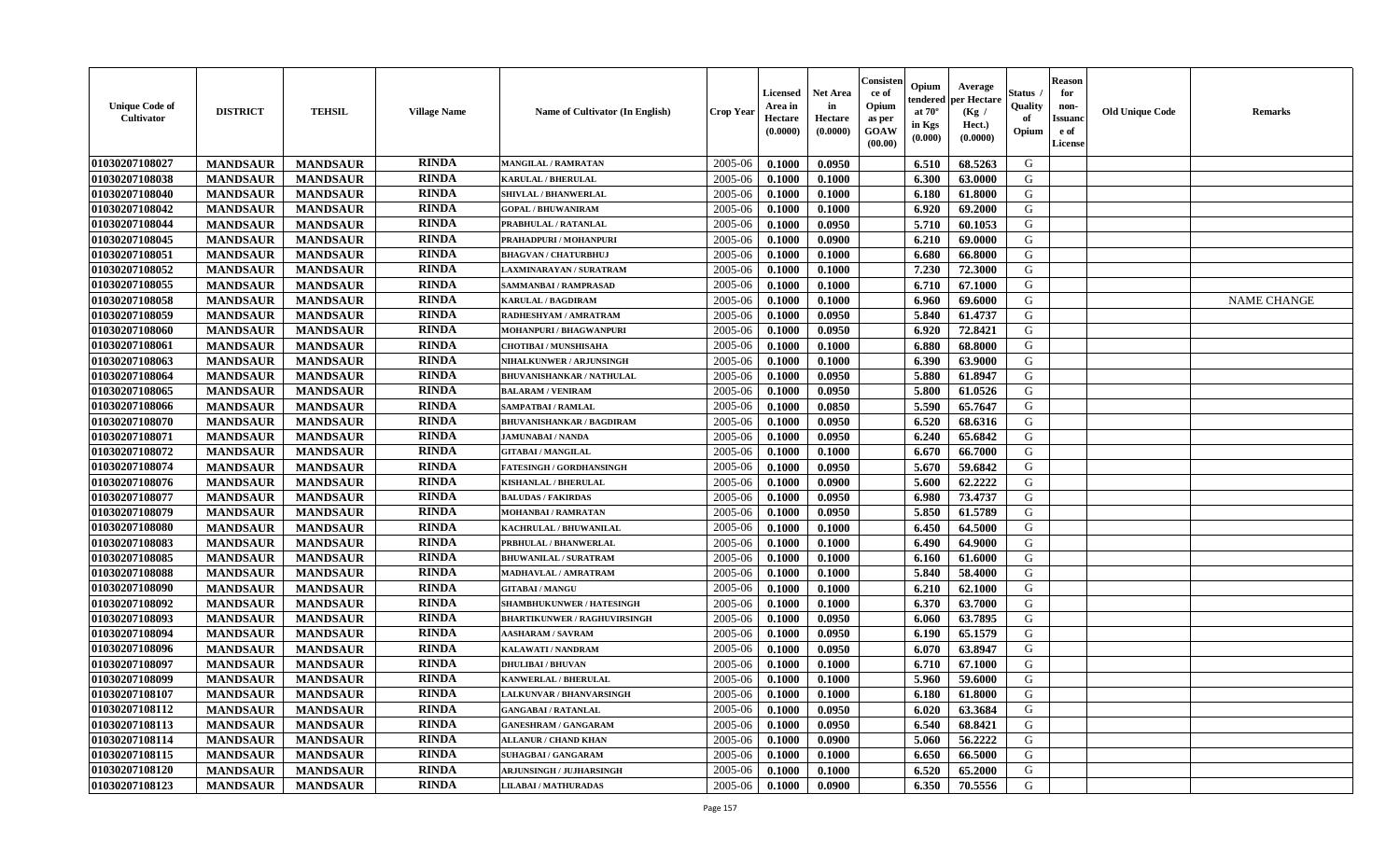| <b>Unique Code of</b><br><b>Cultivator</b> | <b>DISTRICT</b> | <b>TEHSIL</b>   | <b>Village Name</b> | <b>Name of Cultivator (In English)</b> | <b>Crop Year</b> | <b>Licensed</b><br>Area in<br>Hectare<br>(0.0000) | <b>Net Area</b><br>in<br>Hectare<br>(0.0000) | Consister<br>ce of<br>Opium<br>as per<br><b>GOAW</b><br>(00.00) | Opium<br>endered<br>at $70^\circ$<br>in Kgs<br>(0.000) | Average<br>per Hectare<br>(Kg)<br>Hect.)<br>(0.0000) | Status<br>Quality<br>of<br>Opium | <b>Reason</b><br>for<br>non-<br><b>Issuand</b><br>e of<br><b>License</b> | <b>Old Unique Code</b> | <b>Remarks</b>     |
|--------------------------------------------|-----------------|-----------------|---------------------|----------------------------------------|------------------|---------------------------------------------------|----------------------------------------------|-----------------------------------------------------------------|--------------------------------------------------------|------------------------------------------------------|----------------------------------|--------------------------------------------------------------------------|------------------------|--------------------|
| 01030207108127                             | <b>MANDSAUR</b> | <b>MANDSAUR</b> | <b>RINDA</b>        | SITARAM / RAMA JI                      | 2005-06          | 0.1000                                            | 0.1000                                       |                                                                 | 6.330                                                  | 63.3000                                              | G                                |                                                                          |                        |                    |
| 01030207108130                             | <b>MANDSAUR</b> | <b>MANDSAUR</b> | <b>RINDA</b>        | KACHANBAI / RAGHUJI                    | 2005-06          | 0.1000                                            | 0.0950                                       |                                                                 | 6.270                                                  | 66.0000                                              | G                                |                                                                          |                        |                    |
| 01030207108134                             | <b>MANDSAUR</b> | <b>MANDSAUR</b> | <b>RINDA</b>        | <b>NANDA / BHERAJI</b>                 | 2005-06          | 0.1000                                            | 0.0950                                       |                                                                 | 6.750                                                  | 71.0526                                              | G                                |                                                                          |                        |                    |
| 01030207108135                             | <b>MANDSAUR</b> | <b>MANDSAUR</b> | <b>RINDA</b>        | <b>KESHERBAI/LAXMINARAYAN</b>          | 2005-06          | 0.1000                                            | 0.1000                                       |                                                                 | 6.440                                                  | 64.4000                                              | G                                |                                                                          |                        |                    |
| 01030207108142                             | <b>MANDSAUR</b> | <b>MANDSAUR</b> | <b>RINDA</b>        | <b>NATHU / BAGDIRAM</b>                | 2005-06          | 0.1000                                            | 0.0950                                       |                                                                 | 5.840                                                  | 61.4737                                              | G                                |                                                                          |                        |                    |
| 01030207108144                             | <b>MANDSAUR</b> | <b>MANDSAUR</b> | <b>RINDA</b>        | <b>RASALKUNVAR / DULESINGH</b>         | 2005-06          | 0.1000                                            | 0.1000                                       |                                                                 | 6.390                                                  | 63.9000                                              | G                                |                                                                          |                        |                    |
| 01030207108148                             | <b>MANDSAUR</b> | <b>MANDSAUR</b> | <b>RINDA</b>        | <b>KAMLABAI/NANDA</b>                  | 2005-06          | 0.1000                                            | 0.1000                                       |                                                                 | 6.490                                                  | 64.9000                                              | G                                |                                                                          |                        |                    |
| 01030207108150                             | <b>MANDSAUR</b> | <b>MANDSAUR</b> | <b>RINDA</b>        | SUGANKUNVAR / BHANVARSINGH             | 2005-06          | 0.1000                                            | 0.0950                                       |                                                                 | 5.680                                                  | 59.7895                                              | G                                |                                                                          |                        |                    |
| 01030207108151                             | <b>MANDSAUR</b> | <b>MANDSAUR</b> | <b>RINDA</b>        | <b>MANGILAL / GORDHAN</b>              | 2005-06          | 0.1000                                            | 0.1000                                       |                                                                 | 6.340                                                  | 63.4000                                              | G                                |                                                                          |                        |                    |
| 01030207108152                             | <b>MANDSAUR</b> | <b>MANDSAUR</b> | <b>RINDA</b>        | <b>SURAJBAI / RAMKISHAN</b>            | 2005-06          | 0.1000                                            | 0.0950                                       |                                                                 | 6.330                                                  | 66.6316                                              | G                                |                                                                          |                        |                    |
| 01030207108158                             | <b>MANDSAUR</b> | <b>MANDSAUR</b> | <b>RINDA</b>        | <b>SHAMBHULAL / BHAGIRATH</b>          | 2005-06          | 0.1000                                            | 0.1000                                       |                                                                 | 6.430                                                  | 64.3000                                              | G                                |                                                                          |                        |                    |
| 01030207108162                             | <b>MANDSAUR</b> | <b>MANDSAUR</b> | <b>RINDA</b>        | <b>BHANVARLAL / VENIRAM</b>            | 2005-06          | 0.1000                                            | 0.1000                                       |                                                                 | 6.500                                                  | 65.0000                                              | G                                |                                                                          |                        |                    |
| 01030207108165                             | <b>MANDSAUR</b> | <b>MANDSAUR</b> | <b>RINDA</b>        | KASTURIBAI / SHOBHARAM                 | 2005-06          | 0.1000                                            | 0.1000                                       |                                                                 | 6.110                                                  | 61.1000                                              | G                                |                                                                          |                        | <b>NAME CHANGE</b> |
| 01030207108171                             | <b>MANDSAUR</b> | <b>MANDSAUR</b> | <b>RINDA</b>        | <b>JAGDISH / DHANNA</b>                | 2005-06          | 0.1000                                            | 0.1000                                       |                                                                 | 6.240                                                  | 62.4000                                              | G                                |                                                                          |                        |                    |
| 01030207108172                             | <b>MANDSAUR</b> | <b>MANDSAUR</b> | <b>RINDA</b>        | RAMCHAND / BHUWANILAL                  | 2005-06          | 0.1000                                            | 0.1000                                       |                                                                 | 6.360                                                  | 63.6000                                              | G                                |                                                                          |                        |                    |
| 01030207108176                             | <b>MANDSAUR</b> | <b>MANDSAUR</b> | <b>RINDA</b>        | <b>NABINUR / RASUL KHA</b>             | 2005-06          | 0.1000                                            | 0.0950                                       |                                                                 | 6.440                                                  | 67.7895                                              | G                                |                                                                          |                        |                    |
| 01030207108180                             | <b>MANDSAUR</b> | <b>MANDSAUR</b> | <b>RINDA</b>        | MOHANKUNVAR / KISHORSINGH              | 2005-06          | 0.1000                                            | 0.1000                                       |                                                                 | 5.830                                                  | 58.3000                                              | G                                |                                                                          |                        |                    |
| 01030207108189                             | <b>MANDSAUR</b> | <b>MANDSAUR</b> | <b>RINDA</b>        | <b>GOPAL / BHUWANISHANKER</b>          | 2005-06          | 0.1000                                            | 0.0950                                       |                                                                 | 7.030                                                  | 74.0000                                              | G                                |                                                                          |                        |                    |
| 01030207108190                             | <b>MANDSAUR</b> | <b>MANDSAUR</b> | <b>RINDA</b>        | <b>BHARATSINGH / INDRASINGH</b>        | 2005-06          | 0.1000                                            | 0.0950                                       |                                                                 | 5.960                                                  | 62.7368                                              | G                                |                                                                          |                        |                    |
| 01030207108191                             | <b>MANDSAUR</b> | <b>MANDSAUR</b> | <b>RINDA</b>        | SAMPATBAI / JHUJHARLAL                 | 2005-06          | 0.1000                                            | 0.0950                                       |                                                                 | 6.540                                                  | 68.8421                                              | G                                |                                                                          |                        |                    |
| 01030207108192                             | <b>MANDSAUR</b> | <b>MANDSAUR</b> | <b>RINDA</b>        | <b>RAJMAL / HIRALAL</b>                | 2005-06          | 0.1000                                            | 0.1000                                       |                                                                 | 6.080                                                  | 60.8000                                              | G                                |                                                                          |                        |                    |
| 01030207108193                             | <b>MANDSAUR</b> | <b>MANDSAUR</b> | <b>RINDA</b>        | <b>BANSHILAL / BHERULAL</b>            | 2005-06          | 0.1000                                            | 0.1050                                       |                                                                 | 6.520                                                  | 62.0952                                              | G                                |                                                                          |                        |                    |
| 01030207108201                             | <b>MANDSAUR</b> | <b>MANDSAUR</b> | <b>RINDA</b>        | <b>SHIVLAL / BALARAM</b>               | 2005-06          | 0.1000                                            | 0.0950                                       |                                                                 | 6.260                                                  | 65.8947                                              | G                                |                                                                          |                        |                    |
| 01030207108202                             | <b>MANDSAUR</b> | <b>MANDSAUR</b> | <b>RINDA</b>        | SHANKERLAL / RADHESHYAM                | 2005-06          | 0.1000                                            | 0.1000                                       |                                                                 | 6.230                                                  | 62.3000                                              | G                                |                                                                          |                        |                    |
| 01030207108205                             | <b>MANDSAUR</b> | <b>MANDSAUR</b> | <b>RINDA</b>        | JOHARBAI / LAL MOHAMAD                 | 2005-06          | 0.1000                                            | 0.0950                                       |                                                                 | 6.020                                                  | 63.3684                                              | G                                |                                                                          |                        |                    |
| 01030207108206                             | <b>MANDSAUR</b> | <b>MANDSAUR</b> | <b>RINDA</b>        | MOHANLAL / SALAGRAM                    | 2005-06          | 0.1000                                            | 0.0950                                       |                                                                 | 5.510                                                  | 58.0000                                              | G                                |                                                                          |                        |                    |
| 01030207108209                             | <b>MANDSAUR</b> | <b>MANDSAUR</b> | <b>RINDA</b>        | LALPURI / SHAMBHUPURI                  | 2005-06          | 0.1000                                            | 0.0950                                       |                                                                 | 6.400                                                  | 67.3684                                              | G                                |                                                                          |                        |                    |
| 01030207108210                             | <b>MANDSAUR</b> | <b>MANDSAUR</b> | <b>RINDA</b>        | PRAHLAD / MANNALAL                     | 2005-06          | 0.1000                                            | 0.1000                                       |                                                                 | 6.210                                                  | 62.1000                                              | G                                |                                                                          |                        |                    |
| 01030207108212                             | <b>MANDSAUR</b> | <b>MANDSAUR</b> | <b>RINDA</b>        | <b>GUDDIKUNVAR / JITENDRASINGH</b>     | 2005-06          | 0.1000                                            | 0.0950                                       |                                                                 | 6.120                                                  | 64.4211                                              | G                                |                                                                          |                        |                    |
| 01030207108214                             | <b>MANDSAUR</b> | <b>MANDSAUR</b> | <b>RINDA</b>        | <b>IBRAHIM / MUNSHISHAH</b>            | 2005-06          | 0.1000                                            | 0.1000                                       |                                                                 | 6.650                                                  | 66.5000                                              | G                                |                                                                          |                        |                    |
| 01030207108215                             | <b>MANDSAUR</b> | <b>MANDSAUR</b> | <b>RINDA</b>        | <b>SHIVDAS / TULSIRAM</b>              | 2005-06          | 0.1000                                            | 0.1000                                       |                                                                 | 6.160                                                  | 61.6000                                              | G                                |                                                                          |                        |                    |
| 01030207108216                             | <b>MANDSAUR</b> | <b>MANDSAUR</b> | <b>RINDA</b>        | SHYAMLAL / RAMRATAN                    | 2005-06          | 0.1000                                            | 0.1000                                       |                                                                 | 7.260                                                  | 72.6000                                              | ${\bf G}$                        |                                                                          |                        |                    |
| 01030207108219                             | <b>MANDSAUR</b> | <b>MANDSAUR</b> | <b>RINDA</b>        | <b>BALMUKAND / BALARAM</b>             | 2005-06          | 0.1000                                            | 0.1000                                       |                                                                 | 6.390                                                  | 63.9000                                              | G                                |                                                                          |                        |                    |
| 01030207108220                             | <b>MANDSAUR</b> | <b>MANDSAUR</b> | <b>RINDA</b>        | <b>GOPAL / BHUWAN</b>                  | 2005-06          | 0.1000                                            | 0.1000                                       |                                                                 | 6.900                                                  | 69.0000                                              | G                                |                                                                          |                        |                    |
| 01030207108222                             | <b>MANDSAUR</b> | <b>MANDSAUR</b> | <b>RINDA</b>        | <b>BALARAM / SITARAM</b>               | 2005-06          | 0.1000                                            | 0.0950                                       |                                                                 | 6.060                                                  | 63.7895                                              | G                                |                                                                          |                        |                    |
| 01030207108228                             | <b>MANDSAUR</b> | <b>MANDSAUR</b> | <b>RINDA</b>        | <b>HIRALAL / KISHANLAL</b>             | 2005-06          | 0.1000                                            | 0.1000                                       |                                                                 | 6.140                                                  | 61.4000                                              | G                                |                                                                          |                        |                    |
| 01030207108010                             | <b>MANDSAUR</b> | <b>MANDSAUR</b> | <b>RINDA</b>        | <b>SHIVLAL / HIRALAL</b>               | 2005-06          | 0.1000                                            | 0.0950                                       |                                                                 | 5.990                                                  | 63.0526                                              | G                                |                                                                          |                        |                    |
| 01030207108056                             | <b>MANDSAUR</b> | <b>MANDSAUR</b> | <b>RINDA</b>        | <b>PUSHKARLAL / BADRILAL</b>           | 2005-06          | 0.1000                                            | 0.1000                                       |                                                                 | 5.810                                                  | 58.1000                                              | G                                |                                                                          |                        |                    |
| 01030207108109                             | <b>MANDSAUR</b> | <b>MANDSAUR</b> | <b>RINDA</b>        | <b>BHAGIRATH / BHUVANILAL</b>          | 2005-06          | 0.1000                                            | 0.0950                                       |                                                                 | 5.670                                                  | 59.6842                                              | G                                |                                                                          |                        |                    |
| 01030207108050                             | <b>MANDSAUR</b> | <b>MANDSAUR</b> | <b>RINDA</b>        | <b>SITABAI/BHERULAL</b>                | 2005-06          | 0.1000                                            | 0.0950                                       |                                                                 | 5.660                                                  | 59.5789                                              | G                                |                                                                          |                        |                    |
| 01030207108137                             | <b>MANDSAUR</b> | <b>MANDSAUR</b> | <b>RINDA</b>        | <b>MOHANLAL / RATANLAL</b>             | 2005-06          | 0.1000                                            | 0.1000                                       |                                                                 | 6.730                                                  | 67.3000                                              |                                  | 02                                                                       |                        |                    |
| 01030207108198                             | <b>MANDSAUR</b> | <b>MANDSAUR</b> | RINDA               | <b>GOPAL / MOHANLAL</b>                | 2005-06          | 0.1000                                            | 0.1000                                       |                                                                 | 6.760                                                  | 67.6000                                              | T                                | 02                                                                       |                        |                    |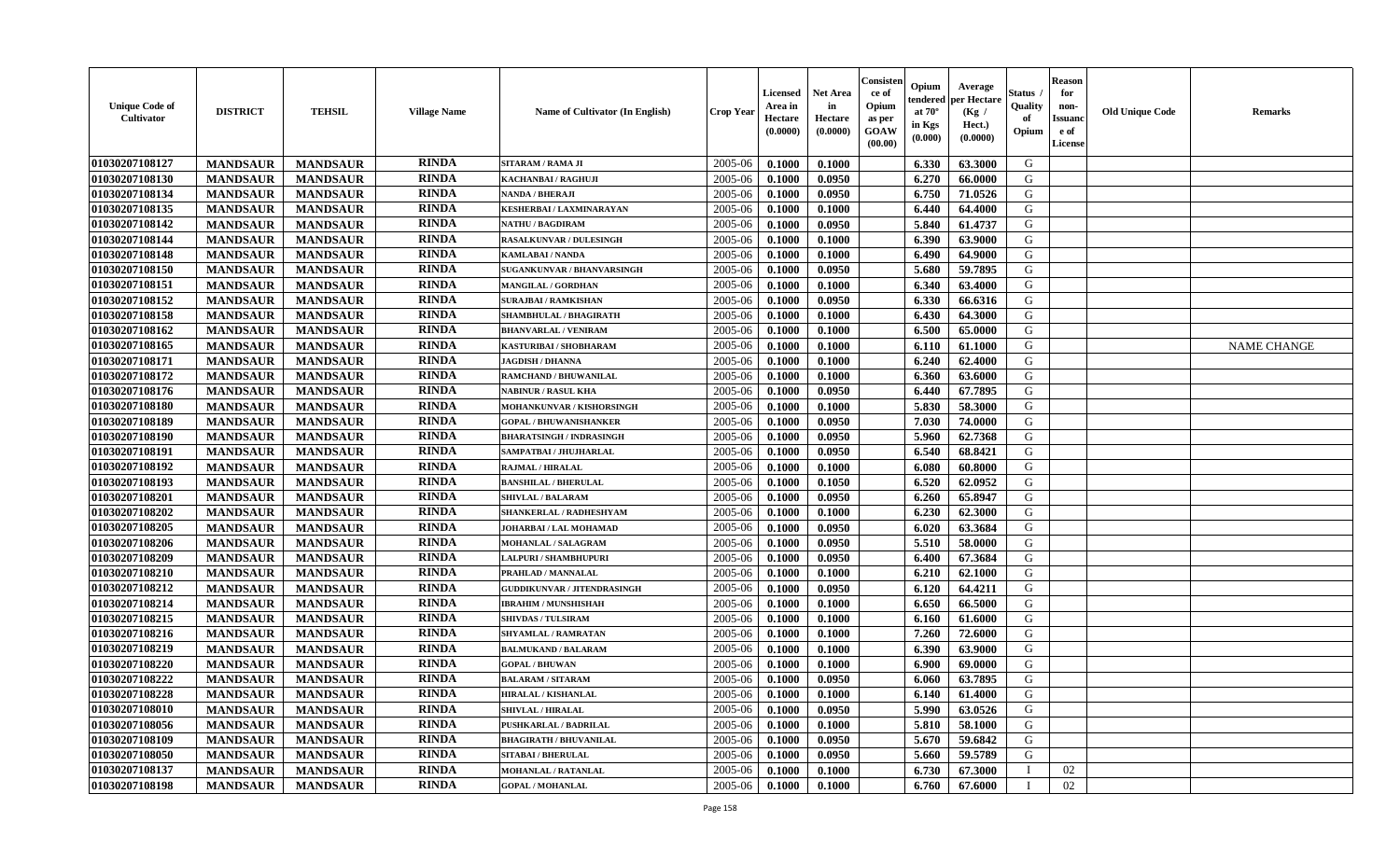| <b>Unique Code of</b><br><b>Cultivator</b> | <b>DISTRICT</b> | <b>TEHSIL</b>   | <b>Village Name</b>  | Name of Cultivator (In English) | <b>Crop Year</b> | <b>Licensed</b><br>Area in<br>Hectare<br>(0.0000) | <b>Net Area</b><br>in<br>Hectare<br>(0.0000) | Consisteı<br>ce of<br>Opium<br>as per<br><b>GOAW</b><br>(00.00) | Opium<br>endered<br>at $70^\circ$<br>in Kgs<br>$(\mathbf{0.000})$ | Average<br>per Hectare<br>(Kg /<br>Hect.)<br>(0.0000) | Status<br>Quality<br>of<br>Opium | Reason<br>for<br>non-<br>Issuan<br>e of<br>License | <b>Old Unique Code</b> | <b>Remarks</b>     |
|--------------------------------------------|-----------------|-----------------|----------------------|---------------------------------|------------------|---------------------------------------------------|----------------------------------------------|-----------------------------------------------------------------|-------------------------------------------------------------------|-------------------------------------------------------|----------------------------------|----------------------------------------------------|------------------------|--------------------|
| 01030207108226                             | <b>MANDSAUR</b> | <b>MANDSAUR</b> | <b>RINDA</b>         | <b>RAMESHCHAND / BHERULAL</b>   | 2005-06          | 0.1000                                            | 0.0950                                       |                                                                 | 5.810                                                             | 61.1579                                               | G                                |                                                    |                        |                    |
| 01030207108204                             | <b>MANDSAUR</b> | <b>MANDSAUR</b> | <b>RINDA</b>         | <b>RAMESHVAR / BHAGATRAM</b>    | 2005-06          | 0.1000                                            | 0.0950                                       |                                                                 | 1.940                                                             | 20.4211                                               | G                                | 04                                                 |                        |                    |
| 01030207108048                             | <b>MANDSAUR</b> | <b>MANDSAUR</b> | <b>RINDA</b>         | RUKMANIBAI / RAMCHANDRA         | 2005-06          | 0.1000                                            | 0.1000                                       |                                                                 | 6.760                                                             | 67.6000                                               | G                                |                                                    |                        |                    |
| 01030207108238                             | <b>MANDSAUR</b> | <b>MANDSAUR</b> | <b>RINDA</b>         | MUKANDPURI / DHULPURI           | 2005-06          | 0.1000                                            | 0.0950                                       |                                                                 | 5.840                                                             | 61.4737                                               | G                                |                                                    |                        |                    |
| 01030207108239                             | <b>MANDSAUR</b> | <b>MANDSAUR</b> | <b>RINDA</b>         | AASHA / B.S. SISODIYA           | 2005-06          | 0.1000                                            | 0.1000                                       |                                                                 | 5.820                                                             | 58.2000                                               | G                                |                                                    |                        |                    |
| 01030207108247                             | <b>MANDSAUR</b> | <b>MANDSAUR</b> | <b>RINDA</b>         | <b>SAREKUNWER / HIRALAL</b>     | 2005-06          | 0.1000                                            | 0.0950                                       |                                                                 | 6.430                                                             | 67.6842                                               | G                                |                                                    | 01060208030194         |                    |
| 01030207108248                             | <b>MANDSAUR</b> | <b>MANDSAUR</b> | <b>RINDA</b>         | <b>RAMESH / KESHURAM</b>        | 2005-06          | 0.1000                                            | 0.0800                                       |                                                                 | 5.240                                                             | 65.5000                                               | G                                |                                                    | 01030207033019         |                    |
| 01030207167024                             | <b>MANDSAUR</b> | <b>MANDSAUR</b> | <b>RUPAWALI KALA</b> | <b>RAMESWER / FAKIRCHAND</b>    | 2005-06          | 0.1000                                            | 0.0950                                       |                                                                 | 6.550                                                             | 68.9474                                               | G                                |                                                    |                        |                    |
| 01030207167004                             | <b>MANDSAUR</b> | <b>MANDSAUR</b> | <b>RUPAWALI KALA</b> | <b>PURANDAS / PRATHVIDAS</b>    | 2005-06          | 0.1000                                            | 0.1000                                       |                                                                 | 6.340                                                             | 63.4000                                               | G                                |                                                    |                        |                    |
| 01030207167005                             | <b>MANDSAUR</b> | <b>MANDSAUR</b> | <b>RUPAWALI KALA</b> | <b>BASANTILAL / RAJARAM</b>     | 2005-06          | 0.1000                                            | 0.1050                                       |                                                                 | 6.230                                                             | 59.3333                                               | G                                |                                                    |                        |                    |
| 01030207167010                             | <b>MANDSAUR</b> | <b>MANDSAUR</b> | <b>RUPAWALI KALA</b> | SATAYNARAYAN / PRATHVIDAS       | 2005-06          | 0.1000                                            | 0.1000                                       |                                                                 | 6.110                                                             | 61.1000                                               | G                                |                                                    |                        |                    |
| 01030207167026                             | <b>MANDSAUR</b> | <b>MANDSAUR</b> | <b>RUPAWALI KALA</b> | <b>DEVILAL / FAKIRCHAND</b>     | 2005-06          | 0.1000                                            | 0.0900                                       |                                                                 | 5.630                                                             | 62.5556                                               | G                                |                                                    |                        |                    |
| 01030207167035                             | <b>MANDSAUR</b> | <b>MANDSAUR</b> | <b>RUPAWALI KALA</b> | <b>FAKIRCHANDRA / KISHANLAL</b> | 2005-06          | 0.1000                                            | 0.0900                                       |                                                                 | 5.740                                                             | 63.7778                                               | G                                |                                                    |                        |                    |
| 01030207167036                             | <b>MANDSAUR</b> | <b>MANDSAUR</b> | <b>RUPAWALI KALA</b> | <b>FAKIRCHANDRA / KALU</b>      | 2005-06          | 0.1000                                            | 0.1000                                       |                                                                 | 6.720                                                             | 67.2000                                               | G                                |                                                    |                        |                    |
| 01030207167037                             | <b>MANDSAUR</b> | <b>MANDSAUR</b> | <b>RUPAWALI KALA</b> | <b>BANSTIBAI / CHATARDAS</b>    | 2005-06          | 0.1000                                            | 0.0500                                       |                                                                 | 3.260                                                             | 65.2000                                               | G                                |                                                    |                        |                    |
| 01030207167039                             | <b>MANDSAUR</b> | <b>MANDSAUR</b> | RUPAWALI KALA        | <b>BHERULAL / KACHRU</b>        | 2005-06          | 0.1000                                            | 0.0900                                       |                                                                 | 5.340                                                             | 59.3333                                               | G                                |                                                    |                        |                    |
| 01030207167042                             | <b>MANDSAUR</b> | <b>MANDSAUR</b> | <b>RUPAWALI KALA</b> | <b>UDELAL / GULAB</b>           | 2005-06          | 0.1000                                            | 0.1000                                       |                                                                 | 6.350                                                             | 63.5000                                               | G                                |                                                    |                        |                    |
| 01030207167043                             | <b>MANDSAUR</b> | <b>MANDSAUR</b> | RUPAWALI KALA        | SOHANBAI / GANESHRAM            | 2005-06          | 0.1000                                            | 0.1000                                       |                                                                 | 5.900                                                             | 59.0000                                               | G                                |                                                    |                        |                    |
| 01030207167045                             | <b>MANDSAUR</b> | <b>MANDSAUR</b> | RUPAWALI KALA        | <b>MANGILAL / KACHRU</b>        | 2005-06          | 0.1000                                            | 0.0950                                       |                                                                 | 6.290                                                             | 66.2105                                               | G                                |                                                    |                        |                    |
| 01030207167047                             | <b>MANDSAUR</b> | <b>MANDSAUR</b> | <b>RUPAWALI KALA</b> | <b>DULICHANDRA / KANIRAM</b>    | 2005-06          | 0.1000                                            | 0.1000                                       |                                                                 | 5.980                                                             | 59.8000                                               | G                                |                                                    |                        |                    |
| 01030207167051                             | <b>MANDSAUR</b> | <b>MANDSAUR</b> | <b>RUPAWALI KALA</b> | <b>KESHERBAI/JANKIDAS</b>       | 2005-06          | 0.1000                                            | 0.1000                                       |                                                                 | 6.170                                                             | 61.7000                                               | G                                |                                                    |                        |                    |
| 01030207167053                             | <b>MANDSAUR</b> | <b>MANDSAUR</b> | <b>RUPAWALI KALA</b> | <b>BHANVARLAL / RAMRATAN</b>    | 2005-06          | 0.1000                                            | 0.0950                                       |                                                                 | 6.080                                                             | 64.0000                                               | G                                |                                                    |                        |                    |
| 01030207167054                             | <b>MANDSAUR</b> | <b>MANDSAUR</b> | RUPAWALI KALA        | <b>BHAGUBAI/RAMRATAN</b>        | 2005-06          | 0.1000                                            | 0.0950                                       |                                                                 | 6.040                                                             | 63.5789                                               | G                                |                                                    |                        |                    |
| 01030207167058                             | <b>MANDSAUR</b> | <b>MANDSAUR</b> | <b>RUPAWALI KALA</b> | RAMKUNWERBAI / CHAMPALAL        | 2005-06          | 0.1000                                            | 0.1050                                       |                                                                 | 6.700                                                             | 63.8095                                               | G                                |                                                    |                        |                    |
| 01030207167040                             | <b>MANDSAUR</b> | <b>MANDSAUR</b> | <b>RUPAWALI KALA</b> | <b>UDAYLAL / HEMRAJ</b>         | 2005-06          | 0.1000                                            | 0.0950                                       |                                                                 | 6.220                                                             | 65,4737                                               | G                                |                                                    |                        |                    |
| 01030207168029                             | <b>MANDSAUR</b> | <b>MANDSAUR</b> | <b>TISAI</b>         | <b>MANOHARSING / BHUVANSING</b> | 2005-06          | 0.1000                                            | 0.1000                                       |                                                                 | 6.590                                                             | 65.9000                                               | G                                |                                                    |                        |                    |
| 01030207168002                             | <b>MANDSAUR</b> | <b>MANDSAUR</b> | <b>TISAI</b>         | RAMESHVAR / JAGANNATH           | 2005-06          | 0.1000                                            | 0.0950                                       |                                                                 | 6.630                                                             | 69.7895                                               | G                                |                                                    |                        |                    |
| 01030207168003                             | <b>MANDSAUR</b> | <b>MANDSAUR</b> | <b>TISAI</b>         | VARDICHANDRA / NANALAL          | 2005-06          | 0.1000                                            | 0.0950                                       |                                                                 | 6.700                                                             | 70.5263                                               | G                                |                                                    |                        |                    |
| 01030207168005                             | <b>MANDSAUR</b> | <b>MANDSAUR</b> | <b>TISAI</b>         | <b>BADARILAL / BALU</b>         | 2005-06          | 0.1000                                            | 0.0900                                       |                                                                 | 5.520                                                             | 61.3333                                               | G                                |                                                    |                        |                    |
| 01030207168007                             | <b>MANDSAUR</b> | <b>MANDSAUR</b> | <b>TISAI</b>         | <b>RATANLAL / PYAR JI</b>       | 2005-06          | 0.1000                                            | 0.0950                                       |                                                                 | 6.520                                                             | 68.6316                                               | G                                |                                                    |                        |                    |
| 01030207168009                             | <b>MANDSAUR</b> | <b>MANDSAUR</b> | <b>TISAI</b>         | <b>BHANVARLAL / RAMCHANDRA</b>  | 2005-06          | 0.1000                                            | 0.1000                                       |                                                                 | 6.570                                                             | 65.7000                                               | G                                |                                                    |                        |                    |
| 01030207168017                             | <b>MANDSAUR</b> | <b>MANDSAUR</b> | <b>TISAI</b>         | <b>KNVARALAL / BHANVARLAL</b>   | 2005-06          | 0.1000                                            | 0.0950                                       |                                                                 | 6.170                                                             | 64.9474                                               | G                                |                                                    |                        |                    |
| 01030207168019                             | <b>MANDSAUR</b> | <b>MANDSAUR</b> | <b>TISAI</b>         | BALAVANTASINGH / JAYASINGH      | 2005-06          | 0.1000                                            | 0.1000                                       |                                                                 | 6.350                                                             | 63.5000                                               | G                                |                                                    |                        |                    |
| 01030207168021                             | <b>MANDSAUR</b> | <b>MANDSAUR</b> | <b>TISAI</b>         | KESHARASINGH / JAYASINGH        | 2005-06          | 0.1000                                            | 0.0950                                       |                                                                 | 6.150                                                             | 64.7368                                               | G                                |                                                    |                        |                    |
| 01030207168022                             | <b>MANDSAUR</b> | <b>MANDSAUR</b> | <b>TISAI</b>         | <b>KARUSINGH / MANASINGH</b>    | 2005-06          | 0.1000                                            | 0.0950                                       |                                                                 | 6.380                                                             | 67.1579                                               | G                                |                                                    |                        |                    |
| <b>01030207168025</b>                      | <b>MANDSAUR</b> | <b>MANDSAUR</b> | TISAI                | <b>GOVINKUNVAR / ISHWARSING</b> | $2005 - 06$      | 0.1000                                            | 0.1000                                       |                                                                 | $7.000$ 1                                                         | 70.0000                                               | G                                |                                                    |                        |                    |
| 01030207168033                             | <b>MANDSAUR</b> | <b>MANDSAUR</b> | <b>TISAI</b>         | JAGANNATH / BAGADU BALAI        | 2005-06          | 0.1000                                            | 0.0950                                       |                                                                 | 5.990                                                             | 63.0526                                               | G                                |                                                    |                        | <b>NAME CHANGE</b> |
| 01030207168035                             | <b>MANDSAUR</b> | <b>MANDSAUR</b> | <b>TISAI</b>         | SAJJANASINGH / JAYSINGH         | 2005-06          | 0.1000                                            | 0.0950                                       |                                                                 | 5.850                                                             | 61.5789                                               | G                                |                                                    |                        |                    |
| 01030207168037                             | <b>MANDSAUR</b> | <b>MANDSAUR</b> | <b>TISAI</b>         | AMARACHANDRA / BABARU KUMAVAT   | 2005-06          | 0.1000                                            | 0.0950                                       |                                                                 | 6.380                                                             | 67.1579                                               | G                                |                                                    |                        |                    |
| 01030207168039                             | <b>MANDSAUR</b> | <b>MANDSAUR</b> | <b>TISAI</b>         | <b>RUKMANIBAI / KACHRU</b>      | 2005-06          | 0.1000                                            | 0.0950                                       |                                                                 | 5.700                                                             | 60.0000                                               | G                                |                                                    |                        |                    |
| 01030207168040                             | <b>MANDSAUR</b> | <b>MANDSAUR</b> | <b>TISAI</b>         | <b>JAGANNATH / UDAYARAM</b>     | 2005-06          | 0.1000                                            | 0.1000                                       |                                                                 | 6.790                                                             | 67.9000                                               | G                                |                                                    |                        |                    |
| 01030207168041                             | <b>MANDSAUR</b> | <b>MANDSAUR</b> | <b>TISAI</b>         | <b>BALU / BAGADU BALAI</b>      | 2005-06          | 0.1000                                            | 0.0950                                       |                                                                 | 6.010                                                             | 63.2632                                               | G                                |                                                    |                        |                    |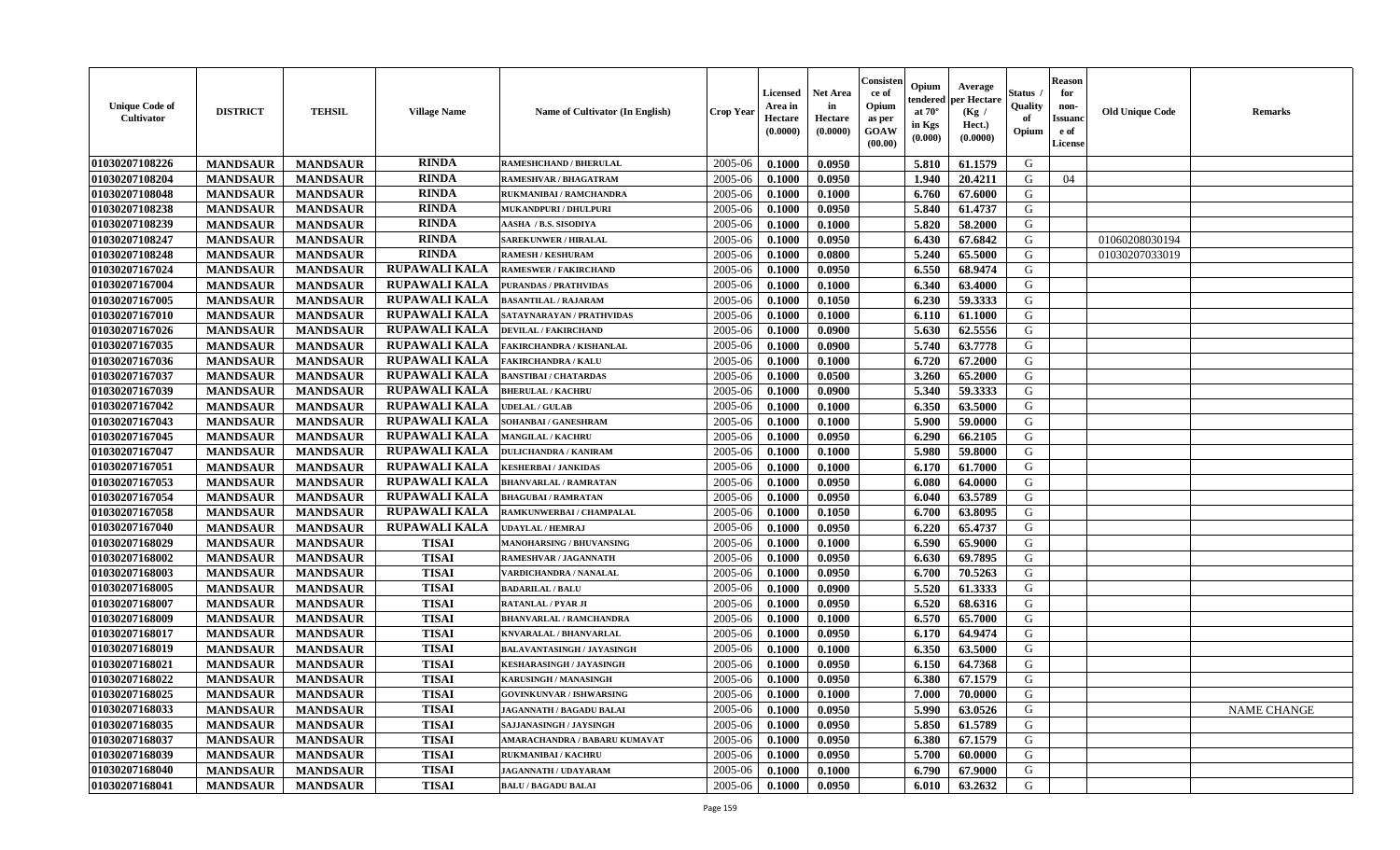| (0.0000)<br>GOAW<br>(0.0000)<br>Opium<br>e of<br>(0.0000)<br>(0.000)<br>(00.00)<br>License                                                                           | <b>NAME CHANGE</b> |
|----------------------------------------------------------------------------------------------------------------------------------------------------------------------|--------------------|
| 01030207168043<br><b>TISAI</b><br>2005-06<br>G<br><b>MANDSAUR</b><br>0.1000<br>0.0950<br><b>MANDSAUR</b><br><b>DEVABAI/BHERULAL</b><br>6.860<br>72.2105              |                    |
| 01030207168044<br><b>MANDSAUR</b><br><b>TISAI</b><br>2005-06<br>68.8000<br>G<br><b>MANDSAUR</b><br>6.880<br><b>VIRAMSINGH / MANASINGH</b><br>0.1000<br>0.1000        |                    |
| 01030207168046<br><b>MANDSAUR</b><br><b>MANDSAUR</b><br><b>TISAI</b><br>2005-06<br>6.370<br>67.0526<br>G<br>0.1000<br>0.0950<br>PYARA / MAGAN                        |                    |
| G<br>01030207168047<br><b>MANDSAUR</b><br><b>MANDSAUR</b><br><b>TISAI</b><br>2005-06<br>0.1000<br>0.0950<br>5.910<br>62.2105<br><b>HIRALAL / UDA</b>                 |                    |
| 5.570<br>01030207168051<br><b>MANDSAUR</b><br><b>MANDSAUR</b><br><b>TISAI</b><br>2005-06<br>0.1000<br>0.0950<br>58.6316<br>G<br>RO DASINGH / MADHUSINGH              |                    |
| 01030207168052<br><b>MANDSAUR</b><br><b>MANDSAUR</b><br><b>TISAI</b><br>2005-06<br>5.420<br>54.2000<br>SOPATABAI / RAMRATAN<br>0.1000<br>0.1000<br>G<br>04           |                    |
| 01030207168054<br><b>MANDSAUR</b><br><b>MANDSAUR</b><br><b>TISAI</b><br>64.2105<br>G<br>2005-06<br>0.1000<br>0.0950<br>6.100<br><b>HARISINGH / MOTISINGH</b>         |                    |
| 01030207168055<br><b>TISAI</b><br>G<br><b>MANDSAUR</b><br><b>MANDSAUR</b><br>2005-06<br>6.380<br><b>GULABASINGH / ANARASINGH</b><br>0.1000<br>0.1000<br>63.8000      |                    |
| 01030207168060<br><b>MANDSAUR</b><br><b>TISAI</b><br>2005-06<br>G<br>04<br><b>MANDSAUR</b><br><b>BHERUSINGH / ANARASINGH</b><br>0.1000<br>0.0700<br>3.600<br>51.4286 |                    |
| <b>TISAI</b><br>G<br>01030207168061<br>2005-06<br>5.540<br><b>MANDSAUR</b><br><b>MANDSAUR</b><br>0.1000<br>0.0950<br>58.3158<br><b>RAMNARAYAN / RUPA</b>             |                    |
| 01030207168062<br><b>MANDSAUR</b><br><b>MANDSAUR</b><br><b>TISAI</b><br>2005-06<br>6.760<br>G<br><b>SHOBHARAM / UDA</b><br>0.1000<br>0.1000<br>67.6000               |                    |
| <b>MANDSAUR</b><br><b>MANDSAUR</b><br><b>TISAI</b><br>0.0950<br>G<br>01030207168064<br><b>GOPIBAI/BHANVARLAL</b><br>2005-06<br>0.1000<br>6.130<br>64.5263            |                    |
| 01030207168067<br><b>MANDSAUR</b><br><b>TISAI</b><br>5.530<br>58.2105<br>G<br><b>MANDSAUR</b><br><b>DULESINGH / JAYSINGH</b><br>2005-06<br>0.1000<br>0.0950          |                    |
| 01030207168068<br><b>MANDSAUR</b><br><b>MANDSAUR</b><br><b>TISAI</b><br>6.120<br>64.4211<br>G<br>2005-06<br>0.1000<br>0.0950<br>RAJAMAL / JAGANNATH                  |                    |
| <b>TISAI</b><br>G<br>01030207168069<br><b>MANDSAUR</b><br><b>MANDSAUR</b><br>2005-06<br>0.1000<br>0.0900<br>6.420<br>71.3333<br><b>CHANDARABAI / BALARAM</b>         |                    |
| <b>TISAI</b><br>G<br>01030207168073<br><b>MANDSAUR</b><br><b>MANDSAUR</b><br>2005-06<br>0.1000<br>6.420<br>64.2000<br>0.1000<br><b>BADAMIBAI / SALAGRAM</b>          |                    |
| <b>TISAI</b><br>G<br>01030207168074<br><b>MANDSAUR</b><br><b>MANDSAUR</b><br>2005-06<br>0.1000<br>0.0950<br>6.840<br>72.0000<br><b>NANALAL / BHAGAVAN</b>            |                    |
| 01030207168011<br><b>TISAI</b><br>2005-06<br>G<br><b>MANDSAUR</b><br><b>MANDSAUR</b><br>63.2222<br><b>HAMERASINGH / SHERASINGH</b><br>0.1000<br>0.0900<br>5.690      |                    |
| 01030207168058<br><b>MANDSAUR</b><br><b>MANDSAUR</b><br>G<br><b>TISAI</b><br>2005-06<br>0.1050<br>6.600<br>62.8571<br><b>BHNVARAKUNVAR / RUDESINGH</b><br>0.1000     |                    |
| 01030207168004<br><b>MANDSAUR</b><br><b>MANDSAUR</b><br><b>TISAI</b><br>2005-06<br>5.800<br><b>GORDHAN / KANA</b><br>0.1000<br>0.1000<br>58.0000<br>G                |                    |
| <b>TISAI</b><br>G<br>01030207168045<br><b>MANDSAUR</b><br><b>MANDSAUR</b><br>2005-06<br>0.1000<br>0.0900<br>5.710<br>63.4444<br><b>DUNGARSINGH / JAYSINGH</b>        |                    |
| <b>MANDSAUR</b><br><b>MANDSAUR</b><br><b>TISAI</b><br>5.770<br>G<br>01030207168070<br>2005-06<br>0.1000<br>0.0950<br>60.7368<br><b>RAMESHVAR / NNDA</b>              |                    |
| <b>MANDSAUR</b><br><b>TISAI</b><br>01030207168066<br><b>MANDSAUR</b><br><b>VARDICHANDRA / NANDA</b><br>2005-06<br>0.1000<br>0.0950<br>6.390<br>67.2632<br>G          |                    |
| 01030207168065<br><b>TISAI</b><br>G<br><b>MANDSAUR</b><br>2005-06<br><b>MANDSAUR</b><br>0.1000<br>6.340<br>63.4000<br>SHOBHARAM / NANDA<br>0.1000                    |                    |
| 01030207168006<br><b>TISAI</b><br>G<br><b>MANDSAUR</b><br><b>MANDSAUR</b><br>2005-06<br>5.530<br>04<br>0.1000<br>0.1000<br>55.3000<br>MANGILAL / NANURAM             |                    |
| <b>TISAI</b><br>G<br>01030207168024<br><b>MANDSAUR</b><br>2005-06<br><b>MANDSAUR</b><br>SHIVSINGH / MANSINGH<br>0.1000<br>0.0950<br>6.080<br>64.0000                 |                    |
| 01030207169006<br><b>MANDSAUR</b><br><b>MANDSAUR</b><br><b>TUMDAWDA</b><br>2005-06<br>0.1000<br>0.0900<br>6.760<br>75.1111<br>G<br>KAMALESH / SHOBHARAM              |                    |
| 01030207169003<br><b>MANDSAUR</b><br><b>MANDSAUR</b><br><b>TUMDAWDA</b><br>2005-06<br>0.0900<br>5.840<br>64.8889<br>G<br>0.1000<br><b>KANVARLAL / BHERULAL</b>       |                    |
| <b>TUMDAWDA</b><br>01030207169007<br><b>MANDSAUR</b><br><b>MANDSAUR</b><br>6.570<br>69.1579<br>G<br>2005-06<br>0.1000<br>0.0950<br><b>SHANTILAL / BHANVARLAL</b>     |                    |
| 01030207169013<br><b>MANDSAUR</b><br><b>MANDSAUR</b><br><b>TUMDAWDA</b><br>6.220<br>65.4737<br>G<br>2005-06<br>0.0950<br><b>GIRADHARI / KANARAM</b><br>0.1000        |                    |
| 01030207169014<br><b>MANDSAUR</b><br><b>MANDSAUR</b><br><b>TUMDAWDA</b><br>5.940<br>PREMACHANDRA / DIPACHANDRA<br>2005-06<br>0.1000<br>0.0950<br>62.5263<br>G        |                    |
| 01030207169015<br><b>TUMDAWDA</b><br>2005-06<br>02<br><b>MANDSAUR</b><br><b>MANDSAUR</b><br>0.1000<br>0.1000<br>4.540<br>45.4000<br>PARASARAM / DEVICHANDRA          |                    |
| 01030207169023<br><b>TUMDAWDA</b><br>G<br>2005-06<br><b>MANDSAUR</b><br><b>MANDSAUR</b><br>0.1000<br>0.0950<br>6.070<br>63.8947<br><b>SHANTIBAI / JETARAM</b>        |                    |
| 01030207169038<br><b>MANDSAUR</b><br><b>TUMDAWDA</b><br>2005-06<br>0.0950<br>G<br><b>MANDSAUR</b><br>0.1000<br>5.630<br>59.2632<br>RAMESHVAR / BALAMUKAND            |                    |
| 66.7778<br>G<br>01030207169042<br><b>MANDSAUR</b><br><b>MANDSAUR</b><br><b>TUMDAWDA</b><br>2005-06<br>0.1000<br>0.0900<br>6.010<br>NODARAM / MO DIRAM                |                    |
| 01030207169044<br>MANDSAUR<br>$2005-06$ 0.1000<br>0.1000<br>6.540<br>65.4000<br>G<br><b>MANDSAUR</b><br><b>TUMDAWDA</b><br><b>HNSIBAI / HIRALAL</b>                  | NAME CHANGE        |
| 2005-06<br>01030207169045<br><b>MANDSAUR</b><br><b>MANDSAUR</b><br><b>TUMDAWDA</b><br><b>DHAPUBAI/MO DIRAM</b><br>0.1000<br>0.1000<br>7.170<br>71.7000<br>G          |                    |
| 01030207169047<br>64.5000<br>G<br><b>MANDSAUR</b><br><b>MANDSAUR</b><br><b>TUMDAWDA</b><br><b>HIRABAI/HARIRAM</b><br>2005-06<br>0.1000<br>0.1000<br>6.450            |                    |
| 01030207169048<br><b>MANDSAUR</b><br><b>MANDSAUR</b><br><b>TUMDAWDA</b><br>2005-06<br>0.0950<br>G<br><b>GOPAL / BAGDIRAM</b><br>0.1000<br>5.840<br>61.4737           |                    |
| 01030207169054<br><b>MANDSAUR</b><br><b>TUMDAWDA</b><br>G<br><b>MANDSAUR</b><br>2005-06<br>0.1000<br>0.1000<br>63.7000<br><b>SURAJAMAL / CHAMPALAL</b><br>6.370      |                    |
| 01030207169057<br><b>TUMDAWDA</b><br><b>MANDSAUR</b><br><b>MANDSAUR</b><br>2005-06<br>G<br><b>BHAGIRATH / MO DI</b><br>0.1000<br>0.1050<br>58.6667<br>6.160          |                    |
| 01030207169058<br><b>TUMDAWDA</b><br>2005-06<br>G<br><b>MANDSAUR</b><br><b>MANDSAUR</b><br>SAJJNBAI / NIRBHAYRAM<br>0.1000<br>5.790<br>57.9000<br>0.1000             |                    |